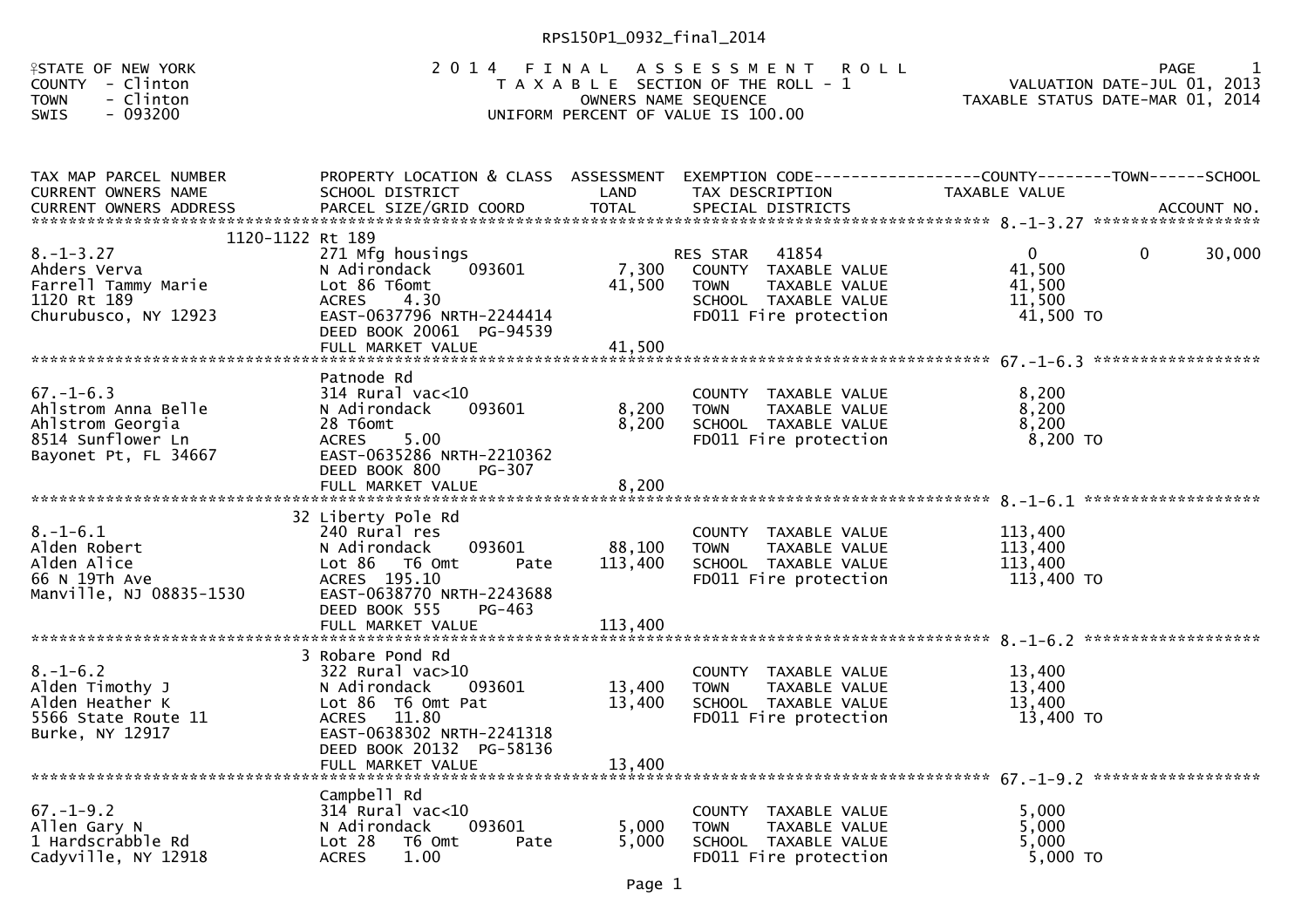|                                                                                                       | EAST-0630673 NRTH-2211062                                                                                                                                                      | RPS150P1_0932_final_2014   |                                                                                                           |                                         |                                     |
|-------------------------------------------------------------------------------------------------------|--------------------------------------------------------------------------------------------------------------------------------------------------------------------------------|----------------------------|-----------------------------------------------------------------------------------------------------------|-----------------------------------------|-------------------------------------|
|                                                                                                       | DEED BOOK 20122 PG-50909<br>FULL MARKET VALUE                                                                                                                                  | 5,000                      |                                                                                                           |                                         |                                     |
|                                                                                                       |                                                                                                                                                                                |                            |                                                                                                           |                                         |                                     |
| <b>ISTATE OF NEW YORK</b><br>COUNTY - Clinton<br><b>TOWN</b><br>- Clinton<br>$-093200$<br><b>SWIS</b> |                                                                                                                                                                                | OWNERS NAME SEQUENCE       | 2014 FINAL ASSESSMENT ROLL<br>T A X A B L E SECTION OF THE ROLL - 1<br>UNIFORM PERCENT OF VALUE IS 100.00 | TAXABLE STATUS DATE-MAR 01, 2014        | PAGE<br>VALUATION DATE-JUL 01, 2013 |
|                                                                                                       |                                                                                                                                                                                |                            |                                                                                                           |                                         |                                     |
| TAX MAP PARCEL NUMBER<br>CURRENT OWNERS NAME                                                          | PROPERTY LOCATION & CLASS ASSESSMENT<br>SCHOOL DISTRICT                                                                                                                        | LAND                       | EXEMPTION        CODE-----------------COUNTY-------TOWN------SCHOOL<br>TAX DESCRIPTION                    | TAXABLE VALUE                           | ACCOUNT NO.                         |
|                                                                                                       |                                                                                                                                                                                |                            |                                                                                                           |                                         | ****************                    |
| $82 - 2 - 1.382$<br>Ambrosio Martin V Jr<br>PO Box 131<br>Bristol, CT 06011-0131                      | Number 5 Rd<br>$314$ Rural vac<10<br>Chateaugay 1<br>163401<br>Lot 29 T6omt<br>ACRES 10.00<br>EAST-0626243 NRTH-2207138<br>DEED BOOK 618<br>PG-131<br>FULL MARKET VALUE        | 12,200<br>12,200<br>12,200 | COUNTY TAXABLE VALUE<br>TAXABLE VALUE<br><b>TOWN</b><br>SCHOOL TAXABLE VALUE<br>FD011 Fire protection     | 12,200<br>12,200<br>12,200<br>12,200 TO |                                     |
|                                                                                                       | Rt 189                                                                                                                                                                         |                            |                                                                                                           |                                         |                                     |
| $23. - 1 - 9$<br>Anavil Trustee Apichit<br>Anavil Living Trust Apichit & Lot 66                       | 321 Abandoned ag<br>093601<br>N Adirondack<br>T6 Omt<br>Pate                                                                                                                   | 99,700<br>99,700           | COUNTY TAXABLE VALUE<br>TAXABLE VALUE<br><b>TOWN</b><br>SCHOOL TAXABLE VALUE                              | 99,700<br>99,700<br>99,700              |                                     |
| 2 Lark St<br>Pearl River, NY 10965                                                                    | ACRES 324.50<br>EAST-0642050 NRTH-2233826<br>DEED BOOK 20092 PG-25862<br>FULL MARKET VALUE                                                                                     | 99,700                     | FD011 Fire protection                                                                                     | 99,700 TO                               |                                     |
|                                                                                                       |                                                                                                                                                                                |                            |                                                                                                           |                                         |                                     |
| $7. - 1 - 20. - 2$<br>Apostles Of Infinite Love Inc<br>113 Frontier Rd<br>Churubusco, NY 12923        | Frontier Rd<br>321 Abandoned ag<br>N Adirondack<br>093601<br>Lot 87 T6 Omt<br>ACRES 186.10<br>EAST-0635865 NRTH-2242234<br>DEED BOOK 558<br>PG-00964                           | 75,000<br>75,000           | COUNTY TAXABLE VALUE<br>TAXABLE VALUE<br><b>TOWN</b><br>SCHOOL TAXABLE VALUE<br>FD011 Fire protection     | 75,000<br>75,000<br>75,000<br>75,000 TO |                                     |
|                                                                                                       |                                                                                                                                                                                |                            |                                                                                                           |                                         |                                     |
| $38.1 - 2 - 2$<br>Argobast Edward<br>12 Juniper Ave<br>Patchogue, NY 11772                            | Broad St<br>311 Res vac land<br>093601<br>N Adirondack<br>Lot 66 T6omt<br>FRNT 82.50 DPTH 260.00<br>EAST-0639699 NRTH-2232220<br>DEED BOOK 20061 PG-97805<br>FULL MARKET VALUE | 4,100<br>4,100<br>4,100    | COUNTY TAXABLE VALUE<br><b>TOWN</b><br>TAXABLE VALUE<br>SCHOOL TAXABLE VALUE<br>FD011 Fire protection     | 4,100<br>4,100<br>4,100<br>4,100 TO     |                                     |
|                                                                                                       | Frontier Rd                                                                                                                                                                    |                            |                                                                                                           |                                         |                                     |
| $7. - 1 - 2.2$                                                                                        | 321 Abandoned ag                                                                                                                                                               |                            | COUNTY TAXABLE VALUE                                                                                      | 18,000                                  |                                     |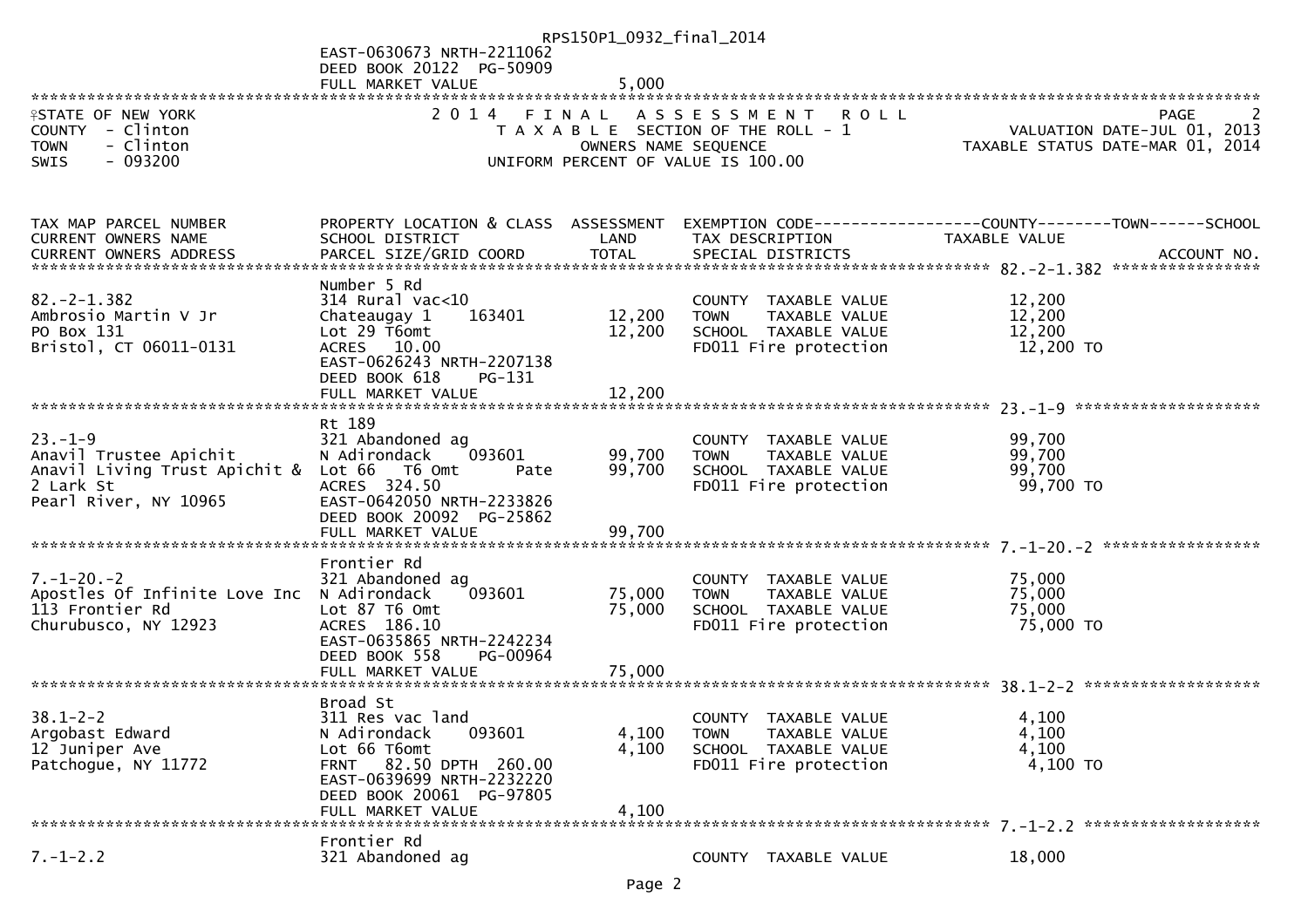|                            |                                      | RPS150P1_0932_final_2014 |                                       |                                                                 |
|----------------------------|--------------------------------------|--------------------------|---------------------------------------|-----------------------------------------------------------------|
| Arnaud Cecil               | 163401<br>Chateaugay 1               | 18,000                   | TOWN<br>TAXABLE VALUE                 | 18,000                                                          |
| Arnaud Norma               | Lot 89 T6omt                         | 18,000                   | SCHOOL TAXABLE VALUE                  | 18,000                                                          |
| 800 Rue Gagne Apt 302      | ACRES 21.00                          |                          | FD011 Fire protection                 | 18,000 TO                                                       |
| LaSalle QC, Canada H8P3W3  | EAST-0625073 NRTH-2245415            |                          |                                       |                                                                 |
|                            | DEED BOOK 604<br>$PG-35$             |                          |                                       |                                                                 |
|                            | FULL MARKET VALUE                    | 18,000                   |                                       |                                                                 |
|                            |                                      |                          |                                       |                                                                 |
| <b>ISTATE OF NEW YORK</b>  | 2014 FINAL                           |                          | ASSESSMENT ROLL                       | PAGE<br>3                                                       |
| COUNTY - Clinton           |                                      |                          | T A X A B L E SECTION OF THE ROLL - 1 | VALUATION DATE-JUL 01, 2013<br>TAXABLE STATUS DATE-MAR 01, 2014 |
| - Clinton<br><b>TOWN</b>   |                                      | OWNERS NAME SEQUENCE     |                                       |                                                                 |
| $-093200$<br><b>SWIS</b>   |                                      |                          | UNIFORM PERCENT OF VALUE IS 100.00    |                                                                 |
|                            |                                      |                          |                                       |                                                                 |
|                            |                                      |                          |                                       |                                                                 |
| TAX MAP PARCEL NUMBER      | PROPERTY LOCATION & CLASS ASSESSMENT |                          |                                       | EXEMPTION CODE------------------COUNTY--------TOWN------SCHOOL  |
| CURRENT OWNERS NAME        | SCHOOL DISTRICT                      | LAND                     | TAX DESCRIPTION                       | TAXABLE VALUE                                                   |
|                            |                                      |                          |                                       |                                                                 |
|                            |                                      |                          |                                       |                                                                 |
|                            | 351 Frontier Rd                      |                          |                                       |                                                                 |
| $7. - 1 - 30$              | 210 1 Family Res                     |                          | COUNTY TAXABLE VALUE                  | 56,100                                                          |
| Aschettino Franklin        | Chateaugay 1 163401                  | 9,500                    | TAXABLE VALUE<br><b>TOWN</b>          | 56,100                                                          |
| Aschettino Pamela          | Lot 88 T6 Omt<br>Pate                | 56,100                   | SCHOOL TAXABLE VALUE                  | 56,100                                                          |
| 29 North Locust Ave        | FRNT 120.00 DPTH 102.00              |                          | FD011 Fire protection                 | 56,100 TO                                                       |
| West Long Beach, NJ 07764  | ACRES 7.40                           |                          |                                       |                                                                 |
|                            | EAST-0629436 NRTH-2242604            |                          |                                       |                                                                 |
|                            | DEED BOOK 20112 PG-44985             |                          |                                       |                                                                 |
|                            |                                      |                          |                                       |                                                                 |
|                            |                                      |                          |                                       |                                                                 |
|                            | Mcnierney Rd                         |                          |                                       |                                                                 |
| $21. - 1 - 1.1$            | 321 Abandoned ag                     |                          | COUNTY TAXABLE VALUE                  | 13,200                                                          |
| Bachand Andrew             | Chateaugay $1$ $163401$              | 13,200                   | <b>TOWN</b><br>TAXABLE VALUE          | 13,200                                                          |
| Bachand Kristen            | Lot 90 T6 Omt<br>Pate                | 13,200                   | SCHOOL TAXABLE VALUE                  | 13,200                                                          |
| PO Box 49                  | ACRES 11.30                          |                          | FD011 Fire protection                 | 13,200 TO                                                       |
| St Albans Bay, VT 05481    | EAST-0616881 NRTH-2240017            |                          |                                       |                                                                 |
|                            | DEED BOOK 20021 PG-50306             |                          |                                       |                                                                 |
|                            | FULL MARKET VALUE                    | 13,200                   |                                       |                                                                 |
|                            |                                      |                          |                                       |                                                                 |
|                            | County Line Rd                       |                          |                                       |                                                                 |
| $21. - 1 - 1.2$            | 260 Seasonal res                     |                          | COUNTY TAXABLE VALUE                  | 77,300                                                          |
| Bachand Andrew             | Chateaugay 1<br>163401               | 60,300                   | <b>TOWN</b><br>TAXABLE VALUE          | 77,300                                                          |
| Bachand Kristen            | Lot 71 & 90 T6omt                    | 77,300                   | SCHOOL TAXABLE VALUE                  | 77,300                                                          |
| PO Box 49                  | ACRES 112.28                         |                          | FD011 Fire protection                 | 77,300 TO                                                       |
| St Albans Bay, VT 05481    | EAST-0616561 NRTH-2238150            |                          |                                       |                                                                 |
|                            | DEED BOOK 20021 PG-50306             |                          |                                       |                                                                 |
|                            | FULL MARKET VALUE                    | 77,300                   |                                       |                                                                 |
|                            |                                      |                          |                                       |                                                                 |
|                            | 508 Brandy Brook Rd                  |                          |                                       |                                                                 |
| $69. - 1 - 13.11$          | 270 Mfg housing                      |                          | RES STAR<br>41854                     | 0<br>0<br>30,000                                                |
| Backus Michael             | N Adirondack<br>093601               | 4,900                    | COUNTY TAXABLE VALUE                  | 35,000                                                          |
| 508 Brandy Brook Rd        | Lot 25 T6 Omt<br>Pate                | 35,000                   | <b>TOWN</b><br>TAXABLE VALUE          | 35,000                                                          |
| Ellenburg Center, NY 12935 | FRNT 208.00 DPTH 183.00              |                          | SCHOOL TAXABLE VALUE                  | 5,000                                                           |
|                            | EAST-0647586 NRTH-2210555            |                          | FD011 Fire protection                 | 35,000 TO                                                       |
|                            | PG-178<br>DEED BOOK 728              |                          |                                       |                                                                 |
|                            |                                      |                          |                                       |                                                                 |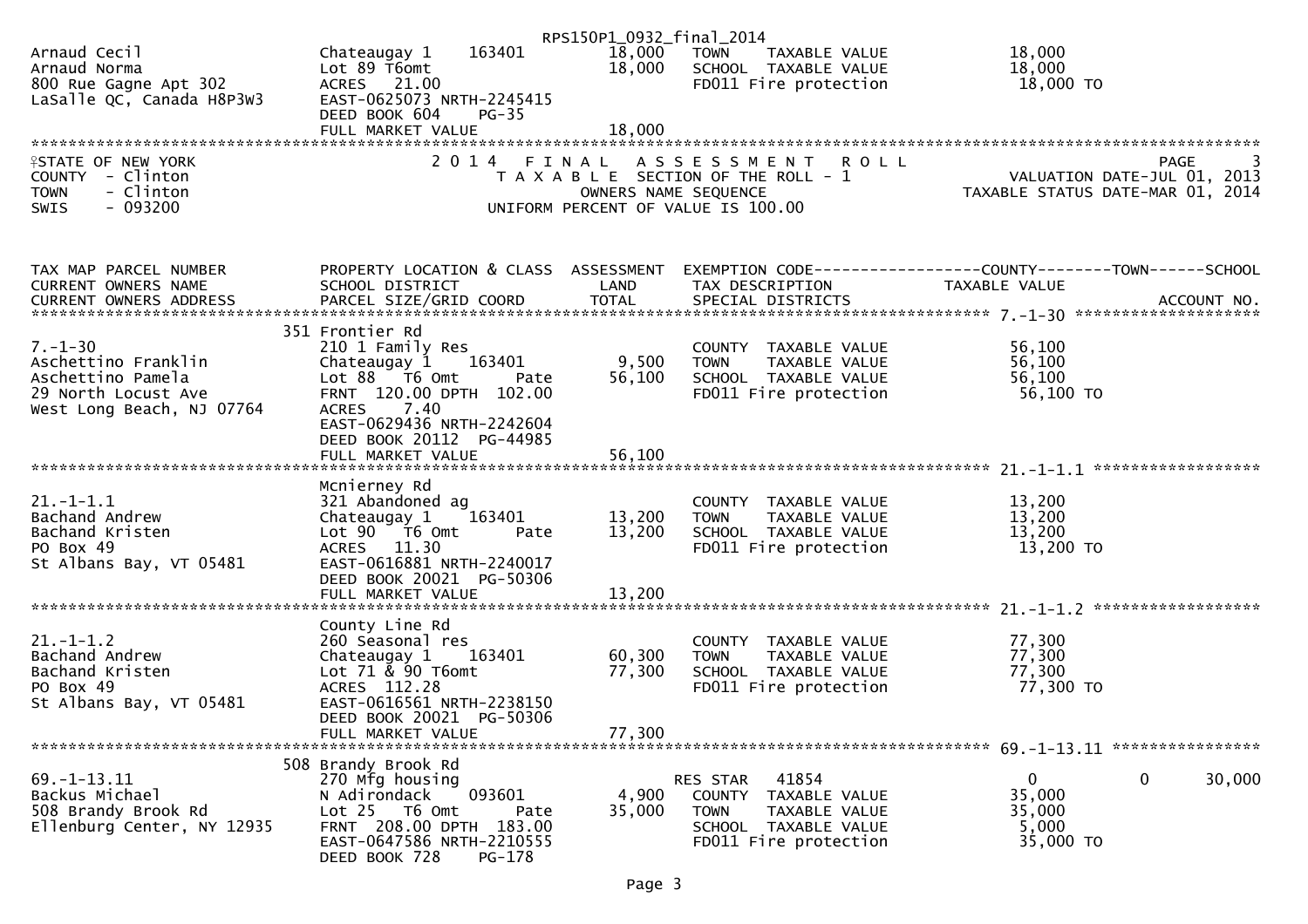|                                                                                                            |                                                                                                                                                                                                      | RPS150P1_0932_final_2014  |                                                                                                                                   |                                                                 |                        |
|------------------------------------------------------------------------------------------------------------|------------------------------------------------------------------------------------------------------------------------------------------------------------------------------------------------------|---------------------------|-----------------------------------------------------------------------------------------------------------------------------------|-----------------------------------------------------------------|------------------------|
|                                                                                                            | FULL MARKET VALUE                                                                                                                                                                                    | 35,000                    |                                                                                                                                   |                                                                 |                        |
|                                                                                                            |                                                                                                                                                                                                      |                           |                                                                                                                                   |                                                                 |                        |
| $69. - 1 - 14.4$<br>Baker Allan J<br>Baker Kathy E<br>524 Brandy Brook Rd<br>Ellenburg Center, NY 12934    | 524 Brandy Brook Rd<br>210 1 Family Res<br>093601<br>N Adirondack<br>Lot 25 T6 Omt<br>1.70 BANK<br><b>ACRES</b><br>850<br>EAST-0647621 NRTH-2210959<br>DEED BOOK 853<br>PG-51                        | 5,600<br>95,900           | 41854<br><b>RES STAR</b><br>COUNTY TAXABLE VALUE<br><b>TOWN</b><br>TAXABLE VALUE<br>SCHOOL TAXABLE VALUE<br>FD011 Fire protection | 0<br>95,900<br>95,900<br>65,900<br>95,900 TO                    | $\mathbf{0}$<br>30,000 |
|                                                                                                            | FULL MARKET VALUE                                                                                                                                                                                    | 95,900                    |                                                                                                                                   |                                                                 |                        |
| <b>ISTATE OF NEW YORK</b><br>COUNTY - Clinton<br>- Clinton<br><b>TOWN</b><br>$-093200$<br><b>SWIS</b>      | 2014 FINAL                                                                                                                                                                                           | OWNERS NAME SEQUENCE      | A S S E S S M E N T<br><b>ROLL</b><br>T A X A B L E SECTION OF THE ROLL - 1<br>UNIFORM PERCENT OF VALUE IS 100.00                 | VALUATION DATE-JUL 01, 2013<br>TAXABLE STATUS DATE-MAR 01, 2014 | PAGE<br>4              |
| TAX MAP PARCEL NUMBER<br>CURRENT OWNERS NAME                                                               | PROPERTY LOCATION & CLASS ASSESSMENT<br>SCHOOL DISTRICT                                                                                                                                              | LAND                      | EXEMPTION CODE------------------COUNTY--------TOWN------SCHOOL<br>TAX DESCRIPTION                                                 | <b>TAXABLE VALUE</b>                                            |                        |
|                                                                                                            | 464 Whalen Rd                                                                                                                                                                                        |                           |                                                                                                                                   |                                                                 |                        |
| $22. - 1 - 20.1$<br>Baker Edward<br>Baker Janice<br>6 Baker Rd<br>Morrisonville, NY 12962                  | 321 Abandoned ag<br>093601<br>N Adirondack<br>Lot 72 T6 Omt<br>ACRES 76.00<br>EAST-0625653 NRTH-2237380                                                                                              | 54,500<br>54,500          | COUNTY TAXABLE VALUE<br>TAXABLE VALUE<br><b>TOWN</b><br>SCHOOL TAXABLE VALUE<br>FD011 Fire protection                             | 54,500<br>54,500<br>54,500<br>54,500 TO                         |                        |
|                                                                                                            | DEED BOOK 796<br>$PG-19$                                                                                                                                                                             |                           |                                                                                                                                   |                                                                 |                        |
|                                                                                                            | North St                                                                                                                                                                                             |                           |                                                                                                                                   |                                                                 |                        |
| $38.1 - 2 - 1$<br>Baker Edward J Jr<br>6 Baker Rd<br>Morrisonville, NY 12962                               | 311 Res vac land<br>093601<br>N Adirondack<br>Lot 66 T6 Omt<br>FRNT 82.50 DPTH 260.00<br>EAST-0639945 NRTH-2232262<br>DEED BOOK 20011 PG-35519<br>FULL MARKET VALUE                                  | 4,100<br>4,100<br>4,100   | COUNTY TAXABLE VALUE<br>TAXABLE VALUE<br><b>TOWN</b><br>SCHOOL TAXABLE VALUE<br>FD011 Fire protection                             | 4,100<br>4,100<br>4,100<br>4,100 TO                             |                        |
|                                                                                                            |                                                                                                                                                                                                      |                           |                                                                                                                                   |                                                                 |                        |
| $69. - 1 - 14.3$<br>Baker Kevin J<br>Baker Penelope A<br>516 Brandy Brook Rd<br>Ellenburg Center, NY 12934 | 516 Brandy Brook Rd<br>210 1 Family Res<br>093601<br>N Adirondack<br>Lot 25 T6 Omt<br>1.70 BANK<br><b>ACRES</b><br>080<br>EAST-0647649 NRTH-2210767<br>DEED BOOK 20041 PG-78111<br>FULL MARKET VALUE | 5,600<br>74,000<br>74,000 | 41854<br>RES STAR<br>TAXABLE VALUE<br>COUNTY<br><b>TOWN</b><br>TAXABLE VALUE<br>SCHOOL TAXABLE VALUE<br>FD011 Fire protection     | $\overline{0}$<br>74,000<br>74,000<br>44,000<br>74,000 TO       | 0<br>30,000            |
|                                                                                                            | 478 Whalen Rd                                                                                                                                                                                        |                           |                                                                                                                                   |                                                                 |                        |
| $22. - 1 - 1.2$<br>Barnes Life Use Lillian<br>Barnes Johanna C                                             | 260 Seasonal res<br>N Adirondack<br>093601<br>89 T6omt                                                                                                                                               | 12,200<br>32,400          | COUNTY<br>TAXABLE VALUE<br>TAXABLE VALUE<br><b>TOWN</b><br><b>SCHOOL</b><br>TAXABLE VALUE                                         | 32,400<br>32,400<br>32,400                                      |                        |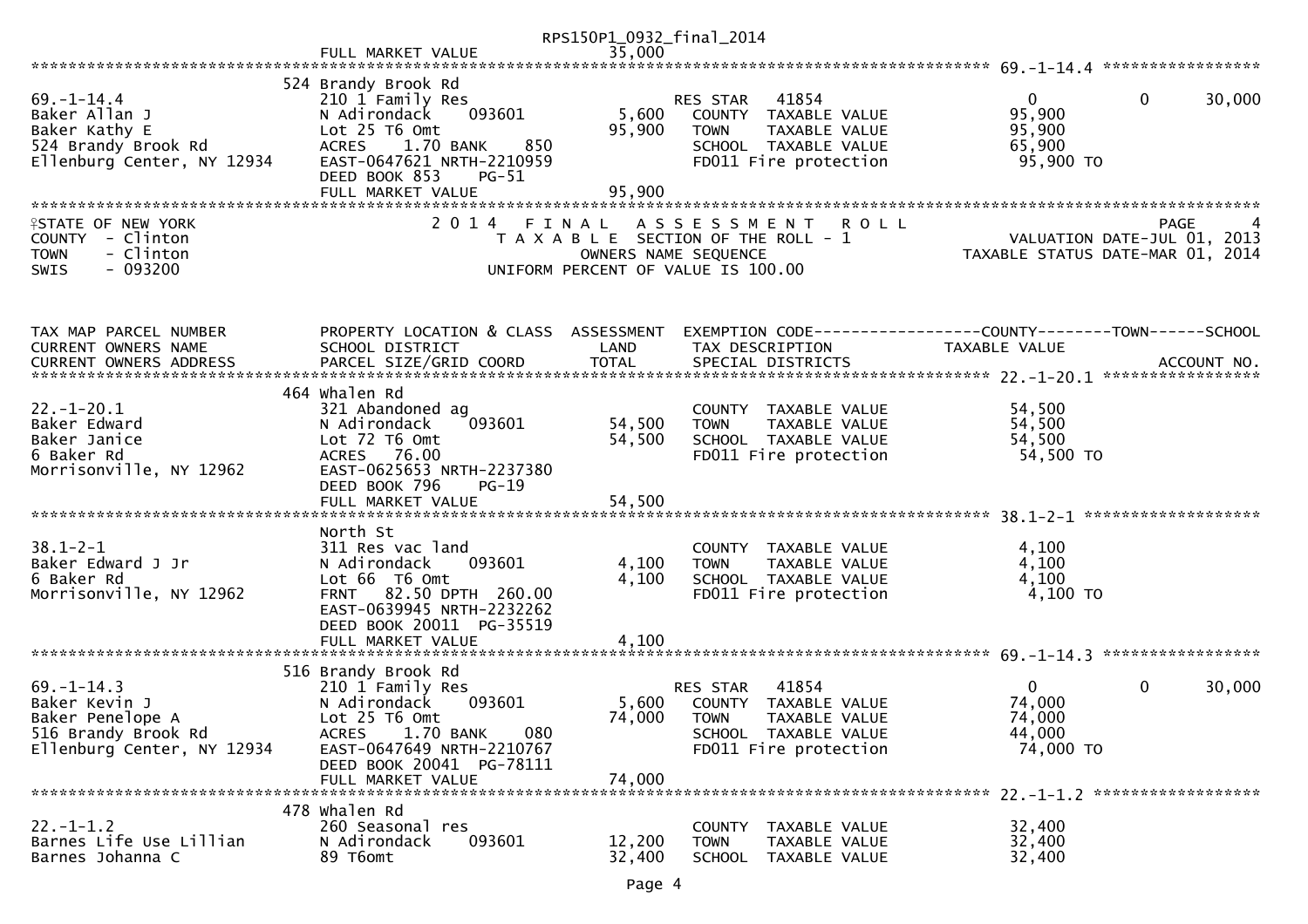|                                              |                                                       | RPS150P1_0932_final_2014 |                                                      |                                                                                                                                                                             |
|----------------------------------------------|-------------------------------------------------------|--------------------------|------------------------------------------------------|-----------------------------------------------------------------------------------------------------------------------------------------------------------------------------|
| 995 Kinsington Ave<br>Plainfield, NJ 07060   | ACRES 10.00<br>EAST-0624732 NRTH-2238026              |                          | FD011 Fire protection                                | 32,400 TO                                                                                                                                                                   |
|                                              | DEED BOOK 20001 PG-23935                              |                          |                                                      |                                                                                                                                                                             |
|                                              |                                                       |                          |                                                      |                                                                                                                                                                             |
|                                              | Campbell Rd                                           |                          |                                                      |                                                                                                                                                                             |
| $52. - 1 - 9.34$<br>Barwis Jesse             | $314$ Rural vac<10<br>163401<br>Chateaugay 1          | 8,600                    | COUNTY TAXABLE VALUE<br><b>TOWN</b><br>TAXABLE VALUE | 8,600<br>8,600                                                                                                                                                              |
| 264 Woodlawn Dr                              | Lot 49 T6omt                                          | 8,600                    | SCHOOL TAXABLE VALUE                                 | 8,600                                                                                                                                                                       |
| Landsdale, PA 19446                          | ACRES 5.50                                            |                          | FD011 Fire protection                                | 8,600 TO                                                                                                                                                                    |
|                                              | EAST-0628134 NRTH-2223537<br>DEED BOOK 20082 PG-16242 |                          |                                                      |                                                                                                                                                                             |
|                                              | FULL MARKET VALUE                                     | 8,600                    |                                                      |                                                                                                                                                                             |
|                                              |                                                       |                          |                                                      |                                                                                                                                                                             |
| <b>ISTATE OF NEW YORK</b>                    | 2014 FINAL                                            |                          | A S S E S S M E N T<br><b>ROLL</b>                   | <b>PAGE</b>                                                                                                                                                                 |
| COUNTY - Clinton<br><b>TOWN</b><br>- Clinton |                                                       | OWNERS NAME SEQUENCE     | T A X A B L E SECTION OF THE ROLL - 1                | VALUATION DATE-JUL 01, 2013<br>TAXABLE STATUS DATE-MAR 01, 2014                                                                                                             |
| $-093200$<br><b>SWIS</b>                     |                                                       |                          | UNIFORM PERCENT OF VALUE IS 100.00                   |                                                                                                                                                                             |
|                                              |                                                       |                          |                                                      |                                                                                                                                                                             |
|                                              |                                                       |                          |                                                      |                                                                                                                                                                             |
| TAX MAP PARCEL NUMBER                        | PROPERTY LOCATION & CLASS ASSESSMENT                  |                          |                                                      | EXEMPTION CODE------------------COUNTY--------TOWN------SCHOOL                                                                                                              |
| <b>CURRENT OWNERS NAME</b>                   | SCHOOL DISTRICT                                       | LAND                     | TAX DESCRIPTION                                      | TAXABLE VALUE                                                                                                                                                               |
|                                              |                                                       |                          |                                                      | -CURRENT OWNERS ADDRESS PARCEL SIZE/GRID COORD TOTAL SPECIAL DISTRICTS AND MONERS ADDRESS PARCEL SIZE/GRID COORD TOTAL SPECIAL DISTRICTS AND MONERS ADDRESS AND ACCOUNT NO. |
|                                              | 216 Number 5 Rd                                       |                          |                                                      |                                                                                                                                                                             |
| $82 - 2 - 1.2$                               | 312 Vac w/imprv                                       |                          | COUNTY TAXABLE VALUE                                 | 25,000                                                                                                                                                                      |
| Barwis Jesse<br>264 Woodlawn Dr              | 163401<br>Chateaugay 1<br>Lot 29 T6omt                | 10,700<br>25,000         | TAXABLE VALUE<br><b>TOWN</b>                         | 25,000<br>25,000                                                                                                                                                            |
| Lansdale, PA 19446                           | <b>ACRES</b><br>8.16                                  |                          | SCHOOL TAXABLE VALUE<br>FD011 Fire protection        | 25,000 TO                                                                                                                                                                   |
|                                              | EAST-0625700 NRTH-2206780                             |                          |                                                      |                                                                                                                                                                             |
|                                              | DEED BOOK 20092 PG-28088                              |                          |                                                      |                                                                                                                                                                             |
|                                              | FULL MARKET VALUE                                     | 25,000                   |                                                      |                                                                                                                                                                             |
|                                              | Lafrancis Rd                                          |                          |                                                      |                                                                                                                                                                             |
| $54. - 2 - 18$                               | 321 Abandoned ag                                      |                          | COUNTY TAXABLE VALUE                                 | 33,400                                                                                                                                                                      |
| Barwis Jesse Lee<br>264 Woodlawn Dr          | 093601<br>N Adirondack<br>Lot 44 T6 Omt               | 33,400<br>33,400         | TAXABLE VALUE<br><b>TOWN</b><br>SCHOOL TAXABLE VALUE | 33,400<br>33,400                                                                                                                                                            |
| Lansdale, PA 19446                           | Survey Map 20061/99069 Lo                             |                          | FD011 Fire protection                                | 33,400 TO                                                                                                                                                                   |
|                                              | ACRES 51.87                                           |                          |                                                      |                                                                                                                                                                             |
|                                              | EAST-0654263 NRTH-2221939                             |                          |                                                      |                                                                                                                                                                             |
|                                              | DEED BOOK 20062 PG-1044<br>FULL MARKET VALUE          | 33,400                   |                                                      |                                                                                                                                                                             |
|                                              |                                                       |                          |                                                      |                                                                                                                                                                             |
|                                              | County Line Rd                                        |                          |                                                      |                                                                                                                                                                             |
| $21. - 1 - 18$<br>Baughn Albert W Jr         | 321 Abandoned ag<br>Chateaugay 1<br>163401            | 27,500                   | COUNTY TAXABLE VALUE<br><b>TOWN</b><br>TAXABLE VALUE | 27,500<br>27,500                                                                                                                                                            |
| 232 Bradford Rd                              | Lot 71 T6 Omt<br>Pate                                 | 27,500                   | SCHOOL TAXABLE VALUE                                 | 27,500                                                                                                                                                                      |
| Plattsburgh, NY 12901                        | ACRES<br>40.00                                        |                          | FD011 Fire protection                                | 27,500 TO                                                                                                                                                                   |
|                                              | EAST-0617139 NRTH-2235193<br>DEED BOOK 959<br>$PG-4$  |                          |                                                      |                                                                                                                                                                             |
|                                              | FULL MARKET VALUE                                     | 27,500                   |                                                      |                                                                                                                                                                             |
|                                              |                                                       |                          |                                                      |                                                                                                                                                                             |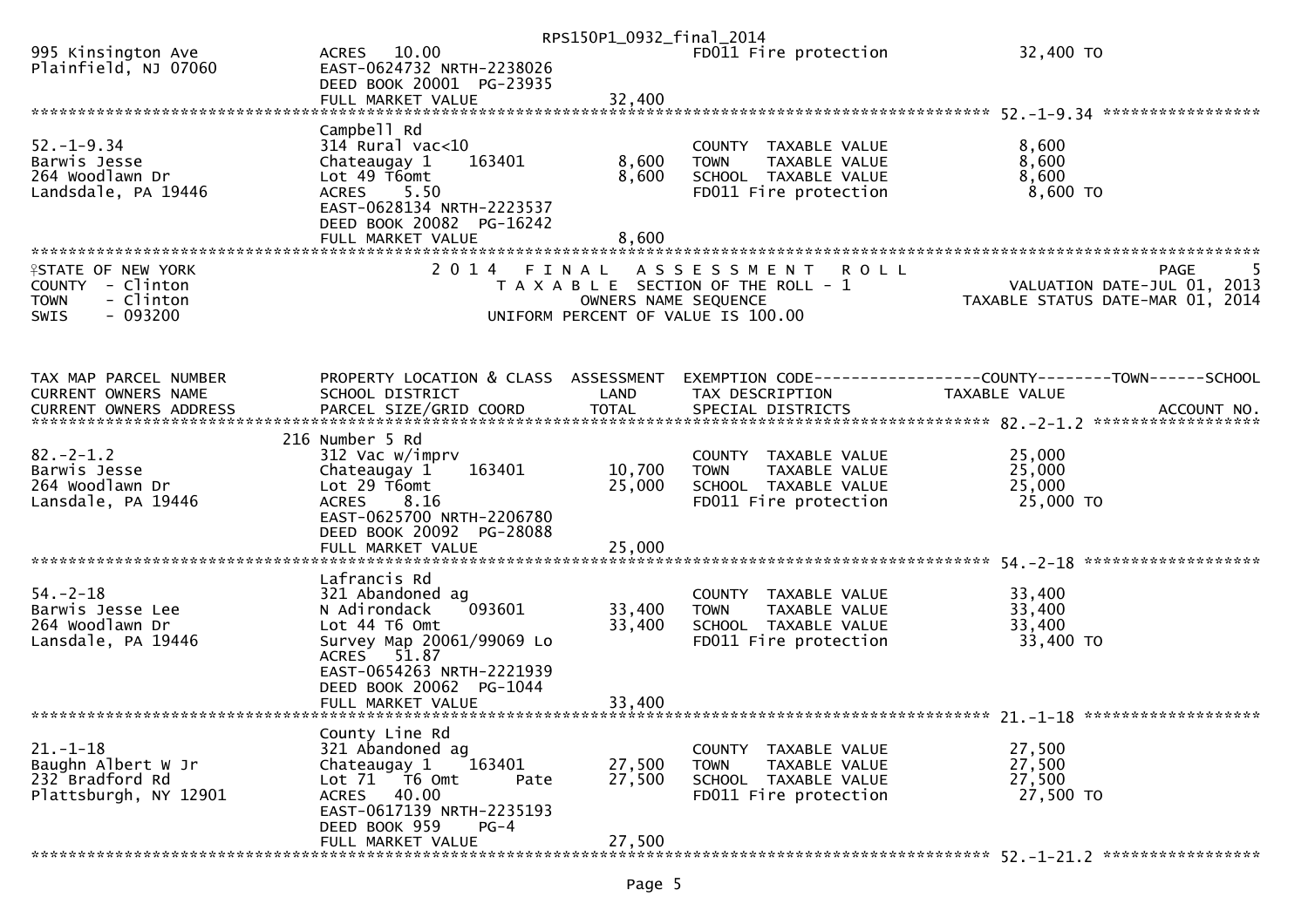|                                                                                                       |                                                                                                                                                                                             | 11.31301120022211110122017 |                                                                                                                            |                                                                 |                       |
|-------------------------------------------------------------------------------------------------------|---------------------------------------------------------------------------------------------------------------------------------------------------------------------------------------------|----------------------------|----------------------------------------------------------------------------------------------------------------------------|-----------------------------------------------------------------|-----------------------|
| $52. - 1 - 21.2$<br>Baus Richard<br>Hunnewell Donna M<br>3170 State Rd<br>Bensalem, PA 19020          | 621 Patnode Rd<br>312 Vac w/imprv<br>093601<br>N Adirondack<br>Lots 33 & 48 T6omt<br>ACRES 107.10<br>EAST-0634141 NRTH-2218701<br>DEED BOOK 20061 PG-92526<br>FULL MARKET VALUE             | 61,700<br>80,000<br>80,000 | COUNTY TAXABLE VALUE<br><b>TOWN</b><br>TAXABLE VALUE<br>SCHOOL TAXABLE VALUE<br>FD011 Fire protection                      | 80,000<br>80,000<br>80,000<br>80,000 TO                         |                       |
|                                                                                                       |                                                                                                                                                                                             |                            |                                                                                                                            |                                                                 |                       |
| $22 - 1 - 14$<br>Beach Brian<br>Parmeter Dale<br>630 Cassidy Rd<br>Chateaugay, NY 12920               | Merchia Rd<br>321 Abandoned ag<br>N Adirondack<br>093601<br>Lot <sub>73</sub><br>T6 Omt<br>Pate<br>ACRES 93.00<br>EAST-0628404 NRTH-2235887<br>DEED BOOK 936<br>PG-345<br>FULL MARKET VALUE | 41,800<br>41,800<br>41,800 | COUNTY TAXABLE VALUE<br><b>TOWN</b><br>TAXABLE VALUE<br>SCHOOL TAXABLE VALUE<br>FD011 Fire protection                      | 41,800<br>41,800<br>41,800<br>41,800 TO                         |                       |
| <b>ISTATE OF NEW YORK</b><br>COUNTY - Clinton<br>- Clinton<br><b>TOWN</b><br>$-093200$<br>SWIS        | 2 0 1 4<br>FINAL                                                                                                                                                                            | OWNERS NAME SEQUENCE       | <b>ROLL</b><br>A S S E S S M E N T<br>T A X A B L E SECTION OF THE ROLL - 1<br>UNIFORM PERCENT OF VALUE IS 100.00          | VALUATION DATE-JUL 01, 2013<br>TAXABLE STATUS DATE-MAR 01, 2014 | PAGE                  |
| TAX MAP PARCEL NUMBER<br>CURRENT OWNERS NAME                                                          | PROPERTY LOCATION & CLASS ASSESSMENT<br>SCHOOL DISTRICT                                                                                                                                     | LAND                       | EXEMPTION CODE------------------COUNTY--------TOWN------SCHOOL<br>TAX DESCRIPTION                                          | <b>TAXABLE VALUE</b>                                            |                       |
| $22. - 1 - 21$<br>Begin Rejean<br>1822 Du Vallon<br>Ste Julie, PQ, CANADA<br>J3E1L3                   | Santamore Rd<br>321 Abandoned ag<br>163401<br>Chateaugay 1<br>Lot 88 T6 Omt<br>ACRES 25.00<br>EAST-0628075 NRTH-2238214<br>DEED BOOK 20132 PG-61478                                         | 9,800<br>9,800             | COUNTY TAXABLE VALUE<br>TAXABLE VALUE<br><b>TOWN</b><br>SCHOOL TAXABLE VALUE<br>FD011 Fire protection                      | 9,800<br>9,800<br>9,800<br>9,800 TO                             |                       |
| $21. -1 - 15.22$<br>Bennett Richard M Jr<br>505 Lost Nation Rd<br>Churubusco, NY 12923                | 501/505 Lost Nation Rd<br>270 Mfg housing<br>093601<br>N Adirondack<br>Lot 71 T6omt<br>ACRES 21.50<br>EAST-0619864 NRTH-2235460<br>DEED BOOK 20072 PG-5187<br>FULL MARKET VALUE             | 20,100<br>35,100<br>35,100 | RES STAR<br>41854<br>COUNTY TAXABLE VALUE<br>TAXABLE VALUE<br><b>TOWN</b><br>SCHOOL TAXABLE VALUE<br>FD011 Fire protection | $\mathbf{0}$<br>35,100<br>35,100<br>5,100<br>35,100 TO          | $\mathbf 0$<br>30,000 |
| $54. - 2 - 15$<br>Benway Walter L<br>Benway Marie L<br>121 Missing Link Rd<br>Bellows Falls, VT 05101 | Lafrancis Rd<br>321 Abandoned ag<br>093601<br>N Adirondack<br>Lot 44 T6 Omt<br>Survey Map 20061/99069 Lo<br>21.12<br><b>ACRES</b>                                                           | 18,100<br>18,100           | COUNTY TAXABLE VALUE<br>TAXABLE VALUE<br><b>TOWN</b><br>SCHOOL TAXABLE VALUE<br>FD011 Fire protection                      | 18,100<br>18,100<br>18,100<br>18,100 TO                         |                       |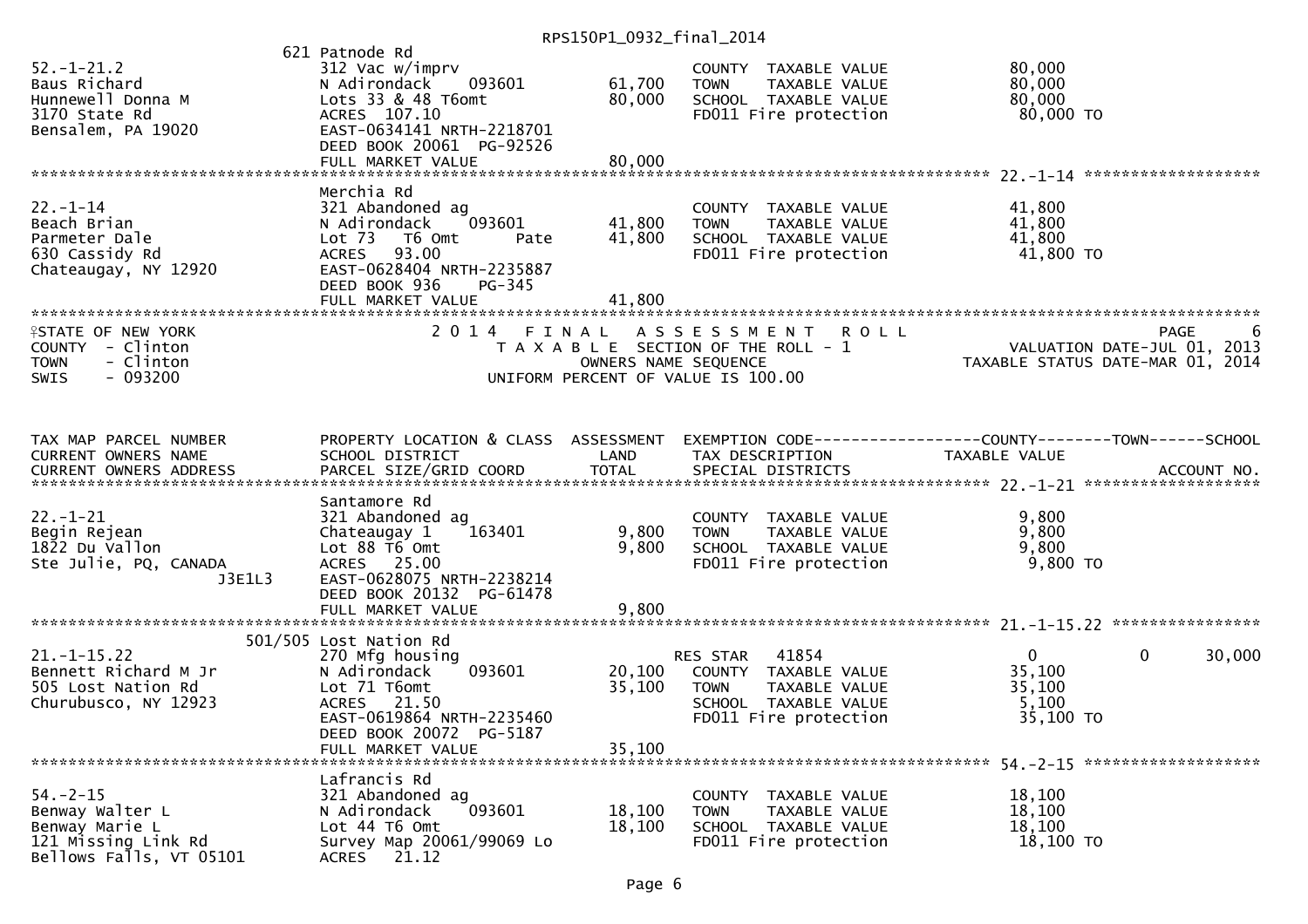|                           |                                      | RPS150P1_0932_final_2014 |                                       |                                                                 |
|---------------------------|--------------------------------------|--------------------------|---------------------------------------|-----------------------------------------------------------------|
|                           | EAST-0651769 NRTH-2223927            |                          |                                       |                                                                 |
|                           | DEED BOOK 20061 PG-99985             |                          |                                       |                                                                 |
|                           | FULL MARKET VALUE                    | 18,100                   |                                       |                                                                 |
|                           |                                      |                          |                                       |                                                                 |
|                           | 632 Rt 189                           |                          |                                       |                                                                 |
| $38. - 1 - 7$             | 311 Res vac land                     |                          | COUNTY TAXABLE VALUE                  | 3,900                                                           |
| Berberoglu Tayfun         | N Adirondack<br>093601               | 3,900                    | <b>TOWN</b><br>TAXABLE VALUE          | 3,900                                                           |
| Berberoglu Susanne        | Lot 66 T6 Omt<br>Pate                | 3,900                    | SCHOOL TAXABLE VALUE                  | 3,900                                                           |
| 127 Sharon Valley Rd      | FRNT 100.00 DPTH 132.00              |                          | FD011 Fire protection                 | 3,900 TO                                                        |
| Sharon, CT 06069          | EAST-0639040 NRTH-2232667            |                          |                                       |                                                                 |
|                           | DEED BOOK 775<br>$PG-280$            |                          |                                       |                                                                 |
|                           | FULL MARKET VALUE                    | 3,900                    |                                       |                                                                 |
|                           | Rt 11                                |                          |                                       |                                                                 |
| $53. - 1 - 19.1$          | 321 Abandoned ag                     |                          | COUNTY TAXABLE VALUE                  | 46,100                                                          |
| Besaw William             | 093601<br>N Adirondack               | 46,100                   | TAXABLE VALUE<br>TOWN                 | 46,100                                                          |
| Besaw James               | Lot 47 T6 Omt                        | 46,100                   | SCHOOL TAXABLE VALUE                  | 46,100                                                          |
| 1 Robert Reid Ct          | ACRES 73.20                          |                          | FD011 Fire protection                 | 46,100 TO                                                       |
| Savannah, GA 31411        | EAST-0635834 NRTH-2223034            |                          |                                       |                                                                 |
|                           | DEED BOOK 739<br>$PG-114$            |                          |                                       |                                                                 |
|                           | FULL MARKET VALUE                    | 46,100                   |                                       |                                                                 |
|                           |                                      |                          |                                       |                                                                 |
| <b>ISTATE OF NEW YORK</b> |                                      |                          | 2014 FINAL ASSESSMENT<br><b>ROLL</b>  | PAGE                                                            |
| COUNTY - Clinton          |                                      |                          | T A X A B L E SECTION OF THE ROLL - 1 | VALUATION DATE-JUL 01, 2013<br>TAXABLE STATUS DATE-MAR 01, 2014 |
| - Clinton<br><b>TOWN</b>  |                                      | OWNERS NAME SEQUENCE     |                                       |                                                                 |
|                           |                                      |                          |                                       |                                                                 |
| $-093200$<br><b>SWIS</b>  |                                      |                          | UNIFORM PERCENT OF VALUE IS 100.00    |                                                                 |
|                           |                                      |                          |                                       |                                                                 |
|                           |                                      |                          |                                       |                                                                 |
|                           |                                      |                          |                                       |                                                                 |
| TAX MAP PARCEL NUMBER     | PROPERTY LOCATION & CLASS ASSESSMENT |                          |                                       | EXEMPTION CODE-----------------COUNTY-------TOWN------SCHOOL    |
| CURRENT OWNERS NAME       | SCHOOL DISTRICT                      | LAND                     | TAX DESCRIPTION                       | TAXABLE VALUE                                                   |
| CURRENT OWNERS ADDRESS    |                                      |                          |                                       |                                                                 |
|                           | 697 Frontier Rd                      |                          |                                       |                                                                 |
| $7. - 1 - 4.2$            | 321 Abandoned ag                     |                          | COUNTY TAXABLE VALUE                  | 14,500                                                          |
| Beshaw Leslie             | 163401<br>Chateaugay 1               | 14,500                   | TAXABLE VALUE<br><b>TOWN</b>          | 14,500                                                          |
| 71 Pleasant Ridge Rd      | lot 89 T6omt                         | 14,500                   | SCHOOL TAXABLE VALUE                  | 14,500                                                          |
| Plattsburgh, NY 12901     | ACRES 14.00                          |                          | FD011 Fire protection                 | 14,500 TO                                                       |
|                           | EAST-0625335 NRTH-2243656            |                          |                                       |                                                                 |
|                           | DEED BOOK 20132 PG-58005             |                          |                                       |                                                                 |
|                           | FULL MARKET VALUE                    | 14,500                   |                                       |                                                                 |
|                           |                                      |                          |                                       |                                                                 |
|                           | 7132 Rt 11                           |                          |                                       |                                                                 |
| $37. - 1 - 14$            | 210 1 Family Res                     |                          | COUNTY TAXABLE VALUE                  | 71,500                                                          |
| Bessette Terry            | 093601<br>N Adirondack               | 4,900                    | <b>TOWN</b><br>TAXABLE VALUE          | 71,500                                                          |
| 687 County Route 18       | Lot 53  T6 Omt<br>Pate               | 71,500                   | SCHOOL TAXABLE VALUE                  | 71,500                                                          |
| whitehall, NY 12887       | FRNT 186.00 DPTH 215.00              |                          | FD011 Fire protection                 | 71,500 TO                                                       |
|                           | EAST-0629793 NRTH-2224663            |                          |                                       |                                                                 |
|                           | DEED BOOK 20132 PG-57333             |                          |                                       |                                                                 |
|                           | FULL MARKET VALUE                    | 71,500                   |                                       |                                                                 |
| $54. - 2 - 11$            | Lafrancis Rd<br>321 Abandoned ag     |                          |                                       |                                                                 |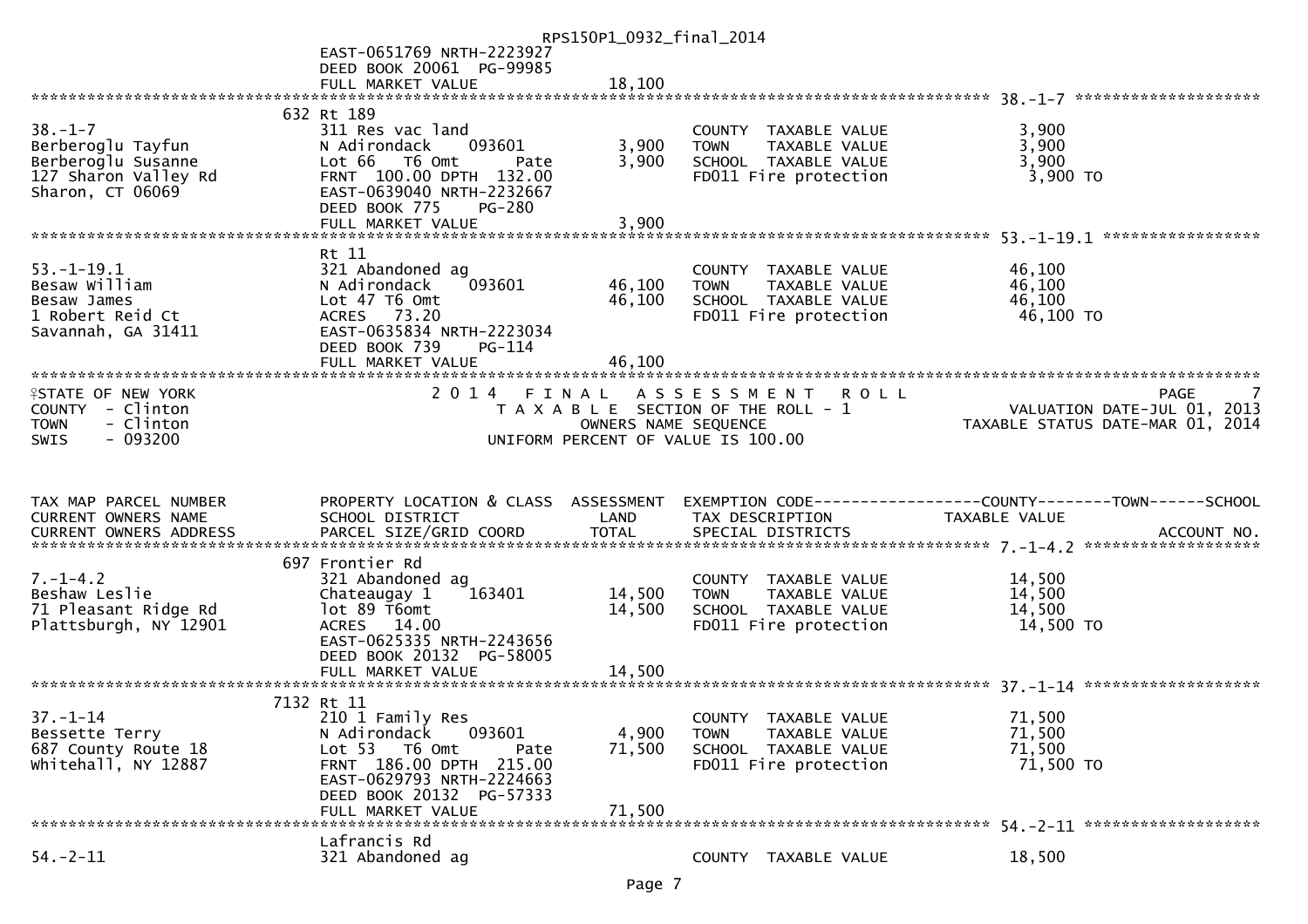|                                                                                                       |                                                                                                                                                                                     | RPS150P1_0932_final_2014   |                                                                                                                           |                                                                                     |
|-------------------------------------------------------------------------------------------------------|-------------------------------------------------------------------------------------------------------------------------------------------------------------------------------------|----------------------------|---------------------------------------------------------------------------------------------------------------------------|-------------------------------------------------------------------------------------|
| Bhagraj Sukhdea<br>Sookhoo Azard<br>40 NE 207th St<br>Miami, FL 33179                                 | 093601<br>N Adirondack<br>Lot 37 & 44 T6 Omt<br>Survey Map 20061/99069 Lo<br>ACRES 22.06                                                                                            | 18,500<br>18,500           | TAXABLE VALUE<br>TOWN<br>SCHOOL TAXABLE VALUE<br>FD011 Fire protection                                                    | 18,500<br>18,500<br>18,500 TO                                                       |
|                                                                                                       | EAST-0652272 NRTH-2221178<br>DEED BOOK 20062 PG-1675<br>FULL MARKET VALUE                                                                                                           | 18,500                     |                                                                                                                           |                                                                                     |
|                                                                                                       |                                                                                                                                                                                     |                            |                                                                                                                           |                                                                                     |
| $54. - 2 - 6$<br>Bhagraj Sukhdeo<br>Sookhoo Azard<br>40 NE 207th St<br>Miami, FL 33179                | Lafrancis Rd<br>321 Abandoned ag<br>093601<br>N Adirondack<br>Lot 37 T6 Omt<br>Survey Map 20061/99069 Lo<br>ACRES 25.67<br>EAST-0651098 NRTH-2219119                                | 20,300<br>20,300           | COUNTY TAXABLE VALUE<br>TAXABLE VALUE<br><b>TOWN</b><br>SCHOOL TAXABLE VALUE<br>FD011 Fire protection                     | 20,300<br>20,300<br>20,300<br>20,300 TO                                             |
|                                                                                                       | DEED BOOK 20062 PG-1675<br>FULL MARKET VALUE                                                                                                                                        | 20,300                     |                                                                                                                           |                                                                                     |
| $52. - 1 - 5.4$<br>Bilow Darlene R<br>Bilow Darla D<br>2035 Plank Rd<br>Ellenburg Depot, NY 12935     | Rt 11<br>321 Abandoned ag<br>163401<br>Chateaugay 1<br>Lot 52 T6omt<br>ACRES 73.10<br>EAST-0626810 NRTH-2225411                                                                     | 49,300<br>49,300           | OS AG DIST 41730<br>COUNTY TAXABLE VALUE<br>TAXABLE VALUE<br><b>TOWN</b><br>SCHOOL TAXABLE VALUE<br>FD011 Fire protection | 18,549<br>18,549<br>18,549<br>30,751<br>30,751<br>30,751<br>49,300 TO               |
| MAY BE SUBJECT TO PAYMENT                                                                             | DEED BOOK 99001 PG-14405<br>FULL MARKET VALUE                                                                                                                                       | 49,300                     |                                                                                                                           |                                                                                     |
| <b>ISTATE OF NEW YORK</b><br>COUNTY - Clinton<br>- Clinton<br><b>TOWN</b><br>$-093200$<br><b>SWIS</b> | 2014 FINAL                                                                                                                                                                          | OWNERS NAME SEQUENCE       | A S S E S S M E N T R O L L<br>T A X A B L E SECTION OF THE ROLL - 1<br>UNIFORM PERCENT OF VALUE IS 100.00                | <b>PAGE</b><br>8<br>VALUATION DATE-JUL 01, 2013<br>TAXABLE STATUS DATE-MAR 01, 2014 |
| TAX MAP PARCEL NUMBER                                                                                 | PROPERTY LOCATION & CLASS ASSESSMENT                                                                                                                                                |                            |                                                                                                                           | EXEMPTION CODE-----------------COUNTY-------TOWN------SCHOOL                        |
| CURRENT OWNERS NAME<br><b>CURRENT OWNERS ADDRESS</b>                                                  | SCHOOL DISTRICT<br>PARCEL SIZE/GRID COORD                                                                                                                                           | LAND<br><b>TOTAL</b>       | TAX DESCRIPTION<br>SPECIAL DISTRICTS                                                                                      | TAXABLE VALUE<br>ACCOUNT NO.                                                        |
| $21. - 1 - 16.1$<br>Bilow John<br>8 Grace Ave<br>Plattsburgh, NY 12901                                | County Line Rd<br>321 Abandoned ag<br>Chateaugay 1<br>163401<br>Lot 71  T6 0mt<br>Pate<br>ACRES 44.60<br>EAST-0616868 NRTH-2233061<br>DEED BOOK 20051 PG-85535<br>FULL MARKET VALUE | 27,500<br>27,500<br>27,500 | COUNTY TAXABLE VALUE<br>TAXABLE VALUE<br><b>TOWN</b><br>SCHOOL TAXABLE VALUE<br>FD011 Fire protection                     | 27,500<br>27,500<br>27,500<br>27,500 TO                                             |
|                                                                                                       |                                                                                                                                                                                     |                            |                                                                                                                           |                                                                                     |
| $8. -1 - 10.2$<br>Blair Tracy<br>Hendrie Thomas<br>178 Liberty Pole Rd                                | 178 Liberty Pole Rd<br>271 Mfg housings<br>093601<br>N Adirondack<br>Lot 86 T6omt<br>3.80<br><b>ACRES</b>                                                                           | 7,200<br>29,900            | 41854<br>RES STAR<br>COUNTY<br>TAXABLE VALUE<br><b>TOWN</b><br>TAXABLE VALUE<br><b>SCHOOL</b><br>TAXABLE VALUE            | 0<br>29,900<br>0<br>29,900<br>29,900<br>0                                           |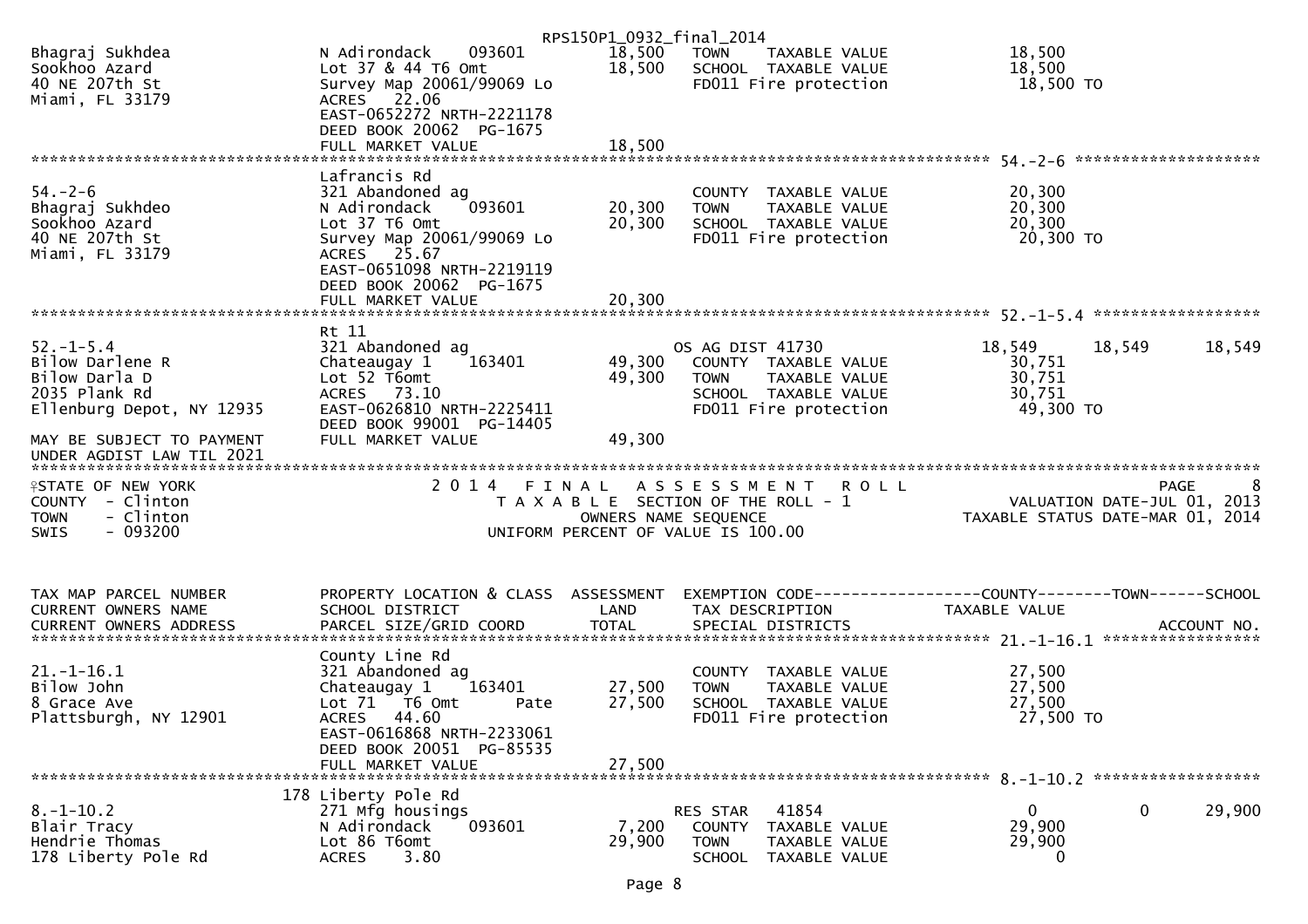|                                              |                                                                            | RPS150P1_0932_final_2014 |                                                               |                                                                                           |                 |
|----------------------------------------------|----------------------------------------------------------------------------|--------------------------|---------------------------------------------------------------|-------------------------------------------------------------------------------------------|-----------------|
| Churubusco, NY 12923                         | EAST-0642271 NRTH-2244107<br>DEED BOOK 20102 PG-31839<br>FULL MARKET VALUE | 29,900                   | FD011 Fire protection                                         | 29,900 TO                                                                                 |                 |
|                                              |                                                                            |                          |                                                               |                                                                                           |                 |
|                                              | 368 Number 5 Rd                                                            |                          |                                                               |                                                                                           |                 |
| $81. - 1 - 2.2$                              | 105 Vac farmland<br>163401                                                 |                          | 10 YR AGR 41700                                               | 15,000<br>15,000<br>2,900                                                                 | 15,000          |
| Boadway Donald A<br>Boadway Gary D           | Chateaugay 1<br>Lot 30 T6omt                                               |                          | 73,500 10 YR AGR 41700<br>91,000 AGRI DISTR 41720             | 2,900<br>15,103<br>15,103                                                                 | 2,900<br>15,103 |
| 379 No 5 Rd                                  | ACRES 113.90                                                               |                          | COUNTY TAXABLE VALUE                                          | 57,997                                                                                    |                 |
| Chateaugay, NY 12920                         | EAST-0622193 NRTH-2207723                                                  |                          | <b>TOWN</b><br>TAXABLE VALUE                                  | 57,997                                                                                    |                 |
| MAY BE SUBJECT TO PAYMENT                    | DEED BOOK 20031 PG-52433<br>FULL MARKET VALUE                              | 91,000                   | SCHOOL TAXABLE VALUE<br>FD011 Fire protection                 | 57,997<br>91,000 TO                                                                       |                 |
| UNDER AGDIST LAW TIL 2018                    |                                                                            |                          |                                                               |                                                                                           |                 |
|                                              | Number 5 Rd                                                                |                          |                                                               |                                                                                           |                 |
| $81. - 1 - 3$                                | 311 Res vac land                                                           |                          | COUNTY TAXABLE VALUE                                          | 4,400                                                                                     |                 |
| Boadway Joseph S                             | Chateaugay 1<br>163401                                                     | 4,400                    | <b>TOWN</b><br>TAXABLE VALUE                                  | 4,400                                                                                     |                 |
| Boadway Bonnie                               | Lot 30 T6omt                                                               | 4,400                    | SCHOOL TAXABLE VALUE                                          | 4,400                                                                                     |                 |
| 603 Seymour Rd<br>Chateaugay, NY 12920       | FRNT 165.00 DPTH 148.50<br>EAST-0622678 NRTH-2206130                       |                          | FD011 Fire protection                                         | 4,400 TO                                                                                  |                 |
|                                              | DEED BOOK 20031 PG-51070                                                   |                          |                                                               |                                                                                           |                 |
|                                              | FULL MARKET VALUE                                                          | 4,400                    |                                                               |                                                                                           |                 |
|                                              | 291 Patnode Rd                                                             |                          |                                                               |                                                                                           |                 |
| $67. - 1 - 6.5$                              | 260 Seasonal res                                                           |                          | COUNTY TAXABLE VALUE                                          | 14,000                                                                                    |                 |
| Boadway Lyn<br>322 Ryan Rd                   | 093601<br>N Adirondack<br>28 T6omt                                         | 8,200<br>14,000          | <b>TOWN</b><br>TAXABLE VALUE<br>SCHOOL TAXABLE VALUE          | 14,000<br>14,000                                                                          |                 |
| Chateaugay, NY 12920                         | 5.00<br><b>ACRES</b>                                                       |                          | FD011 Fire protection                                         | 14,000 TO                                                                                 |                 |
|                                              | EAST-0635342 NRTH-2209694                                                  |                          |                                                               |                                                                                           |                 |
|                                              | DEED BOOK 947<br>$PG-129$                                                  |                          |                                                               |                                                                                           |                 |
|                                              |                                                                            |                          |                                                               |                                                                                           |                 |
| <b>ISTATE OF NEW YORK</b>                    | 2014 FINAL                                                                 |                          | A S S E S S M E N T<br><b>ROLL</b>                            | <b>PAGE</b>                                                                               | 9               |
| COUNTY - Clinton<br><b>TOWN</b><br>- Clinton |                                                                            |                          | T A X A B L E SECTION OF THE ROLL - 1<br>OWNERS NAME SEQUENCE | TANE<br>VALUATION DATE-JUL 01,<br>TAYARLE STATUS PIRE<br>TAXABLE STATUS DATE-MAR 01, 2014 | 2013            |
| $-093200$<br><b>SWIS</b>                     |                                                                            |                          | UNIFORM PERCENT OF VALUE IS 100.00                            |                                                                                           |                 |
|                                              |                                                                            |                          |                                                               |                                                                                           |                 |
|                                              |                                                                            |                          |                                                               |                                                                                           |                 |
| TAX MAP PARCEL NUMBER                        | PROPERTY LOCATION & CLASS ASSESSMENT                                       |                          |                                                               | EXEMPTION CODE------------------COUNTY--------TOWN------SCHOOL                            |                 |
| CURRENT OWNERS NAME                          | SCHOOL DISTRICT                                                            | LAND                     | TAX DESCRIPTION                                               | TAXABLE VALUE                                                                             |                 |
|                                              |                                                                            |                          |                                                               |                                                                                           |                 |
| $54. - 1 - 4$                                | Bombard Rd                                                                 |                          | COUNTY TAXABLE VALUE                                          | 94,500                                                                                    |                 |
| Bombard Donald                               | 323 Vacant rural<br>093601<br>N Adirondack                                 | 94,500                   | TAXABLE VALUE<br><b>TOWN</b>                                  | 94,500                                                                                    |                 |
| Bombard Judith A                             | Lot 2438 T6 Omt<br>Pate                                                    | 94,500                   | SCHOOL TAXABLE VALUE                                          | 94,500                                                                                    |                 |
| 4525 Rt 11                                   | ACRES 295.00                                                               |                          | FD011 Fire protection                                         | 94,500 TO                                                                                 |                 |
| Ellenburg Depot, NY 12935                    | EAST-0658959 NRTH-2218238<br>DEED BOOK 633<br><b>PG-470</b>                |                          |                                                               |                                                                                           |                 |
|                                              | FULL MARKET VALUE                                                          | 94,500                   |                                                               |                                                                                           |                 |
|                                              | 253 Bombard Rd                                                             |                          |                                                               |                                                                                           |                 |
|                                              |                                                                            |                          |                                                               |                                                                                           |                 |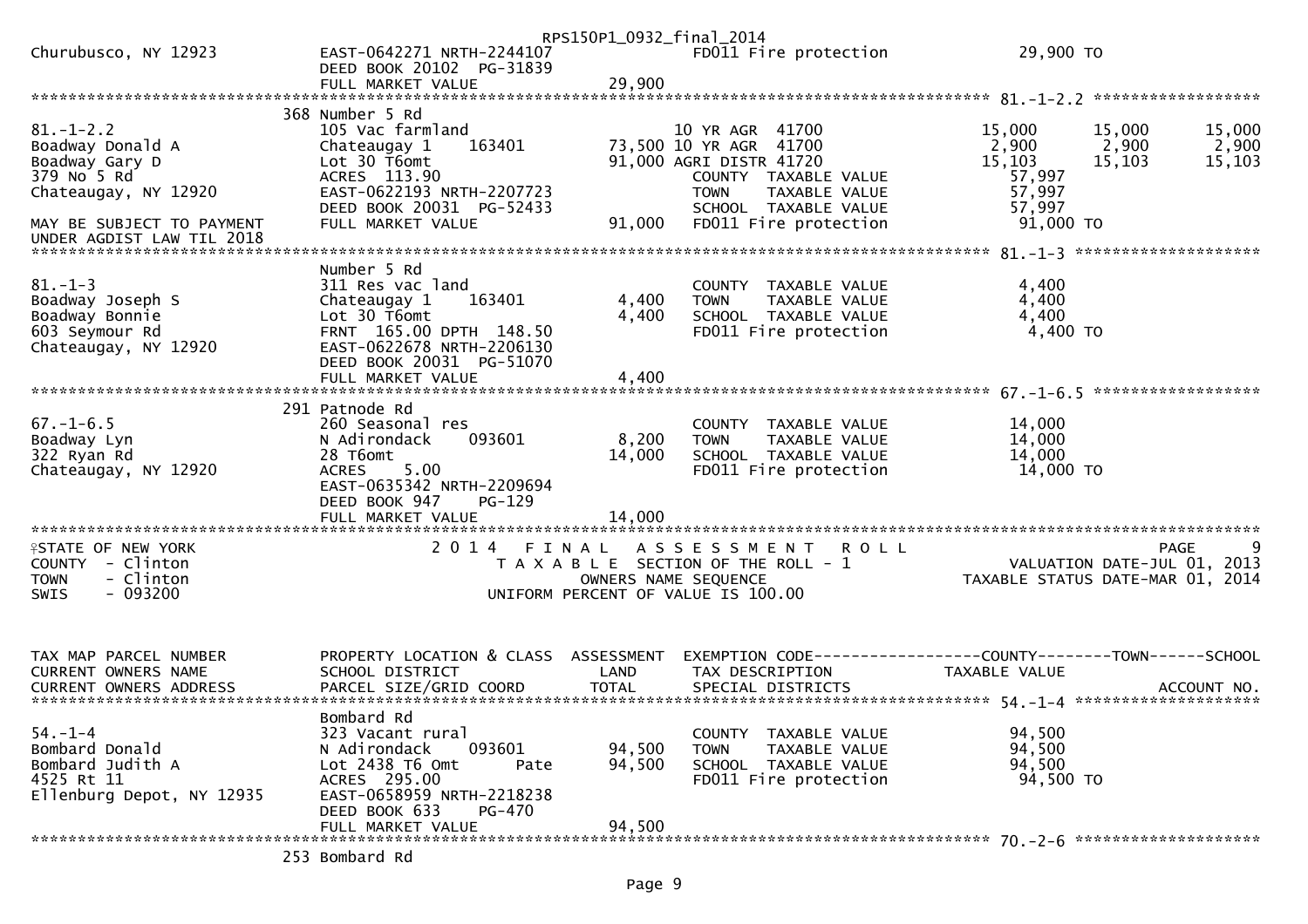|                                       |                                                       | RPS150P1_0932_final_2014 |                                                      |                                                |                   |
|---------------------------------------|-------------------------------------------------------|--------------------------|------------------------------------------------------|------------------------------------------------|-------------------|
| $70. - 2 - 6$                         | 312 Vac w/imprv                                       |                          | COUNTY TAXABLE VALUE                                 | 112,000                                        |                   |
| Bombard Donald                        | 093601<br>N Adirondack                                | 105,100                  | <b>TOWN</b><br>TAXABLE VALUE                         | 112,000                                        |                   |
| Bombard Judith A                      | Lot 23 T6omt                                          | 112,000                  | SCHOOL TAXABLE VALUE                                 | 112,000                                        |                   |
| 4525 Rt 11                            | ACRES 282.30                                          |                          | FD011 Fire protection                                | 112,000 TO                                     |                   |
| Ellenburg Depot, NY 12935             | EAST-0661054 NRTH-2216390                             |                          |                                                      |                                                |                   |
|                                       | DEED BOOK 647<br>PG-1043                              |                          |                                                      |                                                |                   |
|                                       | FULL MARKET VALUE                                     | 112,000                  |                                                      |                                                |                   |
|                                       |                                                       |                          |                                                      |                                                |                   |
|                                       | 221 Bombard Rd                                        |                          |                                                      |                                                |                   |
| $70. -2 - 5$                          | 260 Seasonal res                                      |                          | COUNTY TAXABLE VALUE                                 | 39,500                                         |                   |
| Bombard Gary W Sr<br>Bombard Brenda M | N Adirondack<br>093601<br>Lot 23 T6omt                | 36,500<br>39,500         | TAXABLE VALUE<br><b>TOWN</b><br>SCHOOL TAXABLE VALUE | 39,500                                         |                   |
| 2 Bombard Rd                          | ACRES 50.00                                           |                          | FD011 Fire protection                                | 39,500<br>39,500 TO                            |                   |
| Ellenburg Center, NY 12934            | EAST-0662241 NRTH-2214417                             |                          |                                                      |                                                |                   |
|                                       | DEED BOOK 647<br>PG-1040                              |                          |                                                      |                                                |                   |
|                                       |                                                       |                          |                                                      |                                                |                   |
|                                       |                                                       |                          |                                                      |                                                |                   |
|                                       | 41 whalen Rd                                          |                          |                                                      |                                                |                   |
| $37. - 1 - 20$                        | 210 1 Family Res                                      |                          | 41854<br>RES STAR                                    | $\overline{0}$<br>$\mathbf 0$                  | 30,000            |
| Bordeau Carroll A                     | 093601<br>N Adirondack                                | 10,400                   | COUNTY TAXABLE VALUE                                 | 41,000                                         |                   |
| 41 Whalen Rd                          | Lot <sub>53</sub><br>T6 Omt<br>Pate                   | 41,000                   | TAXABLE VALUE<br><b>TOWN</b>                         | 41,000                                         |                   |
| Churubusco, NY 12923                  | <b>ACRES</b><br>7.70 BANK<br>080                      |                          | SCHOOL TAXABLE VALUE                                 | 11,000                                         |                   |
|                                       | EAST-0630026 NRTH-2229006                             |                          | FD011 Fire protection                                | 41,000 TO                                      |                   |
|                                       | DEED BOOK 20062 PG-157                                |                          |                                                      |                                                |                   |
|                                       | FULL MARKET VALUE                                     | 41,000                   |                                                      |                                                |                   |
|                                       |                                                       |                          |                                                      |                                                |                   |
|                                       | Mcnierney Rd                                          |                          |                                                      |                                                |                   |
| $6. -1 - 1.2$                         | 260 Seasonal res                                      |                          | COUNTY TAXABLE VALUE                                 | 189,000                                        |                   |
| Bouchard Anthony S                    | Chateaugay 1<br>163401                                | 117,600                  | TAXABLE VALUE<br><b>TOWN</b>                         | 189,000                                        |                   |
| Bouchard Jean N                       | Lot 90 T6 Omt                                         | 189,000                  | SCHOOL TAXABLE VALUE                                 | 189,000                                        |                   |
| 852 Mason St                          | ACRES 247.60                                          |                          | FD011 Fire protection                                | 189,000 TO                                     |                   |
| Morrisonville, NY 12962               | EAST-0615743 NRTH-2242993<br>DEED BOOK 20072 PG-10982 |                          |                                                      |                                                |                   |
|                                       |                                                       |                          |                                                      |                                                |                   |
|                                       |                                                       |                          |                                                      |                                                |                   |
| <b>ISTATE OF NEW YORK</b>             |                                                       |                          | 2014 FINAL ASSESSMENT ROLL                           |                                                | 10<br><b>PAGE</b> |
| COUNTY - Clinton                      |                                                       |                          | T A X A B L E SECTION OF THE ROLL - 1                | VALUATION DATE-JUL 01, 2013                    |                   |
| - Clinton<br><b>TOWN</b>              |                                                       | OWNERS NAME SEQUENCE     |                                                      | TAXABLE STATUS DATE-MAR 01, 2014               |                   |
| $-093200$<br>SWIS                     |                                                       |                          | UNIFORM PERCENT OF VALUE IS 100.00                   |                                                |                   |
|                                       |                                                       |                          |                                                      |                                                |                   |
|                                       |                                                       |                          |                                                      |                                                |                   |
|                                       |                                                       |                          |                                                      |                                                |                   |
| TAX MAP PARCEL NUMBER                 | PROPERTY LOCATION & CLASS                             | ASSESSMENT               | EXEMPTION CODE--                                     | ----------------COUNTY--------TOWN------SCHOOL |                   |
| CURRENT OWNERS NAME                   | SCHOOL DISTRICT                                       | LAND                     | TAX DESCRIPTION                                      | TAXABLE VALUE                                  |                   |
| <b>CURRENT OWNERS ADDRESS</b>         | PARCEL SIZE/GRID COORD                                | <b>TOTAL</b>             | SPECIAL DISTRICTS                                    |                                                | ACCOUNT NO.       |
|                                       |                                                       |                          |                                                      |                                                |                   |
|                                       | Ryan Rd                                               |                          |                                                      |                                                |                   |
| $67. - 1 - 17$                        | 920 Priv Hunt/Fi                                      |                          | COUNTY<br>TAXABLE VALUE                              | 112,100                                        |                   |
| Bouchard Anthony S                    | 163401<br>Chateaugay 1                                | 101,700                  | <b>TOWN</b><br>TAXABLE VALUE                         | 112,100                                        |                   |
| Bouchard Jean N<br>852 Mason St       | Lot 29 T6 Omt<br>Pate<br>Also Title Bk 886 Pg 85      | 112,100                  | SCHOOL TAXABLE VALUE<br>FD011 Fire protection        | 112,100<br>112,100 TO                          |                   |
| Morrisonville, NY 12962               | ACRES 275.00                                          |                          |                                                      |                                                |                   |
|                                       | EAST-0626295 NRTH-2209698                             |                          |                                                      |                                                |                   |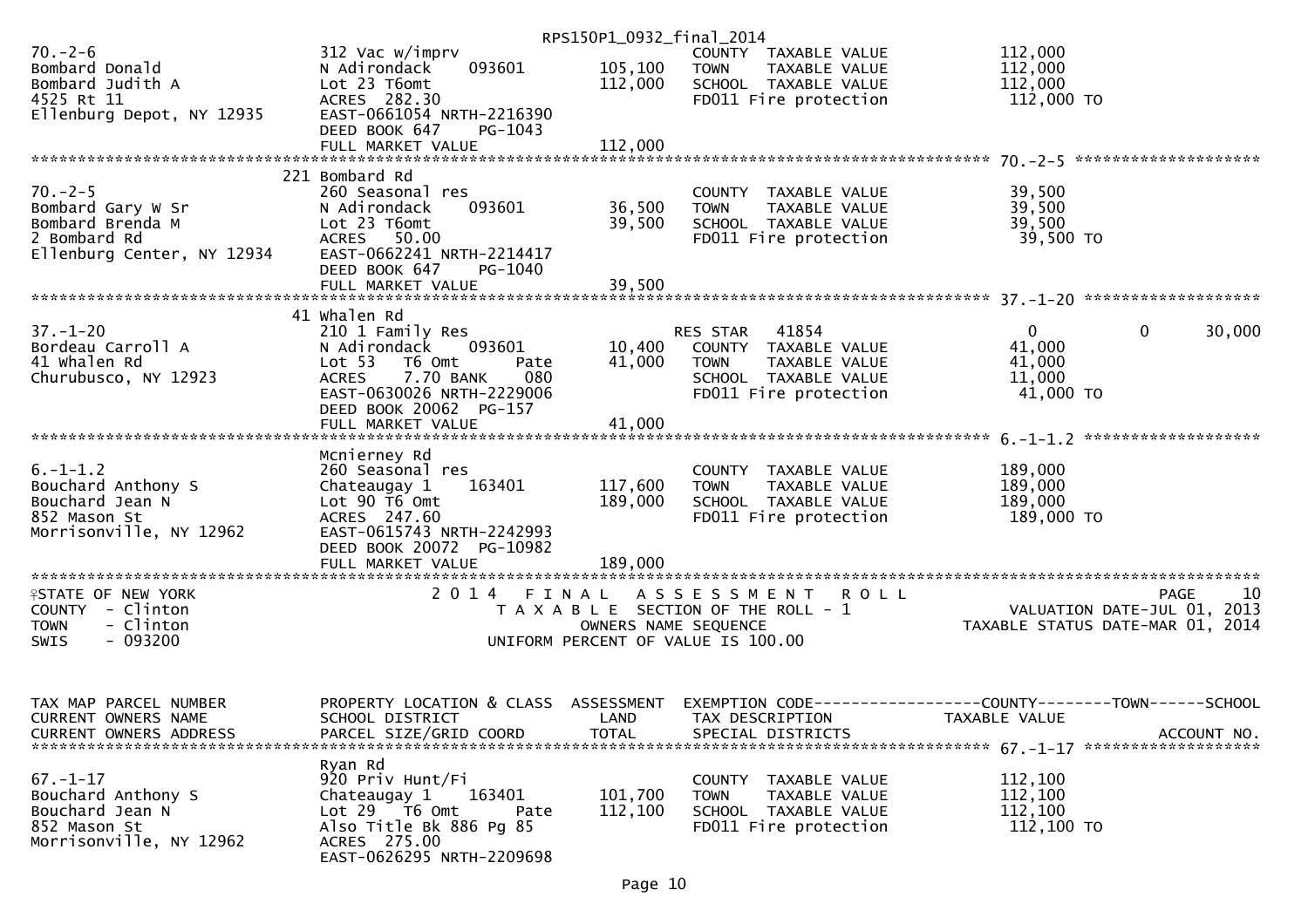| RPS150P1_0932_final_2014                                                                                       |                                                                                                                                                                                                                                             |                                    |                                                                                                       |                                                                                                |  |  |
|----------------------------------------------------------------------------------------------------------------|---------------------------------------------------------------------------------------------------------------------------------------------------------------------------------------------------------------------------------------------|------------------------------------|-------------------------------------------------------------------------------------------------------|------------------------------------------------------------------------------------------------|--|--|
|                                                                                                                | PG-131<br>DEED BOOK 886<br>FULL MARKET VALUE                                                                                                                                                                                                | 112,100                            |                                                                                                       |                                                                                                |  |  |
|                                                                                                                |                                                                                                                                                                                                                                             |                                    |                                                                                                       |                                                                                                |  |  |
| $51 - 1 - 8$<br>Bouchard Jay W<br>Clark Herbert<br>80 S Allen St<br>Albany, NY 12208                           | 7504 Rt 11<br>210 1 Family Res<br>Chateaugay 1<br>163401<br>Lot 51 76 0mt<br>Pate<br>9.70<br><b>ACRES</b><br>EAST-0620681 NRTH-2223372<br>DEED BOOK 685<br>PG-166<br>FULL MARKET VALUE                                                      | 12,000<br>77,600<br>77,600         | COUNTY TAXABLE VALUE<br><b>TOWN</b><br>TAXABLE VALUE<br>SCHOOL TAXABLE VALUE<br>FD011 Fire protection | 77,600<br>77,600<br>77,600<br>77,600 TO                                                        |  |  |
|                                                                                                                |                                                                                                                                                                                                                                             |                                    |                                                                                                       |                                                                                                |  |  |
| $23 - 1 - 17$<br>Boulanger Raymond E<br>6621 Rt 374<br>Chateaugay, NY 12920                                    | Rt 189<br>$314$ Rural vac<10<br>093601<br>N Adirondack<br>Lot $67$<br>T6 Omt<br>Pate<br>5.00<br><b>ACRES</b><br>EAST-0638366 NRTH-2235378<br>DEED BOOK 20021 PG-47111<br>FULL MARKET VALUE                                                  | 7,800<br>7,800<br>7,800            | COUNTY TAXABLE VALUE<br><b>TOWN</b><br>TAXABLE VALUE<br>SCHOOL TAXABLE VALUE<br>FD011 Fire protection | 7,800<br>7,800<br>7,800<br>7,800 TO                                                            |  |  |
|                                                                                                                |                                                                                                                                                                                                                                             |                                    |                                                                                                       |                                                                                                |  |  |
| $52. - 1 - 10.2$<br>Boulerice David P<br>Boulerice Mary<br>7395 S Auto Cluck Pt<br>Lecanto, FL 34461           | Rt 11<br>312 Vac w/imprv<br>093601<br>N Adirondack<br>Lot 48 T6omt<br>1.71<br><b>ACRES</b><br>EAST-0629162 NRTH-2224127<br>DEED BOOK 98001 PG-02736                                                                                         | 5,600<br>30,000                    | COUNTY TAXABLE VALUE<br>TAXABLE VALUE<br><b>TOWN</b><br>SCHOOL TAXABLE VALUE<br>FD011 Fire protection | 30,000<br>30,000<br>30,000<br>30,000 TO                                                        |  |  |
|                                                                                                                | FULL MARKET VALUE                                                                                                                                                                                                                           | 30,000                             |                                                                                                       |                                                                                                |  |  |
| $38.1 - 1 - 38$<br>Bouvia Jameeka S<br>1330 Clinton Mills Rd<br>Churubusco, NY 12923<br>********************** | 1330 Clinton Mills Rd<br>210 1 Family Res<br>N Adirondack<br>093601<br>Lot 66 T6 Omt<br>Pate<br><b>FRNT</b><br>82.00 DPTH 255.00<br>EAST-0639656 NRTH-2230915<br>DEED BOOK 20142 PG-62500<br>FULL MARKET VALUE<br>************************* | 4,000<br>65,900<br>65,900          | COUNTY TAXABLE VALUE<br><b>TOWN</b><br>TAXABLE VALUE<br>SCHOOL TAXABLE VALUE<br>FD011 Fire protection | 65,900<br>65,900<br>65,900<br>65,900 TO                                                        |  |  |
| <b>ISTATE OF NEW YORK</b>                                                                                      | 2 0 1 4<br>FINAL                                                                                                                                                                                                                            |                                    | A S S E S S M E N T<br><b>ROLL</b>                                                                    | <b>PAGE</b><br>-11                                                                             |  |  |
| COUNTY - Clinton<br>- Clinton<br><b>TOWN</b><br>$-093200$<br><b>SWIS</b>                                       |                                                                                                                                                                                                                                             | OWNERS NAME SEQUENCE               | T A X A B L E SECTION OF THE ROLL - 1<br>UNIFORM PERCENT OF VALUE IS 100.00                           | VALUATION DATE-JUL 01, 2013<br>TAXABLE STATUS DATE-MAR 01, 2014                                |  |  |
| TAX MAP PARCEL NUMBER<br><b>CURRENT OWNERS NAME</b><br><b>CURRENT OWNERS ADDRESS</b>                           | PROPERTY LOCATION & CLASS<br>SCHOOL DISTRICT<br>PARCEL SIZE/GRID COORD                                                                                                                                                                      | ASSESSMENT<br>LAND<br><b>TOTAL</b> | TAX DESCRIPTION<br>SPECIAL DISTRICTS                                                                  | EXEMPTION CODE------------------COUNTY--------TOWN------SCHOOL<br>TAXABLE VALUE<br>ACCOUNT NO. |  |  |
| $53. - 1 - 16$<br>Bownath Tamara                                                                               | Rt 11<br>323 Vacant rural<br>N Adirondack<br>093601                                                                                                                                                                                         | 9,800                              | <b>COUNTY</b><br>TAXABLE VALUE<br><b>TOWN</b><br>TAXABLE VALUE                                        | 9,800<br>9,800                                                                                 |  |  |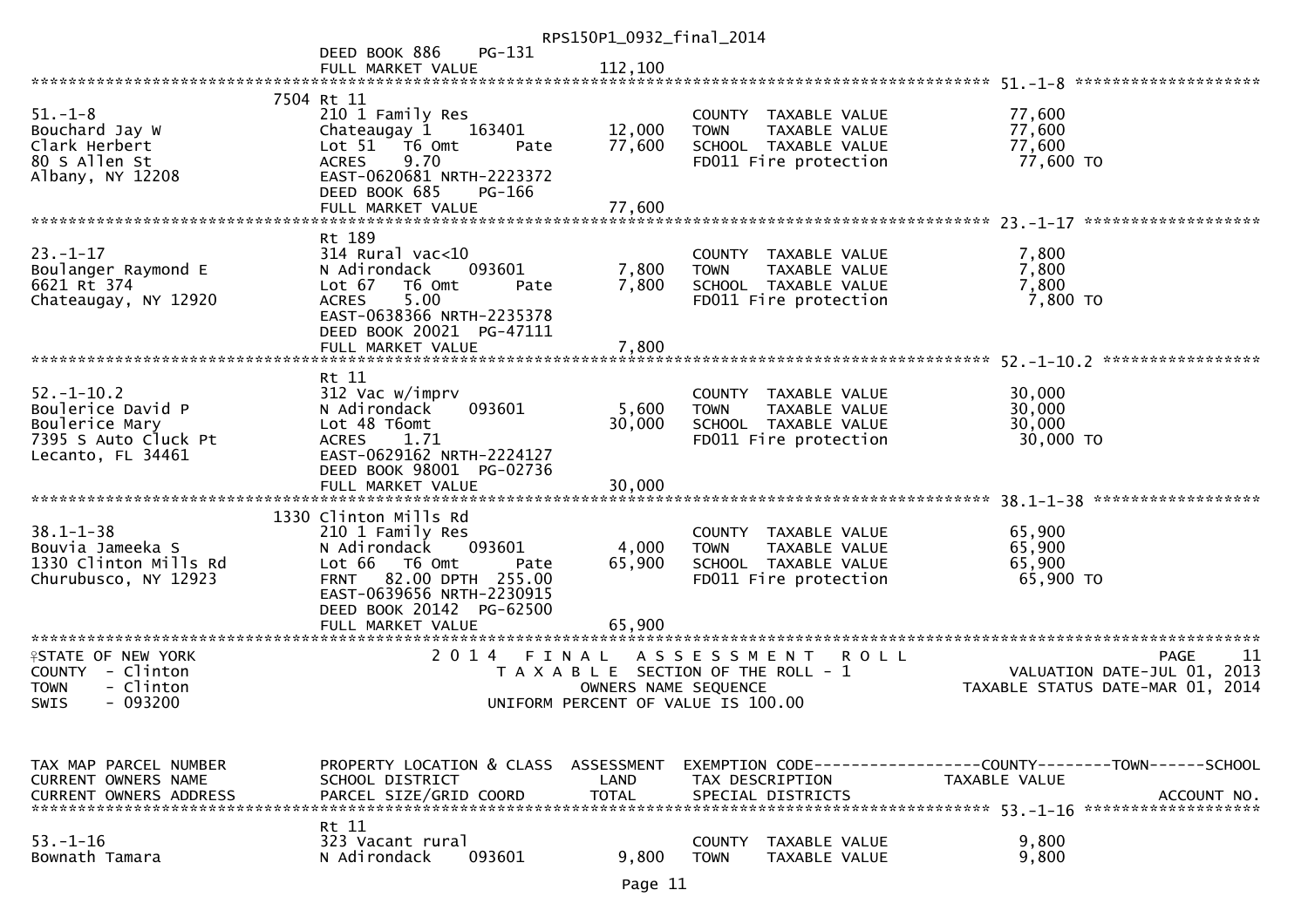|                                                                                                    |                                                                                                                                                                          | RPS150P1_0932_final_2014 |                                                                                                                                   |                                                                                                                    |        |
|----------------------------------------------------------------------------------------------------|--------------------------------------------------------------------------------------------------------------------------------------------------------------------------|--------------------------|-----------------------------------------------------------------------------------------------------------------------------------|--------------------------------------------------------------------------------------------------------------------|--------|
| 702 Clark Cir<br>Flemington, NJ 08822                                                              | Lot <sub>35</sub><br>T6 Omt<br>Pate<br>ACRES 25.00<br>EAST-0644077 NRTH-2219587                                                                                          |                          | 9,800 SCHOOL TAXABLE VALUE<br>FD011 Fire protection                                                                               | 9,800<br>9,800 TO                                                                                                  |        |
|                                                                                                    | DEED BOOK 20092 PG-21774                                                                                                                                                 |                          |                                                                                                                                   |                                                                                                                    |        |
|                                                                                                    |                                                                                                                                                                          |                          |                                                                                                                                   |                                                                                                                    |        |
| $23 - 1 - 13$<br>Boyd Wilson E<br>Boyd Peggy S<br>1501 Fords Way<br>Muscle Shoals, AL 35661        | 844 Rt 189<br>321 Abandoned ag<br>N Adirondack<br>093601<br>Lot $75$<br>T6 Omt<br>Pate<br>32.00<br><b>ACRES</b><br>EAST-0639724 NRTH-2237788<br>DEED BOOK 20001 PG-23115 | 25,500<br>25,500         | COUNTY TAXABLE VALUE<br><b>TOWN</b><br>TAXABLE VALUE<br>SCHOOL TAXABLE VALUE<br>FD011 Fire protection                             | 25,500<br>25,500<br>25,500<br>25,500 TO                                                                            |        |
|                                                                                                    |                                                                                                                                                                          |                          |                                                                                                                                   |                                                                                                                    |        |
|                                                                                                    | 6151 Rt 11                                                                                                                                                               |                          |                                                                                                                                   |                                                                                                                    |        |
| $69. - 1 - 11.3$<br>Boyea Michael B<br>Boyea Sheilah A<br>6151 Rt 11<br>Ellenburg Center, NY 12934 | 240 Rural res<br>093601<br>N Adirondack<br>Lot 25 T6omt<br>ACRES 12.80<br>EAST-0649292 NRTH-2211178                                                                      | 13,900<br>57,200         | 41854<br><b>RES STAR</b><br>COUNTY TAXABLE VALUE<br>TAXABLE VALUE<br><b>TOWN</b><br>SCHOOL TAXABLE VALUE<br>FD011 Fire protection | $\mathbf{0}$<br>$\mathbf{0}$<br>57,200<br>57,200<br>27,200<br>57,200 TO                                            | 30,000 |
|                                                                                                    | DEED BOOK 841<br>PG-215<br>FULL MARKET VALUE                                                                                                                             | 57,200                   |                                                                                                                                   |                                                                                                                    |        |
|                                                                                                    |                                                                                                                                                                          |                          |                                                                                                                                   |                                                                                                                    |        |
| $82 - 2 - 1.37$<br>Boyland William<br>206 Vischers Ferry Rd<br>Rexford, NY 12148                   | Number 5 Rd<br>321 Abandoned ag<br>Chateaugay 1<br>163401<br>Lot 29 T6omt<br>ACRES 20.00<br>EAST-0626716 NRTH-2207187<br>PG-243<br>DEED BOOK 847                         | 17,500<br>17,500         | COUNTY TAXABLE VALUE<br><b>TOWN</b><br>TAXABLE VALUE<br>SCHOOL TAXABLE VALUE<br>FD011 Fire protection                             | 17,500<br>17,500<br>17,500<br>17,500 TO                                                                            |        |
|                                                                                                    |                                                                                                                                                                          |                          |                                                                                                                                   |                                                                                                                    |        |
| $7. - 1 - 10.3$<br>Brady Donald<br>549 Frontier Rd<br>Churubusco, NY 12923                         | 549 Frontier Rd<br>210 1 Family Res<br>163401<br>Chateaugay 1<br>Lot 88 T6 Omt<br>Pate<br>6.00<br><b>ACRES</b><br>EAST-0628375 NRTH-2244345<br>DEED BOOK 457<br>PG-143   | 8,600<br>53,000          | COUNTY TAXABLE VALUE<br><b>TOWN</b><br>TAXABLE VALUE<br>SCHOOL TAXABLE VALUE<br>FD011 Fire protection                             | 53,000<br>53,000<br>53,000<br>53,000 TO                                                                            |        |
|                                                                                                    | FULL MARKET VALUE                                                                                                                                                        | 53,000                   |                                                                                                                                   |                                                                                                                    |        |
| <b>ISTATE OF NEW YORK</b><br>COUNTY - Clinton<br>- Clinton<br><b>TOWN</b><br>$-093200$<br>SWIS     | 2014 FINAL                                                                                                                                                               | OWNERS NAME SEQUENCE     | A S S E S S M E N T<br><b>ROLL</b><br>T A X A B L E SECTION OF THE ROLL - 1<br>UNIFORM PERCENT OF VALUE IS 100.00                 | <b>PAGE</b><br>VALUATION DATE-JUL 01, 2013<br>TAXABLE STATUS DATE-MAR 01, 2014                                     | 12     |
| TAX MAP PARCEL NUMBER<br>CUPPENT OWNEDS NAME                                                       | SCHOOL DISTRICT CONDUCTER AND TAY DESCRIPTION                                                                                                                            |                          |                                                                                                                                   | PROPERTY LOCATION & CLASS ASSESSMENT EXEMPTION CODE----------------COUNTY--------TOWN------SCHOOL<br>TAYARIE VALUE |        |

| URREN,<br>OWNERS | NAME<br>$\sim$<br>л      |       | _AND         | ION<br>A)<br>$\cdot$ , $\Gamma$ | <b>ADI</b><br>۰DL | VALUE |                       |
|------------------|--------------------------|-------|--------------|---------------------------------|-------------------|-------|-----------------------|
| URREN.<br>OWNERS | <b>ADDRESS</b><br>PARCEI | :00RD | <b>TOTAL</b> | SPE<br>STRI<br>$\mathsf{L}$     |                   |       | <b>NO</b><br>CCOUNT   |
|                  |                          |       |              |                                 | - * * * * * * *   |       | ********************* |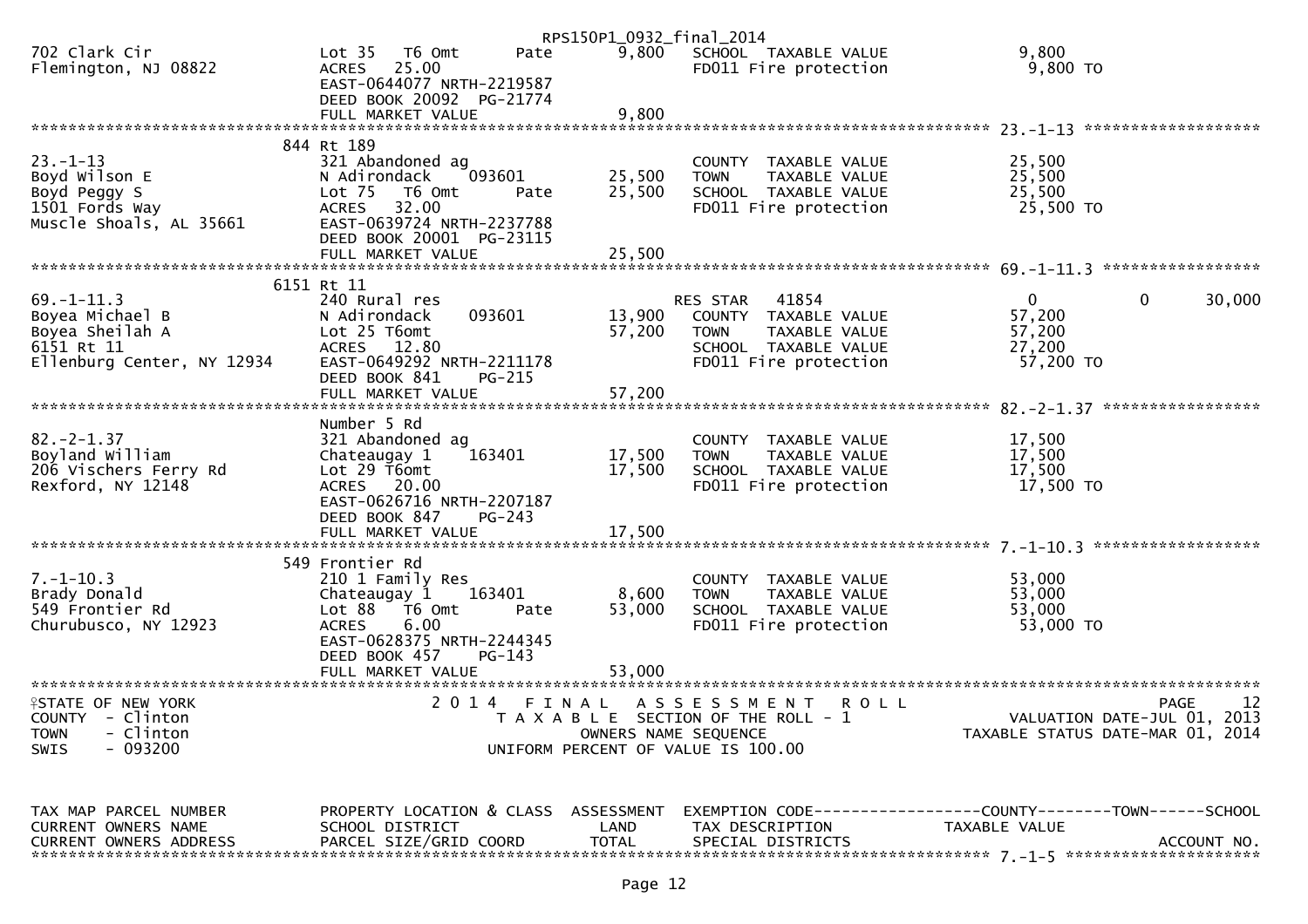|                                                                                                      |                                                                                                                                                                                     | RP313UP1_0934_THIQ1_ZU14   |                                                                                                                                       |                                                                                      |
|------------------------------------------------------------------------------------------------------|-------------------------------------------------------------------------------------------------------------------------------------------------------------------------------------|----------------------------|---------------------------------------------------------------------------------------------------------------------------------------|--------------------------------------------------------------------------------------|
| $7. - 1 - 5$<br>Brady Francis<br>860 Frontier Rd<br>Churubusco, NY 12923                             | Frontier Rd<br>314 Rural vac<10<br>163401<br>Chateaugay 1<br>Lot $89$ $\overline{16}$ Omt<br>Pate<br><b>ACRES</b><br>1.00<br>EAST-0625647 NRTH-2244479<br>DEED BOOK 618<br>$PG-269$ | 5,000<br>5,000             | COUNTY TAXABLE VALUE<br>TAXABLE VALUE<br><b>TOWN</b><br>SCHOOL TAXABLE VALUE<br>FD011 Fire protection                                 | 5,000<br>5,000<br>5,000<br>5,000 TO                                                  |
|                                                                                                      | FULL MARKET VALUE                                                                                                                                                                   | 5,000                      |                                                                                                                                       |                                                                                      |
|                                                                                                      | 845/851 Frontier Rd                                                                                                                                                                 |                            |                                                                                                                                       |                                                                                      |
| $6. - 1 - 10$<br>Brady John<br>Brady Francis<br>860 Frontier Rd<br>Churubusco, NY 12923              | 112 Dairy farm<br>163401<br>Chateaugay 1<br>89 T6 Omt<br>ACRES 117.50<br>EAST-0622005 NRTH-2240805<br>DEED BOOK 453<br>PG-295                                                       | 80,800<br>140,000          | 483A EX<br>42100<br>COUNTY TAXABLE VALUE<br><b>TOWN</b><br>TAXABLE VALUE<br>SCHOOL TAXABLE VALUE<br>FD011 Fire protection<br>3,700 EX | 3.700<br>3,700<br>3,700<br>136,300<br>136,300<br>136,300<br>136,300 TO               |
|                                                                                                      | FULL MARKET VALUE                                                                                                                                                                   | 140,000                    |                                                                                                                                       |                                                                                      |
| $7. - 1 - 8.1$<br>Brady John<br>860 Frontier Rd<br>Churubusco, NY 12923                              | Frontier Rd<br>312 Vac w/imprv<br>163401<br>Chateaugay 1<br>Lot 88 T6 Omt<br>Pate<br>ACRES 26.00<br>EAST-0626795 NRTH-2245964                                                       | 22,800<br>24,000           | COUNTY TAXABLE VALUE<br><b>TOWN</b><br>TAXABLE VALUE<br>SCHOOL TAXABLE VALUE<br>FD011 Fire protection                                 | 24,000<br>24,000<br>24,000<br>24,000 TO                                              |
|                                                                                                      | DEED BOOK 571<br>PG-397<br>FULL MARKET VALUE                                                                                                                                        | 24,000                     |                                                                                                                                       |                                                                                      |
| $6. - 1 - 7.1$<br>Brady Kevin<br>Brady David<br>RR#1 Box 549<br>Churubusco, NY 12923                 | 860 Frontier Rd<br>321 Abandoned ag<br>163401<br>Chateaugay 1<br>Lot 89 T6omt<br>will<br>51.70<br><b>ACRES</b><br>EAST-0621264 NRTH-2242516<br>DEED BOOK 99001 PG-10341             | 39,400<br>39,400           | COUNTY TAXABLE VALUE<br><b>TOWN</b><br>TAXABLE VALUE<br>SCHOOL TAXABLE VALUE<br>FD011 Fire protection                                 | 39,400<br>39,400<br>39,400<br>39,400 TO                                              |
|                                                                                                      | FULL MARKET VALUE                                                                                                                                                                   | 39,400                     |                                                                                                                                       |                                                                                      |
| $82 - 2 - 2.3$<br>Breen John P<br>Breen Sue S<br>139 Northwind Dr<br>Stamford, CT 06903              | Campbell Rd<br>920 Priv Hunt/Fi<br>N Adirondack<br>093601<br>Lot 29 T6 Omt<br>ACRES 143.40<br>EAST-0629089 NRTH-2209219<br>DEED BOOK 922<br>$PG-24$<br>FULL MARKET VALUE            | 66,500<br>79,900<br>79,900 | COUNTY TAXABLE VALUE<br>TAXABLE VALUE<br><b>TOWN</b><br>SCHOOL TAXABLE VALUE<br>FD011 Fire protection                                 | 79,900<br>79,900<br>79,900<br>79,900 TO                                              |
|                                                                                                      |                                                                                                                                                                                     |                            |                                                                                                                                       |                                                                                      |
| <b>ISTATE OF NEW YORK</b><br>COUNTY - Clinton<br>- Clinton<br><b>TOWN</b><br>- 093200<br><b>SWIS</b> | 2 0 1 4<br>FINAL                                                                                                                                                                    |                            | ASSESSMENT<br><b>ROLL</b><br>T A X A B L E SECTION OF THE ROLL - 1<br>OWNERS NAME SEQUENCE<br>UNIFORM PERCENT OF VALUE IS 100.00      | <b>PAGE</b><br>13<br>VALUATION DATE-JUL 01, 2013<br>TAXABLE STATUS DATE-MAR 01, 2014 |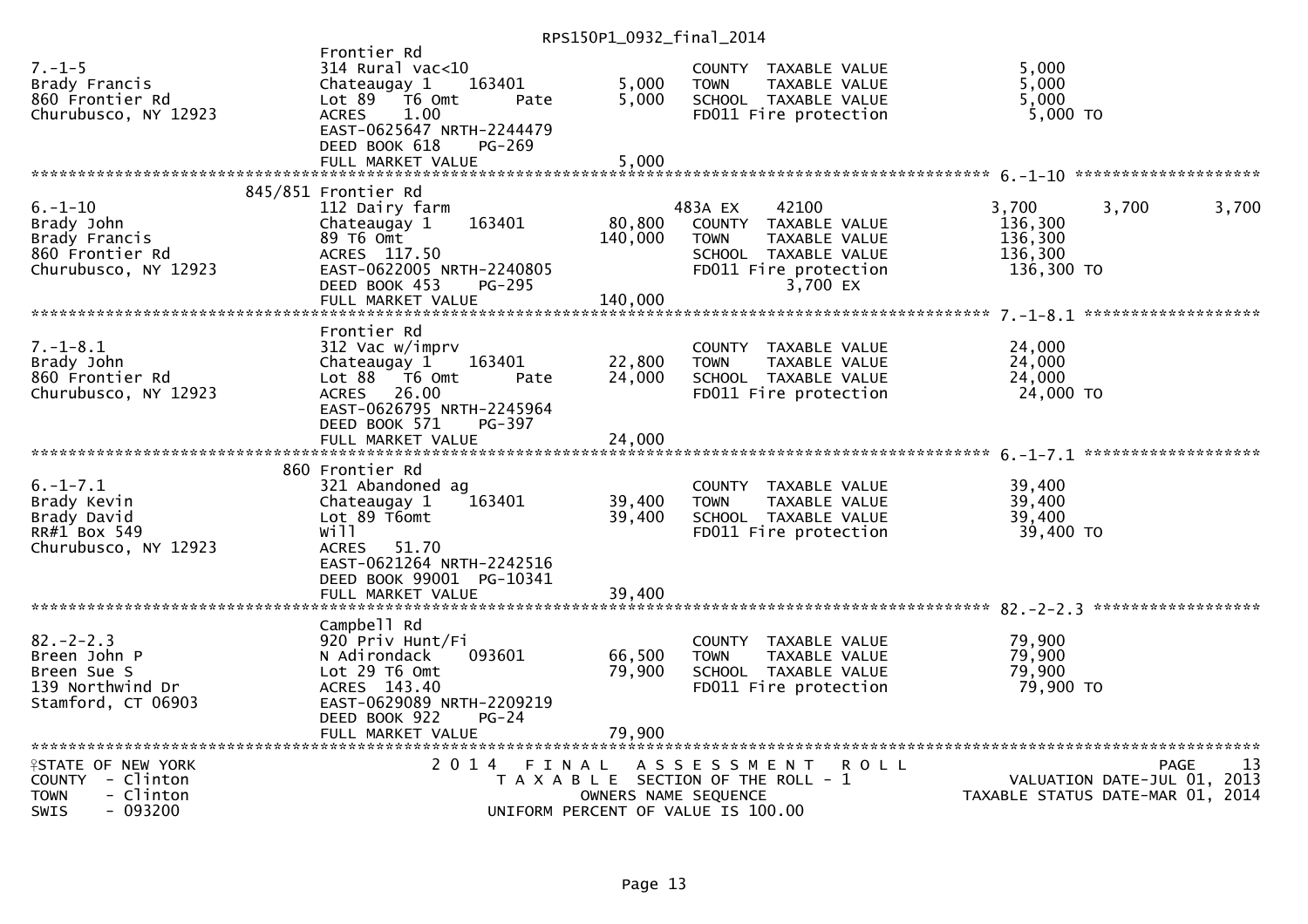|                                                                                                          |                                                                                                                                                                                                       | RPS150P1_0932_final_2014     |                                                                                                                            |                                                          |                                                                                      |
|----------------------------------------------------------------------------------------------------------|-------------------------------------------------------------------------------------------------------------------------------------------------------------------------------------------------------|------------------------------|----------------------------------------------------------------------------------------------------------------------------|----------------------------------------------------------|--------------------------------------------------------------------------------------|
| TAX MAP PARCEL NUMBER<br><b>CURRENT OWNERS NAME</b>                                                      | PROPERTY LOCATION & CLASS ASSESSMENT EXEMPTION CODE----------------COUNTY-------TOWN------SCHOOL<br>SCHOOL DISTRICT                                                                                   | LAND                         | TAX DESCRIPTION                                                                                                            | TAXABLE VALUE                                            |                                                                                      |
| $66. - 1 - 2.2$<br>Broadie Thomas<br>793 Ryan Rd<br>Churubusco, NY 12923                                 | 793 Ryan Rd<br>270 Mfg housing<br>163401<br>Chateaugay 1<br>Lot 31 T6omt<br>FRNT 120.00 DPTH 120.00<br>EAST-0623589 NRTH-2217438<br>DEED BOOK 20051 PG-78772<br>FULL MARKET VALUE                     | 3,800<br>29,600<br>29,600    | COUNTY TAXABLE VALUE<br><b>TOWN</b><br>TAXABLE VALUE<br>SCHOOL TAXABLE VALUE<br>FD011 Fire protection                      | 29,600<br>29,600<br>29,600<br>29,600 TO                  |                                                                                      |
|                                                                                                          |                                                                                                                                                                                                       |                              |                                                                                                                            |                                                          |                                                                                      |
| $25. - 1 - 5.1$<br>Brooks Keri Rae<br>68 Clinton Mills Rd<br>Ellenburg Depot, NY 12935                   | 68 Clinton Mills Rd<br>210 1 Family Res<br>093601<br>N Adirondack<br>Lot $61$<br>T6 Omt<br>Pate<br>2.50<br><b>ACRES</b><br>EAST-0670245 NRTH-2234992<br>DEED BOOK 20132 PG-61723<br>FULL MARKET VALUE | 6,200<br>37,300<br>37,300    | RES STAR<br>41854<br>COUNTY TAXABLE VALUE<br><b>TOWN</b><br>TAXABLE VALUE<br>SCHOOL TAXABLE VALUE<br>FD011 Fire protection | $\overline{0}$<br>37,300<br>37,300<br>7,300<br>37,300 TO | 0<br>30,000                                                                          |
|                                                                                                          | 160 Lost Nation Rd                                                                                                                                                                                    |                              |                                                                                                                            |                                                          |                                                                                      |
| $37. - 1 - 25$<br>Brown Barry<br>916 Tiffany Ln<br>N Myrtle Beach, SC 29582                              | 241 Rural res&ag<br>Chateaugay 1<br>163401<br>Lot $52 \times 76$ omt<br>Pate<br>ACRES 145.00<br>EAST-0623779 NRTH-2227729<br>DEED BOOK 444<br>$PG-19$<br>FULL MARKET VALUE                            | 66,800<br>121,000<br>121,000 | COUNTY TAXABLE VALUE<br><b>TOWN</b><br>TAXABLE VALUE<br>SCHOOL TAXABLE VALUE<br>FD011 Fire protection                      | 121,000<br>121,000<br>121,000<br>121,000 TO              |                                                                                      |
|                                                                                                          | Soucia Rd                                                                                                                                                                                             |                              |                                                                                                                            |                                                          |                                                                                      |
| $24. - 1 - 1.11$<br>Brown Kevin F<br>PO Box 84<br>Ellenburg Depot, NY 12935                              | 321 Abandoned ag<br>093601<br>N Adirondack<br>Lot 63 T6omt<br>ACRES 22.50<br>EAST-0658745 NRTH-2238301<br>DEED BOOK 20051 PG-82952                                                                    | 16,500<br>16,500             | COUNTY TAXABLE VALUE<br>TAXABLE VALUE<br><b>TOWN</b><br>SCHOOL TAXABLE VALUE<br>FD011 Fire protection                      | 16,500<br>16,500<br>16,500<br>16,500 TO                  |                                                                                      |
|                                                                                                          |                                                                                                                                                                                                       |                              |                                                                                                                            |                                                          |                                                                                      |
| $24. - 1 - 2$<br>Brown Kevin F<br>PO Box 84<br>Ellenburg Depot, NY 12935                                 | 187 Soucia Rd<br>920 Priv Hunt/Fi<br>N Adirondack<br>093601<br>Lot 78<br>T6 Omt<br>Pate<br>ACRES 22.50<br>EAST-0658786 NRTH-2237884                                                                   | 18,800<br>30,300             | COUNTY TAXABLE VALUE<br><b>TOWN</b><br><b>TAXABLE VALUE</b><br>SCHOOL TAXABLE VALUE<br>FD011 Fire protection               | 30,300<br>30,300<br>30,300<br>30,300 TO                  |                                                                                      |
|                                                                                                          | DEED BOOK 20082 PG-12809<br>FULL MARKET VALUE                                                                                                                                                         | 30,300                       |                                                                                                                            |                                                          |                                                                                      |
|                                                                                                          |                                                                                                                                                                                                       |                              |                                                                                                                            |                                                          |                                                                                      |
| <b>ISTATE OF NEW YORK</b><br>- Clinton<br><b>COUNTY</b><br>- Clinton<br><b>TOWN</b><br>$-093200$<br>SWIS |                                                                                                                                                                                                       | OWNERS NAME SEQUENCE         | 2014 FINAL ASSESSMENT ROLL<br>T A X A B L E SECTION OF THE ROLL - 1<br>UNIFORM PERCENT OF VALUE IS 100.00                  |                                                          | 14<br><b>PAGE</b><br>VALUATION DATE-JUL 01, 2013<br>TAXABLE STATUS DATE-MAR 01, 2014 |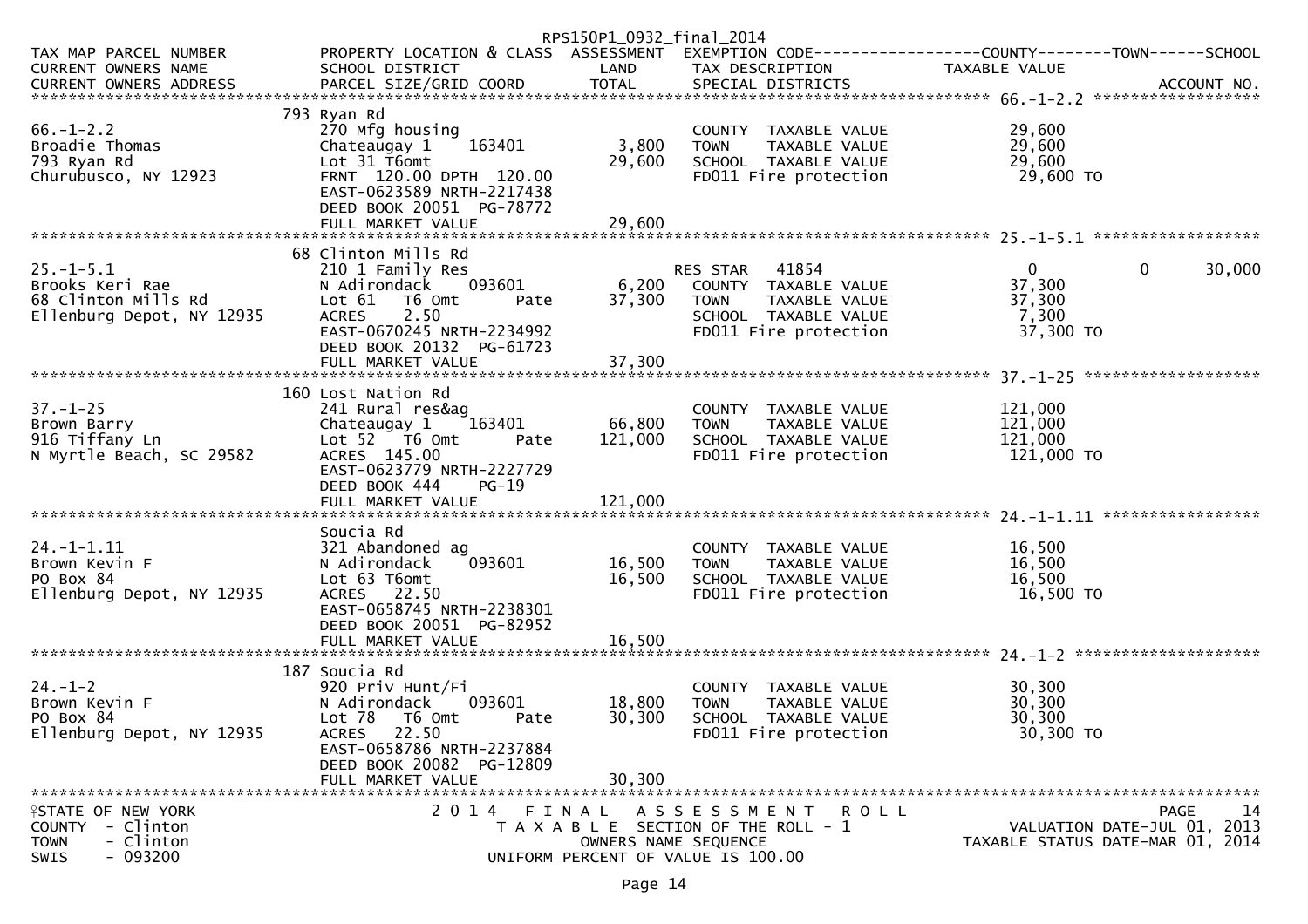| <b>TOTAL</b><br>CURRENT OWNERS ADDRESS<br>PARCEL SIZE/GRID COORD<br>SPECIAL DISTRICTS<br>ACCOUNT NO.<br>984 Ryan Rd<br>241 Rural res&ag<br>135,800<br>COUNTY TAXABLE VALUE<br>116,300<br>Brown Ryan J<br>Chateaugay 1<br>163401<br>TAXABLE VALUE<br>135,800<br><b>TOWN</b><br>78 E Cedar St<br>Lot 49 T6 Omt<br>135,800<br>SCHOOL TAXABLE VALUE<br>135,800<br>Pate<br>$135,800$ TO<br>ACRES 249.40<br>Poughkeepsie, NY 12601<br>FD011 Fire protection<br>EAST-0624291 NRTH-2221395<br>DEED BOOK 216<br>$PG-193$<br>FULL MARKET VALUE<br>135,800<br>538 County Line Rd<br>61 PCT OF VALUE USED FOR EXEMPTION PURPOSES<br>$66. - 1 - 8.1$<br>240 Rural res<br>VET WAR CT 41121<br>7,613<br>7.613<br>$\mathbf{0}$<br>Chateaugay 1 163401<br>Brown William J<br>37,500 RES STAR<br>41854<br>30,000<br>0 <sup>1</sup><br>$\Omega$<br>75,587<br>Lot 31 T6 Omt Patent<br>83,200<br>COUNTY TAXABLE VALUE<br>ACRES 74.40 BANK<br>-- 080<br>75,587<br><b>TOWN</b><br>TAXABLE VALUE<br>Chateaugay, NY 12920<br>EAST-0620326 NRTH-2214262<br>53,200<br>SCHOOL TAXABLE VALUE<br>DEED BOOK 956<br>FD011 Fire protection<br>83,200 TO<br>$PG-39$<br>83,200<br>FULL MARKET VALUE<br>Campbell Rd<br>321 Abandoned ag<br>73,000<br>COUNTY TAXABLE VALUE<br>093601<br>73,000<br>73,000<br>N Adirondack<br>TAXABLE VALUE<br><b>TOWN</b><br>73,000<br>73,000<br>Morrison Poupore Barbara<br>Lot 32 T6 Omt<br>SCHOOL TAXABLE VALUE<br>Pate<br>73,000 TO<br>18 Independence Dr<br>ACRES 150.80<br>FD011 Fire protection<br>Plattsburgh, NY 12901<br>EAST-0626925 NRTH-2213925<br>DEED BOOK 20061 PG-93367<br>73,000<br>FULL MARKET VALUE<br>617 Lafrancis Rd<br>$39. - 1 - 6.2$<br>270 Mfg housing<br>13,200<br>COUNTY TAXABLE VALUE<br>093601<br>13,200<br>13,200<br>Bruno Michael D<br>N Adirondack<br><b>TOWN</b><br>TAXABLE VALUE<br>13,200<br>193 Salmon River Rd<br>13,200<br>Lot 45 T6omt<br>SCHOOL TAXABLE VALUE<br>Plattsburgh, NY 12901<br>FD011 Fire protection<br>13,200 TO<br>Rural Haven Sub Bk7 Pq13<br>Lots 91 & 92<br>ACRES 11.30<br>EAST-0650293 NRTH-2225165<br>DEED BOOK 1028<br><b>PG-298</b><br>13,200<br>FULL MARKET VALUE<br>100 Santamore Rd | TAX MAP PARCEL NUMBER     |                         |       |                       | PROPERTY LOCATION & CLASS ASSESSMENT EXEMPTION CODE----------------COUNTY--------TOWN------SCHOOL |
|------------------------------------------------------------------------------------------------------------------------------------------------------------------------------------------------------------------------------------------------------------------------------------------------------------------------------------------------------------------------------------------------------------------------------------------------------------------------------------------------------------------------------------------------------------------------------------------------------------------------------------------------------------------------------------------------------------------------------------------------------------------------------------------------------------------------------------------------------------------------------------------------------------------------------------------------------------------------------------------------------------------------------------------------------------------------------------------------------------------------------------------------------------------------------------------------------------------------------------------------------------------------------------------------------------------------------------------------------------------------------------------------------------------------------------------------------------------------------------------------------------------------------------------------------------------------------------------------------------------------------------------------------------------------------------------------------------------------------------------------------------------------------------------------------------------------------------------------------------------------------------------------------------------------------------------------------------------------------------------------------------------------------------------------------------------------------------------------------------------------------------------------|---------------------------|-------------------------|-------|-----------------------|---------------------------------------------------------------------------------------------------|
|                                                                                                                                                                                                                                                                                                                                                                                                                                                                                                                                                                                                                                                                                                                                                                                                                                                                                                                                                                                                                                                                                                                                                                                                                                                                                                                                                                                                                                                                                                                                                                                                                                                                                                                                                                                                                                                                                                                                                                                                                                                                                                                                                | CURRENT OWNERS NAME       | SCHOOL DISTRICT         | LAND  | TAX DESCRIPTION       | TAXABLE VALUE                                                                                     |
|                                                                                                                                                                                                                                                                                                                                                                                                                                                                                                                                                                                                                                                                                                                                                                                                                                                                                                                                                                                                                                                                                                                                                                                                                                                                                                                                                                                                                                                                                                                                                                                                                                                                                                                                                                                                                                                                                                                                                                                                                                                                                                                                                |                           |                         |       |                       |                                                                                                   |
|                                                                                                                                                                                                                                                                                                                                                                                                                                                                                                                                                                                                                                                                                                                                                                                                                                                                                                                                                                                                                                                                                                                                                                                                                                                                                                                                                                                                                                                                                                                                                                                                                                                                                                                                                                                                                                                                                                                                                                                                                                                                                                                                                |                           |                         |       |                       |                                                                                                   |
|                                                                                                                                                                                                                                                                                                                                                                                                                                                                                                                                                                                                                                                                                                                                                                                                                                                                                                                                                                                                                                                                                                                                                                                                                                                                                                                                                                                                                                                                                                                                                                                                                                                                                                                                                                                                                                                                                                                                                                                                                                                                                                                                                | $52 - 1 - 2$              |                         |       |                       |                                                                                                   |
|                                                                                                                                                                                                                                                                                                                                                                                                                                                                                                                                                                                                                                                                                                                                                                                                                                                                                                                                                                                                                                                                                                                                                                                                                                                                                                                                                                                                                                                                                                                                                                                                                                                                                                                                                                                                                                                                                                                                                                                                                                                                                                                                                |                           |                         |       |                       |                                                                                                   |
|                                                                                                                                                                                                                                                                                                                                                                                                                                                                                                                                                                                                                                                                                                                                                                                                                                                                                                                                                                                                                                                                                                                                                                                                                                                                                                                                                                                                                                                                                                                                                                                                                                                                                                                                                                                                                                                                                                                                                                                                                                                                                                                                                |                           |                         |       |                       |                                                                                                   |
|                                                                                                                                                                                                                                                                                                                                                                                                                                                                                                                                                                                                                                                                                                                                                                                                                                                                                                                                                                                                                                                                                                                                                                                                                                                                                                                                                                                                                                                                                                                                                                                                                                                                                                                                                                                                                                                                                                                                                                                                                                                                                                                                                |                           |                         |       |                       |                                                                                                   |
|                                                                                                                                                                                                                                                                                                                                                                                                                                                                                                                                                                                                                                                                                                                                                                                                                                                                                                                                                                                                                                                                                                                                                                                                                                                                                                                                                                                                                                                                                                                                                                                                                                                                                                                                                                                                                                                                                                                                                                                                                                                                                                                                                |                           |                         |       |                       |                                                                                                   |
|                                                                                                                                                                                                                                                                                                                                                                                                                                                                                                                                                                                                                                                                                                                                                                                                                                                                                                                                                                                                                                                                                                                                                                                                                                                                                                                                                                                                                                                                                                                                                                                                                                                                                                                                                                                                                                                                                                                                                                                                                                                                                                                                                |                           |                         |       |                       |                                                                                                   |
|                                                                                                                                                                                                                                                                                                                                                                                                                                                                                                                                                                                                                                                                                                                                                                                                                                                                                                                                                                                                                                                                                                                                                                                                                                                                                                                                                                                                                                                                                                                                                                                                                                                                                                                                                                                                                                                                                                                                                                                                                                                                                                                                                |                           |                         |       |                       |                                                                                                   |
|                                                                                                                                                                                                                                                                                                                                                                                                                                                                                                                                                                                                                                                                                                                                                                                                                                                                                                                                                                                                                                                                                                                                                                                                                                                                                                                                                                                                                                                                                                                                                                                                                                                                                                                                                                                                                                                                                                                                                                                                                                                                                                                                                |                           |                         |       |                       |                                                                                                   |
|                                                                                                                                                                                                                                                                                                                                                                                                                                                                                                                                                                                                                                                                                                                                                                                                                                                                                                                                                                                                                                                                                                                                                                                                                                                                                                                                                                                                                                                                                                                                                                                                                                                                                                                                                                                                                                                                                                                                                                                                                                                                                                                                                |                           |                         |       |                       |                                                                                                   |
|                                                                                                                                                                                                                                                                                                                                                                                                                                                                                                                                                                                                                                                                                                                                                                                                                                                                                                                                                                                                                                                                                                                                                                                                                                                                                                                                                                                                                                                                                                                                                                                                                                                                                                                                                                                                                                                                                                                                                                                                                                                                                                                                                | Brown Debra L             |                         |       |                       |                                                                                                   |
|                                                                                                                                                                                                                                                                                                                                                                                                                                                                                                                                                                                                                                                                                                                                                                                                                                                                                                                                                                                                                                                                                                                                                                                                                                                                                                                                                                                                                                                                                                                                                                                                                                                                                                                                                                                                                                                                                                                                                                                                                                                                                                                                                | 538 County Line Rd        |                         |       |                       |                                                                                                   |
|                                                                                                                                                                                                                                                                                                                                                                                                                                                                                                                                                                                                                                                                                                                                                                                                                                                                                                                                                                                                                                                                                                                                                                                                                                                                                                                                                                                                                                                                                                                                                                                                                                                                                                                                                                                                                                                                                                                                                                                                                                                                                                                                                |                           |                         |       |                       |                                                                                                   |
|                                                                                                                                                                                                                                                                                                                                                                                                                                                                                                                                                                                                                                                                                                                                                                                                                                                                                                                                                                                                                                                                                                                                                                                                                                                                                                                                                                                                                                                                                                                                                                                                                                                                                                                                                                                                                                                                                                                                                                                                                                                                                                                                                |                           |                         |       |                       |                                                                                                   |
|                                                                                                                                                                                                                                                                                                                                                                                                                                                                                                                                                                                                                                                                                                                                                                                                                                                                                                                                                                                                                                                                                                                                                                                                                                                                                                                                                                                                                                                                                                                                                                                                                                                                                                                                                                                                                                                                                                                                                                                                                                                                                                                                                |                           |                         |       |                       |                                                                                                   |
|                                                                                                                                                                                                                                                                                                                                                                                                                                                                                                                                                                                                                                                                                                                                                                                                                                                                                                                                                                                                                                                                                                                                                                                                                                                                                                                                                                                                                                                                                                                                                                                                                                                                                                                                                                                                                                                                                                                                                                                                                                                                                                                                                |                           |                         |       |                       |                                                                                                   |
|                                                                                                                                                                                                                                                                                                                                                                                                                                                                                                                                                                                                                                                                                                                                                                                                                                                                                                                                                                                                                                                                                                                                                                                                                                                                                                                                                                                                                                                                                                                                                                                                                                                                                                                                                                                                                                                                                                                                                                                                                                                                                                                                                | $67. - 1 - 18.1$          |                         |       |                       |                                                                                                   |
|                                                                                                                                                                                                                                                                                                                                                                                                                                                                                                                                                                                                                                                                                                                                                                                                                                                                                                                                                                                                                                                                                                                                                                                                                                                                                                                                                                                                                                                                                                                                                                                                                                                                                                                                                                                                                                                                                                                                                                                                                                                                                                                                                | Brudvig Poupore Christine |                         |       |                       |                                                                                                   |
|                                                                                                                                                                                                                                                                                                                                                                                                                                                                                                                                                                                                                                                                                                                                                                                                                                                                                                                                                                                                                                                                                                                                                                                                                                                                                                                                                                                                                                                                                                                                                                                                                                                                                                                                                                                                                                                                                                                                                                                                                                                                                                                                                |                           |                         |       |                       |                                                                                                   |
|                                                                                                                                                                                                                                                                                                                                                                                                                                                                                                                                                                                                                                                                                                                                                                                                                                                                                                                                                                                                                                                                                                                                                                                                                                                                                                                                                                                                                                                                                                                                                                                                                                                                                                                                                                                                                                                                                                                                                                                                                                                                                                                                                |                           |                         |       |                       |                                                                                                   |
|                                                                                                                                                                                                                                                                                                                                                                                                                                                                                                                                                                                                                                                                                                                                                                                                                                                                                                                                                                                                                                                                                                                                                                                                                                                                                                                                                                                                                                                                                                                                                                                                                                                                                                                                                                                                                                                                                                                                                                                                                                                                                                                                                |                           |                         |       |                       |                                                                                                   |
|                                                                                                                                                                                                                                                                                                                                                                                                                                                                                                                                                                                                                                                                                                                                                                                                                                                                                                                                                                                                                                                                                                                                                                                                                                                                                                                                                                                                                                                                                                                                                                                                                                                                                                                                                                                                                                                                                                                                                                                                                                                                                                                                                |                           |                         |       |                       |                                                                                                   |
|                                                                                                                                                                                                                                                                                                                                                                                                                                                                                                                                                                                                                                                                                                                                                                                                                                                                                                                                                                                                                                                                                                                                                                                                                                                                                                                                                                                                                                                                                                                                                                                                                                                                                                                                                                                                                                                                                                                                                                                                                                                                                                                                                |                           |                         |       |                       |                                                                                                   |
|                                                                                                                                                                                                                                                                                                                                                                                                                                                                                                                                                                                                                                                                                                                                                                                                                                                                                                                                                                                                                                                                                                                                                                                                                                                                                                                                                                                                                                                                                                                                                                                                                                                                                                                                                                                                                                                                                                                                                                                                                                                                                                                                                |                           |                         |       |                       |                                                                                                   |
|                                                                                                                                                                                                                                                                                                                                                                                                                                                                                                                                                                                                                                                                                                                                                                                                                                                                                                                                                                                                                                                                                                                                                                                                                                                                                                                                                                                                                                                                                                                                                                                                                                                                                                                                                                                                                                                                                                                                                                                                                                                                                                                                                |                           |                         |       |                       |                                                                                                   |
|                                                                                                                                                                                                                                                                                                                                                                                                                                                                                                                                                                                                                                                                                                                                                                                                                                                                                                                                                                                                                                                                                                                                                                                                                                                                                                                                                                                                                                                                                                                                                                                                                                                                                                                                                                                                                                                                                                                                                                                                                                                                                                                                                |                           |                         |       |                       |                                                                                                   |
|                                                                                                                                                                                                                                                                                                                                                                                                                                                                                                                                                                                                                                                                                                                                                                                                                                                                                                                                                                                                                                                                                                                                                                                                                                                                                                                                                                                                                                                                                                                                                                                                                                                                                                                                                                                                                                                                                                                                                                                                                                                                                                                                                |                           |                         |       |                       |                                                                                                   |
|                                                                                                                                                                                                                                                                                                                                                                                                                                                                                                                                                                                                                                                                                                                                                                                                                                                                                                                                                                                                                                                                                                                                                                                                                                                                                                                                                                                                                                                                                                                                                                                                                                                                                                                                                                                                                                                                                                                                                                                                                                                                                                                                                |                           |                         |       |                       |                                                                                                   |
|                                                                                                                                                                                                                                                                                                                                                                                                                                                                                                                                                                                                                                                                                                                                                                                                                                                                                                                                                                                                                                                                                                                                                                                                                                                                                                                                                                                                                                                                                                                                                                                                                                                                                                                                                                                                                                                                                                                                                                                                                                                                                                                                                |                           |                         |       |                       |                                                                                                   |
|                                                                                                                                                                                                                                                                                                                                                                                                                                                                                                                                                                                                                                                                                                                                                                                                                                                                                                                                                                                                                                                                                                                                                                                                                                                                                                                                                                                                                                                                                                                                                                                                                                                                                                                                                                                                                                                                                                                                                                                                                                                                                                                                                |                           |                         |       |                       |                                                                                                   |
|                                                                                                                                                                                                                                                                                                                                                                                                                                                                                                                                                                                                                                                                                                                                                                                                                                                                                                                                                                                                                                                                                                                                                                                                                                                                                                                                                                                                                                                                                                                                                                                                                                                                                                                                                                                                                                                                                                                                                                                                                                                                                                                                                |                           |                         |       |                       |                                                                                                   |
|                                                                                                                                                                                                                                                                                                                                                                                                                                                                                                                                                                                                                                                                                                                                                                                                                                                                                                                                                                                                                                                                                                                                                                                                                                                                                                                                                                                                                                                                                                                                                                                                                                                                                                                                                                                                                                                                                                                                                                                                                                                                                                                                                |                           |                         |       |                       |                                                                                                   |
|                                                                                                                                                                                                                                                                                                                                                                                                                                                                                                                                                                                                                                                                                                                                                                                                                                                                                                                                                                                                                                                                                                                                                                                                                                                                                                                                                                                                                                                                                                                                                                                                                                                                                                                                                                                                                                                                                                                                                                                                                                                                                                                                                |                           |                         |       |                       |                                                                                                   |
|                                                                                                                                                                                                                                                                                                                                                                                                                                                                                                                                                                                                                                                                                                                                                                                                                                                                                                                                                                                                                                                                                                                                                                                                                                                                                                                                                                                                                                                                                                                                                                                                                                                                                                                                                                                                                                                                                                                                                                                                                                                                                                                                                | $7. - 1 - 31.3$           | 312 Vac w/imprv         |       | COUNTY TAXABLE VALUE  | 4,900                                                                                             |
| 4,900<br>163401<br>3,400<br>Chateaugay 1<br><b>TOWN</b><br>TAXABLE VALUE                                                                                                                                                                                                                                                                                                                                                                                                                                                                                                                                                                                                                                                                                                                                                                                                                                                                                                                                                                                                                                                                                                                                                                                                                                                                                                                                                                                                                                                                                                                                                                                                                                                                                                                                                                                                                                                                                                                                                                                                                                                                       | Burgoyne Kathryn Leclair  |                         |       |                       |                                                                                                   |
| 4,900<br>Lot 88 T6omt<br>4,900<br>SCHOOL TAXABLE VALUE                                                                                                                                                                                                                                                                                                                                                                                                                                                                                                                                                                                                                                                                                                                                                                                                                                                                                                                                                                                                                                                                                                                                                                                                                                                                                                                                                                                                                                                                                                                                                                                                                                                                                                                                                                                                                                                                                                                                                                                                                                                                                         | 101 Santamore Rd          |                         |       |                       |                                                                                                   |
|                                                                                                                                                                                                                                                                                                                                                                                                                                                                                                                                                                                                                                                                                                                                                                                                                                                                                                                                                                                                                                                                                                                                                                                                                                                                                                                                                                                                                                                                                                                                                                                                                                                                                                                                                                                                                                                                                                                                                                                                                                                                                                                                                | Churubusco, NY 12923      | FRNT 250.00 DPTH 75.00  |       | FD011 Fire protection | 4,900 TO                                                                                          |
|                                                                                                                                                                                                                                                                                                                                                                                                                                                                                                                                                                                                                                                                                                                                                                                                                                                                                                                                                                                                                                                                                                                                                                                                                                                                                                                                                                                                                                                                                                                                                                                                                                                                                                                                                                                                                                                                                                                                                                                                                                                                                                                                                |                           | DEED BOOK 599<br>PG-296 |       |                       |                                                                                                   |
| EAST-0627339 NRTH-2241968                                                                                                                                                                                                                                                                                                                                                                                                                                                                                                                                                                                                                                                                                                                                                                                                                                                                                                                                                                                                                                                                                                                                                                                                                                                                                                                                                                                                                                                                                                                                                                                                                                                                                                                                                                                                                                                                                                                                                                                                                                                                                                                      |                           | FULL MARKET VALUE       | 4,900 |                       |                                                                                                   |
|                                                                                                                                                                                                                                                                                                                                                                                                                                                                                                                                                                                                                                                                                                                                                                                                                                                                                                                                                                                                                                                                                                                                                                                                                                                                                                                                                                                                                                                                                                                                                                                                                                                                                                                                                                                                                                                                                                                                                                                                                                                                                                                                                |                           |                         |       |                       |                                                                                                   |
|                                                                                                                                                                                                                                                                                                                                                                                                                                                                                                                                                                                                                                                                                                                                                                                                                                                                                                                                                                                                                                                                                                                                                                                                                                                                                                                                                                                                                                                                                                                                                                                                                                                                                                                                                                                                                                                                                                                                                                                                                                                                                                                                                |                           |                         |       |                       |                                                                                                   |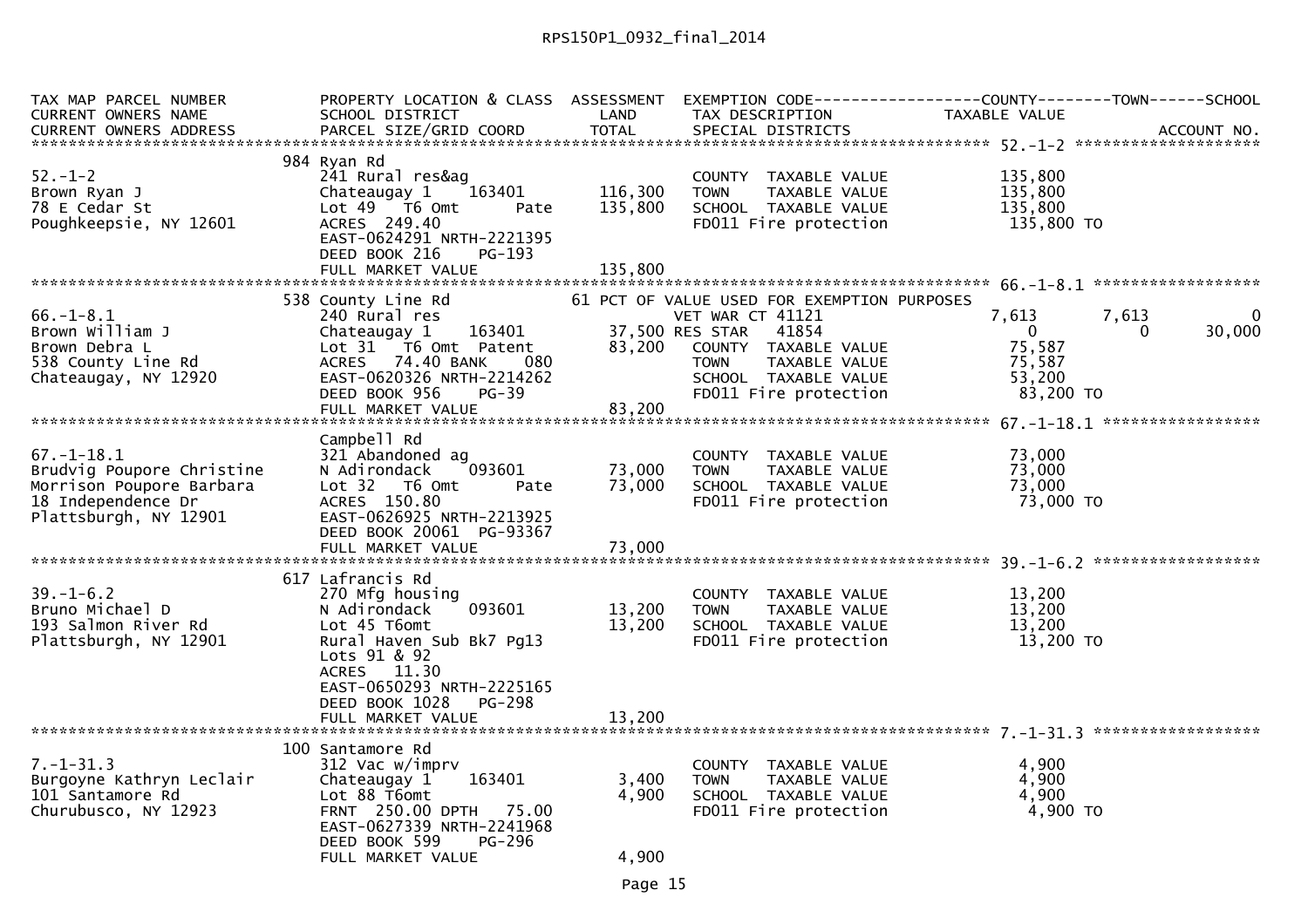|                                                                                                                                                                                                                                                                                |                                                                                                                                                                                     | RPS150P1_0932_final_2014   |                                                                                                                                   |                                                     |                                     |        |
|--------------------------------------------------------------------------------------------------------------------------------------------------------------------------------------------------------------------------------------------------------------------------------|-------------------------------------------------------------------------------------------------------------------------------------------------------------------------------------|----------------------------|-----------------------------------------------------------------------------------------------------------------------------------|-----------------------------------------------------|-------------------------------------|--------|
| <b>ISTATE OF NEW YORK</b><br>COUNTY - Clinton<br><b>TOWN</b><br>- Clinton<br>$-093200$<br><b>SWIS</b>                                                                                                                                                                          | 2014 FINAL                                                                                                                                                                          | OWNERS NAME SEQUENCE       | ASSESSMENT<br><b>ROLL</b><br>T A X A B L E SECTION OF THE ROLL - 1<br>UNIFORM PERCENT OF VALUE IS 100.00                          | TAXABLE STATUS DATE-MAR 01, 2014                    | PAGE<br>VALUATION DATE-JUL 01, 2013 | 15     |
| TAX MAP PARCEL NUMBER<br>CURRENT OWNERS NAME<br>.CURRENT OWNERS ADDRESS PARCEL SIZE/GRID COORD TOTAL SPECIAL DISTRICTS THE SAME ACCOUNT NO ACCOUNT NO AND A SERVER THE SERVER AND TOTAL SPECIAL DISTRICTS AND A SERVER AND THE SERVER AND THE SERVER AND THE SERVER AND THE SE | PROPERTY LOCATION & CLASS ASSESSMENT<br>SCHOOL DISTRICT                                                                                                                             | LAND                       | EXEMPTION CODE-----------------COUNTY-------TOWN------SCHOOL<br>TAX DESCRIPTION                                                   | TAXABLE VALUE                                       |                                     |        |
| $7. - 1 - 31.5$<br>Burgoyne Stephen<br>Burgoyne Kathryn<br>101 Santamore Rd<br>Churubusco, NY 12923                                                                                                                                                                            | Santamore Rd<br>$314$ Rural vac<10<br>163401<br>Chateaugay 1<br>Lot 88 T6omt<br><b>ACRES</b><br>5.90<br>EAST-0627110 NRTH-2242167<br>DEED BOOK 99001 PG-08141                       | 8,400<br>8,400             | COUNTY TAXABLE VALUE<br>TAXABLE VALUE<br><b>TOWN</b><br>SCHOOL TAXABLE VALUE<br>FD011 Fire protection                             | 8,400<br>8,400<br>8,400<br>8,400 TO                 |                                     |        |
|                                                                                                                                                                                                                                                                                |                                                                                                                                                                                     |                            |                                                                                                                                   |                                                     |                                     |        |
| $7. - 1 - 31.121$<br>Burgoyne Stephen J<br>Burgoyne Kathryn R<br>101 Santamore Rd<br>Churubusco, NY 12923<br>MAY BE SUBJECT TO PAYMENT                                                                                                                                         | 99 Santamore Rd<br>117 Horse farm<br>163401<br>Chateaugay 1<br>Lot 88 T6 OMT<br>ACRES 16.80<br>EAST-0627286 NRTH-2241264<br>DEED BOOK 20051 PG-85321<br>FULL MARKET VALUE           | 15,900<br>25,900<br>25,900 | 10 YR AGR 41700<br>COUNTY TAXABLE VALUE<br>TAXABLE VALUE<br><b>TOWN</b><br>SCHOOL TAXABLE VALUE<br>FD011 Fire protection          | 10,000<br>15,900<br>15,900<br>15,900<br>25,900 TO   | 10,000                              | 10,000 |
| UNDER RPTL483 UNTIL 2019                                                                                                                                                                                                                                                       |                                                                                                                                                                                     |                            |                                                                                                                                   |                                                     |                                     |        |
| $52. - 1 - 15.33$<br>Burl Jason<br>LaClair Cassandra<br>498 Campbell Rd<br>Churubusco, NY 12923                                                                                                                                                                                | 498 Campbell Rd<br>210 1 Family Res<br>093601<br>N Adirondack<br>Lot 48 T6omt<br>2.00<br><b>ACRES</b><br>EAST-0629693 NRTH-2219108<br>DEED BOOK 1021<br>PG-137<br>FULL MARKET VALUE | 5,800<br>82,200<br>82,200  | 41854<br><b>RES STAR</b><br>COUNTY TAXABLE VALUE<br>TAXABLE VALUE<br><b>TOWN</b><br>SCHOOL TAXABLE VALUE<br>FD011 Fire protection | $\Omega$<br>82,200<br>82,200<br>52,200<br>82,200 TO | 0                                   | 30,000 |
| $21. - 1 - 4$<br>Bush Aaron D<br>Bush April M<br>3106 Miner Farm Rd<br>PO Box 153<br>Altona, NY 12910                                                                                                                                                                          | Lost Nation Rd<br>321 Abandoned ag<br>Chateaugay 1<br>163401<br>Lot 71  T6 0mt<br>Pate<br>ACRES 65.20<br>EAST-0619074 NRTH-2236867<br>DEED BOOK 20082 PG-20633<br>FULL MARKET VALUE | 43,100<br>43,100<br>43,100 | COUNTY TAXABLE VALUE<br>TAXABLE VALUE<br><b>TOWN</b><br>SCHOOL TAXABLE VALUE<br>FD011 Fire protection                             | 43,100<br>43,100<br>43,100<br>43,100 TO             |                                     |        |
| $67. - 1 - 2.11$<br>Bush Kelly J<br>574 Ryan Rd                                                                                                                                                                                                                                | 574 Ryan Rd<br>240 Rural res<br>093601<br>N Adirondack<br>Lot 29 & 32 T6 Omt                                                                                                        | 35,300<br>100,000          | 41854<br>RES STAR<br><b>COUNTY</b><br>TAXABLE VALUE<br><b>TOWN</b><br>TAXABLE VALUE                                               | 0<br>100,000<br>100,000                             | 0                                   | 30,000 |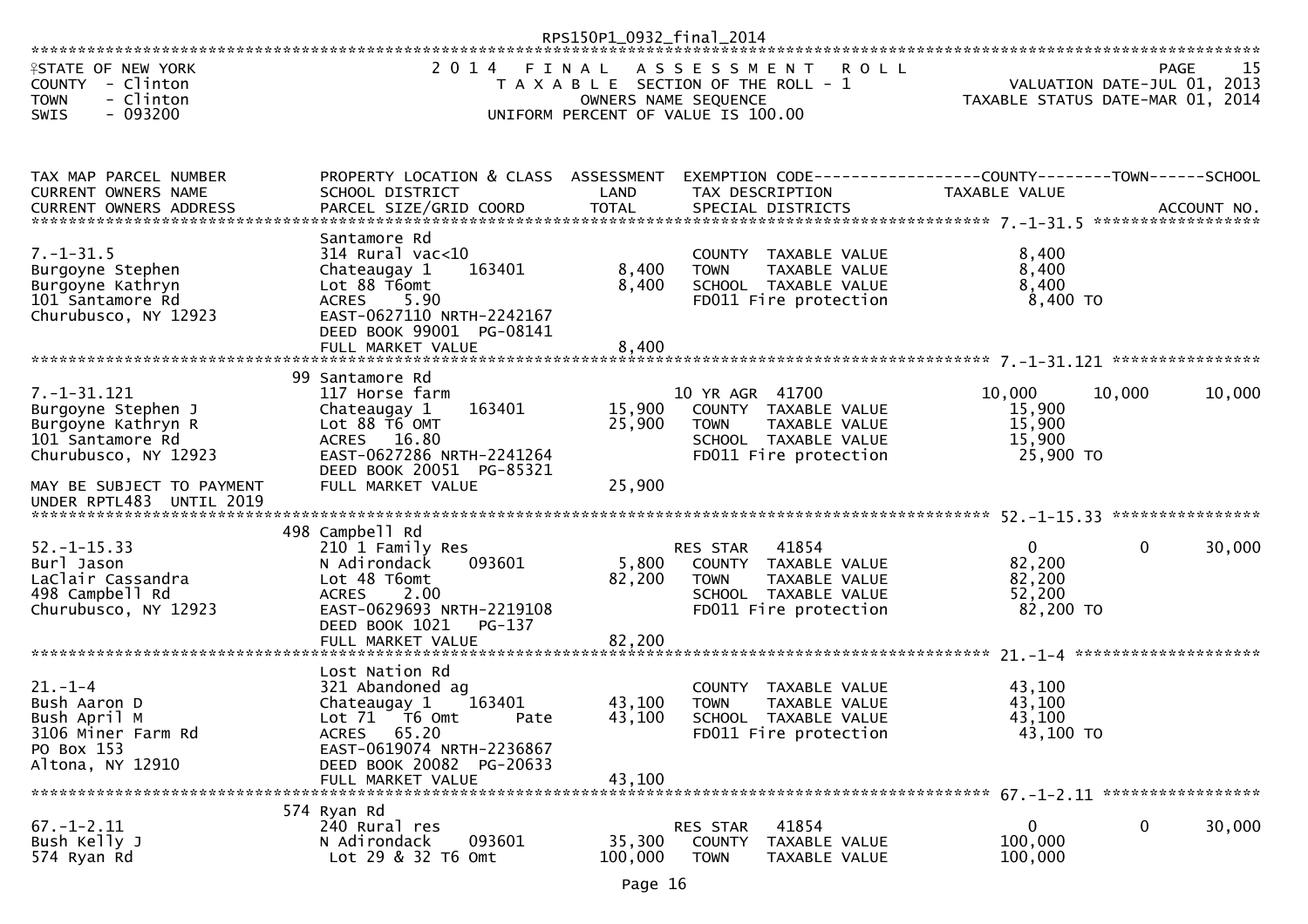| 080<br>SCHOOL TAXABLE VALUE                                                                                                                                                                                                                                                                                                           |        | RPS150P1_0932_final_2014 |                  |                      |
|---------------------------------------------------------------------------------------------------------------------------------------------------------------------------------------------------------------------------------------------------------------------------------------------------------------------------------------|--------|--------------------------|------------------|----------------------|
| EAST-0625869 NRTH-2212382<br>FD011 Fire protection<br>100,000 TO<br>DEED BOOK 20062 PG-1677                                                                                                                                                                                                                                           | 70,000 |                          | ACRES 78.00 BANK | Churubusco, NY 12923 |
|                                                                                                                                                                                                                                                                                                                                       |        |                          |                  |                      |
|                                                                                                                                                                                                                                                                                                                                       |        |                          |                  |                      |
| 2014 FINAL ASSESSMENT<br><b>ISTATE OF NEW YORK</b><br><b>ROLL</b><br>16<br>PAGE<br>VALUATION DATE-JUL 01, 2013<br>COUNTY - Clinton<br>T A X A B L E SECTION OF THE ROLL - 1<br>- Clinton<br><b>TOWN</b><br>TAXABLE STATUS DATE-MAR 01, 2014<br>OWNERS NAME SEQUENCE<br>$-093200$<br><b>SWIS</b><br>UNIFORM PERCENT OF VALUE IS 100.00 |        |                          |                  |                      |
|                                                                                                                                                                                                                                                                                                                                       |        |                          |                  |                      |
|                                                                                                                                                                                                                                                                                                                                       |        |                          |                  |                      |
| PROPERTY LOCATION & CLASS ASSESSMENT<br>TAX MAP PARCEL NUMBER                                                                                                                                                                                                                                                                         |        |                          |                  |                      |
| CURRENT OWNERS NAME<br>SCHOOL DISTRICT<br>LAND<br>TAX DESCRIPTION<br>TAXABLE VALUE                                                                                                                                                                                                                                                    |        |                          |                  |                      |
|                                                                                                                                                                                                                                                                                                                                       |        |                          |                  |                      |
| Clinton Mills Rd                                                                                                                                                                                                                                                                                                                      |        |                          |                  |                      |
| $25. - 1 - 8$<br>920 Priv Hunt/Fi<br>COUNTY TAXABLE VALUE<br>63,600                                                                                                                                                                                                                                                                   |        |                          |                  |                      |
| 40,300<br>63,600<br>Bush Wade<br>093601<br>N Adirondack<br>TAXABLE VALUE<br><b>TOWN</b>                                                                                                                                                                                                                                               |        |                          |                  |                      |
| 63,600<br>1826 Rt 191<br>63,600<br>SCHOOL TAXABLE VALUE<br>Lot $61$<br>T6 Omt<br>Pate<br>ACRES 80.20<br>63,600 TO<br>FD011 Fire protection<br>West Chazy, NY 12992                                                                                                                                                                    |        |                          |                  |                      |
| EAST-0667841 NRTH-2237120                                                                                                                                                                                                                                                                                                             |        |                          |                  |                      |
| DEED BOOK 20021 PG-45060                                                                                                                                                                                                                                                                                                              |        |                          |                  |                      |
| 63,600<br>FULL MARKET VALUE                                                                                                                                                                                                                                                                                                           |        |                          |                  |                      |
| 422 County Line Rd                                                                                                                                                                                                                                                                                                                    |        |                          |                  |                      |
| $66. - 1 - 6.2$<br>21,000<br>260 Seasonal res<br>COUNTY TAXABLE VALUE                                                                                                                                                                                                                                                                 |        |                          |                  |                      |
| 8,300<br>Bushey 50% ownership Ethel<br>163401<br>21,000<br>Chateaugay 1<br>TAXABLE VALUE<br><b>TOWN</b>                                                                                                                                                                                                                               |        |                          |                  |                      |
| Sorrell 50% life estate Abbie<br>21,000<br>Lot 30 T6omt<br>21,000<br>SCHOOL TAXABLE VALUE                                                                                                                                                                                                                                             |        |                          |                  |                      |
| 10 Williams St<br>21,000 TO<br><b>ACRES</b><br>5.10<br>FD011 Fire protection                                                                                                                                                                                                                                                          |        |                          |                  |                      |
| Lyon Mountain, NY 12952<br>EAST-0620232 NRTH-2211112<br>DEED BOOK 20061 PG-97490                                                                                                                                                                                                                                                      |        |                          |                  |                      |
| 21,000<br>FULL MARKET VALUE                                                                                                                                                                                                                                                                                                           |        |                          |                  |                      |
|                                                                                                                                                                                                                                                                                                                                       |        |                          |                  |                      |
| Broad St                                                                                                                                                                                                                                                                                                                              |        |                          |                  |                      |
| $38.1 - 1 - 56$<br>5,800<br>$314$ Rural vac<10<br>COUNTY TAXABLE VALUE                                                                                                                                                                                                                                                                |        |                          |                  |                      |
| Bushey Deborah<br>093601<br>5,800<br>5,800<br>N Adirondack<br>TAXABLE VALUE<br><b>TOWN</b><br>5,800<br>Rabideau Mary<br>Lot 66 T6omt<br>5,800<br>SCHOOL TAXABLE VALUE                                                                                                                                                                 |        |                          |                  |                      |
| 5,800 TO<br>9 Summit Dr<br>Old Railroad Bed<br>FD011 Fire protection                                                                                                                                                                                                                                                                  |        |                          |                  |                      |
| Churubusco, NY 12923<br>2.20<br><b>ACRES</b>                                                                                                                                                                                                                                                                                          |        |                          |                  |                      |
| EAST-0639604 NRTH-2231649                                                                                                                                                                                                                                                                                                             |        |                          |                  |                      |
| DEED BOOK 20102 PG-31949<br>5,800<br>FULL MARKET VALUE                                                                                                                                                                                                                                                                                |        |                          |                  |                      |
|                                                                                                                                                                                                                                                                                                                                       |        |                          |                  |                      |
| 1067 Rt 189                                                                                                                                                                                                                                                                                                                           |        |                          |                  |                      |
| $\mathbf 0$<br>30,000<br>$8. - 1 - 4$<br>270 Mfg housing<br>41854<br>0<br>RES STAR                                                                                                                                                                                                                                                    |        |                          |                  |                      |
| Bushnoe Lloyd P<br>093601<br>4,600<br>30,700<br>N Adirondack<br>COUNTY<br>TAXABLE VALUE<br>Lot 87 T6 Omt                                                                                                                                                                                                                              |        |                          |                  |                      |
| 1067 Rt 189<br>30,700<br>30,700<br>Pate<br><b>TOWN</b><br>TAXABLE VALUE<br>Churubusco, NY 12923-2320<br>FRNT 235.00 DPTH 180.00<br>700<br>SCHOOL TAXABLE VALUE                                                                                                                                                                        |        |                          |                  |                      |
| 30,700 TO<br>EAST-0637645 NRTH-2243263<br>FD011 Fire protection                                                                                                                                                                                                                                                                       |        |                          |                  |                      |
| DEED BOOK 20041 PG-70202                                                                                                                                                                                                                                                                                                              |        |                          |                  |                      |
| 30,700<br>FULL MARKET VALUE                                                                                                                                                                                                                                                                                                           |        |                          |                  |                      |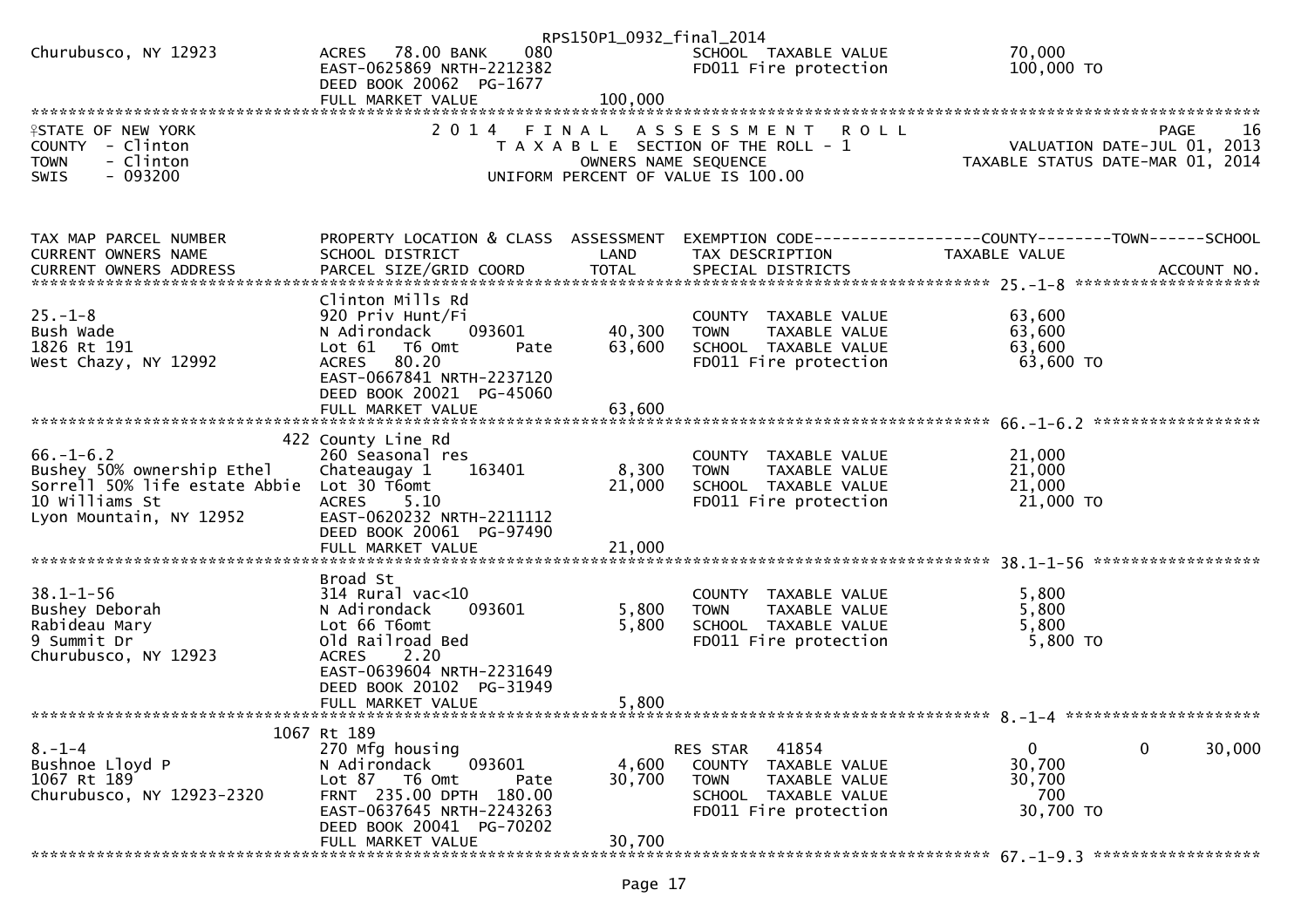| $67. - 1 - 9.3$<br>Caivattone Ressieris<br>Attn: Anthony M & Susan Buttar Lot 28 T6omt<br>146 Campbell Rd<br>Churubusco, NY 12923<br><b>ISTATE OF NEW YORK</b><br>COUNTY - Clinton<br><b>TOWN</b><br>- Clinton<br>$-093200$<br><b>SWIS</b> | 148-146 Campbell Rd<br>240 Rural res<br>093601<br>N Adirondack<br>ACRES 12.40<br>EAST-0632144 NRTH-2210733<br>DEED BOOK 20021 PG-43057<br>FULL MARKET VALUE<br>2014 FINAL | 16,000<br>128,000<br>128,000<br>OWNERS NAME SEQUENCE | RES STAR 41854<br>COUNTY TAXABLE VALUE<br><b>TOWN</b><br>TAXABLE VALUE<br>SCHOOL TAXABLE VALUE<br>FD011 Fire protection<br>ASSESSMENT ROLL<br>T A X A B L E SECTION OF THE ROLL - 1<br>UNIFORM PERCENT OF VALUE IS 100.00 | $\overline{0}$<br>128,000<br>128,000<br>98,000<br>128,000 TO<br><br>VALUATION DATE-JUL 01, 2013<br>TAXABLE STATUS DATE-MAR 01, 2014 | $\mathbf{0}$<br>30,000<br>PAGE<br>17 |
|--------------------------------------------------------------------------------------------------------------------------------------------------------------------------------------------------------------------------------------------|---------------------------------------------------------------------------------------------------------------------------------------------------------------------------|------------------------------------------------------|---------------------------------------------------------------------------------------------------------------------------------------------------------------------------------------------------------------------------|-------------------------------------------------------------------------------------------------------------------------------------|--------------------------------------|
| TAX MAP PARCEL NUMBER<br>CURRENT OWNERS NAME                                                                                                                                                                                               | PROPERTY LOCATION & CLASS ASSESSMENT<br>SCHOOL DISTRICT                                                                                                                   | LAND                                                 | EXEMPTION CODE-----------------COUNTY--------TOWN------SCHOOL<br>TAX DESCRIPTION                                                                                                                                          | TAXABLE VALUE                                                                                                                       |                                      |
| $82 - 2 - 7$<br>Caldwell Robert<br>Maloney Joseph<br>62 Rick Ln<br>Cortlandt Manor, NY 10567                                                                                                                                               | Patnode Rd<br>321 Abandoned ag<br>093601<br>N Adirondack<br>Lot 28 T6 Omt<br>ACRES 38.00<br>EAST-0634700 NRTH-2208973<br>DEED BOOK 549<br>PG-585<br>FULL MARKET VALUE     | 26,500<br>26,500<br>26,500                           | COUNTY TAXABLE VALUE<br><b>TOWN</b><br>TAXABLE VALUE<br>SCHOOL TAXABLE VALUE<br>FD011 Fire protection                                                                                                                     | 26,500<br>26,500<br>26,500<br>26,500 TO                                                                                             |                                      |
| $66. - 1 - 8.23$<br>Camp Acres LLC<br>PO Box 117<br>Milton, VT 05468                                                                                                                                                                       | County Line Rd<br>321 Abandoned ag<br>Chateaugay 1<br>163401<br>Lot $31$ T6 Omt<br>ACRES 123.00<br>EAST-0620609 NRTH-2212862<br>DEED BOOK 20051 PG-84956                  | 62,400<br>62,400                                     | COUNTY TAXABLE VALUE<br>TAXABLE VALUE<br><b>TOWN</b><br>SCHOOL TAXABLE VALUE<br>FD011 Fire protection                                                                                                                     | 62,400<br>62,400<br>62,400<br>62,400 TO                                                                                             |                                      |
| $82 - 2 - 1.33$<br>Camp William G<br>Camp Mary Loue<br>17 W Forest Dr<br>Enfield, CT 06082                                                                                                                                                 | Town Line Rd<br>321 Abandoned ag<br>163401<br>Chateaugay 1<br>Lot 29 T6omt<br>ACRES 12.00<br>EAST-0627527 NRTH-2207275<br>DEED BOOK 608<br>PG-504<br>FULL MARKET VALUE    | 13,500<br>13,500<br>13,500                           | COUNTY TAXABLE VALUE<br>TAXABLE VALUE<br><b>TOWN</b><br>SCHOOL TAXABLE VALUE<br>FD011 Fire protection                                                                                                                     | 13,500<br>13,500<br>13,500<br>13,500 TO                                                                                             |                                      |
| $38.1 - 1 - 4$<br>Campbell Amy B<br>PO Box 24<br>Churubusco, NY 12923                                                                                                                                                                      | 26 Broad St<br>210 1 Family Res<br>093601<br>N Adirondack<br>Lot 66<br>T6 Omt<br>Pate<br>82.50 DPTH 260.00<br><b>FRNT</b><br>080<br><b>BANK</b>                           | 4,100<br>65,300                                      | 41854<br>RES STAR<br><b>COUNTY</b><br>TAXABLE VALUE<br><b>TOWN</b><br>TAXABLE VALUE<br><b>SCHOOL</b><br>TAXABLE VALUE<br>FD011 Fire protection                                                                            | 0<br>65,300<br>65,300<br>35,300<br>65,300 TO                                                                                        | 0<br>30,000                          |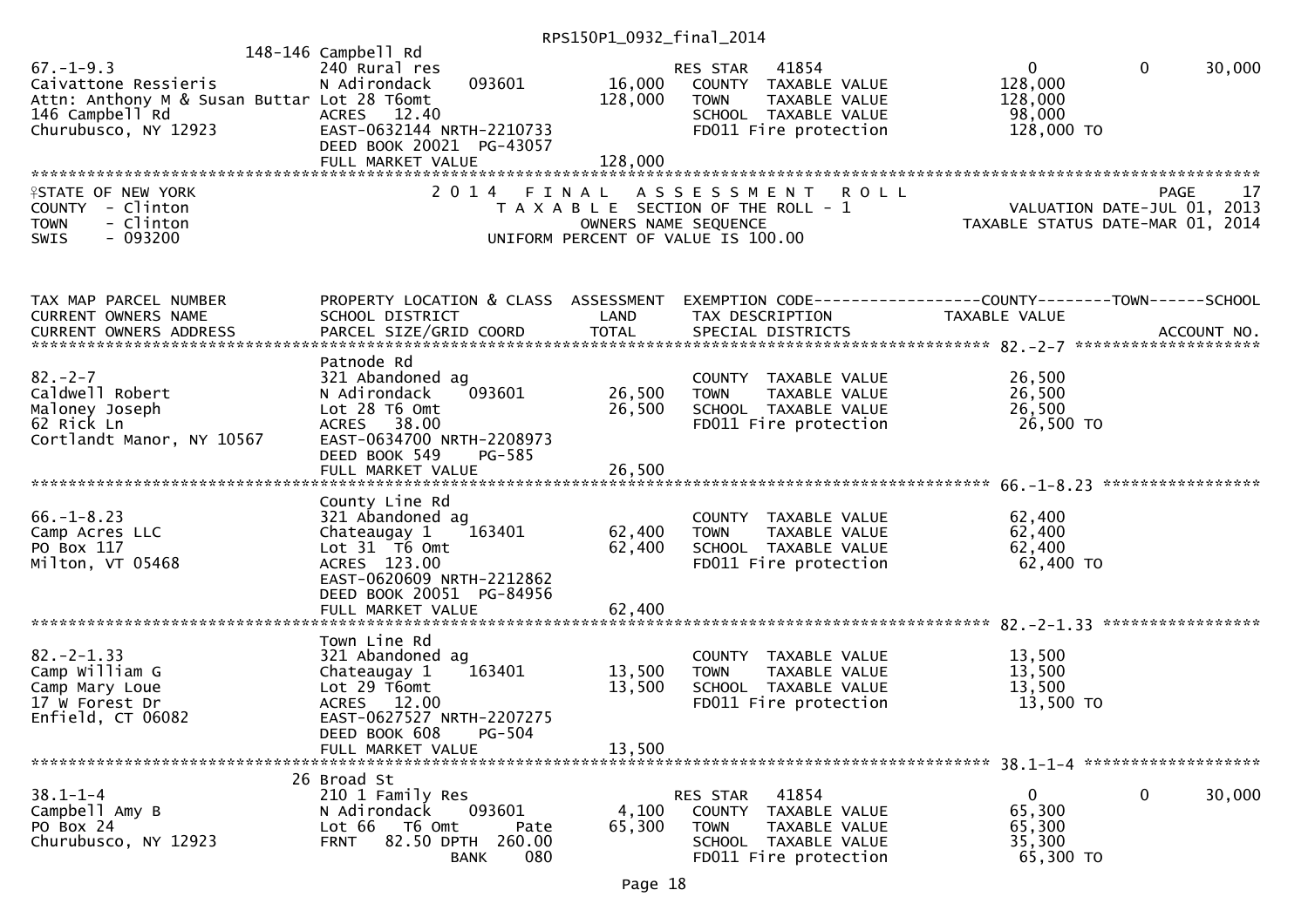|                                                                                                                    |                                                                                                                                                                                         | RPS150P1_0932_final_2014                                                                                                                                               |                                                                                                  |
|--------------------------------------------------------------------------------------------------------------------|-----------------------------------------------------------------------------------------------------------------------------------------------------------------------------------------|------------------------------------------------------------------------------------------------------------------------------------------------------------------------|--------------------------------------------------------------------------------------------------|
|                                                                                                                    | EAST-0639488 NRTH-2231870                                                                                                                                                               |                                                                                                                                                                        |                                                                                                  |
|                                                                                                                    | DEED BOOK 20031 PG-64550<br>FULL MARKET VALUE                                                                                                                                           | 65,300                                                                                                                                                                 |                                                                                                  |
|                                                                                                                    |                                                                                                                                                                                         |                                                                                                                                                                        |                                                                                                  |
| $67. - 1 - 4$<br>Campbell Jane E<br>PO Box 56<br>Churubusco, NY 12923                                              | 327 Gagnier Rd<br>240 Rural res<br>N Adirondack<br>093601<br>Lot 28<br>T6 Omt<br>Pate<br>25.00<br><b>ACRES</b><br>EAST-0634787 NRTH-2212165<br>DEED BOOK 888<br>PG-248                  | 41854<br>RES STAR<br>18,700<br>COUNTY TAXABLE VALUE<br>144,000<br>TAXABLE VALUE<br><b>TOWN</b><br>SCHOOL TAXABLE VALUE<br>FD011 Fire protection                        | $\mathbf{0}$<br>30,000<br>$\overline{0}$<br>144,000<br>144,000<br>114,000<br>144,000 TO          |
|                                                                                                                    | FULL MARKET VALUE                                                                                                                                                                       | 144,000                                                                                                                                                                |                                                                                                  |
|                                                                                                                    |                                                                                                                                                                                         |                                                                                                                                                                        |                                                                                                  |
| <b>ISTATE OF NEW YORK</b><br>COUNTY - Clinton<br>- Clinton<br><b>TOWN</b><br>$-093200$<br><b>SWIS</b>              |                                                                                                                                                                                         | 2014 FINAL ASSESSMENT<br><b>ROLL</b><br>T A X A B L E SECTION OF THE ROLL - 1<br>OWNERS NAME SEQUENCE<br>UNIFORM PERCENT OF VALUE IS 100.00                            | 18<br>PAGE<br>VALUATION DATE-JUL 01, 2013<br>TAXABLE STATUS DATE-MAR 01, 2014                    |
|                                                                                                                    |                                                                                                                                                                                         |                                                                                                                                                                        |                                                                                                  |
| TAX MAP PARCEL NUMBER<br>CURRENT OWNERS NAME                                                                       | PROPERTY LOCATION & CLASS ASSESSMENT<br>SCHOOL DISTRICT                                                                                                                                 | TAX DESCRIPTION<br>LAND                                                                                                                                                | EXEMPTION CODE-----------------COUNTY-------TOWN------SCHOOL<br><b>TAXABLE VALUE</b>             |
|                                                                                                                    |                                                                                                                                                                                         |                                                                                                                                                                        |                                                                                                  |
| $67. - 1 - 2.6$<br>Campbell John<br>Campbell Annabelle<br>444 Gagnier Rd<br>Churubusco, NY 12923                   | 444 Gagnier Rd<br>210 1 Family Res<br>093601<br>N Adirondack<br>Lot 33 T6omt<br>1.10<br><b>ACRES</b><br>EAST-0631874 NRTH-2213483<br>DEED BOOK 907<br><b>PG-78</b><br>FULL MARKET VALUE | AGED COUN 41802<br>5,000 SR STAR<br>41834<br>66,000<br>COUNTY TAXABLE VALUE<br>TAXABLE VALUE<br><b>TOWN</b><br>SCHOOL TAXABLE VALUE<br>FD011 Fire protection<br>66,000 | 13,200<br>0<br>64,200<br>$\Omega$<br>$\mathbf{0}$<br>52,800<br>66,000<br>1,800<br>66,000 TO      |
|                                                                                                                    | 332 Campbell Rd                                                                                                                                                                         |                                                                                                                                                                        |                                                                                                  |
| $67. - 1 - 2.111$<br>Campbell Life Use Irene<br>Campbell Nichols Jane E<br>332 Campbell Rd<br>Churubusco, NY 12923 | 210 1 Family Res<br>N Adirondack<br>093601<br>Lot 33 T6omt<br>FRNT 175.00 DPTH 225.00<br>EAST-0630155 NRTH-2215024<br>DEED BOOK 20112 PG-39822<br>FULL MARKET VALUE                     | AGED COUN 41802<br>41834<br>4,900 SR STAR<br>73,900<br>COUNTY TAXABLE VALUE<br>TAXABLE VALUE<br><b>TOWN</b><br>SCHOOL TAXABLE VALUE<br>FD011 Fire protection<br>73,900 | 36,950<br>0<br>64,200<br>$\mathbf 0$<br>$\overline{0}$<br>36,950<br>73,900<br>9,700<br>73,900 TO |
|                                                                                                                    | Rt 189                                                                                                                                                                                  |                                                                                                                                                                        |                                                                                                  |
| $8. - 1 - 3.23$<br>Canton Patrick<br>4627 Chateau Pierrefonds<br>Pierrefonds QC, Canada<br><b>H9K 1L9</b>          | $314$ Rural vac<10<br>N Adirondack<br>093601<br>Lot 86 T6omt<br>5.40<br><b>ACRES</b><br>EAST-0637258 NRTH-2244861<br>DEED BOOK 633<br>PG-817                                            | COUNTY TAXABLE VALUE<br>8,500<br><b>TOWN</b><br>TAXABLE VALUE<br>8,500<br>SCHOOL TAXABLE VALUE<br>FD011 Fire protection                                                | 8.500<br>8,500<br>8,500<br>8,500 TO                                                              |
|                                                                                                                    | FULL MARKET VALUE                                                                                                                                                                       | 8,500                                                                                                                                                                  |                                                                                                  |
| $21.-1-6.1$                                                                                                        | 528 Lost Nation Rd<br>210 1 Family Res                                                                                                                                                  | 41854<br>RES STAR                                                                                                                                                      | 30,000<br>0<br>0                                                                                 |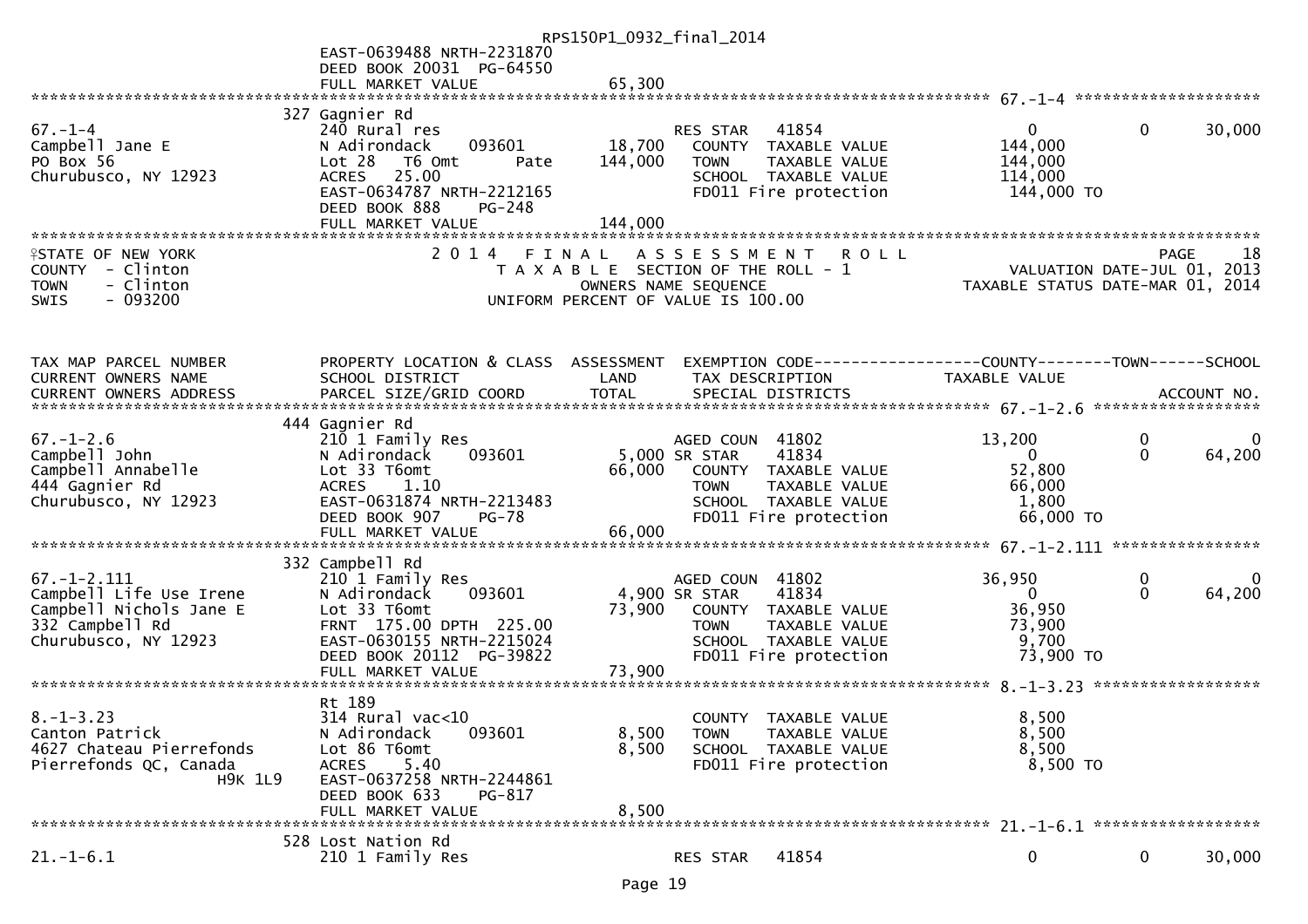| 163401<br>Chateaugay 1<br>Lot 72<br>T6 Omt<br>Pate<br><b>ACRES</b><br>3.70 BANK<br>080<br>EAST-0621390 NRTH-2236331                                                          | 7,200<br>47,600                                                                           | COUNTY TAXABLE VALUE<br><b>TOWN</b><br>TAXABLE VALUE<br>SCHOOL TAXABLE VALUE<br>FD011 Fire protection | 47,600<br>47,600<br>17,600<br>47,600 TO                                                                                                                                                                                                                           |
|------------------------------------------------------------------------------------------------------------------------------------------------------------------------------|-------------------------------------------------------------------------------------------|-------------------------------------------------------------------------------------------------------|-------------------------------------------------------------------------------------------------------------------------------------------------------------------------------------------------------------------------------------------------------------------|
| FULL MARKET VALUE                                                                                                                                                            | 47,600                                                                                    |                                                                                                       |                                                                                                                                                                                                                                                                   |
|                                                                                                                                                                              |                                                                                           |                                                                                                       | ******************                                                                                                                                                                                                                                                |
| 312 Vac w/imprv<br>093601<br>N Adirondack<br>Lot 26 T6 Omt<br>Pate<br>FRNT 313.70 DPTH<br>76.49<br>EAST-0644330 NRTH-2213800<br>DEED BOOK 20072 PG-6530<br>FULL MARKET VALUE | 3,400<br>25,000<br>25,000                                                                 | COUNTY TAXABLE VALUE<br>TAXABLE VALUE<br><b>TOWN</b><br>SCHOOL TAXABLE VALUE<br>FD011 Fire protection | 25,000<br>25,000<br>25,000<br>25,000 TO                                                                                                                                                                                                                           |
|                                                                                                                                                                              |                                                                                           |                                                                                                       | 19<br>PAGE                                                                                                                                                                                                                                                        |
|                                                                                                                                                                              |                                                                                           |                                                                                                       | VALUATION DATE-JUL 01, 2013<br>TAXABLE STATUS DATE-MAR 01, 2014                                                                                                                                                                                                   |
| SCHOOL DISTRICT                                                                                                                                                              | LAND                                                                                      | TAX DESCRIPTION                                                                                       | TAXABLE VALUE                                                                                                                                                                                                                                                     |
| Lafrancis Rd<br>321 Abandoned ag<br>N Adirondack<br>093601<br>Lot 24  T6 Omt<br>Pate<br>ACRES 127.00<br>EAST-0657211 NRTH-2213783<br>DEED BOOK 20132 PG-54270                | 25,400<br>25,400                                                                          | COUNTY TAXABLE VALUE<br>TAXABLE VALUE<br><b>TOWN</b><br>SCHOOL TAXABLE VALUE<br>FD011 Fire protection | 25,400<br>25,400<br>25,400<br>25,400 TO                                                                                                                                                                                                                           |
|                                                                                                                                                                              |                                                                                           |                                                                                                       |                                                                                                                                                                                                                                                                   |
| 920 Priv Hunt/Fi<br>093601<br>N Adirondack<br>Lot 24 T6omt<br>ACRES 158.20<br>EAST-0656060 NRTH-2215171<br>DEED BOOK 20132 PG-54270                                          | 71,400<br>71,400                                                                          | COUNTY TAXABLE VALUE<br>TAXABLE VALUE<br><b>TOWN</b><br>SCHOOL TAXABLE VALUE<br>FD011 Fire protection | 71,400<br>71,400<br>71,400<br>71,400 TO                                                                                                                                                                                                                           |
| FULL MARKET VALUE                                                                                                                                                            | 71,400                                                                                    |                                                                                                       |                                                                                                                                                                                                                                                                   |
|                                                                                                                                                                              |                                                                                           |                                                                                                       |                                                                                                                                                                                                                                                                   |
| 260 Seasonal res<br>093601<br>N Adirondack<br>Lot 34 T6omt<br>ACRES 179.00<br>EAST-0638603 NRTH-2216986<br>DEED BOOK 20021 PG-44003                                          | 75,200<br>111,300                                                                         | COUNTY TAXABLE VALUE<br><b>TOWN</b><br>TAXABLE VALUE<br>SCHOOL TAXABLE VALUE<br>FD011 Fire protection | 111,300<br>111,300<br>111,300<br>111,300 TO                                                                                                                                                                                                                       |
|                                                                                                                                                                              | DEED BOOK 20011 PG-36572<br>6378 Rt 11<br>Lafrancis Rd<br>6601 Rt 11<br>FULL MARKET VALUE | 2014 FINAL<br>111,300                                                                                 | RPS150P1_0932_final_2014<br>ASSESSMENT<br><b>ROLL</b><br>T A X A B L E SECTION OF THE ROLL - 1<br>OWNERS NAME SEQUENCE<br>UNIFORM PERCENT OF VALUE IS 100.00<br>PROPERTY LOCATION & CLASS ASSESSMENT EXEMPTION CODE----------------COUNTY--------TOWN------SCHOOL |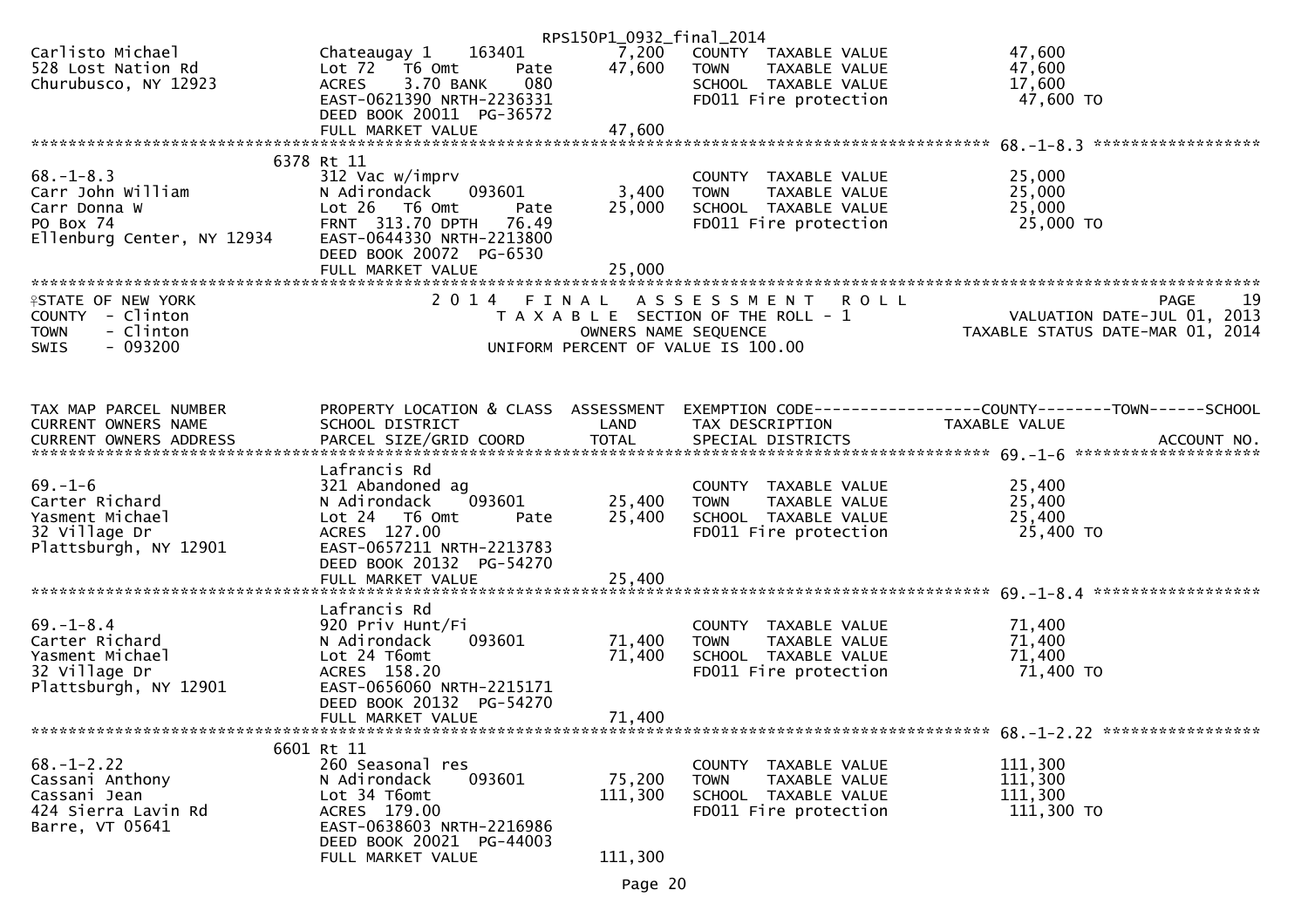| $7. - 1 - 10.2$<br>Casselman Mary Lynn<br>559 Frontier Rd<br>Churubusco, NY 12923                          | 559 Frontier Rd<br>311 Res vac land<br>Chateaugay 1<br>163401<br>Lot 88 T6omt<br>FRNT 150.00 DPTH 162.00<br>EAST-0628112 NRTH-2246027                                                              | 4,300<br>4,300     | COUNTY TAXABLE VALUE<br>TAXABLE VALUE<br><b>TOWN</b><br>SCHOOL TAXABLE VALUE<br>FD011 Fire protection                                                                                                                           | 4,300<br>4,300<br>4,300<br>4,300 TO                                        |                                                     |
|------------------------------------------------------------------------------------------------------------|----------------------------------------------------------------------------------------------------------------------------------------------------------------------------------------------------|--------------------|---------------------------------------------------------------------------------------------------------------------------------------------------------------------------------------------------------------------------------|----------------------------------------------------------------------------|-----------------------------------------------------|
|                                                                                                            | DEED BOOK 923<br>PG-241                                                                                                                                                                            |                    |                                                                                                                                                                                                                                 |                                                                            |                                                     |
|                                                                                                            | FULL MARKET VALUE                                                                                                                                                                                  | 4,300              |                                                                                                                                                                                                                                 |                                                                            |                                                     |
|                                                                                                            | 338/340 Ryan Rd                                                                                                                                                                                    |                    | 86 PCT OF VALUE USED FOR EXEMPTION PURPOSES                                                                                                                                                                                     |                                                                            |                                                     |
| $82 - 2 - 1.34$<br>Caswell Casey A<br>Caswell Kathleen I<br>PO Box 753<br>Chateaugay, NY 12920             | 210 1 Family Res<br>Chateaugay 1<br>163401<br>Lot 29 T6omt<br>ACRES 14.10<br>EAST-0625602 NRTH-2207270<br>DEED BOOK 20122 PG-51043<br>FULL MARKET VALUE                                            | 132,200<br>132,200 | VET WAR CT 41121<br>41854<br>23,700 RES STAR<br>COUNTY TAXABLE VALUE<br><b>TOWN</b><br>TAXABLE VALUE<br>SCHOOL TAXABLE VALUE<br>FD011 Fire protection                                                                           | 17,054<br>$\mathbf{0}$<br>115,146<br>120,200<br>102,200<br>132,200 TO      | 12,000<br>$\mathbf{0}$<br>30,000<br>0               |
|                                                                                                            |                                                                                                                                                                                                    |                    |                                                                                                                                                                                                                                 |                                                                            |                                                     |
| <b>ISTATE OF NEW YORK</b><br>COUNTY - Clinton<br>- Clinton<br><b>TOWN</b><br>$-093200$<br>SWIS             | 2014 FINAL                                                                                                                                                                                         |                    | ASSESSMENT ROLL<br>T A X A B L E SECTION OF THE ROLL - 1<br>OWNERS NAME SEQUENCE<br>UNIFORM PERCENT OF VALUE IS 100.00                                                                                                          | VALUATION DATE-JUL 01, 2013<br>TAXABLE STATUS DATE-MAR 01, 2014            | 20<br><b>PAGE</b>                                   |
|                                                                                                            |                                                                                                                                                                                                    |                    |                                                                                                                                                                                                                                 |                                                                            |                                                     |
| TAX MAP PARCEL NUMBER<br>CURRENT OWNERS NAME                                                               | PROPERTY LOCATION & CLASS ASSESSMENT<br>SCHOOL DISTRICT                                                                                                                                            | LAND               | EXEMPTION CODE-----------------COUNTY-------TOWN------SCHOOL<br>TAX DESCRIPTION                                                                                                                                                 | TAXABLE VALUE                                                              |                                                     |
|                                                                                                            |                                                                                                                                                                                                    |                    |                                                                                                                                                                                                                                 |                                                                            |                                                     |
| $21. - 1 - 13$<br>Cavaleri Gerald G<br>Cavaleri Frank<br>23 Ch. Edgehill<br>Westmount QC, Canada<br>H3Y1E8 | Lost Nation Rd<br>321 Abandoned ag<br>093601<br>N Adirondack<br>Lot 69<br>T6 Omt<br>Pate<br>35.00<br><b>ACRES</b><br>EAST-0623323 NRTH-2233047<br>DEED BOOK 613<br>PG-276                          | 25,000<br>25,000   | COUNTY TAXABLE VALUE<br><b>TOWN</b><br>TAXABLE VALUE<br>SCHOOL TAXABLE VALUE<br>FD011 Fire protection                                                                                                                           | 25,000<br>25,000<br>25,000<br>25,000 TO                                    |                                                     |
|                                                                                                            | FULL MARKET VALUE                                                                                                                                                                                  | 25,000             |                                                                                                                                                                                                                                 |                                                                            |                                                     |
|                                                                                                            |                                                                                                                                                                                                    |                    |                                                                                                                                                                                                                                 |                                                                            |                                                     |
| $69. - 1 - 10$<br>Cayea Terry A<br>Cayea Margaret<br>6111 Rt 11<br>Ellenburg Center, NY 12934              | 6111 Rt 11<br>240 Rural res<br>093601<br>N Adirondack<br>Lot <sub>25</sub><br>T6 Omt<br>Pate<br><b>ACRES</b><br>21.20<br>EAST-0649786 NRTH-2210323<br>DEED BOOK 565<br>PG-647<br>FULL MARKET VALUE | 66,100             | 77 PCT OF VALUE USED FOR EXEMPTION PURPOSES<br>VET COM CT 41131<br>18,700 VET DIS CT 41141<br>66,100 RES STAR<br>41854<br>COUNTY TAXABLE VALUE<br>TAXABLE VALUE<br><b>TOWN</b><br>SCHOOL TAXABLE VALUE<br>FD011 Fire protection | 12,724<br>2,545<br>$\mathbf{0}$<br>50,831<br>50,831<br>36,100<br>66,100 TO | 12,724<br>0<br>$\mathbf{0}$<br>2,545<br>30,000<br>0 |
|                                                                                                            |                                                                                                                                                                                                    |                    |                                                                                                                                                                                                                                 |                                                                            | 69. -1-12 *********************                     |
| $69. - 1 - 12$<br>Cayea Terry A<br>Cayea Margaret<br>6111 Rt 11                                            | Rt 11<br>321 Abandoned ag<br>093601<br>N Adirondack<br>Lot <sub>25</sub><br>T6 Omt<br>Pate<br>11.80<br><b>ACRES</b>                                                                                | 12,000<br>12,000   | COUNTY TAXABLE VALUE<br><b>TOWN</b><br>TAXABLE VALUE<br>SCHOOL TAXABLE VALUE<br>FD011 Fire protection                                                                                                                           | 12,000<br>12,000<br>12,000<br>12,000 TO                                    |                                                     |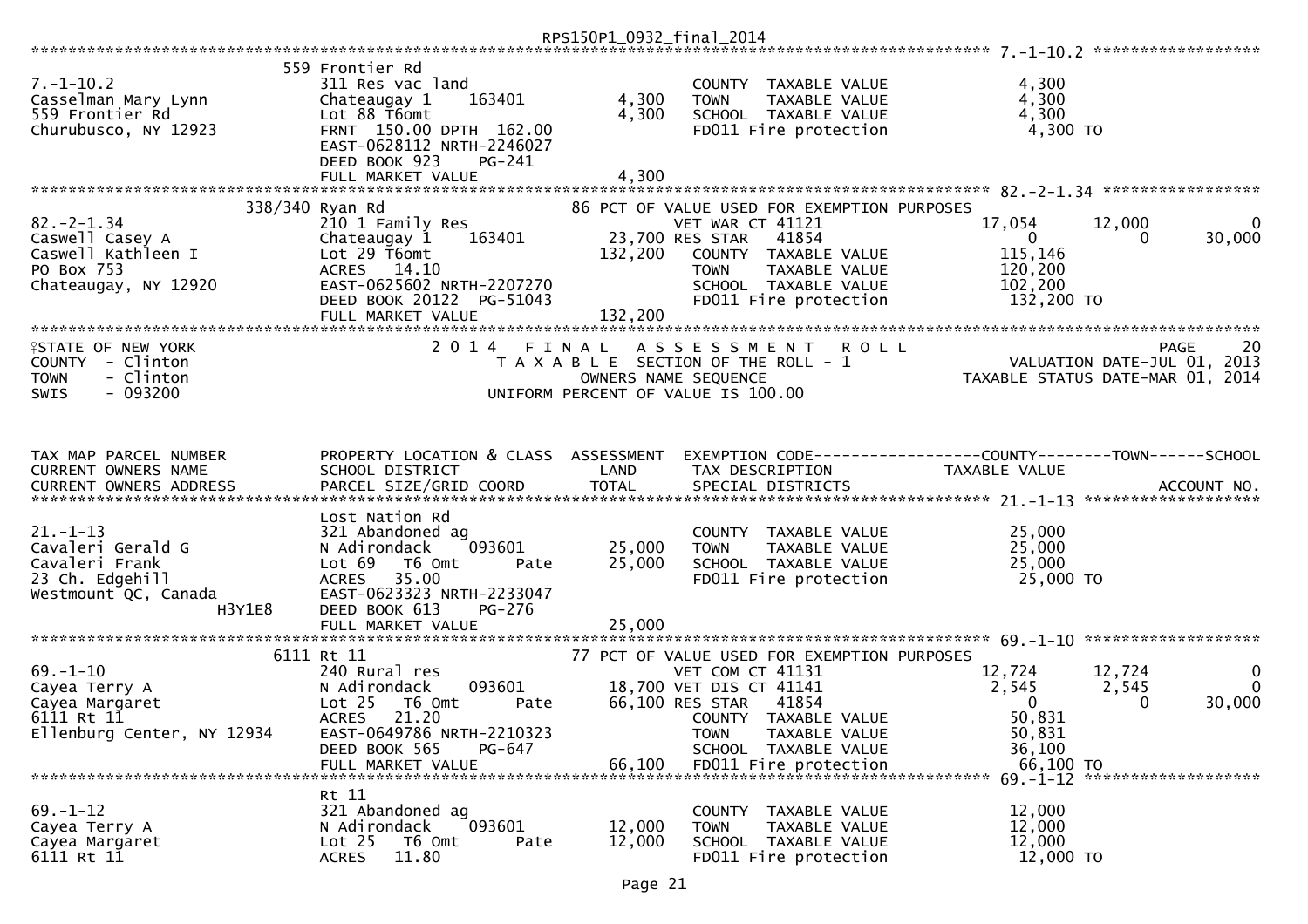|                                     |                                            | RPS150P1_0932_final_2014 |                                                                |                                  |              |        |
|-------------------------------------|--------------------------------------------|--------------------------|----------------------------------------------------------------|----------------------------------|--------------|--------|
| Ellenburg Center, NY 12934          | EAST-0648882 NRTH-2211030                  |                          |                                                                |                                  |              |        |
|                                     | DEED BOOK 565<br>PG-647                    |                          |                                                                |                                  |              |        |
|                                     |                                            |                          |                                                                |                                  |              |        |
|                                     |                                            |                          |                                                                |                                  |              |        |
| $54. - 2 - 9$                       | Lafrancis Rd                               |                          |                                                                | 27,500                           |              |        |
| Cerbone Joseph A                    | 321 Abandoned ag<br>N Adirondack<br>093601 | 27,500                   | COUNTY TAXABLE VALUE<br><b>TOWN</b><br>TAXABLE VALUE           | 27,500                           |              |        |
| Cerbone Rose R                      | Lot 37 T6 Omt                              | 27,500                   | SCHOOL TAXABLE VALUE                                           | 27,500                           |              |        |
| 107 Tocco Pl Apt B                  | Survey Map 20061/99069 Lo                  |                          | FD011 Fire protection                                          | 27,500 TO                        |              |        |
| Yonkers, NY 10704                   | ACRES 40.00                                |                          |                                                                |                                  |              |        |
|                                     | EAST-0652778 NRTH-2220096                  |                          |                                                                |                                  |              |        |
|                                     | DEED BOOK 20062 PG-519                     |                          |                                                                |                                  |              |        |
|                                     | FULL MARKET VALUE                          | 27,500                   |                                                                |                                  |              |        |
|                                     |                                            |                          |                                                                |                                  |              |        |
|                                     | 443 Ryan Rd                                |                          |                                                                |                                  |              |        |
| $82 - 2 - 1.8$                      | 240 Rural res                              |                          | RES STAR<br>41854                                              | $\Omega$                         | $\mathbf{0}$ | 30,000 |
| Chapman Bryan S                     | 163401<br>Chateaugay 1                     | 9,500                    | COUNTY TAXABLE VALUE                                           | 100,000                          |              |        |
| 443 Ryan Rd<br>Churubusco, NY 12923 | Lot 30 T6omt<br>ACRES 10.00 BANK<br>020    | 100,000                  | <b>TOWN</b><br>TAXABLE VALUE<br>SCHOOL TAXABLE VALUE           | 100,000<br>70,000                |              |        |
|                                     | EAST-0624155 NRTH-2208706                  |                          | FD011 Fire protection                                          | 100,000 TO                       |              |        |
|                                     | DEED BOOK 99001 PG-09316                   |                          |                                                                |                                  |              |        |
|                                     | FULL MARKET VALUE                          | 100,000                  |                                                                |                                  |              |        |
|                                     |                                            |                          |                                                                |                                  |              |        |
| <b>ISTATE OF NEW YORK</b>           |                                            |                          | 2014 FINAL ASSESSMENT<br><b>ROLL</b>                           |                                  | PAGE         | 21     |
| COUNTY - Clinton                    |                                            |                          | T A X A B L E SECTION OF THE ROLL - 1                          | VALUATION DATE-JUL $01, 2013$    |              |        |
| - Clinton<br><b>TOWN</b>            |                                            |                          | OWNERS NAME SEQUENCE                                           | TAXABLE STATUS DATE-MAR 01, 2014 |              |        |
| $-093200$<br><b>SWIS</b>            |                                            |                          | UNIFORM PERCENT OF VALUE IS 100.00                             |                                  |              |        |
|                                     |                                            |                          |                                                                |                                  |              |        |
|                                     |                                            |                          |                                                                |                                  |              |        |
| TAX MAP PARCEL NUMBER               | PROPERTY LOCATION & CLASS ASSESSMENT       |                          | EXEMPTION CODE------------------COUNTY--------TOWN------SCHOOL |                                  |              |        |
| CURRENT OWNERS NAME                 | SCHOOL DISTRICT                            | LAND                     | TAX DESCRIPTION                                                | TAXABLE VALUE                    |              |        |
|                                     |                                            |                          |                                                                |                                  |              |        |
|                                     |                                            |                          |                                                                |                                  |              |        |
|                                     | 34 Smith St                                |                          |                                                                |                                  |              |        |
| $38.1 - 1 - 12$                     | 210 1 Family Res                           |                          | 41854<br>RES STAR                                              | $\overline{0}$                   | $\mathbf{0}$ | 30,000 |
| Charette Arthur                     | N Adirondack<br>093601                     | 4,600                    | COUNTY TAXABLE VALUE                                           | 58,500                           |              |        |
| Charette Ann T                      | Lot 66 T6 Omt<br>Pate                      | 58,500                   | <b>TOWN</b><br>TAXABLE VALUE                                   | 58,500                           |              |        |
| Main St Box 55                      |                                            |                          |                                                                |                                  |              |        |
| Churubusco, NY 12923                | FRNT 102.00 DPTH 284.40                    |                          | SCHOOL TAXABLE VALUE                                           | 28,500                           |              |        |
|                                     | EAST-0640340 NRTH-2231674                  |                          | FD011 Fire protection                                          | 58,500 TO                        |              |        |
|                                     | DEED BOOK 709<br>PG-316                    |                          |                                                                |                                  |              |        |
|                                     | FULL MARKET VALUE                          | 58,500                   |                                                                |                                  |              |        |
|                                     |                                            |                          |                                                                |                                  |              |        |
|                                     | 302 Number 5 Rd                            |                          |                                                                |                                  |              |        |
| $82 - 2 - 1.11$<br>Cheng Kee Shun   | 270 Mfg housing<br>163401<br>Chateaugay 1  | 9,800                    | COUNTY TAXABLE VALUE<br><b>TOWN</b><br>TAXABLE VALUE           | 58,600<br>58,600                 |              |        |
| 302 No 5 Rd                         | Lot 30 T6omt                               | 58,600                   | SCHOOL TAXABLE VALUE                                           | 58,600                           |              |        |
| Chateaugay, NY 12920                | ACRES 7.80                                 |                          | FD011 Fire protection                                          | 58,600 TO                        |              |        |
|                                     | EAST-0623463 NRTH-2206510                  |                          |                                                                |                                  |              |        |
|                                     | DEED BOOK 20082 PG-14586                   |                          |                                                                |                                  |              |        |
|                                     | FULL MARKET VALUE                          | 58,600                   |                                                                |                                  |              |        |
|                                     | Soucia Rd                                  |                          |                                                                |                                  |              |        |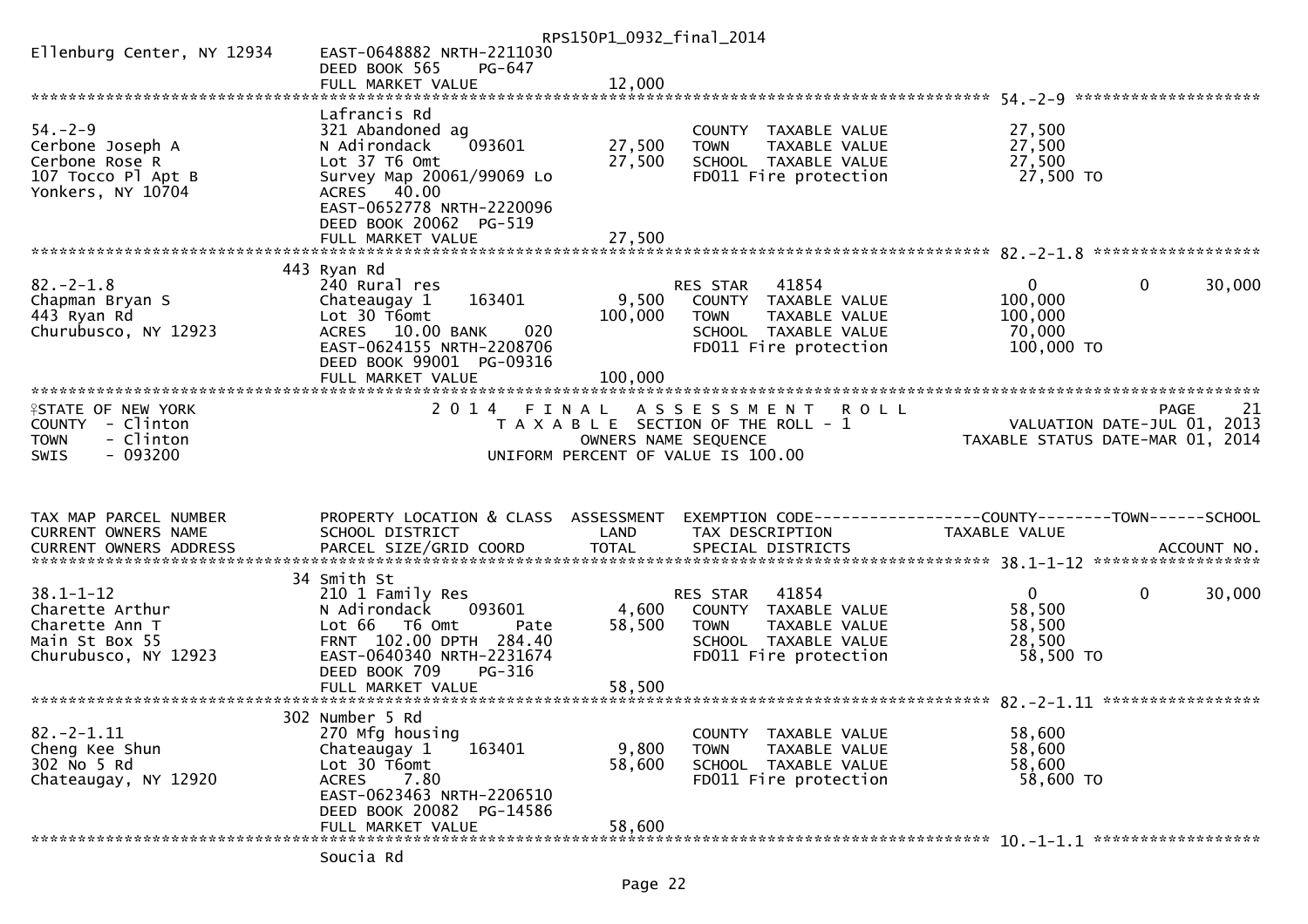|                             |                                                       | RPS150P1_0932_final_2014 |                                                      |                                                                                                                                               |
|-----------------------------|-------------------------------------------------------|--------------------------|------------------------------------------------------|-----------------------------------------------------------------------------------------------------------------------------------------------|
| $10.-1-1.1$                 | 910 Priv forest                                       |                          | COUNTY TAXABLE VALUE                                 | 206,800                                                                                                                                       |
| Churubusco Lodge Inc        | 093601<br>N Adirondack                                | 206,800                  | <b>TOWN</b><br>TAXABLE VALUE                         | 206,800                                                                                                                                       |
| Attn: Mortgage Services Inc | Lot 79-80-81-82 T6omt                                 | 206,800                  | SCHOOL TAXABLE VALUE                                 | 206,800                                                                                                                                       |
| 350 Main St Apt 100         | ACRES 934.90                                          |                          | FD011 Fire protection                                | 206,800 TO                                                                                                                                    |
| Burlington, VT 05401-3413   | EAST-0665728 NRTH-2244174                             |                          |                                                      |                                                                                                                                               |
|                             | DEED BOOK 1002<br>PG-78                               |                          |                                                      |                                                                                                                                               |
|                             | FULL MARKET VALUE                                     | 206,800                  |                                                      |                                                                                                                                               |
|                             |                                                       |                          |                                                      |                                                                                                                                               |
|                             | 11 Smith St                                           |                          |                                                      |                                                                                                                                               |
| $38.1 - 1 - 45$             | 220 2 Family Res                                      |                          | VET COM CT 41131                                     | 15,800<br>15,800<br>$\bf{0}$                                                                                                                  |
| Clark William               | N Adirondack 093601                                   |                          | 41834<br>5,000 SR STAR                               | 63,200<br>$\overline{0}$<br>0                                                                                                                 |
| Clark Bertha                | Lot 66<br>T6 Omt<br>Pate                              | 63,200                   | COUNTY TAXABLE VALUE                                 | 47,400                                                                                                                                        |
| c/o Heather Miller          | <b>ACRES</b><br>1.00                                  |                          | TAXABLE VALUE<br><b>TOWN</b>                         | 47,400                                                                                                                                        |
| PO Box 58                   | EAST-0640034 NRTH-2231068                             |                          | SCHOOL TAXABLE VALUE                                 | $\overline{0}$                                                                                                                                |
| Churubusco, NY 12923        | DEED BOOK 20061 PG-91439                              |                          | FD011 Fire protection                                | 63,200 TO                                                                                                                                     |
|                             |                                                       |                          |                                                      |                                                                                                                                               |
|                             |                                                       |                          |                                                      |                                                                                                                                               |
|                             | Frontier Rd                                           |                          |                                                      |                                                                                                                                               |
| $7. - 1 - 34.2$             | 321 Abandoned ag                                      |                          | COUNTY TAXABLE VALUE                                 | 24,300                                                                                                                                        |
| Colburn Chad R              | 163401<br>Chateaugay 1                                | 24,300                   | <b>TOWN</b><br>TAXABLE VALUE                         | 24,300                                                                                                                                        |
| 116 Pine St                 | Lot 89 T6omt                                          | 24,300                   | SCHOOL TAXABLE VALUE                                 | 24,300                                                                                                                                        |
| Plattsburgh, NY 12901       | ACRES 33.60                                           |                          | FD011 Fire protection                                | 24,300 TO                                                                                                                                     |
|                             | EAST-0624882 NRTH-2243013                             |                          |                                                      |                                                                                                                                               |
|                             | DEED BOOK 20142 PG-63308                              |                          |                                                      |                                                                                                                                               |
|                             | FULL MARKET VALUE                                     | 24,300                   |                                                      |                                                                                                                                               |
|                             |                                                       |                          |                                                      |                                                                                                                                               |
| <b>ISTATE OF NEW YORK</b>   | 2014 FINAL                                            |                          |                                                      |                                                                                                                                               |
|                             |                                                       |                          |                                                      |                                                                                                                                               |
|                             |                                                       |                          | ASSESSMENT ROLL                                      | <b>PAGE</b><br>-22                                                                                                                            |
| COUNTY - Clinton            |                                                       |                          | T A X A B L E SECTION OF THE ROLL - 1                |                                                                                                                                               |
| - Clinton<br><b>TOWN</b>    |                                                       |                          | OWNERS NAME SEQUENCE                                 | 0 L L<br>2013, VALUATION DATE-JUL 01<br>101, TAXABLE STATUS DATE-MAR 01, 2014                                                                 |
| $-093200$<br><b>SWIS</b>    |                                                       |                          | UNIFORM PERCENT OF VALUE IS 100.00                   |                                                                                                                                               |
|                             |                                                       |                          |                                                      |                                                                                                                                               |
|                             |                                                       |                          |                                                      |                                                                                                                                               |
|                             |                                                       |                          |                                                      |                                                                                                                                               |
| TAX MAP PARCEL NUMBER       | PROPERTY LOCATION & CLASS ASSESSMENT                  |                          |                                                      | EXEMPTION CODE------------------COUNTY--------TOWN------SCHOOL                                                                                |
| CURRENT OWNERS NAME         | SCHOOL DISTRICT                                       | LAND                     | TAX DESCRIPTION                                      | TAXABLE VALUE                                                                                                                                 |
|                             |                                                       |                          |                                                      |                                                                                                                                               |
|                             |                                                       |                          |                                                      | .4CCOUNT NO . PARCEL SIZE/GRID COORD TOTAL SPECIAL DISTRICTS SPERE SERVIT MO . ACCOUNT NO . AND ARCEL SIZE/GRID COORD TOTAL SPECIAL DISTRICTS |
|                             | 478 Clinton Mills Rd                                  |                          |                                                      |                                                                                                                                               |
| $25. - 1 - 13.1$            | 270 Mfg housing                                       |                          | RES STAR<br>41854                                    | 0<br>20,000<br>$\mathbf{0}$                                                                                                                   |
| Cole Dennis H               | 093601<br>N Adirondack                                | 4,600                    | COUNTY TAXABLE VALUE                                 | 20,000                                                                                                                                        |
| Cole Patricia               | Lot 63 T6 Omt<br>Pate                                 | 20,000                   | TAXABLE VALUE<br><b>TOWN</b>                         | 20,000                                                                                                                                        |
| 478 Clinton Mills Rd        | FRNT 289.00 DPTH 144.00                               |                          | SCHOOL TAXABLE VALUE                                 | $\mathbf{0}$                                                                                                                                  |
| Ellenburg Depot, NY 12935   | EAST-0660246 NRTH-2233615                             |                          | FD011 Fire protection                                | 20,000 TO                                                                                                                                     |
|                             | DEED BOOK 658<br>PG-328                               |                          |                                                      |                                                                                                                                               |
|                             | FULL MARKET VALUE                                     | 20,000                   |                                                      |                                                                                                                                               |
|                             |                                                       |                          |                                                      |                                                                                                                                               |
|                             | 584 Clinton Mills Rd                                  |                          | 97 PCT OF VALUE USED FOR EXEMPTION PURPOSES          |                                                                                                                                               |
| $24. - 1 - 4$               | 210 1 Family Res                                      |                          | 41101<br><b>VETERANS</b>                             | 1,600<br>1,600<br>$\bf{0}$                                                                                                                    |
| Cole Life Use Florence      | 093601<br>N Adirondack                                |                          | 41801<br>7,400 AGED C&T                              | $\mathbf{0}$<br>48,064<br>48,064                                                                                                              |
| Cole Richard A              | Lot 63<br>T6 Omt<br>Pate                              | 100,700 SR STAR          | 41834                                                | 64,200<br>$\mathbf{0}$<br>0                                                                                                                   |
| 822 Hayford Rd              | 4.00<br><b>ACRES</b>                                  |                          | COUNTY<br>TAXABLE VALUE                              | 51,036                                                                                                                                        |
| Champlain, NY 12919         | EAST-0657819 NRTH-2233459<br>DEED BOOK 889<br>$PG-50$ |                          | <b>TOWN</b><br>TAXABLE VALUE<br>SCHOOL TAXABLE VALUE | 51,036<br>36,500                                                                                                                              |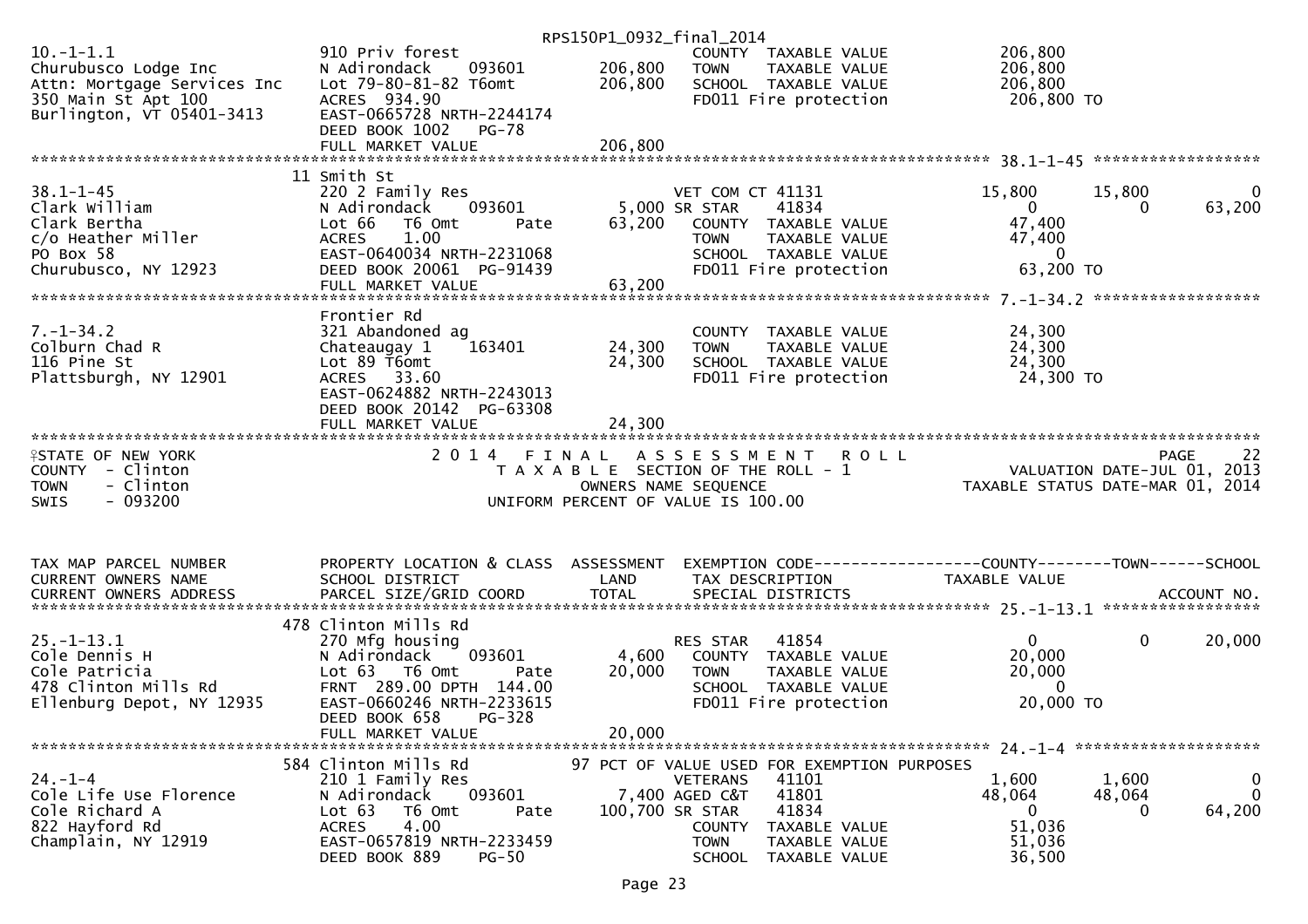|                                |                                           | RPS150P1_0932_final_2014 |                                               |                                                                                                                  |
|--------------------------------|-------------------------------------------|--------------------------|-----------------------------------------------|------------------------------------------------------------------------------------------------------------------|
|                                |                                           |                          |                                               | FULL MARKET VALUE 700,700 FD011 Fire protection 100,700 TO 100,700 TO FARKET VALUE 7555500 FD011 Fire protection |
|                                |                                           |                          |                                               |                                                                                                                  |
|                                | Clinton Mills Rd                          |                          |                                               |                                                                                                                  |
| $39. - 1 - 2$                  | 321 Abandoned ag                          |                          | COUNTY TAXABLE VALUE                          | 194,600                                                                                                          |
| Cole Richard                   | 093601<br>N Adirondack                    | 194,600                  | TAXABLE VALUE<br><b>TOWN</b>                  | 194,600                                                                                                          |
| Fayette Hugh                   | Lot 57 T6 Omt<br>Pate                     | 194,600                  | SCHOOL TAXABLE VALUE                          | 194,600                                                                                                          |
| 822 Hayford Rd                 | ACRES 940.00                              |                          | FD011 Fire protection                         | 194,600 TO                                                                                                       |
| Champlain, NY 12919            | EAST-0657145 NRTH-2232119                 |                          |                                               |                                                                                                                  |
|                                | DEED BOOK 20021 PG-49704                  |                          |                                               |                                                                                                                  |
|                                | FULL MARKET VALUE                         | 194,600                  |                                               |                                                                                                                  |
|                                |                                           |                          |                                               |                                                                                                                  |
|                                | Clinton Mills Rd                          |                          |                                               |                                                                                                                  |
| $24. - 1 - 3.21$               | 920 Priv Hunt/Fi                          |                          | COUNTY TAXABLE VALUE                          | 85,900                                                                                                           |
| Cole Richard A                 | 093601<br>N Adirondack                    | 85,900                   | <b>TAXABLE VALUE</b><br><b>TOWN</b>           | 85,900                                                                                                           |
| 822 Hayford Rd                 | Lot 63 T6omt                              | 85,900                   | SCHOOL TAXABLE VALUE                          | 85,900                                                                                                           |
| Champlain, NY 12919            | ACRES 231.50                              |                          | FD011 Fire protection                         | 85,900 TO                                                                                                        |
|                                | EAST-0657123 NRTH-2235731                 |                          |                                               |                                                                                                                  |
|                                | DEED BOOK 889<br>$PG-56$                  |                          |                                               |                                                                                                                  |
|                                | FULL MARKET VALUE                         | 85,900                   |                                               | *******************                                                                                              |
|                                | Rt 189                                    |                          |                                               |                                                                                                                  |
| $38. - 1 - 10$                 | 323 Vacant rural                          |                          | COUNTY TAXABLE VALUE                          | 44,900                                                                                                           |
| Cole Richard A                 | 093601<br>N Adirondack                    | 44,900                   | <b>TOWN</b><br>TAXABLE VALUE                  | 44,900                                                                                                           |
| 822 Hayford Rd                 | Lot 43 76 0mt<br>Pate                     | 44,900                   | SCHOOL TAXABLE VALUE                          | 44,900                                                                                                           |
| Champlain, NY 12919            | ACRES 104.50                              |                          | FD011 Fire protection                         | 44,900 TO                                                                                                        |
|                                | EAST-0647380 NRTH-2234262                 |                          |                                               |                                                                                                                  |
|                                | DEED BOOK 20031 PG-58429                  |                          |                                               |                                                                                                                  |
|                                | FULL MARKET VALUE                         | 44,900                   |                                               |                                                                                                                  |
|                                |                                           |                          |                                               |                                                                                                                  |
| <b>ISTATE OF NEW YORK</b>      |                                           |                          | 2014 FINAL ASSESSMENT<br><b>ROLL</b>          | 23<br>PAGE                                                                                                       |
| COUNTY - Clinton               |                                           |                          | T A X A B L E SECTION OF THE ROLL - 1         | VALUATION DATE-JUL 01, 2013                                                                                      |
| <b>TOWN</b><br>- Clinton       |                                           | OWNERS NAME SEQUENCE     |                                               | TAXABLE STATUS DATE-MAR 01, 2014                                                                                 |
| $-093200$<br><b>SWIS</b>       |                                           |                          | UNIFORM PERCENT OF VALUE IS 100.00            |                                                                                                                  |
|                                |                                           |                          |                                               |                                                                                                                  |
|                                |                                           |                          |                                               |                                                                                                                  |
|                                |                                           |                          |                                               |                                                                                                                  |
| TAX MAP PARCEL NUMBER          | PROPERTY LOCATION & CLASS ASSESSMENT      |                          |                                               | EXEMPTION CODE-----------------COUNTY-------TOWN------SCHOOL                                                     |
| CURRENT OWNERS NAME            | SCHOOL DISTRICT                           | LAND                     | TAX DESCRIPTION                               | TAXABLE VALUE                                                                                                    |
|                                |                                           |                          |                                               |                                                                                                                  |
|                                |                                           |                          |                                               |                                                                                                                  |
| $24. - 1 - 3.23$               | 614 Clinton Mills Rd<br>270 Mfg housing   |                          | COUNTY TAXABLE VALUE                          | 17,000                                                                                                           |
| Cole Ronald                    | 093601<br>N Adirondack                    |                          |                                               | 17,000                                                                                                           |
|                                |                                           | 5,700<br>17,000          | TAXABLE VALUE<br><b>TOWN</b>                  | 17,000                                                                                                           |
| Cole Jason<br>15 Erwin Ave     | Lot 63 T6OMT<br>1.90                      |                          | SCHOOL TAXABLE VALUE<br>FD011 Fire protection | 17,000 TO                                                                                                        |
|                                | <b>ACRES</b><br>EAST-0656873 NRTH-2233353 |                          |                                               |                                                                                                                  |
| Massena, NY 13662              | DEED BOOK 20102 PG-36998                  |                          |                                               |                                                                                                                  |
|                                | FULL MARKET VALUE                         | 17,000                   |                                               |                                                                                                                  |
| ****************************** |                                           |                          |                                               |                                                                                                                  |
|                                | 126 Rogers Rd                             |                          |                                               |                                                                                                                  |
| $24. - 1 - 7$                  | 210 1 Family Res                          |                          | TAXABLE VALUE<br><b>COUNTY</b>                | 23,400                                                                                                           |
| Cole Timothy L                 | 093601<br>N Adirondack                    | 4,300                    | <b>TOWN</b><br>TAXABLE VALUE                  | 23,400                                                                                                           |
| Cole Mary J                    | T6 Omt<br>Lot $64$<br>Pate                | 23,400                   | <b>SCHOOL</b><br>TAXABLE VALUE                | 23,400                                                                                                           |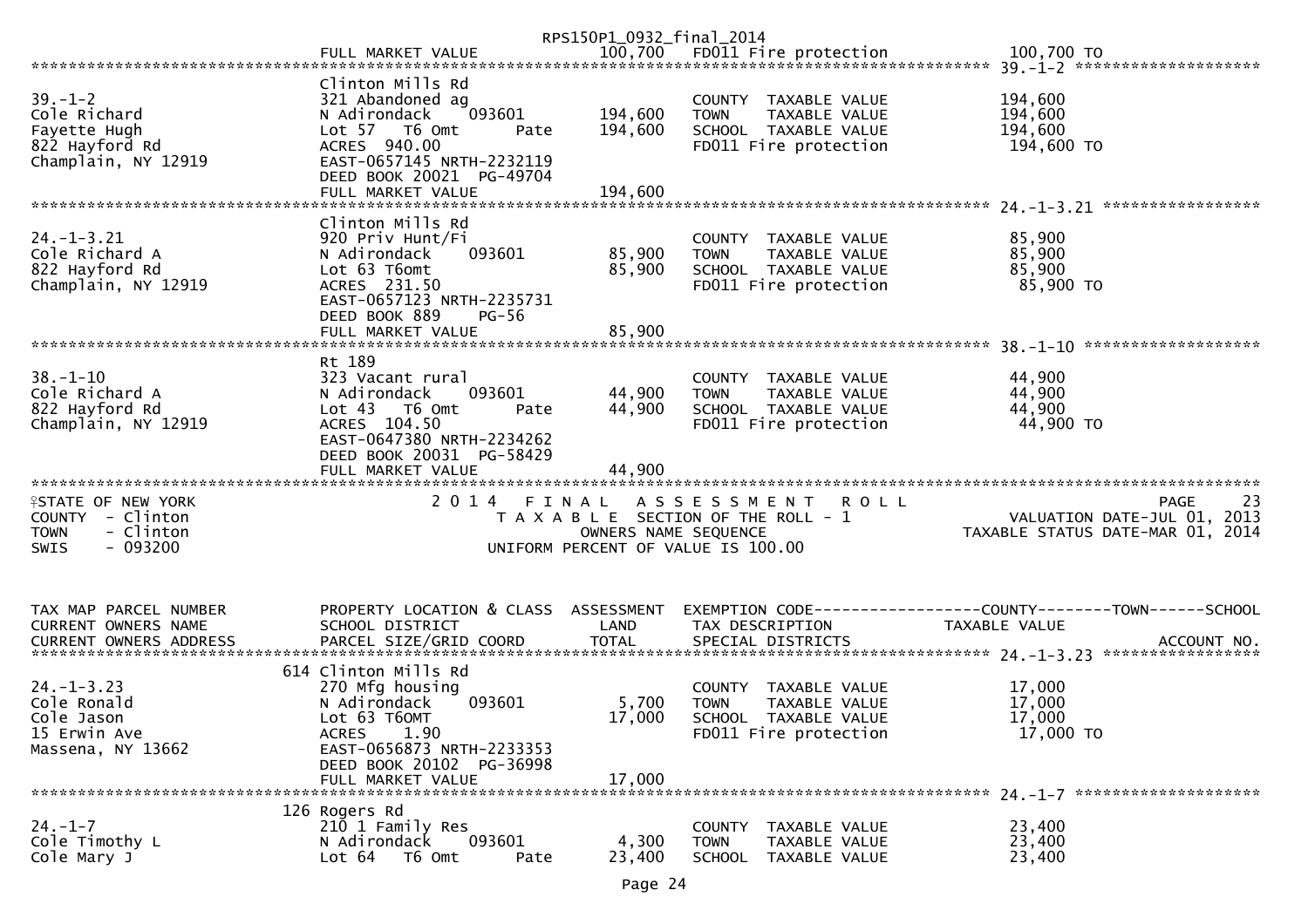|                                                                                                            |                                                                                                                                                                                                             | RPS150P1_0932_final_2014                                                    |                                                  |                                                                                                                                                |                                                                                      |                  |                    |
|------------------------------------------------------------------------------------------------------------|-------------------------------------------------------------------------------------------------------------------------------------------------------------------------------------------------------------|-----------------------------------------------------------------------------|--------------------------------------------------|------------------------------------------------------------------------------------------------------------------------------------------------|--------------------------------------------------------------------------------------|------------------|--------------------|
| 54 Neff Dr<br>Canfield, OH 44406                                                                           | FRNT 150.00 DPTH 150.00<br>EAST-0652507 NRTH-2233175<br>DEED BOOK 20031 PG-64837                                                                                                                            |                                                                             |                                                  | FD011 Fire protection                                                                                                                          | 23,400 TO                                                                            |                  |                    |
|                                                                                                            |                                                                                                                                                                                                             |                                                                             |                                                  |                                                                                                                                                |                                                                                      |                  |                    |
| $51. - 1 - 11.1$<br>Cole William C<br>Cole Shirley L<br>915 Ryan Rd<br>Churubusco, NY 12923                | 911/929 Ryan Rd<br>240 Rural res<br>163401<br>Chateaugay 1<br>Lot 50 T6 Omt<br>Pate<br>Survey Map 2008/217885<br>ACRES 103.83<br>EAST-0622679 NRTH-2218698<br>DEED BOOK 20082 PG-17888<br>FULL MARKET VALUE | 125,600<br>125,600                                                          | AGED COUN 41802<br>63,900 SR STAR<br><b>TOWN</b> | 53 PCT OF VALUE USED FOR EXEMPTION PURPOSES<br>41834<br>COUNTY TAXABLE VALUE<br>TAXABLE VALUE<br>SCHOOL TAXABLE VALUE<br>FD011 Fire protection | 3,328<br>$\mathbf{0}$<br>122,272<br>125,600<br>61,400<br>125,600 TO                  | 0<br>$\mathbf 0$ | $\bf{0}$<br>64,200 |
|                                                                                                            |                                                                                                                                                                                                             |                                                                             |                                                  |                                                                                                                                                |                                                                                      |                  |                    |
| $21. - 1 - 8.2$<br>Collins Jeremy<br>Box 100 Harris Rd<br>Merrill, NY 12955                                | 624 Lost Nation Rd<br>210 1 Family Res<br>163401<br>Chateaugay 1<br>Lot 89 T6omt<br>ACRES 2.40<br>EAST-0621100 NRTH-2238687<br>DEED BOOK 20082 PG-19871                                                     | 6,000<br>38,000                                                             | <b>TOWN</b>                                      | COUNTY TAXABLE VALUE<br>TAXABLE VALUE<br>SCHOOL TAXABLE VALUE<br>FD011 Fire protection                                                         | 38,000<br>38,000<br>38,000<br>38,000 TO                                              |                  |                    |
|                                                                                                            |                                                                                                                                                                                                             |                                                                             |                                                  |                                                                                                                                                |                                                                                      |                  |                    |
|                                                                                                            | 640 Patnode Rd                                                                                                                                                                                              |                                                                             |                                                  |                                                                                                                                                |                                                                                      |                  |                    |
| $53. - 1 - 21.1$<br>Cook Christopher R<br>640 Patnode Rd<br>Churubusco, NY 12923<br>********************** | 240 Rural res<br>093601<br>N Adirondack<br>Lot 34 T6 Omt<br>Pate<br>ACRES 35.80 BANK<br>080<br>EAST-0636196 NRTH-2218536<br>DEED BOOK 20132 PG-55581<br>FULL MARKET VALUE                                   | 26,600<br>87,700<br>87,700                                                  | RES STAR 41854<br><b>TOWN</b>                    | COUNTY TAXABLE VALUE<br>TAXABLE VALUE<br>SCHOOL TAXABLE VALUE<br>FD011 Fire protection                                                         | $\mathbf{0}$<br>87,700<br>87,700<br>57,700<br>87,700 TO                              | $\mathbf{0}$     | 30,000             |
| <b>ISTATE OF NEW YORK</b>                                                                                  | 2014 FINAL                                                                                                                                                                                                  |                                                                             | A S S E S S M E N T                              | <b>ROLL</b>                                                                                                                                    |                                                                                      | <b>PAGE</b>      | -24                |
| COUNTY - Clinton<br>- Clinton<br><b>TOWN</b><br>$-093200$<br><b>SWIS</b>                                   |                                                                                                                                                                                                             | T A X A B L E SECTION OF THE ROLL - 1<br>UNIFORM PERCENT OF VALUE IS 100.00 | OWNERS NAME SEQUENCE                             |                                                                                                                                                | 44 FAGE<br>2013 VALUATION DATE-JUL 01, 2013<br>2014 TAXABLE STATUS DATE-MAR 01, 2014 |                  |                    |
| TAX MAP PARCEL NUMBER<br><b>CURRENT OWNERS NAME</b><br><b>CURRENT OWNERS ADDRESS</b>                       | PROPERTY LOCATION & CLASS ASSESSMENT<br>SCHOOL DISTRICT<br>PARCEL SIZE/GRID COORD                                                                                                                           | LAND<br><b>TOTAL</b>                                                        | TAX DESCRIPTION                                  | SPECIAL DISTRICTS                                                                                                                              | EXEMPTION CODE------------------COUNTY--------TOWN------SCHOOL<br>TAXABLE VALUE      |                  | ACCOUNT NO.        |
| $7. - 1 - 29.1$<br>Coolidge Diane<br>15 Santamore Rd<br>Churubusco, NY 12923                               | 15 Santamore Rd<br>240 Rural res<br>163401<br>Chateaugay 1<br>Lot 88<br>T6 Omt<br>Pate<br>ACRES 37.80<br>EAST-0629262 NRTH-2240818<br>DEED BOOK 20132 PG-60091<br>FULL MARKET VALUE                         | 28,400<br>71,200<br>71,200                                                  | <b>TOWN</b>                                      | COUNTY TAXABLE VALUE<br>TAXABLE VALUE<br>SCHOOL TAXABLE VALUE<br>FD011 Fire protection                                                         | 71,200<br>71,200<br>71,200<br>71,200 TO                                              |                  |                    |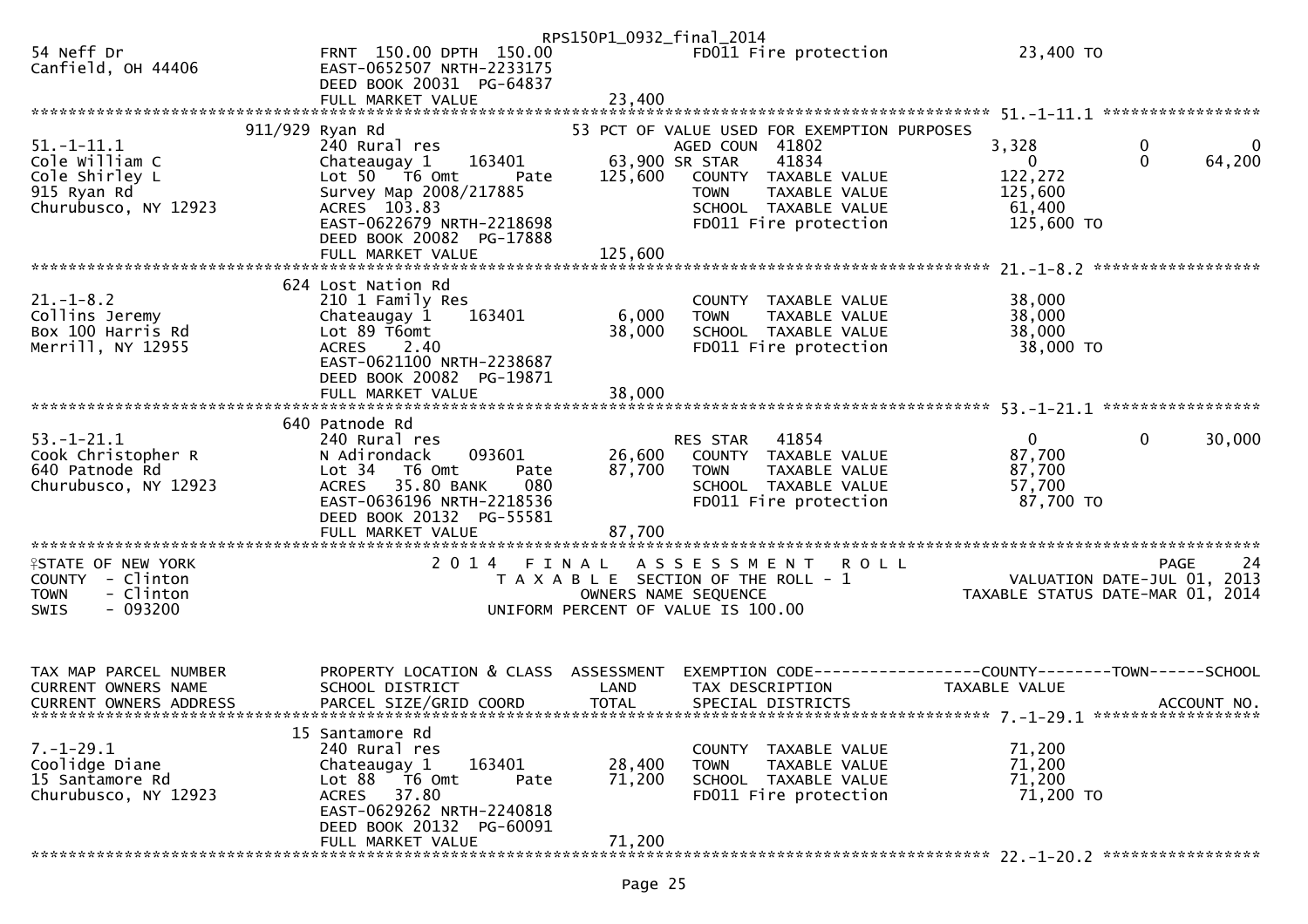|                                                                                               |                                                                                                                                                      | $11.1$ 31301 1 0332 1 1110 1 2017 |                                                                                                                                                                                         |                                                         |                                           |
|-----------------------------------------------------------------------------------------------|------------------------------------------------------------------------------------------------------------------------------------------------------|-----------------------------------|-----------------------------------------------------------------------------------------------------------------------------------------------------------------------------------------|---------------------------------------------------------|-------------------------------------------|
| $22. - 1 - 20.2$<br>Coryer Rickey<br>2014 Rt 374<br>Ellenburg Depot, NY 12935                 | Whalen Rd<br>321 Abandoned ag<br>093601<br>N Adirondack<br>Lot 72 T6omt<br>ACRES 113.00<br>EAST-0625934 NRTH-2235533<br>DEED BOOK 791<br>PG-240      | 43,600<br>43,600                  | COUNTY TAXABLE VALUE<br><b>TOWN</b><br>TAXABLE VALUE<br>SCHOOL TAXABLE VALUE<br>FD011 Fire protection                                                                                   | 43,600<br>43,600<br>43,600<br>43,600 TO                 |                                           |
|                                                                                               | FULL MARKET VALUE                                                                                                                                    | 43,600                            |                                                                                                                                                                                         |                                                         |                                           |
|                                                                                               | Clinton Mills Rd                                                                                                                                     |                                   |                                                                                                                                                                                         |                                                         |                                           |
| $24. - 1 - 3.24$<br>Cote Pierre<br>117 Route 201<br>St-Louis-Gonz QC, Canada JOS1T ACRES      | $314$ Rural vac<10<br>093601<br>N Adirondack<br>Lot 63 T6omt<br>2.20<br>EAST-0657103 NRTH-2233381<br>DEED BOOK 20102 PG-36997                        | 6,000<br>6,000                    | COUNTY TAXABLE VALUE<br>TAXABLE VALUE<br><b>TOWN</b><br>SCHOOL TAXABLE VALUE<br>FD011 Fire protection                                                                                   | 6,000<br>6,000<br>6,000<br>6,000 TO                     |                                           |
|                                                                                               |                                                                                                                                                      |                                   |                                                                                                                                                                                         |                                                         |                                           |
| $38.1 - 1 - 21$<br>County of Clinton<br>Augus Lagree Property<br>137 Margaret St Ste 208      | 22 Railroad St<br>210 1 Family Res<br>N Adirondack<br>093601<br>Lot 66 T6 Omt<br>Pate<br>FRNT 181.30 DPTH 152.00                                     | 4,500<br>27,100                   | COUNTY TAXABLE VALUE<br>TAXABLE VALUE<br>TOWN<br>SCHOOL TAXABLE VALUE<br>FD011 Fire protection                                                                                          | 27,100<br>27,100<br>27,100<br>27,100 TO                 |                                           |
| Plattsburgh, NY 12901                                                                         | EAST-0641080 NRTH-2231507<br>DEED BOOK 497<br>$PG-179$<br>FULL MARKET VALUE                                                                          | 27,100                            |                                                                                                                                                                                         |                                                         |                                           |
| $82. -2 - 1.62$<br>Courtney Jennifer Lynn<br>459 Ryan Rd<br>Churubusco, NY 12923              | 459 Ryan Rd<br>240 Rural res<br>163401<br>Chateaugay 1<br>Lot 30 T60MT<br>ACRES 36.50<br>EAST-0623521 NRTH-2209092<br>DEED BOOK 20041 PG-77976       | 25,800<br>80,000                  | 41854<br>RES STAR<br>COUNTY TAXABLE VALUE<br><b>TOWN</b><br>TAXABLE VALUE<br>SCHOOL TAXABLE VALUE<br>FD011 Fire protection                                                              | $\mathbf{0}$<br>80,000<br>80,000<br>50,000<br>80,000 TO | 30,000<br>$\mathbf{0}$                    |
|                                                                                               | FULL MARKET VALUE                                                                                                                                    | 80,000                            |                                                                                                                                                                                         |                                                         |                                           |
| <b>ISTATE OF NEW YORK</b><br>COUNTY - Clinton<br>- Clinton<br><b>TOWN</b><br>- 093200<br>SWIS | 2014 FINAL                                                                                                                                           | OWNERS NAME SEQUENCE              | <b>ROLL</b><br>A S S E S S M E N T<br>T A X A B L E SECTION OF THE ROLL - 1<br>UNIFORM PERCENT OF VALUE IS 100.00                                                                       | TAXABLE STATUS DATE-MAR 01, 2014                        | 25<br>PAGE<br>VALUATION DATE-JUL 01, 2013 |
| TAX MAP PARCEL NUMBER<br>CURRENT OWNERS NAME<br><b>CURRENT OWNERS ADDRESS</b>                 | PROPERTY LOCATION & CLASS ASSESSMENT EXEMPTION CODE----------------COUNTY--------TOWN------SCHOOL<br>SCHOOL DISTRICT<br>PARCEL SIZE/GRID COORD       | <b>TOTAL</b>                      | LAND TAX DESCRIPTION<br>SPECIAL DISTRICTS                                                                                                                                               | TAXABLE VALUE                                           | ACCOUNT NO.                               |
| $68. - 1 - 4.3$<br>Cowan Alvin L<br>Cowan Isabelle<br>6501 Rt 11<br>Churubusco, NY 12923      | 6501 Rt 11<br>210 1 Family Res<br>093601<br>N Adirondack<br>Lot <sub>35</sub><br>T6 Omt<br>Pate<br>3.70<br><b>ACRES</b><br>EAST-0641569 NRTH-2215149 | 85,400                            | 97 PCT OF VALUE USED FOR EXEMPTION PURPOSES<br>VET WAR CT 41121<br>41854<br>7,200 RES STAR<br><b>COUNTY</b><br>TAXABLE VALUE<br>TOWN<br>TAXABLE VALUE<br><b>SCHOOL</b><br>TAXABLE VALUE | 12,426<br>0<br>72,974<br>73,400<br>55,400               | 12,000<br>$\overline{0}$<br>30,000<br>0   |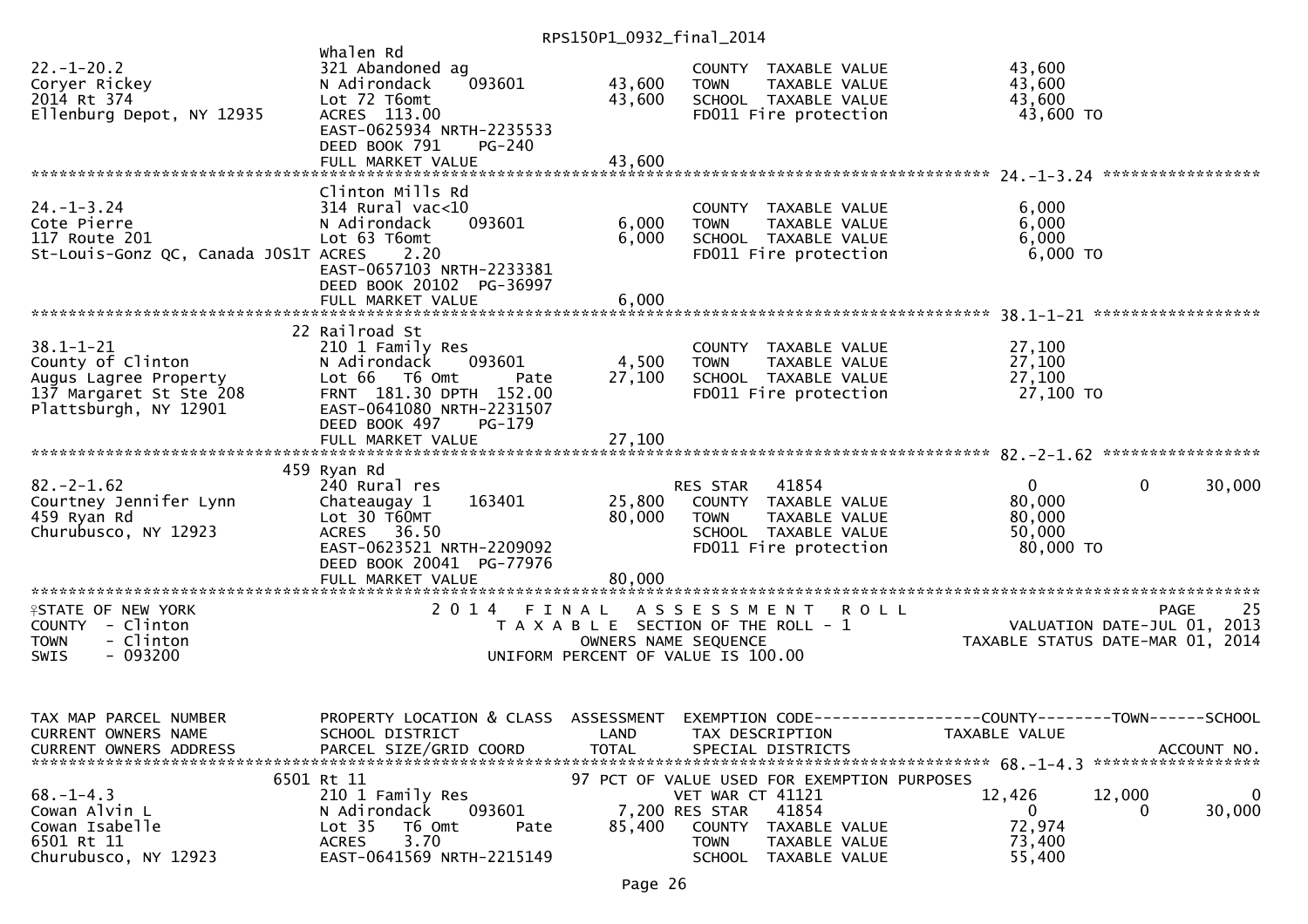|                                                                                                             |                                                                                                                                                                                                                        | RPS150P1_0932_final_2014           |                                                                                                                                           |                                                                                       |
|-------------------------------------------------------------------------------------------------------------|------------------------------------------------------------------------------------------------------------------------------------------------------------------------------------------------------------------------|------------------------------------|-------------------------------------------------------------------------------------------------------------------------------------------|---------------------------------------------------------------------------------------|
|                                                                                                             | PG-190<br>DEED BOOK 794<br>FULL MARKET VALUE                                                                                                                                                                           | 85,400                             | FD011 Fire protection                                                                                                                     | 85,400 TO                                                                             |
|                                                                                                             |                                                                                                                                                                                                                        |                                    |                                                                                                                                           |                                                                                       |
| $36. - 1 - 2.2$<br>Cowan Brian<br>Cowan Tamara<br>343 Lost Nation Rd<br>Churubusco, NY 12923                | 343 Lost Nation Rd<br>240 Rural res<br>163401<br>Chateaugay 1<br>Lot 70 T6omt Patent<br>ACRES 99.50<br>EAST-0619819 NRTH-2231455<br>DEED BOOK 20001 PG-20806<br>FULL MARKET VALUE                                      | 61,300<br>172,000<br>172,000       | RES STAR<br>41854<br>COUNTY TAXABLE VALUE<br><b>TOWN</b><br>TAXABLE VALUE<br>SCHOOL TAXABLE VALUE<br>FD011 Fire protection                | 0<br>30,000<br>$\overline{0}$<br>172,000<br>172,000<br>142,000<br>172,000 TO          |
|                                                                                                             |                                                                                                                                                                                                                        |                                    |                                                                                                                                           |                                                                                       |
| $7. - 1 - 7.2$<br>Cranker John W<br>47337 Dingman Pl<br>Alexandria Bay, NY 13607                            | Frontier Rd<br>321 Abandoned ag<br>163401<br>Chateaugay 1<br>Lot 88 T6omt<br>ACRES 14.30<br>EAST-0627275 NRTH-2244954<br>DEED BOOK 977<br>PG-235<br>FULL MARKET VALUE                                                  | 14,900<br>14,900<br>14,900         | COUNTY TAXABLE VALUE<br><b>TOWN</b><br>TAXABLE VALUE<br>SCHOOL TAXABLE VALUE<br>FD011 Fire protection                                     | 14,900<br>14,900<br>14,900<br>14,900 TO                                               |
|                                                                                                             |                                                                                                                                                                                                                        |                                    |                                                                                                                                           |                                                                                       |
| $37. - 1 - 26$<br>Cruz Oligario<br>Cruz Thomas<br>1946 Landover Blvd<br>Spring Hill, FL 34608               | Lost Nation Rd<br>$314$ Rural vac<10<br>Chateaugay 1<br>163401<br>Lot $51$ $\overline{76}$ Omt<br>Pate<br>3.00<br><b>ACRES</b><br>EAST-0621876 NRTH-2228263<br>DEED BOOK 572<br>PG-1080<br>FULL MARKET VALUE           | 6,600<br>6,600<br>6,600            | COUNTY TAXABLE VALUE<br>TAXABLE VALUE<br><b>TOWN</b><br>SCHOOL TAXABLE VALUE<br>FD011 Fire protection                                     | 6,600<br>6,600<br>6,600<br>$6,600$ TO                                                 |
|                                                                                                             |                                                                                                                                                                                                                        |                                    |                                                                                                                                           |                                                                                       |
| $67. - 1 - 9.1$<br>Cummings Associates Inc<br>15 Lupine Ln<br>Queensbury, NY 12804<br>********************* | Campbell Rd<br>321 Abandoned ag<br>093601<br>N Adirondack<br>Lot 28<br>T6 Omt<br>Pate<br><b>ACRES</b><br>57.50<br>EAST-0632187 NRTH-2211627<br>DEED BOOK 857<br>PG-279<br>FULL MARKET VALUE<br>*********************** | 36,300<br>36,300<br>36,300         | COUNTY TAXABLE VALUE<br>TAXABLE VALUE<br><b>TOWN</b><br>SCHOOL TAXABLE VALUE<br>FD011 Fire protection                                     | 36,300<br>36,300<br>36,300<br>36,300 TO                                               |
| <b>ISTATE OF NEW YORK</b><br>COUNTY - Clinton<br>- Clinton<br><b>TOWN</b><br>$-093200$<br><b>SWIS</b>       | 2014 FINAL                                                                                                                                                                                                             |                                    | A S S E S S M E N T<br><b>ROLL</b><br>T A X A B L E SECTION OF THE ROLL - 1<br>OWNERS NAME SEQUENCE<br>UNIFORM PERCENT OF VALUE IS 100.00 | -26<br><b>PAGE</b><br>VALUATION DATE-JUL 01, 2013<br>TAXABLE STATUS DATE-MAR 01, 2014 |
|                                                                                                             |                                                                                                                                                                                                                        |                                    |                                                                                                                                           |                                                                                       |
| TAX MAP PARCEL NUMBER<br><b>CURRENT OWNERS NAME</b><br><b>CURRENT OWNERS ADDRESS</b>                        | PROPERTY LOCATION & CLASS<br>SCHOOL DISTRICT<br>PARCEL SIZE/GRID COORD                                                                                                                                                 | ASSESSMENT<br>LAND<br><b>TOTAL</b> | TAX DESCRIPTION<br>SPECIAL DISTRICTS                                                                                                      | TAXABLE VALUE<br>ACCOUNT NO.                                                          |
| $23 - 1 - 7.2$<br>Curran Logging Inc                                                                        | Rt 189<br>910 Priv forest<br>093601<br>N Adirondack                                                                                                                                                                    | 26,300                             | <b>COUNTY</b><br>TAXABLE VALUE<br><b>TOWN</b><br><b>TAXABLE VALUE</b>                                                                     | 26,300<br>26,300                                                                      |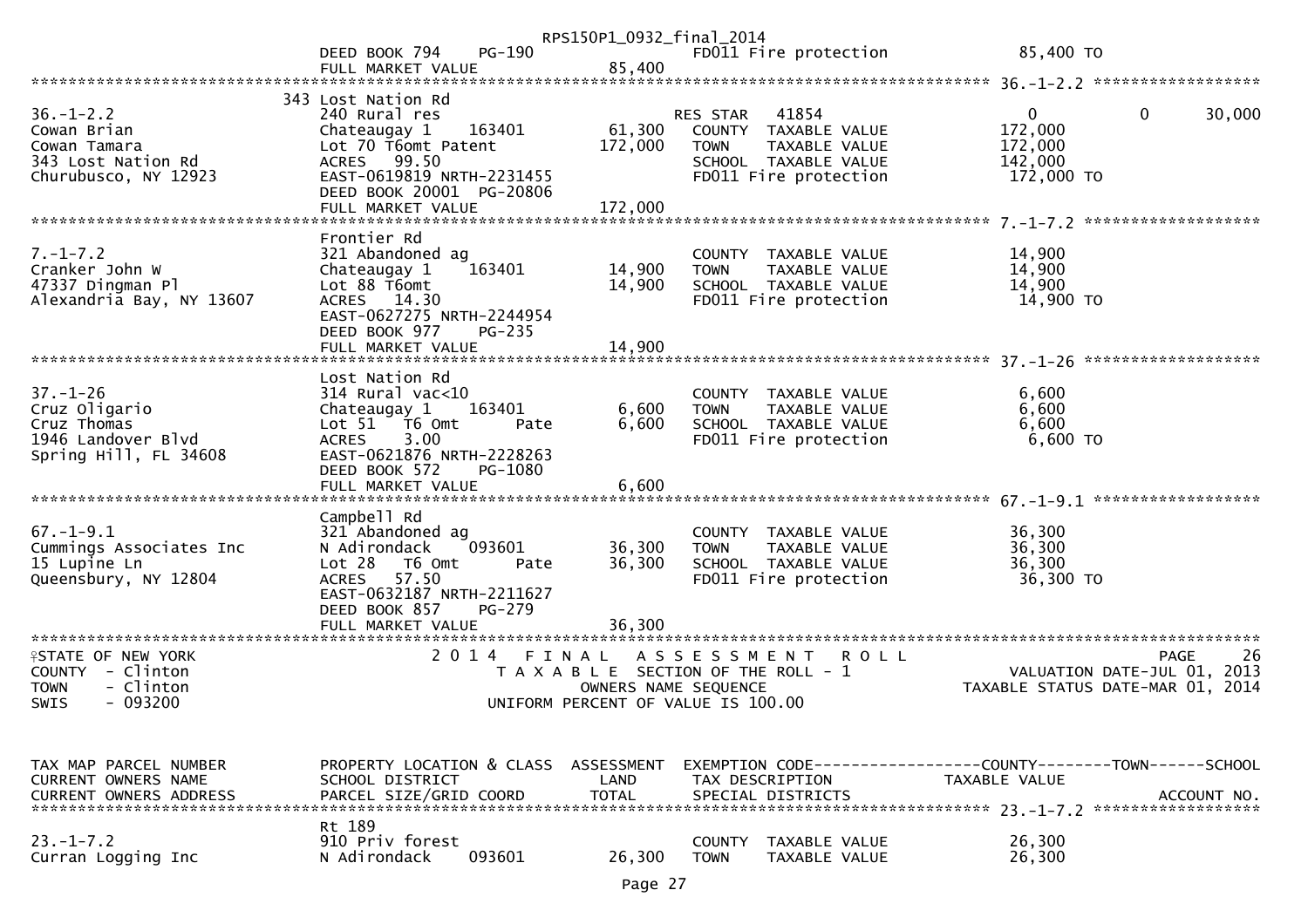|                                                        |                                          | RPS150P1_0932_final_2014 |                                                                     |                                  |                 |                             |
|--------------------------------------------------------|------------------------------------------|--------------------------|---------------------------------------------------------------------|----------------------------------|-----------------|-----------------------------|
| 15121 State Highway 37                                 | Lot $76$ Omt $6$                         | 26,300                   | SCHOOL TAXABLE VALUE                                                | 26,300                           |                 |                             |
| Massena, NY 13662                                      | ACRES 37.50                              |                          | FD011 Fire protection                                               | 26,300 TO                        |                 |                             |
|                                                        | EAST-0645568 NRTH-2237227                |                          | OT002 Omitted Tax-County                                            | 24.83 MT                         |                 |                             |
|                                                        | DEED BOOK 20132 PG-60415                 |                          | OT003 Omitted Tax-School                                            | 236.61 MT                        |                 |                             |
|                                                        | FULL MARKET VALUE                        | 26,300                   | OT004 Omitted Tax-Town                                              | 10.28 MT                         |                 |                             |
|                                                        |                                          |                          |                                                                     |                                  |                 |                             |
| $24. - 1 - 1.3$                                        | Clinton Mills Rd<br>910 Priv forest      |                          | COUNTY TAXABLE VALUE                                                | 171,000                          |                 |                             |
| Curran Logging Inc                                     | N Adirondack<br>093601                   | 161,000                  | <b>TOWN</b><br>TAXABLE VALUE                                        | 171,000                          |                 |                             |
| 15121 State Highway 37                                 | Lot 76 & 65 T6omt                        | 171,000                  | SCHOOL TAXABLE VALUE                                                | 171,000                          |                 |                             |
| Massena, NY 13662                                      | ACRES 875.00                             |                          | FD011 Fire protection                                               | 171,000 TO                       |                 |                             |
|                                                        | EAST-0646838 NRTH-2236918                |                          | OT002 Omitted Tax-County                                            | 161.43 MT                        |                 |                             |
|                                                        | DEED BOOK 20132 PG-60415                 |                          | OT003 Omitted Tax-School                                            | 1538.44 MT                       |                 |                             |
|                                                        |                                          |                          |                                                                     |                                  |                 |                             |
|                                                        |                                          |                          |                                                                     |                                  |                 |                             |
|                                                        | 43 Damour Rd                             |                          |                                                                     |                                  |                 |                             |
| $37. - 1 - 6.2$                                        | 210 1 Family Res                         |                          | 41854<br>RES STAR                                                   | $\Omega$                         | 0               | 30,000                      |
| Damour Life Estate David J                             | N Adirondack<br>093601                   | 3,000                    | COUNTY TAXABLE VALUE                                                | 70,000                           |                 |                             |
| Damour Richard                                         | Lot 68<br>T6 Omt<br>Pate                 | 70,000                   | <b>TOWN</b><br>TAXABLE VALUE                                        | 70,000                           |                 |                             |
| 37 Jones Rd                                            | FRNT 196.00 DPTH<br>67.00                |                          | SCHOOL TAXABLE VALUE                                                | 40,000                           |                 |                             |
| Churubusco, NY 12923                                   | EAST-0632626 NRTH-2230391                |                          | FD011 Fire protection                                               | 70,000 TO                        |                 |                             |
|                                                        | DEED BOOK 20112 PG-44506                 |                          |                                                                     |                                  |                 |                             |
|                                                        |                                          |                          |                                                                     |                                  |                 |                             |
|                                                        |                                          |                          |                                                                     |                                  |                 |                             |
| $37. - 1 - 6.1$                                        | 35 Damour Rd                             |                          |                                                                     |                                  |                 | 15,649                      |
| Damour Richard                                         | 112 Dairy farm<br>093601<br>N Adirondack |                          | AGRI DISTR 41720<br>75,000 483A EX<br>42100                         | 15,649<br>2,000                  | 15,649<br>2,000 | 2,000                       |
| Damour Carmen                                          | T6 Omt<br>Lot 68<br>Pate                 | 120,000                  | COUNTY TAXABLE VALUE                                                | 102,351                          |                 |                             |
| 37 Jones Rd                                            | ACRES 124.70                             |                          | TAXABLE VALUE<br><b>TOWN</b>                                        | 102,351                          |                 |                             |
| Churubusco, NY 12923                                   | EAST-0631842 NRTH-2231422                |                          | SCHOOL TAXABLE VALUE                                                | 102,351                          |                 |                             |
|                                                        | DEED BOOK 771<br>$PG-57$                 |                          | FD011 Fire protection                                               | 118,000 TO                       |                 |                             |
| MAY BE SUBJECT TO PAYMENT                              | FULL MARKET VALUE                        | 120,000                  | 2,000 EX                                                            |                                  |                 |                             |
| UNDER AGDIST LAW TIL 2018                              |                                          |                          |                                                                     |                                  |                 |                             |
|                                                        |                                          |                          |                                                                     |                                  |                 |                             |
|                                                        | 37 Jones Rd                              |                          |                                                                     |                                  |                 |                             |
| $38. - 1 - 1$                                          | 241 Rural res&ag                         |                          | AGRI DISTR 41720                                                    | $\mathbf 0$                      | 0               | 0                           |
| Damour Richard                                         | 093601<br>N Adirondack                   |                          | 115,200 RES STAR<br>41854                                           | $\mathbf{0}$                     | $\mathbf{0}$    | 30,000                      |
| Damour Carmen                                          | Lot $67$<br>T6 Omt<br>Pate               | 158,000                  | COUNTY TAXABLE VALUE                                                | 158,000                          |                 |                             |
| 37 Jones Rd                                            | ACRES 309.00                             |                          | TAXABLE VALUE<br><b>TOWN</b>                                        | 158,000                          |                 |                             |
| Churubusco, NY 12923                                   | EAST-0637256 NRTH-2232638                |                          | SCHOOL TAXABLE VALUE                                                | 128,000                          |                 |                             |
|                                                        | DEED BOOK 20031 PG-57315                 | 158,000                  | FD011 Fire protection                                               | 158,000 TO                       |                 |                             |
| MAY BE SUBJECT TO PAYMENT<br>UNDER AGDIST LAW TIL 2018 | FULL MARKET VALUE                        |                          |                                                                     |                                  |                 |                             |
|                                                        |                                          |                          |                                                                     |                                  |                 |                             |
| <b>FSTATE OF NEW YORK</b>                              |                                          |                          | 2014 FINAL ASSESSMENT ROLL                                          |                                  |                 | PAGE<br>27                  |
| COUNTY - Clinton                                       |                                          |                          | T A X A B L E SECTION OF THE ROLL - 1                               |                                  |                 | VALUATION DATE-JUL 01, 2013 |
| - Clinton<br><b>TOWN</b>                               |                                          |                          | OWNERS NAME SEQUENCE                                                | TAXABLE STATUS DATE-MAR 01, 2014 |                 |                             |
| - 093200<br><b>SWIS</b>                                |                                          |                          | UNIFORM PERCENT OF VALUE IS 100.00                                  |                                  |                 |                             |
|                                                        |                                          |                          |                                                                     |                                  |                 |                             |
|                                                        |                                          |                          |                                                                     |                                  |                 |                             |
|                                                        |                                          |                          |                                                                     |                                  |                 |                             |
| TAX MAP PARCEL NUMBER                                  | PROPERTY LOCATION & CLASS ASSESSMENT     |                          | EXEMPTION        CODE-----------------COUNTY-------TOWN------SCHOOL |                                  |                 |                             |
| CURRENT OWNERS NAME                                    | SCHOOL DISTRICT                          | LAND                     | TAX DESCRIPTION                                                     | TAXABLE VALUE                    |                 |                             |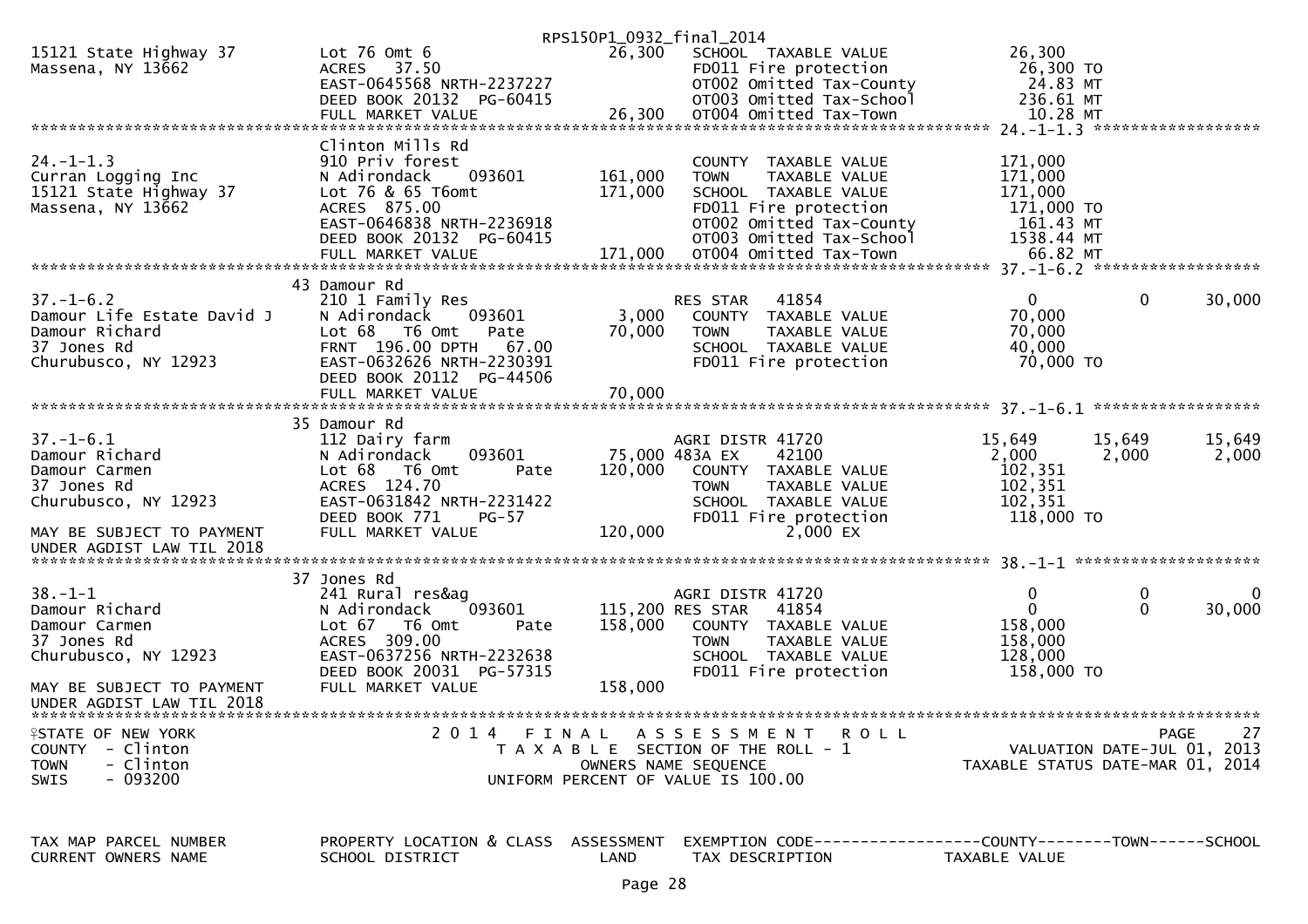|                                                                                                                       |                                                                                                                                                                                                           | RPS150P1_0932_final_2014   |                                                                                                                            |                                                           |                                            |        |
|-----------------------------------------------------------------------------------------------------------------------|-----------------------------------------------------------------------------------------------------------------------------------------------------------------------------------------------------------|----------------------------|----------------------------------------------------------------------------------------------------------------------------|-----------------------------------------------------------|--------------------------------------------|--------|
| CURRENT OWNERS ADDRESS                                                                                                | PARCEL SIZE/GRID COORD                                                                                                                                                                                    | <b>TOTAL</b>               | SPECIAL DISTRICTS                                                                                                          |                                                           | ACCOUNT NO.                                |        |
| $38. - 1 - 17$<br>Damour Richard<br>Damour Carmen<br>37 Jones Rd<br>Churubusco, NY 12923<br>MAY BE SUBJECT TO PAYMENT | 191 Looby Rd<br>105 Vac farmland<br>N Adirondack<br>093601<br>Lot <sub>54</sub><br>T6 Omt<br>Pate<br>58.00<br><b>ACRES</b><br>EAST-0634170 NRTH-2228918<br>DEED BOOK 774<br>$PG-159$<br>FULL MARKET VALUE | 40,100<br>40,100<br>40,100 | AGRI DISTR 41720<br>COUNTY TAXABLE VALUE<br>TAXABLE VALUE<br><b>TOWN</b><br>SCHOOL TAXABLE VALUE<br>FD011 Fire protection  | 11,676<br>28,424<br>28,424<br>28,424<br>40,100 TO         | 11,676<br>********************             | 11,676 |
| $52. - 1 - 6$<br>Danforth Darwin<br>Danforth Sandra<br>154 Jones Rd<br>Churubusco, NY 12923                           | Rt 11<br>433 Auto body<br>Chateaugay 1<br>163401<br>Lot 49<br>T6 Omt<br>Pate<br>29.60<br><b>ACRES</b><br>EAST-0625878 NRTH-2222523<br>DEED BOOK 98001 PG-02896                                            | 22,300<br>125,000          | COUNTY TAXABLE VALUE<br>TAXABLE VALUE<br><b>TOWN</b><br>SCHOOL TAXABLE VALUE<br>FD011 Fire protection                      | 125,000<br>125,000<br>125,000<br>125,000 TO               |                                            |        |
| $23. - 1 - 22.1$<br>Danforth Darwin D<br>Danforth Sandra L<br>154 Jones Rd<br>Churubusco, NY 12923                    | 154 Jones Rd<br>210 1 Family Res<br>093601<br>N Adirondack<br>Lot 67 T6 Omt<br><b>ACRES</b><br>1.30<br>EAST-0635548 NRTH-2234354<br>DEED BOOK 776<br>PG-333                                               | 6,500<br>59,600            | 41854<br>RES STAR<br>COUNTY TAXABLE VALUE<br>TAXABLE VALUE<br><b>TOWN</b><br>SCHOOL TAXABLE VALUE<br>FD011 Fire protection | $\overline{0}$<br>59,600<br>59,600<br>29,600<br>59,600 TO | $\mathbf 0$                                | 30,000 |
| $23. - 1 - 22.292$<br>Danforth Darwin D<br>Danforth Sandra L<br>154 Jones Rd<br>Churubusco, NY 12923                  | Jones Rd<br>$314$ Rural vac<10<br>093601<br>N Adirondack<br>Lot 67 T6omt<br><b>ACRES</b><br>4.10<br>EAST-0635761 NRTH-2234675<br>DEED BOOK 20011 PG-30939<br>FULL MARKET VALUE                            | 7,500<br>7,500<br>7,500    | COUNTY TAXABLE VALUE<br><b>TOWN</b><br>TAXABLE VALUE<br>SCHOOL TAXABLE VALUE<br>FD011 Fire protection                      | 7,500<br>7,500<br>7,500<br>7,500 TO                       |                                            |        |
| $39. - 1 - 6.1$<br>Danussi Stephen A Jr<br>107 old State Rd<br>Ellenburg Center, NY 12934                             | Lafrancis Rd<br>321 Abandoned ag<br>093601<br>N Adirondack<br>Sub Map 7 Pg 13<br>Lots 83-90<br>62.70<br>ACRES<br>EAST-0649165 NRTH-2225367<br>DEED BOOK 20122 PG-47782<br>FULL MARKET VALUE               | 38,900<br>38,900<br>38,900 | COUNTY TAXABLE VALUE<br>TAXABLE VALUE<br><b>TOWN</b><br>SCHOOL TAXABLE VALUE<br>FD011 Fire protection                      | 38,900<br>38,900<br>38,900<br>38,900 TO                   |                                            |        |
| <b>FIRITE OF NEW YORK</b><br>- Clinton<br><b>COUNTY</b><br>- Clinton<br><b>TOWN</b><br>$-093200$<br>SWIS              | 2014 FINAL                                                                                                                                                                                                | OWNERS NAME SEQUENCE       | ASSESSMENT ROLL<br>T A X A B L E SECTION OF THE ROLL - 1<br>UNIFORM PERCENT OF VALUE IS 100.00                             | TAXABLE STATUS DATE-MAR 01, 2014                          | <b>PAGE</b><br>VALUATION DATE-JUL 01, 2013 | 28     |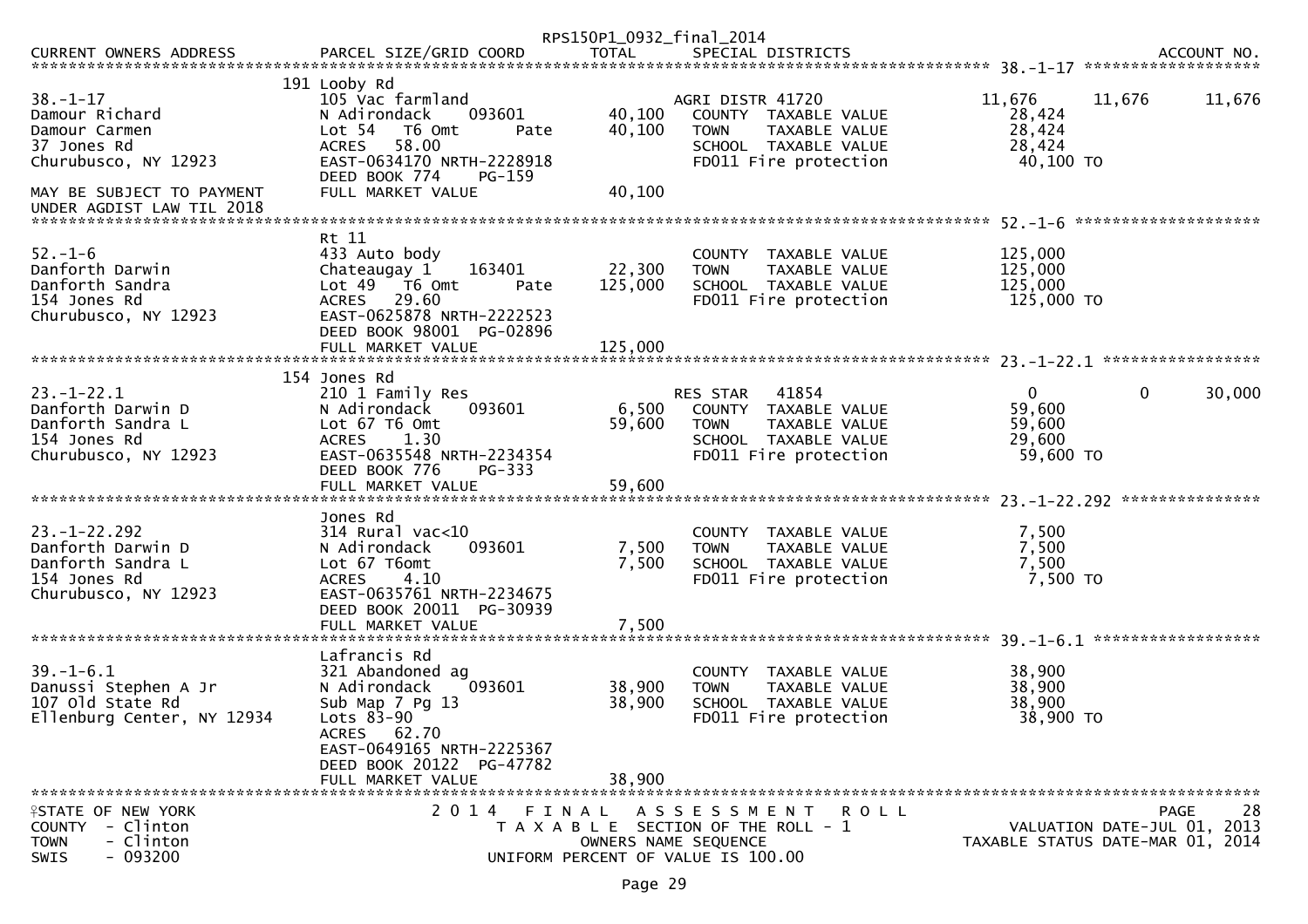| EXEMPTION CODE------------------COUNTY--------TOWN------SCHOOL |
|----------------------------------------------------------------|
|                                                                |
|                                                                |
|                                                                |
|                                                                |
|                                                                |
|                                                                |
|                                                                |
|                                                                |
|                                                                |
|                                                                |
|                                                                |
|                                                                |
|                                                                |
|                                                                |
|                                                                |
|                                                                |
|                                                                |
|                                                                |
|                                                                |
| $\mathbf{0}$<br>30,000                                         |
|                                                                |
|                                                                |
|                                                                |
|                                                                |
|                                                                |
|                                                                |
|                                                                |
|                                                                |
|                                                                |
|                                                                |
|                                                                |
|                                                                |
|                                                                |
|                                                                |
|                                                                |
|                                                                |
|                                                                |
|                                                                |
|                                                                |
|                                                                |
|                                                                |
|                                                                |
| 29                                                             |
|                                                                |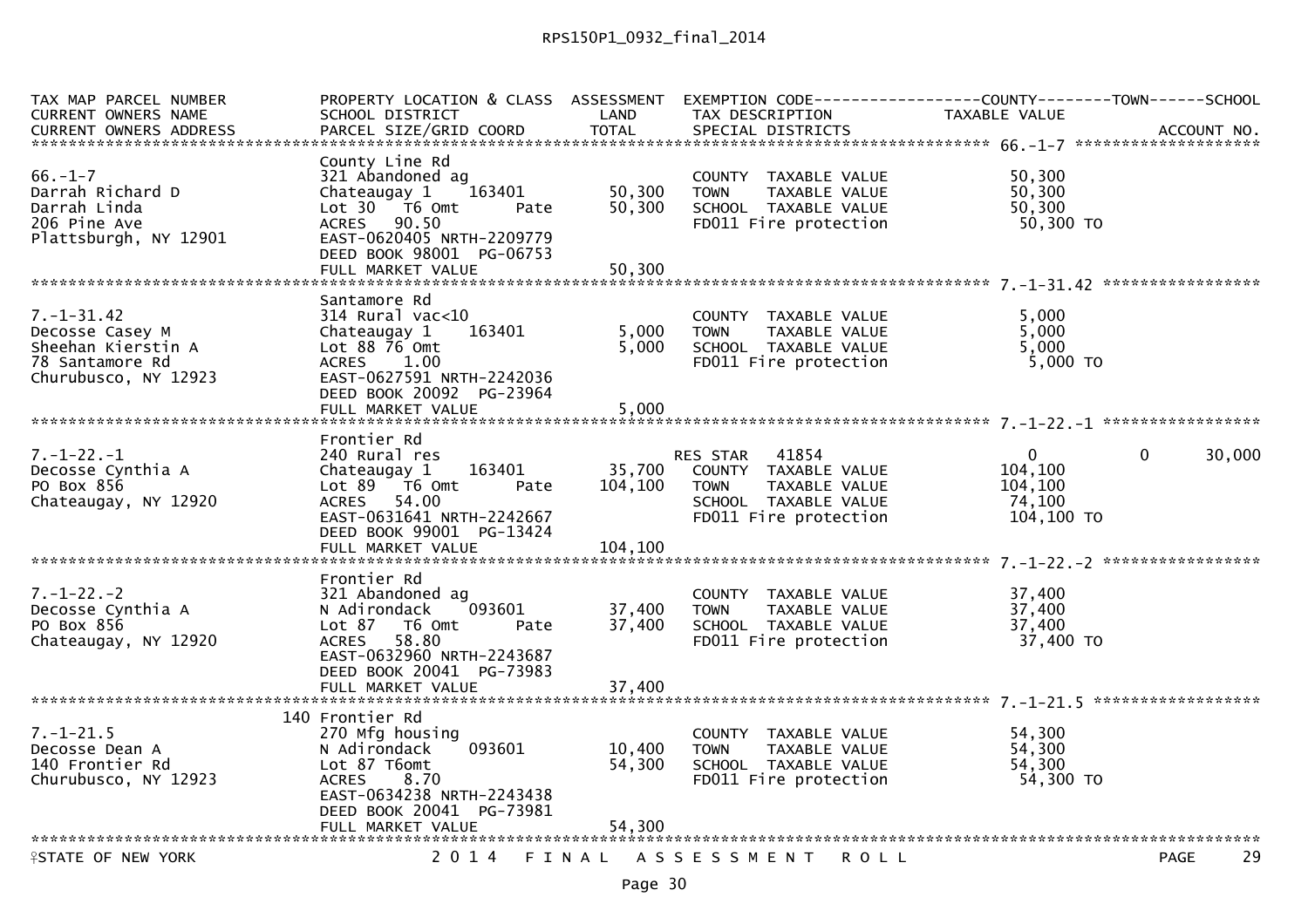| - Clinton<br><b>COUNTY</b><br>- Clinton<br><b>TOWN</b><br>SWIS<br>$-093200$                    |                                                                                                                                                                            | RPS150P1_0932_final_2014<br>OWNERS NAME SEQUENCE | T A X A B L E SECTION OF THE ROLL - 1<br>UNIFORM PERCENT OF VALUE IS 100.00                                             | TAXABLE STATUS DATE-MAR 01, 2014                              | VALUATION DATE-JUL 01, 2013 |
|------------------------------------------------------------------------------------------------|----------------------------------------------------------------------------------------------------------------------------------------------------------------------------|--------------------------------------------------|-------------------------------------------------------------------------------------------------------------------------|---------------------------------------------------------------|-----------------------------|
| TAX MAP PARCEL NUMBER<br>CURRENT OWNERS NAME                                                   | PROPERTY LOCATION & CLASS ASSESSMENT EXEMPTION CODE----------------COUNTY-------TOWN------SCHOOL<br>SCHOOL DISTRICT                                                        | LAND                                             | TAX DESCRIPTION                                                                                                         | TAXABLE VALUE                                                 |                             |
| $7. - 1 - 23.1$<br>Decosse Dean A<br>133 Frontier Rd<br>Churubusco, NY 12923                   | 133 Frontier Rd<br>210 1 Family Res<br>N Adirondack<br>093601<br>Lot 87 T6omt<br>4.20<br><b>ACRES</b><br>EAST-0634370 NRTH-2242622<br>DEED BOOK 20041 PG-73982             | 7,200<br>12,000                                  | COUNTY TAXABLE VALUE<br>TAXABLE VALUE<br><b>TOWN</b><br>SCHOOL TAXABLE VALUE<br>FD011 Fire protection                   | 12,000<br>12,000<br>12,000<br>12,000 TO                       |                             |
| $7. - 1 - 36$<br>Decosse Dennis Marcel<br>78 Santamore Rd<br>Churubusco, NY 12923              | 78 Santamore Rd<br>210 1 Family Res<br>163401<br>Chateaugay 1<br>Lot 88 T6omt<br><b>ACRES</b><br>5.10<br>EAST-0627780 NRTH-2242184<br>DEED BOOK 20011 PG-30695             | 8,300<br>63,000                                  | RES STAR 41854<br>COUNTY TAXABLE VALUE<br><b>TOWN</b><br>TAXABLE VALUE<br>SCHOOL TAXABLE VALUE<br>FD011 Fire protection | $\overline{0}$<br>63,000<br>63,000<br>33,000<br>63,000 TO     | $\Omega$<br>30,000          |
| $7. - 1 - 23.2 - 1$<br>Decosse Lawrence J<br>173 Frontier Rd<br>Churubusco, NY 12923           | 173 Frontier Rd<br>240 Rural res<br>093601<br>N Adirondack<br>Lot 87 T6omt<br>ACRES 81.70<br>EAST-0634436 NRTH-2240598<br>DEED BOOK 20001 PG-20473                         | 51,500<br>152,000                                | RES STAR 41854<br>COUNTY TAXABLE VALUE<br><b>TOWN</b><br>TAXABLE VALUE<br>SCHOOL TAXABLE VALUE<br>FD011 Fire protection | $\overline{0}$<br>152,000<br>152,000<br>122,000<br>152,000 TO | 30,000<br>$\mathbf{0}$      |
| $7. - 1 - 23.2 - 2$<br>Decosse Lawrence J<br>173 Frontier Rd<br>Churubusco, NY 12923           | Frontier Rd<br>321 Abandoned ag<br>Chateaugay 1<br>163401<br>Lot 74 T6omt<br>ACRES 65.50<br>EAST-0634436 NRTH-2240598<br>DEED BOOK 20021 PG-49144<br>FULL MARKET VALUE     | 35,800<br>35,800<br>35,800                       | COUNTY TAXABLE VALUE<br>TAXABLE VALUE<br><b>TOWN</b><br>SCHOOL TAXABLE VALUE<br>FD011 Fire protection                   | 35,800<br>35,800<br>35,800<br>35,800 TO                       |                             |
| $36. - 1 - 1$<br>Decosse Richard L Sr<br>Decosse Janet R<br>7429 Rt 11<br>Churubusco, NY 12923 | Lost Nation Rd<br>105 Vac farmland<br>Chateaugay 1<br>163401<br>Lot 70<br>T6 Omt<br>Pate<br>66.30<br><b>ACRES</b><br>EAST-0619692 NRTH-2232393<br>DEED BOOK 20051 PG-81579 | 50,700<br>50,700                                 | COUNTY TAXABLE VALUE<br><b>TOWN</b><br>TAXABLE VALUE<br>SCHOOL TAXABLE VALUE<br>FD011 Fire protection                   | 50,700<br>50,700<br>50,700<br>50,700 TO                       |                             |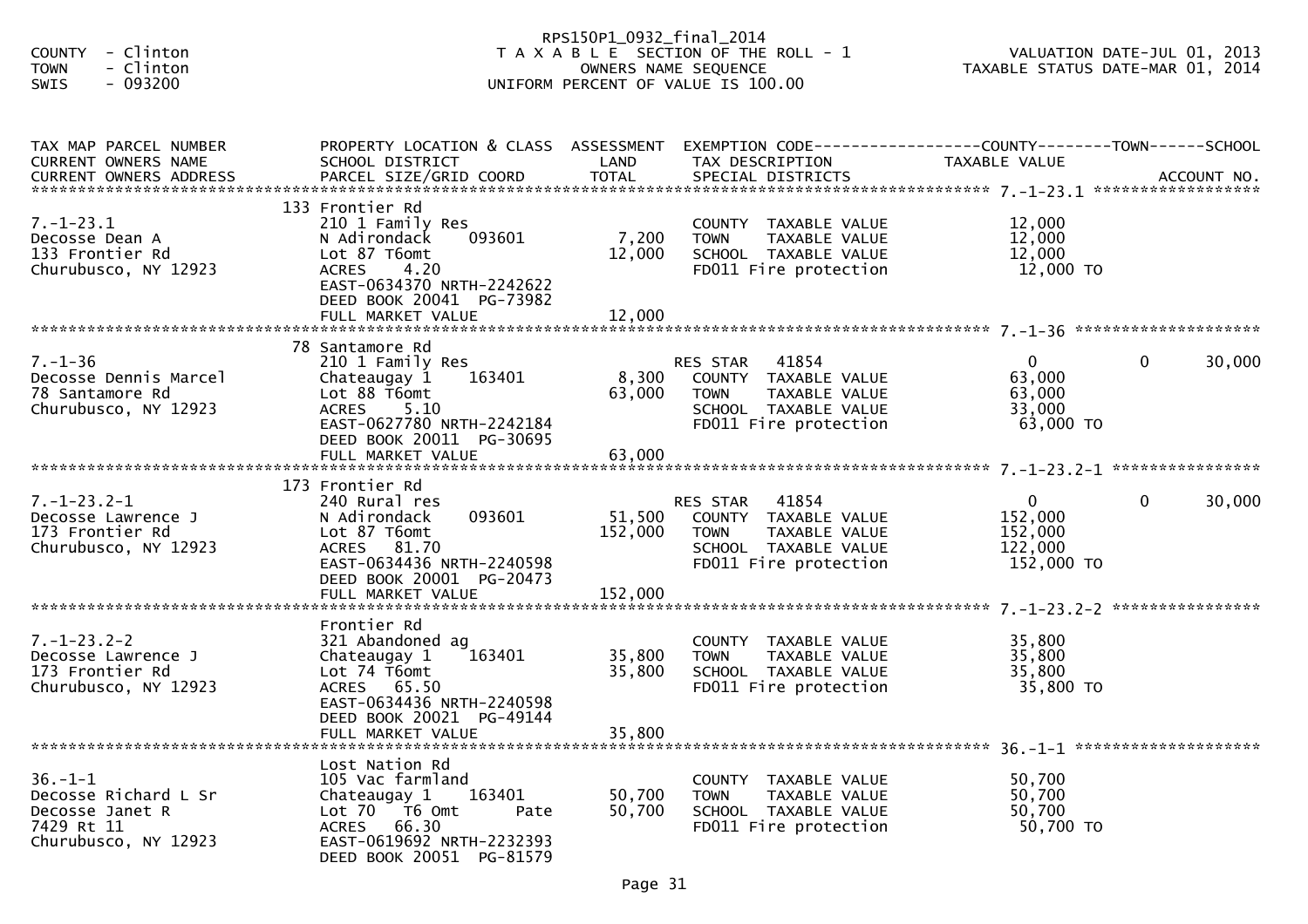|                                                                                                   | FULL MARKET VALUE                                                                                                                                                                                                      | RPS150P1_0932_final_2014<br>50,700 |                                                                                                                        |                                                                                 |
|---------------------------------------------------------------------------------------------------|------------------------------------------------------------------------------------------------------------------------------------------------------------------------------------------------------------------------|------------------------------------|------------------------------------------------------------------------------------------------------------------------|---------------------------------------------------------------------------------|
| <b>ISTATE OF NEW YORK</b><br>COUNTY - Clinton<br><b>TOWN</b><br>- Clinton<br>$-093200$<br>SWIS    | 2014 FINAL                                                                                                                                                                                                             | OWNERS NAME SEQUENCE               | ASSESSMENT ROLL<br>T A X A B L E SECTION OF THE ROLL - 1<br>UNIFORM PERCENT OF VALUE IS 100.00                         | 30<br>PAGE<br>VALUATION DATE-JUL 01, 2013<br>TAXABLE STATUS DATE-MAR 01, 2014   |
| TAX MAP PARCEL NUMBER<br><b>CURRENT OWNERS NAME</b>                                               | PROPERTY LOCATION & CLASS ASSESSMENT<br>SCHOOL DISTRICT                                                                                                                                                                | LAND                               | TAX DESCRIPTION                                                                                                        | EXEMPTION CODE------------------COUNTY--------TOWN------SCHOOL<br>TAXABLE VALUE |
| $37. - 1 - 2.2$<br>Decosse Richard L Sr<br>Decosse Janet R<br>7429 Rt 11<br>Churubusco, NY 12923  | 244 Lost Nation Rd<br>220 2 Family Res<br>Chateaugay 1 163401<br>Lot 69  T6 0mt<br>Pate<br>ACRES 218.10<br>EAST-0625023 NRTH-2230440<br>DEED BOOK 20051 PG-84393<br>FULL MARKET VALUE                                  | 81,400<br>118,500<br>118,500       | COUNTY TAXABLE VALUE<br><b>TOWN</b><br>TAXABLE VALUE<br>SCHOOL TAXABLE VALUE<br>FD011 Fire protection                  | 118,500<br>118,500<br>118,500<br>118,500 TO                                     |
| $37. - 1 - 19$<br>Decosse Richard L Sr<br>Decosse Janet R<br>7429 Rt 11<br>Churubusco, NY 12923   | Old Railroad Bed<br>323 Vacant rural<br>Chateaugay 1<br>163401<br>Lot $52$ T60mt<br>R.r. Bed<br>Lost Nations To Whalen Ro<br>ACRES 13.50<br>EAST-0626759 NRTH-2226822<br>DEED BOOK 20051 PG-81579<br>FULL MARKET VALUE | 8,100<br>8,100<br>8,100            | COUNTY TAXABLE VALUE<br>TAXABLE VALUE<br>TAXABLE VALUE<br><b>TOWN</b><br>SCHOOL TAXABLE VALUE<br>FD011 Fire protection | 8,100<br>8,100<br>8,100<br>8,100 TO                                             |
| $37. - 1 - 24.1$<br>Decosse Richard L Sr<br>Decosse Janet R<br>7429 Rt 11<br>Churubusco, NY 12923 | 108 Lost Nation Rd<br>241 Rural res&ag<br>Chateaugay 1<br>163401<br>Lot $515\overline{2}$ T6 Omt<br>Pate<br>survey map 2010/231470<br>ACRES 117.20<br>EAST-0622310 NRTH-2224182<br>DEED BOOK 20051 PG-81579            | 71,500<br>109,600                  | COUNTY TAXABLE VALUE<br>TAXABLE VALUE<br><b>TOWN</b><br>SCHOOL TAXABLE VALUE<br>FD011 Fire protection                  | 109,600<br>109,600<br>109,600<br>109,600 то                                     |
| $51. - 1 - 10.1$<br>Decosse Richard L Sr<br>Decosse Janet R<br>7429 Rt 11<br>Churubusco, NY 12923 | 7433 Rt 11<br>270 Mfg housing<br>163401<br>Chateaugay 1<br>Lot 50 T6 Omt<br>Pate<br>FRNT 50.00 DPTH 175.00<br>EAST-0622565 NRTH-2223209<br>DEED BOOK 20051 PG-81579                                                    | 3,100<br>23,200                    | COUNTY TAXABLE VALUE<br><b>TOWN</b><br>TAXABLE VALUE<br>SCHOOL TAXABLE VALUE<br>FD011 Fire protection                  | 23,200<br>23,200<br>23,200<br>23,200 TO                                         |
|                                                                                                   | FULL MARKET VALUE                                                                                                                                                                                                      | 23,200                             |                                                                                                                        |                                                                                 |

7429 Rt 11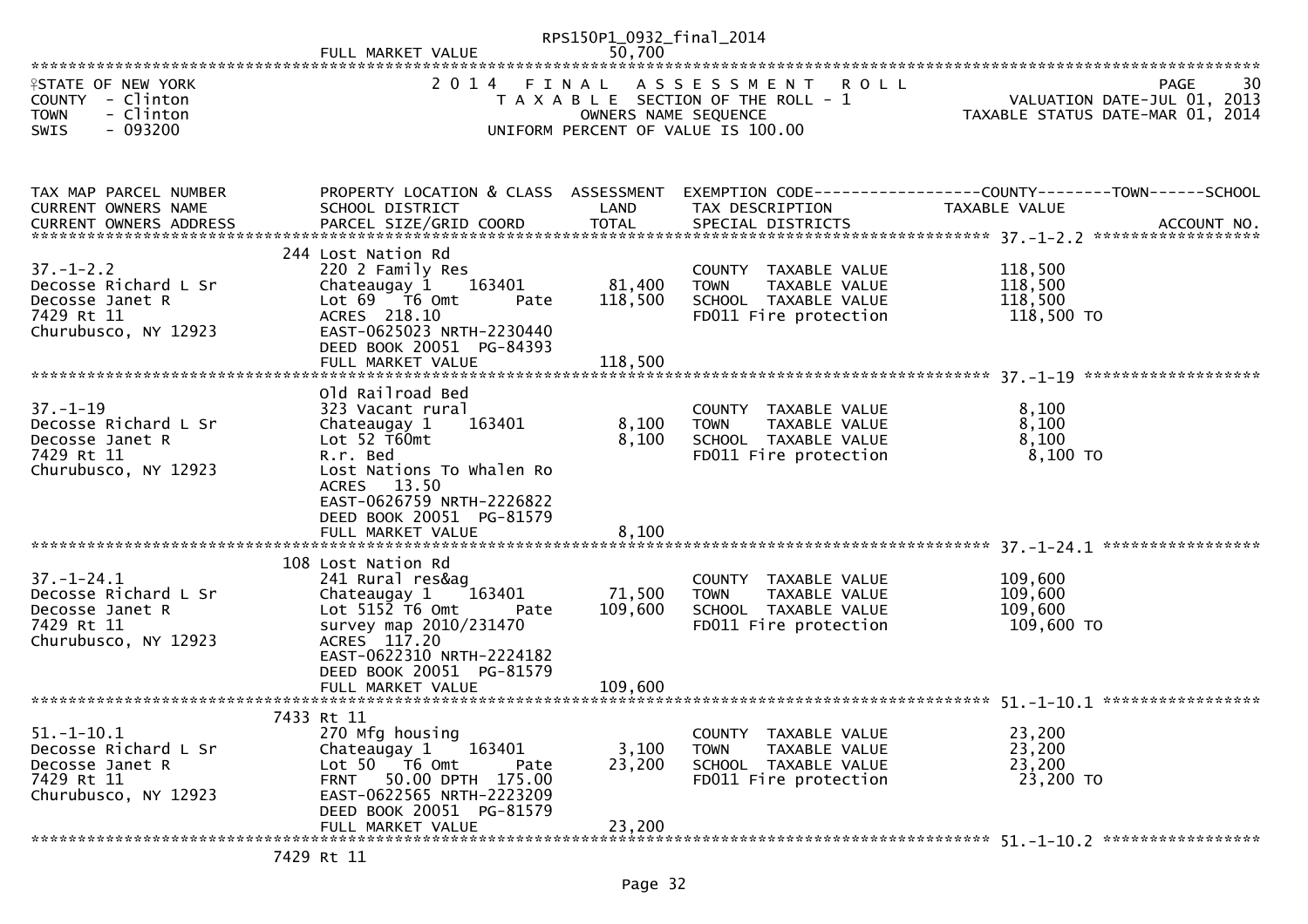|                                                                                                   |                                                                                                                                                                                   | RPS150P1_0932_final_2014 |                                                                                                           |                                                                                                                   |
|---------------------------------------------------------------------------------------------------|-----------------------------------------------------------------------------------------------------------------------------------------------------------------------------------|--------------------------|-----------------------------------------------------------------------------------------------------------|-------------------------------------------------------------------------------------------------------------------|
| $51. - 1 - 10.2$<br>Decosse Richard L Sr<br>Decosse Janet R<br>7429 Rt 11                         | 486 Mini-mart<br>163401<br>Chateaugay 1<br>Lot 50 T6omt<br>ACRES 1.10                                                                                                             | 5,500<br>196,500         | COUNTY TAXABLE VALUE<br><b>TOWN</b><br>TAXABLE VALUE<br>SCHOOL TAXABLE VALUE<br>FD011 Fire protection     | 196,500<br>196,500<br>196,500<br>196,500 TO                                                                       |
| Churubusco, NY 12923                                                                              | EAST-0622697 NRTH-2223244<br>DEED BOOK 20051 PG-81579                                                                                                                             |                          |                                                                                                           |                                                                                                                   |
|                                                                                                   | FULL MARKET VALUE                                                                                                                                                                 | 196,500                  |                                                                                                           |                                                                                                                   |
| <b>ISTATE OF NEW YORK</b><br>COUNTY - Clinton<br>- Clinton<br><b>TOWN</b><br>$-093200$<br>SWIS    |                                                                                                                                                                                   | OWNERS NAME SEQUENCE     | 2014 FINAL ASSESSMENT ROLL<br>T A X A B L E SECTION OF THE ROLL - 1<br>UNIFORM PERCENT OF VALUE IS 100.00 | PAGE<br>31                                                                                                        |
| TAX MAP PARCEL NUMBER<br>CURRENT OWNERS NAME                                                      | SCHOOL DISTRICT                                                                                                                                                                   | LAND                     | TAX DESCRIPTION                                                                                           | PROPERTY LOCATION & CLASS ASSESSMENT EXEMPTION CODE----------------COUNTY-------TOWN------SCHOOL<br>TAXABLE VALUE |
|                                                                                                   |                                                                                                                                                                                   |                          |                                                                                                           |                                                                                                                   |
| $51. - 1 - 11.3$<br>Decosse Richard L Sr<br>Decosse Janet R<br>7429 Rt 11<br>Churubusco, NY 12923 | Ryan Rd<br>321 Abandoned ag<br>Chateaugay 1<br>163401<br>Lot 50 T6 Omt<br>Pate<br>survey map 20082/17885<br>ACRES 102.80<br>EAST-0622068 NRTH-2218931<br>DEED BOOK 20092 PG-22191 | 58,400<br>58,400         | COUNTY TAXABLE VALUE<br><b>TOWN</b><br>TAXABLE VALUE<br>SCHOOL TAXABLE VALUE<br>FD011 Fire protection     | 58,400<br>58,400<br>58,400<br>58,400 TO                                                                           |
|                                                                                                   | FULL MARKET VALUE                                                                                                                                                                 | 58,400                   |                                                                                                           |                                                                                                                   |
|                                                                                                   |                                                                                                                                                                                   |                          |                                                                                                           |                                                                                                                   |
| $52 - 1 - 1$<br>Decosse Richard L Sr<br>Decosse Janet R<br>7429 Rt 11<br>Churubusco, NY 12923     | Rt 11<br>311 Res vac land<br>Chateaugay 1<br>163401<br>Lot $49$ $\overline{76}$ Omt<br>Pate<br>FRNT 140.00 DPTH 100.00<br>EAST-0622933 NRTH-2223330<br>DEED BOOK 20051 PG-81579   | 3,500<br>3,500           | COUNTY TAXABLE VALUE<br>TAXABLE VALUE<br><b>TOWN</b><br>SCHOOL TAXABLE VALUE<br>FD011 Fire protection     | 3,500<br>3,500<br>3,500<br>3,500 TO                                                                               |
|                                                                                                   | FULL MARKET VALUE                                                                                                                                                                 | 3,500                    |                                                                                                           |                                                                                                                   |
| $52. - 1 - 9.21$<br>Decosse Richard L Sr<br>Decosse Janet R<br>7429 Rt 11<br>Churubusco, NY 12923 | Rt 11<br>$314$ Rural vac<10<br>163401<br>Chateaugay 1<br>Lot 49 T6 Omt<br>Pate<br><b>ACRES</b><br>1.50<br>EAST-0627306 NRTH-2223915                                               | 5,400<br>5,400           | COUNTY TAXABLE VALUE<br>TAXABLE VALUE<br><b>TOWN</b><br>SCHOOL TAXABLE VALUE<br>FD011 Fire protection     | 5,400<br>5,400<br>5,400<br>5,400 TO                                                                               |
|                                                                                                   | DEED BOOK 20051 PG-81579<br>FULL MARKET VALUE                                                                                                                                     | 5,400                    |                                                                                                           |                                                                                                                   |
| $7. - 1 - 33.1$<br>Demarco Joseph<br>11675 18th Ave<br>Montreal QC, Canada H1E3K1                 | Santamore Rd<br>321 Abandoned ag<br>Chateaugay 1<br>163401<br>Lot 88 T6omt<br>ACRES 37.00<br>EAST-0626808 NRTH-2240526                                                            | 25,500<br>25,500         | COUNTY TAXABLE VALUE<br><b>TOWN</b><br>TAXABLE VALUE<br>SCHOOL TAXABLE VALUE<br>FD011 Fire protection     | 25,500<br>25,500<br>25,500<br>25,500 TO                                                                           |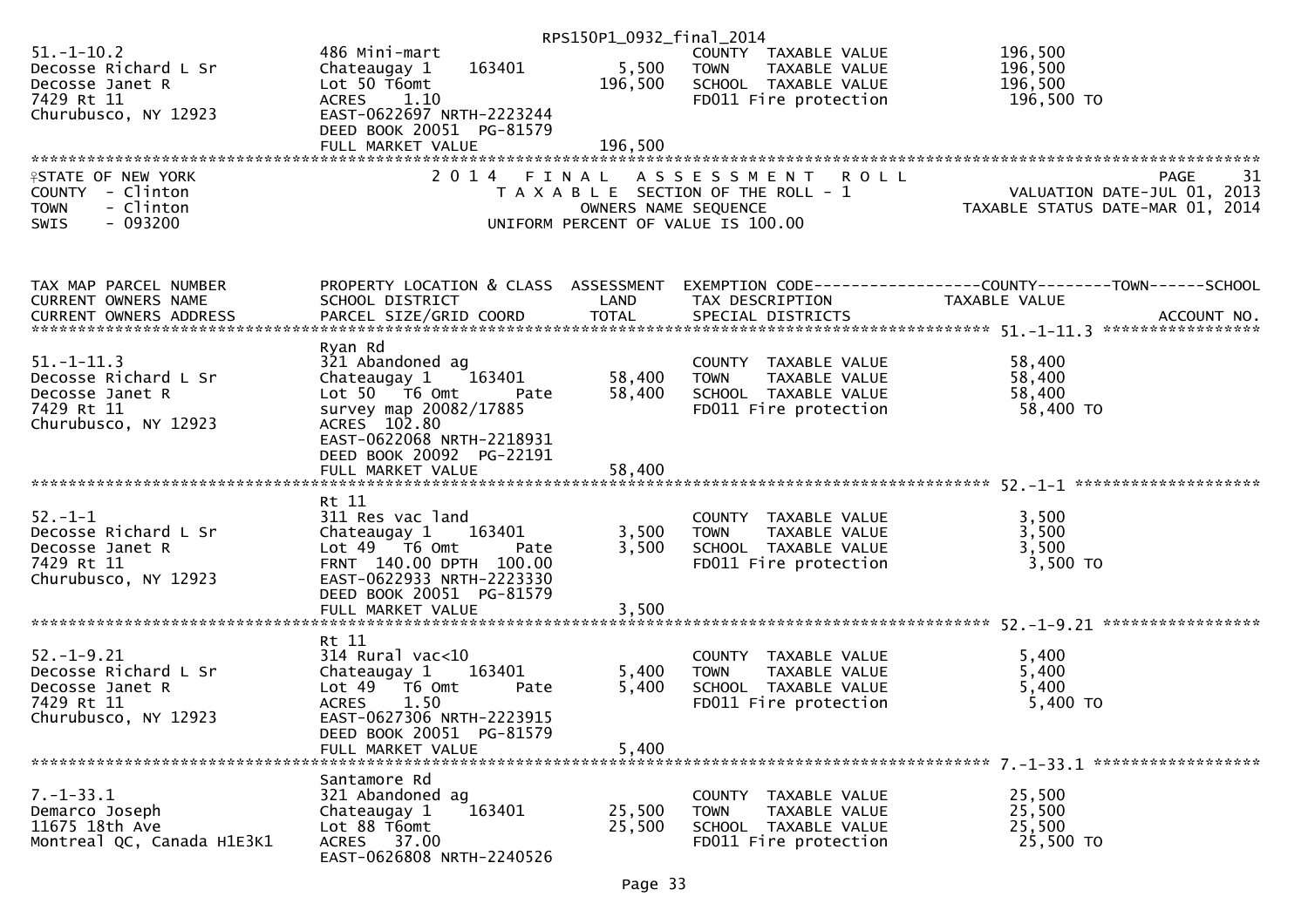| RPS150P1_0932_final_2014                                                                                     |                                                                                                                                                                                                          |                            |                                                                                                      |               |                                                                 |                   |
|--------------------------------------------------------------------------------------------------------------|----------------------------------------------------------------------------------------------------------------------------------------------------------------------------------------------------------|----------------------------|------------------------------------------------------------------------------------------------------|---------------|-----------------------------------------------------------------|-------------------|
|                                                                                                              | $PG-30$<br>DEED BOOK 693<br>FULL MARKET VALUE                                                                                                                                                            | 25,500                     |                                                                                                      |               |                                                                 |                   |
| $39. - 1 - 7$<br>Demarse John P<br>6499 Rt 22<br>Plattsburgh, NY 12901                                       | 731 Lafrancis Rd<br>920 Priv Hunt/Fi<br>093601<br>N Adirondack<br>Lot 56 T6omt<br>Rural Haven Est Lots 68-7<br>ACRES 24.80<br>EAST-0649727 NRTH-2227980<br>DEED BOOK 20051 PG-82987<br>FULL MARKET VALUE | 16,500<br>43,500<br>43,500 | COUNTY TAXABLE VALUE<br><b>TOWN</b><br>SCHOOL TAXABLE VALUE<br>FD011 Fire protection                 | TAXABLE VALUE | 43,500<br>43,500<br>43,500<br>43,500 TO                         |                   |
|                                                                                                              |                                                                                                                                                                                                          |                            |                                                                                                      |               |                                                                 |                   |
| <b>ISTATE OF NEW YORK</b><br>COUNTY - Clinton<br>- Clinton<br><b>TOWN</b><br>SWIS<br>- 093200                |                                                                                                                                                                                                          | OWNERS NAME SEQUENCE       | 2014 FINAL ASSESSMENT<br>T A X A B L E SECTION OF THE ROLL - 1<br>UNIFORM PERCENT OF VALUE IS 100.00 | <b>ROLL</b>   | VALUATION DATE-JUL 01, 2013<br>TAXABLE STATUS DATE-MAR 01, 2014 | 32<br><b>PAGE</b> |
| TAX MAP PARCEL NUMBER                                                                                        | PROPERTY LOCATION & CLASS ASSESSMENT                                                                                                                                                                     |                            |                                                                                                      |               |                                                                 |                   |
| CURRENT OWNERS NAME                                                                                          | SCHOOL DISTRICT                                                                                                                                                                                          | LAND                       | TAX DESCRIPTION                                                                                      |               | TAXABLE VALUE                                                   |                   |
|                                                                                                              | 174 Santamore Rd                                                                                                                                                                                         |                            |                                                                                                      |               |                                                                 |                   |
| $7. - 1 - 2.4$<br>Desimone Velia<br>5435 Monkland Ave<br>Montreal QC, Canada H4A1C5                          | 260 Seasonal res<br>Chateaugay 1<br>163401<br>Lot 89 T6omt<br>5.00<br><b>ACRES</b>                                                                                                                       | 8,200<br>30,000            | COUNTY TAXABLE VALUE<br><b>TOWN</b><br>SCHOOL TAXABLE VALUE<br>FD011 Fire protection                 | TAXABLE VALUE | 30,000<br>30,000<br>30,000<br>30,000 TO                         |                   |
|                                                                                                              | EAST-0625445 NRTH-2242432<br>DEED BOOK 604<br>PG-461                                                                                                                                                     |                            |                                                                                                      |               |                                                                 |                   |
|                                                                                                              |                                                                                                                                                                                                          |                            |                                                                                                      |               |                                                                 |                   |
| $21. - 1 - 19.2$<br>Desotelle William J<br>483 Hayford Rd<br>Champlain, NY 12919                             | 1436 County Line Rd<br>321 Abandoned ag<br>Chateaugay 1<br>163401<br>Lot 71 T6omt<br>ACRES 41.00<br>EAST-0616881 NRTH-2235836<br>DEED BOOK 898<br><b>PG-227</b>                                          | 28,000<br>28,000           | COUNTY TAXABLE VALUE<br><b>TOWN</b><br>SCHOOL TAXABLE VALUE<br>FD011 Fire protection                 | TAXABLE VALUE | 28,000<br>28,000<br>28,000<br>28,000 TO                         |                   |
|                                                                                                              |                                                                                                                                                                                                          |                            |                                                                                                      |               |                                                                 |                   |
| $21. - 1 - 10$<br>Dimassimo Robert A<br>Tudor Croft<br>Farm Lane Headley<br>Epsom Surrey, England<br>KT186BZ | Lost Nation Rd<br>321 Abandoned ag<br>163401<br>Chateaugay 1<br>Lot 72 T6 Omt<br>Pate<br>ACRES 29.80<br>EAST-0622423 NRTH-2236210<br>DEED BOOK 519<br>$PG-362$<br>FULL MARKET VALUE                      | 22,400<br>22,400<br>22,400 | <b>COUNTY</b><br>TAXABLE VALUE<br><b>TOWN</b><br>SCHOOL TAXABLE VALUE<br>FD011 Fire protection       | TAXABLE VALUE | 22,400<br>22,400<br>22,400<br>22,400 TO                         |                   |
|                                                                                                              |                                                                                                                                                                                                          |                            |                                                                                                      |               |                                                                 |                   |
| $66. - 1 - 4.2$                                                                                              | 674 Ryan Rd<br>260 Seasonal res                                                                                                                                                                          |                            | COUNTY TAXABLE VALUE                                                                                 |               | 50,000                                                          |                   |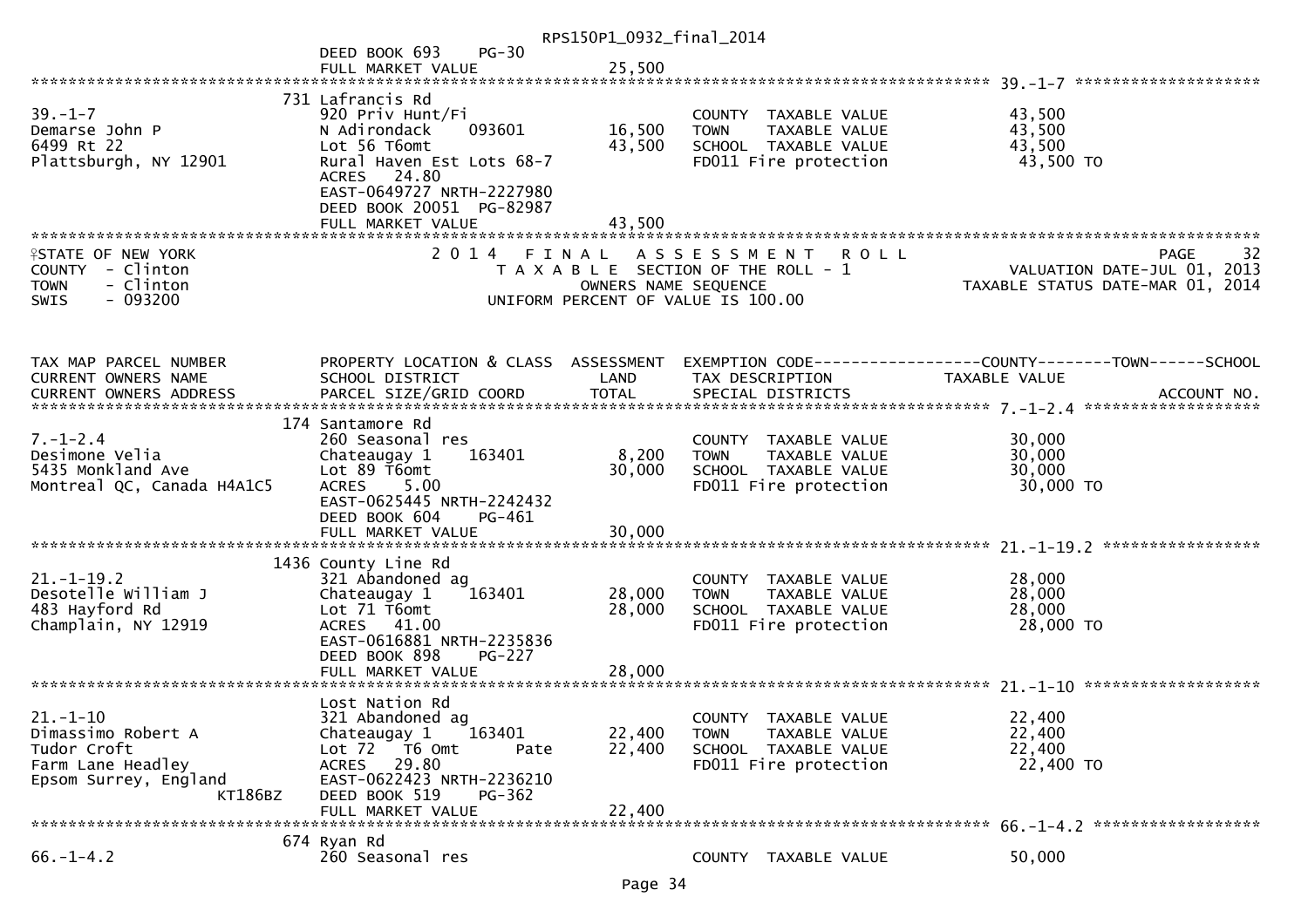|                                                                                                          |                                                                                                                                                                                                                | RPS150P1_0932_final_2014      |                                                                                                                            |                                                                 |                                    |
|----------------------------------------------------------------------------------------------------------|----------------------------------------------------------------------------------------------------------------------------------------------------------------------------------------------------------------|-------------------------------|----------------------------------------------------------------------------------------------------------------------------|-----------------------------------------------------------------|------------------------------------|
| Dominic James William<br>6559 Military Tpke<br>Ellenburg Center, NY 12934                                | 163401<br>Chateaugay 1<br>Lot 32 T6omt<br>ACRES 30.00                                                                                                                                                          | 22,500<br>50,000              | TOWN<br>TAXABLE VALUE<br>SCHOOL TAXABLE VALUE<br>FD011 Fire protection                                                     | 50,000<br>50,000<br>50,000 TO                                   |                                    |
|                                                                                                          | EAST-0625416 NRTH-2214838<br>DEED BOOK 20102 PG-36837<br>FULL MARKET VALUE                                                                                                                                     | 50,000                        |                                                                                                                            |                                                                 |                                    |
|                                                                                                          |                                                                                                                                                                                                                |                               |                                                                                                                            |                                                                 |                                    |
| $69. - 1 - 14.1$<br>Donah James J<br>Donah Cindy L<br>488 Brandy Brook Rd<br>Ellenburg Center, NY 12934  | 488 Brandy Brook Rd<br>210 1 Family Res<br>093601<br>N Adirondack<br>Lot <sub>25</sub><br>T6 Omt<br>Pate<br>3.00<br><b>ACRES</b><br>EAST-0647784 NRTH-2210042<br>DEED BOOK 1017<br>PG-185<br>FULL MARKET VALUE | 6,600<br>115,000<br>115,000   | RES STAR<br>41854<br>COUNTY TAXABLE VALUE<br><b>TOWN</b><br>TAXABLE VALUE<br>SCHOOL TAXABLE VALUE<br>FD011 Fire protection | $\overline{0}$<br>115,000<br>115,000<br>85,000<br>115,000 TO    | $\mathbf{0}$<br>30,000             |
|                                                                                                          |                                                                                                                                                                                                                |                               |                                                                                                                            |                                                                 |                                    |
| <b>ASTATE OF NEW YORK</b><br>COUNTY - Clinton<br><b>TOWN</b><br>- Clinton<br>$-093200$<br><b>SWIS</b>    | 2 0 1 4                                                                                                                                                                                                        | FINAL<br>OWNERS NAME SEQUENCE | <b>ROLL</b><br>A S S E S S M E N T<br>T A X A B L E SECTION OF THE ROLL - 1<br>UNIFORM PERCENT OF VALUE IS 100.00          | VALUATION DATE-JUL 01, 2013<br>TAXABLE STATUS DATE-MAR 01, 2014 | 33<br>PAGE                         |
| TAX MAP PARCEL NUMBER                                                                                    | PROPERTY LOCATION & CLASS ASSESSMENT                                                                                                                                                                           |                               | EXEMPTION CODE------------------COUNTY--------TOWN------SCHOOL                                                             |                                                                 |                                    |
| CURRENT OWNERS NAME                                                                                      | SCHOOL DISTRICT                                                                                                                                                                                                | LAND                          | TAX DESCRIPTION                                                                                                            | <b>TAXABLE VALUE</b>                                            | ACCOUNT NO.<br>******************* |
| $7. - 1 - 34.6$<br>Doner Michael D<br>PO Box 526<br>Peru, NY 12972                                       | 227 Santamore Rd<br>270 Mfg housing<br>Chateaugay 1<br>163401<br>Lot $89$ T60mt<br>4.10<br><b>ACRES</b><br>EAST-0623924 NRTH-2241901<br>DEED BOOK 20112 PG-44384                                               | 7,200<br>40,000               | COUNTY TAXABLE VALUE<br><b>TOWN</b><br>TAXABLE VALUE<br>SCHOOL TAXABLE VALUE<br>FD011 Fire protection                      | 40,000<br>40,000<br>40,000<br>40,000 TO                         |                                    |
|                                                                                                          | FULL MARKET VALUE                                                                                                                                                                                              | 40,000                        |                                                                                                                            |                                                                 |                                    |
|                                                                                                          |                                                                                                                                                                                                                |                               |                                                                                                                            |                                                                 |                                    |
| $66. - 1 - 3.1$<br>Dowd Kathleen T<br>699 Ryan Rd<br>Churubusco, NY 12923                                | 699 Ryan Rd<br>210 1 Family Res<br>Chateaugay 1 163401<br>Lot 31 76 0mt<br>Pate<br>FRNT 165.00 DPTH 132.00<br>080<br>BANK                                                                                      | 4,400<br>54,800               | 41854<br>RES STAR<br>COUNTY TAXABLE VALUE<br><b>TOWN</b><br>TAXABLE VALUE<br>SCHOOL TAXABLE VALUE<br>FD011 Fire protection | $\mathbf 0$<br>54,800<br>54,800<br>24,800<br>54,800 TO          | $\mathbf 0$<br>30,000              |
|                                                                                                          | EAST-0623893 NRTH-2215277<br>DEED BOOK 20122 PG-46735<br>FULL MARKET VALUE                                                                                                                                     | 54,800                        |                                                                                                                            |                                                                 |                                    |
| $68. - 1 - 11.1$<br>Drown Frank L<br>Drown Lori Ann<br>452 Brandy Brook Rd<br>Ellenburg Center, NY 12934 | Brandy Brook Rd<br>321 Abandoned ag<br>093601<br>N Adirondack<br>Lot $26$<br>T6 Omt<br>Pate<br>47.10<br><b>ACRES</b><br>EAST-0645288 NRTH-2210670<br>DEED BOOK 20001 PG-24865                                  | 31,100<br>31,100              | COUNTY TAXABLE VALUE<br><b>TOWN</b><br>TAXABLE VALUE<br>SCHOOL TAXABLE VALUE<br>FD011 Fire protection                      | 31,100<br>31,100<br>31,100<br>31,100 TO                         |                                    |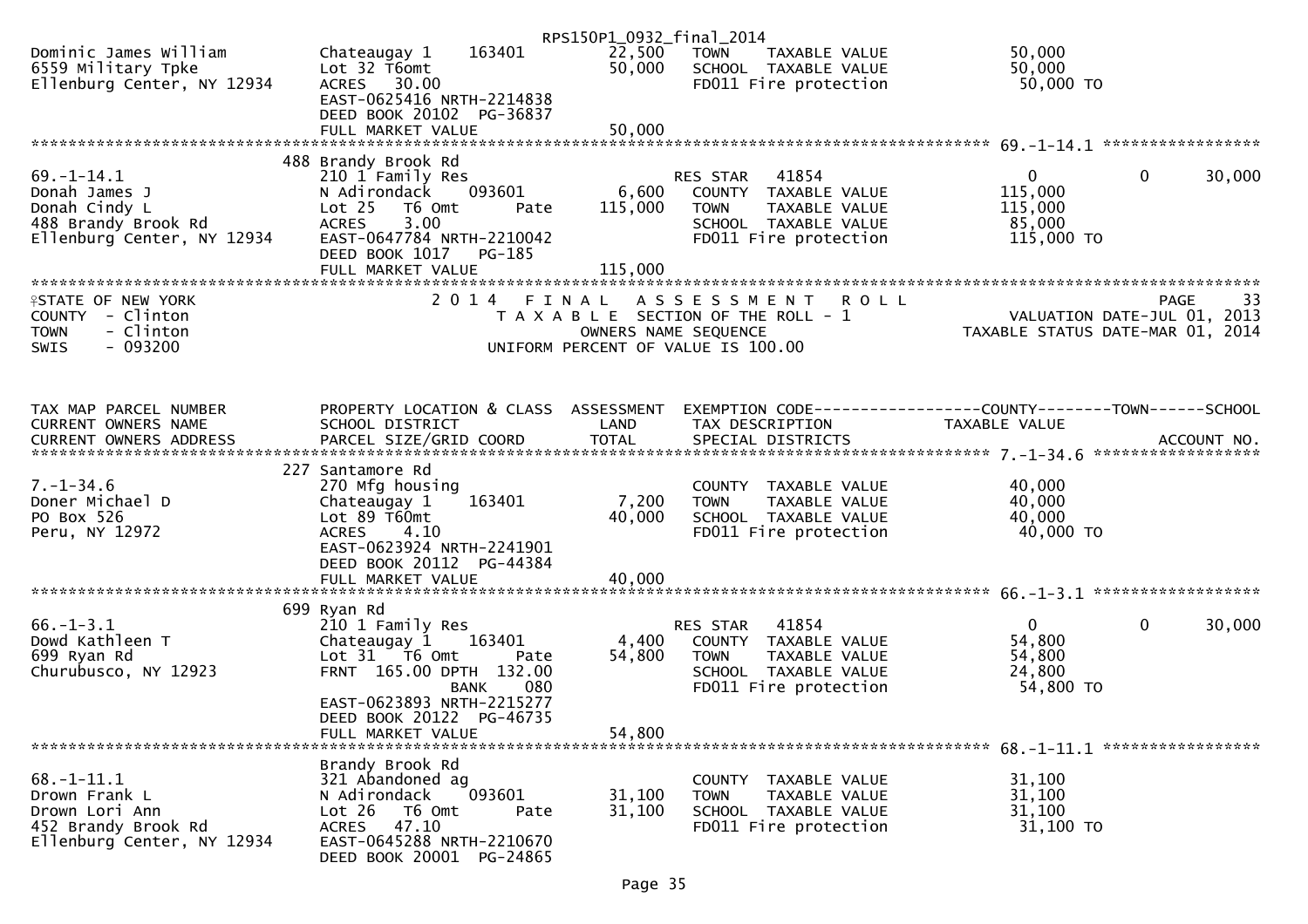|                                                                                                                                 |                                                                                                                                                                                         | RPS150P1_0932_final_2014   |                                                                                                                                           |                                                                  |                                                        |
|---------------------------------------------------------------------------------------------------------------------------------|-----------------------------------------------------------------------------------------------------------------------------------------------------------------------------------------|----------------------------|-------------------------------------------------------------------------------------------------------------------------------------------|------------------------------------------------------------------|--------------------------------------------------------|
|                                                                                                                                 | FULL MARKET VALUE                                                                                                                                                                       | 31,100                     |                                                                                                                                           |                                                                  |                                                        |
|                                                                                                                                 |                                                                                                                                                                                         |                            |                                                                                                                                           |                                                                  |                                                        |
| $68. - 1 - 11.2$<br>Drown Frank L<br>Drown Pat F<br>452 Brandy Brook Rd<br>Ellenburg Center, NY 12934                           | 529 Brandy Brook Rd<br>270 Mfg housing<br>093601<br>N Adirondack<br>Lot 26 T6omt<br>ACRES 1.90<br>EAST-0647138 NRTH-2211116                                                             | 5,600<br>13,200            | COUNTY TAXABLE VALUE<br><b>TOWN</b><br>TAXABLE VALUE<br>SCHOOL TAXABLE VALUE<br>FD011 Fire protection                                     | 13,200<br>13,200<br>13,200<br>13,200 TO                          |                                                        |
|                                                                                                                                 | DEED BOOK 20082 PG-15303<br>FULL MARKET VALUE                                                                                                                                           | 13,200                     |                                                                                                                                           |                                                                  |                                                        |
| $7. - 1 - 19$<br>Dumas Arthur<br>Dumas Carolyn L<br>5381 Rt 374<br>Merrill, NY 12955                                            | 80 Pete LeClair Rd<br>260 Seasonal res<br>N Adirondack<br>093601<br>Lot 87 76 0mt<br>Pate<br>ACRES 101.00<br>EAST-0633074 NRTH-2245706<br>DEED BOOK 20021 PG-48525<br>FULL MARKET VALUE | 58,000<br>86,000<br>86.000 | COUNTY TAXABLE VALUE<br><b>TOWN</b><br>TAXABLE VALUE<br>SCHOOL TAXABLE VALUE<br>FD011 Fire protection                                     | 86,000<br>86,000<br>86,000<br>86,000 TO                          |                                                        |
|                                                                                                                                 |                                                                                                                                                                                         |                            |                                                                                                                                           |                                                                  |                                                        |
| <b>ISTATE OF NEW YORK</b><br>COUNTY - Clinton<br>- Clinton<br><b>TOWN</b><br>$-093200$<br><b>SWIS</b>                           | 2014 FINAL                                                                                                                                                                              | OWNERS NAME SEQUENCE       | ASSESSMENT ROLL<br>T A X A B L E SECTION OF THE ROLL - 1<br>UNIFORM PERCENT OF VALUE IS 100.00                                            | VALUATION DATE-JUL U1, 2013<br>TAXABLE STATUS DATE-MAR 01, 2014  | 34<br>PAGE<br>VALUATION DATE-JUL 01, 2013              |
|                                                                                                                                 |                                                                                                                                                                                         |                            |                                                                                                                                           |                                                                  |                                                        |
| TAX MAP PARCEL NUMBER<br>CURRENT OWNERS NAME<br><b>CURRENT OWNERS ADDRESS</b>                                                   | PROPERTY LOCATION & CLASS ASSESSMENT<br>SCHOOL DISTRICT                                                                                                                                 | LAND                       | EXEMPTION CODE-----------------COUNTY--------TOWN------SCHOOL<br>TAX DESCRIPTION                                                          | TAXABLE VALUE                                                    |                                                        |
|                                                                                                                                 | 6242 Rt 11                                                                                                                                                                              |                            |                                                                                                                                           |                                                                  |                                                        |
| $69. - 1 - 17$<br>Dunn Life Use Elmer & Francis N Adirondack<br>Dunn Judy Katherine<br>6242 Rt 11<br>Ellenburg Center, NY 12934 | 220 2 Family Res<br>093601<br>Lot 25<br>T6 Omt<br>Pate<br>1.05<br><b>ACRES</b><br>EAST-0647305 NRTH-2212343<br>DEED BOOK 673<br>PG-218                                                  | 56,700 SR STAR             | VET COM CT 41131<br>5,300 AGED COUN 41802<br>41834<br>COUNTY TAXABLE VALUE<br><b>TAXABLE VALUE</b><br><b>TOWN</b><br>SCHOOL TAXABLE VALUE | 14,175<br>21,263<br>$\mathbf{0}$<br>21,262<br>42,525<br>$\bf{0}$ | 14,175<br>0<br>$\mathbf{0}$<br>0<br>$\Omega$<br>56,700 |
|                                                                                                                                 |                                                                                                                                                                                         |                            |                                                                                                                                           |                                                                  |                                                        |
| $23. - 1 - 4.21$<br>Dupras Life Estate Terrence G                                                                               | Rt 189<br>321 Abandoned ag                                                                                                                                                              |                            | COUNTY TAXABLE VALUE                                                                                                                      | 34,700                                                           |                                                        |
| Pulk Lisa Marie Dupr<br>11 Cabot Way<br>Clifton Park, NY 12065                                                                  | N Adirondack<br>093601<br>75 T6omt<br>ACRES 74.80<br>EAST-0641878 NRTH-2240793                                                                                                          | 34,700<br>34,700           | TAXABLE VALUE<br><b>TOWN</b><br>SCHOOL TAXABLE VALUE<br>FD011 Fire protection                                                             | 34,700<br>34,700<br>34,700 TO                                    |                                                        |
|                                                                                                                                 | DEED BOOK 20142 PG-62855<br>FULL MARKET VALUE                                                                                                                                           | 34,700                     |                                                                                                                                           |                                                                  |                                                        |
|                                                                                                                                 | Rt 189                                                                                                                                                                                  |                            |                                                                                                                                           |                                                                  |                                                        |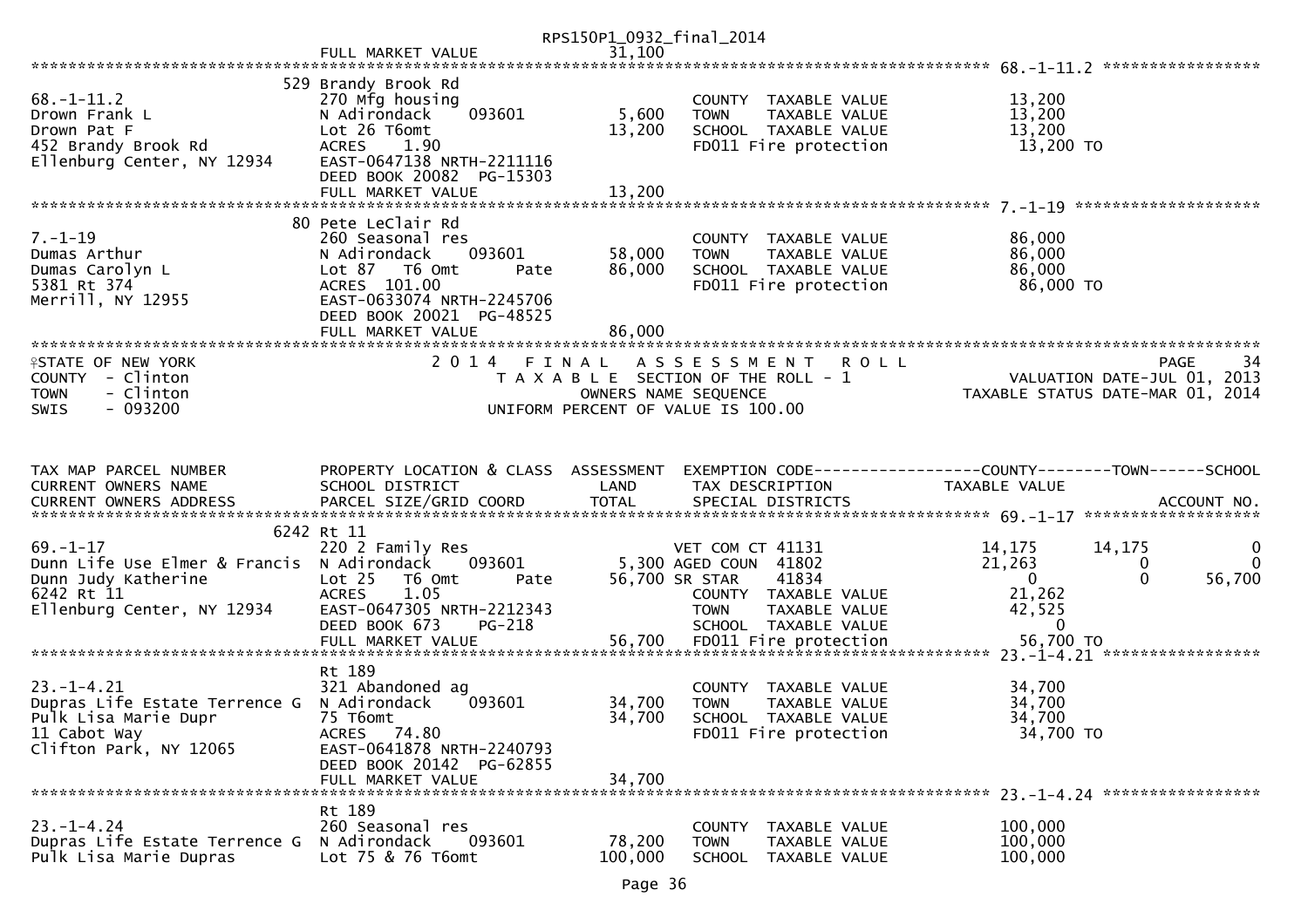|                                                                                              |                                                                                                                                                                            | RPS150P1_0932_final_2014   |                                                                                                       |                                                                 |
|----------------------------------------------------------------------------------------------|----------------------------------------------------------------------------------------------------------------------------------------------------------------------------|----------------------------|-------------------------------------------------------------------------------------------------------|-----------------------------------------------------------------|
| 11 Cabot Way<br>Clifton Park, NY 12065                                                       | ACRES 216.70<br>EAST-0644007 NRTH-2239419<br>DEED BOOK 20142 PG-62856                                                                                                      |                            | FD011 Fire protection                                                                                 | 100,000 TO                                                      |
|                                                                                              |                                                                                                                                                                            |                            |                                                                                                       |                                                                 |
| $8. - 1 - 10.42$<br>Dupras Louis A<br>Dupras Elaine M<br>4670 Leeward Dr<br>Evans, GA 30809  | Liberty Pole Rd<br>321 Abandoned ag<br>093601<br>N Adirondack<br>Lot 86 T6omt<br>ACRES 23.40<br>EAST-0641914 NRTH-2242129<br>DEED BOOK 99001 PG-11709                      | 4,700<br>4,700             | COUNTY TAXABLE VALUE<br><b>TOWN</b><br>TAXABLE VALUE<br>SCHOOL TAXABLE VALUE<br>FD011 Fire protection | 4,700<br>4,700<br>4,700<br>4,700 TO                             |
|                                                                                              | FULL MARKET VALUE                                                                                                                                                          | 4,700                      |                                                                                                       |                                                                 |
|                                                                                              |                                                                                                                                                                            |                            |                                                                                                       | ****************                                                |
| $8. -1 - 10.451$<br>Dupras Louis A<br>Dupras Elaine M<br>4670 Leeward Dr<br>Evans, GA 30809  | Liberty Pole Rd<br>311 Res vac land<br>093601<br>N Adirondack<br>Lot 86 T6omt<br>ACRES 42.30<br>EAST-0640876 NRTH-2242800<br>DEED BOOK 20001 PG-23821<br>FULL MARKET VALUE | 15,300<br>15,300<br>15,300 | COUNTY TAXABLE VALUE<br>TAXABLE VALUE<br><b>TOWN</b><br>SCHOOL TAXABLE VALUE<br>FD011 Fire protection | 15,300<br>15,300<br>15,300<br>15,300 TO                         |
| <b>ISTATE OF NEW YORK</b>                                                                    | 2 0 1 4                                                                                                                                                                    | FINAL                      | ASSESSMENT<br><b>ROLL</b>                                                                             | 35<br>PAGE                                                      |
| COUNTY - Clinton<br>- Clinton<br><b>TOWN</b><br>$-093200$<br><b>SWIS</b>                     |                                                                                                                                                                            | OWNERS NAME SEQUENCE       | T A X A B L E SECTION OF THE ROLL - 1<br>UNIFORM PERCENT OF VALUE IS 100.00                           | VALUATION DATE-JUL 01, 2013<br>TAXABLE STATUS DATE-MAR 01, 2014 |
|                                                                                              |                                                                                                                                                                            |                            |                                                                                                       |                                                                 |
|                                                                                              |                                                                                                                                                                            |                            |                                                                                                       |                                                                 |
| TAX MAP PARCEL NUMBER<br>CURRENT OWNERS NAME                                                 | PROPERTY LOCATION & CLASS ASSESSMENT<br>SCHOOL DISTRICT                                                                                                                    | LAND                       | TAX DESCRIPTION                                                                                       | TAXABLE VALUE                                                   |
|                                                                                              |                                                                                                                                                                            |                            |                                                                                                       |                                                                 |
| $8. - 1 - 10.452$<br>Dupras Louis A<br>Dupras Elaine M<br>4670 Leeward Dr<br>Evans, GA 30809 | 136 Liberty Pole Rd<br>210 1 Family Res<br>093601<br>N Adirondack<br>Lot 86 T6omt<br><b>ACRES</b><br>1.00<br>EAST-0641025 NRTH-2244006<br>DEED BOOK 20122 PG-50978         | 5,000<br>85,000            | COUNTY TAXABLE VALUE<br>TAXABLE VALUE<br><b>TOWN</b><br>SCHOOL TAXABLE VALUE<br>FD011 Fire protection | 85,000<br>85,000<br>85,000<br>85,000 TO                         |
|                                                                                              |                                                                                                                                                                            |                            |                                                                                                       |                                                                 |
| $8. - 1 - 12.3$<br>Dupras Louis A<br>Dupras Elaine M<br>4670 Leeward Dr<br>Evans, GA 30809   | Liberty Pole Rd<br>321 Abandoned ag<br>N Adirondack<br>093601<br>Lot 76 & 85 T6omt<br>ACRES 29.20<br>EAST-0644299 NRTH-2241434<br>DEED BOOK 99001 PG-11711                 | 5,800<br>5,800             | COUNTY TAXABLE VALUE<br>TAXABLE VALUE<br><b>TOWN</b><br>SCHOOL TAXABLE VALUE<br>FD011 Fire protection | 5,800<br>5,800<br>5,800<br>5,800 TO                             |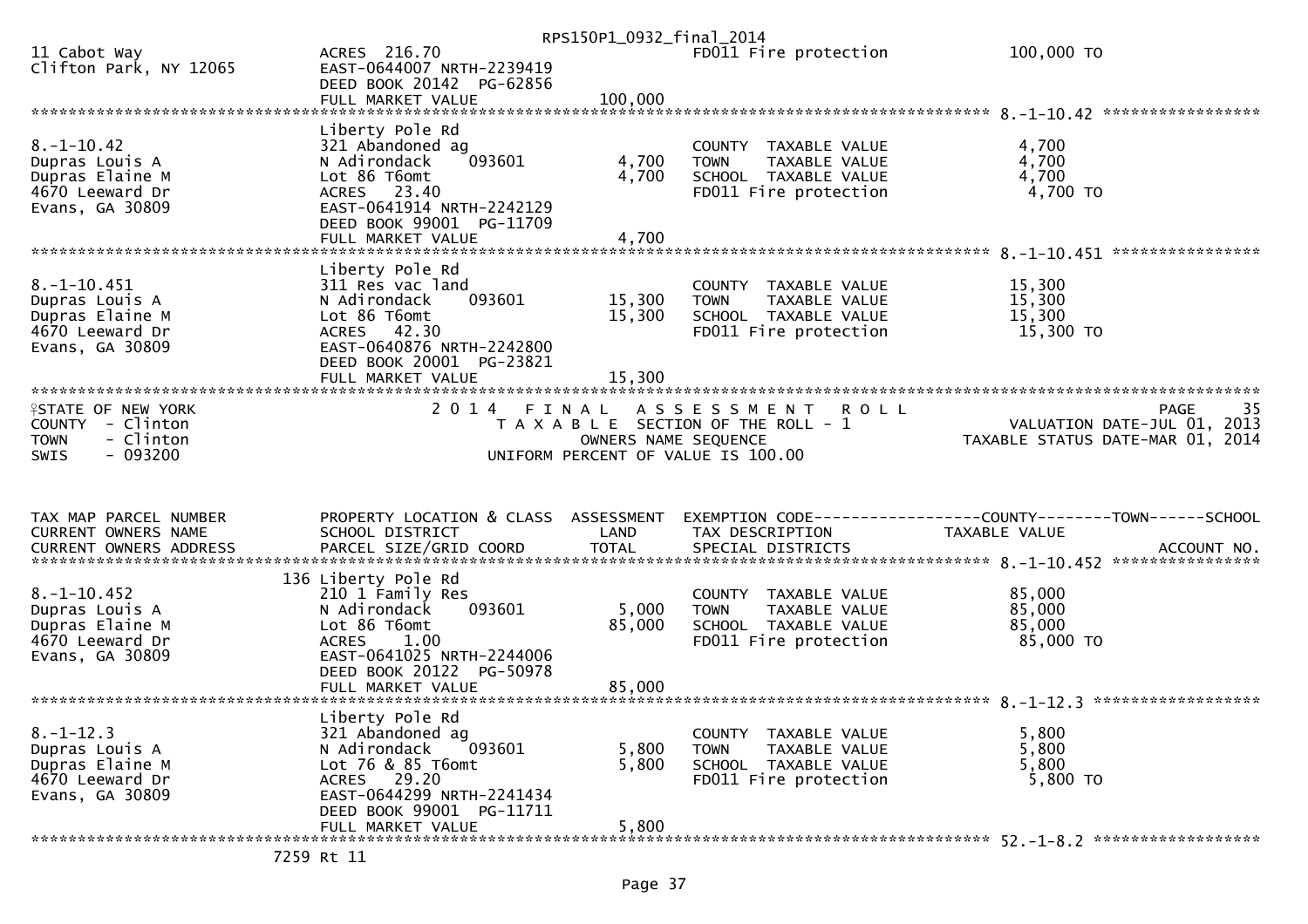|                           |                                      | RPS150P1_0932_final_2014 |                                                                |                                                                 |                        |
|---------------------------|--------------------------------------|--------------------------|----------------------------------------------------------------|-----------------------------------------------------------------|------------------------|
| $52. - 1 - 8.2$           | 210 1 Family Res                     |                          | 41834<br>SR STAR                                               | $\mathbf{0}$                                                    | $\mathbf{0}$<br>64,200 |
| Dupree Louis Jr           | 163401<br>Chateaugay 1               |                          | 5,000 COUNTY TAXABLE VALUE                                     | 102,000                                                         |                        |
| Laclair Dupree Manya M    | Lot 49 T6omt                         | 102,000                  | TAXABLE VALUE<br>TOWN                                          | 102,000                                                         |                        |
| 7259 Rt 11                | FRNT 261.00 DPTH 164.00              |                          | SCHOOL TAXABLE VALUE                                           | 37,800                                                          |                        |
| Churubusco, NY 12923      | EAST-0626794 NRTH-2223896            |                          | FD011 Fire protection                                          | 102,000 TO                                                      |                        |
|                           |                                      |                          |                                                                |                                                                 |                        |
|                           | DEED BOOK 852<br>PG-171              |                          |                                                                |                                                                 |                        |
|                           |                                      |                          |                                                                |                                                                 |                        |
|                           |                                      |                          |                                                                |                                                                 |                        |
|                           | 245 Campbell Rd                      |                          |                                                                |                                                                 |                        |
| $67. - 1 - 14.1$          | 210 1 Family Res                     |                          | 41854<br>RES STAR                                              | $\overline{0}$                                                  | $\mathbf{0}$<br>30,000 |
| Dupuis Rolland L          | N Adirondack<br>093601               | 5,200                    | COUNTY TAXABLE VALUE                                           | 95,200                                                          |                        |
| Dupuis Carol              | Lot 29 T6 Omt<br>Pate                | 95,200                   | TAXABLE VALUE<br>TOWN                                          | 95,200                                                          |                        |
| 245 Campbell Rd           | 1.20<br><b>ACRES</b>                 |                          | SCHOOL TAXABLE VALUE                                           | 65,200                                                          |                        |
| Churubusco, NY 12923      | EAST-0630127 NRTH-2212852            |                          | FD011 Fire protection                                          | 95,200 TO                                                       |                        |
|                           | DEED BOOK 1023<br>PG-67              |                          |                                                                |                                                                 |                        |
|                           |                                      |                          |                                                                |                                                                 |                        |
|                           |                                      |                          |                                                                |                                                                 |                        |
|                           |                                      |                          |                                                                |                                                                 |                        |
|                           | Rt 189                               |                          |                                                                |                                                                 |                        |
| $53. - 1 - 10$            | 323 Vacant rural                     |                          | COUNTY TAXABLE VALUE                                           | 12,700                                                          |                        |
| Earl Floyd                | 093601<br>N Adirondack               | 12,700                   | <b>TOWN</b><br>TAXABLE VALUE                                   | 12,700                                                          |                        |
| 3521 Jerusalen Ave        | Lot 46<br>T6 Omt<br>Pate             | 12,700                   | SCHOOL TAXABLE VALUE                                           | 12,700                                                          |                        |
| Wantagh, NY 11793         | 31.90<br><b>ACRES</b>                |                          | FD011 Fire protection                                          | 12,700 TO                                                       |                        |
|                           | EAST-0640197 NRTH-2224557            |                          |                                                                |                                                                 |                        |
|                           | DEED BOOK 613<br>$PG-57$             |                          |                                                                |                                                                 |                        |
|                           | FULL MARKET VALUE                    | 12,700                   |                                                                |                                                                 |                        |
|                           |                                      |                          |                                                                |                                                                 |                        |
|                           |                                      |                          |                                                                |                                                                 |                        |
|                           |                                      |                          |                                                                |                                                                 |                        |
| <b>ISTATE OF NEW YORK</b> | 2 0 1 4                              | FINAL                    | ASSESSMENT<br><b>ROLL</b>                                      |                                                                 | PAGE<br>36             |
| COUNTY - Clinton          |                                      |                          | T A X A B L E SECTION OF THE ROLL - 1                          |                                                                 |                        |
| - Clinton<br><b>TOWN</b>  |                                      | OWNERS NAME SEQUENCE     |                                                                | VALUATION DATE-JUL 01, 2013<br>TAXABLE STATUS DATE-MAR 01, 2014 |                        |
| $-093200$<br><b>SWIS</b>  |                                      |                          | UNIFORM PERCENT OF VALUE IS 100.00                             |                                                                 |                        |
|                           |                                      |                          |                                                                |                                                                 |                        |
|                           |                                      |                          |                                                                |                                                                 |                        |
|                           |                                      |                          |                                                                |                                                                 |                        |
| TAX MAP PARCEL NUMBER     | PROPERTY LOCATION & CLASS ASSESSMENT |                          | EXEMPTION CODE------------------COUNTY--------TOWN------SCHOOL |                                                                 |                        |
| CURRENT OWNERS NAME       | SCHOOL DISTRICT                      | LAND                     | TAX DESCRIPTION                                                | TAXABLE VALUE                                                   |                        |
|                           |                                      |                          |                                                                |                                                                 |                        |
|                           |                                      |                          |                                                                |                                                                 |                        |
|                           | 756 Rt 189                           |                          |                                                                |                                                                 |                        |
| $23. - 1 - 8$             | 270 Mfg housing                      |                          | 41854<br>RES STAR                                              | $\overline{0}$                                                  | 0<br>30,000            |
|                           | 093601<br>N Adirondack               |                          |                                                                |                                                                 |                        |
| Eastman Peter J           |                                      | 32,500                   | COUNTY TAXABLE VALUE                                           | 35,300                                                          |                        |
| Eastman Orina E           | Lot <sub>75</sub><br>T6 Omt<br>Pate  | 35,300                   | TAXABLE VALUE<br>TOWN                                          | 35,300                                                          |                        |
| 799 Rt 189                | <b>ACRES</b><br>75.00                |                          | SCHOOL TAXABLE VALUE                                           | 5,300                                                           |                        |
| Churubusco, NY 12923      | EAST-0641591 NRTH-2236426            |                          | FD011 Fire protection                                          | 35,300 TO                                                       |                        |
|                           | DEED BOOK 20031 PG-53936             |                          |                                                                |                                                                 |                        |
|                           | FULL MARKET VALUE                    | 35,300                   |                                                                |                                                                 |                        |
|                           |                                      |                          |                                                                |                                                                 |                        |
| 799/805 Rt 189            |                                      |                          |                                                                |                                                                 |                        |
| $23. - 1 - 12.2$          | 270 Mfg housing                      |                          | COUNTY TAXABLE VALUE                                           | 65,000                                                          |                        |
| Eastman Peter J           | 093601<br>N Adirondack               | 32,500                   | <b>TOWN</b><br>TAXABLE VALUE                                   | 65,000                                                          |                        |
| Eastman Orina             | Lot 74 T6 Omt                        | 65,000                   | SCHOOL TAXABLE VALUE                                           | 65,000                                                          |                        |
| 756 Rt 189                | ACRES 65.10                          |                          | FD011 Fire protection                                          | 65,000 TO                                                       |                        |
| Churubusco, NY 12923      | EAST-0637121 NRTH-2236831            |                          |                                                                |                                                                 |                        |
|                           | DEED BOOK 20132 PG-58565             |                          |                                                                |                                                                 |                        |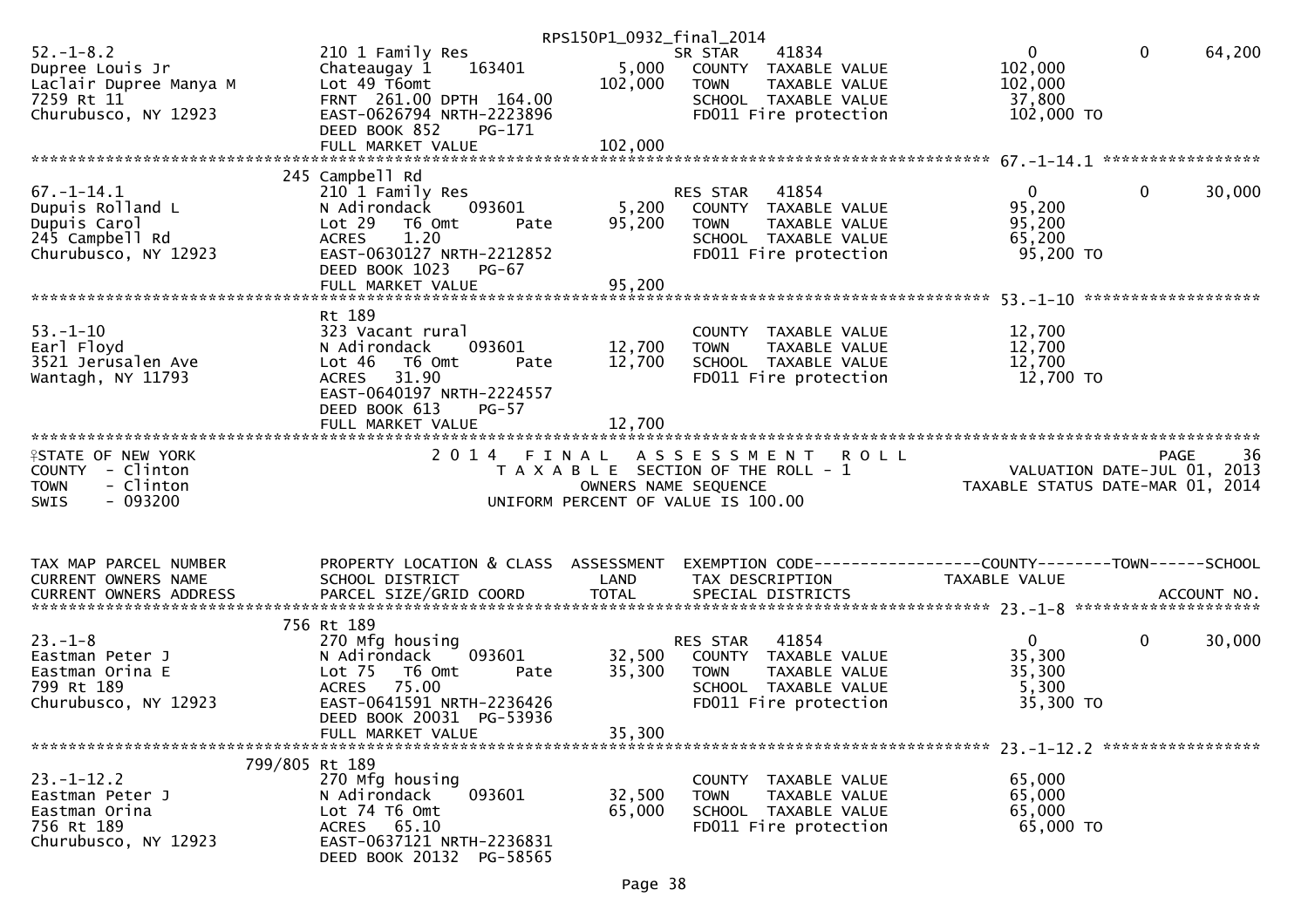|                                                                                                                 |                                                                                                                                                                                                      | RPS150P1_0932_final_2014   |                                                                                                                               |                                                                                    |    |
|-----------------------------------------------------------------------------------------------------------------|------------------------------------------------------------------------------------------------------------------------------------------------------------------------------------------------------|----------------------------|-------------------------------------------------------------------------------------------------------------------------------|------------------------------------------------------------------------------------|----|
|                                                                                                                 |                                                                                                                                                                                                      |                            |                                                                                                                               |                                                                                    |    |
|                                                                                                                 | 167 Bombard Rd                                                                                                                                                                                       |                            |                                                                                                                               |                                                                                    |    |
| $70 - 2 - 2$<br>ECO Captiva LLC<br>510 East 41st St<br>Patterson, NJ 07574                                      | 240 Rural res<br>093601<br>N Adirondack<br>Lot 23  T6 Omt<br>Pate<br>ACRES 123.00<br>EAST-0662462 NRTH-2212978                                                                                       | 71,300<br>135,000          | COUNTY TAXABLE VALUE<br>TAXABLE VALUE<br><b>TOWN</b><br>SCHOOL TAXABLE VALUE<br>FD011 Fire protection                         | 135,000<br>135,000<br>135,000<br>135,000 TO                                        |    |
|                                                                                                                 | DEED BOOK 20102 PG-33679<br>FULL MARKET VALUE                                                                                                                                                        | 135,000                    |                                                                                                                               |                                                                                    |    |
| $70. - 2 - 3$<br>ECO Captiva LLC<br>510 East 41st St<br>Patterson, NJ 07574                                     | Bombard Rd<br>321 Abandoned ag<br>093601<br>N Adirondack<br>Lot 23  T6 Omt<br>Pate<br>ACRES 107.80<br>EAST-0660057 NRTH-2212624<br>DEED BOOK 20102 PG-33679<br>FULL MARKET VALUE                     | 59,400<br>59,400<br>59,400 | COUNTY TAXABLE VALUE<br><b>TAXABLE VALUE</b><br><b>TOWN</b><br>SCHOOL TAXABLE VALUE<br>FD011 Fire protection                  | 59,400<br>59,400<br>59,400<br>59,400 TO                                            |    |
|                                                                                                                 |                                                                                                                                                                                                      |                            |                                                                                                                               |                                                                                    |    |
| $70 - 2 - 4$<br>ECO Captiva LLC<br>510 East 41st St<br>Patterson, NJ 07574                                      | Bombard Rd<br>321 Abandoned ag<br>N Adirondack<br>093601<br>Lot 23 T6 Omt<br>Pate<br>ACRES 100.00<br>EAST-0659749 NRTH-2214607<br>DEED BOOK 20102 PG-33679                                           | 35,600<br>35,600<br>35,600 | COUNTY TAXABLE VALUE<br><b>TOWN</b><br>TAXABLE VALUE<br>SCHOOL TAXABLE VALUE<br>FD011 Fire protection                         | 35,600<br>35,600<br>35,600<br>35,600 TO                                            |    |
|                                                                                                                 | FULL MARKET VALUE                                                                                                                                                                                    |                            |                                                                                                                               |                                                                                    |    |
| <b>ISTATE OF NEW YORK</b><br>COUNTY - Clinton<br>- Clinton<br><b>TOWN</b><br>$-093200$<br><b>SWIS</b>           |                                                                                                                                                                                                      | OWNERS NAME SEQUENCE       | 2014 FINAL ASSESSMENT<br><b>ROLL</b><br>T A X A B L E SECTION OF THE ROLL - 1<br>UNIFORM PERCENT OF VALUE IS 100.00           | PAGE<br>VALUATION DATE-JUL $01$ , 2013<br>TAXABLE STATUS DATE-MAR 01, 2014         | 37 |
| TAX MAP PARCEL NUMBER<br>CURRENT OWNERS NAME                                                                    | PROPERTY LOCATION & CLASS ASSESSMENT<br>SCHOOL DISTRICT                                                                                                                                              | LAND                       | TAX DESCRIPTION                                                                                                               | EXEMPTION CODE-----------------COUNTY-------TOWN------SCHOOL<br>TAXABLE VALUE      |    |
| $69. - 1 - 14.12$<br>Elmer Timothy J<br>Gratton Charlene M<br>538 Brandy Brook Rd<br>Ellenburg Center, NY 12934 | 538 Brandy Brook Rd<br>210 1 Family Res<br>N Adirondack<br>093601<br>Lot 25 T6 Omt<br>1.70 BANK<br>080<br><b>ACRES</b><br>EAST-0647560 NRTH-2211354<br>DEED BOOK 20132 PG-54387<br>FULL MARKET VALUE | 80,000<br>80,000           | RES STAR 41854<br>5,600 COUNTY TAXABLE VALUE<br><b>TOWN</b><br>TAXABLE VALUE<br>SCHOOL TAXABLE VALUE<br>FD011 Fire protection | $\overline{0}$<br>$\mathbf 0$<br>30,000<br>80,000<br>80,000<br>50,000<br>80,000 TO |    |
|                                                                                                                 | 550 Frontier Rd                                                                                                                                                                                      |                            |                                                                                                                               |                                                                                    |    |
| $7. - 1 - 9$<br>Elshafay Hefney<br>Aly Lamiaa H                                                                 | 210 1 Family Res<br>Chateaugay 1<br>163401<br>Lot 88 T6 Omt<br>Pate                                                                                                                                  | 7,900<br>48,200            | COUNTY TAXABLE VALUE<br><b>TOWN</b><br>TAXABLE VALUE<br><b>SCHOOL</b><br>TAXABLE VALUE                                        | 48,200<br>48,200<br>48,200                                                         |    |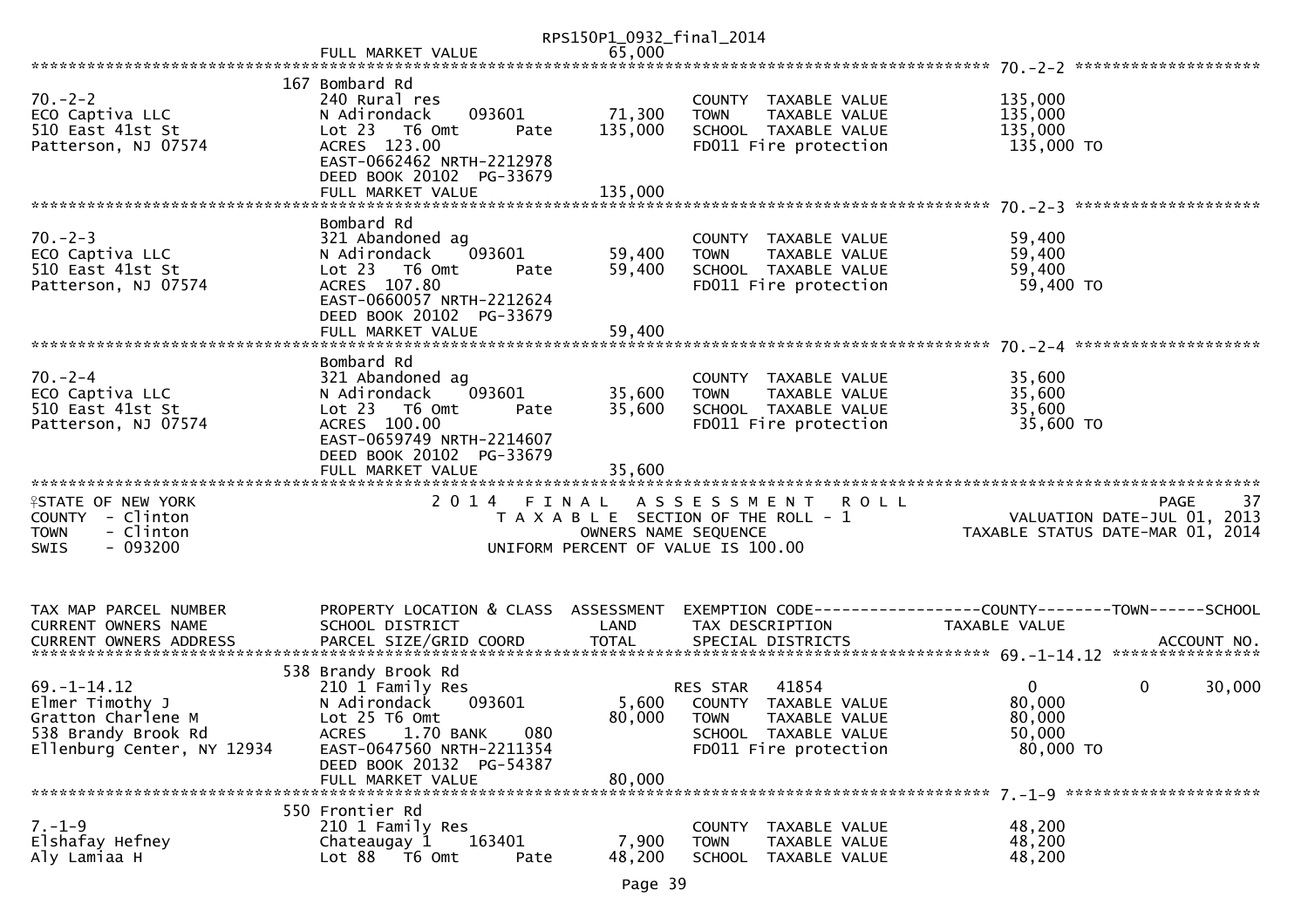|                                                                                                |                                                                                                                                                                   | RPS150P1_0932_final_2014 |                                                                                                                                                                |                                                                                    |                           |
|------------------------------------------------------------------------------------------------|-------------------------------------------------------------------------------------------------------------------------------------------------------------------|--------------------------|----------------------------------------------------------------------------------------------------------------------------------------------------------------|------------------------------------------------------------------------------------|---------------------------|
| 33 Hamilton St<br>Plattsburgh, NY 12901                                                        | 5.20<br><b>ACRES</b><br>EAST-0628022 NRTH-2246347<br>DEED BOOK 20132 PG-55415                                                                                     |                          | FD011 Fire protection                                                                                                                                          | 48,200 TO                                                                          |                           |
|                                                                                                | FULL MARKET VALUE                                                                                                                                                 | 48,200                   |                                                                                                                                                                |                                                                                    |                           |
| $53. - 1 - 19.25$<br>Enayet Hossain Gazi MD<br>100-26 205th St<br>Hollis, NY 11423             | 6825 Rt 11<br>270 Mfg housing<br>093601<br>N Adirondack<br>Lot 47 T6omt<br>5.00<br><b>ACRES</b><br>EAST-0635993 NRTH-2220630                                      | 7,800<br>36,400          | COUNTY TAXABLE VALUE<br>TAXABLE VALUE<br><b>TOWN</b><br>SCHOOL TAXABLE VALUE<br>FD011 Fire protection                                                          | 36,400<br>36,400<br>36,400<br>36,400 TO                                            |                           |
|                                                                                                | DEED BOOK 20132 PG-59069<br>FULL MARKET VALUE                                                                                                                     | 36,400                   |                                                                                                                                                                |                                                                                    |                           |
| $37. - 1 - 23$<br>Fayette Vernon J<br>241 Lost Nation Rd<br>Churubusco, NY 12923               | 241 Lost Nation Rd<br>241 Rural res&ag<br>Chateaugay 1<br>163401<br>Lot 52 T6 Omt<br>Pate<br>ACRES 321.40<br>EAST-0625435 NRTH-2228720<br>DEED BOOK 245<br>PG-235 | 165,200                  | 41101<br><b>VETERANS</b><br>119,400 RES STAR<br>41854<br>COUNTY TAXABLE VALUE<br><b>TOWN</b><br>TAXABLE VALUE<br>SCHOOL TAXABLE VALUE<br>FD011 Fire protection | 1,200<br>1,200<br>$\mathbf{0}$<br>0<br>164,000<br>164,000<br>135,200<br>165,200 TO | 0<br>30,000               |
|                                                                                                |                                                                                                                                                                   |                          |                                                                                                                                                                |                                                                                    |                           |
| $52 - 1 - 26$<br>Fayette Vernon J<br>241 Lost Nation Rd<br>Churubusco, NY 12923                | Ryan Rd<br>321 Abandoned ag<br>Chateaugay 1<br>163401<br>Lot 49  T6 0mt<br>Pate<br>50.00<br><b>ACRES</b><br>EAST-0626087 NRTH-2220175<br>DEED BOOK 245<br>PG-235  | 10,000<br>10,000         | COUNTY TAXABLE VALUE<br>TAXABLE VALUE<br><b>TOWN</b><br>SCHOOL TAXABLE VALUE<br>FD011 Fire protection                                                          | 10,000<br>10,000<br>10,000<br>10,000 TO                                            |                           |
|                                                                                                | FULL MARKET VALUE                                                                                                                                                 | 10,000                   | ***********************                                                                                                                                        |                                                                                    |                           |
| <b>ISTATE OF NEW YORK</b><br>COUNTY - Clinton<br>- Clinton<br><b>TOWN</b><br>$-093200$<br>SWIS | ************************<br>2014 FINAL                                                                                                                            |                          | ASSESSMENT ROLL<br>T A X A B L E SECTION OF THE ROLL - 1<br>OWNERS NAME SEQUENCE<br>UNIFORM PERCENT OF VALUE IS 100.00                                         | VALUATION DATE-JUL 01,<br>TAXABLE STATUS DATE-MAR 01, 2014                         | 38<br><b>PAGE</b><br>2013 |
| TAX MAP PARCEL NUMBER<br><b>CURRENT OWNERS NAME</b>                                            | PROPERTY LOCATION & CLASS ASSESSMENT<br>SCHOOL DISTRICT                                                                                                           | LAND                     | TAX DESCRIPTION                                                                                                                                                | EXEMPTION CODE-----------------COUNTY-------TOWN------SCHOOL<br>TAXABLE VALUE      |                           |
|                                                                                                | 725 Rt 189                                                                                                                                                        |                          |                                                                                                                                                                |                                                                                    |                           |
| $23. - 1 - 18$<br>Feller Aaron<br>725 Rt 189<br>PO Box 182<br>Churubusco, NY 12923-0182        | 210 1 Family Res<br>N Adirondack<br>093601<br>Lot 67<br>T6 Omt<br>Pate<br>5.00<br><b>ACRES</b><br>EAST-0638411 NRTH-2234979<br>DEED BOOK 20011 PG-37505           | 7,800<br>130,000         | 41834<br>SR STAR<br>COUNTY TAXABLE VALUE<br><b>TOWN</b><br>TAXABLE VALUE<br>SCHOOL TAXABLE VALUE<br>FD011 Fire protection                                      | $\mathbf 0$<br>0<br>130,000<br>130,000<br>65,800<br>130,000 TO                     | 64,200                    |
|                                                                                                | FULL MARKET VALUE<br>Clinton Mills Rd                                                                                                                             | 130,000                  |                                                                                                                                                                |                                                                                    |                           |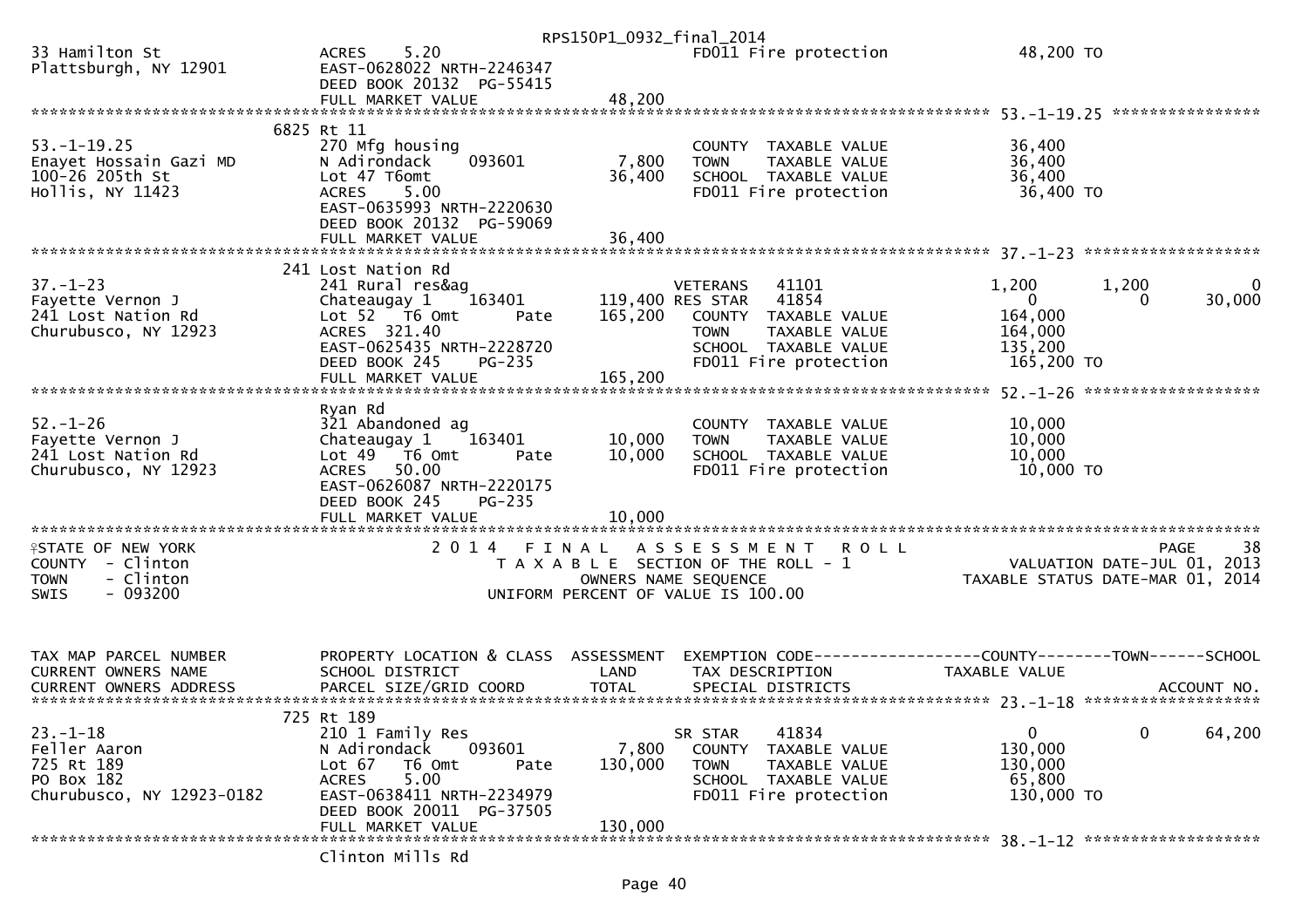|                                                                                                |                                                                                                                                                           | RPS150P1_0932_final_2014 |                                                                                                                                   |                                                                                                        |
|------------------------------------------------------------------------------------------------|-----------------------------------------------------------------------------------------------------------------------------------------------------------|--------------------------|-----------------------------------------------------------------------------------------------------------------------------------|--------------------------------------------------------------------------------------------------------|
| $38 - 1 - 12$<br>Fievisohn Robert<br>1222 Rt 189                                               | 323 Vacant rural<br>093601<br>N Adirondack<br>Lot 55  T6 Omt<br>Pate<br>ACRES 300.00                                                                      | 79,800<br>79,800         | COUNTY TAXABLE VALUE<br><b>TOWN</b><br>TAXABLE VALUE<br>SCHOOL TAXABLE VALUE                                                      | 79,800<br>79,800<br>79,800<br>79,800 TO                                                                |
| Churubusco, NY 12923                                                                           | EAST-0643228 NRTH-2228959<br>DEED BOOK 618<br>PG-929<br>FULL MARKET VALUE                                                                                 | 79,800                   | FD011 Fire protection                                                                                                             |                                                                                                        |
|                                                                                                |                                                                                                                                                           |                          |                                                                                                                                   |                                                                                                        |
| $8. - 1 - 3.26$<br>Fievisohn Robert T<br>1222 Rt 189<br>Churubusco, NY 12923                   | Rt 189<br>$314$ Rural vac< $10$<br>N Adirondack<br>093601<br>Lot 86 T6omt<br>ACRES 10.00<br>EAST-0637592 NRTH-2245757<br>DEED BOOK 970<br>PG-127          | 9,700<br>9,700           | COUNTY TAXABLE VALUE<br><b>TOWN</b><br>TAXABLE VALUE<br>SCHOOL TAXABLE VALUE<br>FD011 Fire protection                             | 9,700<br>9,700<br>9,700<br>9,700 TO                                                                    |
|                                                                                                |                                                                                                                                                           |                          |                                                                                                                                   |                                                                                                        |
|                                                                                                | 1222 Rt 189                                                                                                                                               |                          |                                                                                                                                   |                                                                                                        |
| $8. - 1 - 7$<br>Fievisohn Robert T<br>Fievisohn Mary<br>1222 Rt 189<br>Churubusco, NY 12923    | 241 Rural res&ag<br>093601<br>N Adirondack<br>Lot 86<br>T6 Omt<br>Pate<br>ACRES 63.40<br>EAST-0638992 NRTH-2246804<br>DEED BOOK 862<br>PG-274             | 173,000                  | 41854<br>RES STAR<br>39,200 COUNTY TAXABLE VALUE<br><b>TOWN</b><br>TAXABLE VALUE<br>SCHOOL TAXABLE VALUE<br>FD011 Fire protection | $\mathbf{0}$<br>30,000<br>$\mathbf{0}$<br>173,000<br>173,000<br>143,000<br>173,000 TO                  |
|                                                                                                | FULL MARKET VALUE                                                                                                                                         | 173,000                  |                                                                                                                                   |                                                                                                        |
| $67. - 1 - 6.2$<br>Figurniak Bruce P<br>PO Box 559<br>Cutchogue, NY 11935-0559                 | Patnode Rd<br>$314$ Rural vac< $10$<br>093601<br>N Adirondack<br>28 T6omt<br>5.00<br><b>ACRES</b><br>EAST-0635263 NRTH-2210564<br>DEED BOOK 585<br>PG-297 | 8,200<br>8,200<br>8,200  | COUNTY TAXABLE VALUE<br>TAXABLE VALUE<br><b>TOWN</b><br>SCHOOL TAXABLE VALUE<br>FD011 Fire protection                             | 8,200<br>8,200<br>8,200<br>$8,200$ TO                                                                  |
|                                                                                                |                                                                                                                                                           |                          |                                                                                                                                   |                                                                                                        |
| <b>ISTATE OF NEW YORK</b><br>COUNTY - Clinton<br><b>TOWN</b><br>- Clinton<br>$-093200$<br>SWIS |                                                                                                                                                           | OWNERS NAME SEQUENCE     | 2014 FINAL ASSESSMENT ROLL<br>T A X A B L E SECTION OF THE ROLL - 1<br>UNIFORM PERCENT OF VALUE IS 100.00                         | PAGE 39<br>VALUATION DATE-JUL 01, 2013<br>TAXARLE STATIS DATE :::-<br>TAXABLE STATUS DATE-MAR 01, 2014 |
| TAX MAP PARCEL NUMBER<br>CURRENT OWNERS NAME<br><b>CURRENT OWNERS ADDRESS</b>                  | PROPERTY LOCATION & CLASS ASSESSMENT<br>SCHOOL DISTRICT<br>PARCEL SIZE/GRID COORD                                                                         | LAND<br><b>TOTAL</b>     | TAX DESCRIPTION<br>SPECIAL DISTRICTS                                                                                              | EXEMPTION CODE-----------------COUNTY-------TOWN------SCHOOL<br>TAXABLE VALUE<br>ACCOUNT NO.           |
| $68. - 1 - 1.31$<br>Filion Gilles<br>Filion Amy<br>540 Patnode Rd<br>Churubusco, NY 12923      | Patnode Rd<br>321 Abandoned ag<br>093601<br>N Adirondack<br>Lot 34 T6omt<br>ACRES 18.20<br>EAST-0636386 NRTH-2215777<br>DEED BOOK 842<br>PG-236           | 17,000<br>17,000         | COUNTY<br>TAXABLE VALUE<br><b>TOWN</b><br>TAXABLE VALUE<br>SCHOOL TAXABLE VALUE<br>FD011 Fire protection                          | 17,000<br>17,000<br>17,000<br>17,000 TO                                                                |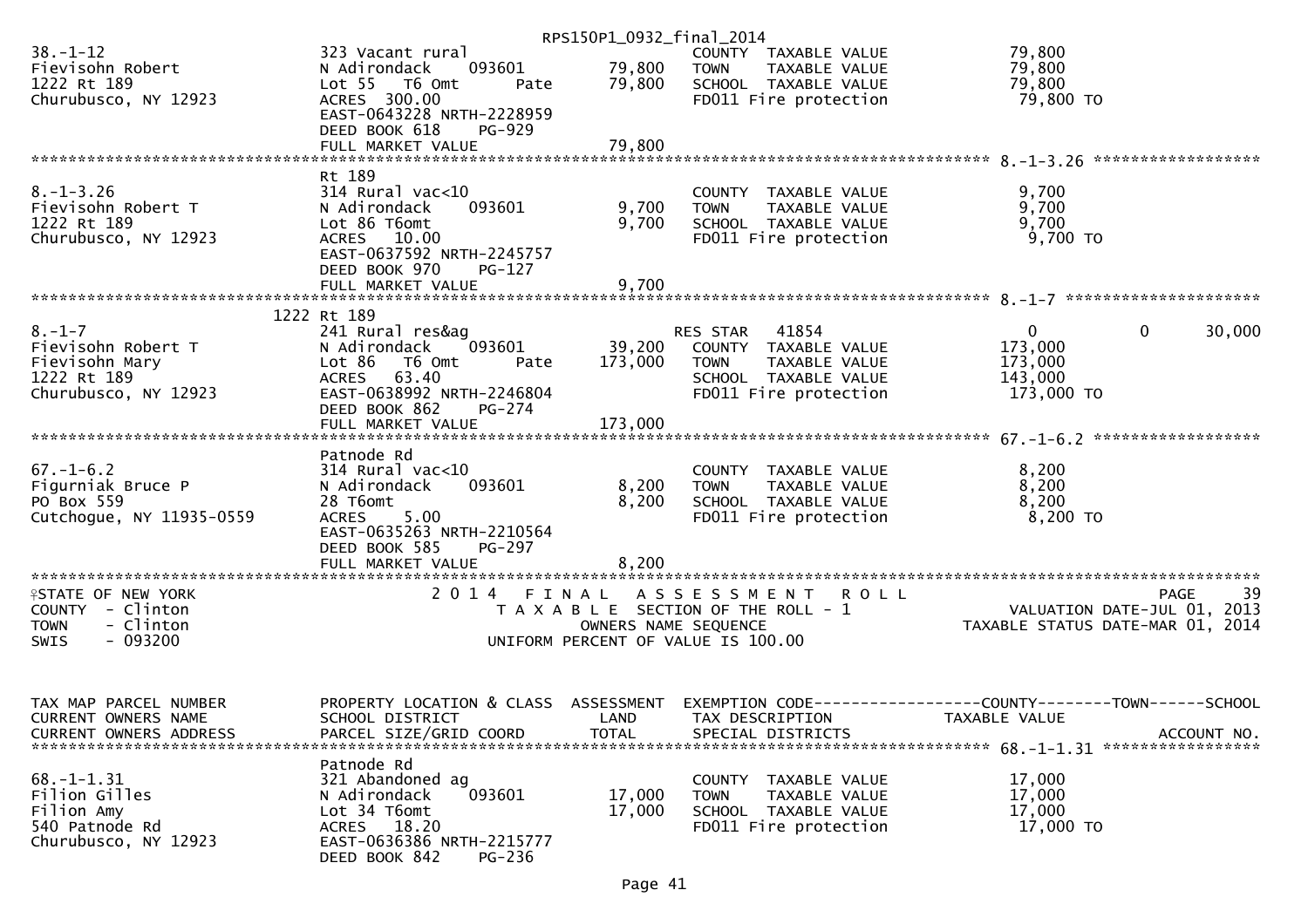|                                                                                                                 |                                                                                                                                                                                                        | RPS150P1_0932_final_2014  |                                                                                                                                                       |                                                                  |                                                                                      |
|-----------------------------------------------------------------------------------------------------------------|--------------------------------------------------------------------------------------------------------------------------------------------------------------------------------------------------------|---------------------------|-------------------------------------------------------------------------------------------------------------------------------------------------------|------------------------------------------------------------------|--------------------------------------------------------------------------------------|
|                                                                                                                 | FULL MARKET VALUE                                                                                                                                                                                      | 17,000                    |                                                                                                                                                       |                                                                  |                                                                                      |
|                                                                                                                 | 540 Patnode Rd                                                                                                                                                                                         |                           |                                                                                                                                                       |                                                                  |                                                                                      |
| $68. - 1 - 1.32$<br>Filion Gilles<br>Filion Amy<br>540 Patnode Rd<br>Churubusco, NY 12923                       | 210 1 Family Res<br>093601<br>N Adirondack<br>Lot 34 T6omt<br>2.00<br><b>ACRES</b><br>EAST-0635636 NRTH-2215752<br>DEED BOOK 845<br>PG-217                                                             | 5,700<br>129,700          | 41854<br>RES STAR<br>COUNTY TAXABLE VALUE<br><b>TOWN</b><br>TAXABLE VALUE<br>SCHOOL TAXABLE VALUE<br>FD011 Fire protection                            | $\overline{0}$<br>129,700<br>129,700<br>99,700<br>129,700 TO     | $\mathbf{0}$<br>30,000                                                               |
|                                                                                                                 | FULL MARKET VALUE                                                                                                                                                                                      | 129,700                   |                                                                                                                                                       |                                                                  |                                                                                      |
| $37. - 1 - 11$<br>Filion Marcel<br>Filion Beverly<br>350 Lagree Rd<br>Churubusco, NY 12923                      | 535 Looby Rd<br>210 1 Family Res<br>N Adirondack<br>093601<br>Lot <sub>53</sub><br>T6 Omt<br>Pate<br>1.00<br><b>ACRES</b><br>EAST-0631139 NRTH-2224778<br>DEED BOOK 533<br>PG-116<br>FULL MARKET VALUE | 5,000<br>95,000<br>95,000 | SR STAR<br>41834<br>COUNTY TAXABLE VALUE<br><b>TOWN</b><br>TAXABLE VALUE<br>SCHOOL TAXABLE VALUE<br>FD011 Fire protection                             | $\mathbf{0}$<br>95,000<br>95,000<br>30,800<br>95,000 TO          | $\mathbf 0$<br>64,200                                                                |
|                                                                                                                 |                                                                                                                                                                                                        |                           |                                                                                                                                                       |                                                                  | *****************                                                                    |
| $52. - 1 - 12.2$<br>Filion Michael<br>Filion Julie<br>7026 Rt 11<br>Churubusco, NY 12923                        | 7012 Rt 11<br>422 Diner/lunch<br>093601<br>N Adirondack<br>Lot 48 T60mt<br>Also Deeds Bk 866 Pg 104<br>ACRES 19.20<br>EAST-0632494 NRTH-2224262<br>DEED BOOK 98000 PG-98463                            | 240,000                   | RES STAR<br>41854<br>26,900 RS STAR MH 41864<br>COUNTY TAXABLE VALUE<br>TAXABLE VALUE<br><b>TOWN</b><br>SCHOOL TAXABLE VALUE<br>FD011 Fire protection | 0<br>$\mathbf{0}$<br>240,000<br>240,000<br>180,000<br>240,000 TO | 0<br>30,000<br>$\Omega$<br>30,000                                                    |
|                                                                                                                 | FULL MARKET VALUE                                                                                                                                                                                      | 240,000                   |                                                                                                                                                       |                                                                  |                                                                                      |
| $22. - 1 - 16.1$<br>Filion Michael Francis<br>Filion Dawn Marie C<br>17 Westland Ave<br>Morrisonville, NY 12962 | 456 Merchia Rd<br>321 Abandoned ag<br>093601<br>N Adirondack<br>Lot 72 T6omt<br><b>ACRES</b><br>50.00<br>EAST-0626754 NRTH-2234653                                                                     | 23,800<br>23,800          | COUNTY TAXABLE VALUE<br><b>TOWN</b><br>TAXABLE VALUE<br>SCHOOL TAXABLE VALUE<br>FD011 Fire protection                                                 | 23,800<br>23,800<br>23,800<br>23,800 TO                          |                                                                                      |
|                                                                                                                 | DEED BOOK 20122 PG-47067                                                                                                                                                                               |                           |                                                                                                                                                       |                                                                  |                                                                                      |
| <b>ISTATE OF NEW YORK</b><br>COUNTY - Clinton<br>- Clinton<br>TOWN<br>$-093200$<br>SWIS                         | FULL MARKET VALUE<br>2 0 1 4<br>FINAL                                                                                                                                                                  | 23,800                    | A S S E S S M E N T<br><b>ROLL</b><br>T A X A B L E SECTION OF THE ROLL - 1<br>OWNERS NAME SEQUENCE<br>UNIFORM PERCENT OF VALUE IS 100.00             |                                                                  | <b>PAGE</b><br>40<br>VALUATION DATE-JUL 01, 2013<br>TAXABLE STATUS DATE-MAR 01, 2014 |
| TAX MAP PARCEL NUMBER<br><b>CURRENT OWNERS NAME</b><br><b>CURRENT OWNERS ADDRESS</b>                            | PROPERTY LOCATION & CLASS ASSESSMENT<br>SCHOOL DISTRICT<br>PARCEL SIZE/GRID COORD                                                                                                                      | LAND<br><b>TOTAL</b>      | EXEMPTION CODE-----------------COUNTY-------TOWN------SCHOOL<br>TAX DESCRIPTION<br>SPECIAL DISTRICTS                                                  | TAXABLE VALUE                                                    | ACCOUNT NO.                                                                          |
| $38.1 - 1 - 1$<br>Filion Scott                                                                                  | 592 Rt 189<br>210 1 Family Res<br>N Adirondack<br>093601                                                                                                                                               | 4,900                     | 41854<br><b>RES STAR</b><br><b>COUNTY</b><br>TAXABLE VALUE                                                                                            | $\mathbf 0$<br>53,000                                            | 0<br>30,000                                                                          |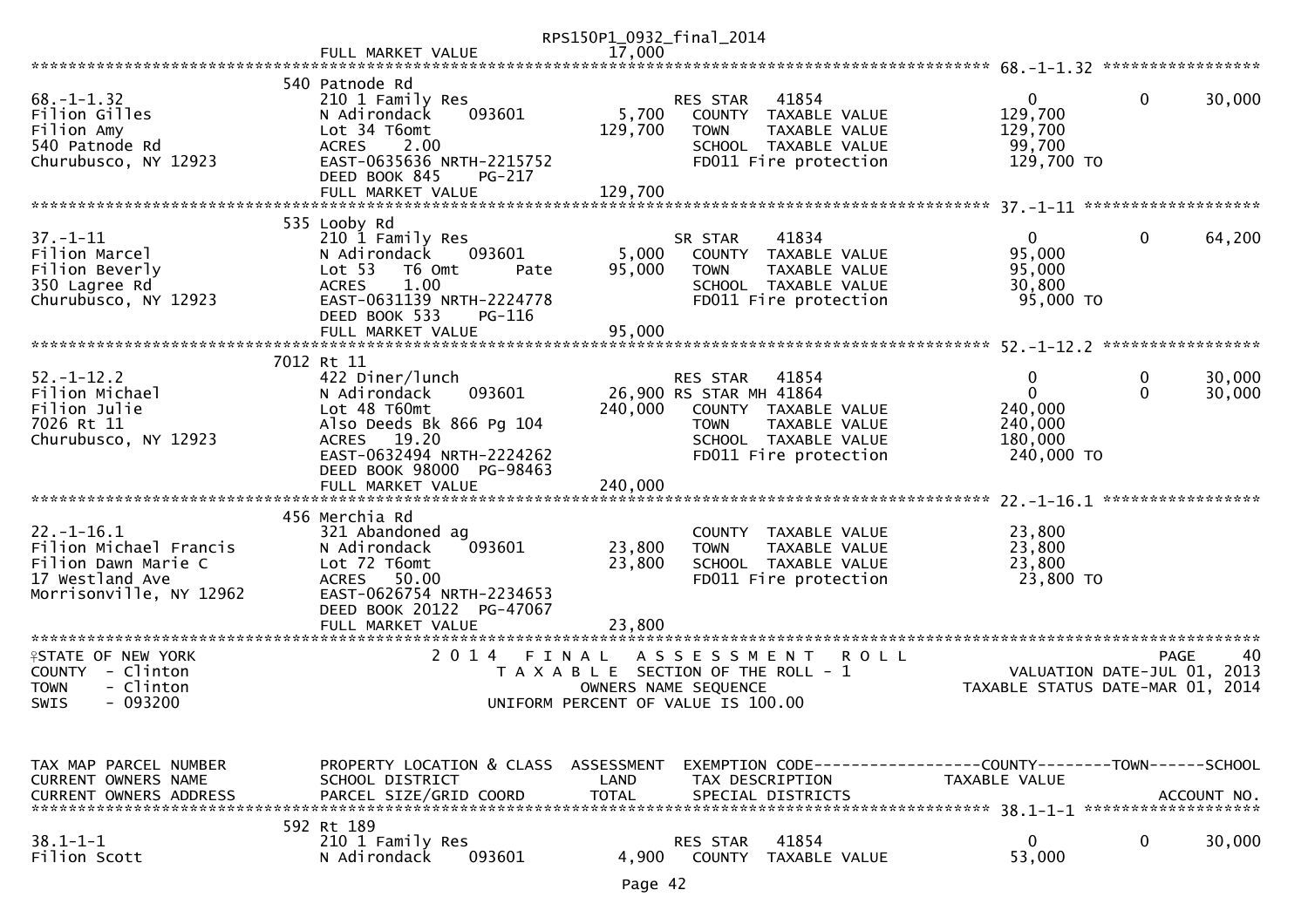|                                                                                                               |                                                                                                                                                                              | RPS150P1_0932_final_2014 |                                                                                                                                           |                                                            |                                                                                      |
|---------------------------------------------------------------------------------------------------------------|------------------------------------------------------------------------------------------------------------------------------------------------------------------------------|--------------------------|-------------------------------------------------------------------------------------------------------------------------------------------|------------------------------------------------------------|--------------------------------------------------------------------------------------|
| Filion Mandy<br>592 Rt 189<br>Churubusco, NY 12923                                                            | Lot 66  T6 0mt<br>Pate<br>FRNT 158.00 DPTH 260.00<br>EAST-0639148 NRTH-2231811<br>DEED BOOK 20061 PG-92286                                                                   | 53,000                   | <b>TOWN</b><br>TAXABLE VALUE<br>SCHOOL TAXABLE VALUE<br>FD011 Fire protection                                                             | 53,000<br>23,000<br>53,000 TO                              |                                                                                      |
|                                                                                                               | FULL MARKET VALUE                                                                                                                                                            | 53,000                   |                                                                                                                                           |                                                            |                                                                                      |
|                                                                                                               | 239/245 Lafrancis Rd                                                                                                                                                         |                          |                                                                                                                                           |                                                            |                                                                                      |
| $69. - 1 - 3.1$<br>Finlayson Dolan<br>Finlayson Shane<br>245 Lafrancis Rd<br>Ellenburg Center, NY 12934       | 112 Dairy farm<br>093601<br>N Adirondack<br>$Lot 25$ T6 Omt<br>Pate<br>69.70<br><b>ACRES</b><br>EAST-0651501 NRTH-2215802<br>DEED BOOK 20112 PG-43298                        | 56,900<br>176,800        | 10 YR AGR 41700<br>COUNTY TAXABLE VALUE<br>TAXABLE VALUE<br>TOWN<br>SCHOOL TAXABLE VALUE<br>FD011 Fire protection                         | 25,225<br>151,575<br>151,575<br>151,575<br>176,800 TO      | 25,225<br>25,225                                                                     |
| PRIOR OWNER ON 3/01/2014<br>Finlayson Life Estate Dolan                                                       | FULL MARKET VALUE                                                                                                                                                            | 176,800                  |                                                                                                                                           |                                                            |                                                                                      |
| MAY BE SUBJECT TO PAYMENT<br>UNDER AGDIST LAW TIL 2019                                                        |                                                                                                                                                                              |                          |                                                                                                                                           |                                                            | ******************                                                                   |
| $69. - 1 - 3.5$<br>Finlayson John F<br>44 West Hill Rd<br>PO Box 44<br>Ellenburg Center, NY 12934             | Lafrancis Rd<br>321 Abandoned ag<br>093601<br>N Adirondack<br>Lot 25 T6omt<br>ACRES 41.10<br>EAST-0650378 NRTH-2215206<br>DEED BOOK 99001 PG-14735                           | 28,100<br>28,100         | COUNTY TAXABLE VALUE<br>TAXABLE VALUE<br><b>TOWN</b><br>SCHOOL TAXABLE VALUE<br>FD011 Fire protection                                     | 28,100<br>28,100<br>28,100<br>28,100 TO                    |                                                                                      |
|                                                                                                               |                                                                                                                                                                              |                          |                                                                                                                                           |                                                            |                                                                                      |
| $69. - 1 - 3.2$<br>Finlayson Katherine A<br>Duquette Brad L<br>196 Lafrancis Rd<br>Ellenburg Center, NY 12934 | 196 Lafrancis Rd<br>210 1 Family Res<br>N Adirondack<br>093601<br>Lot 24  T6 Omt<br>Pate<br>FRNT 303.00 DPTH 130.00<br>EAST-0652641 NRTH-2214762<br>DEED BOOK 98001 PG-03407 | 4,700<br>128,400         | 41854<br>RES STAR<br>COUNTY TAXABLE VALUE<br><b>TOWN</b><br>TAXABLE VALUE<br>SCHOOL TAXABLE VALUE<br>FD011 Fire protection                | $\mathbf{0}$<br>128,400<br>128,400<br>98,400<br>128,400 TO | $\mathbf{0}$<br>30,000                                                               |
|                                                                                                               | FULL MARKET VALUE                                                                                                                                                            | 128,400                  |                                                                                                                                           |                                                            |                                                                                      |
| <b>ISTATE OF NEW YORK</b><br>COUNTY - Clinton<br><b>TOWN</b><br>- Clinton<br>$-093200$<br>SWIS                | 2014 FINAL                                                                                                                                                                   |                          | A S S E S S M E N T<br><b>ROLL</b><br>T A X A B L E SECTION OF THE ROLL - 1<br>OWNERS NAME SEQUENCE<br>UNIFORM PERCENT OF VALUE IS 100.00 |                                                            | 41<br><b>PAGE</b><br>VALUATION DATE-JUL 01, 2013<br>TAXABLE STATUS DATE-MAR 01, 2014 |
| TAX MAP PARCEL NUMBER<br>CURRENT OWNERS NAME<br><b>CURRENT OWNERS ADDRESS</b>                                 | PROPERTY LOCATION & CLASS ASSESSMENT<br>SCHOOL DISTRICT<br>PARCEL SIZE/GRID COORD                                                                                            | LAND<br><b>TOTAL</b>     | EXEMPTION CODE-----------------COUNTY--------TOWN------SCHOOL<br>TAX DESCRIPTION<br>SPECIAL DISTRICTS                                     | TAXABLE VALUE                                              | ACCOUNT NO.                                                                          |
| $69. - 1 - 3.3$<br>Finlayson Life Use Dolan<br>Finlayson Life Use Geneva<br>235 Lafrancis Rd                  | 235 Lafrancis Rd<br>210 1 Family Res<br>093601<br>N Adirondack<br>Lot 25 T6omt<br>3.00<br><b>ACRES</b>                                                                       | 65,000                   | 41801<br>AGED C&T<br>41834<br>6,400 SR STAR<br><b>COUNTY</b><br>TAXABLE VALUE<br><b>TOWN</b><br>TAXABLE VALUE                             | 32,500<br>$\mathbf{0}$<br>32,500<br>32,500                 | 32,500<br>$\overline{0}$<br>64,200<br>0                                              |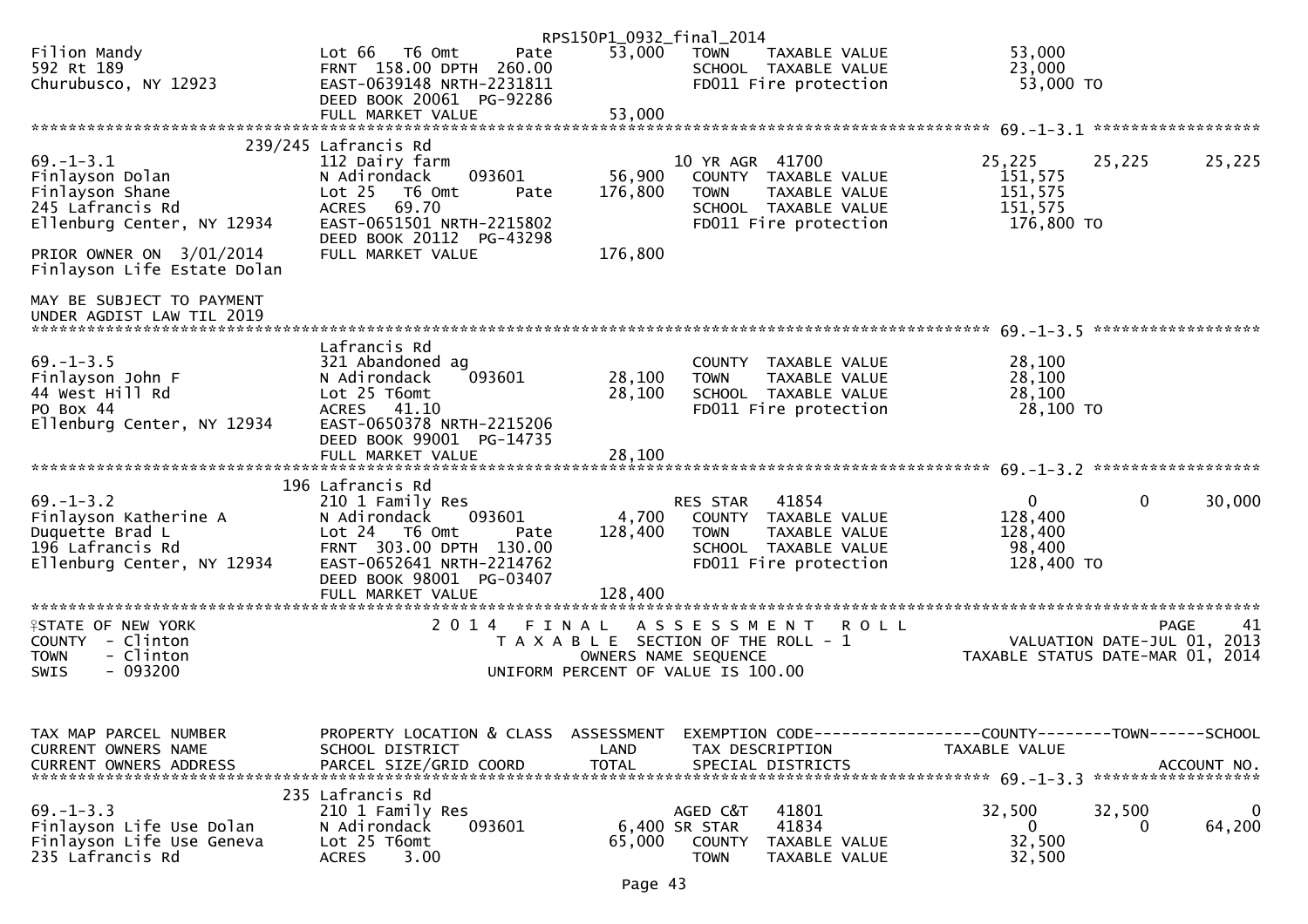|                                               |                                                       | RPS150P1_0932_final_2014              |                                    |                                               |                                                              |                                                  |
|-----------------------------------------------|-------------------------------------------------------|---------------------------------------|------------------------------------|-----------------------------------------------|--------------------------------------------------------------|--------------------------------------------------|
| Ellenburg Center, NY 12934                    | EAST-0652181 NRTH-2215581                             |                                       |                                    | SCHOOL TAXABLE VALUE                          | 800                                                          |                                                  |
|                                               | DEED BOOK 20112 PG-43298                              |                                       |                                    | FD011 Fire protection                         | 65,000 TO                                                    |                                                  |
|                                               | FULL MARKET VALUE                                     | 65,000                                |                                    |                                               |                                                              |                                                  |
|                                               | 7168 Rt 11                                            |                                       |                                    |                                               |                                                              |                                                  |
| $37. - 1 - 16$                                | 240 Rural res                                         |                                       | RES STAR                           | 41854                                         | $\overline{0}$                                               | $\mathbf 0$<br>30,000                            |
| Finnell Mark R Jr                             | 163401<br>Chateaugay 1                                | 76,100                                |                                    | COUNTY TAXABLE VALUE                          | 115,000                                                      |                                                  |
| Carter Jessica L                              | Lot 52  T6 Omt<br>Pate                                | 115,000                               | <b>TOWN</b>                        | TAXABLE VALUE                                 | 115,000                                                      |                                                  |
| 7168 Rt 11                                    | 080<br>ACRES 146.60 BANK                              |                                       |                                    | SCHOOL TAXABLE VALUE                          | 85,000                                                       |                                                  |
| Churubsco, NY 12920                           | EAST-0628506 NRTH-2225851<br>DEED BOOK 20051 PG-81885 |                                       |                                    | FD011 Fire protection                         | 115,000 TO                                                   |                                                  |
|                                               | FULL MARKET VALUE                                     | 115,000                               |                                    |                                               |                                                              |                                                  |
|                                               |                                                       |                                       |                                    |                                               |                                                              | *******************                              |
|                                               | 571 Frontier Rd                                       |                                       |                                    |                                               |                                                              |                                                  |
| $7. - 1 - 7.1$                                | 260 Seasonal res                                      |                                       |                                    | COUNTY TAXABLE VALUE                          | 34,200                                                       |                                                  |
| Fleury Bert                                   | Chateaugay 1<br>163401                                | 20,000                                | <b>TOWN</b>                        | TAXABLE VALUE                                 | 34,200                                                       |                                                  |
| Fleury Shirley                                | Lot 88 T6 Omt                                         | 34,200                                |                                    | SCHOOL TAXABLE VALUE                          | 34,200                                                       |                                                  |
| 225 County Rt 24<br>Malone, NY 12953          | ACRES 21.30<br>EAST-0627741 NRTH-2245154              |                                       |                                    | FD011 Fire protection                         | 34,200 TO                                                    |                                                  |
|                                               | DEED BOOK 99001 PG-08526                              |                                       |                                    |                                               |                                                              |                                                  |
|                                               | FULL MARKET VALUE                                     | 34,200                                |                                    |                                               |                                                              |                                                  |
|                                               |                                                       |                                       |                                    |                                               |                                                              |                                                  |
|                                               | Jones Rd                                              |                                       |                                    |                                               |                                                              |                                                  |
| $23. - 1 - 22.25$                             | 321 Abandoned ag                                      |                                       |                                    | COUNTY TAXABLE VALUE                          | 12,000                                                       |                                                  |
| Foley Mary ann                                | N Adirondack<br>093601                                | 12,000                                | <b>TOWN</b>                        | TAXABLE VALUE                                 | 12,000                                                       |                                                  |
| 78 Kent Falls Rd<br>Morrisonville, NY 12962   | Lot 67 T6omt<br>11.00<br><b>ACRES</b>                 | 12,000                                |                                    | SCHOOL TAXABLE VALUE<br>FD011 Fire protection | 12,000<br>12,000 TO                                          |                                                  |
|                                               | EAST-0635875 NRTH-2233867                             |                                       |                                    |                                               |                                                              |                                                  |
|                                               | DEED BOOK 20001 PG-19212                              |                                       |                                    |                                               |                                                              |                                                  |
|                                               |                                                       |                                       |                                    |                                               |                                                              |                                                  |
|                                               |                                                       |                                       |                                    |                                               |                                                              |                                                  |
|                                               | 582 Campbell Rd                                       |                                       |                                    |                                               |                                                              |                                                  |
| $52. - 1 - 16.3$<br>Fortin Patricia L         | 240 Rural res<br>093601<br>N Adirondack               |                                       | <b>VETERANS</b><br>18,200 RES STAR | 41101<br>41854                                | 2,000<br>$\overline{0}$                                      | 2,000<br>0<br>30,000<br>0                        |
| 582 Campbell Rd                               | Lot 48 T6 OMT<br>Pate                                 | 94,000                                |                                    | COUNTY TAXABLE VALUE                          | 92,000                                                       |                                                  |
| Churubusco, NY 12923                          | 21.40<br><b>ACRES</b>                                 |                                       | <b>TOWN</b>                        | TAXABLE VALUE                                 | 92,000                                                       |                                                  |
|                                               | EAST-0629843 NRTH-2221320                             |                                       |                                    | SCHOOL TAXABLE VALUE                          | 64,000                                                       |                                                  |
|                                               | DEED BOOK 20122 PG-50003                              |                                       |                                    | FD011 Fire protection                         | 94,000 TO                                                    |                                                  |
|                                               | FULL MARKET VALUE                                     | 94,000                                |                                    |                                               |                                                              |                                                  |
|                                               |                                                       |                                       |                                    |                                               |                                                              |                                                  |
| <b>ISTATE OF NEW YORK</b><br>COUNTY - Clinton | 2 0 1 4<br>FINAL                                      | T A X A B L E SECTION OF THE ROLL - 1 | A S S E S S M E N T                | <b>ROLL</b>                                   |                                                              | 42<br><b>PAGE</b><br>VALUATION DATE-JUL 01, 2013 |
| - Clinton<br><b>TOWN</b>                      |                                                       | OWNERS NAME SEQUENCE                  |                                    |                                               |                                                              | TAXABLE STATUS DATE-MAR 01, 2014                 |
| $-093200$<br>SWIS                             |                                                       | UNIFORM PERCENT OF VALUE IS 100.00    |                                    |                                               |                                                              |                                                  |
|                                               |                                                       |                                       |                                    |                                               |                                                              |                                                  |
|                                               |                                                       |                                       |                                    |                                               |                                                              |                                                  |
| TAX MAP PARCEL NUMBER                         | PROPERTY LOCATION & CLASS ASSESSMENT                  |                                       |                                    |                                               | EXEMPTION CODE-----------------COUNTY-------TOWN------SCHOOL |                                                  |
| <b>CURRENT OWNERS NAME</b>                    | SCHOOL DISTRICT                                       | LAND                                  | TAX DESCRIPTION                    |                                               | TAXABLE VALUE                                                |                                                  |
| <b>CURRENT OWNERS ADDRESS</b>                 | PARCEL SIZE/GRID COORD                                | <b>TOTAL</b>                          |                                    | SPECIAL DISTRICTS                             |                                                              | ACCOUNT NO.                                      |
|                                               |                                                       |                                       |                                    |                                               |                                                              |                                                  |
|                                               | Jones Rd                                              |                                       |                                    |                                               |                                                              |                                                  |
| $23. - 1 - 22.22$                             | 321 Abandoned ag                                      |                                       |                                    | COUNTY TAXABLE VALUE                          | 14,800                                                       |                                                  |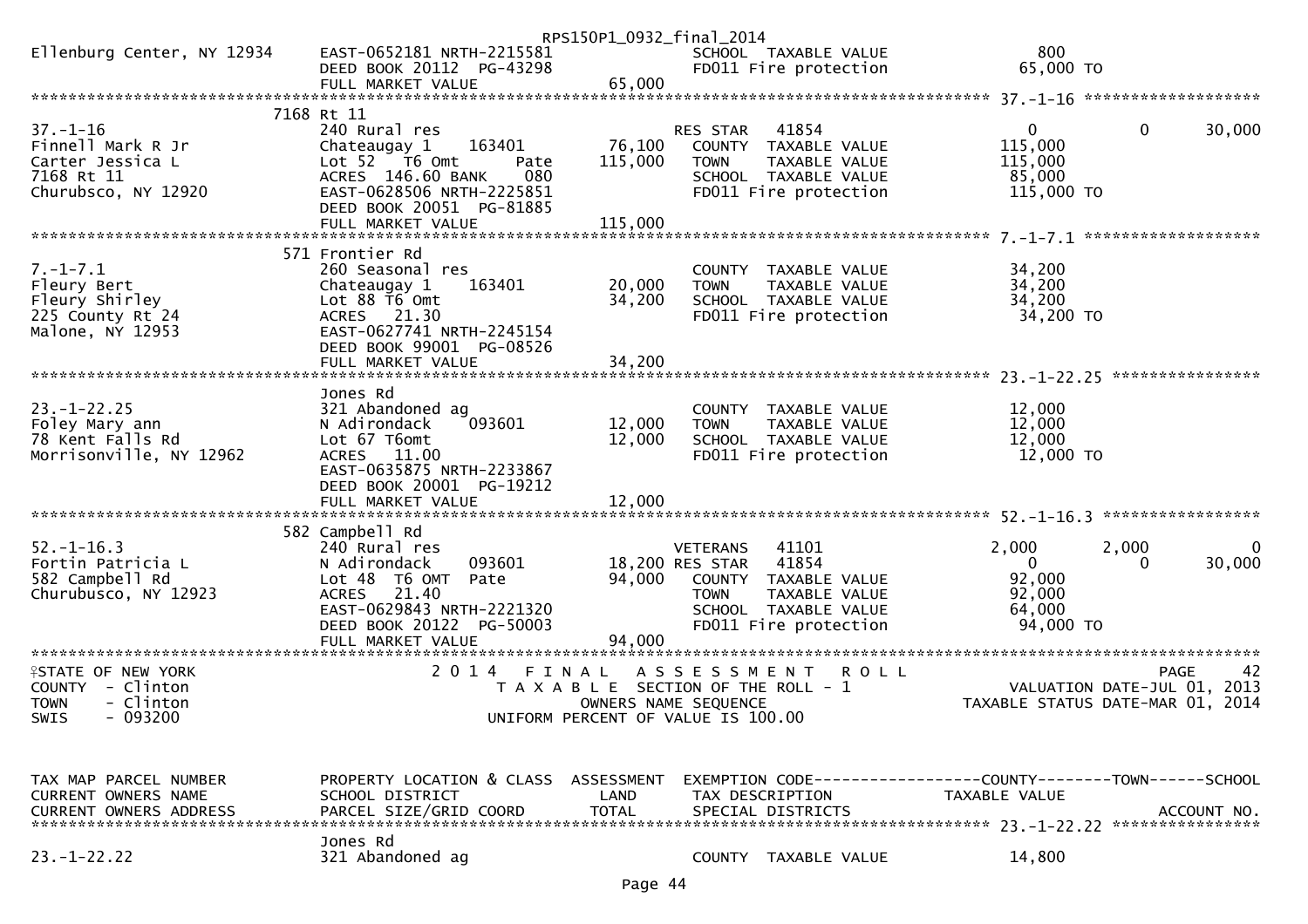|                                             |                           | RPS150P1_0932_final_2014 |                                       |                                  |
|---------------------------------------------|---------------------------|--------------------------|---------------------------------------|----------------------------------|
| Fouad Dr Fouad Mounir                       | 093601<br>N Adirondack    | 14,800                   | TOWN<br>TAXABLE VALUE                 | 14,800                           |
| Mena Fouad Mary                             | Lot 67 T6omt              | 14,800                   | SCHOOL TAXABLE VALUE                  | 14,800                           |
| Attn: Isis Guirguis                         | ACRES 14.50               |                          | FD011 Fire protection                 | 14,800 TO                        |
| 2043A Palerme St                            | EAST-0635943 NRTH-2233091 |                          |                                       |                                  |
| Laval, QC, Canada H7M5J3                    | DEED BOOK 994<br>PG-338   |                          |                                       |                                  |
|                                             | FULL MARKET VALUE         | 14,800                   |                                       |                                  |
|                                             |                           |                          |                                       |                                  |
|                                             |                           |                          |                                       |                                  |
|                                             | Jones Rd                  |                          |                                       |                                  |
| $22. - 1 - 4.1$                             | 920 Priv Hunt/Fi          |                          | COUNTY TAXABLE VALUE                  | 16,600                           |
| Fountain Glen                               | 163401<br>Chateaugay 1    | 16,600                   | <b>TOWN</b><br>TAXABLE VALUE          | 16,600                           |
| Fountain Faith E                            | Lot 73  T6 Omt<br>Pate    | 16,600                   | SCHOOL TAXABLE VALUE                  | 16,600                           |
| 17 Bushey Blvd                              | ACRES 29.20               |                          | FD011 Fire protection                 | 16,600 TO                        |
| Plattsburgh, NY 12901                       | EAST-0632069 NRTH-2238383 |                          |                                       |                                  |
|                                             | DEED BOOK 956<br>PG-313   |                          |                                       |                                  |
|                                             | FULL MARKET VALUE         | 16,600                   |                                       |                                  |
|                                             |                           |                          |                                       |                                  |
|                                             | Jones Rd                  |                          |                                       |                                  |
| $22. - 1 - 4.2$                             | $314$ Rural vac< $10$     |                          | COUNTY TAXABLE VALUE                  | 1,300                            |
| Fountain Glen                               | 093601<br>N Adirondack    | 1,300                    | <b>TOWN</b><br>TAXABLE VALUE          | 1,300                            |
| Fountain Faith E                            | Lot 74 T6omt              | 1,300                    | SCHOOL TAXABLE VALUE                  | 1,300                            |
| 17 Bushey Blvd                              | 5.30<br>ACRES             |                          | FD011 Fire protection                 | $1,300$ TO                       |
| Plattsburgh, NY 12901                       | EAST-0633482 NRTH-2237058 |                          |                                       |                                  |
|                                             | DEED BOOK 956<br>$PG-313$ |                          |                                       |                                  |
|                                             | FULL MARKET VALUE         | 1,300                    |                                       |                                  |
|                                             |                           |                          |                                       |                                  |
|                                             | Frontier Rd               |                          |                                       |                                  |
|                                             |                           |                          |                                       |                                  |
| $7. - 1 - 26$                               | 321 Abandoned ag          |                          | COUNTY TAXABLE VALUE                  | 32,400                           |
| Fountain Glenn L Sr                         | 163401<br>Chateaugay 1    | 32,400                   | TAXABLE VALUE<br><b>TOWN</b>          | 32,400                           |
| Bruso William G Jr                          | Lot 88 T6 Omt<br>Pate     | 32,400                   | SCHOOL TAXABLE VALUE                  | 32,400                           |
| 17 Bushey Blvd                              | ACRES 95.10               |                          | FD011 Fire protection                 | 32,400 TO                        |
| Plattsburgh, NY 12901                       | EAST-0631568 NRTH-2241019 |                          |                                       |                                  |
|                                             | DEED BOOK 20061 PG-91177  |                          |                                       |                                  |
|                                             | FULL MARKET VALUE         | 32,400                   |                                       |                                  |
|                                             |                           |                          |                                       |                                  |
|                                             | Jones Rd                  |                          |                                       |                                  |
| $22. - 1 - 3$                               | 321 Abandoned ag          |                          | COUNTY TAXABLE VALUE                  | 45,600                           |
| Fountain Glenn Sr                           | 163401<br>Chateaugay 1    | 45,600                   | <b>TOWN</b><br>TAXABLE VALUE          | 45,600                           |
| 17 Bushey Blvd                              | Lot 73  T6 Omt<br>Pate    | 45,600                   | SCHOOL TAXABLE VALUE                  | 45,600                           |
| Plattsburgh, NY 12901                       | ACRES 150.00              |                          | FD011 Fire protection                 | 45,600 TO                        |
|                                             | EAST-0631359 NRTH-2239889 |                          |                                       |                                  |
|                                             | DEED BOOK 98001 PG-02431  |                          |                                       |                                  |
|                                             | FULL MARKET VALUE         | 45,600                   |                                       |                                  |
|                                             |                           |                          |                                       |                                  |
| <b><i><del>I</del>STATE OF NEW YORK</i></b> | 2 0 1 4                   | FINAL                    | A S S E S S M E N T<br>R O L L        | 43<br><b>PAGE</b>                |
| <b>COUNTY</b><br>- Clinton                  |                           |                          | T A X A B L E SECTION OF THE ROLL - 1 | VALUATION DATE-JUL 01, 2013      |
| - Clinton<br><b>TOWN</b>                    |                           | OWNERS NAME SEQUENCE     |                                       | TAXABLE STATUS DATE-MAR 01, 2014 |
| $-093200$<br><b>SWIS</b>                    |                           |                          | UNIFORM PERCENT OF VALUE IS 100.00    |                                  |
|                                             |                           |                          |                                       |                                  |
|                                             |                           |                          |                                       |                                  |
|                                             |                           |                          |                                       |                                  |
| TAX MAP PARCEL NUMBER                       | PROPERTY LOCATION & CLASS | <b>ASSESSMENT</b>        |                                       |                                  |
| <b>CURRENT OWNERS NAME</b>                  | SCHOOL DISTRICT           | LAND                     | TAX DESCRIPTION                       | TAXABLE VALUE                    |
| CURRENT OWNERS ADDRESS                      | PARCEL SIZE/GRID COORD    | <b>TOTAL</b>             | SPECIAL DISTRICTS                     | ACCOUNT NO.                      |
|                                             |                           |                          |                                       |                                  |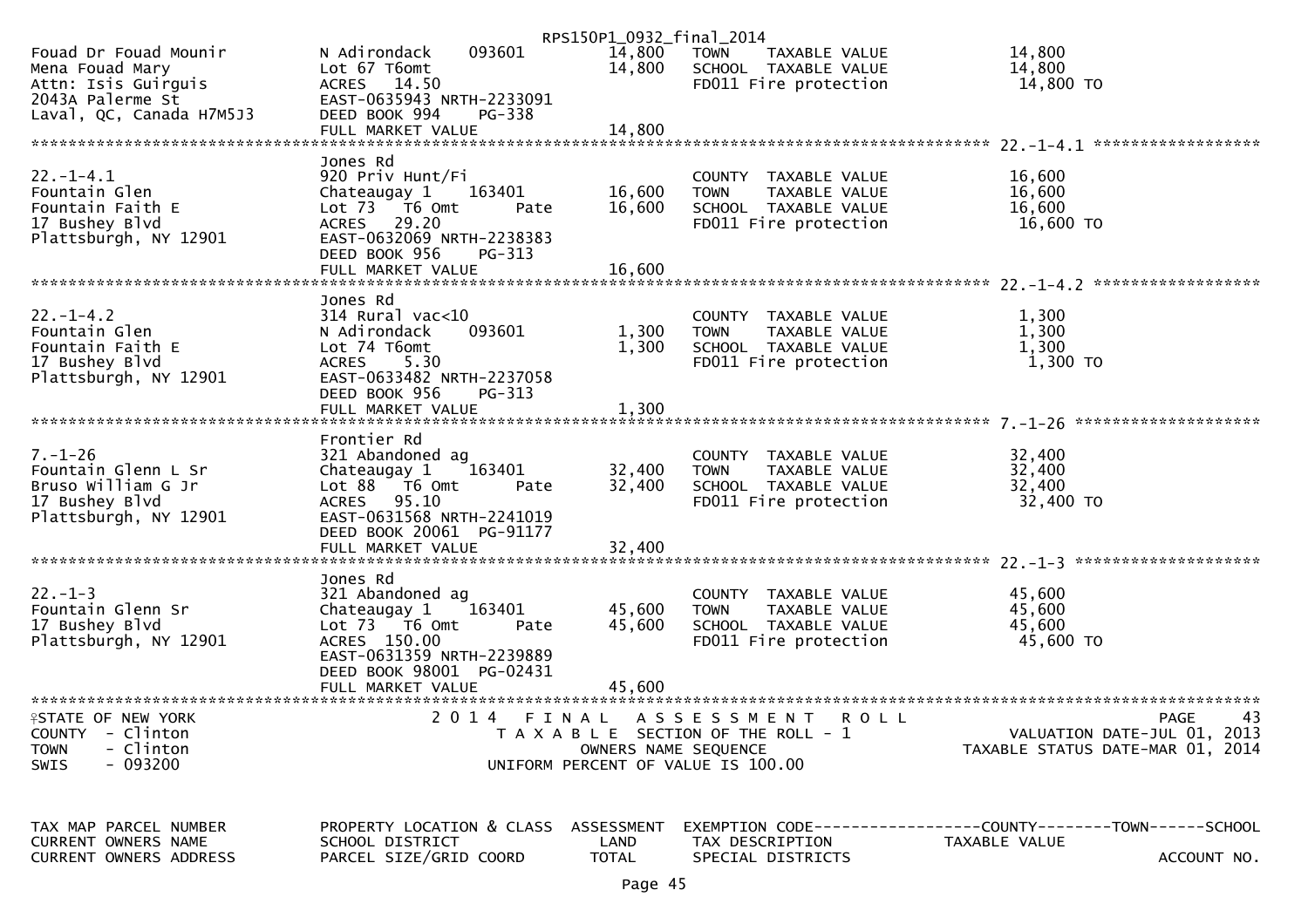|                                                                                                    |                                                                                                                                                                                                                                     | RPS150P1_0932_final_2014              |                         |                                                                                                                      |                                                           |                                                                                      |
|----------------------------------------------------------------------------------------------------|-------------------------------------------------------------------------------------------------------------------------------------------------------------------------------------------------------------------------------------|---------------------------------------|-------------------------|----------------------------------------------------------------------------------------------------------------------|-----------------------------------------------------------|--------------------------------------------------------------------------------------|
|                                                                                                    |                                                                                                                                                                                                                                     |                                       |                         |                                                                                                                      |                                                           |                                                                                      |
| $22. - 1 - 6$<br>Fountain Glenn Sr<br>17 Bushey Blvd<br>Plattsburgh, NY 12901                      | Jones Rd<br>321 Abandoned ag<br>Chateaugay 1<br>163401<br>Lot 74 T6 Omt<br>Pate<br>ACRES 142.00<br>EAST-0633839 NRTH-2238318<br>DEED BOOK 98001 PG-02431                                                                            | 35,000<br>35,000                      | <b>TOWN</b>             | COUNTY TAXABLE VALUE<br>TAXABLE VALUE<br>SCHOOL TAXABLE VALUE<br>FD011 Fire protection                               | 35,000<br>35,000<br>35,000<br>35,000 TO                   |                                                                                      |
|                                                                                                    | FULL MARKET VALUE                                                                                                                                                                                                                   | 35,000                                |                         |                                                                                                                      |                                                           |                                                                                      |
|                                                                                                    |                                                                                                                                                                                                                                     |                                       |                         |                                                                                                                      |                                                           |                                                                                      |
| $51. - 1 - 1.2$<br>Fowler Donald H<br>Fowler Loretta D<br>7473 Rt 11<br>Chateaugay, NY 12920       | 7473 Rt 11<br>112 Dairy farm<br>163401<br>Chateaugay 1<br>Lot 50 & 51 T6omt<br>ACRES 361.00<br>EAST-0621743 NRTH-2221873<br>DEED BOOK 20001 PG-26479<br>FULL MARKET VALUE                                                           | 153,000 483A EX<br>250,000<br>250,000 | RES STAR<br><b>TOWN</b> | 41854<br>42100<br>COUNTY TAXABLE VALUE<br>TAXABLE VALUE<br>SCHOOL TAXABLE VALUE<br>FD011 Fire protection<br>7,000 EX | 0<br>7,000<br>243,000<br>243,000<br>213,000<br>243,000 TO | 30,000<br>0<br>7,000<br>7,000                                                        |
|                                                                                                    | Rt 11                                                                                                                                                                                                                               |                                       |                         |                                                                                                                      |                                                           |                                                                                      |
| $51. - 1 - 13.1$<br>Fowler Donald H<br>Fowler Loretta D<br>7473 Rt 11<br>Chateaugay, NY 12920-9608 | 105 Vac farmland<br>Chateaugay 1<br>163401<br>Lot 50  T6 0mt<br>Pate<br>ACRES 61.70<br>EAST-0619966 NRTH-2221487<br>DEED BOOK 20001 PG-26479<br>FULL MARKET VALUE                                                                   | 40,400<br>40,400<br>40,400            | <b>TOWN</b>             | COUNTY TAXABLE VALUE<br>TAXABLE VALUE<br>SCHOOL TAXABLE VALUE<br>FD011 Fire protection                               | 40,400<br>40,400<br>40,400<br>40,400 TO                   |                                                                                      |
|                                                                                                    |                                                                                                                                                                                                                                     |                                       |                         |                                                                                                                      |                                                           |                                                                                      |
| $51. - 1 - 14$<br>Fowler Donald H<br>Fowler Loretta D<br>7473 Rt 11<br>Chateaugay, NY 12920-9608   | Lost Nation Rd<br>$314$ Rural vac< $10$<br>163401<br>Chateaugay 1<br>Lot 51 T60mt<br>Rr Bed Lost Nations Rd<br>To Soucia Farm<br><b>ACRES</b><br>4.60<br>EAST-0621191 NRTH-2224433<br>DEED BOOK 20001 PG-26479<br>FULL MARKET VALUE | 5,900<br>5,900<br>5,900               | <b>TOWN</b>             | COUNTY TAXABLE VALUE<br>TAXABLE VALUE<br>SCHOOL TAXABLE VALUE<br>FD011 Fire protection                               | 5,900<br>5,900<br>5,900<br>5,900 TO                       |                                                                                      |
|                                                                                                    |                                                                                                                                                                                                                                     |                                       |                         |                                                                                                                      |                                                           |                                                                                      |
| $66. - 1 - 6.1$<br>Friendly Family Camp LLC<br>107 Wilfred King Rd<br>Ellenburg Depot, NY 12935    | 428 County Line Rd<br>260 Seasonal res<br>Chateaugay 1<br>163401<br>Lot 30 76 0mt<br>Pate<br>57.20<br><b>ACRES</b><br>EAST-0621226 NRTH-2210805<br>DEED BOOK 20092 PG-22900<br>FULL MARKET VALUE                                    | 36,100<br>68,500<br>68,500            | <b>TOWN</b>             | COUNTY TAXABLE VALUE<br>TAXABLE VALUE<br>SCHOOL TAXABLE VALUE<br>FD011 Fire protection                               | 68,500<br>68,500<br>68,500<br>68,500 TO                   |                                                                                      |
| <b>ISTATE OF NEW YORK</b><br>COUNTY - Clinton<br>- Clinton<br><b>TOWN</b><br>$-093200$<br>SWIS     | 2014 FINAL<br>UNIFORM PERCENT OF VALUE IS 100.00                                                                                                                                                                                    | OWNERS NAME SEOUENCE                  |                         | A S S E S S M E N T R O L L<br>T A X A B L E SECTION OF THE ROLL - 1                                                 |                                                           | 44<br><b>PAGE</b><br>VALUATION DATE-JUL 01, 2013<br>TAXABLE STATUS DATE-MAR 01, 2014 |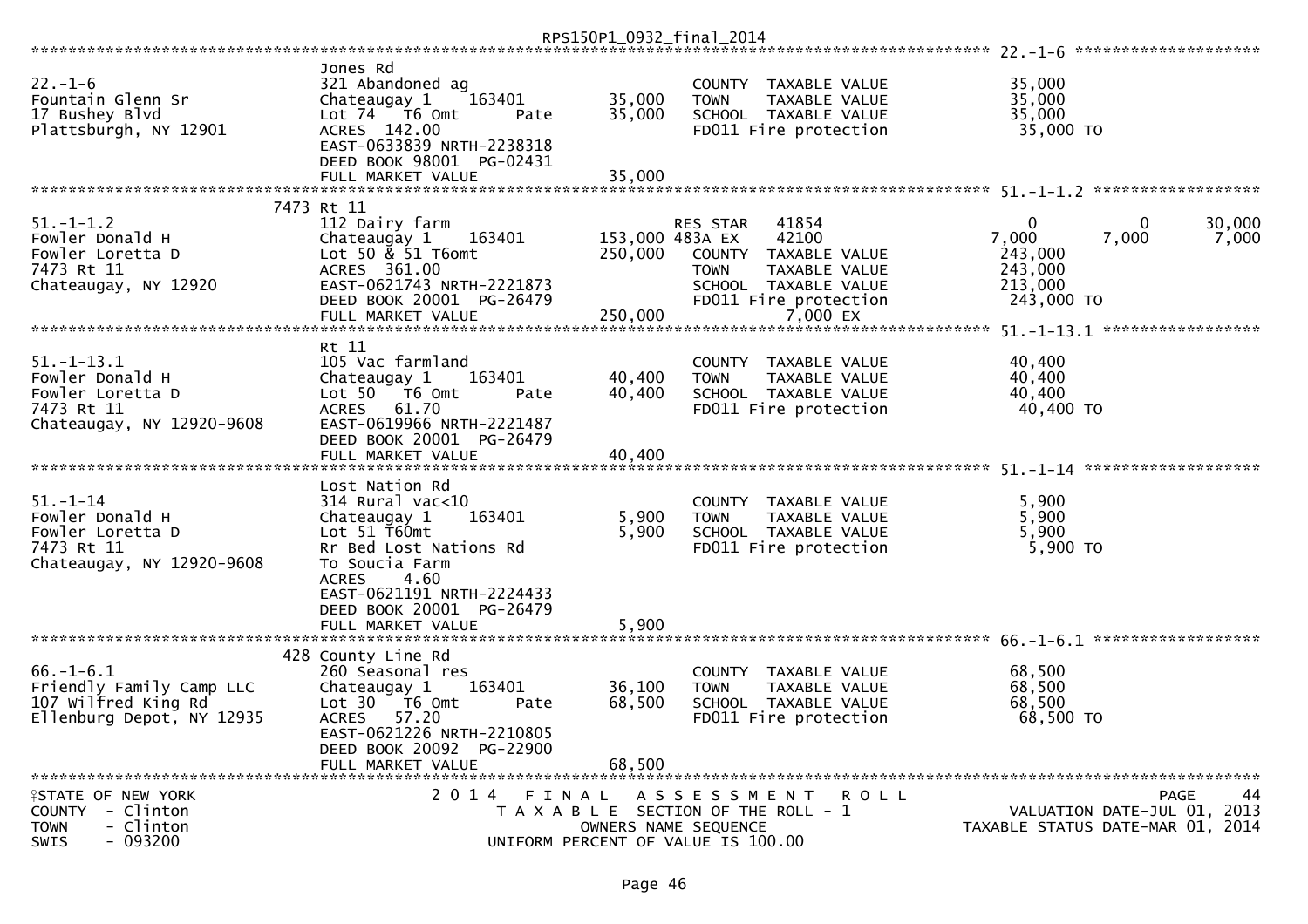| TAX MAP PARCEL NUMBER                           |                                         |                  |                                                      | PROPERTY LOCATION & CLASS ASSESSMENT EXEMPTION CODE----------------COUNTY--------TOWN------SCHOOL |
|-------------------------------------------------|-----------------------------------------|------------------|------------------------------------------------------|---------------------------------------------------------------------------------------------------|
| <b>CURRENT OWNERS NAME</b>                      | SCHOOL DISTRICT                         | LAND             | TAX DESCRIPTION                                      | TAXABLE VALUE                                                                                     |
| <b>CURRENT OWNERS ADDRESS</b>                   | PARCEL SIZE/GRID COORD                  | <b>TOTAL</b>     | SPECIAL DISTRICTS                                    | ACCOUNT NO.                                                                                       |
|                                                 |                                         |                  |                                                      |                                                                                                   |
| $51. - 1 - 9$                                   | 7456 Rt 11<br>210 1 Family Res          |                  |                                                      |                                                                                                   |
| Gadway Thelma                                   |                                         |                  | COUNTY TAXABLE VALUE                                 | 12,000<br>12,000                                                                                  |
|                                                 | Chateaugay 1<br>163401<br>Lot 51 76 0mt | 2,300<br>12,000  | <b>TOWN</b><br>TAXABLE VALUE<br>SCHOOL TAXABLE VALUE | 12,000                                                                                            |
| 663 Cannon Corners Rd<br>Mooers Forks, NY 12959 | Pate<br>FRNT 85.00 DPTH<br>60.00        |                  | FD011 Fire protection                                | 12,000 TO                                                                                         |
|                                                 | EAST-0621997 NRTH-2223356               |                  |                                                      |                                                                                                   |
|                                                 | DEED BOOK 573<br>PG-724                 |                  |                                                      |                                                                                                   |
|                                                 | FULL MARKET VALUE                       | 12,000           |                                                      |                                                                                                   |
|                                                 |                                         |                  |                                                      |                                                                                                   |
|                                                 | Lafrancis Rd                            |                  |                                                      |                                                                                                   |
| $69. - 1 - 8.531$                               | $314$ Rural vac<10                      |                  | COUNTY TAXABLE VALUE                                 | 7,000                                                                                             |
| Gagnier Cindy L                                 | 093601<br>N Adirondack                  | 7,000            | TAXABLE VALUE<br><b>TOWN</b>                         | 7,000                                                                                             |
| Gagnier John H                                  | Lot 25 T6omt                            | 7,000            | SCHOOL TAXABLE VALUE                                 | 7,000                                                                                             |
| PO Box 223                                      | <b>ACRES</b><br>3.50                    |                  | FD011 Fire protection                                | $7,000$ TO                                                                                        |
| Ellenburg Depot, NY 12935                       | EAST-0653029 NRTH-2210510               |                  |                                                      |                                                                                                   |
|                                                 | DEED BOOK 1033<br>$PG-65$               |                  |                                                      |                                                                                                   |
|                                                 |                                         |                  |                                                      |                                                                                                   |
|                                                 |                                         |                  |                                                      |                                                                                                   |
|                                                 | Patnode Rd                              |                  |                                                      |                                                                                                   |
| $68. - 1 - 18.11$                               | 321 Abandoned ag                        |                  | COUNTY TAXABLE VALUE                                 | 23,100                                                                                            |
| Gagnier Edgar G                                 | 093601<br>N Adirondack                  | 23,100           | TAXABLE VALUE<br><b>TOWN</b>                         | 23,100                                                                                            |
| PO Box 2020                                     | Lots 27 & 28 T6omt                      | 23,100           | SCHOOL TAXABLE VALUE                                 | 23,100                                                                                            |
| Plattsburgh, NY 12901                           | ACRES 31.20                             |                  | FD011 Fire protection                                | 23,100 TO                                                                                         |
|                                                 | EAST-0636140 NRTH-2211292               |                  |                                                      |                                                                                                   |
|                                                 | DEED BOOK 20122 PG-49086                |                  |                                                      |                                                                                                   |
|                                                 |                                         |                  |                                                      |                                                                                                   |
|                                                 |                                         |                  |                                                      |                                                                                                   |
|                                                 | Lagree Rd                               |                  |                                                      |                                                                                                   |
| $53. - 1 - 3$                                   | 321 Abandoned ag                        |                  | COUNTY TAXABLE VALUE                                 | 53,500                                                                                            |
| Gardenier Dr Turkan<br>115 St Andrews Dr NE     | 093601<br>N Adirondack                  | 53,500<br>53.500 | <b>TOWN</b><br>TAXABLE VALUE<br>SCHOOL TAXABLE VALUE | 53,500<br>53.500                                                                                  |
| Vienna, VA 22180                                | Lot 47 76 0<br>Pate<br>91.90<br>ACRES   |                  | FD011 Fire protection                                | 53,500 TO                                                                                         |
|                                                 | EAST-0637380 NRTH-2224355               |                  |                                                      |                                                                                                   |
|                                                 | DEED BOOK 547<br>PG-382                 |                  |                                                      |                                                                                                   |
|                                                 |                                         |                  |                                                      |                                                                                                   |
|                                                 |                                         |                  |                                                      |                                                                                                   |
|                                                 | Campbell Rd                             |                  |                                                      |                                                                                                   |
| $82 - 2 - 6$                                    | 321 Abandoned ag                        |                  | COUNTY TAXABLE VALUE                                 | 41,000                                                                                            |
| Gardenier Dr Turkan K                           | N Adirondack<br>093601                  | 41,000           | <b>TOWN</b><br>TAXABLE VALUE                         | 41,000                                                                                            |
| 115 St Andrews Dr NE                            | Lot 28 T6 Omt                           | 41,000           | SCHOOL TAXABLE VALUE                                 | 41,000                                                                                            |
| Vienna, VA 22180                                | ACRES 67.00                             |                  | FD011 Fire protection                                | 41,000 TO                                                                                         |
|                                                 | EAST-0632470 NRTH-2207795               |                  |                                                      |                                                                                                   |
|                                                 | DEED BOOK 557<br>PG-481                 |                  |                                                      |                                                                                                   |
|                                                 |                                         | 41,000           |                                                      |                                                                                                   |
|                                                 |                                         |                  |                                                      |                                                                                                   |
| <b>ASTATE OF NEW YORK</b>                       | 2014 FINAL                              |                  | A S S E S S M E N T<br><b>ROLL</b>                   | 45<br>PAGE                                                                                        |
| COUNTY - Clinton                                |                                         |                  | T A X A B L E SECTION OF THE ROLL - 1                | VALUATION DATE-JUL 01, 2013                                                                       |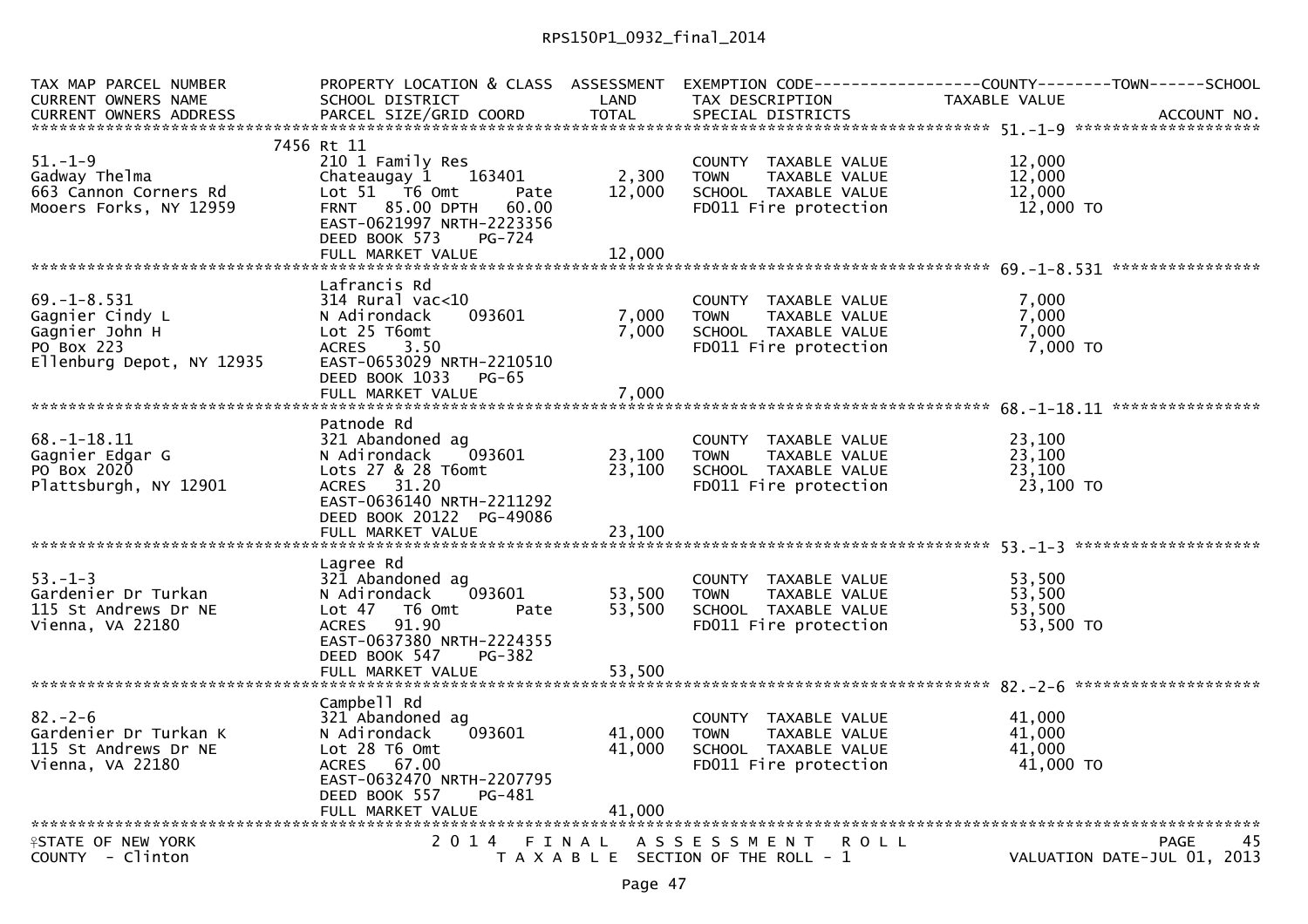## RPS150P1\_0932\_final\_2014 TOWN - Clinton OWNERS NAME SEQUENCE TAXABLE STATUS DATE-MAR 01, 2014SWIS - 093200 UNIFORM PERCENT OF VALUE IS 100.00

| TAX MAP PARCEL NUMBER                                                                                                        |                                                                                                                                                             |                                                                                                                  | PROPERTY LOCATION & CLASS ASSESSMENT EXEMPTION CODE----------------COUNTY-------TOWN------SCHOOL                        |                                                            |             |        |
|------------------------------------------------------------------------------------------------------------------------------|-------------------------------------------------------------------------------------------------------------------------------------------------------------|------------------------------------------------------------------------------------------------------------------|-------------------------------------------------------------------------------------------------------------------------|------------------------------------------------------------|-------------|--------|
| CURRENT OWNERS NAME                                                                                                          | SCHOOL DISTRICT                                                                                                                                             | <b>Example 12 DENTISY CONTROLLER IN THE STATE OF A STATE OF A STATE OF A STATE OF A STATE OF A STATE OF A ST</b> | TAX DESCRIPTION                                                                                                         | <b>TAXABLE VALUE</b>                                       |             |        |
| $22. - 1 - 7.2$                                                                                                              | 212 Jones Rd<br>240 Rural res                                                                                                                               |                                                                                                                  | RES STAR 41854                                                                                                          | $\overline{0}$                                             | $\mathbf 0$ | 30,000 |
| Garrell Martin H<br>Garrell Janet<br>212 Jones Rd<br>Churubusco, NY 12923                                                    | N Adirondack<br>Lot 74 T6omt<br>ACRES 103.90<br>EAST-0634700 NRTH-2235975<br>DEED BOOK 726<br>$PG-127$                                                      | 122,000                                                                                                          | 093601 65,500 COUNTY TAXABLE VALUE<br>TOWN TAXABLE VALUE<br>SCHOOL TAXABLE VALUE<br>FD011 Fire protection               | 122,000<br>122,000<br>$-92,000$<br>122,000 TO              |             |        |
|                                                                                                                              | FULL MARKET VALUE                                                                                                                                           | 122,000                                                                                                          |                                                                                                                         |                                                            |             |        |
|                                                                                                                              | Merchia Rd                                                                                                                                                  |                                                                                                                  |                                                                                                                         |                                                            |             |        |
| $22. - 1 - 8. - 1$<br>Garrell Martin H<br>Garrell Janet<br>212 Jones Rd<br>Churubusco, NY 12923                              | 321 Abandoned ag<br>093601<br>N Adirondack<br>Lot 73 T6 Omt<br>Pate<br>ACRES 24.80<br>EAST-0633178 NRTH-2236387<br>DEED BOOK 946<br><b>PG-29</b>            | 19,900<br>19,900                                                                                                 | COUNTY TAXABLE VALUE<br>TOWN TAXABLE VALUE<br>SCHOOL TAXABLE VALUE<br>FDO11 Fire protection                             | 19,900<br>19,900<br>19,900<br>19,900 TO                    |             |        |
|                                                                                                                              |                                                                                                                                                             |                                                                                                                  |                                                                                                                         |                                                            |             |        |
| $22. - 1 - 8. - 2$<br>Garrell Martin H<br>Garrell Janet<br>212 Jones Rd<br>Churubusco, NY 12923                              | Jones Rd<br>311 Res vac land<br>Chateaugay 1 163401<br>ACRES 0.20<br>EAST-0633178 NRTH-2236387<br>DEED BOOK 946<br><b>PG-29</b>                             | 1,000<br>1,000                                                                                                   | COUNTY TAXABLE VALUE<br>TAXABLE VALUE<br><b>TOWN</b><br>SCHOOL TAXABLE VALUE<br>FD011 Fire protection                   | 1,000<br>1,000<br>1,000<br>1,000 TO                        |             |        |
|                                                                                                                              | 662 Patnode Rd                                                                                                                                              |                                                                                                                  |                                                                                                                         |                                                            |             |        |
| $53. - 1 - 21.2$<br>Garrow Chad H<br>Garrow Roseann<br>662 Patnode Rd<br>Churubusco, NY 12923                                | 210 1 Family Res<br>093601<br>N Adirondack<br>Lot 34 T6omt<br>ACRES<br>4.50<br>EAST-0635365 NRTH-2218753<br>DEED BOOK 837<br>PG-317                         | 7,500<br>118,000                                                                                                 | RES STAR 41854<br>COUNTY TAXABLE VALUE<br><b>TOWN</b><br>TAXABLE VALUE<br>SCHOOL TAXABLE VALUE<br>FD011 Fire protection | $\mathbf{0}$<br>118,000<br>118,000<br>88,000<br>118,000 TO | $\Omega$    | 30,000 |
|                                                                                                                              |                                                                                                                                                             |                                                                                                                  |                                                                                                                         |                                                            |             |        |
| $68. - 1 - 13$<br>Gartner Allen A<br>Gartner Edward M<br>Attn: Mintzer Bros Inc<br>41 N Street Ext<br>Rutland, VT 05701-2536 | Town Line Rd<br>321 Abandoned ag<br>093601<br>N Adirondack<br>Lot 26 T6 Omt<br>Pate<br>ACRES 223.00<br>EAST-0644150 NRTH-2209641<br>DEED BOOK 574<br>PG-511 | 82,400<br>82,400                                                                                                 | COUNTY TAXABLE VALUE<br><b>TOWN</b><br>TAXABLE VALUE<br>SCHOOL TAXABLE VALUE<br>FD011 Fire protection                   | 82,400<br>82,400<br>82,400<br>82,400 TO                    |             |        |
|                                                                                                                              | FULL MARKET VALUE                                                                                                                                           | 82,400                                                                                                           |                                                                                                                         |                                                            |             |        |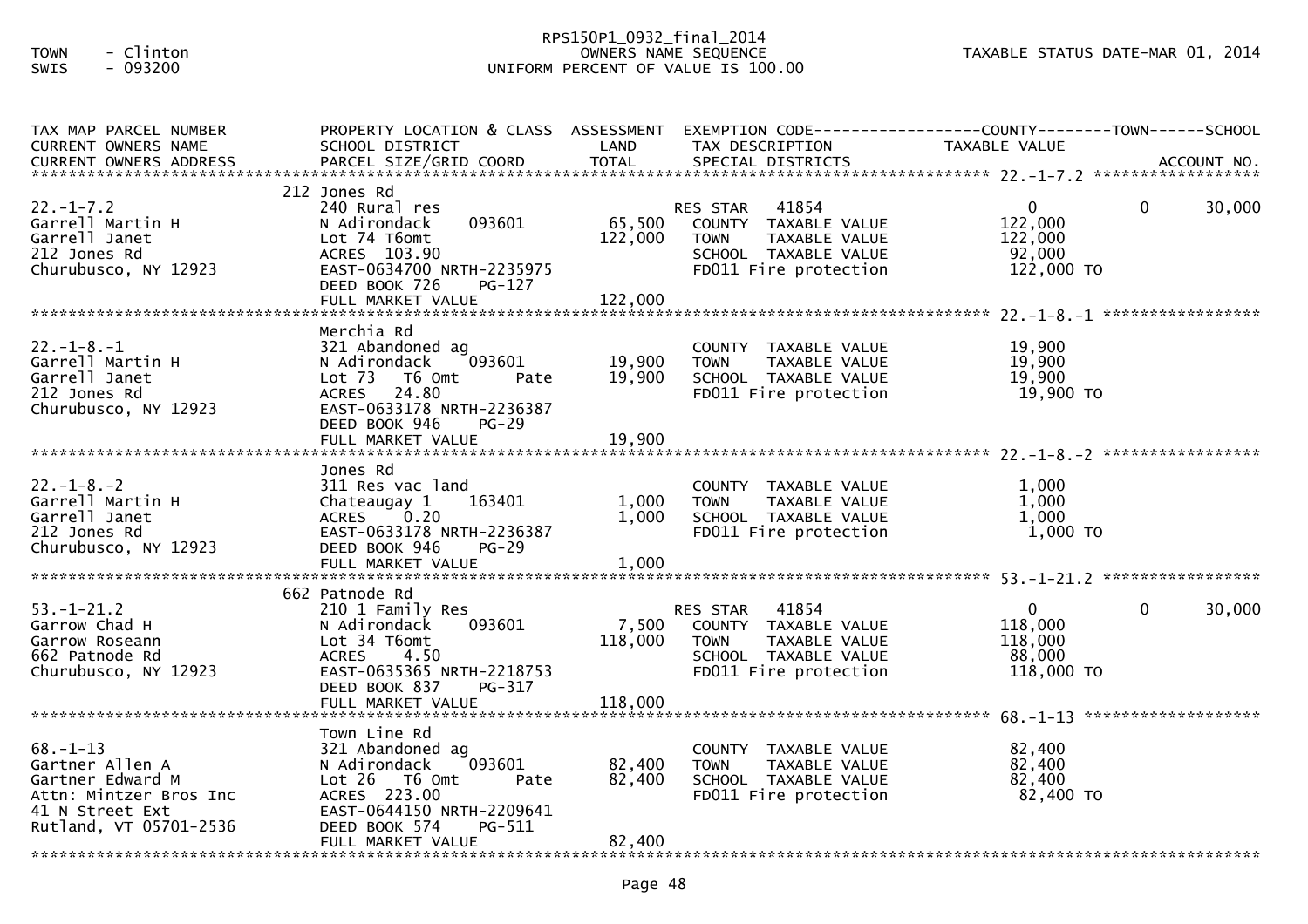| <b>ISTATE OF NEW YORK</b><br>COUNTY - Clinton<br><b>TOWN</b><br>- Clinton<br>- 093200<br><b>SWIS</b> |                                                                                                                                                                                                      | RPS150P1_0932_final_2014<br>OWNERS NAME SEQUENCE | 2014 FINAL ASSESSMENT<br><b>ROLL</b><br>T A X A B L E SECTION OF THE ROLL - 1<br>UNIFORM PERCENT OF VALUE IS 100.00 | VALUATION DATE-JUL 01, 2013<br>VALUATION DATE-MAR 01, 2014<br>TAXABLE STATUS DATE-MAR 01, 2014 |
|------------------------------------------------------------------------------------------------------|------------------------------------------------------------------------------------------------------------------------------------------------------------------------------------------------------|--------------------------------------------------|---------------------------------------------------------------------------------------------------------------------|------------------------------------------------------------------------------------------------|
| TAX MAP PARCEL NUMBER<br>CURRENT OWNERS NAME                                                         | PROPERTY LOCATION & CLASS ASSESSMENT<br>SCHOOL DISTRICT                                                                                                                                              | LAND                                             | TAX DESCRIPTION                                                                                                     | EXEMPTION CODE------------------COUNTY--------TOWN------SCHOOL<br>TAXABLE VALUE                |
| $25. - 1 - 11$<br>Gaudreau Raymond G<br>Anctil Mark<br>417 Irona Rd<br>Altona, NY 12910              | 376 Clinton Mills Rd<br>920 Priv Hunt/Fi<br>093601<br>N Adirondack<br>Lot 62  T6 0mt<br>Pate<br>ACRES 132.00<br>EAST-0662350 NRTH-2235197<br>DEED BOOK 20082 PG-14402<br>FULL MARKET VALUE           | 64,200<br>92,300<br>92,300                       | COUNTY TAXABLE VALUE<br><b>TOWN</b><br>TAXABLE VALUE<br>SCHOOL TAXABLE VALUE<br>FD011 Fire protection               | 92,300<br>92,300<br>92,300<br>92,300 TO                                                        |
| $67. - 1 - 11$<br>Gazdzicki Frank M Jr<br>837 Old Hartford Rd<br>Colchester, CT 06415                | Campbell Rd<br>321 Abandoned ag<br>N Adirondack<br>093601<br>Lot 28 T6 Omt<br>ACRES 25.00<br>EAST-0631985 NRTH-2212182<br>DEED BOOK 20061 PG-91963<br>FULL MARKET VALUE                              | 20,000<br>20,000<br>20,000                       | COUNTY TAXABLE VALUE<br><b>TOWN</b><br>TAXABLE VALUE<br>SCHOOL TAXABLE VALUE<br>FD011 Fire protection               | 20,000<br>20,000<br>20,000<br>20,000 TO                                                        |
| $54. - 1 - 7$<br>Gehrke Herman D<br>18 Cami Way<br>Morrisonville, NY 12962                           | 443 Lafrancis Rd<br>321 Abandoned ag<br>093601<br>N Adirondack<br>Lot 36 T6 Omt<br>Pate<br>ACRES 567.00<br>EAST-0648226 NRTH-2218022<br>DEED BOOK 20001 PG-22192                                     | 142,500<br>142,500                               | COUNTY TAXABLE VALUE<br>TAXABLE VALUE<br>TOWN<br>SCHOOL TAXABLE VALUE<br>FD011 Fire protection                      | 142,500<br>142,500<br>142,500<br>142,500 TO                                                    |
| $54. - 2 - 3$<br>Geno Mark E<br>Geno Tracie L<br>13 Pike Dr<br>Swanton, VT 05488                     | Lafrancis Rd<br>321 Abandoned ag<br>093601<br>N Adirondack<br>Lot 37 T6 Omt<br>Survey Map 20061/99069 Lo<br>ACRES 20.00<br>EAST-0651446 NRTH-2217057<br>DEED BOOK 20072 PG-6941<br>FULL MARKET VALUE | 17,500<br>17,500<br>17,500                       | COUNTY TAXABLE VALUE<br><b>TOWN</b><br>TAXABLE VALUE<br>SCHOOL TAXABLE VALUE<br>FD011 Fire protection               | 17,500<br>17,500<br>17,500<br>17,500 TO                                                        |
| $54. - 2 - 4$<br>Geno Mark E<br>Geno Tracie L<br>13 Pike Dr                                          | Lafrancis Rd<br>321 Abandoned ag<br>093601<br>N Adirondack<br>Lot 37 T6 Omt<br>Survey Map 20061/99069 Lo                                                                                             | 17,500<br>17,500                                 | COUNTY TAXABLE VALUE<br><b>TOWN</b><br>TAXABLE VALUE<br>SCHOOL TAXABLE VALUE<br>FD011 Fire protection               | 17,500<br>17,500<br>17,500<br>17,500 TO                                                        |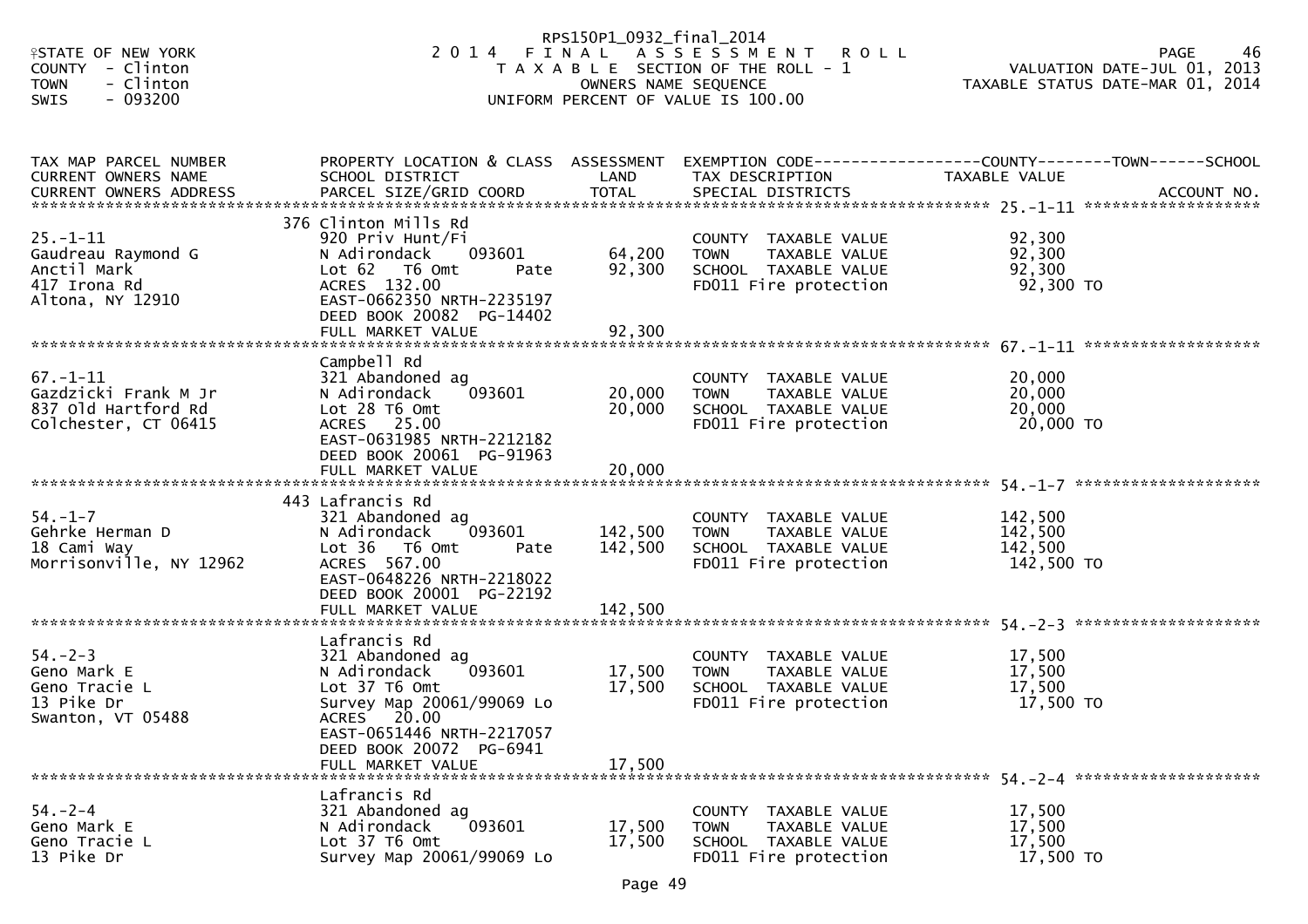|                               |                                            | RPS150P1_0932_final_2014 |                                       |                                                               |
|-------------------------------|--------------------------------------------|--------------------------|---------------------------------------|---------------------------------------------------------------|
| Swanton, VT 05488             | 20.00<br><b>ACRES</b>                      |                          |                                       |                                                               |
|                               | EAST-0651333 NRTH-2217702                  |                          |                                       |                                                               |
|                               | DEED BOOK 20072 PG-6941                    |                          |                                       |                                                               |
|                               |                                            |                          |                                       |                                                               |
|                               |                                            |                          |                                       |                                                               |
| <b>ISTATE OF NEW YORK</b>     |                                            |                          | 2014 FINAL ASSESSMENT ROLL            | PAGE<br>47                                                    |
| COUNTY - Clinton              |                                            |                          | T A X A B L E SECTION OF THE ROLL - 1 | VALUATION DATE-JUL 01, 2013                                   |
| - Clinton<br><b>TOWN</b>      |                                            |                          | OWNERS NAME SEQUENCE                  | TAXABLE STATUS DATE-MAR 01, 2014                              |
| $-093200$<br><b>SWIS</b>      |                                            |                          | UNIFORM PERCENT OF VALUE IS 100.00    |                                                               |
|                               |                                            |                          |                                       |                                                               |
| TAX MAP PARCEL NUMBER         | PROPERTY LOCATION & CLASS ASSESSMENT       |                          |                                       | EXEMPTION CODE-----------------COUNTY--------TOWN------SCHOOL |
| CURRENT OWNERS NAME           | SCHOOL DISTRICT                            | LAND                     | TAX DESCRIPTION                       | TAXABLE VALUE                                                 |
| <b>CURRENT OWNERS ADDRESS</b> |                                            |                          |                                       |                                                               |
|                               |                                            |                          |                                       |                                                               |
|                               | Santamore Rd                               |                          |                                       |                                                               |
| $7. - 1 - 29.4$               | 321 Abandoned ag                           |                          | COUNTY TAXABLE VALUE                  | 12,700                                                        |
| Gernassnig Adolf              | 163401<br>Chateaugay 1                     | 12,700                   | TAXABLE VALUE<br><b>TOWN</b>          | 12,700                                                        |
| Gernassnig Helene             | Lot 88 T6 Omt                              | 12,700                   | SCHOOL TAXABLE VALUE                  | 12,700                                                        |
| 290 7th Ave                   | ACRES 12.70                                |                          | FD011 Fire protection                 | 12,700 TO                                                     |
|                               | EAST-0628912 NRTH-2242607                  |                          |                                       |                                                               |
| Lasalle QC, Canada H8P2M4     |                                            |                          |                                       |                                                               |
|                               | DEED BOOK 860<br>PG-326                    |                          |                                       |                                                               |
|                               | FULL MARKET VALUE                          | 12,700                   |                                       |                                                               |
|                               | 64 Santamore Rd                            |                          |                                       |                                                               |
| $7. - 1 - 31.11$              | 270 Mfg housing                            |                          | COUNTY TAXABLE VALUE                  | 26,600                                                        |
| Giagnorio Joseph              | 163401                                     | 9,100                    | TAXABLE VALUE<br><b>TOWN</b>          | 26,600                                                        |
|                               | Chateaugay 1<br>Lot $88 \overline{16}$ Omt |                          |                                       |                                                               |
| 54 Bronson Rd                 |                                            | 26,600                   | SCHOOL TAXABLE VALUE                  | 26,600                                                        |
| Southport, CT 06890           | Previous Deed 382-349                      |                          | FD011 Fire protection                 | 26,600 TO                                                     |
|                               | 6.80<br><b>ACRES</b>                       |                          |                                       |                                                               |
|                               | EAST-0627697 NRTH-2243245                  |                          |                                       |                                                               |
|                               | DEED BOOK 20112 PG-44650                   |                          |                                       |                                                               |
|                               |                                            |                          |                                       |                                                               |
|                               |                                            |                          |                                       |                                                               |
|                               | Colgan Rd                                  |                          |                                       |                                                               |
| $25. - 1 - 4.2$               | 920 Priv Hunt/Fi                           |                          | COUNTY TAXABLE VALUE                  | 105,200                                                       |
| Gibson Eric I                 | 093601<br>N Adirondack                     | 88,200                   | <b>TOWN</b><br>TAXABLE VALUE          | 105,200                                                       |
| Gibson Leigh J                | Lot 61 & 80 T6omt                          | 105,200                  | SCHOOL TAXABLE VALUE                  | 105,200                                                       |
| 130 Vley Rd                   | ACRES 252.00                               |                          | FD011 Fire protection                 | 105,200 TO                                                    |
| Scotia, NY 12302              | EAST-0668333 NRTH-2240506                  |                          |                                       |                                                               |
|                               | DEED BOOK 1009<br>PG-312                   |                          |                                       |                                                               |
|                               | FULL MARKET VALUE                          | 105,200                  |                                       |                                                               |
|                               |                                            |                          |                                       |                                                               |
|                               | Colgan Rd                                  |                          |                                       |                                                               |
| $25. - 1 - 9.2$               | 321 Abandoned ag                           |                          | COUNTY TAXABLE VALUE                  | 17,400                                                        |
| Gibson Erin                   | 093601<br>N Adirondack                     | 17,400                   | <b>TOWN</b><br>TAXABLE VALUE          | 17,400                                                        |
| 5548 Rt 11                    | Lot 62 T6omt                               | 17,400                   | SCHOOL TAXABLE VALUE                  | 17,400                                                        |
| Ellenburg Center, NY          | 19.70<br><b>ACRES</b>                      |                          | FD011 Fire protection                 | 17,400 TO                                                     |
|                               | 12934-2904 EAST-0665403 NRTH-2236216       |                          |                                       |                                                               |
|                               | DEED BOOK 20001 PG-25031                   |                          |                                       |                                                               |
|                               | FULL MARKET VALUE                          | 17,400                   |                                       |                                                               |
|                               |                                            |                          |                                       |                                                               |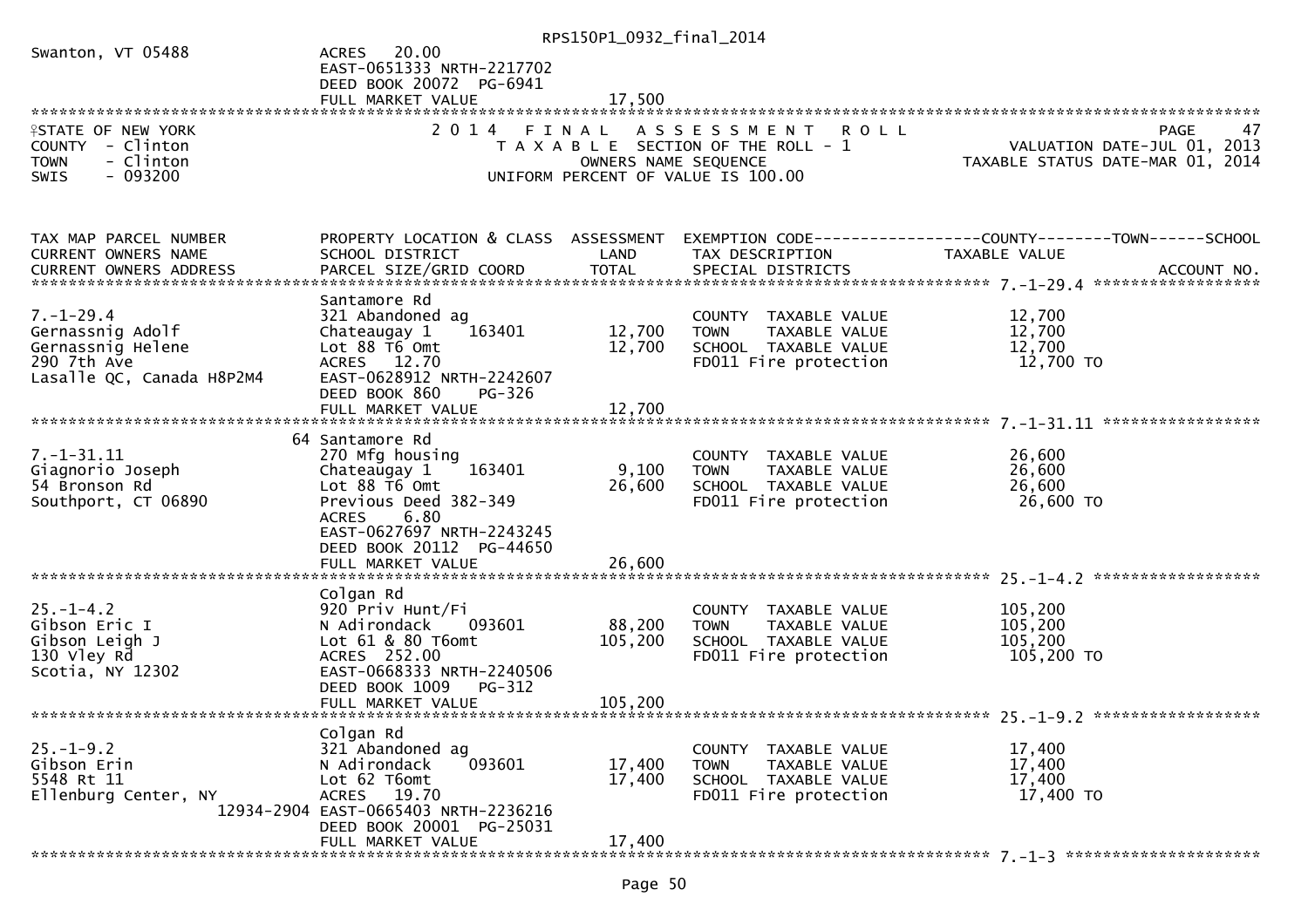RPS150P1\_0932\_final\_2014

|                                             | 648 Frontier Rd                     |                      |                                       |                                                                                                  |
|---------------------------------------------|-------------------------------------|----------------------|---------------------------------------|--------------------------------------------------------------------------------------------------|
| $7. - 1 - 3$                                | 260 Seasonal res                    |                      | COUNTY TAXABLE VALUE                  | 31,300                                                                                           |
| Gillette Randy                              | Chateaugay 1<br>163401              | 26,900               | <b>TOWN</b><br>TAXABLE VALUE          | 31,300                                                                                           |
| 8333 Beverly Jane Ln                        | Lot 88 T6 Omt<br>Pate               | 31,300               | SCHOOL TAXABLE VALUE                  | 31,300                                                                                           |
| Sacramento, CA 95830                        | 38.80<br><b>ACRES</b>               |                      | FD011 Fire protection                 | 31,300 TO                                                                                        |
|                                             | EAST-0625777 NRTH-2245629           |                      |                                       |                                                                                                  |
|                                             | DEED BOOK 98000 PG-99211            |                      |                                       |                                                                                                  |
|                                             | FULL MARKET VALUE                   | 31,300               |                                       |                                                                                                  |
|                                             |                                     |                      |                                       |                                                                                                  |
|                                             |                                     |                      |                                       |                                                                                                  |
| <b>ISTATE OF NEW YORK</b>                   | 2014 FINAL                          |                      | ASSESSMENT ROLL                       | 48<br>PAGE                                                                                       |
| COUNTY - Clinton                            |                                     |                      | T A X A B L E SECTION OF THE ROLL - 1 | VALUATION DATE-JUL 01, 2013<br>TAXABLE STATUS DATE-MAR 01, 2014                                  |
| - Clinton<br><b>TOWN</b>                    |                                     | OWNERS NAME SEQUENCE |                                       |                                                                                                  |
| $-093200$<br><b>SWIS</b>                    |                                     |                      | UNIFORM PERCENT OF VALUE IS 100.00    |                                                                                                  |
|                                             |                                     |                      |                                       |                                                                                                  |
| TAX MAP PARCEL NUMBER                       |                                     |                      |                                       | PROPERTY LOCATION & CLASS ASSESSMENT EXEMPTION CODE----------------COUNTY-------TOWN------SCHOOL |
| CURRENT OWNERS NAME                         | SCHOOL DISTRICT                     | LAND                 | TAX DESCRIPTION                       | TAXABLE VALUE                                                                                    |
|                                             |                                     |                      |                                       |                                                                                                  |
|                                             |                                     |                      |                                       |                                                                                                  |
|                                             | 261 Campbell Rd                     |                      |                                       |                                                                                                  |
| $67. - 1 - 2.3$                             | 270 Mfg housing                     |                      | COUNTY TAXABLE VALUE                  | 32,800                                                                                           |
| Gilmore Kelley P                            | 093601<br>N Adirondack              | 4,600                | TAXABLE VALUE<br><b>TOWN</b>          | 32,800                                                                                           |
| Gilmore Jessica L                           | Lot 32 T6 Omt                       | 32,800               | SCHOOL TAXABLE VALUE                  | 32,800                                                                                           |
|                                             |                                     |                      |                                       |                                                                                                  |
| 507 West Hill Rd                            | FRNT 100.00 DPTH 225.00             |                      | FD011 Fire protection                 | 32,800 TO                                                                                        |
| Ellenburg Center, NY 12934                  | 850<br><b>BANK</b>                  |                      |                                       |                                                                                                  |
|                                             | EAST-0630072 NRTH-2213284           |                      |                                       |                                                                                                  |
|                                             | DEED BOOK 20082 PG-12362            |                      |                                       |                                                                                                  |
|                                             | FULL MARKET VALUE                   | 32,800               |                                       |                                                                                                  |
|                                             |                                     |                      |                                       |                                                                                                  |
|                                             | Rt 189                              |                      |                                       |                                                                                                  |
| $8. - 1 - 3.24$                             | 260 Seasonal res                    |                      | COUNTY TAXABLE VALUE                  | 14,800                                                                                           |
| Goodrow David & Gina                        | 093601<br>N Adirondack              | 13,500               | <b>TOWN</b><br>TAXABLE VALUE          | 14,800                                                                                           |
| Goodrow Life Est Ronald & Marg Lot 86 T6omt |                                     | 14,800               | SCHOOL TAXABLE VALUE                  | 14,800                                                                                           |
| PO Box 42                                   | ACRES 12.00                         |                      | FD011 Fire protection                 | 14,800 TO                                                                                        |
| Churubusco, NY 12923                        | EAST-0637109 NRTH-2245743           |                      |                                       |                                                                                                  |
|                                             | DEED BOOK 99001 PG-14556            |                      |                                       |                                                                                                  |
|                                             | FULL MARKET VALUE                   | 14,800               |                                       |                                                                                                  |
|                                             |                                     |                      |                                       |                                                                                                  |
|                                             | 2 Broad St                          |                      |                                       |                                                                                                  |
| $38.1 - 1 - 10.1$                           | 210 1 Family Res                    |                      | COUNTY TAXABLE VALUE                  | 50,000                                                                                           |
| Goodrow David R                             | N Adirondack<br>093601              | 4,800                | <b>TOWN</b><br>TAXABLE VALUE          | 50,000                                                                                           |
|                                             |                                     |                      |                                       |                                                                                                  |
| Goodrow Gina S                              | Lot 66 T6 Omt<br>Pate               | 50,000               | SCHOOL TAXABLE VALUE                  | 50,000                                                                                           |
| 29 Smith St                                 | FRNT 200.00 DPTH 170.00             |                      | FD011 Fire protection                 | 50,000 TO                                                                                        |
| Churubusco, NY 12923                        | EAST-0640052 NRTH-2231919           |                      |                                       |                                                                                                  |
|                                             | DEED BOOK 20051 PG-82237            |                      |                                       |                                                                                                  |
|                                             | FULL MARKET VALUE                   | 50,000               |                                       |                                                                                                  |
|                                             |                                     |                      |                                       |                                                                                                  |
|                                             | whalen Rd                           |                      |                                       |                                                                                                  |
| $37. - 1 - 22$                              | 323 Vacant rural                    |                      | COUNTY TAXABLE VALUE                  | 18,900                                                                                           |
| Goodrow Life Est Ronald & Marg Chateaugay 1 | 163401                              | 18,900               | <b>TOWN</b><br>TAXABLE VALUE          | 18,900                                                                                           |
| Goodrow David A & Gina S                    | Lot <sub>52</sub><br>T6 Omt<br>Pate | 18,900               | SCHOOL TAXABLE VALUE                  | 18,900                                                                                           |
| PO Box 42                                   | 61.80<br><b>ACRES</b>               |                      | FD011 Fire protection                 | 18,900 TO                                                                                        |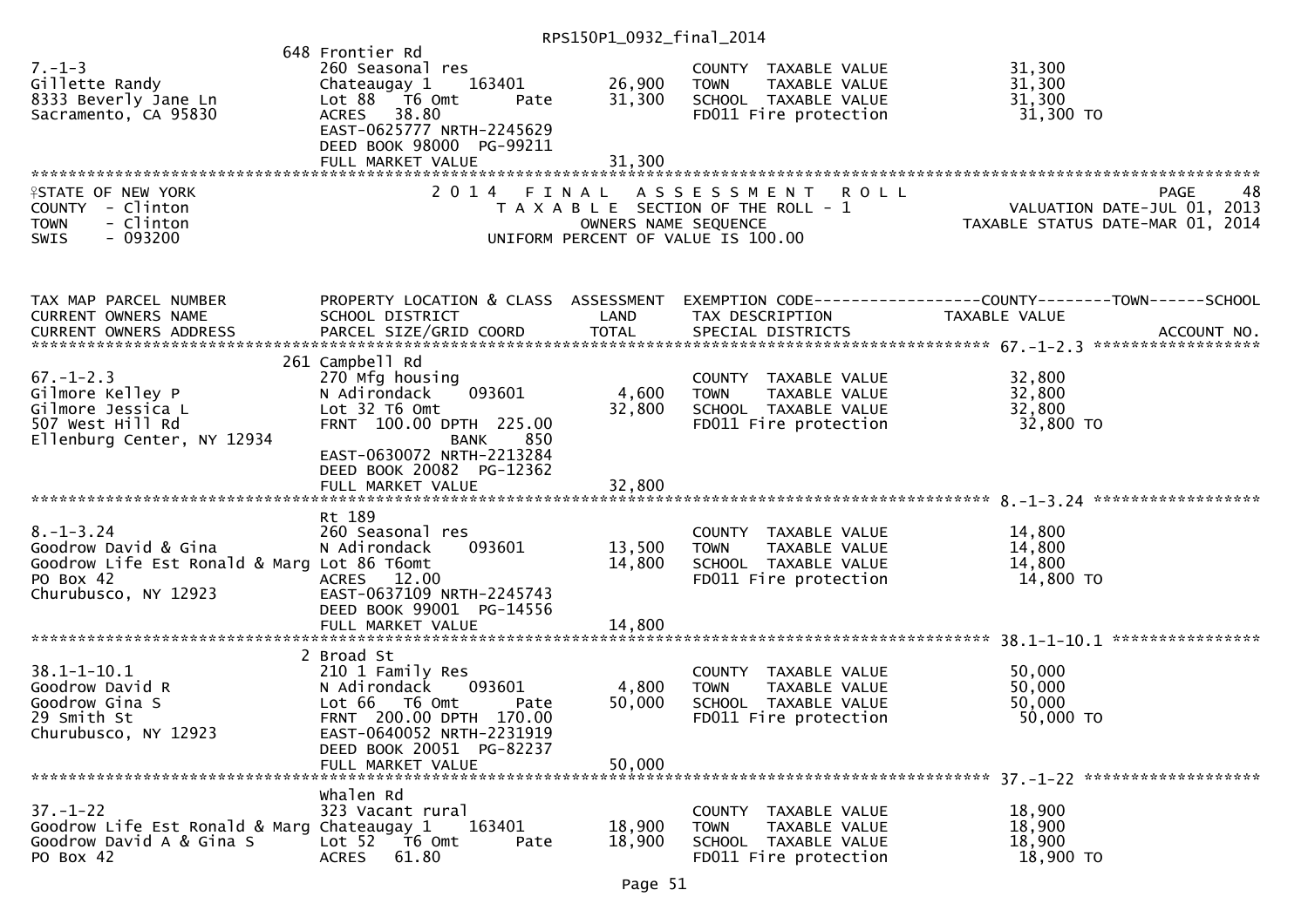|                                             |                                        | RPS150P1_0932_final_2014 |                                       |                                  |        |
|---------------------------------------------|----------------------------------------|--------------------------|---------------------------------------|----------------------------------|--------|
| Churubusco, NY 12923                        | EAST-0627818 NRTH-2228324              |                          |                                       |                                  |        |
|                                             | DEED BOOK 99001 PG-14556               |                          |                                       |                                  |        |
|                                             |                                        |                          |                                       |                                  |        |
|                                             |                                        |                          |                                       |                                  |        |
|                                             | 38 Smith St                            |                          |                                       |                                  |        |
| $38.1 - 1 - 11$                             | 210 1 Family Res                       |                          | COUNTY TAXABLE VALUE                  | 75,300                           |        |
| Goodrow Life Est Ronald & Marg N Adirondack | 093601                                 | 4,500                    | TAXABLE VALUE<br><b>TOWN</b>          | 75,300                           |        |
| Goodrow David A & Gina S                    | Lot 66 T6 Omt<br>Pate                  | 75,300                   | SCHOOL TAXABLE VALUE                  | 75,300                           |        |
| PO Box 42                                   | FRNT 170.00 DPTH 156.00                |                          | FD011 Fire protection                 | 75,300 TO                        |        |
| Churubusco, NY 12923                        | EAST-0640248 NRTH-2231900              |                          |                                       |                                  |        |
|                                             | DEED BOOK 99001 PG-14556               | 75,300                   |                                       |                                  |        |
|                                             | FULL MARKET VALUE                      |                          |                                       |                                  |        |
| <b>ISTATE OF NEW YORK</b>                   | 2014 FINAL                             |                          | ASSESSMENT ROLL                       | <b>PAGE</b>                      | 49     |
| COUNTY - Clinton                            |                                        |                          | T A X A B L E SECTION OF THE ROLL - 1 | VALUATION DATE-JUL 01, 2013      |        |
| - Clinton<br><b>TOWN</b>                    |                                        | OWNERS NAME SEQUENCE     |                                       | TAXABLE STATUS DATE-MAR 01, 2014 |        |
| $-093200$<br>SWIS                           |                                        |                          | UNIFORM PERCENT OF VALUE IS 100.00    |                                  |        |
|                                             |                                        |                          |                                       |                                  |        |
|                                             |                                        |                          |                                       |                                  |        |
|                                             |                                        |                          |                                       |                                  |        |
| TAX MAP PARCEL NUMBER                       | PROPERTY LOCATION & CLASS ASSESSMENT   |                          |                                       |                                  |        |
| CURRENT OWNERS NAME                         | SCHOOL DISTRICT                        | LAND                     | TAX DESCRIPTION                       | TAXABLE VALUE                    |        |
|                                             |                                        |                          |                                       |                                  |        |
|                                             |                                        |                          |                                       |                                  |        |
|                                             | 29 Smith St                            |                          |                                       |                                  |        |
| $38.1 - 1 - 52$                             | 270 Mfg housing                        |                          | COUNTY TAXABLE VALUE                  | 25,000                           |        |
| Goodrow Ronald                              | 093601<br>N Adirondack                 | 4,600                    | TAXABLE VALUE<br><b>TOWN</b>          | 25,000                           |        |
| Goodrow Margaret                            | Lot 66 T6 Omt<br>Pate                  | 25,000                   | SCHOOL TAXABLE VALUE                  | 25,000                           |        |
| 38 Smith St                                 | FRNT 102.50 DPTH 244.00                |                          | FD011 Fire protection                 | 25,000 TO                        |        |
| PO Box 42                                   | EAST-0640028 NRTH-2231638              |                          |                                       |                                  |        |
| Churubusco, NY 12923                        | DEED BOOK 973<br>PG-1                  |                          |                                       |                                  |        |
|                                             |                                        |                          |                                       |                                  |        |
|                                             |                                        |                          |                                       |                                  |        |
| $69. - 1 - 14.7$                            | 476 Brandy Brook Rd<br>270 Mfg housing |                          | RES STAR 41854                        | $\mathbf 0$<br>$\mathbf{0}$      | 30,000 |
| Goss Veronica A                             | N Adirondack<br>093601                 | 5,600                    | COUNTY TAXABLE VALUE                  | 32,000                           |        |
| Goss Alden L                                | Lot 25 T6omt                           | 32,000                   | <b>TOWN</b><br>TAXABLE VALUE          | 32,000                           |        |
| 476 Brandy Brook Rd                         | <b>ACRES</b><br>1.70                   |                          | SCHOOL TAXABLE VALUE                  | 2,000                            |        |
| Ellenburg Center, NY 12934                  | EAST-0647837 NRTH-2209769              |                          | FD011 Fire protection                 | 32,000 TO                        |        |
|                                             | DEED BOOK 20031 PG-53940               |                          |                                       |                                  |        |
|                                             |                                        |                          |                                       |                                  |        |
|                                             |                                        |                          |                                       |                                  |        |
|                                             | Lost Nation Rd                         |                          |                                       |                                  |        |
| $21. - 1 - 14.2$                            | 321 Abandoned ag                       |                          | COUNTY TAXABLE VALUE                  | 88,200                           |        |
| Graymont Materials (NY) Inc                 | 093601<br>N Adirondack                 | 88,200                   | TAXABLE VALUE<br><b>TOWN</b>          | 88,200                           |        |
| 111 Quarry Rd                               | Lot 71 T6omt                           | 88,200                   | SCHOOL TAXABLE VALUE                  | 88,200                           |        |
| Plattsburgh, NY 12901                       | ACRES 105.00                           |                          | FD011 Fire protection                 | 88,200 TO                        |        |
|                                             | EAST-0620061 NRTH-2233727              |                          |                                       |                                  |        |
|                                             | DEED BOOK 20112 PG-40530               |                          |                                       |                                  |        |
|                                             | FULL MARKET VALUE                      | 88,200                   |                                       |                                  |        |
|                                             |                                        |                          |                                       |                                  |        |
|                                             | Lost Nation Rd                         |                          |                                       |                                  |        |
| $21.-1-15.1$                                | 321 Abandoned ag                       |                          | COUNTY TAXABLE VALUE                  | 14,300                           |        |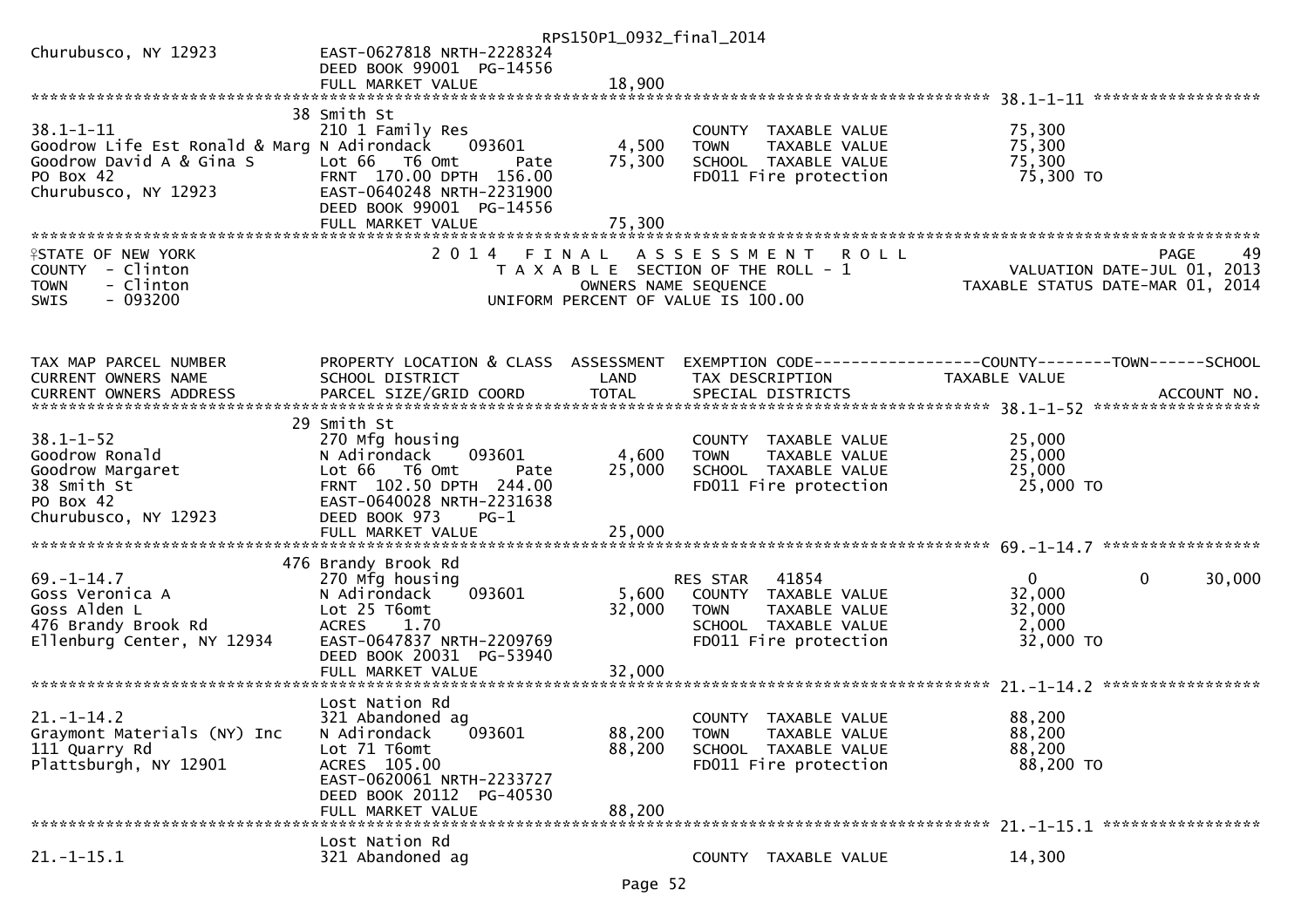|                                                                                            |                                                                                                    | RPS150P1_0932_final_2014 |                                                                                                |                                                                                      |
|--------------------------------------------------------------------------------------------|----------------------------------------------------------------------------------------------------|--------------------------|------------------------------------------------------------------------------------------------|--------------------------------------------------------------------------------------|
| Graymont Materials (NY) Inc<br>111 Quarry Rd<br>Plattsburgh, NY 12901                      | 093601<br>N Adirondack<br>Lot $71$<br>T6 Omt<br>Pate<br>ACRES 13.50<br>EAST-0619952 NRTH-2234681   | 14,300<br>14,300         | <b>TOWN</b><br>TAXABLE VALUE<br>SCHOOL TAXABLE VALUE<br>FD011 Fire protection                  | 14,300<br>14,300<br>14,300 TO                                                        |
|                                                                                            | DEED BOOK 20092 PG-26144<br>FULL MARKET VALUE                                                      | 14,300                   |                                                                                                |                                                                                      |
|                                                                                            | Lost Nation Rd                                                                                     |                          |                                                                                                |                                                                                      |
| $21. - 1 - 15.21$<br>Graymont Materials (NY) Inc<br>111 Quarry Rd<br>Plattsburgh, NY 12901 | 321 Abandoned ag<br>N Adirondack<br>093601<br>71 T6omt<br>ACRES 18.50<br>EAST-0619885 NRTH-2235174 | 16,800<br>16,800         | COUNTY TAXABLE VALUE<br>TAXABLE VALUE<br>TOWN<br>SCHOOL TAXABLE VALUE<br>FD011 Fire protection | 16,800<br>16,800<br>16,800<br>16,800 TO                                              |
|                                                                                            | DEED BOOK 20092 PG-26276                                                                           |                          |                                                                                                |                                                                                      |
|                                                                                            | FULL MARKET VALUE                                                                                  | 16,800                   |                                                                                                |                                                                                      |
| <b>ISTATE OF NEW YORK</b><br>COUNTY - Clinton<br>- Clinton<br><b>TOWN</b>                  | 2014 FINAL                                                                                         | OWNERS NAME SEQUENCE     | A S S E S S M E N T R O L L<br>T A X A B L E SECTION OF THE ROLL - 1                           | 50<br><b>PAGE</b><br>VALUATION DATE-JUL 01, 2013<br>TAXABLE STATUS DATE-MAR 01, 2014 |
| $-093200$<br><b>SWIS</b>                                                                   |                                                                                                    |                          | UNIFORM PERCENT OF VALUE IS 100.00                                                             |                                                                                      |
|                                                                                            |                                                                                                    |                          |                                                                                                |                                                                                      |
| TAX MAP PARCEL NUMBER                                                                      | PROPERTY LOCATION & CLASS ASSESSMENT                                                               |                          |                                                                                                | EXEMPTION CODE-----------------COUNTY--------TOWN------SCHOOL                        |
| CURRENT OWNERS NAME                                                                        | SCHOOL DISTRICT                                                                                    | LAND                     | TAX DESCRIPTION                                                                                | TAXABLE VALUE                                                                        |
|                                                                                            |                                                                                                    |                          |                                                                                                |                                                                                      |
|                                                                                            | Lost Nation Rd                                                                                     |                          |                                                                                                |                                                                                      |
| $21. - 1 - 15.3$                                                                           | 321 Abandoned ag                                                                                   |                          | COUNTY TAXABLE VALUE                                                                           | 14,300                                                                               |
| Graymont Materials Inc.<br>111 Quarry Rd                                                   | N Adirondack<br>093601<br>Lot 71 T6omt                                                             | 14,300<br>14,300         | TAXABLE VALUE<br>TOWN<br>SCHOOL TAXABLE VALUE                                                  | 14,300<br>14,300                                                                     |
| Plattsburgh, NY 12901                                                                      | ACRES 13.50                                                                                        |                          | FD011 Fire protection                                                                          | 14,300 TO                                                                            |
|                                                                                            | EAST-0619924 NRTH-2234894                                                                          |                          |                                                                                                |                                                                                      |
|                                                                                            | DEED BOOK 20092 PG-25548                                                                           | 14,300                   |                                                                                                |                                                                                      |
|                                                                                            | FULL MARKET VALUE                                                                                  |                          |                                                                                                |                                                                                      |
|                                                                                            | 656 Clinton Mills Rd                                                                               |                          |                                                                                                |                                                                                      |
| $24. - 1 - 1.21$                                                                           | 270 Mfg housing                                                                                    |                          | COUNTY TAXABLE VALUE                                                                           | 42,200                                                                               |
| Green Richard A II<br>656 Clinton Mills Rd                                                 | 093601<br>N Adirondack<br>Lot 63                                                                   | 33,300<br>42,200         | <b>TOWN</b><br>TAXABLE VALUE<br>SCHOOL TAXABLE VALUE                                           | 42,200<br>42,200                                                                     |
| Ellenburg Depot, NY 12935                                                                  | <b>ACRES</b><br>51.60                                                                              |                          | FD011 Fire protection                                                                          | 42,200 TO                                                                            |
|                                                                                            | EAST-0655613 NRTH-2235499<br>DEED BOOK 99001 PG-13963                                              |                          |                                                                                                |                                                                                      |
|                                                                                            | FULL MARKET VALUE                                                                                  | 42,200                   |                                                                                                |                                                                                      |
|                                                                                            | 487 Brandy Brook Rd                                                                                |                          | 96 PCT OF VALUE USED FOR EXEMPTION PURPOSES                                                    |                                                                                      |
| $68. - 1 - 12$                                                                             | 210 1 Family Res                                                                                   |                          | VET WAR CT 41121                                                                               | $\mathbf 0$<br>7,402<br>7,402                                                        |
| Gregory John J                                                                             | 093601<br>N Adirondack                                                                             |                          | 41834<br>6,700 SR STAR                                                                         | 51,400<br>$\overline{0}$<br>0                                                        |
| Gregory Mamie M<br>487 Brandy Brook Rd                                                     | Lot 26<br>T6 Omt<br>Patent<br>3.10<br><b>ACRES</b>                                                 | 51,400                   | COUNTY TAXABLE VALUE<br>TAXABLE VALUE<br><b>TOWN</b>                                           | 43,998<br>43,998                                                                     |
| Ellenburg Center, NY 12934                                                                 | EAST-0647297 NRTH-2209959                                                                          |                          | SCHOOL TAXABLE VALUE                                                                           | $\bf{0}$                                                                             |
|                                                                                            | DEED BOOK 570<br>PG-561<br>FULL MARKET VALUE                                                       | 51,400                   | FD011 Fire protection                                                                          | 51,400 TO                                                                            |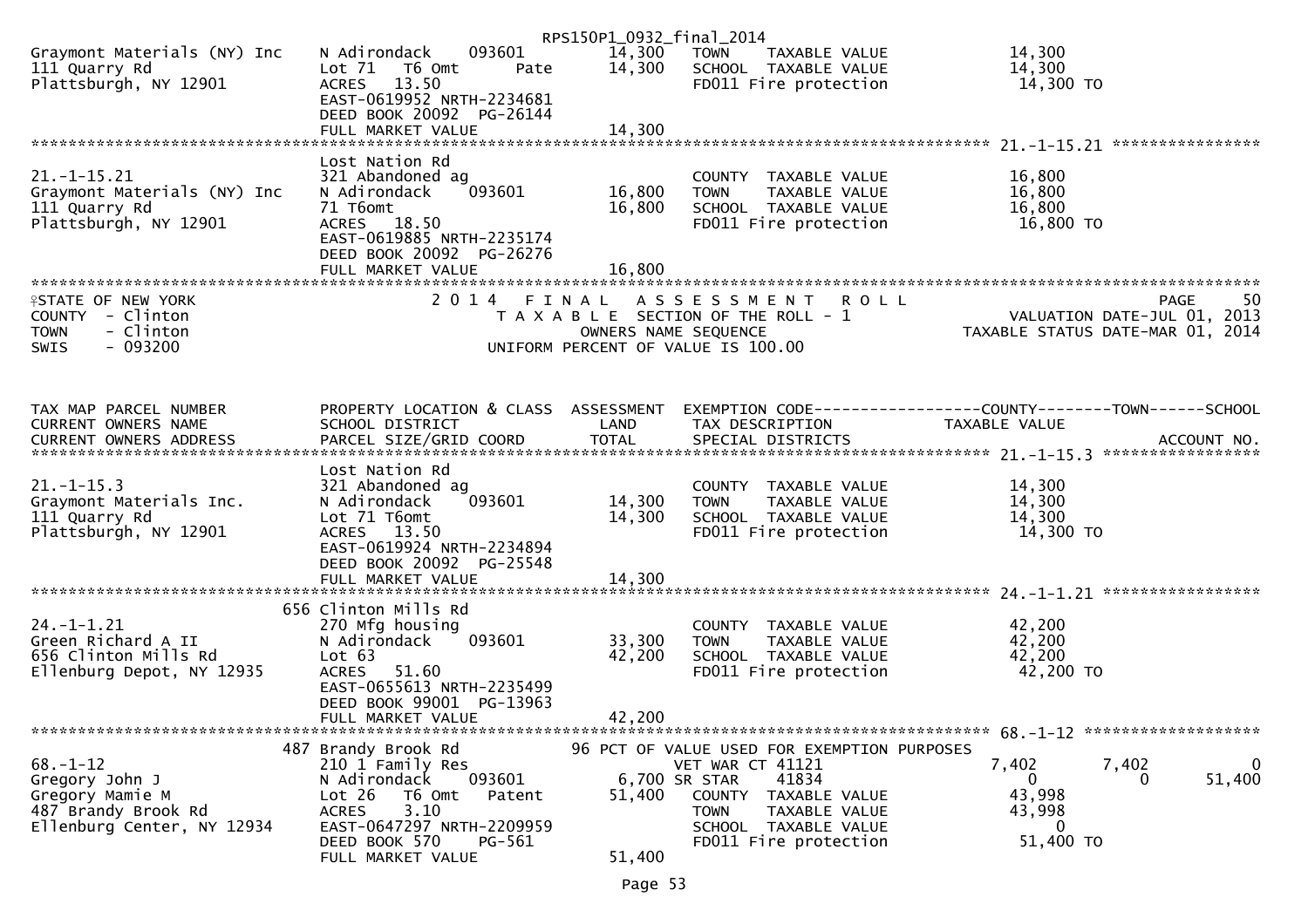| $51. - 1 - 11.2$<br>Grenier David M<br>Grenier Harriet R<br>111 Miller Ln<br>Waterbury Center, VT 05677 | Ryan Rd<br>105 Vac farmland<br>Chateaugay 1<br>163401<br>Lot 50 T6 Omt<br>Pate<br>ACRES 50.12<br>EAST-0623901 NRTH-2219811                                                              | 37,400<br>37,400           | COUNTY TAXABLE VALUE<br>TAXABLE VALUE<br><b>TOWN</b><br>SCHOOL TAXABLE VALUE<br>FD011 Fire protection             | 37,400<br>37,400<br>37,400<br>37,400 TO                                               |
|---------------------------------------------------------------------------------------------------------|-----------------------------------------------------------------------------------------------------------------------------------------------------------------------------------------|----------------------------|-------------------------------------------------------------------------------------------------------------------|---------------------------------------------------------------------------------------|
|                                                                                                         | DEED BOOK 871<br>PG-198                                                                                                                                                                 |                            |                                                                                                                   |                                                                                       |
| $52. - 1 - 5.2$<br>Grenier David M<br>111 Miller Ln<br>Waterbury Center, VT 05677                       | 7280 Rt 11<br>260 Seasonal res<br>Chateaugay 1<br>163401<br>Lot 52 T6 Omt<br>Pate<br>51.00<br><b>ACRES</b><br>EAST-0625769 NRTH-2225061<br>DEED BOOK 871<br>PG-193<br>FULL MARKET VALUE | 32,500<br>67,300<br>67,300 | COUNTY TAXABLE VALUE<br>TAXABLE VALUE<br><b>TOWN</b><br>SCHOOL TAXABLE VALUE<br>FD011 Fire protection             | 67,300<br>67,300<br>67,300<br>67,300 TO                                               |
| <b>ISTATE OF NEW YORK</b><br>COUNTY - Clinton<br><b>TOWN</b><br>- Clinton<br>$-093200$<br>SWIS          | 2014 FINAL                                                                                                                                                                              | OWNERS NAME SEQUENCE       | A S S E S S M E N T<br><b>ROLL</b><br>T A X A B L E SECTION OF THE ROLL - 1<br>UNIFORM PERCENT OF VALUE IS 100.00 | <b>PAGE</b><br>-51<br>VALUATION DATE-JUL 01, 2013<br>TAXABLE STATUS DATE-MAR 01, 2014 |
| TAX MAP PARCEL NUMBER<br>CURRENT OWNERS NAME                                                            | PROPERTY LOCATION & CLASS ASSESSMENT<br>SCHOOL DISTRICT                                                                                                                                 | LAND                       | TAX DESCRIPTION                                                                                                   | TAXABLE VALUE                                                                         |
| $52. - 1 - 5.3$<br>Grenier David M<br>111 Miller Ln<br>Waterbury Center, VT 05677                       | Rt 11<br>321 Abandoned ag<br>Chateaugay 1<br>163401<br>Lot 49 T6omt<br>ACRES 53.00<br>EAST-0625177 NRTH-2222407<br>DEED BOOK 871<br>$PG-193$<br>FULL MARKET VALUE                       | 32,000<br>32,000<br>32,000 | COUNTY TAXABLE VALUE<br><b>TOWN</b><br>TAXABLE VALUE<br>SCHOOL TAXABLE VALUE<br>FD011 Fire protection             | 32,000<br>32,000<br>32,000<br>32,000 TO                                               |
| $52. - 1 - 5.11$<br>Grenier David M<br>111 Miller Ln<br>Waterbury Center, VT 05677                      | Rt 11<br>321 Abandoned ag<br>Chateaugay 1<br>163401<br>Lot 52 T6omt<br>50.70<br><b>ACRES</b><br>EAST-0624884 NRTH-2224837<br>DEED BOOK 871<br>PG-196<br>FULL MARKET VALUE               | 34,900<br>34,900<br>34,900 | COUNTY TAXABLE VALUE<br>TAXABLE VALUE<br><b>TOWN</b><br>SCHOOL TAXABLE VALUE<br>FD011 Fire protection             | 34,900<br>34,900<br>34,900<br>34,900 TO                                               |
| $67. - 1 - 9.4$<br>Hahn Richard Eric<br>90 Fairview Ave Apt 3-12<br>Kingston, NY 12401                  | Campbell Rd<br>321 Abandoned ag<br>093601<br>N Adirondack<br>Lot 28 T6omt<br>25.00<br><b>ACRES</b>                                                                                      | 20,000<br>20,000           | COUNTY TAXABLE VALUE<br><b>TOWN</b><br>TAXABLE VALUE<br>SCHOOL TAXABLE VALUE<br>FD011 Fire protection             | 20,000<br>20,000<br>20,000<br>20,000 TO                                               |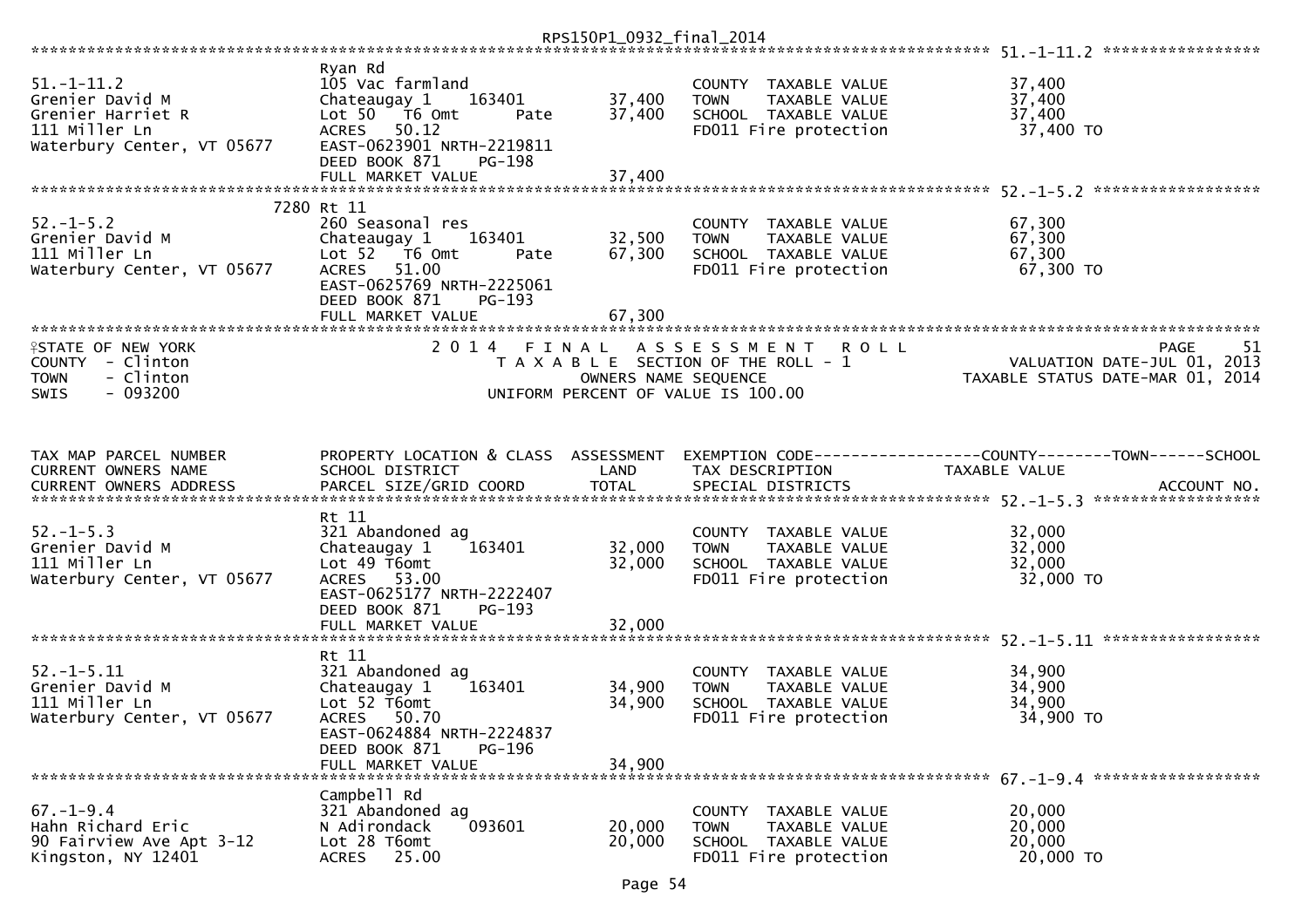|                                                        |                                                    | RPS150P1_0932_final_2014 |                                                            |                                  |              |                                  |
|--------------------------------------------------------|----------------------------------------------------|--------------------------|------------------------------------------------------------|----------------------------------|--------------|----------------------------------|
|                                                        | EAST-0632141 NRTH-2210995                          |                          |                                                            |                                  |              |                                  |
|                                                        | DEED BOOK 595<br>PG-974                            | 20,000                   |                                                            |                                  |              |                                  |
|                                                        | FULL MARKET VALUE                                  |                          |                                                            |                                  |              |                                  |
|                                                        | Merchia Rd                                         |                          |                                                            |                                  |              |                                  |
| $22. - 1 - 13$                                         | 321 Abandoned ag                                   |                          | COUNTY TAXABLE VALUE                                       | 38,500                           |              |                                  |
| Hammond Stephen                                        | 093601<br>N Adirondack                             | 38,500                   | TAXABLE VALUE<br><b>TOWN</b>                               | 38,500                           |              |                                  |
| Hammond Colleen                                        | Lot <sub>73</sub><br>T6 Omt<br>Pate                | 38,500                   | SCHOOL TAXABLE VALUE                                       | 38,500                           |              |                                  |
| 22 Moore St<br>Moorestown, NJ 08057                    | 62.00<br><b>ACRES</b><br>EAST-0629684 NRTH-2235864 |                          | FD011 Fire protection                                      | 38,500 TO                        |              |                                  |
|                                                        | DEED BOOK 719<br>PG-110                            |                          |                                                            |                                  |              |                                  |
|                                                        |                                                    |                          |                                                            |                                  |              |                                  |
|                                                        |                                                    |                          |                                                            |                                  |              |                                  |
|                                                        | 764 Patnode Rd                                     |                          |                                                            |                                  |              |                                  |
| $53. - 1 - 19.212$<br>Hansen Joel A                    | 210 1 Family Res<br>093601<br>N Adirondack         | 3,800                    | 41854<br>RES STAR<br>COUNTY TAXABLE VALUE                  | $\Omega$<br>85,000               | $\mathbf{0}$ | 30,000                           |
| Hansen Jennifer                                        | Lot 47 T6omt                                       | 85,000                   | <b>TOWN</b><br>TAXABLE VALUE                               | 85,000                           |              |                                  |
| 764 Patnode Rd                                         | FRNT 100.00 DPTH 125.00                            |                          | SCHOOL TAXABLE VALUE                                       | 55,000                           |              |                                  |
| Churubusco, NY 12923                                   | BANK<br>320                                        |                          | FD011 Fire protection                                      | 85,000 TO                        |              |                                  |
|                                                        | EAST-0635025 NRTH-2221184                          |                          |                                                            |                                  |              |                                  |
|                                                        | DEED BOOK 923<br>$PG-235$<br>FULL MARKET VALUE     | 85,000                   |                                                            |                                  |              |                                  |
|                                                        |                                                    |                          |                                                            |                                  |              |                                  |
| <b>ISTATE OF NEW YORK</b>                              | 2014 FINAL                                         |                          | A S S E S S M E N T<br><b>ROLL</b>                         |                                  |              | 52<br><b>PAGE</b>                |
| COUNTY - Clinton                                       |                                                    |                          | T A X A B L E SECTION OF THE ROLL - 1                      |                                  |              | VALUATION DATE-JUL 01, 2013      |
| - Clinton<br><b>TOWN</b><br>$-093200$<br><b>SWIS</b>   |                                                    |                          | OWNERS NAME SEQUENCE<br>UNIFORM PERCENT OF VALUE IS 100.00 | TAXABLE STATUS DATE-MAR 01, 2014 |              |                                  |
|                                                        |                                                    |                          |                                                            |                                  |              |                                  |
|                                                        |                                                    |                          |                                                            |                                  |              |                                  |
|                                                        |                                                    |                          |                                                            |                                  |              |                                  |
| TAX MAP PARCEL NUMBER                                  | PROPERTY LOCATION & CLASS ASSESSMENT               |                          |                                                            |                                  |              |                                  |
| CURRENT OWNERS NAME                                    |                                                    |                          |                                                            |                                  |              |                                  |
|                                                        | SCHOOL DISTRICT                                    | LAND                     | TAX DESCRIPTION                                            | <b>TAXABLE VALUE</b>             |              |                                  |
|                                                        |                                                    |                          |                                                            |                                  |              | ACCOUNT NO.<br>***************** |
|                                                        | Patnode Rd                                         |                          |                                                            |                                  |              |                                  |
| $52. - 1 - 21.3$                                       | 321 Abandoned ag                                   |                          | AGRI DISTR 41720                                           | 14,536                           | 14,536       | 14,536                           |
| Harrigan Brothers Dairy Farm                           | 093601<br>N Adirondack                             | 34,600                   | COUNTY TAXABLE VALUE                                       | 20,064                           |              |                                  |
| 8416 Star Rd                                           | Lot 33 T6omt                                       | 34,600                   | <b>TOWN</b><br>TAXABLE VALUE                               | 20,064                           |              |                                  |
| Chateaugay, NY 12920                                   | ACRES 43.10<br>EAST-0634127 NRTH-2217085           |                          | SCHOOL TAXABLE VALUE<br>FD011 Fire protection              | 20,064<br>34,600 TO              |              |                                  |
| MAY BE SUBJECT TO PAYMENT                              | DEED BOOK 20132 PG-57230                           |                          |                                                            |                                  |              |                                  |
|                                                        |                                                    |                          |                                                            |                                  |              |                                  |
|                                                        |                                                    |                          |                                                            |                                  |              |                                  |
|                                                        | 362 Campbell Rd                                    |                          |                                                            |                                  |              |                                  |
| $67. - 1 - 2.5$<br>Harrigan Brothers Dairy Farm        | 112 Dairy farm<br>093601<br>N Adirondack           | 135,000                  | AGRI DISTR 41720<br>COUNTY TAXABLE VALUE                   | 1,626<br>223,374                 | 1,626        | 1,626                            |
| 8416 Star Rd                                           | Lot 33 T6omt                                       | 225,000                  | <b>TOWN</b><br>TAXABLE VALUE                               | 223,374                          |              |                                  |
| Chateaugay, NY 12920                                   | ACRES 241.60                                       |                          | SCHOOL TAXABLE VALUE                                       | 223,374                          |              |                                  |
|                                                        | EAST-0631836 NRTH-2215734                          |                          | FD011 Fire protection                                      | 225,000 TO                       |              |                                  |
| MAY BE SUBJECT TO PAYMENT<br>UNDER AGDIST LAW TIL 2018 | DEED BOOK 20132 PG-57230<br>FULL MARKET VALUE      | 225,000                  |                                                            |                                  |              |                                  |

230-293 Gagnier Rd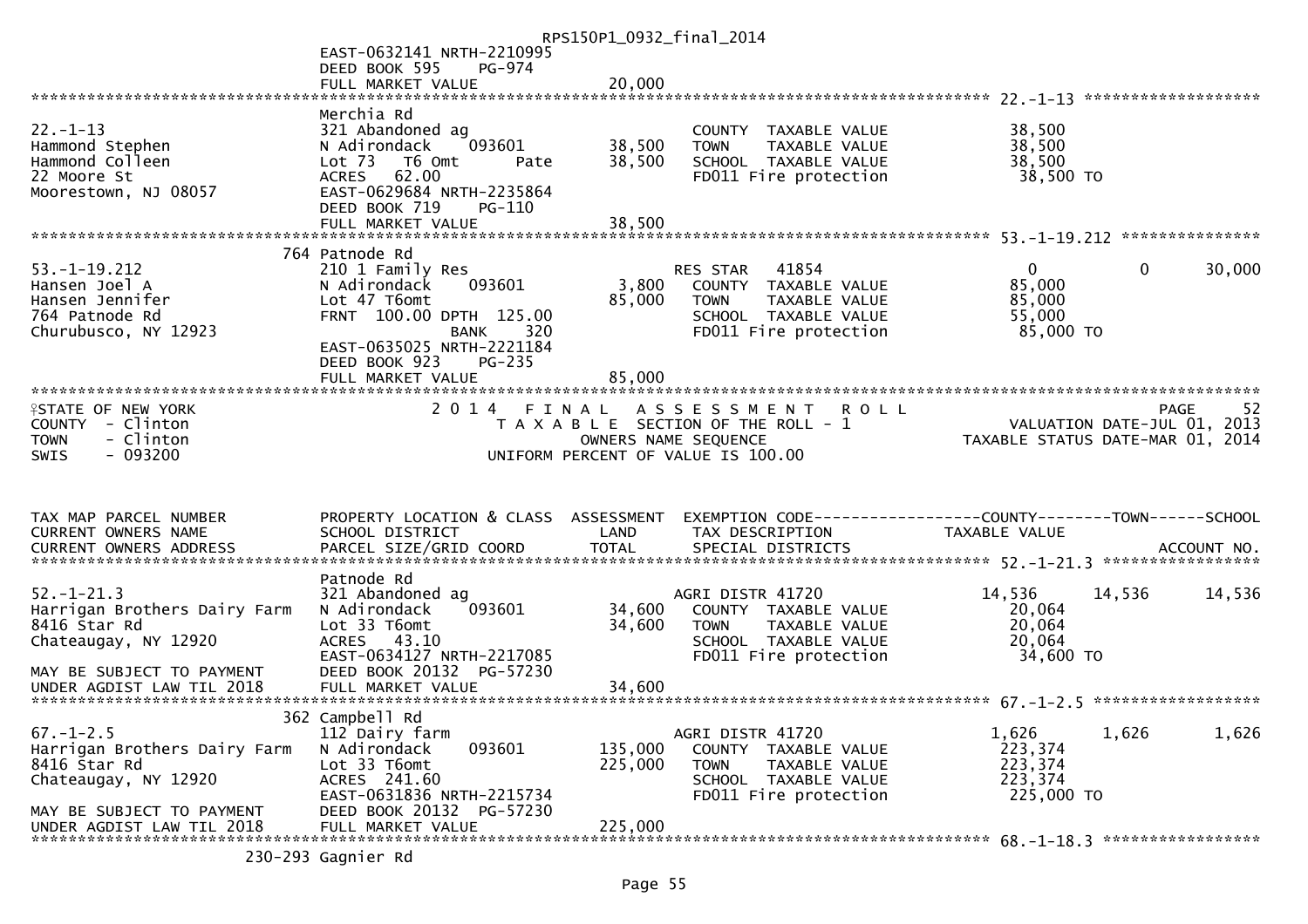|                                                                                                                       |                                                                                                                                                             | RPS150P1_0932_final_2014 |                                                                                                                                                      |                                                                              |                       |            |
|-----------------------------------------------------------------------------------------------------------------------|-------------------------------------------------------------------------------------------------------------------------------------------------------------|--------------------------|------------------------------------------------------------------------------------------------------------------------------------------------------|------------------------------------------------------------------------------|-----------------------|------------|
| $68. - 1 - 18.3$<br>Harrigan Brothers Dairy Farm<br>8416 Star Rd<br>Chateaugay, NY 12920                              | 140 Truck crops<br>093601<br>N Adirondack<br>Lots 27 28 33 & 34 T6omt<br>ACRES 588.40<br>EAST-0634670 NRTH-2215267                                          | 273,300<br>380,000       | AGRI DISTR 41720<br>COUNTY TAXABLE VALUE<br>TAXABLE VALUE<br>TOWN<br>SCHOOL TAXABLE VALUE<br>FD011 Fire protection                                   | 8,899<br>371,101<br>371,101<br>371,101<br>380,000 TO                         | 8,899                 | 8,899      |
| MAY BE SUBJECT TO PAYMENT                                                                                             | DEED BOOK 20132 PG-57230                                                                                                                                    |                          |                                                                                                                                                      |                                                                              |                       |            |
|                                                                                                                       | 236 County Line Rd                                                                                                                                          |                          |                                                                                                                                                      |                                                                              |                       |            |
| $81. - 1 - 1$<br>Harrigan Brothers Dairy Farm<br>PO Box 155<br>Brainardsville, NY 12915                               | 240 Rural res<br>163401<br>Chateaugay 1<br>Lot 30 76 0mt<br>Pate<br>ACRES 100.00<br>EAST-0620695 NRTH-2207201<br>DEED BOOK 20112 PG-40693                   | 67,500<br>94,300         | AGRI DISTR 41720<br>COUNTY TAXABLE VALUE<br>TAXABLE VALUE<br><b>TOWN</b><br>SCHOOL TAXABLE VALUE<br>FD011 Fire protection                            | 6,534<br>87,766<br>87,766<br>87,766<br>94,300 TO                             | 6,534                 | 6,534      |
| MAY BE SUBJECT TO PAYMENT                                                                                             |                                                                                                                                                             |                          |                                                                                                                                                      |                                                                              |                       |            |
| 748-750 Rt 189                                                                                                        |                                                                                                                                                             |                          | 68 PCT OF VALUE USED FOR EXEMPTION PURPOSES                                                                                                          |                                                                              |                       |            |
| $23. - 1 - 11$<br>Harriman Richard L Sr<br>Harriman Doris<br>748 Route 189<br>Churubusco, NY 12923                    | 240 Rural res<br>N Adirondack<br>093601<br>Lot 66<br>T6 Omt<br>Pate<br>25.00<br><b>ACRES</b><br>EAST-0638691 NRTH-2235358<br>DEED BOOK 747<br><b>PG-300</b> | 47,500                   | VET WAR CT 41121<br>12,100 SR STAR<br>41834<br>COUNTY TAXABLE VALUE<br><b>TOWN</b><br>TAXABLE VALUE<br>SCHOOL TAXABLE VALUE<br>FD011 Fire protection | 4,845<br>$\mathbf{0}$<br>42,655<br>42,655<br>$\Omega$<br>47,500 TO           | 4,845<br>$\mathbf{0}$ | 47,500     |
|                                                                                                                       | FULL MARKET VALUE                                                                                                                                           | 47,500                   |                                                                                                                                                      |                                                                              |                       |            |
|                                                                                                                       |                                                                                                                                                             |                          |                                                                                                                                                      |                                                                              |                       |            |
| <b>ISTATE OF NEW YORK</b><br>COUNTY - Clinton<br>- Clinton<br><b>TOWN</b><br>$-093200$<br><b>SWIS</b>                 | 2014 FINAL                                                                                                                                                  |                          | <b>ROLL</b><br>A S S E S S M E N T<br>T A X A B L E SECTION OF THE ROLL - 1<br>OWNERS NAME SEQUENCE<br>UNIFORM PERCENT OF VALUE IS 100.00            | 95 - YAGE<br>2013 ,VALUATION DATE-JUL 01<br>2014 ,TAXABLE STATUS DATE-MAR 01 |                       | PAGE<br>53 |
| TAX MAP PARCEL NUMBER<br>CURRENT OWNERS NAME                                                                          | PROPERTY LOCATION & CLASS ASSESSMENT<br>SCHOOL DISTRICT                                                                                                     | LAND                     | EXEMPTION CODE-----------------COUNTY--------TOWN------SCHOOL<br>TAX DESCRIPTION                                                                     | TAXABLE VALUE                                                                |                       |            |
| .4CCOUNT NO . PARCEL SIZE/GRID COORD TOTAL SPECIAL DISTRICTS SPERE BELL ACCOUNT NO . ACCOUNT NO . AND A AND RES       |                                                                                                                                                             |                          |                                                                                                                                                      |                                                                              |                       |            |
|                                                                                                                       | 618 Ryan Rd                                                                                                                                                 |                          |                                                                                                                                                      |                                                                              |                       |            |
| $67. - 1 - 2.22$<br>Harris Theodore J<br>618 Ryan Rd<br>Churubusco, NY 12923                                          | 210 1 Family Res<br>093601<br>N Adirondack<br>Lot 32 T6omt<br>2.10 BANK<br>080<br><b>ACRES</b><br>EAST-0624430 NRTH-2213631                                 | 5,800<br>120,000         | 41854<br>RES STAR<br>COUNTY TAXABLE VALUE<br>TAXABLE VALUE<br><b>TOWN</b><br>SCHOOL TAXABLE VALUE<br>FD011 Fire protection                           | $\mathbf{0}$<br>120,000<br>120,000<br>90,000<br>120,000 TO                   | $\mathbf 0$           | 30,000     |
|                                                                                                                       | DEED BOOK 20051 PG-83784<br>FULL MARKET VALUE                                                                                                               | 120,000                  |                                                                                                                                                      |                                                                              |                       |            |
|                                                                                                                       | Old Railroad Bed                                                                                                                                            |                          |                                                                                                                                                      |                                                                              |                       |            |
| $55. - 1 - 1$<br>Hart Life Use George H<br>Hart Delbert R & Deborah A<br>637 Bull Run Rd<br>Ellenburg Depot, NY 12935 | 321 Abandoned ag<br>N Adirondack<br>093601<br>Lot <sub>43</sub><br>T6 Omt<br>Pate<br>ACRES 42.00<br>EAST-0661393 NRTH-2224363<br>DEED BOOK 20011 PG-34806   | 8,400<br>8,400           | COUNTY TAXABLE VALUE<br>TAXABLE VALUE<br><b>TOWN</b><br>SCHOOL TAXABLE VALUE<br>FD011 Fire protection                                                | 8,400<br>8,400<br>8,400<br>8,400 TO                                          |                       |            |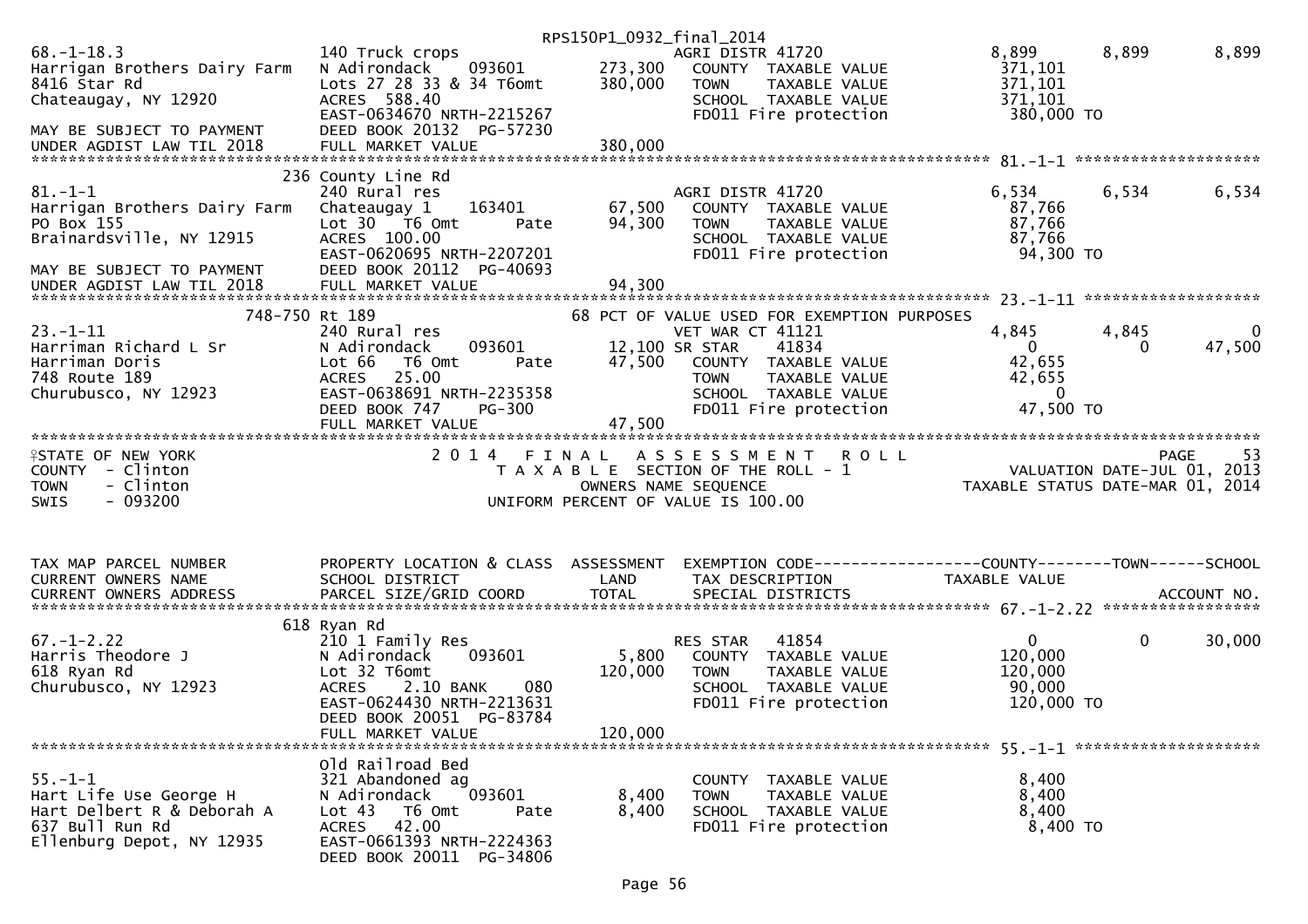|                           |                                                      | RPS150P1_0932_final_2014 |                                       |                                       |
|---------------------------|------------------------------------------------------|--------------------------|---------------------------------------|---------------------------------------|
|                           | FULL MARKET VALUE                                    | 8,400                    |                                       | ******************                    |
|                           | 6043 Rt 11                                           |                          |                                       |                                       |
| $69. - 1 - 8.3$           | 484 1 use sm bld                                     |                          | COUNTY TAXABLE VALUE                  | 35,000                                |
| Head Annette              | N Adirondack<br>093601                               | 6,200                    | TAXABLE VALUE<br><b>TOWN</b>          | 35,000                                |
| Puglise Jennifer          | Lot 25 T6omt                                         | 35,000                   | SCHOOL TAXABLE VALUE                  | 35,000                                |
|                           | <b>ACRES</b><br>2.70                                 |                          | FD011 Fire protection                 | 35,000 TO                             |
| 351 Cemetery Rd           | EAST-0651825 NRTH-2210275                            |                          |                                       |                                       |
| Plattsburgh, NY 12901     |                                                      |                          |                                       |                                       |
|                           | DEED BOOK 20122 PG-49530                             |                          |                                       |                                       |
|                           | FULL MARKET VALUE                                    | 35,000                   |                                       |                                       |
|                           | 7173 Rt 11                                           |                          |                                       |                                       |
| $52. - 1 - 9.11$          | 210 1 Family Res                                     |                          | 41854<br>RES STAR                     | $\mathbf 0$<br>$\mathbf{0}$<br>30,000 |
| Helm Cindy Marie          | Chateaugay 1<br>163401                               | 5,100                    | COUNTY TAXABLE VALUE                  | 59,700                                |
| 7173 Rt 11                | Lot $49$ $\overline{76}$ Omt                         | 59,700                   | <b>TOWN</b><br>TAXABLE VALUE          | 59,700                                |
|                           | Pate                                                 |                          |                                       |                                       |
| Churubusco, NY 12923      | 1.10<br><b>ACRES</b><br>EAST-0628742 NRTH-2224251    |                          | SCHOOL TAXABLE VALUE                  | 29,700<br>59,700 TO                   |
|                           |                                                      |                          | FD011 Fire protection                 |                                       |
|                           | DEED BOOK 20061 PG-94478                             |                          |                                       |                                       |
|                           | FULL MARKET VALUE                                    | 59,700                   |                                       | ******************                    |
|                           | 1281 Clinton Mills Rd                                |                          |                                       |                                       |
| $38.1 - 1 - 24$           | 270 Mfg housing                                      |                          |                                       |                                       |
|                           |                                                      |                          | COUNTY TAXABLE VALUE                  | 34,400                                |
| Helm Francis L            | N Adirondack<br>093601                               | 5,000                    | TAXABLE VALUE<br><b>TOWN</b>          | 34,400<br>34,400                      |
| 1742 Rt 23                | Lot 55 T6 Omt<br>Pate                                | 34,400                   | SCHOOL TAXABLE VALUE                  |                                       |
| Chateaugay, NY 12920      | FRNT 247.50 DPTH 173.00<br>EAST-0640831 NRTH-2230794 |                          | FD011 Fire protection                 | 34,400 TO                             |
|                           |                                                      |                          |                                       |                                       |
|                           | DEED BOOK 20051 PG-87761                             |                          |                                       |                                       |
|                           | FULL MARKET VALUE                                    | 34,400                   |                                       |                                       |
|                           |                                                      |                          |                                       |                                       |
| <b>ISTATE OF NEW YORK</b> | 2014 FINAL                                           |                          | <b>ROLL</b><br>A S S E S S M E N T    | PAGE<br>54                            |
| COUNTY - Clinton          |                                                      |                          | T A X A B L E SECTION OF THE ROLL - 1 | VALUATION DATE-JUL 01, 2013           |
| - Clinton<br><b>TOWN</b>  |                                                      | OWNERS NAME SEQUENCE     |                                       | TAXABLE STATUS DATE-MAR 01, 2014      |
| $-093200$<br><b>SWIS</b>  |                                                      |                          | UNIFORM PERCENT OF VALUE IS 100.00    |                                       |
|                           |                                                      |                          |                                       |                                       |
|                           |                                                      |                          |                                       |                                       |
| TAX MAP PARCEL NUMBER     | PROPERTY LOCATION & CLASS ASSESSMENT                 |                          |                                       |                                       |
| CURRENT OWNERS NAME       | SCHOOL DISTRICT                                      | LAND                     | TAX DESCRIPTION                       | TAXABLE VALUE                         |
|                           |                                                      |                          |                                       |                                       |
|                           |                                                      |                          |                                       |                                       |
|                           | Rt 11                                                |                          |                                       |                                       |
| $52. - 1 - 9.12$          | 322 Rural vac>10                                     |                          | COUNTY TAXABLE VALUE                  | 11,800                                |
| Helm Francis L            | Chateaugay 1<br>163401                               | 11,800                   | <b>TOWN</b><br><b>TAXABLE VALUE</b>   | 11,800                                |
| 1742 Rt 23                | Lot 49 T6 OMT                                        | 11,800                   | SCHOOL TAXABLE VALUE                  | 11,800                                |
| Chateaugay, NY 12920      | ACRES 10.70                                          |                          | FD011 Fire protection                 | $11,800$ TO                           |
|                           | EAST-0628507 NRTH-2223950                            |                          |                                       |                                       |
| MAY BE SUBJECT TO PAYMENT | DEED BOOK 20051 PG-82724                             |                          |                                       |                                       |
| UNDER RPTL483 UNTIL 2017  |                                                      | 11,800                   |                                       |                                       |
|                           | FULL MARKET VALUE                                    |                          |                                       |                                       |
|                           | Lafrancis Rd                                         |                          |                                       |                                       |
| $39. - 1 - 5$             | 920 Priv Hunt/Fi                                     |                          | COUNTY TAXABLE VALUE                  | 49,500                                |
| Hemingway Lenore          | 093601<br>N Adirondack                               | 35,500                   | <b>TOWN</b><br>TAXABLE VALUE          | 49,500                                |
| Fiedler Steve             | Lot 44 T6omt                                         | 49,500                   | <b>SCHOOL</b><br>TAXABLE VALUE        | 49,500                                |
|                           |                                                      |                          |                                       |                                       |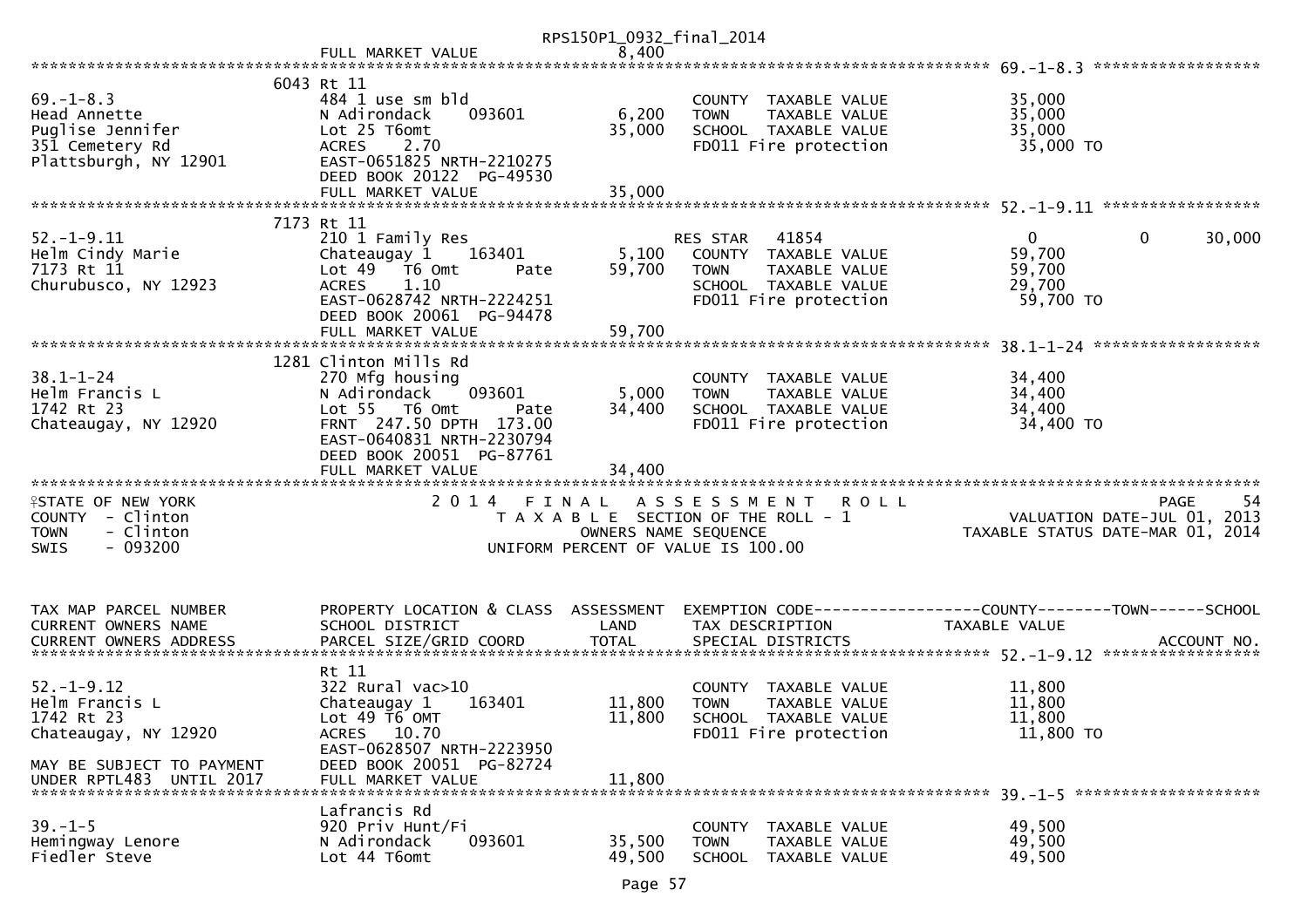|                                                                                                                            |                                                                                                                                                                                                         | RPS150P1_0932_final_2014        |                                                                                                                  |                                                                                                         |                    |
|----------------------------------------------------------------------------------------------------------------------------|---------------------------------------------------------------------------------------------------------------------------------------------------------------------------------------------------------|---------------------------------|------------------------------------------------------------------------------------------------------------------|---------------------------------------------------------------------------------------------------------|--------------------|
| 15 Redrock Ct<br>Sedona, AZ 86351-7247                                                                                     | ACRES 68.00<br>EAST-0651912 NRTH-2226338<br>DEED BOOK 20021 PG-47500                                                                                                                                    |                                 | FD011 Fire protection                                                                                            | 49,500 TO                                                                                               |                    |
|                                                                                                                            |                                                                                                                                                                                                         |                                 |                                                                                                                  |                                                                                                         |                    |
| $39. - 1 - 9$<br>Hemingway Vitchel<br>Hemingway Ellen<br>12 Bears Den Way<br>Mooers Forks, NY 12959                        | Lafrancis Rd<br>321 Abandoned ag<br>093601<br>N Adirondack<br>Lot 44 T6omt<br>ACRES 300.00<br>EAST-0654495 NRTH-2225739<br>DEED BOOK 20021 PG-47199                                                     | 89,800<br>89,800                | COUNTY TAXABLE VALUE<br><b>TOWN</b><br>TAXABLE VALUE<br>SCHOOL TAXABLE VALUE<br>FD011 Fire protection            | 89,800<br>89,800<br>89,800<br>89,800 TO                                                                 |                    |
|                                                                                                                            | FULL MARKET VALUE                                                                                                                                                                                       | 89,800                          |                                                                                                                  |                                                                                                         | ****************** |
| $54. - 1 - 2.3$<br>Hemingway Vitchel<br>Magoon Ellen A<br>12 Bears Den Way<br>Mooers Forks, NY 12959                       | Lafrancis Rd<br>920 Priv Hunt/Fi<br>N Adirondack<br>093601<br>Lot 45 T6omt<br>ACRES 140.00<br>EAST-0649943 NRTH-2221943<br>DEED BOOK 20092 PG-22268                                                     | 59,600<br>72,000                | COUNTY TAXABLE VALUE<br><b>TOWN</b><br>TAXABLE VALUE<br>SCHOOL TAXABLE VALUE<br>FD011 Fire protection            | 72,000<br>72,000<br>72,000<br>72,000 TO                                                                 |                    |
|                                                                                                                            |                                                                                                                                                                                                         |                                 |                                                                                                                  |                                                                                                         |                    |
| $66. - 1 - 4.1$<br>Henderson Hebert Brenda<br>Henderson Hebert Raymond Jr<br>Ryan Rd<br>PO Box 613<br>Churubusco, NY 12923 | 613-617 Ryan Rd<br>240 Rural res<br>Chateaugay 1<br>163401<br>Lot 31 T6 Omt<br>Pate<br>ACRES 212.70<br>EAST-0623072 NRTH-2213225<br>DEED BOOK 20051 PG-82302                                            | 110,600<br>178,000              | RES STAR 41854<br>COUNTY TAXABLE VALUE<br>TAXABLE VALUE<br>TOWN<br>SCHOOL TAXABLE VALUE<br>FD011 Fire protection | $\mathbf 0$<br>$\mathbf{0}$<br>178,000<br>178,000<br>148,000<br>178,000 TO                              | 30,000             |
| <b>ISTATE OF NEW YORK</b><br>COUNTY - Clinton<br>- Clinton<br><b>TOWN</b><br>$-093200$<br>SWIS                             | FULL MARKET VALUE<br>2014 FINAL                                                                                                                                                                         | 178,000<br>OWNERS NAME SEQUENCE | ASSESSMENT ROLL<br>T A X A B L E SECTION OF THE ROLL - 1<br>UNIFORM PERCENT OF VALUE IS 100.00                   | לל בירות VALUATION DATE-JUL 01, 2013<br>TAXARLE STATUS DATE WAS DIE<br>TAXABLE STATUS DATE-MAR 01, 2014 | 55<br><b>PAGE</b>  |
| TAX MAP PARCEL NUMBER<br><b>CURRENT OWNERS NAME</b>                                                                        | PROPERTY LOCATION & CLASS ASSESSMENT<br>SCHOOL DISTRICT                                                                                                                                                 | LAND                            | TAX DESCRIPTION                                                                                                  | EXEMPTION CODE-----------------COUNTY-------TOWN------SCHOOL<br>TAXABLE VALUE                           |                    |
| $66. -1 - 1$<br>Herrmann Arno H<br>Herrmann Irma E<br>71 Horanway<br>Stoughton, MA 02072                                   | County Line Rd<br>321 Abandoned ag<br>Chateaugay 1<br>163401<br>Lot 31 T6 Omt<br>Pate<br>ACRES 148.00<br>EAST-0619928 NRTH-2216037<br>DEED BOOK 614<br>PG-1040<br>FULL MARKET VALUE<br>146 Lafrancis Rd | 91,500<br>91,500<br>91,500      | COUNTY TAXABLE VALUE<br><b>TOWN</b><br>TAXABLE VALUE<br>SCHOOL TAXABLE VALUE<br>FD011 Fire protection            | 91,500<br>91,500<br>91,500<br>91,500 TO                                                                 |                    |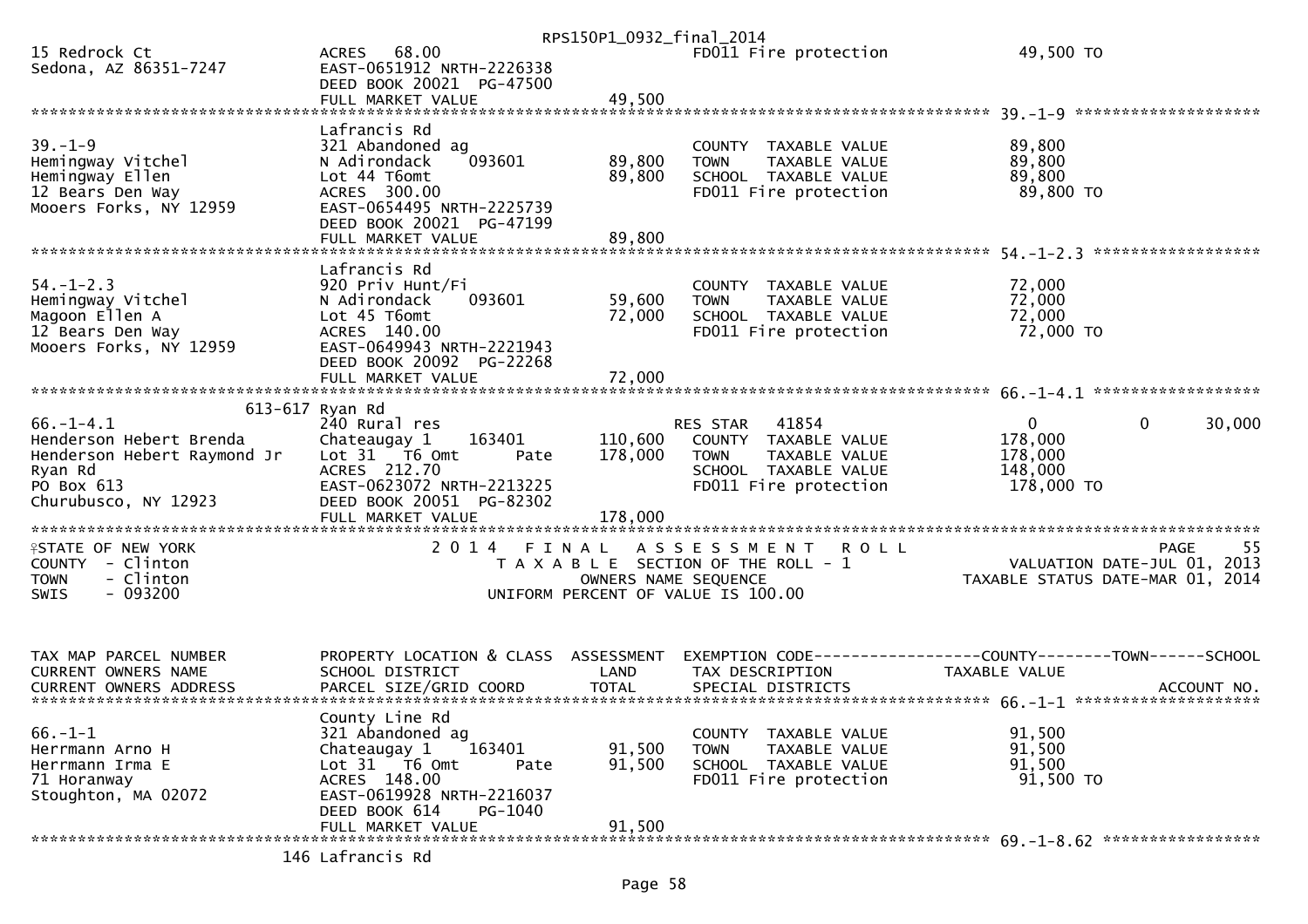|                                               |                                                                | RPS150P1_0932_final_2014 |                                               |                                               |
|-----------------------------------------------|----------------------------------------------------------------|--------------------------|-----------------------------------------------|-----------------------------------------------|
| $69. - 1 - 8.62$                              | 321 Abandoned ag                                               |                          | COUNTY TAXABLE VALUE                          | 28,400                                        |
| Heslop Mark K                                 | 093601<br>N Adirondack<br>Lot 24 T6omt                         | 28,400                   | <b>TOWN</b><br>TAXABLE VALUE                  | 28,400                                        |
| 24 Rue Du Park W<br>Chateauguay QC, Canada    | ACRES 50.30                                                    | 28,400                   | SCHOOL TAXABLE VALUE<br>FD011 Fire protection | 28,400<br>28,400 TO                           |
| J6K1P8                                        | EAST-0654210 NRTH-2213782                                      |                          |                                               |                                               |
|                                               | DEED BOOK 20072 PG-9493                                        |                          |                                               |                                               |
|                                               | FULL MARKET VALUE                                              | 28,400                   |                                               |                                               |
|                                               |                                                                |                          |                                               |                                               |
| $7. - 1 - 31.13$                              | Santamore Rd<br>321 Abandoned ag                               |                          | COUNTY TAXABLE VALUE                          | 22,400                                        |
| Hicks Jordon V                                | Chateaugay 1<br>163401                                         | 22,400                   | <b>TOWN</b><br>TAXABLE VALUE                  | 22,400                                        |
| 28 Monty St                                   | Lot 88 T6 OMT                                                  | 22,400                   | SCHOOL TAXABLE VALUE                          | 22,400                                        |
| Plattsburgh, NY 12901                         | ACRES 54.20                                                    |                          | FD011 Fire protection                         | 22,400 TO                                     |
|                                               | EAST-0628386 NRTH-2242217                                      |                          |                                               |                                               |
|                                               | DEED BOOK 20112 PG-41914                                       |                          |                                               |                                               |
|                                               | FULL MARKET VALUE                                              | 22,400                   |                                               |                                               |
|                                               | Campbell Rd                                                    |                          |                                               |                                               |
| $52. - 1 - 9.36$                              | $314$ Rural vac<10                                             |                          | COUNTY TAXABLE VALUE                          | 11,900                                        |
| Hoagg Thomas                                  | Chateaugay 1<br>163401                                         | 11,900                   | TAXABLE VALUE<br><b>TOWN</b>                  | 11,900                                        |
| Hoagg Genevieve                               | Lot 49 T6omt                                                   | 11,900                   | SCHOOL TAXABLE VALUE                          | 11,900                                        |
| 54 Poland St                                  | ACRES 10.00                                                    |                          | FD011 Fire protection                         | 11,900 TO                                     |
| Trenton, NJ 08638                             | EAST-0628198 NRTH-2223073                                      |                          |                                               |                                               |
|                                               | DEED BOOK 625<br>PG-457<br>FULL MARKET VALUE                   | 11,900                   |                                               |                                               |
|                                               |                                                                |                          |                                               |                                               |
|                                               | Merchia Rd                                                     |                          |                                               |                                               |
| $22 - 1 - 11$                                 | 321 Abandoned ag                                               |                          | COUNTY TAXABLE VALUE                          | 21,100                                        |
| Holinka Donald S                              | 093601<br>N Adirondack                                         | 21,100                   | TAXABLE VALUE<br><b>TOWN</b>                  | 21,100                                        |
| Smoczynski Elaine                             | Lot 73 T6 Omt<br>Pate                                          | 21,100                   | SCHOOL TAXABLE VALUE                          | 21,100                                        |
| 22 Insley Ave<br>Rutherford, NY 07070         | <b>ACRES</b><br>61.00<br>EAST-0631547 NRTH-2236155             |                          | FD011 Fire protection                         | 21,100 TO                                     |
|                                               | DEED BOOK 772<br>$PG-97$                                       |                          |                                               |                                               |
|                                               |                                                                |                          |                                               |                                               |
|                                               |                                                                |                          |                                               |                                               |
| <b>ISTATE OF NEW YORK</b>                     | 2014 FINAL ASSESSMENT                                          |                          | <b>ROLL</b>                                   | -56<br><b>PAGE</b>                            |
| COUNTY - Clinton                              |                                                                |                          | T A X A B L E SECTION OF THE ROLL - 1         | VALUATION DATE-JUL 01, 2013                   |
| - Clinton<br><b>TOWN</b><br>$-093200$<br>SWIS |                                                                | OWNERS NAME SEQUENCE     | UNIFORM PERCENT OF VALUE IS 100.00            | TAXABLE STATUS DATE-MAR 01, 2014              |
|                                               |                                                                |                          |                                               |                                               |
|                                               |                                                                |                          |                                               |                                               |
|                                               |                                                                |                          |                                               |                                               |
| TAX MAP PARCEL NUMBER                         | PROPERTY LOCATION & CLASS                                      | ASSESSMENT               | EXEMPTION CODE--                              | ---------------COUNTY--------TOWN------SCHOOL |
| <b>CURRENT OWNERS NAME</b>                    | SCHOOL DISTRICT                                                | LAND                     | TAX DESCRIPTION                               | TAXABLE VALUE                                 |
| <b>CURRENT OWNERS ADDRESS</b>                 | PARCEL SIZE/GRID COORD                                         | <b>TOTAL</b>             | SPECIAL DISTRICTS                             | ACCOUNT NO.                                   |
|                                               | 6514 Rt 11                                                     |                          | 59 PCT OF VALUE USED FOR EXEMPTION PURPOSES   |                                               |
| $68. - 1 - 5$                                 | 240 Rural res                                                  |                          | VET WAR CT 41121                              | 8,585<br>8,585<br>$\bf{0}$                    |
| Holmes Arnold K                               | 093601<br>N Adirondack                                         | 44,500 SR STAR           | 41834                                         | 64,200<br>$\overline{0}$<br>$\Omega$          |
| Holmes Julia A                                | Lot <sub>35</sub><br>T6 Omt<br>Pate                            | 97,000                   | COUNTY TAXABLE VALUE                          | 88,415                                        |
| Box 179                                       | 74.00 BANK<br>320<br><b>ACRES</b><br>EAST-0641828 NRTH-2217381 |                          | TAXABLE VALUE<br><b>TOWN</b>                  | 88,415                                        |
| Churubusco, NY 12923                          | DEED BOOK 821<br>PG-299                                        |                          | SCHOOL TAXABLE VALUE<br>FD011 Fire protection | 32,800<br>97,000 TO                           |
|                                               |                                                                |                          |                                               |                                               |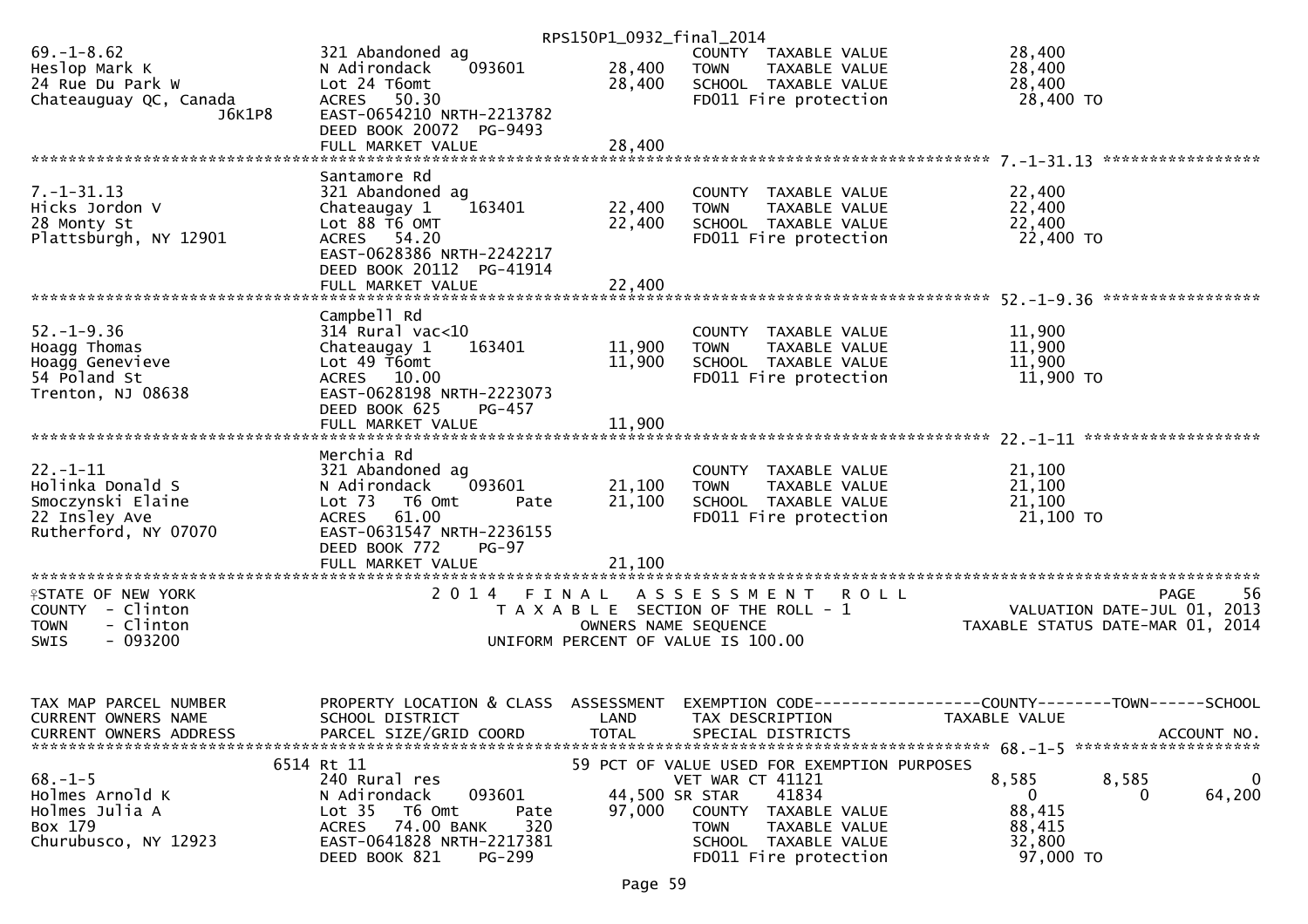|                                                                                                                         |                                                                                                                                                                                      | RPS150P1_0932_final_2014 |                                                                                                                                   |                                                         |                                                                                      |
|-------------------------------------------------------------------------------------------------------------------------|--------------------------------------------------------------------------------------------------------------------------------------------------------------------------------------|--------------------------|-----------------------------------------------------------------------------------------------------------------------------------|---------------------------------------------------------|--------------------------------------------------------------------------------------|
|                                                                                                                         | FULL MARKET VALUE                                                                                                                                                                    | 97,000                   |                                                                                                                                   |                                                         |                                                                                      |
|                                                                                                                         |                                                                                                                                                                                      |                          |                                                                                                                                   |                                                         |                                                                                      |
| $51. - 1 - 5.3$<br>Holmes Robbie E<br>Holmes Dawn M<br>820 County Line Rd<br>Chateaugay, NY 12920                       | 820 County Line Rd<br>210 1 Family Res<br>Chateaugay 1<br>163401<br>Lot 50 T6omt Patent<br>4.10 BANK<br>080<br><b>ACRES</b><br>EAST-0618253 NRTH-2220873<br>DEED BOOK 20051 PG-89428 | 7,300<br>83,900          | 41854<br><b>RES STAR</b><br>COUNTY TAXABLE VALUE<br><b>TOWN</b><br>TAXABLE VALUE<br>SCHOOL TAXABLE VALUE<br>FD011 Fire protection | 0<br>83,900<br>83,900<br>53,900<br>83,900 TO            | $\mathbf{0}$<br>30,000                                                               |
|                                                                                                                         | FULL MARKET VALUE                                                                                                                                                                    | 83,900                   |                                                                                                                                   |                                                         |                                                                                      |
| $7. - 1 - 17.2$<br>Hoomans John T<br>Hoomans Marla M<br>3 Gursslin Ln                                                   | 400 Frontier Rd<br>270 Mfg housing<br>163401<br>Chateaugay 1<br>Lot 88 T6omt<br>2.50<br>ACRES                                                                                        | 6,100<br>26,300          | COUNTY TAXABLE VALUE<br>TAXABLE VALUE<br><b>TOWN</b><br>SCHOOL TAXABLE VALUE<br>FD011 Fire protection                             | 26,300<br>26,300<br>26,300<br>26,300 TO                 |                                                                                      |
| Hilton, NY 14468<br>PRIOR OWNER ON 3/01/2014                                                                            | EAST-0629600 NRTH-2243464<br>DEED BOOK 863<br>$PG-35$<br>FULL MARKET VALUE                                                                                                           | 26,300                   |                                                                                                                                   |                                                         |                                                                                      |
| Hoomans John T                                                                                                          |                                                                                                                                                                                      |                          |                                                                                                                                   |                                                         |                                                                                      |
|                                                                                                                         | 186 Looby Rd                                                                                                                                                                         |                          |                                                                                                                                   |                                                         |                                                                                      |
| $37. - 1 - 7.2$<br>Hunter Linda<br>186 Looby Rd<br>Churubusco, NY 12923                                                 | 241 Rural res&ag<br>N Adirondack<br>093601<br>Lot 67 & 68 T60mt<br>20.50 BANK<br>080<br><b>ACRES</b><br>EAST-0634054 NRTH-2230415<br>DEED BOOK 20112 PG-41862                        | 19,000<br>90,000         | 41854<br>RES STAR<br>COUNTY TAXABLE VALUE<br>TAXABLE VALUE<br><b>TOWN</b><br>SCHOOL TAXABLE VALUE<br>FD011 Fire protection        | $\mathbf{0}$<br>90,000<br>90,000<br>60,000<br>90,000 TO | $\mathbf 0$<br>30,000                                                                |
|                                                                                                                         | FULL MARKET VALUE                                                                                                                                                                    | 90,000                   |                                                                                                                                   |                                                         |                                                                                      |
|                                                                                                                         | 215 Campbell Rd                                                                                                                                                                      |                          |                                                                                                                                   |                                                         |                                                                                      |
| $67. - 1 - 15$<br>Israel Maurice<br>Strawczynski Marilyn<br>608-7905 Cote St Luc Rd<br>Cote St Luc QC, Canada<br>H4W2W4 | 312 Vac w/imprv<br>093601<br>N Adirondack<br>Lot 29 T6omt<br>50.30<br>ACRES<br>EAST-0628901 NRTH-2211850<br>DEED BOOK 856<br>$PG-125$                                                | 33,500<br>52,900         | COUNTY TAXABLE VALUE<br><b>TOWN</b><br>TAXABLE VALUE<br>SCHOOL TAXABLE VALUE<br>FD011 Fire protection                             | 52,900<br>52,900<br>52,900<br>52,900 TO                 |                                                                                      |
|                                                                                                                         | FULL MARKET VALUE                                                                                                                                                                    | 52.900                   |                                                                                                                                   |                                                         |                                                                                      |
| <b>ISTATE OF NEW YORK</b><br>COUNTY - Clinton<br>- Clinton<br>TOWN<br>$-093200$<br><b>SWIS</b>                          | 2 0 1 4<br>FINAL                                                                                                                                                                     | OWNERS NAME SEQUENCE     | A S S E S S M E N T<br>R O L L<br>T A X A B L E SECTION OF THE ROLL - 1<br>UNIFORM PERCENT OF VALUE IS 100.00                     |                                                         | <b>PAGE</b><br>57<br>VALUATION DATE-JUL 01, 2013<br>TAXABLE STATUS DATE-MAR 01, 2014 |
| TAX MAP PARCEL NUMBER<br><b>CURRENT OWNERS NAME</b><br><b>CURRENT OWNERS ADDRESS</b>                                    | PROPERTY LOCATION & CLASS ASSESSMENT<br>SCHOOL DISTRICT<br>PARCEL SIZE/GRID COORD                                                                                                    | LAND<br><b>TOTAL</b>     | EXEMPTION CODE------------------COUNTY--------TOWN------SCHOOL<br>TAX DESCRIPTION<br>SPECIAL DISTRICTS                            | TAXABLE VALUE                                           | ACCOUNT NO.                                                                          |
| $53. - 1 - 1$<br>Jarvis Allen M                                                                                         | 103 Lagree Rd<br>270 Mfg housing<br>093601<br>N Adirondack                                                                                                                           | 5,700                    | 41854<br>RES STAR<br><b>COUNTY</b><br>TAXABLE VALUE                                                                               | 0<br>40,000                                             | 0<br>30,000                                                                          |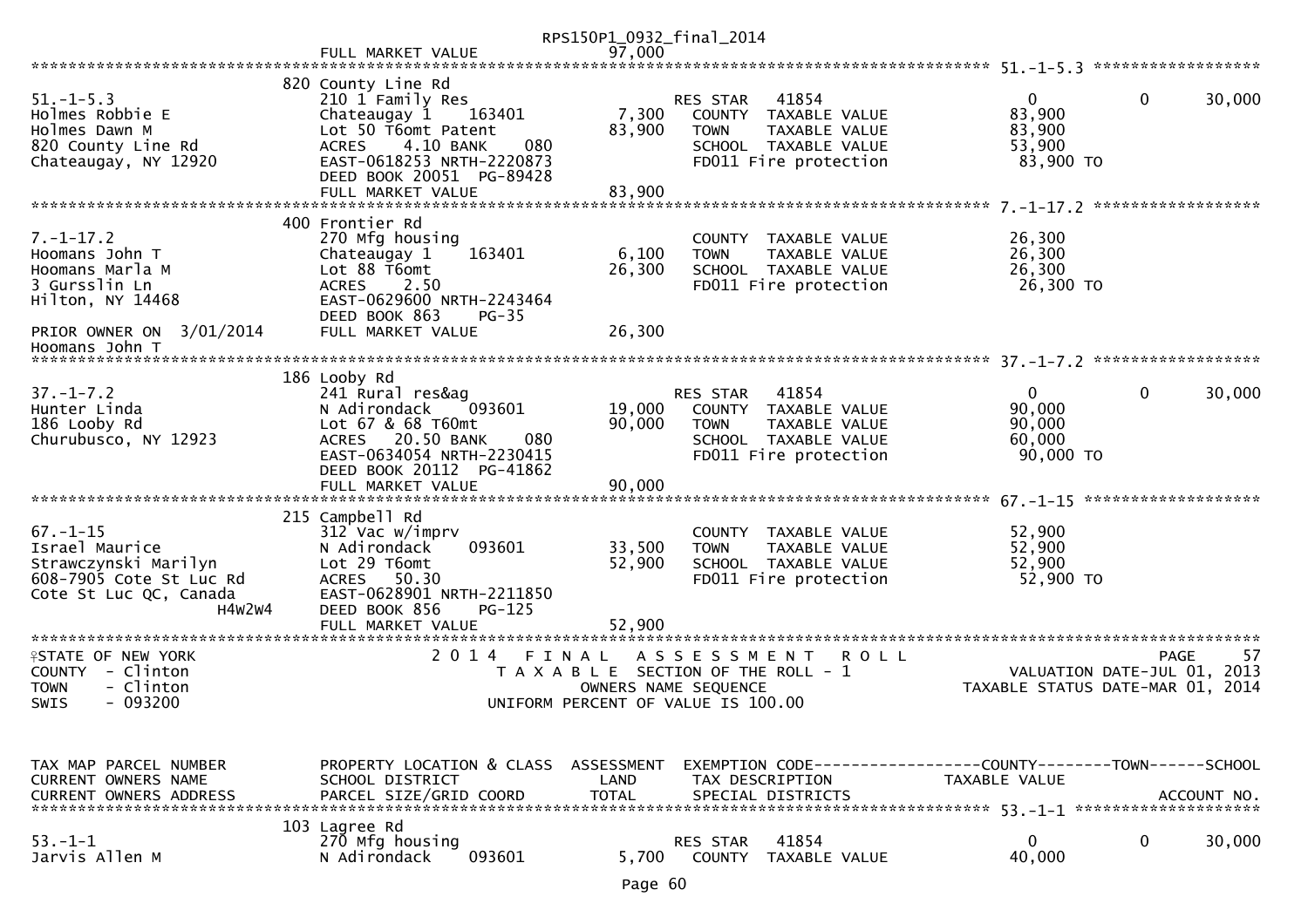|                                                                       |                                                       |            | RPS150P1_0932_final_2014                                      |             |                                               |             |                     |                                                                     |
|-----------------------------------------------------------------------|-------------------------------------------------------|------------|---------------------------------------------------------------|-------------|-----------------------------------------------|-------------|---------------------|---------------------------------------------------------------------|
| Jarvis Eloise L                                                       | Lot 47<br>T6 Omt                                      | Pate       | 40,000                                                        | TOWN        | TAXABLE VALUE                                 |             | 40,000              |                                                                     |
| 103 Lagree Rd<br>Churubusco, NY 12923                                 | 2.00<br><b>ACRES</b><br>EAST-0637208 NRTH-2225021     |            |                                                               |             | SCHOOL TAXABLE VALUE<br>FD011 Fire protection |             | 10,000<br>40,000 TO |                                                                     |
|                                                                       | DEED BOOK 770                                         | PG-121     |                                                               |             |                                               |             |                     |                                                                     |
|                                                                       |                                                       |            |                                                               |             |                                               |             |                     |                                                                     |
|                                                                       |                                                       |            |                                                               |             |                                               |             |                     |                                                                     |
| $7. - 1 - 34.3$                                                       | 212 Santamore Rd<br>210 1 Family Res                  |            |                                                               |             | COUNTY TAXABLE VALUE                          |             | 137,000             |                                                                     |
| Jewett Revocable Trust James & Chateaugay 1                           |                                                       | 163401     | 8,400                                                         | <b>TOWN</b> | TAXABLE VALUE                                 |             | 137,000             |                                                                     |
| Jewett Trustee James W                                                | Lot 89 T6omt                                          |            | 137,000                                                       |             | SCHOOL TAXABLE VALUE                          |             | 137,000             |                                                                     |
| 40 Bear Crossing Rd                                                   | 5.30<br><b>ACRES</b>                                  |            |                                                               |             | FD011 Fire protection                         |             | 137,000 TO          |                                                                     |
| Jay, VT 05859                                                         | EAST-0624558 NRTH-2242183<br>DEED BOOK 20092 PG-26419 |            |                                                               |             |                                               |             |                     |                                                                     |
|                                                                       |                                                       |            |                                                               |             |                                               |             |                     |                                                                     |
|                                                                       |                                                       |            |                                                               |             |                                               |             |                     |                                                                     |
|                                                                       | Santamore Rd                                          |            |                                                               |             |                                               |             |                     |                                                                     |
| $7. - 1 - 34.4$                                                       | 321 Abandoned ag                                      |            |                                                               |             | COUNTY TAXABLE VALUE                          |             | 24,400              |                                                                     |
| Jewett Revocable Trust James & Chateaugay 1<br>Jewett Trustee James W | Lot 89 T6omt                                          | 163401     | 24,400<br>24,400                                              | <b>TOWN</b> | TAXABLE VALUE<br>SCHOOL TAXABLE VALUE         |             | 24,400<br>24,400    |                                                                     |
| 40 Bear Crossing Rd                                                   | ACRES 33.70                                           |            |                                                               |             | FD011 Fire protection                         |             | 24,400 TO           |                                                                     |
| Jay, VT 05859                                                         | EAST-0623942 NRTH-2242781                             |            |                                                               |             |                                               |             |                     |                                                                     |
|                                                                       | DEED BOOK 20092 PG-26419                              |            |                                                               |             |                                               |             |                     |                                                                     |
|                                                                       |                                                       |            |                                                               |             |                                               |             |                     |                                                                     |
|                                                                       | 586 Whalen Rd                                         |            |                                                               |             |                                               |             |                     |                                                                     |
| $7. - 1 - 34.5$                                                       | 312 Vac w/imprv                                       |            |                                                               |             | COUNTY TAXABLE VALUE                          |             | 82,000              |                                                                     |
| Jewett Revocable Trust James & Chateaugay 1                           |                                                       | 163401     | 68,500                                                        | <b>TOWN</b> | TAXABLE VALUE                                 |             | 82,000              |                                                                     |
| Jewett Trustee James W                                                | Lot 89 T6omt<br>ACRES 123.00                          |            | 82,000                                                        |             | SCHOOL TAXABLE VALUE                          |             | 82,000<br>82,000 TO |                                                                     |
| 40 Bear Crossing Rd<br>Jay, VT 05859                                  | EAST-0624878 NRTH-2240554                             |            |                                                               |             | FD011 Fire protection                         |             |                     |                                                                     |
|                                                                       | DEED BOOK 20092 PG-26419                              |            |                                                               |             |                                               |             |                     |                                                                     |
|                                                                       |                                                       |            |                                                               |             |                                               |             |                     |                                                                     |
|                                                                       |                                                       |            |                                                               |             |                                               |             |                     |                                                                     |
| $52. - 1 - 24$                                                        | Ryan Rd<br>321 Abandoned ag                           |            |                                                               |             | COUNTY TAXABLE VALUE                          |             | 17,800              |                                                                     |
| Johnson Donald                                                        | Chateaugay 1                                          | 163401     | 17,800                                                        | <b>TOWN</b> | TAXABLE VALUE                                 |             | 17,800              |                                                                     |
| PO Box 524                                                            | Lot 32 76 0mt                                         | Pate       | 17,800                                                        |             | SCHOOL TAXABLE VALUE                          |             | 17,800              |                                                                     |
| Milford, DE 19963-0524                                                | ACRES 30.00                                           |            |                                                               |             | FD011 Fire protection                         |             | 17,800 TO           |                                                                     |
|                                                                       | EAST-0625164 NRTH-2216634<br>DEED BOOK 817            | PG-69      |                                                               |             |                                               |             |                     |                                                                     |
|                                                                       |                                                       |            |                                                               |             |                                               |             |                     |                                                                     |
|                                                                       |                                                       |            |                                                               |             |                                               |             |                     |                                                                     |
| <b>ISTATE OF NEW YORK</b>                                             |                                                       | 2014 FINAL |                                                               |             | A S S E S S M E N T                           | <b>ROLL</b> |                     | 58<br><b>PAGE</b>                                                   |
| COUNTY - Clinton<br>- Clinton<br><b>TOWN</b>                          |                                                       |            | T A X A B L E SECTION OF THE ROLL - 1<br>OWNERS NAME SEQUENCE |             |                                               |             |                     | VALUATION DATE-JUL 01, 2013<br>TAXABLE STATUS DATE-MAR 01, 2014     |
| $-093200$<br><b>SWIS</b>                                              |                                                       |            | UNIFORM PERCENT OF VALUE IS 100.00                            |             |                                               |             |                     |                                                                     |
|                                                                       |                                                       |            |                                                               |             |                                               |             |                     |                                                                     |
| TAX MAP PARCEL NUMBER                                                 | PROPERTY LOCATION & CLASS                             |            | ASSESSMENT                                                    |             |                                               |             |                     | EXEMPTION        CODE-----------------COUNTY-------TOWN------SCHOOL |
| <b>CURRENT OWNERS NAME</b>                                            | SCHOOL DISTRICT                                       |            | LAND                                                          |             | TAX DESCRIPTION                               |             | TAXABLE VALUE       |                                                                     |
| <b>CURRENT OWNERS ADDRESS</b>                                         | PARCEL SIZE/GRID COORD                                |            | <b>TOTAL</b>                                                  |             | SPECIAL DISTRICTS                             |             |                     | ACCOUNT NO.                                                         |

| Page | 61 |
|------|----|
|------|----|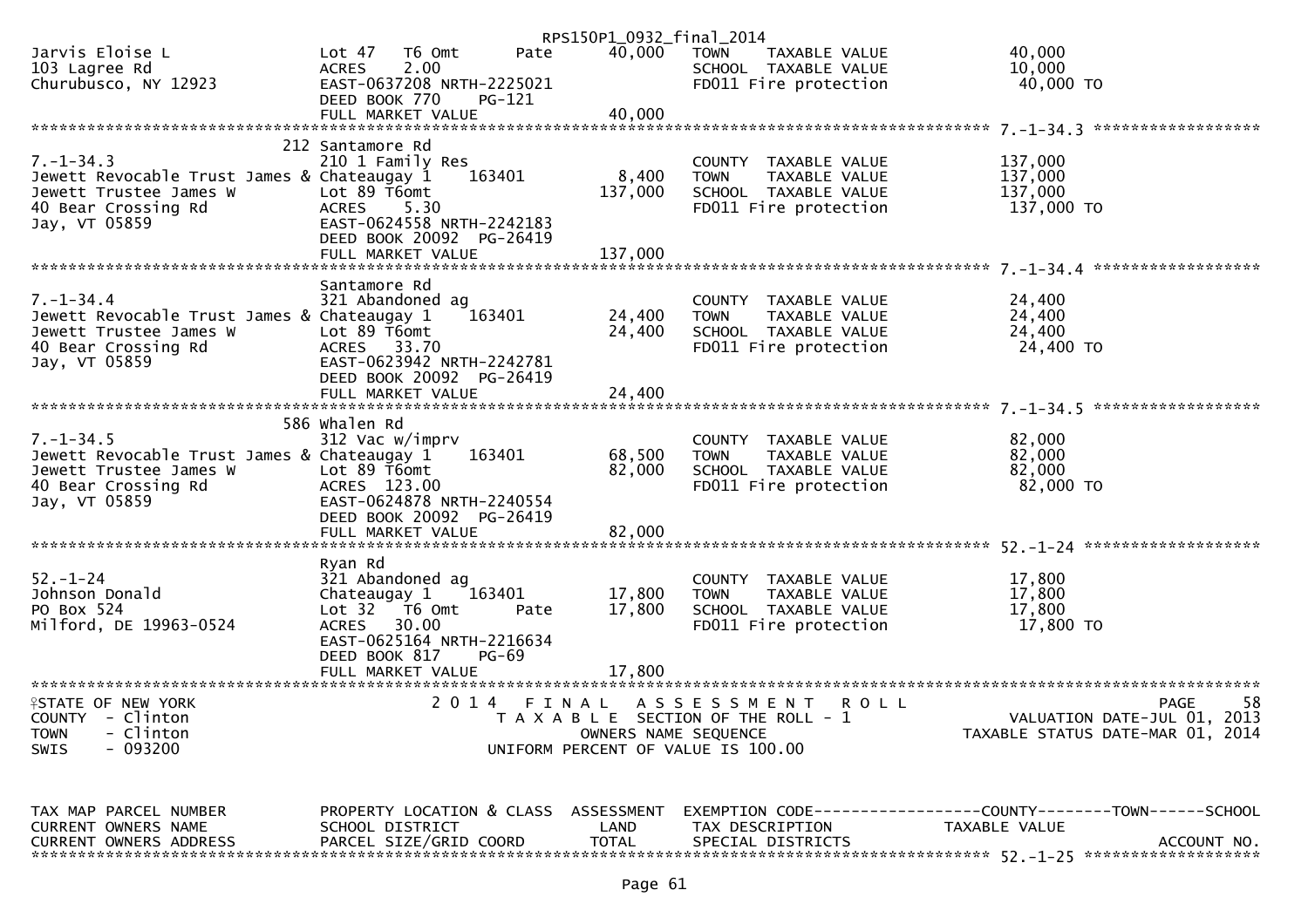RPS150P1\_0932\_final\_2014

| $52. - 1 - 25$<br>Johnson Donald<br>PO Box 524<br>Milford, DE 19963-0524                                | 828 Ryan Rd<br>241 Rural res&ag<br>Chateaugay 1<br>163401<br>Lot 32 76 0mt<br>Pate<br>ACRES 127.00<br>EAST-0625269 NRTH-2218040<br>DEED BOOK 817<br>$PG-69$                     | 81,000<br>109,700          | RES STAR<br><b>TOWN</b> | 41854<br>COUNTY TAXABLE VALUE<br><b>TAXABLE VALUE</b><br>SCHOOL TAXABLE VALUE<br>FD011 Fire protection | $\Omega$<br>109,700<br>109,700<br>79,700<br>109,700 TO     | $\mathbf 0$  | 30,000     |
|---------------------------------------------------------------------------------------------------------|---------------------------------------------------------------------------------------------------------------------------------------------------------------------------------|----------------------------|-------------------------|--------------------------------------------------------------------------------------------------------|------------------------------------------------------------|--------------|------------|
| $66. - 1 - 2.4$<br>Johnson Donald<br>PO Box 524<br>Milford, DE 19963-0524                               | Ryan Rd<br>321 Abandoned ag<br>Chateaugay 1<br>163401<br>Lot 32 T6omt<br>ACRES 77.80<br>EAST-0625335 NRTH-2215732<br>DEED BOOK 817<br>$PG-69$<br>FULL MARKET VALUE              | 39,700<br>39,700<br>39,700 | <b>TOWN</b>             | COUNTY TAXABLE VALUE<br>TAXABLE VALUE<br>SCHOOL TAXABLE VALUE<br>FD011 Fire protection                 | 39,700<br>39,700<br>39,700<br>39,700 TO                    |              |            |
| $66. - 1 - 2.5$<br>Johnson Donald<br>PO Box 524<br>Milford, DE 19963-0524                               | Ryan Rd<br>321 Abandoned ag<br>Chateaugay 1<br>163401<br>Lot 31 T6omt<br>ACRES 65.00<br>EAST-0622415 NRTH-2216745<br>DEED BOOK 817<br>$PG-69$<br>FULL MARKET VALUE              | 40,000<br>40.000<br>40,000 | <b>TOWN</b>             | COUNTY TAXABLE VALUE<br>TAXABLE VALUE<br>SCHOOL TAXABLE VALUE<br>FD011 Fire protection                 | 40,000<br>40,000<br>40,000<br>40,000 TO                    |              |            |
| $66. - 1 - 5$<br>Jones Roland<br>Jones Patricia<br>21-18 29th Ave<br>Astoria, NY 11102                  | Ryan Rd<br>321 Abandoned ag<br>Chateaugay 1<br>163401<br>Lot $30 - 76$ Omt<br>Pate<br>ACRES 100.00<br>EAST-0623329 NRTH-2210467<br>DEED BOOK 778<br>PG-194<br>FULL MARKET VALUE | 51,300<br>51,300<br>51,300 | <b>TOWN</b>             | COUNTY TAXABLE VALUE<br><b>TAXABLE VALUE</b><br>SCHOOL TAXABLE VALUE<br>FD011 Fire protection          | 51,300<br>51,300<br>51,300<br>51,300 TO                    |              |            |
| $69. - 1 - 8.1$<br>Kaska Jesse P<br>6061 Rt 11<br>Ellenburg Center, NY 12934                            | 6061 Rt 11<br>210 1 Family Res<br>N Adirondack<br>093601<br>Lot 24<br>T6 Omt<br>Pate<br>8.20<br><b>ACRES</b><br>EAST-0651221 NRTH-2210286<br>DEED BOOK 20021 PG-45348           | 10,000<br>139,900          | RES STAR<br><b>TOWN</b> | 41854<br>COUNTY TAXABLE VALUE<br>TAXABLE VALUE<br>SCHOOL TAXABLE VALUE<br>FD011 Fire protection        | $\Omega$<br>139,900<br>139,900<br>109,900<br>139,900 TO    | $\mathbf{0}$ | 30,000     |
| <b>ISTATE OF NEW YORK</b><br>$COUNTY - Clinton$<br>- Clinton<br><b>TOWN</b><br>$-093200$<br><b>SWIS</b> | 2014 FINAL<br>T A X A B L E SECTION OF THE ROLL - 1<br>UNIFORM PERCENT OF VALUE IS 100.00                                                                                       | OWNERS NAME SEQUENCE       | ASSESSMENT              | <b>ROLL</b>                                                                                            | VALUATION DATE-JUL 01,<br>TAXABLE STATUS DATE-MAR 01, 2014 | <b>PAGE</b>  | 59<br>2013 |

TAX MAP PARCEL NUMBER PROPERTY LOCATION & CLASS ASSESSMENT EXEMPTION CODE------------------COUNTY--------TOWN------SCHOOL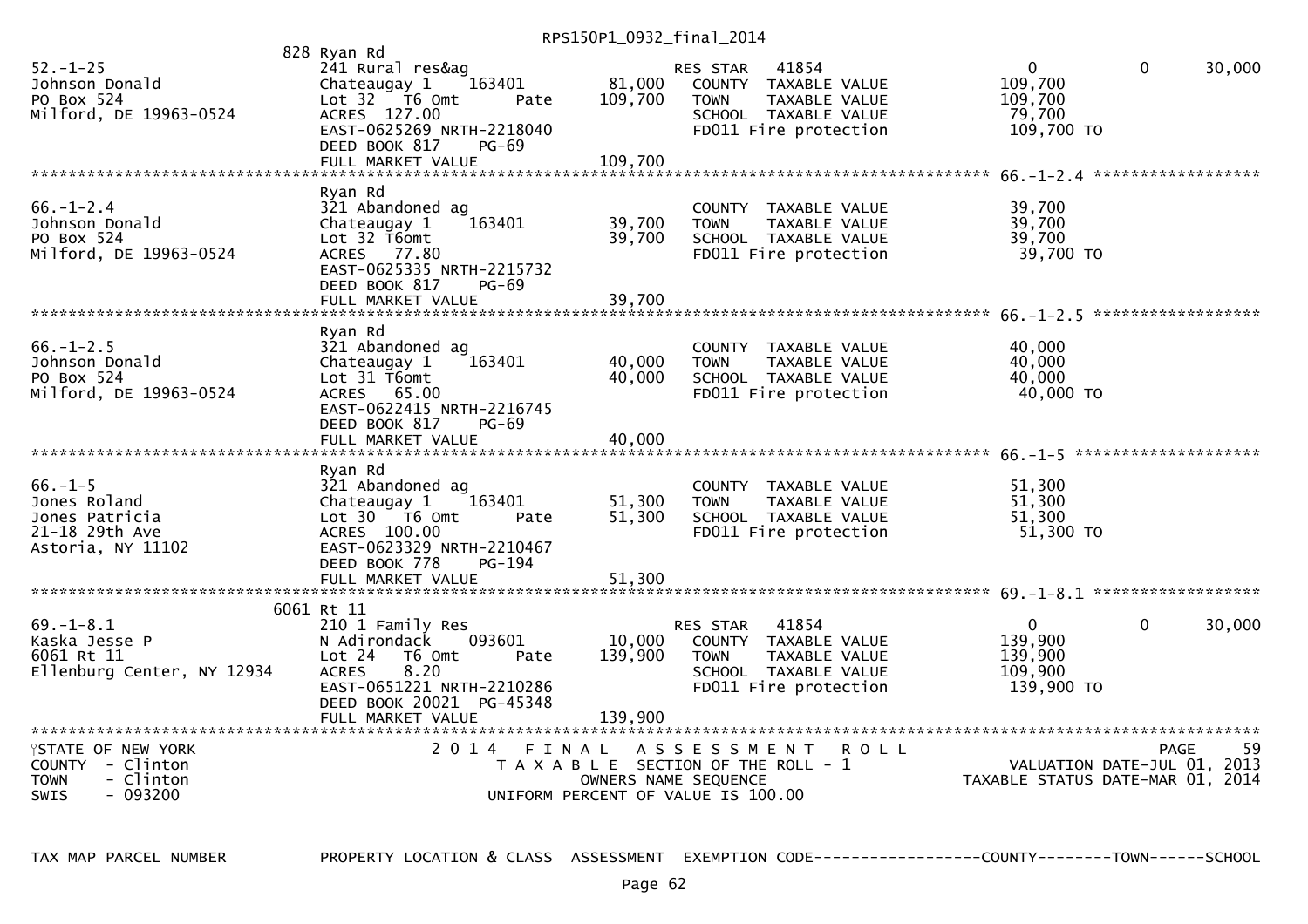|                                                                                                                               |                                                                                                                                                                            | RPS150P1_0932_final_2014 |                                                                                                                                       |                                                              |                                                                               |
|-------------------------------------------------------------------------------------------------------------------------------|----------------------------------------------------------------------------------------------------------------------------------------------------------------------------|--------------------------|---------------------------------------------------------------------------------------------------------------------------------------|--------------------------------------------------------------|-------------------------------------------------------------------------------|
| CURRENT OWNERS NAME                                                                                                           | SCHOOL DISTRICT                                                                                                                                                            | LAND                     | TAX DESCRIPTION                                                                                                                       | TAXABLE VALUE                                                |                                                                               |
|                                                                                                                               | 166 Santamore Rd                                                                                                                                                           |                          |                                                                                                                                       |                                                              |                                                                               |
| $7. - 1 - 2.5$<br>Kaziberdov Alexander<br>Kaziberdov Maria<br>166 Santamore Rd<br>Churubusco, NY 12923                        | 270 Mfg housing<br>163401<br>Chateaugay 1<br>Lot 89 T6omt<br>ACRES 5.00<br>EAST-0625643 NRTH-2242460<br>DEED BOOK 604<br>PG-676                                            | 8,200<br>20,000          | COUNTY TAXABLE VALUE<br><b>TOWN</b><br>TAXABLE VALUE<br>SCHOOL TAXABLE VALUE<br>FD011 Fire protection                                 | 20,000<br>20,000<br>20,000<br>20,000 TO                      |                                                                               |
|                                                                                                                               |                                                                                                                                                                            |                          |                                                                                                                                       |                                                              |                                                                               |
|                                                                                                                               |                                                                                                                                                                            |                          |                                                                                                                                       |                                                              |                                                                               |
| $37. - 1 - 21.3$<br>Kennison Peggy M<br>414 Ecker Hallow Rd<br>Schoharie, NY 12157                                            | Whalen Rd<br>321 Abandoned ag<br>093601<br>N Adirondack<br>Lot 68<br>T6 Omt<br>Pate<br>ACRES 18.41<br>EAST-0629124 NRTH-2228592<br>DEED BOOK 20072 PG-1990                 | 16,700<br>16,700         | COUNTY TAXABLE VALUE<br>TAXABLE VALUE<br><b>TOWN</b><br>SCHOOL TAXABLE VALUE<br>FD011 Fire protection                                 | 16,700<br>16,700<br>16,700<br>16,700 TO                      |                                                                               |
|                                                                                                                               |                                                                                                                                                                            |                          |                                                                                                                                       |                                                              |                                                                               |
|                                                                                                                               | 7272 Rt 11                                                                                                                                                                 |                          | 97 PCT OF VALUE USED FOR EXEMPTION PURPOSES                                                                                           |                                                              |                                                                               |
| $52 - 1 - 5.1$<br>>z.-⊥-;<br>Keough Life Use Naomi<br>Bilow Darlene R & Darla D<br>2035 Plank Rd<br>Ellenburg Depot, NY 12935 | 210 1 Family Res<br>Chateaugay 1 163401<br>Lot 52 T6 Omt<br>Pate<br>3.40<br><b>ACRES</b><br>EAST-0626500 NRTH-2224206                                                      |                          | AGED - ALL 41800<br>6,700 SR STAR<br>41834<br>56,500 COUNTY TAXABLE VALUE<br>TAXABLE VALUE<br><b>TOWN</b><br>SCHOOL TAXABLE VALUE     | 27,403<br>$\overline{0}$<br>29,097<br>29,097<br>$\mathbf{0}$ | 27,403<br>27,403<br>29,097<br>0                                               |
|                                                                                                                               | DEED BOOK 99001 PG-14403<br>FULL MARKET VALUE                                                                                                                              | 56,500                   | FD011 Fire protection                                                                                                                 | 56,500 TO                                                    |                                                                               |
|                                                                                                                               | 486 Lafrancis Rd                                                                                                                                                           |                          |                                                                                                                                       |                                                              |                                                                               |
| $54. - 2 - 12$<br>Kerley Charles O<br>40 Dolphin Ave<br>Northfield, NJ 08225                                                  | 260 Seasonal res<br>093601<br>N Adirondack<br>Lot 44 T6 Omt<br>Survey Map 20061/99069 Lo<br>ACRES 33.61<br>EAST-0652137 NRTH-2221923<br>DEED BOOK 20072 PG-3753            | 24,300<br>53,300         | COUNTY TAXABLE VALUE<br>TAXABLE VALUE<br><b>TOWN</b><br>SCHOOL TAXABLE VALUE<br>FD011 Fire protection                                 | 53,300<br>53,300<br>53,300<br>53,300 TO                      |                                                                               |
|                                                                                                                               |                                                                                                                                                                            |                          |                                                                                                                                       |                                                              |                                                                               |
| $23 - 1 - 21$<br>King Leonard W<br>King Leonard J<br>876 Rt 189<br>Churubusco, NY 12923                                       | Rt 189<br>321 Abandoned ag<br>N Adirondack<br>093601<br>Lot 67 T6 Omt<br>Pate<br>ACRES 12.00<br>EAST-0636435 NRTH-2234929<br>DEED BOOK 20112 PG-44064<br>FULL MARKET VALUE | 13,500<br>13,500         | COUNTY TAXABLE VALUE<br><b>TOWN</b><br>TAXABLE VALUE<br>13,500 SCHOOL TAXABLE VALUE<br>FD011 Fire protection                          | 13,500<br>13,500<br>13,500<br>13,500 TO                      |                                                                               |
|                                                                                                                               |                                                                                                                                                                            |                          |                                                                                                                                       |                                                              |                                                                               |
| <b>ISTATE OF NEW YORK</b><br>COUNTY - Clinton<br>- Clinton<br><b>TOWN</b><br>$-093200$<br>SWIS                                | 2014 FINAL                                                                                                                                                                 |                          | A S S E S S M E N T<br>R O L L<br>T A X A B L E SECTION OF THE ROLL - 1<br>OWNERS NAME SEQUENCE<br>UNIFORM PERCENT OF VALUE IS 100.00 |                                                              | PAGE<br>60<br>VALUATION DATE-JUL 01, 2013<br>TAXABLE STATUS DATE-MAR 01, 2014 |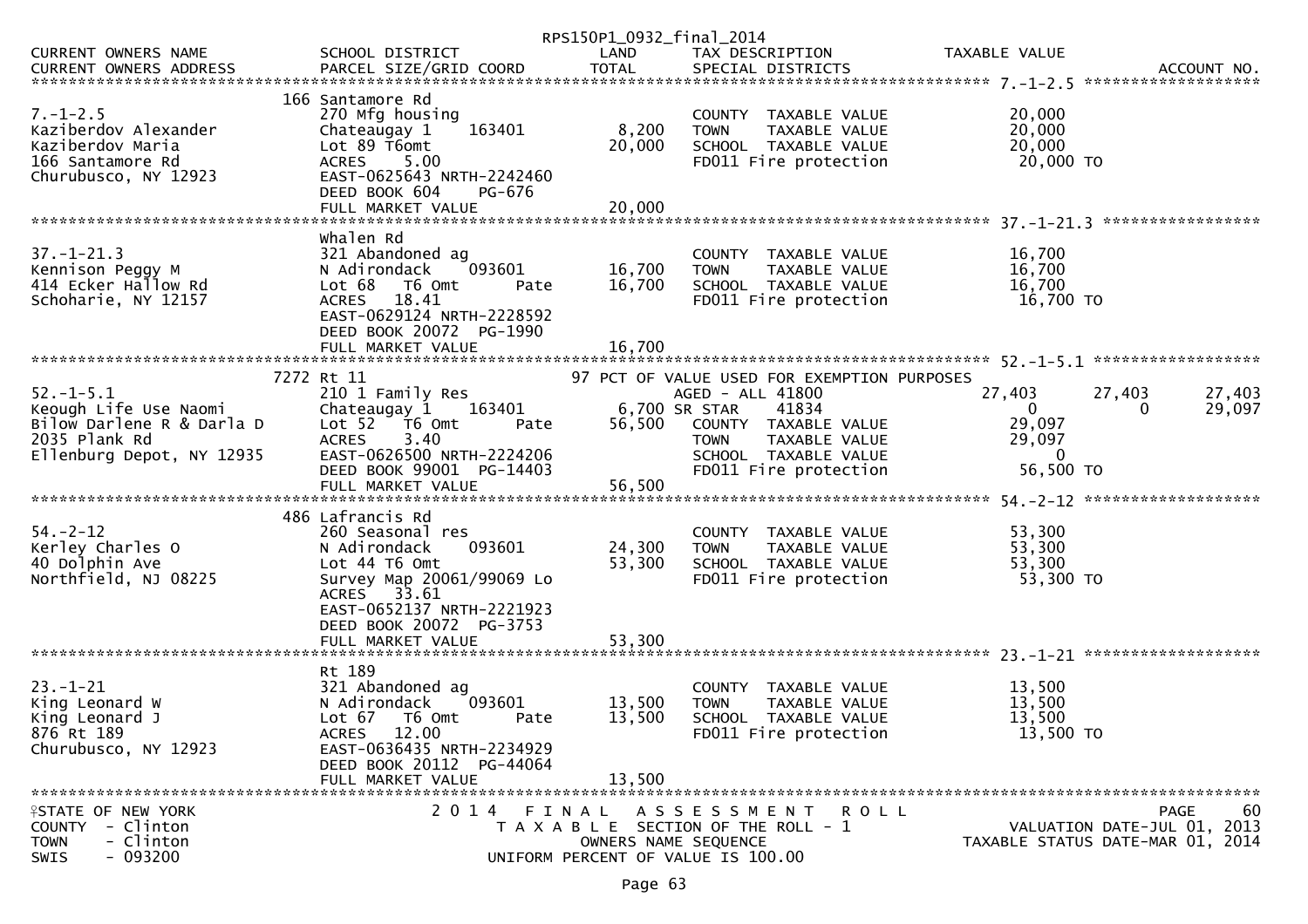| TAX MAP PARCEL NUMBER<br><b>CURRENT OWNERS NAME</b> | PROPERTY LOCATION & CLASS ASSESSMENT EXEMPTION CODE----------------COUNTY--------TOWN------SCHOOL<br>SCHOOL DISTRICT | LAND             | TAX DESCRIPTION                                      | TAXABLE VALUE       |                        |
|-----------------------------------------------------|----------------------------------------------------------------------------------------------------------------------|------------------|------------------------------------------------------|---------------------|------------------------|
| CURRENT OWNERS ADDRESS                              | PARCEL SIZE/GRID COORD                                                                                               | <b>TOTAL</b>     | SPECIAL DISTRICTS                                    |                     | ACCOUNT NO.            |
|                                                     |                                                                                                                      |                  |                                                      |                     |                        |
|                                                     | 45-47 whalen Rd                                                                                                      |                  |                                                      |                     |                        |
| $37. - 1 - 21.1 - 1$                                | 241 Rural res&ag                                                                                                     |                  | 41854<br><b>RES STAR</b>                             | $\mathbf{0}$        | $\mathbf 0$<br>30,000  |
| King Life Use Janet M<br>Soucia Gerald & James      | 093601<br>N Adirondack<br>T6 Omt                                                                                     | 37,600<br>85,000 | COUNTY TAXABLE VALUE<br><b>TOWN</b><br>TAXABLE VALUE | 85,000<br>85,000    |                        |
| 61 Whalen Rd                                        | Lot 68<br>Pate<br>51.28<br><b>ACRES</b>                                                                              |                  | SCHOOL TAXABLE VALUE                                 | 55,000              |                        |
| Churubusco, NY 12923                                | EAST-0628655 NRTH-2229344                                                                                            |                  | FD011 Fire protection                                | 85,000 TO           |                        |
|                                                     | DEED BOOK 20072 PG-01988                                                                                             |                  |                                                      |                     |                        |
|                                                     | FULL MARKET VALUE                                                                                                    | 85,000           |                                                      |                     |                        |
|                                                     |                                                                                                                      |                  |                                                      |                     |                        |
|                                                     | Whalen Rd                                                                                                            |                  |                                                      |                     |                        |
| $37. - 1 - 21.1 - 2$                                | 321 Abandoned ag                                                                                                     |                  | COUNTY TAXABLE VALUE                                 | 14,200              |                        |
| King Life Use Janet M                               | 163401<br>Chateaugay 1                                                                                               | 14,200           | TAXABLE VALUE<br><b>TOWN</b>                         | 14,200              |                        |
| Soucia Gerald & James<br>61 Whalen Rd               | Lot 69 T6omt<br>ACRES 22.40                                                                                          | 14,200           | SCHOOL TAXABLE VALUE<br>FD011 Fire protection        | 14,200<br>14,200 TO |                        |
| Churubusco, NY 12923                                | EAST-0629548 NRTH-2230046                                                                                            |                  |                                                      |                     |                        |
|                                                     | DEED BOOK 20072 PG-01988                                                                                             |                  |                                                      |                     |                        |
|                                                     | FULL MARKET VALUE                                                                                                    | 14,200           |                                                      |                     |                        |
|                                                     |                                                                                                                      |                  |                                                      |                     |                        |
| 872/876 Rt 189                                      |                                                                                                                      |                  |                                                      |                     |                        |
| $23. - 1 - 4.1$                                     | 240 Rural res                                                                                                        |                  | RES STAR 41854                                       | $\mathbf{0}$        | $\mathbf{0}$<br>30,000 |
| King Michael E                                      | 093601<br>N Adirondack                                                                                               | 61,500           | COUNTY TAXABLE VALUE                                 | 104,000             |                        |
| King Doris E                                        | Lot $75$<br>T6 Omt<br>Pate                                                                                           | 104,000          | TAXABLE VALUE<br><b>TOWN</b>                         | 104,000             |                        |
| 876 Rt 189                                          | ACRES 100.00                                                                                                         |                  | SCHOOL TAXABLE VALUE                                 | 74.000              |                        |
| Churubusco, NY 12923                                | EAST-0640890 NRTH-2239042<br>DEED BOOK 967                                                                           |                  | FD011 Fire protection                                | 104,000 TO          |                        |
|                                                     | PG-129<br>FULL MARKET VALUE                                                                                          | 104,000          |                                                      |                     |                        |
|                                                     |                                                                                                                      |                  |                                                      |                     |                        |
|                                                     | 170 Campbell Rd                                                                                                      |                  |                                                      |                     |                        |
| $67. - 1 - 9.5$                                     | 271 Mfg housings                                                                                                     |                  | COUNTY TAXABLE VALUE                                 | 42,000              |                        |
| King Sandra M                                       | 093601<br>N Adirondack                                                                                               | 8,200            | <b>TOWN</b><br>TAXABLE VALUE                         | 42,000              |                        |
| King Patrick J                                      | Lot 28 T60MT                                                                                                         | 42,000           | SCHOOL TAXABLE VALUE                                 | 42,000              |                        |
| PO Box 78                                           | 5.00<br><b>ACRES</b>                                                                                                 |                  | FD011 Fire protection                                | 42,000 TO           |                        |
| Ellenburg Center, NY 12934                          | EAST-0631059 NRTH-2211187                                                                                            |                  |                                                      |                     |                        |
|                                                     | DEED BOOK 20031 PG-61029                                                                                             |                  |                                                      |                     |                        |
|                                                     |                                                                                                                      |                  |                                                      |                     |                        |
|                                                     | 155 Santamore Rd                                                                                                     |                  |                                                      |                     |                        |
| $7. - 1 - 33.2$                                     | 270 Mfg housing                                                                                                      |                  | COUNTY TAXABLE VALUE                                 | 47,000              |                        |
| Krisa John M                                        | 163401<br>Chateaugay 1                                                                                               | 16,500           | TAXABLE VALUE<br><b>TOWN</b>                         | 47,000              |                        |
| 3890 St Zotique E Apt 2                             | Lot $89$ T6omt                                                                                                       | 47,000           | SCHOOL TAXABLE VALUE                                 | 47.000              |                        |
| Montreal QC, Canada H1X1E8                          | ACRES 16.00                                                                                                          |                  | FD011 Fire protection                                | 47,000 TO           |                        |
|                                                     | EAST-0625904 NRTH-2241459                                                                                            |                  |                                                      |                     |                        |
|                                                     | DEED BOOK 20021 PG-48056                                                                                             |                  |                                                      |                     |                        |
|                                                     | FULL MARKET VALUE                                                                                                    | 47,000           |                                                      |                     |                        |
| <b>ASTATE OF NEW YORK</b>                           | 2 0 1 4                                                                                                              | FINAL            | A S S E S S M E N T<br>R O L L                       |                     | 61<br>PAGE             |
|                                                     |                                                                                                                      |                  |                                                      |                     |                        |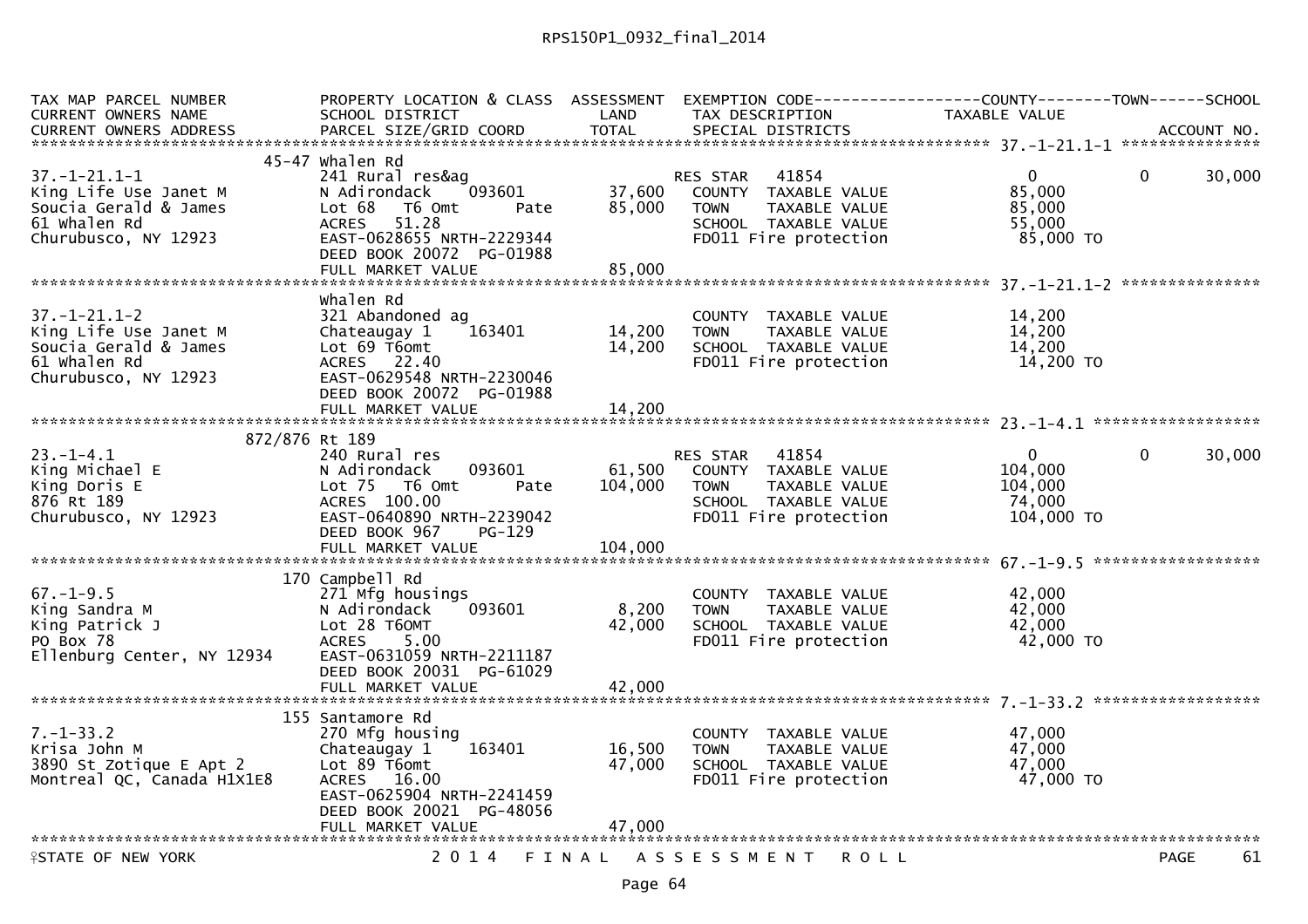| - Clinton<br><b>COUNTY</b>                   |                                                         | RPS150P1_0932_final_2014 | T A X A B L E SECTION OF THE ROLL - 1                |                  | VALUATION DATE-JUL 01, 2013      |
|----------------------------------------------|---------------------------------------------------------|--------------------------|------------------------------------------------------|------------------|----------------------------------|
| - Clinton<br><b>TOWN</b>                     |                                                         |                          | OWNERS NAME SEQUENCE                                 |                  | TAXABLE STATUS DATE-MAR 01, 2014 |
| SWIS<br>$-093200$                            |                                                         |                          | UNIFORM PERCENT OF VALUE IS 100.00                   |                  |                                  |
|                                              |                                                         |                          |                                                      |                  |                                  |
| TAX MAP PARCEL NUMBER<br>CURRENT OWNERS NAME | PROPERTY LOCATION & CLASS ASSESSMENT<br>SCHOOL DISTRICT | LAND                     | TAX DESCRIPTION                                      | TAXABLE VALUE    |                                  |
|                                              |                                                         |                          |                                                      |                  |                                  |
|                                              | Merchia Rd                                              |                          |                                                      |                  |                                  |
| $23. - 1 - 20$                               | 321 Abandoned ag                                        |                          | COUNTY TAXABLE VALUE                                 | 14,000           |                                  |
| Krispien Gilson R<br>49 Teresa Rd            | 093601<br>N Adirondack<br>Lot 67 76 0mt                 | 14,000<br>14,000         | TAXABLE VALUE<br><b>TOWN</b>                         | 14,000<br>14,000 |                                  |
| Hopkinton, MA 01748                          | Pate<br>ACRES 13.00                                     |                          | SCHOOL TAXABLE VALUE<br>FD011 Fire protection        | 14,000 TO        |                                  |
|                                              | EAST-0637098 NRTH-2235013<br>DEED BOOK 548<br>PG-613    |                          |                                                      |                  |                                  |
|                                              |                                                         |                          |                                                      |                  |                                  |
|                                              | 566 Patnode Rd                                          |                          |                                                      |                  |                                  |
| $68. - 1 - 1.1$                              | $314$ Rural vac<10                                      |                          | COUNTY TAXABLE VALUE                                 | 5,000            |                                  |
| LaBarge Clarence J Jr                        | 093601<br>N Adirondack                                  | 5,000                    | TAXABLE VALUE<br><b>TOWN</b>                         | 5,000            |                                  |
| 6646 Star Rd                                 | Lot 34 T6 Omt<br>Pate                                   | 5,000                    | SCHOOL TAXABLE VALUE                                 | 5,000            |                                  |
| Ellenburg Center, NY 12934                   | <b>ACRES</b><br>1.00<br>EAST-0635451 NRTH-2216441       |                          | FD011 Fire protection                                | $5,000$ TO       |                                  |
|                                              | DEED BOOK 20082 PG-18347                                |                          |                                                      |                  |                                  |
|                                              |                                                         |                          |                                                      |                  |                                  |
|                                              |                                                         |                          |                                                      |                  |                                  |
| $52. - 1 - 11$                               | 7103 Rt 11<br>270 Mfg housing                           |                          | 41854<br>RES STAR                                    | $\mathbf{0}$     | 0<br>30,000                      |
| Labarge Daniel                               | 093601<br>N Adirondack                                  | 14,300                   | COUNTY TAXABLE VALUE                                 | 46,000           |                                  |
| 7103 Rt 11                                   | Lot <sub>48</sub><br>T6 Omt<br>Pate                     | 46,000                   | <b>TOWN</b><br>TAXABLE VALUE                         | 46,000           |                                  |
| Churubusco, NY 12923                         | ACRES 13.60                                             |                          | SCHOOL TAXABLE VALUE                                 | 16,000           |                                  |
|                                              | EAST-0630720 NRTH-2224269                               |                          | FD011 Fire protection                                | 46,000 TO        |                                  |
|                                              | DEED BOOK 614<br><b>PG-196</b>                          |                          |                                                      |                  |                                  |
|                                              |                                                         |                          |                                                      |                  |                                  |
|                                              | 142 Rogers Rd                                           |                          |                                                      |                  |                                  |
| $24. - 1 - 9$                                | 210 1 Family Res                                        |                          | COUNTY TAXABLE VALUE                                 | 62,000           |                                  |
| LaBombard Amy A<br>142 Rogers Rd             | 093601<br>N Adirondack<br>Lot 56<br>T6 Omt<br>Pate      | 5,300<br>62,000          | <b>TOWN</b><br>TAXABLE VALUE<br>SCHOOL TAXABLE VALUE | 62,000<br>62,000 |                                  |
| Ellenburg Depot, NY 12935                    | 2.00 BANK<br>080<br><b>ACRES</b>                        |                          | FD011 Fire protection                                | 62,000 TO        |                                  |
|                                              | EAST-0652164 NRTH-2233067                               |                          |                                                      |                  |                                  |
|                                              | DEED BOOK 20041 PG-66214                                |                          |                                                      |                  |                                  |
|                                              | FULL MARKET VALUE                                       | 62,000                   |                                                      |                  |                                  |
|                                              | 7366 Rt 11                                              |                          |                                                      |                  |                                  |
| $52 - 1 - 3$                                 | 270 Mfg housing                                         |                          | 41834<br>SR STAR                                     | 0                | 0<br>33,300                      |
| Labombard Audrey                             | 163401<br>Chateaugay 1                                  | 6,000                    | COUNTY TAXABLE VALUE                                 | 33,300           |                                  |
| 7366 Rt 11                                   | Lot 52<br>T6 Omt<br>Pate                                | 33,300                   | TAXABLE VALUE<br>TOWN                                | 33,300           |                                  |
| Churubusco, NY 12923                         | 2.20<br><b>ACRES</b>                                    |                          | SCHOOL TAXABLE VALUE                                 | 0                |                                  |
|                                              | EAST-0624136 NRTH-2223796<br>DEED BOOK 677<br>PG-181    |                          | FD011 Fire protection                                | 33,300 TO        |                                  |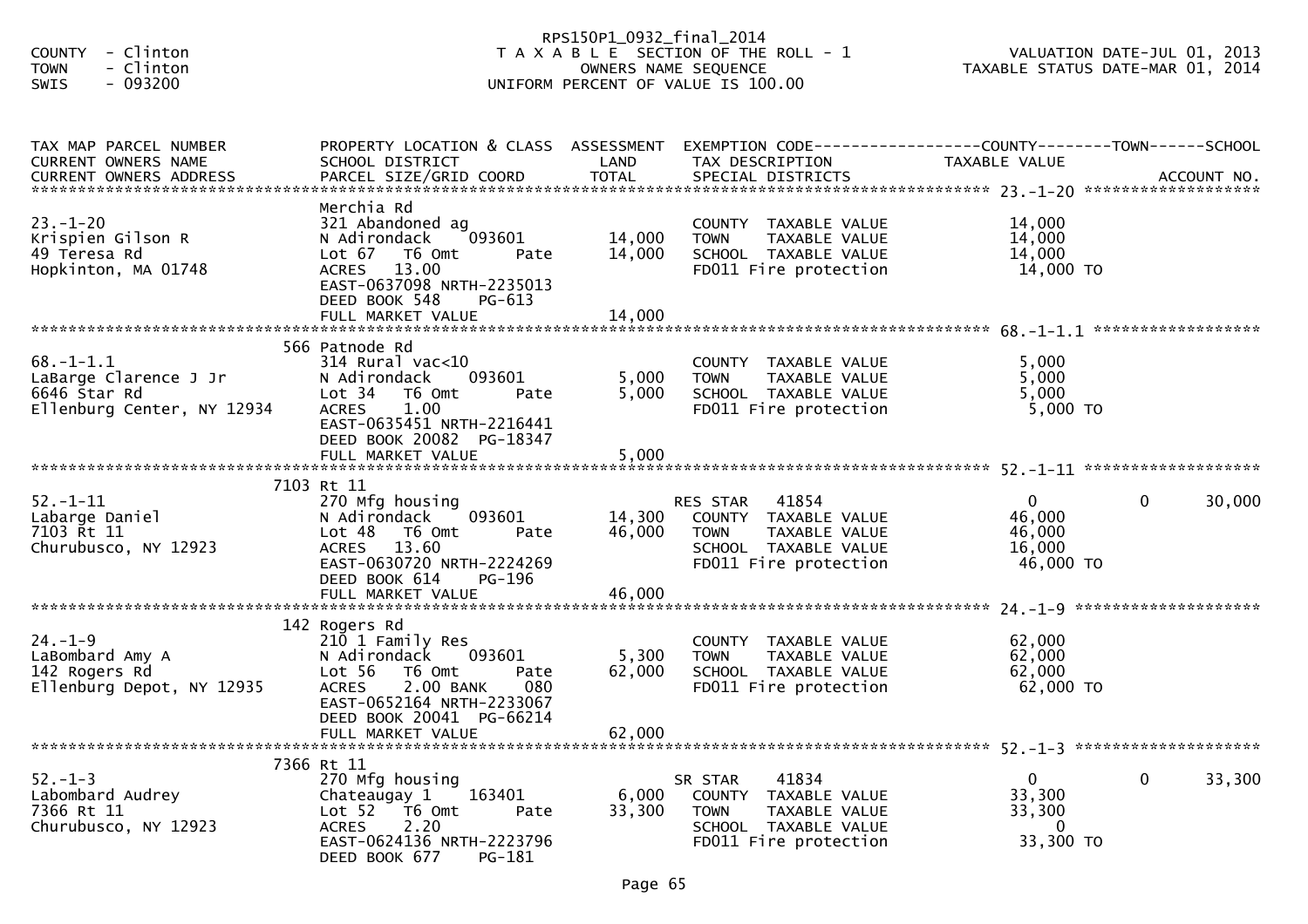|                                                                                                                    |                                                                                                                                                                                                       | RPS150P1_0932_final_2014     |                                                                                                                            |                                                             |                                                                                      |
|--------------------------------------------------------------------------------------------------------------------|-------------------------------------------------------------------------------------------------------------------------------------------------------------------------------------------------------|------------------------------|----------------------------------------------------------------------------------------------------------------------------|-------------------------------------------------------------|--------------------------------------------------------------------------------------|
| <b>ISTATE OF NEW YORK</b><br>COUNTY - Clinton<br>- Clinton<br><b>TOWN</b><br>$-093200$<br><b>SWIS</b>              | 2014 FINAL                                                                                                                                                                                            |                              | ASSESSMENT ROLL<br>T A X A B L E SECTION OF THE ROLL - 1<br>OWNERS NAME SEQUENCE<br>UNIFORM PERCENT OF VALUE IS 100.00     |                                                             | <b>PAGE</b><br>62<br>VALUATION DATE-JUL 01, 2013<br>TAXABLE STATUS DATE-MAR 01, 2014 |
| TAX MAP PARCEL NUMBER<br>CURRENT OWNERS NAME                                                                       | PROPERTY LOCATION & CLASS ASSESSMENT<br>SCHOOL DISTRICT                                                                                                                                               | LAND                         | EXEMPTION CODE-----------------COUNTY--------TOWN------SCHOOL<br>TAX DESCRIPTION                                           | TAXABLE VALUE                                               |                                                                                      |
| $69. - 1 - 8.61$<br>LaBombard Christopher G<br>LaBombard Debbie L<br>48 Lafrancis Rd<br>Ellenburg Center, NY 12934 | 48 Lafrancis Rd<br>240 Rural res<br>093601<br>N Adirondack<br>Lot 24 T6omt<br>Survey Map 20082/12925 Lo<br>ACRES 105.30<br>EAST-0654613 NRTH-2211441<br>DEED BOOK 20021 PG-43035<br>FULL MARKET VALUE | 35,300<br>173,700<br>173,700 | RES STAR<br>41854<br>COUNTY TAXABLE VALUE<br>TAXABLE VALUE<br><b>TOWN</b><br>SCHOOL TAXABLE VALUE<br>FD011 Fire protection | $\mathbf{0}$<br>173,700<br>173,700<br>143,700<br>173,700 TO | $\mathbf 0$<br>30,000                                                                |
| $52 - 1 - 4$<br>LaBombard Randy S<br>LaBombard Denise M<br>7360 Rt 11<br>Churubusco, NY 12923                      | 7360 Rt 11<br>210 1 Family Res<br>Chateaugay 1<br>163401<br>Lot 52 T6 Omt<br>Pate<br>1.80<br>ACRES<br>EAST-0624392 NRTH-2223834<br>DEED BOOK 20031 PG-57705<br>FULL MARKET VALUE                      | 5,600<br>66,600<br>66,600    | RES STAR 41854<br>COUNTY TAXABLE VALUE<br><b>TOWN</b><br>TAXABLE VALUE<br>SCHOOL TAXABLE VALUE<br>FD011 Fire protection    | $\overline{0}$<br>66,600<br>66,600<br>36,600<br>66,600 TO   | $\mathbf{0}$<br>30,000                                                               |
| $68. - 1 - 15$<br>Lacey Donald<br>Moore Dennis<br>15 Newell Ave<br>Plattsburgh, NY 12901                           | Town Line Rd<br>321 Abandoned ag<br>093601<br>N Adirondack<br>Lot 27 T6 Omt<br>Pate<br>ACRES 97.00<br>EAST-0640181 NRTH-2209054<br>DEED BOOK 20112 PG-43826<br>FULL MARKET VALUE                      | 51,500<br>51,500<br>51,500   | COUNTY TAXABLE VALUE<br><b>TOWN</b><br>TAXABLE VALUE<br>SCHOOL TAXABLE VALUE<br>FD011 Fire protection                      | 51,500<br>51,500<br>51,500<br>51,500 TO                     |                                                                                      |
| $68. - 1 - 16.1$<br>Lacey Donald<br>Moore Dennis<br>15 Newell Ave<br>Plattsburgh, NY 12901                         | 258 Patnode Rd<br>260 Seasonal res<br>093601<br>N Adirondack<br>Lot 27 T6omt<br>86.30<br><b>ACRES</b><br>EAST-0637411 NRTH-2208606<br>DEED BOOK 20112 PG-43826<br>FULL MARKET VALUE                   | 42,900<br>64,000<br>64,000   | COUNTY TAXABLE VALUE<br><b>TOWN</b><br>TAXABLE VALUE<br>SCHOOL TAXABLE VALUE<br>FD011 Fire protection                      | 64,000<br>64,000<br>64,000<br>64,000 TO                     |                                                                                      |
| $22. - 1 - 7.3$<br>LaClair Amos J                                                                                  | 118 Merchia Rd<br>210 1 Family Res<br>N Adirondack<br>093601                                                                                                                                          | 7,700                        | <b>COUNTY</b><br>TAXABLE VALUE<br><b>TOWN</b><br>TAXABLE VALUE                                                             | 75,000<br>75,000                                            |                                                                                      |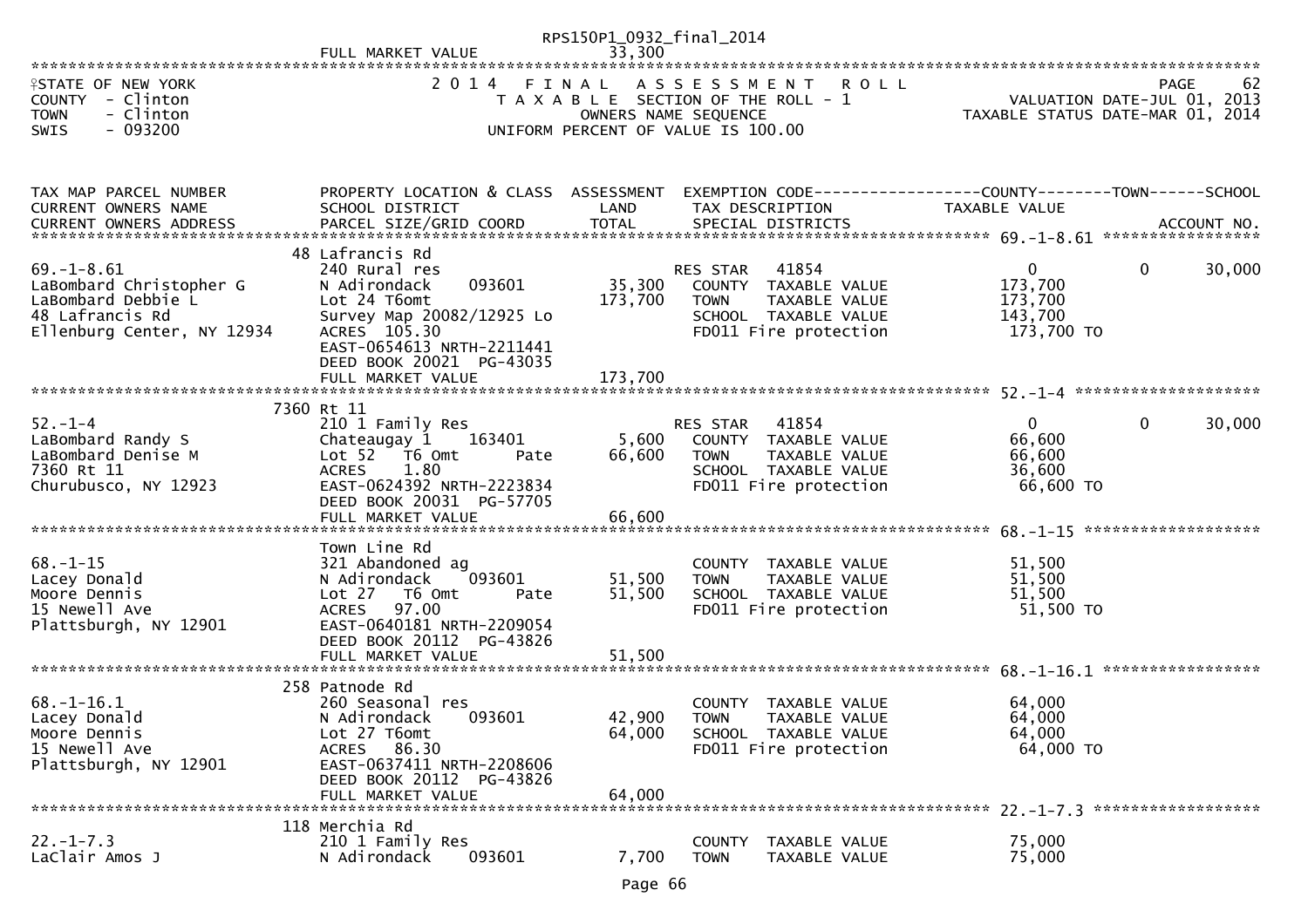|                                                      |                                                      | RPS150P1_0932_final_2014 |                                                            |                                                              |                   |
|------------------------------------------------------|------------------------------------------------------|--------------------------|------------------------------------------------------------|--------------------------------------------------------------|-------------------|
| 200 W Sundance Dr                                    | Lot 74 T6omt                                         | 75,000                   | SCHOOL TAXABLE VALUE                                       | 75,000                                                       |                   |
| Coolidge, AZ 85128                                   | 4.90<br><b>ACRES</b>                                 |                          | FD011 Fire protection                                      | 75,000 TO                                                    |                   |
|                                                      | EAST-0635694 NRTH-2235485                            |                          |                                                            |                                                              |                   |
|                                                      | DEED BOOK 20051 PG-86030                             |                          |                                                            |                                                              |                   |
|                                                      |                                                      |                          |                                                            |                                                              |                   |
|                                                      |                                                      |                          |                                                            |                                                              |                   |
| <b>ISTATE OF NEW YORK</b>                            | 2 0 1 4                                              | FINAL                    | ASSESSMENT<br><b>ROLL</b>                                  |                                                              | <b>PAGE</b><br>63 |
| COUNTY - Clinton                                     |                                                      |                          | T A X A B L E SECTION OF THE ROLL - 1                      | VALUATION DATE-JUL 01,                                       | 2013              |
| <b>TOWN</b><br>- Clinton<br>$-093200$<br><b>SWIS</b> |                                                      |                          | OWNERS NAME SEQUENCE<br>UNIFORM PERCENT OF VALUE IS 100.00 | TAXABLE STATUS DATE-MAR 01, 2014                             |                   |
|                                                      |                                                      |                          |                                                            |                                                              |                   |
|                                                      |                                                      |                          |                                                            |                                                              |                   |
|                                                      |                                                      |                          |                                                            |                                                              |                   |
| TAX MAP PARCEL NUMBER                                | PROPERTY LOCATION & CLASS ASSESSMENT                 |                          |                                                            | EXEMPTION CODE-----------------COUNTY-------TOWN------SCHOOL |                   |
| CURRENT OWNERS NAME                                  | SCHOOL DISTRICT                                      | LAND                     | TAX DESCRIPTION                                            | TAXABLE VALUE                                                |                   |
|                                                      |                                                      |                          |                                                            |                                                              |                   |
|                                                      |                                                      |                          |                                                            |                                                              |                   |
|                                                      | 6110 Rt 11                                           |                          |                                                            |                                                              |                   |
| $69. - 1 - 11.2$                                     | 240 Rural res                                        |                          | 41854<br>RES STAR                                          | $\mathbf{0}$<br>0                                            | 30,000            |
| LaClair Carol A                                      | N Adirondack<br>093601                               | 31,500                   | COUNTY TAXABLE VALUE                                       | 69,000                                                       |                   |
| Monette Maynard                                      | Lot 25 T6omt                                         | 69,000                   | TAXABLE VALUE<br><b>TOWN</b>                               | 69,000                                                       |                   |
| 6110 State Rt 11                                     | ACRES 48.00                                          |                          | SCHOOL TAXABLE VALUE                                       | 39,000                                                       |                   |
| Ellenburg Center, NY 12934                           | EAST-0650117 NRTH-2211970<br>DEED BOOK 20072 PG-7225 |                          | FD011 Fire protection                                      | $69,000$ TO                                                  |                   |
|                                                      |                                                      |                          |                                                            |                                                              |                   |
|                                                      |                                                      |                          |                                                            |                                                              |                   |
|                                                      | 470 Campbell Rd                                      |                          |                                                            |                                                              |                   |
| $52. - 1 - 20.2$                                     | 240 Rural res                                        |                          | 41854<br>RES STAR                                          | $\mathbf 0$<br>$\mathbf{0}$                                  | 30,000            |
| Laclair Daniel L                                     | 093601<br>N Adirondack                               | 53,100                   | COUNTY TAXABLE VALUE                                       | 152,000                                                      |                   |
| Laclair Bonnie                                       | 48 T6omt                                             | 152,000                  | TAXABLE VALUE<br><b>TOWN</b>                               | 152,000                                                      |                   |
| 470 Campbell Rd                                      | ACRES 74.20                                          |                          | SCHOOL TAXABLE VALUE                                       | 122,000                                                      |                   |
| Churubusco, NY 12923                                 | EAST-0631490 NRTH-2218676                            |                          | FD011 Fire protection                                      | 152,000 TO                                                   |                   |
|                                                      | DEED BOOK 610<br>PG-612                              |                          |                                                            |                                                              |                   |
|                                                      |                                                      |                          |                                                            |                                                              |                   |
|                                                      |                                                      |                          |                                                            |                                                              |                   |
|                                                      | 413 Ryan Rd                                          |                          |                                                            |                                                              |                   |
| $82. -2 - 1.91$<br>LaClair Gerald                    | 240 Rural res<br>163401<br>Chateaugay 1              | 14,900                   | 41854<br>RES STAR<br>COUNTY TAXABLE VALUE                  | $\mathbf{0}$<br>0<br>77,000                                  | 30,000            |
| 413 Ryan Rd                                          | Lot 30 T6omt                                         | 77,000                   | TAXABLE VALUE<br><b>TOWN</b>                               | 77,000                                                       |                   |
| Churubusco, NY 12923                                 | ACRES 14.80                                          |                          | SCHOOL TAXABLE VALUE                                       | 47,000                                                       |                   |
|                                                      | EAST-0624203 NRTH-2208326                            |                          | FD011 Fire protection                                      | 77,000 TO                                                    |                   |
|                                                      | DEED BOOK 20001 PG-23715                             |                          |                                                            |                                                              |                   |
|                                                      | FULL MARKET VALUE                                    | 77,000                   |                                                            |                                                              |                   |
|                                                      |                                                      |                          |                                                            |                                                              |                   |
|                                                      | 456 Campbell Rd                                      |                          |                                                            |                                                              |                   |
| $52. - 1 - 20.1$                                     | 210 1 Family Res                                     |                          | COUNTY TAXABLE VALUE                                       | 37,200                                                       |                   |
| LaClair Life Use Oliver                              | 093601<br>N Adirondack                               | 4,700                    | TAXABLE VALUE<br><b>TOWN</b>                               | 37,200                                                       |                   |
| LaClair Daniel L                                     | Lot 48 T6 Omt<br>Pate                                | 37,200                   | SCHOOL TAXABLE VALUE                                       | 37,200                                                       |                   |
| 470 Campbell Rd                                      | FRNT 100.00 DPTH 350.00                              |                          | FD011 Fire protection                                      | 37,200 TO                                                    |                   |
| Churubusco, NY 12923                                 | EAST-0629878 NRTH-2218075                            |                          |                                                            |                                                              |                   |
|                                                      | DEED BOOK 20072 PG-7199<br>FULL MARKET VALUE         | 37,200                   |                                                            |                                                              |                   |
|                                                      |                                                      |                          |                                                            |                                                              |                   |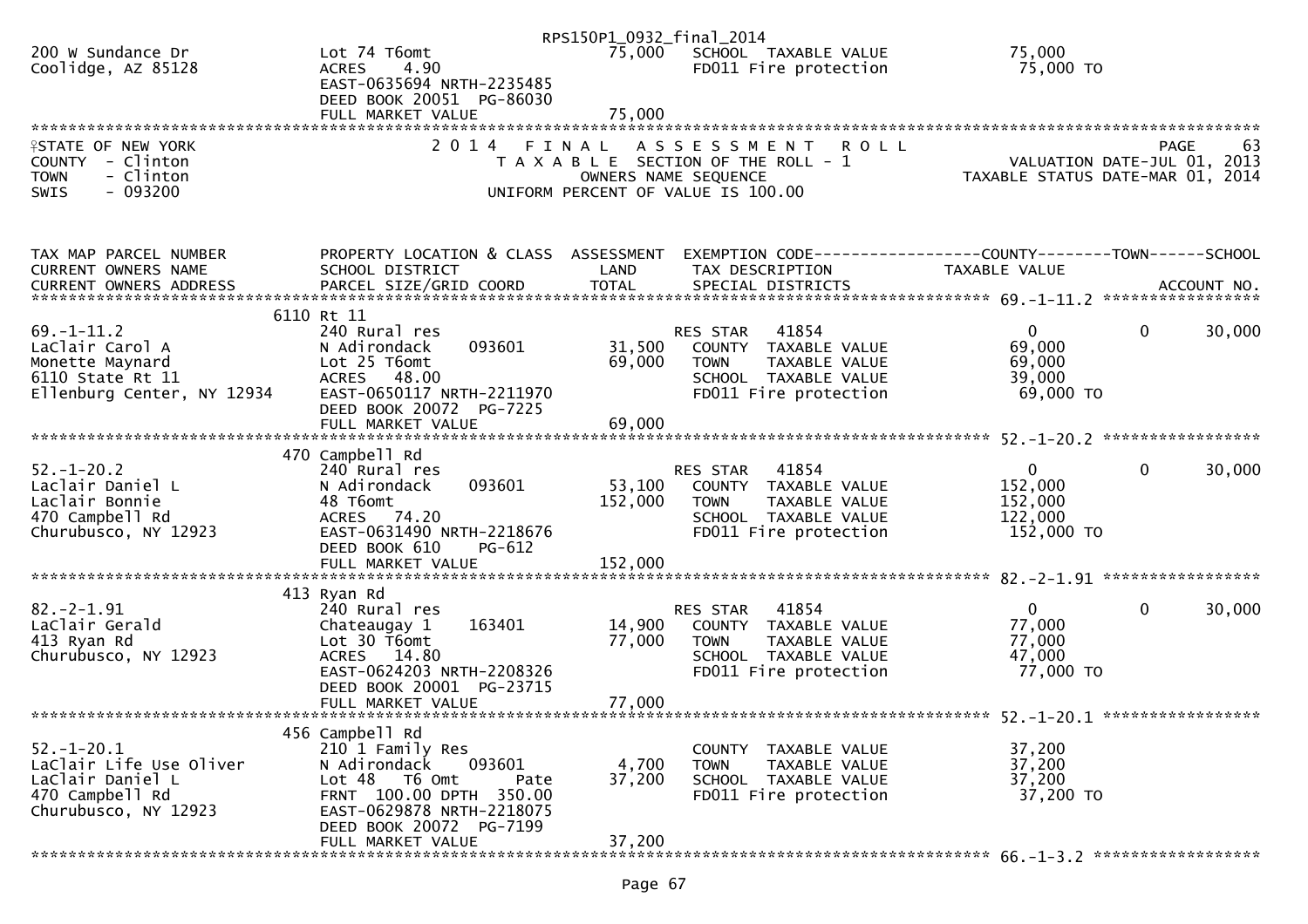## RPS150P1\_0932\_final\_2014

| $66. - 1 - 3.2$<br>Laclair Todd<br>204 Coal Hill Rd<br>North Bangor, NY 12966                                                                                                                                                                    | Ryan Rd<br>$314$ Rural vac<10<br>163401<br>Chateaugay 1<br>Lot 31 T6omt<br>FRNT 100.00 DPTH 187.00<br>EAST-0623851 NRTH-2215450<br>DEED BOOK 817<br><b>PG-207</b><br>FULL MARKET VALUE | 4,400<br>4,400<br>4,400       | COUNTY TAXABLE VALUE<br>TAXABLE VALUE<br><b>TOWN</b><br>SCHOOL TAXABLE VALUE<br>FD011 Fire protection             | 4,400<br>4,400<br>4,400<br>$4,400$ TO                                           |                   |
|--------------------------------------------------------------------------------------------------------------------------------------------------------------------------------------------------------------------------------------------------|----------------------------------------------------------------------------------------------------------------------------------------------------------------------------------------|-------------------------------|-------------------------------------------------------------------------------------------------------------------|---------------------------------------------------------------------------------|-------------------|
|                                                                                                                                                                                                                                                  |                                                                                                                                                                                        |                               |                                                                                                                   |                                                                                 |                   |
| <b>ISTATE OF NEW YORK</b><br>COUNTY - Clinton<br>- Clinton<br><b>TOWN</b><br>$-093200$<br><b>SWIS</b>                                                                                                                                            | 2 0 1 4                                                                                                                                                                                | FINAL<br>OWNERS NAME SEQUENCE | A S S E S S M E N T<br><b>ROLL</b><br>T A X A B L E SECTION OF THE ROLL - 1<br>UNIFORM PERCENT OF VALUE IS 100.00 | VALUATION DATE-JUL 01, 2013<br>TAXABLE STATUS DATE-MAR 01, 2014                 | <b>PAGE</b><br>64 |
| TAX MAP PARCEL NUMBER<br>CURRENT OWNERS NAME                                                                                                                                                                                                     | PROPERTY LOCATION & CLASS ASSESSMENT<br>SCHOOL DISTRICT                                                                                                                                | LAND                          | TAX DESCRIPTION                                                                                                   | EXEMPTION CODE------------------COUNTY--------TOWN------SCHOOL<br>TAXABLE VALUE |                   |
|                                                                                                                                                                                                                                                  |                                                                                                                                                                                        |                               |                                                                                                                   |                                                                                 |                   |
| .CURRENT OWNERS ADDRESS PARCEL SIZE/GRID COORD TOTAL SPECIAL DISTRICTS (1994-1995) ACCOUNT NO ACCOUNT NO ACTUAL SERVER AND REALLY AND AND A AND A SERVER AND A SERVER AND TOTAL SPECIAL DISTRICTS AND A SERVER AND THE SERVER<br>6187/6203 Rt 11 |                                                                                                                                                                                        |                               |                                                                                                                   |                                                                                 |                   |
| $69. - 1 - 13.31$                                                                                                                                                                                                                                | 240 Rural res                                                                                                                                                                          |                               | 41854<br>RES STAR                                                                                                 | $\mathbf{0}$<br>$\mathbf{0}$                                                    | 30,000            |
| LaFave Marshall                                                                                                                                                                                                                                  | 093601<br>N Adirondack                                                                                                                                                                 | 34,800                        | COUNTY TAXABLE VALUE                                                                                              | 124,200                                                                         |                   |
| LaFave Tammy                                                                                                                                                                                                                                     | Lot 25 T6omt                                                                                                                                                                           | 124,200                       | TAXABLE VALUE<br><b>TOWN</b>                                                                                      | 124,200                                                                         |                   |
| 6203 Rt 11                                                                                                                                                                                                                                       | ACRES 41.10                                                                                                                                                                            |                               | SCHOOL TAXABLE VALUE                                                                                              | 94,200                                                                          |                   |
| Ellenburg Center, NY 12934                                                                                                                                                                                                                       | EAST-0648281 NRTH-2210953<br>DEED BOOK 20051 PG-79540<br>FULL MARKET VALUE                                                                                                             | 124,200                       | FD011 Fire protection                                                                                             | 124,200 TO                                                                      |                   |
|                                                                                                                                                                                                                                                  |                                                                                                                                                                                        |                               |                                                                                                                   |                                                                                 |                   |
|                                                                                                                                                                                                                                                  | 940 County Line Rd                                                                                                                                                                     |                               |                                                                                                                   |                                                                                 |                   |
| $51. - 1 - 4.2$                                                                                                                                                                                                                                  | 240 Rural res                                                                                                                                                                          |                               | COUNTY TAXABLE VALUE                                                                                              | 50,000                                                                          |                   |
| Laflesh Darrell E                                                                                                                                                                                                                                | Chateaugay 1<br>163401                                                                                                                                                                 | 14,400                        | <b>TOWN</b><br>TAXABLE VALUE                                                                                      | 50,000                                                                          |                   |
| Laflesh Carol                                                                                                                                                                                                                                    | Lot $51$ T6omt                                                                                                                                                                         | 50,000                        | SCHOOL TAXABLE VALUE                                                                                              | 50,000                                                                          |                   |
| 96 Washington Ave<br>Chazy, NY 12921                                                                                                                                                                                                             | ACRES 16.20<br>EAST-0617660 NRTH-2223640<br>DEED BOOK 20092 PG-23758                                                                                                                   |                               | FD011 Fire protection                                                                                             | 50,000 TO                                                                       |                   |
|                                                                                                                                                                                                                                                  | FULL MARKET VALUE                                                                                                                                                                      | 50,000                        |                                                                                                                   |                                                                                 |                   |
|                                                                                                                                                                                                                                                  |                                                                                                                                                                                        |                               |                                                                                                                   |                                                                                 |                   |
| $7. - 1 - 31.122$                                                                                                                                                                                                                                | Santamore Rd<br>$314$ Rural vac<10                                                                                                                                                     |                               | COUNTY TAXABLE VALUE                                                                                              | 10,000                                                                          |                   |
| LaFountain Henry                                                                                                                                                                                                                                 | 163401<br>Chateaugay 1                                                                                                                                                                 | 10,000                        | TAXABLE VALUE<br><b>TOWN</b>                                                                                      | 10,000                                                                          |                   |
| LaFountain Loulinda                                                                                                                                                                                                                              | Lot 88 T6 OMT                                                                                                                                                                          | 10,000                        | SCHOOL TAXABLE VALUE                                                                                              | 10,000                                                                          |                   |
| 210 Rand Hill Rd                                                                                                                                                                                                                                 | <b>ACRES</b><br>7.20                                                                                                                                                                   |                               | FD011 Fire protection                                                                                             | 10,000 TO                                                                       |                   |
| Morrisonville, NY 12962                                                                                                                                                                                                                          | EAST-0627848 NRTH-2241618                                                                                                                                                              |                               |                                                                                                                   |                                                                                 |                   |
|                                                                                                                                                                                                                                                  | DEED BOOK 20082 PG-14421                                                                                                                                                               |                               |                                                                                                                   |                                                                                 |                   |
|                                                                                                                                                                                                                                                  | FULL MARKET VALUE                                                                                                                                                                      | 10,000                        |                                                                                                                   |                                                                                 |                   |
|                                                                                                                                                                                                                                                  | 15 Looby Rd                                                                                                                                                                            |                               |                                                                                                                   |                                                                                 |                   |
| $38. - 1 - 24$                                                                                                                                                                                                                                   | 312 Vac w/imprv                                                                                                                                                                        |                               | COUNTY TAXABLE VALUE                                                                                              | 7,000                                                                           |                   |
| Lagree George                                                                                                                                                                                                                                    | N Adirondack<br>093601                                                                                                                                                                 | 3,600                         | TAXABLE VALUE<br><b>TOWN</b>                                                                                      | 7,000                                                                           |                   |
| 10 Looby Rd                                                                                                                                                                                                                                      | Lot 54 T6 Omt<br>Pate                                                                                                                                                                  | 7,000                         | SCHOOL TAXABLE VALUE                                                                                              | 7,000                                                                           |                   |
| Churubusco, NY 12923                                                                                                                                                                                                                             | 66.00 DPTH 305.00<br>FRNT<br>EAST-0638746 NRTH-2230484                                                                                                                                 |                               | FD011 Fire protection                                                                                             | 7,000 TO                                                                        |                   |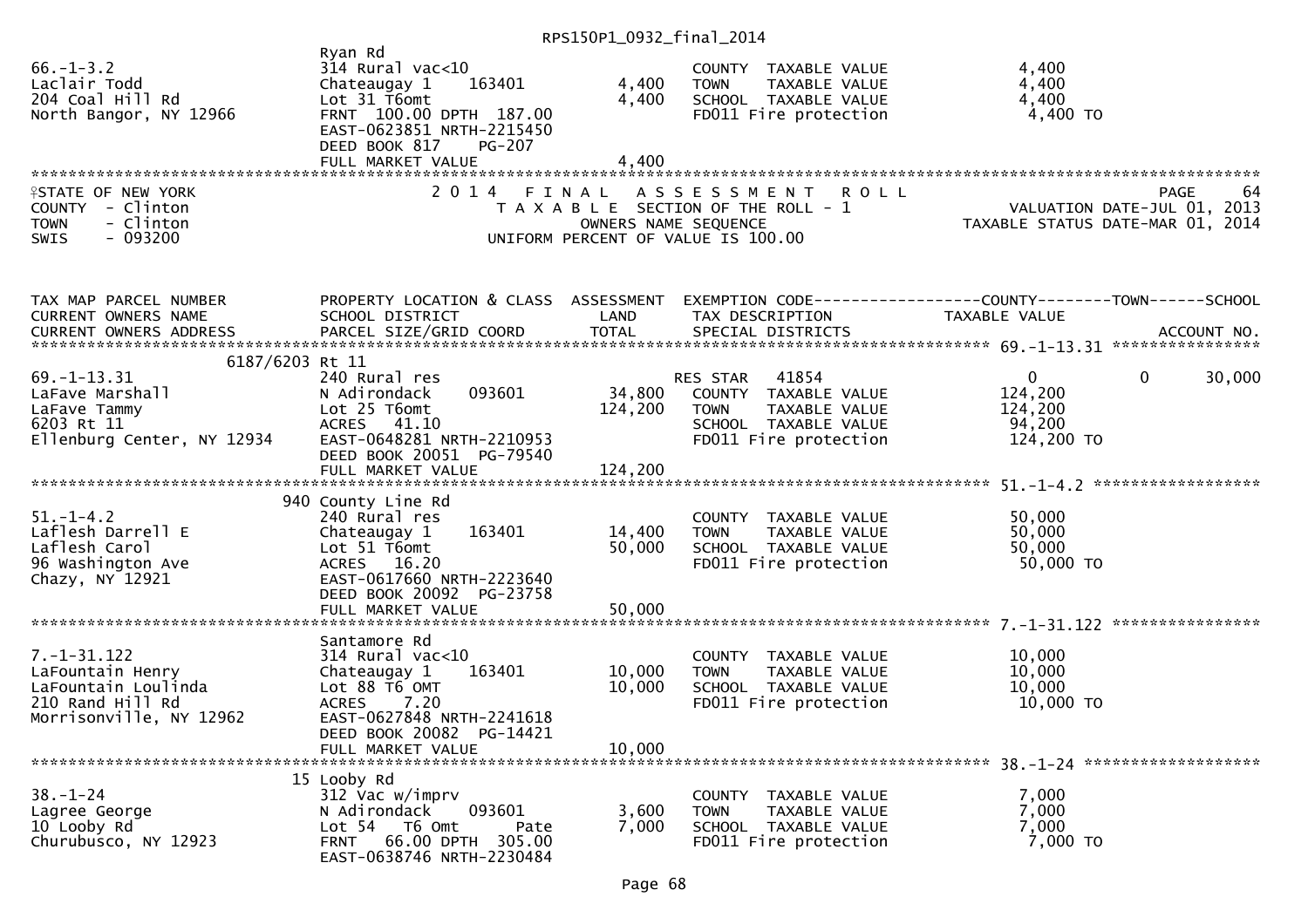|                                                                                                                                                          |                                                                                                                                                                                                        | RPS150P1_0932_final_2014   |                                                                                                     |                                                                                                 |                                                                                      |                                     |        |
|----------------------------------------------------------------------------------------------------------------------------------------------------------|--------------------------------------------------------------------------------------------------------------------------------------------------------------------------------------------------------|----------------------------|-----------------------------------------------------------------------------------------------------|-------------------------------------------------------------------------------------------------|--------------------------------------------------------------------------------------|-------------------------------------|--------|
|                                                                                                                                                          | $PG-88$<br>DEED BOOK 929<br>FULL MARKET VALUE                                                                                                                                                          | 7,000                      |                                                                                                     |                                                                                                 |                                                                                      |                                     |        |
|                                                                                                                                                          |                                                                                                                                                                                                        |                            |                                                                                                     |                                                                                                 |                                                                                      |                                     |        |
| $38. - 1 - 25$<br>Lagree George<br>10 Looby Rd<br>Churubusco, NY 12923                                                                                   | 10 Looby Rd<br>210 1 Family Res<br>N Adirondack<br>093601<br>Lot 67 T6 Omt<br>Pate<br>FRNT 165.00 DPTH 230.00<br>EAST-0638818 NRTH-2230810<br>DEED BOOK 520<br>PG-639                                  | 4,900<br>95,000            | SR STAR<br><b>TOWN</b>                                                                              | 41834<br>COUNTY TAXABLE VALUE<br>TAXABLE VALUE<br>SCHOOL TAXABLE VALUE<br>FD011 Fire protection | 0<br>95,000<br>95,000<br>30,800<br>95,000 TO                                         | $\mathbf{0}$                        | 64,200 |
|                                                                                                                                                          | FULL MARKET VALUE                                                                                                                                                                                      | 95,000                     |                                                                                                     |                                                                                                 |                                                                                      |                                     |        |
| <b>ISTATE OF NEW YORK</b><br>- Clinton<br><b>COUNTY</b><br>- Clinton<br><b>TOWN</b><br>$-093200$<br><b>SWIS</b>                                          | 2014 FINAL ASSESSMENT                                                                                                                                                                                  |                            | T A X A B L E SECTION OF THE ROLL - 1<br>OWNERS NAME SEQUENCE<br>UNIFORM PERCENT OF VALUE IS 100.00 | <b>ROLL</b>                                                                                     | TAXABLE STATUS DATE-MAR 01, 2014                                                     | PAGE<br>VALUATION DATE-JUL 01, 2013 | 65     |
| TAX MAP PARCEL NUMBER<br><b>CURRENT OWNERS NAME</b>                                                                                                      | PROPERTY LOCATION & CLASS ASSESSMENT<br>SCHOOL DISTRICT                                                                                                                                                | LAND                       | TAX DESCRIPTION                                                                                     |                                                                                                 | EXEMPTION        CODE-----------------COUNTY-------TOWN------SCHOOL<br>TAXABLE VALUE |                                     |        |
|                                                                                                                                                          | 13 Smith St                                                                                                                                                                                            |                            |                                                                                                     |                                                                                                 |                                                                                      |                                     |        |
| $38.1 - 1 - 46$<br>Lagree Life Use William & Ther N Adirondack<br>Lagree Michael W & Randy K<br>13 <sup>-</sup> Smith St<br>Churubusco, NY 12923         | 210 1 Family Res<br>093601<br>Lot $66$ T $6$ Omt<br>Pate<br>FRNT 65.00 DPTH 150.00<br>EAST-0640137 NRTH-2231198<br>DEED BOOK 1003<br>$PG-28$<br>FULL MARKET VALUE                                      | 2,900<br>60,000<br>60,000  | <b>RES STAR</b><br><b>TOWN</b>                                                                      | 41854<br>COUNTY TAXABLE VALUE<br>TAXABLE VALUE<br>SCHOOL TAXABLE VALUE<br>FD011 Fire protection | $\mathbf{0}$<br>60,000<br>60,000<br>30,000<br>60,000 TO                              | 0                                   | 30,000 |
|                                                                                                                                                          | Rt 11                                                                                                                                                                                                  |                            |                                                                                                     |                                                                                                 |                                                                                      |                                     |        |
| $37. - 1 - 15$<br>Lagree Trustee Gary P<br>Gary P Lagree Revocable Living Lot 53<br>1213 Blackberry Cir<br>Folsom, CA 95630<br>MAY BE SUBJECT TO PAYMENT | 321 Abandoned ag<br>093601<br>N Adirondack<br>T6 Omt<br>Pate<br>72.11<br><b>ACRES</b><br>EAST-0630210 NRTH-2225911<br>DEED BOOK 20102 PG-29982<br>FULL MARKET VALUE                                    | 52,600<br>52,600<br>52,600 | AGRI DISTR 41720<br><b>TOWN</b>                                                                     | COUNTY TAXABLE VALUE<br>TAXABLE VALUE<br>SCHOOL TAXABLE VALUE<br>FD011 Fire protection          | 21,001<br>31,599<br>31,599<br>31,599<br>52,600 TO                                    | 21,001                              | 21,001 |
| UNDER AGDIST LAW TIL 2018                                                                                                                                |                                                                                                                                                                                                        |                            |                                                                                                     |                                                                                                 |                                                                                      |                                     |        |
| $38. - 1 - 5$<br>LaMarche Gerald<br>629 Rt 189<br>Churubusco, NY 12923                                                                                   | 629 Rt 189<br>210 1 Family Res<br>093601<br>N Adirondack<br>Lot 67<br>T6 Omt<br>Pate<br>5.00 BANK<br>890<br><b>ACRES</b><br>EAST-0638596 NRTH-2232637<br>DEED BOOK 20102 PG-30927<br>FULL MARKET VALUE | 8,200<br>63,500<br>63,500  | <b>COUNTY</b><br><b>TOWN</b>                                                                        | TAXABLE VALUE<br>TAXABLE VALUE<br>SCHOOL TAXABLE VALUE<br>FD011 Fire protection                 | 63,500<br>63,500<br>63,500<br>63,500 TO                                              |                                     |        |
|                                                                                                                                                          | 20 Smith St                                                                                                                                                                                            |                            |                                                                                                     |                                                                                                 |                                                                                      |                                     |        |
| $38.1 - 1 - 14$                                                                                                                                          | 210 1 Family Res                                                                                                                                                                                       |                            | SR STAR                                                                                             | 41834                                                                                           | $\bf{0}$                                                                             | $\bf{0}$                            | 58,800 |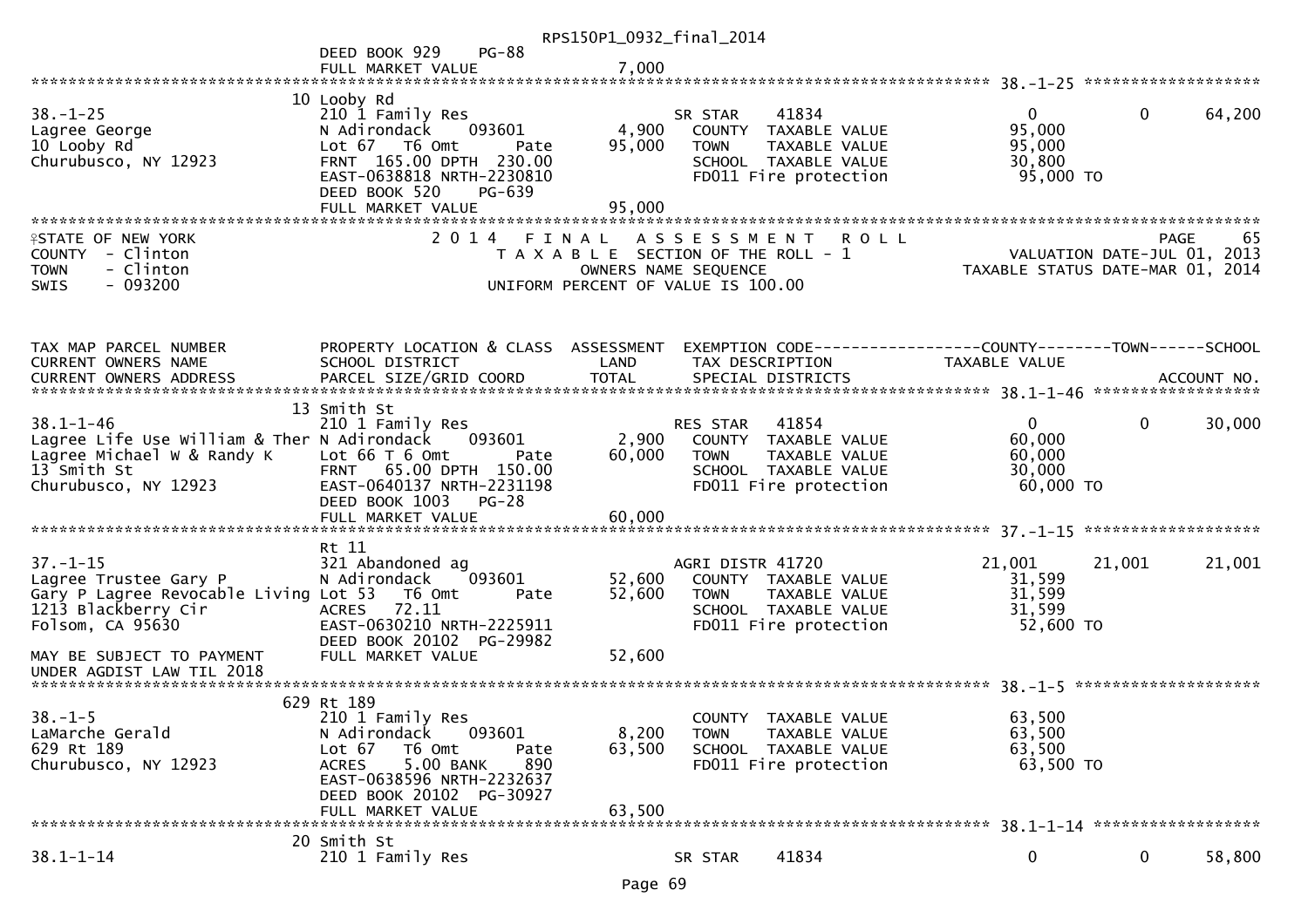|                                                                   |                                                                                | RPS150P1_0932_final_2014 |                                                                              |                                  |                             |
|-------------------------------------------------------------------|--------------------------------------------------------------------------------|--------------------------|------------------------------------------------------------------------------|----------------------------------|-----------------------------|
| Lamb Mary M<br>Lamb Kenneth C<br>PO Box 82                        | 093601<br>N Adirondack<br>Lot 66<br>T6 Omt<br>Pate<br>Survey map 20102/30447   | 5,000<br>58,800          | COUNTY TAXABLE VALUE<br><b>TOWN</b><br>TAXABLE VALUE<br>SCHOOL TAXABLE VALUE | 58,800<br>58,800<br>$\bf{0}$     |                             |
| Churubusco, NY 12923                                              | 1.00<br><b>ACRES</b><br>EAST-0640359 NRTH-2231398<br>DEED BOOK 20011 PG-32631  |                          | FD011 Fire protection                                                        | 58,800 TO                        |                             |
|                                                                   | FULL MARKET VALUE                                                              | 58,800                   |                                                                              |                                  |                             |
|                                                                   | Campbell Rd                                                                    |                          |                                                                              |                                  |                             |
| $52 - 1 - 19$<br>Lamb Wayne                                       | 105 Vac farmland<br>N Adirondack<br>093601                                     | 17,000                   | COUNTY<br>TAXABLE VALUE<br>TAXABLE VALUE<br><b>TOWN</b>                      | 17,000<br>17,000                 |                             |
| Lamb Mary                                                         | Lot <sub>48</sub><br>T6 Omt<br>Pate                                            | 17,000                   | SCHOOL TAXABLE VALUE                                                         | 17,000                           |                             |
| 43 Lamb Rd<br>Churubusco, NY 12923                                | 49.00<br><b>ACRES</b><br>EAST-0631140 NRTH-2220010<br>DEED BOOK 20132 PG-60218 |                          | FD011 Fire protection                                                        | 17,000 TO                        |                             |
|                                                                   | FULL MARKET VALUE                                                              | 17,000                   |                                                                              |                                  |                             |
| <b>ISTATE OF NEW YORK</b>                                         | 2014 FINAL                                                                     |                          | A S S E S S M E N T<br><b>ROLL</b>                                           |                                  | -66<br>PAGE                 |
| COUNTY - Clinton<br>- Clinton<br><b>TOWN</b><br>$-093200$<br>SWIS |                                                                                | OWNERS NAME SEQUENCE     | T A X A B L E SECTION OF THE ROLL - 1<br>UNIFORM PERCENT OF VALUE IS 100.00  | TAXABLE STATUS DATE-MAR 01, 2014 | VALUATION DATE-JUL 01, 2013 |
|                                                                   |                                                                                |                          |                                                                              |                                  |                             |
|                                                                   |                                                                                |                          |                                                                              |                                  |                             |
| TAX MAP PARCEL NUMBER<br><b>CURRENT OWNERS NAME</b>               | PROPERTY LOCATION & CLASS ASSESSMENT<br>SCHOOL DISTRICT                        | LAND                     | TAX DESCRIPTION                                                              | <b>TAXABLE VALUE</b>             |                             |
|                                                                   |                                                                                |                          |                                                                              |                                  |                             |
|                                                                   | 60 Lamb Rd                                                                     |                          |                                                                              |                                  |                             |
| $52. - 1 - 23.1$                                                  | 112 Dairy farm                                                                 |                          | COUNTY TAXABLE VALUE                                                         | 194,000                          |                             |
| Lamb Wayne<br>Lamb Mary                                           | 093601<br>N Adirondack<br>Lot 49  T6 0mt<br>Pate                               | 123,900<br>194,000       | TAXABLE VALUE<br><b>TOWN</b><br>SCHOOL TAXABLE VALUE                         | 194,000<br>194,000               |                             |
| 43 Lamb Rd                                                        | ACRES 231.30                                                                   |                          | FD011 Fire protection                                                        | 194,000 TO                       |                             |
| Churubusco, NY 12923                                              | EAST-0627554 NRTH-2218638<br>DEED BOOK 20132 PG-60218                          |                          |                                                                              |                                  |                             |
|                                                                   | FULL MARKET VALUE                                                              | 194,000                  |                                                                              |                                  |                             |
|                                                                   | 43 Lamb Rd                                                                     |                          |                                                                              |                                  |                             |
| $52. - 1 - 23.2$                                                  | 210 1 Family Res                                                               |                          | RES STAR<br>41854                                                            | $\mathbf{0}$                     | $\mathbf 0$<br>30,000       |
| Lamb Wayne<br>Lamb Mary                                           | 093601<br>N Adirondack<br>Lot 32 T6omt                                         | 4,900<br>71,700          | COUNTY<br>TAXABLE VALUE<br><b>TOWN</b><br>TAXABLE VALUE                      | 71,700<br>71,700                 |                             |
| 43 Lamb Rd                                                        | FRNT 280.00 DPTH 260.00                                                        |                          | SCHOOL TAXABLE VALUE                                                         | 41,700                           |                             |
| Churubusco, NY 12923                                              | 080<br><b>BANK</b>                                                             |                          | FD011 Fire protection                                                        | 71,700 TO                        |                             |
|                                                                   | EAST-0628444 NRTH-2218067<br>DEED BOOK 20031 PG-55592                          |                          |                                                                              |                                  |                             |
|                                                                   | FULL MARKET VALUE                                                              | 71,700                   |                                                                              |                                  |                             |
|                                                                   | 610 Ryan Rd                                                                    |                          |                                                                              |                                  |                             |
| $67. - 1 - 2.21$                                                  | 210 1 Family Res                                                               |                          | RES STAR<br>41854                                                            | $\mathbf{0}$                     | 0<br>30,000                 |
| Lancto Donald<br>610 Ryan Rd                                      | N Adirondack<br>093601<br>Lot 32 T60mt                                         | 7,700<br>148,000         | COUNTY<br>TAXABLE VALUE<br><b>TOWN</b><br>TAXABLE VALUE                      | 148,000<br>148,000               |                             |
| Churubusco, NY 12923                                              | 4.90<br>ACRES                                                                  |                          | SCHOOL TAXABLE VALUE                                                         | 118,000                          |                             |
|                                                                   | EAST-0624501 NRTH-2213142                                                      |                          | FD011 Fire protection                                                        | 148,000 TO                       |                             |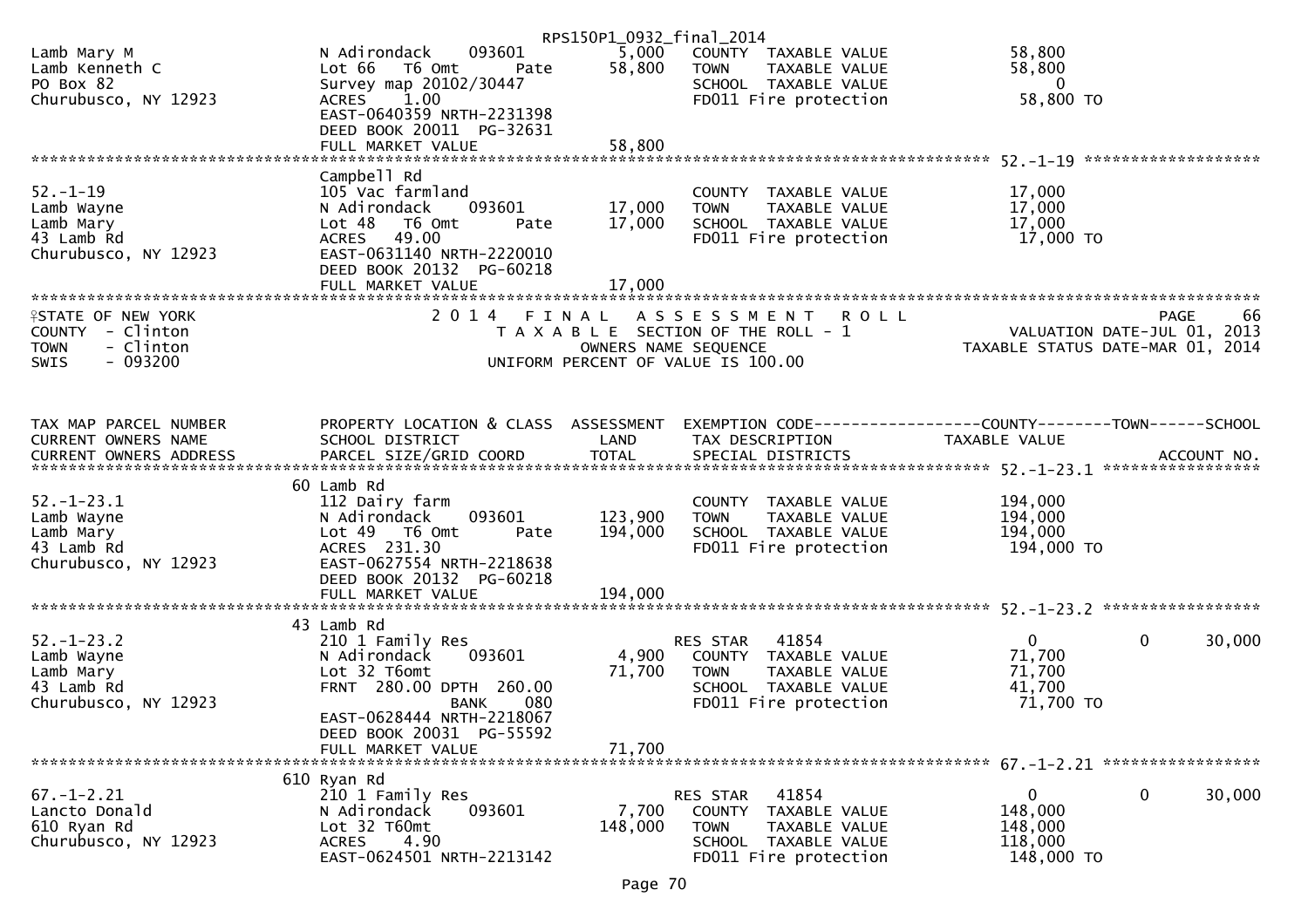|                                                                                                       |                                                                                                                             | RPS150P1_0932_final_2014 |                                                                                                       |                                                                                                                     |
|-------------------------------------------------------------------------------------------------------|-----------------------------------------------------------------------------------------------------------------------------|--------------------------|-------------------------------------------------------------------------------------------------------|---------------------------------------------------------------------------------------------------------------------|
|                                                                                                       | DEED BOOK 98000 PG-99142                                                                                                    |                          |                                                                                                       |                                                                                                                     |
|                                                                                                       | FULL MARKET VALUE                                                                                                           | 148,000                  |                                                                                                       |                                                                                                                     |
|                                                                                                       | Rt 11                                                                                                                       |                          |                                                                                                       |                                                                                                                     |
| $52. - 1 - 9.22$<br>Langevin Wilfred<br>170 Mill St<br>East Barre, VT 05649                           | $314$ Rural vac<10<br>Chateaugay 1<br>163401<br>Lot 49 T6omt<br>ACRES 1.50<br>EAST-0627509 NRTH-2223951                     | 5,400<br>5,400           | COUNTY TAXABLE VALUE<br>TAXABLE VALUE<br><b>TOWN</b><br>SCHOOL TAXABLE VALUE<br>FD011 Fire protection | 5,400<br>5,400<br>5,400<br>$5,400$ TO                                                                               |
|                                                                                                       | DEED BOOK 944<br>PG-108<br>FULL MARKET VALUE                                                                                | 5,400                    |                                                                                                       |                                                                                                                     |
| $8. - 1 - 3.21$<br>Laplant Susan<br>Laplant Edward L<br>13292 State Rd 30 S<br>Malone, NY 12953       | Rt 189<br>$314$ Rural vac<10<br>093601<br>N Adirondack<br>Lot 86 T6omt<br>4.60<br><b>ACRES</b><br>EAST-0637720 NRTH-2244926 | 7,900<br>7,900           | COUNTY TAXABLE VALUE<br><b>TOWN</b><br>TAXABLE VALUE<br>SCHOOL TAXABLE VALUE<br>FD011 Fire protection | 7,900<br>7,900<br>7,900<br>7,900 TO                                                                                 |
|                                                                                                       | DEED BOOK 984<br>PG-194                                                                                                     |                          |                                                                                                       |                                                                                                                     |
|                                                                                                       | FULL MARKET VALUE                                                                                                           | 7,900                    |                                                                                                       |                                                                                                                     |
| <b>ISTATE OF NEW YORK</b><br>COUNTY - Clinton<br>- Clinton<br><b>TOWN</b><br>$-093200$<br><b>SWIS</b> | 2014 FINAL                                                                                                                  | OWNERS NAME SEQUENCE     | ASSESSMENT ROLL<br>T A X A B L E SECTION OF THE ROLL - 1<br>UNIFORM PERCENT OF VALUE IS 100.00        | <b>PAGE</b><br>67<br>VALUATION DATE-JUL 01, 2013<br>VALUATION PATE SUL 01, 2014<br>TAXABLE STATUS DATE-MAR 01, 2014 |
|                                                                                                       |                                                                                                                             |                          |                                                                                                       |                                                                                                                     |
| TAX MAP PARCEL NUMBER                                                                                 | PROPERTY LOCATION & CLASS ASSESSMENT                                                                                        |                          |                                                                                                       | EXEMPTION CODE-----------------COUNTY-------TOWN------SCHOOL                                                        |
| CURRENT OWNERS NAME                                                                                   | SCHOOL DISTRICT                                                                                                             | LAND                     | TAX DESCRIPTION                                                                                       | TAXABLE VALUE                                                                                                       |
|                                                                                                       |                                                                                                                             |                          |                                                                                                       |                                                                                                                     |
| $23. - 1 - 22.26$                                                                                     | Rt 189<br>$314$ Rural vac< $10$                                                                                             |                          | COUNTY TAXABLE VALUE                                                                                  | 8,200                                                                                                               |
| Lashway Eric D                                                                                        | 093601<br>N Adirondack                                                                                                      | 8,200                    | <b>TOWN</b><br>TAXABLE VALUE                                                                          | 8,200                                                                                                               |
| 136 Turkey Hill Rd<br>Richmond, VT 05477                                                              | Lot 67 T6omt<br>5.00<br><b>ACRES</b><br>EAST-0638181 NRTH-2234373                                                           | 8,200                    | SCHOOL TAXABLE VALUE<br>FD011 Fire protection                                                         | 8,200<br>8,200 TO                                                                                                   |
|                                                                                                       | DEED BOOK 715<br>PG-111                                                                                                     |                          |                                                                                                       |                                                                                                                     |
|                                                                                                       | FULL MARKET VALUE                                                                                                           | 8,200                    |                                                                                                       |                                                                                                                     |
| $10.-1-1.2$                                                                                           | Soucia Rd<br>321 Abandoned ag                                                                                               |                          | COUNTY TAXABLE VALUE                                                                                  | 90,700                                                                                                              |
| Lashway Ricky<br>737 Ashley Rd<br>West Chazy, NY 12992                                                | 093601<br>N Adirondack<br>Lot 79 T60mt<br>ACRES 256.00<br>EAST-0661412 NRTH-2241431                                         | 90,700<br>90,700         | <b>TOWN</b><br>TAXABLE VALUE<br>SCHOOL TAXABLE VALUE<br>FD011 Fire protection                         | 90,700<br>90,700<br>90,700 TO                                                                                       |
|                                                                                                       | DEED BOOK 20031 PG-53683                                                                                                    |                          |                                                                                                       |                                                                                                                     |
|                                                                                                       | FULL MARKET VALUE<br>Soucia Rd                                                                                              | 90,700                   |                                                                                                       |                                                                                                                     |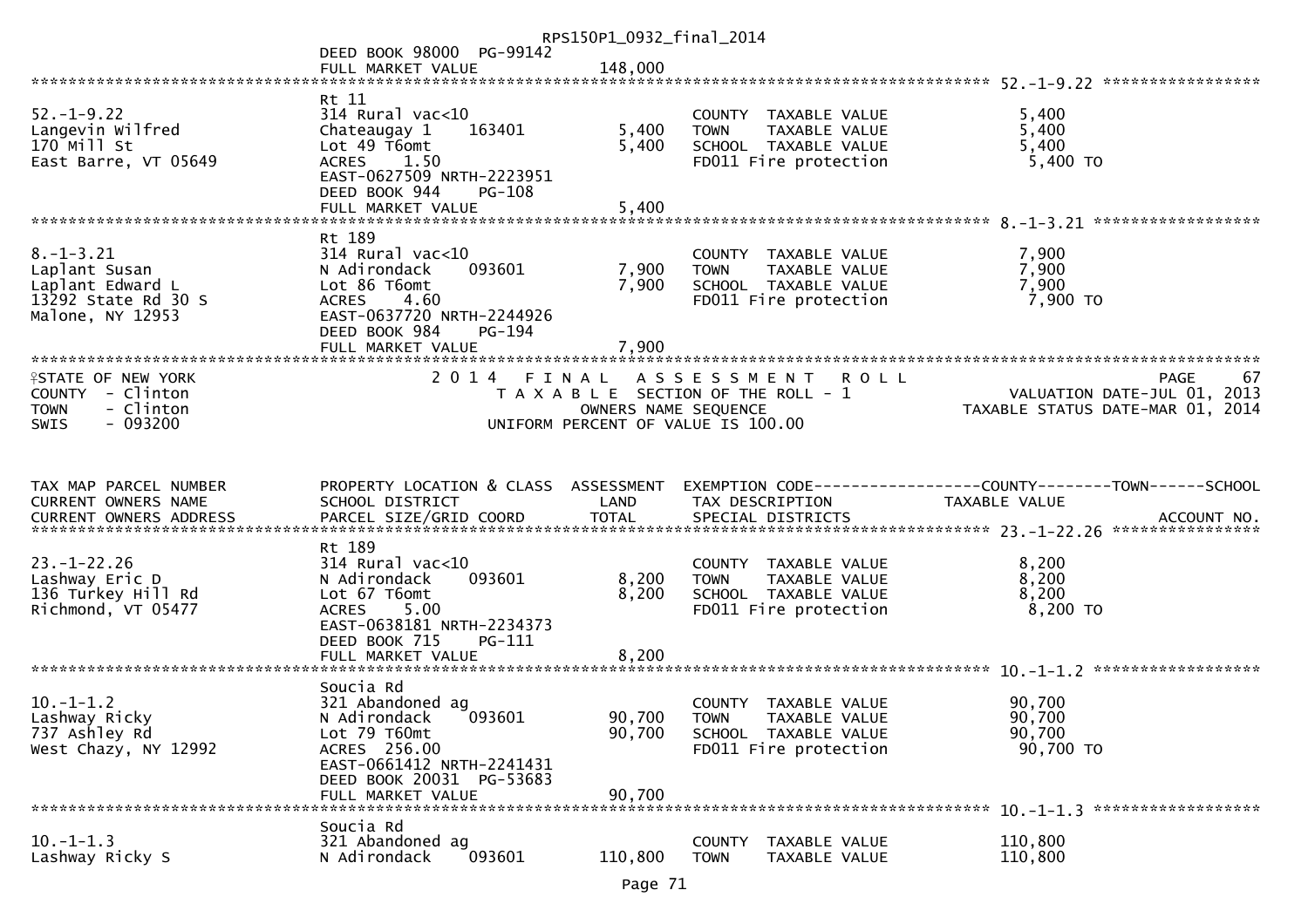|                                       |                                                                       | RPS150P1_0932_final_2014 |                                                      |                                                                |        |
|---------------------------------------|-----------------------------------------------------------------------|--------------------------|------------------------------------------------------|----------------------------------------------------------------|--------|
| 737 Ashley Rd<br>West Chazy, NY 12992 | ACRES 365.00<br>EAST-0660459 NRTH-2246028<br>DEED BOOK 20051 PG-84556 | 110,800                  | SCHOOL TAXABLE VALUE<br>FD011 Fire protection        | 110,800<br>110,800 TO                                          |        |
|                                       |                                                                       |                          |                                                      |                                                                |        |
|                                       |                                                                       |                          |                                                      |                                                                |        |
|                                       | 232 Soucia Rd                                                         |                          |                                                      |                                                                |        |
| $25. - 1 - 1$                         | 260 Seasonal res                                                      |                          | COUNTY TAXABLE VALUE                                 | 120,000                                                        |        |
| Lashway Ricky S                       | 093601<br>N Adirondack                                                | 57,500                   | <b>TOWN</b><br>TAXABLE VALUE                         | 120,000                                                        |        |
| 737 Ashley Rd<br>West Chazy, NY 12992 | Lot 79 T6 Omt<br>Pate<br>ACRES 100.00                                 | 120,000                  | SCHOOL TAXABLE VALUE<br>FD011 Fire protection        | 120,000<br>120,000 TO                                          |        |
|                                       | EAST-0661830 NRTH-2239494                                             |                          |                                                      |                                                                |        |
|                                       | DEED BOOK 20001 PG-25975                                              |                          |                                                      |                                                                |        |
|                                       | FULL MARKET VALUE                                                     | 120,000                  |                                                      |                                                                |        |
|                                       |                                                                       |                          |                                                      |                                                                |        |
| $69. - 1 - 3.6$                       | Lafrancis Rd<br>321 Abandoned ag                                      |                          | COUNTY TAXABLE VALUE                                 | 34,200                                                         |        |
| Lashway Ricky S                       | 093601<br>N Adirondack                                                | 34,200                   | TAXABLE VALUE<br><b>TOWN</b>                         | 34,200                                                         |        |
| 737 Ashley Rd                         | Lot 24 T6omt                                                          | 34,200                   | SCHOOL TAXABLE VALUE                                 | 34,200                                                         |        |
| West Chazy, NY 12992                  | ACRES 53.40                                                           |                          | FD011 Fire protection                                | 34,200 TO                                                      |        |
|                                       | EAST-0653972 NRTH-2215274                                             |                          |                                                      |                                                                |        |
|                                       | DEED BOOK 99001 PG-14736                                              |                          |                                                      |                                                                |        |
|                                       | FULL MARKET VALUE                                                     | 34,200                   |                                                      |                                                                |        |
| <b>ISTATE OF NEW YORK</b>             |                                                                       |                          | 2014 FINAL ASSESSMENT ROLL                           | PAGE                                                           | 68     |
| $COUNTY - Clinton$                    |                                                                       |                          | T A X A B L E SECTION OF THE ROLL - 1                | VALUATION DATE-JUL 01, 2013                                    |        |
| - Clinton<br><b>TOWN</b>              |                                                                       | OWNERS NAME SEQUENCE     |                                                      | TAXABLE STATUS DATE-MAR 01, 2014                               |        |
| $-093200$<br><b>SWIS</b>              |                                                                       |                          | UNIFORM PERCENT OF VALUE IS 100.00                   |                                                                |        |
|                                       |                                                                       |                          |                                                      |                                                                |        |
|                                       |                                                                       |                          |                                                      |                                                                |        |
| TAX MAP PARCEL NUMBER                 | PROPERTY LOCATION & CLASS ASSESSMENT                                  |                          |                                                      | EXEMPTION CODE------------------COUNTY--------TOWN------SCHOOL |        |
| CURRENT OWNERS NAME                   | SCHOOL DISTRICT                                                       | LAND                     | TAX DESCRIPTION                                      | TAXABLE VALUE                                                  |        |
|                                       |                                                                       |                          |                                                      |                                                                |        |
|                                       | 205 Lafrancis Rd                                                      |                          |                                                      |                                                                |        |
| $69. - 1 - 3.4$                       | 210 1 Family Res                                                      |                          | COUNTY TAXABLE VALUE                                 | 45,000                                                         |        |
| Lashway Sheila                        | 093601<br>N Adirondack                                                | 8,200                    | TAXABLE VALUE<br>TOWN                                | 45,000                                                         |        |
| 205 LaFrancis Rd                      | Lot 25 T6omt                                                          | 45,000                   | SCHOOL TAXABLE VALUE                                 | 45,000                                                         |        |
| Ellenburg Center, NY 12934            | 5.00<br>ACRES                                                         |                          | FD011 Fire protection                                | 45,000 TO                                                      |        |
|                                       | EAST-0652246 NRTH-2215144<br>DEED BOOK 20092 PG-25472                 |                          |                                                      |                                                                |        |
|                                       | FULL MARKET VALUE                                                     | 45,000                   |                                                      |                                                                |        |
|                                       |                                                                       |                          |                                                      |                                                                |        |
|                                       | 22 Broad St                                                           |                          |                                                      |                                                                |        |
| $38.1 - 1 - 5$                        | 210 1 Family Res                                                      |                          | 41854<br>RES STAR                                    | $\mathbf 0$<br>$\mathbf{0}$                                    | 30,000 |
| LaValley Kenneth J                    | 093601<br>N Adirondack                                                | 4,000                    | <b>COUNTY</b><br>TAXABLE VALUE                       | 64,300                                                         |        |
| LaValley Ammy L<br>22 Broad St        | Lot 66<br>T6 Omt<br>Pate<br>82.50 DPTH 260.00<br><b>FRNT</b>          | 64,300                   | <b>TOWN</b><br>TAXABLE VALUE<br>SCHOOL TAXABLE VALUE | 64,300<br>34,300                                               |        |
| Churubusco, NY 12923                  | 320<br>BANK                                                           |                          | FD011 Fire protection                                | 64,300 TO                                                      |        |
|                                       |                                                                       |                          |                                                      |                                                                |        |
|                                       | EAST-0639570 NRTH-2231883                                             |                          |                                                      |                                                                |        |
|                                       | DEED BOOK 20041 PG-76200                                              |                          |                                                      |                                                                |        |
|                                       | FULL MARKET VALUE                                                     | 64,300                   |                                                      |                                                                |        |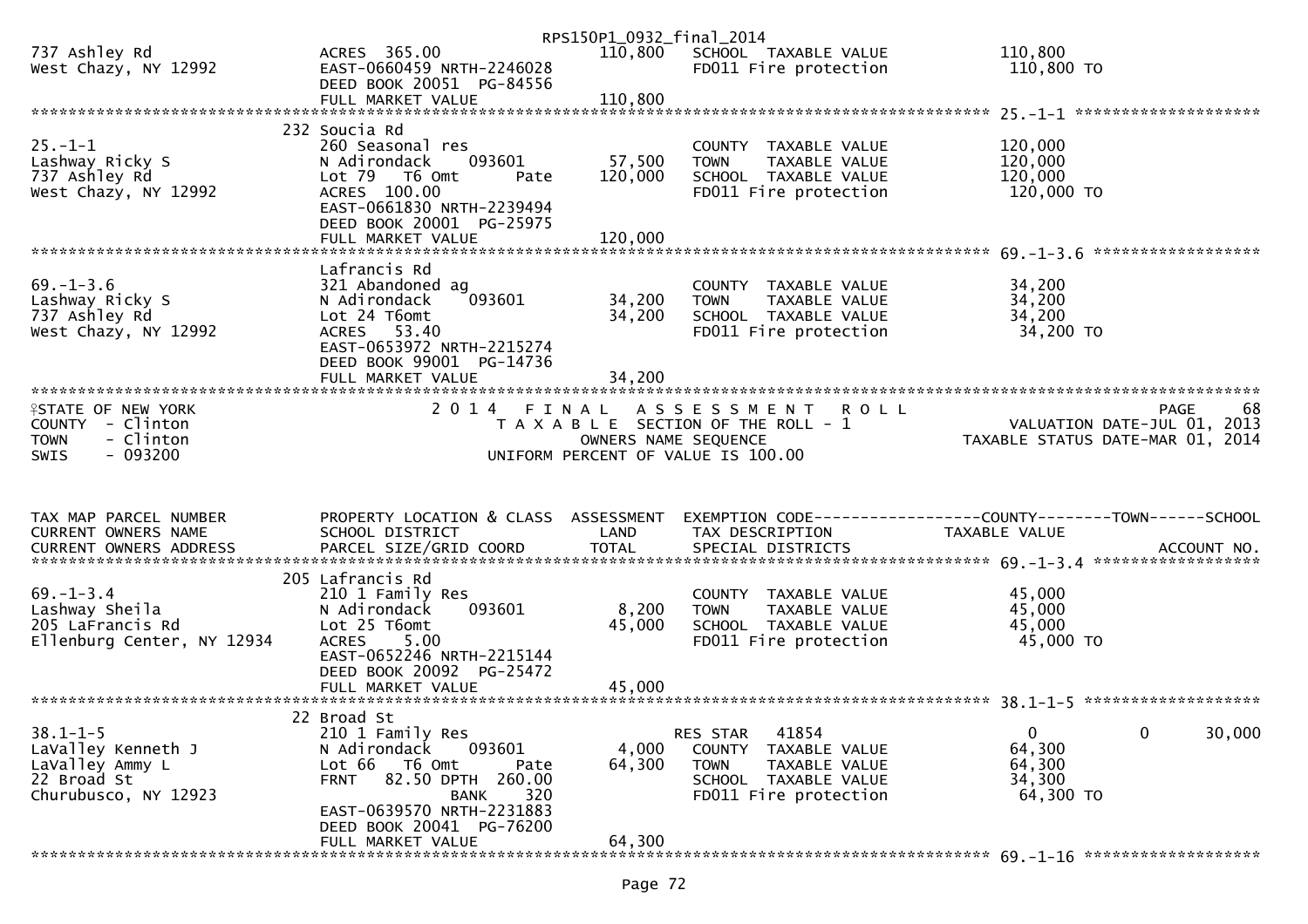RPS150P1\_0932\_final\_2014

|                                                                                                | 6232 Rt 11                                                                                |                      |                                                                                                                   |                                                                                |
|------------------------------------------------------------------------------------------------|-------------------------------------------------------------------------------------------|----------------------|-------------------------------------------------------------------------------------------------------------------|--------------------------------------------------------------------------------|
| $69. - 1 - 16$<br>Lavalley Lee R Jr<br>Lavalley Melinda S                                      | 210 1 Family Res<br>093601<br>N Adirondack<br>ACRES 1.05 BANK<br>080                      | 74,000               | VET COM CT 41131<br>5,300 RES STAR<br>41854<br>COUNTY TAXABLE VALUE                                               | 18,500<br>18,500<br>0<br>30,000<br>$\mathbf{0}$<br>0<br>55,500                 |
| 6232 Rt 11<br>Ellenburg Center, NY 12934                                                       | EAST-0647522 NRTH-2212284<br>DEED BOOK 20092 PG-27679                                     |                      | <b>TOWN</b><br>TAXABLE VALUE<br>SCHOOL TAXABLE VALUE                                                              | 55,500<br>44,000                                                               |
|                                                                                                |                                                                                           |                      |                                                                                                                   |                                                                                |
| $81.-1-2.1$                                                                                    | 348-328 Number 5 Rd<br>210 1 Family Res                                                   |                      | COUNTY TAXABLE VALUE                                                                                              | 15,000                                                                         |
| Lavalley Leo E<br>PO Box 569                                                                   | Chateaugay 1<br>163401<br>Lot 30  T6 0mt<br>Pate                                          | 8,700<br>15,000      | TAXABLE VALUE<br><b>TOWN</b><br>SCHOOL TAXABLE VALUE                                                              | 15,000<br>15,000                                                               |
| Chateaugay, NY 12920                                                                           | 5.60<br><b>ACRES</b><br>EAST-0622573 NRTH-2206182<br>DEED BOOK 20092 PG-29015             |                      | FD011 Fire protection                                                                                             | 15,000 TO                                                                      |
|                                                                                                | FULL MARKET VALUE                                                                         | 15,000               |                                                                                                                   |                                                                                |
| $36. - 1 - 2.4$                                                                                | Merchia Rd<br>322 Rural vac>10                                                            |                      | COUNTY TAXABLE VALUE                                                                                              | 28,700                                                                         |
| Lavoie Matthew J                                                                               | Chateaugay 1<br>163401                                                                    | 28,700               | TAXABLE VALUE<br><b>TOWN</b>                                                                                      | 28,700                                                                         |
| 21 Primrose St                                                                                 | Lot 70 T6 Omt Pate                                                                        | 28,700               | SCHOOL TAXABLE VALUE                                                                                              | 28,700                                                                         |
| Malone, NY 12953                                                                               | ACRES 35.00<br>EAST-0617038 NRTH-2232060<br>DEED BOOK 20112 PG-42955<br>FULL MARKET VALUE | 28,700               | FD011 Fire protection                                                                                             | 28,700 TO                                                                      |
| *******************************                                                                |                                                                                           |                      |                                                                                                                   |                                                                                |
| <b>ISTATE OF NEW YORK</b><br>COUNTY - Clinton<br>- Clinton<br><b>TOWN</b><br>$-093200$<br>SWIS | 2014 FINAL                                                                                | OWNERS NAME SEQUENCE | A S S E S S M E N T<br><b>ROLL</b><br>T A X A B L E SECTION OF THE ROLL - 1<br>UNIFORM PERCENT OF VALUE IS 100.00 | 69<br>PAGE<br>VALUATION DATE-JUL 01, 2013<br>TAXABLE STATUS DATE-MAR 01, 2014  |
|                                                                                                |                                                                                           |                      |                                                                                                                   |                                                                                |
| TAX MAP PARCEL NUMBER<br>CURRENT OWNERS NAME                                                   | PROPERTY LOCATION & CLASS ASSESSMENT<br>SCHOOL DISTRICT                                   | LAND                 | TAX DESCRIPTION                                                                                                   | EXEMPTION CODE-----------------COUNTY--------TOWN------SCHOOL<br>TAXABLE VALUE |
|                                                                                                |                                                                                           |                      |                                                                                                                   |                                                                                |
|                                                                                                | Campbell Rd                                                                               |                      |                                                                                                                   |                                                                                |
| $52. - 1 - 9.32$                                                                               | 321 Abandoned ag                                                                          |                      | COUNTY TAXABLE VALUE                                                                                              | 19,000                                                                         |
| Lawrence Christopher<br>Lawrence David                                                         | 163401<br>Chateaugay 1<br>Lot 49 T6omt                                                    | 19,000<br>19,000     | <b>TOWN</b><br>TAXABLE VALUE<br>SCHOOL TAXABLE VALUE                                                              | 19,000<br>19,000                                                               |
| Attn: Claire Nemcik                                                                            | ACRES 21.00                                                                               |                      | FD011 Fire protection                                                                                             | 19,000 TO                                                                      |
| 2 Furnace Ct                                                                                   | EAST-0628355 NRTH-2221867                                                                 |                      |                                                                                                                   |                                                                                |
| Thurmont, MD 21788                                                                             | DEED BOOK 938<br>$PG-24$                                                                  |                      |                                                                                                                   |                                                                                |
|                                                                                                | FULL MARKET VALUE                                                                         | 19,000               |                                                                                                                   |                                                                                |
| $53. - 1 - 2$                                                                                  | Lagree Rd<br>$31\overline{4}$ Rural vac<10                                                |                      | COUNTY TAXABLE VALUE                                                                                              | 7,100                                                                          |
| Leary Melvin F                                                                                 | 093601<br>N Adirondack                                                                    | 7,100                | <b>TOWN</b><br>TAXABLE VALUE                                                                                      | 7,100                                                                          |
| Leary Marilyn                                                                                  | Lot 47<br>T6 Omt<br>Pate                                                                  | 7,100                | SCHOOL TAXABLE VALUE                                                                                              | 7,100                                                                          |
| 25 Olde Wagon Rd<br>Warwick, NY 10990                                                          | 4.00<br><b>ACRES</b><br>EAST-0637667 NRTH-2225059<br>DEED BOOK 515<br>$PG-95$             |                      | FD011 Fire protection                                                                                             | 7,100 TO                                                                       |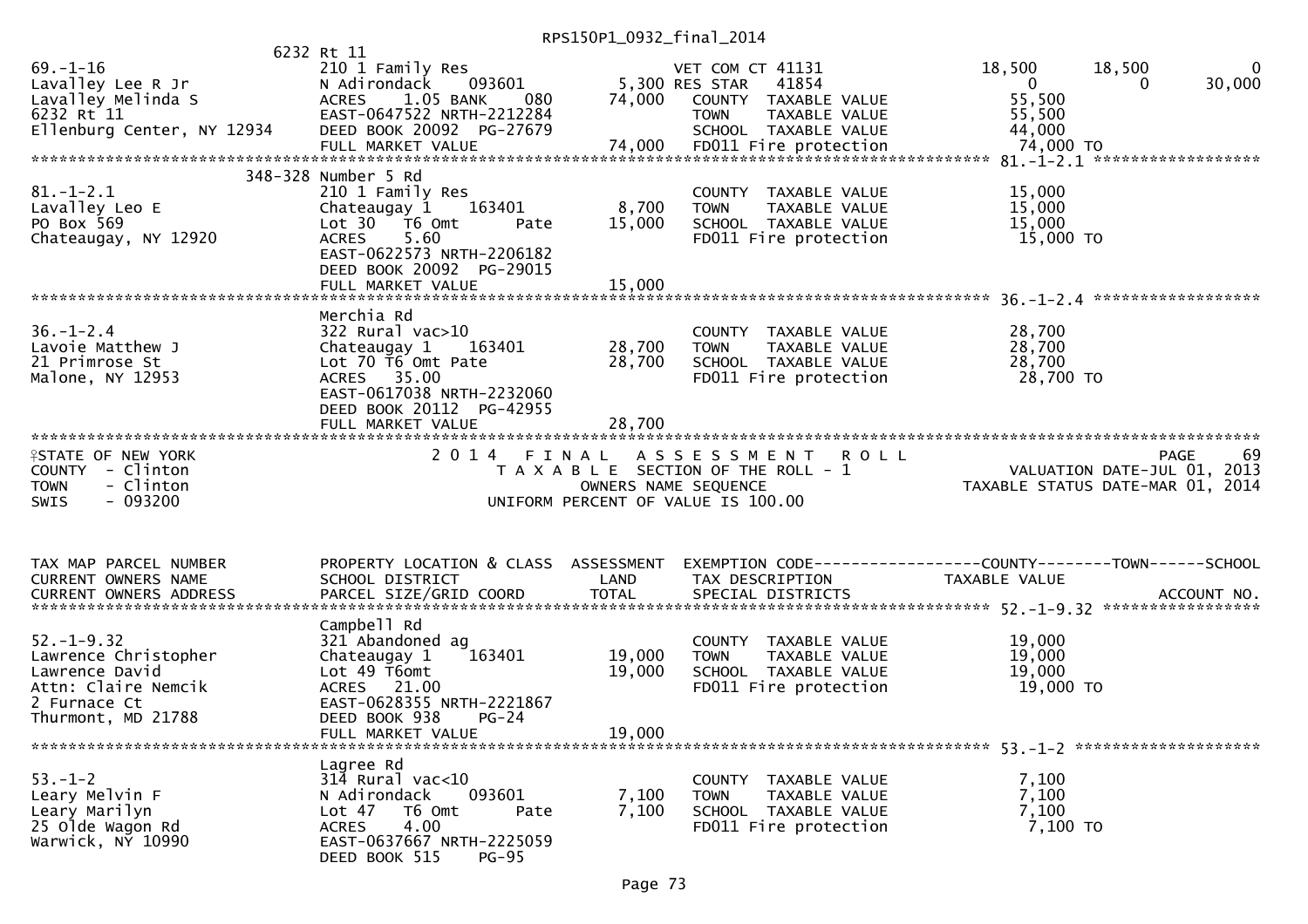|                                                                                                                                                                 |                                                                                                                                                                                        | RPS150P1_0932_final_2014     |                                                                                                                                             |                                                                    |                        |
|-----------------------------------------------------------------------------------------------------------------------------------------------------------------|----------------------------------------------------------------------------------------------------------------------------------------------------------------------------------------|------------------------------|---------------------------------------------------------------------------------------------------------------------------------------------|--------------------------------------------------------------------|------------------------|
|                                                                                                                                                                 | FULL MARKET VALUE                                                                                                                                                                      | 7,100                        |                                                                                                                                             |                                                                    |                        |
|                                                                                                                                                                 |                                                                                                                                                                                        |                              |                                                                                                                                             |                                                                    |                        |
| $22. - 1 - 17$<br>LeClair Carol A<br>Monette Maynard N<br>6110 Rt 11<br>Ellenburg Center, NY 12934                                                              | 455 Merchia Rd<br>270 Mfg housing<br>093601<br>N Adirondack<br>Lot 69<br>T6 Omt<br>Pate<br>9.70<br><b>ACRES</b><br>EAST-0627327 NRTH-2233638                                           | 12,000<br>21,000             | COUNTY TAXABLE VALUE<br>TAXABLE VALUE<br><b>TOWN</b><br>SCHOOL TAXABLE VALUE<br>FD011 Fire protection                                       | 21,000<br>21,000<br>21,000<br>21,000 TO                            |                        |
|                                                                                                                                                                 | DEED BOOK 20072 PG-8045<br>FULL MARKET VALUE                                                                                                                                           | 21,000                       |                                                                                                                                             |                                                                    |                        |
| $38 - 1 - 18$<br>LeClair James D<br>LeClair Eunice<br>173 Looby Rd<br>Churubusco, NY 12923-9704                                                                 | 173 Looby Rd<br>240 Rural res<br>093601<br>N Adirondack<br>Lot 54 T6 Omt<br>Pate<br>ACRES 68.20<br>EAST-0635192 NRTH-2229078<br>DEED BOOK 561<br><b>PG-550</b><br>FULL MARKET VALUE    | 47,600<br>106,300<br>106,300 | 41834<br>SR STAR<br>COUNTY TAXABLE VALUE<br>TAXABLE VALUE<br><b>TOWN</b><br>SCHOOL TAXABLE VALUE<br>FD011 Fire protection                   | $\mathbf{0}$<br>106,300<br>106,300<br>42,100<br>106,300 TO         | $\mathbf{0}$<br>64,200 |
|                                                                                                                                                                 |                                                                                                                                                                                        |                              |                                                                                                                                             |                                                                    |                        |
| $7. - 1 - 31.2$<br>LeClair Life Use Susanna<br>Burgoyne Stephen J<br>101 Santamore Rd<br>Churubusco, NY 12923                                                   | 101-105 Santamore Rd<br>271 Mfg housings<br>163401<br>Chateaugay 1<br>88 T6omt<br>FRNT 150.00 DPTH 85.00<br>EAST-0627194 NRTH-2241818<br>DEED BOOK 20102 PG-36068<br>FULL MARKET VALUE | 3,300<br>40,400<br>40,400    | RES STAR<br>41854<br>COUNTY TAXABLE VALUE<br><b>TOWN</b><br>TAXABLE VALUE<br>SCHOOL TAXABLE VALUE<br>FD011 Fire protection                  | $\overline{0}$<br>40,400<br>40,400<br>10,400<br>40,400 TO          | $\mathbf{0}$<br>30,000 |
|                                                                                                                                                                 |                                                                                                                                                                                        |                              |                                                                                                                                             |                                                                    |                        |
| <b>ISTATE OF NEW YORK</b><br>COUNTY - Clinton<br><b>TOWN</b><br>- Clinton<br>$-093200$<br><b>SWIS</b>                                                           |                                                                                                                                                                                        |                              | 2014 FINAL ASSESSMENT<br><b>ROLL</b><br>T A X A B L E SECTION OF THE ROLL - 1<br>OWNERS NAME SEQUENCE<br>UNIFORM PERCENT OF VALUE IS 100.00 | VALUATION DATE-JUL $01$ , 2013<br>TAXABLE STATUS DATE-MAR 01, 2014 | 70<br><b>PAGE</b>      |
| TAX MAP PARCEL NUMBER<br>CURRENT OWNERS NAME                                                                                                                    | PROPERTY LOCATION & CLASS ASSESSMENT<br>SCHOOL DISTRICT                                                                                                                                | LAND                         | EXEMPTION CODE-----------------COUNTY-------TOWN------SCHOOL<br>TAX DESCRIPTION                                                             | TAXABLE VALUE                                                      |                        |
| $8. - 1 - 3.28$<br>Leclair Michael T<br>Leclair Mary L<br>238 Liberty Pole Rd<br>Churubusco, NY 12923<br>MAY BE SUBJECT TO PAYMENT<br>UNDER AGDIST LAW TIL 2018 | Rt 189<br>$314$ Rural vac<10<br>N Adirondack<br>093601<br>Lot 86 T6omt<br>4.30<br><b>ACRES</b><br>EAST-0637870 NRTH-2243910<br>DEED BOOK 20001 PG-26490<br>FULL MARKET VALUE           | 7,300<br>7,300<br>7,300      | AGRI DISTR 41720<br>COUNTY TAXABLE VALUE<br><b>TOWN</b><br>TAXABLE VALUE<br>SCHOOL TAXABLE VALUE<br>FD011 Fire protection                   | 4,731<br>4,731<br>2,569<br>2,569<br>2,569<br>7,300 TO              | 4,731                  |
| $8. - 1 - 10.3$<br>Leclair Michael T                                                                                                                            | 149 Liberty Pole Rd<br>270 Mfg housing<br>N Adirondack<br>093601                                                                                                                       | 6,100                        | <b>COUNTY</b><br>TAXABLE VALUE<br><b>TOWN</b><br>TAXABLE VALUE                                                                              | 16,000<br>16,000                                                   |                        |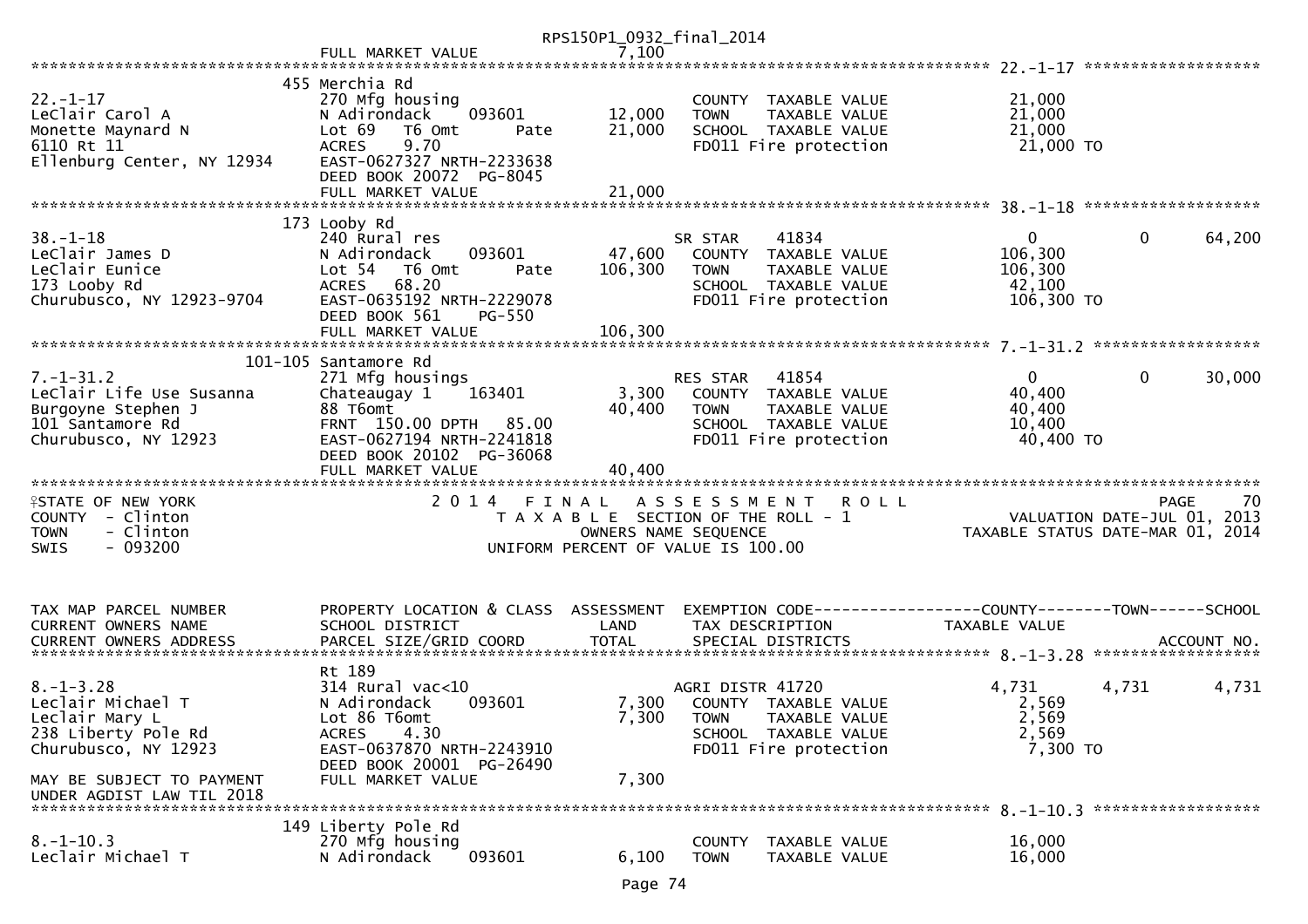|                                                                 |                                                                            | RPS150P1_0932_final_2014 |                                                                                 |                                      |                             |                   |
|-----------------------------------------------------------------|----------------------------------------------------------------------------|--------------------------|---------------------------------------------------------------------------------|--------------------------------------|-----------------------------|-------------------|
| 238 Liberty Pole Rd<br>Churubusco, NY 12923                     | Lot 86 T6omt<br><b>ACRES</b><br>2.40                                       | 16,000                   | SCHOOL TAXABLE VALUE<br>FD011 Fire protection                                   | 16,000<br>16,000 TO                  |                             |                   |
|                                                                 | EAST-0641362 NRTH-2244307<br>DEED BOOK 833<br>$PG-230$                     |                          |                                                                                 |                                      |                             |                   |
|                                                                 |                                                                            |                          |                                                                                 |                                      |                             |                   |
| $8. - 1 - 10.41$                                                | Liberty Pole Rd<br>105 Vac farmland                                        |                          | AGRI DISTR 41720                                                                | 8,784                                | 8,784                       | 8,784             |
| Leclair Michael T<br>Leclair Mary Lou                           | 093601<br>N Adirondack<br>Lot 86 T6omt                                     | 28,400<br>28,400         | COUNTY TAXABLE VALUE<br>TAXABLE VALUE<br><b>TOWN</b>                            | 19,616<br>19,616                     |                             |                   |
| 238 Liberty Pole Rd<br>Churubusco, NY 12923                     | ACRES 33.40<br>EAST-0641459 NRTH-2242765<br>DEED BOOK 20001 PG-21657       |                          | SCHOOL TAXABLE VALUE<br>FD011 Fire protection                                   | 19,616<br>28,400 TO                  |                             |                   |
| MAY BE SUBJECT TO PAYMENT<br>UNDER AGDIST LAW TIL 2018          | FULL MARKET VALUE                                                          | 28,400                   |                                                                                 |                                      |                             |                   |
|                                                                 | 238-268 Liberty Pole Rd                                                    |                          |                                                                                 |                                      |                             |                   |
| $8. - 1 - 12.1$<br>LeClair Michael T                            | 112 Dairy farm<br>093601<br>N Adirondack                                   |                          | 10 YR AGR 41700<br>97,100 10 YR AGR 41700                                       | 1,000<br>3,231                       | 1,000<br>3,231              | 1,000<br>3,231    |
| LeClair Mary Lou<br>Attn: JoEllen LeClair Life Lea ACRES 141.13 | Lot 85 T6 Omt                                                              |                          | 308,500 10 YR AGR 41700<br>AGRI DISTR 41720                                     | 4,413<br>25,188                      | 4,413<br>25,188<br>0        | 4,413<br>25,188   |
| 238 Liberty Pole Rd<br>Churubusco, NY 12923                     | EAST-0644035 NRTH-2245340<br>DEED BOOK 20041 PG-72180<br>FULL MARKET VALUE | 308,500                  | 41854<br>RES STAR<br>COUNTY TAXABLE VALUE<br>TAXABLE VALUE<br><b>TOWN</b>       | $\overline{0}$<br>274,668<br>274,668 |                             | 30,000            |
| MAY BE SUBJECT TO PAYMENT                                       |                                                                            |                          | SCHOOL TAXABLE VALUE                                                            | 244,668                              |                             |                   |
|                                                                 | 918 Rt 189                                                                 |                          |                                                                                 |                                      |                             |                   |
| $23 - 1 - 3$                                                    | 105 Vac farmland                                                           |                          | AGRI DISTR 41720                                                                | 20,724                               | 20,724                      | 20,724            |
| Leclair Michael T<br>Leclair Patrick G                          | N Adirondack<br>093601<br>Lot 75 T6 Omt<br>Pate                            | 75,200<br>85,200         | COUNTY TAXABLE VALUE<br>TAXABLE VALUE<br><b>TOWN</b>                            | 64,476<br>64,476                     |                             |                   |
| 238 Liberty Pole Rd<br>Churubusco, NY 12923                     | ACRES 115.30<br>EAST-0639321 NRTH-2240153                                  |                          | SCHOOL TAXABLE VALUE<br>FD011 Fire protection                                   | 64,476<br>85,200 TO                  |                             |                   |
| MAY BE SUBJECT TO PAYMENT<br>UNDER AGDIST LAW TIL 2018          | DEED BOOK 20001 PG-21629<br>FULL MARKET VALUE                              | 85,200                   |                                                                                 |                                      |                             |                   |
|                                                                 |                                                                            |                          |                                                                                 |                                      |                             |                   |
| <b>ISTATE OF NEW YORK</b><br>COUNTY - Clinton                   | 2014 FINAL                                                                 |                          | A S S E S S M E N T<br><b>ROLL</b><br>T A X A B L E SECTION OF THE ROLL - 1     |                                      | VALUATION DATE-JUL 01, 2013 | 71<br><b>PAGE</b> |
| <b>TOWN</b><br>- Clinton<br>$-093200$<br>SWIS                   |                                                                            |                          | OWNERS NAME SEQUENCE<br>UNIFORM PERCENT OF VALUE IS 100.00                      | TAXABLE STATUS DATE-MAR 01, 2014     |                             |                   |
|                                                                 |                                                                            |                          |                                                                                 |                                      |                             |                   |
| TAX MAP PARCEL NUMBER<br>CURRENT OWNERS NAME                    | PROPERTY LOCATION & CLASS<br>SCHOOL DISTRICT                               | ASSESSMENT<br>LAND       | EXEMPTION CODE-----------------COUNTY-------TOWN------SCHOOL<br>TAX DESCRIPTION | TAXABLE VALUE                        |                             |                   |
| <b>CURRENT OWNERS ADDRESS</b>                                   | PARCEL SIZE/GRID COORD                                                     | <b>TOTAL</b>             | SPECIAL DISTRICTS                                                               |                                      |                             | ACCOUNT NO.       |
|                                                                 | 871 Rt 189                                                                 |                          |                                                                                 |                                      |                             |                   |
| $23. -1 - 15.21$<br>Leclair Michael T                           | 105 Vac farmland<br>093601<br>N Adirondack                                 | 30,400                   | AGRI DISTR 41720<br>COUNTY TAXABLE VALUE                                        | 4,759<br>25,641                      | 4,759                       | 4,759             |
| Leclair Mary Lou<br>238 Liberty Pole Rd                         | Lot 74 T6omt<br><b>ACRES</b><br>37.00                                      | 30,400                   | <b>TOWN</b><br>TAXABLE VALUE<br><b>SCHOOL</b><br>TAXABLE VALUE                  | 25,641<br>25,641                     |                             |                   |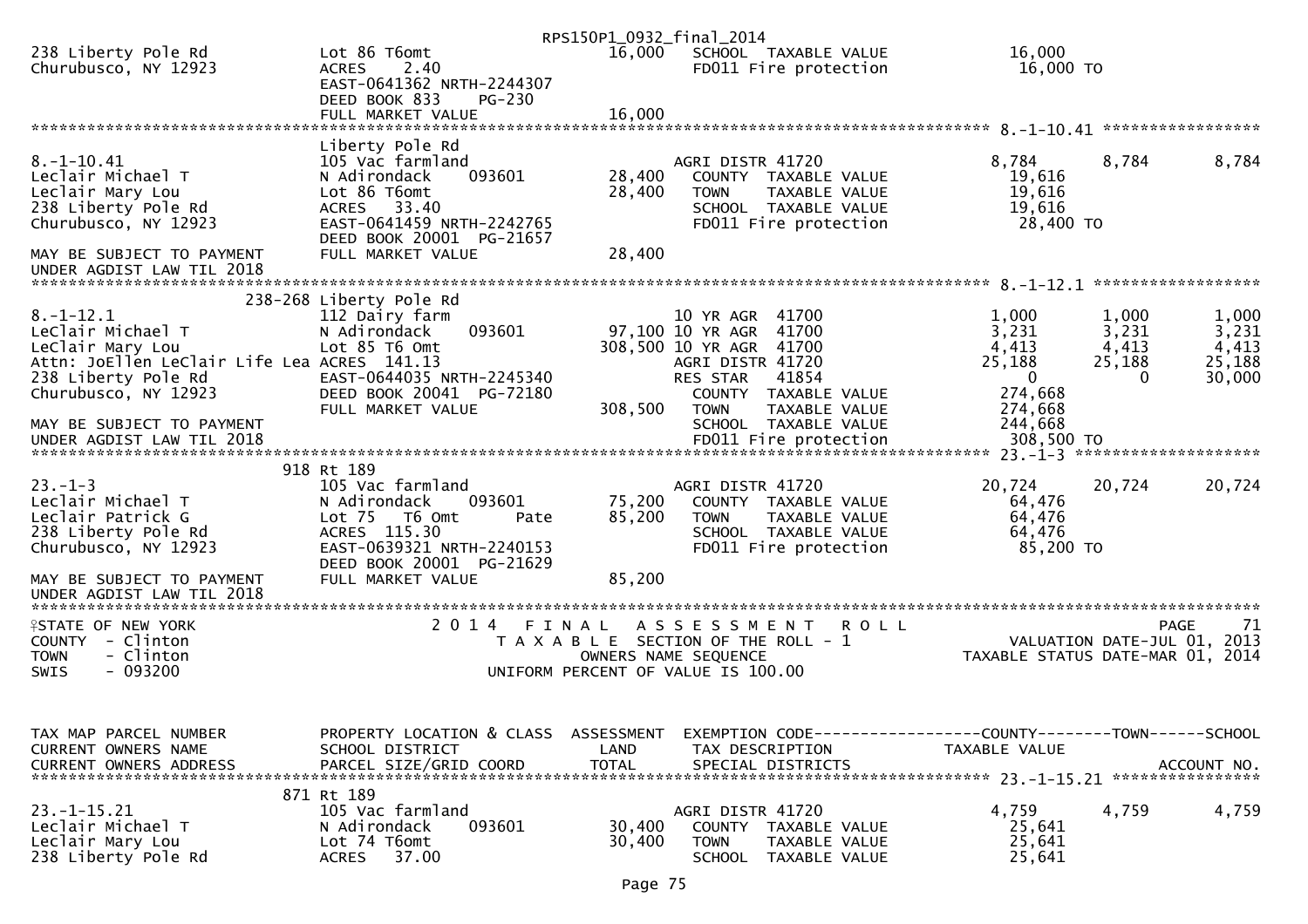|                                                                                              |                                                                                                                                                                                                | RPS150P1_0932_final_2014    |                                                                                                                                                       |                                                                            |                                            |
|----------------------------------------------------------------------------------------------|------------------------------------------------------------------------------------------------------------------------------------------------------------------------------------------------|-----------------------------|-------------------------------------------------------------------------------------------------------------------------------------------------------|----------------------------------------------------------------------------|--------------------------------------------|
| Churubusco, NY 12923                                                                         | EAST-0637410 NRTH-2238086<br>DEED BOOK 20092 PG-22402                                                                                                                                          |                             | FD011 Fire protection                                                                                                                                 | 30,400 TO                                                                  |                                            |
| MAY BE SUBJECT TO PAYMENT<br>UNDER AGDIST LAW TIL 2018                                       | FULL MARKET VALUE                                                                                                                                                                              | 30,400                      |                                                                                                                                                       |                                                                            |                                            |
|                                                                                              |                                                                                                                                                                                                |                             |                                                                                                                                                       |                                                                            |                                            |
| $23 - 1 - 2$<br>Leclair Patrick<br>Leclair Julie<br>922 Rt 189<br>Churubusco, NY 12923       | 922 Rt 189<br>210 1 Family Res<br>093601<br>N Adirondack<br>Lot 75  T6 Omt<br>Pate<br>FRNT 232.00 DPTH 177.00<br>EAST-0638259 NRTH-2239770<br>DEED BOOK 697<br>PG-196<br>FULL MARKET VALUE     | 5,100<br>110,300<br>110,300 | 41854<br><b>RES STAR</b><br>COUNTY TAXABLE VALUE<br><b>TOWN</b><br>TAXABLE VALUE<br>SCHOOL TAXABLE VALUE<br>FD011 Fire protection                     | $\overline{0}$<br>110,300<br>110,300<br>80,300<br>110,300 TO               | $\mathbf{0}$<br>30,000                     |
|                                                                                              |                                                                                                                                                                                                |                             |                                                                                                                                                       |                                                                            |                                            |
| $67. - 1 - 14.2$<br>Leclair Toby<br>Leclair Cindy<br>251 Campbell Rd<br>Churubusco, NY 12923 | 251 Campbell Rd<br>210 1 Family Res<br>093601<br>N Adirondack<br>Lot 29 T6omt<br>1.30 BANK<br>080<br><b>ACRES</b><br>EAST-0630095 NRTH-2213105<br>DEED BOOK 773<br>PG-111<br>FULL MARKET VALUE | 5,200<br>175,000<br>175,000 | COUNTY TAXABLE VALUE<br><b>TOWN</b><br>TAXABLE VALUE<br>SCHOOL TAXABLE VALUE<br>FD011 Fire protection                                                 | 175,000<br>175,000<br>175,000<br>175,000 TO                                |                                            |
|                                                                                              |                                                                                                                                                                                                |                             |                                                                                                                                                       |                                                                            |                                            |
| $24. - 1 - 6$<br>Lee Curran LLC<br>6159 County Route 14<br>Chase Mills, NY 13621             | Clinton Mills Rd<br>323 Vacant rural<br>093601<br>N Adirondack<br>Lot 64 76 0mt<br>Pate<br>ACRES 255.41<br>EAST-0653958 NRTH-2235797<br>DEED BOOK 20132 PG-59316                               | 88,900<br>88,900            | COUNTY TAXABLE VALUE<br>TAXABLE VALUE<br>TOWN<br>SCHOOL TAXABLE VALUE<br>FD011 Fire protection                                                        | 88,900<br>88,900<br>88,900<br>88,900 TO                                    |                                            |
|                                                                                              | FULL MARKET VALUE                                                                                                                                                                              | 88,900                      |                                                                                                                                                       |                                                                            |                                            |
|                                                                                              | 229-231 Merchia Rd                                                                                                                                                                             |                             |                                                                                                                                                       |                                                                            |                                            |
| $22. - 1 - 10$<br>Lesniak Lucien J<br>Lesniak Victoria<br>PO Box 862<br>Malone, NY 12953     | 240 Rural res<br>093601<br>N Adirondack<br>Lot 68<br>T6 Omt<br>Pate<br>92.60<br>ACRES<br>EAST-0632486 NRTH-2233955<br>DEED BOOK 20041 PG-76008                                                 | 136,400                     | AGRI DISTR 41720<br>64,900 RES STAR<br>41854<br>COUNTY TAXABLE VALUE<br>TAXABLE VALUE<br><b>TOWN</b><br>SCHOOL TAXABLE VALUE<br>FD011 Fire protection | 26,183<br>$\mathbf{0}$<br>110,217<br>110,217<br>80,217<br>136,400 TO       | 26,183<br>26,183<br>30,000<br>$\mathbf{0}$ |
| MAY BE SUBJECT TO PAYMENT<br>UNDER AGDIST LAW TIL 2018                                       | FULL MARKET VALUE                                                                                                                                                                              | 136,400                     |                                                                                                                                                       |                                                                            |                                            |
| <b>ASTATE OF NEW YORK</b>                                                                    | 2 0 1 4<br>FINAL                                                                                                                                                                               |                             | A S S E S S M E N T R O L L                                                                                                                           |                                                                            |                                            |
| COUNTY - Clinton<br><b>TOWN</b><br>- Clinton<br>- 093200<br><b>SWIS</b>                      |                                                                                                                                                                                                |                             | T A X A B L E SECTION OF THE ROLL - 1<br>OWNERS NAME SEQUENCE<br>UNIFORM PERCENT OF VALUE IS 100.00                                                   | PAGE 72<br>VALUATION DATE-JUL 01, 2013<br>TAXABLE STATUS DATE 110 01, 2013 |                                            |
|                                                                                              |                                                                                                                                                                                                |                             |                                                                                                                                                       |                                                                            |                                            |
| TAX MAP PARCEL NUMBER                                                                        | $CCILOOI$ $DTCTDTCT$                                                                                                                                                                           | $\overline{1}$              | PROPERTY LOCATION & CLASS ASSESSMENT EXEMPTION CODE----------------COUNTY-------TOWN------SCHOOL<br>TAY BECCBIDITAL                                   | TAYAD1F. VAI1IF                                                            |                                            |

CURRENT OWNERS NAME SCHOOL DISTRICT LAND TAX DESCRIPTION TAXABLE VALUE CURRENT OWNERS ADDRESS PARCEL SIZE/GRID COORD TOTAL SPECIAL DISTRICTS ACCOUNT NO. \*\*\*\*\*\*\*\*\*\*\*\*\*\*\*\*\*\*\*\*\*\*\*\*\*\*\*\*\*\*\*\*\*\*\*\*\*\*\*\*\*\*\*\*\*\*\*\*\*\*\*\*\*\*\*\*\*\*\*\*\*\*\*\*\*\*\*\*\*\*\*\*\*\*\*\*\*\*\*\*\*\*\*\*\*\*\*\*\*\*\*\*\*\*\*\*\*\*\*\*\*\*\* 23.-1-23 \*\*\*\*\*\*\*\*\*\*\*\*\*\*\*\*\*\*\*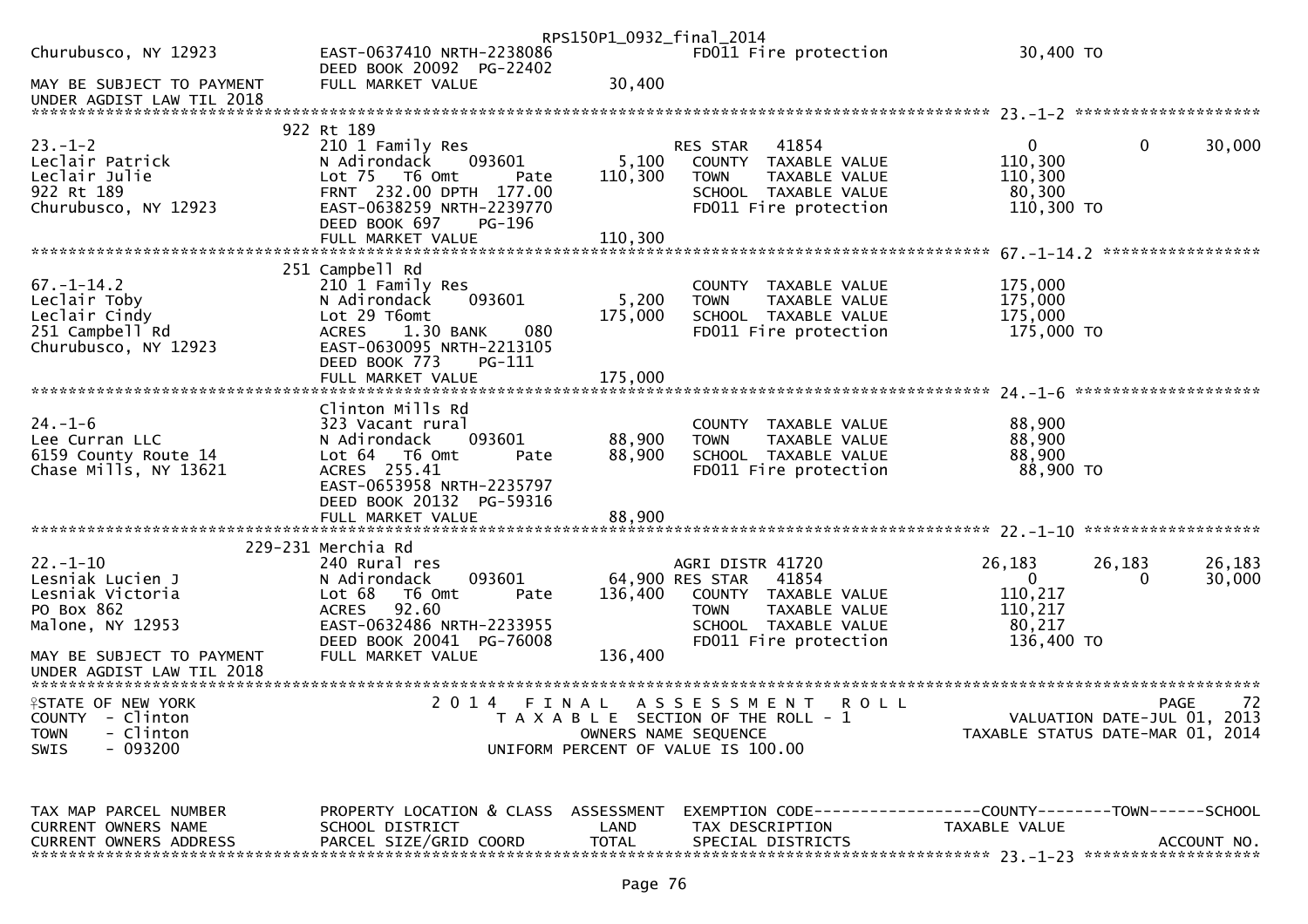RPS150P1\_0932\_final\_2014

| $23 - 1 - 23$<br>Lesniak Lucien J<br>Lesniak Victoria L<br>229 Merchia Rd<br>Churubusco, NY 12923    | Merchia Rd<br>321 Abandoned ag<br>N Adirondack<br>093601<br>Lot $67$<br>T6 Omt<br>Pate<br>17.00<br><b>ACRES</b><br>EAST-0634358 NRTH-2234828<br>DEED BOOK 20082 PG-13001<br>FULL MARKET VALUE | 16,000<br>16,000<br>16,000   | COUNTY TAXABLE VALUE<br>TAXABLE VALUE<br><b>TOWN</b><br>SCHOOL TAXABLE VALUE<br>FD011 Fire protection                                     | 16,000<br>16,000<br>16,000<br>16,000 TO                         |              | ****************** |
|------------------------------------------------------------------------------------------------------|-----------------------------------------------------------------------------------------------------------------------------------------------------------------------------------------------|------------------------------|-------------------------------------------------------------------------------------------------------------------------------------------|-----------------------------------------------------------------|--------------|--------------------|
| $10. -1 - 1.6$<br>Li James<br>48 Nassau Dr<br>Great Neck, NY 11021                                   | Soucia Rd<br>910 Priv forest<br>093601<br>N Adirondack<br>Lot 82 T6 Omt<br>ACRES 175.10<br>EAST-0664230 NRTH-2247472<br>DEED BOOK 20132 PG-59733<br>FULL MARKET VALUE                         | 73,000<br>73,000<br>73,000   | COUNTY TAXABLE VALUE<br><b>TOWN</b><br>TAXABLE VALUE<br>SCHOOL TAXABLE VALUE<br>FD011 Fire protection                                     | 73,000<br>73,000<br>73,000<br>73,000 TO                         |              |                    |
| $68. - 1 - 6$<br>Lieber Robert<br>62 Randy Ln<br>Plainview, NY 11803                                 | Rt 11<br>321 Abandoned ag<br>N Adirondack<br>093601<br>Lot 35 76 0mt<br>Pate<br>ACRES 118.30<br>EAST-0641981 NRTH-2215246<br>DEED BOOK 596<br>PG-668<br>FULL MARKET VALUE                     | 61,500<br>61,500<br>61,500   | COUNTY TAXABLE VALUE<br>TAXABLE VALUE<br><b>TOWN</b><br>SCHOOL TAXABLE VALUE<br>FD011 Fire protection                                     | 61,500<br>61,500<br>61,500<br>61,500 TO                         |              |                    |
| $38.1 - 1 - 53$<br>Life Use Lagree Diane<br>Bushey Deborah<br>9 Summit Dr<br>Churubusco, NY 12923    | 9 Summit Dr<br>220 2 Family Res<br>093601<br>N Adirondack<br>Lot 66<br>T6 Omt<br>Pate<br>6.32<br><b>ACRES</b><br>EAST-0639672 NRTH-2231317<br>DEED BOOK 20102 PG-31949<br>FULL MARKET VALUE   | 9,300<br>92,000<br>92,000    | 41834<br>SR STAR<br>COUNTY TAXABLE VALUE<br>TAXABLE VALUE<br><b>TOWN</b><br>SCHOOL TAXABLE VALUE<br>FD011 Fire protection                 | $\mathbf{0}$<br>92,000<br>92,000<br>27,800<br>92,000 TO         | $\Omega$     | 64,200             |
| $67. - 1 - 2.4$<br>Locklin Shawn M<br>Locklin Heather L<br>345 Campbell Rd<br>Churubusco, NY 12923   | 345 Campbell Rd<br>240 Rural res<br>093601<br>N Adirondack<br>Lot 32 T6omt<br>ACRES 50.00 BANK<br>080<br>EAST-0628362 NRTH-2215146<br>DEED BOOK 20011 PG-33448<br>FULL MARKET VALUE           | 32,500<br>141,400<br>141,400 | 41854<br><b>RES STAR</b><br>COUNTY TAXABLE VALUE<br><b>TOWN</b><br>TAXABLE VALUE<br>SCHOOL TAXABLE VALUE<br>FD011 Fire protection         | $\mathbf{0}$<br>141,400<br>141,400<br>111,400<br>141,400 TO     | $\mathbf{0}$ | 30,000             |
| <b>ISTATE OF NEW YORK</b><br>COUNTY - Clinton<br><b>TOWN</b><br>- Clinton<br>- 093200<br><b>SWIS</b> | 2014 FINAL                                                                                                                                                                                    |                              | A S S E S S M E N T<br><b>ROLL</b><br>T A X A B L E SECTION OF THE ROLL - 1<br>OWNERS NAME SEQUENCE<br>UNIFORM PERCENT OF VALUE IS 100.00 | VALUATION DATE-JUL 01, 2013<br>TAXABLE STATUS DATE-MAR 01, 2014 | <b>PAGE</b>  | 73                 |

TAX MAP PARCEL NUMBER PROPERTY LOCATION & CLASS ASSESSMENT EXEMPTION CODE------------------COUNTY--------TOWN------SCHOOL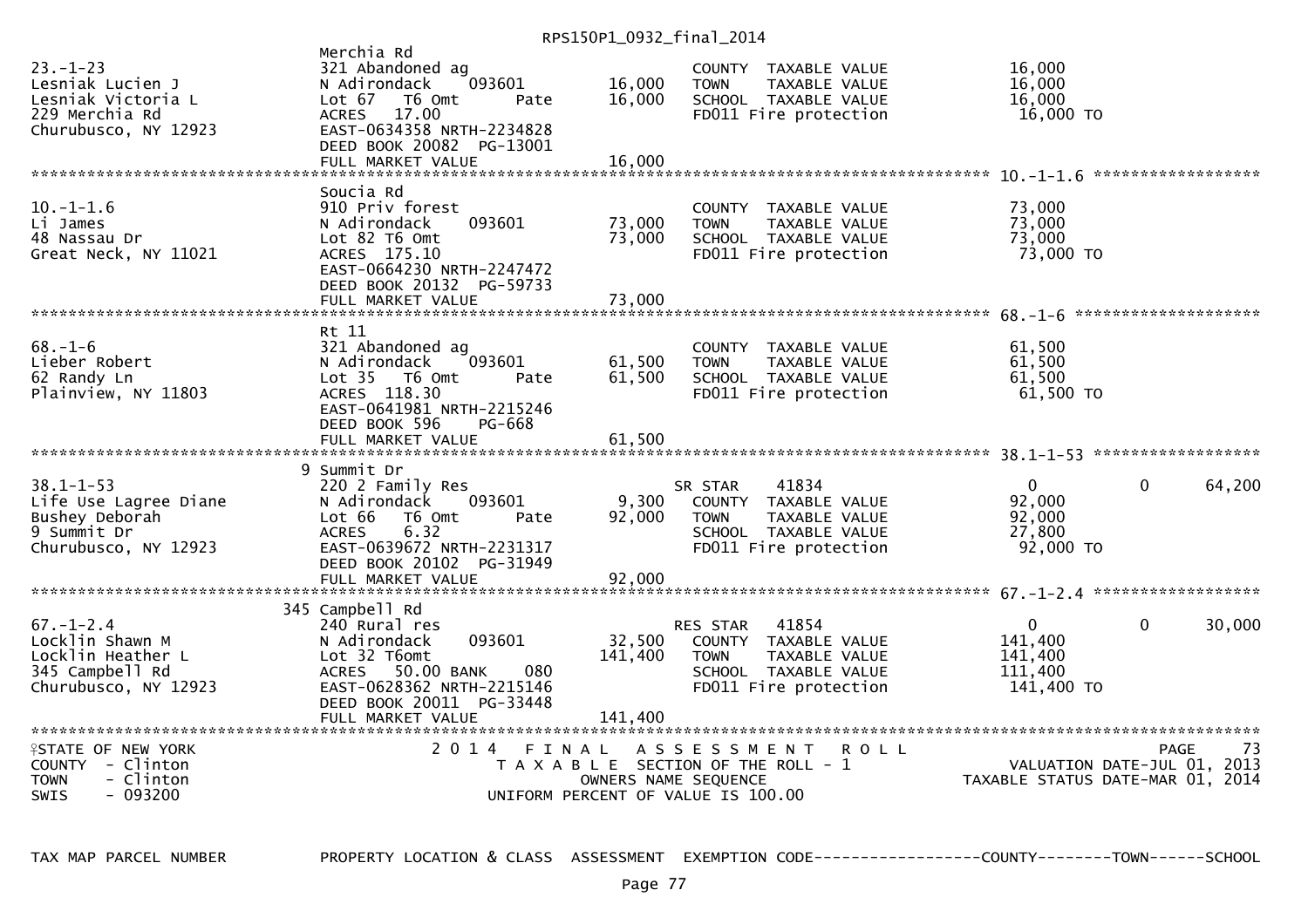|                                                                                          |                                                                                                                                                                               | RPS150P1_0932_final_2014   |                                                                                                                                        |                                                                           |
|------------------------------------------------------------------------------------------|-------------------------------------------------------------------------------------------------------------------------------------------------------------------------------|----------------------------|----------------------------------------------------------------------------------------------------------------------------------------|---------------------------------------------------------------------------|
| CURRENT OWNERS NAME                                                                      | SCHOOL DISTRICT                                                                                                                                                               | LAND                       | TAX DESCRIPTION                                                                                                                        | TAXABLE VALUE                                                             |
| $51. - 1 - 5.42$<br>Logue Farms LLC<br>106 Smith St<br>Chateaugay, NY 12920              | 816 County Line Rd<br>241 Rural res&ag<br>Chateaugay 1<br>163401<br>Lot 50 T6omt<br>ACRES 11.90<br>EAST-0619206 NRTH-2220718<br>DEED BOOK 20122 PG-49922<br>FULL MARKET VALUE | 11,000<br>38,000<br>38,000 | COUNTY TAXABLE VALUE<br><b>TOWN</b><br>TAXABLE VALUE<br>SCHOOL TAXABLE VALUE<br>FD011 Fire protection                                  | 38,000<br>38,000<br>38,000<br>38,000 TO                                   |
|                                                                                          | 748 County Line Rd                                                                                                                                                            |                            |                                                                                                                                        |                                                                           |
| $51. - 1 - 12$<br>Logue Farms LLC<br>106 Smith St<br>Chateaugay, NY 12920                | 112 Dairy farm<br>Chateaugay 1<br>163401<br>Lot 50 T6 Omt<br>Pate<br>164 A<br>ACRES 164.00<br>EAST-0619461 NRTH-2218716<br>DEED BOOK 20122 PG-49922                           | 99,500<br>250,000          | 483A EX<br>42100<br>COUNTY TAXABLE VALUE<br><b>TOWN</b><br>TAXABLE VALUE<br>SCHOOL TAXABLE VALUE<br>FD011 Fire protection<br>13,500 EX | 13,500<br>13,500<br>13,500<br>236,500<br>236,500<br>236,500<br>236,500 TO |
|                                                                                          | FULL MARKET VALUE                                                                                                                                                             | 250,000                    |                                                                                                                                        |                                                                           |
| $39. - 1 - 8$<br>Lopez Bartholomew<br>PO Box 105<br>Constable, NY 12926                  | 893 Lafrancis Rd<br>240 Rural res<br>093601<br>N Adirondack<br>Lot 56 T6omt<br>Lot 13 Rural Haven Est<br>ACRES 10.10<br>EAST-0649386 NRTH-2231763<br>DEED BOOK 20092 PG-25161 | 12,300<br>40,500           | COUNTY TAXABLE VALUE<br>TAXABLE VALUE<br><b>TOWN</b><br>SCHOOL TAXABLE VALUE<br>FD011 Fire protection                                  | 40,500<br>40,500<br>40,500<br>40,500 TO                                   |
|                                                                                          | Rt 189                                                                                                                                                                        |                            |                                                                                                                                        |                                                                           |
| $38. - 1 - 9.1$<br>Lozano Carlos<br>Lozano Grace I<br>11820 NY Blvd<br>Jamaica, NY 11434 | $314$ Rural vac<10<br>093601<br>N Adirondack<br>T6 Omt<br>Lot 66<br>Pate<br>3.60<br><b>ACRES</b><br>EAST-0639306 NRTH-2232134<br>DEED BOOK 621<br>PG-338                      | 6,800<br>6,800             | COUNTY TAXABLE VALUE<br><b>TOWN</b><br>TAXABLE VALUE<br>SCHOOL TAXABLE VALUE<br>FD011 Fire protection                                  | 6,800<br>6,800<br>6,800<br>6,800 TO                                       |
|                                                                                          | FULL MARKET VALUE                                                                                                                                                             | 6,800                      |                                                                                                                                        |                                                                           |
| $38. - 1 - 9.2$<br>Lozano Carlos<br>Lozano Grace I<br>11820 NY Blvd<br>Jamaica, NY 11434 | 603 Rt 189<br>210 1 Family Res<br>093601<br>N Adirondack<br>Lot 67 T6omt<br>7.10<br><b>ACRES</b><br>EAST-0638628 NRTH-2232097<br>DEED BOOK 592<br>PG-349<br>FULL MARKET VALUE | 54,300<br>54,300           | COUNTY TAXABLE VALUE<br>9,900 TOWN TAXABLE VALUE<br>SCHOOL TAXABLE VALUE<br>FD011 Fire protection                                      | 54,300<br>54,300<br>54,300<br>54,300 TO                                   |
| <b>ISTATE OF NEW YORK</b>                                                                | 2 0 1 4<br>FINAL                                                                                                                                                              |                            | A S S E S S M E N T R O L L                                                                                                            | 74<br>PAGE                                                                |
| COUNTY - Clinton<br>- Clinton<br><b>TOWN</b>                                             |                                                                                                                                                                               | OWNERS NAME SEQUENCE       | T A X A B L E SECTION OF THE ROLL - 1                                                                                                  | VALUATION DATE-JUL 01, 2013<br>TAXABLE STATUS DATE-MAR 01, 2014           |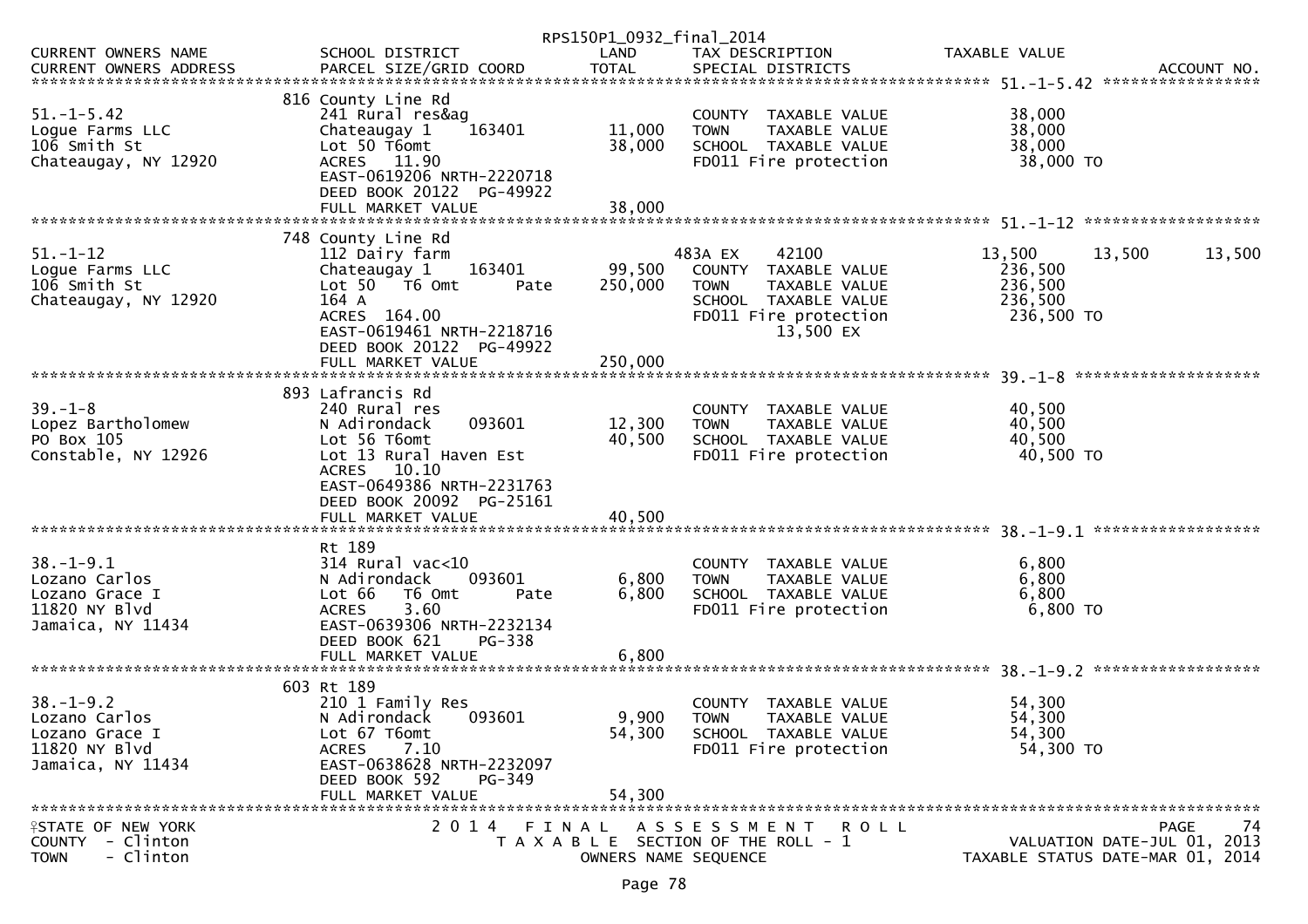## RPS150P1\_0932\_final\_2014 SWIS - 093200 UNIFORM PERCENT OF VALUE IS 100.00

| TAX MAP PARCEL NUMBER                                                                                      | PROPERTY LOCATION & CLASS ASSESSMENT                                                                                                                                               |                         |                                                                                                       | EXEMPTION CODE------------------COUNTY--------TOWN------SCHOOL |
|------------------------------------------------------------------------------------------------------------|------------------------------------------------------------------------------------------------------------------------------------------------------------------------------------|-------------------------|-------------------------------------------------------------------------------------------------------|----------------------------------------------------------------|
| <b>CURRENT OWNERS NAME</b>                                                                                 | SCHOOL DISTRICT                                                                                                                                                                    | LAND                    | TAX DESCRIPTION                                                                                       | <b>TAXABLE VALUE</b>                                           |
|                                                                                                            |                                                                                                                                                                                    |                         |                                                                                                       |                                                                |
| $69. - 1 - 13.1$<br>Lubold Cordone E<br>Lubold Kerry L<br>381 Burke-Belmont Townline Rd<br>Burke, NY 12917 | 6231 Rt 11<br>210 1 Family Res<br>N Adirondack<br>093601<br>Lot <sub>25</sub><br>T6 Omt<br>Pate<br>3.50<br><b>ACRES</b><br>EAST-0647466 NRTH-2211944<br>DEED BOOK 99001 PG-11337   | 7,000<br>48,200         | COUNTY TAXABLE VALUE<br>TAXABLE VALUE<br><b>TOWN</b><br>SCHOOL TAXABLE VALUE<br>FD011 Fire protection | 48,200<br>48,200<br>48,200<br>48,200 TO                        |
|                                                                                                            | FULL MARKET VALUE                                                                                                                                                                  | 48,200                  |                                                                                                       |                                                                |
| $68. - 1 - 17.4$<br>Lynch Edward D<br>Parrott Raymond P<br>PO Box 31<br>Ellenburg Depot, NY 12935          | 288 Patnode Rd<br>240 Rural res<br>093601<br>N Adirondack<br>Lot 27 T6omt<br>ACRES 22.80<br>EAST-0637234 NRTH-2209920<br>DEED BOOK 20031 PG-59756                                  | 16,500<br>98,000        | COUNTY TAXABLE VALUE<br><b>TOWN</b><br>TAXABLE VALUE<br>SCHOOL TAXABLE VALUE<br>FD011 Fire protection | 98,000<br>98,000<br>98,000<br>98,000 TO                        |
|                                                                                                            | Lafrancis Rd                                                                                                                                                                       |                         |                                                                                                       |                                                                |
| $54. - 2 - 17$<br>M & R Restorations Inc<br>2878 Church View Rd<br>Coopersburg, PA 18036                   | 321 Abandoned ag<br>093601<br>N Adirondack<br>Lot 44 T6 Omt<br>Survey Map 20061/99069 Lo<br>ACRES 50.18<br>EAST-0653362 NRTH-2221840<br>DEED BOOK 20062 PG-1479                    | 32,600<br>32,600        | COUNTY TAXABLE VALUE<br><b>TOWN</b><br>TAXABLE VALUE<br>SCHOOL TAXABLE VALUE<br>FD011 Fire protection | 32,600<br>32,600<br>32,600<br>32,600 TO                        |
|                                                                                                            | FULL MARKET VALUE                                                                                                                                                                  | 32,600                  |                                                                                                       |                                                                |
| $23. - 1 - 22.21$<br>Macey Diane M<br>PO Box 84<br>Churubusco, NY 12923                                    | Off Rt 189<br>$314$ Rural vac<10<br>093601<br>N Adirondack<br>Lot 67 T6omt<br><b>ACRES</b><br>4.80<br>EAST-0637112 NRTH-2234242<br>DEED BOOK 20102 PG-31016                        | 7,700<br>7,700          | COUNTY TAXABLE VALUE<br>TAXABLE VALUE<br><b>TOWN</b><br>SCHOOL TAXABLE VALUE<br>FD011 Fire protection | 7,700<br>7,700<br>7,700<br>7,700 TO                            |
|                                                                                                            | FULL MARKET VALUE                                                                                                                                                                  | 7,700                   |                                                                                                       |                                                                |
| $23. - 1 - 22.212$<br>Macey Diane M<br>78 Pleasant Ridge Rd<br>Plattsburgh, NY 12901                       | Off Rt 189<br>311 Res vac land<br>N Adirondack<br>093601<br>Lot 67 T6 Omt<br>FRNT 100.00 DPTH 200.00<br>EAST-0637546 NRTH-2234562<br>DEED BOOK 20112 PG-42634<br>FULL MARKET VALUE | 4,500<br>4,500<br>4,500 | COUNTY TAXABLE VALUE<br><b>TOWN</b><br>TAXABLE VALUE<br>SCHOOL TAXABLE VALUE<br>FD011 Fire protection | 4,500<br>4,500<br>4,500<br>4,500 TO                            |
|                                                                                                            |                                                                                                                                                                                    |                         |                                                                                                       |                                                                |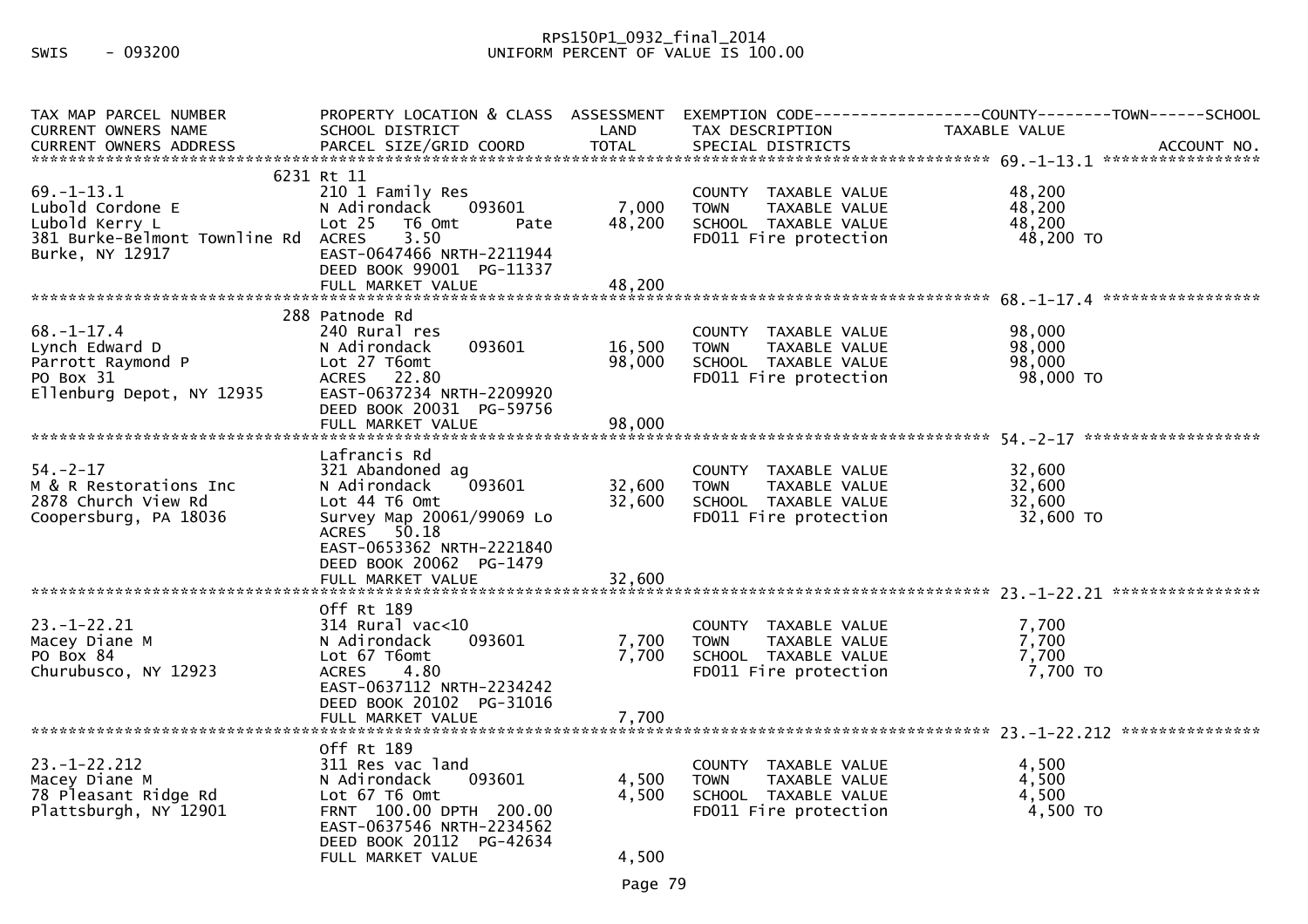|                                                                                                |                                                                                                                                                                                 | RPS150P1_0932_final_2014      |                                                                                                                   |                                                                                                                                                                                                                                                                                                              |
|------------------------------------------------------------------------------------------------|---------------------------------------------------------------------------------------------------------------------------------------------------------------------------------|-------------------------------|-------------------------------------------------------------------------------------------------------------------|--------------------------------------------------------------------------------------------------------------------------------------------------------------------------------------------------------------------------------------------------------------------------------------------------------------|
| <b>ISTATE OF NEW YORK</b><br>COUNTY - Clinton<br><b>TOWN</b><br>- Clinton<br>$-093200$<br>SWIS | 2 0 1 4                                                                                                                                                                         | FINAL<br>OWNERS NAME SEQUENCE | A S S E S S M E N T<br><b>ROLL</b><br>T A X A B L E SECTION OF THE ROLL - 1<br>UNIFORM PERCENT OF VALUE IS 100.00 | PAGE<br>75<br>VALUATION DATE-JUL 01, 2013<br>TAXABLE STATUS DATE-MAR 01, 2014                                                                                                                                                                                                                                |
| TAX MAP PARCEL NUMBER<br>CURRENT OWNERS NAME                                                   | PROPERTY LOCATION & CLASS ASSESSMENT<br>SCHOOL DISTRICT                                                                                                                         | LAND                          | TAX DESCRIPTION                                                                                                   | EXEMPTION CODE-----------------COUNTY-------TOWN------SCHOOL<br>TAXABLE VALUE<br>-OWNERS ADDRESS PARCEL SIZE/GRID COORD TOTAL SPECIAL DISTRICTS (NOREAFT OWNERS ADDRESS PARCEL SIZE/GRID COORD TOTAL SPECIAL DISTRICTS AND MONORESS AND MOLET AND MOLET AND MANUSCRIPT OWNERS ADDRESS PARCEL SIZE/GRID COORD |
| $23. - 1 - 22.213$<br>Macey Diane M<br>78 Pleasant Ridge Rd<br>Plattsburgh, NY 12901           | Off Rt 189<br>314 Rural vac<10<br>093601<br>N Adirondack<br>Lot 67 T6 Omt<br><b>ACRES</b><br>2.43<br>EAST-0637229 NRTH-2234525<br>DEED BOOK 20112 PG-42634<br>FULL MARKET VALUE | 6,000<br>6,000<br>6,000       | COUNTY TAXABLE VALUE<br>TAXABLE VALUE<br><b>TOWN</b><br>SCHOOL TAXABLE VALUE<br>FD011 Fire protection             | 6,000<br>6,000<br>6,000<br>6,000 TO                                                                                                                                                                                                                                                                          |
|                                                                                                |                                                                                                                                                                                 |                               |                                                                                                                   |                                                                                                                                                                                                                                                                                                              |
| $23. - 1 - 22.272$<br>Macey Diane M<br>78 Pleasant Ridge Rd<br>Plattsburgh, NY 12901           | Rt 189<br>$314$ Rural vac<10<br>093601<br>N Adirondack<br>Lot 67 T60mt<br>1.30<br><b>ACRES</b><br>EAST-0638011 NRTH-2234622<br>DEED BOOK 20112 PG-42633                         | 5,200<br>5,200                | COUNTY TAXABLE VALUE<br>TAXABLE VALUE<br><b>TOWN</b><br>SCHOOL TAXABLE VALUE<br>FD011 Fire protection             | 5,200<br>5,200<br>5,200<br>$5,200$ TO                                                                                                                                                                                                                                                                        |
|                                                                                                | FULL MARKET VALUE                                                                                                                                                               | 5,200                         |                                                                                                                   | ***************                                                                                                                                                                                                                                                                                              |
| $23. - 1 - 22.273$<br>Macey Diane M<br>78 Pleasant Ridge Rd<br>Plattsburgh, NY 12901           | 709 Rt 189<br>270 Mfg housing<br>093601<br>N Adirondack<br>Lot 67 T60mt<br>1.30<br><b>ACRES</b><br>EAST-0637739 NRTH-2234589<br>DEED BOOK 20112 PG-42633<br>FULL MARKET VALUE   | 5,200<br>30,000<br>30,000     | COUNTY TAXABLE VALUE<br><b>TOWN</b><br>TAXABLE VALUE<br>SCHOOL TAXABLE VALUE<br>FD011 Fire protection             | 30,000<br>30,000<br>30,000<br>30,000 TO                                                                                                                                                                                                                                                                      |
|                                                                                                |                                                                                                                                                                                 |                               |                                                                                                                   |                                                                                                                                                                                                                                                                                                              |
| $23 - 1 - 22.23$<br>Mack-Harris Edna<br>1 Sunset View Rd<br>South Hero, VT 05486               | Jones Rd<br>321 Abandoned ag<br>N Adirondack<br>093601<br>Lot 67 T6omt<br><b>ACRES</b><br>17.60<br>EAST-0634633 NRTH-2233201<br>$PG-253$<br>DEED BOOK 713<br>FULL MARKET VALUE  | 17,500<br>17,500<br>17,500    | COUNTY TAXABLE VALUE<br>TAXABLE VALUE<br><b>TOWN</b><br>SCHOOL TAXABLE VALUE<br>FD011 Fire protection             | 17,500<br>17,500<br>17,500<br>17,500 TO                                                                                                                                                                                                                                                                      |
|                                                                                                | 255 Bombard Rd                                                                                                                                                                  |                               |                                                                                                                   |                                                                                                                                                                                                                                                                                                              |
| $70. - 2 - 1$<br>Maggy Donald P<br>14 Florence Jean Ln<br>Morrisonville, NY 12962              | 314 Rural vac<10<br>093601<br>N Adirondack<br>Lot 23<br>T6 Omt<br>Pate<br>5.70<br><b>ACRES</b>                                                                                  | 8,800<br>8,800                | COUNTY TAXABLE VALUE<br><b>TOWN</b><br>TAXABLE VALUE<br>SCHOOL TAXABLE VALUE<br>FD011 Fire protection             | 8,800<br>8,800<br>8,800<br>8,800 TO                                                                                                                                                                                                                                                                          |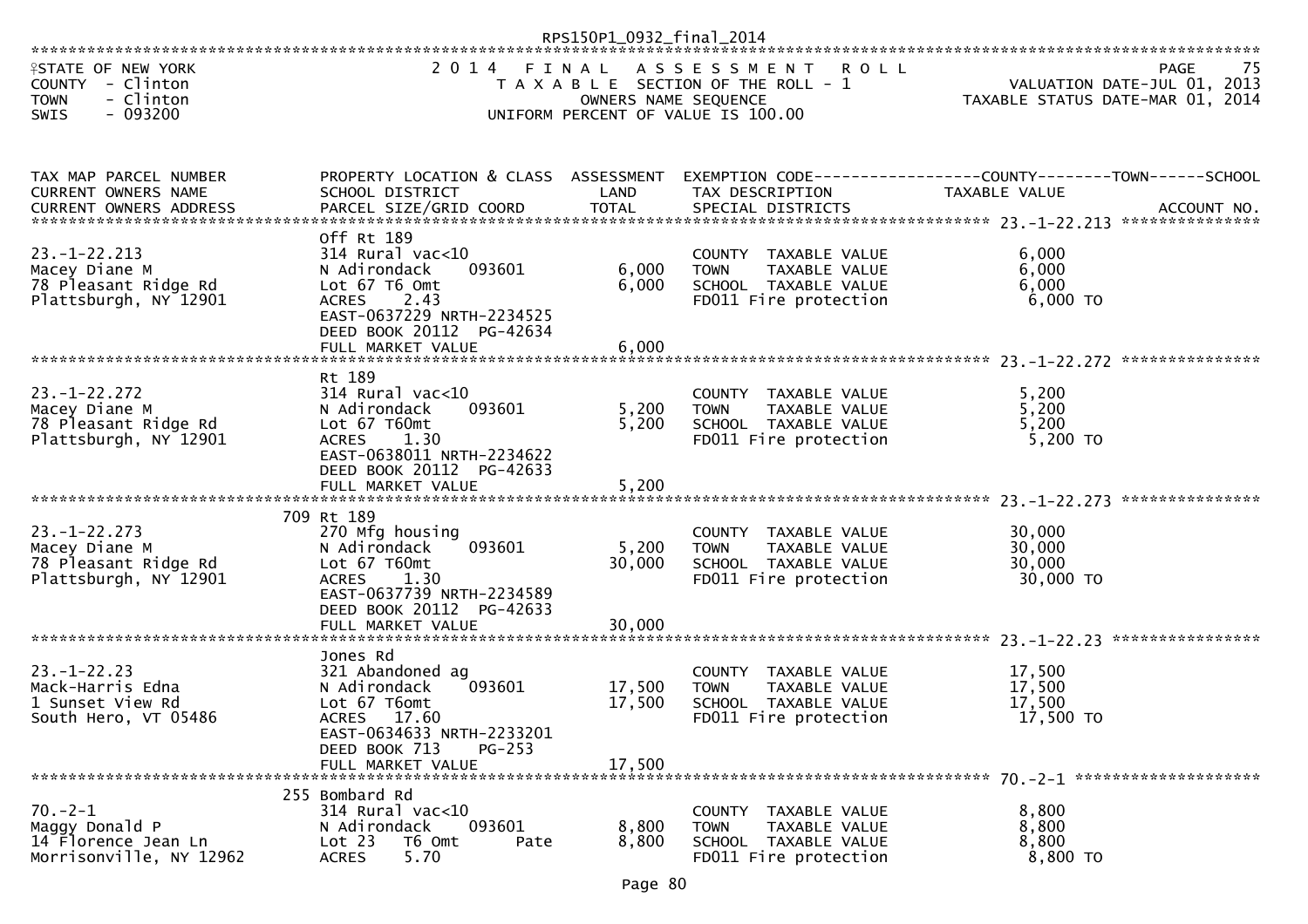|                                          |                                            | RPS150P1_0932_final_2014 |                                                                             |                                                                 |
|------------------------------------------|--------------------------------------------|--------------------------|-----------------------------------------------------------------------------|-----------------------------------------------------------------|
|                                          | EAST-0662818 NRTH-2217794                  |                          |                                                                             |                                                                 |
|                                          | DEED BOOK 632<br><b>PG-93</b>              |                          |                                                                             |                                                                 |
|                                          | FULL MARKET VALUE                          | 8,800                    |                                                                             |                                                                 |
| <b>ISTATE OF NEW YORK</b>                | 2 0 1 4                                    | FINAL                    |                                                                             | PAGE<br>-76                                                     |
| COUNTY - Clinton                         |                                            |                          | A S S E S S M E N T<br><b>ROLL</b><br>T A X A B L E SECTION OF THE ROLL - 1 |                                                                 |
| - Clinton<br><b>TOWN</b>                 |                                            | OWNERS NAME SEQUENCE     |                                                                             | VALUATION DATE-JUL 01, 2013<br>TAXABLE STATUS DATE-MAR 01, 2014 |
| $-093200$<br><b>SWIS</b>                 |                                            |                          | UNIFORM PERCENT OF VALUE IS 100.00                                          |                                                                 |
|                                          |                                            |                          |                                                                             |                                                                 |
|                                          |                                            |                          |                                                                             |                                                                 |
|                                          |                                            |                          |                                                                             |                                                                 |
| TAX MAP PARCEL NUMBER                    | PROPERTY LOCATION & CLASS ASSESSMENT       |                          |                                                                             | EXEMPTION CODE-----------------COUNTY-------TOWN------SCHOOL    |
| <b>CURRENT OWNERS NAME</b>               | SCHOOL DISTRICT                            | LAND<br><b>TOTAL</b>     | TAX DESCRIPTION                                                             | TAXABLE VALUE                                                   |
| CURRENT OWNERS ADDRESS                   | PARCEL SIZE/GRID COORD                     |                          | SPECIAL DISTRICTS                                                           | ACCOUNT NO.                                                     |
|                                          | County Line Rd                             |                          |                                                                             |                                                                 |
| $21 - 1 - 1.3$                           | 260 Seasonal res                           |                          | COUNTY TAXABLE VALUE                                                        | 30,900                                                          |
| Magoon Matt                              | 163401<br>Chateaugay 1                     | 19,300                   | <b>TOWN</b><br>TAXABLE VALUE                                                | 30,900                                                          |
| Magoon Bradley                           | Lot 90 T6omt                               | 30,900                   | SCHOOL TAXABLE VALUE                                                        | 30,900                                                          |
| Bradley Pond Rd                          | ACRES 23.60                                |                          | FD011 Fire protection                                                       | 30,900 TO                                                       |
| Ellenburg Center, NY 12934               | EAST-0615588 NRTH-2239417                  |                          |                                                                             |                                                                 |
|                                          | DEED BOOK 20001 PG-22034                   |                          |                                                                             |                                                                 |
|                                          | FULL MARKET VALUE                          | 30,900                   |                                                                             |                                                                 |
|                                          |                                            |                          |                                                                             |                                                                 |
| $54. - 2 - 16$                           | Lafrancis Rd                               |                          |                                                                             |                                                                 |
| Mahay Mark E                             | 321 Abandoned ag<br>093601<br>N Adirondack | 17,600                   | COUNTY TAXABLE VALUE<br>TAXABLE VALUE<br><b>TOWN</b>                        | 17,600<br>17,600                                                |
| Mahay Heidi A                            | Lot 44 T6 Omt                              | 17,600                   | SCHOOL TAXABLE VALUE                                                        | 17,600                                                          |
| 49 Steven Ct                             | Survey Map 20061/99069 Lo                  |                          | FD011 Fire protection                                                       | 17,600 TO                                                       |
| Saratoga Springs, NY 12866               | ACRES 20.23                                |                          |                                                                             |                                                                 |
|                                          | EAST-0651653 NRTH-2224499                  |                          |                                                                             |                                                                 |
|                                          | DEED BOOK 20062 PG-808                     |                          |                                                                             |                                                                 |
|                                          | FULL MARKET VALUE                          | 17,600                   |                                                                             |                                                                 |
|                                          |                                            |                          |                                                                             |                                                                 |
|                                          | 403 Rt 189                                 |                          |                                                                             |                                                                 |
| $38. - 1 - 15$                           | 241 Rural res&ag<br>093601                 | 123,500                  | COUNTY TAXABLE VALUE                                                        | 185,000<br>185,000                                              |
| Mahoney John G<br>64 Sycamore Ave        | N Adirondack<br>Lot 54 T6 Omt<br>Pate      | 185,000                  | TAXABLE VALUE<br><b>TOWN</b><br>SCHOOL TAXABLE VALUE                        | 185,000                                                         |
| Berkeley Hgts, NJ 07922                  | ACRES 235.40                               |                          | FD011 Fire protection                                                       | 185,000 TO                                                      |
|                                          | EAST-0638335 NRTH-2227504                  |                          |                                                                             |                                                                 |
|                                          | DEED BOOK 538<br>$PG-100$                  |                          |                                                                             |                                                                 |
|                                          |                                            |                          |                                                                             |                                                                 |
|                                          |                                            |                          |                                                                             |                                                                 |
|                                          | 185 Santamore Rd                           |                          |                                                                             |                                                                 |
| $7. - 1 - 37$                            | 270 Mfg housing                            |                          | COUNTY TAXABLE VALUE                                                        | 36,900                                                          |
| Maibroda Wasyl                           | Chateaugay 1<br>163401                     | 16,900                   | <b>TOWN</b><br>TAXABLE VALUE                                                | 36,900                                                          |
| 185 Santamore Rd<br>Churubusco, NY 12923 | Lot 89 T6omt<br>ACRES 24.80                | 36,900                   | SCHOOL TAXABLE VALUE<br>FD011 Fire protection                               | 36,900<br>36,900 TO                                             |
|                                          | EAST-0624947 NRTH-2241373                  |                          |                                                                             |                                                                 |
|                                          | DEED BOOK 617<br>PG-953                    |                          |                                                                             |                                                                 |
|                                          | FULL MARKET VALUE                          | 36,900                   |                                                                             |                                                                 |
|                                          |                                            |                          |                                                                             |                                                                 |
|                                          |                                            |                          |                                                                             |                                                                 |

350 Lafrancis Rd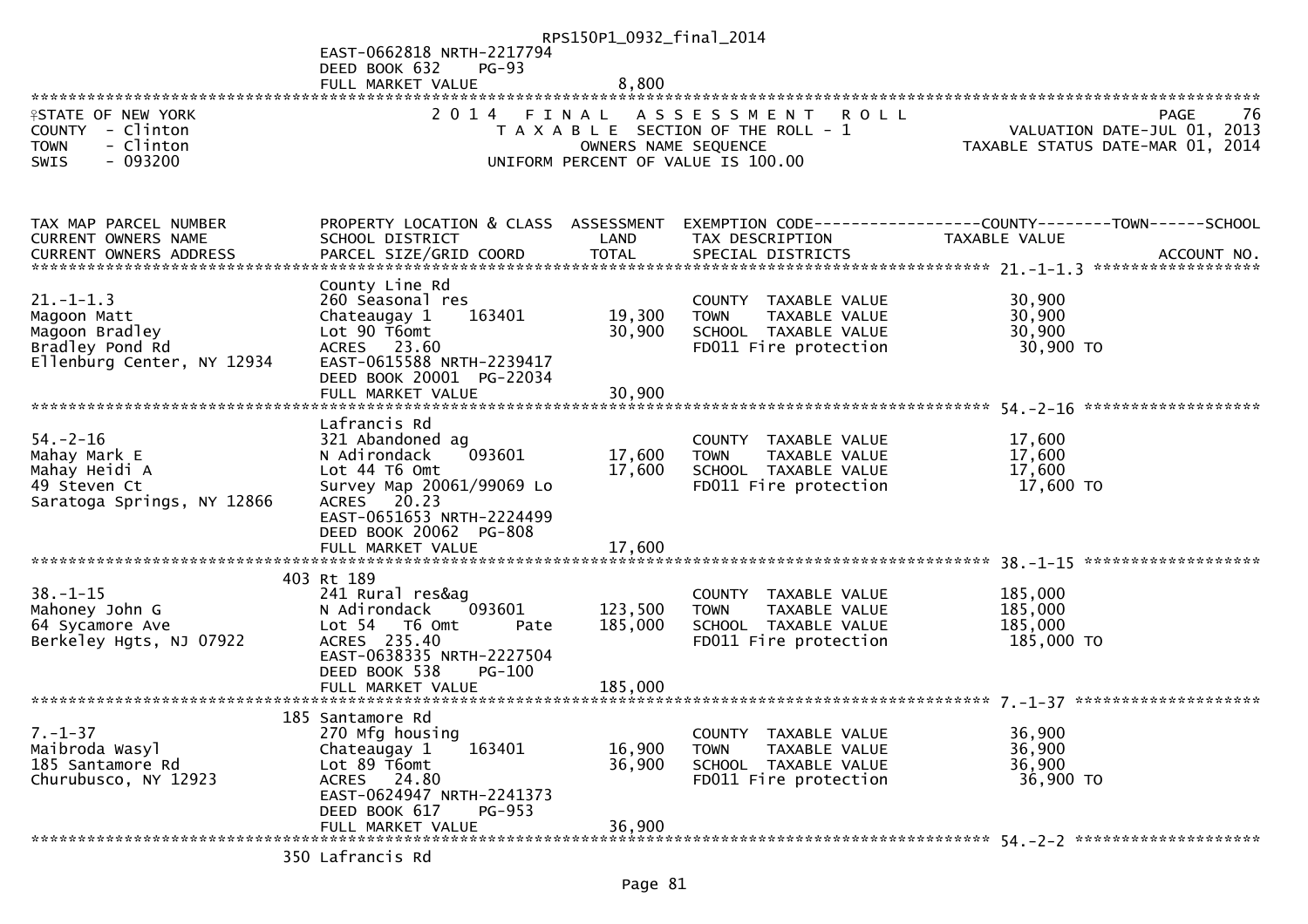|                           |                                      | RPS150P1_0932_final_2014 |                                       |                                                                |
|---------------------------|--------------------------------------|--------------------------|---------------------------------------|----------------------------------------------------------------|
| $54. - 2 - 2$             | 260 Seasonal res                     |                          | COUNTY TAXABLE VALUE                  | 70,600                                                         |
| Maille Scott              | 093601<br>N Adirondack               | 51,200                   | <b>TOWN</b><br>TAXABLE VALUE          | 70,600                                                         |
| 26 LaVoie Dr              | Lot 37 T6 Omt                        | 70,600                   | SCHOOL TAXABLE VALUE                  | 70,600                                                         |
| Essex Junction, VT 05452  | Survey Map 20061/99069 Lo            |                          | FD011 Fire protection                 | 70,600 TO                                                      |
|                           | ACRES 83.32                          |                          |                                       |                                                                |
|                           | EAST-0653421 NRTH-2218249            |                          |                                       |                                                                |
|                           |                                      |                          |                                       |                                                                |
|                           | DEED BOOK 20072 PG-6497              |                          |                                       |                                                                |
|                           | FULL MARKET VALUE                    | 70,600                   |                                       |                                                                |
|                           |                                      |                          |                                       |                                                                |
| <b>ISTATE OF NEW YORK</b> | 2 0 1 4<br>FINAL                     |                          | A S S E S S M E N T<br>R O L L        | <b>PAGE</b><br>77                                              |
| COUNTY - Clinton          |                                      |                          | T A X A B L E SECTION OF THE ROLL - 1 | VALUATION DATE-JUL 01, 2013                                    |
| <b>TOWN</b><br>- Clinton  |                                      | OWNERS NAME SEQUENCE     |                                       | TAXABLE STATUS DATE-MAR 01, 2014                               |
| $-093200$<br><b>SWIS</b>  |                                      |                          | UNIFORM PERCENT OF VALUE IS 100.00    |                                                                |
|                           |                                      |                          |                                       |                                                                |
|                           |                                      |                          |                                       |                                                                |
|                           |                                      |                          |                                       |                                                                |
|                           |                                      |                          |                                       |                                                                |
| TAX MAP PARCEL NUMBER     | PROPERTY LOCATION & CLASS ASSESSMENT |                          |                                       | EXEMPTION CODE------------------COUNTY--------TOWN------SCHOOL |
| CURRENT OWNERS NAME       | SCHOOL DISTRICT                      | LAND                     | TAX DESCRIPTION                       | TAXABLE VALUE                                                  |
|                           |                                      |                          |                                       |                                                                |
|                           |                                      |                          |                                       |                                                                |
|                           | 562 Clinton Mills Rd                 |                          |                                       |                                                                |
| $25. - 1 - 13.22$         | 210 1 Family Res                     |                          | 41854<br>RES STAR                     | $\mathbf{0}$<br>$\mathbf{0}$<br>30,000                         |
| Manor Brett D             | N Adirondack<br>093601               | 8,200                    | COUNTY TAXABLE VALUE                  | 133,000                                                        |
| 562 Clinton Mills Rd      | Lot 63 T6omt                         | 133,000                  | <b>TOWN</b><br>TAXABLE VALUE          | 133,000                                                        |
| Ellenburg Depot, NY 12935 | 5.00<br><b>ACRES</b>                 |                          | SCHOOL TAXABLE VALUE                  | 103,000                                                        |
|                           | EAST-0658231 NRTH-2233581            |                          | FD011 Fire protection                 | 133,000 TO                                                     |
|                           | DEED BOOK 20001 PG-21045             |                          |                                       |                                                                |
|                           |                                      |                          |                                       |                                                                |
|                           |                                      |                          |                                       |                                                                |
|                           |                                      |                          |                                       |                                                                |
|                           | 7544 Rt 11                           |                          |                                       |                                                                |
| $51. - 1 - 13.11$         | 260 Seasonal res                     |                          | COUNTY TAXABLE VALUE                  | 50,000                                                         |
| Marks Todd E              | Chateaugay 1<br>163401               | 7,600                    | TAXABLE VALUE<br><b>TOWN</b>          | 50,000                                                         |
| Marks Mary Anne           | Lot $51$ T6omt                       | 50,000                   | SCHOOL TAXABLE VALUE                  | 50,000                                                         |
| 28 Lake St                | <b>ACRES</b><br>4.30                 |                          | FD011 Fire protection                 | 50,000 TO                                                      |
| Rouses Point, NY 12979    | EAST-0620131 NRTH-2223258            |                          |                                       |                                                                |
|                           | DEED BOOK 20061 PG-97806             |                          |                                       |                                                                |
|                           |                                      |                          |                                       |                                                                |
|                           |                                      |                          |                                       |                                                                |
|                           | 7585 Rt 11                           |                          |                                       |                                                                |
|                           |                                      |                          |                                       | $\mathbf{0}$                                                   |
| $51. - 1 - 5.2$           | 210 1 Family Res                     |                          | 41834<br>SR STAR                      | $\mathbf 0$<br>64,200                                          |
| Martin Corey A            | 163401<br>Chateaugay 1               | 7,600                    | COUNTY TAXABLE VALUE                  | 110,000                                                        |
| 7585 Rt 11                | Lot 50 T6omt                         | 110,000                  | <b>TOWN</b><br>TAXABLE VALUE          | 110,000                                                        |
| Chateaugay, NY 12920      | <b>ACRES</b><br>4.70 BANK<br>080     |                          | SCHOOL TAXABLE VALUE                  | 45,800                                                         |
|                           | EAST-0619059 NRTH-2222513            |                          | FD011 Fire protection                 | 110,000 TO                                                     |
|                           | DEED BOOK 20132 PG-61849             |                          |                                       |                                                                |
|                           | FULL MARKET VALUE                    | 110,000                  |                                       |                                                                |
|                           |                                      |                          |                                       |                                                                |
|                           | 732 Mcnierney Rd                     |                          |                                       |                                                                |
| $7. - 1 - 2.32$           | 240 Rural res                        |                          | 41854<br>RES STAR                     | $\Omega$<br>0<br>30,000                                        |
| Martin Theodore           | 163401<br>Chateaugay 1               | 20,500                   | COUNTY TAXABLE VALUE                  | 80,000                                                         |
| 732 Frontier Rd           | Lot 89 T6omt                         | 80,000                   |                                       | 80,000                                                         |
|                           |                                      |                          | <b>TOWN</b><br>TAXABLE VALUE          |                                                                |
| Churubusco, NY 12923      | ACRES 23.10                          |                          | SCHOOL TAXABLE VALUE                  | 50,000                                                         |
|                           | EAST-0624271 NRTH-2245088            |                          | FD011 Fire protection                 | 80,000 TO                                                      |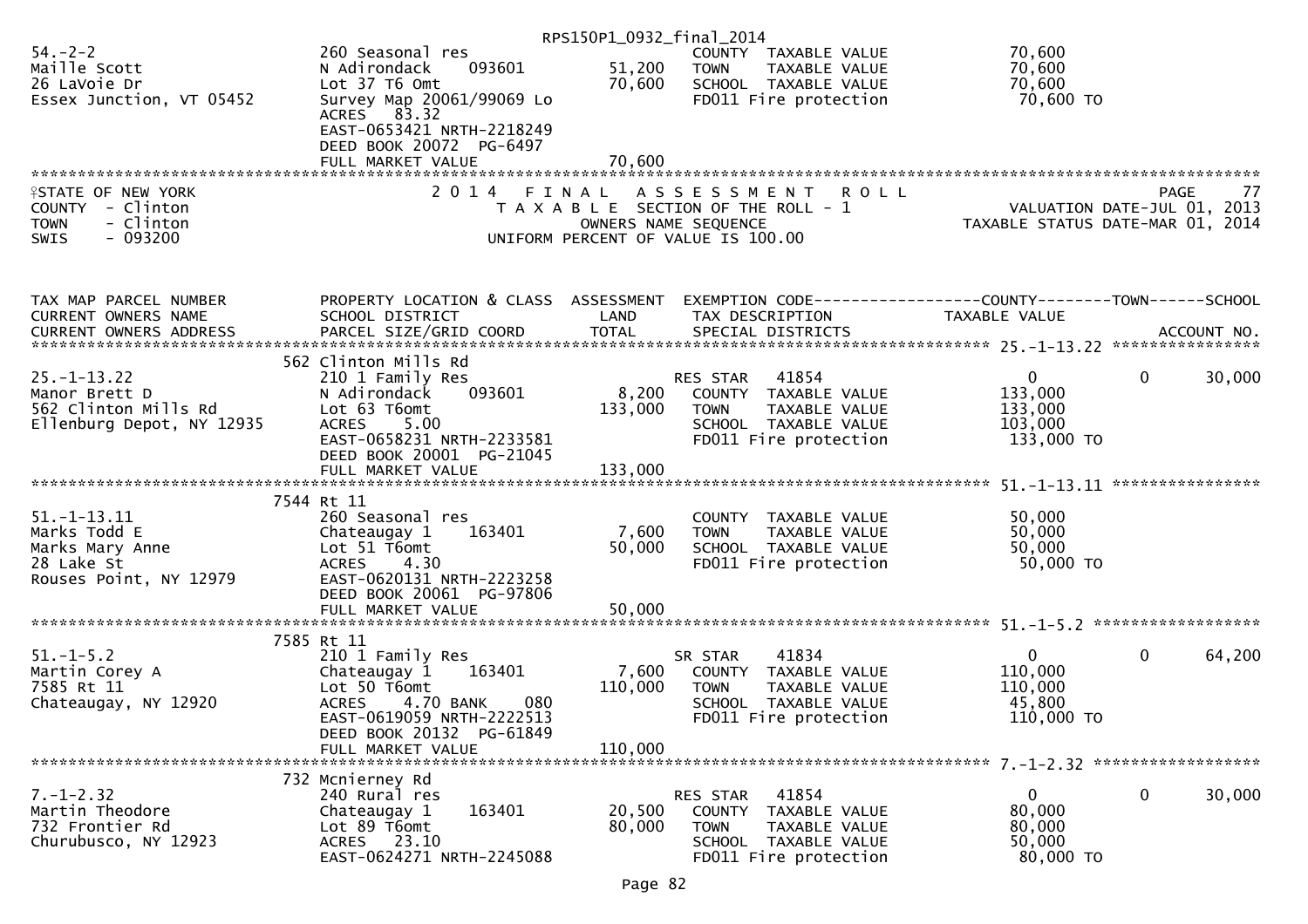|                                                                                                         |                                                                                                                                                                                  | RPS150P1_0932_final_2014      |                                                                                                                   |                                                                                                                              |
|---------------------------------------------------------------------------------------------------------|----------------------------------------------------------------------------------------------------------------------------------------------------------------------------------|-------------------------------|-------------------------------------------------------------------------------------------------------------------|------------------------------------------------------------------------------------------------------------------------------|
|                                                                                                         | DEED BOOK 20051 PG-86013                                                                                                                                                         |                               |                                                                                                                   |                                                                                                                              |
|                                                                                                         | FULL MARKET VALUE                                                                                                                                                                | 80,000                        |                                                                                                                   |                                                                                                                              |
|                                                                                                         |                                                                                                                                                                                  |                               |                                                                                                                   |                                                                                                                              |
| $24. - 1 - 1.13$<br>Martineau Ronald L<br>Martineau Novalee C<br>415 Laphams Mills Rd<br>Peru, NY 12972 | Clinton Mills Rd<br>321 Abandoned ag<br>093601<br>N Adirondack<br>Lot 64 T60mt<br><b>PLD 500</b><br>ACRES 44.79<br>EAST-0653410 NRTH-2233974                                     | 26,400<br>26,400              | COUNTY TAXABLE VALUE<br>TAXABLE VALUE<br><b>TOWN</b><br>SCHOOL TAXABLE VALUE<br>FD011 Fire protection             | 26,400<br>26,400<br>26,400<br>26,400 TO                                                                                      |
|                                                                                                         | DEED BOOK 20011 PG-30040<br>FULL MARKET VALUE                                                                                                                                    | 26,400                        |                                                                                                                   |                                                                                                                              |
|                                                                                                         |                                                                                                                                                                                  |                               |                                                                                                                   |                                                                                                                              |
| <b>ISTATE OF NEW YORK</b><br>COUNTY - Clinton<br>- Clinton<br><b>TOWN</b><br>$-093200$<br>SWIS          | 2 0 1 4                                                                                                                                                                          | FINAL<br>OWNERS NAME SEQUENCE | A S S E S S M E N T<br><b>ROLL</b><br>T A X A B L E SECTION OF THE ROLL - 1<br>UNIFORM PERCENT OF VALUE IS 100.00 | <b>PAGE</b><br>78<br>VALUATION DATE-JUL 01, 2013<br>TAXABLE STATUS DATE-MAR 01, 2014                                         |
|                                                                                                         |                                                                                                                                                                                  |                               |                                                                                                                   |                                                                                                                              |
| TAX MAP PARCEL NUMBER<br>CURRENT OWNERS NAME                                                            | PROPERTY LOCATION & CLASS ASSESSMENT<br>SCHOOL DISTRICT                                                                                                                          | LAND                          | TAX DESCRIPTION                                                                                                   | <b>TAXABLE VALUE</b>                                                                                                         |
|                                                                                                         |                                                                                                                                                                                  |                               |                                                                                                                   | CURRENT OWNERS ADDRESS <b>THE PARCEL SIZE/GRID COORD</b> TOTAL SPECIAL DISTRICTS THE THE SPECIAL POST MOTHERS AND ACCOUNT NO |
| $54. - 2 - 8$<br>Mathura Jewel<br>Ascione Gina<br>18 Glenna Dr<br>Carmel, NY 10512                      | Lafrancis Rd<br>321 Abandoned ag<br>093601<br>N Adirondack<br>Lot 37 T6 Omt<br>Survey Map 20061/99069 Lo<br>ACRES 20.00<br>EAST-0650861 NRTH-2220510<br>DEED BOOK 20061 PG-99536 | 17,500<br>17,500              | COUNTY TAXABLE VALUE<br>TAXABLE VALUE<br><b>TOWN</b><br>SCHOOL TAXABLE VALUE<br>FD011 Fire protection             | 17,500<br>17,500<br>17,500<br>17,500 TO                                                                                      |
|                                                                                                         | FULL MARKET VALUE                                                                                                                                                                | 17,500                        |                                                                                                                   |                                                                                                                              |
|                                                                                                         | 724 Rt 189                                                                                                                                                                       |                               |                                                                                                                   |                                                                                                                              |
| $23 - 1 - 10$<br>Matthews Allan<br>249 Rt 189<br>Churubusco, NY 12923                                   | 240 Rural res<br>N Adirondack<br>093601<br>T6 Omt<br>Lot 66<br>Pate<br>ACRES 100.00<br>EAST-0647380 NRTH-2234262<br>DEED BOOK 20112 PG-44917                                     | 45,300<br>101,000             | COUNTY TAXABLE VALUE<br>TAXABLE VALUE<br><b>TOWN</b><br>SCHOOL TAXABLE VALUE<br>FD011 Fire protection             | 101,000<br>101,000<br>101,000<br>101,000 TO                                                                                  |
|                                                                                                         |                                                                                                                                                                                  |                               |                                                                                                                   |                                                                                                                              |
|                                                                                                         |                                                                                                                                                                                  |                               |                                                                                                                   |                                                                                                                              |
| $38.1 - 1 - 2$<br>Matthews Allan<br>592 Route 189<br>Churubusco, NY 12923                               | 32 Broad St<br>270 Mfg housing<br>093601<br>N Adirondack<br>Lot 66 T6 Omt<br>Pate<br>FRNT 151.50 DPTH 260.00<br>EAST-0639295 NRTH-2231838                                        | 4,800<br>24,300               | COUNTY TAXABLE VALUE<br><b>TOWN</b><br>TAXABLE VALUE<br>SCHOOL TAXABLE VALUE<br>FD011 Fire protection             | 24,300<br>24,300<br>24,300<br>24,300 TO                                                                                      |
|                                                                                                         | DEED BOOK 994<br>$PG-263$<br>FULL MARKET VALUE                                                                                                                                   | 24,300                        |                                                                                                                   |                                                                                                                              |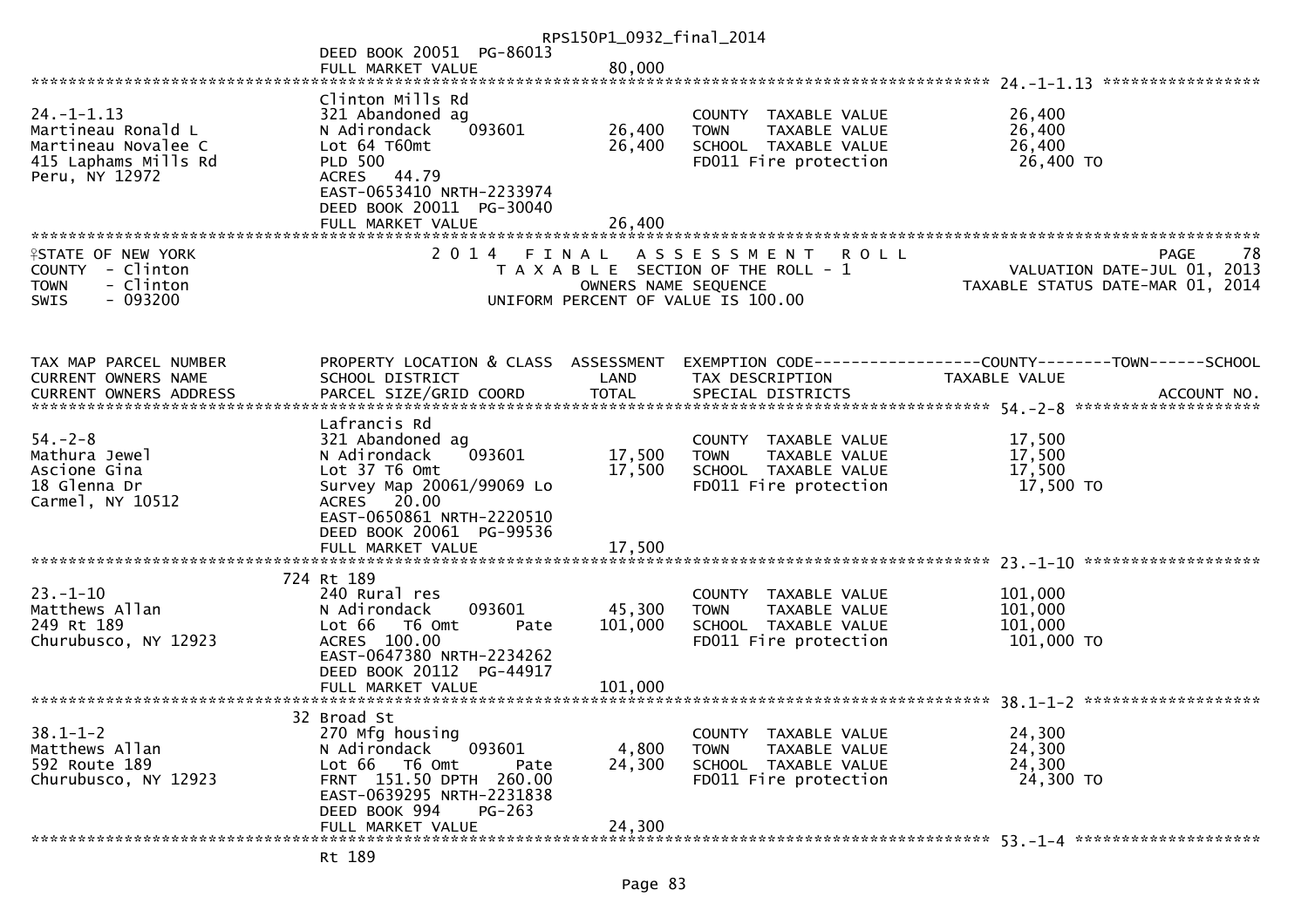|                            |                                                 | RPS150P1_0932_final_2014 |                                                              |                                  |                        |
|----------------------------|-------------------------------------------------|--------------------------|--------------------------------------------------------------|----------------------------------|------------------------|
| $53. - 1 - 4$              | 312 Vac w/imprv                                 |                          | COUNTY TAXABLE VALUE                                         | 35,900                           |                        |
| Matthews Allan W           | 093601<br>N Adirondack                          | 23,700                   | TAXABLE VALUE<br><b>TOWN</b>                                 | 35,900                           |                        |
| Laclair Colleen            | Lot 47 76 0mt<br>Pate                           | 35,900                   | SCHOOL TAXABLE VALUE                                         | 35,900                           |                        |
| 249 Rt 189                 | 34.80<br><b>ACRES</b>                           |                          | FD011 Fire protection                                        | 35,900 TO                        |                        |
| Churubusco, NY 12923       | EAST-0639220 NRTH-2224550                       |                          |                                                              |                                  |                        |
|                            | DEED BOOK 99001 PG-14101                        |                          |                                                              |                                  |                        |
|                            | FULL MARKET VALUE                               | 35,900                   |                                                              |                                  |                        |
|                            | 249 Rt 189                                      |                          |                                                              |                                  |                        |
| $53. - 1 - 5$              | 210 1 Family Res                                |                          | 41854<br>RES STAR                                            | $\overline{0}$                   | $\mathbf{0}$<br>30,000 |
| Matthews Allan W           | 093601<br>N Adirondack                          | 5,200                    | COUNTY TAXABLE VALUE                                         | 93,400                           |                        |
| Laclair Colleen            | Lot 47 T6 Omt                                   | 93,400                   | <b>TOWN</b><br>TAXABLE VALUE                                 | 93,400                           |                        |
| 249 Rt 189                 | <b>ACRES</b><br>1.80                            |                          | SCHOOL TAXABLE VALUE                                         | 63,400                           |                        |
| Churubusco, NY 12923       | EAST-0639606 NRTH-2223300                       |                          | FD011 Fire protection                                        | 93,400 TO                        |                        |
|                            | DEED BOOK 99001 PG-09382                        |                          |                                                              |                                  |                        |
|                            |                                                 |                          |                                                              |                                  |                        |
|                            |                                                 |                          |                                                              |                                  |                        |
| <b>ISTATE OF NEW YORK</b>  |                                                 |                          | 2014 FINAL ASSESSMENT<br><b>ROLL</b>                         |                                  | 79<br>PAGE             |
| COUNTY - Clinton           |                                                 |                          | T A X A B L E SECTION OF THE ROLL - 1                        | VALUATION DATE-JUL 01, 2013      |                        |
| - Clinton<br><b>TOWN</b>   |                                                 | OWNERS NAME SEQUENCE     |                                                              | TAXABLE STATUS DATE-MAR 01, 2014 |                        |
| $-093200$<br>SWIS          |                                                 |                          | UNIFORM PERCENT OF VALUE IS 100.00                           |                                  |                        |
|                            |                                                 |                          |                                                              |                                  |                        |
| TAX MAP PARCEL NUMBER      | PROPERTY LOCATION & CLASS ASSESSMENT            |                          | EXEMPTION CODE-----------------COUNTY-------TOWN------SCHOOL |                                  |                        |
| <b>CURRENT OWNERS NAME</b> | SCHOOL DISTRICT                                 | LAND                     | TAX DESCRIPTION                                              | TAXABLE VALUE                    |                        |
|                            |                                                 |                          |                                                              |                                  |                        |
|                            |                                                 |                          |                                                              |                                  |                        |
| $82 - 2 - 1.61$            | Ryan Rd                                         |                          |                                                              |                                  |                        |
| Matthews Allan W           | $322$ Rural vac $>10$<br>163401<br>Chateaugay 1 | 14,000                   | COUNTY TAXABLE VALUE<br>TAXABLE VALUE<br><b>TOWN</b>         | 14,000<br>14,000                 |                        |
| 249 Rt 189                 | Lot 30 T6omt                                    | 14,000                   | SCHOOL TAXABLE VALUE                                         | 14,000                           |                        |
| Churubusco, NY 12923       | ACRES 13.00                                     |                          | FD011 Fire protection                                        | 14,000 TO                        |                        |
|                            | EAST-0623447 NRTH-2209505                       |                          |                                                              |                                  |                        |
|                            | DEED BOOK 20061 PG-95076                        |                          |                                                              |                                  |                        |
|                            | FULL MARKET VALUE                               | 14,000                   |                                                              |                                  |                        |
|                            |                                                 |                          |                                                              |                                  |                        |
|                            | Campbell Rd                                     |                          |                                                              |                                  |                        |
| $52 - 1 - 9.31$            | 321 Abandoned ag                                |                          | COUNTY<br>TAXABLE VALUE                                      | 13,000                           |                        |
| Matthews Basil W Jr        | 163401<br>Chateaugay 1                          | 13,000                   | <b>TOWN</b><br>TAXABLE VALUE                                 | 13,000                           |                        |
| Matthews Kim M             | Lot 49 T6omt                                    | 13,000                   | SCHOOL TAXABLE VALUE                                         | 13,000                           |                        |
| 447 Forest Rd              | ACRES 11.00                                     |                          | FD011 Fire protection                                        | 13,000 TO                        |                        |
| Ellenburg Depot, NY 12935  | EAST-0628170 NRTH-2223339                       |                          |                                                              |                                  |                        |
|                            | DEED BOOK 20082 PG-17206                        |                          |                                                              |                                  |                        |
|                            | FULL MARKET VALUE                               | 13,000                   |                                                              |                                  |                        |
|                            | 497 Looby Rd                                    |                          |                                                              |                                  |                        |
| $37. - 1 - 10$             | 210 1 Family Res                                |                          | 41854<br>RES STAR                                            | 0                                | 0<br>30,000            |
| Matthews David             | 093601<br>N Adirondack                          | 5,000                    | COUNTY TAXABLE VALUE                                         | 95,000                           |                        |
| 497 Looby Rd               | Lot 53<br>T6 Omt<br>Pate                        | 95,000                   | <b>TOWN</b><br>TAXABLE VALUE                                 | 95,000                           |                        |
| Churubusco, NY 12923       | 1.00<br><b>ACRES</b>                            |                          | SCHOOL TAXABLE VALUE                                         | 65,000                           |                        |
|                            | EAST-0630881 NRTH-2227125                       |                          | FD011 Fire protection                                        | 95,000 TO                        |                        |
|                            | DEED BOOK 830<br>$PG-203$                       |                          |                                                              |                                  |                        |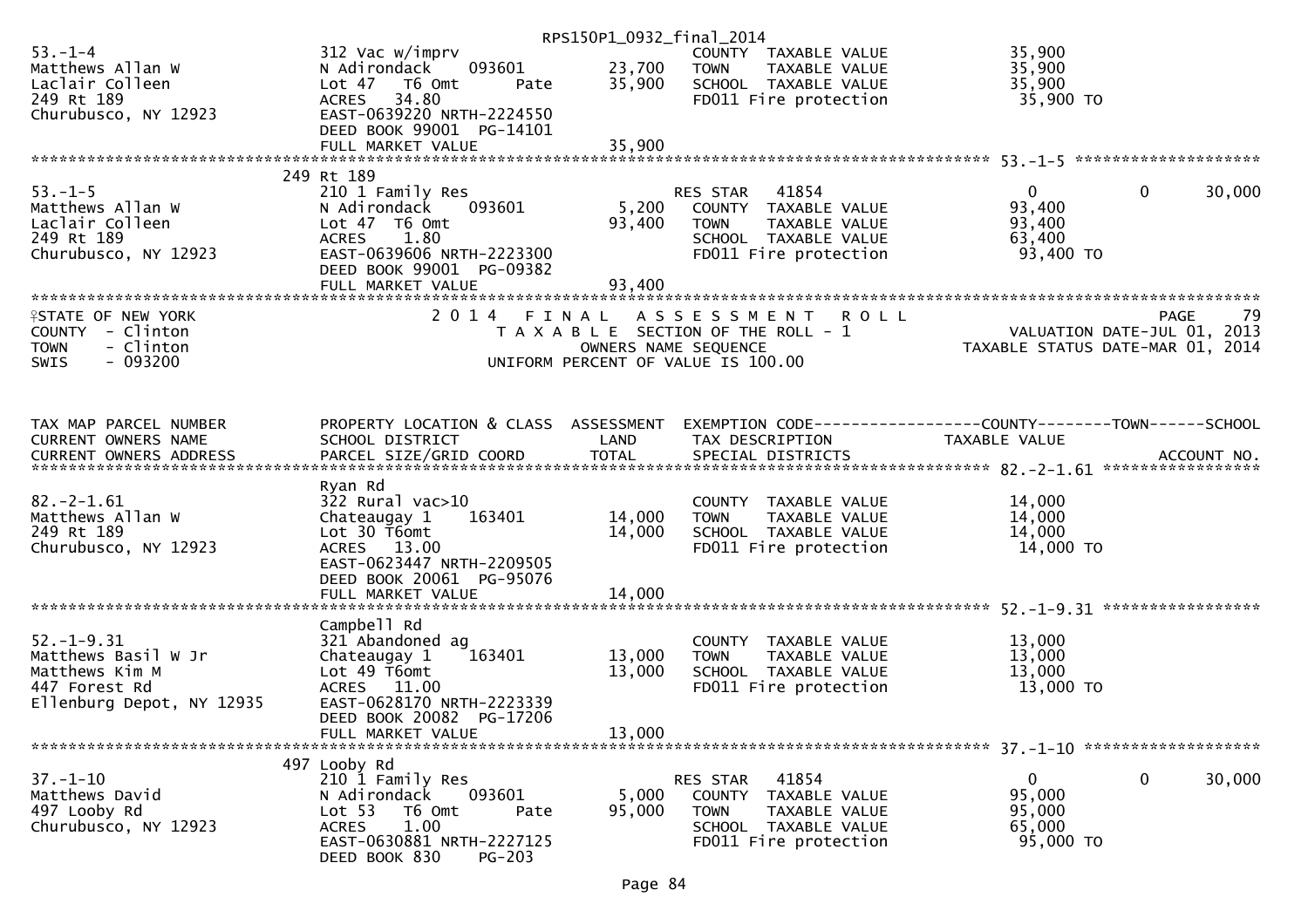|                                                                                                          |                                                                                                                                                                                                | RPS150P1_0932_final_2014   |                                                                                                                     |                                                                                 |                                                   |
|----------------------------------------------------------------------------------------------------------|------------------------------------------------------------------------------------------------------------------------------------------------------------------------------------------------|----------------------------|---------------------------------------------------------------------------------------------------------------------|---------------------------------------------------------------------------------|---------------------------------------------------|
|                                                                                                          | FULL MARKET VALUE                                                                                                                                                                              | 95,000                     |                                                                                                                     |                                                                                 |                                                   |
|                                                                                                          |                                                                                                                                                                                                |                            |                                                                                                                     |                                                                                 |                                                   |
| $52. - 1 - 8.1$<br>Matthews David<br>Jones Dorothy<br>3175 Michael Dr<br>Newbury Pk, CA 91320            | Rt 11<br>321 Abandoned ag<br>Chateaugay 1<br>163401<br>Lot 49  T6 0mt<br>Pate<br>ACRES 47.10<br>EAST-0626973 NRTH-2222693<br>DEED BOOK 20031 PG-55080                                          | 31,100<br>31,100           | COUNTY TAXABLE VALUE<br>TAXABLE VALUE<br><b>TOWN</b><br>SCHOOL TAXABLE VALUE<br>FD011 Fire protection               | 31,100<br>31,100<br>31,100<br>31,100 TO                                         |                                                   |
|                                                                                                          | FULL MARKET VALUE                                                                                                                                                                              | 31,100                     |                                                                                                                     |                                                                                 |                                                   |
|                                                                                                          |                                                                                                                                                                                                |                            |                                                                                                                     |                                                                                 |                                                   |
| $23. - 1 - 1.1$<br>Matthews David J<br>497 Looby Rd<br>Churubusco, NY 12923<br>MAY BE SUBJECT TO PAYMENT | Rt 189<br>$314$ Rural vac<10<br>N Adirondack<br>093601<br>Lot 74<br>T6 Omt<br>Pate<br>ACRES 87.20<br>EAST-0636639 NRTH-2241064<br>DEED BOOK 20132 PG-57798                                     | 55,200<br>55,200           | COUNTY TAXABLE VALUE<br>TAXABLE VALUE<br><b>TOWN</b><br>SCHOOL TAXABLE VALUE<br>FD011 Fire protection               | 55,200<br>55,200<br>55,200<br>55,200 TO                                         |                                                   |
| UNDER AGDIST LAW TIL 2015                                                                                | FULL MARKET VALUE                                                                                                                                                                              | 55,200                     |                                                                                                                     |                                                                                 |                                                   |
| <b>ISTATE OF NEW YORK</b><br>COUNTY - Clinton<br>- Clinton<br><b>TOWN</b><br>$-093200$<br><b>SWIS</b>    | 2014 FINAL                                                                                                                                                                                     | OWNERS NAME SEQUENCE       | A S S E S S M E N T<br><b>ROLL</b><br>T A X A B L E SECTION OF THE ROLL - 1<br>UNIFORM PERCENT OF VALUE IS 100.00   | TAXABLE STATUS DATE-MAR 01, 2014                                                | -80<br><b>PAGE</b><br>VALUATION DATE-JUL 01, 2013 |
|                                                                                                          |                                                                                                                                                                                                |                            |                                                                                                                     |                                                                                 |                                                   |
| TAX MAP PARCEL NUMBER<br>CURRENT OWNERS NAME                                                             | PROPERTY LOCATION & CLASS ASSESSMENT<br>SCHOOL DISTRICT                                                                                                                                        | LAND                       | TAX DESCRIPTION                                                                                                     | EXEMPTION CODE------------------COUNTY--------TOWN------SCHOOL<br>TAXABLE VALUE |                                                   |
|                                                                                                          | 704 Lafrancis Rd                                                                                                                                                                               |                            |                                                                                                                     |                                                                                 |                                                   |
| $39. - 1 - 1$<br>Matthews Gertrude<br>4802 State Rt 37<br>Malone, NY 12953                               | 321 Abandoned ag<br>093601<br>N Adirondack<br>Lot 57 T6 Omt<br>Pate<br>ACRES 160.00<br>EAST-0651646 NRTH-2228217<br>DEED BOOK 20051 PG-79506<br>FULL MARKET VALUE                              | 55,100<br>55,100<br>55,100 | COUNTY TAXABLE VALUE<br><b>TOWN</b><br>TAXABLE VALUE<br>SCHOOL TAXABLE VALUE<br>FD011 Fire protection               | 55,100<br>55,100<br>55,100<br>55,100 TO                                         |                                                   |
|                                                                                                          |                                                                                                                                                                                                |                            |                                                                                                                     |                                                                                 |                                                   |
| $53 - 1 - 11$<br>Matthews Lester<br>370 Rt 189<br>Churubusco, NY 12923                                   | 2 Swamp Rd<br>311 Res vac land<br>N Adirondack<br>093601<br>Lot 46<br>T6 Omt<br>Patent<br>FRNT 104.00 DPTH 72.00<br>EAST-0639762 NRTH-2225337<br>DEED BOOK 20102 PG-32197<br>FULL MARKET VALUE | 2,800<br>2,800<br>2,800    | COUNTY TAXABLE VALUE<br><b>TOWN</b><br>TAXABLE VALUE<br>SCHOOL TAXABLE VALUE<br>FD011 Fire protection               | 2,800<br>2,800<br>2,800<br>$2,800$ TO                                           |                                                   |
|                                                                                                          |                                                                                                                                                                                                |                            |                                                                                                                     |                                                                                 |                                                   |
| $38. - 1 - 13.1$<br>Matthews Lester W<br>Matthews Marjorie                                               | 370 Rt 189<br>210 1 Family Res<br>N Adirondack<br>093601<br>Lot 55<br>T6 Omt<br>Pate                                                                                                           | 57,000                     | 95 PCT OF VALUE USED FOR EXEMPTION PURPOSES<br>AGED COUN 41802<br>41834<br>7,400 SR STAR<br>COUNTY<br>TAXABLE VALUE | 27,075<br>0<br>29,925                                                           | $\mathbf 0$<br>0<br>0<br>57,000                   |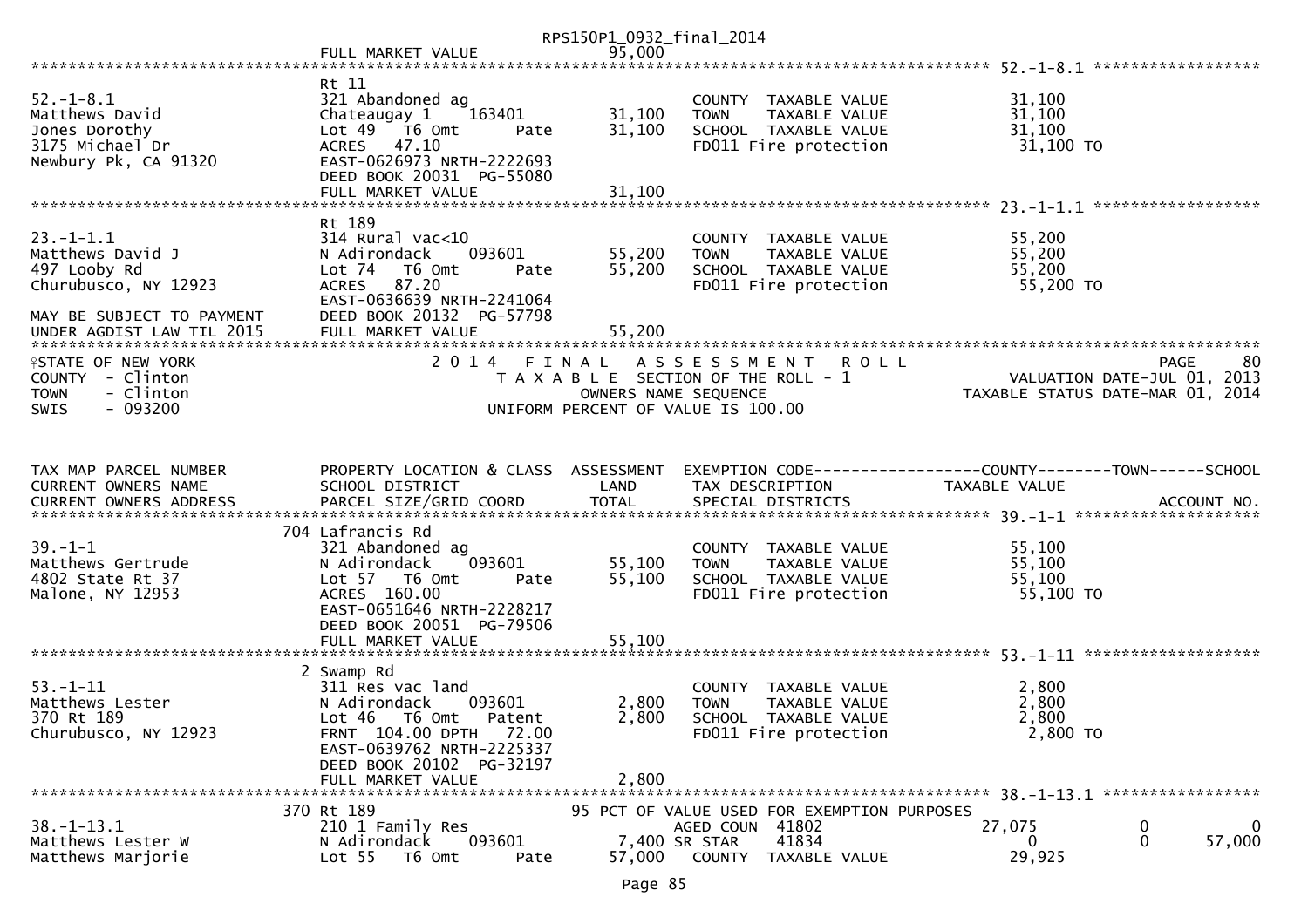| 4.50<br>57,000<br>Box 54<br><b>ACRES</b><br>TOWN<br>TAXABLE VALUE<br>EAST-0639829 NRTH-2226322<br>Churubusco, NY 12923<br>SCHOOL TAXABLE VALUE<br>0<br>57,000 TO<br><b>PG-164</b><br>FD011 Fire protection<br>DEED BOOK 819<br>57,000<br>FULL MARKET VALUE<br>Lagree Rd<br>$37. - 1 - 8$<br>321 Abandoned ag<br>32,100<br>COUNTY TAXABLE VALUE<br>32,100<br>093601<br>32,100<br>Matthews Life Estate John T<br>N Adirondack<br><b>TOWN</b><br>TAXABLE VALUE<br>32,100<br>Matthews David J<br>Lot 53 T6 Omt<br>32,100<br>SCHOOL TAXABLE VALUE<br>Pate<br>32,100 TO<br>497 Looby Rd<br>ACRES 67.50<br>FD011 Fire protection<br>EAST-0633918 NRTH-2226255<br>Churubusco, NY 12923<br>DEED BOOK 20102 PG-29967<br>FULL MARKET VALUE<br>32,100<br>Looby Rd<br>$38. - 1 - 27$<br>321 Abandoned ag<br>15,500<br>COUNTY TAXABLE VALUE<br>15,500<br>15,500<br>Matthews Steve<br>N Adirondack<br>093601<br>TAXABLE VALUE<br><b>TOWN</b><br>15,500<br>15,500<br>Matthews Marion<br>Lot 67<br>T6 Omt<br>SCHOOL TAXABLE VALUE<br>Pate<br>15,500 TO<br>404 Rt 189<br>21.00<br>FD011 Fire protection<br><b>ACRES</b><br>EAST-0638428 NRTH-2231044<br>Churubusco, NY 12923<br>DEED BOOK 20122 PG-48443<br>2014 FINAL ASSESSMENT<br>81<br><b>ISTATE OF NEW YORK</b><br><b>ROLL</b><br>PAGE<br>VALUATION DATE-JUL $01, 2013$<br>COUNTY - Clinton<br>T A X A B L E SECTION OF THE ROLL - 1<br>- Clinton<br>TAXABLE STATUS DATE-MAR 01, 2014<br><b>TOWN</b><br>OWNERS NAME SEQUENCE<br>$-093200$<br><b>SWIS</b><br>UNIFORM PERCENT OF VALUE IS 100.00<br>TAX MAP PARCEL NUMBER<br>PROPERTY LOCATION & CLASS ASSESSMENT<br>EXEMPTION CODE-----------------COUNTY-------TOWN------SCHOOL<br>CURRENT OWNERS NAME<br>SCHOOL DISTRICT<br>LAND<br>TAX DESCRIPTION<br>TAXABLE VALUE<br>404 Rt 189<br>$38. - 1 - 14$<br>41854<br>$\mathbf{0}$<br>$\mathbf{0}$<br>30,000<br>210 1 Family Res<br>RES STAR<br>86,000<br>5,700<br>Matthews Steven<br>N Adirondack<br>093601<br>COUNTY TAXABLE VALUE<br>86,000<br>Matthews Marion<br>Lot <sub>55</sub><br>T6 Omt<br>86,000<br>TAXABLE VALUE<br>Pate<br><b>TOWN</b><br>1.90<br>404 Rt 189<br>56,000<br><b>ACRES</b><br>SCHOOL TAXABLE VALUE<br>Churubusco, NY 12923<br>EAST-0639610 NRTH-2227674<br>86,000 TO<br>FD011 Fire protection<br>DEED BOOK 20132 PG-61468<br>FULL MARKET VALUE<br>86,000<br>575 Rt 189<br>$38. - 1 - 26$<br>210 1 Family Res<br>58,000<br>COUNTY TAXABLE VALUE<br>4,100<br>Matthews Steven<br>N Adirondack<br>093601<br>58,000<br><b>TOWN</b><br>TAXABLE VALUE<br>Matthews Marion<br>Lot 67  T6 0mt<br>58,000<br>SCHOOL TAXABLE VALUE<br>58,000<br>Pate<br>FRNT 82.50 DPTH 231.00<br>404 Route 189<br>FD011 Fire protection<br>58,000 TO<br>Churubusco, NY 12923<br>EAST-0638950 NRTH-2231348<br>DEED BOOK 20082 PG-17944<br>58,000<br>FULL MARKET VALUE |  | RPS150P1_0932_final_2014 |  |
|-------------------------------------------------------------------------------------------------------------------------------------------------------------------------------------------------------------------------------------------------------------------------------------------------------------------------------------------------------------------------------------------------------------------------------------------------------------------------------------------------------------------------------------------------------------------------------------------------------------------------------------------------------------------------------------------------------------------------------------------------------------------------------------------------------------------------------------------------------------------------------------------------------------------------------------------------------------------------------------------------------------------------------------------------------------------------------------------------------------------------------------------------------------------------------------------------------------------------------------------------------------------------------------------------------------------------------------------------------------------------------------------------------------------------------------------------------------------------------------------------------------------------------------------------------------------------------------------------------------------------------------------------------------------------------------------------------------------------------------------------------------------------------------------------------------------------------------------------------------------------------------------------------------------------------------------------------------------------------------------------------------------------------------------------------------------------------------------------------------------------------------------------------------------------------------------------------------------------------------------------------------------------------------------------------------------------------------------------------------------------------------------------------------------------------------------------------------------------------------------------------------------------------------------------------------------------------------------------------------------------------------------------------------------------------------------------------------------------------------------------------------------------------------------------|--|--------------------------|--|
|                                                                                                                                                                                                                                                                                                                                                                                                                                                                                                                                                                                                                                                                                                                                                                                                                                                                                                                                                                                                                                                                                                                                                                                                                                                                                                                                                                                                                                                                                                                                                                                                                                                                                                                                                                                                                                                                                                                                                                                                                                                                                                                                                                                                                                                                                                                                                                                                                                                                                                                                                                                                                                                                                                                                                                                                 |  |                          |  |
|                                                                                                                                                                                                                                                                                                                                                                                                                                                                                                                                                                                                                                                                                                                                                                                                                                                                                                                                                                                                                                                                                                                                                                                                                                                                                                                                                                                                                                                                                                                                                                                                                                                                                                                                                                                                                                                                                                                                                                                                                                                                                                                                                                                                                                                                                                                                                                                                                                                                                                                                                                                                                                                                                                                                                                                                 |  |                          |  |
|                                                                                                                                                                                                                                                                                                                                                                                                                                                                                                                                                                                                                                                                                                                                                                                                                                                                                                                                                                                                                                                                                                                                                                                                                                                                                                                                                                                                                                                                                                                                                                                                                                                                                                                                                                                                                                                                                                                                                                                                                                                                                                                                                                                                                                                                                                                                                                                                                                                                                                                                                                                                                                                                                                                                                                                                 |  |                          |  |
|                                                                                                                                                                                                                                                                                                                                                                                                                                                                                                                                                                                                                                                                                                                                                                                                                                                                                                                                                                                                                                                                                                                                                                                                                                                                                                                                                                                                                                                                                                                                                                                                                                                                                                                                                                                                                                                                                                                                                                                                                                                                                                                                                                                                                                                                                                                                                                                                                                                                                                                                                                                                                                                                                                                                                                                                 |  |                          |  |
|                                                                                                                                                                                                                                                                                                                                                                                                                                                                                                                                                                                                                                                                                                                                                                                                                                                                                                                                                                                                                                                                                                                                                                                                                                                                                                                                                                                                                                                                                                                                                                                                                                                                                                                                                                                                                                                                                                                                                                                                                                                                                                                                                                                                                                                                                                                                                                                                                                                                                                                                                                                                                                                                                                                                                                                                 |  |                          |  |
|                                                                                                                                                                                                                                                                                                                                                                                                                                                                                                                                                                                                                                                                                                                                                                                                                                                                                                                                                                                                                                                                                                                                                                                                                                                                                                                                                                                                                                                                                                                                                                                                                                                                                                                                                                                                                                                                                                                                                                                                                                                                                                                                                                                                                                                                                                                                                                                                                                                                                                                                                                                                                                                                                                                                                                                                 |  |                          |  |
|                                                                                                                                                                                                                                                                                                                                                                                                                                                                                                                                                                                                                                                                                                                                                                                                                                                                                                                                                                                                                                                                                                                                                                                                                                                                                                                                                                                                                                                                                                                                                                                                                                                                                                                                                                                                                                                                                                                                                                                                                                                                                                                                                                                                                                                                                                                                                                                                                                                                                                                                                                                                                                                                                                                                                                                                 |  |                          |  |
|                                                                                                                                                                                                                                                                                                                                                                                                                                                                                                                                                                                                                                                                                                                                                                                                                                                                                                                                                                                                                                                                                                                                                                                                                                                                                                                                                                                                                                                                                                                                                                                                                                                                                                                                                                                                                                                                                                                                                                                                                                                                                                                                                                                                                                                                                                                                                                                                                                                                                                                                                                                                                                                                                                                                                                                                 |  |                          |  |
|                                                                                                                                                                                                                                                                                                                                                                                                                                                                                                                                                                                                                                                                                                                                                                                                                                                                                                                                                                                                                                                                                                                                                                                                                                                                                                                                                                                                                                                                                                                                                                                                                                                                                                                                                                                                                                                                                                                                                                                                                                                                                                                                                                                                                                                                                                                                                                                                                                                                                                                                                                                                                                                                                                                                                                                                 |  |                          |  |
|                                                                                                                                                                                                                                                                                                                                                                                                                                                                                                                                                                                                                                                                                                                                                                                                                                                                                                                                                                                                                                                                                                                                                                                                                                                                                                                                                                                                                                                                                                                                                                                                                                                                                                                                                                                                                                                                                                                                                                                                                                                                                                                                                                                                                                                                                                                                                                                                                                                                                                                                                                                                                                                                                                                                                                                                 |  |                          |  |
|                                                                                                                                                                                                                                                                                                                                                                                                                                                                                                                                                                                                                                                                                                                                                                                                                                                                                                                                                                                                                                                                                                                                                                                                                                                                                                                                                                                                                                                                                                                                                                                                                                                                                                                                                                                                                                                                                                                                                                                                                                                                                                                                                                                                                                                                                                                                                                                                                                                                                                                                                                                                                                                                                                                                                                                                 |  |                          |  |
|                                                                                                                                                                                                                                                                                                                                                                                                                                                                                                                                                                                                                                                                                                                                                                                                                                                                                                                                                                                                                                                                                                                                                                                                                                                                                                                                                                                                                                                                                                                                                                                                                                                                                                                                                                                                                                                                                                                                                                                                                                                                                                                                                                                                                                                                                                                                                                                                                                                                                                                                                                                                                                                                                                                                                                                                 |  |                          |  |
|                                                                                                                                                                                                                                                                                                                                                                                                                                                                                                                                                                                                                                                                                                                                                                                                                                                                                                                                                                                                                                                                                                                                                                                                                                                                                                                                                                                                                                                                                                                                                                                                                                                                                                                                                                                                                                                                                                                                                                                                                                                                                                                                                                                                                                                                                                                                                                                                                                                                                                                                                                                                                                                                                                                                                                                                 |  |                          |  |
|                                                                                                                                                                                                                                                                                                                                                                                                                                                                                                                                                                                                                                                                                                                                                                                                                                                                                                                                                                                                                                                                                                                                                                                                                                                                                                                                                                                                                                                                                                                                                                                                                                                                                                                                                                                                                                                                                                                                                                                                                                                                                                                                                                                                                                                                                                                                                                                                                                                                                                                                                                                                                                                                                                                                                                                                 |  |                          |  |
|                                                                                                                                                                                                                                                                                                                                                                                                                                                                                                                                                                                                                                                                                                                                                                                                                                                                                                                                                                                                                                                                                                                                                                                                                                                                                                                                                                                                                                                                                                                                                                                                                                                                                                                                                                                                                                                                                                                                                                                                                                                                                                                                                                                                                                                                                                                                                                                                                                                                                                                                                                                                                                                                                                                                                                                                 |  |                          |  |
|                                                                                                                                                                                                                                                                                                                                                                                                                                                                                                                                                                                                                                                                                                                                                                                                                                                                                                                                                                                                                                                                                                                                                                                                                                                                                                                                                                                                                                                                                                                                                                                                                                                                                                                                                                                                                                                                                                                                                                                                                                                                                                                                                                                                                                                                                                                                                                                                                                                                                                                                                                                                                                                                                                                                                                                                 |  |                          |  |
|                                                                                                                                                                                                                                                                                                                                                                                                                                                                                                                                                                                                                                                                                                                                                                                                                                                                                                                                                                                                                                                                                                                                                                                                                                                                                                                                                                                                                                                                                                                                                                                                                                                                                                                                                                                                                                                                                                                                                                                                                                                                                                                                                                                                                                                                                                                                                                                                                                                                                                                                                                                                                                                                                                                                                                                                 |  |                          |  |
|                                                                                                                                                                                                                                                                                                                                                                                                                                                                                                                                                                                                                                                                                                                                                                                                                                                                                                                                                                                                                                                                                                                                                                                                                                                                                                                                                                                                                                                                                                                                                                                                                                                                                                                                                                                                                                                                                                                                                                                                                                                                                                                                                                                                                                                                                                                                                                                                                                                                                                                                                                                                                                                                                                                                                                                                 |  |                          |  |
|                                                                                                                                                                                                                                                                                                                                                                                                                                                                                                                                                                                                                                                                                                                                                                                                                                                                                                                                                                                                                                                                                                                                                                                                                                                                                                                                                                                                                                                                                                                                                                                                                                                                                                                                                                                                                                                                                                                                                                                                                                                                                                                                                                                                                                                                                                                                                                                                                                                                                                                                                                                                                                                                                                                                                                                                 |  |                          |  |
|                                                                                                                                                                                                                                                                                                                                                                                                                                                                                                                                                                                                                                                                                                                                                                                                                                                                                                                                                                                                                                                                                                                                                                                                                                                                                                                                                                                                                                                                                                                                                                                                                                                                                                                                                                                                                                                                                                                                                                                                                                                                                                                                                                                                                                                                                                                                                                                                                                                                                                                                                                                                                                                                                                                                                                                                 |  |                          |  |
|                                                                                                                                                                                                                                                                                                                                                                                                                                                                                                                                                                                                                                                                                                                                                                                                                                                                                                                                                                                                                                                                                                                                                                                                                                                                                                                                                                                                                                                                                                                                                                                                                                                                                                                                                                                                                                                                                                                                                                                                                                                                                                                                                                                                                                                                                                                                                                                                                                                                                                                                                                                                                                                                                                                                                                                                 |  |                          |  |
|                                                                                                                                                                                                                                                                                                                                                                                                                                                                                                                                                                                                                                                                                                                                                                                                                                                                                                                                                                                                                                                                                                                                                                                                                                                                                                                                                                                                                                                                                                                                                                                                                                                                                                                                                                                                                                                                                                                                                                                                                                                                                                                                                                                                                                                                                                                                                                                                                                                                                                                                                                                                                                                                                                                                                                                                 |  |                          |  |
|                                                                                                                                                                                                                                                                                                                                                                                                                                                                                                                                                                                                                                                                                                                                                                                                                                                                                                                                                                                                                                                                                                                                                                                                                                                                                                                                                                                                                                                                                                                                                                                                                                                                                                                                                                                                                                                                                                                                                                                                                                                                                                                                                                                                                                                                                                                                                                                                                                                                                                                                                                                                                                                                                                                                                                                                 |  |                          |  |
|                                                                                                                                                                                                                                                                                                                                                                                                                                                                                                                                                                                                                                                                                                                                                                                                                                                                                                                                                                                                                                                                                                                                                                                                                                                                                                                                                                                                                                                                                                                                                                                                                                                                                                                                                                                                                                                                                                                                                                                                                                                                                                                                                                                                                                                                                                                                                                                                                                                                                                                                                                                                                                                                                                                                                                                                 |  |                          |  |
|                                                                                                                                                                                                                                                                                                                                                                                                                                                                                                                                                                                                                                                                                                                                                                                                                                                                                                                                                                                                                                                                                                                                                                                                                                                                                                                                                                                                                                                                                                                                                                                                                                                                                                                                                                                                                                                                                                                                                                                                                                                                                                                                                                                                                                                                                                                                                                                                                                                                                                                                                                                                                                                                                                                                                                                                 |  |                          |  |
|                                                                                                                                                                                                                                                                                                                                                                                                                                                                                                                                                                                                                                                                                                                                                                                                                                                                                                                                                                                                                                                                                                                                                                                                                                                                                                                                                                                                                                                                                                                                                                                                                                                                                                                                                                                                                                                                                                                                                                                                                                                                                                                                                                                                                                                                                                                                                                                                                                                                                                                                                                                                                                                                                                                                                                                                 |  |                          |  |
|                                                                                                                                                                                                                                                                                                                                                                                                                                                                                                                                                                                                                                                                                                                                                                                                                                                                                                                                                                                                                                                                                                                                                                                                                                                                                                                                                                                                                                                                                                                                                                                                                                                                                                                                                                                                                                                                                                                                                                                                                                                                                                                                                                                                                                                                                                                                                                                                                                                                                                                                                                                                                                                                                                                                                                                                 |  |                          |  |
|                                                                                                                                                                                                                                                                                                                                                                                                                                                                                                                                                                                                                                                                                                                                                                                                                                                                                                                                                                                                                                                                                                                                                                                                                                                                                                                                                                                                                                                                                                                                                                                                                                                                                                                                                                                                                                                                                                                                                                                                                                                                                                                                                                                                                                                                                                                                                                                                                                                                                                                                                                                                                                                                                                                                                                                                 |  |                          |  |
|                                                                                                                                                                                                                                                                                                                                                                                                                                                                                                                                                                                                                                                                                                                                                                                                                                                                                                                                                                                                                                                                                                                                                                                                                                                                                                                                                                                                                                                                                                                                                                                                                                                                                                                                                                                                                                                                                                                                                                                                                                                                                                                                                                                                                                                                                                                                                                                                                                                                                                                                                                                                                                                                                                                                                                                                 |  |                          |  |
|                                                                                                                                                                                                                                                                                                                                                                                                                                                                                                                                                                                                                                                                                                                                                                                                                                                                                                                                                                                                                                                                                                                                                                                                                                                                                                                                                                                                                                                                                                                                                                                                                                                                                                                                                                                                                                                                                                                                                                                                                                                                                                                                                                                                                                                                                                                                                                                                                                                                                                                                                                                                                                                                                                                                                                                                 |  |                          |  |
|                                                                                                                                                                                                                                                                                                                                                                                                                                                                                                                                                                                                                                                                                                                                                                                                                                                                                                                                                                                                                                                                                                                                                                                                                                                                                                                                                                                                                                                                                                                                                                                                                                                                                                                                                                                                                                                                                                                                                                                                                                                                                                                                                                                                                                                                                                                                                                                                                                                                                                                                                                                                                                                                                                                                                                                                 |  |                          |  |
|                                                                                                                                                                                                                                                                                                                                                                                                                                                                                                                                                                                                                                                                                                                                                                                                                                                                                                                                                                                                                                                                                                                                                                                                                                                                                                                                                                                                                                                                                                                                                                                                                                                                                                                                                                                                                                                                                                                                                                                                                                                                                                                                                                                                                                                                                                                                                                                                                                                                                                                                                                                                                                                                                                                                                                                                 |  |                          |  |
|                                                                                                                                                                                                                                                                                                                                                                                                                                                                                                                                                                                                                                                                                                                                                                                                                                                                                                                                                                                                                                                                                                                                                                                                                                                                                                                                                                                                                                                                                                                                                                                                                                                                                                                                                                                                                                                                                                                                                                                                                                                                                                                                                                                                                                                                                                                                                                                                                                                                                                                                                                                                                                                                                                                                                                                                 |  |                          |  |
|                                                                                                                                                                                                                                                                                                                                                                                                                                                                                                                                                                                                                                                                                                                                                                                                                                                                                                                                                                                                                                                                                                                                                                                                                                                                                                                                                                                                                                                                                                                                                                                                                                                                                                                                                                                                                                                                                                                                                                                                                                                                                                                                                                                                                                                                                                                                                                                                                                                                                                                                                                                                                                                                                                                                                                                                 |  |                          |  |
|                                                                                                                                                                                                                                                                                                                                                                                                                                                                                                                                                                                                                                                                                                                                                                                                                                                                                                                                                                                                                                                                                                                                                                                                                                                                                                                                                                                                                                                                                                                                                                                                                                                                                                                                                                                                                                                                                                                                                                                                                                                                                                                                                                                                                                                                                                                                                                                                                                                                                                                                                                                                                                                                                                                                                                                                 |  |                          |  |
|                                                                                                                                                                                                                                                                                                                                                                                                                                                                                                                                                                                                                                                                                                                                                                                                                                                                                                                                                                                                                                                                                                                                                                                                                                                                                                                                                                                                                                                                                                                                                                                                                                                                                                                                                                                                                                                                                                                                                                                                                                                                                                                                                                                                                                                                                                                                                                                                                                                                                                                                                                                                                                                                                                                                                                                                 |  |                          |  |
|                                                                                                                                                                                                                                                                                                                                                                                                                                                                                                                                                                                                                                                                                                                                                                                                                                                                                                                                                                                                                                                                                                                                                                                                                                                                                                                                                                                                                                                                                                                                                                                                                                                                                                                                                                                                                                                                                                                                                                                                                                                                                                                                                                                                                                                                                                                                                                                                                                                                                                                                                                                                                                                                                                                                                                                                 |  |                          |  |
|                                                                                                                                                                                                                                                                                                                                                                                                                                                                                                                                                                                                                                                                                                                                                                                                                                                                                                                                                                                                                                                                                                                                                                                                                                                                                                                                                                                                                                                                                                                                                                                                                                                                                                                                                                                                                                                                                                                                                                                                                                                                                                                                                                                                                                                                                                                                                                                                                                                                                                                                                                                                                                                                                                                                                                                                 |  |                          |  |
|                                                                                                                                                                                                                                                                                                                                                                                                                                                                                                                                                                                                                                                                                                                                                                                                                                                                                                                                                                                                                                                                                                                                                                                                                                                                                                                                                                                                                                                                                                                                                                                                                                                                                                                                                                                                                                                                                                                                                                                                                                                                                                                                                                                                                                                                                                                                                                                                                                                                                                                                                                                                                                                                                                                                                                                                 |  |                          |  |
|                                                                                                                                                                                                                                                                                                                                                                                                                                                                                                                                                                                                                                                                                                                                                                                                                                                                                                                                                                                                                                                                                                                                                                                                                                                                                                                                                                                                                                                                                                                                                                                                                                                                                                                                                                                                                                                                                                                                                                                                                                                                                                                                                                                                                                                                                                                                                                                                                                                                                                                                                                                                                                                                                                                                                                                                 |  |                          |  |
|                                                                                                                                                                                                                                                                                                                                                                                                                                                                                                                                                                                                                                                                                                                                                                                                                                                                                                                                                                                                                                                                                                                                                                                                                                                                                                                                                                                                                                                                                                                                                                                                                                                                                                                                                                                                                                                                                                                                                                                                                                                                                                                                                                                                                                                                                                                                                                                                                                                                                                                                                                                                                                                                                                                                                                                                 |  |                          |  |
|                                                                                                                                                                                                                                                                                                                                                                                                                                                                                                                                                                                                                                                                                                                                                                                                                                                                                                                                                                                                                                                                                                                                                                                                                                                                                                                                                                                                                                                                                                                                                                                                                                                                                                                                                                                                                                                                                                                                                                                                                                                                                                                                                                                                                                                                                                                                                                                                                                                                                                                                                                                                                                                                                                                                                                                                 |  |                          |  |
|                                                                                                                                                                                                                                                                                                                                                                                                                                                                                                                                                                                                                                                                                                                                                                                                                                                                                                                                                                                                                                                                                                                                                                                                                                                                                                                                                                                                                                                                                                                                                                                                                                                                                                                                                                                                                                                                                                                                                                                                                                                                                                                                                                                                                                                                                                                                                                                                                                                                                                                                                                                                                                                                                                                                                                                                 |  |                          |  |
|                                                                                                                                                                                                                                                                                                                                                                                                                                                                                                                                                                                                                                                                                                                                                                                                                                                                                                                                                                                                                                                                                                                                                                                                                                                                                                                                                                                                                                                                                                                                                                                                                                                                                                                                                                                                                                                                                                                                                                                                                                                                                                                                                                                                                                                                                                                                                                                                                                                                                                                                                                                                                                                                                                                                                                                                 |  |                          |  |
|                                                                                                                                                                                                                                                                                                                                                                                                                                                                                                                                                                                                                                                                                                                                                                                                                                                                                                                                                                                                                                                                                                                                                                                                                                                                                                                                                                                                                                                                                                                                                                                                                                                                                                                                                                                                                                                                                                                                                                                                                                                                                                                                                                                                                                                                                                                                                                                                                                                                                                                                                                                                                                                                                                                                                                                                 |  |                          |  |
|                                                                                                                                                                                                                                                                                                                                                                                                                                                                                                                                                                                                                                                                                                                                                                                                                                                                                                                                                                                                                                                                                                                                                                                                                                                                                                                                                                                                                                                                                                                                                                                                                                                                                                                                                                                                                                                                                                                                                                                                                                                                                                                                                                                                                                                                                                                                                                                                                                                                                                                                                                                                                                                                                                                                                                                                 |  |                          |  |
|                                                                                                                                                                                                                                                                                                                                                                                                                                                                                                                                                                                                                                                                                                                                                                                                                                                                                                                                                                                                                                                                                                                                                                                                                                                                                                                                                                                                                                                                                                                                                                                                                                                                                                                                                                                                                                                                                                                                                                                                                                                                                                                                                                                                                                                                                                                                                                                                                                                                                                                                                                                                                                                                                                                                                                                                 |  |                          |  |
|                                                                                                                                                                                                                                                                                                                                                                                                                                                                                                                                                                                                                                                                                                                                                                                                                                                                                                                                                                                                                                                                                                                                                                                                                                                                                                                                                                                                                                                                                                                                                                                                                                                                                                                                                                                                                                                                                                                                                                                                                                                                                                                                                                                                                                                                                                                                                                                                                                                                                                                                                                                                                                                                                                                                                                                                 |  |                          |  |
|                                                                                                                                                                                                                                                                                                                                                                                                                                                                                                                                                                                                                                                                                                                                                                                                                                                                                                                                                                                                                                                                                                                                                                                                                                                                                                                                                                                                                                                                                                                                                                                                                                                                                                                                                                                                                                                                                                                                                                                                                                                                                                                                                                                                                                                                                                                                                                                                                                                                                                                                                                                                                                                                                                                                                                                                 |  |                          |  |
|                                                                                                                                                                                                                                                                                                                                                                                                                                                                                                                                                                                                                                                                                                                                                                                                                                                                                                                                                                                                                                                                                                                                                                                                                                                                                                                                                                                                                                                                                                                                                                                                                                                                                                                                                                                                                                                                                                                                                                                                                                                                                                                                                                                                                                                                                                                                                                                                                                                                                                                                                                                                                                                                                                                                                                                                 |  |                          |  |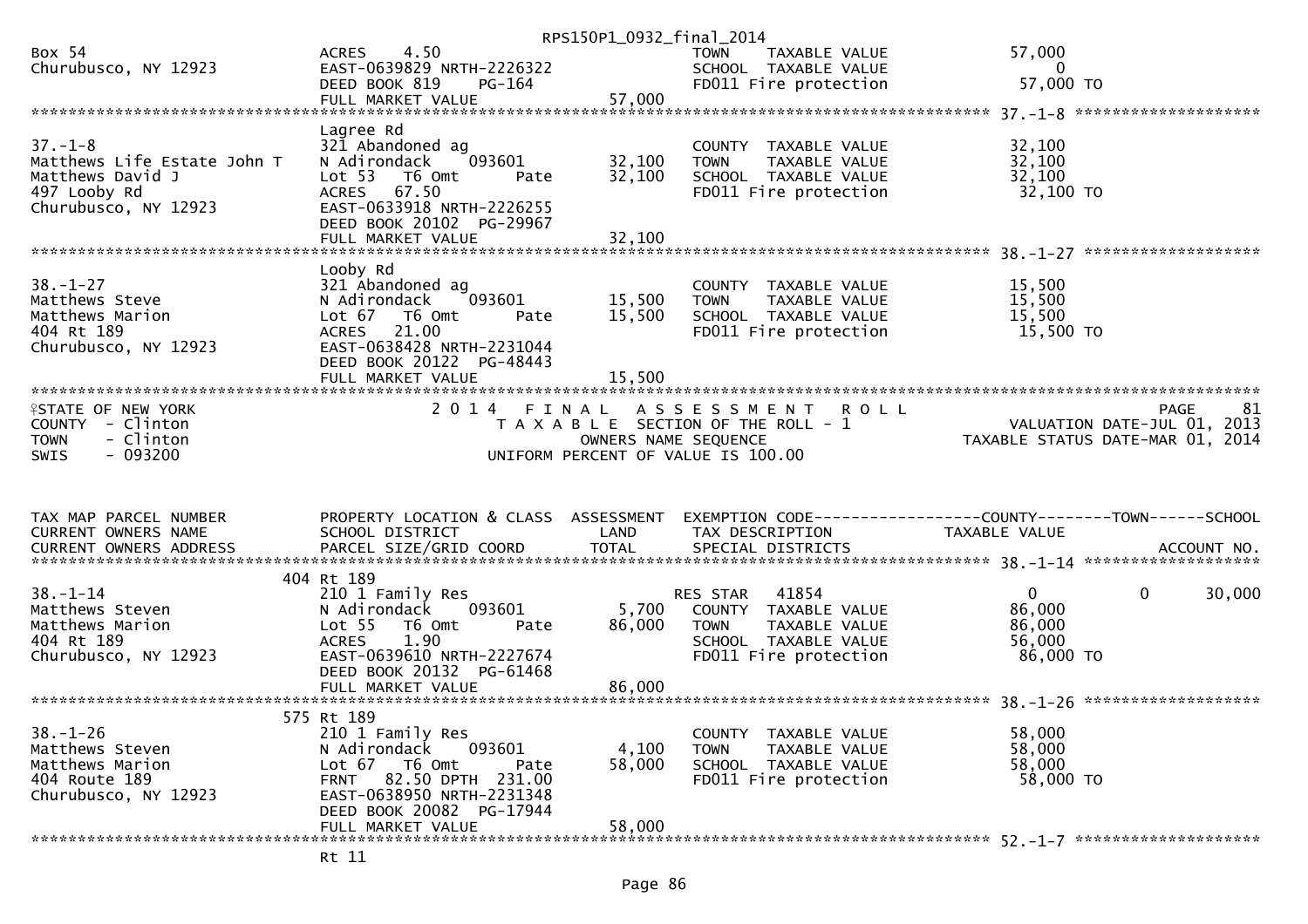|                           |                                      | RPS150P1_0932_final_2014 |                                             |                                                                 |
|---------------------------|--------------------------------------|--------------------------|---------------------------------------------|-----------------------------------------------------------------|
| $52 - 1 - 7$              | 321 Abandoned ag                     |                          | COUNTY TAXABLE VALUE                        | 20,800                                                          |
| Matthews Steven           | 163401<br>Chateaugay 1               | 20,800                   | <b>TOWN</b><br>TAXABLE VALUE                | 20,800                                                          |
| Matthews Marion           | Lot $49$ $\overline{16}$ Omt<br>Pate | 20,800                   | SCHOOL TAXABLE VALUE                        | 20,800                                                          |
| 404 Rt 189                | ACRES 26.50                          |                          | FD011 Fire protection                       | 20,800 TO                                                       |
| Churubusco, NY 12923      | EAST-0626355 NRTH-2222585            |                          |                                             |                                                                 |
|                           | DEED BOOK 20122 PG-46106             |                          |                                             |                                                                 |
|                           | FULL MARKET VALUE                    | 20,800                   |                                             |                                                                 |
|                           |                                      |                          |                                             |                                                                 |
|                           | 434 County Line Rd                   |                          |                                             |                                                                 |
| $66. - 1 - 6.3$           | $314$ Rural vac<10                   |                          | COUNTY TAXABLE VALUE                        | 16,700                                                          |
| McCann Steven             | 163401<br>Chateaugay 1               | 16,700                   | TAXABLE VALUE<br><b>TOWN</b>                | 16,700                                                          |
| McCann Tracy L            | Lot 30 T6omt                         | 16,700                   | SCHOOL TAXABLE VALUE                        | 16,700                                                          |
| 510 Seymour Rd            | ACRES 18.30                          |                          | FD011 Fire protection                       | 16,700 TO                                                       |
|                           | EAST-0620572 NRTH-2211732            |                          |                                             |                                                                 |
| Chateaugay, NY 12920      |                                      |                          |                                             |                                                                 |
|                           | DEED BOOK 20051 PG-87790             |                          |                                             |                                                                 |
|                           |                                      |                          |                                             |                                                                 |
|                           |                                      |                          |                                             |                                                                 |
|                           | Rt 11                                |                          |                                             |                                                                 |
| $68. - 1 - 9$             | 321 Abandoned ag                     |                          | COUNTY TAXABLE VALUE                        | 61,500                                                          |
| McCauley Virginia B       | 093601<br>N Adirondack               | 61,500                   | <b>TOWN</b><br>TAXABLE VALUE                | 61,500                                                          |
| 78 East Cedar St          | $Lot 26$ T6 Omt<br>Pate              | 61,500                   | SCHOOL TAXABLE VALUE                        | 61,500                                                          |
| Poughkeepsie, NY 12601    | ACRES 118.30                         |                          | FD011 Fire protection                       | 61,500 TO                                                       |
|                           | EAST-0644314 NRTH-2212852            |                          |                                             |                                                                 |
|                           | DEED BOOK 20011 PG-30718             |                          |                                             |                                                                 |
|                           | FULL MARKET VALUE                    | 61,500                   |                                             |                                                                 |
|                           |                                      |                          |                                             |                                                                 |
|                           |                                      |                          |                                             |                                                                 |
|                           |                                      |                          |                                             | <b>PAGE</b><br>-82                                              |
| <b>ISTATE OF NEW YORK</b> | 2014 FINAL                           |                          | A S S E S S M E N T<br><b>ROLL</b>          |                                                                 |
| COUNTY - Clinton          |                                      |                          | T A X A B L E SECTION OF THE ROLL - 1       |                                                                 |
| - Clinton<br><b>TOWN</b>  |                                      | OWNERS NAME SEQUENCE     |                                             | VALUATION DATE-JUL 01, 2013<br>TAXABLE STATUS DATE-MAR 01, 2014 |
| $-093200$<br><b>SWIS</b>  |                                      |                          | UNIFORM PERCENT OF VALUE IS 100.00          |                                                                 |
|                           |                                      |                          |                                             |                                                                 |
|                           |                                      |                          |                                             |                                                                 |
|                           |                                      |                          |                                             |                                                                 |
| TAX MAP PARCEL NUMBER     | PROPERTY LOCATION & CLASS ASSESSMENT |                          |                                             | EXEMPTION CODE-----------------COUNTY--------TOWN------SCHOOL   |
| CURRENT OWNERS NAME       | SCHOOL DISTRICT                      | LAND                     | TAX DESCRIPTION                             | TAXABLE VALUE                                                   |
|                           |                                      |                          |                                             |                                                                 |
|                           |                                      |                          |                                             |                                                                 |
|                           | 646 Patnode Rd                       |                          |                                             |                                                                 |
| $53. - 1 - 21.3$          | 210 1 Family Res                     |                          | RES STAR<br>41854                           | 0<br>30,000<br>$\mathbf{0}$                                     |
| McClure Jonathan C        | 093601<br>N Adirondack               | 4,400                    | COUNTY TAXABLE VALUE                        | 35,100                                                          |
| 646 Patnode Rd            | Lot 34 T6omt                         | 35,100                   | TAXABLE VALUE<br><b>TOWN</b>                | 35,100                                                          |
| Churubusco, NY 12923      | FRNT 295.00 DPTH 112.00              |                          | SCHOOL TAXABLE VALUE                        | 5,100                                                           |
|                           | EAST-0635238 NRTH-2218349            |                          | FD011 Fire protection                       | 35,100 TO                                                       |
|                           | DEED BOOK 20082 PG-13719             |                          |                                             |                                                                 |
|                           | FULL MARKET VALUE                    | 35,100                   |                                             |                                                                 |
|                           |                                      |                          |                                             |                                                                 |
|                           | 618 Rt 189                           |                          | 95 PCT OF VALUE USED FOR EXEMPTION PURPOSES |                                                                 |
| $38. - 1 - 8$             | 210 1 Family Res                     |                          | VET WAR CT 41121                            | 12,982<br>12,000<br>$\bf{0}$                                    |
| Mccomb Daniel             | 093601<br>N Adirondack               |                          | 9,400 RES STAR<br>41854                     | 30,000<br>$\mathbf{0}$<br>0                                     |
| Mccomb Deborah            | Lot 66<br>T6 Omt<br>Pate             | 91,100                   | COUNTY TAXABLE VALUE                        | 78,118                                                          |
| 618 Rt 189                | 6.50 BANK<br>230<br><b>ACRES</b>     |                          | <b>TOWN</b><br>TAXABLE VALUE                | 79,100                                                          |
| Churubusco, NY 12923      | EAST-0639407 NRTH-2232493            |                          | SCHOOL TAXABLE VALUE                        | 61,100                                                          |
|                           | DEED BOOK 667<br>$PG-262$            |                          | FD011 Fire protection                       | 91,100 TO                                                       |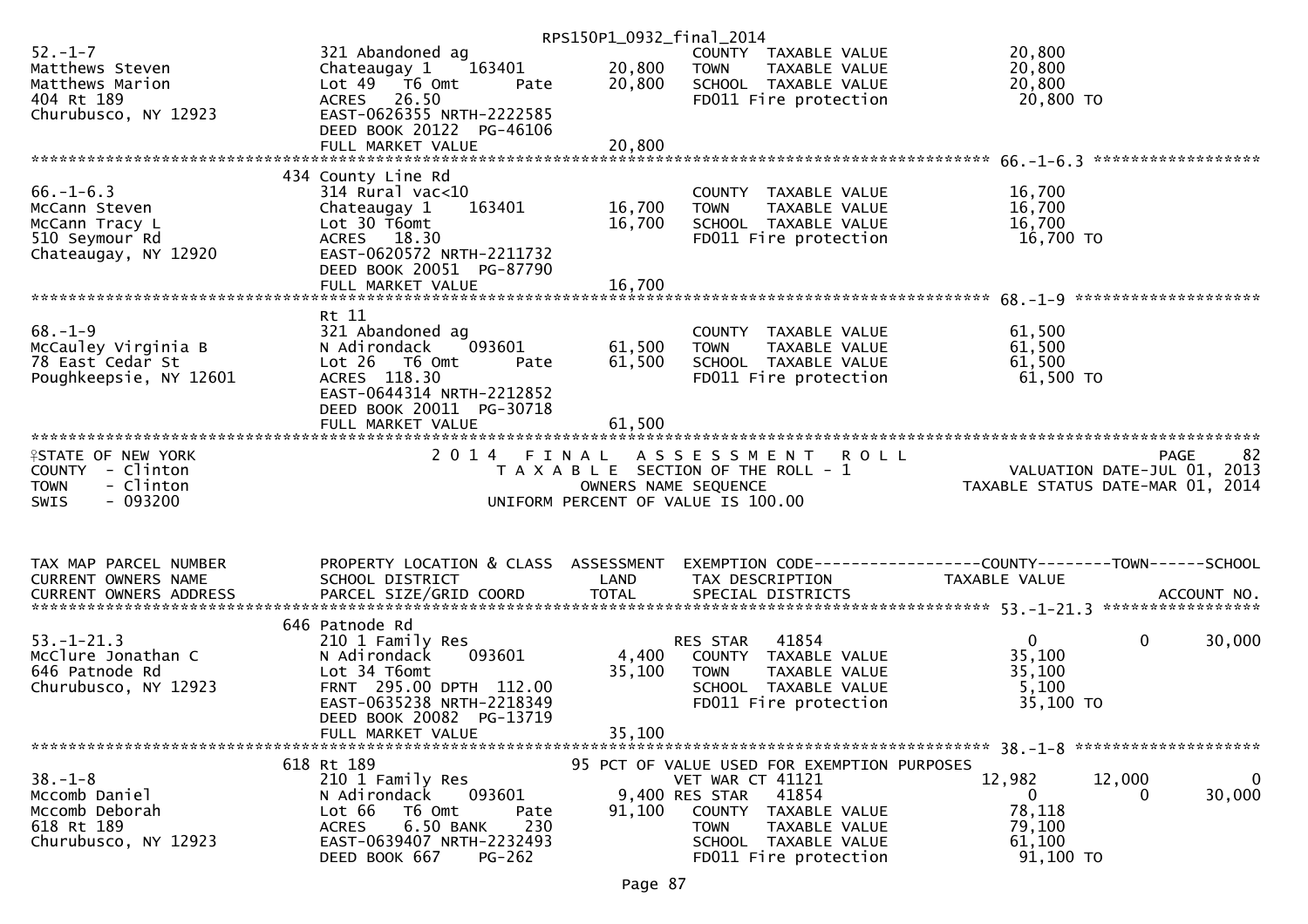|                                                                                                                         |                                                                                                                                                                                | RPS150P1_0932_final_2014     |                                                                                                                     |                                             |                                           |
|-------------------------------------------------------------------------------------------------------------------------|--------------------------------------------------------------------------------------------------------------------------------------------------------------------------------|------------------------------|---------------------------------------------------------------------------------------------------------------------|---------------------------------------------|-------------------------------------------|
|                                                                                                                         | FULL MARKET VALUE                                                                                                                                                              | 91,100                       |                                                                                                                     |                                             |                                           |
| $52. - 1 - 9.4$<br>McDonald Christopher<br>Lapierre McDonald Lisa<br>1816 Bradley Pond Rd<br>Ellenburg Center, NY 12934 | Campbell Rd<br>321 Abandoned ag<br>163401<br>Chateaugay 1<br>Lot 49 T6omt<br>ACRES 27.40<br>EAST-0628279 NRTH-2222464<br>DEED BOOK 20112 PG-40723                              | 22,000<br>22,000             | COUNTY TAXABLE VALUE<br>TAXABLE VALUE<br><b>TOWN</b><br>SCHOOL TAXABLE VALUE<br>FD011 Fire protection               | 22,000<br>22,000<br>22,000<br>22,000 TO     |                                           |
|                                                                                                                         | FULL MARKET VALUE                                                                                                                                                              | 22,000                       |                                                                                                                     |                                             |                                           |
|                                                                                                                         | 550 Brandy Brook Rd                                                                                                                                                            |                              |                                                                                                                     |                                             |                                           |
| $69. - 1 - 13.32$<br>McDonald Dale<br>550 Brandy Brook Rd<br>Ellenburg Center, NY 12934                                 | 270 Mfg housing<br>N Adirondack<br>093601<br>Lot 25 T6omt<br><b>ACRES</b><br>1.60<br>EAST-0647546 NRTH-2211560<br>DEED BOOK 20021 PG-43260<br>FULL MARKET VALUE                | 5,500<br>35,000<br>35,000    | COUNTY TAXABLE VALUE<br><b>TOWN</b><br>TAXABLE VALUE<br>SCHOOL TAXABLE VALUE<br>FD011 Fire protection               | 35,000<br>35,000<br>35,000<br>35,000 TO     |                                           |
|                                                                                                                         |                                                                                                                                                                                |                              |                                                                                                                     |                                             |                                           |
| $38. - 1 - 19$<br>McDonald Hermett W<br>Attn: Poilina Palmer<br>734 Hemlock St<br>Brooklyn, NY 11208                    | Looby Rd<br>321 Abandoned ag<br>N Adirondack<br>093601<br>Lot 54<br>T6 Omt<br>Pate<br>ACRES 55.50<br>EAST-0636219 NRTH-2229038<br>DEED BOOK 542<br>PG-364<br>FULL MARKET VALUE | 37,100<br>37,100<br>37,100   | COUNTY TAXABLE VALUE<br>TAXABLE VALUE<br><b>TOWN</b><br>SCHOOL TAXABLE VALUE<br>FD011 Fire protection               | 37,100<br>37,100<br>37,100<br>37,100 TO     |                                           |
|                                                                                                                         |                                                                                                                                                                                |                              |                                                                                                                     |                                             |                                           |
| <b>ISTATE OF NEW YORK</b><br>COUNTY - Clinton<br>- Clinton<br><b>TOWN</b><br>$-093200$<br><b>SWIS</b>                   |                                                                                                                                                                                | OWNERS NAME SEQUENCE         | 2014 FINAL ASSESSMENT<br><b>ROLL</b><br>T A X A B L E SECTION OF THE ROLL - 1<br>UNIFORM PERCENT OF VALUE IS 100.00 | TAXABLE STATUS DATE-MAR 01, 2014            | 83<br>PAGE<br>VALUATION DATE-JUL 01, 2013 |
| TAX MAP PARCEL NUMBER<br>CURRENT OWNERS NAME                                                                            | PROPERTY LOCATION & CLASS ASSESSMENT<br>SCHOOL DISTRICT                                                                                                                        | LAND                         | TAX DESCRIPTION                                                                                                     | TAXABLE VALUE                               |                                           |
|                                                                                                                         | 6188 Rt 11                                                                                                                                                                     |                              |                                                                                                                     |                                             |                                           |
| $69. - 1 - 1$<br>McDonald Lawrence<br>24 McDonald Rd<br>Mooers Forks, NY 12959                                          | 240 Rural res<br>N Adirondack<br>093601<br>Lot 25 T6 Omt<br>Pate<br>ACRES 212.00<br>EAST-0649455 NRTH-2211628<br>DEED BOOK 20041 PG-65030<br>FULL MARKET VALUE                 | 78,100<br>159,000<br>159,000 | COUNTY TAXABLE VALUE<br><b>TOWN</b><br><b>TAXABLE VALUE</b><br>SCHOOL TAXABLE VALUE<br>FD011 Fire protection        | 159,000<br>159,000<br>159,000<br>159,000 TO |                                           |
|                                                                                                                         | 206 Rt 189                                                                                                                                                                     |                              |                                                                                                                     |                                             |                                           |
| $53. - 1 - 8$<br>McNeil Danielle<br>206 Rt 189                                                                          | 210 1 Family Res<br>093601<br>N Adirondack<br>T6 Omt<br>Lot 46<br>Pate                                                                                                         | 4,700<br>39,300              | 41854<br>RES STAR<br>COUNTY<br>TAXABLE VALUE<br><b>TOWN</b><br>TAXABLE VALUE                                        | $\overline{0}$<br>39,300<br>39,300          | 30,000<br>$\mathbf 0$                     |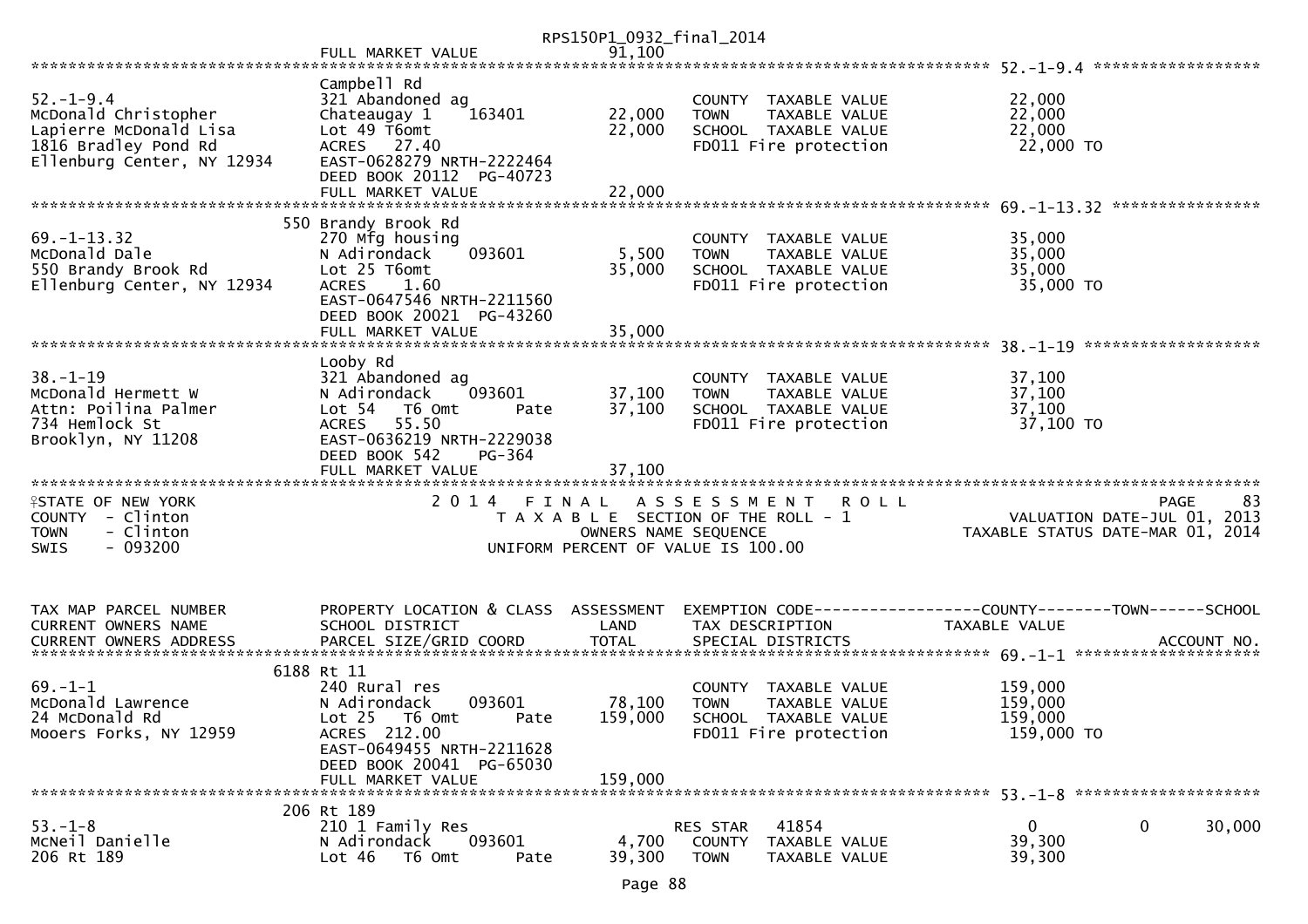|                                 |                                                       | RPS150P1_0932_final_2014 |                                                      |                                                              |
|---------------------------------|-------------------------------------------------------|--------------------------|------------------------------------------------------|--------------------------------------------------------------|
| Churubusco, NY 12923            | FRNT 100.00 DPTH 400.00<br>080<br>BANK                |                          | SCHOOL TAXABLE VALUE<br>FD011 Fire protection        | 9,300<br>39,300 TO                                           |
|                                 | EAST-0640176 NRTH-2222320<br>DEED BOOK 20132 PG-58759 |                          |                                                      |                                                              |
|                                 |                                                       |                          |                                                      |                                                              |
|                                 |                                                       |                          |                                                      |                                                              |
| $23. - 1 - 1.2$                 | 963 Rt 189<br>240 Rural res                           |                          | COUNTY TAXABLE VALUE                                 |                                                              |
| McPherson Michael J             | 093601<br>N Adirondack                                | 25,800                   | <b>TOWN</b><br>TAXABLE VALUE                         | 64,000<br>64,000                                             |
| McPherson Sharon M              | Lot 74 T6 Omt<br>Pate                                 | 64,000                   | SCHOOL TAXABLE VALUE                                 | 64,000                                                       |
| 2881 Macedon Center Rd Lot 65   | 34.60<br>ACRES                                        |                          | FD011 Fire protection                                | 64,000 TO                                                    |
| Palmyra, NY 14522               | EAST-0636785 NRTH-2240517                             |                          |                                                      |                                                              |
|                                 | DEED BOOK 20122 PG-50143                              |                          |                                                      |                                                              |
| MAY BE SUBJECT TO PAYMENT       | FULL MARKET VALUE                                     | 64,000                   |                                                      |                                                              |
|                                 |                                                       |                          |                                                      |                                                              |
| $22. - 1 - 9.2$                 | Merchia Rd                                            |                          |                                                      |                                                              |
| Meister John C                  | 321 Abandoned ag<br>093601<br>N Adirondack            | 17,600                   | COUNTY TAXABLE VALUE<br>TAXABLE VALUE<br><b>TOWN</b> | 17,600<br>17,600                                             |
| Meister Loretta                 | Lot 73 T6 Omt<br>Pate                                 | 17,600                   | SCHOOL TAXABLE VALUE                                 | 17,600                                                       |
| 58-45 59th St                   | ACRES 18.20                                           |                          | FD011 Fire protection                                | 17,600 TO                                                    |
| Maspeth, NY 11378               | EAST-0632847 NRTH-2236371                             |                          |                                                      |                                                              |
|                                 | DEED BOOK 564<br>PG-401                               |                          |                                                      |                                                              |
|                                 |                                                       |                          |                                                      |                                                              |
|                                 | Brandy Brook Rd                                       |                          |                                                      |                                                              |
| $69. - 1 - 14.5$                | $314$ Rural vac<10                                    |                          | COUNTY TAXABLE VALUE                                 | 6,600                                                        |
| Menard Gerald                   | 093601<br>N Adirondack                                | 6,600                    | <b>TOWN</b><br>TAXABLE VALUE                         | 6,600                                                        |
| 1 Firehouse Ln                  | Lot 25 T6omt                                          | 6,600                    | SCHOOL TAXABLE VALUE                                 | 6,600                                                        |
| Plattsburgh, NY 12901           | <b>ACRES</b><br>3.00                                  |                          | FD011 Fire protection                                | 6,600 TO                                                     |
|                                 | EAST-0647739 NRTH-2210415                             |                          |                                                      |                                                              |
|                                 | DEED BOOK 20132 PG-57919<br>FULL MARKET VALUE         | 6,600                    |                                                      |                                                              |
|                                 |                                                       |                          |                                                      |                                                              |
| <b>ISTATE OF NEW YORK</b>       | 2014 FINAL                                            |                          | ASSESSMENT ROLL                                      | <b>PAGE</b><br>84                                            |
| COUNTY - Clinton                |                                                       |                          | T A X A B L E SECTION OF THE ROLL - 1                | VALUATION DATE-JUL 01, 2013                                  |
| - Clinton<br><b>TOWN</b>        |                                                       | OWNERS NAME SEQUENCE     |                                                      | VALUATION DATE-MAR 01, 2014                                  |
| $-093200$<br><b>SWIS</b>        |                                                       |                          | UNIFORM PERCENT OF VALUE IS 100.00                   |                                                              |
|                                 |                                                       |                          |                                                      |                                                              |
| TAX MAP PARCEL NUMBER           | PROPERTY LOCATION & CLASS ASSESSMENT                  |                          |                                                      | EXEMPTION CODE-----------------COUNTY-------TOWN------SCHOOL |
| CURRENT OWNERS NAME             | SCHOOL DISTRICT                                       | LAND                     | TAX DESCRIPTION                                      | TAXABLE VALUE                                                |
| <b>CURRENT OWNERS ADDRESS</b>   | PARCEL SIZE/GRID COORD                                | <b>TOTAL</b>             | SPECIAL DISTRICTS                                    | ACCOUNT NO.                                                  |
|                                 |                                                       |                          |                                                      |                                                              |
|                                 | Brandy Brook Rd                                       |                          |                                                      |                                                              |
| $69. - 1 - 14.6$                | 314 Rural vac<10                                      |                          | COUNTY TAXABLE VALUE                                 | 5,600                                                        |
| Menard Gerald<br>1 Firehouse Ln | N Adirondack<br>093601<br>Lot 25 T6 Omt               | 5,600                    | TAXABLE VALUE<br><b>TOWN</b>                         | 5,600<br>5,600                                               |
| Plattsburgh, NY 12901           | 1.70<br>ACRES                                         | 5,600                    | SCHOOL TAXABLE VALUE<br>FD011 Fire protection        | 5,600 TO                                                     |
|                                 | EAST-0647590 NRTH-2211157                             |                          |                                                      |                                                              |
|                                 | DEED BOOK 20132 PG-57920                              |                          |                                                      |                                                              |
|                                 | FULL MARKET VALUE                                     | 5,600                    |                                                      |                                                              |

Page 89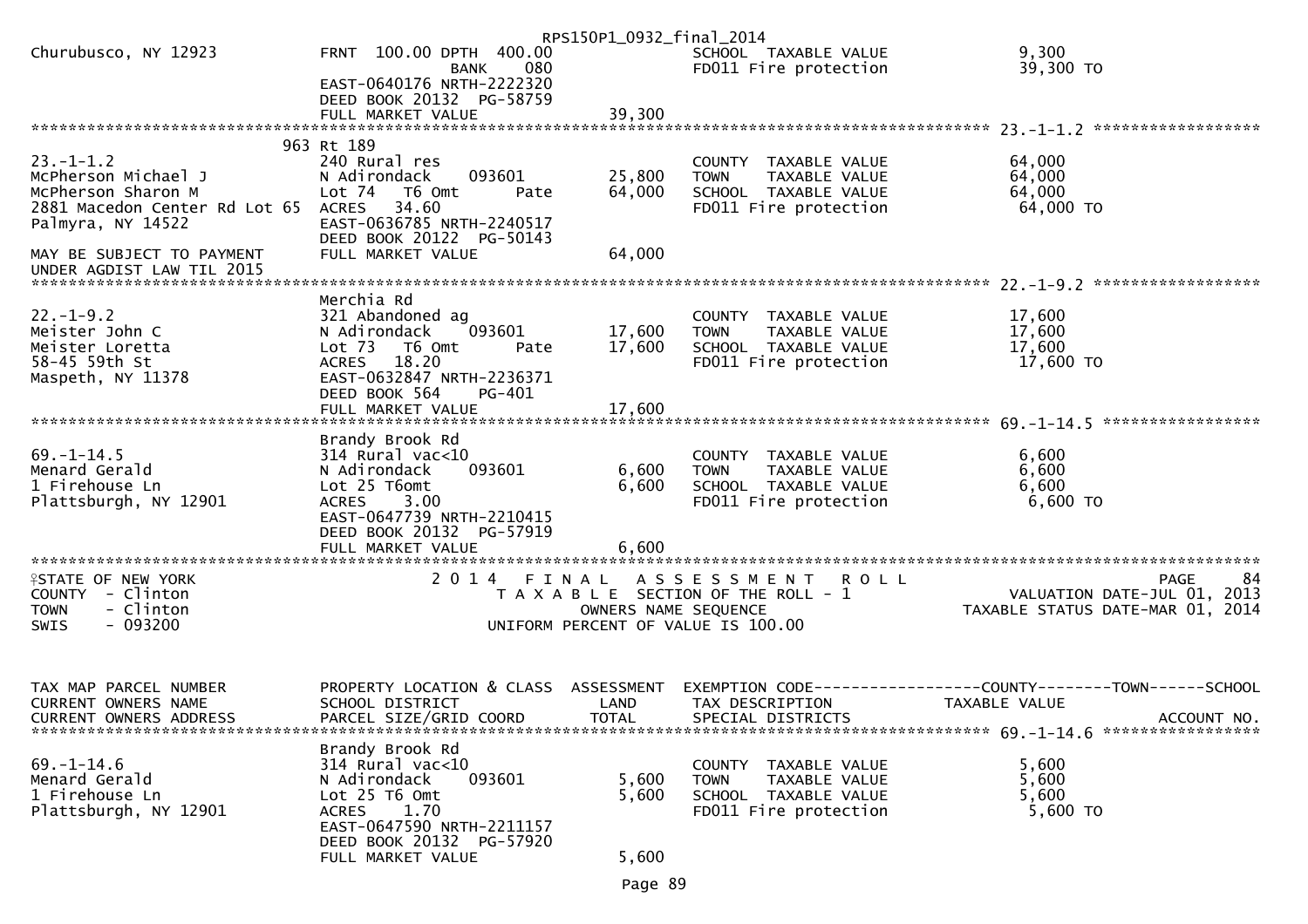|                                                                                                    |                                                                                                                                                                                                                             | RPS150P1_0932_final_2014           |                                                                                                                 |                                                                                                |
|----------------------------------------------------------------------------------------------------|-----------------------------------------------------------------------------------------------------------------------------------------------------------------------------------------------------------------------------|------------------------------------|-----------------------------------------------------------------------------------------------------------------|------------------------------------------------------------------------------------------------|
|                                                                                                    |                                                                                                                                                                                                                             |                                    |                                                                                                                 | ****************                                                                               |
| $22. - 1 - 1.1 - 1$<br>Meyer Michele<br>544 Whalen Rd<br>Churubusco, NY 12923                      | 544 Whalen Rd<br>260 Seasonal res<br>Chateaugay 1<br>163401<br>Lot 89<br>T6 Omt<br>Pate<br><b>ACRES</b><br>64.20<br>EAST-0625427 NRTH-2238959                                                                               | 39,600<br>70,000                   | COUNTY TAXABLE VALUE<br>TAXABLE VALUE<br><b>TOWN</b><br>SCHOOL TAXABLE VALUE<br>FD011 Fire protection           | 70,000<br>70,000<br>70,000<br>70,000 TO                                                        |
|                                                                                                    | DEED BOOK 603<br>PG-863<br>FULL MARKET VALUE                                                                                                                                                                                | 70,000                             |                                                                                                                 | ****************                                                                               |
| $22. - 1 - 1.1 - 2$<br>Meyer Michele<br>544 whalen Rd<br>Churubusco, NY 12923-0069                 | whalen Rd<br>321 Abandoned ag<br>093601<br>N Adirondack<br>Lot 72 T6omt<br>43.40<br><b>ACRES</b><br>EAST-0625427 NRTH-2238959<br>DEED BOOK 603<br>PG-863                                                                    | 24,700<br>24,700                   | COUNTY TAXABLE VALUE<br>TAXABLE VALUE<br><b>TOWN</b><br>SCHOOL TAXABLE VALUE<br>FD011 Fire protection           | 24,700<br>24,700<br>24,700<br>24,700 TO                                                        |
|                                                                                                    | FULL MARKET VALUE                                                                                                                                                                                                           | 24,700                             |                                                                                                                 | *******************                                                                            |
| $37. - 1 - 12$<br>Miller Daniel<br>Miller Dinah<br>PO Box 175<br>Churubusco, NY 12923              | Rt 11<br>311 Res vac land<br>N Adirondack<br>093601<br>Lot <sub>53</sub><br>T6 Omt<br>Pate<br>FRNT 132.00 DPTH 165.00<br>EAST-0630909 NRTH-2224741<br>DEED BOOK 99001 PG-10393                                              | 4,400<br>4,400                     | COUNTY TAXABLE VALUE<br>TAXABLE VALUE<br><b>TOWN</b><br>SCHOOL TAXABLE VALUE<br>FD011 Fire protection           | 4,400<br>4,400<br>4,400<br>4,400 TO                                                            |
|                                                                                                    | FULL MARKET VALUE                                                                                                                                                                                                           | 4,400                              |                                                                                                                 |                                                                                                |
| $38.1 - 1 - 30$<br>Miller Daniel L<br>Simmons Miller Dinah D<br>PO Box 175<br>Churubusco, NY 12923 | 1311 Clinton Mills Rd<br>210 1 Family Res<br>N Adirondack<br>093601<br>Lot <sub>55</sub><br>T6 Omt<br>Pate<br>Also Deed 916/158<br>99.00 DPTH 230.00<br><b>FRNT</b><br>EAST-0640123 NRTH-2230677<br>DEED BOOK 916<br>PG-160 | 4,600<br>59,900                    | <b>COUNTY</b><br>TAXABLE VALUE<br>TAXABLE VALUE<br><b>TOWN</b><br>SCHOOL TAXABLE VALUE<br>FD011 Fire protection | 59,900<br>59,900<br>59,900<br>59,900 TO                                                        |
| *********************                                                                              | FULL MARKET VALUE<br>*********************                                                                                                                                                                                  | 59,900                             |                                                                                                                 |                                                                                                |
| <b>ISTATE OF NEW YORK</b><br>COUNTY - Clinton<br>- Clinton<br><b>TOWN</b><br>$-093200$<br>SWIS     | 2 0 1 4<br>FINAL                                                                                                                                                                                                            | OWNERS NAME SEQUENCE               | ASSESSMENT<br>R O L L<br>T A X A B L E SECTION OF THE ROLL - 1<br>UNIFORM PERCENT OF VALUE IS 100.00            | 85<br><b>PAGE</b><br>VALUATION DATE-JUL 01, 2013<br>TAXABLE STATUS DATE-MAR 01, 2014           |
|                                                                                                    |                                                                                                                                                                                                                             |                                    |                                                                                                                 |                                                                                                |
| TAX MAP PARCEL NUMBER<br>CURRENT OWNERS NAME<br><b>CURRENT OWNERS ADDRESS</b>                      | PROPERTY LOCATION & CLASS<br>SCHOOL DISTRICT<br>PARCEL SIZE/GRID COORD                                                                                                                                                      | ASSESSMENT<br>LAND<br><b>TOTAL</b> | TAX DESCRIPTION<br>SPECIAL DISTRICTS                                                                            | EXEMPTION CODE------------------COUNTY--------TOWN------SCHOOL<br>TAXABLE VALUE<br>ACCOUNT NO. |
| $38.1 - 1 - 43$<br>Miller Dinah<br>1311 Clinton Mills Rd                                           | Church St<br>311 Res vac land<br>093601<br>N Adirondack<br>Lot 66<br>T6 Omt<br>Pate                                                                                                                                         | 4,600<br>4,600                     | <b>COUNTY</b><br>TAXABLE VALUE<br><b>TOWN</b><br>TAXABLE VALUE<br><b>SCHOOL</b><br>TAXABLE VALUE                | 4,600<br>4,600<br>4,600                                                                        |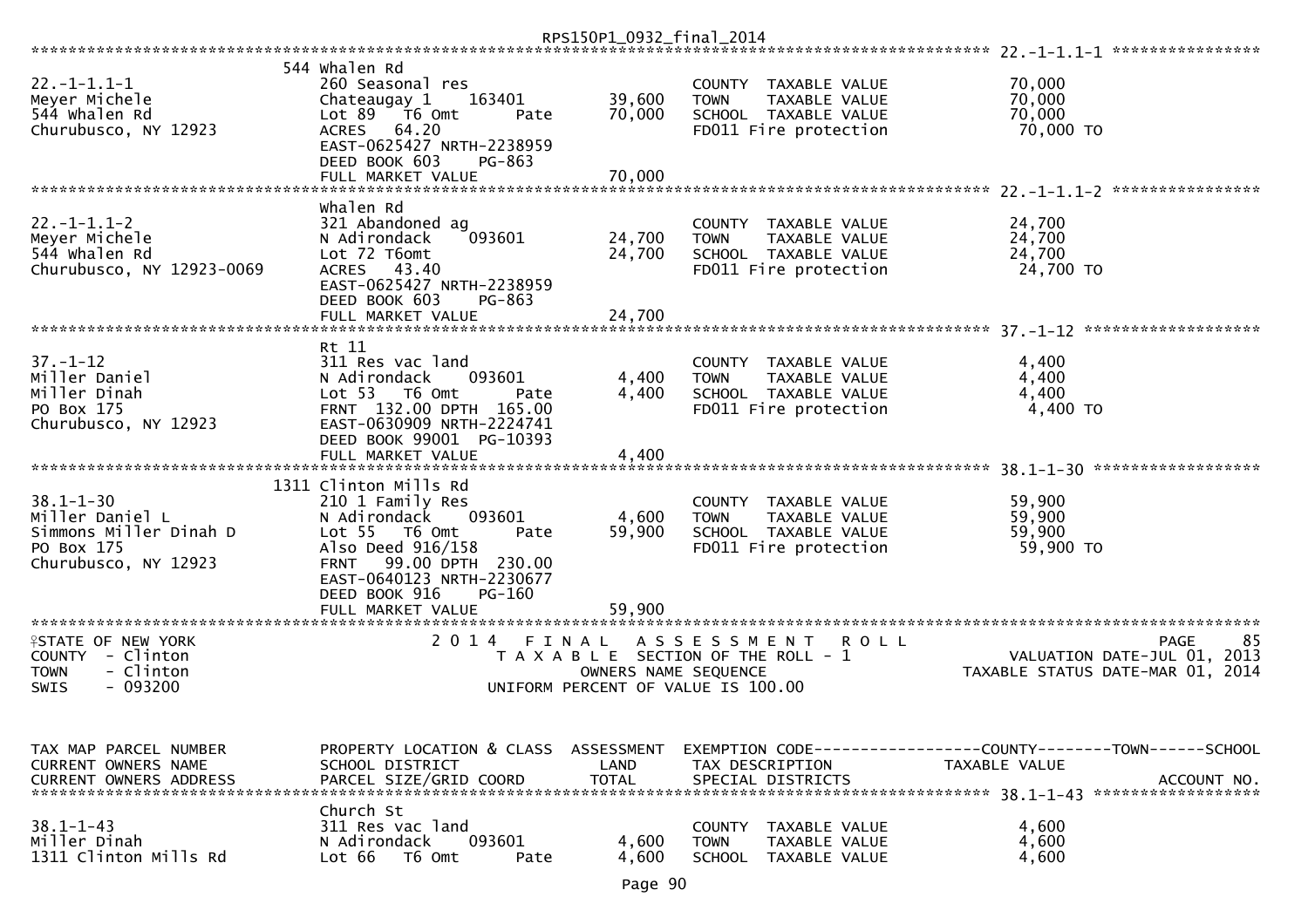|                                                                                           |                                                                                                                                                                                 | RPS150P1_0932_final_2014  |                                                                                                                            |                                                           |                             |
|-------------------------------------------------------------------------------------------|---------------------------------------------------------------------------------------------------------------------------------------------------------------------------------|---------------------------|----------------------------------------------------------------------------------------------------------------------------|-----------------------------------------------------------|-----------------------------|
| PO Box 175<br>Churubusco, NY 12923                                                        | FRNT 100.00 DPTH 244.00<br>EAST-0640091 NRTH-2230962<br>DEED BOOK 20132 PG-58024                                                                                                |                           | FD011 Fire protection                                                                                                      | 4,600 TO                                                  |                             |
|                                                                                           |                                                                                                                                                                                 |                           |                                                                                                                            |                                                           |                             |
|                                                                                           | 211 Liberty Pole Rd                                                                                                                                                             |                           |                                                                                                                            |                                                           |                             |
| $8. - 1 - 11$<br>Miller Gerald S<br>211 Liberty Pole Rd<br>Churubusco, NY 12923           | 240 Rural res<br>093601<br>N Adirondack<br>Lot $85$ T6 Omt<br>Pate<br>ACRES 100.00<br>EAST-0642813 NRTH-2245963<br>DEED BOOK 903<br>PG-191                                      | 60,200<br>91,300          | 41854<br>RES STAR<br>COUNTY TAXABLE VALUE<br>TAXABLE VALUE<br><b>TOWN</b><br>SCHOOL TAXABLE VALUE<br>FD011 Fire protection | $\overline{0}$<br>91,300<br>91,300<br>61,300<br>91,300 TO | 0<br>30,000                 |
|                                                                                           |                                                                                                                                                                                 |                           |                                                                                                                            |                                                           |                             |
|                                                                                           |                                                                                                                                                                                 |                           |                                                                                                                            |                                                           | ********************        |
| $8. - 1 - 13$<br>Miller Gerald S<br>211 Liberty Pole Rd<br>Churubusco, NY 12923           | Liberty Pole Rd<br>260 Seasonal res<br>093601<br>N Adirondack<br>Lot 85 T6 Omt<br>Pate<br>ACRES 293.00<br>EAST-0647100 NRTH-2246395<br>DEED BOOK 903<br>PG-193                  | 93,300<br>93,300          | COUNTY TAXABLE VALUE<br>TAXABLE VALUE<br><b>TOWN</b><br>SCHOOL TAXABLE VALUE<br>FD011 Fire protection                      | 93,300<br>93,300<br>93,300<br>93,300 TO                   |                             |
|                                                                                           |                                                                                                                                                                                 |                           |                                                                                                                            |                                                           |                             |
|                                                                                           |                                                                                                                                                                                 |                           |                                                                                                                            |                                                           |                             |
| $38.1 - 1 - 31$<br>Miller Kim M<br>1313 Clinton Mills Rd<br>Churubusco, NY 12923          | 1313 Clinton Mills Rd<br>210 1 Family Res<br>093601<br>N Adirondack<br>Lot 55 T6 Omt<br>Pate<br>FRNT 82.50 DPTH 230.00<br>EAST-0640031 NRTH-2230666<br>DEED BOOK 20061 PG-97355 | 4,100<br>44,600           | 41854<br>RES STAR<br>COUNTY TAXABLE VALUE<br><b>TOWN</b><br>TAXABLE VALUE<br>SCHOOL TAXABLE VALUE<br>FD011 Fire protection | $\Omega$<br>44,600<br>44,600<br>14,600<br>44,600 TO       | 0<br>30,000                 |
|                                                                                           | 1332 Clinton Mills Rd                                                                                                                                                           |                           |                                                                                                                            |                                                           |                             |
| $38.1 - 1 - 37$<br>Miller Leon<br>Miller Barbara<br>PO Box 5<br>Churubusco, NY 12923-0005 | 210 1 Family Res<br>093601<br>N Adirondack<br>Lot 66<br>T6 Omt<br>Pate<br>1.00<br><b>ACRES</b><br>EAST-0639532 NRTH-2230902<br>DEED BOOK 458<br>PG-589<br>FULL MARKET VALUE     | 5,000<br>65,000<br>65,000 | 41834<br>SR STAR<br>COUNTY TAXABLE VALUE<br><b>TOWN</b><br>TAXABLE VALUE<br>SCHOOL TAXABLE VALUE<br>FD011 Fire protection  | $\mathbf{0}$<br>65,000<br>65,000<br>800<br>65,000 TO      | 0<br>64,200                 |
| <b>ISTATE OF NEW YORK</b>                                                                 | 2014 FINAL                                                                                                                                                                      |                           | A S S E S S M E N T<br><b>ROLL</b>                                                                                         |                                                           | 86<br><b>PAGE</b>           |
| COUNTY - Clinton<br>TOWN - Clinton<br>$-093200$<br><b>SWIS</b>                            |                                                                                                                                                                                 |                           | T A X A B L E SECTION OF THE ROLL - 1<br>OWNERS NAME SEQUENCE<br>UNIFORM PERCENT OF VALUE IS 100.00                        | TAXABLE STATUS DATE-MAR 01, 2014                          | VALUATION DATE-JUL 01, 2013 |
| TAX MAP PARCEL NUMBER<br>CURRENT OWNERS NAME<br><b>CURRENT OWNERS ADDRESS</b>             | PROPERTY LOCATION & CLASS ASSESSMENT<br>SCHOOL DISTRICT<br>PARCEL SIZE/GRID COORD                                                                                               | LAND<br><b>TOTAL</b>      | EXEMPTION CODE------------------COUNTY--------TOWN------SCHOOL<br>TAX DESCRIPTION<br>SPECIAL DISTRICTS                     | TAXABLE VALUE                                             | ACCOUNT NO.                 |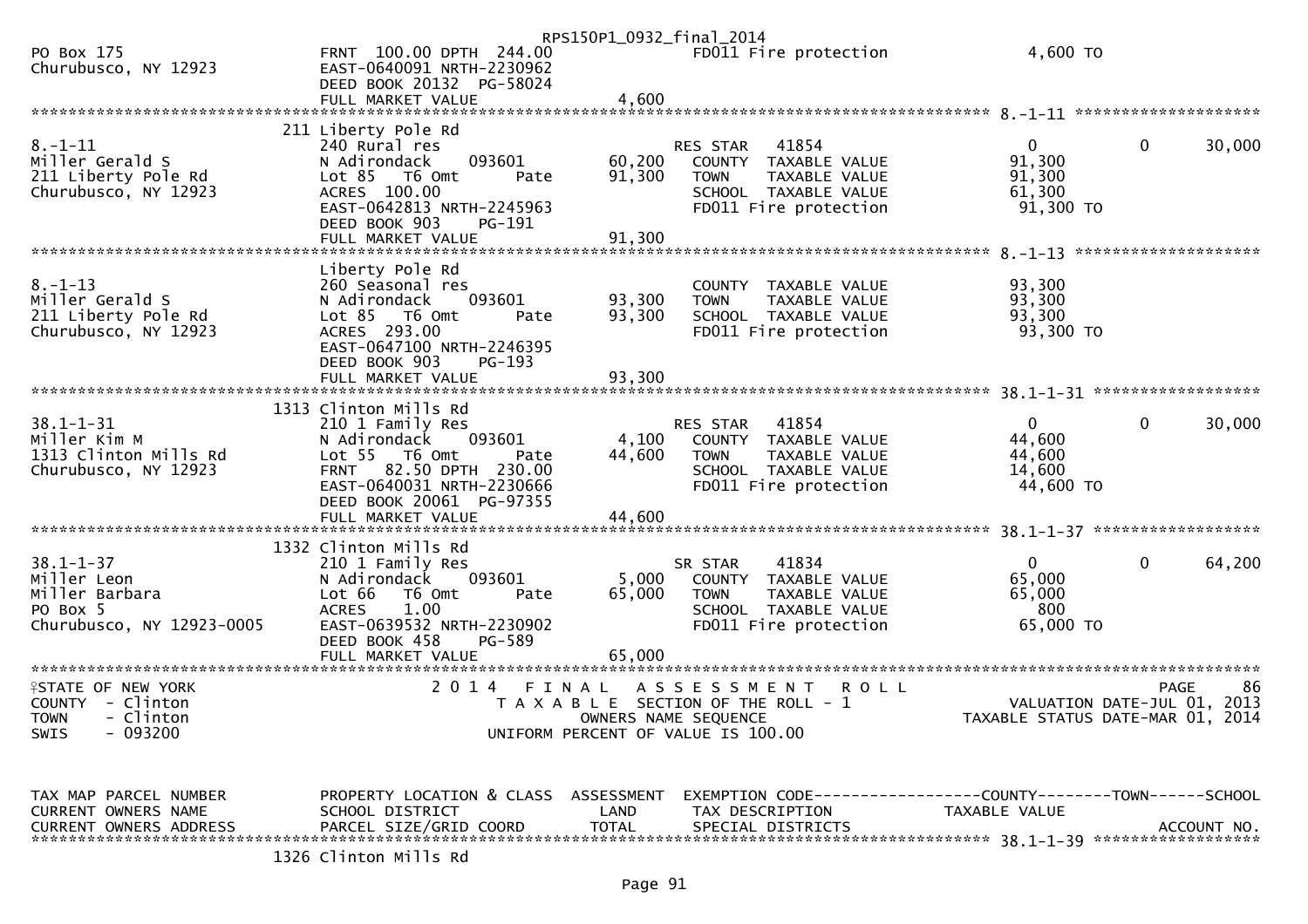|                                                                                                                        |                                                                                                                                                                                                         | RPS150P1_0932_final_2014                                                    |                                                  |                                                                                                          |                                                                        |                             |                    |
|------------------------------------------------------------------------------------------------------------------------|---------------------------------------------------------------------------------------------------------------------------------------------------------------------------------------------------------|-----------------------------------------------------------------------------|--------------------------------------------------|----------------------------------------------------------------------------------------------------------|------------------------------------------------------------------------|-----------------------------|--------------------|
| $38.1 - 1 - 39$<br>Miller Life Use Harold<br>Miller Life Use Veronica<br>1326 Clinton Mills Rd<br>Churubusco, NY 12923 | 210 1 Family Res<br>N Adirondack<br>093601<br>Lot 66  T6 0mt<br>Pate<br>FRNT 82.00 DPTH 255.00<br>EAST-0639739 NRTH-2230926<br>DEED BOOK 20051 PG-79192                                                 | 43,900                                                                      | AGED C&T<br>4,000 SR STAR<br><b>TOWN</b>         | 41801<br>41834<br>COUNTY TAXABLE VALUE<br>TAXABLE VALUE<br>SCHOOL TAXABLE VALUE<br>FD011 Fire protection | 21,950<br>$\mathbf 0$<br>21,950<br>21,950<br>0<br>43,900 TO            | 21,950<br>0                 | $\Omega$<br>43,900 |
|                                                                                                                        |                                                                                                                                                                                                         |                                                                             |                                                  |                                                                                                          |                                                                        |                             |                    |
| $38.1 - 1 - 13$<br>Miller Sheryl A<br>26 Smith St<br>Churubusco, NY 12923                                              | 26 Smith St<br>210 1 Family Res<br>093601<br>N Adirondack<br>Lot 66  T6 0mt<br>Pate<br>FRNT 132.50 DPTH 284.10<br>EAST-0640343 NRTH-2231549<br>DEED BOOK 20011 PG-32430                                 | 4,800<br>50,500                                                             | RES STAR<br><b>TOWN</b>                          | 41854<br>COUNTY TAXABLE VALUE<br>TAXABLE VALUE<br>SCHOOL TAXABLE VALUE<br>FD011 Fire protection          | $\mathbf{0}$<br>50,500<br>50,500<br>20,500<br>50,500 TO                | $\mathbf 0$                 | 30,000             |
|                                                                                                                        | FULL MARKET VALUE                                                                                                                                                                                       | 50,500                                                                      |                                                  |                                                                                                          |                                                                        |                             |                    |
| $38. - 1 - 29$<br>Miller Willard C<br>Miller Betty A<br>43 Melody Ln<br>Plattsburgh, NY 12901                          | Rt 189<br>311 Res vac land<br>N Adirondack<br>093601<br>Loc #001168<br>App Factor 100% In Nac<br>Churubusco Sub Site<br>FRNT 74.00 DPTH 124.00<br>EAST-0639061 NRTH-2230752<br>DEED BOOK 20041 PG-66206 | 3,100<br>3,100                                                              | <b>TOWN</b>                                      | COUNTY TAXABLE VALUE<br>TAXABLE VALUE<br>SCHOOL TAXABLE VALUE<br>FD011 Fire protection                   | 3,100<br>3,100<br>3,100<br>3,100 TO                                    |                             |                    |
|                                                                                                                        | FULL MARKET VALUE                                                                                                                                                                                       | 3,100                                                                       |                                                  |                                                                                                          |                                                                        |                             |                    |
| $51. - 1 - 1.1$<br>Miner Thomas J<br>Miner Lillian M<br>7546 Rt 11<br>Chateaugay, NY 12920                             | 7546 Rt 11<br>240 Rural res<br>Chateaugay 1<br>163401<br>Lot 51 T6 Omt Patent<br>Prior Deed 378 Pg 195<br>ACRES 154.70<br>EAST-0619979 NRTH-2223023<br>DEED BOOK 20061 PG-97807                         | 183,000                                                                     | AGED COUN 41802<br>71,200 SR STAR<br><b>TOWN</b> | 41834<br>COUNTY TAXABLE VALUE<br>TAXABLE VALUE<br>SCHOOL TAXABLE VALUE<br>FD011 Fire protection          | 9,150<br>$\overline{0}$<br>173,850<br>183,000<br>118,800<br>183,000 TO | 0<br>$\mathbf 0$            | 64,200             |
|                                                                                                                        | 7547 Rt 11                                                                                                                                                                                              |                                                                             |                                                  |                                                                                                          |                                                                        |                             |                    |
| $51.-1-13.2$<br>Misner Mark A<br>Misner Deborah A<br>7547 Rt. 11<br>Chateaugay, NY 12920                               | 210 1 Family Res<br>163401<br>Chateaugay 1<br>Lot 50 T6omt<br>6.29 BANK<br><b>ACRES</b><br>080<br>EAST-0619985 NRTH-2222761<br>DEED BOOK 20082 PG-61106<br>FULL MARKET VALUE                            | 8,700<br>66,700<br>66,700                                                   | RES STAR<br><b>TOWN</b>                          | 41854<br>COUNTY TAXABLE VALUE<br>TAXABLE VALUE<br>SCHOOL TAXABLE VALUE<br>FD011 Fire protection          | $\mathbf{0}$<br>66,700<br>66,700<br>36,700<br>66,700 TO                | $\mathbf 0$                 | 30,000             |
| <b><i>LESTATE OF NEW YORK</i></b>                                                                                      | 2014 FINAL ASSESSMENT ROLL                                                                                                                                                                              |                                                                             |                                                  |                                                                                                          |                                                                        |                             | 87<br><b>PAGE</b>  |
| COUNTY - Clinton<br>- Clinton<br><b>TOWN</b><br>$-093200$<br>SWIS                                                      |                                                                                                                                                                                                         | T A X A B L E SECTION OF THE ROLL - 1<br>UNIFORM PERCENT OF VALUE IS 100.00 | OWNERS NAME SEQUENCE                             |                                                                                                          | TAXABLE STATUS DATE-MAR 01, 2014                                       | VALUATION DATE-JUL 01, 2013 |                    |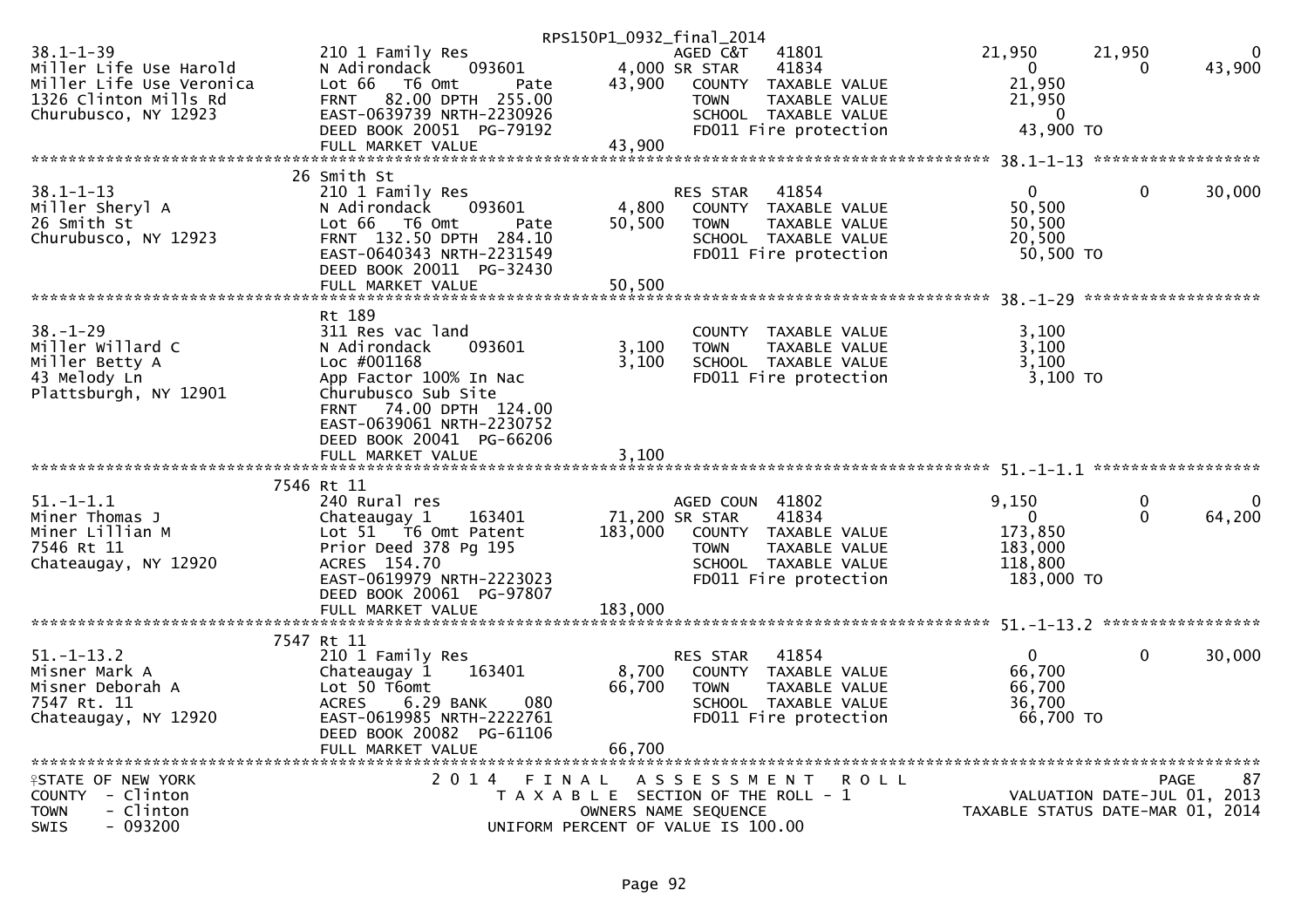## RPS150P1\_0932\_final\_2014

| TAX MAP PARCEL NUMBER<br>CURRENT OWNERS NAME                                           | SCHOOL DISTRICT                                                                                                                                                                           | <b>LAND</b>                   | TAX DESCRIPTION                                                                                                                           | PROPERTY LOCATION & CLASS ASSESSMENT EXEMPTION CODE----------------COUNTY--------TOWN------SCHOOL<br>TAXABLE VALUE |
|----------------------------------------------------------------------------------------|-------------------------------------------------------------------------------------------------------------------------------------------------------------------------------------------|-------------------------------|-------------------------------------------------------------------------------------------------------------------------------------------|--------------------------------------------------------------------------------------------------------------------|
| $6. -1 - 11.1$<br>Molleur Robert P<br>1 Kimberly Dr<br>Essex Junction, VT 05452        | Mcnierney Rd<br>322 Rural vac>10<br>Chateaugay 1<br>163401<br>Lot 90 T6 Omt<br>Pate<br>ACRES 28.00<br>EAST-0620262 NRTH-2242644<br>DEED BOOK 20122 PG-51226<br>FULL MARKET VALUE          | 21,500<br>21,500<br>21,500    | COUNTY TAXABLE VALUE<br><b>TOWN</b><br>TAXABLE VALUE<br>SCHOOL TAXABLE VALUE<br>FD011 Fire protection                                     | 21,500<br>21,500<br>21,500<br>21,500 TO                                                                            |
| $6. -1 - 11.2$<br>Molleur Robert P<br>1 Kimberly Dr<br>Essex Junction, VT 05452        | Mcnierney Rd<br>$322$ Rural vac $>10$<br>163401<br>Chateaugay 1<br>Lot 90 T6omt<br>ACRES 50.00<br>EAST-0620042 NRTH-2240261<br>DEED BOOK 20122 PG-51226<br>FULL MARKET VALUE              | 32,500<br>32,500<br>32,500    | COUNTY TAXABLE VALUE<br><b>TOWN</b><br>TAXABLE VALUE<br>TUWN LAVORELL<br>SCHOOL TAXABLE VALUE<br>Time protection<br>FD011 Fire protection | 32,500<br>32,500<br>32,500<br>32,500 TO                                                                            |
| $7. - 1 - 11.1$<br>Monahan John<br>14 Doran Farm Ln<br>Lexington, MA 02420             | Frontier Rd<br>312 Vac w/imprv<br>163401<br>Chateaugay 1<br>Lot 88 T6 Omt<br>Pate<br>ACRES 47.30<br>EAST-0628914 NRTH-2244580<br>DEED BOOK 99001 PG-17144                                 | 30,200<br>31,500              | COUNTY TAXABLE VALUE<br>TAXABLE VALUE<br><b>TOWN</b><br>SCHOOL TAXABLE VALUE<br>FD011 Fire protection                                     | 31,500<br>31,500<br>31,500<br>31,500 TO                                                                            |
| $7. - 1 - 12$<br>Monahan John<br>14 Doran Farm Ln<br>Lexington, MA 02420               | 538 Frontier Rd<br>260 Seasonal res<br>Chateaugay 1 163401<br>Lot 88 T6 Omt<br>Pate<br><b>ACRES</b><br>1.70<br>EAST-0628464 NRTH-2246475<br>DEED BOOK 943<br>$PG-45$<br>FULL MARKET VALUE | 5,500<br>45,000<br>45,000     | COUNTY TAXABLE VALUE<br><b>TOWN</b><br>TOWN       TAXABLE  VALUE<br>SCHOOL    TAXABLE  VALUE<br>FD011 Fire protection                     | 45,000<br>45,000<br>45,000<br>45,000 TO                                                                            |
| $51. - 1 - 11.4$<br>Monette Jason D<br>3 John St<br>PO Box 278<br>Chateaugay, NY 12920 | Ryan Rd<br>$314$ Rural vac<10<br>163401<br>Chateaugay 1<br>Lot 50 T6 Omt Pate<br>ACRES 4.80<br>EAST-0623190 NRTH-2217779<br>DEED BOOK 20132 PG-59970<br>FULL MARKET VALUE                 | 8,000<br>8,000<br>8,000       | COUNTY TAXABLE VALUE<br><b>TOWN</b><br>TAXABLE VALUE<br>SCHOOL TAXABLE VALUE<br>FD011 Fire protection                                     | 8,000<br>8,000<br>8,000<br>8,000 TO                                                                                |
| <b>ISTATE OF NEW YORK</b><br>COUNTY - Clinton<br>- Clinton<br><b>TOWN</b>              | 2 0 1 4                                                                                                                                                                                   | FINAL<br>OWNERS NAME SEQUENCE | ASSESSMENT ROLL<br>T A X A B L E SECTION OF THE ROLL - 1                                                                                  | <b>PAGE</b><br>88<br>VALUATION DATE-JUL 01, 2013<br>TAXABLE STATUS DATE-MAR 01, 2014                               |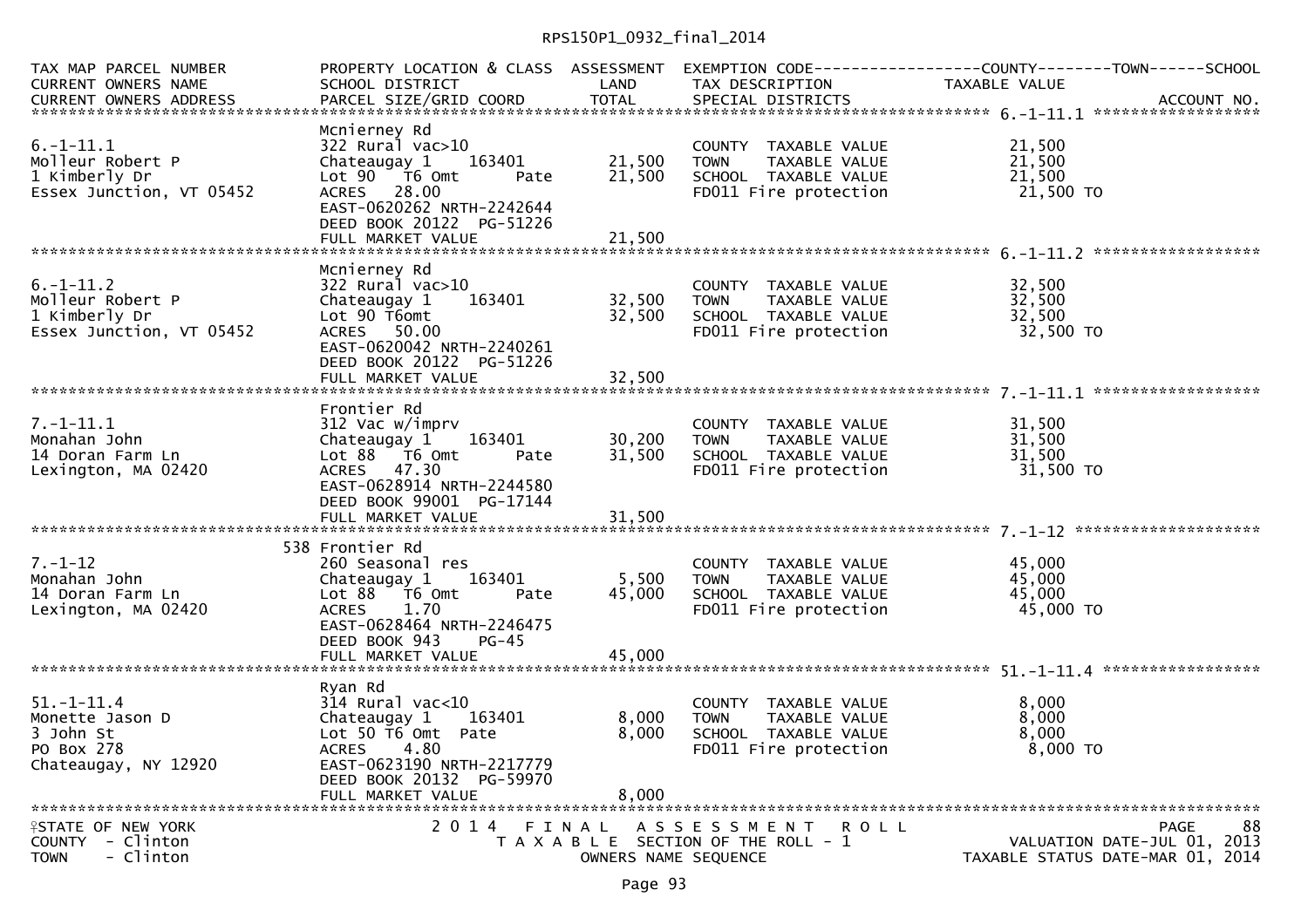## RPS150P1\_0932\_final\_2014 SWIS - 093200 UNIFORM PERCENT OF VALUE IS 100.00

| TAX MAP PARCEL NUMBER<br><b>CURRENT OWNERS NAME</b>                                                              | PROPERTY LOCATION & CLASS ASSESSMENT<br>SCHOOL DISTRICT                                                                                                                                                     | LAND                      | EXEMPTION CODE-----<br>TAX DESCRIPTION                                                                                                                                         | ------------COUNTY--------TOWN------SCHOOL<br>TAXABLE VALUE                                                                               |
|------------------------------------------------------------------------------------------------------------------|-------------------------------------------------------------------------------------------------------------------------------------------------------------------------------------------------------------|---------------------------|--------------------------------------------------------------------------------------------------------------------------------------------------------------------------------|-------------------------------------------------------------------------------------------------------------------------------------------|
|                                                                                                                  |                                                                                                                                                                                                             |                           |                                                                                                                                                                                |                                                                                                                                           |
| $51. - 1 - 5.41$<br>Montgomery Michael J<br>6461 N Briarwood Ave<br>Fresno, CA 93711<br>PRIOR OWNER ON 3/01/2014 | County Line Rd<br>321 Abandoned ag<br>Chateaugay 1<br>163401<br>Lot 50 T6omt Patent<br>ACRES 19.00<br>EAST-0618502 NRTH-2220422<br>DEED BOOK 20051 PG-81307                                                 | 17,000<br>17,000          | COUNTY TAXABLE VALUE<br><b>TOWN</b><br>TAXABLE VALUE<br>SCHOOL TAXABLE VALUE<br>FD011 Fire protection                                                                          | 17,000<br>17,000<br>17,000<br>17,000 TO                                                                                                   |
|                                                                                                                  |                                                                                                                                                                                                             |                           |                                                                                                                                                                                |                                                                                                                                           |
| $8. - 1 - 3.22$<br>Montour Gail<br>PO Box 807<br>Kahnawke QC, Canada JOL1B                                       | 1079 Rt 189<br>240 Rural res<br>093601<br>N Adirondack<br>Lot 86 T6omt<br>ACRES 13.20<br>EAST-0637932 NRTH-2243497<br>DEED BOOK 20061 PG-94446                                                              | 13,500<br>22,400          | COUNTY TAXABLE VALUE<br>TAXABLE VALUE<br><b>TOWN</b><br>SCHOOL TAXABLE VALUE<br>FD011 Fire protection                                                                          | 22,400<br>22,400<br>22,400<br>22,400 TO                                                                                                   |
|                                                                                                                  |                                                                                                                                                                                                             |                           |                                                                                                                                                                                |                                                                                                                                           |
| $67. - 1 - 18.3$<br>Morrison Barbara Poupore<br>12 Pauline St 12<br>whitehall, NY 12887-1514                     | Campbell Rd<br>321 Abandoned ag<br>093601<br>N Adirondack<br>Lot 32 T6omt<br>ACRES 11.70<br>EAST-0629608 NRTH-2213985<br>DEED BOOK 807<br>PG-87                                                             | 13,300<br>13,300          | COUNTY TAXABLE VALUE<br>TAXABLE VALUE<br><b>TOWN</b><br>SCHOOL TAXABLE VALUE<br>FD011 Fire protection                                                                          | 13,300<br>13,300<br>13,300<br>13,300 TO                                                                                                   |
| $52. - 1 - 21.1$<br>Morrison Life Use Howard H<br>Morrison Howard Jr<br>273 Cornelia St<br>Plattsburgh, NY 12901 | 595 Patnode Rd<br>210 1 Family Res<br>093601<br>N Adirondack<br>Lot 33<br>T6 Omt<br>Pate<br>2.20<br><b>ACRES</b><br>EAST-0635087 NRTH-2217121<br>DEED BOOK 20041 PG-65093<br>FULL MARKET VALUE              | 5,800<br>66,800<br>66,800 | COUNTY TAXABLE VALUE<br><b>TOWN</b><br>TAXABLE VALUE<br>SCHOOL TAXABLE VALUE<br>FD011 Fire protection                                                                          | 66,800<br>66,800<br>66,800<br>66,800 TO                                                                                                   |
| $68. - 1 - 1.2$<br>Morrison Walker Sheila A<br>586 Patnode Rd<br>Churubusco, NY 12923                            | 586 Patnode Rd<br>210 1 Family Res<br>093601<br>N Adirondack<br>Lot 34 T6omt<br>FRNT 240.00 DPTH 181.00<br>080<br><b>BANK</b><br>EAST-0635396 NRTH-2216913<br>DEED BOOK 20011 PG-30219<br>FULL MARKET VALUE | 80,000                    | VET WAR CT 41121<br>5,000 VET DIS CT 41141<br>80,000 SR STAR<br>41834<br>COUNTY TAXABLE VALUE<br><b>TOWN</b><br>TAXABLE VALUE<br>SCHOOL TAXABLE VALUE<br>FD011 Fire protection | 12,000<br>12,000<br>0<br>28,000<br>28,000<br>$\Omega$<br>$\mathbf 0$<br>64,200<br>$\mathbf{0}$<br>40,000<br>40,000<br>15,800<br>80,000 TO |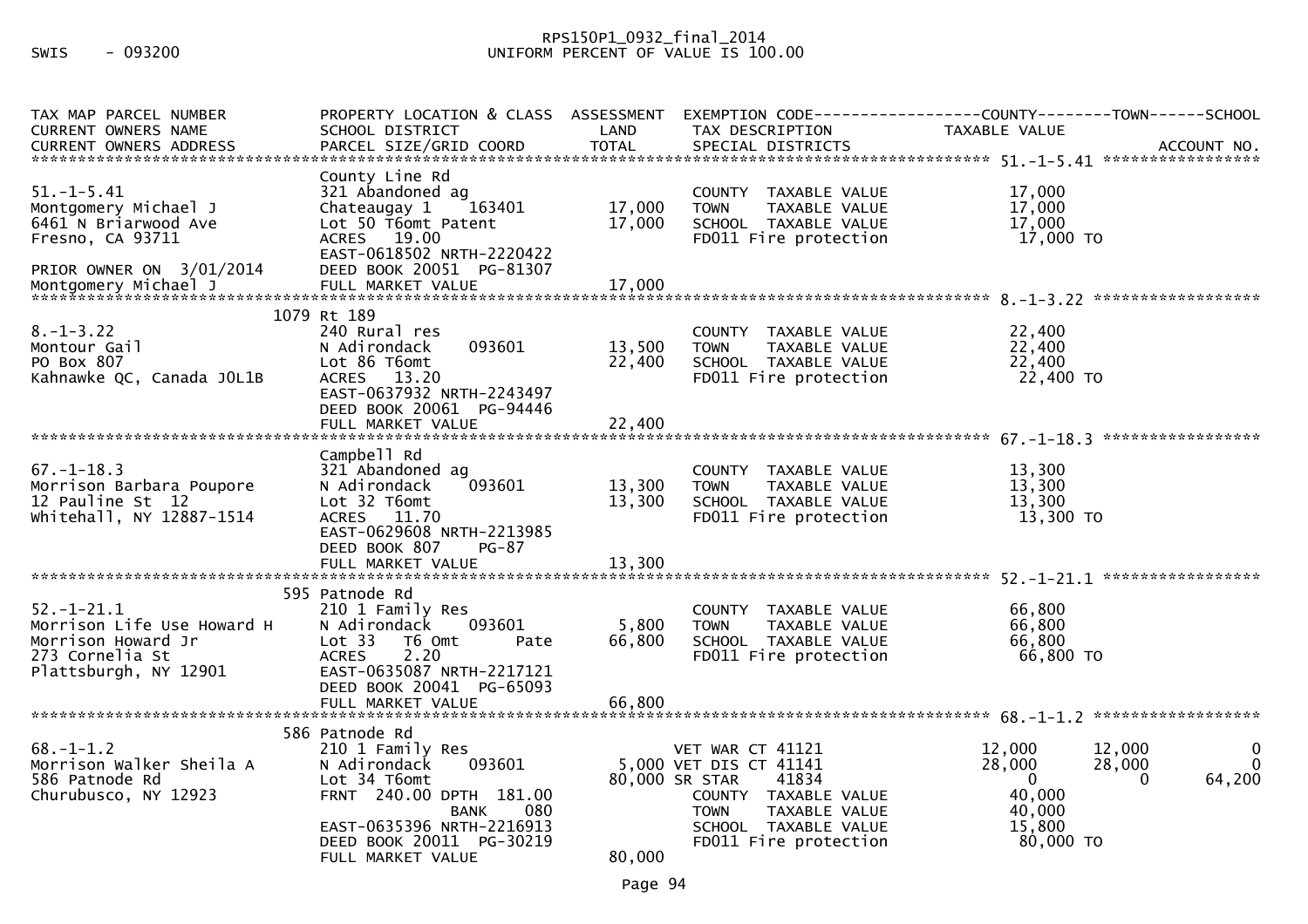|                                                                                                                                |                                                                                                                                                                                                                         | RPS150P1_0932_final_2014    |                                                                                                                                      |                                                                 |                  |        |
|--------------------------------------------------------------------------------------------------------------------------------|-------------------------------------------------------------------------------------------------------------------------------------------------------------------------------------------------------------------------|-----------------------------|--------------------------------------------------------------------------------------------------------------------------------------|-----------------------------------------------------------------|------------------|--------|
| <b>ISTATE OF NEW YORK</b><br>COUNTY - Clinton<br><b>TOWN</b><br>- Clinton<br>SWIS<br>$-093200$                                 | 2 0 1 4                                                                                                                                                                                                                 | FINAL                       | ASSESSMENT<br>R O L L<br>T A X A B L E SECTION OF THE ROLL - 1<br>OWNERS NAME SEQUENCE<br>UNIFORM PERCENT OF VALUE IS 100.00         | VALUATION DATE-JUL 01, 2013<br>TAXABLE STATUS DATE-MAR 01, 2014 | <b>PAGE</b>      | 89     |
| TAX MAP PARCEL NUMBER<br>CURRENT OWNERS NAME                                                                                   | PROPERTY LOCATION & CLASS ASSESSMENT<br>SCHOOL DISTRICT                                                                                                                                                                 | LAND                        | EXEMPTION CODE------------------COUNTY--------TOWN------SCHOOL<br>TAX DESCRIPTION                                                    | TAXABLE VALUE                                                   |                  |        |
| $69. - 1 - 7$<br>Morrow Jeremy<br>PO Box 131<br>Ellenburg Center, NY 12934                                                     | Lafrancis Rd<br>323 Vacant rural<br>093601<br>N Adirondack<br>Lot 24 T6 Omt<br>Pate<br>ACRES 113.40<br>EAST-0657501 NRTH-2212034<br>DEED BOOK 20051 PG-81458                                                            | 25,300<br>25,300            | COUNTY TAXABLE VALUE<br><b>TOWN</b><br>TAXABLE VALUE<br>SCHOOL TAXABLE VALUE<br>FD011 Fire protection                                | 25,300<br>25,300<br>25,300<br>25,300 TO                         |                  |        |
| $69. - 1 - 3.8$<br>Myatt Travis<br>Myatt Amanda<br>269 Lafrancis Rd<br>Ellenburg Center, NY 12934<br>MAY BE SUBJECT TO PAYMENT | 269 Lafrancis Rd<br>280 Res Multiple<br>N Adirondack<br>093601<br>Lot <sub>25</sub><br>T6 Omt<br>Pate<br><b>ACRES</b><br>1.60 BANK<br>850<br>EAST-0652032 NRTH-2216699<br>DEED BOOK 20092 PG-23866<br>FULL MARKET VALUE | 5,500<br>115,300<br>115,300 | 41854<br>RES STAR<br>COUNTY TAXABLE VALUE<br>TAXABLE VALUE<br><b>TOWN</b><br>SCHOOL TAXABLE VALUE<br>FD011 Fire protection           | $\mathbf{0}$<br>115,300<br>115,300<br>85,300<br>115,300 TO      | $\mathbf{0}$     | 30,000 |
| $67. - 1 - 6.1$<br>Nawrath William F<br>4 Franklin St<br>Coram, NY 11727                                                       | Patnode Rd<br>321 Abandoned ag<br>093601<br>N Adirondack<br>Lot <sub>28</sub><br>T6 Omt<br>Pate<br>25.60<br><b>ACRES</b><br>EAST-0634692 NRTH-2209980<br>DEED BOOK 589<br>PG-387<br>FULL MARKET VALUE                   | 20,300<br>20,300<br>20,300  | COUNTY TAXABLE VALUE<br><b>TOWN</b><br>TAXABLE VALUE<br>SCHOOL TAXABLE VALUE<br>FD011 Fire protection                                | 20,300<br>20,300<br>20,300<br>20,300 TO                         | **************** |        |
| $38.1 - 1 - 33.2$<br>Nichols Adam<br>Nichols Beverly<br>6985 Rt 11<br>Churubusco, NY 12923                                     | 1329 Clinton Mills Rd<br>210 1 Family Res<br>N Adirondack<br>093601<br><b>ACRES</b><br>1.10<br>EAST-0639702 NRTH-2230527<br>DEED BOOK 20031 PG-57041<br>FULL MARKET VALUE                                               | 5,100<br>39,300<br>39,300   | 41854<br><b>RES STAR</b><br>COUNTY<br>TAXABLE VALUE<br><b>TOWN</b><br>TAXABLE VALUE<br>SCHOOL TAXABLE VALUE<br>FD011 Fire protection | $\mathbf{0}$<br>39,300<br>39,300<br>9,300<br>39,300 TO          | 0                | 30,000 |
| $52. - 1 - 15.1$<br>Nichols Darrell<br>Nichols Kimberley<br>6977 Rt 11                                                         | 6977 Rt 11<br>270 Mfg housing<br>093601<br>N Adirondack<br>Lot 48<br>T6 Omt<br>Pate<br>4.00<br><b>ACRES</b>                                                                                                             | 7,400<br>43,800             | 41854<br>RES STAR<br><b>COUNTY</b><br>TAXABLE VALUE<br><b>TOWN</b><br>TAXABLE VALUE<br><b>SCHOOL</b><br>TAXABLE VALUE                | $\overline{0}$<br>43,800<br>43,800<br>13,800                    | 0                | 30,000 |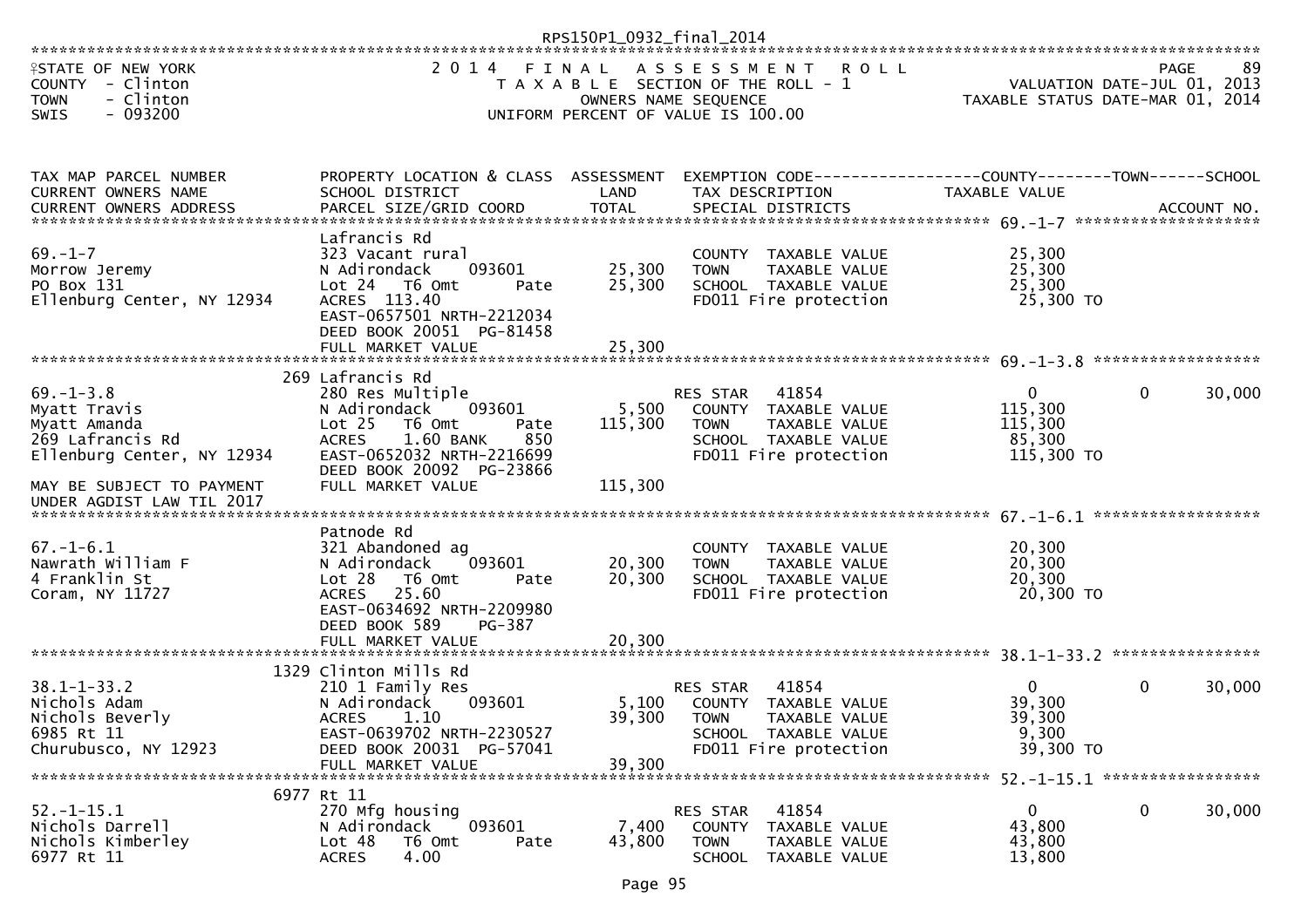|                                                                                                       |                                                      | RPS150P1_0932_final_2014 |                                                                                                                                           |                                                                                                                    |
|-------------------------------------------------------------------------------------------------------|------------------------------------------------------|--------------------------|-------------------------------------------------------------------------------------------------------------------------------------------|--------------------------------------------------------------------------------------------------------------------|
| Churubusco, NY 12923                                                                                  | EAST-0633213 NRTH-2222954<br>PG-211<br>DEED BOOK 977 |                          | FD011 Fire protection                                                                                                                     | 43,800 TO                                                                                                          |
|                                                                                                       | FULL MARKET VALUE                                    | 43,800                   |                                                                                                                                           |                                                                                                                    |
|                                                                                                       |                                                      |                          |                                                                                                                                           |                                                                                                                    |
| <b>ISTATE OF NEW YORK</b><br>COUNTY - Clinton<br>- Clinton<br><b>TOWN</b><br>$-093200$<br><b>SWIS</b> | 2 0 1 4                                              | FINAL                    | A S S E S S M E N T<br><b>ROLL</b><br>T A X A B L E SECTION OF THE ROLL - 1<br>OWNERS NAME SEQUENCE<br>UNIFORM PERCENT OF VALUE IS 100.00 | 90<br><b>PAGE</b><br>VALUATION DATE-JUL 01, 2013<br>VALUATION DATE SUL 11 2014<br>TAXABLE STATUS DATE-MAR 01, 2014 |
|                                                                                                       |                                                      |                          |                                                                                                                                           |                                                                                                                    |
| TAX MAP PARCEL NUMBER                                                                                 | PROPERTY LOCATION & CLASS ASSESSMENT                 |                          |                                                                                                                                           | EXEMPTION CODE------------------COUNTY--------TOWN------SCHOOL                                                     |
| CURRENT OWNERS NAME<br>CURRENT OWNERS ADDRESS                                                         | SCHOOL DISTRICT                                      | LAND                     | TAX DESCRIPTION                                                                                                                           | TAXABLE VALUE                                                                                                      |
|                                                                                                       |                                                      |                          |                                                                                                                                           |                                                                                                                    |
|                                                                                                       | 6985 Rt 11                                           |                          |                                                                                                                                           |                                                                                                                    |
| $52. - 1 - 15.31$                                                                                     | 241 Rural res&ag                                     |                          | 10 YR AGR 41700                                                                                                                           | 15,000<br>15,000<br>15,000                                                                                         |
| Nichols Edwin<br>Nichols Beverly                                                                      | N Adirondack<br>093601<br>Lot 48 T6 Omt<br>Pate      |                          | 41854<br>154,500 RES STAR<br>260,800 483A EX<br>42100                                                                                     | 30,000<br>$\mathbf{0}$<br>$\Omega$<br>2,700<br>2,700<br>2,700                                                      |
| 6985 Rt 11                                                                                            | ACRES 332.90                                         |                          | COUNTY TAXABLE VALUE                                                                                                                      | 243,100                                                                                                            |
| Churubusco, NY 12923                                                                                  | EAST-0633432 NRTH-2221923                            |                          | <b>TOWN</b><br>TAXABLE VALUE                                                                                                              | 243,100                                                                                                            |
|                                                                                                       | DEED BOOK 617<br>PG-575                              |                          | SCHOOL TAXABLE VALUE                                                                                                                      | 213,100                                                                                                            |
| MAY BE SUBJECT TO PAYMENT                                                                             | FULL MARKET VALUE                                    | 260,800                  | FD011 Fire protection                                                                                                                     | 258,100 TO                                                                                                         |
| UNDER RPTL483 UNTIL 2015                                                                              |                                                      |                          | 2,700 EX                                                                                                                                  |                                                                                                                    |
|                                                                                                       | Rt 11                                                |                          |                                                                                                                                           |                                                                                                                    |
| $53. - 1 - 19.23$                                                                                     | 314 Rural vac<10                                     |                          | COUNTY TAXABLE VALUE                                                                                                                      | 10,500                                                                                                             |
| Nichols Gene                                                                                          | N Adirondack<br>093601                               | 10,500                   | <b>TOWN</b><br>TAXABLE VALUE                                                                                                              | 10,500                                                                                                             |
| Nichols Jane                                                                                          | Lot 47 T6omt                                         | 10,500                   | SCHOOL TAXABLE VALUE                                                                                                                      | 10,500                                                                                                             |
| 327 Gagnier Rd                                                                                        | 8.90<br><b>ACRES</b>                                 |                          | FD011 Fire protection                                                                                                                     | 10,500 TO                                                                                                          |
| Churubusco, NY 12923                                                                                  | EAST-0635585 NRTH-2220765                            |                          |                                                                                                                                           |                                                                                                                    |
|                                                                                                       | DEED BOOK 20031 PG-63409<br>FULL MARKET VALUE        | 10,500                   |                                                                                                                                           |                                                                                                                    |
|                                                                                                       |                                                      |                          |                                                                                                                                           |                                                                                                                    |
|                                                                                                       | Patnode Rd                                           |                          |                                                                                                                                           |                                                                                                                    |
| $53. - 1 - 19.24$                                                                                     | $314$ Rural vac<10                                   |                          | COUNTY TAXABLE VALUE                                                                                                                      | 11,100                                                                                                             |
| Nichols Gene                                                                                          | 093601<br>N Adirondack                               | 11,100                   | TAXABLE VALUE<br><b>TOWN</b>                                                                                                              | 11,100                                                                                                             |
| Nichols Jane                                                                                          | Lot 47 T6omt                                         | 11,100                   | SCHOOL TAXABLE VALUE                                                                                                                      | 11,100                                                                                                             |
| 327 Gagnier Rd<br>Churubusco, NY 12923                                                                | <b>ACRES</b><br>9.70<br>EAST-0635245 NRTH-2220611    |                          | FD011 Fire protection                                                                                                                     | 11,100 TO                                                                                                          |
|                                                                                                       | DEED BOOK 20031 PG-63409                             |                          |                                                                                                                                           |                                                                                                                    |
|                                                                                                       | FULL MARKET VALUE                                    | 11,100                   |                                                                                                                                           |                                                                                                                    |
|                                                                                                       |                                                      |                          |                                                                                                                                           |                                                                                                                    |
|                                                                                                       | Rt 11                                                |                          |                                                                                                                                           |                                                                                                                    |
| $52. - 1 - 14$<br>Nichols Gene R                                                                      | 314 Rural vac<10<br>093601<br>N Adirondack           | 5,500                    | COUNTY TAXABLE VALUE<br><b>TOWN</b><br>TAXABLE VALUE                                                                                      | 5,500<br>5,500                                                                                                     |
| Nichols Jane E                                                                                        | Lot 48<br>T6 Omt<br>Pate                             | 5,500                    | SCHOOL TAXABLE VALUE                                                                                                                      | 5,500                                                                                                              |
| 327 Gagnier Rd                                                                                        | 1.60<br><b>ACRES</b>                                 |                          | FD011 Fire protection                                                                                                                     | 5,500 TO                                                                                                           |
| Churubusco, NY 12923-1822                                                                             | EAST-0634526 NRTH-2222364                            |                          |                                                                                                                                           |                                                                                                                    |
|                                                                                                       | DEED BOOK 20001 PG-19224                             |                          |                                                                                                                                           |                                                                                                                    |
|                                                                                                       | FULL MARKET VALUE                                    | 5,500                    |                                                                                                                                           |                                                                                                                    |
|                                                                                                       |                                                      |                          |                                                                                                                                           |                                                                                                                    |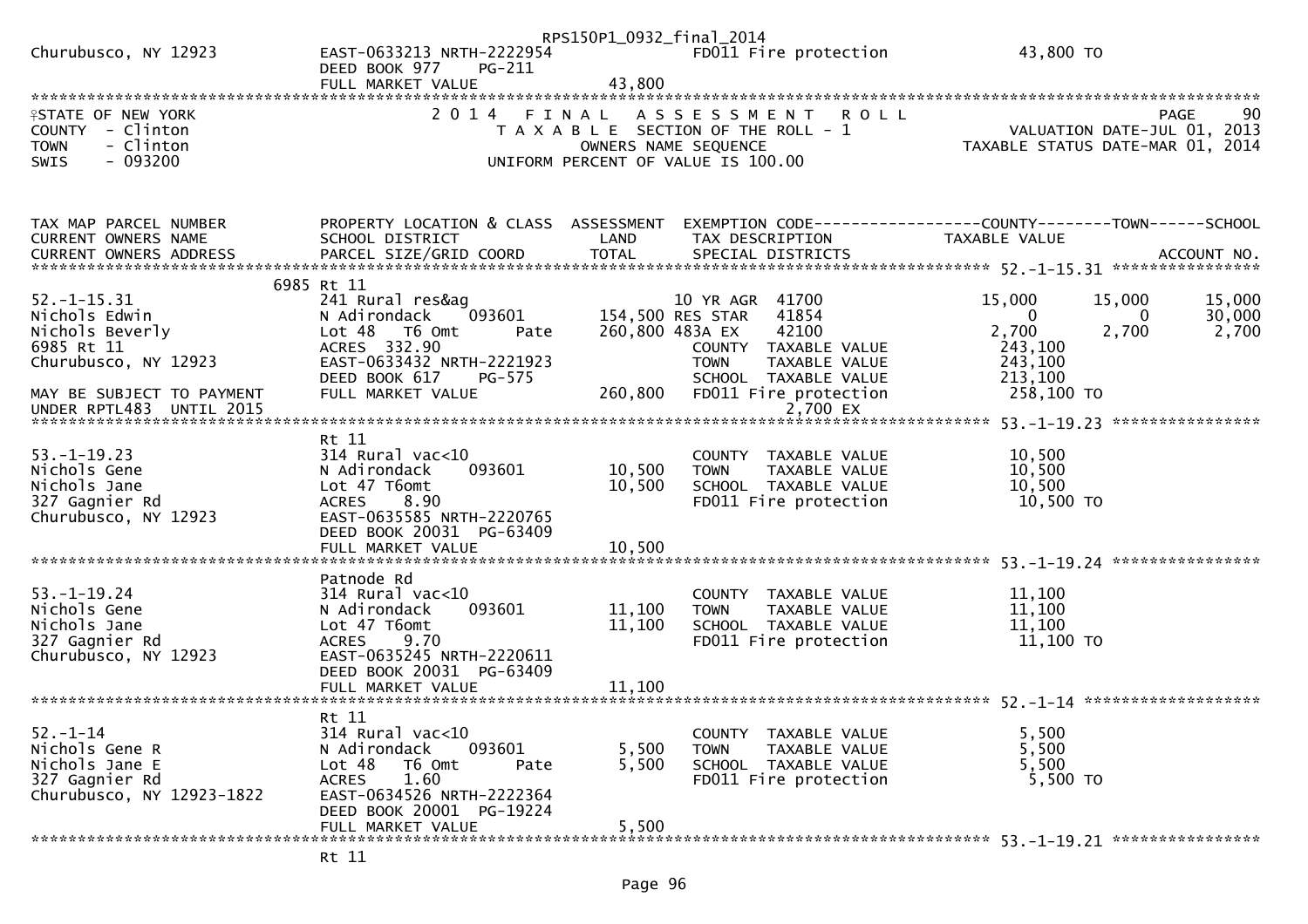|                                                        |                                                        | RPS150P1_0932_final_2014 |                                                                             |                                                               |                  |
|--------------------------------------------------------|--------------------------------------------------------|--------------------------|-----------------------------------------------------------------------------|---------------------------------------------------------------|------------------|
| $53. - 1 - 19.21$<br>Nichols Gene R                    | 321 Abandoned ag<br>093601<br>N Adirondack             | 24,900                   | COUNTY TAXABLE VALUE<br><b>TOWN</b><br>TAXABLE VALUE                        | 24,900<br>24,900                                              |                  |
| 327 Gagnier Rd<br>Churubusco, NY 12926                 | Lot 47 76 0mt<br>Pate<br>54.40<br><b>ACRES</b>         | 24,900                   | SCHOOL TAXABLE VALUE<br>FD011 Fire protection                               | 24,900<br>24,900 TO                                           |                  |
|                                                        | EAST-0636104 NRTH-2219633                              |                          |                                                                             |                                                               |                  |
|                                                        | DEED BOOK 20072 PG-10243<br>FULL MARKET VALUE          | 24,900                   |                                                                             |                                                               |                  |
|                                                        |                                                        |                          |                                                                             |                                                               |                  |
| <b>ISTATE OF NEW YORK</b><br>COUNTY - Clinton          | 2 0 1 4                                                | FINAL                    | A S S E S S M E N T<br><b>ROLL</b><br>T A X A B L E SECTION OF THE ROLL - 1 | VALUATION DATE-JUL 01, 2013                                   | PAGE<br>91       |
| <b>TOWN</b><br>- Clinton                               |                                                        |                          | OWNERS NAME SEQUENCE                                                        | TAXABLE STATUS DATE-MAR 01, 2014                              |                  |
| $-093200$<br><b>SWIS</b>                               |                                                        |                          | UNIFORM PERCENT OF VALUE IS 100.00                                          |                                                               |                  |
| TAX MAP PARCEL NUMBER                                  | PROPERTY LOCATION & CLASS ASSESSMENT                   |                          |                                                                             | EXEMPTION CODE-----------------COUNTY--------TOWN------SCHOOL |                  |
| CURRENT OWNERS NAME                                    | SCHOOL DISTRICT                                        | LAND                     | TAX DESCRIPTION                                                             | TAXABLE VALUE                                                 |                  |
|                                                        |                                                        |                          |                                                                             |                                                               |                  |
| $52. - 1 - 13$                                         | Rt 11<br>321 Abandoned ag                              |                          | AGRI DISTR 41720                                                            | 39,866<br>39,866                                              | 39,866           |
| Nichols Gerald                                         | 093601<br>N Adirondack                                 | 64,900                   | COUNTY TAXABLE VALUE                                                        | 25,034                                                        |                  |
| Nichols Bernadette<br>52 Nichols Rd                    | Lot 47 T6 Omt<br>Pate<br>ACRES 115.50                  | 64,900                   | TAXABLE VALUE<br><b>TOWN</b><br>SCHOOL TAXABLE VALUE                        | 25,034<br>25,034                                              |                  |
| Churubusco, NY 12923                                   | EAST-0634591 NRTH-2221114<br>DEED BOOK 552<br>$PG-528$ |                          | FD011 Fire protection                                                       | 64,900 TO                                                     |                  |
| MAY BE SUBJECT TO PAYMENT<br>UNDER AGDIST LAW TIL 2018 | FULL MARKET VALUE                                      | 64,900                   |                                                                             |                                                               |                  |
|                                                        | 52 Nichols Rd                                          |                          |                                                                             |                                                               |                  |
| $53. - 1 - 6$                                          | 112 Dairy farm                                         |                          | 10 YR AGR 41700                                                             | 18,600<br>18,600                                              | 18,600           |
| Nichols Gerald<br>Nichols Bernadette                   | 093601<br>N Adirondack<br>Lot 47 76 0mt<br>Pate        |                          | 108,500 AGRI DISTR 41720<br>212,000 SR STAR<br>41834                        | 33,111<br>33,111<br>$\mathbf 0$<br>0                          | 33,111<br>64,200 |
| 52 Nichols Rd                                          | ACRES 213.60                                           |                          | 42100<br>483A EX                                                            | 7,500<br>7,500                                                | 7,500            |
| Churubusco, NY 12923                                   | EAST-0638029 NRTH-2222383<br>DEED BOOK 458<br>PG-283   |                          | COUNTY TAXABLE VALUE<br><b>TOWN</b><br>TAXABLE VALUE                        | 152,789<br>152,789                                            |                  |
| MAY BE SUBJECT TO PAYMENT                              | FULL MARKET VALUE                                      | 212,000                  | SCHOOL TAXABLE VALUE                                                        | 88,589                                                        |                  |
| UNDER AGDIST LAW TIL 2018                              |                                                        |                          | FD011 Fire protection<br>7,500 EX                                           | 204,500 TO                                                    |                  |
|                                                        |                                                        |                          |                                                                             |                                                               |                  |
| 6766-6774 Rt 11<br>$53. - 1 - 17.1$                    | 240 Rural res                                          |                          | AGRI DISTR 41720                                                            | 25,668<br>25,668                                              | 25,668           |
| Nichols Gerald                                         | 093601<br>N Adirondack                                 | 57,500                   | COUNTY TAXABLE VALUE                                                        | 98,432                                                        |                  |
| Nichols Bernadette<br>52 Nichols Rd                    | Lot 47<br>T6 Omt<br>Pate<br>ACRES 84.00                | 124,100                  | <b>TOWN</b><br>TAXABLE VALUE<br>SCHOOL TAXABLE VALUE                        | 98,432<br>98,432                                              |                  |
| Churubusco, NY 12923                                   | EAST-0638756 NRTH-2219972                              |                          | FD011 Fire protection                                                       | 124,100 TO                                                    |                  |
| MAY BE SUBJECT TO PAYMENT                              | DEED BOOK 552<br>$PG-528$<br>FULL MARKET VALUE         | 124,100                  |                                                                             |                                                               |                  |
| UNDER AGDIST LAW TIL 2018                              |                                                        |                          |                                                                             |                                                               |                  |
| $52. - 1 - 18$                                         | Campbell Rd<br>321 Abandoned ag                        |                          | AGRI DISTR 41720                                                            | 18,994<br>18,994                                              | 18,994           |
| Nichols Gerald E                                       | 093601<br>N Adirondack                                 | 31,900                   | COUNTY TAXABLE VALUE                                                        | 12,906                                                        |                  |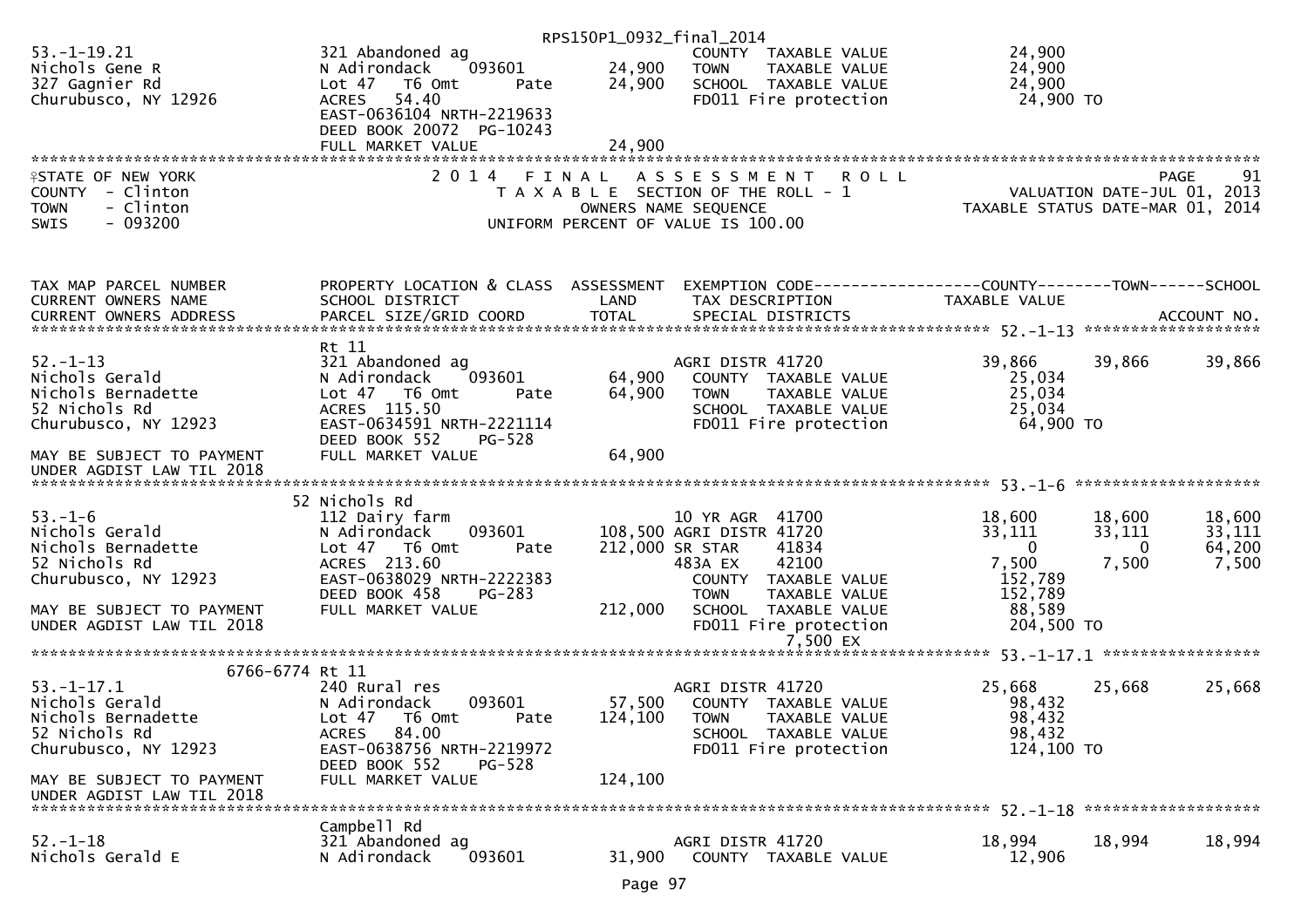|                                                                                                       |                                                                                                                                                                                         | RPS150P1_0932_final_2014   |                                                                                                                                                                                                                     |                                                                                                            |                                |
|-------------------------------------------------------------------------------------------------------|-----------------------------------------------------------------------------------------------------------------------------------------------------------------------------------------|----------------------------|---------------------------------------------------------------------------------------------------------------------------------------------------------------------------------------------------------------------|------------------------------------------------------------------------------------------------------------|--------------------------------|
| Nichols Bernadette<br>52 Nichols Rd<br>Churubusco, NY 12923                                           | Lot <sub>48</sub><br>T6 Omt<br>Pate<br>ACRES 48.70<br>EAST-0631101 NRTH-2220669<br>DEED BOOK 610                                                                                        | 31,900                     | <b>TOWN</b><br>TAXABLE VALUE<br>SCHOOL TAXABLE VALUE<br>FD011 Fire protection                                                                                                                                       | 12,906<br>12,906<br>31,900 TO                                                                              |                                |
| MAY BE SUBJECT TO PAYMENT<br>UNDER AGDIST LAW TIL 2018                                                | PG-608<br>FULL MARKET VALUE                                                                                                                                                             | 31,900                     |                                                                                                                                                                                                                     |                                                                                                            |                                |
| <b>ISTATE OF NEW YORK</b><br>COUNTY - Clinton<br><b>TOWN</b><br>- Clinton<br>$-093200$<br><b>SWIS</b> | 2014 FINAL                                                                                                                                                                              |                            | ASSESSMENT ROLL<br>T A X A B L E SECTION OF THE ROLL - 1<br>OWNERS NAME SEQUENCE<br>UNIFORM PERCENT OF VALUE IS 100.00                                                                                              | کوبہ ہے<br>2013 ,VALUATION DATE-JUL 01<br>2014 ,TAXABLE STATUS DATE-MAR 01                                 | 92<br>PAGE                     |
| TAX MAP PARCEL NUMBER<br>CURRENT OWNERS NAME                                                          | PROPERTY LOCATION & CLASS ASSESSMENT<br>SCHOOL DISTRICT                                                                                                                                 | LAND                       | TAX DESCRIPTION                                                                                                                                                                                                     | EXEMPTION CODE------------------COUNTY--------TOWN------SCHOOL<br>TAXABLE VALUE                            |                                |
| $52. - 1 - 22$<br>Nichols Lawrence<br>Nichols Norma<br>426 Campbell Rd<br>Churubusco, NY 12923        | 426 Campbell Rd<br>112 Dairy farm<br>093601<br>N Adirondack<br>Lot 33 T6 Omt<br>Pate<br>ACRES 75.00<br>EAST-0631401 NRTH-2217692<br>DEED BOOK 470<br><b>PG-669</b><br>FULL MARKET VALUE | 100,600 483A EX            | 50 PCT OF VALUE USED FOR EXEMPTION PURPOSES<br>AGED COUN 41802<br>51,000 SR STAR<br>41834<br>42100<br>COUNTY TAXABLE VALUE<br><b>TOWN</b><br>TAXABLE VALUE<br>SCHOOL TAXABLE VALUE<br>100,600 FD011 Fire protection | $\mathbf 0$<br>15,090<br>$\Omega$<br>$\Omega$<br>2,200<br>2,200<br>83,310<br>98,400<br>34,200<br>98,400 TO | $\mathbf 0$<br>64,200<br>2,200 |
|                                                                                                       |                                                                                                                                                                                         |                            |                                                                                                                                                                                                                     |                                                                                                            |                                |
| $52. - 1 - 16.1$<br>Nichols Paul J<br>Nichols Anne F<br>544 Campbell Rd<br>Churubusco, NY 12923       | Campbell Rd<br>$322$ Rural vac $>10$<br>093601<br>N Adirondack<br>Lot 48 T6 Omt<br>Pate<br>ACRES 127.00<br>EAST-0629753 NRTH-2222697<br>DEED BOOK 20122 PG-50004                        | 63,200<br>63,200<br>63,200 | COUNTY TAXABLE VALUE<br><b>TOWN</b><br>TAXABLE VALUE<br>SCHOOL TAXABLE VALUE<br>FD011 Fire protection                                                                                                               | 63,200<br>63,200<br>63,200<br>63,200 TO                                                                    |                                |
|                                                                                                       | FULL MARKET VALUE                                                                                                                                                                       |                            |                                                                                                                                                                                                                     |                                                                                                            |                                |
| $52. - 1 - 17$<br>Nichols Paul J<br>Nichols Anne F<br>544 Campbell Rd<br>Churubusco, NY 12923         | 544 Campbell Rd<br>210 1 Family Res<br>N Adirondack<br>093601<br>Lot 48 T6 Omt<br>Pate<br><b>FRNT</b><br>90.00 DPTH 360.00<br>EAST-0629645 NRTH-2220218<br>DEED BOOK 919<br>PG-340      | 4,400<br>90,000            | 41854<br>RES STAR<br>COUNTY TAXABLE VALUE<br><b>TOWN</b><br>TAXABLE VALUE<br>SCHOOL TAXABLE VALUE<br>FD011 Fire protection                                                                                          | $\mathbf{0}$<br>$\mathbf{0}$<br>90,000<br>90,000<br>60,000<br>90,000 TO                                    | 30,000                         |
|                                                                                                       | FULL MARKET VALUE                                                                                                                                                                       | 90,000                     |                                                                                                                                                                                                                     |                                                                                                            |                                |
| $82.-2-1.911$<br>Nichols Richard P<br>387 Ryan Rd<br>Churubusco, NY 12923                             | 387 Ryan Rd<br>241 Rural res&ag<br>163401<br>Chateaugay 1<br>Lot 30 T6omt<br>ACRES 34.20 BANK<br>080<br>EAST-0624317 NRTH-2207409<br>DEED BOOK 20092 PG-23623                           | 24,600<br>135,000          | COUNTY TAXABLE VALUE<br><b>TOWN</b><br>TAXABLE VALUE<br>SCHOOL TAXABLE VALUE<br>FD011 Fire protection                                                                                                               | 135,000<br>135,000<br>135,000<br>135,000 TO                                                                |                                |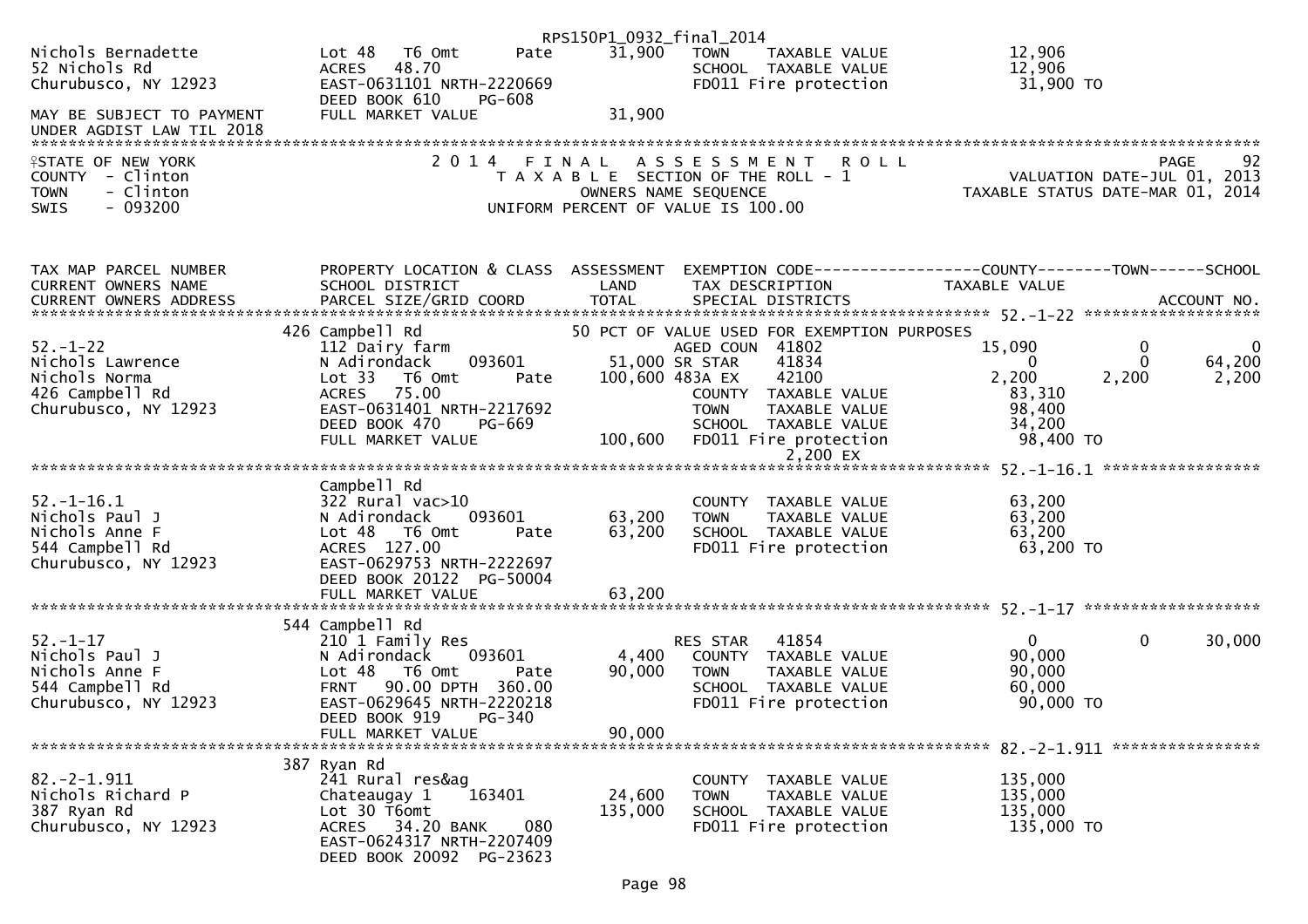|                                                                                                       |                                                                                                                                                                                   | RPS150P1_0932_final_2014   |                                                                                                                                   |                                                                                |        |
|-------------------------------------------------------------------------------------------------------|-----------------------------------------------------------------------------------------------------------------------------------------------------------------------------------|----------------------------|-----------------------------------------------------------------------------------------------------------------------------------|--------------------------------------------------------------------------------|--------|
|                                                                                                       | FULL MARKET VALUE                                                                                                                                                                 | 135,000                    |                                                                                                                                   |                                                                                |        |
|                                                                                                       |                                                                                                                                                                                   |                            |                                                                                                                                   |                                                                                |        |
| $52. - 1 - 15.32$<br>Nichols Thomas<br>6922 Rt 11<br>Churubusco, NY 12923                             | 6922 Rt 11<br>210 1 Family Res<br>093601<br>N Adirondack<br>Lot 48 T6 Omt<br>FRNT 225.00 DPTH 200.00<br>EAST-0634345 NRTH-2222453<br>DEED BOOK 774<br>PG-246<br>FULL MARKET VALUE | 4,800<br>82,800<br>82,800  | 41854<br><b>RES STAR</b><br>COUNTY TAXABLE VALUE<br><b>TOWN</b><br>TAXABLE VALUE<br>SCHOOL TAXABLE VALUE<br>FD011 Fire protection | $\overline{0}$<br>$\mathbf{0}$<br>82,800<br>82,800<br>52,800<br>82,800 TO      | 30,000 |
|                                                                                                       |                                                                                                                                                                                   |                            |                                                                                                                                   |                                                                                |        |
| <b>ASTATE OF NEW YORK</b><br>COUNTY - Clinton<br>- Clinton<br><b>TOWN</b><br>$-093200$<br><b>SWIS</b> | 2 0 1 4<br>FINAL                                                                                                                                                                  | OWNERS NAME SEQUENCE       | <b>ROLL</b><br>A S S E S S M E N T<br>T A X A B L E SECTION OF THE ROLL - 1<br>UNIFORM PERCENT OF VALUE IS 100.00                 | <b>PAGE</b><br>VALUATION DATE-JUL 01, 2013<br>TAXABLE STATUS DATE-MAR 01, 2014 | 93     |
| TAX MAP PARCEL NUMBER<br>CURRENT OWNERS NAME                                                          | PROPERTY LOCATION & CLASS ASSESSMENT<br>SCHOOL DISTRICT                                                                                                                           | LAND                       | TAX DESCRIPTION                                                                                                                   | EXEMPTION CODE-----------------COUNTY-------TOWN------SCHOOL<br>TAXABLE VALUE  |        |
|                                                                                                       | 426 Looby Rd                                                                                                                                                                      |                            |                                                                                                                                   |                                                                                |        |
| $37. - 1 - 17.22$<br>Nichols Timothy<br>Nichols Wendy<br>426 Looby Rd<br>Churubusco, NY 12923         | 210 1 Family Res<br>N Adirondack<br>093601<br>Lot 53 T60MT<br>5.00<br><b>ACRES</b><br>EAST-0630382 NRTH-2227345<br>DEED BOOK 20051 PG-79452                                       | 7,800<br>117,000           | 41854<br>RES STAR<br>COUNTY TAXABLE VALUE<br><b>TOWN</b><br><b>TAXABLE VALUE</b><br>SCHOOL TAXABLE VALUE<br>FD011 Fire protection | $\mathbf{0}$<br>$\mathbf 0$<br>117,000<br>117,000<br>87,000<br>117,000 TO      | 30,000 |
|                                                                                                       |                                                                                                                                                                                   |                            |                                                                                                                                   | ****************                                                               |        |
| $37. - 1 - 17.21$<br>Nichols Timothy L<br>Nichols Wendy A<br>426 Looby Rd<br>Churubusco, NY 12923     | Looby Rd<br>321 Abandoned ag<br>N Adirondack<br>093601<br>Lot 53 T6omt<br>ACRES 32.20<br>EAST-0630009 NRTH-2227849<br>DEED BOOK 20041 PG-70770<br>FULL MARKET VALUE               | 24,600<br>24,600<br>24,600 | COUNTY TAXABLE VALUE<br>TAXABLE VALUE<br><b>TOWN</b><br>SCHOOL TAXABLE VALUE<br>FD011 Fire protection                             | 24,600<br>24,600<br>24,600<br>24,600 TO                                        |        |
|                                                                                                       |                                                                                                                                                                                   |                            |                                                                                                                                   |                                                                                |        |
| $82 - 2 - 1.92$<br>Noble Development LLC<br>8 Railroad Ave<br>Essex, CT 06426                         | Ryan Rd<br>$314$ Rural vac<10<br>Chateaugay 1<br>163401<br>Lot 30 T6omt<br>5.00<br><b>ACRES</b><br>EAST-0624247 NRTH-2208015<br>DEED BOOK 20082 PG-13501<br>FULL MARKET VALUE     | 8,200<br>8,200<br>8,200    | COUNTY TAXABLE VALUE<br><b>TOWN</b><br>TAXABLE VALUE<br><b>SCHOOL</b><br>TAXABLE VALUE<br>FD011 Fire protection                   | 8,200<br>8,200<br>8,200<br>8,200 TO                                            |        |
|                                                                                                       | Number 5 Rd                                                                                                                                                                       |                            |                                                                                                                                   |                                                                                |        |
| $82. - 2 - 1.14$<br>Noble Ellenburg Windpark LLC<br>Noble Clinton Windpark I LLC                      | 321 Abandoned ag<br>163401<br>Chateaugay 1<br>Lot 30 T6omt                                                                                                                        | 9,200<br>9,200             | <b>COUNTY</b><br>TAXABLE VALUE<br>TAXABLE VALUE<br><b>TOWN</b><br><b>SCHOOL</b><br>TAXABLE VALUE                                  | 9,200<br>9,200<br>9,200                                                        |        |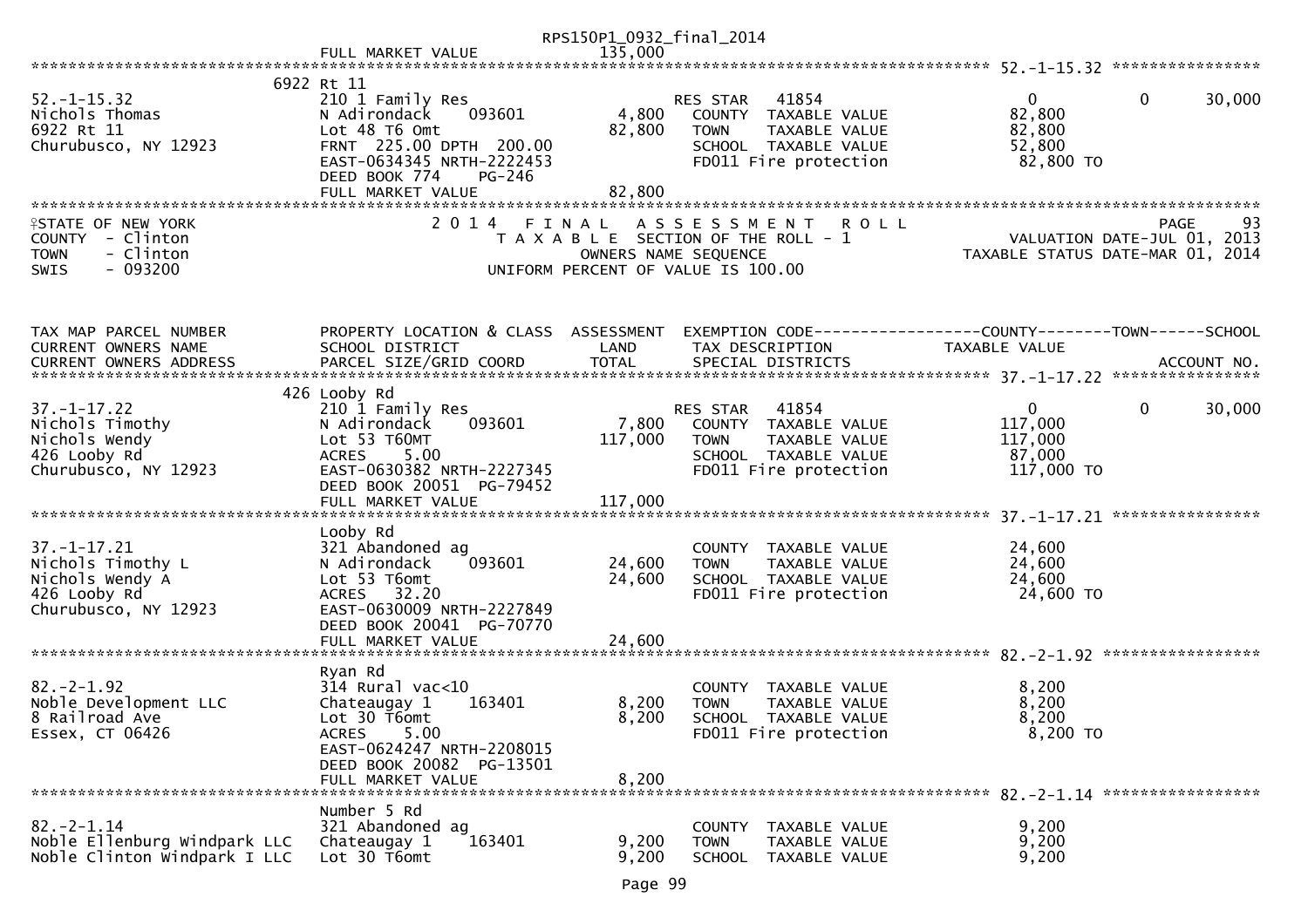|                                                                                                                                 |                                                                                                                                                                                                     | RPS150P1_0932_final_2014   |                                                                                                                   |                                                                                              |
|---------------------------------------------------------------------------------------------------------------------------------|-----------------------------------------------------------------------------------------------------------------------------------------------------------------------------------------------------|----------------------------|-------------------------------------------------------------------------------------------------------------------|----------------------------------------------------------------------------------------------|
| 8 Railroad Ave Ste 8<br>Essex, CT 06426                                                                                         | ACRES 22.20<br>EAST-0623333 NRTH-2207803<br>DEED BOOK 20072 PG-5675                                                                                                                                 |                            | FD011 Fire protection                                                                                             | 9,200 TO                                                                                     |
|                                                                                                                                 | FULL MARKET VALUE                                                                                                                                                                                   | 9,200                      |                                                                                                                   |                                                                                              |
|                                                                                                                                 | Ryan Rd                                                                                                                                                                                             |                            |                                                                                                                   |                                                                                              |
| $82 - 2 - 10.1$<br>Noble Ellenburg Windpark LLC<br>Noble Clinton Windpark LLC<br>8 Railroad Ave Ste 8<br>Essex, CT 06426        | $314$ Rural vac<10<br>163401<br>Chateaugay 1<br>Lot 29 T6 OMT<br><b>ACRES</b><br>1.33<br>EAST-0625913 NRTH-2207535<br>DEED BOOK 20072 PG-5677                                                       | 5,300<br>5,300             | COUNTY TAXABLE VALUE<br>TAXABLE VALUE<br><b>TOWN</b><br>SCHOOL TAXABLE VALUE<br>FD011 Fire protection             | 5,300<br>5,300<br>5,300<br>$5,300$ TO                                                        |
|                                                                                                                                 | FULL MARKET VALUE                                                                                                                                                                                   | 5,300                      |                                                                                                                   |                                                                                              |
| <b>ISTATE OF NEW YORK</b><br>COUNTY - Clinton<br>- Clinton<br><b>TOWN</b><br>$-093200$<br><b>SWIS</b>                           | 2014 FINAL                                                                                                                                                                                          | OWNERS NAME SEQUENCE       | <b>ROLL</b><br>A S S E S S M E N T<br>T A X A B L E SECTION OF THE ROLL - 1<br>UNIFORM PERCENT OF VALUE IS 100.00 | <b>PAGE</b><br>94<br>VALUATION DATE-JUL 01, 2013<br>TAXABLE STATUS DATE-MAR 01, 2014         |
| TAX MAP PARCEL NUMBER<br>CURRENT OWNERS NAME<br><b>CURRENT OWNERS ADDRESS</b>                                                   | PROPERTY LOCATION & CLASS ASSESSMENT<br>SCHOOL DISTRICT<br>PARCEL SIZE/GRID COORD                                                                                                                   | LAND<br><b>TOTAL</b>       | TAX DESCRIPTION<br>SPECIAL DISTRICTS                                                                              | EXEMPTION CODE-----------------COUNTY-------TOWN------SCHOOL<br>TAXABLE VALUE<br>ACCOUNT NO. |
|                                                                                                                                 | Number 5 Rd                                                                                                                                                                                         |                            |                                                                                                                   |                                                                                              |
| $82 - 2 - 1.383$<br>Noble Environmental Power LLC Chateaugay 1<br>ADP Accounts Payable<br>PO Box 3467<br>Coppell, TX 75019-3467 | 311 Res vac land<br>163401<br>Lot 29 T6omt<br>FRNT 125.00 DPTH 270.00<br>EAST-0625897 NRTH-2207706                                                                                                  | 4,700<br>4,700             | COUNTY TAXABLE VALUE<br><b>TOWN</b><br>TAXABLE VALUE<br>SCHOOL TAXABLE VALUE<br>FD011 Fire protection             | 4,700<br>4,700<br>4,700<br>4,700 TO                                                          |
|                                                                                                                                 | DEED BOOK 20072 PG-9841<br>FULL MARKET VALUE                                                                                                                                                        | 4,700                      |                                                                                                                   |                                                                                              |
|                                                                                                                                 |                                                                                                                                                                                                     |                            |                                                                                                                   |                                                                                              |
| $37. - 1 - 24.2$<br>Noble Wind Operations LLC<br>8 Railroad Ave Ste B<br>Essex, CT 06426                                        | 23 Lost Nation Rd<br>430 Mtor veh srv<br>163401<br>Chateaugay 1<br>$Lot$ 5152 T6 Omt<br>Pate<br>survey map 2010/231470<br>3.74<br><b>ACRES</b>                                                      | 18,700<br>228,000          | COUNTY TAXABLE VALUE<br>TAXABLE VALUE<br><b>TOWN</b><br>SCHOOL TAXABLE VALUE<br>FD011 Fire protection             | 228,000<br>228,000<br>228,000<br>228,000 TO                                                  |
|                                                                                                                                 | EAST-0622529 NRTH-2224003<br>DEED BOOK 20102 PG-31714<br>FULL MARKET VALUE                                                                                                                          | 228,000                    |                                                                                                                   |                                                                                              |
| $54. - 2 - 13$<br>O'Neil Daniel R<br>2677 Ethan Allen Hwy<br>Saint Albans, VT 05478                                             | Lafrancis Rd<br>321 Abandoned ag<br>093601<br>N Adirondack<br>Lot 44 T6 Omt<br>Survey Map 20061/99069 Lo<br>ACRES 25.16<br>EAST-0651995 NRTH-2222710<br>DEED BOOK 20062 PG-214<br>FULL MARKET VALUE | 20,100<br>20,100<br>20,100 | <b>COUNTY</b><br>TAXABLE VALUE<br><b>TOWN</b><br>TAXABLE VALUE<br>SCHOOL TAXABLE VALUE<br>FD011 Fire protection   | 20,100<br>20,100<br>20,100<br>20,100 TO                                                      |
|                                                                                                                                 |                                                                                                                                                                                                     |                            |                                                                                                                   |                                                                                              |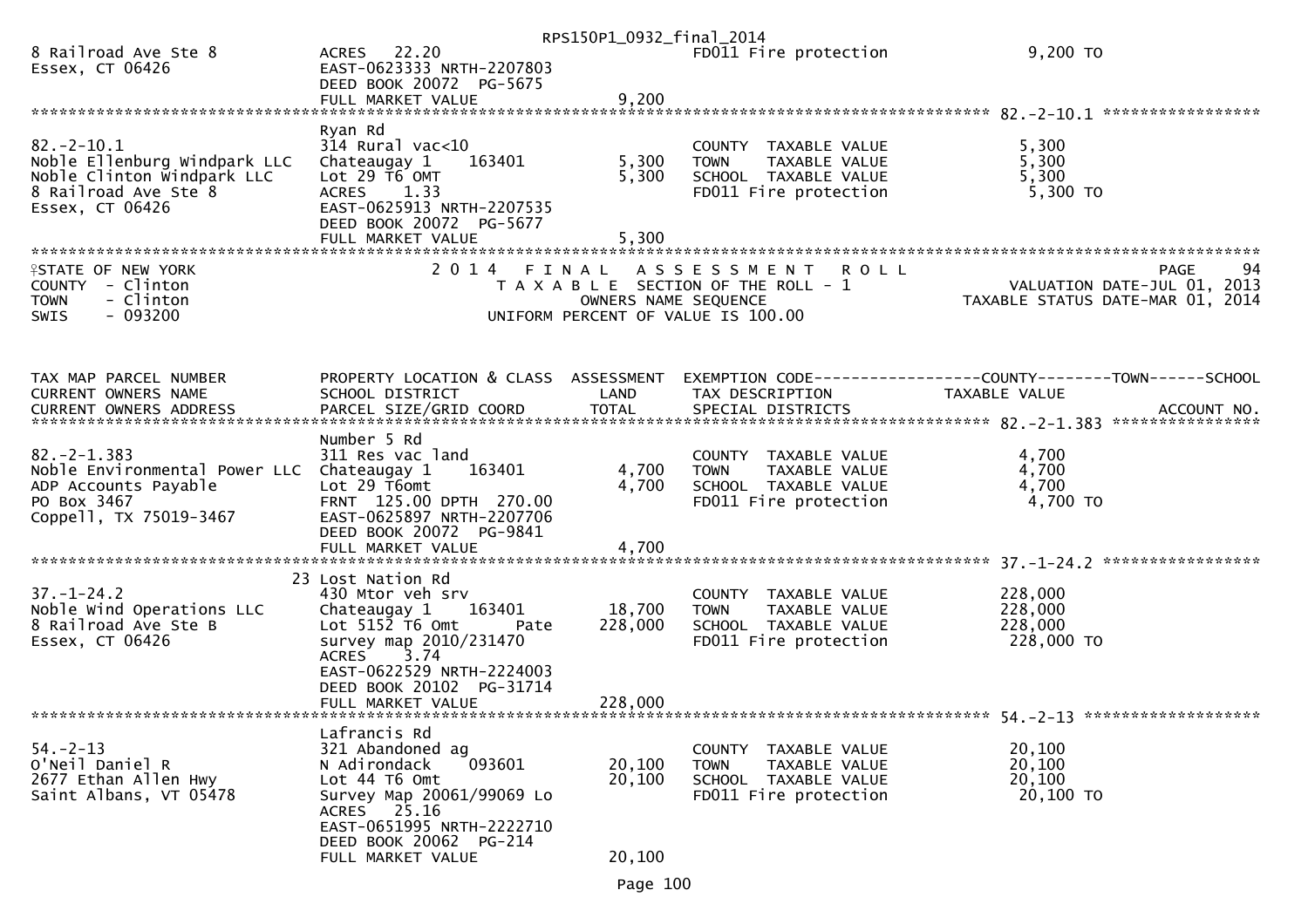| $21. - 1 - 7$<br>O'Neil Fred L<br>Williams Joan L<br>321 N Highland Ave Apt 324<br>Ossining, NY 10562 | 604 Lost Nation Rd<br>240 Rural res<br>163401<br>Chateaugay 1<br>Lot 72  T6 0mt<br>Pate<br>ACRES 95.00<br>EAST-0622272 NRTH-2237434                                                                   | 58,000<br>105,000          | COUNTY TAXABLE VALUE<br>TAXABLE VALUE<br><b>TOWN</b><br>SCHOOL TAXABLE VALUE<br>FD011 Fire protection                             | 105,000<br>105,000<br>105,000<br>105,000 TO  |                                           |
|-------------------------------------------------------------------------------------------------------|-------------------------------------------------------------------------------------------------------------------------------------------------------------------------------------------------------|----------------------------|-----------------------------------------------------------------------------------------------------------------------------------|----------------------------------------------|-------------------------------------------|
| PRIOR OWNER ON 3/01/2014<br>O'Neil Fred L                                                             | DEED BOOK 20031 PG-59410<br>FULL MARKET VALUE                                                                                                                                                         | 105,000                    |                                                                                                                                   |                                              |                                           |
|                                                                                                       | Rt 11                                                                                                                                                                                                 |                            |                                                                                                                                   |                                              |                                           |
| $68. - 1 - 10$<br>o'valle C victor<br>O'Valle Marlene Boyea<br>912 Rt 374<br>Cadyville, NY 12918      | 321 Abandoned ag<br>093601<br>N Adirondack<br>$Lot 26$ T6 Omt<br>Pate<br>ACRES 100.00<br>EAST-0645276 NRTH-2211500<br>DEED BOOK 20041 PG-68950<br>FULL MARKET VALUE                                   | 57,500<br>57,500<br>57,500 | COUNTY TAXABLE VALUE<br>TAXABLE VALUE<br><b>TOWN</b><br>SCHOOL TAXABLE VALUE<br>FD011 Fire protection                             | 57,500<br>57,500<br>57,500<br>57,500 TO      |                                           |
|                                                                                                       |                                                                                                                                                                                                       |                            |                                                                                                                                   |                                              |                                           |
| <b>ISTATE OF NEW YORK</b><br>COUNTY - Clinton<br>- Clinton<br><b>TOWN</b><br>$-093200$<br><b>SWIS</b> | 2014 FINAL                                                                                                                                                                                            | OWNERS NAME SEQUENCE       | A S S E S S M E N T<br><b>ROLL</b><br>T A X A B L E SECTION OF THE ROLL - 1<br>UNIFORM PERCENT OF VALUE IS 100.00                 | TAXABLE STATUS DATE-MAR 01, 2014             | 95<br>PAGE<br>VALUATION DATE-JUL 01, 2013 |
|                                                                                                       |                                                                                                                                                                                                       |                            |                                                                                                                                   |                                              |                                           |
| TAX MAP PARCEL NUMBER<br>CURRENT OWNERS NAME                                                          | PROPERTY LOCATION & CLASS ASSESSMENT<br>SCHOOL DISTRICT                                                                                                                                               | LAND                       | EXEMPTION CODE-----------------COUNTY-------TOWN------SCHOOL<br>TAX DESCRIPTION                                                   | TAXABLE VALUE                                |                                           |
|                                                                                                       |                                                                                                                                                                                                       |                            |                                                                                                                                   |                                              |                                           |
| $69. - 1 - 11.1$<br>o'valle C Victor<br>O'Valle Marlene Boyea<br>912 Rt 374<br>Cadyville, NY 12918    | 6131 Rt 11<br>312 Vac w/imprv<br>N Adirondack<br>093601<br>Lot <sub>25</sub><br>T6 Omt<br>Pate<br>11.20<br><b>ACRES</b><br>EAST-0649432 NRTH-2210531<br>DEED BOOK 20041 PG-68950<br>FULL MARKET VALUE | 12,600<br>19,500<br>19,500 | COUNTY TAXABLE VALUE<br>TAXABLE VALUE<br><b>TOWN</b><br>SCHOOL TAXABLE VALUE<br>FD011 Fire protection                             | 19,500<br>19,500<br>19,500<br>19,500 TO      |                                           |
|                                                                                                       |                                                                                                                                                                                                       |                            |                                                                                                                                   |                                              |                                           |
| $52. - 1 - 9.38$<br>OBrien Patrick<br>OBrien Janice<br>43 Edwards Rd<br>Bethany, CT 06524             | Campbell Rd<br>$314$ Rural vac<10<br>Chateaugay 1<br>163401<br>Lot 49 T6omt<br>5.40<br>ACRES<br>EAST-0628229 NRTH-2222870<br>DEED BOOK 659<br>PG-235<br>FULL MARKET VALUE                             | 8,500<br>8,500<br>8,500    | 41101<br><b>VETERANS</b><br>COUNTY TAXABLE VALUE<br><b>TOWN</b><br>TAXABLE VALUE<br>SCHOOL TAXABLE VALUE<br>FD011 Fire protection | 2,900<br>5,600<br>5,600<br>8,500<br>8,500 TO | 2,900<br>0                                |
|                                                                                                       |                                                                                                                                                                                                       |                            |                                                                                                                                   |                                              |                                           |
| $21 - 1 - 5$<br>Oddi Alfred<br>957 North 6th St                                                       | Lost Nation Rd<br>321 Abandoned ag<br>163401<br>Chateaugay 1<br>Lot 71  T6 0mt<br>Pate                                                                                                                | 42,000<br>42,000           | COUNTY TAXABLE VALUE<br><b>TOWN</b><br>TAXABLE VALUE<br>SCHOOL TAXABLE VALUE                                                      | 42,000<br>42,000<br>42,000                   |                                           |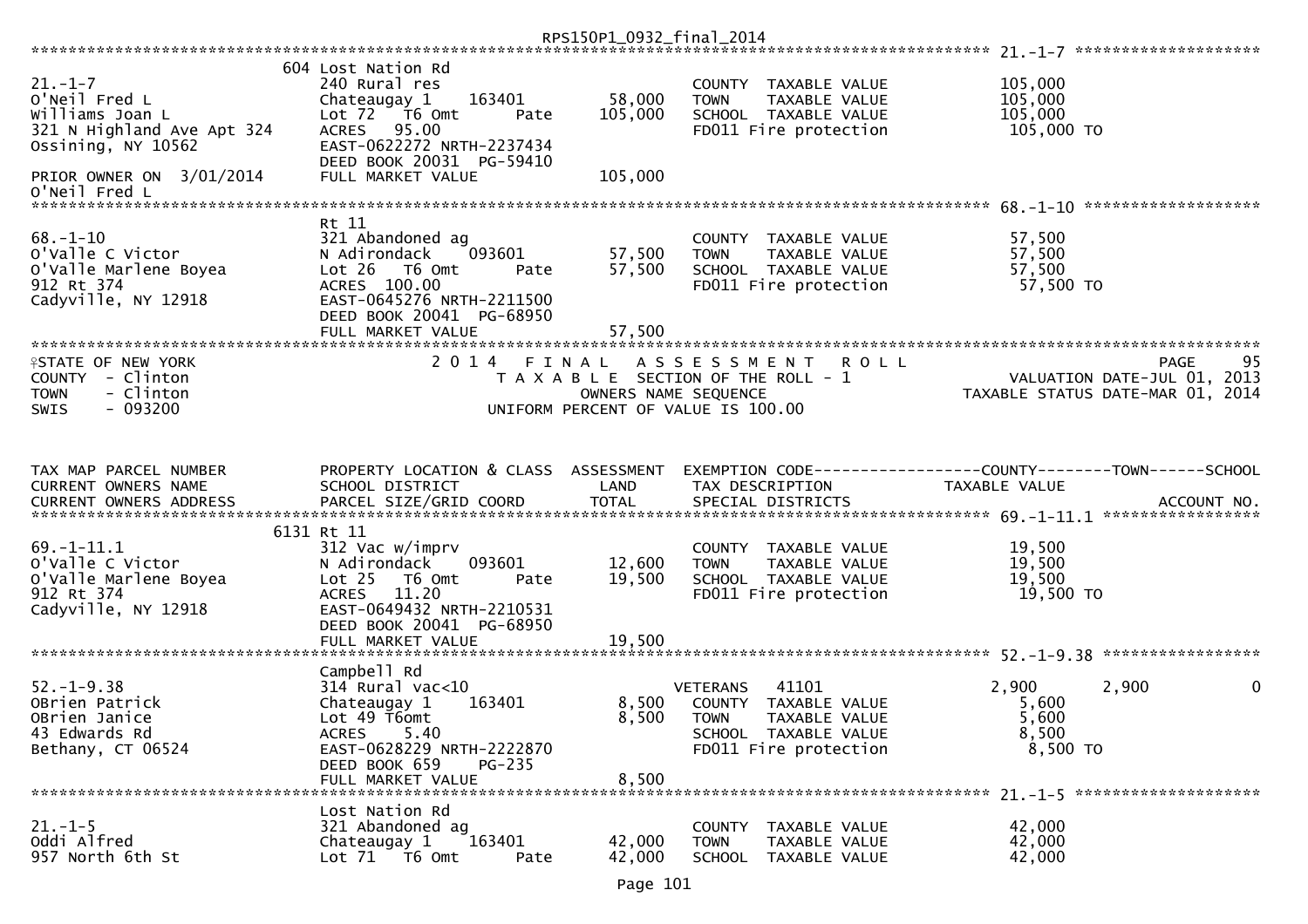|                                                                                                       |                                                                                                                                                              | RPS150P1_0932_final_2014 |                                                                                                                                   |                                                                        |
|-------------------------------------------------------------------------------------------------------|--------------------------------------------------------------------------------------------------------------------------------------------------------------|--------------------------|-----------------------------------------------------------------------------------------------------------------------------------|------------------------------------------------------------------------|
| New Hyde Park, NY 11040                                                                               | ACRES 63.00<br>EAST-0619780 NRTH-2236145<br>DEED BOOK 20041 PG-75815                                                                                         |                          | FD011 Fire protection                                                                                                             | 42,000 TO                                                              |
|                                                                                                       |                                                                                                                                                              |                          |                                                                                                                                   |                                                                        |
|                                                                                                       |                                                                                                                                                              |                          |                                                                                                                                   |                                                                        |
| $67. - 1 - 13.3$<br>Ohlsen Christopher<br>Ohlsen Deborah Ann<br>44 Pearsall Rd<br>Owls Head, NY 12969 | 231 Campbell Rd<br>240 Rural res<br>093601<br>N Adirondack<br>Lot 29 T6omt<br>ACRES 46.00<br>EAST-0628744 NRTH-2212572                                       | 30,500<br>75,000         | COUNTY TAXABLE VALUE<br><b>TOWN</b><br>TAXABLE VALUE<br>SCHOOL TAXABLE VALUE<br>FD011 Fire protection                             | 75,000<br>75,000<br>75,000<br>75,000 TO                                |
|                                                                                                       | DEED BOOK 20051 PG-82935                                                                                                                                     |                          |                                                                                                                                   |                                                                        |
|                                                                                                       |                                                                                                                                                              |                          |                                                                                                                                   | ******************                                                     |
| $8. - 1 - 10.1$<br>Osakowicz John J<br>14 Pine Valley Dr<br>South Glens Falls, NY 12803               | Liberty Pole Rd<br>260 Seasonal res<br>N Adirondack<br>093601<br>Lot 86 T6omt<br>ACRES 124.70<br>EAST-0641650 NRTH-2245867<br>DEED BOOK 20031 PG-52481       | 65,900<br>83,300         | COUNTY TAXABLE VALUE<br>TAXABLE VALUE<br><b>TOWN</b><br>SCHOOL TAXABLE VALUE<br>FD011 Fire protection                             | 83,300<br>83,300<br>83,300<br>83,300 TO                                |
|                                                                                                       | FULL MARKET VALUE                                                                                                                                            | 83,300                   |                                                                                                                                   |                                                                        |
| <b>ISTATE OF NEW YORK</b><br>COUNTY - Clinton<br>- Clinton<br><b>TOWN</b>                             | 2 0 1 4                                                                                                                                                      | FINAL                    | <b>ROLL</b><br>A S S E S S M E N T<br>T A X A B L E SECTION OF THE ROLL - 1                                                       | 96<br><b>PAGE</b><br>VALUATION DATE-JUL 01, 2013                       |
| $-093200$<br><b>SWIS</b>                                                                              |                                                                                                                                                              |                          | OWNERS NAME SEQUENCE<br>UNIFORM PERCENT OF VALUE IS 100.00                                                                        | TAXABLE STATUS DATE-MAR 01, 2014                                       |
| TAX MAP PARCEL NUMBER<br>CURRENT OWNERS NAME                                                          | PROPERTY LOCATION & CLASS ASSESSMENT<br>SCHOOL DISTRICT                                                                                                      | LAND                     | TAX DESCRIPTION                                                                                                                   | TAXABLE VALUE                                                          |
|                                                                                                       |                                                                                                                                                              |                          |                                                                                                                                   |                                                                        |
| $38. - 1 - 16$<br>Padula Dominic A<br>Padula Janice<br>42 William St<br>Plattsburgh, NY 12901-2738    | 114 Lagree Rd<br>240 Rural res<br>093601<br>N Adirondack<br>Lot 54  T6 Omt<br>Pate<br>ACRES 144.00<br>EAST-0635675 NRTH-2226412<br>DEED BOOK 898<br>$PG-55$  | 64,100<br>97,800         | 41101<br><b>VETERANS</b><br>COUNTY TAXABLE VALUE<br><b>TOWN</b><br>TAXABLE VALUE<br>SCHOOL TAXABLE VALUE<br>FD011 Fire protection | 3,210<br>3,210<br>0<br>94,590<br>94,590<br>97,800<br>97,800 TO         |
|                                                                                                       |                                                                                                                                                              |                          |                                                                                                                                   |                                                                        |
|                                                                                                       |                                                                                                                                                              |                          |                                                                                                                                   |                                                                        |
| $67. - 1 - 19$<br>Paige Walter D<br>656 Ryan Rd<br>Churubusco, NY 12923                               | 656 Ryan Rd<br>270 Mfg housing<br>093601<br>N Adirondack<br>Lot 32<br>T6 Omt<br>Pate<br>ACRES 20.00<br>EAST-0625510 NRTH-2214433<br>DEED BOOK 20021 PG-45858 | 17,500<br>46,400         | 41854<br>RES STAR<br>COUNTY TAXABLE VALUE<br><b>TOWN</b><br>TAXABLE VALUE<br>SCHOOL TAXABLE VALUE<br>FD011 Fire protection        | $\mathbf{0}$<br>0<br>30,000<br>46,400<br>46,400<br>16,400<br>46,400 TO |
|                                                                                                       | FULL MARKET VALUE<br>357 Lafrancis Rd                                                                                                                        | 46,400                   |                                                                                                                                   |                                                                        |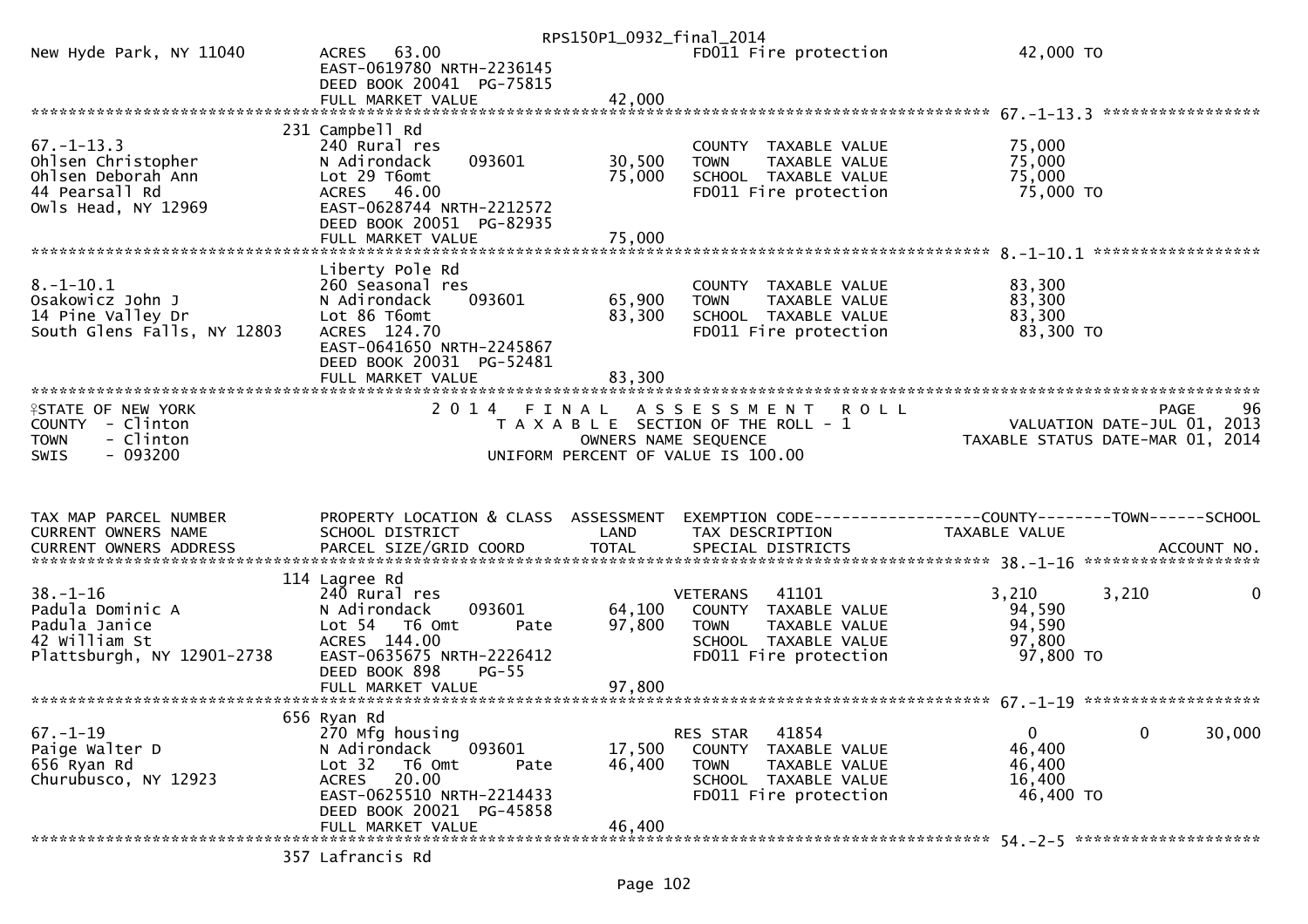|                                       |                                                   | RPS150P1_0932_final_2014 |                                                      |                                                              |        |
|---------------------------------------|---------------------------------------------------|--------------------------|------------------------------------------------------|--------------------------------------------------------------|--------|
| $54. - 2 - 5$                         | 260 Seasonal res                                  |                          | COUNTY TAXABLE VALUE                                 | 108,500                                                      |        |
| Parah Gregory A                       | 093601<br>N Adirondack                            | 17,500                   | <b>TOWN</b><br>TAXABLE VALUE                         | 108,500                                                      |        |
| Parah Kimberly A                      | Lot 37 T6 Omt                                     | 108,500                  | SCHOOL TAXABLE VALUE                                 | 108,500                                                      |        |
| 448 Nottingham Dr                     | Survey Map 20061/99069 Lo                         |                          | FD011 Fire protection                                | 108,500 TO                                                   |        |
| Milton, VT 05468                      | ACRES 20.00                                       |                          |                                                      |                                                              |        |
|                                       | EAST-0651225 NRTH-2218373                         |                          |                                                      |                                                              |        |
|                                       | DEED BOOK 20061 PG-99246                          |                          |                                                      |                                                              |        |
|                                       | FULL MARKET VALUE                                 | 108,500                  |                                                      |                                                              |        |
|                                       |                                                   |                          |                                                      |                                                              |        |
|                                       | whalen Rd                                         |                          |                                                      |                                                              |        |
| $22. - 1 - 16.3$                      | 321 Abandoned ag                                  |                          | AGRI DISTR 41720                                     | 39,700<br>39,700                                             | 39,700 |
| Parent Mark<br>231 whalen Rd          | 093601<br>N Adirondack<br>Lot 69 T6omt            | 71,200                   | COUNTY TAXABLE VALUE                                 | 31,500                                                       |        |
| Churubusco, NY 12923                  | ACRES 107.40                                      | 71,200                   | TAXABLE VALUE<br><b>TOWN</b><br>SCHOOL TAXABLE VALUE | 31,500<br>31,500                                             |        |
|                                       | EAST-0626338 NRTH-2231804                         |                          | FD011 Fire protection                                | 71,200 TO                                                    |        |
| MAY BE SUBJECT TO PAYMENT             | DEED BOOK 20011 PG-31000                          |                          |                                                      |                                                              |        |
|                                       |                                                   |                          |                                                      |                                                              |        |
|                                       |                                                   |                          |                                                      |                                                              |        |
|                                       | Clinton Mills Rd                                  |                          |                                                      |                                                              |        |
| $38.1 - 1 - 18.1$                     | 311 Res vac land                                  |                          | COUNTY TAXABLE VALUE                                 | 3,400                                                        |        |
| Parent Oliver                         | 093601<br>N Adirondack                            | 3,400                    | <b>TOWN</b><br>TAXABLE VALUE                         | 3,400                                                        |        |
| Parent Rachael                        | Lot 66<br>T6 Omt<br>Pate                          | 3,400                    | SCHOOL TAXABLE VALUE                                 | 3,400                                                        |        |
| 507 North Farm Rd                     | FRNT 90.00 DPTH 115.00                            |                          | FD011 Fire protection                                | 3,400 TO                                                     |        |
| Chazy, NY 12921                       | EAST-0640339 NRTH-2230913                         |                          |                                                      |                                                              |        |
|                                       | DEED BOOK 483<br>PG-794                           |                          |                                                      |                                                              |        |
|                                       | FULL MARKET VALUE                                 | 3,400                    |                                                      |                                                              |        |
|                                       |                                                   |                          |                                                      |                                                              |        |
|                                       |                                                   |                          |                                                      |                                                              |        |
| <b>ISTATE OF NEW YORK</b>             | 2 0 1 4<br>FINAL                                  |                          | ASSESSMENT ROLL                                      | <b>PAGE</b>                                                  | 97     |
| COUNTY - Clinton                      |                                                   |                          | T A X A B L E SECTION OF THE ROLL - 1                | VALUATION DATE-JUL 01, 2013                                  |        |
| - Clinton<br><b>TOWN</b>              |                                                   | OWNERS NAME SEQUENCE     |                                                      | TAXABLE STATUS DATE-MAR 01, 2014                             |        |
| <b>SWIS</b><br>- 093200               |                                                   |                          | UNIFORM PERCENT OF VALUE IS 100.00                   |                                                              |        |
|                                       |                                                   |                          |                                                      |                                                              |        |
|                                       |                                                   |                          |                                                      |                                                              |        |
|                                       |                                                   |                          |                                                      |                                                              |        |
| TAX MAP PARCEL NUMBER                 | PROPERTY LOCATION & CLASS ASSESSMENT              |                          |                                                      | EXEMPTION CODE-----------------COUNTY-------TOWN------SCHOOL |        |
| CURRENT OWNERS NAME                   | SCHOOL DISTRICT                                   | LAND                     | TAX DESCRIPTION                                      | TAXABLE VALUE                                                |        |
|                                       |                                                   |                          |                                                      |                                                              |        |
|                                       | 6 Broad St                                        |                          |                                                      |                                                              |        |
| $38.1 - 1 - 18.2$                     | 220 2 Family Res                                  |                          | COUNTY TAXABLE VALUE                                 | 10,000                                                       |        |
| Parent Paul                           | N Adirondack<br>093601                            | 4,100                    | TAXABLE VALUE<br><b>TOWN</b>                         | 10,000                                                       |        |
| Parent Susan                          | Lot 66 T6omt                                      | 10,000                   | SCHOOL TAXABLE VALUE                                 | 10,000                                                       |        |
| 236 Duprey Rd                         | FRNT 82.50 DPTH 264.00                            |                          | FD011 Fire protection                                | 10,000 TO                                                    |        |
| Chazy, NY 12921-2009                  | EAST-0640403 NRTH-2231008                         |                          |                                                      |                                                              |        |
|                                       | $PG-41$<br>DEED BOOK 677                          |                          |                                                      |                                                              |        |
|                                       | FULL MARKET VALUE                                 | 10,000                   |                                                      |                                                              |        |
|                                       |                                                   |                          |                                                      |                                                              |        |
|                                       | whalen Rd                                         |                          |                                                      |                                                              |        |
| $22. - 1 - 16.2$                      | $314$ Rural vac<10                                |                          | AGRI DISTR 41720                                     | 7,945<br>7,945                                               | 7,945  |
| Parent Sherwood                       | N Adirondack<br>093601                            | 9,800                    | COUNTY TAXABLE VALUE                                 | 1,855                                                        |        |
| Parent Carolyn                        | Lot 69 T6omt                                      | 9,800                    | <b>TOWN</b><br>TAXABLE VALUE                         | 1,855                                                        |        |
| 231 whalen Rd<br>Churubusco, NY 12923 | 7.00<br><b>ACRES</b><br>EAST-0625223 NRTH-2233391 |                          | SCHOOL TAXABLE VALUE<br>FD011 Fire protection        | 1,855<br>9,800 TO                                            |        |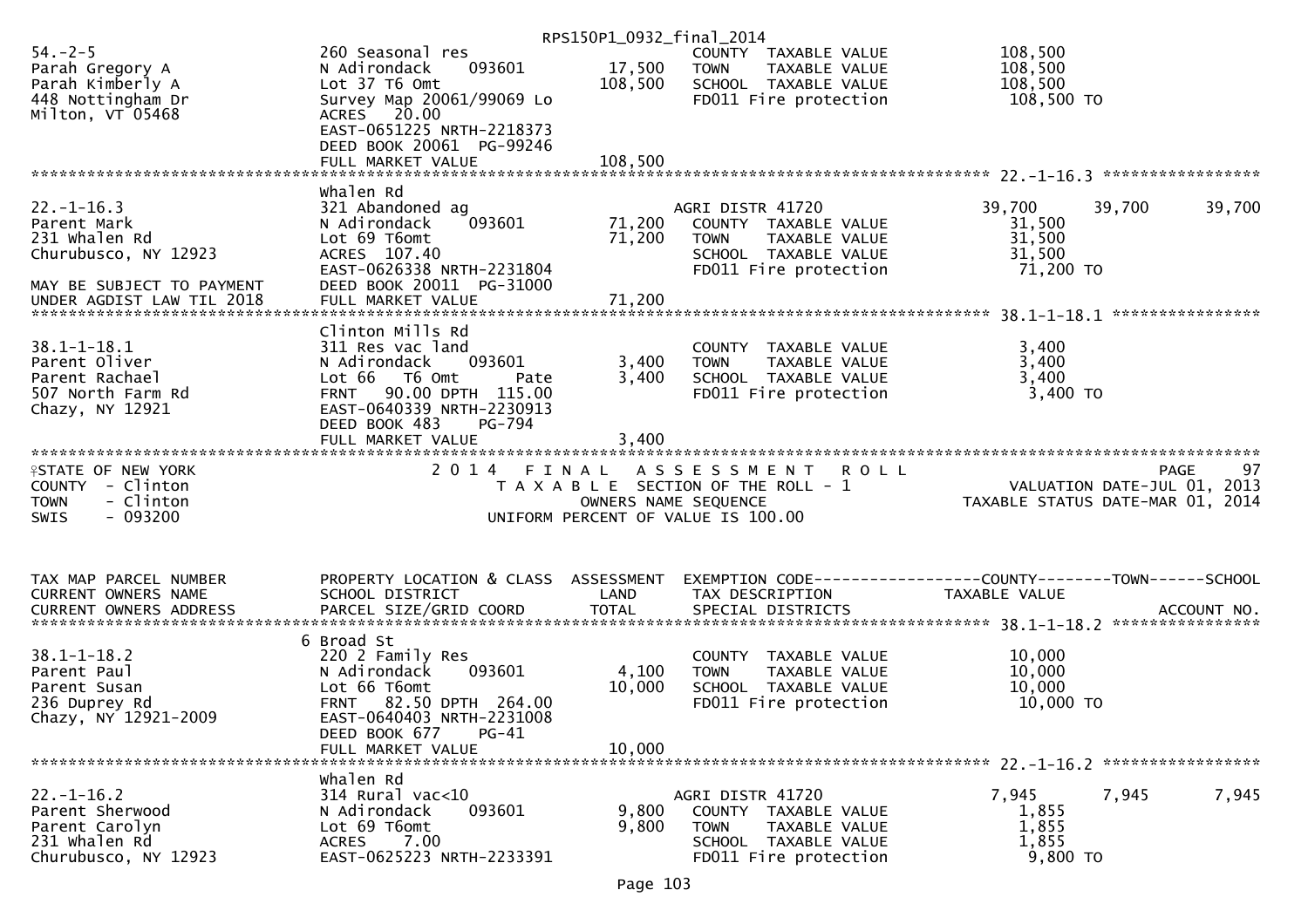|                                                                                                  |                                                                                                                                                     | RPS150P1_0932_final_2014 |                                                                                                                                                     |                                                             |                                       |                                     |
|--------------------------------------------------------------------------------------------------|-----------------------------------------------------------------------------------------------------------------------------------------------------|--------------------------|-----------------------------------------------------------------------------------------------------------------------------------------------------|-------------------------------------------------------------|---------------------------------------|-------------------------------------|
| MAY BE SUBJECT TO PAYMENT<br>UNDER AGDIST LAW TIL 2018                                           | DEED BOOK 20011 PG-30999<br>FULL MARKET VALUE                                                                                                       | 9,800                    |                                                                                                                                                     |                                                             |                                       |                                     |
|                                                                                                  |                                                                                                                                                     |                          |                                                                                                                                                     |                                                             |                                       |                                     |
| $22. - 1 - 19$<br>Parent Sherwood<br>Parent Carolyn<br>231 whalen Rd<br>Churubusco, NY 12923     | Whalen Rd<br>105 Vac farmland<br>093601<br>N Adirondack<br>Lot 72 T6omt<br>ACRES 54.40<br>EAST-0624449 NRTH-2235740<br>DEED BOOK 464<br>PG-247      | 42,600<br>43,600         | AGRI DISTR 41720<br>COUNTY TAXABLE VALUE<br><b>TOWN</b><br>TAXABLE VALUE<br>SCHOOL TAXABLE VALUE<br>FD011 Fire protection                           | 18,147<br>25,453<br>25,453<br>25,453<br>43,600 TO           | 18,147                                | 18,147                              |
| MAY BE SUBJECT TO PAYMENT<br>UNDER AGDIST LAW TIL 2018                                           | FULL MARKET VALUE                                                                                                                                   | 43,600                   |                                                                                                                                                     |                                                             |                                       |                                     |
|                                                                                                  | Whalen Rd                                                                                                                                           |                          |                                                                                                                                                     |                                                             |                                       |                                     |
| $37. - 1 - 1. - 1$<br>Parent Sherwood<br>Parent Carolyn<br>231 whalen Rd<br>Churubusco, NY 12923 | 105 Vac farmland<br>Chateaugay 1<br>163401<br>Lot 69 T6 Omt<br>Pate<br>ACRES 120.60<br>EAST-0623773 NRTH-2231787<br>DEED BOOK 464<br>PG-00247       | 73,300<br>73,300         | AGRI DISTR 41720<br>COUNTY TAXABLE VALUE<br><b>TOWN</b><br>TAXABLE VALUE<br>SCHOOL TAXABLE VALUE<br>FD011 Fire protection                           | 37,720<br>35,580<br>35,580<br>35,580<br>73,300 TO           | 37,720                                | 37,720                              |
| MAY BE SUBJECT TO PAYMENT                                                                        | FULL MARKET VALUE                                                                                                                                   | 73,300                   |                                                                                                                                                     |                                                             |                                       |                                     |
| <b>ISTATE OF NEW YORK</b><br>COUNTY - Clinton<br><b>TOWN</b><br>- Clinton<br>SWIS<br>$-093200$   |                                                                                                                                                     |                          | 2014 FINAL ASSESSMENT ROLL<br>T A X A B L E SECTION OF THE ROLL - 1<br>OWNERS NAME SEQUENCE<br>UNIFORM PERCENT OF VALUE IS 100.00                   | TAXABLE STATUS DATE-MAR 01, 2014                            | VALUATION DATE-JUL 01, 2013           | 98<br>PAGE                          |
| TAX MAP PARCEL NUMBER<br>CURRENT OWNERS NAME                                                     | PROPERTY LOCATION & CLASS ASSESSMENT<br>SCHOOL DISTRICT                                                                                             | LAND                     | TAX DESCRIPTION                                                                                                                                     | TAXABLE VALUE                                               |                                       |                                     |
|                                                                                                  |                                                                                                                                                     |                          |                                                                                                                                                     |                                                             |                                       |                                     |
|                                                                                                  | 231 Whalen Rd                                                                                                                                       |                          |                                                                                                                                                     |                                                             |                                       |                                     |
| $37. - 1 - 1. - 2$<br>Parent Sherwood<br>Parent Carolyn<br>231 whalen Rd<br>Churubusco, NY 12923 | 241 Rural res&ag<br>093601<br>N Adirondack<br>Lot 69 T6 Omt Patent<br>93.00<br><b>ACRES</b><br>EAST-0623773 NRTH-2231787<br>DEED BOOK 464<br>PG-247 |                          | 10 YR AGR 41700<br>64,000 AGRI DISTR 41720<br>153,300 RES STAR<br>41854<br>483A EX<br>42100<br>COUNTY TAXABLE VALUE<br><b>TOWN</b><br>TAXABLE VALUE | 10,000<br>36,768<br>$\Omega$<br>4,300<br>102,232<br>102,232 | 10,000<br>36,768<br>$\Omega$<br>4,300 | 10,000<br>36,768<br>30,000<br>4,300 |
| MAY BE SUBJECT TO PAYMENT<br>UNDER AGDIST LAW TIL 2018                                           | FULL MARKET VALUE                                                                                                                                   | 153,300                  | SCHOOL TAXABLE VALUE<br>FD011 Fire protection<br>4,300 EX                                                                                           | 72,232<br>149,000 TO                                        |                                       |                                     |
|                                                                                                  |                                                                                                                                                     |                          |                                                                                                                                                     |                                                             |                                       |                                     |
| $21. - 1 - 14.1$<br>Parent Sherwood J<br>Parent Carolyn<br>231 whalen Rd<br>Churubusco, NY 12923 | Lost Nation Rd<br>321 Abandoned ag<br>093601<br>N Adirondack<br>Lot 71<br>T6 Omt<br>Pate<br>70.00<br>ACRES<br>EAST-0623131 NRTH-2233760             | 49,500<br>49,500         | AGRI DISTR 41720<br>COUNTY TAXABLE VALUE<br><b>TOWN</b><br>TAXABLE VALUE<br>SCHOOL TAXABLE VALUE<br>FD011 Fire protection                           | 24,946<br>24,554<br>24,554<br>24,554<br>49,500 TO           | 24,946                                | 24,946                              |
|                                                                                                  | DEED BOOK 20041 PG-74107                                                                                                                            |                          |                                                                                                                                                     |                                                             |                                       |                                     |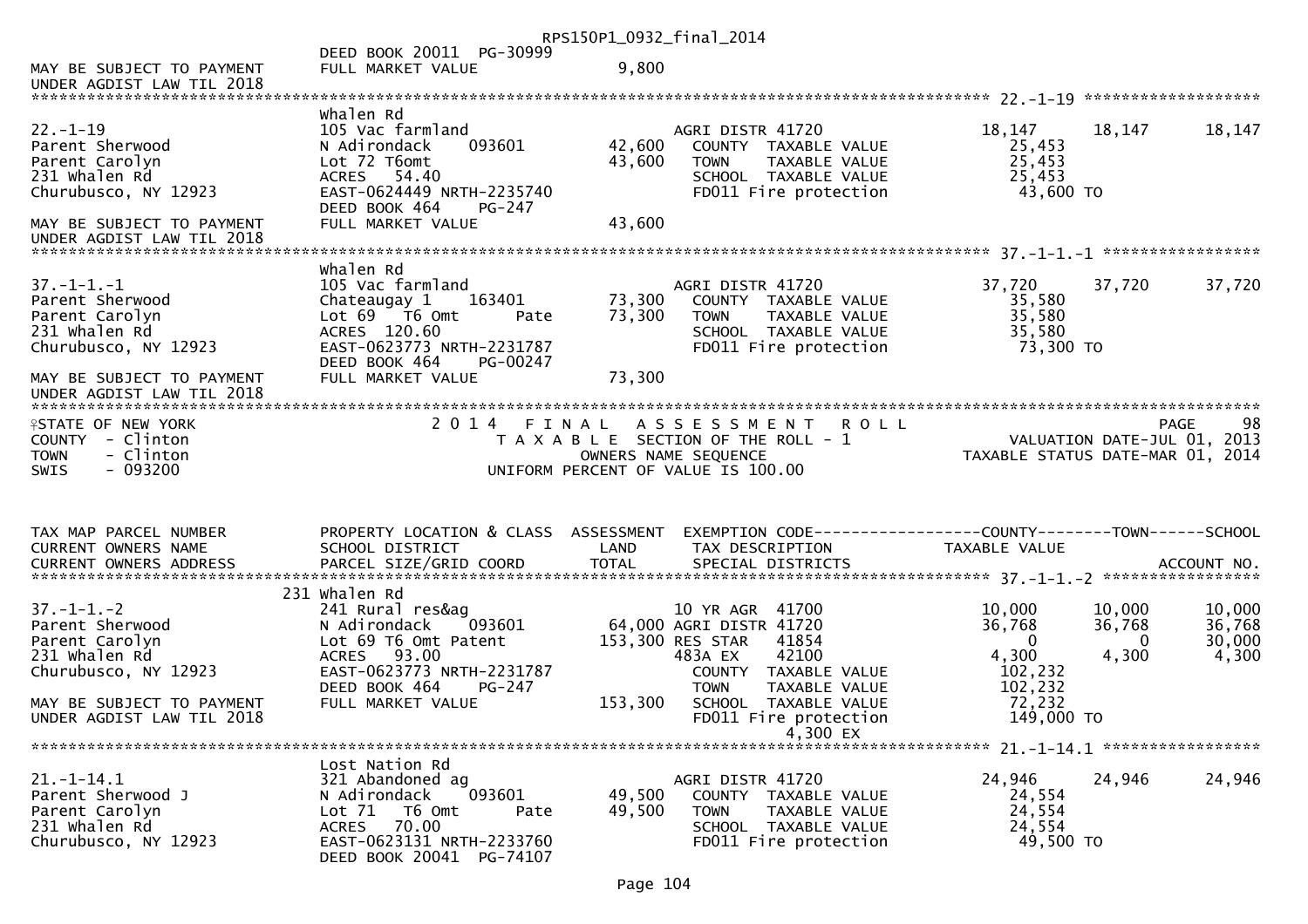|                                                                                                      |                                                                                                                                                                                             | RPS150P1_0932_final_2014 |                                                                                                                                         |                                                                                 |  |
|------------------------------------------------------------------------------------------------------|---------------------------------------------------------------------------------------------------------------------------------------------------------------------------------------------|--------------------------|-----------------------------------------------------------------------------------------------------------------------------------------|---------------------------------------------------------------------------------|--|
| MAY BE SUBJECT TO PAYMENT<br>UNDER AGDIST LAW TIL 2018                                               | FULL MARKET VALUE                                                                                                                                                                           | 49,500                   |                                                                                                                                         |                                                                                 |  |
|                                                                                                      |                                                                                                                                                                                             |                          |                                                                                                                                         |                                                                                 |  |
| $82 - 2 - 8.2$<br>Parisi Michael P<br>664 Forest Rd<br>Northford, CT 06472                           | Gagnier Rd<br>321 Abandoned ag<br>N Adirondack<br>093601<br>Lot 28 T6 Omt<br>ACRES 17.40<br>EAST-0634742 NRTH-2208492<br>DEED BOOK 588<br>PG-632                                            | 16,200<br>16,200         | COUNTY TAXABLE VALUE<br>TAXABLE VALUE<br><b>TOWN</b><br>SCHOOL TAXABLE VALUE<br>FD011 Fire protection                                   | 16,200<br>16,200<br>16,200<br>16,200 TO                                         |  |
|                                                                                                      |                                                                                                                                                                                             |                          |                                                                                                                                         |                                                                                 |  |
| $22 - 1 - 2$<br>Parmeter Dale<br>Beach Brian<br>630 Cassidy Rd<br>Chateaugay, NY 12920               | Merchia Rd<br>321 Abandoned ag<br>163401<br>Chateaugay 1<br>Lot 73  T6 Omt<br>Pate<br>50.00<br><b>ACRES</b><br>EAST-0627376 NRTH-2238103<br>DEED BOOK 99001 PG-13379                        | 16,000<br>16,000         | COUNTY TAXABLE VALUE<br>TAXABLE VALUE<br><b>TOWN</b><br>SCHOOL TAXABLE VALUE<br>FD011 Fire protection                                   | 16,000<br>16,000<br>16,000<br>16,000 TO                                         |  |
|                                                                                                      |                                                                                                                                                                                             |                          |                                                                                                                                         |                                                                                 |  |
|                                                                                                      |                                                                                                                                                                                             |                          |                                                                                                                                         |                                                                                 |  |
| $21. - 1 - 19.1$<br>Parmeter Roger<br>1348 County Line Rd<br>Chateaugay, NY 12920                    | County Line Rd<br>321 Abandoned ag<br>Chateaugay 1<br>163401<br>Lot 71  T6 0mt<br>Pate<br>ACRES 38.00<br>EAST-0616514 NRTH-2236636<br>DEED BOOK 646<br>PG-1130                              | 24,800<br>24,800         | COUNTY TAXABLE VALUE<br>TAXABLE VALUE<br><b>TOWN</b><br>SCHOOL TAXABLE VALUE<br>FD011 Fire protection                                   | 24,800<br>24,800<br>24,800<br>24,800 TO                                         |  |
|                                                                                                      |                                                                                                                                                                                             |                          |                                                                                                                                         |                                                                                 |  |
|                                                                                                      |                                                                                                                                                                                             |                          |                                                                                                                                         |                                                                                 |  |
| <b>ISTATE OF NEW YORK</b><br>COUNTY - Clinton<br>- Clinton<br><b>TOWN</b><br><b>SWIS</b><br>- 093200 | 2 0 1 4<br>FINAL                                                                                                                                                                            | OWNERS NAME SEQUENCE     | A S S E S S M E N T<br><b>ROLL</b><br>T A X A B L E SECTION OF THE ROLL - 1<br>UNIFORM PERCENT OF VALUE IS 100.00                       | 99<br>PAGE<br>VALUATION DATE-JUL 01, 2013<br>TAXABLE STATUS DATE-MAR 01, 2014   |  |
|                                                                                                      |                                                                                                                                                                                             |                          |                                                                                                                                         |                                                                                 |  |
| TAX MAP PARCEL NUMBER<br>CURRENT OWNERS NAME<br>CURRENT OWNERS ADDRESS                               | PROPERTY LOCATION & CLASS ASSESSMENT<br>SCHOOL DISTRICT                                                                                                                                     | LAND                     | TAX DESCRIPTION                                                                                                                         | EXEMPTION CODE------------------COUNTY--------TOWN------SCHOOL<br>TAXABLE VALUE |  |
|                                                                                                      |                                                                                                                                                                                             |                          |                                                                                                                                         |                                                                                 |  |
| $21. - 1 - 16.2$<br>Parmeter Roger L<br>1348 County Line Rd<br>Chateaugay, NY 12920                  | 1348/1350 County Line Rd<br>210 1 Family Res<br>Chateaugay 1<br>163401<br>Lot 71 T6omt<br><b>ACRES</b><br>2.50<br>EAST-0616128 NRTH-2233472<br>DEED BOOK 622<br>PG-571<br>FULL MARKET VALUE | 85,000<br>85,000         | 41854<br><b>RES STAR</b><br>6,200 COUNTY TAXABLE VALUE<br><b>TOWN</b><br>TAXABLE VALUE<br>SCHOOL TAXABLE VALUE<br>FD011 Fire protection | 0<br>0<br>30,000<br>85,000<br>85,000<br>55,000<br>85,000 TO                     |  |
|                                                                                                      |                                                                                                                                                                                             |                          |                                                                                                                                         |                                                                                 |  |
| $37. - 1 - 7.1$<br>Patnode Kenneth                                                                   | 63 Damour Rd<br>210 1 Family Res<br>N Adirondack<br>093601                                                                                                                                  | 20,300                   | 41854<br>RES STAR<br>COUNTY TAXABLE VALUE                                                                                               | 0<br>0<br>30,000<br>88,300                                                      |  |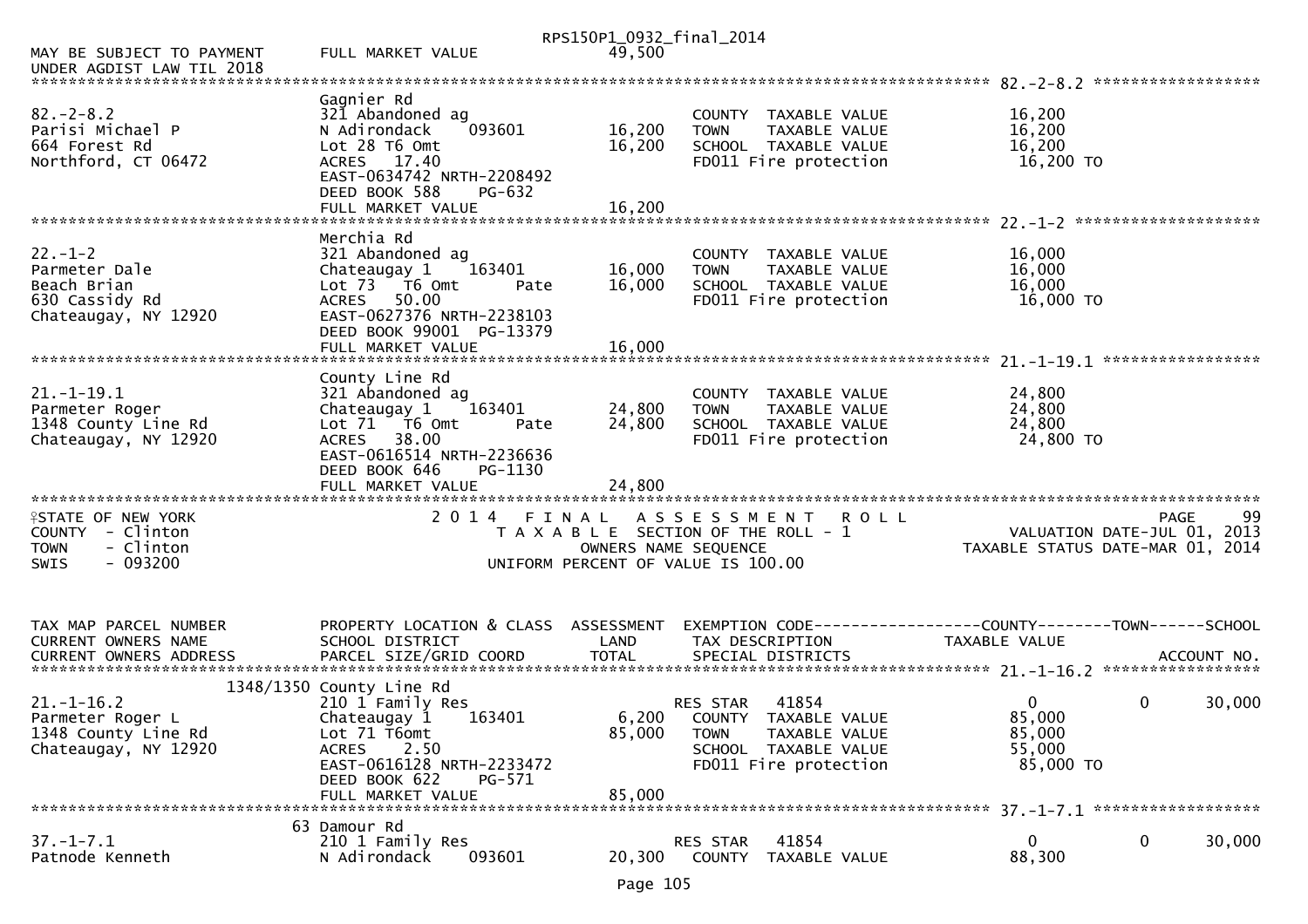|                                                      |                                                       | RPS150P1_0932_final_2014 |                                                               |                                  |                    |
|------------------------------------------------------|-------------------------------------------------------|--------------------------|---------------------------------------------------------------|----------------------------------|--------------------|
| Patnode Cathy<br>1307 Clinton Mills Rd               | ACRES 25.50<br>EAST-0632984 NRTH-2231842              | 88,300                   | TAXABLE VALUE<br>TOWN<br>SCHOOL TAXABLE VALUE                 | 88,300<br>58,300                 |                    |
| Churubusco, NY 12923                                 | DEED BOOK 20072 PG-4478<br>FULL MARKET VALUE          | 88,300                   | FD011 Fire protection                                         | 88,300 TO                        |                    |
|                                                      |                                                       |                          |                                                               |                                  |                    |
|                                                      | 1307 Clinton Mills Rd                                 |                          |                                                               |                                  |                    |
| $38.1 - 1 - 29$                                      | 210 1 Family Res                                      |                          | 41854<br>RES STAR                                             | $\overline{0}$<br>$\mathbf 0$    | 30,000             |
| Patnode Kenneth J<br>Patnode Cathy                   | 093601<br>N Adirondack<br>Lot 55 T6 Omt<br>Pate       | 4,100<br>54,300          | COUNTY TAXABLE VALUE<br><b>TOWN</b><br>TAXABLE VALUE          | 54,300<br>54,300                 |                    |
| PO Box 73                                            | FRNT 84.00 DPTH 230.00                                |                          | SCHOOL TAXABLE VALUE                                          | 24,300                           |                    |
| Churubusco, NY 12923-0073                            | EAST-0640217 NRTH-2230689<br>DEED BOOK 99001 PG-13724 |                          | FD011 Fire protection                                         | 54,300 TO                        |                    |
|                                                      | FULL MARKET VALUE                                     | 54,300                   |                                                               |                                  |                    |
|                                                      | 162 Frontier Rd                                       |                          |                                                               |                                  | ****************** |
| $7. - 1 - 21.2$                                      | 240 Rural res                                         |                          | COUNTY TAXABLE VALUE                                          | 67,400                           |                    |
| Patnode Thomas W                                     | 093601<br>N Adirondack                                | 23,600                   | <b>TOWN</b><br>TAXABLE VALUE                                  | 67,400                           |                    |
| 693 Deweys Bridge Rd                                 | T6omt Lot 87                                          | 67,400                   | SCHOOL TAXABLE VALUE                                          | 67,400                           |                    |
| whitehall, NY 12887                                  | ACRES 27.70                                           |                          | FD011 Fire protection                                         | 67,400 TO                        |                    |
|                                                      | EAST-0633640 NRTH-2243241                             |                          |                                                               |                                  |                    |
|                                                      | DEED BOOK 20072 PG-8413<br>FULL MARKET VALUE          | 67,400                   |                                                               |                                  |                    |
|                                                      |                                                       |                          |                                                               |                                  |                    |
|                                                      | Campbell Rd                                           |                          |                                                               |                                  |                    |
| $82 - 2 - 4$                                         | 314 Rural vac<10                                      |                          | COUNTY TAXABLE VALUE                                          | 6,000                            |                    |
| Patnode Warren                                       | 093601<br>N Adirondack                                | 6,000                    | <b>TOWN</b><br>TAXABLE VALUE                                  | 6,000                            |                    |
| 69 Virginia Ave                                      | Lot 29 T6 Omt                                         | 6,000                    | SCHOOL TAXABLE VALUE                                          | 6,000                            |                    |
| Rochester, NY 14619                                  | 2.25<br><b>ACRES</b><br>EAST-0630626 NRTH-2208506     |                          | FD011 Fire protection                                         | $6,000$ TO                       |                    |
|                                                      | DEED BOOK 583<br>PG-1138                              |                          |                                                               |                                  |                    |
|                                                      | FULL MARKET VALUE                                     | 6,000                    |                                                               |                                  |                    |
|                                                      |                                                       |                          |                                                               |                                  |                    |
| <b>ISTATE OF NEW YORK</b>                            | 2 0 1 4<br>FINAL                                      |                          | ASSESSMENT<br><b>ROLL</b>                                     |                                  | 100<br>PAGE        |
| COUNTY - Clinton                                     |                                                       |                          | T A X A B L E SECTION OF THE ROLL - 1                         | VALUATION DATE-JUL 01, 2013      |                    |
| - Clinton<br><b>TOWN</b><br>$-093200$<br><b>SWIS</b> |                                                       | OWNERS NAME SEQUENCE     | UNIFORM PERCENT OF VALUE IS 100.00                            | TAXABLE STATUS DATE-MAR 01, 2014 |                    |
|                                                      |                                                       |                          |                                                               |                                  |                    |
|                                                      |                                                       |                          |                                                               |                                  |                    |
|                                                      |                                                       |                          |                                                               |                                  |                    |
| TAX MAP PARCEL NUMBER                                | PROPERTY LOCATION & CLASS ASSESSMENT                  |                          | EXEMPTION CODE-----------------COUNTY--------TOWN------SCHOOL |                                  |                    |
| CURRENT OWNERS NAME                                  | SCHOOL DISTRICT                                       | LAND                     | TAX DESCRIPTION                                               | TAXABLE VALUE                    |                    |
|                                                      |                                                       |                          |                                                               |                                  |                    |
|                                                      | Rt 11                                                 |                          |                                                               |                                  |                    |
| $68 - 1 - 3$                                         | 311 Res vac land                                      |                          | COUNTY TAXABLE VALUE                                          | 4,900                            |                    |
| Patnode William L                                    | 093601<br>N Adirondack                                | 4,900                    | <b>TOWN</b><br><b>TAXABLE VALUE</b>                           | 4,900                            |                    |
| Patnode Linda M                                      | Lot 35  T6 Omt<br>Pate                                | 4,900                    | SCHOOL TAXABLE VALUE                                          | 4,900                            |                    |
| 27 McIntosh Dr                                       | FRNT 176.10 DPTH 441.02                               |                          | FD011 Fire protection                                         | 4,900 TO                         |                    |
| Peru, NY 12972                                       | EAST-0640586 NRTH-2216752<br>DEED BOOK 20092 PG-26770 |                          |                                                               |                                  |                    |
|                                                      | FULL MARKET VALUE                                     | 4,900                    |                                                               |                                  |                    |
|                                                      |                                                       |                          |                                                               |                                  |                    |
|                                                      |                                                       |                          |                                                               |                                  |                    |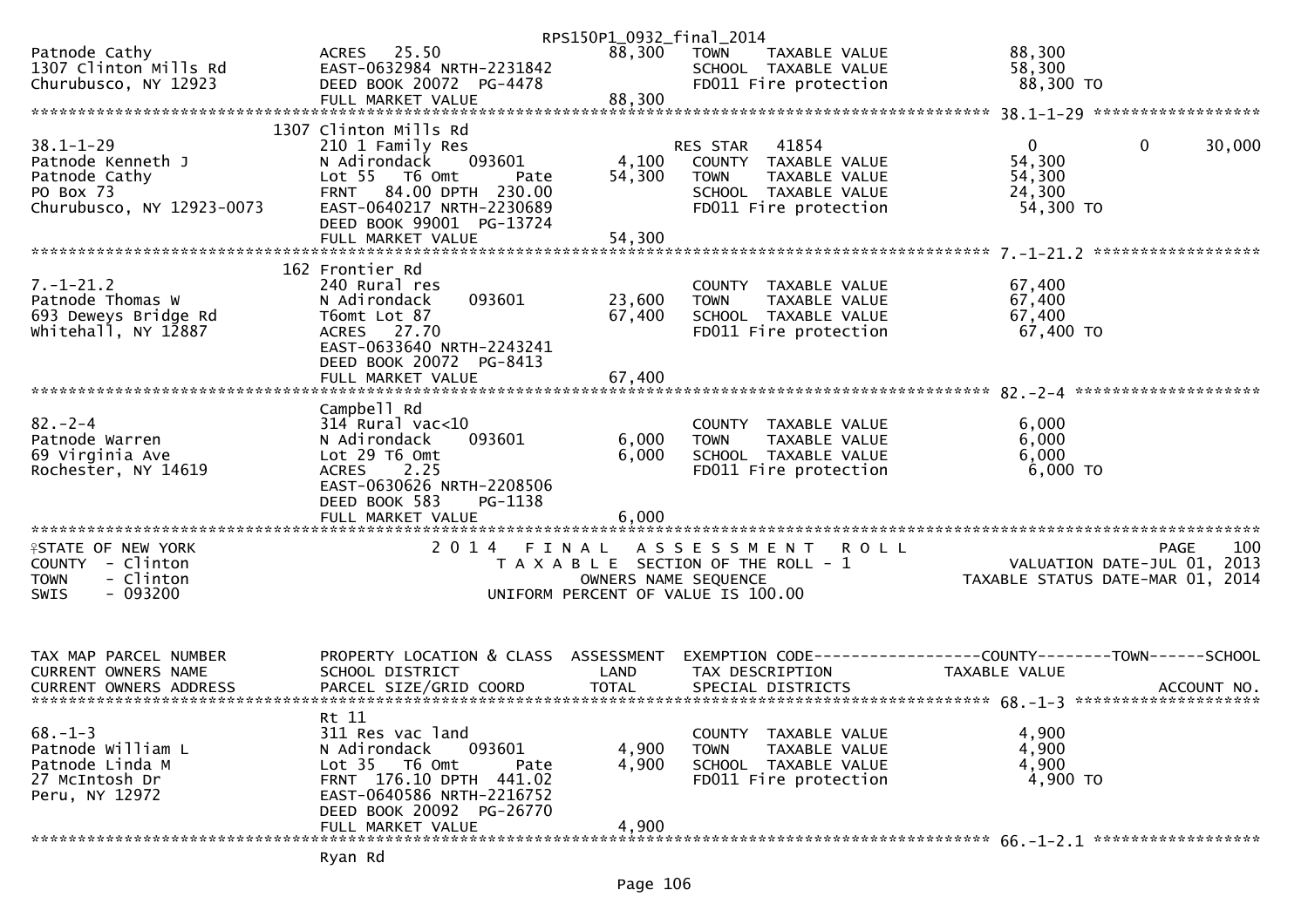|                                                      |                                                               | RPS150P1_0932_final_2014 |                                               |                                                                 |                             |
|------------------------------------------------------|---------------------------------------------------------------|--------------------------|-----------------------------------------------|-----------------------------------------------------------------|-----------------------------|
| $66. - 1 - 2.1$                                      | 321 Abandoned ag                                              |                          | COUNTY TAXABLE VALUE                          | 20,200                                                          |                             |
| Payne Gary                                           | 163401<br>Chateaugay 1                                        | 20,200                   | <b>TOWN</b><br>TAXABLE VALUE                  | 20,200                                                          |                             |
| 542 High St                                          | Lot 31 76 0mt<br>Pate                                         | 20,200                   | SCHOOL TAXABLE VALUE                          | 20,200                                                          |                             |
| Bridport, VT 05734                                   | ACRES 58.80                                                   |                          | FD011 Fire protection                         | 20,200 TO                                                       |                             |
|                                                      | EAST-0622593 NRTH-2215715                                     |                          |                                               |                                                                 |                             |
|                                                      | DEED BOOK 99001 PG-17306                                      |                          |                                               |                                                                 |                             |
|                                                      | FULL MARKET VALUE                                             | 20,200                   |                                               |                                                                 |                             |
|                                                      |                                                               |                          |                                               |                                                                 |                             |
| $7. - 1 - 4.1$                                       | 681-683 Frontier Rd<br>210 1 Family Res                       |                          | RES STAR 41854                                | $\mathbf{0}$                                                    | $\mathbf{0}$<br>30,000      |
| Peck Todd J                                          | Chateaugay 1<br>163401                                        | 5,000                    | COUNTY TAXABLE VALUE                          | 74,900                                                          |                             |
| 683 Frontier Rd                                      | Lot 89 T6 Omt Patent                                          | 74,900                   | TAXABLE VALUE<br><b>TOWN</b>                  | 74,900                                                          |                             |
| Churubusco, NY 12923                                 | ACRES 1.00 BANK<br>080                                        |                          | SCHOOL TAXABLE VALUE                          | 44,900                                                          |                             |
|                                                      | EAST-0625509 NRTH-2244391                                     |                          | FD011 Fire protection                         | 74,900 TO                                                       |                             |
|                                                      | DEED BOOK 20102 PG-37215                                      |                          |                                               |                                                                 |                             |
|                                                      |                                                               |                          |                                               |                                                                 |                             |
|                                                      |                                                               |                          |                                               |                                                                 |                             |
|                                                      | 466 Brandy Brook Rd                                           |                          |                                               |                                                                 |                             |
| $69. - 1 - 14.2$                                     | 210 1 Family Res                                              |                          | AGED COUN 41802                               | 60,000                                                          | $\mathbf 0$<br>$\mathbf{0}$ |
| Pelletier Marcel                                     | 093601<br>N Adirondack                                        |                          | 11,600 SR STAR<br>41834                       | $\mathbf{0}$                                                    | 64,200<br>$\mathbf{0}$      |
| Pelletier Joan                                       | Lot 25 T6omt                                                  |                          | 120,000 COUNTY TAXABLE VALUE                  | 60,000                                                          |                             |
| 466 Brandy Brook Rd                                  | 9.30 BANK<br>432<br><b>ACRES</b>                              |                          | TAXABLE VALUE<br><b>TOWN</b>                  | 120,000                                                         |                             |
| Ellenburg Center, NY 12934                           | EAST-0648355 NRTH-2209628                                     |                          | SCHOOL TAXABLE VALUE                          | 55,800                                                          |                             |
|                                                      | DEED BOOK 20142 PG-63989                                      |                          | FD011 Fire protection                         | 120,000 TO                                                      |                             |
| PRIOR OWNER ON 3/01/2014<br>Pelletier Marcel A       | FULL MARKET VALUE                                             | 120,000                  |                                               |                                                                 |                             |
|                                                      |                                                               |                          |                                               |                                                                 |                             |
|                                                      | 16 Smith St                                                   |                          |                                               |                                                                 |                             |
| $38.1 - 1 - 15$                                      | 210 1 Family Res                                              |                          | COUNTY TAXABLE VALUE                          | 15,000                                                          |                             |
| Perrault Jean-Paul                                   | N Adirondack<br>093601                                        | 4,100                    | <b>TOWN</b><br>TAXABLE VALUE                  | 15,000                                                          |                             |
| 85 Sycamore Rd                                       | Lot 66 T6 Omt<br>Pate                                         | 15,000                   | SCHOOL TAXABLE VALUE                          | 15,000                                                          |                             |
| Jersey City, NJ 07305                                | FRNT 82.50 DPTH 255.00                                        |                          | FD011 Fire protection                         | 15,000 TO                                                       |                             |
|                                                      | EAST-0640374 NRTH-2231248                                     |                          |                                               |                                                                 |                             |
|                                                      | DEED BOOK 20102 PG-34118                                      |                          |                                               |                                                                 |                             |
|                                                      |                                                               |                          |                                               |                                                                 |                             |
|                                                      |                                                               |                          |                                               |                                                                 |                             |
| <b>ISTATE OF NEW YORK</b>                            | 2014 FINAL                                                    |                          | A S S E S S M E N T R O L L                   |                                                                 | 101<br><b>PAGE</b>          |
| COUNTY - Clinton                                     |                                                               |                          | T A X A B L E SECTION OF THE ROLL - 1         | VALUATION DATE-JUL 01, 2013<br>TAXABLE STATUS DATE-MAR 01, 2014 |                             |
| - Clinton<br><b>TOWN</b><br>$-093200$<br><b>SWIS</b> |                                                               |                          | OWNERS NAME SEQUENCE                          |                                                                 |                             |
|                                                      |                                                               |                          | UNIFORM PERCENT OF VALUE IS 100.00            |                                                                 |                             |
|                                                      |                                                               |                          |                                               |                                                                 |                             |
|                                                      |                                                               |                          |                                               |                                                                 |                             |
| TAX MAP PARCEL NUMBER                                | PROPERTY LOCATION & CLASS ASSESSMENT                          |                          |                                               |                                                                 |                             |
| CURRENT OWNERS NAME                                  | SCHOOL DISTRICT                                               | LAND                     | TAX DESCRIPTION                               | TAXABLE VALUE                                                   |                             |
| <b>CURRENT OWNERS ADDRESS</b>                        | PARCEL SIZE/GRID COORD                                        | <b>TOTAL</b>             | SPECIAL DISTRICTS                             |                                                                 | ACCOUNT NO.                 |
|                                                      |                                                               |                          |                                               |                                                                 |                             |
|                                                      | 1259 Clinton Mills Rd                                         |                          |                                               |                                                                 |                             |
| $38.1 - 1 - 25$                                      | 210 1 Family Res                                              |                          | 41854<br>RES STAR                             | $\mathbf{0}$                                                    | 0<br>30,000                 |
| Perreault Alvin M                                    | 093601<br>N Adirondack                                        | 4,000                    | COUNTY<br>TAXABLE VALUE                       | 52,900                                                          |                             |
| PO Box 134                                           | Lot 55 T6 Omt<br>Pate                                         | 52,900                   | <b>TOWN</b><br>TAXABLE VALUE                  | 52,900                                                          |                             |
| Churubusco, NY 12923                                 |                                                               |                          |                                               |                                                                 |                             |
|                                                      | 99.00 DPTH 140.00<br><b>FRNT</b><br>EAST-0641397 NRTH-2230878 |                          | SCHOOL TAXABLE VALUE<br>FD011 Fire protection | 22,900<br>52,900 TO                                             |                             |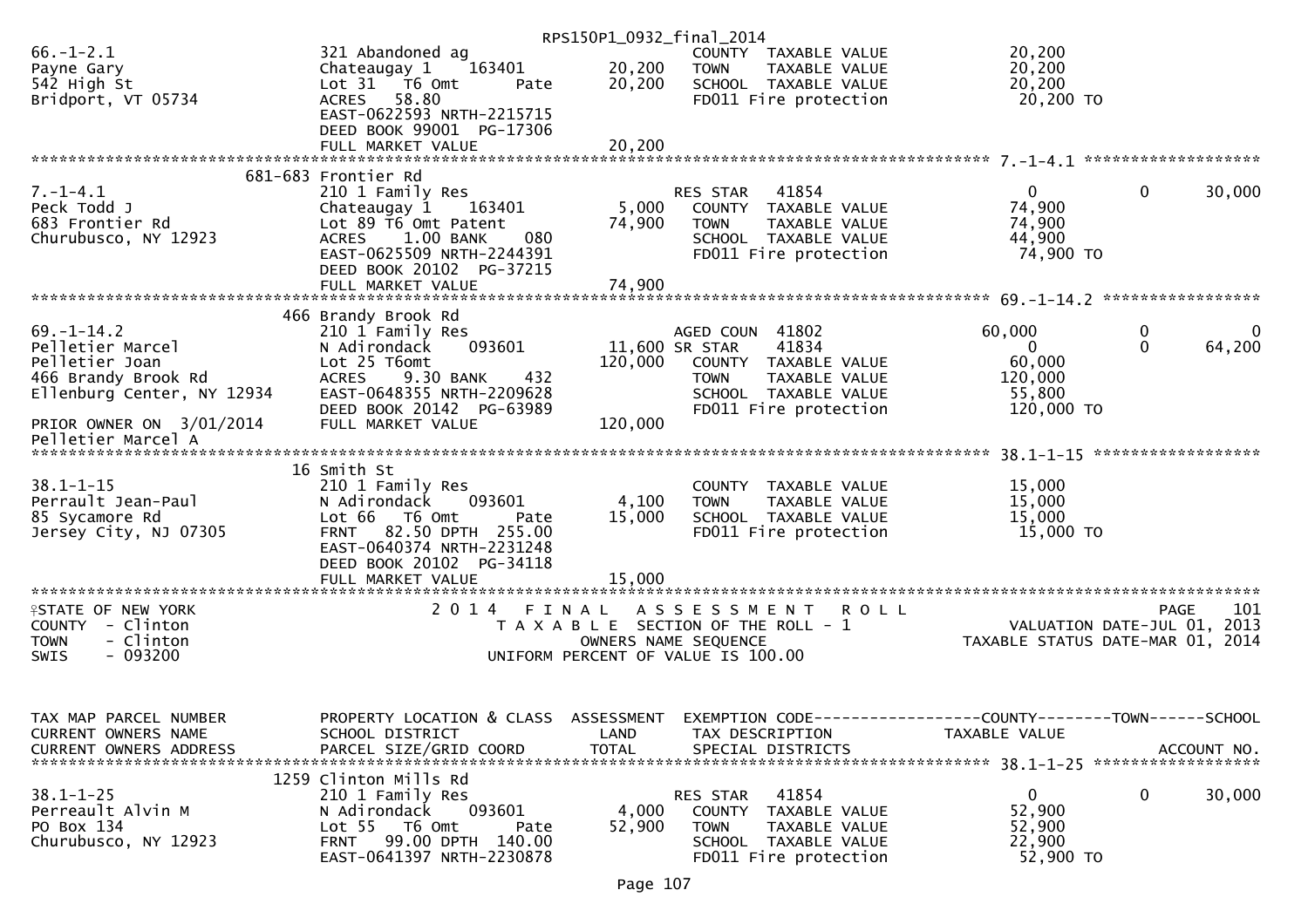|                                                                                               |                                                                                                                                                                                              | RPS150P1_0932_final_2014           |                                                                                                                            |                                                                 |                       |
|-----------------------------------------------------------------------------------------------|----------------------------------------------------------------------------------------------------------------------------------------------------------------------------------------------|------------------------------------|----------------------------------------------------------------------------------------------------------------------------|-----------------------------------------------------------------|-----------------------|
|                                                                                               | DEED BOOK 20061 PG-90839<br>FULL MARKET VALUE                                                                                                                                                | 52,900                             |                                                                                                                            |                                                                 |                       |
|                                                                                               |                                                                                                                                                                                              |                                    |                                                                                                                            |                                                                 |                       |
| $6. - 1 - 8$<br>Perry Robert<br>Jarvis Darlene S<br>153 Prospect Ave<br>Plattsburgh, NY 12901 | Frontier Rd<br>260 Seasonal res<br>Chateaugay 1<br>163401<br>Lot 89 T6 Omt<br>Pate<br>ACRES 189.80<br>EAST-0621761 NRTH-2244555<br>DEED BOOK 1025<br>$PG-22$<br>FULL MARKET VALUE            | 77,500<br>91,600<br>91,600         | COUNTY TAXABLE VALUE<br>TAXABLE VALUE<br><b>TOWN</b><br>SCHOOL TAXABLE VALUE<br>FD011 Fire protection                      | 91,600<br>91,600<br>91,600<br>$91,600$ TO                       |                       |
|                                                                                               |                                                                                                                                                                                              |                                    |                                                                                                                            |                                                                 |                       |
| $22. - 1 - 9.1$<br>Perry Roy M<br>234 Merchia Rd<br>Churubusco, NY 12923                      | 5 Merchia Rd<br>270 Mfg housing<br>093601<br>N Adirondack<br>Lot 73 T6 Omt<br>Pate<br><b>ACRES</b><br>44.40<br>EAST-0632358 NRTH-2236325<br>DEED BOOK 20041 PG-65633<br>FULL MARKET VALUE    | 29,700<br>48,000<br>48,000         | RES STAR<br>41854<br>COUNTY TAXABLE VALUE<br>TAXABLE VALUE<br><b>TOWN</b><br>SCHOOL TAXABLE VALUE<br>FD011 Fire protection | $\mathbf{0}$<br>48,000<br>48,000<br>18,000<br>48,000 TO         | $\mathbf 0$<br>30,000 |
|                                                                                               | Lost Nation Rd                                                                                                                                                                               |                                    |                                                                                                                            |                                                                 |                       |
| $21. - 1 - 11$<br>Peryea Gary<br>Peryea Melissa<br>103 Brunell Rd<br>Altona, NY 12910         | 321 Abandoned ag<br>093601<br>N Adirondack<br>Lot 72<br>T6 Omt<br>Pate<br><b>ACRES</b><br>42.90<br>EAST-0622460 NRTH-2235453<br>DEED BOOK 20001 PG-21664<br>FULL MARKET VALUE                | 29,000<br>29,000<br>29,000         | COUNTY TAXABLE VALUE<br>TAXABLE VALUE<br><b>TOWN</b><br>SCHOOL TAXABLE VALUE<br>FD011 Fire protection                      | 29,000<br>29,000<br>29,000<br>29,000 TO                         |                       |
|                                                                                               |                                                                                                                                                                                              |                                    |                                                                                                                            |                                                                 |                       |
| $21. - 1 - 12.1$<br>Peryea Gary<br>Peryea Melissa<br>103 Brunell Rd<br>Altona, NY 12910       | Lost Nation Rd<br>321 Abandoned ag<br>163401<br>Chateaugay 1<br>Lot 72 T6 Omt<br>Pate<br><b>ACRES</b><br>29.60<br>EAST-0622422 NRTH-2234420<br>DEED BOOK 20041 PG-76652<br>FULL MARKET VALUE | 22,300<br>22,300<br>22,300         | COUNTY TAXABLE VALUE<br><b>TOWN</b><br>TAXABLE VALUE<br>SCHOOL TAXABLE VALUE<br>FD011 Fire protection                      | 22,300<br>22,300<br>22,300<br>22,300 TO                         |                       |
| **********************                                                                        | ***********************                                                                                                                                                                      |                                    |                                                                                                                            |                                                                 |                       |
| <b>?STATE OF NEW YORK</b><br>COUNTY - Clinton<br><b>TOWN</b><br>- Clinton<br>SWIS<br>- 093200 | 2 0 1 4<br>FINAL                                                                                                                                                                             | OWNERS NAME SEQUENCE               | A S S E S S M E N T<br><b>ROLL</b><br>T A X A B L E SECTION OF THE ROLL - 1<br>UNIFORM PERCENT OF VALUE IS 100.00          | VALUATION DATE-JUL 01, 2013<br>TAXABLE STATUS DATE-MAR 01, 2014 | 102<br><b>PAGE</b>    |
|                                                                                               |                                                                                                                                                                                              |                                    |                                                                                                                            |                                                                 |                       |
| TAX MAP PARCEL NUMBER<br><b>CURRENT OWNERS NAME</b><br><b>CURRENT OWNERS ADDRESS</b>          | PROPERTY LOCATION & CLASS<br>SCHOOL DISTRICT<br>PARCEL SIZE/GRID COORD                                                                                                                       | ASSESSMENT<br>LAND<br><b>TOTAL</b> | EXEMPTION CODE-----------------COUNTY-------TOWN------SCHOOL<br>TAX DESCRIPTION<br>SPECIAL DISTRICTS                       | TAXABLE VALUE                                                   | ACCOUNT NO.           |
| $21. - 1 - 12.2$<br>Peryea Gary                                                               | Lost Nation Rd<br>314 Rural vac<10<br>N Adirondack<br>093601                                                                                                                                 | 12,200                             | <b>COUNTY</b><br>TAXABLE VALUE<br><b>TOWN</b><br>TAXABLE VALUE                                                             | 12,200<br>12,200                                                |                       |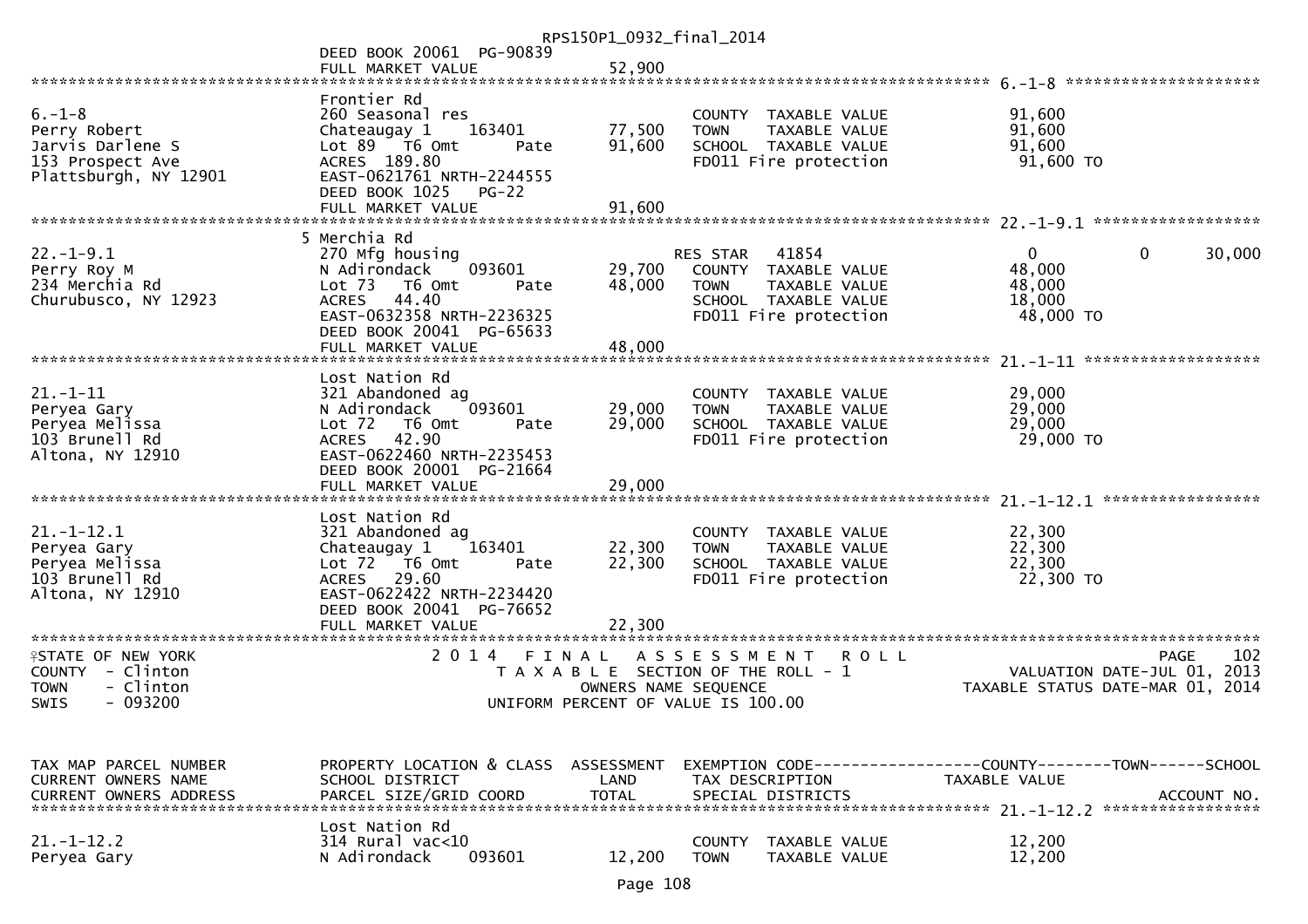|                                                      |                                                          | RPS150P1_0932_final_2014 |                                                      |                                                              |
|------------------------------------------------------|----------------------------------------------------------|--------------------------|------------------------------------------------------|--------------------------------------------------------------|
| Peryea Melissa<br>103 Brunell Rd<br>Altona, NY 12910 | Lot 72 T6omt<br>ACRES 10.00<br>EAST-0622161 NRTH-2234849 | 12,200                   | SCHOOL TAXABLE VALUE<br>FD011 Fire protection        | 12,200<br>12,200 TO                                          |
|                                                      | DEED BOOK 20132 PG-53668                                 |                          |                                                      |                                                              |
|                                                      |                                                          |                          |                                                      |                                                              |
|                                                      | whalen Rd                                                |                          |                                                      |                                                              |
| $21. - 1 - 12.4$                                     | 321 Abandoned ag                                         |                          | COUNTY TAXABLE VALUE                                 | 15,800                                                       |
| Peryea Gary<br>Peryea Melissa                        | N Adirondack<br>093601<br>72 T6omt                       | 15,800<br>15,800         | TAXABLE VALUE<br><b>TOWN</b><br>SCHOOL TAXABLE VALUE | 15,800<br>15,800                                             |
| 103 Brunell Rd                                       | ACRES 16.50                                              |                          | FD011 Fire protection                                | 15,800 TO                                                    |
| Altona, NY 12910                                     | EAST-0624012 NRTH-2234632                                |                          |                                                      |                                                              |
|                                                      | DEED BOOK 20092 PG-28929<br>FULL MARKET VALUE            | 15,800                   |                                                      |                                                              |
|                                                      |                                                          |                          |                                                      |                                                              |
|                                                      | Whalen Rd                                                |                          |                                                      |                                                              |
| $21. - 1 - 9$<br>Peryea Gary A                       | 321 Abandoned ag<br>N Adirondack<br>093601               | 28,900                   | COUNTY TAXABLE VALUE<br>TAXABLE VALUE<br><b>TOWN</b> | 28,900<br>28,900                                             |
| Peryea Melissa M                                     | Lot $72$ T6 Omt                                          | 28,900                   | SCHOOL TAXABLE VALUE                                 | 28,900                                                       |
| 103 Brunell Rd                                       | ACRES 35.10                                              |                          | FD011 Fire protection                                | 28,900 TO                                                    |
| Altona, NY 12910                                     | EAST-0623740 NRTH-2237508<br>DEED BOOK 995<br>$PG-125$   |                          |                                                      |                                                              |
|                                                      |                                                          |                          |                                                      |                                                              |
|                                                      |                                                          |                          |                                                      |                                                              |
| $37. - 1 - 4$                                        | 146 Whalen Rd<br>270 Mfg housing                         |                          | COUNTY TAXABLE VALUE                                 | 46,000                                                       |
| Peryea Melissa                                       | 093601<br>N Adirondack                                   | 34,200                   | <b>TOWN</b><br>TAXABLE VALUE                         | 46,000                                                       |
| 103 Brunnell Rd                                      | Lot 68 & 69 T6omt                                        | 46,000                   | SCHOOL TAXABLE VALUE                                 | 46,000                                                       |
| Altona, NY 12910                                     | Also Deed 612/680                                        |                          | FD011 Fire protection                                | 46,000 TO                                                    |
|                                                      | ACRES 71.40<br>EAST-0628745 NRTH-2231560                 |                          |                                                      |                                                              |
|                                                      | DEED BOOK 20061 PG-91212                                 |                          |                                                      |                                                              |
|                                                      | FULL MARKET VALUE                                        | 46,000                   |                                                      |                                                              |
|                                                      | whalen Rd                                                |                          |                                                      |                                                              |
| $21. - 1 - 12.3$                                     | 321 Abandoned ag                                         |                          | COUNTY TAXABLE VALUE                                 | 13,500                                                       |
| Peryea Melissa M                                     | 163401<br>Chateaugay 1                                   | 13,500                   | <b>TOWN</b><br>TAXABLE VALUE                         | 13,500                                                       |
| Peryea Gary A<br>103 Brunell Rd                      | Lot 72 T6omt<br>ACRES 12.00                              | 13,500                   | SCHOOL TAXABLE VALUE<br>FD011 Fire protection        | 13,500<br>13,500 TO                                          |
| Altona, NY 12910                                     | EAST-0623724 NRTH-2235066                                |                          |                                                      |                                                              |
|                                                      | DEED BOOK 20041 PG-78425                                 |                          |                                                      |                                                              |
| *******************************                      | FULL MARKET VALUE                                        | 13,500                   |                                                      |                                                              |
| <b>FSTATE OF NEW YORK</b>                            | 2 0 1 4<br>FINAL                                         |                          | A S S E S S M E N T<br><b>ROLL</b>                   | 103<br><b>PAGE</b>                                           |
| COUNTY - Clinton                                     |                                                          |                          | T A X A B L E SECTION OF THE ROLL - 1                | VALUATION DATE-JUL 01, 2013                                  |
| - Clinton<br><b>TOWN</b><br>$-093200$<br><b>SWIS</b> |                                                          | OWNERS NAME SEQUENCE     | UNIFORM PERCENT OF VALUE IS 100.00                   | TAXABLE STATUS DATE-MAR 01, 2014                             |
|                                                      |                                                          |                          |                                                      |                                                              |
|                                                      |                                                          |                          |                                                      |                                                              |
| TAX MAP PARCEL NUMBER                                | PROPERTY LOCATION & CLASS                                | ASSESSMENT               |                                                      | EXEMPTION CODE-----------------COUNTY-------TOWN------SCHOOL |
| CURRENT OWNERS NAME                                  | SCHOOL DISTRICT                                          | LAND                     | TAX DESCRIPTION                                      | TAXABLE VALUE                                                |
| CURRENT OWNERS ADDRESS                               | PARCEL SIZE/GRID COORD                                   | <b>TOTAL</b>             | SPECIAL DISTRICTS                                    | ACCOUNT NO.                                                  |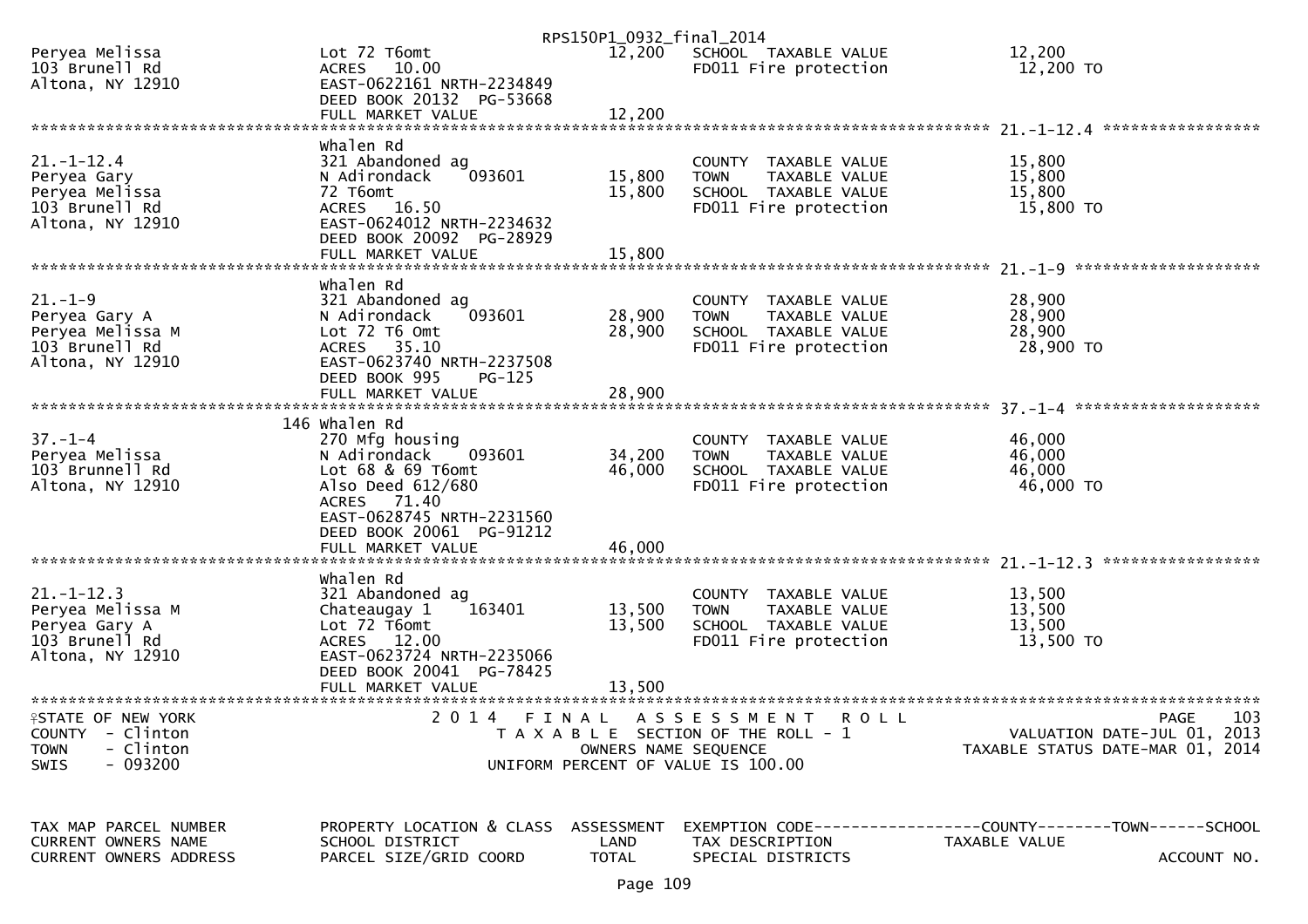|                                                                                                          |                                                                                                                                             |                  | RPS150P1_0932_final_2014                                                                                               |                                         |                    |
|----------------------------------------------------------------------------------------------------------|---------------------------------------------------------------------------------------------------------------------------------------------|------------------|------------------------------------------------------------------------------------------------------------------------|-----------------------------------------|--------------------|
|                                                                                                          |                                                                                                                                             |                  |                                                                                                                        | $36. -1 - 4$ **********************     |                    |
| $36. - 1 - 4$<br>Petrecca Giovanni<br>Arganese Mario<br>128 Lake Roxanne Rd<br>Ellenburg Depot, NY 12935 | County Line Rd<br>260 Seasonal res<br>Chateaugay 1<br>163401<br>Lot 51 76 0mt<br>Pate<br>65.00<br><b>ACRES</b><br>EAST-0617909 NRTH-2226101 | 36,000<br>53,400 | TAXABLE VALUE<br><b>COUNTY</b><br><b>TAXABLE VALUE</b><br><b>TOWN</b><br>SCHOOL TAXABLE VALUE<br>FD011 Fire protection | 53,400<br>53,400<br>53,400<br>53,400 TO |                    |
|                                                                                                          | DEED BOOK 20112 PG-42414                                                                                                                    |                  |                                                                                                                        |                                         |                    |
|                                                                                                          | FULL MARKET VALUE                                                                                                                           | 53,400           |                                                                                                                        |                                         |                    |
|                                                                                                          | 6649 Rt 11                                                                                                                                  |                  |                                                                                                                        |                                         |                    |
| $68. - 1 - 2.3$                                                                                          | 240 Rural res                                                                                                                               |                  | 41854<br><b>RES STAR</b>                                                                                               | $\mathbf{0}$<br>$\Omega$                | 30,000             |
| Piccone Joseph                                                                                           | 093601<br>N Adirondack                                                                                                                      | 25,400           | COUNTY TAXABLE VALUE                                                                                                   | 93,000                                  |                    |
| 6649 Route 11                                                                                            | Lot 34<br>T6 Omt<br>Pate                                                                                                                    | 93,000           | TAXABLE VALUE<br><b>TOWN</b>                                                                                           | 93,000                                  |                    |
| Churubusco, NY 12923                                                                                     | 35.70<br><b>ACRES</b>                                                                                                                       |                  | SCHOOL TAXABLE VALUE                                                                                                   | 63,000                                  |                    |
|                                                                                                          | EAST-0638556 NRTH-2217894                                                                                                                   |                  | FD011 Fire protection                                                                                                  | 93,000 TO                               |                    |
|                                                                                                          | DEED BOOK 20112 PG-41911                                                                                                                    |                  |                                                                                                                        |                                         |                    |
|                                                                                                          | FULL MARKET VALUE                                                                                                                           | 93,000           |                                                                                                                        |                                         | *****************  |
|                                                                                                          | 306 Merchia Rd                                                                                                                              |                  |                                                                                                                        |                                         |                    |
| $22. - 1 - 12.2$                                                                                         | 321 Abandoned ag                                                                                                                            |                  | <b>COUNTY</b><br>TAXABLE VALUE                                                                                         | 30,000                                  |                    |
| Pisar Johnny                                                                                             | 093601<br>N Adirondack                                                                                                                      | 30,000           | <b>TOWN</b><br>TAXABLE VALUE                                                                                           | 30,000                                  |                    |
| Rodrique Jean Luc                                                                                        | Lot 73 T6omt                                                                                                                                | 30,000           | SCHOOL TAXABLE VALUE                                                                                                   | 30,000                                  |                    |
| Attn: Jean-Pierre-LeBlanc                                                                                | 45.00<br><b>ACRES</b>                                                                                                                       |                  | FD011 Fire protection                                                                                                  | 30,000 TO                               |                    |
| 66 Armand St                                                                                             | EAST-0630725 NRTH-2236023                                                                                                                   |                  |                                                                                                                        |                                         |                    |
| St Timothee QC, Canada                                                                                   | DEED BOOK 856<br>PG-248                                                                                                                     |                  |                                                                                                                        |                                         |                    |
| J6S2L2                                                                                                   | FULL MARKET VALUE                                                                                                                           | 30.000           |                                                                                                                        |                                         |                    |
|                                                                                                          |                                                                                                                                             |                  |                                                                                                                        |                                         |                    |
|                                                                                                          | Clinton Mills Rd                                                                                                                            |                  |                                                                                                                        |                                         |                    |
| $38. - 1 - 11$                                                                                           | 323 Vacant rural<br>N Adirondack<br>093601                                                                                                  | 46,300           | <b>COUNTY</b><br>TAXABLE VALUE                                                                                         | 46,300<br>46,300                        |                    |
| Poggio Dante<br>Poggio Maria L                                                                           | Lot 66<br>T6 Omt<br>Pate                                                                                                                    | 46,300           | <b>TOWN</b><br>TAXABLE VALUE<br>SCHOOL TAXABLE VALUE                                                                   | 46.300                                  |                    |
| 146 Rosewood Rd                                                                                          | ACRES 107.30                                                                                                                                |                  | FD011 Fire protection                                                                                                  | 46,300 TO                               |                    |
| Kings Park, NY 11754                                                                                     | EAST-0644011 NRTH-2231830                                                                                                                   |                  |                                                                                                                        |                                         |                    |
|                                                                                                          | DEED BOOK 514<br>$PG-267$                                                                                                                   |                  |                                                                                                                        |                                         |                    |
|                                                                                                          | FULL MARKET VALUE                                                                                                                           | 46,300           |                                                                                                                        |                                         |                    |
|                                                                                                          |                                                                                                                                             |                  |                                                                                                                        |                                         |                    |
|                                                                                                          | Lafrancis Rd                                                                                                                                |                  |                                                                                                                        |                                         |                    |
| $69 - 1 - 2$                                                                                             | 321 Abandoned ag                                                                                                                            |                  | <b>COUNTY</b><br>TAXABLE VALUE                                                                                         | 52,900                                  |                    |
| Polletta Vittorio<br>5816 Rt 11                                                                          | 093601<br>N Adirondack<br>Lot 25  T6 Omt                                                                                                    | 52,900<br>52,900 | TAXABLE VALUE<br><b>TOWN</b><br>SCHOOL TAXABLE VALUE                                                                   | 52,900<br>52,900                        |                    |
| Ellenburg Center, NY 12934                                                                               | Pate<br>ACRES 108.30                                                                                                                        |                  | FD011 Fire protection                                                                                                  | 52,900 TO                               |                    |
|                                                                                                          | EAST-0651253 NRTH-2213876                                                                                                                   |                  |                                                                                                                        |                                         |                    |
|                                                                                                          | DEED BOOK 555<br>PG-1097                                                                                                                    |                  |                                                                                                                        |                                         |                    |
|                                                                                                          | FULL MARKET VALUE                                                                                                                           | 52.900           |                                                                                                                        |                                         |                    |
|                                                                                                          |                                                                                                                                             |                  |                                                                                                                        |                                         |                    |
| <b>ISTATE OF NEW YORK</b>                                                                                | 2 0 1 4<br>FINAL                                                                                                                            |                  | A S S E S S M E N T<br><b>ROLL</b>                                                                                     |                                         | 104<br><b>PAGE</b> |
| COUNTY - Clinton                                                                                         |                                                                                                                                             |                  | T A X A B L E SECTION OF THE ROLL - 1                                                                                  | VALUATION DATE-JUL 01,                  | 2013               |
| - Clinton<br><b>TOWN</b>                                                                                 |                                                                                                                                             |                  | OWNERS NAME SEQUENCE                                                                                                   | TAXABLE STATUS DATE-MAR 01, 2014        |                    |
| <b>SWIS</b><br>$-093200$                                                                                 |                                                                                                                                             |                  | UNIFORM PERCENT OF VALUE IS 100.00                                                                                     |                                         |                    |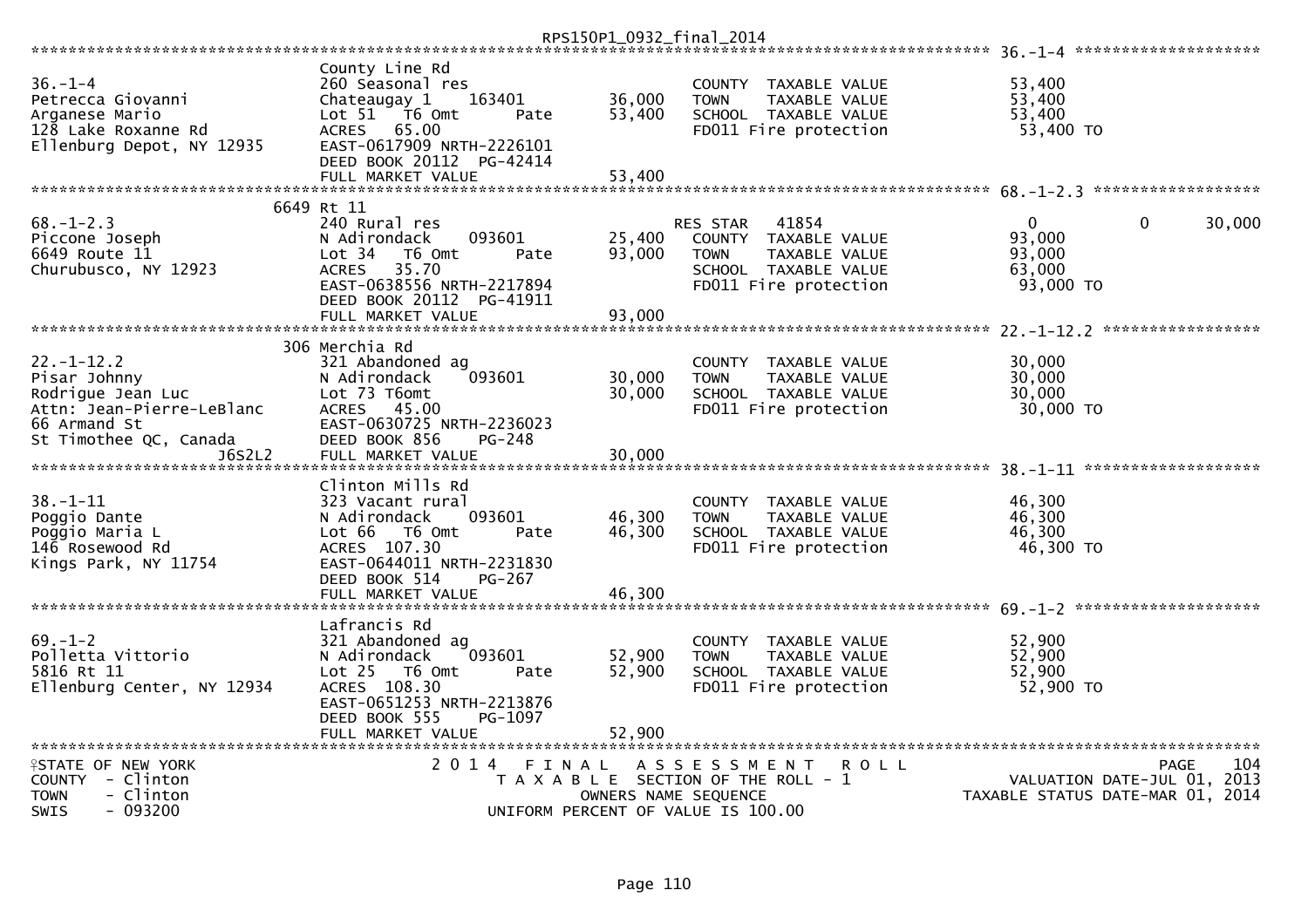|                                                                                                          |                                                                                                                                                                                        | RPS150P1_0932_final_2014   |                                                                                                               |                                         |                                            |
|----------------------------------------------------------------------------------------------------------|----------------------------------------------------------------------------------------------------------------------------------------------------------------------------------------|----------------------------|---------------------------------------------------------------------------------------------------------------|-----------------------------------------|--------------------------------------------|
| TAX MAP PARCEL NUMBER<br>CURRENT OWNERS NAME                                                             | PROPERTY LOCATION & CLASS ASSESSMENT EXEMPTION CODE----------------COUNTY-------TOWN------SCHOOL<br>SCHOOL DISTRICT                                                                    | LAND                       | TAX DESCRIPTION                                                                                               | TAXABLE VALUE                           |                                            |
| $8. - 1 - 9$<br>Pollic John<br>Pollic Lucia<br>12615 Shery Ln<br>Southgate, MI 48195                     | Liberty Pole Rd<br>321 Abandoned ag<br>093601<br>N Adirondack<br>Lot 86 T6 Omt<br>Pate<br>ACRES 68.20<br>EAST-0640038 NRTH-2242505<br>DEED BOOK 20021 PG-49135<br>FULL MARKET VALUE    | 41,600<br>41,600<br>41,600 | COUNTY TAXABLE VALUE<br><b>TOWN</b><br>TAXABLE VALUE<br>SCHOOL TAXABLE VALUE<br>FD011 Fire protection         | 41,600<br>41,600<br>41,600<br>41,600 TO |                                            |
| $8. - 1 - 14.1$<br>Pollic John<br>Pollic Lucia<br>12615 Shery Ln<br>Southgate, MI 48195                  | Liberty Pole Rd<br>321 Abandoned ag<br>093601<br>N Adirondack<br>$Lot 85$ T6 Omt<br>Pate<br>ACRES 142.00<br>EAST-0645560 NRTH-2243159<br>DEED BOOK 20041 PG-72181<br>FULL MARKET VALUE | 65,600<br>65,600<br>65,600 | COUNTY TAXABLE VALUE<br><b>TOWN</b><br>TAXABLE VALUE<br>SCHOOL TAXABLE VALUE<br>FD011 Fire protection         | 65,600<br>65,600<br>65,600<br>65,600 TO |                                            |
| $8. - 1 - 14.2$<br>Pollic John<br>Pollic Lucia M<br>12615 Shery Ln<br>Southgate, MI 48195                | Liberty Pole Rd<br>321 Abandoned ag<br>093601<br>N Adirondack<br>Lot 85 T6omt<br>ACRES 101.43<br>EAST-0647334 NRTH-2243711<br>DEED BOOK 20132 PG-54031<br>FULL MARKET VALUE            | 28,800<br>28,800<br>28,800 | COUNTY TAXABLE VALUE<br><b>TOWN</b><br>TAXABLE VALUE<br>SCHOOL TAXABLE VALUE<br>FD011 Fire protection         | 28,800<br>28,800<br>28,800<br>28,800 TO |                                            |
| $8. - 1 - 10.43$<br>Pollic John J<br>Pollic Lucia M<br>12615 Shery Ln<br>Southgate, MI 48195             | Liberty Pole Rd<br>321 Abandoned ag<br>093601<br>N Adirondack<br>Lot 86 T6omt<br>ACRES 29.80<br>EAST-0642557 NRTH-2242410<br>DEED BOOK 99001 PG-11708                                  | 6,000<br>6,000             | COUNTY TAXABLE VALUE<br>TAXABLE VALUE<br><b>TOWN</b><br>SCHOOL TAXABLE VALUE<br>FD011 Fire protection         | 6,000<br>6,000<br>6,000<br>6,000 TO     |                                            |
| $8. - 1 - 12.2$<br>Pollic John J<br>Pollic Lucia M<br>12615 Shery Ln<br>Southgate, MI 48195              | Liberty Pole Rd<br>321 Abandoned ag<br>N Adirondack<br>093601<br>Lot 76 & 85 T6omt<br>ACRES 29.70<br>EAST-0644734 NRTH-2241494<br>DEED BOOK 99001 PG-11710<br>FULL MARKET VALUE        | 7,200<br>7,200<br>7,200    | COUNTY TAXABLE VALUE<br><b>TOWN</b><br>TAXABLE VALUE<br>SCHOOL TAXABLE VALUE<br>FD011 Fire protection         | 7,200<br>7,200<br>7,200<br>7,200 TO     |                                            |
| <b>ISTATE OF NEW YORK</b><br>- Clinton<br><b>COUNTY</b><br>- Clinton<br><b>TOWN</b><br>$-093200$<br>SWIS | 2014 FINAL                                                                                                                                                                             | OWNERS NAME SEQUENCE       | A S S E S S M E N T<br>R O L L<br>T A X A B L E SECTION OF THE ROLL - 1<br>UNIFORM PERCENT OF VALUE IS 100.00 | TAXABLE STATUS DATE-MAR 01, 2014        | 105<br>PAGE<br>VALUATION DATE-JUL 01, 2013 |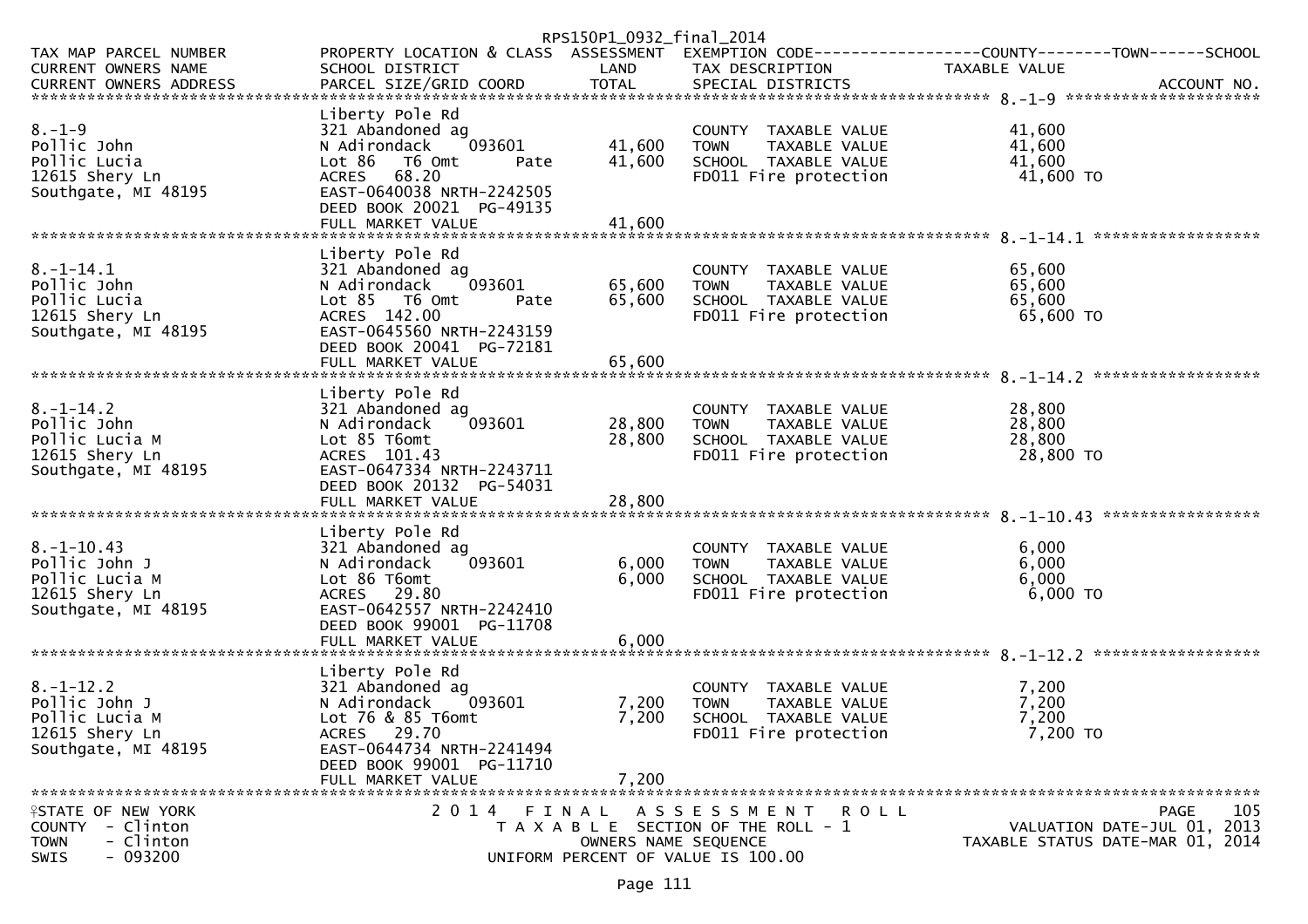| TAX MAP PARCEL NUMBER    | PROPERTY LOCATION & CLASS ASSESSMENT EXEMPTION CODE----------------COUNTY-------TOWN------SCHOOL                                         |         |                              |                     |              |        |
|--------------------------|------------------------------------------------------------------------------------------------------------------------------------------|---------|------------------------------|---------------------|--------------|--------|
| CURRENT OWNERS NAME      | SCHOOL DISTRICT                                                                                                                          | LAND    | TAX DESCRIPTION              | TAXABLE VALUE       |              |        |
|                          | .4CCOUNT NO . PARCEL SIZE/GRID COORD TOTAL SPECIAL DISTRICTS ACCOUNT NO . ACCOUNT NO . AND ARCEL SIZE/GRID COORD TOTAL SPECIAL DISTRICTS |         |                              |                     |              |        |
|                          |                                                                                                                                          |         |                              |                     |              |        |
|                          | 369 Campbell Rd                                                                                                                          |         |                              |                     |              |        |
| $67. - 1 - 1$            | 241 Rural res&ag                                                                                                                         |         | COUNTY TAXABLE VALUE         | 112,000             |              |        |
| Poupore Alma             | 093601<br>N Adirondack                                                                                                                   | 65,500  | <b>TOWN</b><br>TAXABLE VALUE | 112,000             |              |        |
| Poupore Reginald J       | Lot <sub>32</sub><br>T6 Omt<br>Pate                                                                                                      | 112,000 | SCHOOL TAXABLE VALUE         | 112,000             |              |        |
| 147 Nephew Rd            | ACRES 100.00                                                                                                                             |         | FD011 Fire protection        | 112,000 TO          |              |        |
| Mooers Forks, NY 12959   | EAST-0628211 NRTH-2216136                                                                                                                |         |                              |                     |              |        |
|                          | DEED BOOK 20051 PG-83930                                                                                                                 |         |                              |                     |              |        |
|                          |                                                                                                                                          |         |                              |                     |              |        |
|                          |                                                                                                                                          |         |                              |                     |              |        |
|                          | 572 Rt 189                                                                                                                               |         |                              |                     |              |        |
| $38.1 - 1 - 54$          | 210 1 Family Res                                                                                                                         |         | RES STAR 41854               | $\Omega$            | $\mathbf{0}$ | 30,000 |
| Poupore Delton           | 093601<br>N Adirondack                                                                                                                   | 4,900   | COUNTY TAXABLE VALUE         | 60,000              |              |        |
| 46 Smiddy Rd             | Lot 66 T6 Omt<br>Pate                                                                                                                    | 60,000  | <b>TOWN</b><br>TAXABLE VALUE | 60,000              |              |        |
| Fort Covington, NY 12937 | FRNT 165.00 DPTH 247.73                                                                                                                  |         | SCHOOL TAXABLE VALUE         | 30,000              |              |        |
|                          | EAST-0639271 NRTH-2231167                                                                                                                |         | FD011 Fire protection        | 60,000 TO           |              |        |
|                          | DEED BOOK 20092 PG-28855                                                                                                                 |         |                              |                     |              |        |
|                          |                                                                                                                                          |         |                              |                     |              |        |
|                          |                                                                                                                                          |         |                              |                     |              |        |
|                          | 1331 Clinton Mills Rd                                                                                                                    |         |                              |                     |              |        |
| $38.1 - 1 - 33.1$        | 210 1 Family Res                                                                                                                         |         | 41854<br><b>RES STAR</b>     | $\overline{0}$      | $\mathbf{0}$ | 30,000 |
| Poupore Gregory          | 093601<br>N Adirondack                                                                                                                   | 4,800   | COUNTY TAXABLE VALUE         | 92,000              |              |        |
| Poupore Allison          | Lot 55 T6 Omt<br>Pate                                                                                                                    | 92,000  | TAXABLE VALUE<br><b>TOWN</b> | 92,000              |              |        |
| 1331 Clinton Mills Rd    | FRNT 132.02 DPTH 305.44                                                                                                                  |         | SCHOOL TAXABLE VALUE         | 62,000              |              |        |
| PO Box 53                | BANK<br>080.                                                                                                                             |         | FD011 Fire protection        | 92,000 TO           |              |        |
| Churubusco, NY 12923     | EAST-0639581 NRTH-2230592                                                                                                                |         |                              |                     |              |        |
|                          | DEED BOOK 20021 PG-44841                                                                                                                 |         |                              |                     |              |        |
|                          |                                                                                                                                          |         |                              |                     |              |        |
|                          |                                                                                                                                          |         |                              |                     |              |        |
|                          | 1318 Clinton Mills Rd                                                                                                                    |         |                              |                     |              |        |
| $38.1 - 1 - 41$          | 210 1 Family Res                                                                                                                         |         | 41854<br>RES STAR            | $\mathbf{0}$        | $\mathbf{0}$ | 25,000 |
| Poupore Jason J          | 093601<br>N Adirondack                                                                                                                   | 4,600   | COUNTY TAXABLE VALUE         | 25,000              |              |        |
| PO Box 84                | Lot 66 T6 Omt<br>Pate                                                                                                                    | 25,000  | TAXABLE VALUE<br><b>TOWN</b> | 25,000              |              |        |
| Churubusco, NY 12923     | FRNT 111.00 DPTH 255.00                                                                                                                  |         | SCHOOL TAXABLE VALUE         | $\Omega$            |              |        |
|                          | EAST-0639918 NRTH-2230936                                                                                                                |         | FD011 Fire protection        | 25,000 TO           |              |        |
|                          | DEED BOOK 20041 PG-70382                                                                                                                 |         |                              |                     |              |        |
|                          | FULL MARKET VALUE                                                                                                                        | 25,000  |                              |                     |              |        |
|                          |                                                                                                                                          |         |                              |                     |              |        |
|                          | 85 Campbell Rd                                                                                                                           |         |                              |                     |              |        |
| $82 - 2 - 2.1$           | $314$ Rural vac<10                                                                                                                       | 8,700   | COUNTY TAXABLE VALUE         | 8,700<br>8,700      |              |        |
| Poupore Leon P           | 093601<br>N Adirondack                                                                                                                   |         | TAXABLE VALUE<br><b>TOWN</b> |                     |              |        |
| Poupore Ann M            | Lot 29 T6 Omt<br><b>ACRES</b><br>6.70                                                                                                    | 8,700   | SCHOOL TAXABLE VALUE         | 8,700<br>$8,700$ TO |              |        |
| 71 Campbell Rd           | EAST-0630461 NRTH-2209103                                                                                                                |         | FD011 Fire protection        |                     |              |        |
| Churubusco, NY 12923     | DEED BOOK 99001 PG-14192                                                                                                                 |         |                              |                     |              |        |
|                          | FULL MARKET VALUE                                                                                                                        | 8,700   |                              |                     |              |        |
|                          |                                                                                                                                          |         |                              |                     |              |        |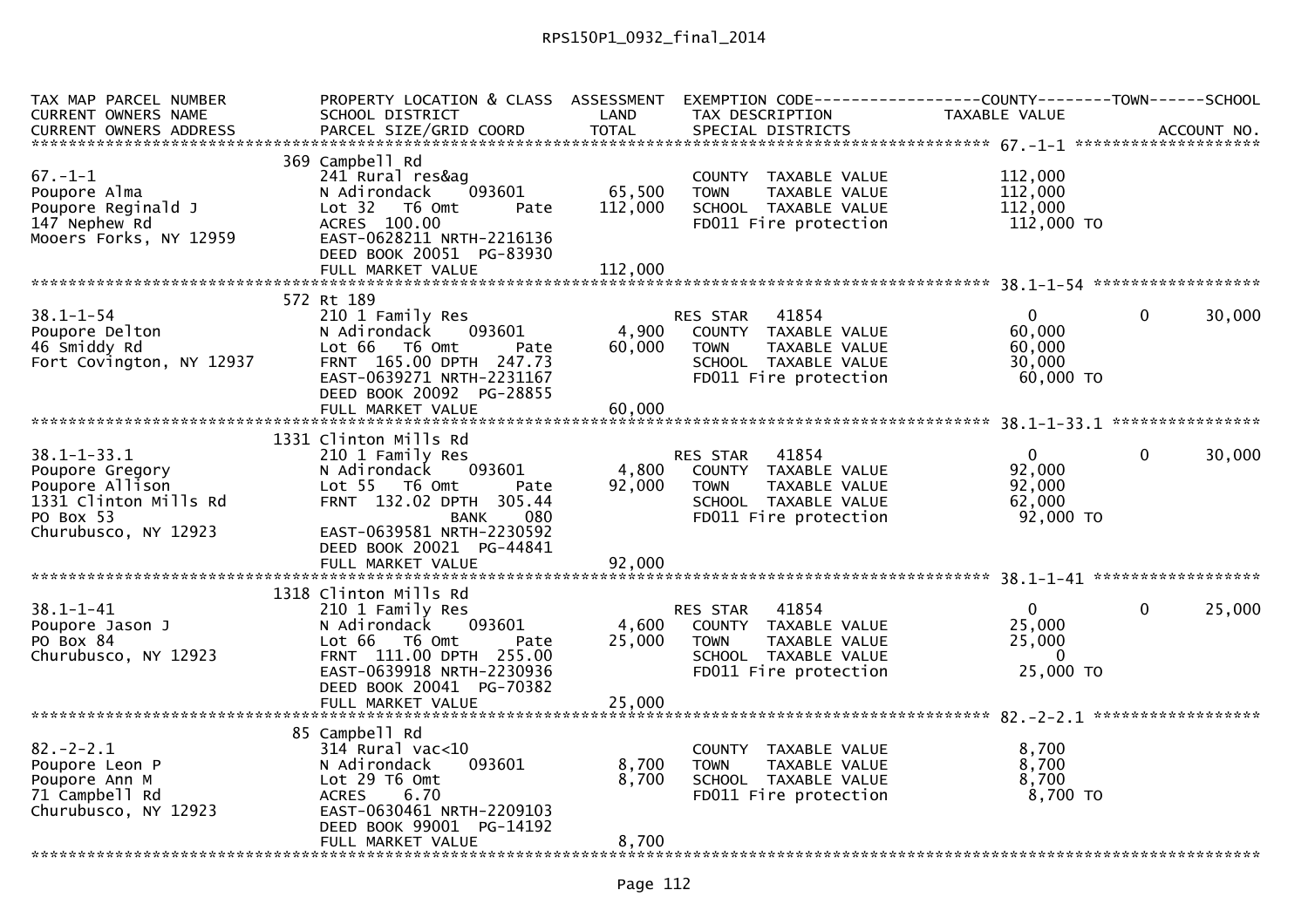| <b>ISTATE OF NEW YORK</b><br>COUNTY - Clinton<br><b>TOWN</b><br>- Clinton<br>$-093200$<br>SWIS                             |                                                                                                                                                                                  | RPS150P1_0932_final_2014      | 2014 FINAL ASSESSMENT<br><b>ROLL</b><br>T A X A B L E SECTION OF THE ROLL - 1<br>OWNERS NAME SEQUENCE<br>UNIFORM PERCENT OF VALUE IS 100.00                                                         |                                                                            | 106<br><b>PAGE</b><br>VALUATION DATE-JUL $01, 2013$<br>TAXABLE STATUS DATE-MAR 01, 2014 |
|----------------------------------------------------------------------------------------------------------------------------|----------------------------------------------------------------------------------------------------------------------------------------------------------------------------------|-------------------------------|-----------------------------------------------------------------------------------------------------------------------------------------------------------------------------------------------------|----------------------------------------------------------------------------|-----------------------------------------------------------------------------------------|
| TAX MAP PARCEL NUMBER<br>CURRENT OWNERS NAME<br>CURRENT OWNERS ADDRESS                                                     | PROPERTY LOCATION & CLASS ASSESSMENT<br>SCHOOL DISTRICT<br>PARCEL SIZE/GRID COORD                                                                                                | LAND<br><b>TOTAL</b>          | TAX DESCRIPTION<br>SPECIAL DISTRICTS                                                                                                                                                                | TAXABLE VALUE                                                              | ACCOUNT NO.                                                                             |
| $82 - 2 - 2.2$<br>Poupore Leon P<br>Poupore Ann M<br>71 Campbell Rd<br>Churubusco, NY 12923                                | 71 Campbell Rd<br>270 Mfg housing<br>093601<br>N Adirondack<br>Lot 29 T6omt<br><b>ACRES</b><br>1.50<br>EAST-0630562 NRTH-2208758<br>DEED BOOK 811<br>$PG-245$                    | 23,600                        | 98 PCT OF VALUE USED FOR EXEMPTION PURPOSES<br>VET COM CT 41131<br>5,400 RES STAR<br>41854<br>COUNTY TAXABLE VALUE<br><b>TOWN</b><br>TAXABLE VALUE<br>SCHOOL TAXABLE VALUE<br>FD011 Fire protection | 5,782<br>$\overline{0}$<br>17,818<br>17,818<br>$\overline{0}$<br>23,600 TO | 5,782<br>$\mathbf{0}$<br>23,600<br>$\Omega$                                             |
| $23. - 1 - 12.1$<br>Poupore Ross J<br>Poupore Carol<br>780 Rt 189<br>Churubusco, NY 12923                                  | 780 Rt 189<br>240 Rural res<br>093601<br>N Adirondack<br>Lot 75 T6 Omt<br>ACRES 79.00<br>EAST-0639846 NRTH-2236882<br>DEED BOOK 404<br>$PG-243$                                  | 44,000<br>116,200             | 41834<br>SR STAR<br>COUNTY TAXABLE VALUE<br>TAXABLE VALUE<br><b>TOWN</b><br>SCHOOL TAXABLE VALUE<br>FD011 Fire protection                                                                           | $\mathbf{0}$<br>116,200<br>116,200<br>52,000<br>116,200 TO                 | $\mathbf{0}$<br>64,200                                                                  |
|                                                                                                                            | FULL MARKET VALUE                                                                                                                                                                | 116,200                       |                                                                                                                                                                                                     |                                                                            |                                                                                         |
| $37. - 1 - 9.1$<br>Poupore Terrance<br>Poupore Amanda<br>525 Looby Rd<br>Churubusco, NY 12923<br>MAY BE SUBJECT TO PAYMENT | 283 Looby Rd<br>112 Dairy farm<br>093601<br>N Adirondack<br>Lot 53  T6 Omt<br>Pate<br>ACRES 191.10<br>EAST-0632387 NRTH-2228201<br>DEED BOOK 99001 PG-12592<br>FULL MARKET VALUE | 101,000<br>178,000<br>178,000 | 483A EX<br>42100<br>COUNTY TAXABLE VALUE<br><b>TOWN</b><br>TAXABLE VALUE<br>SCHOOL TAXABLE VALUE<br>FD011 Fire protection<br>4,000 EX                                                               | 4,000<br>174,000<br>174,000<br>174,000<br>174,000 TO                       | 4,000<br>4,000                                                                          |
| UNDER AGDIST LAW TIL 2016                                                                                                  |                                                                                                                                                                                  |                               |                                                                                                                                                                                                     |                                                                            |                                                                                         |
| $37. - 1 - 9.21$<br>Poupore Terrence<br>Poupore Amanda<br>525 Looby Rd<br>Churubusco, NY 12923                             | Lagree Rd<br>$322$ Rural vac $>10$<br>093601<br>N Adirondack<br>Lot 53 T6omt<br>ACRES 119.90<br>EAST-0631942 NRTH-2226058<br>DEED BOOK 1024 PG-26<br>FULL MARKET VALUE           | 51,200<br>51,200<br>51,200    | <b>COUNTY</b><br>TAXABLE VALUE<br><b>TOWN</b><br>TAXABLE VALUE<br>SCHOOL TAXABLE VALUE<br>FD011 Fire protection                                                                                     | 51,200<br>51,200<br>51,200<br>51,200 TO                                    |                                                                                         |
| $37. - 1 - 9.22$<br>Poupore Terrence<br>Poupore Amanda<br>525 Looby Rd                                                     | 525 Looby Rd<br>210 1 Family Res<br>093601<br>N Adirondack<br>Lot 53 T6 Omt<br>1.10<br><b>ACRES</b>                                                                              | 5,100<br>88,200               | RES STAR<br>41854<br>COUNTY<br>TAXABLE VALUE<br><b>TOWN</b><br>TAXABLE VALUE<br>SCHOOL TAXABLE VALUE                                                                                                | $\overline{0}$<br>88,200<br>88,200<br>58,200                               | 0<br>30,000                                                                             |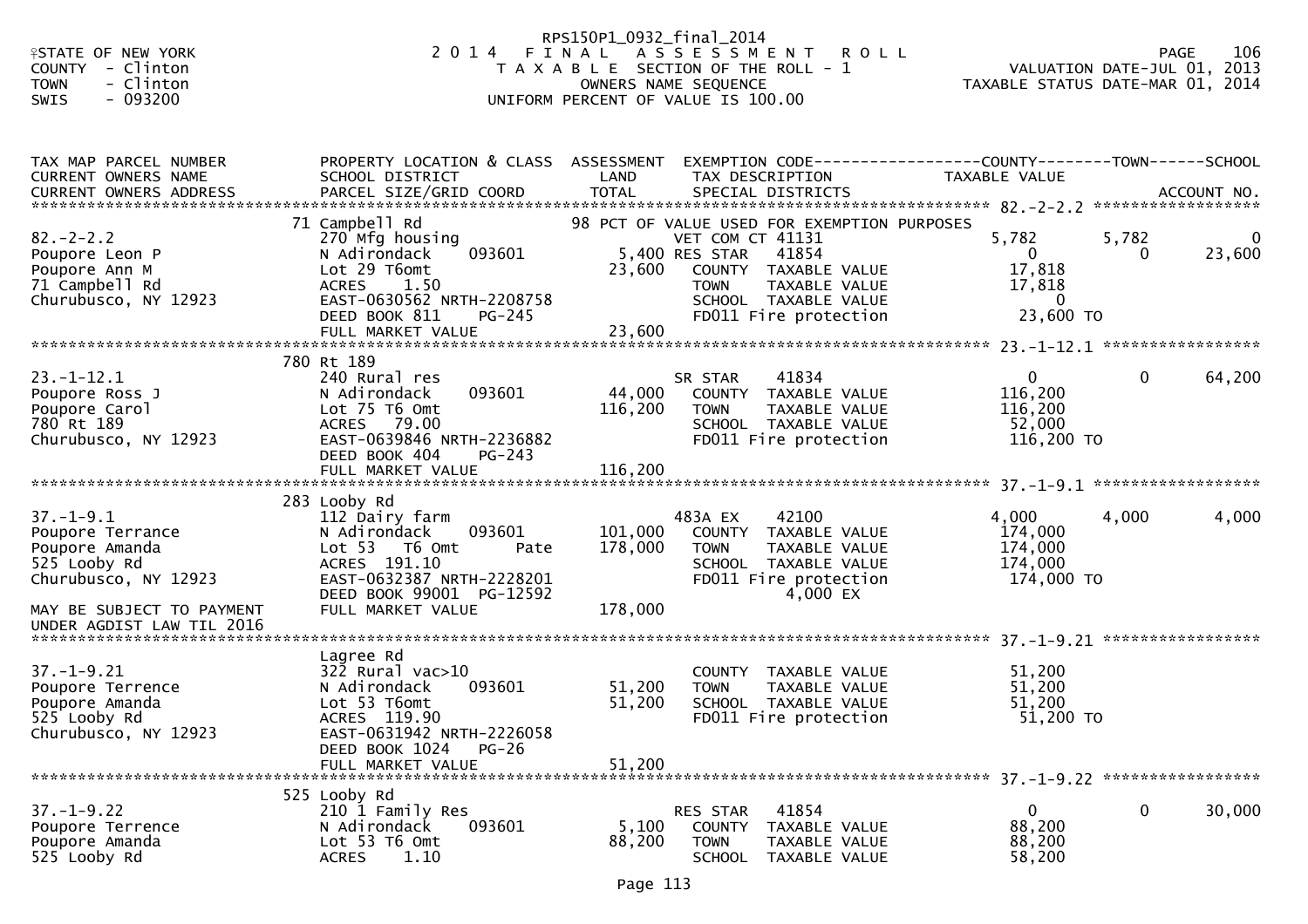|                                                      |                                                              | RPS150P1_0932_final_2014 |                                                                             |                                                                                        |                   |
|------------------------------------------------------|--------------------------------------------------------------|--------------------------|-----------------------------------------------------------------------------|----------------------------------------------------------------------------------------|-------------------|
| Churubusco, NY 12923                                 | EAST-0631114 NRTH-2224999<br>DEED BOOK 760<br>$PG-169$       |                          | FD011 Fire protection                                                       | 88,200 TO                                                                              |                   |
|                                                      | FULL MARKET VALUE                                            | 88,200                   |                                                                             |                                                                                        |                   |
| <b>ISTATE OF NEW YORK</b><br>COUNTY - Clinton        | 2 0 1 4                                                      | FINAL                    | A S S E S S M E N T<br><b>ROLL</b><br>T A X A B L E SECTION OF THE ROLL - 1 | VALUATION DATE-JUL 01, 2013                                                            | 107<br>PAGE       |
| - Clinton<br><b>TOWN</b><br>$-093200$<br><b>SWIS</b> |                                                              |                          | OWNERS NAME SEQUENCE<br>UNIFORM PERCENT OF VALUE IS 100.00                  | TAXABLE STATUS DATE-MAR 01,                                                            | 2014              |
|                                                      |                                                              |                          |                                                                             |                                                                                        |                   |
| TAX MAP PARCEL NUMBER<br>CURRENT OWNERS NAME         | PROPERTY LOCATION & CLASS ASSESSMENT<br>SCHOOL DISTRICT      | LAND                     | TAX DESCRIPTION                                                             | EXEMPTION CODE------------------COUNTY--------TOWN------SCHOOL<br><b>TAXABLE VALUE</b> |                   |
|                                                      |                                                              |                          |                                                                             |                                                                                        |                   |
| $67. - 1 - 18.2$                                     | 317 Campbell Rd<br>210 1 Family Res                          |                          | 41834<br>SR STAR                                                            | $\mathbf{0}$<br>$\mathbf{0}$                                                           | 64,200            |
| Poupore Wayne K<br>Poupore Barbara                   | N Adirondack<br>093601<br>Lot 32 T6omt                       | 10,800<br>78,900         | COUNTY TAXABLE VALUE<br><b>TOWN</b><br>TAXABLE VALUE                        | 78,900<br>78,900                                                                       |                   |
| 317 Campbell Rd                                      | 8.20<br><b>ACRES</b>                                         |                          | SCHOOL TAXABLE VALUE                                                        | 14,700                                                                                 |                   |
| Churubusco, NY 12923                                 | EAST-0629551 NRTH-2214508<br>DEED BOOK 730<br>$PG-35$        |                          | FD011 Fire protection                                                       | 78,900 TO                                                                              |                   |
|                                                      |                                                              |                          |                                                                             |                                                                                        |                   |
| $22. - 1 - 15$                                       | Merchia Rd<br>321 Abandoned ag                               |                          | COUNTY TAXABLE VALUE                                                        | 22,000                                                                                 |                   |
| Poupore William J                                    | N Adirondack<br>093601                                       | 22,000                   | <b>TOWN</b><br>TAXABLE VALUE                                                | 22,000                                                                                 |                   |
| 885 Rt 189<br>Churubusco, NY 12923                   | Lot <sub>73</sub><br>T6 Omt<br>Pate<br>29.00<br><b>ACRES</b> | 22,000                   | SCHOOL TAXABLE VALUE<br>FD011 Fire protection                               | 22,000<br>22,000 TO                                                                    |                   |
|                                                      | EAST-0627942 NRTH-2234858<br>DEED BOOK 20072 PG-4259         |                          |                                                                             |                                                                                        |                   |
|                                                      | FULL MARKET VALUE                                            | 22,000                   |                                                                             |                                                                                        |                   |
|                                                      | 885 Rt 189                                                   |                          | 58 PCT OF VALUE USED FOR EXEMPTION PURPOSES                                 |                                                                                        |                   |
| $23. - 1 - 15.1$<br>Poupore William J                | 241 Rural res&ag<br>N Adirondack<br>093601                   |                          | VET COM CT 41131<br>46,500 VET DIS CT 41141                                 | 14,167<br>14,167<br>2,833<br>2,833                                                     | 0<br>$\mathbf{0}$ |
| Poupore Catherine A                                  | Lot <sub>75</sub><br>T6 Omt<br>Pate                          |                          | 97,700 SR STAR<br>41834                                                     | 0<br>0                                                                                 | 64,200            |
| 885 Rt 189<br>Churubusco, NY 12923                   | 79.90<br><b>ACRES</b><br>EAST-0636846 NRTH-2238841           |                          | 41854<br>RES STAR<br>COUNTY TAXABLE VALUE                                   | $\Omega$<br>$\Omega$<br>80,700                                                         | 30,000            |
|                                                      | DEED BOOK 20041 PG-66833                                     |                          | TAXABLE VALUE<br>TOWN                                                       | 80,700                                                                                 |                   |
|                                                      | FULL MARKET VALUE                                            | 97,700                   | SCHOOL TAXABLE VALUE                                                        | 3,500                                                                                  |                   |
|                                                      |                                                              |                          |                                                                             |                                                                                        |                   |
| $67. - 1 - 6.4$                                      | Patnode Rd<br>314 Rural vac<10                               |                          | COUNTY TAXABLE VALUE                                                        | 8,200                                                                                  |                   |
| Powers Christopher                                   | N Adirondack<br>093601<br>28 T6omt                           | 8,200<br>8,200           | <b>TOWN</b><br>TAXABLE VALUE                                                | 8,200<br>8,200                                                                         |                   |
| Powers Roslyn F<br>7398 Hopkins Way                  | 5.00<br>ACRES                                                |                          | SCHOOL TAXABLE VALUE<br>FD011 Fire protection                               | 8,200 TO                                                                               |                   |
| Clarksville, NY 21029                                | EAST-0635323 NRTH-2209893<br>DEED BOOK 585<br>PG-301         |                          |                                                                             |                                                                                        |                   |
|                                                      | FULL MARKET VALUE                                            | 8,200                    |                                                                             |                                                                                        |                   |
|                                                      | Lost Nation Rd                                               |                          |                                                                             |                                                                                        |                   |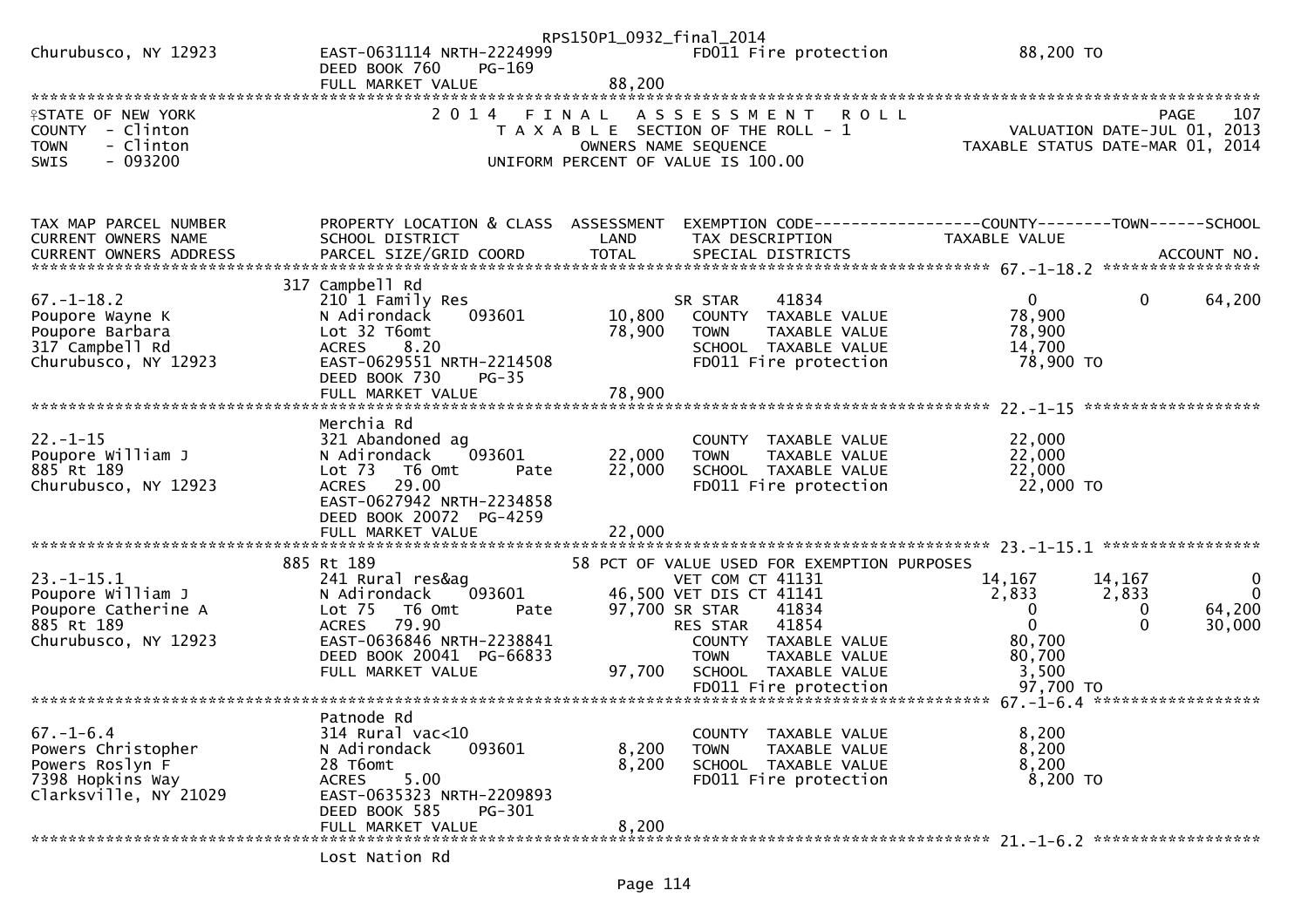|                                                                                                |                                                                                                                     |                | RPS150P1_0932_final_2014                                                                                               |                                                                              |                                              |
|------------------------------------------------------------------------------------------------|---------------------------------------------------------------------------------------------------------------------|----------------|------------------------------------------------------------------------------------------------------------------------|------------------------------------------------------------------------------|----------------------------------------------|
| $21. - 1 - 6.2$<br>Powers Kenneth L<br>842 Ryan Rd                                             | $314$ Rural vac<10<br>163401<br>Chateaugay 1<br>Lot 72 T6omt                                                        | 6,300<br>6,300 | COUNTY TAXABLE VALUE<br><b>TOWN</b><br>TAXABLE VALUE<br>SCHOOL TAXABLE VALUE                                           | 6,300<br>6,300<br>6,300                                                      |                                              |
| Churubusco, NY 12923                                                                           | 2.90<br>ACRES<br>EAST-0621434 NRTH-2235936<br>DEED BOOK 633<br>PG-301                                               |                | FD011 Fire protection                                                                                                  | 6,300 TO                                                                     |                                              |
|                                                                                                | FULL MARKET VALUE                                                                                                   | 6,300          |                                                                                                                        |                                                                              |                                              |
|                                                                                                |                                                                                                                     |                |                                                                                                                        |                                                                              |                                              |
| <b>ISTATE OF NEW YORK</b><br>COUNTY - Clinton<br>- Clinton<br><b>TOWN</b><br>$-093200$<br>SWIS | 2014 FINAL                                                                                                          |                | ASSESSMENT ROLL<br>T A X A B L E SECTION OF THE ROLL - 1<br>OWNERS NAME SEQUENCE<br>UNIFORM PERCENT OF VALUE IS 100.00 | PAGE 108<br>2013 , VALUATION DATE-JUL 01<br>7AXABLE STATUS DATE-MAR 01, 2014 | 108<br>PAGE                                  |
|                                                                                                |                                                                                                                     |                |                                                                                                                        |                                                                              |                                              |
| TAX MAP PARCEL NUMBER<br>CURRENT OWNERS NAME                                                   | PROPERTY LOCATION & CLASS ASSESSMENT EXEMPTION CODE----------------COUNTY-------TOWN------SCHOOL<br>SCHOOL DISTRICT | LAND           | TAX DESCRIPTION                                                                                                        | TAXABLE VALUE                                                                |                                              |
|                                                                                                |                                                                                                                     |                |                                                                                                                        |                                                                              |                                              |
| $52. - 1 - 27$                                                                                 | 842 Ryan Rd<br>210 1 Family Res                                                                                     |                | RES STAR<br>41854                                                                                                      | $\mathbf{0}$                                                                 | $\mathbf 0$<br>30,000                        |
| Powers Kenneth L                                                                               | 163401<br>Chateaugay 1                                                                                              | 5,000          | COUNTY TAXABLE VALUE                                                                                                   | 95,000                                                                       |                                              |
| 842 Ryan Rd                                                                                    | Lot $25$ T6omt<br>FRNT 204.00 DPTH 204.00                                                                           | 95,000         | <b>TOWN</b><br>TAXABLE VALUE<br>SCHOOL TAXABLE VALUE                                                                   | 95,000<br>65,000                                                             |                                              |
| Churubusco, NY 12923                                                                           | <b>BANK</b><br>080                                                                                                  |                | FD011 Fire protection                                                                                                  | 95,000 TO                                                                    |                                              |
|                                                                                                | EAST-0623647 NRTH-2218614                                                                                           |                |                                                                                                                        |                                                                              |                                              |
|                                                                                                | DEED BOOK 20031 PG-63281<br>FULL MARKET VALUE                                                                       | 95,000         |                                                                                                                        |                                                                              |                                              |
|                                                                                                |                                                                                                                     |                |                                                                                                                        |                                                                              |                                              |
|                                                                                                | 12 Smith St                                                                                                         |                |                                                                                                                        |                                                                              |                                              |
| $38.1 - 1 - 16$                                                                                | 210 1 Family Res<br>N Adirondack    093601                                                                          | 4,100 SR STAR  | VET COM CT 41131<br>41834                                                                                              | 13,000<br>$\mathbf{0}$                                                       | 13,000<br>$\bf{0}$<br>52,000<br>$\mathbf{0}$ |
| Premo John A<br>PO Box 22                                                                      | Lot 66 T6 Omt<br>Pate                                                                                               |                | 52,000 COUNTY TAXABLE VALUE                                                                                            | 39,000                                                                       |                                              |
| Churubusco, NY 12923                                                                           | 82.50 DPTH 260.00<br><b>FRNT</b>                                                                                    |                | TAXABLE VALUE<br><b>TOWN</b>                                                                                           | 39,000                                                                       |                                              |
|                                                                                                | EAST-0640385 NRTH-2231167                                                                                           |                | SCHOOL TAXABLE VALUE                                                                                                   | - 0                                                                          |                                              |
|                                                                                                | DEED BOOK 758<br>PG-74<br>FULL MARKET VALUE                                                                         | 52,000         | FD011 Fire protection                                                                                                  | 52,000 TO                                                                    |                                              |
|                                                                                                |                                                                                                                     |                |                                                                                                                        |                                                                              |                                              |
|                                                                                                | Campbell Rd                                                                                                         |                |                                                                                                                        |                                                                              |                                              |
| $67. - 1 - 2.8$<br>Premo Paul T                                                                | 113 Cattle farm<br>N Adirondack<br>093601                                                                           | 78,100         | AGRI DISTR 41720<br>COUNTY TAXABLE VALUE                                                                               | 19,358<br>85,642                                                             | 19,358<br>19,358                             |
| Premo Donna M                                                                                  | Lot 33 & 28 T6omt                                                                                                   | 105,000        | TAXABLE VALUE<br><b>TOWN</b>                                                                                           | 85,642                                                                       |                                              |
| 105 Gagnier Rd                                                                                 | ACRES 123.60                                                                                                        |                | SCHOOL TAXABLE VALUE                                                                                                   | 85,642                                                                       |                                              |
| Churubusco, NY 12923                                                                           | EAST-0632195 NRTH-2213909                                                                                           |                | FD011 Fire protection                                                                                                  | 105,000 TO                                                                   |                                              |
| MAY BE SUBJECT TO PAYMENT<br>UNDER AGDIST LAW TIL 2018                                         | DEED BOOK 961<br>PG-194<br>FULL MARKET VALUE                                                                        | 105,000        |                                                                                                                        |                                                                              |                                              |
|                                                                                                |                                                                                                                     |                |                                                                                                                        |                                                                              |                                              |
|                                                                                                | 105-103 Gagnier Rd                                                                                                  |                |                                                                                                                        |                                                                              |                                              |
| $68. - 1 - 14$                                                                                 | 112 Dairy farm<br>093601                                                                                            |                | AGRI DISTR 41720<br>148,100 RES STAR<br>41854                                                                          | 36,254<br>0                                                                  | 36,254<br>36,254<br>30,000<br>0              |
| Premo Paul T<br>Premo Donna M                                                                  | N Adirondack<br>Lot 26<br>T6 Omt<br>Pate                                                                            |                | 42100<br>209,300 483A EX                                                                                               | 6,600                                                                        | 6,600<br>6,600                               |
| 105 Gagnier Rd                                                                                 | ACRES 330.00                                                                                                        |                | COUNTY<br>TAXABLE VALUE                                                                                                | 166,446                                                                      |                                              |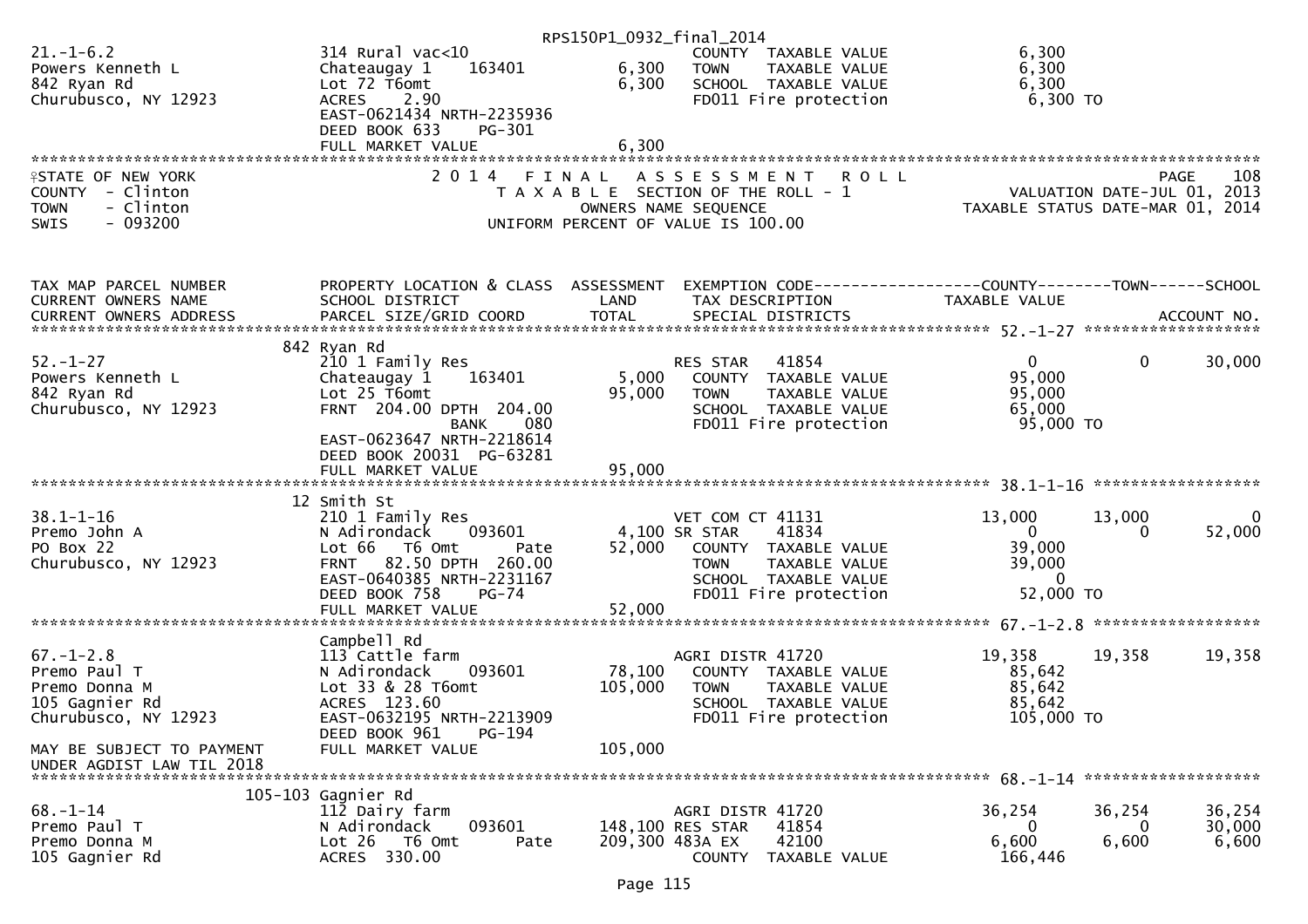|                                        |                                                                | RPS150P1_0932_final_2014 |                                                      |                                                                 |        |
|----------------------------------------|----------------------------------------------------------------|--------------------------|------------------------------------------------------|-----------------------------------------------------------------|--------|
| Churubusco, NY 12923                   | EAST-0639939 NRTH-2214974                                      |                          | <b>TOWN</b><br>TAXABLE VALUE                         | 166,446                                                         |        |
|                                        | PG-262<br>DEED BOOK 724                                        |                          | SCHOOL TAXABLE VALUE                                 | 136,446                                                         |        |
| MAY BE SUBJECT TO PAYMENT              | FULL MARKET VALUE                                              | 209,300                  | FD011 Fire protection                                | 202,700 TO                                                      |        |
| UNDER AGDIST LAW TIL 2018              |                                                                |                          | $6,600$ EX                                           |                                                                 |        |
|                                        |                                                                |                          |                                                      |                                                                 |        |
|                                        | 133 Gagnier Rd                                                 |                          |                                                      |                                                                 |        |
| $68. - 1 - 18.1$                       | 210 1 Family Res                                               |                          | COUNTY TAXABLE VALUE                                 | 35,800                                                          |        |
| Premo Paul T                           | 093601<br>N Adirondack                                         | 4,800                    | <b>TOWN</b><br>TAXABLE VALUE                         | 35,800                                                          |        |
| Premo Donna M                          | Lot 27 T5omt                                                   | 35,800                   | SCHOOL TAXABLE VALUE                                 | 35,800                                                          |        |
| 105 Gagnier Rd                         | FRNT 135.00 DPTH 275.00<br>EAST-0639534 NRTH-2214045           |                          | FD011 Fire protection                                | 35,800 TO                                                       |        |
| Churubusco, NY 12923                   | DEED BOOK 20001 PG-27850                                       |                          |                                                      |                                                                 |        |
|                                        | FULL MARKET VALUE                                              | 35,800                   |                                                      |                                                                 |        |
|                                        |                                                                |                          |                                                      |                                                                 |        |
| <b>ISTATE OF NEW YORK</b>              | 2014 FINAL                                                     |                          | ASSESSMENT ROLL                                      | <b>PAGE</b>                                                     | 109    |
| COUNTY - Clinton                       |                                                                |                          | T A X A B L E SECTION OF THE ROLL - 1                | VALUATION DATE-JUL 01, 2013<br>TAXABLE STATUS DATE-MAR 01, 2014 |        |
| - Clinton<br><b>TOWN</b>               |                                                                | OWNERS NAME SEQUENCE     |                                                      |                                                                 |        |
| $-093200$<br><b>SWIS</b>               |                                                                |                          | UNIFORM PERCENT OF VALUE IS 100.00                   |                                                                 |        |
|                                        |                                                                |                          |                                                      |                                                                 |        |
|                                        |                                                                |                          |                                                      |                                                                 |        |
|                                        |                                                                |                          |                                                      |                                                                 |        |
| TAX MAP PARCEL NUMBER                  | PROPERTY LOCATION & CLASS ASSESSMENT                           |                          |                                                      | EXEMPTION CODE-----------------COUNTY--------TOWN------SCHOOL   |        |
| CURRENT OWNERS NAME                    | SCHOOL DISTRICT                                                | LAND                     | TAX DESCRIPTION                                      | TAXABLE VALUE                                                   |        |
|                                        |                                                                |                          |                                                      |                                                                 |        |
|                                        | 528 Frontier Rd                                                |                          |                                                      |                                                                 |        |
| $7. - 1 - 13$                          | 260 Seasonal res                                               |                          | COUNTY TAXABLE VALUE                                 | 20,700                                                          |        |
| Preston William E                      | 163401<br>Chateaugay 1                                         | 3,900                    | <b>TOWN</b><br>TAXABLE VALUE                         | 20,700                                                          |        |
| Preston Frances M                      | Lot 88 T6 Omt<br>Pate                                          | 20,700                   | SCHOOL TAXABLE VALUE                                 | 20,700                                                          |        |
| 522 Frontier Rd                        | FRNT 100.00 DPTH 120.00                                        |                          | FD011 Fire protection                                | 20,700 TO                                                       |        |
| Churubusco, NY 12923                   | EAST-0628676 NRTH-2246549                                      |                          |                                                      |                                                                 |        |
|                                        | DEED BOOK 20001 PG-18855                                       |                          |                                                      |                                                                 |        |
|                                        | FULL MARKET VALUE                                              | 20,700                   |                                                      |                                                                 |        |
|                                        |                                                                |                          |                                                      |                                                                 |        |
|                                        | Frontier Rd                                                    |                          |                                                      |                                                                 |        |
| $7. - 1 - 15$                          | $314$ Rural vac<10                                             |                          | COUNTY TAXABLE VALUE                                 | 5,300                                                           |        |
| Preston William E<br>Preston Frances M | Chateaugay 1<br>163401<br>Lot $88$ $\overline{76}$ Omt<br>Pate | 5,300<br>5,300           | TAXABLE VALUE<br><b>TOWN</b><br>SCHOOL TAXABLE VALUE | 5,300<br>5,300                                                  |        |
| 522 Frontier Rd                        | 2.10<br><b>ACRES</b>                                           |                          | FD011 Fire protection                                | 5,300 TO                                                        |        |
| Churubusco, NY 12923                   | EAST-0628928 NRTH-2246123                                      |                          |                                                      |                                                                 |        |
|                                        | DEED BOOK 20072 PG-7246                                        |                          |                                                      |                                                                 |        |
|                                        | FULL MARKET VALUE                                              | 5,300                    |                                                      |                                                                 |        |
|                                        |                                                                |                          |                                                      |                                                                 |        |
|                                        | 522 Frontier Rd                                                |                          |                                                      |                                                                 |        |
| $7. - 1 - 16$                          | 240 Rural res                                                  |                          | 41854<br>RES STAR                                    | $\mathbf 0$<br>$\mathbf{0}$                                     | 30,000 |
| Preston William E                      | 163401<br>Chateaugay 1                                         | 39,500                   | COUNTY TAXABLE VALUE                                 | 102,600                                                         |        |
| Preston Frances M                      | Lot 88<br>T6 Omt<br>Pate                                       | 102,600                  | <b>TOWN</b><br>TAXABLE VALUE                         | 102,600                                                         |        |
| 522 Frontier Rd                        | 54.80<br>ACRES                                                 |                          | SCHOOL TAXABLE VALUE                                 | 72,600                                                          |        |
| Churubusco, NY 12923                   | EAST-0629740 NRTH-2245808                                      |                          | FD011 Fire protection                                | 102,600 TO                                                      |        |
|                                        | DEED BOOK 593<br><b>PG-620</b><br>FULL MARKET VALUE            | 102,600                  |                                                      |                                                                 |        |
|                                        |                                                                |                          |                                                      |                                                                 |        |
|                                        | 122 Santamore Rd                                               |                          |                                                      |                                                                 |        |
|                                        |                                                                |                          |                                                      |                                                                 |        |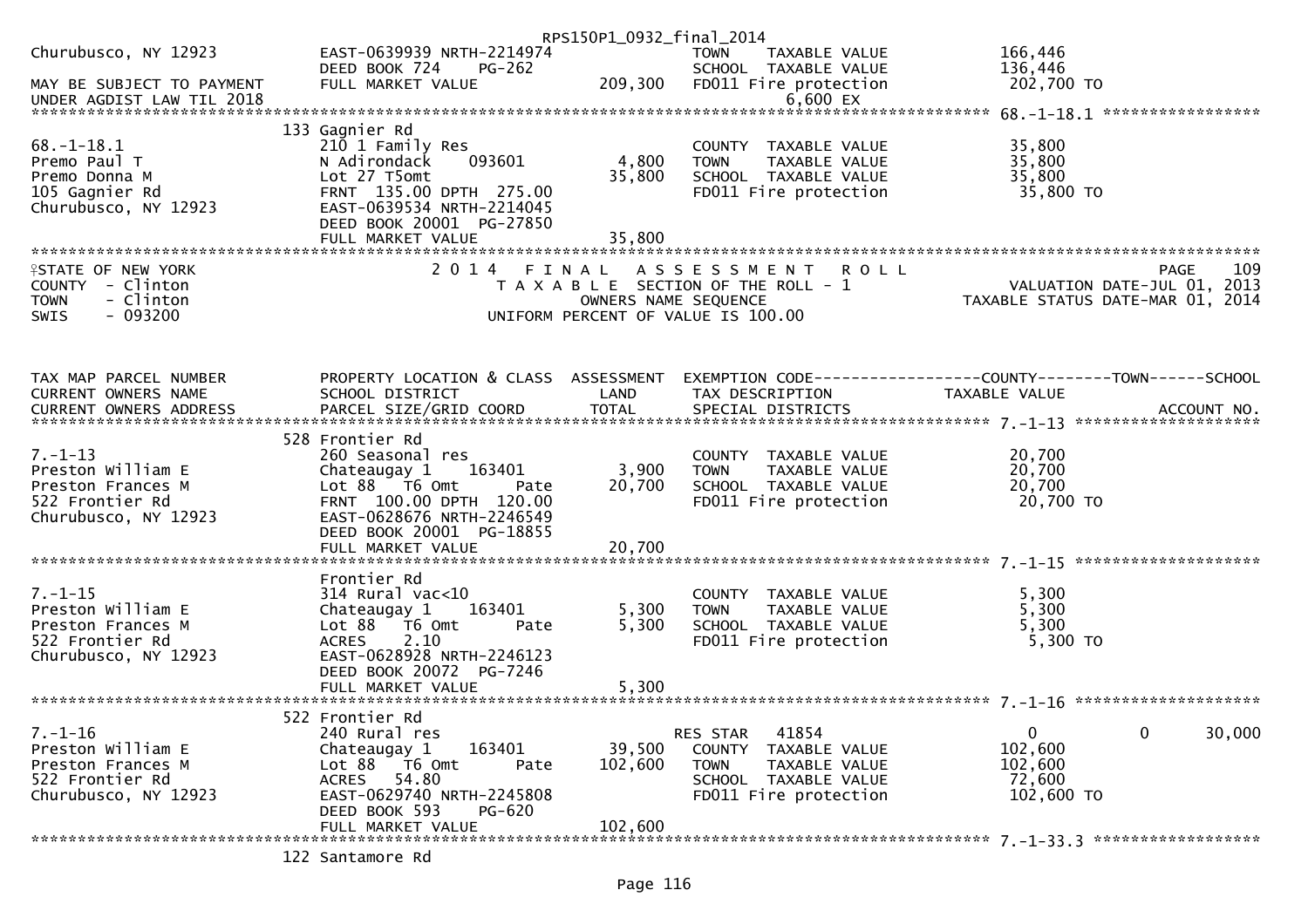|                                                                                                       |                                                                                                                                                                                            | RPS150P1_0932_final_2014   |                                                                                                                            |                                                                               |        |
|-------------------------------------------------------------------------------------------------------|--------------------------------------------------------------------------------------------------------------------------------------------------------------------------------------------|----------------------------|----------------------------------------------------------------------------------------------------------------------------|-------------------------------------------------------------------------------|--------|
| $7. - 1 - 33.3$<br>Prevost Robert L<br>Prevost Flora J<br>9 Stevens St<br>Malone, NY 12953            | 270 Mfg housing<br>163401<br>Chateaugay 1<br>Lot 88 T6omt<br>ACRES 12.00<br>EAST-0626498 NRTH-2242350                                                                                      | 11,400<br>47,900           | COUNTY TAXABLE VALUE<br><b>TOWN</b><br>TAXABLE VALUE<br>SCHOOL TAXABLE VALUE<br>FD011 Fire protection                      | 47,900<br>47,900<br>47,900<br>47,900 TO                                       |        |
|                                                                                                       | DEED BOOK 20031 PG-56372<br>FULL MARKET VALUE                                                                                                                                              | 47,900                     |                                                                                                                            |                                                                               |        |
| $6. - 1 - 2$<br>Pronovost Darryl<br>PO Box 234<br>St Isidore PQ, Canada JOL2A                         | Mcnierney Rd<br>321 Abandoned ag<br>Chateaugay 1<br>163401<br>Lot 90  T6 0mt<br>Pate<br>ACRES 20.00<br>EAST-0616073 NRTH-2245247<br>DEED BOOK 945<br>PG-231<br>FULL MARKET VALUE           | 8,800<br>8,800<br>8,800    | COUNTY TAXABLE VALUE<br>TAXABLE VALUE<br><b>TOWN</b><br>SCHOOL TAXABLE VALUE<br>FD011 Fire protection                      | 8,800<br>8,800<br>8,800<br>8,800 TO                                           |        |
| <b>ISTATE OF NEW YORK</b><br>COUNTY - Clinton<br>- Clinton<br><b>TOWN</b><br>$-093200$<br><b>SWIS</b> |                                                                                                                                                                                            | OWNERS NAME SEQUENCE       | 2014 FINAL ASSESSMENT ROLL<br>T A X A B L E SECTION OF THE ROLL - 1<br>UNIFORM PERCENT OF VALUE IS 100.00                  | PAGE<br>VALUATION DATE-JUL 01, 2013<br>TAXABLE STATUS DATE-MAR 01, 2014       | 110    |
| TAX MAP PARCEL NUMBER<br>CURRENT OWNERS NAME                                                          | PROPERTY LOCATION & CLASS ASSESSMENT<br>SCHOOL DISTRICT                                                                                                                                    | LAND                       | TAX DESCRIPTION                                                                                                            | EXEMPTION CODE-----------------COUNTY-------TOWN------SCHOOL<br>TAXABLE VALUE |        |
| $37. - 1 - 13$<br>Rabideau Shelley<br>LaBombard Ronald<br>7126 Rt 11<br>Churubusco, NY 12923          | 7126 Rt 11<br>210 1 Family Res<br>N Adirondack<br>093601<br>Lot 53  T6 Omt<br>Pate<br>FRNT 180.00 DPTH 175.00<br>EAST-0629974 NRTH-2224663<br>DEED BOOK 20072 PG-6409<br>FULL MARKET VALUE | 4,700<br>87,000<br>87,000  | 41854<br>RES STAR<br>COUNTY TAXABLE VALUE<br><b>TOWN</b><br>TAXABLE VALUE<br>SCHOOL TAXABLE VALUE<br>FD011 Fire protection | $\overline{0}$<br>$\Omega$<br>87,000<br>87,000<br>57,000<br>87,000 TO         | 30,000 |
| $52. - 1 - 9.33$<br>Rapisarda James J<br>Rapisarda Lisa<br>110 Richard Ave<br>Colcott, CT 06716       | Rt 11<br>$314$ Rural vac<10<br>Chateaugay 1<br>163401<br>Lot 49 T6omt<br>ACRES 10.00<br>EAST-0627756 NRTH-2223807<br>DEED BOOK 768<br>$PG-224$<br>FULL MARKET VALUE                        | 11,800<br>11,800<br>11,800 | COUNTY TAXABLE VALUE<br>TAXABLE VALUE<br><b>TOWN</b><br>SCHOOL TAXABLE VALUE<br>FD011 Fire protection                      | 11,800<br>11,800<br>11,800<br>11,800 TO                                       |        |
| $7. - 1 - 6$<br>Recore Deborah<br>260 Douglas Rd<br>Chateaugay, NY 12920                              | Frontier Rd<br>321 Abandoned ag<br>163401<br>Chateaugay 1<br>Lot 89 T6 Omt<br>Pate<br>ACRES 88.80<br>EAST-0626372 NRTH-2243737<br>DEED BOOK 934<br>$PG-203$                                | 45,900<br>45,900           | COUNTY TAXABLE VALUE<br><b>TOWN</b><br>TAXABLE VALUE<br>SCHOOL TAXABLE VALUE<br>FD011 Fire protection                      | 45,900<br>45,900<br>45,900<br>45,900 TO                                       |        |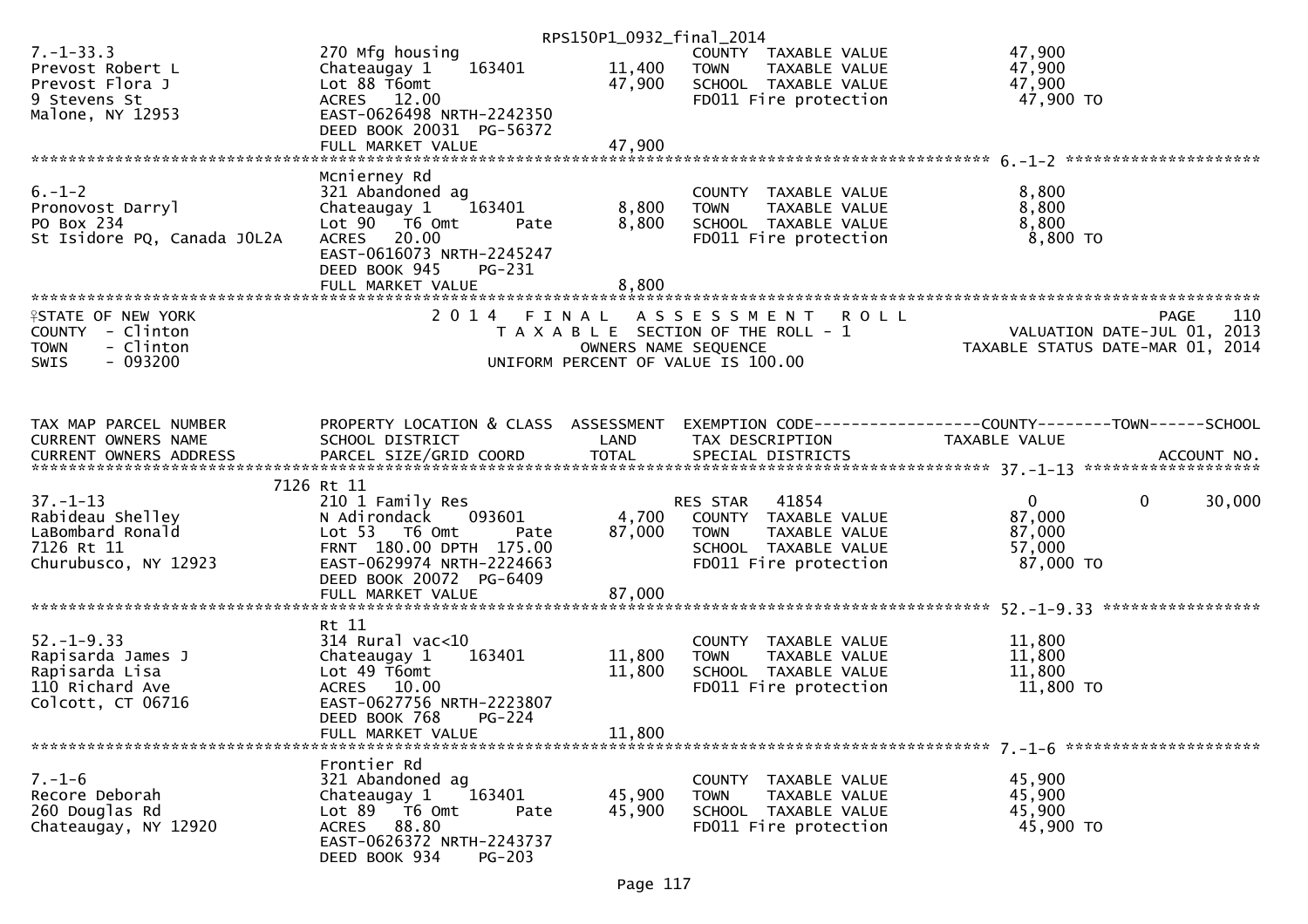|                                                                                                             |                                                                                                                                                                                                       | RPS150P1_0932_final_2014     |                                                                                                                            |                                                              |                                            |
|-------------------------------------------------------------------------------------------------------------|-------------------------------------------------------------------------------------------------------------------------------------------------------------------------------------------------------|------------------------------|----------------------------------------------------------------------------------------------------------------------------|--------------------------------------------------------------|--------------------------------------------|
|                                                                                                             | FULL MARKET VALUE                                                                                                                                                                                     | 45,900                       |                                                                                                                            |                                                              |                                            |
|                                                                                                             |                                                                                                                                                                                                       |                              |                                                                                                                            |                                                              |                                            |
| $38.1 - 1 - 19$<br>Recore Life Use Donald J<br>Recore Life Use Betty A<br>PO Box 91<br>Churubusco, NY 12923 | 1298 Clinton Mills Rd<br>210 1 Family Res<br>N Adirondack<br>093601<br>Lot 66 T6 Omt<br>Pate<br>FRNT 163.00 DPTH 100.00<br>EAST-0640469 NRTH-2230930<br>DEED BOOK 20082 PG-12410<br>FULL MARKET VALUE | 3,400<br>8,800<br>8,800      | COUNTY TAXABLE VALUE<br>TAXABLE VALUE<br><b>TOWN</b><br>SCHOOL TAXABLE VALUE<br>FD011 Fire protection                      | 8,800<br>8,800<br>8,800<br>8,800 TO                          |                                            |
|                                                                                                             |                                                                                                                                                                                                       |                              |                                                                                                                            |                                                              |                                            |
| $38.1 - 1 - 26$<br>Recore Life Use Donald J<br>Recore Life Use Betty A<br>PO Box 91<br>Churubusco, NY 12923 | Clinton Mills Rd<br>311 Res vac land<br>093601<br>N Adirondack<br>Lot 55  T6 Omt<br>Pate<br>FRNT 82.50 DPTH 107.00<br>EAST-0640512 NRTH-2230787<br>DEED BOOK 20082 PG-12410<br>FULL MARKET VALUE      | 3,100<br>3,100<br>3,100      | COUNTY TAXABLE VALUE<br><b>TOWN</b><br>TAXABLE VALUE<br>SCHOOL TAXABLE VALUE<br>FD011 Fire protection                      | 3,100<br>3,100<br>3,100<br>3,100 TO                          |                                            |
| <b>ISTATE OF NEW YORK</b><br>COUNTY - Clinton<br>- Clinton<br><b>TOWN</b><br>$-093200$<br>SWIS              | 2014 FINAL                                                                                                                                                                                            | OWNERS NAME SEQUENCE         | A S S E S S M E N T<br><b>ROLL</b><br>T A X A B L E SECTION OF THE ROLL - 1<br>UNIFORM PERCENT OF VALUE IS 100.00          | TAXABLE STATUS DATE-MAR 01, 2014                             | 111<br>PAGE<br>VALUATION DATE-JUL 01, 2013 |
|                                                                                                             |                                                                                                                                                                                                       |                              |                                                                                                                            |                                                              |                                            |
| TAX MAP PARCEL NUMBER<br>CURRENT OWNERS NAME                                                                | PROPERTY LOCATION & CLASS ASSESSMENT<br>SCHOOL DISTRICT                                                                                                                                               | LAND                         | EXEMPTION CODE-----------------COUNTY-------TOWN------SCHOOL<br>TAX DESCRIPTION                                            | TAXABLE VALUE                                                |                                            |
| $38.1 - 1 - 27$<br>Recore Life Use Donald J<br>Recore Life Use Betty A<br>PO Box 91<br>Churubusco, NY 12923 | 1297 Clinton Mills Rd<br>210 1 Family Res<br>093601<br>N Adirondack<br>Lot 55 T6 Omt<br>Pate<br>FRNT 82.50 DPTH 173.00<br>EAST-0640431 NRTH-2230746<br>DEED BOOK 20082 PG-12410<br>FULL MARKET VALUE  | 3,800<br>33,800<br>33,800    | COUNTY TAXABLE VALUE<br>TAXABLE VALUE<br><b>TOWN</b><br>SCHOOL TAXABLE VALUE<br>FD011 Fire protection                      | 33,800<br>33,800<br>33,800<br>33,800 TO                      |                                            |
|                                                                                                             | 269/280 Campbell Rd                                                                                                                                                                                   |                              |                                                                                                                            |                                                              |                                            |
| $67. - 1 - 2.1$<br>Rees Arthur<br>280 Campbell Rd<br>Churubusco, NY 12923                                   | 240 Rural res<br>093601<br>N Adirondack<br>Lot 32 & 33 T6omt<br>ACRES 46.30<br>EAST-0628546 NRTH-2213261<br>DEED BOOK 20001 PG-19163<br>FULL MARKET VALUE                                             | 26,000<br>125,000<br>125,000 | RES STAR<br>41854<br>COUNTY TAXABLE VALUE<br><b>TOWN</b><br>TAXABLE VALUE<br>SCHOOL TAXABLE VALUE<br>FD011 Fire protection | $\overline{0}$<br>125,000<br>125,000<br>95,000<br>125,000 TO | $\mathbf{0}$<br>30,000                     |
|                                                                                                             |                                                                                                                                                                                                       |                              |                                                                                                                            |                                                              |                                            |
| $53. - 1 - 9$<br>Rego Gary<br>Rego Kathleen                                                                 | 228 Rt 189<br>240 Rural res<br>N Adirondack<br>093601<br>Lot 46<br>T6 Omt<br>Pate                                                                                                                     | 54,800<br>124,000            | RES STAR<br>41854<br><b>COUNTY</b><br>TAXABLE VALUE<br><b>TOWN</b><br>TAXABLE VALUE                                        | 0<br>124,000<br>124,000                                      | 30,000<br>0                                |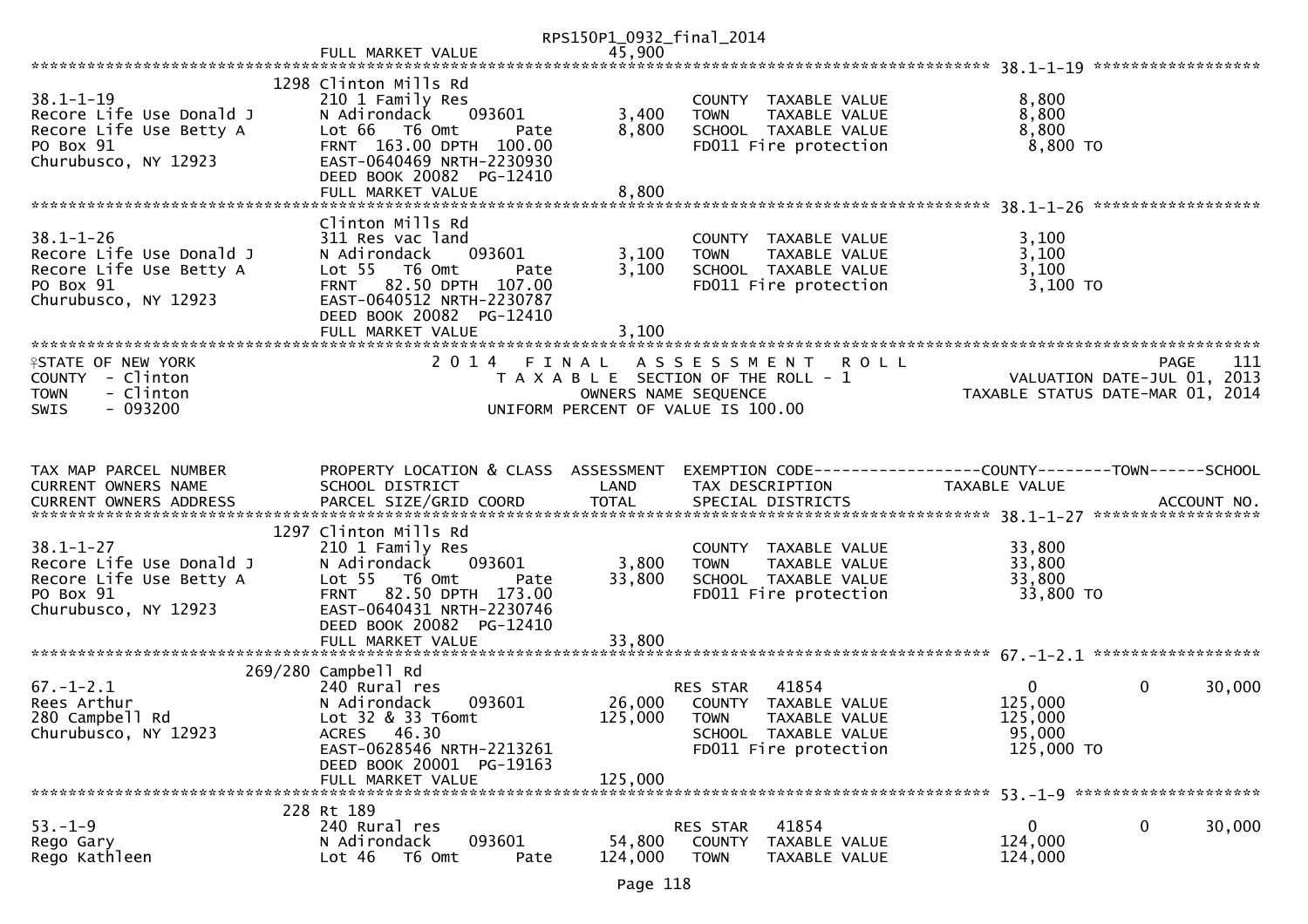|                                                                                                       |                                                                                                                                                                                     | RPS150P1_0932_final_2014 |                                                                                                                     |                                                                                                |
|-------------------------------------------------------------------------------------------------------|-------------------------------------------------------------------------------------------------------------------------------------------------------------------------------------|--------------------------|---------------------------------------------------------------------------------------------------------------------|------------------------------------------------------------------------------------------------|
| 228 Rt 189<br>Churubusco, NY 12923                                                                    | ACRES 157.10<br>EAST-0641360 NRTH-2223809<br>DEED BOOK 99001 PG-14112                                                                                                               |                          | SCHOOL TAXABLE VALUE<br>FD011 Fire protection                                                                       | 94,000<br>124,000 TO                                                                           |
|                                                                                                       | FULL MARKET VALUE<br>27 Smith St                                                                                                                                                    | 124,000                  |                                                                                                                     |                                                                                                |
| $38.1 - 1 - 51$<br>Reome Mark R<br>Reome Yvonne M<br>Box 153<br>Churubusco, NY 12923-0153             | 482 Det row bldg<br>093601<br>N Adirondack<br>Lot 66 T6 Omt<br>Pate<br>FRNT 82.00 DPTH 264.00<br>EAST-0640030 NRTH-2231543                                                          | 4,000<br>50,000          | COUNTY TAXABLE VALUE<br><b>TOWN</b><br>TAXABLE VALUE<br>SCHOOL TAXABLE VALUE<br>FD011 Fire protection               | 50,000<br>50,000<br>50,000<br>50,000 TO                                                        |
|                                                                                                       | DEED BOOK 878<br><b>PG-277</b><br>FULL MARKET VALUE                                                                                                                                 | 50,000                   |                                                                                                                     | ***************                                                                                |
| $23. - 1 - 22.271$<br>Reyell Irving<br>Box 131 Rt 189<br>Churubusco, NY 12923                         | Off Rt 189<br>$314$ Rural vac< $10$<br>N Adirondack<br>093601<br>Lot 67 T6omt<br><b>ACRES</b><br>1.30<br>EAST-0638285 NRTH-2234656<br>DEED BOOK 20001 PG-27660<br>FULL MARKET VALUE | 5,200<br>5,200<br>5,200  | COUNTY TAXABLE VALUE<br><b>TOWN</b><br>TAXABLE VALUE<br>SCHOOL TAXABLE VALUE<br>FD011 Fire protection               | 5,200<br>5,200<br>5,200<br>$5,200$ TO                                                          |
| <b>ISTATE OF NEW YORK</b><br>COUNTY - Clinton<br>- Clinton<br><b>TOWN</b><br>$-093200$<br><b>SWIS</b> |                                                                                                                                                                                     | OWNERS NAME SEQUENCE     | 2014 FINAL ASSESSMENT<br><b>ROLL</b><br>T A X A B L E SECTION OF THE ROLL - 1<br>UNIFORM PERCENT OF VALUE IS 100.00 | 112<br><b>PAGE</b><br>VALUATION DATE-JUL 01, 2013<br>TAXABLE STATUS DATE-MAR 01, 2014          |
| TAX MAP PARCEL NUMBER<br>CURRENT OWNERS NAME<br><b>CURRENT OWNERS ADDRESS</b>                         | PROPERTY LOCATION & CLASS ASSESSMENT<br>SCHOOL DISTRICT<br>PARCEL SIZE/GRID COORD                                                                                                   | LAND<br><b>TOTAL</b>     | TAX DESCRIPTION<br>SPECIAL DISTRICTS                                                                                | EXEMPTION CODE------------------COUNTY--------TOWN------SCHOOL<br>TAXABLE VALUE<br>ACCOUNT NO. |
| $23. - 1 - 22.274$<br>Reyell Life Est Irving L<br>Ekvall Lisa<br>PO Box 131<br>Churubusco, NY 12923   | 713 Rt 189<br>270 Mfg housing<br>093601<br>N Adirondack<br>Lot 67 T6 Omt<br>1.30<br><b>ACRES</b>                                                                                    | 5,200<br>23,000          | COUNTY TAXABLE VALUE<br>TAXABLE VALUE<br><b>TOWN</b><br>SCHOOL TAXABLE VALUE                                        | 23,000<br>23,000<br>23,000                                                                     |
|                                                                                                       | EAST-0638560 NRTH-2234690<br>DEED BOOK 20001 PG-26024                                                                                                                               |                          | FD011 Fire protection                                                                                               | 23,000 TO                                                                                      |
|                                                                                                       | FULL MARKET VALUE                                                                                                                                                                   | 23,000                   |                                                                                                                     |                                                                                                |
| $23. - 1 - 16$<br>Reyes Carmen<br>PO Box 192<br>S Ozone Pk, NY 11420                                  | 777 Rt 189<br>240 Rural res<br>093601<br>N Adirondack<br>Lot 74 T6 Omt<br>Pate<br>50.00<br>ACRES<br>EAST-0637242 NRTH-2235896<br>DEED BOOK 534<br>PG-279                            | 36,500<br>75,300         | COUNTY TAXABLE VALUE<br><b>TOWN</b><br>TAXABLE VALUE<br>SCHOOL TAXABLE VALUE<br>FD011 Fire protection               | 75,300<br>75,300<br>75,300<br>75,300 TO                                                        |
|                                                                                                       | FULL MARKET VALUE<br>County Line Rd                                                                                                                                                 | 75,300                   |                                                                                                                     |                                                                                                |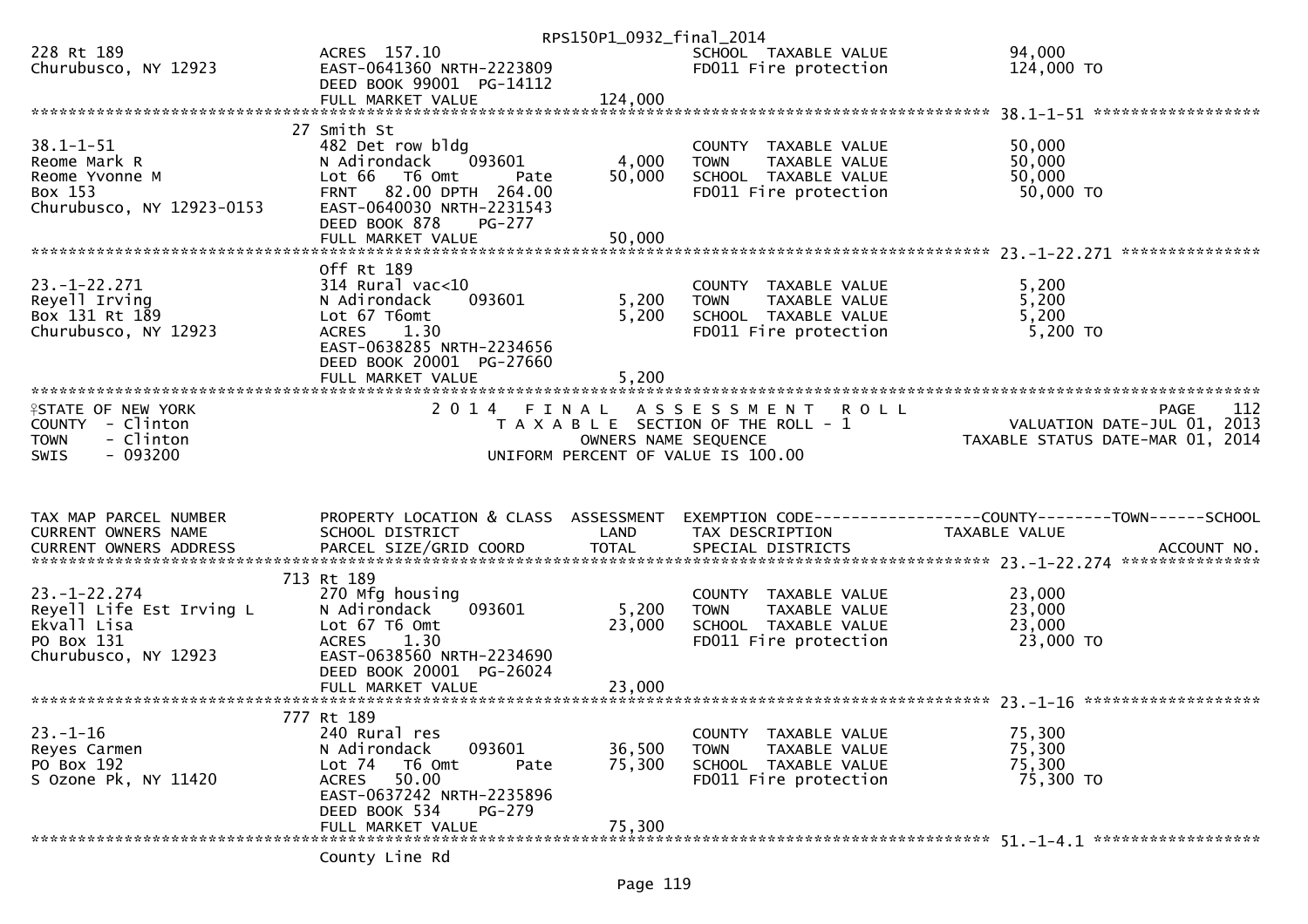|                                             |                                                     | RPS150P1_0932_final_2014 |                                               |                                                              |
|---------------------------------------------|-----------------------------------------------------|--------------------------|-----------------------------------------------|--------------------------------------------------------------|
| $51. - 1 - 4.1$                             | $314$ Rural vac<10                                  |                          | COUNTY TAXABLE VALUE                          | 13,500                                                       |
| Rice Bruce W                                | 163401<br>Chateaugay 1                              | 13,500                   | <b>TOWN</b><br>TAXABLE VALUE                  | 13,500                                                       |
| Rice Carol Ann                              | Lot 51 76 0mt<br>Pate                               | 13,500                   | SCHOOL TAXABLE VALUE                          | 13,500                                                       |
| 18 Vanada Dr                                | ACRES 12.00                                         |                          | FD011 Fire protection                         | 13,500 TO                                                    |
| Neptune, NJ 07753                           | EAST-0617888 NRTH-2224305                           |                          |                                               |                                                              |
|                                             | DEED BOOK 942<br>PG-147                             |                          |                                               |                                                              |
|                                             |                                                     |                          |                                               |                                                              |
|                                             | FULL MARKET VALUE                                   | 13,500                   |                                               |                                                              |
|                                             |                                                     |                          |                                               |                                                              |
|                                             | Lafrancis Rd                                        |                          |                                               |                                                              |
| $39 - 2 - 1$                                | $314$ Rural vac<10                                  |                          | COUNTY TAXABLE VALUE                          | 9,600                                                        |
| Richards Carter                             | 093601<br>N Adirondack                              | 9,600                    | TAXABLE VALUE<br><b>TOWN</b>                  | 9,600                                                        |
| Richards Tracey                             | Lot 56 T6omt                                        | 9,600                    | SCHOOL TAXABLE VALUE                          | 9,600                                                        |
| 2057 Cass St                                | Rural Haven Bk 7 Pg 13 Lo                           |                          | FD011 Fire protection                         | 9,600 TO                                                     |
| Sarasota, FL 33423-7017                     | 6.74<br><b>ACRES</b>                                |                          |                                               |                                                              |
|                                             | EAST-0647633 NRTH-2228015                           |                          |                                               |                                                              |
|                                             | DEED BOOK 678<br><b>PG-235</b>                      |                          |                                               |                                                              |
|                                             | FULL MARKET VALUE                                   | 9,600                    |                                               |                                                              |
|                                             |                                                     |                          |                                               |                                                              |
|                                             | Rt 11                                               |                          |                                               |                                                              |
| $68. - 1 - 2.21$                            | 321 Abandoned ag                                    |                          |                                               | 59,600                                                       |
|                                             |                                                     |                          | COUNTY TAXABLE VALUE                          |                                                              |
| Ritchie Alan Estate of Testame N Adirondack | 093601                                              | 59,600                   | <b>TOWN</b><br>TAXABLE VALUE                  | 59,600                                                       |
| 31 Hoffman St                               | Lot <sub>34</sub><br>T6 Omt<br>Pate                 | 59,600                   | SCHOOL TAXABLE VALUE                          | 59,600                                                       |
| Chatham, NY 12037                           | ACRES 109.00                                        |                          | FD011 Fire protection                         | 59,600 TO                                                    |
|                                             | EAST-0640900 NRTH-2217897                           |                          |                                               |                                                              |
|                                             | DEED BOOK 20072 PG-8134                             |                          |                                               |                                                              |
|                                             | FULL MARKET VALUE                                   | 59,600                   |                                               |                                                              |
|                                             |                                                     |                          |                                               |                                                              |
|                                             |                                                     |                          |                                               |                                                              |
| <b>ISTATE OF NEW YORK</b>                   | 2 0 1 4<br>FINAL                                    |                          | <b>ROLL</b><br>A S S E S S M E N T            | 113<br>PAGE                                                  |
|                                             |                                                     |                          |                                               |                                                              |
| COUNTY - Clinton                            |                                                     |                          | T A X A B L E SECTION OF THE ROLL - 1         | VALUATION DATE-JUL 01, 2013                                  |
| - Clinton<br><b>TOWN</b>                    |                                                     | OWNERS NAME SEQUENCE     |                                               | TAXABLE STATUS DATE-MAR 01, 2014                             |
| $-093200$<br>SWIS                           |                                                     |                          | UNIFORM PERCENT OF VALUE IS 100.00            |                                                              |
|                                             |                                                     |                          |                                               |                                                              |
|                                             |                                                     |                          |                                               |                                                              |
|                                             |                                                     |                          |                                               |                                                              |
| TAX MAP PARCEL NUMBER                       | PROPERTY LOCATION & CLASS ASSESSMENT                |                          |                                               | EXEMPTION CODE-----------------COUNTY-------TOWN------SCHOOL |
| CURRENT OWNERS NAME                         | SCHOOL DISTRICT                                     | LAND                     | TAX DESCRIPTION                               | TAXABLE VALUE                                                |
| <b>CURRENT OWNERS ADDRESS</b>               |                                                     |                          |                                               |                                                              |
|                                             |                                                     |                          |                                               |                                                              |
|                                             | 394 Looby Rd                                        |                          |                                               |                                                              |
| $37. - 1 - 17.1$                            | 210 1 Family Res                                    |                          | AGED - ALL 41800                              | 18,250<br>18,250<br>18,250                                   |
| Robare Herman L                             | N Adirondack<br>093601                              |                          | 3,900 SR STAR<br>41834                        | $\mathbf{0}$<br>$\Omega$<br>18,250                           |
| 394 Looby Rd                                | Lot 53  T6 Omt<br>Pate                              | 36,500                   | COUNTY TAXABLE VALUE                          | 18,250                                                       |
| Churubusco, NY 12923                        | FRNT 87.00 DPTH 185.00                              |                          | <b>TOWN</b><br>TAXABLE VALUE                  | 18,250                                                       |
|                                             | EAST-0630523 NRTH-2228163                           |                          | SCHOOL TAXABLE VALUE                          | $\mathbf{0}$                                                 |
|                                             |                                                     |                          |                                               |                                                              |
|                                             | DEED BOOK 530<br>PG-461<br>FULL MARKET VALUE        |                          | FD011 Fire protection                         | 36,500 TO                                                    |
|                                             |                                                     | 36,500                   |                                               |                                                              |
|                                             |                                                     |                          |                                               |                                                              |
|                                             | 18 Broad St                                         |                          |                                               |                                                              |
| $38.1 - 1 - 6$                              | 210 1 Family Res                                    |                          | 41834<br>SR STAR                              | 64,200<br>$\mathbf{0}$<br>$\mathbf 0$                        |
| Robare Joseph                               | N Adirondack<br>093601                              | 4,200                    | COUNTY TAXABLE VALUE                          | 65,400                                                       |
| Robare Patricia                             | Lot 66 T6 Omt<br>Pate                               | 65,400                   | <b>TOWN</b><br>TAXABLE VALUE                  | 65,400                                                       |
| 18 Broad St<br>Churubusco, NY 12923         | FRNT 82.50 DPTH 260.00<br>EAST-0639656 NRTH-2231899 |                          | SCHOOL TAXABLE VALUE<br>FD011 Fire protection | 1,200<br>65,400 TO                                           |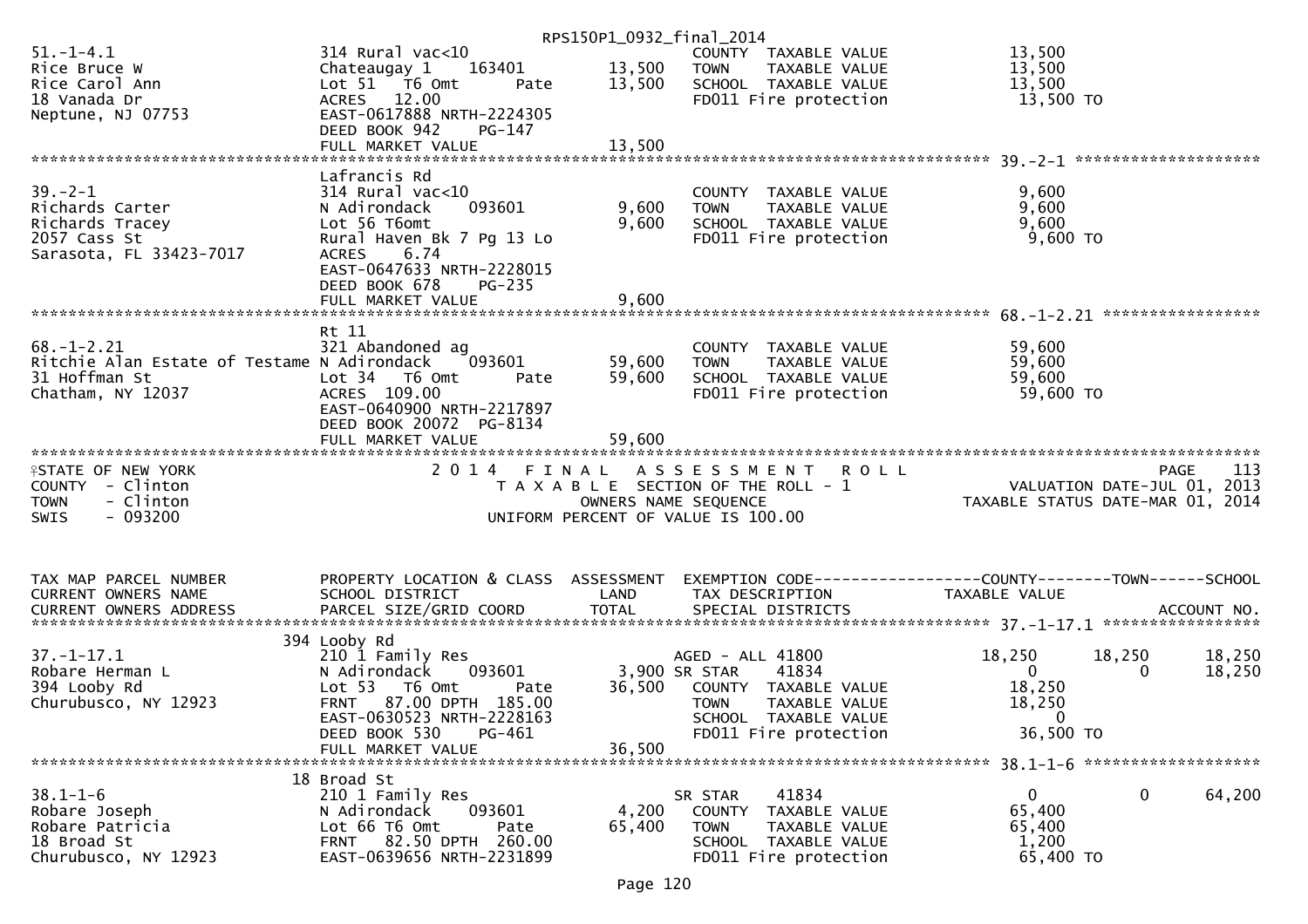|                                                                                                |                                                                                                                                                                                      | RPS150P1_0932_final_2014 |                                                                                                                                           |                                                                                             |                            |
|------------------------------------------------------------------------------------------------|--------------------------------------------------------------------------------------------------------------------------------------------------------------------------------------|--------------------------|-------------------------------------------------------------------------------------------------------------------------------------------|---------------------------------------------------------------------------------------------|----------------------------|
|                                                                                                | PG-268<br>DEED BOOK 509                                                                                                                                                              |                          |                                                                                                                                           |                                                                                             |                            |
|                                                                                                | FULL MARKET VALUE                                                                                                                                                                    | 65,400                   |                                                                                                                                           |                                                                                             |                            |
|                                                                                                |                                                                                                                                                                                      |                          |                                                                                                                                           |                                                                                             | *******************        |
| $38.1 - 1 - 7$<br>Robare Joseph<br>Robare Patricia<br>18 Broad St<br>Churubusco, NY 12923      | 14 Broad St<br>311 Res vac land<br>093601<br>N Adirondack<br>Lot 66<br>T6 Omt<br>Pate<br>82.50 DPTH 260.00<br><b>FRNT</b><br>EAST-0639741 NRTH-2231908                               | 4,000<br>4,000           | COUNTY TAXABLE VALUE<br>TAXABLE VALUE<br><b>TOWN</b><br>SCHOOL TAXABLE VALUE<br>FD011 Fire protection                                     | 4,000<br>4,000<br>4,000<br>$4,000$ TO                                                       |                            |
|                                                                                                | DEED BOOK 954<br>PG-271                                                                                                                                                              |                          |                                                                                                                                           |                                                                                             |                            |
|                                                                                                | Merchia Rd                                                                                                                                                                           |                          |                                                                                                                                           |                                                                                             |                            |
| $36. - 1 - 2.3$<br>Robare Michael J<br>Robare Peggy S<br>PO Box 114<br>Churubusco, NY 12923    | $322$ Rural vac $>10$<br>Chateaugay 1<br>163401<br>Lot 70 T6 omt Pate<br>ACRES 25.10<br>EAST-0617177 NRTH-2230852<br>DEED BOOK 20112 PG-42954                                        | 17,000<br>17,000         | COUNTY TAXABLE VALUE<br>TAXABLE VALUE<br><b>TOWN</b><br>SCHOOL TAXABLE VALUE<br>FD011 Fire protection                                     | 17,000<br>17,000<br>17,000<br>17,000 TO                                                     |                            |
|                                                                                                | FULL MARKET VALUE                                                                                                                                                                    | 17,000                   |                                                                                                                                           |                                                                                             |                            |
|                                                                                                |                                                                                                                                                                                      |                          |                                                                                                                                           |                                                                                             |                            |
| $38.1 - 1 - 17$<br>Robare Michael J<br>Soucia Peggy S<br>8 Smith St<br>Churubusco, NY 12923    | 8 Smith St<br>210 1 Family Res<br>093601<br>N Adirondack<br>Lot 66<br>T6 Omt<br>Pate<br>82.50 DPTH 260.00<br><b>FRNT</b><br>EAST-0640395 NRTH-2231089<br>DEED BOOK 99001 PG-13656    | 4,100<br>59,200          | RES STAR<br>41854<br>COUNTY TAXABLE VALUE<br><b>TOWN</b><br><b>TAXABLE VALUE</b><br>SCHOOL TAXABLE VALUE<br>FD011 Fire protection         | $\overline{0}$<br>0<br>59,200<br>59,200<br>29,200<br>59,200 TO                              | 30,000                     |
|                                                                                                | FULL MARKET VALUE                                                                                                                                                                    | 59,200                   |                                                                                                                                           |                                                                                             |                            |
| <b>ISTATE OF NEW YORK</b><br>COUNTY - Clinton<br>- Clinton<br><b>TOWN</b><br>$-093200$<br>SWIS | 2014 FINAL                                                                                                                                                                           |                          | A S S E S S M E N T<br><b>ROLL</b><br>T A X A B L E SECTION OF THE ROLL - 1<br>OWNERS NAME SEQUENCE<br>UNIFORM PERCENT OF VALUE IS 100.00 | VALUATION DATE-JUL 01,<br>TAXABLE STATUS DATE-MAR 01, 2014                                  | <b>PAGE</b><br>114<br>2013 |
| TAX MAP PARCEL NUMBER<br>CURRENT OWNERS NAME<br><b>CURRENT OWNERS ADDRESS</b>                  | PROPERTY LOCATION & CLASS ASSESSMENT<br>SCHOOL DISTRICT                                                                                                                              | LAND                     | TAX DESCRIPTION                                                                                                                           | EXEMPTION        CODE-----------------COUNTY-------TOWN------SCHOOL<br><b>TAXABLE VALUE</b> |                            |
| $21. - 1 - 1.4$<br>Robinson Daniel<br>177 McNierney Rd<br>Churubusco, NY 12923                 | 177 Mcnierney Rd<br>210 1 Family Res<br>Chateaugay 1<br>163401<br>Lot 90 T6omt<br><b>ACRES</b><br>9.10<br>EAST-0616346 NRTH-2239648<br>DEED BOOK 20001 PG-23100<br>FULL MARKET VALUE | 30,000<br>30,000         | 41854<br>RES STAR<br>11,500 COUNTY TAXABLE VALUE<br><b>TOWN</b><br>TAXABLE VALUE<br>SCHOOL TAXABLE VALUE<br>FD011 Fire protection         | 0<br>0<br>30,000<br>30,000<br>$\Omega$<br>30,000 TO                                         | 30,000                     |
|                                                                                                | 7631 Rt 11                                                                                                                                                                           |                          |                                                                                                                                           |                                                                                             |                            |
| $51. - 1 - 5.1$<br>Rockhill Kirk M                                                             | 210 1 Family Res<br>Chateaugay 1<br>163401                                                                                                                                           | 5,000                    | 41854<br>RES STAR<br>COUNTY TAXABLE VALUE                                                                                                 | 0<br>0<br>80,000                                                                            | 30,000                     |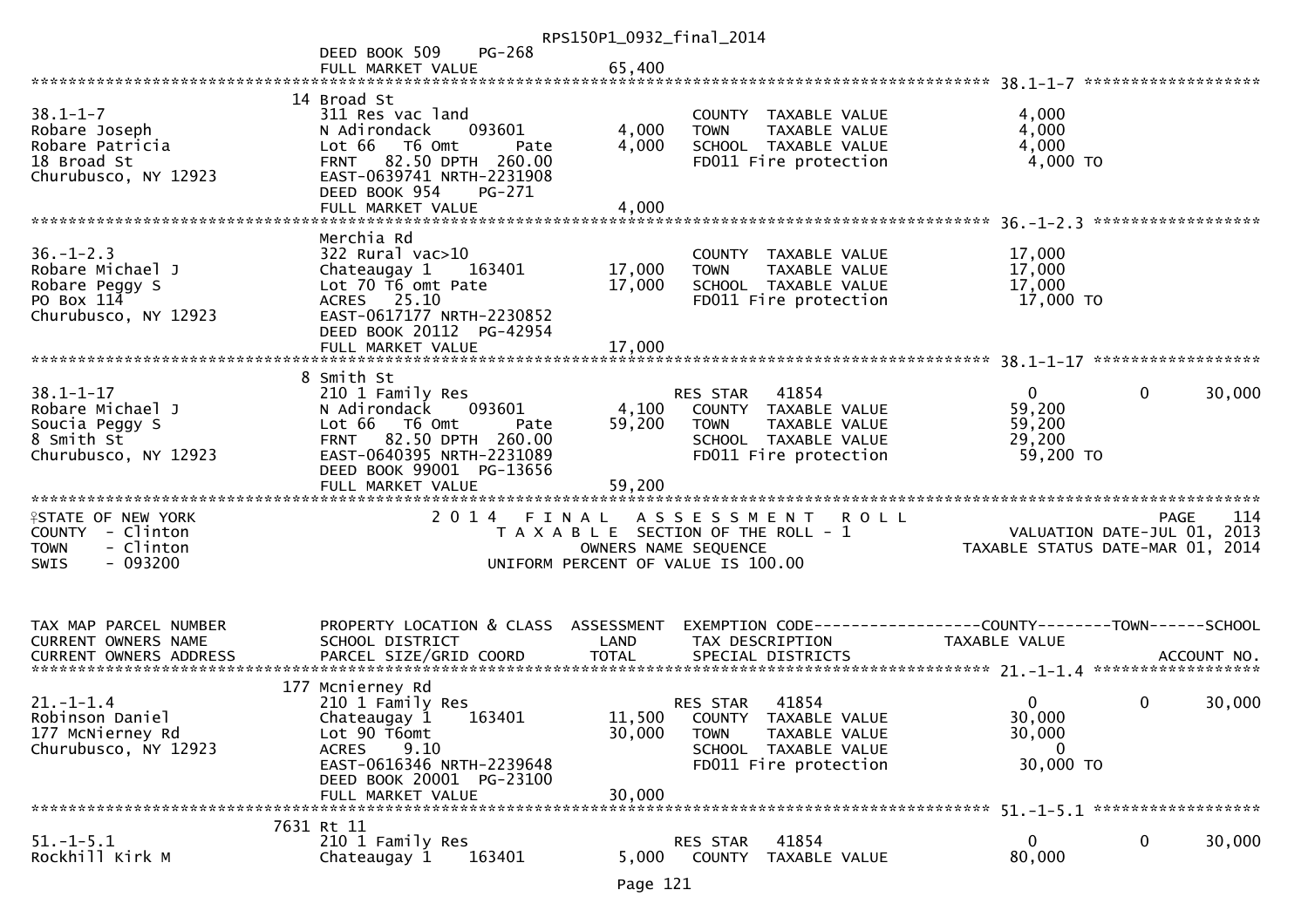|                                              |                                          | RPS150P1_0932_final_2014 |                                                      |                                                                                                                          |
|----------------------------------------------|------------------------------------------|--------------------------|------------------------------------------------------|--------------------------------------------------------------------------------------------------------------------------|
| Rockhill Elizabeth A                         | Lot 50  T6 0mt<br>Pate                   | 80,000                   | <b>TOWN</b><br>TAXABLE VALUE                         | 80,000                                                                                                                   |
| 7631 Rt 11                                   | 080<br>1.00 BANK<br><b>ACRES</b>         |                          | SCHOOL TAXABLE VALUE                                 | 50,000                                                                                                                   |
| Chateaugay, NY 12920                         | EAST-0617725 NRTH-2222495                |                          | FD011 Fire protection                                | 80,000 TO                                                                                                                |
|                                              | DEED BOOK 20092 PG-26356                 |                          |                                                      |                                                                                                                          |
|                                              |                                          |                          |                                                      |                                                                                                                          |
|                                              |                                          |                          |                                                      |                                                                                                                          |
|                                              | Rt 11                                    |                          |                                                      |                                                                                                                          |
| $51. - 1 - 5.5$                              | 322 Rural vac>10                         |                          | COUNTY TAXABLE VALUE                                 | 42,900                                                                                                                   |
| Rockhill Kirk M<br>Linkins Elizabeth A       | Chateaugay 1<br>163401<br>Lot $50$ T60mt | 42,900<br>42,900         | TAXABLE VALUE<br><b>TOWN</b><br>SCHOOL TAXABLE VALUE | 42,900<br>42,900                                                                                                         |
| 7631 Rt 11                                   | ACRES 58.40                              |                          | FD011 Fire protection                                | 42,900 TO                                                                                                                |
| Chateaugay, NY 12920-9607                    | EAST-0618491 NRTH-2221804                |                          |                                                      |                                                                                                                          |
|                                              | DEED BOOK 20011 PG-37861                 |                          |                                                      |                                                                                                                          |
|                                              |                                          |                          |                                                      |                                                                                                                          |
|                                              |                                          |                          |                                                      |                                                                                                                          |
|                                              | Santamore Rd                             |                          |                                                      |                                                                                                                          |
| $7. - 1 - 27$                                | 321 Abandoned ag                         |                          | COUNTY TAXABLE VALUE                                 | 8,800                                                                                                                    |
| Rockwood David                               | 163401<br>Chateaugay 1                   | 8,800                    | TAXABLE VALUE<br><b>TOWN</b>                         | 8,800                                                                                                                    |
| Rockwood Beverly                             | Lot 88 T6 Omt<br>Pate                    | 8,800                    | SCHOOL TAXABLE VALUE                                 | 8,800                                                                                                                    |
| 34 West Rd                                   | ACRES 10.90                              |                          | FD011 Fire protection                                | 8,800 TO                                                                                                                 |
| Burlington, VT 05401                         | EAST-0630471 NRTH-2241984                |                          |                                                      |                                                                                                                          |
|                                              | DEED BOOK 20021 PG-44396                 |                          |                                                      |                                                                                                                          |
|                                              |                                          |                          |                                                      |                                                                                                                          |
|                                              |                                          |                          |                                                      |                                                                                                                          |
| $7. - 1 - 17.1$                              | 352 Frontier Rd<br>240 Rural res         |                          | COUNTY TAXABLE VALUE                                 |                                                                                                                          |
| Rockwood David M                             | 163401<br>Chateaugay 1                   | 24,700                   | <b>TOWN</b><br>TAXABLE VALUE                         | 98,600<br>98,600                                                                                                         |
| Rockwood Beverly J                           | Lot 88 T6 Omt<br>Pate                    | 98,600                   | SCHOOL TAXABLE VALUE                                 | 98,600                                                                                                                   |
| 34 West Rd                                   | ACRES 28.40                              |                          | FD011 Fire protection                                | 98,600 TO                                                                                                                |
| Burlington, VT 05401                         | EAST-0630246 NRTH-2242706                |                          |                                                      |                                                                                                                          |
|                                              | DEED BOOK 983<br>PG-299                  |                          |                                                      |                                                                                                                          |
|                                              |                                          | 98,600                   |                                                      |                                                                                                                          |
|                                              |                                          |                          |                                                      |                                                                                                                          |
| <b>ISTATE OF NEW YORK</b>                    | 2 0 1 4                                  | FINAL                    | ASSESSMENT ROLL                                      | <b>PAGE</b><br>115                                                                                                       |
| COUNTY - Clinton                             |                                          |                          | T A X A B L E SECTION OF THE ROLL - 1                |                                                                                                                          |
| - Clinton<br><b>TOWN</b>                     |                                          | OWNERS NAME SEQUENCE     |                                                      | رین<br>2013 ,VALUATION DATE-JUL 01<br>2014 ,TAXABLE STATUS DATE-MAR 01                                                   |
| $-093200$<br><b>SWIS</b>                     |                                          |                          | UNIFORM PERCENT OF VALUE IS 100.00                   |                                                                                                                          |
|                                              |                                          |                          |                                                      |                                                                                                                          |
|                                              |                                          |                          |                                                      |                                                                                                                          |
|                                              |                                          |                          |                                                      |                                                                                                                          |
| TAX MAP PARCEL NUMBER<br>CURRENT OWNERS NAME | SCHOOL DISTRICT                          | LAND                     | TAX DESCRIPTION                                      | PROPERTY LOCATION & CLASS ASSESSMENT EXEMPTION CODE----------------COUNTY-------TOWN------SCHOOL<br><b>TAXABLE VALUE</b> |
| CURRENT OWNERS ADDRESS                       | PARCEL SIZE/GRID COORD                   | <b>TOTAL</b>             | SPECIAL DISTRICTS                                    | ACCOUNT NO.                                                                                                              |
|                                              |                                          |                          |                                                      |                                                                                                                          |
|                                              | 88 Lafrancis Rd                          |                          |                                                      |                                                                                                                          |
| $69. - 1 - 8.63$                             | 240 Rural res                            |                          | COUNTY<br>TAXABLE VALUE                              | 98,000                                                                                                                   |
| Rodriguez Samuel E                           | 093601<br>N Adirondack                   | 45,200                   | <b>TOWN</b><br>TAXABLE VALUE                         | 98,000                                                                                                                   |
| Rodriguez Celia                              | Lot 24 T6omt                             | 98,000                   | SCHOOL TAXABLE VALUE                                 | 98,000                                                                                                                   |
| 161-28 Grand Central Pkwy                    | Survey Map 20082/12925 Lo                |                          | FD011 Fire protection                                | 98,000 TO                                                                                                                |
| Jamaica, NY 11432                            | 75.40<br><b>ACRES</b>                    |                          |                                                      |                                                                                                                          |
|                                              | EAST-0654394 NRTH-2212887                |                          |                                                      |                                                                                                                          |
|                                              | DEED BOOK 20082 PG-13243                 |                          |                                                      |                                                                                                                          |
|                                              | FULL MARKET VALUE                        | 98,000                   |                                                      |                                                                                                                          |
|                                              |                                          |                          |                                                      |                                                                                                                          |

Page 122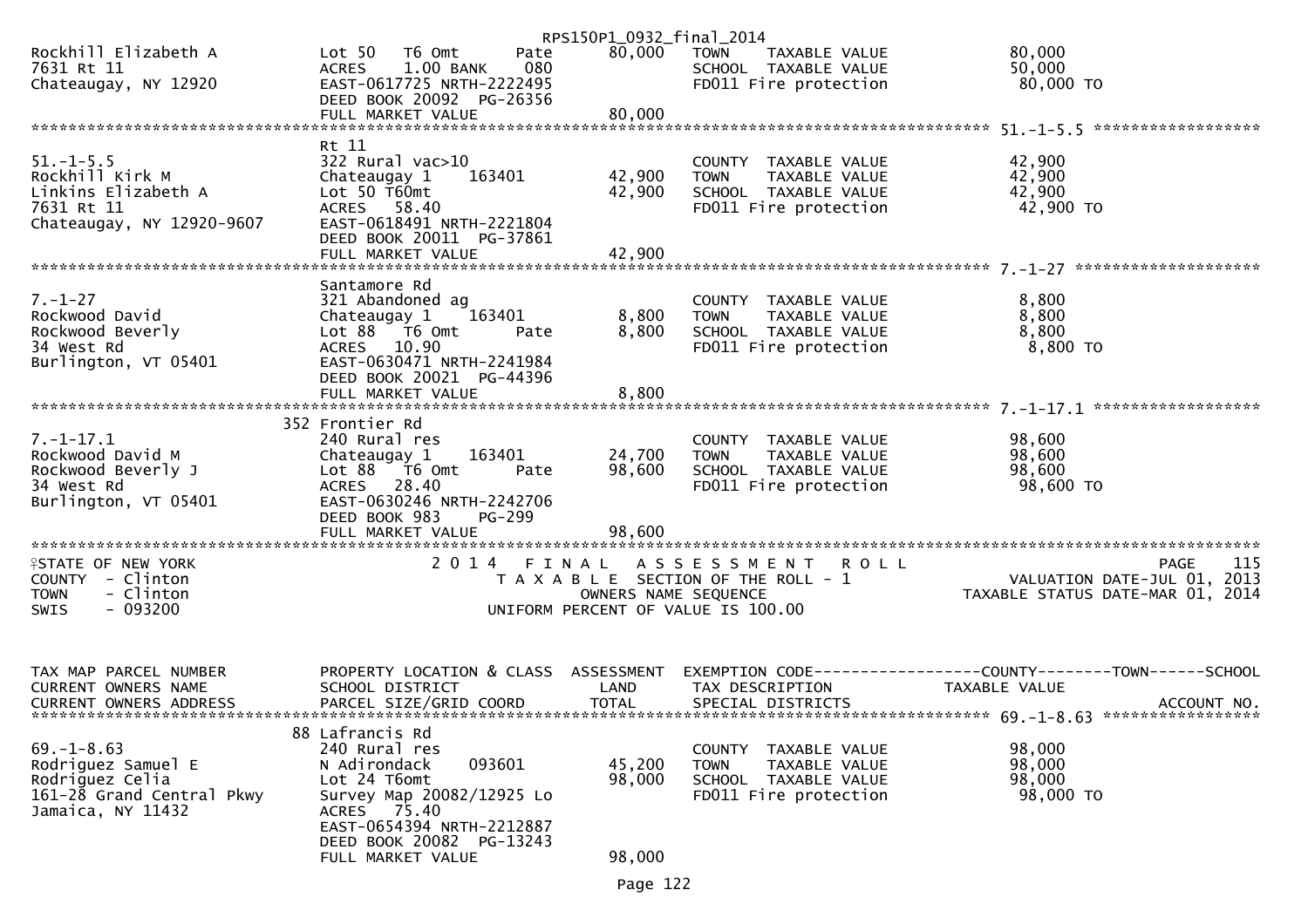|                                                                                                                                       |                                                                                                                                                                                                                 | RPS150P1_0932_final_2014   |                                                                                                                                                                                                                                                      |      |                                                                                    |                                                                                          |
|---------------------------------------------------------------------------------------------------------------------------------------|-----------------------------------------------------------------------------------------------------------------------------------------------------------------------------------------------------------------|----------------------------|------------------------------------------------------------------------------------------------------------------------------------------------------------------------------------------------------------------------------------------------------|------|------------------------------------------------------------------------------------|------------------------------------------------------------------------------------------|
| $24. - 1 - 1.142$<br>Rogers Brenda Ann<br>12 Arbella Rd<br>Dorchester, MA 02124                                                       | Rogers Rd<br>311 Res vac land<br>N Adirondack<br>093601<br>Lot 84 T6 OMT Patent<br>FRNT 260.00 DPTH 200.00<br>EAST-0652474 NRTH-2232972<br>DEED BOOK 20082 PG-16550<br>FULL MARKET VALUE                        | 4,800<br>4,800<br>4,800    | TAXABLE VALUE<br><b>COUNTY</b><br><b>TOWN</b><br>TAXABLE VALUE<br>SCHOOL TAXABLE VALUE<br>FD011 Fire protection                                                                                                                                      |      | 4,800<br>4,800<br>4,800<br>4,800 TO                                                |                                                                                          |
| $24. - 1 - 1.141$<br>Rogers William J Jr<br>124 Rogers Rd<br>Ellenburg Depot, NY 12935                                                | 124 Rogers Rd<br>270 Mfg housing<br>093601<br>N Adirondack<br>Lot 84 T6 OMT Patent<br>ACRES 41.20<br>EAST-0651072 NRTH-2233535<br>DEED BOOK 20051 PG-82290<br>FULL MARKET VALUE                                 | 38,400                     | 49 PCT OF VALUE USED FOR EXEMPTION PURPOSES<br>VET WAR CT 41121<br>22,600 VET DIS CT 41141<br>38,400 AGED COUN 41802<br>41834<br>SR STAR<br>COUNTY<br>TAXABLE VALUE<br><b>TOWN</b><br>TAXABLE VALUE<br>SCHOOL TAXABLE VALUE<br>FD011 Fire protection |      | 2,822<br>941<br>3,011<br>$\Omega$<br>31,626<br>34,637<br>$\mathbf{0}$<br>38,400 TO | 2,822<br>941<br>0<br>$\Omega$<br>$\Omega$<br>38,400<br>54. - 2 - 10 ******************** |
| $54. - 2 - 10$<br>Rohlfing Joseph<br>4018 Gravel Hill Rd<br>Havre de Grace, MD 21078<br>PRIOR OWNER ON 3/01/2014<br>Bevvino Theresa R | Lafrancis Rd<br>321 Abandoned ag<br>N Adirondack<br>093601<br>Lot 37 T6 Omt<br>Survey Map 20061/99069 Lo<br>22.94<br><b>ACRES</b><br>EAST-0652380 NRTH-2220539<br>DEED BOOK 20142 PG-63462<br>FULL MARKET VALUE | 19,000<br>19,000<br>19,000 | <b>COUNTY</b><br>TAXABLE VALUE<br>TAXABLE VALUE<br><b>TOWN</b><br>SCHOOL TAXABLE VALUE<br>FD011 Fire protection                                                                                                                                      |      | 19,000<br>19,000<br>19,000<br>19,000 TO                                            |                                                                                          |
| $54. - 2 - 14$<br>Rohlfing Joseph<br>Bilz Susan<br>4018 Gravel Hill Rd<br>Havre-de-Grace, MD 21078                                    | Lafrancis Rd<br>321 Abandoned ag<br>N Adirondack<br>093601<br>Lot 44 76 0mt<br>Survey Map 20061/99069 Lo<br>65.86<br><b>ACRES</b><br>EAST-0652670 NRTH-2223759<br>DEED BOOK 20102 PG-31867<br>FULL MARKET VALUE | 40,400<br>40,400<br>40,400 | <b>COUNTY</b><br>TAXABLE VALUE<br>TAXABLE VALUE<br><b>TOWN</b><br>SCHOOL TAXABLE VALUE<br>FD011 Fire protection                                                                                                                                      |      | 40,400<br>40,400<br>40,400<br>40,400 TO                                            |                                                                                          |
| <b>ISTATE OF NEW YORK</b><br>- Clinton<br><b>COUNTY</b><br>- Clinton<br><b>TOWN</b><br>$-093200$<br><b>SWIS</b>                       | 2 0 1 4                                                                                                                                                                                                         | FINAL                      | A S S E S S M E N T<br>T A X A B L E SECTION OF THE ROLL - 1<br>OWNERS NAME SEQUENCE<br>UNIFORM PERCENT OF VALUE IS 100.00                                                                                                                           | ROLL |                                                                                    | 116<br>PAGE<br>VALUATION DATE-JUL 01, 2013<br>TAXABLE STATUS DATE-MAR 01, 2014           |
| TAX MAP PARCEL NUMBER<br>CURRENT OWNERS NAME<br>CURRENT OWNERS ADDRESS<br>$54. - 2 - 19$                                              | PROPERTY LOCATION & CLASS ASSESSMENT<br>SCHOOL DISTRICT<br>PARCEL SIZE/GRID COORD<br>Lafrancis Rd<br>321 Abandoned ag                                                                                           | LAND<br><b>TOTAL</b>       | TAX DESCRIPTION<br>SPECIAL DISTRICTS<br>COUNTY TAXABLE VALUE                                                                                                                                                                                         |      | TAXABLE VALUE<br>84,000                                                            | EXEMPTION CODE-----------------COUNTY-------TOWN------SCHOOL<br>ACCOUNT NO.              |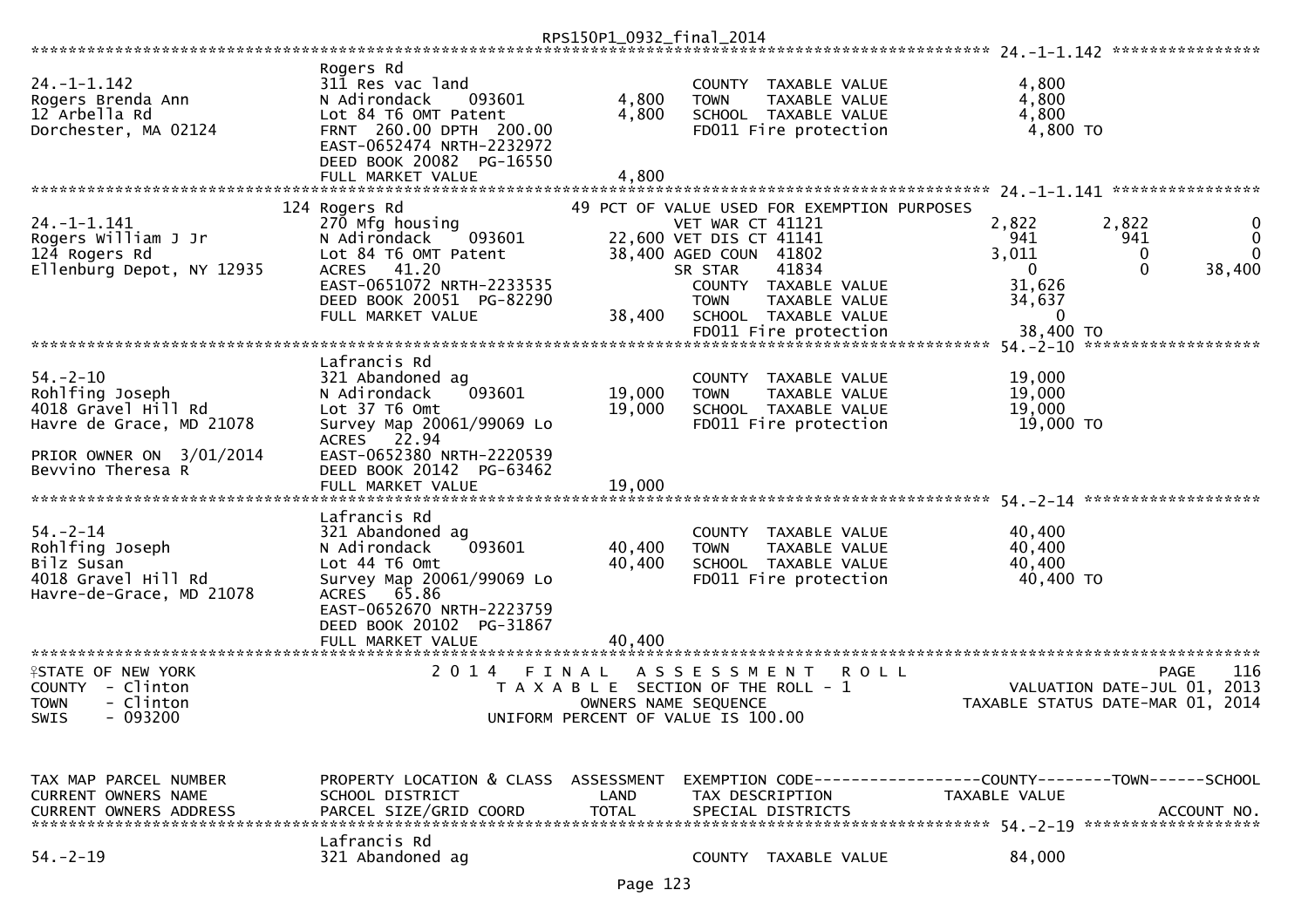|                                                                                                        |                                                                                                                                                       |                  | RPS150P1_0932_final_2014                                                                              |                                         |
|--------------------------------------------------------------------------------------------------------|-------------------------------------------------------------------------------------------------------------------------------------------------------|------------------|-------------------------------------------------------------------------------------------------------|-----------------------------------------|
| Rohlfing Joseph M<br>Bilz Susan Mary M<br>4018 Gravel Hill Rd<br>Havre De Grace, MD 21078              | N Adirondack<br>093601<br>Lot 44 76 0mt<br>Survey Map 20061/99069 Lo<br>ACRES 231.07                                                                  | 84,000<br>84,000 | <b>TOWN</b><br>TAXABLE VALUE<br>SCHOOL TAXABLE VALUE<br>FD011 Fire protection                         | 84,000<br>84,000<br>84,000 TO           |
|                                                                                                        | EAST-0655966 NRTH-2222480<br>DEED BOOK 20061 PG-99070<br>FULL MARKET VALUE                                                                            | 84,000           |                                                                                                       |                                         |
|                                                                                                        |                                                                                                                                                       |                  |                                                                                                       |                                         |
| $54. - 2 - 20$<br>Rohlfing Joseph M<br>Bilz Susan M<br>4018 Gravel Hill Rd<br>Havre De Grace, MD 21078 | Lafrancis Rd<br>321 Abandoned ag<br>093601<br>N Adirondack<br>Lot 44 T6 Omt<br>Survey Map 20061/99069 Lo<br>ACRES 119.81<br>EAST-0656641 NRTH-2219731 | 61,800<br>61,800 | COUNTY TAXABLE VALUE<br>TAXABLE VALUE<br><b>TOWN</b><br>SCHOOL TAXABLE VALUE<br>FD011 Fire protection | 61,800<br>61,800<br>61.800<br>61,800 TO |
|                                                                                                        | DEED BOOK 20112 PG-41707<br>FULL MARKET VALUE                                                                                                         | 61,800           |                                                                                                       |                                         |
|                                                                                                        | Lafrancis Rd                                                                                                                                          |                  |                                                                                                       |                                         |
| $54. - 2 - 21$                                                                                         | 321 Abandoned ag                                                                                                                                      |                  | COUNTY TAXABLE VALUE                                                                                  | 32,500                                  |
| Rohlfing Joseph M<br>Bilz Susan M                                                                      | 093601<br>N Adirondack<br>Lot 44 T6 Omt                                                                                                               | 32,500<br>32,500 | <b>TOWN</b><br>TAXABLE VALUE<br>SCHOOL TAXABLE VALUE                                                  | 32,500<br>32,500                        |
| 4018 Gravel Hill Rd                                                                                    | Survey Map 20061/99069 Lo                                                                                                                             |                  | FD011 Fire protection                                                                                 | 32,500 TO                               |
| Havre De Grace, MD 21078                                                                               | 50.07<br><b>ACRES</b>                                                                                                                                 |                  |                                                                                                       |                                         |
|                                                                                                        | EAST-0654726 NRTH-2219538                                                                                                                             |                  |                                                                                                       |                                         |
|                                                                                                        | DEED BOOK 20112 PG-41707                                                                                                                              |                  |                                                                                                       |                                         |
|                                                                                                        |                                                                                                                                                       |                  |                                                                                                       |                                         |
|                                                                                                        | Patnode Rd                                                                                                                                            |                  |                                                                                                       |                                         |
| $68. - 1 - 17.3$                                                                                       | 321 Abandoned ag                                                                                                                                      |                  | COUNTY TAXABLE VALUE                                                                                  | 10,800                                  |
| Roll Donald                                                                                            | 093601<br>N Adirondack                                                                                                                                | 10,800           | <b>TOWN</b><br>TAXABLE VALUE                                                                          | 10,800                                  |
| 8601 Estate Dr<br>West Palm Beach, FL 33411                                                            | Lot 27 T6omt<br>ACRES 11.60                                                                                                                           | 10,800           | SCHOOL TAXABLE VALUE<br>FD011 Fire protection                                                         | 10,800<br>10,800 TO                     |
|                                                                                                        | EAST-0637911 NRTH-2209601                                                                                                                             |                  |                                                                                                       |                                         |
|                                                                                                        | DEED BOOK 702<br>$PG-285$                                                                                                                             |                  |                                                                                                       |                                         |
|                                                                                                        |                                                                                                                                                       |                  |                                                                                                       |                                         |
|                                                                                                        | Patnode Rd                                                                                                                                            |                  |                                                                                                       |                                         |
| $68. - 1 - 17.2$                                                                                       | 321 Abandoned ag                                                                                                                                      |                  | COUNTY TAXABLE VALUE                                                                                  | 13,300                                  |
| Roll Mary                                                                                              | 093601<br>N Adirondack                                                                                                                                | 13,300           | TAXABLE VALUE<br><b>TOWN</b>                                                                          | 13,300                                  |
| 8601 Estate Dr<br>West Palm Beach, FL 33411                                                            | Lot 27 T6omt<br>ACRES 11.60                                                                                                                           | 13,300           | SCHOOL TAXABLE VALUE<br>FD011 Fire protection                                                         | 13,300<br>13,300 TO                     |
|                                                                                                        | EAST-0636618 NRTH-2209461                                                                                                                             |                  |                                                                                                       |                                         |
|                                                                                                        | DEED BOOK 702<br>PG-286                                                                                                                               |                  |                                                                                                       |                                         |
|                                                                                                        | FULL MARKET VALUE                                                                                                                                     | 13,300           |                                                                                                       |                                         |
| <b>ISTATE OF NEW YORK</b>                                                                              | 2 0 1 4<br>FINAL                                                                                                                                      |                  | A S S E S S M E N T<br><b>ROLL</b>                                                                    | 117<br><b>PAGE</b>                      |
| COUNTY - Clinton                                                                                       |                                                                                                                                                       |                  | T A X A B L E SECTION OF THE ROLL - 1                                                                 | VALUATION DATE-JUL 01, 2013             |
| - Clinton<br><b>TOWN</b>                                                                               |                                                                                                                                                       |                  | OWNERS NAME SEQUENCE                                                                                  | TAXABLE STATUS DATE-MAR 01, 2014        |
| <b>SWIS</b><br>- 093200                                                                                |                                                                                                                                                       |                  | UNIFORM PERCENT OF VALUE IS 100.00                                                                    |                                         |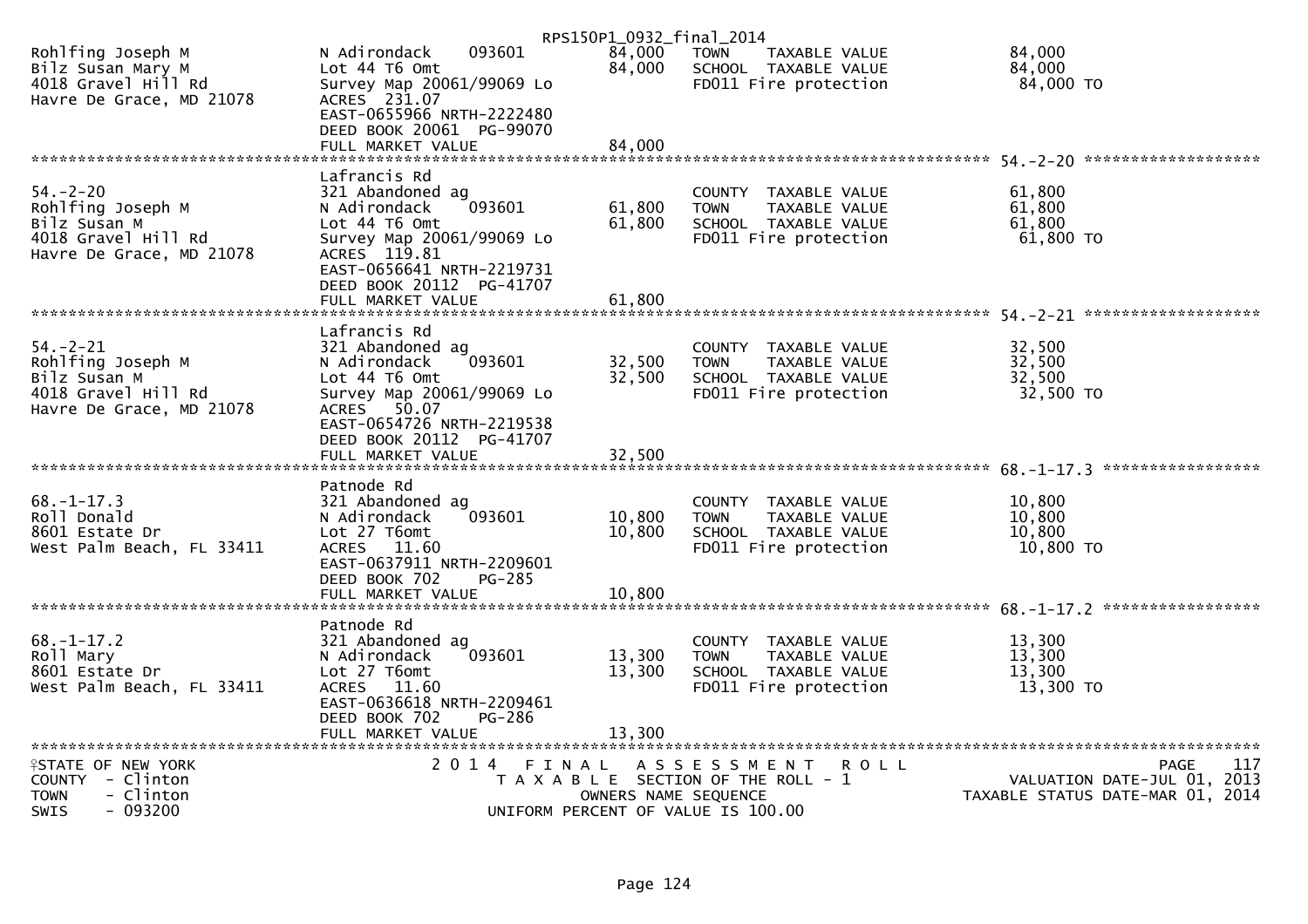|                                                                                                                                                |                                                                                                                                                                                               | RPS150P1_0932_final_2014      |                                                                                                                            |                                                           |                                                                                       |
|------------------------------------------------------------------------------------------------------------------------------------------------|-----------------------------------------------------------------------------------------------------------------------------------------------------------------------------------------------|-------------------------------|----------------------------------------------------------------------------------------------------------------------------|-----------------------------------------------------------|---------------------------------------------------------------------------------------|
| TAX MAP PARCEL NUMBER<br><b>CURRENT OWNERS NAME</b><br>CURRENT OWNERS ADDRESS                                                                  | PROPERTY LOCATION & CLASS ASSESSMENT EXEMPTION CODE----------------COUNTY-------TOWN------SCHOOL<br>SCHOOL DISTRICT                                                                           | LAND                          | TAX DESCRIPTION                                                                                                            | TAXABLE VALUE                                             |                                                                                       |
|                                                                                                                                                |                                                                                                                                                                                               |                               |                                                                                                                            |                                                           |                                                                                       |
| $82 - 2 - 1.13$<br>Romano Joseph<br>Digiacomo Rosemary<br>149 Newington Rd<br>West Hartford, CT 06110                                          | Ryan Rd<br>321 Abandoned ag<br>163401<br>Chateaugay 1<br>Lot 30 T6omt<br>ACRES 20.20<br>EAST-0624421 NRTH-2206576<br>DEED BOOK 849<br>PG-269<br>FULL MARKET VALUE                             | 18,400<br>18,400<br>18,400    | COUNTY TAXABLE VALUE<br><b>TOWN</b><br>TAXABLE VALUE<br>SCHOOL TAXABLE VALUE<br>FD011 Fire protection                      | 18,400<br>18,400<br>18,400<br>18,400 TO                   |                                                                                       |
|                                                                                                                                                |                                                                                                                                                                                               |                               |                                                                                                                            |                                                           |                                                                                       |
| $39. - 1 - 4$<br>Rossdeutscher Simon<br>Rossdeutscher Harry<br>7925 Kinsley Rd 110<br>Cote St Luc QC, Canada<br>H4W1P5                         | Clinton Mills Rd<br>321 Abandoned ag<br>093601<br>N Adirondack<br>Lot 58 T6 Omt<br>Pate<br>ACRES 100.00<br>EAST-0660494 NRTH-2230917<br>DEED BOOK 366<br>PG-391                               | 45,000<br>45,000              | COUNTY TAXABLE VALUE<br><b>TOWN</b><br>TAXABLE VALUE<br>SCHOOL TAXABLE VALUE<br>FD011 Fire protection                      | 45,000<br>45,000<br>45,000<br>45,000 TO                   |                                                                                       |
|                                                                                                                                                |                                                                                                                                                                                               |                               |                                                                                                                            |                                                           |                                                                                       |
| $54. - 1 - 3$<br>Rossdeutscher Simon<br>Rossdeutscher Harry<br>7925 Kinsley Rd 110<br>Cote St Luc QC, Canada<br>H4W1P5                         | Clinton Mills Rd (Lnd Lk)<br>321 Abandoned ag<br>093601<br>N Adirondack<br>Lot 43 T6 Omt<br>Pate<br>ACRES 918.00<br>EAST-0659538 NRTH-2223545<br>DEED BOOK 592<br>PG-415<br>FULL MARKET VALUE | 190,200<br>190,200<br>190,200 | COUNTY TAXABLE VALUE<br><b>TOWN</b><br>TAXABLE VALUE<br>SCHOOL TAXABLE VALUE<br>FD011 Fire protection                      | 190,200<br>190,200<br>190,200<br>190,200 TO               |                                                                                       |
|                                                                                                                                                | Looby Rd                                                                                                                                                                                      |                               |                                                                                                                            |                                                           |                                                                                       |
| $38. - 1 - 28$<br>Rossi Roland<br>5 Beatty Ln<br>Pine Bush, NY 12566-7107                                                                      | 321 Abandoned ag<br>093601<br>N Adirondack<br>Lot 67 T6 Omt<br>Pate<br>ACRES 27.20<br>EAST-0636854 NRTH-2230823<br>DEED BOOK 556<br>PG-915                                                    | 22,900<br>22,900              | COUNTY TAXABLE VALUE<br>TAXABLE VALUE<br><b>TOWN</b><br>SCHOOL TAXABLE VALUE<br>FD011 Fire protection                      | 22,900<br>22,900<br>22,900<br>22,900 TO                   |                                                                                       |
|                                                                                                                                                |                                                                                                                                                                                               |                               |                                                                                                                            |                                                           |                                                                                       |
| 6414-6412 Rt 11<br>$68. - 1 - 8.2$<br>Rounds Life Use Bernadette Ann N Adirondack<br>Rounds Jody L<br>6414 Rt 11<br>Ellenburg Center, NY 12935 | 210 1 Family Res<br>093601<br>Lot 26 T6 Omt<br><b>ACRES</b><br>1.00<br>EAST-0643564 NRTH-2214453<br>DEED BOOK 20092 PG-25019<br>FULL MARKET VALUE                                             | 5,000<br>90,300<br>90,300     | 41854<br>RES STAR<br>COUNTY TAXABLE VALUE<br><b>TOWN</b><br>TAXABLE VALUE<br>SCHOOL TAXABLE VALUE<br>FD011 Fire protection | $\overline{0}$<br>90,300<br>90,300<br>60,300<br>90,300 TO | $\mathbf{0}$<br>30,000                                                                |
| <b>ISTATE OF NEW YORK</b><br>COUNTY<br>- Clinton<br>- Clinton<br><b>TOWN</b><br>$-093200$<br>SWIS                                              |                                                                                                                                                                                               | OWNERS NAME SEQUENCE          | 2014 FINAL ASSESSMENT<br><b>ROLL</b><br>T A X A B L E SECTION OF THE ROLL - 1<br>UNIFORM PERCENT OF VALUE IS 100.00        |                                                           | 118<br><b>PAGE</b><br>VALUATION DATE-JUL 01, 2013<br>TAXABLE STATUS DATE-MAR 01, 2014 |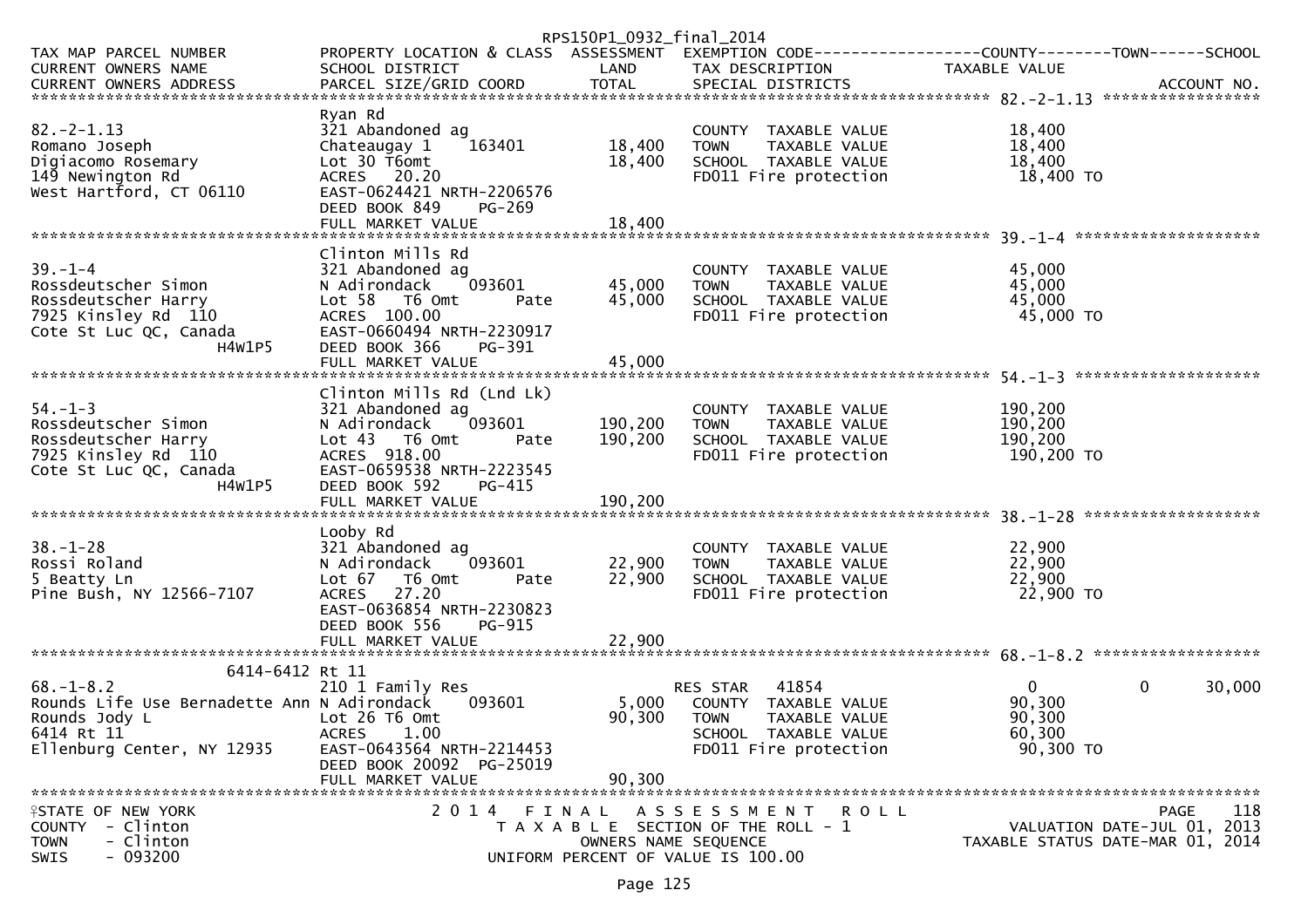| TAX MAP PARCEL NUMBER                                                                                                          | PROPERTY LOCATION & CLASS ASSESSMENT EXEMPTION CODE----------------COUNTY-------TOWN------SCHOOL |         |                              |                |             |              |
|--------------------------------------------------------------------------------------------------------------------------------|--------------------------------------------------------------------------------------------------|---------|------------------------------|----------------|-------------|--------------|
| CURRENT OWNERS NAME                                                                                                            | SCHOOL DISTRICT                                                                                  | LAND    | TAX DESCRIPTION              | TAXABLE VALUE  |             |              |
|                                                                                                                                |                                                                                                  |         |                              |                |             |              |
|                                                                                                                                |                                                                                                  |         |                              |                |             |              |
|                                                                                                                                | Rt 11                                                                                            |         |                              |                |             |              |
| $69. - 1 - 8.51$                                                                                                               | 321 Abandoned ag                                                                                 |         | COUNTY TAXABLE VALUE         | 58,800         |             |              |
| Rowe Aaron T                                                                                                                   | 093601<br>N Adirondack                                                                           | 58,800  | TAXABLE VALUE<br><b>TOWN</b> | 58,800         |             |              |
| Rowe Mark                                                                                                                      | Lot 25 T6omt                                                                                     | 58,800  | SCHOOL TAXABLE VALUE         | 58,800         |             |              |
| Attn: Neil Rowe<br>$\begin{array}{c}\n\stackrel{\wedge}{\longrightarrow} \\ \uparrow \\ \downarrow \\ \downarrow\n\end{array}$ | ACRES 120.00                                                                                     |         | FD011 Fire protection        | 58,800 TO      |             |              |
| 6726 Star Rt                                                                                                                   | EAST-0651801 NRTH-2211953                                                                        |         |                              |                |             |              |
| Ellenburg Center, NY 12934                                                                                                     | DEED BOOK 20001 PG-18754                                                                         |         |                              |                |             |              |
|                                                                                                                                | FULL MARKET VALUE                                                                                | 58,800  |                              |                |             |              |
|                                                                                                                                |                                                                                                  |         |                              |                |             |              |
|                                                                                                                                | 37/43 Lafrancis Rd                                                                               |         |                              |                |             |              |
| $69. - 1 - 8.52$                                                                                                               | 210 1 Family Res                                                                                 |         | RES STAR 41854               | $\mathbf{0}$   | $\Omega$    | 30,000       |
| Rowe Aaron T                                                                                                                   | 093601<br>N Adirondack                                                                           | 11,100  | COUNTY TAXABLE VALUE         | 105,000        |             |              |
| PO Box 327                                                                                                                     | Lot 25 T6omt                                                                                     | 105,000 | <b>TOWN</b><br>TAXABLE VALUE | 105,000        |             |              |
| Ellenburg Depot, NY 12935                                                                                                      | <b>ACRES</b><br>8.63                                                                             |         | SCHOOL TAXABLE VALUE         | 75,000         |             |              |
|                                                                                                                                |                                                                                                  |         |                              |                |             |              |
|                                                                                                                                | EAST-0652947 NRTH-2211147                                                                        |         | FD011 Fire protection        | 105,000 TO     |             |              |
|                                                                                                                                | DEED BOOK 980<br>$PG-253$                                                                        |         |                              |                |             |              |
|                                                                                                                                |                                                                                                  |         |                              |                |             |              |
|                                                                                                                                |                                                                                                  |         |                              |                |             |              |
|                                                                                                                                | 6048 Rt 11                                                                                       |         |                              |                |             |              |
| $69. - 1 - 8.55$                                                                                                               | 449 Other Storag                                                                                 |         | COUNTY TAXABLE VALUE         | 53,600         |             |              |
| Rowe Mark                                                                                                                      | 093601<br>N Adirondack                                                                           | 7,200   | <b>TOWN</b><br>TAXABLE VALUE | 53,600         |             |              |
| Rowe Neil                                                                                                                      | Lot 25 T6omt                                                                                     | 53,600  | SCHOOL TAXABLE VALUE         | 53,600         |             |              |
| 6726 Star Rd                                                                                                                   | 3.80<br><b>ACRES</b>                                                                             |         | FD011 Fire protection        | 53,600 TO      |             |              |
| Ellenburg Center, NY 12934                                                                                                     | EAST-0651545 NRTH-2210769                                                                        |         |                              |                |             |              |
|                                                                                                                                | DEED BOOK 20041 PG-66107                                                                         |         |                              |                |             |              |
|                                                                                                                                | FULL MARKET VALUE                                                                                | 53,600  |                              |                |             |              |
|                                                                                                                                |                                                                                                  |         |                              |                |             |              |
|                                                                                                                                | 12 Broad St                                                                                      |         |                              |                |             |              |
| $38.1 - 1 - 8$                                                                                                                 | 210 1 Family Res                                                                                 |         | VET COM CT 41131             | 11,500         | 11,500      | $\mathbf{0}$ |
| Rushford Bradley W                                                                                                             | N Adirondack<br>093601                                                                           |         | 4,200 VET DIS CT 41141       | 9,200          | 9,200       | $\mathbf{0}$ |
| 12 Broad St                                                                                                                    | Lot 66<br>T6 Omt<br>Pate                                                                         |         | 46,000 RES STAR 41854        | $\overline{0}$ | $\Omega$    | 30,000       |
| Churubusco, NY 12923                                                                                                           | 82.50 DPTH 260.00<br><b>FRNT</b>                                                                 |         | COUNTY TAXABLE VALUE         | 25,300         |             |              |
|                                                                                                                                | 850<br>BANK                                                                                      |         | TAXABLE VALUE<br><b>TOWN</b> | 25,300         |             |              |
|                                                                                                                                | EAST-0639823 NRTH-2231927                                                                        |         | SCHOOL TAXABLE VALUE         | 16,000         |             |              |
|                                                                                                                                | DEED BOOK 20082 PG-18893                                                                         |         |                              | 46,000 TO      |             |              |
|                                                                                                                                |                                                                                                  |         | FD011 Fire protection        |                |             |              |
|                                                                                                                                | FULL MARKET VALUE                                                                                | 46,000  |                              |                |             |              |
|                                                                                                                                |                                                                                                  |         |                              |                |             |              |
|                                                                                                                                | 762 Frontier Rd                                                                                  |         |                              |                |             |              |
| $7. - 1 - 35$                                                                                                                  | 240 Rural res                                                                                    |         | 41834<br>SR STAR             | 0              | $\mathbf 0$ | 64,200       |
| Rushford Garry                                                                                                                 | 163401<br>Chateaugay 1                                                                           | 47,500  | COUNTY TAXABLE VALUE         | 112,000        |             |              |
| Rushford Linda                                                                                                                 | Lot 89 T6 Omt<br>Pate                                                                            | 112,000 | TAXABLE VALUE<br>TOWN        | 112,000        |             |              |
| 762 Frontier Rd                                                                                                                | ACRES 69.90                                                                                      |         | SCHOOL TAXABLE VALUE         | 47,800         |             |              |
| Churubusco, NY 12923                                                                                                           | EAST-0623521 NRTH-2244873                                                                        |         | FD011 Fire protection        | 112,000 TO     |             |              |
|                                                                                                                                | DEED BOOK 572<br>PG-236                                                                          |         |                              |                |             |              |
|                                                                                                                                | FULL MARKET VALUE                                                                                | 112,000 |                              |                |             |              |
|                                                                                                                                |                                                                                                  |         |                              |                |             |              |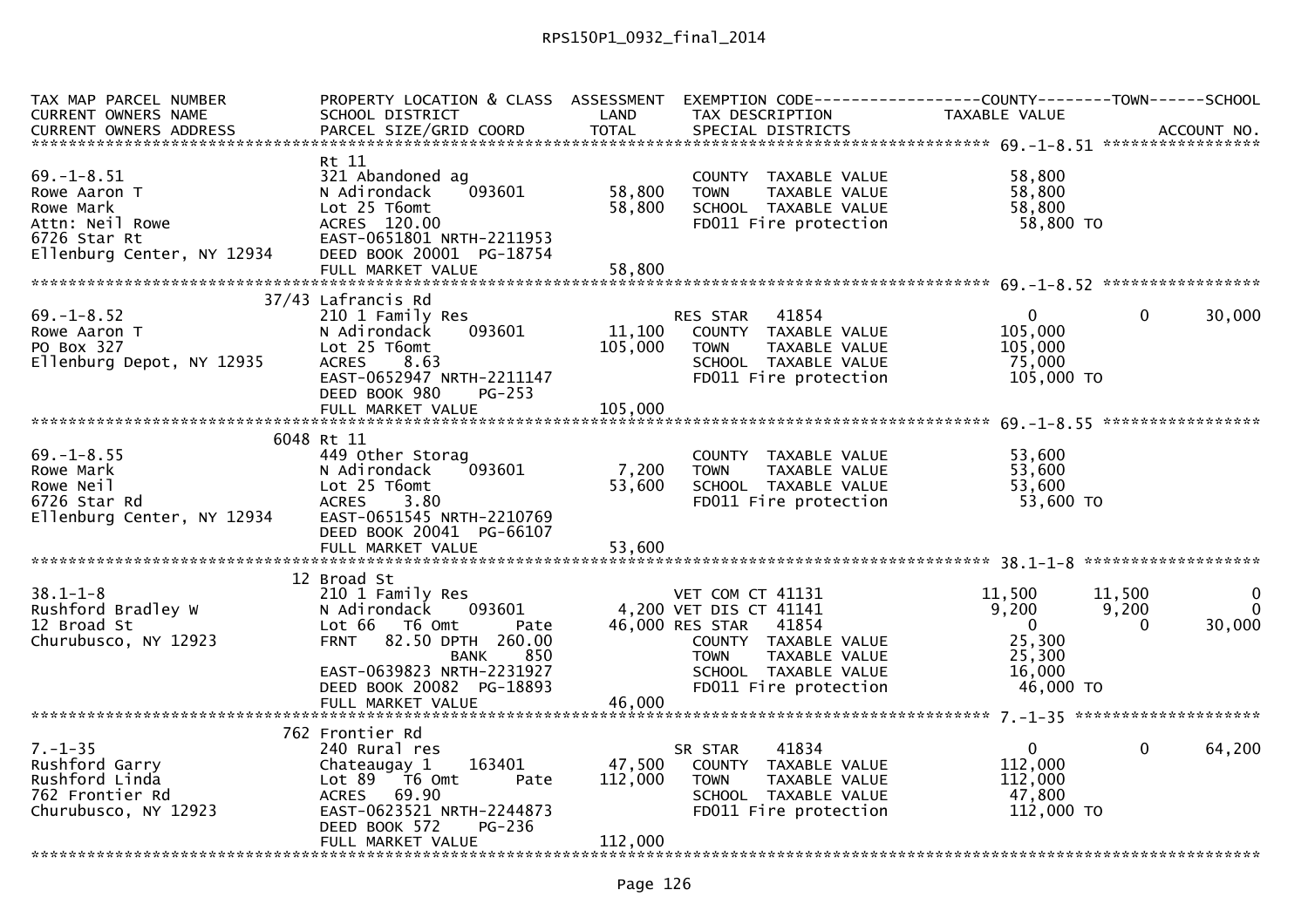| <b>ISTATE OF NEW YORK</b><br>COUNTY - Clinton<br><b>TOWN</b><br>- Clinton<br>- 093200<br>SWIS |                                                                                                                                                                                          | RPS150P1_0932_final_2014<br>OWNERS NAME SEQUENCE | 2014 FINAL ASSESSMENT ROLL<br>T A X A B L E SECTION OF THE ROLL - 1<br>UNIFORM PERCENT OF VALUE IS 100.00                  |                                                            | 119<br><b>PAGE</b><br>VALUATION DATE-JUL 01, 2013<br>TAXABLE STATUS DATE-MAR 01, 2014 |
|-----------------------------------------------------------------------------------------------|------------------------------------------------------------------------------------------------------------------------------------------------------------------------------------------|--------------------------------------------------|----------------------------------------------------------------------------------------------------------------------------|------------------------------------------------------------|---------------------------------------------------------------------------------------|
| TAX MAP PARCEL NUMBER<br><b>CURRENT OWNERS NAME</b>                                           | PROPERTY LOCATION & CLASS ASSESSMENT<br>SCHOOL DISTRICT                                                                                                                                  | LAND                                             | EXEMPTION CODE------------------COUNTY--------TOWN------SCHOOL<br>TAX DESCRIPTION                                          | TAXABLE VALUE                                              |                                                                                       |
| $22. - 1 - 18$<br>Rushford Harold<br>8546 Sentry Cir<br>N Charleston, SC 29420                | Whalen Rd<br>$314$ Rural vac<10<br>093601<br>N Adirondack<br>Lot 72 T6omt<br>wills<br><b>ACRES</b><br>1.10<br>EAST-0624632 NRTH-2234983<br>DEED BOOK 20041 PG-73835<br>FULL MARKET VALUE | 5,100<br>5,100<br>5,100                          | COUNTY TAXABLE VALUE<br>TAXABLE VALUE<br><b>TOWN</b><br>SCHOOL TAXABLE VALUE<br>FD011 Fire protection                      | 5,100<br>5,100<br>5,100<br>5,100 TO                        |                                                                                       |
|                                                                                               |                                                                                                                                                                                          |                                                  |                                                                                                                            |                                                            |                                                                                       |
| $38.1 - 1 - 9$<br>Rushford James<br>8 Broad St<br>Churubusco, NY 12923                        | 8 Broad St<br>210 1 Family Res<br>N Adirondack<br>093601<br>Lot 66 T6 Omt<br>Pate<br>82.50 DPTH 260.00<br><b>FRNT</b><br>EAST-0639909 NRTH-2231936<br>DEED BOOK 622<br>$PG-273$          | 4,000<br>70,000                                  | 41854<br>RES STAR<br>COUNTY TAXABLE VALUE<br><b>TOWN</b><br>TAXABLE VALUE<br>SCHOOL TAXABLE VALUE<br>FD011 Fire protection | $\mathbf{0}$<br>70,000<br>70,000<br>40,000<br>70,000 TO    | 30,000<br>$\mathbf 0$                                                                 |
|                                                                                               |                                                                                                                                                                                          |                                                  |                                                                                                                            |                                                            |                                                                                       |
| $38. - 1 - 4$<br>Rushford Robert<br>Rushford Charlene<br>623 Rt 189<br>Churubusco, NY 12923   | 623 Rt 189<br>210 1 Family Res<br>093601<br>N Adirondack<br>Lot 67<br>T6 Omt<br>Pate<br><b>ACRES</b><br>2.00<br>EAST-0638619 NRTH-2232419<br>DEED BOOK 614<br>PG-1023                    | 5,700<br>59,800<br>59,800                        | 41854<br>RES STAR<br>COUNTY TAXABLE VALUE<br>TAXABLE VALUE<br><b>TOWN</b><br>SCHOOL TAXABLE VALUE<br>FD011 Fire protection | $\overline{0}$<br>59,800<br>59,800<br>29,800<br>59,800 TO  | 30,000<br>$\mathbf 0$                                                                 |
|                                                                                               | FULL MARKET VALUE                                                                                                                                                                        |                                                  |                                                                                                                            |                                                            |                                                                                       |
| $25. - 1 - 12$<br>Ryan Connie<br>412 Clinton Mills Rd<br>Ellenburg Depot, NY 12935            | 412 Clinton Mills Rd<br>210 1 Family Res<br>N Adirondack<br>093601<br>Lot 62<br>T6 Omt<br>Pate<br><b>ACRES</b><br>5.00<br>EAST-0661750 NRTH-2233901                                      | 8,000<br>110,000                                 | 41854<br>RES STAR<br>COUNTY TAXABLE VALUE<br><b>TOWN</b><br>TAXABLE VALUE<br>SCHOOL TAXABLE VALUE<br>FD011 Fire protection | $\mathbf{0}$<br>110,000<br>110,000<br>80,000<br>110,000 TO | 30,000<br>$\mathbf 0$                                                                 |
|                                                                                               | DEED BOOK 929<br>$PG-85$<br>FULL MARKET VALUE                                                                                                                                            | 110,000                                          |                                                                                                                            |                                                            |                                                                                       |
|                                                                                               | 6081 Rt 11                                                                                                                                                                               |                                                  | 85 PCT OF VALUE USED FOR EXEMPTION PURPOSES                                                                                |                                                            |                                                                                       |
| $69. - 1 - 9$<br>Ryan William M<br>6081 Route 11<br>Ellenburg Depot, NY 12935                 | 280 Res Multiple<br>N Adirondack<br>093601<br>Lot <sub>25</sub><br>T6 Omt<br>Pate<br>15.60<br><b>ACRES</b>                                                                               | 169,800                                          | VET COM CT 41131<br>19,800 RES STAR<br>41854<br>COUNTY<br>TAXABLE VALUE<br><b>TOWN</b><br>TAXABLE VALUE                    | 36,083<br>$\bf{0}$<br>133,717<br>149,800                   | 20,000<br>0<br>30,000<br>0                                                            |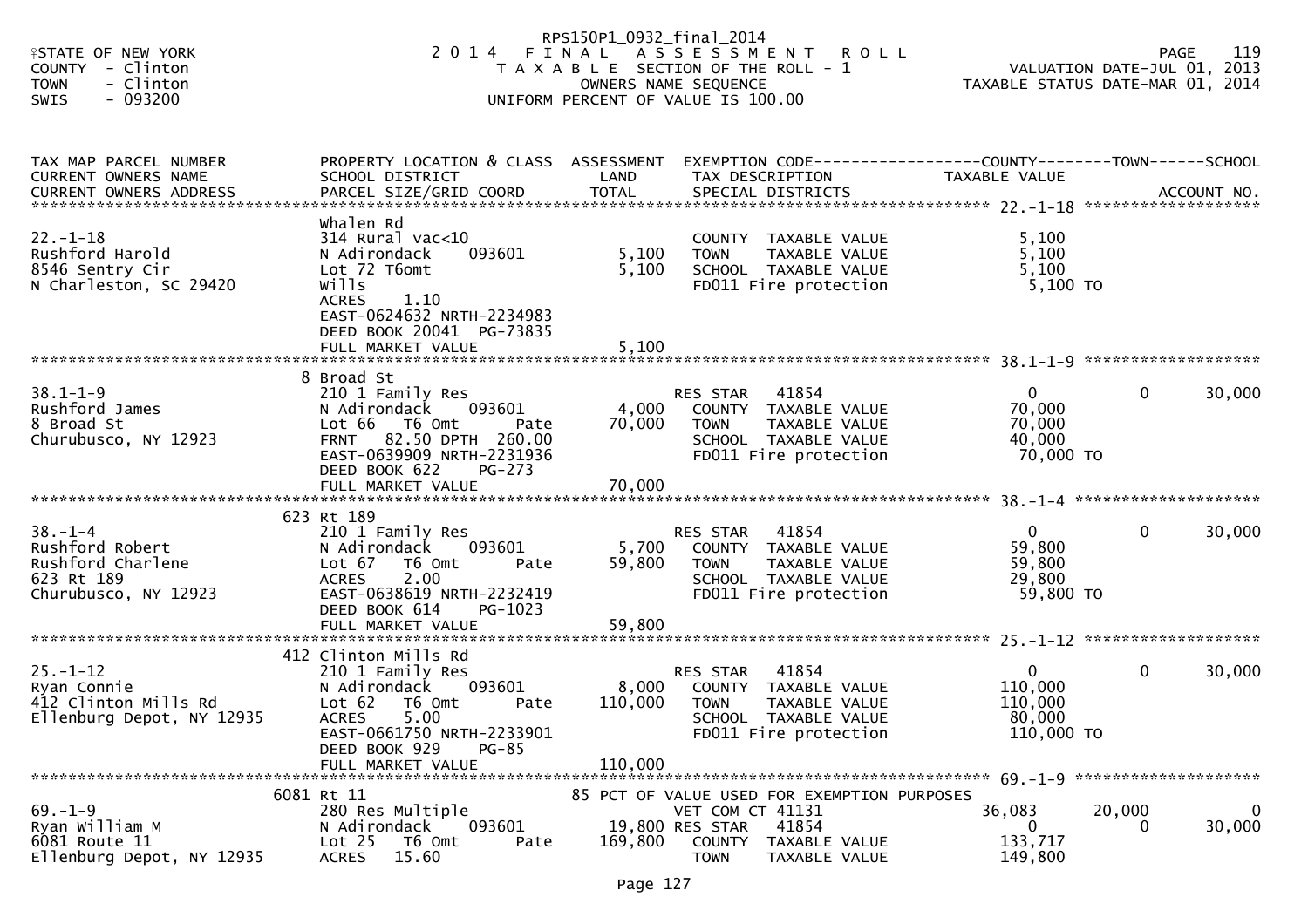|                                              |                                                               | RPS150P1_0932_final_2014 |                                                               |                                                                             |                    |
|----------------------------------------------|---------------------------------------------------------------|--------------------------|---------------------------------------------------------------|-----------------------------------------------------------------------------|--------------------|
|                                              | EAST-0650511 NRTH-2210322                                     |                          | SCHOOL TAXABLE VALUE<br>FDO11 Fire protection                 | 139,800                                                                     |                    |
|                                              | DEED BOOK 20082 PG-15496<br>FULL MARKET VALUE                 | 169,800                  |                                                               | 169,800 TO                                                                  |                    |
|                                              |                                                               |                          |                                                               |                                                                             |                    |
| <b>ISTATE OF NEW YORK</b>                    | 2014                                                          |                          | <b>ROLL</b><br>FINAL ASSESSMENT                               |                                                                             | 120<br><b>PAGE</b> |
| COUNTY - Clinton<br>- Clinton<br><b>TOWN</b> |                                                               |                          | T A X A B L E SECTION OF THE ROLL - 1<br>OWNERS NAME SEQUENCE | PAGE 120<br>VALUATION DATE-JUL 01, 2013<br>TAXABLE STATUS DATE-MAR 01, 2014 |                    |
| $-093200$<br><b>SWIS</b>                     |                                                               |                          | UNIFORM PERCENT OF VALUE IS 100.00                            |                                                                             |                    |
|                                              |                                                               |                          |                                                               |                                                                             |                    |
|                                              |                                                               |                          |                                                               |                                                                             |                    |
| TAX MAP PARCEL NUMBER                        | PROPERTY LOCATION & CLASS ASSESSMENT                          |                          |                                                               | EXEMPTION CODE-----------------COUNTY--------TOWN------SCHOOL               |                    |
| CURRENT OWNERS NAME                          | SCHOOL DISTRICT                                               | LAND                     | TAX DESCRIPTION                                               | <b>TAXABLE VALUE</b>                                                        |                    |
|                                              |                                                               |                          |                                                               |                                                                             |                    |
| $7. - 1 - 34.1$                              | 264 Santamore Rd                                              |                          |                                                               | $\overline{0}$<br>$\mathbf 0$                                               | 30,000             |
| Santamore Ronald                             | 240 Rural res<br>163401<br>Chateaugay 1                       | 12,700                   | RES STAR 41854<br>COUNTY TAXABLE VALUE                        | 78,600                                                                      |                    |
| 264 Santamore Rd                             | Lot $89$ T6 Omt                                               | 78,600                   | <b>TOWN</b><br>TAXABLE VALUE                                  | 78,600                                                                      |                    |
| Churubusco, NY 12923                         | Previous Deed 454-262                                         |                          | SCHOOL TAXABLE VALUE                                          | 48,600                                                                      |                    |
|                                              | ACRES 12.00<br>EAST-0623124 NRTH-2241974                      |                          | FD011 Fire protection                                         | 78,600 TO                                                                   |                    |
|                                              | DEED BOOK 599<br>PG-726                                       |                          |                                                               |                                                                             |                    |
|                                              |                                                               |                          |                                                               |                                                                             |                    |
|                                              | 140 Rogers Rd                                                 |                          |                                                               |                                                                             |                    |
| $24. - 1 - 8$                                | 210 1 Family Res                                              |                          | COUNTY TAXABLE VALUE                                          | 30,000                                                                      |                    |
| Santos Rogers Brenda Ann                     | 093601<br>N Adirondack                                        | 4,600                    | <b>TOWN</b><br>TAXABLE VALUE                                  | 30,000                                                                      |                    |
| D'amore Catherine Mary                       | Lot 64 T6 Omt<br>Pate                                         | 30,000                   | SCHOOL TAXABLE VALUE                                          | 30,000                                                                      |                    |
| 12 Arbella Rd<br>Dorchester, MA 02124        | 25.00 DPTH 260.00<br><b>FRNT</b><br>EAST-0652373 NRTH-2232944 |                          | FD011 Fire protection                                         | 30,000 TO                                                                   |                    |
|                                              | DEED BOOK 20001 PG-21472                                      |                          |                                                               |                                                                             |                    |
|                                              | FULL MARKET VALUE                                             | 30,000                   |                                                               |                                                                             |                    |
|                                              | Gagnier Rd                                                    |                          |                                                               |                                                                             |                    |
| $68. - 1 - 4.2$                              | $314$ Rural vac< $10$                                         |                          | COUNTY TAXABLE VALUE                                          | 5,000                                                                       |                    |
| Scaggs Danny L                               | 093601<br>N Adirondack                                        | 5,000                    | TAXABLE VALUE<br><b>TOWN</b>                                  | 5,000                                                                       |                    |
| Scaggs Alma J<br>PO Box 242                  | Lot <sub>35</sub><br>T6 Omt<br>Pate                           | 5,000                    | SCHOOL TAXABLE VALUE                                          | 5,000                                                                       |                    |
| Mexico, NY 13114                             | 1.00<br><b>ACRES</b><br>EAST-0640892 NRTH-2214481             |                          | FD011 Fire protection                                         | 5,000 TO                                                                    |                    |
|                                              | DEED BOOK 926<br>$PG-229$                                     |                          |                                                               |                                                                             |                    |
|                                              |                                                               |                          |                                                               |                                                                             |                    |
|                                              | Patnode Rd                                                    |                          |                                                               |                                                                             |                    |
| $67. - 1 - 6.6$                              | 314 Rural vac<10                                              |                          | COUNTY TAXABLE VALUE                                          | 8,200                                                                       |                    |
| Scarpati Hannah F                            | N Adirondack<br>093601                                        | 8,200                    | <b>TOWN</b><br>TAXABLE VALUE                                  | 8,200                                                                       |                    |
| 172 N Putt Corners Rd<br>New Paltz, NY 12561 | 28 T6omt<br>5.00<br><b>ACRES</b>                              | 8,200                    | SCHOOL TAXABLE VALUE<br>FD011 Fire protection                 | 8,200<br>8,200 TO                                                           |                    |
|                                              | EAST-0635361 NRTH-2209493                                     |                          |                                                               |                                                                             |                    |
|                                              | DEED BOOK 585<br>PG-999                                       |                          |                                                               |                                                                             |                    |
|                                              | FULL MARKET VALUE                                             | 8,200                    |                                                               |                                                                             |                    |
|                                              |                                                               |                          |                                                               |                                                                             |                    |

1372 County Line Rd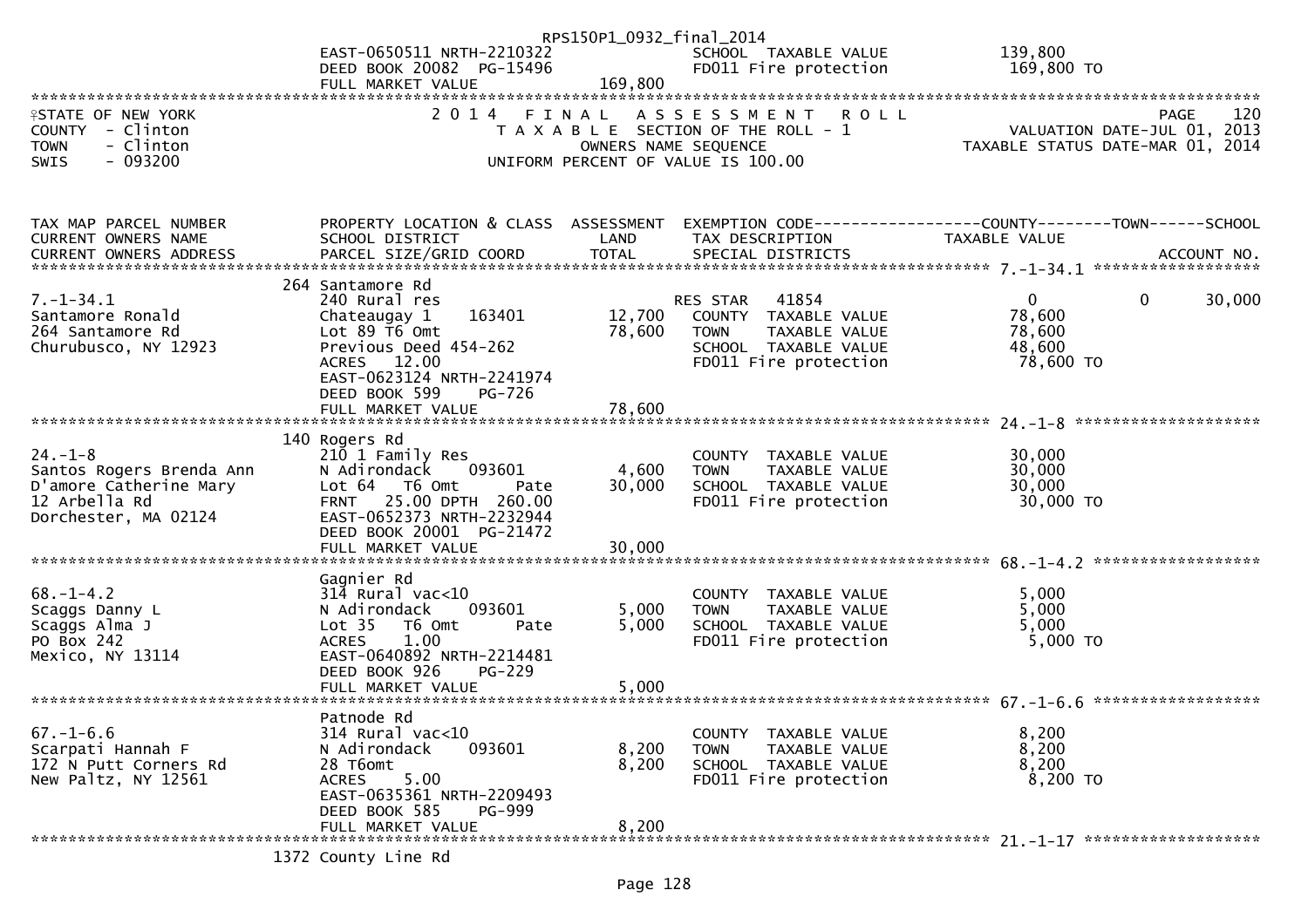|                                               |                                            | RPS150P1_0932_final_2014 |                                                                      |                                                                                                                  |
|-----------------------------------------------|--------------------------------------------|--------------------------|----------------------------------------------------------------------|------------------------------------------------------------------------------------------------------------------|
| $21. - 1 - 17$                                | 321 Abandoned ag                           |                          | COUNTY TAXABLE VALUE                                                 | 59,100                                                                                                           |
| Schafer Alex                                  | 163401<br>Chateaugay 1                     | 59,100                   | <b>TOWN</b><br>TAXABLE VALUE                                         | 59,100                                                                                                           |
| Lalonde Robert                                | Lot $21$ T6 Omt<br>Pate                    | 59,100                   | SCHOOL TAXABLE VALUE                                                 | 59,100                                                                                                           |
| 336 Maple Grove Blvd                          | ACRES 100.00                               |                          | FD011 Fire protection                                                | 59,100 TO                                                                                                        |
| Maple Grove, Quebec, CANADA                   | EAST-0617535 NRTH-2233987                  |                          |                                                                      |                                                                                                                  |
| J6N 1M1                                       | DEED BOOK 20122 PG-49371                   |                          |                                                                      |                                                                                                                  |
|                                               | FULL MARKET VALUE                          | 59,100                   |                                                                      |                                                                                                                  |
|                                               |                                            |                          |                                                                      |                                                                                                                  |
| <b>ISTATE OF NEW YORK</b><br>COUNTY - Clinton | 2014                                       | FINAL                    | A S S E S S M E N T R O L L<br>T A X A B L E SECTION OF THE ROLL - 1 | <b>PAGE</b><br>121                                                                                               |
| - Clinton<br><b>TOWN</b>                      |                                            | OWNERS NAME SEQUENCE     |                                                                      |                                                                                                                  |
| $-093200$<br>SWIS                             |                                            |                          | UNIFORM PERCENT OF VALUE IS 100.00                                   |                                                                                                                  |
|                                               |                                            |                          |                                                                      |                                                                                                                  |
| TAX MAP PARCEL NUMBER<br>CURRENT OWNERS NAME  | SCHOOL DISTRICT                            | LAND                     | TAX DESCRIPTION                                                      | PROPERTY LOCATION & CLASS ASSESSMENT EXEMPTION CODE---------------COUNTY-------TOWN------SCHOOL<br>TAXABLE VALUE |
|                                               |                                            |                          |                                                                      |                                                                                                                  |
|                                               |                                            |                          |                                                                      |                                                                                                                  |
|                                               | 1048 Rt 189                                |                          |                                                                      |                                                                                                                  |
| $8. - 1 - 5$                                  | 210 1 Family Res                           |                          | COUNTY TAXABLE VALUE                                                 | 70,800                                                                                                           |
| Schoen Peter S                                | N Adirondack<br>093601                     | 5,800                    | <b>TOWN</b><br>TAXABLE VALUE                                         | 70,800                                                                                                           |
| 1048 Rt 189                                   | Lot 86<br>T6 Omt<br>Pate                   | 70,800                   | SCHOOL TAXABLE VALUE                                                 | 70,800                                                                                                           |
| Churubusco, NY 12923                          | 2.10 BANK<br><b>ACRES</b><br>080           |                          | FD011 Fire protection                                                | 70,800 TO                                                                                                        |
|                                               | EAST-0637946 NRTH-2242715                  |                          |                                                                      |                                                                                                                  |
|                                               | DEED BOOK 20132 PG-58810                   |                          |                                                                      |                                                                                                                  |
|                                               |                                            |                          |                                                                      |                                                                                                                  |
|                                               | Frontier Rd                                |                          |                                                                      |                                                                                                                  |
| $7. - 1 - 10.1$                               | $322$ Rural vac $>10$                      |                          | COUNTY TAXABLE VALUE                                                 | 18,100                                                                                                           |
| Schoonmaker Robert W                          | 163401<br>Chateaugay 1                     | 18,100                   | <b>TOWN</b><br>TAXABLE VALUE                                         | 18,100                                                                                                           |
| Schoonmaker Rachel J                          | Lot 88 T6 Omt<br>Pate                      | 18,100                   | SCHOOL TAXABLE VALUE                                                 | 18,100                                                                                                           |
| 108 Campbell Rd                               | ACRES 25.50                                |                          | FD011 Fire protection                                                | 18,100 TO                                                                                                        |
| Churubusco, NY 12923                          | EAST-0628128 NRTH-2245844                  |                          |                                                                      |                                                                                                                  |
|                                               | DEED BOOK 20122 PG-51838                   |                          |                                                                      |                                                                                                                  |
|                                               | FULL MARKET VALUE                          | 18,100                   |                                                                      |                                                                                                                  |
|                                               |                                            |                          |                                                                      |                                                                                                                  |
| $67. - 1 - 8$                                 | 108 Campbell Rd<br>210 1 Family Res        |                          | COUNTY TAXABLE VALUE                                                 | 60,300                                                                                                           |
| Schoonmaker Robert W                          | N Adirondack<br>093601                     | 6,800                    | <b>TOWN</b><br>TAXABLE VALUE                                         | 60,300                                                                                                           |
| Schoonmaker Doris A                           | Lot 28<br>T6 Omt<br>Pate                   | 60,300                   | SCHOOL TAXABLE VALUE                                                 | 60,300                                                                                                           |
| 108 Campbell Rd                               | 3.50<br><b>ACRES</b>                       |                          | FD011 Fire protection                                                | 60,300 TO                                                                                                        |
| Churubusco, NY 12923                          | EAST-0630822 NRTH-2209771                  |                          |                                                                      |                                                                                                                  |
|                                               | DEED BOOK 20142 PG-63387                   |                          |                                                                      |                                                                                                                  |
| PRIOR OWNER ON 3/01/2014                      | FULL MARKET VALUE                          | 60,300                   |                                                                      |                                                                                                                  |
| Smith Robert K                                |                                            |                          |                                                                      |                                                                                                                  |
|                                               |                                            |                          |                                                                      |                                                                                                                  |
|                                               | 6801 Rt 11                                 |                          |                                                                      |                                                                                                                  |
| $53. - 1 - 19.3$<br>Scott Edward J            | 210 1 Family Res<br>093601<br>N Adirondack | 6,600                    | 41854<br>RES STAR                                                    | $\Omega$<br>0<br>30,000<br>69,300                                                                                |
| Scott Jacqueline                              | Lot 47<br>T6 Omt<br>Pate                   | 69,300                   | COUNTY TAXABLE VALUE<br><b>TOWN</b><br>TAXABLE VALUE                 | 69,300                                                                                                           |
| 6801 Rt 11                                    | 3.30 BANK<br>080<br><b>ACRES</b>           |                          | SCHOOL TAXABLE VALUE                                                 | 39,300                                                                                                           |
| Churubusco, NY 12923                          | EAST-0636347 NRTH-2220361                  |                          | FD011 Fire protection                                                | 69,300 TO                                                                                                        |
|                                               |                                            |                          |                                                                      |                                                                                                                  |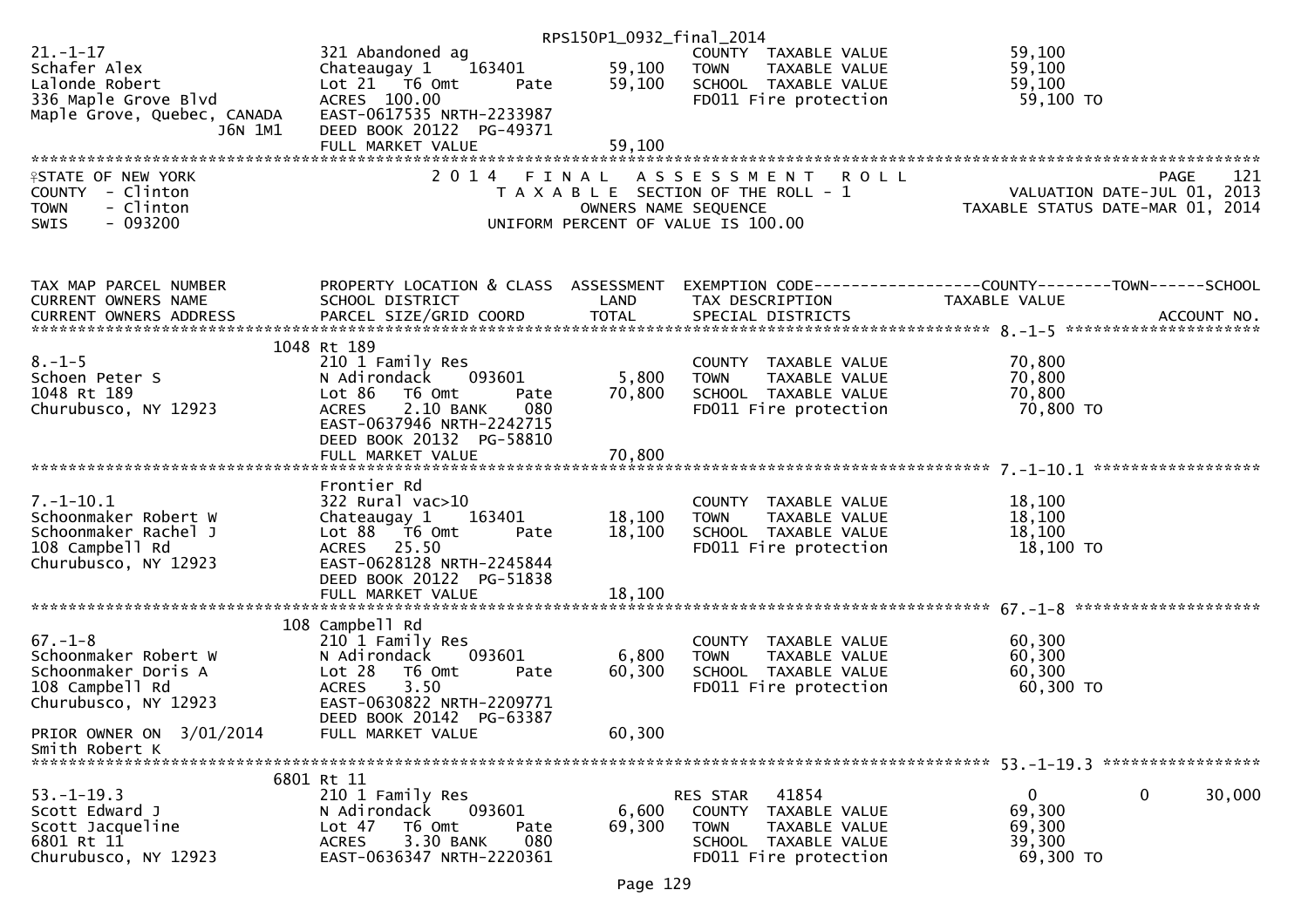|                                                                                               |                                                                                                                                                                                             | RPS150P1_0932_final_2014      |                                                                                                                                             |                                                                               |                        |
|-----------------------------------------------------------------------------------------------|---------------------------------------------------------------------------------------------------------------------------------------------------------------------------------------------|-------------------------------|---------------------------------------------------------------------------------------------------------------------------------------------|-------------------------------------------------------------------------------|------------------------|
|                                                                                               | PG-219<br>DEED BOOK 1015                                                                                                                                                                    |                               |                                                                                                                                             |                                                                               |                        |
|                                                                                               | FULL MARKET VALUE                                                                                                                                                                           | 69,300                        |                                                                                                                                             |                                                                               |                        |
| $53. - 1 - 20$<br>Scriver Katie<br>6848 Rt 11<br>Churubusco, NY 12923                         | 6848 Rt 11<br>210 1 Family Res<br>N Adirondack<br>093601<br>Lot 47 T6 Omt<br>Pate<br>FRNT 200.00 DPTH 147.00<br>080<br><b>BANK</b><br>EAST-0635721 NRTH-2221291<br>DEED BOOK 20021 PG-48273 | 4,600<br>100,800              | 41854<br><b>RES STAR</b><br>COUNTY TAXABLE VALUE<br>TAXABLE VALUE<br><b>TOWN</b><br>SCHOOL TAXABLE VALUE<br>FD011 Fire protection           | $\mathbf{0}$<br>100,800<br>100,800<br>70,800<br>100,800 TO                    | $\mathbf{0}$<br>30,000 |
|                                                                                               | FULL MARKET VALUE                                                                                                                                                                           | 100,800                       |                                                                                                                                             |                                                                               |                        |
| <b>ISTATE OF NEW YORK</b><br>COUNTY - Clinton<br>- Clinton<br><b>TOWN</b><br>SWIS<br>- 093200 |                                                                                                                                                                                             |                               | 2014 FINAL ASSESSMENT<br><b>ROLL</b><br>T A X A B L E SECTION OF THE ROLL - 1<br>OWNERS NAME SEQUENCE<br>UNIFORM PERCENT OF VALUE IS 100.00 | VALUATION DATE-JUL 01, 2013<br>TAXABLE STATUS DATE-MAR 01, 2014               | 122<br><b>PAGE</b>     |
| TAX MAP PARCEL NUMBER<br>CURRENT OWNERS NAME<br>CURRENT OWNERS ADDRESS                        | PROPERTY LOCATION & CLASS ASSESSMENT<br>SCHOOL DISTRICT                                                                                                                                     | LAND                          | TAX DESCRIPTION                                                                                                                             | EXEMPTION CODE-----------------COUNTY-------TOWN------SCHOOL<br>TAXABLE VALUE |                        |
| $37. - 1 - 5.1$<br>Sears Calvin<br>Ryan Connie<br>20 Whalen Rd<br>Churubusco, NY 12923        | 20 Whalen Rd<br>240 Rural res<br>N Adirondack<br>093601<br>Lot 68 T6 Omt<br>Pate<br>ACRES 247.50<br>EAST-0629744 NRTH-2231691<br>DEED BOOK 918<br>PG-148<br>FULL MARKET VALUE               | 102,100<br>148,500<br>148,500 | COUNTY TAXABLE VALUE<br>TAXABLE VALUE<br><b>TOWN</b><br>SCHOOL TAXABLE VALUE<br>FD011 Fire protection                                       | 148,500<br>148,500<br>148,500<br>148,500 TO                                   |                        |
|                                                                                               | 523 Rt 189                                                                                                                                                                                  |                               |                                                                                                                                             |                                                                               |                        |
| $38 - 1 - 22$<br>Sears Calvin T<br>523 Rt 189<br>Churubusco, NY 12923                         | 210 1 Family Res<br>N Adirondack<br>093601<br>Lot 54 T6 Omt<br>Pate<br>FRNT 148.50 DPTH 214.50<br>EAST-0639113 NRTH-2229972<br>DEED BOOK 20061 PG-92801                                     | 4,600<br>52,000               | 41854<br><b>RES STAR</b><br>COUNTY TAXABLE VALUE<br><b>TOWN</b><br>TAXABLE VALUE<br>SCHOOL TAXABLE VALUE<br>FD011 Fire protection           | $\mathbf{0}$<br>52,000<br>52,000<br>22,000<br>52,000 TO                       | $\mathbf{0}$<br>30,000 |
|                                                                                               | 36 Whalen Rd                                                                                                                                                                                |                               |                                                                                                                                             |                                                                               |                        |
| $37. - 1 - 5.2$<br>Sears Justin T<br>36 Whalen Rd<br>Churubusco, NY 12923                     | 210 1 Family Res<br>093601<br>N Adirondack<br>Lot 53 T6omt<br>FRNT 200.00 DPTH 125.00<br>EAST-0630015 NRTH-2229522<br>DEED BOOK 20112 PG-38171<br>FULL MARKET VALUE                         | 4,200<br>30,000<br>30,000     | 41854<br>RES STAR<br>COUNTY TAXABLE VALUE<br>TAXABLE VALUE<br><b>TOWN</b><br>SCHOOL TAXABLE VALUE<br>FD011 Fire protection                  | $\Omega$<br>30,000<br>30,000<br>0<br>30,000 TO                                | 30,000<br>0            |
|                                                                                               | Whalen Rd                                                                                                                                                                                   |                               |                                                                                                                                             |                                                                               |                        |
| $37. - 1 - 5.3$                                                                               | 314 Rural vac<10                                                                                                                                                                            |                               | COUNTY TAXABLE VALUE                                                                                                                        | 5,300                                                                         |                        |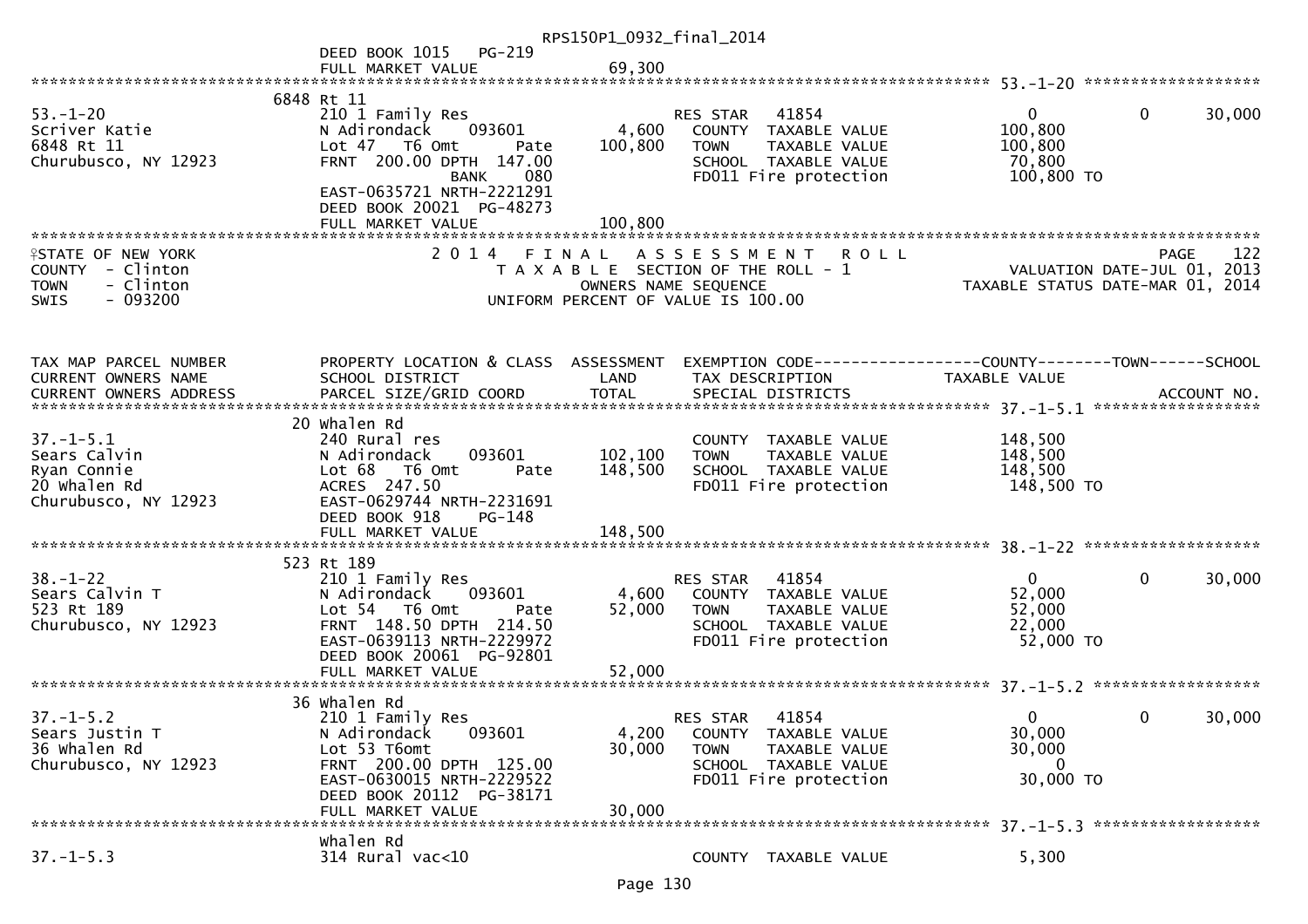|                                                |                                                       | RPS150P1_0932_final_2014 |                                                                             |                                  |                        |
|------------------------------------------------|-------------------------------------------------------|--------------------------|-----------------------------------------------------------------------------|----------------------------------|------------------------|
| Sears Justin T<br>36 Whalen Rd                 | 093601<br>N Adirondack<br><b>ACRES</b><br>5.00        | 5,300<br>5,300           | <b>TOWN</b><br>TAXABLE VALUE<br>SCHOOL TAXABLE VALUE                        | 5,300<br>5,300                   |                        |
| Churubusco, NY 12923                           | EAST-0630117 NRTH-2229624<br>DEED BOOK 20112 PG-38170 |                          | FD011 Fire protection                                                       | $5,300$ TO                       |                        |
|                                                | FULL MARKET VALUE                                     | 5,300                    |                                                                             |                                  |                        |
|                                                | 298 Lafrancis Rd                                      |                          |                                                                             |                                  |                        |
| $54. - 2 - 23$<br>Sears Trevor J               | 210 1 Family Res<br>093601<br>N Adirondack            | 6,800                    | RES STAR<br>41854<br>COUNTY TAXABLE VALUE                                   | $\mathbf{0}$<br>98,900           | 0<br>30,000            |
| Sears Amanda L                                 | Lot 37 T6omt<br><b>ACRES</b>                          | 98,900                   | TAXABLE VALUE<br><b>TOWN</b>                                                | 98,900                           |                        |
| 298 Lafrancis Rd<br>Ellenburg Center, NY 12934 | 3.60 BANK<br>080<br>EAST-0652360 NRTH-2217223         |                          | SCHOOL TAXABLE VALUE<br>FD011 Fire protection                               | 68,900<br>98,900 TO              |                        |
|                                                | DEED BOOK 20122 PG-47341<br>FULL MARKET VALUE         | 98,900                   |                                                                             |                                  |                        |
|                                                |                                                       |                          |                                                                             |                                  |                        |
| <b>ISTATE OF NEW YORK</b><br>COUNTY - Clinton  | 2 0 1 4                                               | FINAL                    | <b>ROLL</b><br>A S S E S S M E N T<br>T A X A B L E SECTION OF THE ROLL - 1 | VALUATION DATE-JUL 01, 2013      | <b>PAGE</b><br>123     |
| - Clinton<br><b>TOWN</b>                       |                                                       | OWNERS NAME SEQUENCE     |                                                                             | TAXABLE STATUS DATE-MAR 01, 2014 |                        |
| $-093200$<br><b>SWIS</b>                       |                                                       |                          | UNIFORM PERCENT OF VALUE IS 100.00                                          |                                  |                        |
|                                                |                                                       |                          |                                                                             |                                  |                        |
| TAX MAP PARCEL NUMBER                          | PROPERTY LOCATION & CLASS ASSESSMENT                  |                          | EXEMPTION CODE-----------------COUNTY-------TOWN------SCHOOL                |                                  |                        |
| <b>CURRENT OWNERS NAME</b>                     | SCHOOL DISTRICT                                       | LAND                     | TAX DESCRIPTION                                                             | TAXABLE VALUE                    |                        |
|                                                |                                                       |                          |                                                                             |                                  |                        |
| $68. - 1 - 18.21$                              | 166 Gagnier Rd<br>210 1 Family Res                    |                          | COUNTY                                                                      | 99,000                           |                        |
| Sebastian Jonathan L                           | N Adirondack<br>093601                                | 5,200                    | TAXABLE VALUE<br>TAXABLE VALUE<br><b>TOWN</b>                               | 99,000                           |                        |
| 3 Pine Ridge Dr<br>Morrisonville, NY 12962     | Lot 34 T6 Omt<br>Pate<br>1.04 BANK<br>080             | 99,000                   | SCHOOL TAXABLE VALUE                                                        | 99,000                           |                        |
|                                                | <b>ACRES</b><br>EAST-0638724 NRTH-2214250             |                          | FD011 Fire protection                                                       | 99,000 TO                        |                        |
|                                                | DEED BOOK 20132 PG-58960                              |                          |                                                                             |                                  |                        |
|                                                |                                                       |                          |                                                                             |                                  |                        |
| $68. - 1 - 18.22$                              | Gagnier Rd<br>321 Abandoned ag                        |                          | <b>COUNTY</b><br>TAXABLE VALUE                                              | 20,100                           |                        |
| Sebastian Jonathan L                           | 093601<br>N Adirondack                                | 20,100                   | TAXABLE VALUE<br><b>TOWN</b>                                                | 20,100                           |                        |
| 3 Pine Ridge Dr<br>Morrisonville, NY 12962     | Lot 34 T6omt<br>24.00 BANK<br>080<br><b>ACRES</b>     | 20,100                   | SCHOOL TAXABLE VALUE<br>FD011 Fire protection                               | 20,100<br>20,100 TO              |                        |
|                                                | EAST-0638758 NRTH-2214886                             |                          |                                                                             |                                  |                        |
|                                                | DEED BOOK 20132 PG-58960<br>FULL MARKET VALUE         | 20,100                   |                                                                             |                                  |                        |
|                                                |                                                       |                          |                                                                             |                                  |                        |
| $82 - 2 - 5$                                   | 48/58 Campbell Rd<br>240 Rural res                    |                          | 41854<br>RES STAR                                                           | 0                                | $\mathbf{0}$<br>30,000 |
| Shippee Life Estate Rita M                     | 093601<br>N Adirondack                                | 26,300                   | <b>COUNTY</b><br>TAXABLE VALUE                                              | 181,700                          |                        |
| Brunet Cora M<br>58 Campbell Rd                | Lot 28 T6 Omt<br>25.00<br>ACRES                       | 181,700                  | <b>TOWN</b><br>TAXABLE VALUE<br><b>SCHOOL</b><br>TAXABLE VALUE              | 181,700<br>151,700               |                        |
| Churubusco, NY 12923                           | EAST-0631565 NRTH-2208201                             |                          | FD011 Fire protection                                                       | 181,700 TO                       |                        |
|                                                | DEED BOOK 20122 PG-47639<br>FULL MARKET VALUE         | 181,700                  |                                                                             |                                  |                        |
|                                                |                                                       |                          |                                                                             |                                  |                        |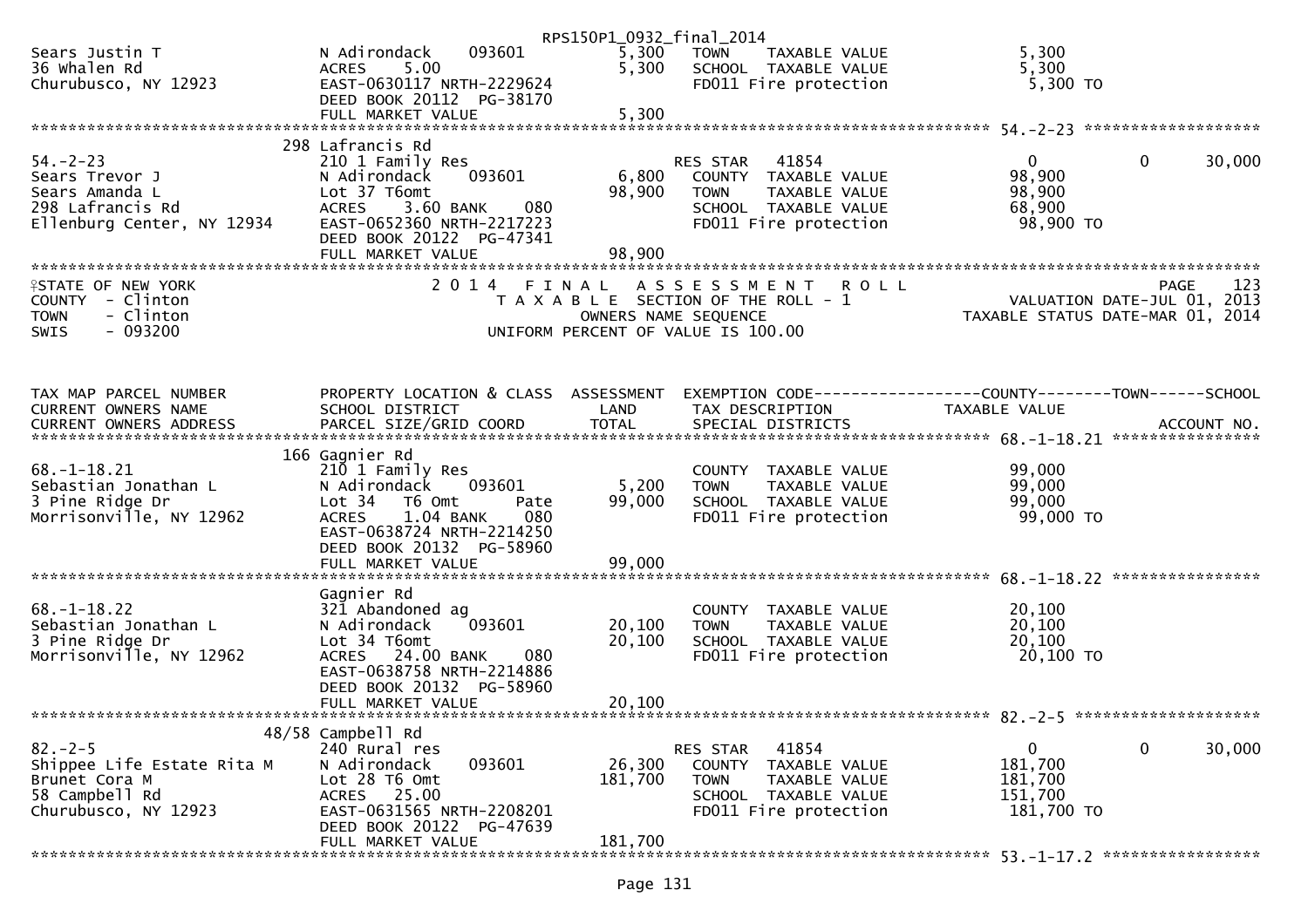|                                                                                                    |                                                                                                                                                                        | RPS150P1_0932_final_2014   |                                                                                                                          |                                                                 |                        |
|----------------------------------------------------------------------------------------------------|------------------------------------------------------------------------------------------------------------------------------------------------------------------------|----------------------------|--------------------------------------------------------------------------------------------------------------------------|-----------------------------------------------------------------|------------------------|
| $53. - 1 - 17.2$<br>Silver Thomas<br>6750 Rt 11<br>Churubusco, NY 12923                            | 6750 Rt 11<br>210 1 Family Res<br>093601<br>N Adirondack<br>Lot 47 T6omt<br><b>ACRES</b><br>1.05<br>EAST-0637515 NRTH-2219826<br>DEED BOOK 20011 PG-32583              | 83,400                     | 41834<br>SR STAR<br>5,300 COUNTY TAXABLE VALUE<br>TAXABLE VALUE<br>TOWN<br>SCHOOL TAXABLE VALUE<br>FD011 Fire protection | $\overline{0}$<br>83,400<br>83,400<br>19,200<br>83,400 TO       | 64,200<br>$\mathbf{0}$ |
|                                                                                                    | FULL MARKET VALUE                                                                                                                                                      | 83,400                     |                                                                                                                          |                                                                 |                        |
| $53. - 1 - 19.22$<br>Silver Victor F<br>6747 Route 11<br>Churubusco, NY 12923                      | 6747 Rt 11<br>210 1 Family Res<br>N Adirondack<br>093601<br>Lot 47 T6omt<br>ACRES<br>7.00<br>EAST-0637467 NRTH-2219414<br>DEED BOOK 837<br>PG-210<br>FULL MARKET VALUE | 9,700<br>80,000<br>80,000  | COUNTY TAXABLE VALUE<br><b>TOWN</b><br>TAXABLE VALUE<br>SCHOOL TAXABLE VALUE<br>FD011 Fire protection                    | 80,000<br>80,000<br>80,000<br>80,000 TO                         |                        |
| <b>ISTATE OF NEW YORK</b><br>COUNTY - Clinton<br>TOWN<br>- Clinton<br>- 093200<br>SWIS             |                                                                                                                                                                        | OWNERS NAME SEQUENCE       | 2014 FINAL ASSESSMENT ROLL<br>T A X A B L E SECTION OF THE ROLL - 1<br>UNIFORM PERCENT OF VALUE IS 100.00                | VALUATION DATE-JUL 01, 2013<br>TAXABLE STATUS DATE-MAR 01, 2014 | 124<br>PAGE            |
| TAX MAP PARCEL NUMBER<br>CURRENT OWNERS NAME                                                       | PROPERTY LOCATION & CLASS ASSESSMENT<br>SCHOOL DISTRICT                                                                                                                | LAND                       | EXEMPTION CODE-----------------COUNTY--------TOWN------SCHOOL<br>TAX DESCRIPTION                                         | TAXABLE VALUE                                                   |                        |
| 69.-1-4<br>Sitzman Gloria<br>Stark Rosalind<br>Attn: Stark<br>Gromet Matthew<br>2266 Compass Pt Ln | Lafrancis Rd<br>321 Abandoned ag<br>N Adirondack<br>093601<br>Lot 24 T6 Omt<br>Pate<br>ACRES 50.00<br>EAST-0653803 NRTH-2216063<br>DEED BOOK 98001 PG-03764            | 32,500<br>32,500           | COUNTY TAXABLE VALUE<br>TAXABLE VALUE<br><b>TOWN</b><br>SCHOOL TAXABLE VALUE<br>FD011 Fire protection                    | 32,500<br>32,500<br>32,500<br>32,500 TO                         |                        |
| $68. - 1 - 1.4$<br>Skidders Lawrence<br>284 Racquette Point Rd<br>Akwesasne, NY 13655              | Patnode Rd<br>321 Abandoned ag<br>093601<br>N Adirondack<br>Lot 34 T6omt<br>ACRES 92.30<br>EAST-0636302 NRTH-2216993<br>$PG-143$<br>DEED BOOK 849<br>FULL MARKET VALUE | 56,700<br>56,700<br>56,700 | COUNTY TAXABLE VALUE<br>TAXABLE VALUE<br><b>TOWN</b><br>SCHOOL TAXABLE VALUE<br>FD011 Fire protection                    | 56,700<br>56,700<br>56,700<br>56,700 TO                         |                        |
| $36. - 1 - 5$<br>Smith Jeffrey R<br>416 Flat Rock Rd<br>Malone, NY 12953                           | County Line Rd<br>321 Abandoned ag<br>163401<br>Chateaugay 1<br>Lot 51 76 0mt<br>Pate<br>ACRES 23.00<br>EAST-0618225 NRTH-2227160                                      | 19,000<br>19,000           | COUNTY<br>TAXABLE VALUE<br>TAXABLE VALUE<br><b>TOWN</b><br>SCHOOL TAXABLE VALUE<br>FD011 Fire protection                 | 19,000<br>19,000<br>19,000<br>19,000 TO                         |                        |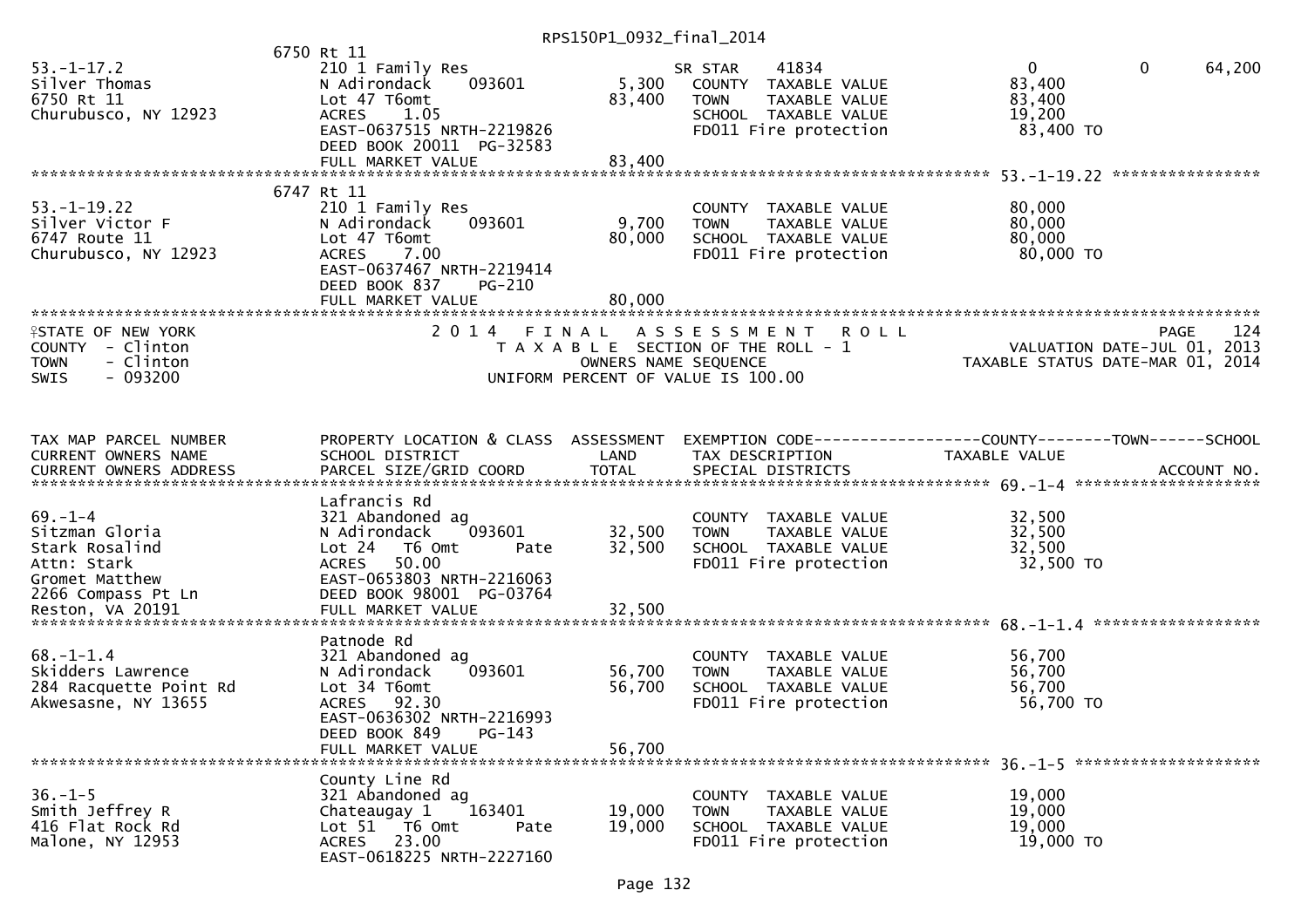|                                                                                                       |                                                                                                                                                                                                 | RPS150P1_0932_final_2014  |                                                                                                                                                            |                                                                                             |
|-------------------------------------------------------------------------------------------------------|-------------------------------------------------------------------------------------------------------------------------------------------------------------------------------------------------|---------------------------|------------------------------------------------------------------------------------------------------------------------------------------------------------|---------------------------------------------------------------------------------------------|
|                                                                                                       | DEED BOOK 20041 PG-74175                                                                                                                                                                        |                           |                                                                                                                                                            |                                                                                             |
|                                                                                                       | FULL MARKET VALUE                                                                                                                                                                               | 19,000                    |                                                                                                                                                            |                                                                                             |
|                                                                                                       | 6346 Rt 11                                                                                                                                                                                      |                           |                                                                                                                                                            |                                                                                             |
| $68. - 1 - 8.1$<br>Smith Lawrence E<br>4700 Co Rd 1<br>Canandaigua, NY 14424                          | 120 Field crops<br>N Adirondack<br>093601<br>Lot 26 T6 Omt<br>Pate<br>ACRES 137.60<br>EAST-0645109 NRTH-2213754<br>DEED BOOK 20031 PG-54172                                                     | 80,100<br>90,000          | COUNTY TAXABLE VALUE<br>TAXABLE VALUE<br><b>TOWN</b><br>SCHOOL TAXABLE VALUE<br>FD011 Fire protection                                                      | 90,000<br>90,000<br>90,000<br>90,000 TO                                                     |
|                                                                                                       |                                                                                                                                                                                                 |                           |                                                                                                                                                            |                                                                                             |
|                                                                                                       | 16 Railroad St                                                                                                                                                                                  |                           |                                                                                                                                                            |                                                                                             |
| $38.1 - 1 - 22$<br>Snide Paul<br>Snide Rose<br>16 Railroad St 104<br>Churubusco, NY 12923             | 210 1 Family Res<br>093601<br>N Adirondack<br>Lot 66 T6 Omt<br>Pate<br><b>FRNT</b><br>89.50 DPTH 124.00<br>EAST-0641059 NRTH-2231370<br>DEED BOOK 814<br>$PG-35$<br>FULL MARKET VALUE           | 3,400<br>37,300<br>37,300 | RES STAR<br>41854<br>COUNTY TAXABLE VALUE<br>TAXABLE VALUE<br><b>TOWN</b><br>SCHOOL TAXABLE VALUE<br>FD011 Fire protection                                 | 30,000<br>$\mathbf{0}$<br>0<br>37,300<br>37,300<br>7,300<br>37,300 TO                       |
|                                                                                                       |                                                                                                                                                                                                 |                           |                                                                                                                                                            |                                                                                             |
| <b>ISTATE OF NEW YORK</b><br>COUNTY - Clinton<br>- Clinton<br><b>TOWN</b><br>$-093200$<br><b>SWIS</b> | 2014 FINAL                                                                                                                                                                                      |                           | ASSESSMENT ROLL<br>T A X A B L E SECTION OF THE ROLL - 1<br>OWNERS NAME SEQUENCE<br>UNIFORM PERCENT OF VALUE IS 100.00                                     | 125<br><b>PAGE</b><br>VALUATION DATE-JUL 01, 2013<br>TAXABLE STATUS DATE-MAR 01, 2014       |
|                                                                                                       |                                                                                                                                                                                                 |                           |                                                                                                                                                            |                                                                                             |
| TAX MAP PARCEL NUMBER<br>CURRENT OWNERS NAME                                                          | PROPERTY LOCATION & CLASS ASSESSMENT<br>SCHOOL DISTRICT                                                                                                                                         | LAND                      | TAX DESCRIPTION                                                                                                                                            | EXEMPTION CODE-----------------COUNTY--------TOWN------SCHOOL<br>TAXABLE VALUE              |
|                                                                                                       |                                                                                                                                                                                                 |                           |                                                                                                                                                            | ACCOUNT NO.                                                                                 |
|                                                                                                       | 137 Jones Rd                                                                                                                                                                                    |                           |                                                                                                                                                            | ****************                                                                            |
| $23. - 1 - 22.28$<br>Snide Paul J<br>Snide Rose M<br>16 Railroad St<br>PO Box 104                     | 321 Abandoned ag<br>093601<br>N Adirondack<br>Lot 67 T6omt<br>ACRES 40.50<br>EAST-0634539 NRTH-2234110                                                                                          | 32,400<br>32,400          | COUNTY TAXABLE VALUE<br>TAXABLE VALUE<br><b>TOWN</b><br>SCHOOL TAXABLE VALUE<br>FD011 Fire protection                                                      | 32,400<br>32,400<br>32,400<br>32,400 TO                                                     |
| Churubusco, NY 12923                                                                                  | DEED BOOK 99001 PG-17926                                                                                                                                                                        |                           |                                                                                                                                                            |                                                                                             |
|                                                                                                       | FULL MARKET VALUE                                                                                                                                                                               | 32,400                    |                                                                                                                                                            |                                                                                             |
| $38.1 - 1 - 3$<br>Snide Shirley Dupree<br>PO Box 34<br>Churubusco, NY 12923-0034                      | 30 Broad St<br>210 1 Family Res<br>093601<br>N Adirondack<br>Lot 66<br>T6 Omt<br>Pate<br>77.66 DPTH 260.00<br>FRNT<br>EAST-0639410 NRTH-2231857<br>DEED BOOK 539<br>PG-358<br>FULL MARKET VALUE | 48,700<br>48,700          | <b>VET WAR CT 41121</b><br>3,900 SR STAR<br>41834<br>COUNTY TAXABLE VALUE<br>TAXABLE VALUE<br><b>TOWN</b><br>SCHOOL TAXABLE VALUE<br>FD011 Fire protection | 7,305<br>7,305<br>0<br>$\Omega$<br>48,700<br>$\Omega$<br>41,395<br>41,395<br>0<br>48,700 TO |
|                                                                                                       | Rt 189                                                                                                                                                                                          |                           |                                                                                                                                                            |                                                                                             |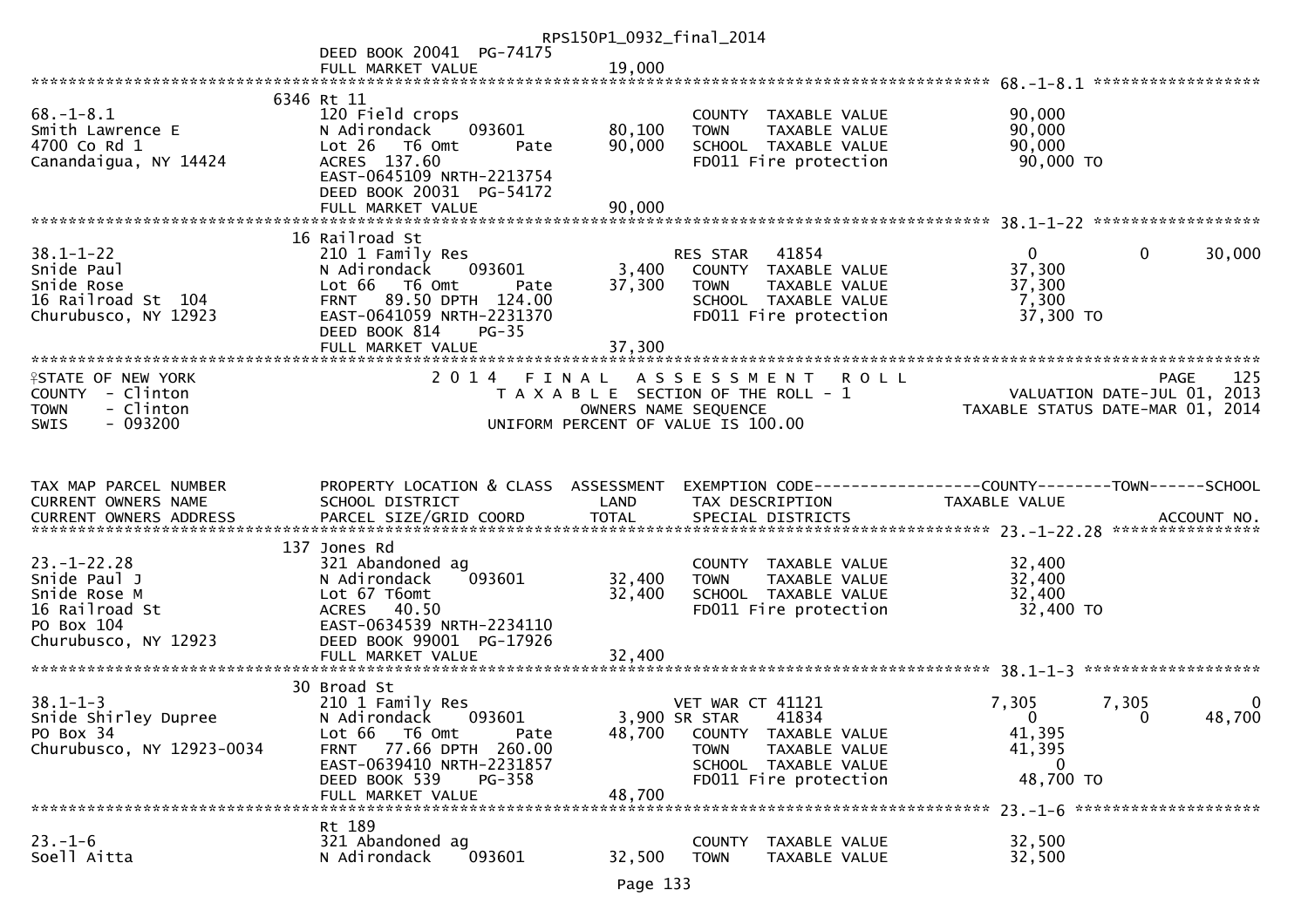|                                              |                                                       | RPS150P1_0932_final_2014 |                                                      |                                                                     |        |
|----------------------------------------------|-------------------------------------------------------|--------------------------|------------------------------------------------------|---------------------------------------------------------------------|--------|
| 1130 America Ave<br>North Babylon, NY 11703  | Lot 75  T6 0mt<br>Pate<br>50.00<br><b>ACRES</b>       | 32,500                   | SCHOOL TAXABLE VALUE<br>FD011 Fire protection        | 32,500<br>32,500 TO                                                 |        |
|                                              | EAST-0642211 NRTH-2238310<br>DEED BOOK 713<br>$PG-98$ |                          |                                                      |                                                                     |        |
|                                              | FULL MARKET VALUE                                     | 32,500                   |                                                      |                                                                     |        |
|                                              |                                                       |                          |                                                      |                                                                     |        |
| $23. - 1 - 7.1$                              | Rt 189<br>321 Abandoned ag                            |                          | COUNTY TAXABLE VALUE                                 | 47,500                                                              |        |
| Soell Aitta                                  | 093601<br>N Adirondack                                | 47,500                   | <b>TOWN</b><br>TAXABLE VALUE                         | 47,500                                                              |        |
| 1130 America Ave<br>North Babylon, NY 11703  | Lot 75 T6 Omt<br>Pate<br>80.00<br><b>ACRES</b>        | 47,500                   | SCHOOL TAXABLE VALUE<br>FD011 Fire protection        | 47,500<br>47,500 TO                                                 |        |
|                                              | EAST-0643226 NRTH-2237269                             |                          |                                                      |                                                                     |        |
|                                              | DEED BOOK 704<br>$PG-48$                              |                          |                                                      |                                                                     |        |
|                                              |                                                       |                          |                                                      |                                                                     |        |
|                                              | 852 Rt 189                                            |                          |                                                      |                                                                     |        |
| $23 - 1 - 14$                                | 270 Mfg housing                                       |                          | COUNTY TAXABLE VALUE                                 | 38,400                                                              |        |
| Soell Aitta<br>1130 America Ave              | N Adirondack<br>093601<br>Lot 75 T6 Omt<br>Pate       | 22,800<br>38,400         | TAXABLE VALUE<br><b>TOWN</b><br>SCHOOL TAXABLE VALUE | 38,400<br>38,400                                                    |        |
| North Babylon, NY 11703                      | ACRES 25.00                                           |                          | FD011 Fire protection                                | 38,400 TO                                                           |        |
|                                              | EAST-0639706 NRTH-2238264                             |                          |                                                      |                                                                     |        |
|                                              | DEED BOOK 704<br>$PG-48$                              |                          |                                                      |                                                                     |        |
|                                              |                                                       |                          |                                                      |                                                                     |        |
| <b>ISTATE OF NEW YORK</b>                    |                                                       |                          | 2014 FINAL ASSESSMENT ROLL                           | PAGE 126<br>VALUATION DATE-JUL 01, 2013<br>TAXABLE STATIS BATE 2013 |        |
| COUNTY - Clinton<br>- Clinton<br><b>TOWN</b> |                                                       | OWNERS NAME SEQUENCE     | T A X A B L E SECTION OF THE ROLL - 1                | TAXABLE STATUS DATE-MAR 01, 2014                                    |        |
| $-093200$<br><b>SWIS</b>                     |                                                       |                          | UNIFORM PERCENT OF VALUE IS 100.00                   |                                                                     |        |
|                                              |                                                       |                          |                                                      |                                                                     |        |
|                                              |                                                       |                          |                                                      |                                                                     |        |
| TAX MAP PARCEL NUMBER                        | PROPERTY LOCATION & CLASS ASSESSMENT                  |                          |                                                      | EXEMPTION CODE-----------------COUNTY--------TOWN------SCHOOL       |        |
|                                              |                                                       |                          |                                                      |                                                                     |        |
| CURRENT OWNERS NAME                          | SCHOOL DISTRICT                                       | LAND                     | TAX DESCRIPTION                                      | <b>TAXABLE VALUE</b>                                                |        |
|                                              |                                                       |                          |                                                      |                                                                     |        |
|                                              | 220 Pete LeClair Rd                                   |                          |                                                      |                                                                     |        |
| $7. - 1 - 18$                                | 241 Rural res&ag                                      |                          | 41854<br>RES STAR                                    | $\mathbf{0}$<br>$\overline{0}$                                      | 30,000 |
| Soltysik Edward<br>Soltysik Bernice          | 163401<br>Chateaugay 1<br>Lot 89 T6 Omt<br>Pate       | 73,400<br>112,000        | COUNTY TAXABLE VALUE<br><b>TOWN</b><br>TAXABLE VALUE | 112,000<br>112,000                                                  |        |
| 220 Frontier Rd                              | ACRES 164.40                                          |                          | SCHOOL TAXABLE VALUE                                 | 82,000                                                              |        |
| Churubusco, NY 12923                         | EAST-0630780 NRTH-2243958                             |                          | FD011 Fire protection                                | 112,000 TO                                                          |        |
|                                              | DEED BOOK 558<br>PG-71<br>FULL MARKET VALUE           | 112,000                  |                                                      |                                                                     |        |
|                                              |                                                       |                          |                                                      |                                                                     |        |
| $67. - 1 - 7.2$                              | 88 Campbell Rd                                        |                          |                                                      | $\mathbf{0}$                                                        |        |
| Sorrell Oliver                               | 241 Rural res&ag<br>093601<br>N Adirondack            | 15,300                   | 41834<br>SR STAR<br>COUNTY<br>TAXABLE VALUE          | $\mathbf 0$<br>46,600                                               | 46,600 |
| Sorrell Joan                                 | Lot 28 T6omt                                          | 46,600                   | <b>TOWN</b><br>TAXABLE VALUE                         | 46,600                                                              |        |
| 88 Campbell Rd<br>Churubusco, NY 12923       | ACRES 15.60<br>EAST-0631255 NRTH-2209506              |                          | SCHOOL TAXABLE VALUE                                 | $\mathbf{0}$                                                        |        |
|                                              | DEED BOOK 817<br>$PG-32$<br>FULL MARKET VALUE         | 46,600                   | FD011 Fire protection                                | 46,600 TO                                                           |        |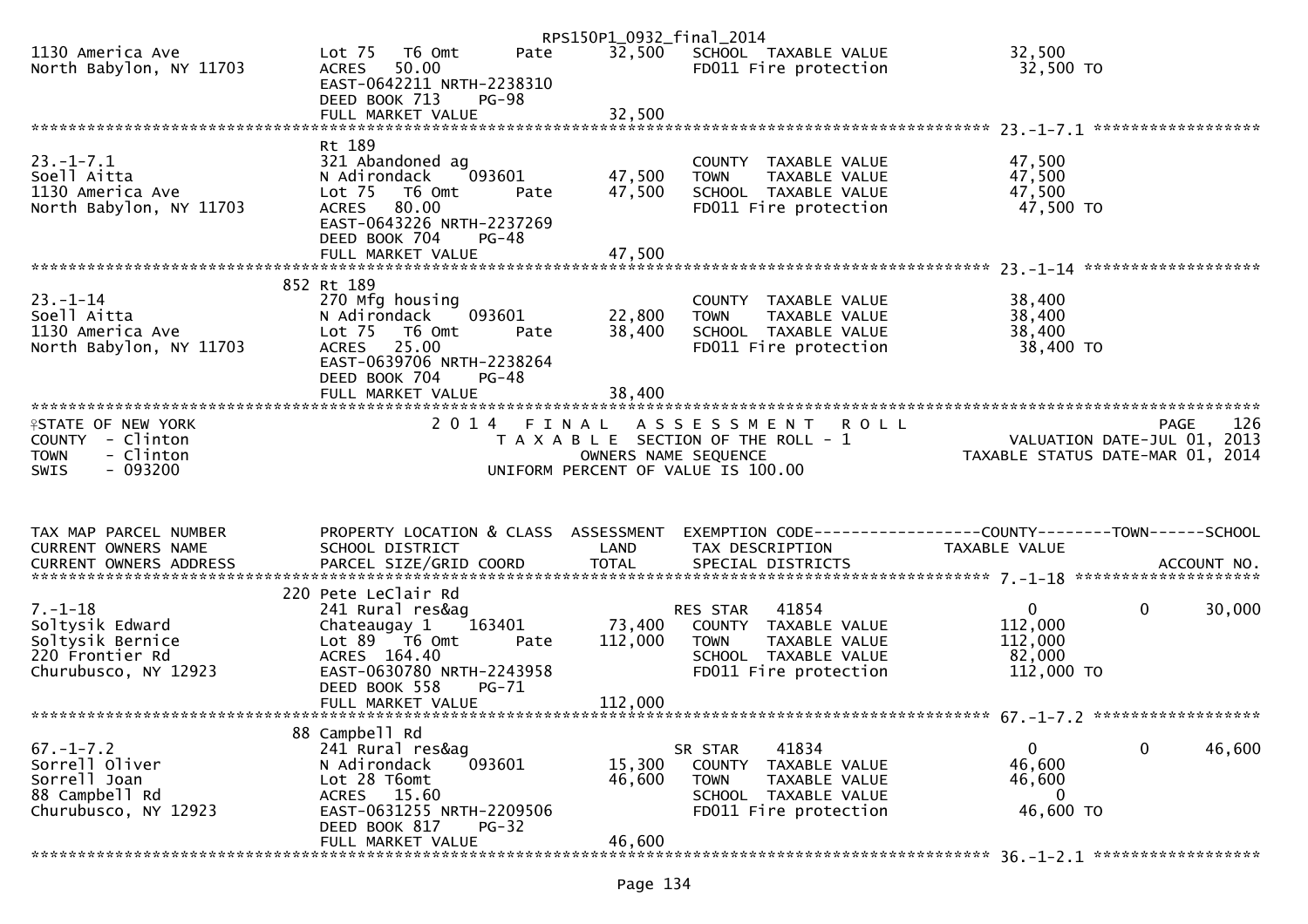RPS150P1\_0932\_final\_2014

| $36. - 1 - 2.1$<br>Soucia Jacqueline M<br>Soucia William I<br>1254 County Line Rd<br>Chateaugay, NY 12920                            | 1254 Merchia Rd<br>241 Rural res&ag<br>163401<br>Chateaugay 1<br>Lot 70 T6 Omt<br>Pate<br>ACRES 11.40<br>EAST-0616748 NRTH-2231468<br>DEED BOOK 20102 PG-33100<br>FULL MARKET VALUE | 13,200<br>51,400<br>51,400 | 41854<br>RES STAR<br>COUNTY TAXABLE VALUE<br>TAXABLE VALUE<br><b>TOWN</b><br>SCHOOL TAXABLE VALUE<br>FD011 Fire protection                             | $\mathbf{0}$<br>51,400<br>51,400<br>21,400<br>51,400 TO                 | $\mathbf{0}$ | 30,000           |
|--------------------------------------------------------------------------------------------------------------------------------------|-------------------------------------------------------------------------------------------------------------------------------------------------------------------------------------|----------------------------|--------------------------------------------------------------------------------------------------------------------------------------------------------|-------------------------------------------------------------------------|--------------|------------------|
|                                                                                                                                      | 47 Whalen Rd                                                                                                                                                                        |                            |                                                                                                                                                        |                                                                         |              |                  |
| $37. - 1 - 21.2$<br>Soucia Olive<br>47 Whalen Rd<br>Churubusco, NY 12923                                                             | 270 Mfg housing<br>093601<br>N Adirondack<br>Lot 68 T6 Omt<br>Pate<br>ACRES 18.41<br>EAST-0629459 NRTH-2228691<br>DEED BOOK 20072 PG-1989                                           | 16,700<br>29,500           | COUNTY TAXABLE VALUE<br><b>TOWN</b><br>TAXABLE VALUE<br>SCHOOL TAXABLE VALUE<br>FD011 Fire protection                                                  | 29,500<br>29,500<br>29,500<br>29,500 TO                                 |              |                  |
|                                                                                                                                      | FULL MARKET VALUE                                                                                                                                                                   | 29,500                     |                                                                                                                                                        |                                                                         |              |                  |
| $7. - 1 - 28.1$<br>Southwick John B<br>Southwick Joanne<br>PO Box 232<br>Champlain, NY 12919                                         | Frontier Rd<br>321 Abandoned ag<br>163401<br>Chateaugay 1<br>Lot 88 T6 Omt<br>Pate<br>ACRES 40.30<br>EAST-0630098 NRTH-2240572<br>DEED BOOK 615<br>PG-728                           | 21,700<br>21,700           | COUNTY TAXABLE VALUE<br><b>TOWN</b><br>TAXABLE VALUE<br>SCHOOL TAXABLE VALUE<br>FD011 Fire protection                                                  | 21,700<br>21,700<br>21,700<br>21,700 TO                                 |              |                  |
|                                                                                                                                      | FULL MARKET VALUE                                                                                                                                                                   | 21,700                     |                                                                                                                                                        |                                                                         |              |                  |
| <b>ISTATE OF NEW YORK</b><br>COUNTY - Clinton<br>- Clinton<br><b>TOWN</b><br>$-093200$<br><b>SWIS</b>                                | 2 0 1 4<br>FINAL                                                                                                                                                                    |                            | <b>ROLL</b><br>A S S E S S M E N T<br>T A X A B L E SECTION OF THE ROLL - 1<br>OWNERS NAME SEQUENCE<br>UNIFORM PERCENT OF VALUE IS 100.00              | VALUATION DATE-JUL 01, 2013<br>TAXABLE STATUS DATE-MAR 01, 2014         | <b>PAGE</b>  | 127              |
| TAX MAP PARCEL NUMBER<br>CURRENT OWNERS NAME                                                                                         | PROPERTY LOCATION & CLASS ASSESSMENT<br>SCHOOL DISTRICT                                                                                                                             | LAND                       | EXEMPTION CODE------------------COUNTY--------TOWN------SCHOOL<br>TAX DESCRIPTION                                                                      | TAXABLE VALUE                                                           |              |                  |
| CURRENT OWNERS ADDRESS                                                                                                               | PARCEL SIZE/GRID COORD                                                                                                                                                              | <b>TOTAL</b>               | SPECIAL DISTRICTS                                                                                                                                      |                                                                         |              | ACCOUNT NO.      |
| $25. - 1 - 3$<br>Spoor Chad F<br>97 Colgan Rd<br>Ellenburg Depot, NY 12935<br>MAY BE SUBJECT TO PAYMENT<br>UNDER AGDIST LAW TIL 2018 | 97 Colgan Rd<br>241 Rural res&ag<br>N Adirondack<br>093601<br>Lot 62 & 63 T6 Omt Pate<br>ACRES 769.40<br>EAST-0662339 NRTH-2237399<br>DEED BOOK 996<br>PG-332<br>FULL MARKET VALUE  | 449,000<br>449,000         | AGRI DISTR 41720<br>255,200 RES STAR<br>41854<br>COUNTY TAXABLE VALUE<br>TAXABLE VALUE<br><b>TOWN</b><br>SCHOOL TAXABLE VALUE<br>FD011 Fire protection | 37,854<br>$\overline{0}$<br>411,146<br>411,146<br>381,146<br>449,000 TO | 37,854<br>0  | 37,854<br>30,000 |
|                                                                                                                                      |                                                                                                                                                                                     |                            |                                                                                                                                                        |                                                                         |              |                  |
| $53. -1 - 19.211$<br>Spoor Cheryl Ann<br>Spoor Terry Lynn<br>778 Patnode Rd<br>Churubusco, NY 12923                                  | 778 Patnode Rd<br>210 1 Family Res<br>N Adirondack<br>093601<br>Lot 47 T6omt<br><b>ACRES</b><br>2.20<br>EAST-0634987 NRTH-2221445                                                   | 6,000<br>105,000           | 41854<br>RES STAR<br>COUNTY<br>TAXABLE VALUE<br><b>TOWN</b><br>TAXABLE VALUE<br>SCHOOL TAXABLE VALUE                                                   | $\mathbf 0$<br>105,000<br>105,000<br>75,000<br>105,000 TO               | $\mathbf 0$  | 30,000           |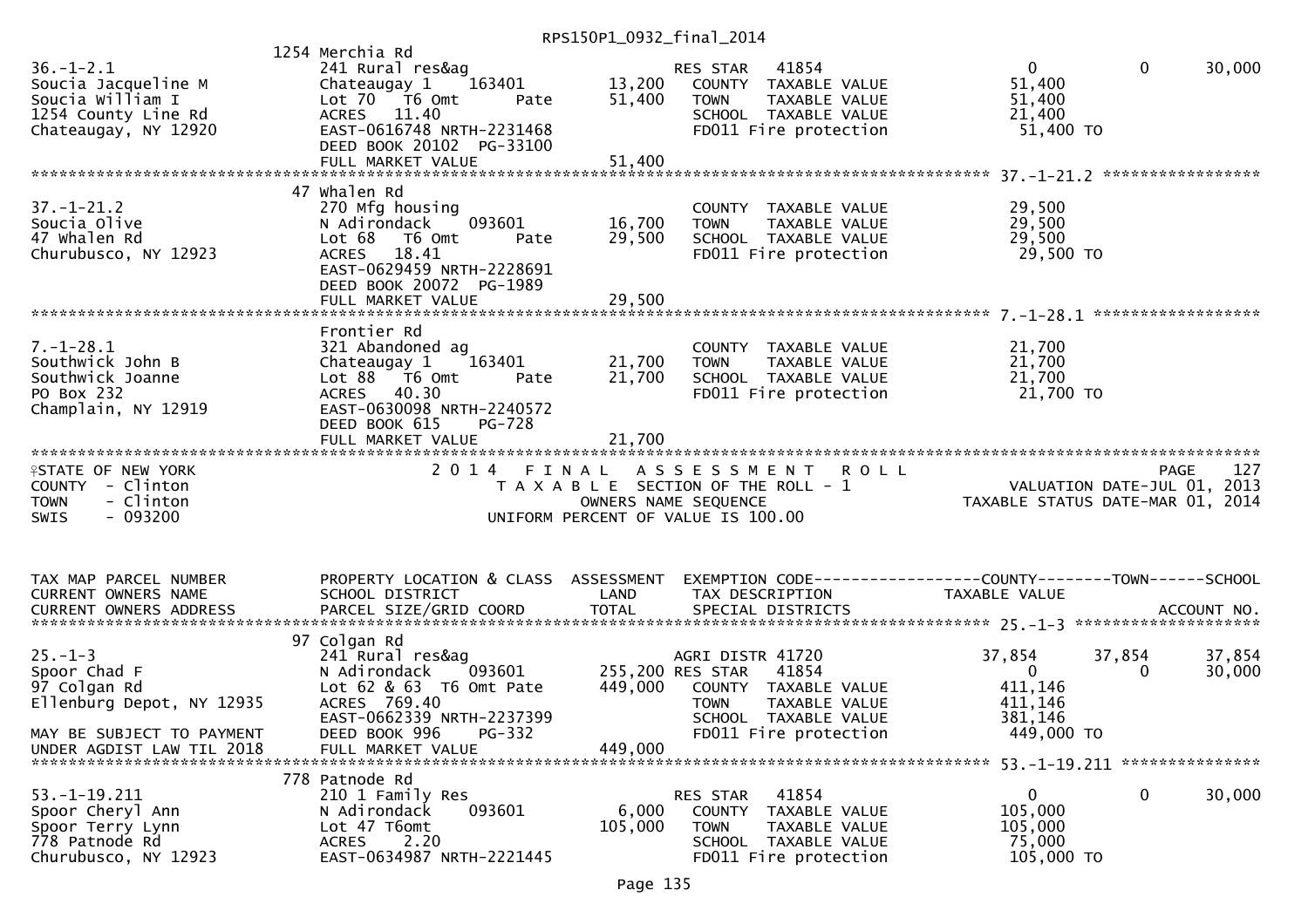|                                                                                                               |                                                                                                                                                                       | RPS150P1_0932_final_2014                                                    |                                                                                     |                                                                                                 |                 |                                                            |                      |                                  |
|---------------------------------------------------------------------------------------------------------------|-----------------------------------------------------------------------------------------------------------------------------------------------------------------------|-----------------------------------------------------------------------------|-------------------------------------------------------------------------------------|-------------------------------------------------------------------------------------------------|-----------------|------------------------------------------------------------|----------------------|----------------------------------|
|                                                                                                               | DEED BOOK 20122 PG-50226                                                                                                                                              |                                                                             |                                                                                     |                                                                                                 |                 |                                                            |                      |                                  |
|                                                                                                               | FULL MARKET VALUE                                                                                                                                                     | 105,000                                                                     |                                                                                     |                                                                                                 |                 |                                                            |                      |                                  |
|                                                                                                               | 6523 Rt 11                                                                                                                                                            |                                                                             |                                                                                     | 62 PCT OF VALUE USED FOR EXEMPTION PURPOSES                                                     |                 |                                                            |                      |                                  |
| $68. - 1 - 4.1$<br>Spoor Life Use Carmen<br>Cowan Isabelle J<br>34 Flynn Ave Apt 706<br>Plattsburgh, NY 12901 | 270 Mfg housing<br>093601<br>N Adirondack<br>Lot <sub>35</sub><br>T6 Omt<br>Pate<br>32.70<br><b>ACRES</b><br>EAST-0640991 NRTH-2215614<br>DEED BOOK 20051 PG-82791    |                                                                             | <b>VET COM CT 41131</b><br>23,900 AGED - ALL 41800<br>50,200 SR STAR<br><b>TOWN</b> | 41834<br>COUNTY TAXABLE VALUE<br>TAXABLE VALUE<br>SCHOOL TAXABLE VALUE                          | 7,781<br>11,672 | $\overline{0}$<br>30,747<br>30,747<br>$\bf{0}$             | 7,781<br>11,672<br>0 | $\mathbf{0}$<br>15,562<br>34,638 |
| PRIOR OWNER ON 3/01/2014<br>Spoor Life Use Carmen<br>************************                                 | FULL MARKET VALUE                                                                                                                                                     | 50,200                                                                      |                                                                                     | FD011 Fire protection                                                                           |                 | 50,200 TO                                                  |                      |                                  |
|                                                                                                               |                                                                                                                                                                       |                                                                             |                                                                                     |                                                                                                 |                 |                                                            |                      |                                  |
| $52. - 1 - 10.1$<br>Spoor Life Use Ruth<br>Spoor Shawn D<br>7165 Rt 11<br>Churubusco, NY 12923                | 7165 Rt 11<br>220 2 Family Res<br>N Adirondack<br>093601<br>Lot 48<br>T6 Omt<br>Pate<br><b>ACRES</b><br>1.10<br>EAST-0629140 NRTH-2224309<br>DEED BOOK 20051 PG-78969 | 79,900                                                                      | AGED - ALL 41800<br>5,100 SR STAR<br><b>TOWN</b>                                    | 41834<br>COUNTY TAXABLE VALUE<br>TAXABLE VALUE<br>SCHOOL TAXABLE VALUE<br>FD011 Fire protection | 39,950          | $\mathbf{0}$<br>39,950<br>39,950<br>$\bf{0}$<br>79,900 TO  | 39,950<br>0          | 39,950<br>39,950                 |
|                                                                                                               | FULL MARKET VALUE                                                                                                                                                     | 79,900                                                                      |                                                                                     |                                                                                                 |                 |                                                            |                      |                                  |
|                                                                                                               | 472 Rt 189                                                                                                                                                            |                                                                             |                                                                                     |                                                                                                 |                 |                                                            |                      |                                  |
| $38. - 1 - 13.2$<br>Spoor Shawn<br>Spoor Darlene<br>472 Rt 189<br>Churubusco, NY 12923                        | 240 Rural res<br>N Adirondack<br>093601<br>Lot 55 T6omt<br>ACRES 11.90<br>EAST-0639595 NRTH-2229156<br>DEED BOOK 20072 PG-6145<br>FULL MARKET VALUE                   | 13,500<br>122,700<br>122,700                                                | RES STAR<br><b>TOWN</b>                                                             | 41854<br>COUNTY TAXABLE VALUE<br>TAXABLE VALUE<br>SCHOOL TAXABLE VALUE<br>FD011 Fire protection |                 | $\mathbf{0}$<br>122,700<br>122,700<br>92,700<br>122,700 TO | $\mathbf{0}$         | 30,000                           |
|                                                                                                               |                                                                                                                                                                       |                                                                             |                                                                                     |                                                                                                 |                 |                                                            |                      |                                  |
| <b>ISTATE OF NEW YORK</b><br>COUNTY - Clinton<br>- Clinton<br><b>TOWN</b><br>$-093200$<br><b>SWIS</b>         | 2014 FINAL                                                                                                                                                            | T A X A B L E SECTION OF THE ROLL - 1<br>UNIFORM PERCENT OF VALUE IS 100.00 | A S S E S S M E N T<br>OWNERS NAME SEQUENCE                                         | <b>ROLL</b>                                                                                     |                 | VALUATION DATE-JUL 01,<br>TAXABLE STATUS DATE-MAR 01, 2014 | PAGE                 | 128<br>2013                      |
| TAX MAP PARCEL NUMBER<br><b>CURRENT OWNERS NAME</b><br><b>CURRENT OWNERS ADDRESS</b>                          | PROPERTY LOCATION & CLASS ASSESSMENT<br>SCHOOL DISTRICT<br>PARCEL SIZE/GRID COORD                                                                                     | LAND<br><b>TOTAL</b>                                                        | TAX DESCRIPTION                                                                     | SPECIAL DISTRICTS                                                                               | TAXABLE VALUE   |                                                            |                      | ACCOUNT NO.                      |
|                                                                                                               | Rt 189                                                                                                                                                                |                                                                             |                                                                                     |                                                                                                 |                 |                                                            |                      |                                  |
| $38. - 1 - 13.3$<br>Spoor Shawn<br>Spoor Darlene<br>472 Rt 189<br>Churubusco, NY 12923                        | 112 Dairy farm<br>093601<br>N Adirondack<br>Lot 55 T6 Omt<br>Pate<br>ACRES 332.40<br>EAST-0641313 NRTH-2228103<br>DEED BOOK 20122 PG-50045                            | 144,800<br>159,400                                                          | <b>TOWN</b>                                                                         | COUNTY TAXABLE VALUE<br>TAXABLE VALUE<br>SCHOOL TAXABLE VALUE<br>FD011 Fire protection          |                 | 159,400<br>159,400<br>159,400<br>159,400 TO                |                      |                                  |
|                                                                                                               | FULL MARKET VALUE                                                                                                                                                     | 159,400                                                                     |                                                                                     |                                                                                                 |                 |                                                            |                      |                                  |
| $38.1 - 1 - 34$                                                                                               | 540 Rt 189<br>210 1 Family Res                                                                                                                                        |                                                                             |                                                                                     | COUNTY TAXABLE VALUE                                                                            |                 | 46,000                                                     |                      |                                  |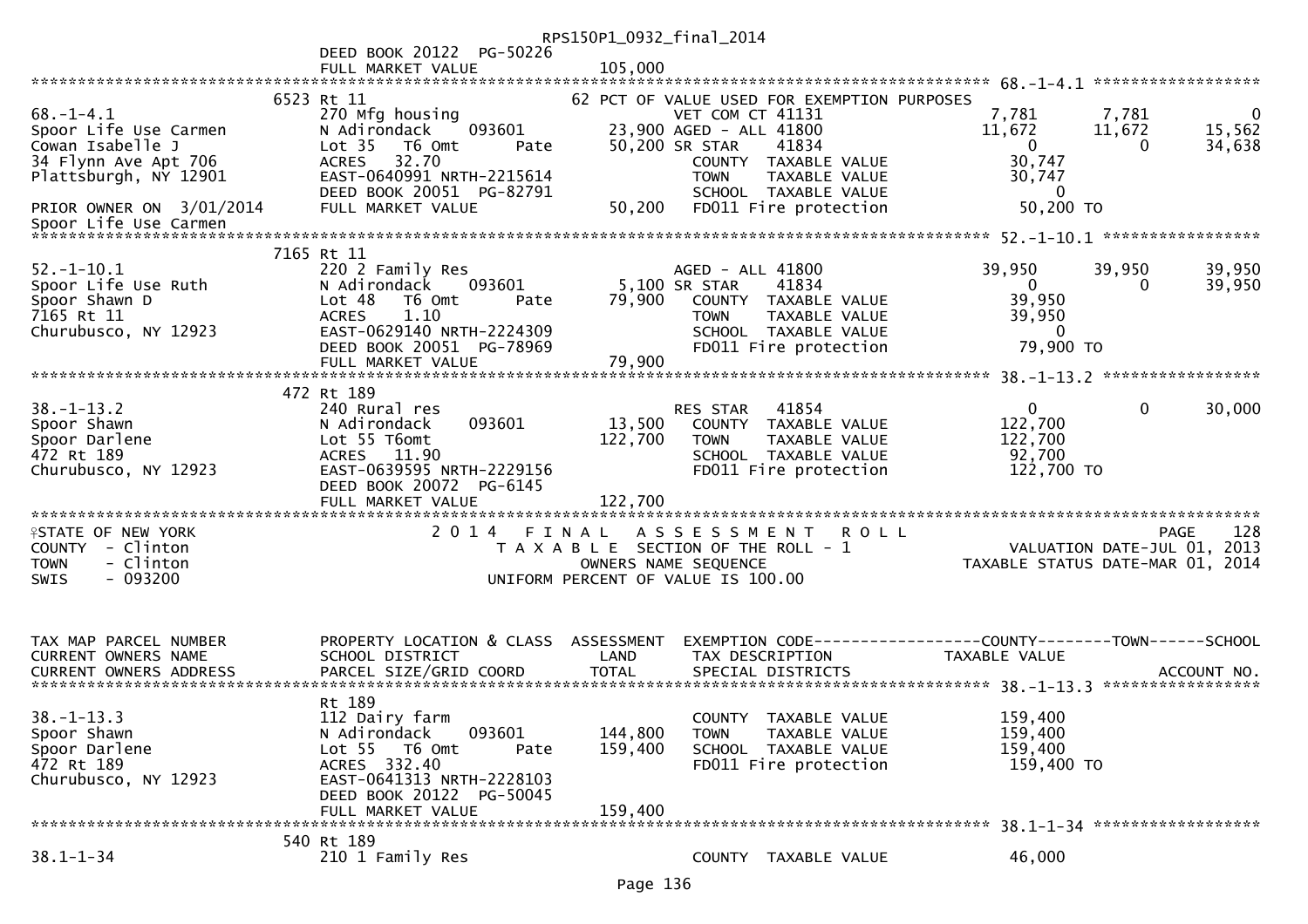|                                                |                                                                       | RPS150P1_0932_final_2014 |                                                                               |                                                                 |
|------------------------------------------------|-----------------------------------------------------------------------|--------------------------|-------------------------------------------------------------------------------|-----------------------------------------------------------------|
| Spoor Shawn D<br>Spoor Darlene M<br>472 Rt 189 | 093601<br>N Adirondack<br>Lot <sub>55</sub><br>T6 Omt<br>Pate<br>1.50 | 5,400<br>46,000          | <b>TOWN</b><br>TAXABLE VALUE<br>SCHOOL TAXABLE VALUE<br>FD011 Fire protection | 46,000<br>46,000<br>46,000 TO                                   |
| Churubusco, NY 12923                           | <b>ACRES</b><br>EAST-0639422 NRTH-2230387<br>DEED BOOK 20031 PG-55596 |                          |                                                                               |                                                                 |
|                                                | FULL MARKET VALUE                                                     | 46,000                   |                                                                               |                                                                 |
|                                                | 6863 Rt 11                                                            |                          |                                                                               |                                                                 |
| $53. -1 - 19.213$                              | 210 1 Family Res                                                      |                          | COUNTY TAXABLE VALUE                                                          | 43,800                                                          |
| Spoor Terry                                    | N Adirondack<br>093601                                                | 5,400                    | <b>TOWN</b><br>TAXABLE VALUE                                                  | 43,800                                                          |
| Spoor Cheryl<br>778 Patnode Rd                 | Lot 47 T6omt<br>1.50<br><b>ACRES</b>                                  | 43,800                   | SCHOOL TAXABLE VALUE<br>FD011 Fire protection                                 | 43,800<br>43,800 TO                                             |
| Churubusco, NY 12923                           | EAST-0635183 NRTH-2221361                                             |                          |                                                                               |                                                                 |
|                                                | DEED BOOK 20122 PG-47631                                              |                          |                                                                               |                                                                 |
|                                                |                                                                       |                          |                                                                               |                                                                 |
|                                                | 194 Clinton Mills Rd                                                  |                          |                                                                               |                                                                 |
| $25. - 1 - 4.1$                                | 112 Dairy farm                                                        |                          | RES STAR 41854                                                                | $\mathbf 0$<br>$\mathbf{0}$<br>30,000                           |
| Spoor Travis                                   | 093601<br>N Adirondack                                                |                          | 42100<br>35,900 483A EX                                                       | 700<br>700<br>700                                               |
| Spoor Jennifer                                 | Lot 61 T6omt                                                          | 104,000                  | COUNTY TAXABLE VALUE                                                          | 103,300                                                         |
| 194 Clinton Mills Rd                           | 080<br>ACRES 48.30 BANK<br>EAST-0667277 NRTH-2235699                  |                          | <b>TOWN</b><br>TAXABLE VALUE                                                  | 103,300                                                         |
| Ellenburg, NY 12933                            | DEED BOOK 20031 PG-59538                                              |                          | SCHOOL TAXABLE VALUE<br>FD011 Fire protection                                 | 73,300<br>103,300 TO                                            |
|                                                | FULL MARKET VALUE                                                     | 104,000                  | 700 EX                                                                        |                                                                 |
|                                                |                                                                       |                          |                                                                               |                                                                 |
| $7. - 1 - 32$                                  | Santamore Rd<br>321 Abandoned ag                                      |                          | COUNTY TAXABLE VALUE                                                          | 42,500                                                          |
| St Amant Gaetan                                | 163401<br>Chateaugay 1                                                | 42,500                   | TAXABLE VALUE<br><b>TOWN</b>                                                  | 42,500                                                          |
| 183 Latulipe West                              | Lot 88 T6 Omt                                                         | 42,500                   | SCHOOL TAXABLE VALUE                                                          | 42,500                                                          |
| Rouyn Noranda, PQ, CANADA                      | ACRES 70.00                                                           |                          | FD011 Fire protection                                                         | 42,500 TO                                                       |
| J9X2X3                                         | EAST-0628090 NRTH-2239559<br>DEED BOOK 20132 PG-61477                 |                          |                                                                               |                                                                 |
|                                                | FULL MARKET VALUE                                                     | 42,500                   |                                                                               |                                                                 |
|                                                |                                                                       |                          |                                                                               |                                                                 |
| <b>ISTATE OF NEW YORK</b>                      | 2014 FINAL                                                            |                          | ASSESSMENT ROLL                                                               | 129<br><b>PAGE</b>                                              |
| COUNTY - Clinton<br>- Clinton<br><b>TOWN</b>   |                                                                       |                          | T A X A B L E SECTION OF THE ROLL - 1<br>OWNERS NAME SEQUENCE                 | VALUATION DATE-JUL 01, 2013<br>TAXABLE STATUS DATE-MAR 01, 2014 |
| - 093200<br>SWIS                               |                                                                       |                          | UNIFORM PERCENT OF VALUE IS 100.00                                            |                                                                 |
|                                                |                                                                       |                          |                                                                               |                                                                 |
|                                                |                                                                       |                          |                                                                               |                                                                 |
| TAX MAP PARCEL NUMBER                          | PROPERTY LOCATION & CLASS ASSESSMENT                                  |                          |                                                                               | EXEMPTION CODE-----------------COUNTY-------TOWN------SCHOOL    |
| CURRENT OWNERS NAME                            | SCHOOL DISTRICT                                                       | LAND                     | TAX DESCRIPTION                                                               | TAXABLE VALUE                                                   |
| CURRENT OWNERS ADDRESS                         | PARCEL SIZE/GRID COORD                                                | <b>TOTAL</b>             | SPECIAL DISTRICTS                                                             | ACCOUNT NO.                                                     |
|                                                | 6211 Rt 11                                                            |                          |                                                                               |                                                                 |
| $69. - 1 - 15$                                 | 210 1 Family Res                                                      |                          | RES STAR 41854                                                                | $\mathbf 0$<br>$\Omega$<br>30,000                               |
| St Clair Scott A                               | 093601<br>N Adirondack                                                | 6,000                    | COUNTY TAXABLE VALUE                                                          | 38,800                                                          |
| 6211 Rt 11                                     | Lot <sub>25</sub><br>T6 Omt<br>Pate                                   | 38,800                   | <b>TOWN</b><br>TAXABLE VALUE                                                  | 38,800                                                          |
| Ellenburg Center, NY 12934                     | 2.30<br><b>ACRES</b><br>EAST-0647668 NRTH-2211810                     |                          | SCHOOL TAXABLE VALUE<br>FD011 Fire protection                                 | 8,800<br>38,800 TO                                              |
|                                                | DEED BOOK 20132 PG-61519                                              |                          |                                                                               |                                                                 |
|                                                | FULL MARKET VALUE                                                     | 38,800                   |                                                                               |                                                                 |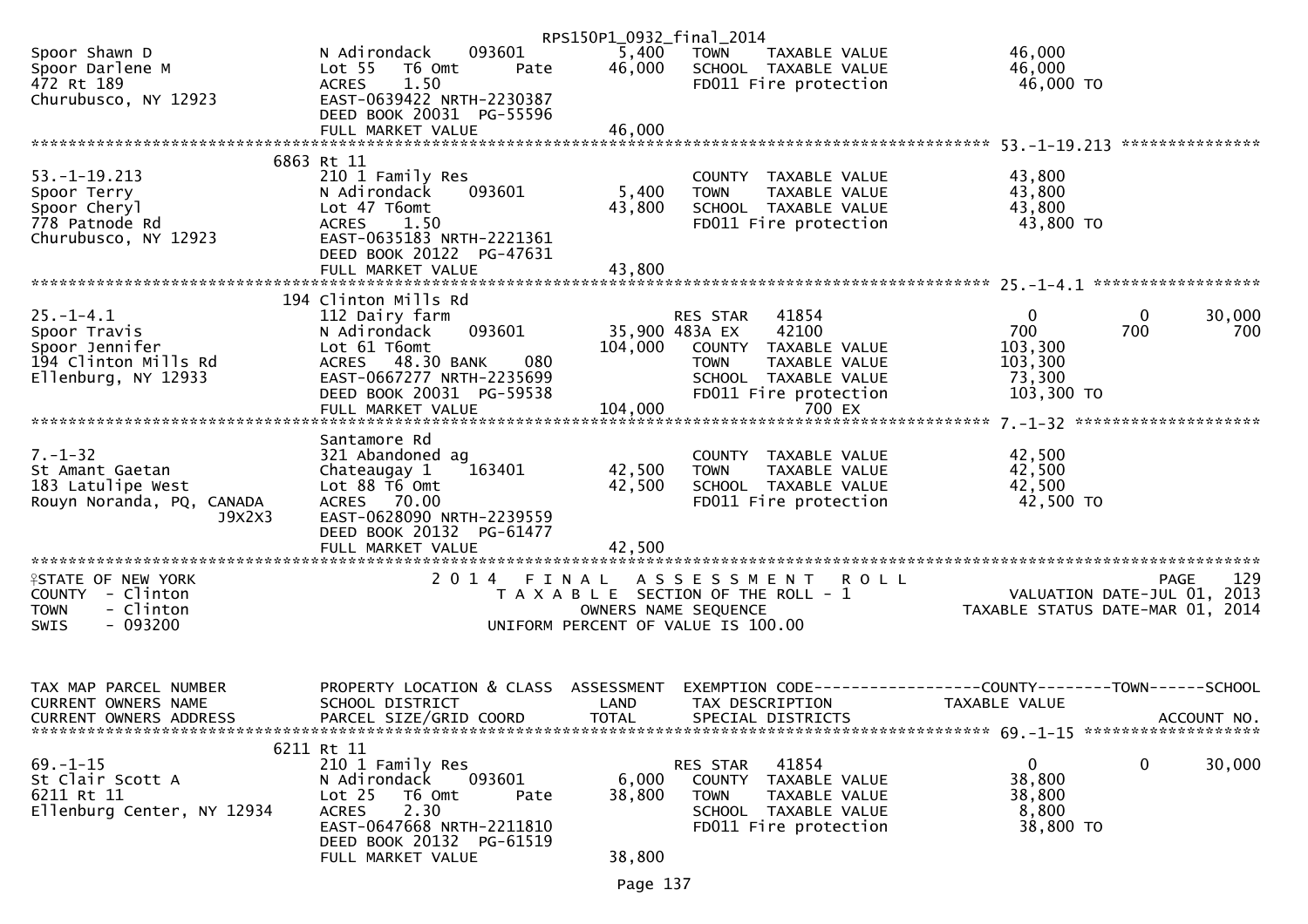|                                                                                                                                                     |                                                                                                                                                                                | RPS150P1_0932_final_2014           |                                                                                                                       |                                                                                              |
|-----------------------------------------------------------------------------------------------------------------------------------------------------|--------------------------------------------------------------------------------------------------------------------------------------------------------------------------------|------------------------------------|-----------------------------------------------------------------------------------------------------------------------|----------------------------------------------------------------------------------------------|
|                                                                                                                                                     |                                                                                                                                                                                |                                    |                                                                                                                       |                                                                                              |
| $25. - 1 - 5.2$<br>St Thomas Gary<br>VanHanehan Dave<br>c/o Dennis Smolinkski<br>PO Box 148                                                         | Clinton Mills Rd<br>260 Seasonal res<br>093601<br>N Adirondack<br>Lot 61 T6omt<br>ACRES 170.00<br>EAST-0670684 NRTH-2237440                                                    | 73,800<br>91,000                   | COUNTY TAXABLE VALUE<br><b>TOWN</b><br>TAXABLE VALUE<br>SCHOOL TAXABLE VALUE<br>FD011 Fire protection                 | 91,000<br>91,000<br>91,000<br>91,000 TO                                                      |
| Rose, NY 14542                                                                                                                                      | DEED BOOK 20082<br>PG-14204                                                                                                                                                    |                                    |                                                                                                                       |                                                                                              |
|                                                                                                                                                     | FULL MARKET VALUE                                                                                                                                                              | 91,000                             |                                                                                                                       |                                                                                              |
| $25. - 1 - 6$<br>St Thomas Gary<br>Van Hanehan David                                                                                                | Clinton Mills Rd<br>920 Priv Hunt/Fi<br>N Adirondack<br>093601<br>Lot 61 T6omt Pate                                                                                            | 82,500<br>120,000                  | COUNTY TAXABLE VALUE<br><b>TOWN</b><br>TAXABLE VALUE<br>SCHOOL TAXABLE VALUE                                          | 120,000<br>120,000<br>120,000                                                                |
| 11319 Lyman Rd<br>N. Rose, NY 14516                                                                                                                 | ACRES 210.00<br>EAST-0669064 NRTH-2237271<br>DEED BOOK 961<br><b>PG-287</b><br>FULL MARKET VALUE                                                                               | 120,000                            | FD011 Fire protection                                                                                                 | 120,000 TO                                                                                   |
|                                                                                                                                                     |                                                                                                                                                                                |                                    |                                                                                                                       | $67. - 1 - 16$<br>*******************                                                        |
| $67. - 1 - 16$<br>Staley Life Estate Edith Louis N Adirondack<br>Staley Williams Jessica Louise Lot 29<br>703 Shingle St<br>Morrisonville, NY 12962 | 185 Campbell Rd<br>240 Rural res<br>093601<br>T6 Omt<br>Pate<br>75.00<br><b>ACRES</b><br>EAST-0629011 NRTH-2210900<br>DEED BOOK 20122<br>PG-47583                              | 23,900<br>60,000                   | COUNTY TAXABLE VALUE<br><b>TOWN</b><br>TAXABLE VALUE<br>SCHOOL TAXABLE VALUE<br>FD011 Fire protection                 | 60,000<br>60,000<br>60,000<br>60,000 TO                                                      |
|                                                                                                                                                     | FULL MARKET VALUE                                                                                                                                                              | 60,000                             |                                                                                                                       |                                                                                              |
| $38. - 1 - 20$<br>Stanzione Katherine<br>56 Berkshire Dr<br>Sewell, NJ 08080                                                                        | Looby Rd<br>321 Abandoned ag<br>093601<br>N Adirondack<br>Lot <sub>54</sub><br>T6 Omt<br>Pate<br>37.50<br><b>ACRES</b><br>EAST-0636988 NRTH-2229095<br>DEED BOOK 556<br>PG-567 | 28,100<br>28,100                   | <b>COUNTY</b><br>TAXABLE VALUE<br><b>TOWN</b><br>TAXABLE VALUE<br>SCHOOL TAXABLE VALUE<br>FD011 Fire protection       | 28,100<br>28,100<br>28,100<br>28,100 TO                                                      |
|                                                                                                                                                     | FULL MARKET VALUE                                                                                                                                                              | 28,100                             |                                                                                                                       |                                                                                              |
| <b>ISTATE OF NEW YORK</b><br>COUNTY - Clinton<br><b>TOWN</b><br>- Clinton<br>$-093200$<br>SWIS                                                      | 2 0 1 4<br>FINAL                                                                                                                                                               | OWNERS NAME SEQUENCE               | A S S E S S M E N T<br>R O L L<br>T A X A B L E SECTION OF THE ROLL - 1<br>UNIFORM PERCENT OF VALUE IS 100.00         | 130<br><b>PAGE</b><br>2013<br>VALUATION DATE-JUL 01,<br>TAXABLE STATUS DATE-MAR 01, 2014     |
| TAX MAP PARCEL NUMBER<br>CURRENT OWNERS NAME<br><b>CURRENT OWNERS ADDRESS</b>                                                                       | PROPERTY LOCATION & CLASS<br>SCHOOL DISTRICT<br>PARCEL SIZE/GRID COORD                                                                                                         | ASSESSMENT<br>LAND<br><b>TOTAL</b> | TAX DESCRIPTION<br>SPECIAL DISTRICTS                                                                                  | EXEMPTION CODE-----------------COUNTY-------TOWN------SCHOOL<br>TAXABLE VALUE<br>ACCOUNT NO. |
| $21. - 1 - 1.5$<br>Stermer Gracanne<br>203 McNeirney Rd<br>Churubusco, NY 12923                                                                     | 193-201 Mcnierney Rd<br>210 1 Family Res<br>163401<br>Chateaugay 1<br>Lot 90 T6omt<br>6.72<br><b>ACRES</b>                                                                     | 9,600<br>56,100                    | 41854<br>RES STAR<br><b>COUNTY</b><br>TAXABLE VALUE<br><b>TOWN</b><br>TAXABLE VALUE<br><b>SCHOOL</b><br>TAXABLE VALUE | 0<br>0<br>30,000<br>56,100<br>56,100<br>26,100                                               |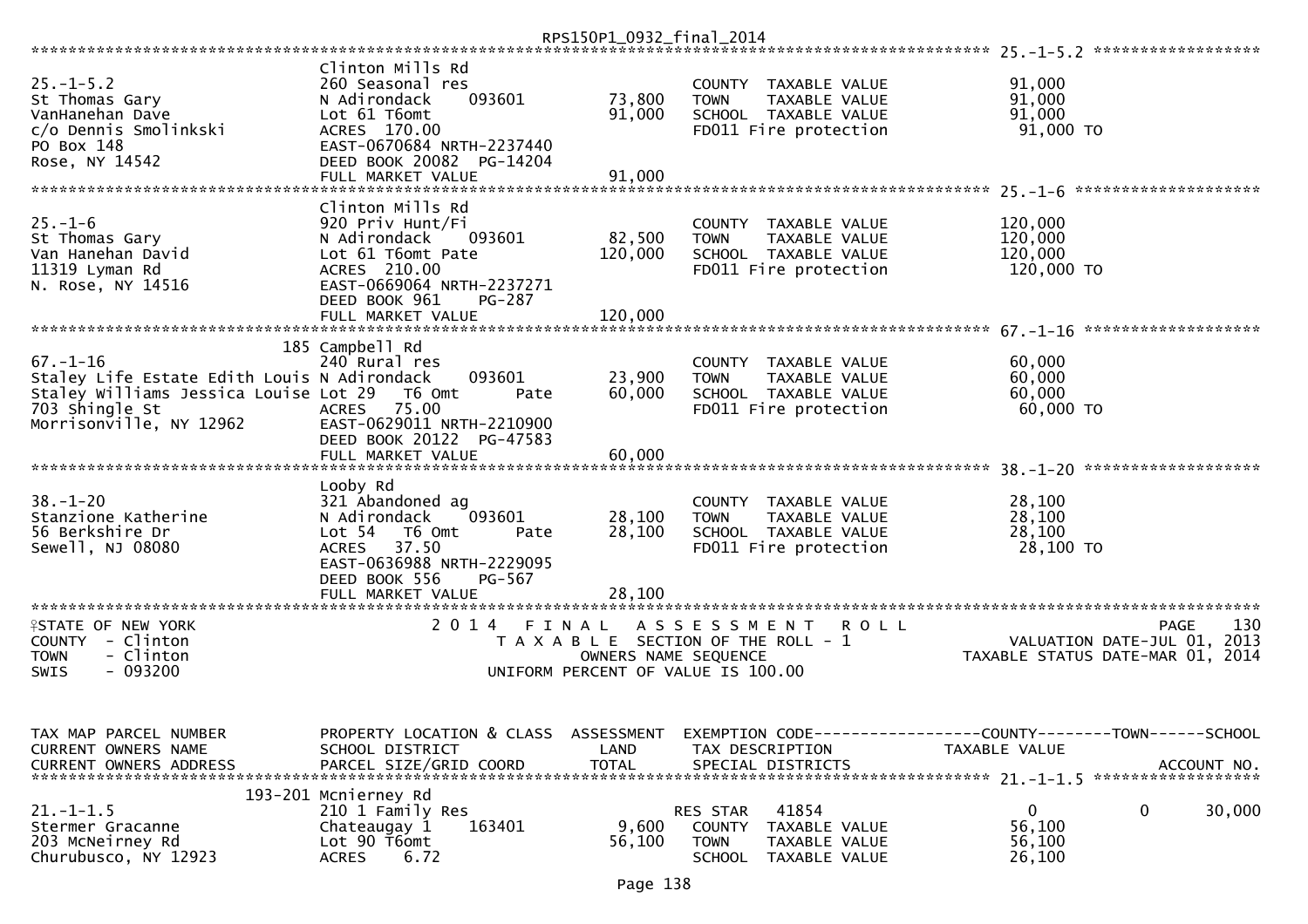|                                                                                                        | EAST-0615980 NRTH-2239746<br>DEED BOOK 20082 PG-17306                                                                                                                                          | RPS150P1_0932_final_2014  | FD011 Fire protection                                                                                                                                      | 56,100 TO                                                                            |                                                   |
|--------------------------------------------------------------------------------------------------------|------------------------------------------------------------------------------------------------------------------------------------------------------------------------------------------------|---------------------------|------------------------------------------------------------------------------------------------------------------------------------------------------------|--------------------------------------------------------------------------------------|---------------------------------------------------|
|                                                                                                        | FULL MARKET VALUE                                                                                                                                                                              | 56,100                    |                                                                                                                                                            |                                                                                      |                                                   |
| $54. - 2 - 22$<br>Stevens Rodney A<br>Stevens Kate T<br>254 Lafrancis Rd<br>Ellenburg Center, NY 12934 | 254 Lafrancis Rd<br>270 Mfg housing<br>093601<br>N Adirondack<br>Lot 37 T6 Omt<br>Pate<br>FRNT 200.00 DPTH 175.00<br>EAST-0652383 NRTH-2216307<br>DEED BOOK 849<br>PG-116<br>FULL MARKET VALUE | 4,800<br>32,700<br>32,700 | 41854<br><b>RES STAR</b><br>COUNTY TAXABLE VALUE<br><b>TOWN</b><br>TAXABLE VALUE<br>SCHOOL TAXABLE VALUE<br>FD011 Fire protection                          | $\mathbf{0}$<br>32,700<br>32,700<br>2,700<br>32,700 TO                               | 0<br>30,000                                       |
|                                                                                                        |                                                                                                                                                                                                |                           |                                                                                                                                                            |                                                                                      |                                                   |
| $23. - 1 - 22.211$<br>Stumpf Carol<br>133 Jones Rd<br>Churubusco, NY 12923                             | 133 Jones Rd<br>270 Mfg housing<br>093601<br>N Adirondack<br>Lot 67 T6omt<br>ACRES 7.50<br>EAST-0634589 NRTH-2233516<br>DEED BOOK 20051 PG-80166<br>FULL MARKET VALUE                          | 31,700                    | LIM INC DI 41932<br>9,600 SR STAR<br>41834<br>31,700 COUNTY TAXABLE VALUE<br><b>TOWN</b><br>TAXABLE VALUE<br>SCHOOL TAXABLE VALUE<br>FD011 Fire protection | 13,473<br>0<br>18,227<br>31,700<br>$\Omega$<br>31,700 TO                             | 0<br>0<br>31,700<br>$\Omega$                      |
|                                                                                                        |                                                                                                                                                                                                |                           |                                                                                                                                                            |                                                                                      |                                                   |
| $25. - 1 - 7$<br>Suarez Jon D<br>124 Clinton Mills Rd<br>Ellenburg Depot, NY 12935                     | 124 Clinton Mills Rd<br>210 1 Family Res<br>093601<br>N Adirondack<br>Lot $61$ T6 Omt<br>Pate<br>2.30 BANK<br><b>ACRES</b><br>080<br>EAST-0669060 NRTH-2234791<br>DEED BOOK 20041 PG-78414     | 5,900<br>70,000           | COUNTY TAXABLE VALUE<br>TAXABLE VALUE<br><b>TOWN</b><br>SCHOOL TAXABLE VALUE<br>FD011 Fire protection                                                      | 70,000<br>70,000<br>70,000<br>70,000 TO                                              |                                                   |
|                                                                                                        |                                                                                                                                                                                                |                           |                                                                                                                                                            |                                                                                      |                                                   |
| $6. - 1 - 9.1$<br>Sullivan Richard<br>Sullivan Gisele<br>38 Scholl Dr<br>Farmingdale, NY 11735         | Frontier Rd<br>$314$ Rural vac<10<br>Chateaugay 1<br>163401<br>Lot 89 T6 Omt<br>Pate<br>1.80<br><b>ACRES</b><br>EAST-0623048 NRTH-2243076<br>DEED BOOK 700<br>PG-333<br>FULL MARKET VALUE      | 5,600<br>5,600<br>5.600   | COUNTY TAXABLE VALUE<br>TAXABLE VALUE<br><b>TOWN</b><br>SCHOOL TAXABLE VALUE<br>FD011 Fire protection                                                      | 5,600<br>5,600<br>5,600<br>5,600 TO                                                  |                                                   |
| <b>ISTATE OF NEW YORK</b><br>COUNTY - Clinton<br>- Clinton<br><b>TOWN</b><br>- 093200<br>SWIS          | 2014 FINAL                                                                                                                                                                                     |                           | A S S E S S M E N T<br><b>ROLL</b><br>T A X A B L E SECTION OF THE ROLL - 1<br>OWNERS NAME SEQUENCE<br>UNIFORM PERCENT OF VALUE IS 100.00                  | TAXABLE STATUS DATE-MAR 01, 2014                                                     | 131<br><b>PAGE</b><br>VALUATION DATE-JUL 01, 2013 |
| TAX MAP PARCEL NUMBER<br>CURRENT OWNERS NAME<br><b>CURRENT OWNERS ADDRESS</b>                          | PROPERTY LOCATION & CLASS ASSESSMENT<br>SCHOOL DISTRICT<br>PARCEL SIZE/GRID COORD                                                                                                              | LAND<br><b>TOTAL</b>      | TAX DESCRIPTION<br>SPECIAL DISTRICTS                                                                                                                       | EXEMPTION        CODE-----------------COUNTY-------TOWN------SCHOOL<br>TAXABLE VALUE | ACCOUNT NO.                                       |
| $23. - 1 - 19$                                                                                         | Merchia Rd<br>321 Abandoned ag                                                                                                                                                                 |                           | COUNTY TAXABLE VALUE                                                                                                                                       | 13,400                                                                               |                                                   |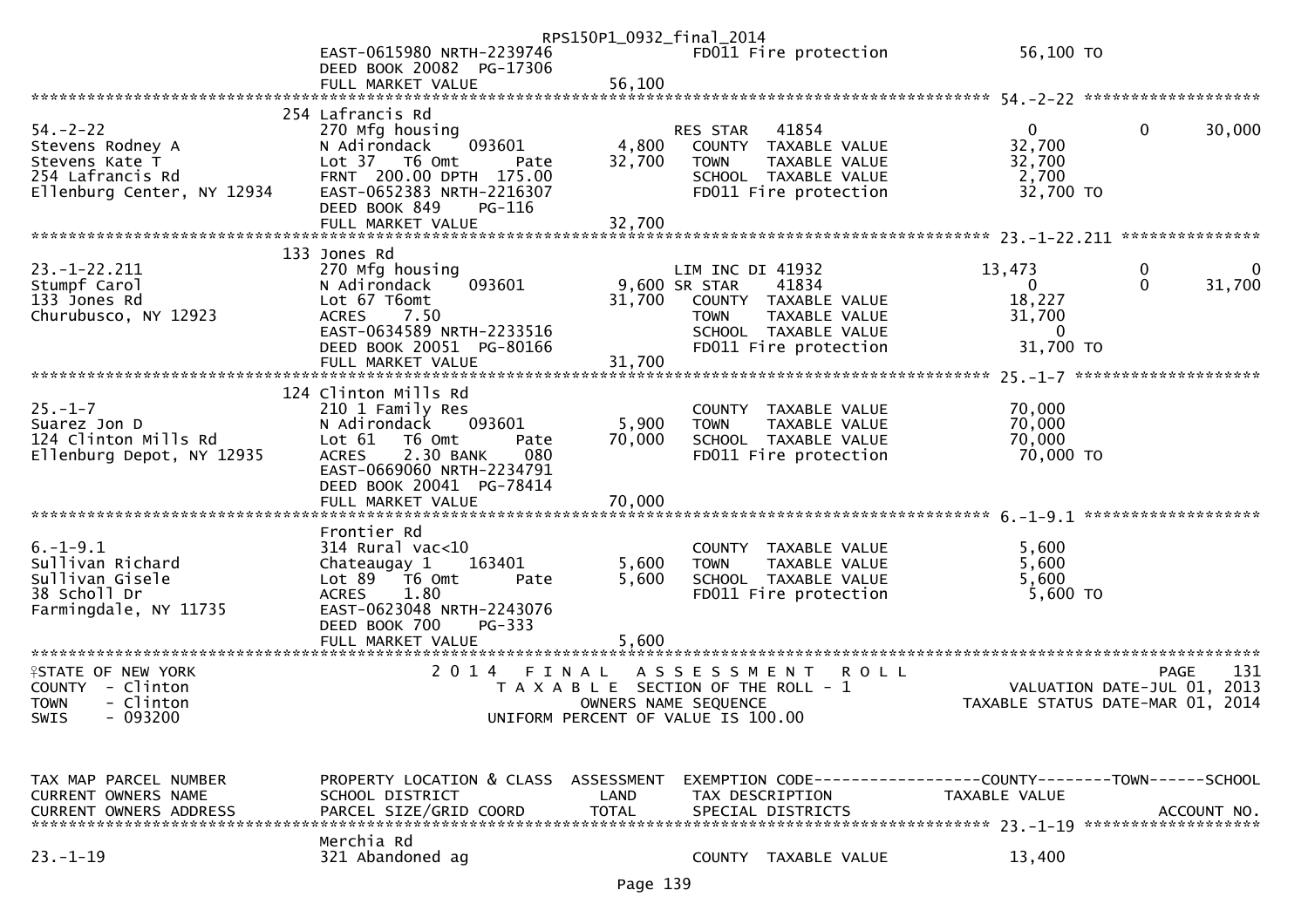|                            |                           | RPS150P1_0932_final_2014 |                                                                |                                  |                        |
|----------------------------|---------------------------|--------------------------|----------------------------------------------------------------|----------------------------------|------------------------|
| Talt George                | 093601<br>N Adirondack    | 13,400                   | <b>TOWN</b><br>TAXABLE VALUE                                   | 13,400                           |                        |
| Talt Marjorie              | Lot 67 T6 Omt<br>Pate     | 13,400                   | SCHOOL TAXABLE VALUE                                           | 13,400                           |                        |
| 70 Bayard St               | 13.00<br><b>ACRES</b>     |                          | FD011 Fire protection                                          | 13,400 TO                        |                        |
| New Rochelle, NY 10805     | EAST-0637792 NRTH-2235101 |                          |                                                                |                                  |                        |
|                            | DEED BOOK 549<br>$PG-1$   |                          |                                                                |                                  |                        |
|                            | FULL MARKET VALUE         | 13,400                   |                                                                |                                  |                        |
|                            |                           |                          |                                                                |                                  |                        |
|                            | 722 Ryan Rd               |                          |                                                                |                                  |                        |
| $66. - 1 - 2.3$            | 210 1 Family Res          |                          | 41834<br>SR STAR                                               | $\overline{0}$                   | $\mathbf{0}$<br>52,700 |
| Tavernia Edward L          | 163401<br>Chateaugay 1    | 6,000                    | COUNTY TAXABLE VALUE                                           | 52,700                           |                        |
| Tavernia Veronica          | Lot 32 T6omt              |                          | <b>TOWN</b><br>TAXABLE VALUE                                   |                                  |                        |
|                            |                           | 52,700                   |                                                                | 52,700                           |                        |
| 722 Ryan Rd                | ACRES 2.20                |                          | SCHOOL TAXABLE VALUE                                           | $\mathbf{0}$                     |                        |
| Churubusco, NY 12923       | EAST-0624158 NRTH-2215698 |                          | FD011 Fire protection                                          | 52,700 TO                        |                        |
|                            | DEED BOOK 779<br>PG-31    |                          |                                                                |                                  |                        |
|                            | FULL MARKET VALUE         | 52,700                   |                                                                |                                  |                        |
|                            |                           |                          |                                                                |                                  |                        |
|                            | 194 Campbell Rd           |                          |                                                                |                                  |                        |
| $67 - 1 - 10$              | 210 1 Family Res          |                          | AGED C&T<br>41801                                              | 17,000<br>17,000                 | 0                      |
| Tavernia William G         | 093601<br>N Adirondack    |                          | 4,800 SR STAR<br>41834                                         | $\mathbf{0}$                     | 34,000<br>$\Omega$     |
| Tavernia Shirley           | Lot 28 T6 Omt<br>Pate     | 34,000                   | COUNTY TAXABLE VALUE                                           | 17,000                           |                        |
| 194 Campbell Rd            | FRNT 300.00 DPTH 135.00   |                          | TAXABLE VALUE<br><b>TOWN</b>                                   | 17,000                           |                        |
| Churubusco, NY 12923       | EAST-0630510 NRTH-2211684 |                          | SCHOOL TAXABLE VALUE                                           | $\overline{0}$                   |                        |
|                            | DEED BOOK 578<br>PG-1071  |                          | FD011 Fire protection                                          | 34,000 TO                        |                        |
|                            | FULL MARKET VALUE         | 34,000                   |                                                                |                                  |                        |
|                            |                           |                          |                                                                |                                  |                        |
|                            | Colgan Rd                 |                          |                                                                |                                  |                        |
| $25. - 1 - 2$              | 920 Priv Hunt/Fi          |                          | COUNTY<br>TAXABLE VALUE                                        | 75,000                           |                        |
| Tedford Stewart E          | 093601<br>N Adirondack    | 54,300                   | TAXABLE VALUE<br><b>TOWN</b>                                   | 75,000                           |                        |
| Napper Rick                | Lot 79  T6 0mt<br>Pate    | 75,000                   | SCHOOL TAXABLE VALUE                                           | 75,000                           |                        |
| 33 Nashville Rd            | 93.50<br>ACRES            |                          | FD011 Fire protection                                          | 75,000 TO                        |                        |
| Saranac, NY 12981          | EAST-0665125 NRTH-2240239 |                          |                                                                |                                  |                        |
|                            | DEED BOOK 20122 PG-45623  |                          |                                                                |                                  |                        |
|                            |                           |                          |                                                                |                                  |                        |
|                            |                           |                          |                                                                |                                  |                        |
|                            | 196 Mcnierney Rd          |                          |                                                                |                                  |                        |
| $6. - 1 - 1.1$             | 240 Rural res             |                          | 41854<br>RES STAR                                              | $\mathbf{0}$                     | $\mathbf{0}$<br>30,000 |
| Thibeault James T          | 163401                    | 14,900                   | COUNTY TAXABLE VALUE                                           | 81,400                           |                        |
|                            | Chateaugay 1              | 81,400                   |                                                                |                                  |                        |
| Thibeault Patricia         | Lot 90 T6 Omt             |                          | <b>TOWN</b><br>TAXABLE VALUE                                   | 81,400                           |                        |
| 196 Mcnierney Rd           | ACRES 15.10               |                          | SCHOOL TAXABLE VALUE                                           | 51,400                           |                        |
| Churubusco, NY 12923       | EAST-0616083 NRTH-2240618 |                          | FD011 Fire protection                                          | 81,400 TO                        |                        |
|                            | DEED BOOK 750<br>$PG-183$ |                          |                                                                |                                  |                        |
|                            | FULL MARKET VALUE         | 81,400                   |                                                                |                                  |                        |
|                            |                           |                          |                                                                |                                  |                        |
| <b>ISTATE OF NEW YORK</b>  | 2 0 1 4                   | FINAL                    | ASSESSMENT<br><b>ROLL</b>                                      |                                  | 132<br><b>PAGE</b>     |
| <b>COUNTY</b><br>- Clinton |                           |                          | T A X A B L E SECTION OF THE ROLL - 1                          | VALUATION DATE-JUL 01, 2013      |                        |
| - Clinton<br><b>TOWN</b>   |                           |                          | OWNERS NAME SEQUENCE                                           | TAXABLE STATUS DATE-MAR 01, 2014 |                        |
| $-093200$<br><b>SWIS</b>   |                           |                          | UNIFORM PERCENT OF VALUE IS 100.00                             |                                  |                        |
|                            |                           |                          |                                                                |                                  |                        |
| TAX MAP PARCEL NUMBER      | PROPERTY LOCATION & CLASS | ASSESSMENT               | EXEMPTION CODE------------------COUNTY--------TOWN------SCHOOL |                                  |                        |
| CURRENT OWNERS NAME        | SCHOOL DISTRICT           | LAND                     | TAX DESCRIPTION                                                | TAXABLE VALUE                    |                        |
| CURRENT OWNERS ADDRESS     | PARCEL SIZE/GRID COORD    | <b>TOTAL</b>             | SPECIAL DISTRICTS                                              |                                  | ACCOUNT NO.            |
|                            |                           |                          |                                                                |                                  |                        |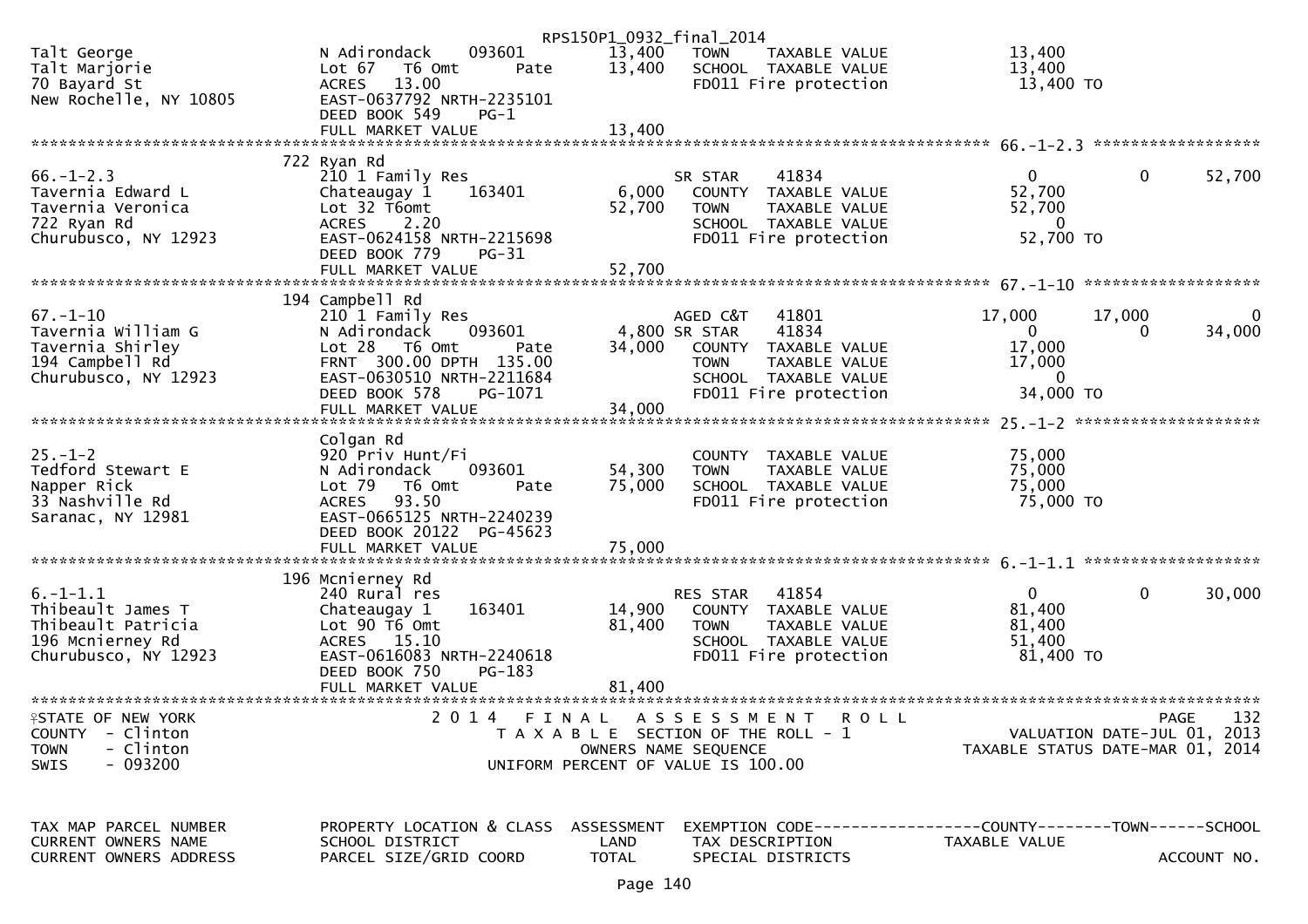| $82 - 2 - 3$<br>Thomas Kenneth E<br>Thomas Olda D<br>19 Campbell Rd                                                                | 19 Campbell Rd<br>240 Rural res<br>093601<br>N Adirondack<br>Lot 29 T6 Omt<br>ACRES 86.90                                                                                                                  | 42,000<br>87,500           | RES STAR<br><b>TOWN</b> | 41854<br>COUNTY TAXABLE VALUE<br>TAXABLE VALUE<br>SCHOOL TAXABLE VALUE<br>FD011 Fire protection | $\mathbf{0}$<br>87,500<br>87,500<br>57,500        | $\mathbf 0$                                | 30,000 |
|------------------------------------------------------------------------------------------------------------------------------------|------------------------------------------------------------------------------------------------------------------------------------------------------------------------------------------------------------|----------------------------|-------------------------|-------------------------------------------------------------------------------------------------|---------------------------------------------------|--------------------------------------------|--------|
| Churubusco, NY 12923                                                                                                               | EAST-0629437 NRTH-2207466<br>DEED BOOK 930<br>PG-157<br>FULL MARKET VALUE                                                                                                                                  | 87,500                     |                         |                                                                                                 | 87,500 TO                                         |                                            |        |
|                                                                                                                                    |                                                                                                                                                                                                            |                            |                         |                                                                                                 |                                                   |                                            |        |
| $6. - 1 - 13$<br>Tieder Richard<br>494 Spinnaker Rd<br>Weston, FL 33326                                                            | Mcnierney Rd<br>321 Abandoned ag<br>163401<br>Chateaugay 1<br>Lot 90 T6 Omt<br>Pate<br>ACRES 10.00<br>EAST-0618704 NRTH-2240987<br>DEED BOOK 20132 PG-56302<br>FULL MARKET VALUE                           | 12,200<br>12,200<br>12,200 | <b>TOWN</b>             | COUNTY TAXABLE VALUE<br>TAXABLE VALUE<br>SCHOOL TAXABLE VALUE<br>FD011 Fire protection          | 12,200<br>12,200<br>12,200<br>12,200 TO           |                                            |        |
|                                                                                                                                    | Mcnierney Rd                                                                                                                                                                                               |                            |                         |                                                                                                 |                                                   |                                            |        |
| $21. - 1 - 2$<br>Tieder Richard<br>494 Spinnaker Rd<br>Weston, FL 33326                                                            | 321 Abandoned ag<br>163401<br>Chateaugay 1<br>Lot 90  T6 0mt<br>Pate<br>ACRES 37.10<br>EAST-0617711 NRTH-2239080<br>DEED BOOK 20132 PG-56302                                                               | 26,100<br>26,100           | <b>TOWN</b>             | COUNTY TAXABLE VALUE<br>TAXABLE VALUE<br>SCHOOL TAXABLE VALUE<br>FD011 Fire protection          | 26,100<br>26,100<br>26,100<br>26,100 TO           |                                            |        |
|                                                                                                                                    | FULL MARKET VALUE                                                                                                                                                                                          | 26,100                     |                         |                                                                                                 |                                                   |                                            |        |
|                                                                                                                                    |                                                                                                                                                                                                            |                            |                         |                                                                                                 |                                                   |                                            |        |
| $67. - 1 - 7.1$<br>Tobin John<br>Tobin Judy<br>133 Old Post Rd<br>PO Box 561<br>Worthington, MA 01098<br>MAY BE SUBJECT TO PAYMENT | Campbell Rd<br>912 Forest s480a<br>093601<br>N Adirondack<br>$Lot 28$ T6 Omt<br>Pate<br>58ac 480A Elig 2/00<br>(34000/110)x58x.80<br>ACRES 127.80<br>EAST-0632527 NRTH-2209731<br>DEED BOOK 98001 PG-01674 | 71,800<br>71,800           | 480A EX<br><b>TOWN</b>  | 47460<br>COUNTY TAXABLE VALUE<br>TAXABLE VALUE<br>SCHOOL TAXABLE VALUE<br>FD011 Fire protection | 23,200<br>48,600<br>48,600<br>48,600<br>71,800 TO | 23,200                                     | 23,200 |
| UNDER RPTL480A UNTIL 2023                                                                                                          | FULL MARKET VALUE                                                                                                                                                                                          | 71,800                     |                         |                                                                                                 |                                                   |                                            |        |
|                                                                                                                                    |                                                                                                                                                                                                            |                            |                         |                                                                                                 |                                                   |                                            |        |
| $7. - 1 - 25. - 1$<br>Todoruk Mary Olga<br>Todoruk Christine Mary<br>185 Frontier Rd<br>Churubusco, NY 12923                       | 185 Frontier Rd<br>240 Rural res<br>093601<br>N Adirondack<br>Lot 89<br>T6 Omt<br>Pate<br>37.30<br><b>ACRES</b><br>EAST-0633242 NRTH-2240493<br>DEED BOOK 20031 PG-56373<br>FULL MARKET VALUE              | 24,800<br>68,500<br>68,500 | <b>TOWN</b>             | COUNTY TAXABLE VALUE<br>TAXABLE VALUE<br>SCHOOL TAXABLE VALUE<br>FD011 Fire protection          | 68,500<br>68,500<br>68,500<br>68,500 TO           |                                            |        |
| <b>ISTATE OF NEW YORK</b><br>COUNTY - Clinton<br>- Clinton<br>TOWN<br>$-093200$<br>SWIS                                            | 2014 FINAL<br>UNIFORM PERCENT OF VALUE IS 100.00                                                                                                                                                           |                            | OWNERS NAME SEQUENCE    | A S S E S S M E N T R O L L<br>T A X A B L E SECTION OF THE ROLL - 1                            | TAXABLE STATUS DATE-MAR 01, 2014                  | <b>PAGE</b><br>VALUATION DATE-JUL 01, 2013 | 133    |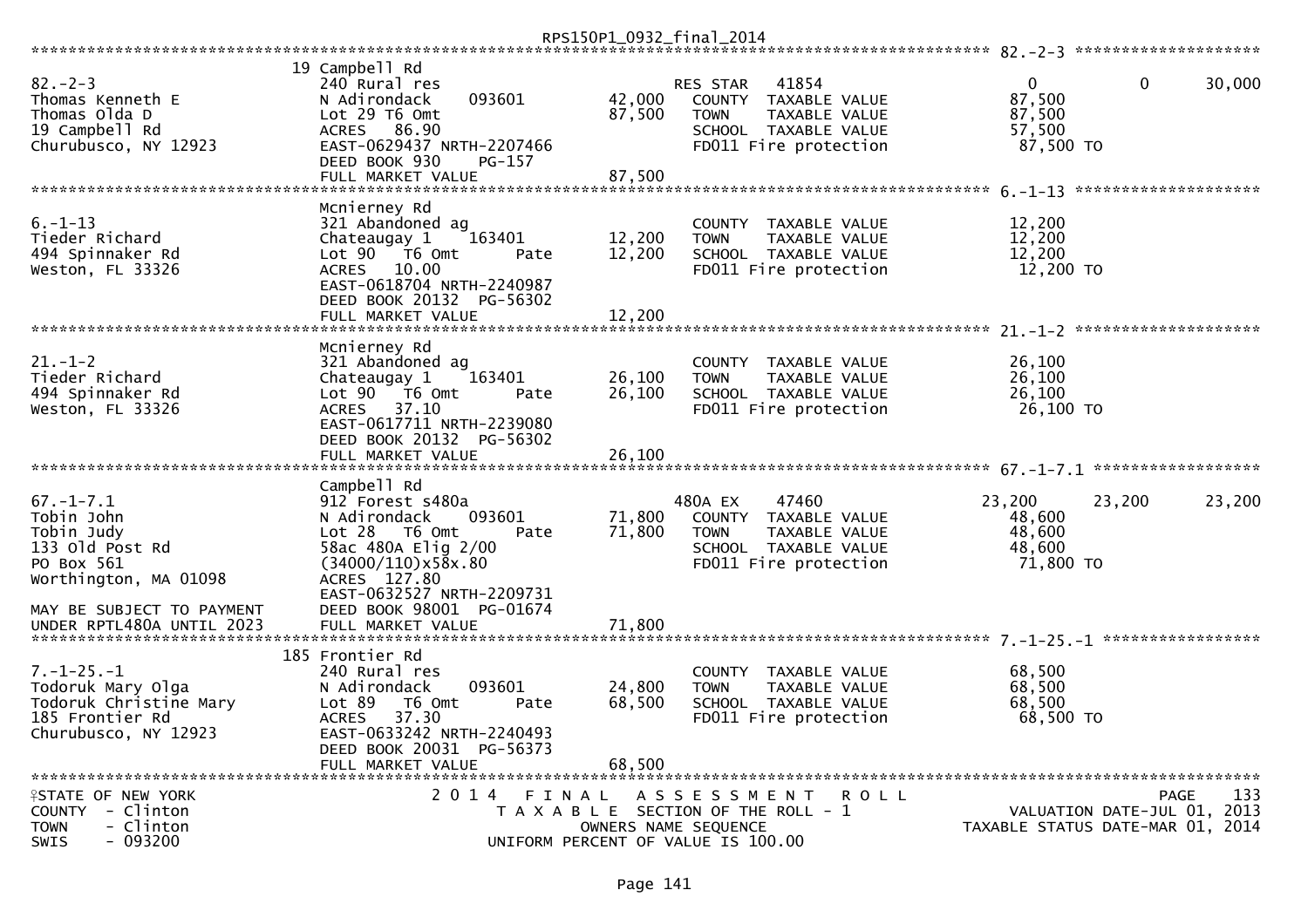| TAX MAP PARCEL NUMBER<br><b>CURRENT OWNERS NAME</b><br><b>CURRENT OWNERS ADDRESS</b>                         | SCHOOL DISTRICT<br>PARCEL SIZE/GRID COORD                                                                                                                                                                   | LAND<br><b>TOTAL</b>       | TAX DESCRIPTION<br>SPECIAL DISTRICTS                                                                                                                                                                 | PROPERTY LOCATION & CLASS ASSESSMENT EXEMPTION CODE----------------COUNTY--------TOWN------SCHOOL<br>TAXABLE VALUE | ACCOUNT NO.             |
|--------------------------------------------------------------------------------------------------------------|-------------------------------------------------------------------------------------------------------------------------------------------------------------------------------------------------------------|----------------------------|------------------------------------------------------------------------------------------------------------------------------------------------------------------------------------------------------|--------------------------------------------------------------------------------------------------------------------|-------------------------|
| $7. - 1 - 25. - 2$<br>Todoruk Mary Olga<br>Todoruk Christine Mary<br>185 Frontier Rd<br>Churubusco, NY 12923 | Jones Rd<br>321 Abandoned ag<br>Chateaugay 1<br>163401<br>Lot 74 T6omt<br>ACRES 29.80<br>EAST-0633242 NRTH-2240493<br>DEED BOOK 20031 PG-56373                                                              | 7,500<br>7,500             | COUNTY TAXABLE VALUE<br>TAXABLE VALUE<br><b>TOWN</b><br>SCHOOL TAXABLE VALUE<br>FD011 Fire protection                                                                                                | 7,500<br>7,500<br>7,500<br>7,500 TO                                                                                |                         |
|                                                                                                              |                                                                                                                                                                                                             |                            |                                                                                                                                                                                                      |                                                                                                                    |                         |
| $67. - 1 - 13.1$<br>Tornillo Jennifer L<br>Ruggles Franklin J Jr<br>250 Campbell Rd<br>Churubusco, NY 12923  | 250 Campbell Rd<br>241 Rural res&ag<br>N Adirondack<br>093601<br>Lot 28<br>T6 Omt<br>Pate<br><b>ACRES</b><br>34.40 BANK<br>320<br>EAST-0631558 NRTH-2212612<br>DEED BOOK 20072 PG-2127<br>FULL MARKET VALUE | 151,000<br>151,000         | 87 PCT OF VALUE USED FOR EXEMPTION PURPOSES<br>VET WAR CT 41121<br>24,700 RES STAR<br>41854<br>COUNTY TAXABLE VALUE<br>TAXABLE VALUE<br><b>TOWN</b><br>SCHOOL TAXABLE VALUE<br>FD011 Fire protection | 19,706<br>12,000<br>$\overline{0}$<br>131,294<br>139,000<br>121,000<br>151,000 TO                                  | $\Omega$<br>30,000<br>0 |
| $36. - 1 - 7$<br>Tourville Amanda<br>298 Lafrancis Rd<br>Ellenburg Center, NY 12934                          | 1198 County Line Rd<br>260 Seasonal res<br>163401<br>Chateaugay 1<br>Lot 51 76 0mt<br>Pate<br>ACRES 120.00<br>EAST-0617887 NRTH-2229523<br>DEED BOOK 20112 PG-44237<br>FULL MARKET VALUE                    | 61,800<br>64,000<br>64,000 | COUNTY TAXABLE VALUE<br><b>TOWN</b><br>TAXABLE VALUE<br>SCHOOL TAXABLE VALUE<br>FD011 Fire protection                                                                                                | 64,000<br>64,000<br>64,000<br>64,000 TO                                                                            |                         |
| $6. - 1 - 4$<br>Tourville Gordon<br>328 Bart Merrill Rd<br>Cadyville, NY 12918                               | Mcnierney Rd<br>321 Abandoned ag<br>Chateaugay 1<br>163401<br>Lot 90 76 0<br>Pate<br>ACRES 49.00<br>EAST-0617851 NRTH-2245235<br>DEED BOOK 20021 PG-39590                                                   | 14,600<br>14,600           | COUNTY TAXABLE VALUE<br><b>TOWN</b><br>TAXABLE VALUE<br>SCHOOL TAXABLE VALUE<br>FD011 Fire protection                                                                                                | 14,600<br>14,600<br>14.600<br>14,600 TO                                                                            |                         |
| $6. - 1 - 5$<br>Tourville Gordon H<br>328 Bart Merrill Rd<br>Cadyville, NY 12918                             | Mcnierney Rd<br>321 Abandoned ag<br>163401<br>Chateaugay 1<br>Lot 90  T6 0mt<br>Pate<br>ACRES 40.00<br>EAST-0619396 NRTH-2245483<br><b>PG-202</b><br>DEED BOOK 840                                          | 28,700<br>28,700           | COUNTY TAXABLE VALUE<br><b>TOWN</b><br>TAXABLE VALUE<br>SCHOOL TAXABLE VALUE<br>FD011 Fire protection                                                                                                | 28,700<br>28,700<br>28,700<br>28,700 TO                                                                            |                         |
| <b>ISTATE OF NEW YORK</b><br>COUNTY - Clinton                                                                | 2014 FINAL                                                                                                                                                                                                  |                            | A S S E S S M E N T<br><b>ROLL</b><br>T A X A B L E SECTION OF THE ROLL - 1                                                                                                                          | VALUATION DATE-JUL 01, 2013                                                                                        | 134<br>PAGE             |
|                                                                                                              |                                                                                                                                                                                                             |                            |                                                                                                                                                                                                      |                                                                                                                    |                         |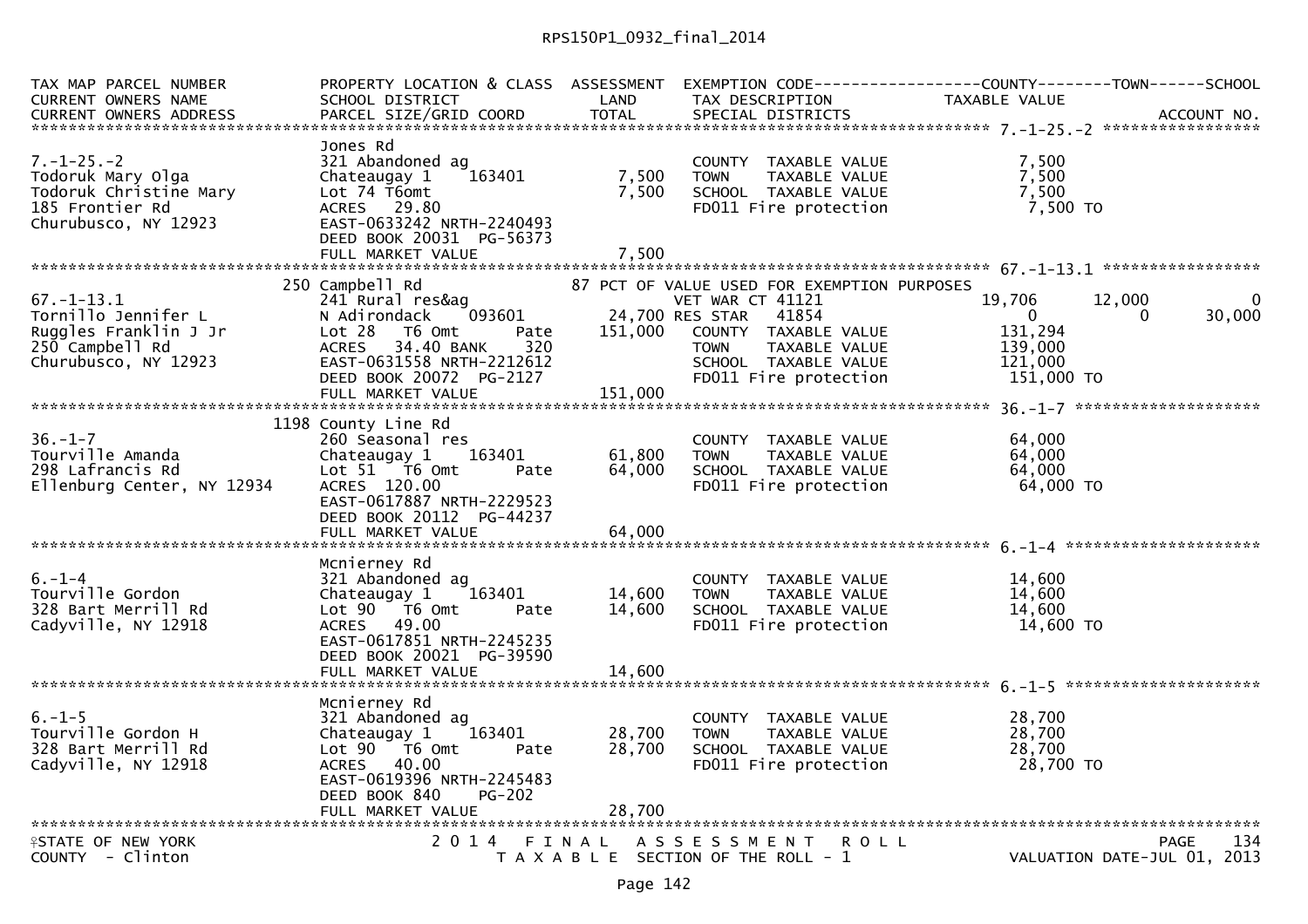## RPS150P1\_0932\_final\_2014 TOWN - Clinton OWNERS NAME SEQUENCE TAXABLE STATUS DATE-MAR 01, 2014SWIS - 093200 UNIFORM PERCENT OF VALUE IS 100.00

| TAX MAP PARCEL NUMBER<br>CURRENT OWNERS NAME                                     | PROPERTY LOCATION & CLASS ASSESSMENT<br>SCHOOL DISTRICT                                                                                                                                        | LAND                       | TAX DESCRIPTION                                                                                                                       | EXEMPTION CODE------------------COUNTY--------TOWN------SCHOOL<br>TAXABLE VALUE |
|----------------------------------------------------------------------------------|------------------------------------------------------------------------------------------------------------------------------------------------------------------------------------------------|----------------------------|---------------------------------------------------------------------------------------------------------------------------------------|---------------------------------------------------------------------------------|
| $6. - 1 - 3$<br>Trainer Real Estate LLC<br>630 Co Rt 39<br>Chateaugay, NY 12920  | Mcnierney Rd<br>321 Abandoned ag<br>Chateaugay 1<br>163401<br>Lot 90 T6 Omt<br>Pate<br>ACRES 158.50<br>EAST-0617741 NRTH-2242514<br>DEED BOOK 20122 PG-49021<br>FULL MARKET VALUE              | 77,000<br>77,000<br>77,000 | COUNTY TAXABLE VALUE<br>TAXABLE VALUE<br><b>TOWN</b><br>SCHOOL TAXABLE VALUE<br>FD011 Fire protection                                 | 77,000<br>77,000<br>77,000<br>77,000 TO                                         |
|                                                                                  | Mcnierney Rd                                                                                                                                                                                   |                            |                                                                                                                                       |                                                                                 |
| $6. -1 - 6.1$<br>Trainer Real Estate LLC<br>630 Co Rt 39<br>Chateaugay, NY 12920 | 105 Vac farmland<br>Chateaugay 1<br>163401<br>Lot 90 T6 Omt<br>Pate<br>ACRES 81.70<br>EAST-0619457 NRTH-2242410                                                                                | 56,400<br>56,400           | COUNTY TAXABLE VALUE<br><b>TOWN</b><br>TAXABLE VALUE<br>SCHOOL TAXABLE VALUE<br>FD011 Fire protection                                 | 56,400<br>56,400<br>56,400<br>56,400 TO                                         |
|                                                                                  | DEED BOOK 20122 PG-49021<br>FULL MARKET VALUE                                                                                                                                                  | 56,400                     |                                                                                                                                       |                                                                                 |
|                                                                                  | 38 Mcnierney Rd                                                                                                                                                                                |                            |                                                                                                                                       |                                                                                 |
| $6. - 1 - 12$<br>Trainer Real Estate LLC<br>630 Co Rt 39<br>Chateaugay, NY 12920 | 210 1 Family Res<br>Chateaugay 1 163401<br>Lot $90$ $\overline{76}$ Omt<br>Pate<br>FRNT 256.00 DPTH 79.00<br>EAST-0619735 NRTH-2240968                                                         | 3,100<br>35,000            | COUNTY TAXABLE VALUE<br><b>TOWN</b><br>TAXABLE VALUE<br>SCHOOL TAXABLE VALUE<br>FD011 Fire protection                                 | 35,000<br>35,000<br>35,000<br>35,000 TO                                         |
|                                                                                  | DEED BOOK 20122 PG-49021<br>FULL MARKET VALUE                                                                                                                                                  | 35,000                     |                                                                                                                                       |                                                                                 |
|                                                                                  |                                                                                                                                                                                                |                            |                                                                                                                                       |                                                                                 |
| $21. - 1 - 3$<br>Trainer Real Estate LLC<br>630 Co Rt 39<br>Chateaugay, NY 12920 | 103-101 Mcnierney Rd<br>113 Cattle farm<br>Chateaugay 1 163401<br>Lot $90 \times 71$ T6omt<br>Also Title Deed 479/749<br>ACRES 178.50<br>EAST-0619304 NRTH-2238714<br>DEED BOOK 20122 PG-49021 | 113,800<br>369,000         | 42100<br>483A EX<br>COUNTY TAXABLE VALUE<br>TAXABLE VALUE<br><b>TOWN</b><br>SCHOOL TAXABLE VALUE<br>FD011 Fire protection<br>2,600 EX | 2,600<br>2,600<br>2,600<br>366,400<br>366,400<br>366,400<br>366,400 TO          |
|                                                                                  |                                                                                                                                                                                                |                            |                                                                                                                                       |                                                                                 |
| $21.-1-8.1$<br>Trainer Real Estate LLC<br>630 Co Rt 39<br>Chateaugay, NY 12920   | Lost Nation Rd<br>321 Abandoned ag<br>163401<br>Chateaugay 1<br>Lot 89 T6 Omt<br>Pate<br>ACRES 71.60<br>EAST-0622150 NRTH-2239013<br>DEED BOOK 20122 PG-49021                                  | 50,100<br>50,100           | COUNTY TAXABLE VALUE<br><b>TOWN</b><br>TAXABLE VALUE<br>SCHOOL TAXABLE VALUE<br>FD011 Fire protection                                 | 50,100<br>50,100<br>50,100<br>$50,100$ TO                                       |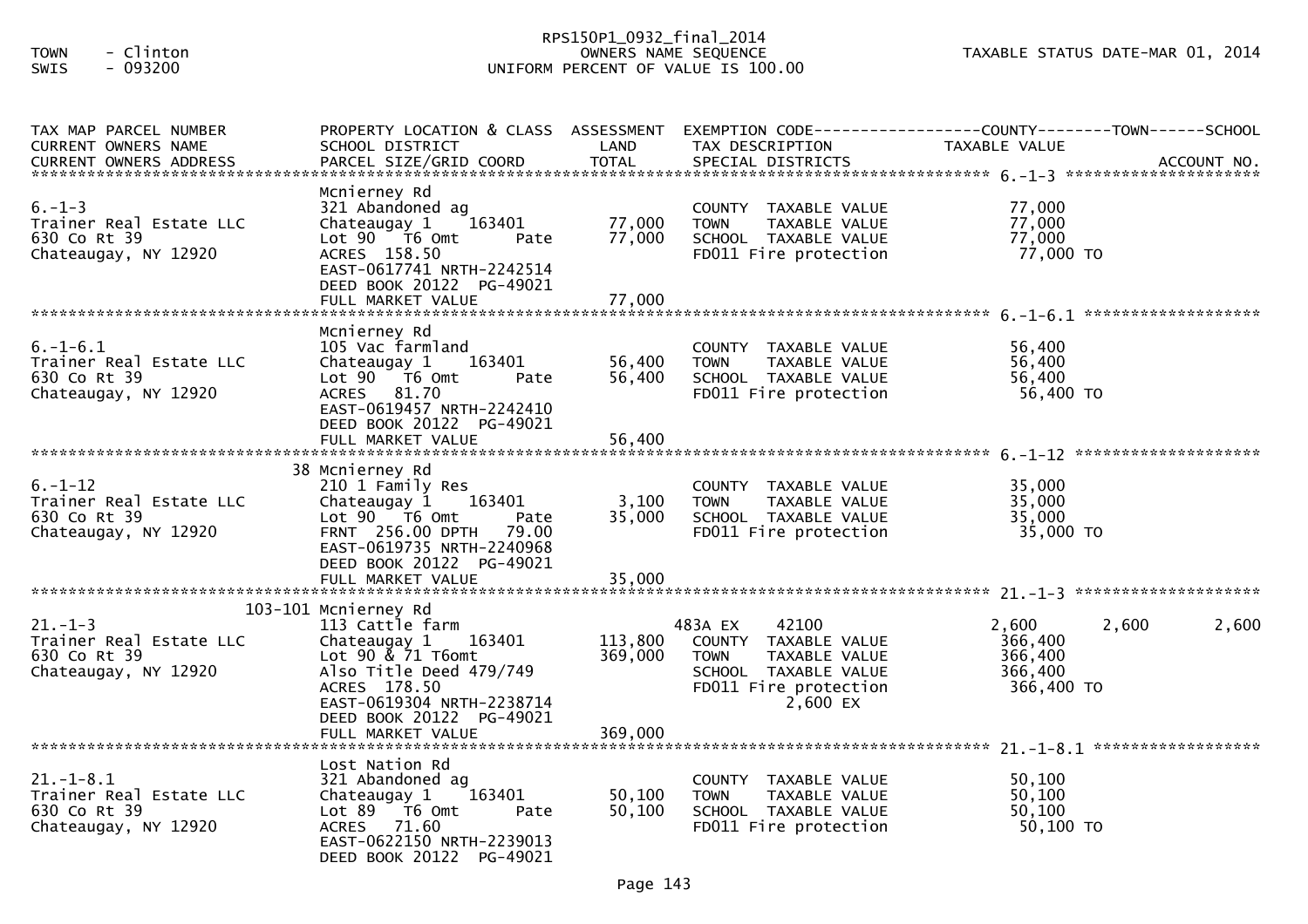|                                                                                                                   |                                                                                                                                                                                                                | RPS150P1_0932_final_2014  |                                                                                                                            |                                                     |                                                   |
|-------------------------------------------------------------------------------------------------------------------|----------------------------------------------------------------------------------------------------------------------------------------------------------------------------------------------------------------|---------------------------|----------------------------------------------------------------------------------------------------------------------------|-----------------------------------------------------|---------------------------------------------------|
| <b>ISTATE OF NEW YORK</b><br>COUNTY - Clinton<br>- Clinton<br><b>TOWN</b><br>SWIS<br>- 093200                     | 2014 FINAL                                                                                                                                                                                                     |                           | ASSESSMENT ROLL<br>T A X A B L E SECTION OF THE ROLL - 1<br>OWNERS NAME SEQUENCE<br>UNIFORM PERCENT OF VALUE IS 100.00     | TAXABLE STATUS DATE-MAR 01, 2014                    | 135<br><b>PAGE</b><br>VALUATION DATE-JUL 01, 2013 |
| TAX MAP PARCEL NUMBER<br>CURRENT OWNERS NAME<br><b>CURRENT OWNERS ADDRESS</b>                                     | PROPERTY LOCATION & CLASS ASSESSMENT<br>SCHOOL DISTRICT                                                                                                                                                        | LAND                      | EXEMPTION CODE------------------COUNTY--------TOWN------SCHOOL<br>TAX DESCRIPTION                                          | TAXABLE VALUE                                       |                                                   |
| $38.1 - 1 - 32$<br>Trombley Cynthia S<br>25 Smith St<br>PO Box 6<br>Churubusco, NY 12923                          | 1323 Clinton Mills Rd<br>210 1 Family Res<br>N Adirondack<br>093601<br>Lot 55 T6 Omt<br>Pate<br>66.00 DPTH 140.00<br><b>FRNT</b><br>EAST-0639782 NRTH-2230684<br>DEED BOOK 20061 PG-96093<br>FULL MARKET VALUE | 3,100<br>24,900<br>24,900 | COUNTY TAXABLE VALUE<br><b>TOWN</b><br>TAXABLE VALUE<br>SCHOOL TAXABLE VALUE<br>FD011 Fire protection                      | 24,900<br>24,900<br>24,900<br>24,900 TO             |                                                   |
| $54. - 1 - 1$<br>Trombley Danny<br>Trombley Cheryl<br>PO Box 131<br>Mooers Forks, NY 12959                        | Lafrancis Rd<br>321 Abandoned ag<br>N Adirondack<br>093601<br>Lot 45  T6 Omt<br>Pate<br>2013/262161 Survey Map<br>ACRES 283.50<br>EAST-0648278 NRTH-2222510<br>DEED BOOK 20112 PG-38155                        | 96,000<br>96,000          | COUNTY TAXABLE VALUE<br>TAXABLE VALUE<br><b>TOWN</b><br>SCHOOL TAXABLE VALUE<br>FD011 Fire protection                      | 96,000<br>96,000<br>96,000<br>96,000 TO             |                                                   |
| $53. - 1 - 7$<br>Trombley Reginald<br>Trombley Rhonda<br>PO Box 157<br>Churubusco, NY 12923                       | 157 Rt 189<br>270 Mfg housing<br>093601<br>N Adirondack<br>Lot 47 T6 Omt<br>Pate<br>84.00 DPTH 117.00<br><b>FRNT</b><br>EAST-0645848 NRTH-2217606<br>DEED BOOK 773<br>$PG-98$<br>FULL MARKET VALUE             | 3,300<br>44,200<br>44,200 | RES STAR<br>41854<br>COUNTY TAXABLE VALUE<br><b>TOWN</b><br>TAXABLE VALUE<br>SCHOOL TAXABLE VALUE<br>FD011 Fire protection | $\Omega$<br>44,200<br>44,200<br>14,200<br>44,200 TO | 30,000<br>$\mathbf{0}$                            |
| $69. - 1 - 13.33$<br>Trombley Reginald Jr<br>Trombley Jill L<br>470 Brandy Brook Rd<br>Ellenburg Center, NY 12934 | 470 Brandy Brook Rd<br>210 1 Family Res<br>N Adirondack<br>093601<br>Lot 25 T6omt<br>4.00<br><b>ACRES</b><br>EAST-0648472 NRTH-2209926<br>DEED BOOK 20061 PG-94371<br>FULL MARKET VALUE                        | 64,000<br>64,000          | COUNTY TAXABLE VALUE<br>7,400 TOWN<br>TAXABLE VALUE<br>SCHOOL TAXABLE VALUE<br>FD011 Fire protection                       | 64,000<br>64,000<br>64,000<br>64,000 TO             |                                                   |
| $38.1 - 1 - 50$<br>Trombley Ronald A                                                                              | 25 Smith St<br>210 1 Family Res<br>093601<br>N Adirondack                                                                                                                                                      | 3,300                     | 41854<br>RES STAR<br><b>COUNTY</b><br>TAXABLE VALUE                                                                        | $\bf{0}$<br>88,400                                  | 30,000<br>0                                       |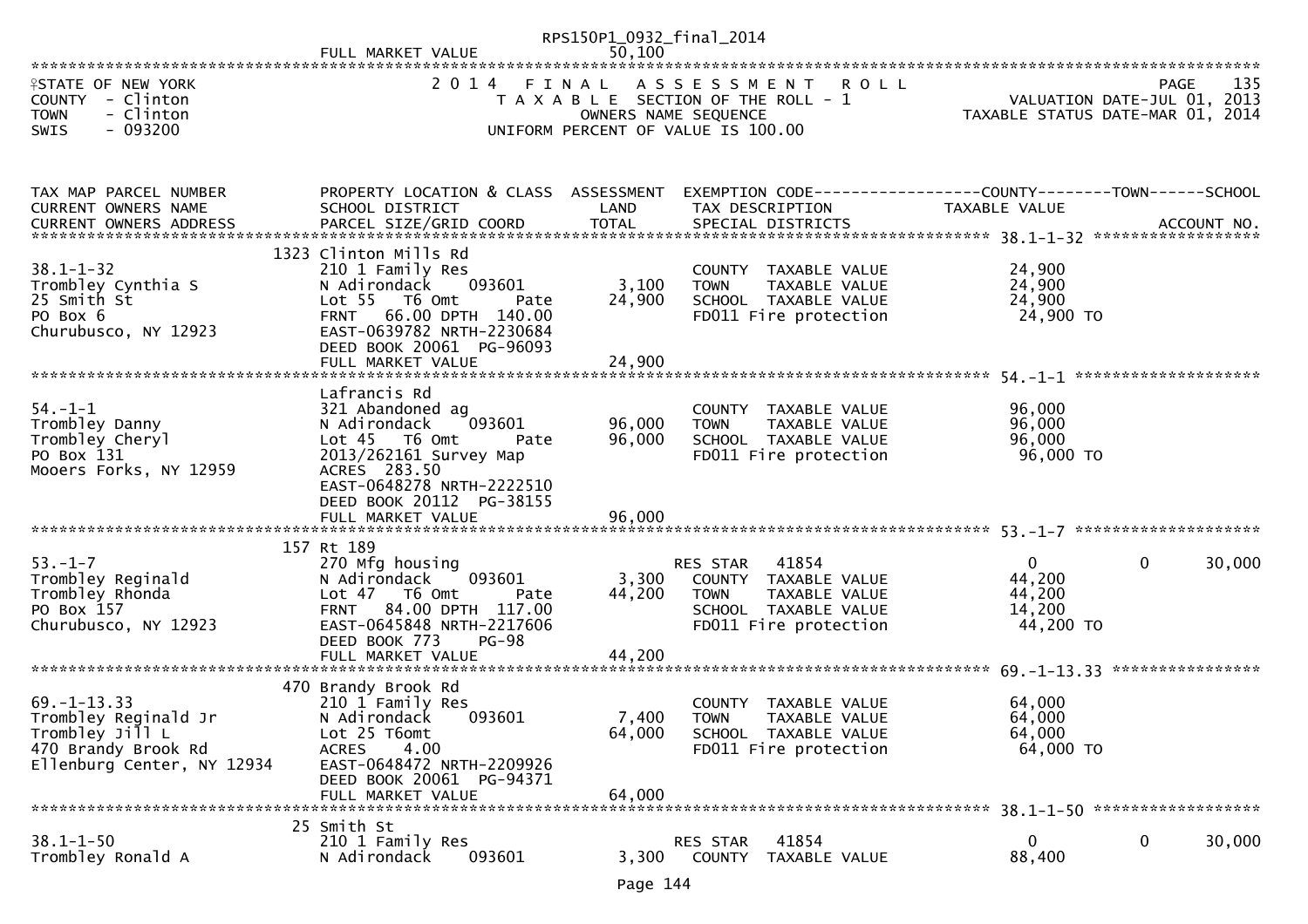|                            |                                      | RPS150P1_0932_final_2014 |                                       |                                                              |
|----------------------------|--------------------------------------|--------------------------|---------------------------------------|--------------------------------------------------------------|
| 25 Smith St                | Lot 66  T6 0mt<br>Pate               | 88,400                   | TOWN<br>TAXABLE VALUE                 | 88,400                                                       |
| Churubusco, NY 12923       | FRNT 50.00 DPTH 264.00               |                          | SCHOOL TAXABLE VALUE                  | 58,400                                                       |
|                            | EAST-0640027 NRTH-2231469            |                          | FD011 Fire protection                 | 88,400 TO                                                    |
|                            | DEED BOOK 20001 PG-21707             |                          |                                       |                                                              |
|                            | FULL MARKET VALUE                    | 88,400                   |                                       |                                                              |
|                            |                                      |                          |                                       |                                                              |
| <b>ISTATE OF NEW YORK</b>  | 2014 FINAL                           |                          | ASSESSMENT ROLL                       | 136<br><b>PAGE</b>                                           |
| COUNTY - Clinton           |                                      |                          | T A X A B L E SECTION OF THE ROLL - 1 | VALUATION DATE-JUL 01, 2013                                  |
| <b>TOWN</b><br>- Clinton   |                                      |                          | OWNERS NAME SEQUENCE                  | TAXABLE STATUS DATE-MAR 01, 2014                             |
| $-093200$<br><b>SWIS</b>   |                                      |                          | UNIFORM PERCENT OF VALUE IS 100.00    |                                                              |
|                            |                                      |                          |                                       |                                                              |
|                            |                                      |                          |                                       |                                                              |
|                            |                                      |                          |                                       |                                                              |
| TAX MAP PARCEL NUMBER      | PROPERTY LOCATION & CLASS ASSESSMENT |                          |                                       | EXEMPTION CODE-----------------COUNTY-------TOWN------SCHOOL |
| CURRENT OWNERS NAME        | SCHOOL DISTRICT                      | LAND                     | TAX DESCRIPTION                       | TAXABLE VALUE                                                |
|                            |                                      |                          |                                       |                                                              |
|                            |                                      |                          |                                       |                                                              |
|                            | 515 Brandy Brook Rd                  |                          |                                       |                                                              |
| $68. - 1 - 11.3$           | 270 Mfg housing                      |                          | AGED C&T<br>41801                     | 17,800<br>17,800<br>0                                        |
| Tryon John M               | 093601<br>N Adirondack               |                          | 5,000 SR STAR<br>41834                | 35,600<br>$\mathbf{0}$<br>0                                  |
| 515 Brandy Brook Rd        | Lot 26 T6omt                         | 35,600                   | COUNTY TAXABLE VALUE                  | 17,800                                                       |
| Ellenburg Center, NY 12934 | <b>ACRES</b><br>1.00                 |                          | <b>TOWN</b><br>TAXABLE VALUE          | 17,800                                                       |
|                            | EAST-0647286 NRTH-2210770            |                          | SCHOOL TAXABLE VALUE                  | $\mathbf{0}$                                                 |
|                            | DEED BOOK 20122 PG-46994             |                          | FD011 Fire protection                 | 35,600 TO                                                    |
|                            |                                      |                          |                                       |                                                              |
|                            | Merchia Rd                           |                          |                                       |                                                              |
| $22. - 1 - 12.1$           | 321 Abandoned ag                     |                          | COUNTY TAXABLE VALUE                  | 15,000                                                       |
| Turner Raymond             | N Adirondack<br>093601               | 15,000                   | TAXABLE VALUE<br><b>TOWN</b>          | 15,000                                                       |
| 348 Penn Ave               | Lot 73 T6 Omt<br>Pate                | 15,000                   | SCHOOL TAXABLE VALUE                  | 15,000                                                       |
| Staten Island, NY 10306    | ACRES 15.00                          |                          | FD011 Fire protection                 | 15,000 TO                                                    |
|                            | EAST-0630274 NRTH-2235908            |                          |                                       |                                                              |
|                            | DEED BOOK 1031<br>PG-190             |                          |                                       |                                                              |
|                            |                                      |                          |                                       |                                                              |
|                            |                                      |                          |                                       |                                                              |
|                            | Patnode Rd                           |                          |                                       |                                                              |
| $82 - 2 - 9$               | 321 Abandoned ag                     |                          | COUNTY TAXABLE VALUE                  | 25,500                                                       |
| Turner Richard L           | 093601<br>N Adirondack               | 25,500                   | <b>TOWN</b><br>TAXABLE VALUE          | 25,500                                                       |
| Turner Melanie             | Lot 28 T6 Omt                        | 25,500                   | SCHOOL TAXABLE VALUE                  | 25,500                                                       |
| PO Box 291                 | ACRES 36.00                          |                          | FD011 Fire protection                 | 25,500 TO                                                    |
| Fairfax, VT 05454          | EAST-0634829 NRTH-2207749            |                          |                                       |                                                              |
|                            | DEED BOOK 20051 PG-79455             |                          |                                       |                                                              |
|                            | FULL MARKET VALUE                    | 25,500                   |                                       |                                                              |
|                            |                                      |                          |                                       |                                                              |
|                            | Frontier Rd                          |                          |                                       |                                                              |
| $7. - 1 - 11.2$            | 314 Rural vac<10                     |                          | COUNTY TAXABLE VALUE                  | 6,100                                                        |
| Uhl John J                 | Chateaugay 1<br>163401               | 6,100                    | <b>TOWN</b><br>TAXABLE VALUE          | 6,100                                                        |
| 3704 Quail Hollow Ct       | Lot 88<br>T6 Omt<br>Pate             | 6,100                    | SCHOOL TAXABLE VALUE                  | 6,100                                                        |
| Louisville, KY 40241       | 2.50<br><b>ACRES</b>                 |                          | FD011 Fire protection                 | $6,100$ TO                                                   |
|                            | EAST-0628853 NRTH-2246005            |                          |                                       |                                                              |
|                            | DEED BOOK 573<br>PG-1025             |                          |                                       |                                                              |
|                            | FULL MARKET VALUE                    | 6,100                    |                                       |                                                              |
|                            |                                      |                          |                                       |                                                              |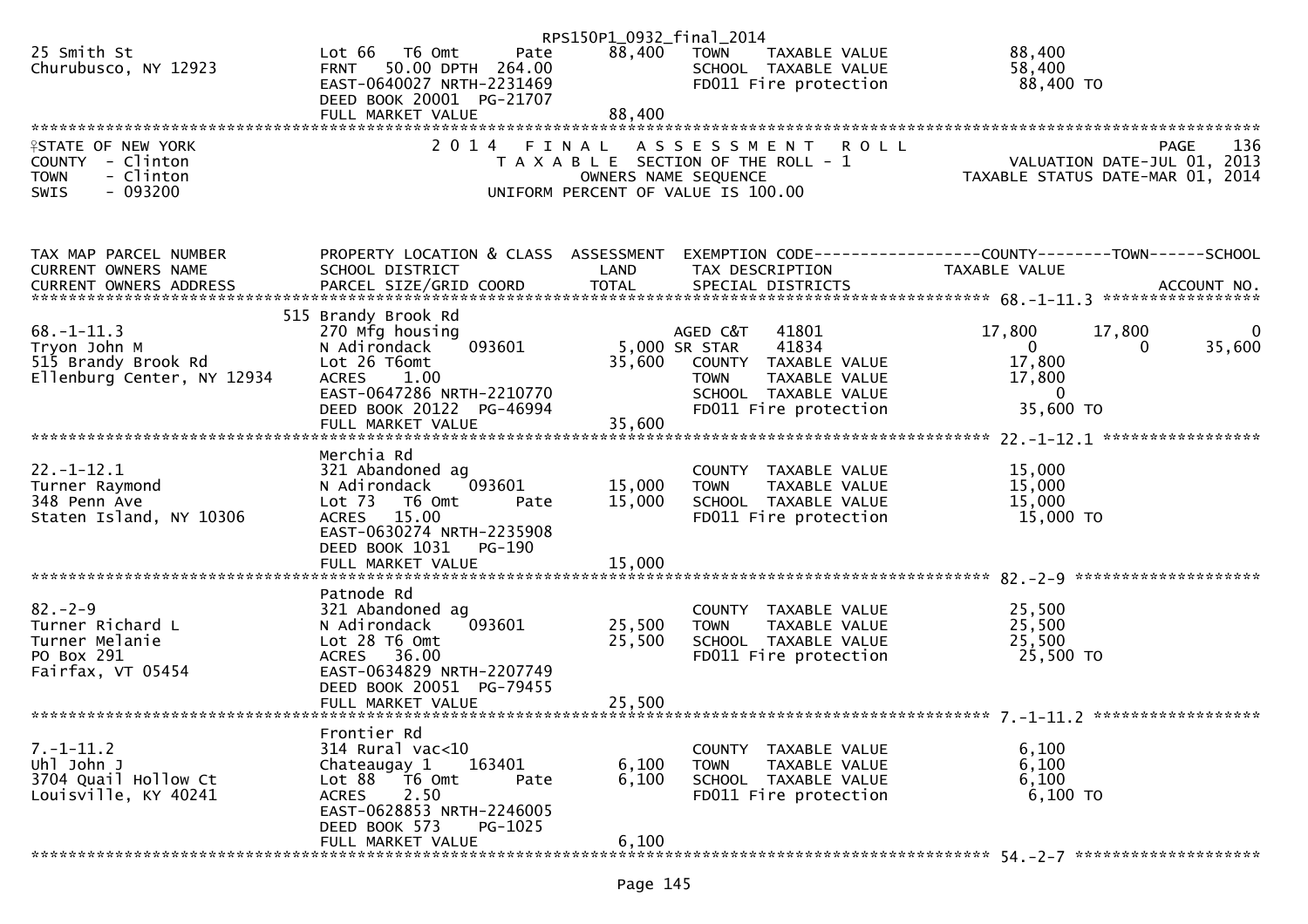| $54. - 2 - 7$<br>Valencia Jose<br>Valencia Kathryn L<br>8 Inland Ct<br>Carmel, NY 10512        | Lafrancis Rd<br>321 Abandoned ag<br>N Adirondack<br>093601<br>Lot 37 T6 Omt<br>Survey Map 20061/99069 Lo<br>20.00<br><b>ACRES</b><br>EAST-0650973 NRTH-2219859<br>DEED BOOK 20062 PG-1043<br>FULL MARKET VALUE | 17,500<br>17,500<br>17,500 | COUNTY TAXABLE VALUE<br><b>TOWN</b><br>TAXABLE VALUE<br>SCHOOL TAXABLE VALUE<br>FD011 Fire protection             | 17,500<br>17,500<br>17,500<br>17,500 TO                                        |
|------------------------------------------------------------------------------------------------|----------------------------------------------------------------------------------------------------------------------------------------------------------------------------------------------------------------|----------------------------|-------------------------------------------------------------------------------------------------------------------|--------------------------------------------------------------------------------|
|                                                                                                |                                                                                                                                                                                                                |                            |                                                                                                                   |                                                                                |
| <b>ISTATE OF NEW YORK</b><br>COUNTY - Clinton<br><b>TOWN</b><br>- Clinton<br>$-093200$<br>SWIS | 2 0 1 4<br>FINAL                                                                                                                                                                                               | OWNERS NAME SEQUENCE       | <b>ROLL</b><br>A S S E S S M E N T<br>T A X A B L E SECTION OF THE ROLL - 1<br>UNIFORM PERCENT OF VALUE IS 100.00 | 137<br>PAGE<br>VALUATION DATE-JUL 01, 2013<br>TAXABLE STATUS DATE-MAR 01, 2014 |
| TAX MAP PARCEL NUMBER                                                                          | PROPERTY LOCATION & CLASS ASSESSMENT                                                                                                                                                                           |                            |                                                                                                                   | EXEMPTION CODE-----------------COUNTY-------TOWN------SCHOOL                   |
| CURRENT OWNERS NAME                                                                            | SCHOOL DISTRICT                                                                                                                                                                                                | LAND                       | TAX DESCRIPTION                                                                                                   | TAXABLE VALUE                                                                  |
|                                                                                                |                                                                                                                                                                                                                |                            |                                                                                                                   |                                                                                |
|                                                                                                |                                                                                                                                                                                                                |                            |                                                                                                                   |                                                                                |
| $38. - 1 - 21$<br>Vallieres Paul W<br>188 Davern Rd<br>Peru, NY 12972                          | 75 Looby Rd<br>270 Mfg housing<br>093601<br>N Adirondack<br>Lot 54 76 0mt<br>Pate<br><b>ACRES</b><br>37.49<br>EAST-0637585 NRTH-2229146                                                                        | 27,100<br>33,000           | COUNTY TAXABLE VALUE<br>TAXABLE VALUE<br><b>TOWN</b><br>SCHOOL TAXABLE VALUE<br>FD011 Fire protection             | 33,000<br>33,000<br>33,000<br>33,000 TO                                        |
|                                                                                                | DEED BOOK 977<br>PG-318                                                                                                                                                                                        |                            |                                                                                                                   |                                                                                |
| $37. - 1 - 18$<br>Van Weort Jimmy J<br>3 Whalen Rd<br>Churubusco, NY 12923                     | 3 Whalen Rd<br>210 1 Family Res<br>093601<br>N Adirondack<br>Lot 53  T6 Omt<br>Pate<br>84.00 DPTH 132.00<br><b>FRNT</b><br>EAST-0630520 NRTH-2228806<br>DEED BOOK 20031 PG-62914                               | 3,400<br>28,000            | COUNTY TAXABLE VALUE<br><b>TOWN</b><br>TAXABLE VALUE<br>SCHOOL TAXABLE VALUE<br>FD011 Fire protection             | 28,000<br>28,000<br>28,000<br>28,000 TO                                        |
|                                                                                                | FULL MARKET VALUE                                                                                                                                                                                              | 28,000                     |                                                                                                                   |                                                                                |
| $82 - 2 - 8.1$<br>Vann Alfred G<br>PO Box 8<br>Cadyville, NY 12918                             | 241 Patnode Rd<br>321 Abandoned ag<br>093601<br>N Adirondack<br>Lot 28 T6 Omt<br>ACRES 17.40<br>EAST-0634778 NRTH-2208193<br>DEED BOOK 900<br>$PG-95$<br>FULL MARKET VALUE                                     | 16,200<br>16,200<br>16,200 | COUNTY TAXABLE VALUE<br>TAXABLE VALUE<br><b>TOWN</b><br>SCHOOL TAXABLE VALUE<br>FD011 Fire protection             | 16,200<br>16,200<br>16,200<br>16,200 TO                                        |
|                                                                                                |                                                                                                                                                                                                                |                            |                                                                                                                   |                                                                                |
| $69. - 1 - 14.11$<br>Vann Mark S<br>524 Cass Rd<br>Saranac, NY 12981                           | Brandy Brook Rd<br>311 Res vac land<br>093601<br>N Adirondack<br>Lot 25 T6 Omt<br>20.00 DPTH 375.00<br><b>FRNT</b>                                                                                             | 1,300<br>1,300             | COUNTY TAXABLE VALUE<br>TAXABLE VALUE<br><b>TOWN</b><br>SCHOOL TAXABLE VALUE<br>FD011 Fire protection             | 1,300<br>1,300<br>1,300<br>1,300 TO                                            |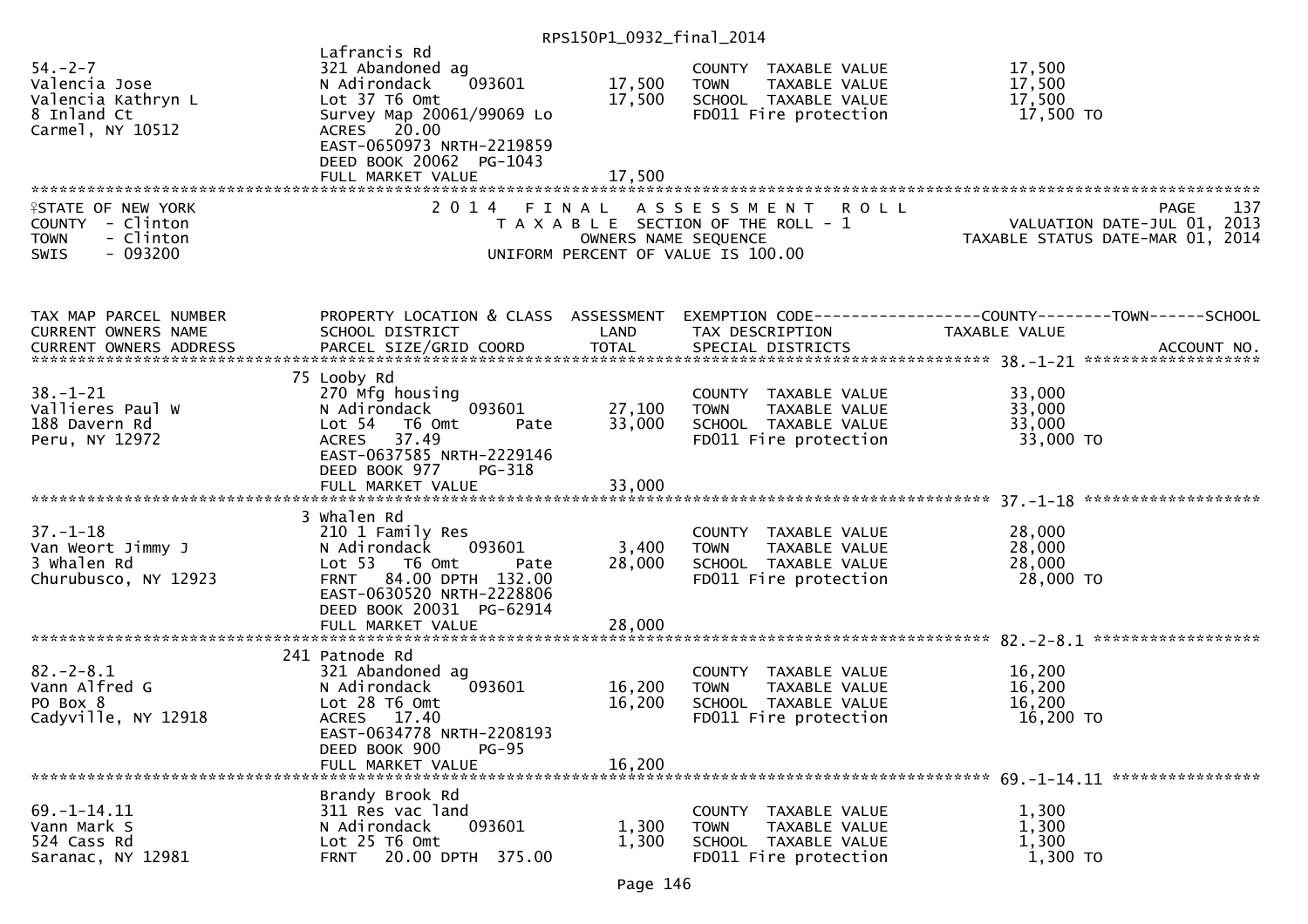|                                  |                                                       | RPS150P1_0932_final_2014 |                                                      |                                                                |
|----------------------------------|-------------------------------------------------------|--------------------------|------------------------------------------------------|----------------------------------------------------------------|
|                                  | EAST-0647542 NRTH-2211460                             |                          |                                                      |                                                                |
|                                  | DEED BOOK 20072 PG-12036                              |                          |                                                      |                                                                |
|                                  | FULL MARKET VALUE                                     | 1,300                    |                                                      |                                                                |
|                                  |                                                       |                          |                                                      |                                                                |
|                                  | Jones Rd                                              |                          |                                                      |                                                                |
| $23 - 1 - 22.24$                 | 321 Abandoned ag                                      |                          | COUNTY TAXABLE VALUE                                 | 17,500                                                         |
| Viens Larry                      | 093601<br>N Adirondack                                | 17,500                   | TAXABLE VALUE<br><b>TOWN</b>                         | 17,500                                                         |
| PO Box 7359<br>Jupiter, FL 33468 | Lot 67 T6omt<br>ACRES 19.90                           | 17,500                   | SCHOOL TAXABLE VALUE<br>FD011 Fire protection        | 17,500<br>17,500 TO                                            |
|                                  | EAST-0634681 NRTH-2232724                             |                          |                                                      |                                                                |
|                                  | DEED BOOK 723<br>PG-331                               |                          |                                                      |                                                                |
|                                  | FULL MARKET VALUE                                     | 17,500                   |                                                      |                                                                |
|                                  |                                                       |                          |                                                      |                                                                |
| <b>ISTATE OF NEW YORK</b>        |                                                       |                          | 2014 FINAL ASSESSMENT<br><b>ROLL</b>                 | 138<br>PAGE                                                    |
| COUNTY - Clinton                 |                                                       |                          | T A X A B L E SECTION OF THE ROLL - 1                | VALUATION DATE-JUL 01, 2013                                    |
| - Clinton<br><b>TOWN</b>         |                                                       | OWNERS NAME SEQUENCE     |                                                      | TAXABLE STATUS DATE-MAR 01, 2014                               |
| $-093200$<br><b>SWIS</b>         |                                                       |                          | UNIFORM PERCENT OF VALUE IS 100.00                   |                                                                |
|                                  |                                                       |                          |                                                      |                                                                |
|                                  |                                                       |                          |                                                      |                                                                |
|                                  |                                                       |                          |                                                      |                                                                |
| TAX MAP PARCEL NUMBER            | PROPERTY LOCATION & CLASS ASSESSMENT                  |                          |                                                      | EXEMPTION CODE------------------COUNTY--------TOWN------SCHOOL |
| CURRENT OWNERS NAME              | SCHOOL DISTRICT                                       | LAND                     | TAX DESCRIPTION                                      | TAXABLE VALUE                                                  |
|                                  |                                                       |                          |                                                      |                                                                |
|                                  | Soucia Rd                                             |                          |                                                      |                                                                |
| $10. - 1 - 1.4$                  | 321 Abandoned ag                                      |                          | COUNTY TAXABLE VALUE                                 | 57,500                                                         |
| Wang James                       | 093601<br>N Adirondack                                | 57,500                   | TAXABLE VALUE<br><b>TOWN</b>                         | 57,500                                                         |
| 1 The Circle                     | Lot 79-80-81-82 T6omt                                 | 57,500                   | SCHOOL TAXABLE VALUE                                 | 57,500                                                         |
| Great Neck, NY 11020             | ACRES 100.00                                          |                          | FD011 Fire protection                                | 57,500 TO                                                      |
|                                  | EAST-0668721 NRTH-2247597                             |                          |                                                      |                                                                |
|                                  | DEED BOOK 20122 PG-48314                              |                          |                                                      |                                                                |
|                                  |                                                       |                          |                                                      |                                                                |
|                                  |                                                       |                          |                                                      | ******************                                             |
| $10. -1 - 1.5$                   | Soucia Rd                                             |                          |                                                      |                                                                |
|                                  | 321 Abandoned ag<br>093601<br>N Adirondack            | 35,500                   | COUNTY TAXABLE VALUE<br>TAXABLE VALUE<br><b>TOWN</b> | 35,500<br>35,500                                               |
| Wang James<br>1 The Circle       | Lot 81 T6omt                                          | 35,500                   | SCHOOL TAXABLE VALUE                                 | 35,500                                                         |
| Great Neck, NY 11020             | ACRES 65.00                                           |                          | FD011 Fire protection                                | 35,500 TO                                                      |
|                                  | EAST-0666987 NRTH-2247548                             |                          |                                                      |                                                                |
|                                  | DEED BOOK 20122 PG-53530                              |                          |                                                      |                                                                |
|                                  | FULL MARKET VALUE                                     | 35,500                   |                                                      |                                                                |
|                                  |                                                       |                          |                                                      |                                                                |
|                                  | Rt 189                                                |                          |                                                      |                                                                |
| $38. - 1 - 6$                    | 314 Rural vac<10                                      |                          | COUNTY TAXABLE VALUE                                 | 6,000                                                          |
| Weiler Luciano                   | 093601<br>N Adirondack                                | 6,000                    | TAXABLE VALUE<br>TOWN                                | 6,000                                                          |
| PO Box 1077                      | Lot $67$<br>T6 Omt<br>Pate                            | 6,000                    | SCHOOL TAXABLE VALUE                                 | 6,000                                                          |
| Champlain, NY 12919              | 2.20<br><b>ACRES</b>                                  |                          | FD011 Fire protection                                | 6,000 TO                                                       |
|                                  | EAST-0638572 NRTH-2232863<br>DEED BOOK 20092 PG-26399 |                          |                                                      |                                                                |
|                                  | FULL MARKET VALUE                                     | 6,000                    |                                                      |                                                                |
|                                  |                                                       |                          |                                                      |                                                                |
|                                  | Mcnierney Rd                                          |                          |                                                      |                                                                |
| $6. -1 - 6.2$                    | 321 Abandoned ag                                      |                          | COUNTY TAXABLE VALUE                                 | 38,600                                                         |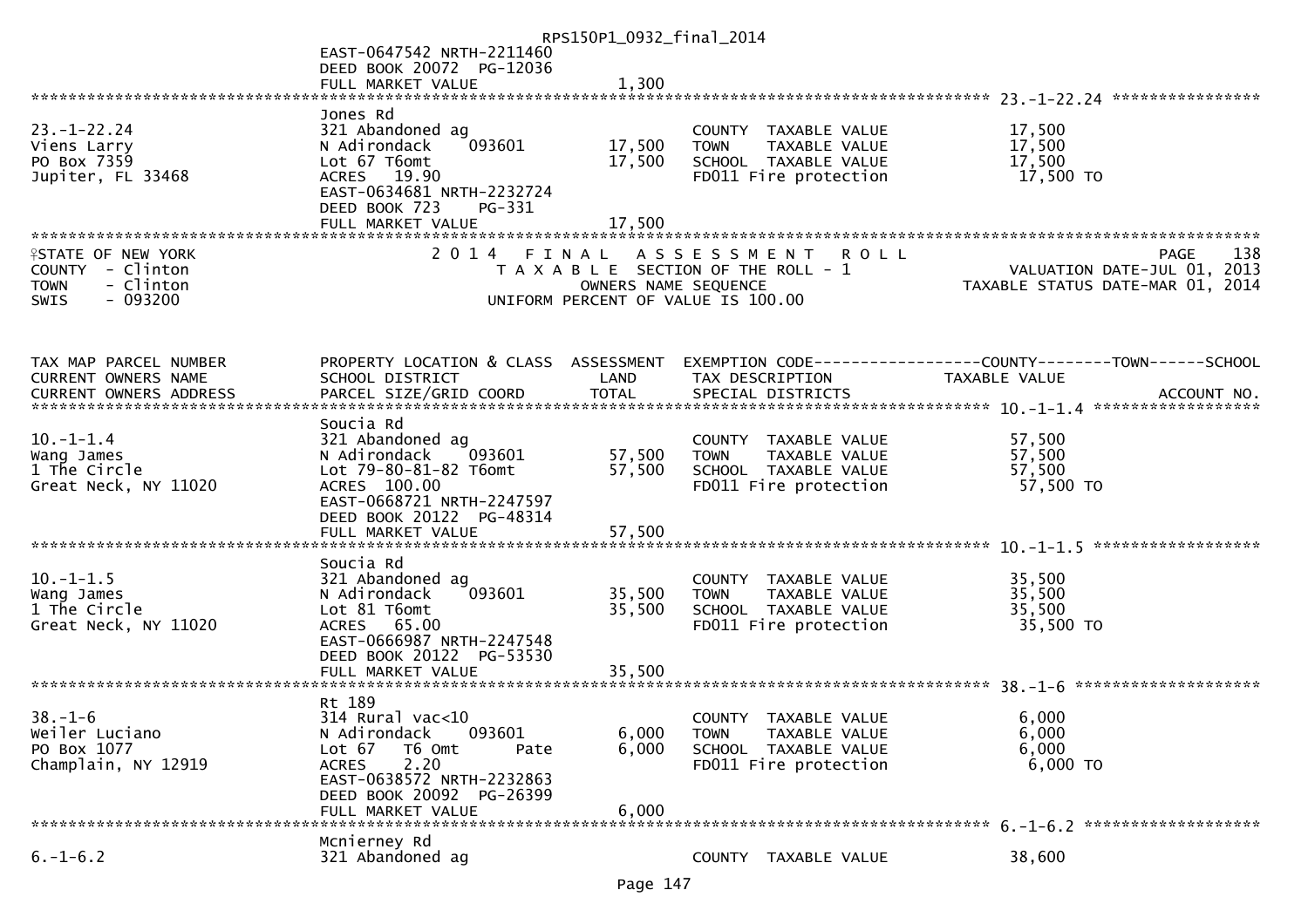|                                                                                              |                                                                                                                                                                        | RPS150P1_0932_final_2014      |                                                                                                       |                                                                 |
|----------------------------------------------------------------------------------------------|------------------------------------------------------------------------------------------------------------------------------------------------------------------------|-------------------------------|-------------------------------------------------------------------------------------------------------|-----------------------------------------------------------------|
| Wells Dennis<br>Tourville Gordon<br>29 Hartwell St<br>Plattsburgh, NY 12901                  | 163401<br>Chateaugay 1<br>Lot 90 T6omt<br>ACRES 62.10<br>EAST-0618898 NRTH-2244322                                                                                     | 38,600<br>38,600              | <b>TOWN</b><br>TAXABLE VALUE<br>SCHOOL TAXABLE VALUE<br>FD011 Fire protection                         | 38,600<br>38,600<br>38,600 TO                                   |
|                                                                                              | DEED BOOK 20021 PG-48530<br>FULL MARKET VALUE                                                                                                                          | 38,600                        |                                                                                                       |                                                                 |
|                                                                                              | Soucia Rd                                                                                                                                                              |                               |                                                                                                       |                                                                 |
| $24. - 1 - 1.23$<br>Wetlands of Clinton LLC<br>PO Box 241<br>Chateaugay, NY 12920            | 323 Vacant rural<br>N Adirondack<br>093601<br>Lot 78 & 83 T6omt<br>ACRES 1196.90<br>EAST-0656712 NRTH-2242741<br>DEED BOOK 20061 PG-94948<br>FULL MARKET VALUE         | 241,000<br>241,000<br>241,000 | COUNTY TAXABLE VALUE<br><b>TOWN</b><br>TAXABLE VALUE<br>SCHOOL TAXABLE VALUE<br>FD011 Fire protection | 241,000<br>241,000<br>241,000<br>241,000 TO                     |
| <b>ISTATE OF NEW YORK</b>                                                                    |                                                                                                                                                                        |                               | 2014 FINAL ASSESSMENT ROLL                                                                            | 139<br>PAGE                                                     |
| COUNTY - Clinton<br><b>TOWN</b><br>- Clinton<br>$-093200$<br><b>SWIS</b>                     |                                                                                                                                                                        | OWNERS NAME SEQUENCE          | T A X A B L E SECTION OF THE ROLL - 1<br>UNIFORM PERCENT OF VALUE IS 100.00                           | VALUATION DATE-JUL 01, 2013<br>TAXABLE STATUS DATE-MAR 01, 2014 |
| TAX MAP PARCEL NUMBER                                                                        | PROPERTY LOCATION & CLASS ASSESSMENT                                                                                                                                   |                               |                                                                                                       | EXEMPTION CODE------------------COUNTY--------TOWN------SCHOOL  |
| CURRENT OWNERS NAME                                                                          | SCHOOL DISTRICT                                                                                                                                                        | LAND                          | TAX DESCRIPTION                                                                                       | TAXABLE VALUE                                                   |
|                                                                                              | 600 Clinton Mills Rd                                                                                                                                                   |                               |                                                                                                       |                                                                 |
| $24. - 1 - 3.22$<br>Wetlands of Clinton LLC<br>PO Box 241<br>Chateaugay, NY 12920            | 920 Priv Hunt/Fi<br>093601<br>N Adirondack<br>Lot 63 T6omt<br>1.90<br><b>ACRES</b>                                                                                     | 5,700<br>54,000               | COUNTY TAXABLE VALUE<br><b>TOWN</b><br>TAXABLE VALUE<br>SCHOOL TAXABLE VALUE<br>FD011 Fire protection | 54,000<br>54,000<br>54,000<br>54,000 TO                         |
|                                                                                              | EAST-0657323 NRTH-2233408<br>DEED BOOK 20061 PG-94948<br>FULL MARKET VALUE                                                                                             | 54,000                        |                                                                                                       |                                                                 |
|                                                                                              |                                                                                                                                                                        |                               |                                                                                                       |                                                                 |
| $39. - 1 - 3$<br>Wetlands of Clinton LLC<br>PO Box 241<br>Chateaugay, NY 12920               | Clinton Mills Rd<br>321 Abandoned ag<br>N Adirondack<br>093601<br>Lot 58<br>T6 Omt<br>Pate<br>ACRES 118.60<br>EAST-0659575 NRTH-2230815<br>DEED BOOK 20061 PG-94948    | 51,700<br>51,700              | COUNTY TAXABLE VALUE<br><b>TOWN</b><br>TAXABLE VALUE<br>SCHOOL TAXABLE VALUE<br>FD011 Fire protection | 51,700<br>51,700<br>51,700<br>51,700 TO                         |
|                                                                                              | FULL MARKET VALUE                                                                                                                                                      | 51,700                        |                                                                                                       |                                                                 |
| $23. - 1 - 22.214$<br>Whitetail Ridge<br>Hunting Club<br>217 No 5 Rd<br>Churubusco, NY 12923 | Off Rt 189<br>321 Abandoned ag<br>093601<br>N Adirondack<br>Lot 67 T6 Omt<br>ACRES 13.70<br>EAST-0636569 NRTH-2234383<br>DEED BOOK 979<br>$PG-22$<br>FULL MARKET VALUE | 13,900<br>13,900<br>13,900    | COUNTY TAXABLE VALUE<br><b>TOWN</b><br>TAXABLE VALUE<br>SCHOOL TAXABLE VALUE<br>FD011 Fire protection | 13,900<br>13,900<br>13,900<br>13,900 TO                         |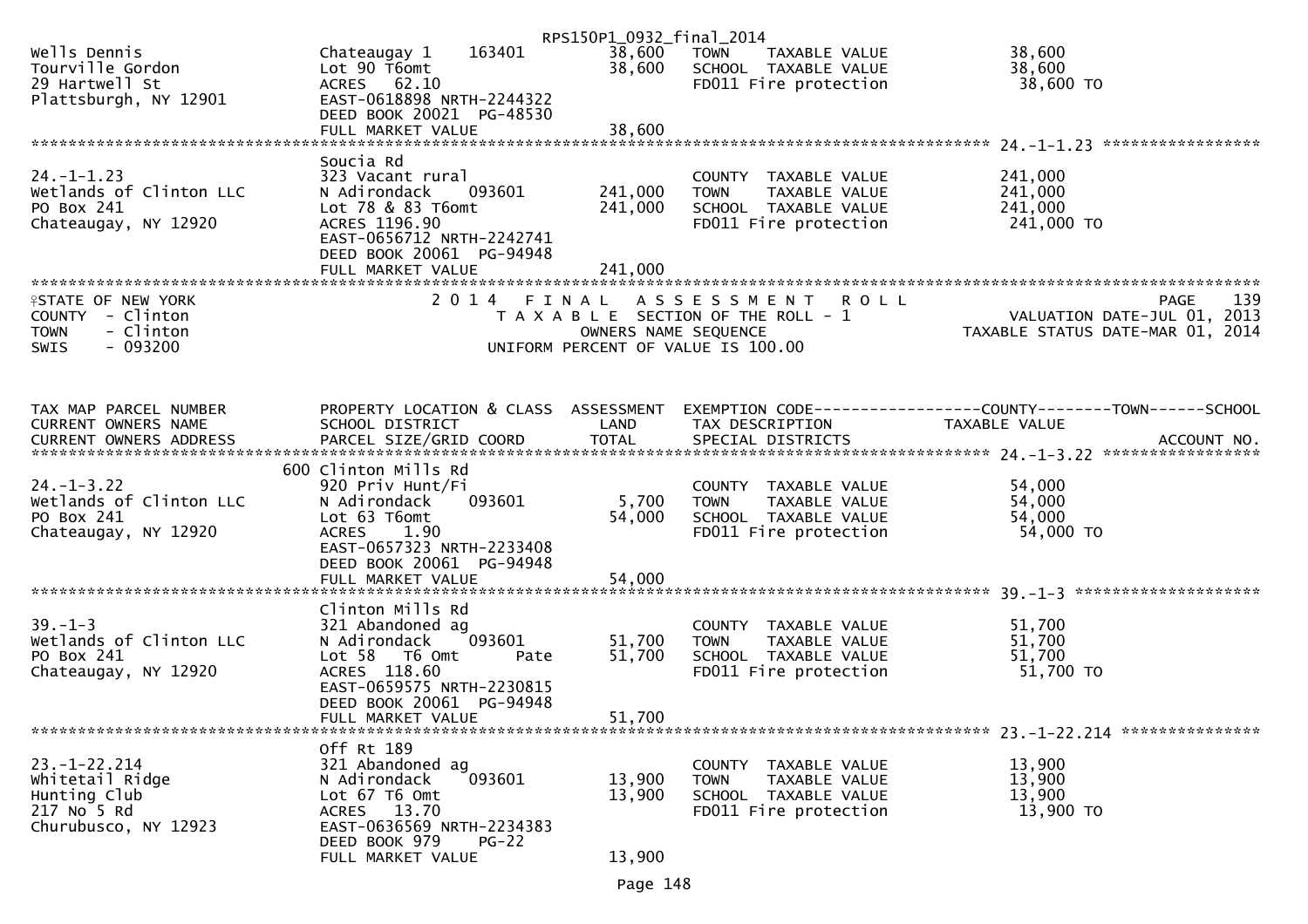|                                                                                                       |                                                                                                                                       | RPS150P1_0932_final_2014 |                                                                                                                                           |                                             |                                                                                |
|-------------------------------------------------------------------------------------------------------|---------------------------------------------------------------------------------------------------------------------------------------|--------------------------|-------------------------------------------------------------------------------------------------------------------------------------------|---------------------------------------------|--------------------------------------------------------------------------------|
|                                                                                                       |                                                                                                                                       |                          |                                                                                                                                           |                                             |                                                                                |
| $24. - 1 - 1.12$<br>Wilkins William T<br>1217 Prairie St<br>Houston, TX 77002                         | Clinton Mills Rd<br>323 Vacant rural<br>093601<br>N Adirondack<br>Lot 84 T6 Omt<br>Pate<br>ACRES 1648.00<br>EAST-0651416 NRTH-2240966 | 263,900<br>263,900       | COUNTY TAXABLE VALUE<br>TAXABLE VALUE<br><b>TOWN</b><br>SCHOOL TAXABLE VALUE<br>FD011 Fire protection                                     | 263,900<br>263,900<br>263,900<br>263,900 TO |                                                                                |
|                                                                                                       | DEED BOOK 592<br><b>PG-277</b>                                                                                                        |                          |                                                                                                                                           |                                             |                                                                                |
|                                                                                                       | FULL MARKET VALUE                                                                                                                     | 263,900                  |                                                                                                                                           |                                             |                                                                                |
| $39. - 2 - 2$<br>Wilkins William T<br>1217 Prairie St<br>Houston, TX 77002                            | Clinton Mills Rd<br>321 Abandoned ag<br>093601<br>N Adirondack<br>Lot 56 T6omt<br>ACRES 754.00<br>EAST-0647329 NRTH-2228229           | 164,600<br>164,600       | COUNTY TAXABLE VALUE<br>TAXABLE VALUE<br><b>TOWN</b><br>SCHOOL TAXABLE VALUE<br>FD011 Fire protection                                     | 164,600<br>164,600<br>164,600<br>164,600 TO |                                                                                |
|                                                                                                       | DEED BOOK 574<br>PG-1036<br>FULL MARKET VALUE                                                                                         | 164,600                  |                                                                                                                                           |                                             |                                                                                |
|                                                                                                       |                                                                                                                                       |                          |                                                                                                                                           |                                             |                                                                                |
| <b>ISTATE OF NEW YORK</b><br>COUNTY - Clinton<br><b>TOWN</b><br>- Clinton<br>$-093200$<br><b>SWIS</b> | 2014 FINAL                                                                                                                            |                          | A S S E S S M E N T<br><b>ROLL</b><br>T A X A B L E SECTION OF THE ROLL - 1<br>OWNERS NAME SEQUENCE<br>UNIFORM PERCENT OF VALUE IS 100.00 |                                             | 140<br>PAGE<br>VALUATION DATE-JUL 01, 2013<br>TAXABLE STATUS DATE-MAR 01, 2014 |
|                                                                                                       |                                                                                                                                       |                          |                                                                                                                                           |                                             |                                                                                |
| TAX MAP PARCEL NUMBER                                                                                 | PROPERTY LOCATION & CLASS ASSESSMENT                                                                                                  | LAND                     | EXEMPTION CODE-----------------COUNTY-------TOWN------SCHOOL<br>TAX DESCRIPTION                                                           | TAXABLE VALUE                               |                                                                                |
| CURRENT OWNERS NAME                                                                                   | SCHOOL DISTRICT                                                                                                                       |                          |                                                                                                                                           |                                             |                                                                                |
|                                                                                                       | .4CCOUNT NO . PARCEL SIZE/GRID COORD TOTAL SPECIAL DISTRICTS SPERE BARGEL MACCOUNT NO . ACCOUNT NO . AND TOTAL SPECIAL DISTRICTS      |                          |                                                                                                                                           |                                             |                                                                                |
|                                                                                                       | 1280 Clinton Mills Rd                                                                                                                 |                          |                                                                                                                                           |                                             |                                                                                |
| $38.1 - 1 - 23$<br>Willard Life Use Melody                                                            | 210 1 Family Res<br>093601                                                                                                            | 4,300                    | COUNTY TAXABLE VALUE<br>TAXABLE VALUE                                                                                                     | 38,400                                      |                                                                                |
| Trombley Cynthia                                                                                      | N Adirondack<br>T6 Omt<br>Lot 66<br>Pate                                                                                              | 38,400                   | <b>TOWN</b><br>SCHOOL TAXABLE VALUE                                                                                                       | 38,400<br>38,400                            |                                                                                |
| PO Box 6                                                                                              | FRNT 123.75 DPTH 164.75                                                                                                               |                          | FD011 Fire protection                                                                                                                     | 38,400 TO                                   |                                                                                |
| Churubusco, NY 12923                                                                                  | EAST-0640895 NRTH-2231019                                                                                                             |                          |                                                                                                                                           |                                             |                                                                                |
|                                                                                                       | DEED BOOK 20082 PG-19657                                                                                                              |                          |                                                                                                                                           |                                             |                                                                                |
|                                                                                                       | FULL MARKET VALUE                                                                                                                     | 38,400                   |                                                                                                                                           |                                             |                                                                                |
|                                                                                                       | 26 Frontier Rd                                                                                                                        |                          |                                                                                                                                           |                                             |                                                                                |
| $8. - 1 - 1$                                                                                          | 240 Rural res                                                                                                                         |                          | AGRI DISTR 41720                                                                                                                          | 9,531                                       | 9,531<br>9,531                                                                 |
| Wilson Walter D                                                                                       | 093601<br>N Adirondack                                                                                                                | 77,900 RES STAR          | 41854                                                                                                                                     | $\overline{0}$                              | 30,000<br>0                                                                    |
| Wilson Tracey A                                                                                       | Lot 87<br>T6 Omt<br>Pate                                                                                                              | 160,000                  | COUNTY TAXABLE VALUE                                                                                                                      | 150,469                                     |                                                                                |
| 26 Frontier Rd<br>Churubusco, NY 12923                                                                | ACRES 126.30<br>EAST-0637173 NRTH-2242742                                                                                             |                          | <b>TOWN</b><br>TAXABLE VALUE<br>SCHOOL TAXABLE VALUE                                                                                      | 150,469<br>120,469                          |                                                                                |
|                                                                                                       | DEED BOOK 20001 PG-20020                                                                                                              |                          | FD011 Fire protection                                                                                                                     | 160,000 TO                                  |                                                                                |
| MAY BE SUBJECT TO PAYMENT                                                                             | FULL MARKET VALUE                                                                                                                     | 160,000                  |                                                                                                                                           |                                             |                                                                                |
| UNDER AGDIST LAW TIL 2018                                                                             |                                                                                                                                       |                          |                                                                                                                                           |                                             |                                                                                |
|                                                                                                       | 65 Santamore Rd                                                                                                                       |                          |                                                                                                                                           |                                             |                                                                                |
| $7. - 1 - 29.3$                                                                                       | 260 Seasonal res                                                                                                                      |                          | <b>COUNTY</b><br>TAXABLE VALUE                                                                                                            | 30,000                                      |                                                                                |
| Wodzicky Maria                                                                                        | 163401<br>Chateaugay 1                                                                                                                | 25,800                   | <b>TOWN</b><br>TAXABLE VALUE                                                                                                              | 30,000                                      |                                                                                |
| PO Box 121                                                                                            | Lot 88 T6omt                                                                                                                          | 30,000                   | SCHOOL TAXABLE VALUE                                                                                                                      | 30,000                                      |                                                                                |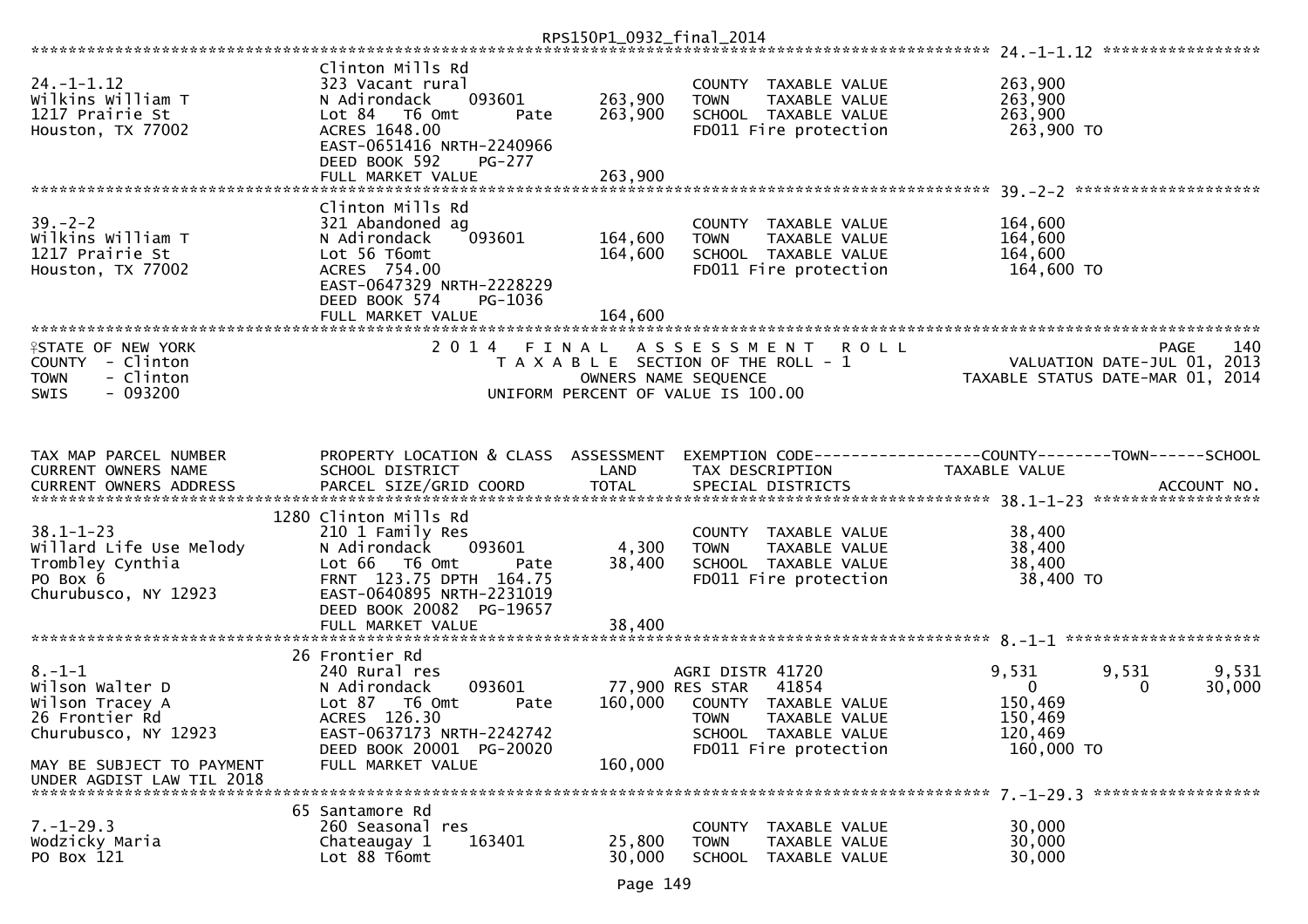|                                                                                                                                        |                                                                                                                                                                                                      | RPS150P1_0932_final_2014  |                                                                                                                                                     |                                                                       |                                         |
|----------------------------------------------------------------------------------------------------------------------------------------|------------------------------------------------------------------------------------------------------------------------------------------------------------------------------------------------------|---------------------------|-----------------------------------------------------------------------------------------------------------------------------------------------------|-----------------------------------------------------------------------|-----------------------------------------|
| Churubusco, NY 12923                                                                                                                   | ACRES 35.00<br>EAST-0628638 NRTH-2240731<br>DEED BOOK 967<br><b>PG-308</b>                                                                                                                           |                           | FD011 Fire protection                                                                                                                               | 30,000 TO                                                             |                                         |
|                                                                                                                                        |                                                                                                                                                                                                      |                           |                                                                                                                                                     |                                                                       |                                         |
| $38.1 - 1 - 40$<br>Woodard Rollin<br>Woodard Melissa<br>1322 Clinton Mills Rd<br>Churubusco, NY 12923                                  | 1322 Clinton Mills Rd<br>210 1 Family Res<br>093601<br>N Adirondack<br>Lot 66 T6 Omt<br>Pate<br>FRNT 82.00 DPTH 255.00<br>EAST-0639823 NRTH-2230935<br>DEED BOOK 20122 PG-48205<br>FULL MARKET VALUE | 4,000<br>52,600<br>52,600 | RES STAR 41854<br>COUNTY TAXABLE VALUE<br>TAXABLE VALUE<br><b>TOWN</b><br>SCHOOL TAXABLE VALUE<br>FD011 Fire protection                             | $\mathbf{0}$<br>52,600<br>52,600<br>22,600<br>52,600 TO               | $\mathbf 0$<br>30,000                   |
|                                                                                                                                        |                                                                                                                                                                                                      |                           |                                                                                                                                                     |                                                                       |                                         |
| $8. - 1 - 8$<br>Woods Life Use Ernest & Doroth N Adirondack<br>Woods James W & Elaine M<br>121 Liberty Pole Rd<br>Churubusco, NY 12923 | 121 Liberty Pole Rd<br>241 Rural res&ag<br>093601<br>Lot 86<br>T6 Omt<br>Pate<br>ACRES 70.80<br>EAST-0640311 NRTH-2245244<br><b>PG-202</b><br>DEED BOOK 1002<br>FULL MARKET VALUE                    | 101,000<br>101,000        | AGED COUN 41802<br>50,900 SR STAR<br>41834<br>COUNTY TAXABLE VALUE<br><b>TOWN</b><br>TAXABLE VALUE<br>SCHOOL TAXABLE VALUE<br>FD011 Fire protection | 50,500<br>$\overline{0}$<br>50,500<br>101,000<br>36,800<br>101,000 TO | $\mathbf{0}$<br>0<br>$\Omega$<br>64,200 |
|                                                                                                                                        |                                                                                                                                                                                                      |                           |                                                                                                                                                     |                                                                       |                                         |
| <b>ISTATE OF NEW YORK</b><br>COUNTY - Clinton<br><b>TOWN</b><br>- Clinton<br>$-093200$<br><b>SWIS</b>                                  | 2 0 1 4                                                                                                                                                                                              | FINAL                     | <b>ROLL</b><br>A S S E S S M E N T<br>T A X A B L E SECTION OF THE ROLL - 1<br>OWNERS NAME SEQUENCE<br>UNIFORM PERCENT OF VALUE IS 100.00           | VALUATION DATE-JUL 01, 2013<br>TAXABLE STATUS DATE-MAR 01, 2014       | 141<br><b>PAGE</b>                      |
| TAX MAP PARCEL NUMBER<br>CURRENT OWNERS NAME                                                                                           | PROPERTY LOCATION & CLASS ASSESSMENT<br>SCHOOL DISTRICT                                                                                                                                              | LAND                      | EXEMPTION CODE-----------------COUNTY-------TOWN------SCHOOL<br>TAX DESCRIPTION                                                                     | TAXABLE VALUE                                                         |                                         |
|                                                                                                                                        | Lafrancis Rd                                                                                                                                                                                         |                           |                                                                                                                                                     |                                                                       |                                         |
| $69. - 1 - 3.7$<br>Wright Bradley James<br>$528\overline{2}$ Route $11$                                                                | $314$ Rural vac<10<br>N Adirondack<br>093601                                                                                                                                                         | 5,200                     | COUNTY TAXABLE VALUE<br>TAXABLE VALUE<br><b>TOWN</b>                                                                                                | 5,200                                                                 |                                         |
| Ellenburg Depot, NY 12935                                                                                                              | Lot 36 T6omt<br><b>ACRES</b><br>1.20<br>EAST-0652112 NRTH-2216455<br>DEED BOOK 20011 PG-28185                                                                                                        | 5,200                     | SCHOOL TAXABLE VALUE<br>FD011 Fire protection                                                                                                       | 5,200<br>5,200<br>5,200 TO                                            |                                         |
|                                                                                                                                        |                                                                                                                                                                                                      |                           |                                                                                                                                                     |                                                                       |                                         |
|                                                                                                                                        |                                                                                                                                                                                                      |                           |                                                                                                                                                     |                                                                       |                                         |
| $69. - 1 - 8.2$<br>Wyant Harry R<br>Wyant Joan M<br>84 North Rd<br>Milan, NY 12571                                                     | 6018 Rt 11<br>210 1 Family Res<br>N Adirondack<br>093601<br>25 T6omt<br>7.75<br>ACRES<br>EAST-0652544 NRTH-2210644<br>DEED BOOK 20092 PG-25985<br>FULL MARKET VALUE                                  | 9,700<br>40,400<br>40,400 | COUNTY TAXABLE VALUE<br><b>TOWN</b><br>TAXABLE VALUE<br>SCHOOL TAXABLE VALUE<br>FD011 Fire protection                                               | 40,400<br>40,400<br>40,400<br>40,400 TO                               |                                         |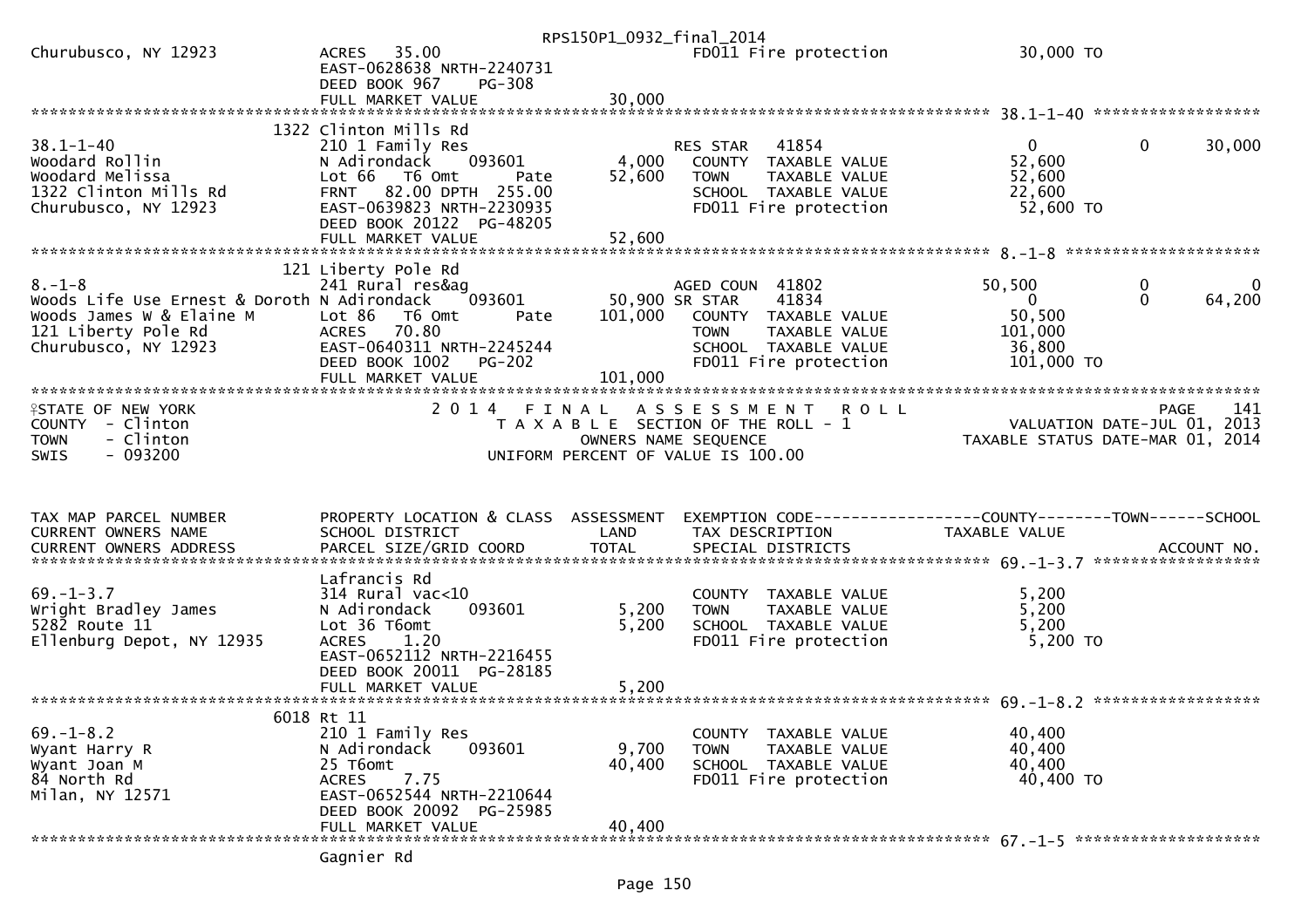|                                                                                                           |                                                                                                                                                                                                     | RPS150P1_0932_final_2014   |                                                                                                                                   |                                                                                 |        |
|-----------------------------------------------------------------------------------------------------------|-----------------------------------------------------------------------------------------------------------------------------------------------------------------------------------------------------|----------------------------|-----------------------------------------------------------------------------------------------------------------------------------|---------------------------------------------------------------------------------|--------|
| $67. - 1 - 5$<br>Wyant Lisa Dorval<br>Wyant Robert<br><sup>216 Fast Camp</sup> Rd<br>Germantown, NY 12526 | 312 Vac w/imprv<br>093601<br>N Adirondack<br>Lot 28 T6 Omt<br>Pate<br>ACRES 75.00<br>EAST-0634101 NRTH-2212069                                                                                      | 45,000<br>47,000           | COUNTY TAXABLE VALUE<br><b>TOWN</b><br>TAXABLE VALUE<br>SCHOOL TAXABLE VALUE<br>FD011 Fire protection                             | 47,000<br>47,000<br>47,000<br>47,000 TO                                         |        |
|                                                                                                           | DEED BOOK 876<br>PG-163                                                                                                                                                                             |                            |                                                                                                                                   |                                                                                 |        |
|                                                                                                           |                                                                                                                                                                                                     |                            |                                                                                                                                   |                                                                                 |        |
| $38.1 - 1 - 47$<br>Yelle Larry<br>Yelle Helen<br>21 Smith St<br>Churubusco, NY 12923                      | 21 Smith St<br>210 1 Family Res<br>N Adirondack 093601<br>Lot 66 T6 Omt<br>Pate<br>FRNT 165.00 DPTH 264.00<br>EAST-0640059 NRTH-2231300<br>DEED BOOK 723<br><b>PG-350</b>                           | 4,900<br>74,000            | 41854<br>RES STAR<br>COUNTY TAXABLE VALUE<br><b>TOWN</b><br>TAXABLE VALUE<br>SCHOOL TAXABLE VALUE<br>FD011 Fire protection        | $\mathbf{0}$<br>$\overline{0}$<br>74,000<br>74,000<br>44,000<br>74,000 TO       | 30,000 |
|                                                                                                           | 698 Frontier Rd                                                                                                                                                                                     |                            |                                                                                                                                   |                                                                                 |        |
| $7. - 1 - 2.31$<br>Young Joseph C<br>698 Frontier Rd<br>Churubusco, NY 12923                              | 240 Rural res<br>163401<br>Chateaugay 1<br>Lot 89 T6omt<br>ACRES 22.10<br>EAST-0624658 NRTH-2245258<br>DEED BOOK 20051 PG-88706                                                                     | 29,600                     | 41854<br>RES STAR<br>20,200 COUNTY TAXABLE VALUE<br>TAXABLE VALUE<br><b>TOWN</b><br>SCHOOL TAXABLE VALUE<br>FD011 Fire protection | $\mathbf{0}$<br>$\mathbf{0}$<br>29,600<br>29,600<br>$\overline{0}$<br>29,600 TO | 29,600 |
|                                                                                                           | FULL MARKET VALUE                                                                                                                                                                                   | 29,600                     |                                                                                                                                   |                                                                                 |        |
| <b>ISTATE OF NEW YORK</b><br>COUNTY - Clinton<br>- Clinton<br><b>TOWN</b><br>$-093200$<br>SWIS            |                                                                                                                                                                                                     |                            | 2014 FINAL ASSESSMENT ROLL<br>T A X A B L E SECTION OF THE ROLL - 1<br>OWNERS NAME SEQUENCE<br>UNIFORM PERCENT OF VALUE IS 100.00 | 0 L L<br>VALUATION DATE-JUL 01, 2013<br>TAXABLE STATUS DATE-MAR 01, 2014        |        |
| TAX MAP PARCEL NUMBER                                                                                     | PROPERTY LOCATION & CLASS ASSESSMENT                                                                                                                                                                |                            | EXEMPTION CODE-----------------COUNTY--------TOWN------SCHOOL                                                                     |                                                                                 |        |
| CURRENT OWNERS NAME                                                                                       | SCHOOL DISTRICT                                                                                                                                                                                     | LAND                       | TAX DESCRIPTION                                                                                                                   | TAXABLE VALUE                                                                   |        |
| $54. - 2 - 1$<br>Zamot Edward A<br>Zamot Dora A<br>10 Fayva Ct<br>New City, NY 10956                      | Lafrancis Rd<br>321 Abandoned ag<br>093601<br>N Adirondack<br>Lot 37 T6 Omt<br>Survey Map 20061/99069 Lo<br>ACRES 72.80<br>EAST-0655965 NRTH-2222479<br>DEED BOOK 20062 PG-213<br>FULL MARKET VALUE | 43,900<br>43,900<br>43.900 | COUNTY TAXABLE VALUE<br><b>TOWN</b><br>TAXABLE VALUE<br>SCHOOL TAXABLE VALUE<br>FD011 Fire protection                             | 43,900<br>43,900<br>43,900<br>43,900 TO                                         |        |
|                                                                                                           |                                                                                                                                                                                                     |                            |                                                                                                                                   |                                                                                 |        |
| $36. - 1 - 6$<br>Zernay Family Trust July 20<br>4745 N Edenfield Ave<br>Covina, CA 91722                  | County Line Rd<br>321 Abandoned ag<br>163401<br>Chateaugay 1<br>Lot 70 T6 Omt<br>Pate<br>ACRES 76.00<br>EAST-0618109 NRTH-2227959                                                                   | 40,500<br>40,500           | COUNTY TAXABLE VALUE<br>TAXABLE VALUE<br><b>TOWN</b><br>SCHOOL TAXABLE VALUE<br>FD011 Fire protection                             | 40,500<br>40,500<br>40,500<br>40,500 TO                                         |        |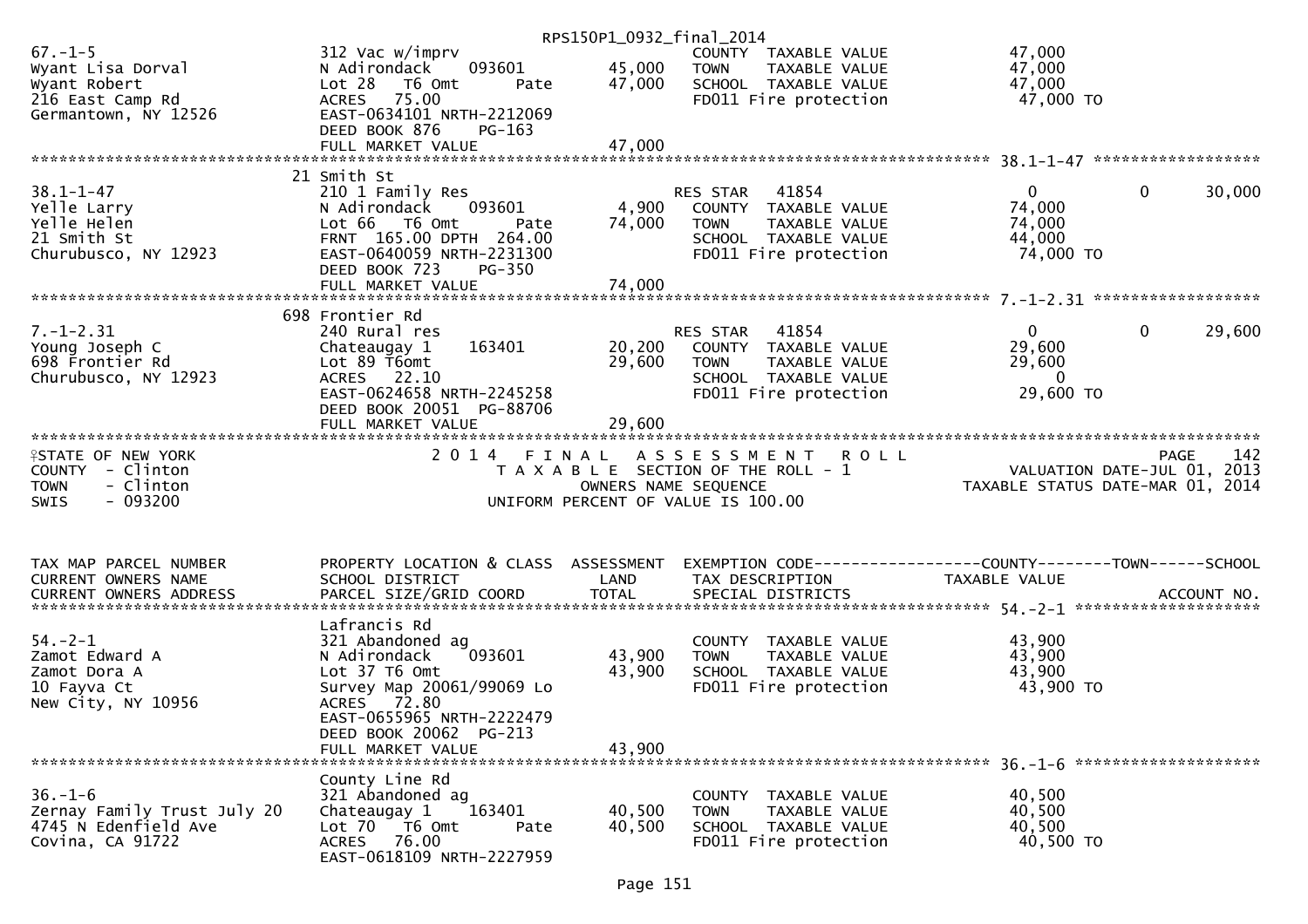|                             |                                                        | RPS150P1_0932_final_2014 |                                       |                                      |
|-----------------------------|--------------------------------------------------------|--------------------------|---------------------------------------|--------------------------------------|
|                             | DEED BOOK 20011 PG-37179                               |                          |                                       |                                      |
|                             | FULL MARKET VALUE                                      | 40,500                   |                                       |                                      |
|                             |                                                        |                          |                                       | $36. - 1 - 8$ ********************** |
|                             | County Line Rd                                         |                          |                                       |                                      |
| $36. - 1 - 8$               | $314$ Rural vac<10                                     |                          | TAXABLE VALUE<br><b>COUNTY</b>        | 6,700                                |
| Zernay Family Trust July 20 | 163401<br>Chateaugay 1                                 | 6,700                    | TAXABLE VALUE<br><b>TOWN</b>          | 6,700                                |
| 4745 N Edenfield Ave        | Lot $70$ $\overline{16}$ $\overline{0}$ $\overline{m}$ | 6,700                    | SCHOOL TAXABLE VALUE                  | 6,700                                |
| Covina, CA 91722            | ACRES 7.60                                             |                          | FD011 Fire protection                 | $6,700$ TO                           |
|                             | EAST-0617743 NRTH-2230531                              |                          |                                       |                                      |
|                             | DEED BOOK 20011 PG-37179                               |                          |                                       |                                      |
|                             | FULL MARKET VALUE                                      | 6,700                    |                                       |                                      |
|                             |                                                        |                          |                                       |                                      |
| <b>ISTATE OF NEW YORK</b>   | 2 0 1 4                                                |                          | FINAL ASSESSMENT ROLL                 | 143<br>PAGE                          |
| - Clinton<br><b>COUNTY</b>  |                                                        |                          | T A X A B L E SECTION OF THE ROLL - 1 | VALUATION DATE-JUL 01, 2013          |
| - Clinton<br><b>TOWN</b>    |                                                        |                          |                                       | TAXABLE STATUS DATE-MAR 01, 2014     |
| $-093200$<br>SWIS           |                                                        |                          | UNIFORM PERCENT OF VALUE IS 100.00    | RPS150/V04/L015                      |
|                             |                                                        |                          |                                       | CURRENT DATE 6/19/2014               |
|                             |                                                        |                          |                                       |                                      |

# ROLL SECTION TOTALS

## \*\*\* S P E C I A L D I S T R I C T S U M M A R Y \*\*\*

| CODE | DISTRICT NAME                                                                                | TOTAL<br>PARCELS | EXTENSION<br>TYPE                             | EXTENSION<br><b>VALUE</b>  | AD VALOREM<br><b>VALUE</b> | <b>EXEMPT</b><br>AMOUNT | <b>TAXABLE</b><br><b>VALUE</b>           |
|------|----------------------------------------------------------------------------------------------|------------------|-----------------------------------------------|----------------------------|----------------------------|-------------------------|------------------------------------------|
|      | OT002 Omitted Tax-Co<br>OT003 Omitted Tax-Sc<br>OT004 Omitted Tax-To<br>FD011 Fire protectio |                  | 2 MOVTAX<br>2 MOVTAX<br>2 MOVTAX<br>705 TOTAL | 186.26<br>1775.05<br>77.10 | 41019,900                  | 56,800                  | 186.26<br>1,775.05<br>77.10<br>40963.100 |

### \*\*\* S C H O O L D I S T R I C T S U M M A R Y \*\*\*

| <b>CODE</b>      | DISTRICT NAME                | <b>TOTAL</b><br><b>PARCELS</b> | ASSESSED<br>LAND      | ASSESSED<br><b>TOTAL</b> | <b>EXEMPT</b><br><b>AMOUNT</b> | <b>TOTAL</b><br><b>TAXABLE</b> | <b>STAR</b><br>AMOUNT | <b>STAR</b><br><b>TAXABLE</b> |
|------------------|------------------------------|--------------------------------|-----------------------|--------------------------|--------------------------------|--------------------------------|-----------------------|-------------------------------|
| 093601<br>163401 | N Adirondack<br>Chateaugay 1 | 492<br>213                     | 14595,800<br>5835.500 | 30018,400<br>11001,500   | 716,329<br>160,009             | 29302,071<br>10841,491         | 5715,038<br>1425.697  | 23587,033<br>9415,794         |
|                  | SUB-TOTAL                    | 705                            | 20431,300             | 41019,900                | 876,338                        | 40143,562                      | 7140,735              | 33002,827                     |
|                  | T O T A L                    | 705                            | 20431,300             | 41019,900                | 876,338                        | 40143,562                      | 7140,735              | 33002,827                     |

\*\*\* S Y S T E M C O D E S S U M M A R Y \*\*\*

#### NO SYSTEM EXEMPTIONS AT THIS LEVEL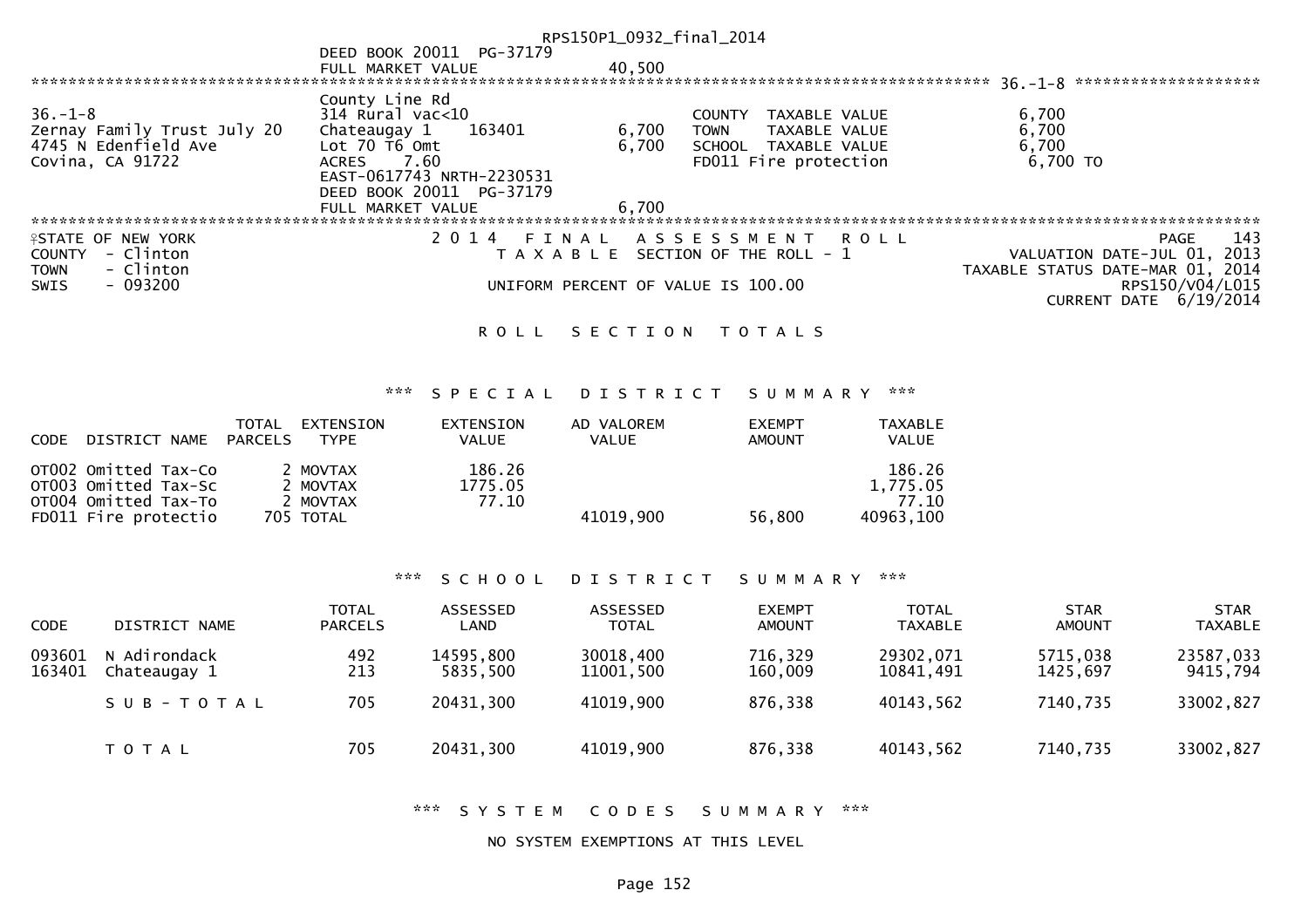## \*\*\* E X E M P T I O N S U M M A R Y \*\*\*

| CODE          | DESCRIPTION               | <b>TOTAL</b><br><b>PARCELS</b> | <b>COUNTY</b>                                       | <b>TOWN</b> | <b>SCHOOL</b>                    |
|---------------|---------------------------|--------------------------------|-----------------------------------------------------|-------------|----------------------------------|
| 41101         | <b>VETERANS</b>           |                                | 10,910                                              | 10,910      |                                  |
| 41121         | VET WAR CT                | 11                             | 112,740                                             | 98,572      |                                  |
| 41131         | VET COM CT                | 10                             | 149,512                                             | 133,429     |                                  |
| 41141         | VET DIS CT                |                                | 43,519                                              | 43,519      |                                  |
| 41700         | 10 YR AGR                 |                                | 105,369                                             | 105,369     | 105,369                          |
| 41720         | AGRI DISTR                | 29                             | 571,255                                             | 571,255     | 571,255                          |
| 41730         | OS AG DIST                |                                | 18,549                                              | 18,549      | 18,549                           |
| 41800         | AGED - ALL                |                                | 97,275                                              | 97,275      | 101,165                          |
| 41801         | AGED C&T                  |                                | 137,314                                             | 137,314     |                                  |
| 41802         | AGED COUN                 | 10                             | 239,567                                             |             |                                  |
|               | <b>ISTATE OF NEW YORK</b> |                                | 2 0 1 4<br>A S S E S S M E N T<br>ROLL<br>FТ<br>NAL |             | 144<br>PAGE                      |
| <b>COUNTY</b> | - Clinton                 |                                | SECTION OF THE ROLL - 1<br>T A X A B L E            |             | 2013<br>VALUATION DATE-JUL 01,   |
| <b>TOWN</b>   | - Clinton                 |                                |                                                     |             | TAXABLE STATUS DATE-MAR 01, 2014 |
| SWIS          | $-093200$                 |                                | UNIFORM PERCENT OF VALUE IS 100.00                  |             | RPS150/V04/L015                  |
|               |                           |                                |                                                     |             | 6/19/2014<br><b>CURRENT DATE</b> |
|               |                           |                                | SECTION<br>R O L L<br>T O T A L S                   |             |                                  |

#### \*\*\* E X E M P T I O N S U M M A R Y \*\*\*

| <b>CODE</b>             | DESCRIPTION                                   | <b>TOTAL</b><br><b>PARCELS</b> | <b>COUNTY</b>                          | <b>TOWN</b>                  | <b>SCHOOL</b>                  |
|-------------------------|-----------------------------------------------|--------------------------------|----------------------------------------|------------------------------|--------------------------------|
| 41834<br>41854<br>41864 | SR STAR<br><b>RES STAR</b><br>RS STAR MH      | 46<br>153                      |                                        |                              | 2542,635<br>4568,100<br>30,000 |
| 41932<br>42100<br>47460 | LIM INC DI<br>483A EX<br>480A EX<br>T O T A L | 12<br>301                      | 13,473<br>56,800<br>23,200<br>1579,483 | 56,800<br>23,200<br>1296,192 | 56,800<br>23,200<br>8017,073   |

| <b>ROLL</b><br><b>SEC</b>  | DESCRIPTION                                                            | <b>TOTAL</b><br><b>PARCELS</b> | ASSESSED<br>LAND | ASSESSED<br><b>TOTAL</b>                                                                                                             | TAXABLE<br><b>COUNTY</b> | <b>TAXABLE</b><br><b>TOWN</b> | TAXABLE<br><b>SCHOOL</b>                                        | <b>STAR</b><br>TAXABLE |
|----------------------------|------------------------------------------------------------------------|--------------------------------|------------------|--------------------------------------------------------------------------------------------------------------------------------------|--------------------------|-------------------------------|-----------------------------------------------------------------|------------------------|
|                            | <b>TAXABLE</b>                                                         | 705                            | 20431,300        | 41019,900                                                                                                                            | 39440,417                | 39723,708                     | 40143.562                                                       | 33002,827              |
| <b>TOWN</b><br><b>SWIS</b> | <b>ISTATE OF NEW YORK</b><br>COUNTY - Clinton<br>- Clinton<br>- 093200 |                                |                  | 2014 FINAL ASSESSMENT ROLL<br>STATE OWNED LAND SECTION OF THE ROLL - 3<br>OWNERS NAME SEQUENCE<br>UNIFORM PERCENT OF VALUE IS 100.00 |                          |                               | VALUATION DATE-JUL 01, 2013<br>TAXABLE STATUS DATE-MAR 01, 2014 | 145<br>PAGE            |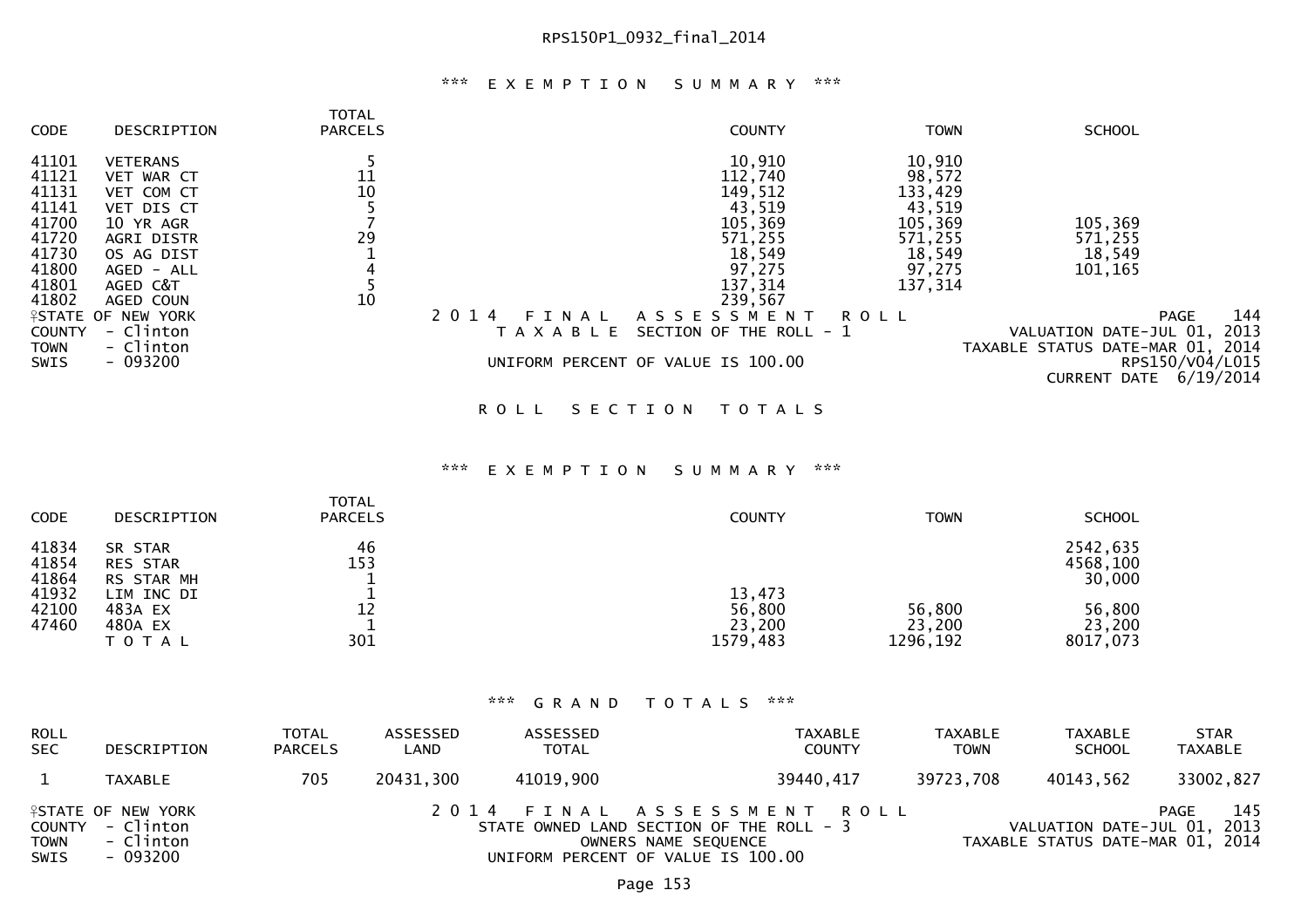| TAX MAP PARCEL NUMBER<br>CURRENT OWNERS NAME                                                                                          | PROPERTY LOCATION & CLASS ASSESSMENT EXEMPTION CODE----------------COUNTY--------TOWN------SCHOOL<br>SCHOOL DISTRICT                                                                           | LAND                          | TAX DESCRIPTION                                                                                       | TAXABLE VALUE                           |             |
|---------------------------------------------------------------------------------------------------------------------------------------|------------------------------------------------------------------------------------------------------------------------------------------------------------------------------------------------|-------------------------------|-------------------------------------------------------------------------------------------------------|-----------------------------------------|-------------|
| <b>CURRENT OWNERS ADDRESS</b>                                                                                                         | PARCEL SIZE/GRID COORD                                                                                                                                                                         | <b>TOTAL</b>                  | SPECIAL DISTRICTS                                                                                     |                                         | ACCOUNT NO. |
| $53. - 1 - 15$<br>State Land<br>Attn: Clinton Co Treasurer<br>137 Margaret St<br>Plattsburgh, NY 12901                                | Rt 11<br>931 Forest s532a<br>093601<br>N Adirondack<br>Lot 35 Omt T6 250A<br>State #0120001<br>For Pres Rpt1532a Pre 190<br>ACRES 206.00                                                       | 49,400<br>49,400              | COUNTY TAXABLE VALUE<br>TAXABLE VALUE<br><b>TOWN</b><br>SCHOOL TAXABLE VALUE<br>FD011 Fire protection | 49,400<br>49,400<br>49,400<br>49,400 TO |             |
|                                                                                                                                       | EAST-0644439 NRTH-2217070<br>DEED BOOK 87<br>PG-888<br>FULL MARKET VALUE                                                                                                                       | 49.400                        |                                                                                                       |                                         |             |
|                                                                                                                                       | Lafrancis Rd                                                                                                                                                                                   |                               |                                                                                                       |                                         |             |
| $54. - 2 - 24$<br>State Land<br>Attn: Clinton Co Treasurer<br>137 Margaret St<br>Plattsburgh, NY 12901                                | 931 Forest s532a<br>093601<br>N Adirondack<br>Lot 37 Sub 4 Ont T6<br>State #0130001 52.81A<br>For Pres Rptl 532A<br>ACRES 52.80<br>EAST-0653245 NRTH-2219290                                   | 14,700<br>14,700              | COUNTY TAXABLE VALUE<br><b>TOWN</b><br>TAXABLE VALUE<br>SCHOOL TAXABLE VALUE<br>FD011 Fire protection | 14,700<br>14,700<br>14,700<br>14,700 TO |             |
|                                                                                                                                       | DEED BOOK 117<br><b>PG-780</b><br>FULL MARKET VALUE                                                                                                                                            | 14,700                        |                                                                                                       |                                         |             |
| $69. - 1 - 5$<br>State Land<br>Attn: Clinton Co Treasurer<br>137 Margaret St<br>Plattsburgh, NY 12901                                 | Lafrancis Rd<br>931 Forest s532a<br>N Adirondack<br>093601<br>Lot 24 Omt T6 50A<br>State #0110001<br>For Pres Rptl 532A<br>ACRES 58.00<br>EAST-0656743 NRTH-2216624<br>DEED BOOK 111<br>PG-561 | 10,000<br>10,000              | COUNTY TAXABLE VALUE<br>TAXABLE VALUE<br><b>TOWN</b><br>SCHOOL TAXABLE VALUE<br>FD011 Fire protection | 10,000<br>10,000<br>10,000<br>10,000 TO |             |
|                                                                                                                                       | FULL MARKET VALUE                                                                                                                                                                              | 10,000                        |                                                                                                       |                                         |             |
| $300 - 32 - 1$<br>State Land<br>Attn: Clinton County Treasurer Transition Assessment For<br>137 Margaret St                           | 993 Transition t<br>N Adirondack<br>093601<br>Town County & FD011                                                                                                                              | 0<br>$\mathbf{0}$             | SCHL EXMPT 50004<br>COUNTY TAXABLE VALUE<br><b>TOWN</b><br>TAXABLE VALUE<br>SCHOOL TAXABLE VALUE      | $\Omega$<br>0<br>0                      | 0           |
| $336. - 32 - 1$<br>State Land<br>Attn: Clinton County Treasurer Transition Assessment For<br>137 Margaret St<br>Plattsburgh, NY 12901 | 993 Transition t<br>N Adirondack<br>093601<br>School 093601 Only<br>FULL MARKET VALUE                                                                                                          | 0<br>$\Omega$<br>$\mathbf{0}$ | SCHL TAXBL 50001<br>COUNTY TAXABLE VALUE<br><b>TOWN</b><br>TAXABLE VALUE<br>SCHOOL TAXABLE VALUE      | $\Omega$<br>0<br>0<br>$\mathbf 0$       | 0<br>0      |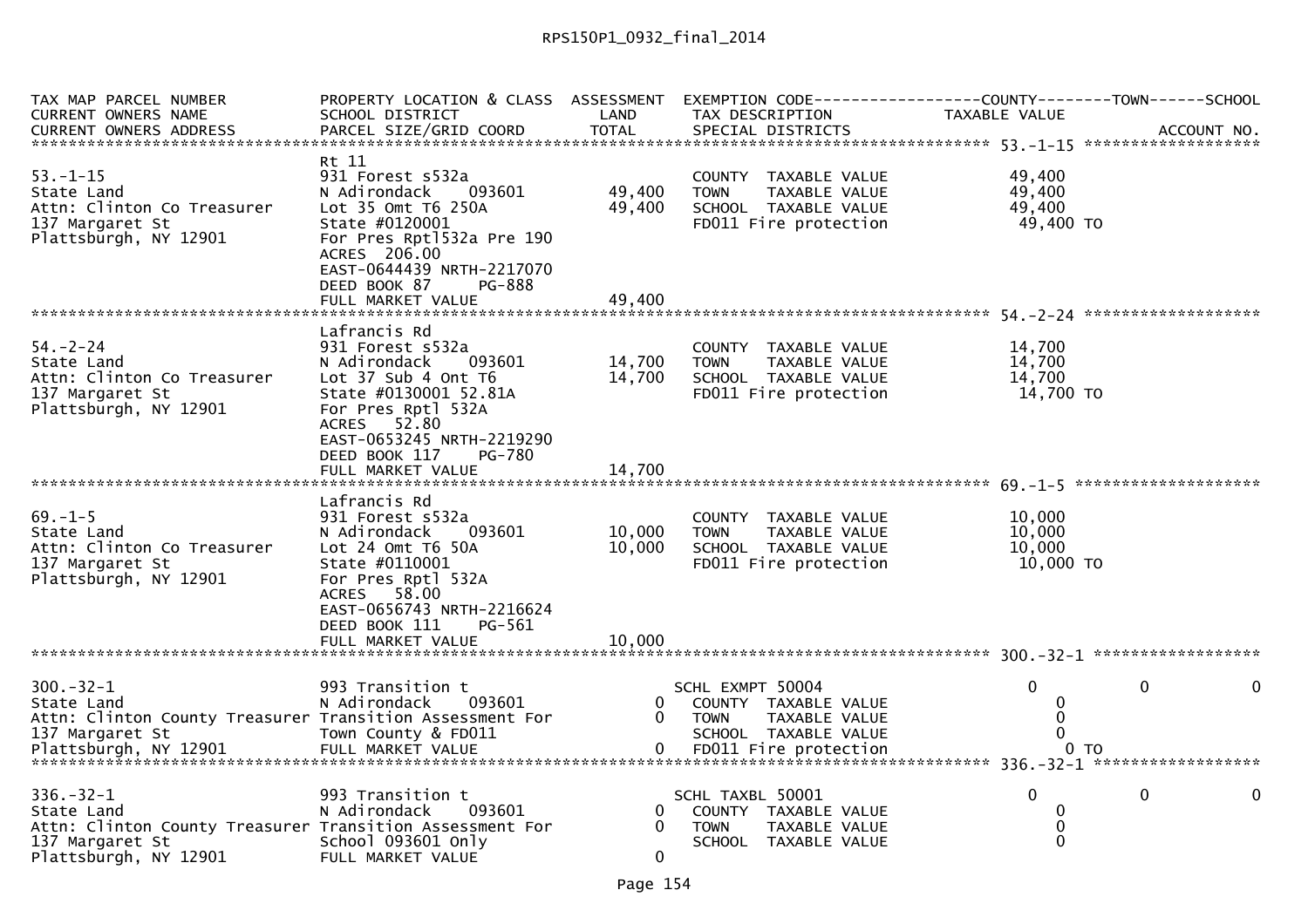|                                                                                                      | RPS150P1_0932_final_2014                                                                                     |                                                                                                                             |
|------------------------------------------------------------------------------------------------------|--------------------------------------------------------------------------------------------------------------|-----------------------------------------------------------------------------------------------------------------------------|
| <b>ISTATE OF NEW YORK</b><br>COUNTY - Clinton<br>- Clinton<br><b>TOWN</b><br><b>SWIS</b><br>- 093200 | 2014 FINAL ASSESSMENT ROLL<br>STATE OWNED LAND SECTION OF THE ROLL - 3<br>UNIFORM PERCENT OF VALUE IS 100.00 | 146<br>PAGE<br>VALUATION DATE-JUL 01, 2013<br>TAXABLE STATUS DATE-MAR 01, 2014<br>RPS150/V04/L015<br>CURRENT DATE 6/19/2014 |

### ROLL SECTION TOTALS

#### \*\*\* S P E C I A L D I S T R I C T S U M M A R Y \*\*\*

| CODE | DISTRICT NAME        | TOTAL<br>PARCELS | EXTENSION<br><b>TYPE</b> | EXTENSION<br>VALUE | AD VALOREM<br>VALUE | <b>EXEMPT</b><br>AMOUNT | TAXABLE<br><b>VALUE</b> |
|------|----------------------|------------------|--------------------------|--------------------|---------------------|-------------------------|-------------------------|
|      | FD011 Fire protectio |                  | 4 TOTAL                  |                    | 74,100              |                         | 74,100                  |

#### \*\*\* S C H O O L D I S T R I C T S U M M A R Y \*\*\*

| <b>CODE</b> | DISTRICT NAME | TOTAL<br><b>PARCELS</b> | ASSESSED<br>LAND | ASSESSED<br><b>TOTAL</b> | <b>EXEMPT</b><br><b>AMOUNT</b> | <b>TOTAL</b><br><b>TAXABLE</b> | <b>STAR</b><br><b>AMOUNT</b> | <b>STAR</b><br><b>TAXABLE</b> |
|-------------|---------------|-------------------------|------------------|--------------------------|--------------------------------|--------------------------------|------------------------------|-------------------------------|
| 093601      | N Adirondack  |                         | 74,100           | 74,100                   |                                | 74,100                         |                              | 74,100                        |
|             | SUB-TOTAL     |                         | 74,100           | 74,100                   |                                | 74,100                         |                              | 74,100                        |
|             | T O T A L     |                         | 74,100           | 74,100                   |                                | 74,100                         |                              | 74,100                        |

### \*\*\* S Y S T E M C O D E S S U M M A R Y \*\*\*

| <b>CODE</b>    | DESCRIPTION                                  | TOTAL<br><b>PARCELS</b> | <b>COUNTY</b> | <b>TOWN</b> | <b>SCHOOL</b> |
|----------------|----------------------------------------------|-------------------------|---------------|-------------|---------------|
| 50001<br>50004 | SCHL TAXBL<br><b>SCHL EXMPT</b><br>T 0 T A L | -<br>-                  |               |             |               |

### \*\*\* E X E M P T I O N S U M M A R Y \*\*\*

NO EXEMPTIONS AT THIS LEVEL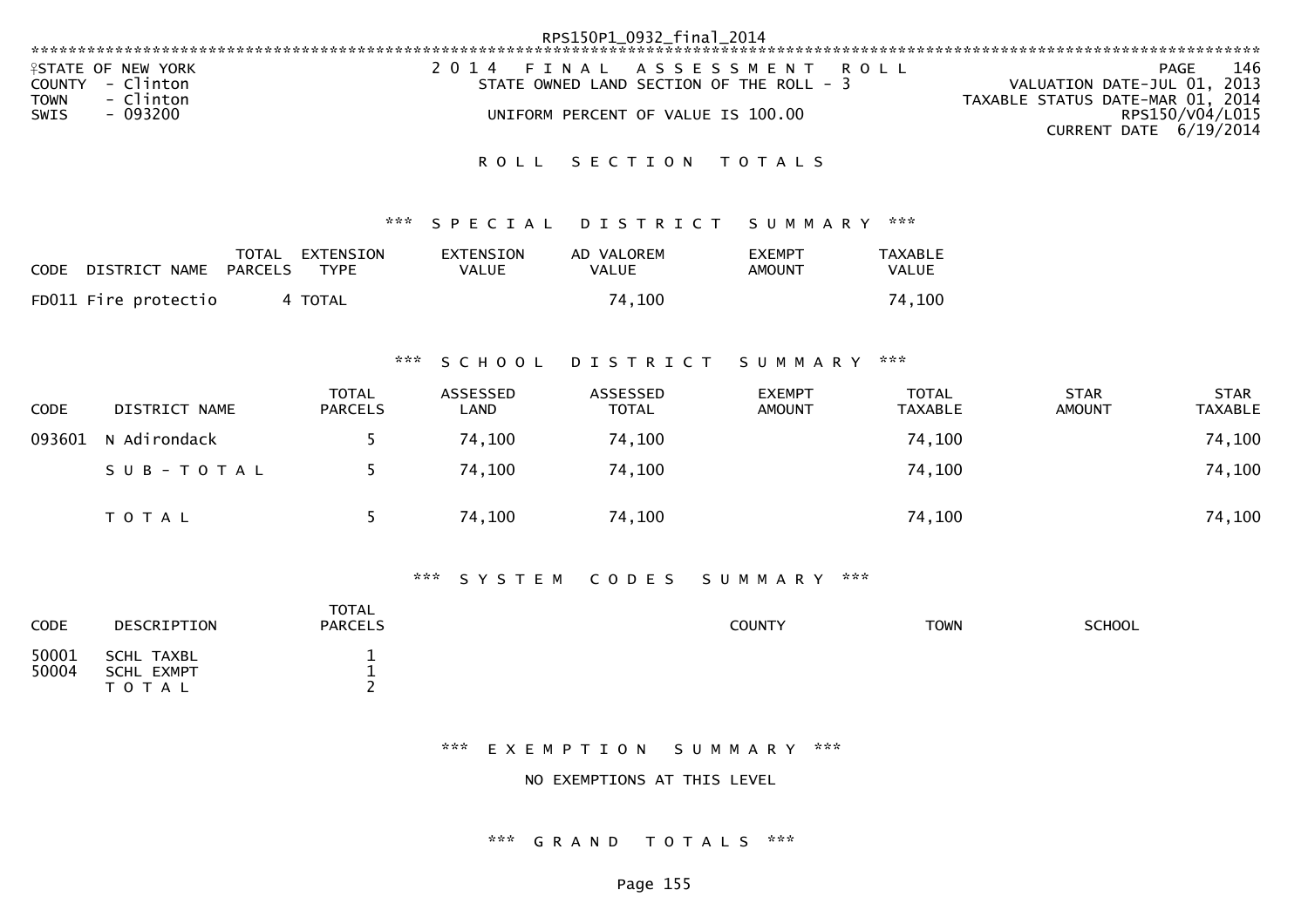| <b>ROLL</b><br><b>SEC</b>                       | DESCRIPTION                                                                 | <b>TOTAL</b><br><b>PARCELS</b> | ASSESSED<br>LAND                                                                                                                | RPS150P1_0932_final_2014<br>ASSESSED<br><b>TOTAL</b> | <b>TAXABLE</b><br><b>COUNTY</b>                                                                                                                 | TAXABLE<br><b>TOWN</b> | <b>TAXABLE</b><br><b>SCHOOL</b>                                 | <b>STAR</b><br><b>TAXABLE</b> |
|-------------------------------------------------|-----------------------------------------------------------------------------|--------------------------------|---------------------------------------------------------------------------------------------------------------------------------|------------------------------------------------------|-------------------------------------------------------------------------------------------------------------------------------------------------|------------------------|-----------------------------------------------------------------|-------------------------------|
| 3                                               | STATE OWNED LAND                                                            | 5.                             | 74,100                                                                                                                          | 74,100                                               | 74,100                                                                                                                                          | 74,100                 | 74,100                                                          | 74,100                        |
| <b>TOWN</b><br>SWIS                             | <b>ISTATE OF NEW YORK</b><br>COUNTY - Clinton<br>- Clinton<br>$-093200$     |                                |                                                                                                                                 |                                                      | 2014 FINAL ASSESSMENT<br><b>ROLL</b><br>SPECIAL FRANCHISE SECTION OF THE ROLL - 5<br>OWNERS NAME SEQUENCE<br>UNIFORM PERCENT OF VALUE IS 100.00 |                        | VALUATION DATE-JUL 01, 2013<br>TAXABLE STATUS DATE-MAR 01, 2014 | 147<br><b>PAGE</b>            |
|                                                 | TAX MAP PARCEL NUMBER<br>CURRENT OWNERS NAME                                |                                | PROPERTY LOCATION & CLASS ASSESSMENT<br>SCHOOL DISTRICT                                                                         | LAND                                                 | EXEMPTION CODE-----------------COUNTY-------TOWN------SCHOOL<br>TAX DESCRIPTION                                                                 | TAXABLE VALUE          |                                                                 |                               |
|                                                 |                                                                             |                                |                                                                                                                                 |                                                      |                                                                                                                                                 |                        |                                                                 |                               |
| $516. - 32 - 1$<br><b>NYSEG</b>                 | Attn: Utility Shared Services<br>Local Tax Dept Freeport<br>70 Farm View Dr |                                | Electric & Gas<br>861 Elec & gas<br>163401<br>Chateaugay 1<br>Special Franchise<br>App Factor .2603 In Ccs<br>FULL MARKET VALUE | 0<br>158,333<br>158,333                              | COUNTY TAXABLE VALUE<br><b>TOWN</b><br>TAXABLE VALUE<br>SCHOOL TAXABLE VALUE<br>FD011 Fire protection                                           |                        | 158,333<br>158,333<br>158,333<br>158,333 TO                     |                               |
|                                                 |                                                                             |                                | Electric & Gas                                                                                                                  |                                                      |                                                                                                                                                 |                        |                                                                 |                               |
| $536. - 32 - 1$<br><b>NYSEG</b>                 | Attn: Utility Shared Services<br>Local Tax Dept Freeport<br>70 Farm View Dr |                                | 861 Elec & gas<br>093601<br>N Adirondack<br>Special Franchise<br>App Factor .7397 In Nac<br>FULL MARKET VALUE                   | 0<br>449,938<br>449,938                              | COUNTY TAXABLE VALUE<br>TAXABLE VALUE<br><b>TOWN</b><br>SCHOOL TAXABLE VALUE<br>FD011 Fire protection                                           |                        | 449,938<br>449,938<br>449,938<br>449,938 TO                     |                               |
|                                                 |                                                                             |                                |                                                                                                                                 |                                                      |                                                                                                                                                 |                        |                                                                 |                               |
| $516. - 32 - 3$<br>PO Box 7467                  | Time Warner Of Champlain<br>Charlotte, NC 28241-7467                        | Television                     | 869 Television<br>093601<br>N Adirondack<br>Special Franchise<br>App Factor .2603 In Ccs<br>FULL MARKET VALUE                   | $\overline{0}$<br>2,940<br>2,940                     | COUNTY TAXABLE VALUE<br><b>TOWN</b><br>TAXABLE VALUE<br>SCHOOL TAXABLE VALUE<br>FD011 Fire protection                                           |                        | 2,940<br>2,940<br>2,940<br>2,940 TO                             |                               |
|                                                 |                                                                             | Television                     |                                                                                                                                 |                                                      |                                                                                                                                                 |                        |                                                                 |                               |
| $536. - 32 - 3$<br>PO Box 7467                  | Time Warner Of Champlain<br>Charlotte, NC 28241-7467                        |                                | 869 Television<br>093601<br>N Adirondack<br>Special Franchise<br>App Factor .7397 In Nac<br>FULL MARKET VALUE                   | 0<br>8,354<br>8,354                                  | COUNTY TAXABLE VALUE<br>TAXABLE VALUE<br><b>TOWN</b><br>SCHOOL TAXABLE VALUE<br>FD011 Fire protection                                           |                        | 8,354<br>8,354<br>8,354<br>8,354 TO                             |                               |
|                                                 |                                                                             | Telephone                      |                                                                                                                                 |                                                      |                                                                                                                                                 |                        |                                                                 |                               |
| $516. - 32 - 2$<br>Duff & Phelps<br>PO Box 2749 | Verizon New York Inc<br>Company Code 631900<br>Addison, TX 75001            |                                | 866 Telephone<br>163401<br>Chateaugay 1<br>Special Franchise<br>App Factor .2603 In Ccs<br>FULL MARKET VALUE                    | 0<br>55,678<br>55,678                                | COUNTY TAXABLE VALUE<br><b>TOWN</b><br>TAXABLE VALUE<br>SCHOOL TAXABLE VALUE<br>FD011 Fire protection                                           |                        | 55,678<br>55,678<br>55,678<br>55,678 TO                         |                               |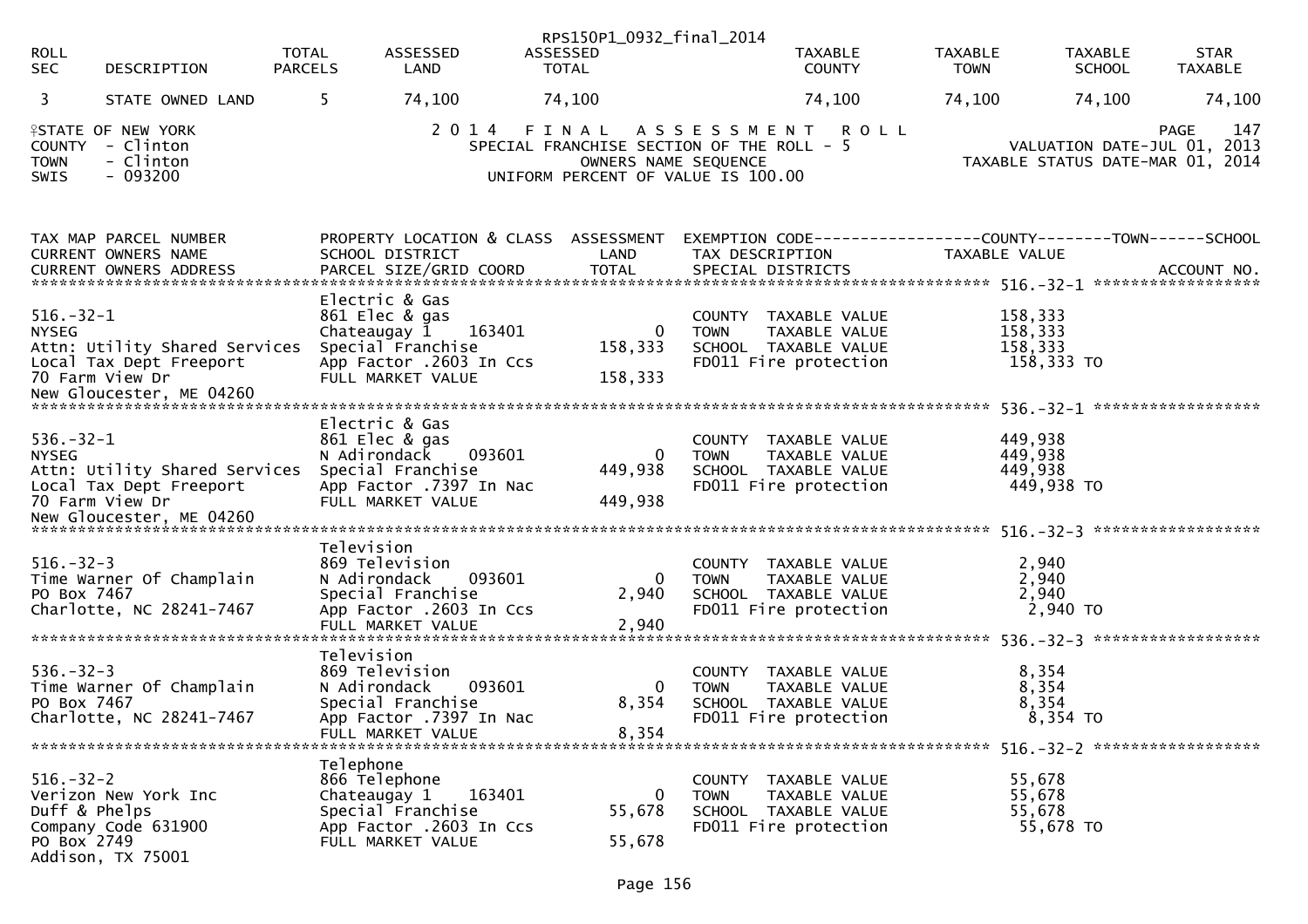|                                  |                                                     |                                                                                            |                                  | RPS150P1_0932_final_2014                           |                              |                                                                                 |                                |                                                            |                               |
|----------------------------------|-----------------------------------------------------|--------------------------------------------------------------------------------------------|----------------------------------|----------------------------------------------------|------------------------------|---------------------------------------------------------------------------------|--------------------------------|------------------------------------------------------------|-------------------------------|
|                                  |                                                     |                                                                                            |                                  |                                                    |                              |                                                                                 |                                |                                                            |                               |
| $536. - 32 - 2$<br>Duff & Phelps | Verizon New York Inc<br>Company Code 631900         | Telephone<br>866 Telephone<br>N Adirondack<br>Special Franchise<br>App Factor .7397 In Nac | 093601                           | $\mathbf{0}$<br>158,223                            | <b>COUNTY</b><br><b>TOWN</b> | TAXABLE VALUE<br>TAXABLE VALUE<br>SCHOOL TAXABLE VALUE<br>FD011 Fire protection |                                | 158,223<br>158,223<br>158,223<br>158,223 TO                |                               |
| PO Box 2749                      |                                                     | FULL MARKET VALUE                                                                          |                                  | 158,223                                            |                              |                                                                                 |                                |                                                            |                               |
|                                  |                                                     |                                                                                            |                                  |                                                    |                              |                                                                                 |                                |                                                            |                               |
| <b>COUNTY</b><br><b>TOWN</b>     | <b>ISTATE OF NEW YORK</b><br>- Clinton<br>- Clinton |                                                                                            | 2 0 1 4                          | FINAL<br>SPECIAL FRANCHISE SECTION OF THE ROLL - 5 | ASSESSMENT                   |                                                                                 | <b>ROLL</b>                    | VALUATION DATE-JUL 01,<br>TAXABLE STATUS DATE-MAR 01, 2014 | 148<br><b>PAGE</b><br>2013    |
| <b>SWIS</b>                      | $-093200$                                           |                                                                                            |                                  | UNIFORM PERCENT OF VALUE IS 100.00                 |                              |                                                                                 |                                | CURRENT DATE 6/19/2014                                     | RPS150/V04/L015               |
|                                  |                                                     |                                                                                            | <b>ROLL</b>                      | SECTION TOTALS                                     |                              |                                                                                 |                                |                                                            |                               |
|                                  |                                                     | ***                                                                                        | SPECIAL                          | <b>DISTRICT</b>                                    |                              | SUMMARY                                                                         | ***                            |                                                            |                               |
|                                  |                                                     |                                                                                            |                                  |                                                    |                              |                                                                                 |                                |                                                            |                               |
| <b>CODE</b>                      | TOTAL<br><b>PARCELS</b><br>DISTRICT NAME            | EXTENSION<br><b>TYPE</b>                                                                   | <b>EXTENSION</b><br><b>VALUE</b> | AD VALOREM<br><b>VALUE</b>                         |                              | <b>EXEMPT</b><br><b>AMOUNT</b>                                                  | <b>TAXABLE</b><br><b>VALUE</b> |                                                            |                               |
|                                  | FD011 Fire protectio                                | 6 TOTAL                                                                                    |                                  | 833,466                                            |                              |                                                                                 | 833,466                        |                                                            |                               |
|                                  |                                                     | ***                                                                                        | SCHOOL                           | DISTRICT                                           |                              | SUMMARY                                                                         | $\pi \times \pi$               |                                                            |                               |
|                                  |                                                     |                                                                                            |                                  |                                                    |                              |                                                                                 |                                |                                                            |                               |
| CODE                             | DISTRICT NAME                                       | <b>TOTAL</b><br><b>PARCELS</b>                                                             | <b>ASSESSED</b><br>LAND          | ASSESSED<br><b>TOTAL</b>                           |                              | <b>EXEMPT</b><br><b>AMOUNT</b>                                                  | <b>TOTAL</b><br><b>TAXABLE</b> | <b>STAR</b><br><b>AMOUNT</b>                               | <b>STAR</b><br><b>TAXABLE</b> |
| 093601<br>163401                 | N Adirondack<br>Chateaugay 1                        | 4<br>$\overline{2}$                                                                        |                                  | 619,455<br>214,011                                 |                              |                                                                                 | 619,455<br>214,011             |                                                            | 619,455<br>214,011            |
|                                  | SUB-TOTAL                                           | 6                                                                                          |                                  | 833,466                                            |                              |                                                                                 | 833,466                        |                                                            | 833,466                       |
|                                  | TOTAL                                               | 6                                                                                          |                                  | 833,466                                            |                              |                                                                                 | 833,466                        |                                                            | 833,466                       |
|                                  |                                                     |                                                                                            |                                  |                                                    |                              |                                                                                 |                                |                                                            |                               |

\*\*\* S Y S T E M C O D E S S U M M A R Y \*\*\*

NO SYSTEM EXEMPTIONS AT THIS LEVEL

\*\*\* E X E M P T I O N S U M M A R Y \*\*\*

NO EXEMPTIONS AT THIS LEVEL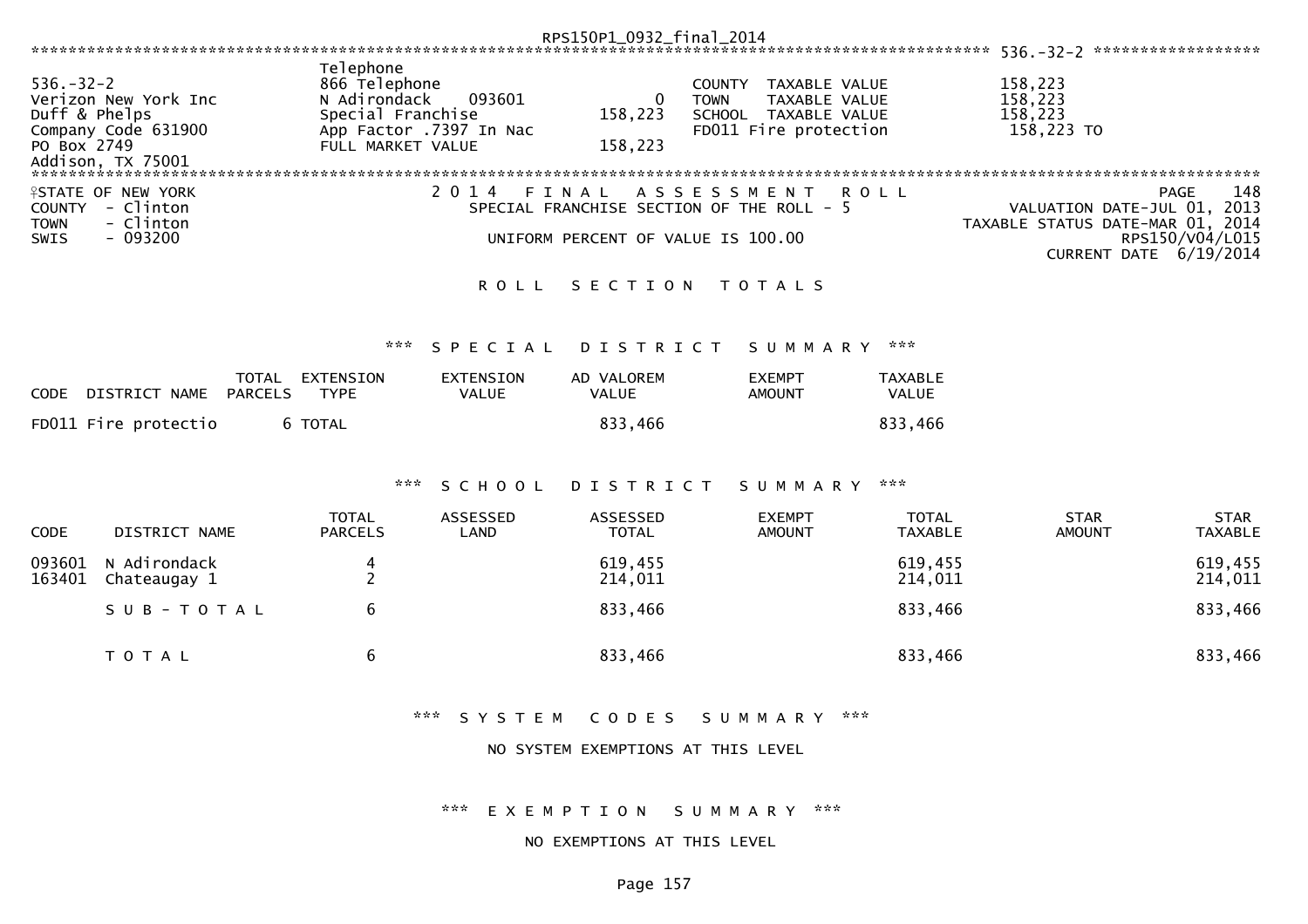| <b>ROLL</b><br><b>SEC</b>             | DESCRIPTION                                                                                                                                 | <b>TOTAL</b><br><b>PARCELS</b> | ASSESSED<br>LAND                                                                                                                                                                                                     | ASSESSED<br><b>TOTAL</b> | <b>TAXABLE</b><br><b>COUNTY</b>                                                                                 | <b>TAXABLE</b><br><b>TOWN</b> | <b>TAXABLE</b><br><b>SCHOOL</b>                                 | <b>STAR</b><br><b>TAXABLE</b> |
|---------------------------------------|---------------------------------------------------------------------------------------------------------------------------------------------|--------------------------------|----------------------------------------------------------------------------------------------------------------------------------------------------------------------------------------------------------------------|--------------------------|-----------------------------------------------------------------------------------------------------------------|-------------------------------|-----------------------------------------------------------------|-------------------------------|
| 5                                     | SPECIAL FRANCHISE                                                                                                                           | 6                              |                                                                                                                                                                                                                      | 833,466                  | 833,466                                                                                                         | 833,466                       | 833,466                                                         | 833,466                       |
| <b>TOWN</b><br>SWIS                   | <b>ISTATE OF NEW YORK</b><br>COUNTY - Clinton<br>- Clinton<br>- 093200                                                                      |                                | 2014                                                                                                                                                                                                                 | OWNERS NAME SEQUENCE     | FINAL ASSESSMENT<br><b>ROLL</b><br>UTILITY & R.R. SECTION OF THE ROLL - 6<br>UNIFORM PERCENT OF VALUE IS 100.00 |                               | VALUATION DATE-JUL 01, 2013<br>TAXABLE STATUS DATE-MAR 01, 2014 | 149<br>PAGE                   |
|                                       | TAX MAP PARCEL NUMBER<br>CURRENT OWNERS NAME                                                                                                |                                | PROPERTY LOCATION & CLASS ASSESSMENT<br>SCHOOL DISTRICT                                                                                                                                                              | LAND                     | TAX DESCRIPTION                                                                                                 | TAXABLE VALUE                 |                                                                 |                               |
| $38.1 - 1 - 20.1 - 1$                 | Churubusco Volunteer Fire Dept N Adirondack<br>C/O AT&T Mobility<br>Attn: NREA Tax Department<br>5405 Windward Pkwy<br>Alpharetta, GA 30004 |                                | 1260 Clinton Mills Rd<br>837 Cell Tower<br>093601<br>Cellular Tower<br>60'x60' leased land<br>Tower Fence Bldg<br>0.01<br><b>ACRES</b><br>EAST-0641383 NRTH-2231409<br>DEED BOOK 779<br>$PG-63$<br>FULL MARKET VALUE | 0<br>118,000<br>118,000  | COUNTY TAXABLE VALUE<br><b>TOWN</b><br>TAXABLE VALUE<br>SCHOOL TAXABLE VALUE<br>FD011 Fire protection           | 118,000<br>118,000<br>118,000 | 118,000 TO                                                      |                               |
|                                       |                                                                                                                                             |                                |                                                                                                                                                                                                                      |                          |                                                                                                                 |                               |                                                                 |                               |
| $52. - 1 - 16.2$<br>PMB 353           | Crown Atlantic Co LLC<br>4017 Washington Rd<br>McMurray, PA 15317                                                                           |                                | 587 Campbell Rd<br>837 Cell Tower<br>163401<br>Chateaugay 1<br>$Lot 48$ T6 Omt<br>Pate<br>Apply Factor 100% in Chat<br>Cell Tower<br>ACRES 95.40<br>EAST-0628806 NRTH-2219965<br>DEED BOOK 20011 PG-31586            | 55,200<br>155,500        | COUNTY TAXABLE VALUE<br>TAXABLE VALUE<br><b>TOWN</b><br>SCHOOL TAXABLE VALUE<br>FD011 Fire protection           | 155,500<br>155,500<br>155,500 | 155,500 TO                                                      |                               |
|                                       |                                                                                                                                             |                                |                                                                                                                                                                                                                      |                          |                                                                                                                 |                               |                                                                 |                               |
| $68. - 1 - 14. - 1$<br><b>PMB 353</b> | Crown Atlantic Co LLC<br>4017 Washington Rd<br>McMurray, PA 15317                                                                           |                                | 81 Gagnier Rd<br>837 Cell Tower<br>N Adirondack<br>093601<br>Leased Ld/Inst 12 6058 in<br>From Premo<br>Cell Tower<br>EAST-0639939 NRTH-2214974                                                                      | 0<br>100,000             | COUNTY TAXABLE VALUE<br>TAXABLE VALUE<br><b>TOWN</b><br>SCHOOL TAXABLE VALUE<br>FD011 Fire protection           | 100,000<br>100,000<br>100,000 | 100,000 TO                                                      |                               |
| $616. - 32 - 4$                       |                                                                                                                                             |                                | Ryan Rd<br>882 Elec Trans Imp                                                                                                                                                                                        |                          | COUNTY TAXABLE VALUE                                                                                            | 800,000                       |                                                                 |                               |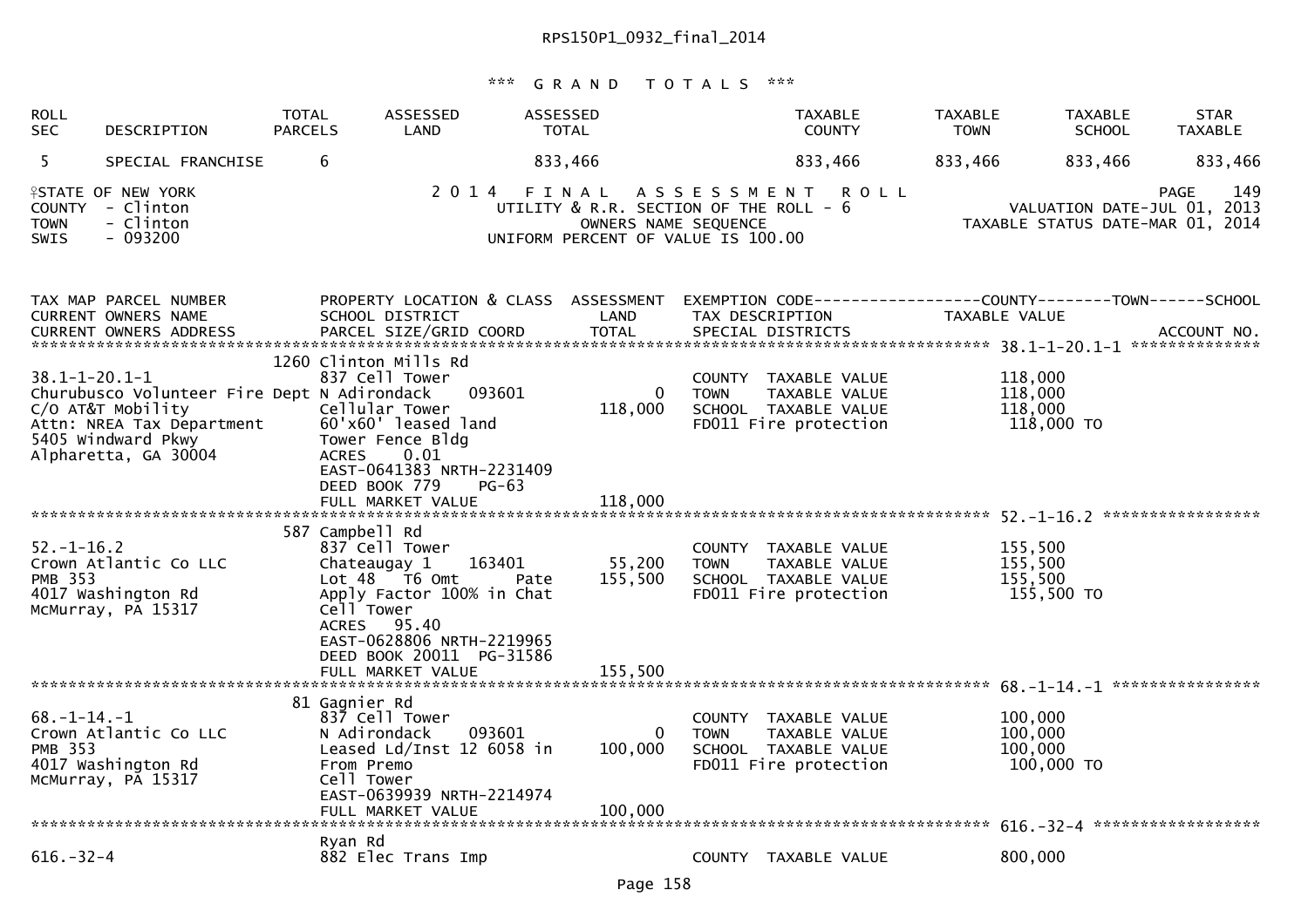|                                                          |                                                    | RPS150P1_0932_final_2014 |                                                      |                                                              |
|----------------------------------------------------------|----------------------------------------------------|--------------------------|------------------------------------------------------|--------------------------------------------------------------|
| Noble Environmental Power LLC Chateaugay 1 163401        |                                                    | $\bf{0}$                 | TOWN<br>TAXABLE VALUE                                | 800,000                                                      |
| ADP Accounts Payable                                     | 1 mile collection line 70                          | 800,000                  | SCHOOL TAXABLE VALUE                                 | 800,000                                                      |
| PO Box 3467                                              | Poles - Frank Co/Clin Co                           |                          | FD011 Fire protection                                | 800,000 TO                                                   |
| Coppell, TX 75019-3467                                   | to Ryan Rd substation                              |                          |                                                      |                                                              |
|                                                          | FULL MARKET VALUE                                  | 800,000                  |                                                      |                                                              |
|                                                          |                                                    |                          |                                                      |                                                              |
| $38. - 1 - 21. - 1$                                      | Looby Rd                                           |                          |                                                      | 110,000                                                      |
| NY RSA 2 Cellular Partnership                            | 837 Cell Tower<br>093601<br>N Adirondack           | 100                      | COUNTY TAXABLE VALUE<br><b>TOWN</b><br>TAXABLE VALUE | 110,000                                                      |
| dba Verizon Wireless                                     | T6 Omt<br>Lot 54<br>Pate                           | 110,000                  | SCHOOL TAXABLE VALUE                                 | 110,000                                                      |
| PO Box 2549                                              | 0.01<br><b>ACRES</b>                               |                          | FD011 Fire protection                                | 110,000 TO                                                   |
| Addison, TX 75001                                        | EAST-0637585 NRTH-2229146                          |                          |                                                      |                                                              |
|                                                          | DEED BOOK 977<br>PG-318                            |                          |                                                      |                                                              |
|                                                          | FULL MARKET VALUE                                  | 110.000                  |                                                      |                                                              |
|                                                          |                                                    |                          |                                                      |                                                              |
| <b>ISTATE OF NEW YORK</b>                                | 2 0 1 4                                            | FINAL                    | A S S E S S M E N T<br><b>ROLL</b>                   | 150<br><b>PAGE</b>                                           |
| COUNTY - Clinton                                         |                                                    |                          | UTILITY & R.R. SECTION OF THE ROLL - 6               | VALUATION DATE-JUL 01, 2013                                  |
| - Clinton<br>TOWN                                        |                                                    | OWNERS NAME SEQUENCE     |                                                      | TAXABLE STATUS DATE-MAR 01, 2014                             |
| <b>SWIS</b><br>- 093200                                  |                                                    |                          | UNIFORM PERCENT OF VALUE IS 100.00                   |                                                              |
|                                                          |                                                    |                          |                                                      |                                                              |
|                                                          |                                                    |                          |                                                      |                                                              |
| TAX MAP PARCEL NUMBER                                    | PROPERTY LOCATION & CLASS ASSESSMENT               |                          |                                                      | EXEMPTION CODE-----------------COUNTY-------TOWN------SCHOOL |
| CURRENT OWNERS NAME                                      | SCHOOL DISTRICT                                    | LAND                     | TAX DESCRIPTION                                      | TAXABLE VALUE                                                |
| CURRENT OWNERS ADDRESS                                   |                                                    |                          |                                                      |                                                              |
|                                                          |                                                    |                          |                                                      |                                                              |
|                                                          | 6471 Rt 11                                         |                          |                                                      |                                                              |
| $68. - 1 - 4.4$                                          | 871 Elec-Gas Facil                                 |                          | COUNTY TAXABLE VALUE                                 | 512,300                                                      |
| <b>NYSEG</b>                                             | N Adirondack<br>093601                             | 21,100                   | TAXABLE VALUE<br><b>TOWN</b>                         | 512,300<br>512,300                                           |
| Attn: Utility Shared Services<br>Local Tax Dept Freeport | Electric & Gas Facility<br>App Factor 100 % In Nac | 512,300                  | SCHOOL TAXABLE VALUE<br>FD011 Fire protection        | 512,300 TO                                                   |
| 70 Farm View Dr                                          | ACRES 18.20                                        |                          |                                                      |                                                              |
| New Gloucester, ME 04260                                 | EAST-0641782 NRTH-2214738                          |                          |                                                      |                                                              |
|                                                          | DEED BOOK 794<br>PG-228                            |                          |                                                      |                                                              |
|                                                          |                                                    |                          |                                                      |                                                              |
|                                                          |                                                    |                          |                                                      | *****                                                        |
|                                                          | Outside Plant                                      |                          |                                                      |                                                              |
| 632. - 9999 - 131. 600 - 1881                            | 884 Elec Dist Out                                  |                          | COUNTY TAXABLE VALUE                                 | 964,624                                                      |
| <b>NYSEG</b>                                             | N Adirondack<br>093601                             | 0                        | <b>TOWN</b><br><b>TAXABLE VALUE</b>                  | 964,624                                                      |
| Attn: Utility Shared Services                            | Loc #888888 Poles, wires, c                        | 964,624                  | SCHOOL TAXABLE VALUE                                 | 964,624                                                      |
| Local Tax Dept Freeport                                  | App Factor .7397 In Nac                            |                          | FD011 Fire protection                                | 964,624 TO                                                   |
| 70 Farm View Dr                                          | FULL MARKET VALUE                                  | 964,624                  |                                                      |                                                              |
| New Gloucester, ME 04260                                 |                                                    |                          |                                                      |                                                              |
|                                                          | Outside Plant                                      |                          |                                                      |                                                              |
| 632. -9999-131. 600-1882                                 | 884 Elec Dist Out                                  |                          | COUNTY TAXABLE VALUE                                 | 339,450                                                      |
| <b>NYSEG</b>                                             | Chateaugay 1<br>163401                             | 0                        | <b>TOWN</b><br>TAXABLE VALUE                         | 339,450                                                      |
| Attn: Utility Shared Services                            | Loc #888888 Poles, wires, c                        | 339,450                  | SCHOOL TAXABLE VALUE                                 | 339,450                                                      |
| Local Tax Dept Freeport                                  | App Fact .2603 In CCS                              |                          | FD011 Fire protection                                | 339,450 TO                                                   |
| 70 Farm View Dr                                          | FULL MARKET VALUE                                  | 339,450                  |                                                      |                                                              |
| New Gloucester, ME 04260                                 |                                                    |                          |                                                      |                                                              |
|                                                          |                                                    |                          |                                                      |                                                              |
|                                                          | Outside Plant                                      |                          |                                                      |                                                              |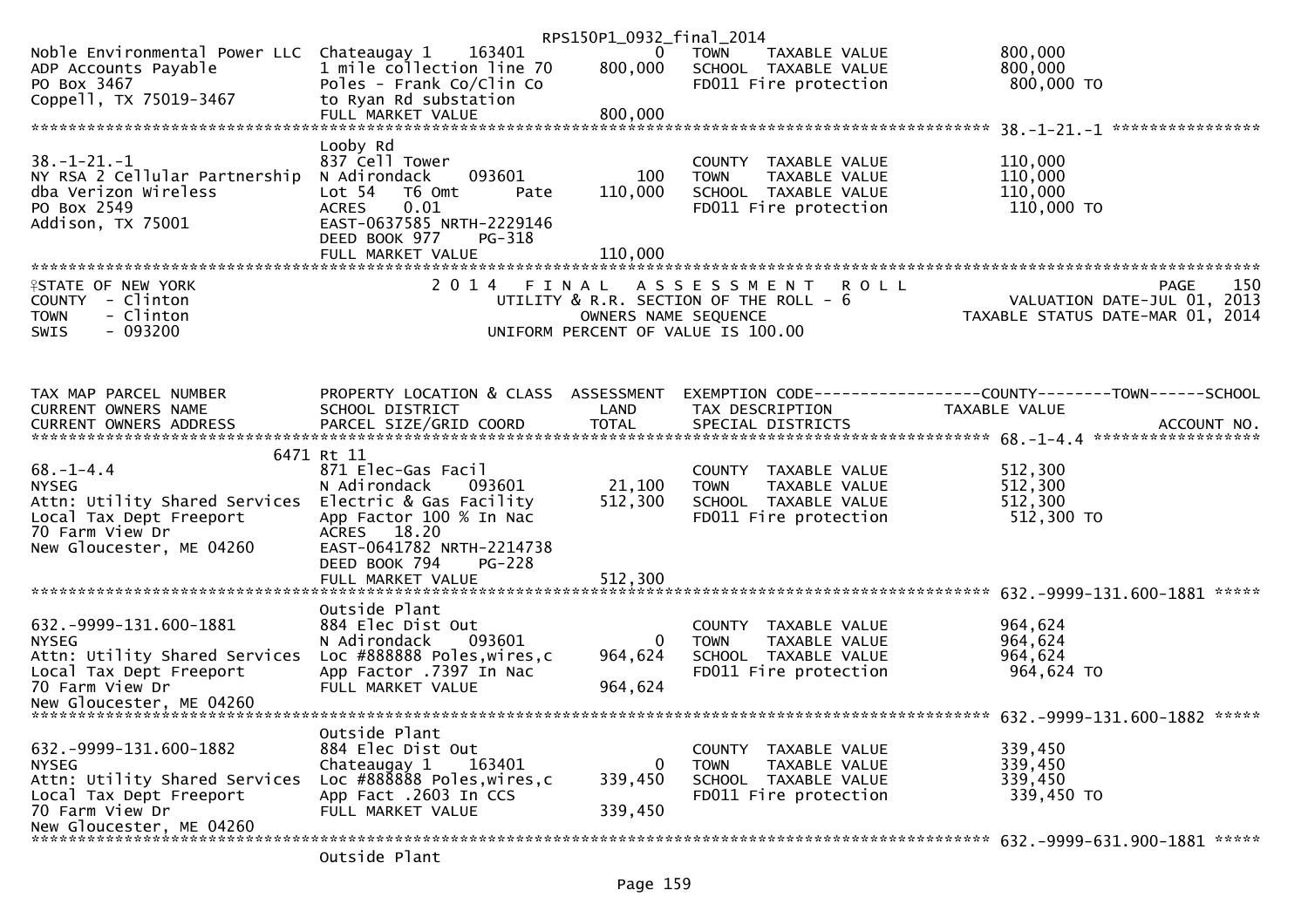| RPS150P1_0932_final_2014   |                                        |        |               |                             |                                  |  |
|----------------------------|----------------------------------------|--------|---------------|-----------------------------|----------------------------------|--|
| 632.-9999-631.900-1881     | 836 Telecom. eq.                       |        | <b>COUNTY</b> | TAXABLE VALUE               | 87,234                           |  |
| Verizon New York Inc       | N Adirondack<br>093601                 | 0      | TOWN          | TAXABLE VALUE               | 87,234                           |  |
| Duff & Phelps              | Loc #888888                            | 87,234 | <b>SCHOOL</b> | TAXABLE VALUE               | 87,234                           |  |
| Company Code 631900        | App Factor .7397 In Nac                |        |               | FD011 Fire protection       | 87,234 TO                        |  |
| PO Box 2749                | FULL MARKET VALUE                      | 87,234 |               |                             |                                  |  |
| Addison, TX 75001          |                                        |        |               |                             |                                  |  |
|                            |                                        |        |               |                             | 632.-9999-631.900-1882<br>*****  |  |
|                            | Outside Plant                          |        |               |                             |                                  |  |
| 632. -9999-631.900-1882    | 836 Telecom. eq.                       |        | <b>COUNTY</b> | TAXABLE VALUE               | 30,697                           |  |
| Verizon New York Inc       | 163401<br>Chateaugay 1                 | 0      | TOWN          | TAXABLE VALUE               | 30,697                           |  |
| Duff & Phelps              | Loc #888888 Poles, wires, c            | 30,697 | SCHOOL        | TAXABLE VALUE               | 30,697                           |  |
| Company Code 631900        | App Factor .2603 In Ccs                |        |               | FD011 Fire protection       | 30,697 TO                        |  |
| PO Box 2749                | FULL MARKET VALUE                      | 30,697 |               |                             |                                  |  |
| Addison, TX 75001          |                                        |        |               |                             |                                  |  |
|                            |                                        |        |               |                             |                                  |  |
| <b>ISTATE OF NEW YORK</b>  | 2014<br>FINAL                          |        |               | A S S E S S M E N T R O L L | -151<br>PAGE                     |  |
| - Clinton<br><b>COUNTY</b> | UTILITY & R.R. SECTION OF THE ROLL - 6 |        |               |                             | VALUATION DATE-JUL 01, 2013      |  |
| - Clinton<br><b>TOWN</b>   |                                        |        |               |                             | TAXABLE STATUS DATE-MAR 01, 2014 |  |
| $-093200$<br><b>SWIS</b>   | UNIFORM PERCENT OF VALUE IS 100.00     |        |               |                             | RPS150/V04/L015                  |  |
|                            |                                        |        |               |                             | CURRENT DATE 6/19/2014           |  |
|                            |                                        |        |               |                             |                                  |  |

### ROLL SECTION TOTALS

\*\*\* S P E C I A L D I S T R I C T S U M M A R Y \*\*\*

| CODE DISTRICT NAME PARCELS | TOTAL EXTENSION<br><b>TYPE</b> | <b>EXTENSTON</b><br>VALUE | AD VALOREM<br><b>VALUE</b> | <b>FXFMPT</b><br>AMOUNT | <b>TAXABLE</b><br>VALUE |
|----------------------------|--------------------------------|---------------------------|----------------------------|-------------------------|-------------------------|
| FD011 Fire protectio       | 10 TOTAL                       |                           | 3217,805                   |                         | 3217,805                |

### \*\*\* S C H O O L D I S T R I C T S U M M A R Y \*\*\*

| <b>CODE</b>      | DISTRICT NAME                | TOTAL<br><b>PARCELS</b> | ASSESSED<br>LAND | <b>ASSESSED</b><br><b>TOTAL</b> | <b>EXEMPT</b><br><b>AMOUNT</b> | <b>TOTAL</b><br><b>TAXABLE</b> | <b>STAR</b><br><b>AMOUNT</b> | <b>STAR</b><br><b>TAXABLE</b> |
|------------------|------------------------------|-------------------------|------------------|---------------------------------|--------------------------------|--------------------------------|------------------------------|-------------------------------|
| 093601<br>163401 | N Adirondack<br>Chateaugay 1 | b<br>4                  | 21,200<br>55,200 | 1892, 158<br>1325,647           |                                | 1892, 158<br>1325,647          |                              | 1892, 158<br>1325,647         |
|                  | SUB-TOTAL                    | 10                      | 76,400           | 3217,805                        |                                | 3217,805                       |                              | 3217,805                      |
|                  | T O T A L                    | 10                      | 76,400           | 3217,805                        |                                | 3217,805                       |                              | 3217,805                      |

\*\*\* S Y S T E M C O D E S S U M M A R Y \*\*\*

#### NO SYSTEM EXEMPTIONS AT THIS LEVEL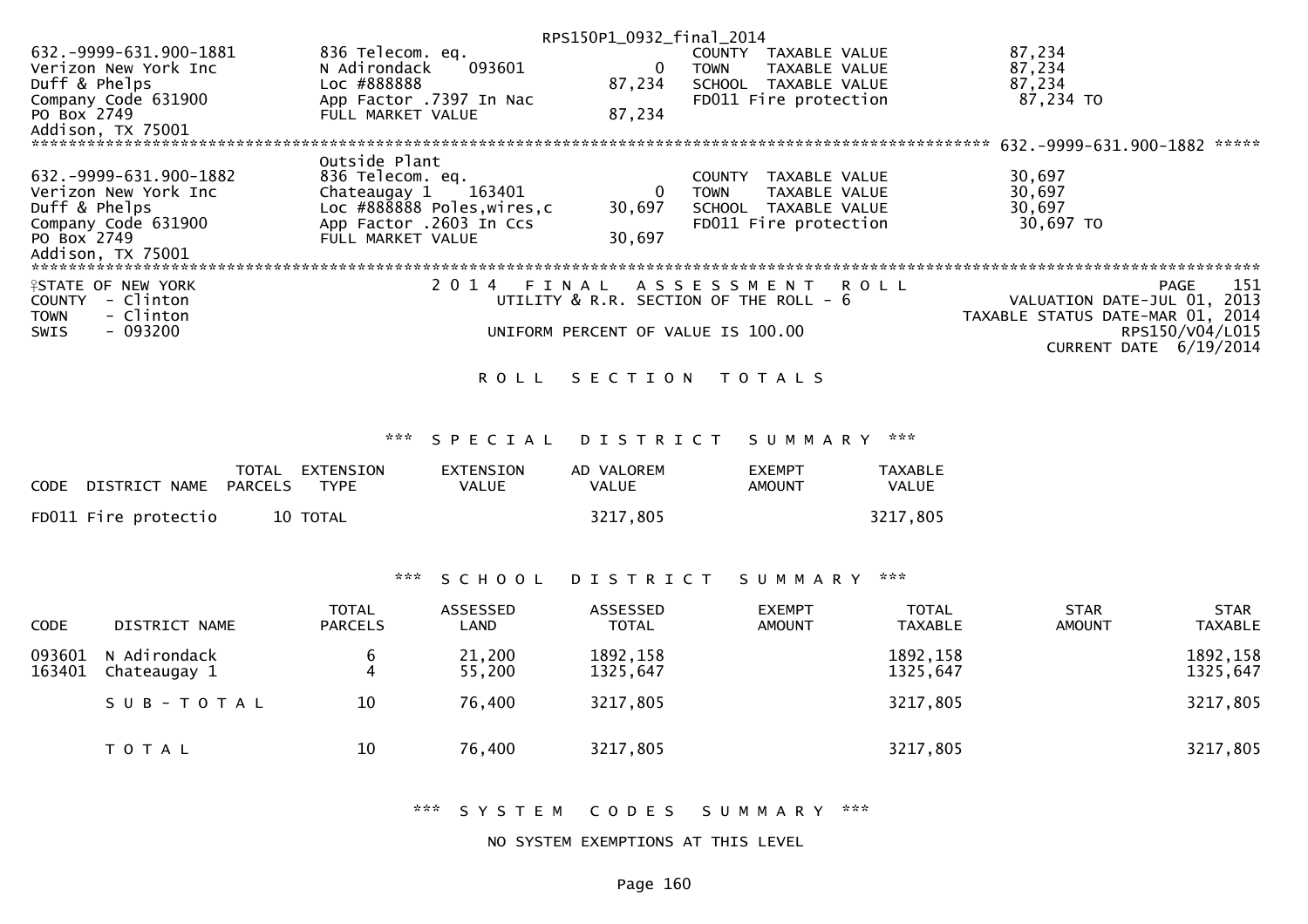## \*\*\* E X E M P T I O N S U M M A R Y \*\*\*

### NO EXEMPTIONS AT THIS LEVEL

| <b>ROLL</b><br><b>SEC</b>                   | DESCRIPTION                                                                           | TOTAL<br><b>PARCELS</b>    | ASSESSED<br>LAND                                                                                                                                                        | ASSESSED<br><b>TOTAL</b>                                                             |                                             | <b>TAXABLE</b><br><b>COUNTY</b>                                                                      | <b>TAXABLE</b><br><b>TOWN</b> | <b>TAXABLE</b><br><b>SCHOOL</b>                                 | <b>STAR</b><br><b>TAXABLE</b> |
|---------------------------------------------|---------------------------------------------------------------------------------------|----------------------------|-------------------------------------------------------------------------------------------------------------------------------------------------------------------------|--------------------------------------------------------------------------------------|---------------------------------------------|------------------------------------------------------------------------------------------------------|-------------------------------|-----------------------------------------------------------------|-------------------------------|
| 6                                           | UTILITIES & N.C.                                                                      | 10                         | 76,400                                                                                                                                                                  | 3217,805                                                                             |                                             | 3217,805                                                                                             | 3217,805                      | 3217,805                                                        | 3217,805                      |
| <b>COUNTY</b><br><b>TOWN</b><br><b>SWIS</b> | <b>ISTATE OF NEW YORK</b><br>- Clinton<br>- Clinton<br>$-093200$                      |                            | 2 0 1 4                                                                                                                                                                 | FINAL<br>WHOLLY EXEMPT SECTION OF THE ROLL - 8<br>UNIFORM PERCENT OF VALUE IS 100.00 | A S S E S S M E N T<br>OWNERS NAME SEQUENCE | <b>ROLL</b>                                                                                          |                               | VALUATION DATE-JUL 01, 2013<br>TAXABLE STATUS DATE-MAR 01, 2014 | 152<br><b>PAGE</b>            |
|                                             | TAX MAP PARCEL NUMBER<br>CURRENT OWNERS NAME                                          |                            | SCHOOL DISTRICT                                                                                                                                                         | PROPERTY LOCATION & CLASS ASSESSMENT<br>LAND                                         |                                             | TAX DESCRIPTION                                                                                      | TAXABLE VALUE                 |                                                                 |                               |
| $7. - 1 - 20. - 1$                          | Apostles Of Infinite Love Inc N Adirondack<br>113 Frontier Rd<br>Churubusco, NY 12923 | 113-91 Frontier Rd         | 240 Rural res<br>093601<br>ACRES 40.00<br>EAST-0635865 NRTH-2242234<br>DEED BOOK 558                                                                                    | 36,000<br>86,700<br><b>PG-964</b>                                                    | NONPR RELI 25110<br><b>TOWN</b>             | COUNTY TAXABLE VALUE<br><b>TAXABLE VALUE</b><br>SCHOOL TAXABLE VALUE<br>FD011 Fire protection        | 86,700                        | 86,700<br>0<br>$0$ TO                                           | 86,700                        |
| $38. - 1 - 23$<br>1 Looby Rd                | Churubusco Sr Citizens Corp<br>Churubusco, NY 12923                                   | 1 Looby Rd<br><b>ACRES</b> | 411 Apartment<br>093601<br>N Adirondack<br>Lot 54 76 0mt<br>2.40<br>EAST-0638966 NRTH-2230506<br>DEED BOOK 667                                                          | 6,000<br>228,000<br>Pate<br>PG-218                                                   | UDC PROJEC 28110<br><b>TOWN</b>             | COUNTY TAXABLE VALUE<br>TAXABLE VALUE<br>SCHOOL TAXABLE VALUE<br>FD011 Fire protection<br>228,000 EX | 228,000                       | 228,000<br>0<br>$0$ TO                                          | 228,000                       |
| $38.1 - 1 - 28$                             | Churubusco Volunteer Fire<br>1301 Clinton Mills Rd<br>Churubusco, NY 12923            |                            | 1301 Clinton Mills Rd<br>662 Police/fire<br>093601<br>N Adirondack<br>Lot 55 T6 Omt<br>FRNT 132.00 DPTH 107.00<br>EAST-0640320 NRTH-2230763<br>DEED BOOK 20051 PG-87958 | 3,600<br>127,100<br>Pate                                                             | INCVOLFIRE 26400<br><b>TOWN</b>             | COUNTY TAXABLE VALUE<br>TAXABLE VALUE<br>SCHOOL TAXABLE VALUE<br>FD011 Fire protection<br>127,100 EX | 127,100                       | 127,100<br>0<br>0 <sub>T</sub>                                  | 127,100                       |
|                                             |                                                                                       |                            | Clinton Mills Rd                                                                                                                                                        |                                                                                      |                                             |                                                                                                      |                               |                                                                 |                               |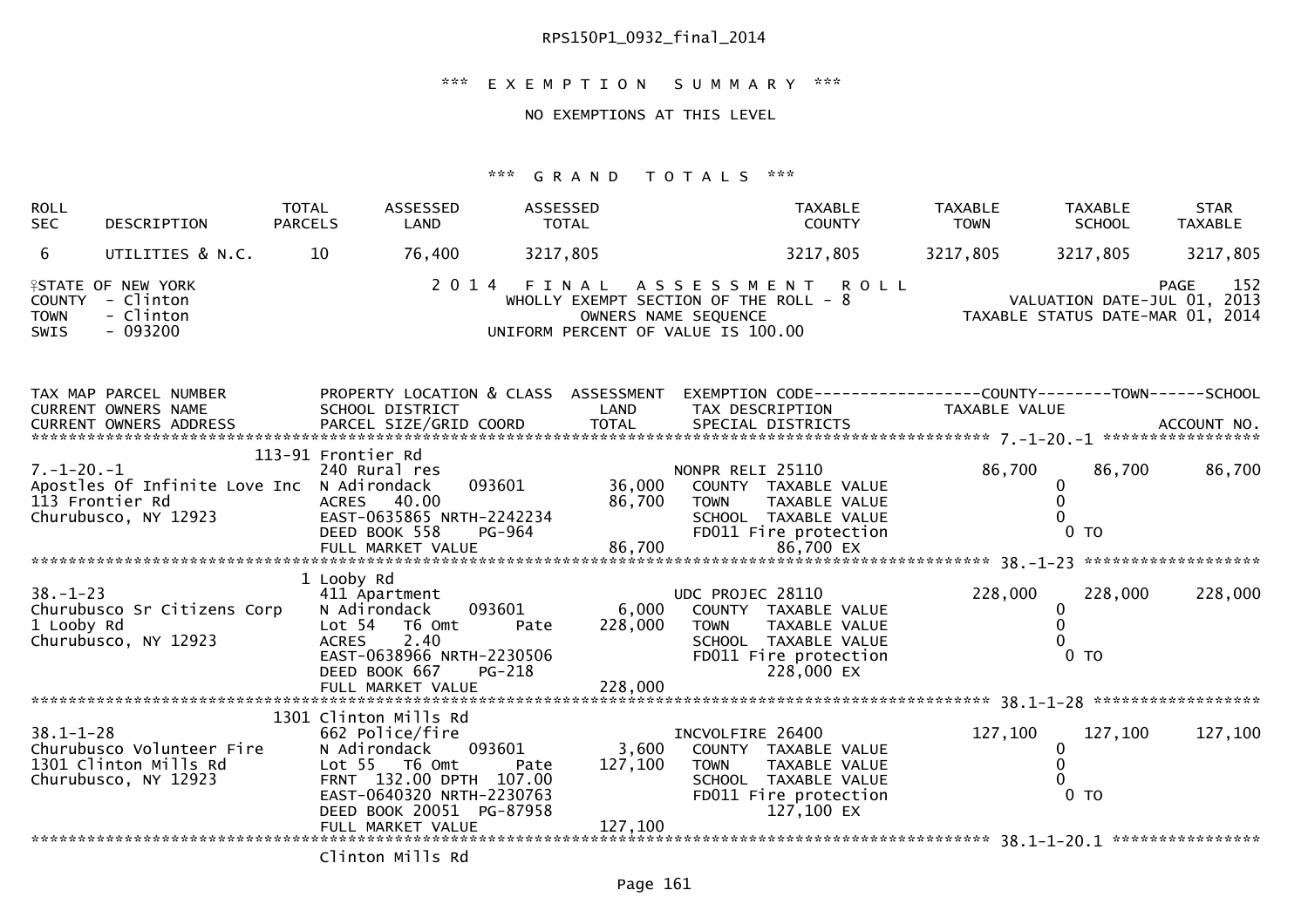|                                                                                                                                                                                    |                                                   | RPS150P1_0932_final_2014 |                                                                |                   |                                                                 |
|------------------------------------------------------------------------------------------------------------------------------------------------------------------------------------|---------------------------------------------------|--------------------------|----------------------------------------------------------------|-------------------|-----------------------------------------------------------------|
| $38.1 - 1 - 20.1$<br>Churubusco Volunteer Fire Co N Adirondack                                                                                                                     | 321 Abandoned ag<br>093601                        | 14,500                   | INCVOLFIRE 26400<br>COUNTY TAXABLE VALUE                       | 14,500<br>0       | 14,500<br>14,500                                                |
| Box 135 Campbell Rd<br>Churubusco, NY 12923                                                                                                                                        | Lot 66<br>T6 Omt<br>Pate<br><b>ACRES</b><br>14.00 | 14,500                   | TAXABLE VALUE<br><b>TOWN</b><br>SCHOOL TAXABLE VALUE           | 0<br>0            |                                                                 |
|                                                                                                                                                                                    | EAST-0641383 NRTH-2231409                         |                          | FD011 Fire protection                                          |                   | 0 <sub>T</sub>                                                  |
|                                                                                                                                                                                    | DEED BOOK 779<br>$PG-63$                          |                          | 14,500 EX                                                      |                   |                                                                 |
|                                                                                                                                                                                    |                                                   |                          |                                                                |                   |                                                                 |
|                                                                                                                                                                                    | 595 Rt 189                                        |                          |                                                                |                   |                                                                 |
| $38. - 1 - 2$                                                                                                                                                                      | 695 Cemetery                                      |                          | PRI CMTERY 27350                                               | 20,200            | 20,200<br>20,200                                                |
| Immaculate Heart Of Mary<br>c/o St Edmunds Church                                                                                                                                  | N Adirondack<br>093601<br>Lot 67 T6 Omt<br>Pate   | 19,200<br>20,200         | COUNTY TAXABLE VALUE<br>TAXABLE VALUE<br><b>TOWN</b>           | 0<br>$\mathbf{0}$ |                                                                 |
| Cemetery                                                                                                                                                                           | New Cemetery                                      |                          | SCHOOL TAXABLE VALUE                                           | 0                 |                                                                 |
| PO Box 119                                                                                                                                                                         | <b>ACRES</b><br>3.84                              |                          | FD011 Fire protection                                          |                   | 0 <sub>T</sub>                                                  |
| Ellenburg, NY 12933                                                                                                                                                                | EAST-0638764 NRTH-2231723                         |                          | 20,200 EX                                                      |                   |                                                                 |
|                                                                                                                                                                                    | DEED BOOK 80<br>PG-468<br>FULL MARKET VALUE       | 20,200                   |                                                                |                   |                                                                 |
|                                                                                                                                                                                    |                                                   |                          |                                                                |                   |                                                                 |
| <b>ISTATE OF NEW YORK</b>                                                                                                                                                          | 2014 FINAL                                        |                          | A S S E S S M E N T<br><b>ROLL</b>                             |                   | 153<br><b>PAGE</b>                                              |
| COUNTY - Clinton                                                                                                                                                                   |                                                   |                          | WHOLLY EXEMPT SECTION OF THE ROLL - 8                          |                   | VALUATION DATE-JUL 01, 2013<br>TAXABLE STATUS DATE-MAR 01, 2014 |
| <b>TOWN</b><br>- Clinton<br>$-093200$<br>SWIS                                                                                                                                      |                                                   |                          | OWNERS NAME SEQUENCE<br>UNIFORM PERCENT OF VALUE IS 100.00     |                   |                                                                 |
|                                                                                                                                                                                    |                                                   |                          |                                                                |                   |                                                                 |
|                                                                                                                                                                                    |                                                   |                          |                                                                |                   |                                                                 |
| TAX MAP PARCEL NUMBER                                                                                                                                                              | PROPERTY LOCATION & CLASS ASSESSMENT              |                          | EXEMPTION CODE------------------COUNTY--------TOWN------SCHOOL |                   |                                                                 |
| CURRENT OWNERS NAME                                                                                                                                                                | SCHOOL DISTRICT                                   | LAND                     | TAX DESCRIPTION                                                | TAXABLE VALUE     |                                                                 |
| -CURRENT OWNERS ADDRESS PARCEL SIZE/GRID COORD TOTAL SPECIAL DISTRICTS AND MONERS ADDRESS PARCEL SIZE/GRID COORD TOTAL SPECIAL DISTRICTS AND MONERS ADDRESS PARCEL SIZE/GRID COORD |                                                   |                          |                                                                |                   |                                                                 |
|                                                                                                                                                                                    |                                                   |                          |                                                                |                   |                                                                 |
| $38.1 - 1 - 35$                                                                                                                                                                    | 1343 Clinton Mills Rd<br>695 Cemetery             |                          | PRI CMTERY 27350                                               | 7,900             | 7,900<br>7,900                                                  |
| Immaculate Heart of Mary                                                                                                                                                           | 093601<br>N Adirondack                            | 7,900                    | COUNTY TAXABLE VALUE                                           | 0                 |                                                                 |
| Rt 189                                                                                                                                                                             | Lot 55  T6 Omt<br>Pate                            | 7,900                    | <b>TOWN</b><br>TAXABLE VALUE                                   | $\mathbf{0}$      |                                                                 |
| Churubusco, NY 12923                                                                                                                                                               | old Cemetery<br><b>ACRES</b><br>1.57              |                          | SCHOOL TAXABLE VALUE                                           | 0                 | 0 <sub>T</sub>                                                  |
|                                                                                                                                                                                    | EAST-0639360 NRTH-2230586                         |                          | FD011 Fire protection<br>7,900 EX                              |                   |                                                                 |
|                                                                                                                                                                                    | DEED BOOK 35<br>PG-146                            |                          |                                                                |                   |                                                                 |
|                                                                                                                                                                                    | FULL MARKET VALUE                                 | 7,900                    |                                                                |                   |                                                                 |
| 556-560 Rt 189                                                                                                                                                                     |                                                   |                          |                                                                |                   |                                                                 |
| $38.1 - 1 - 36$                                                                                                                                                                    | 620 Religious                                     |                          | NONPR RELI 25110                                               | 301,600           | 301,600<br>301,600                                              |
| Immaculate Heart Of Mary                                                                                                                                                           | 093601<br>N Adirondack                            | 7,900                    | COUNTY TAXABLE VALUE                                           | 0                 |                                                                 |
| c/o St Edmunds Church                                                                                                                                                              | Lot 66<br>T6 Omt<br>Pate                          | 301,600                  | TAXABLE VALUE<br><b>TOWN</b>                                   |                   |                                                                 |
| PO Box 119<br>Ellenburg, NY 12933                                                                                                                                                  | 1.57<br><b>ACRES</b><br>EAST-0639309 NRTH-2230910 |                          | SCHOOL TAXABLE VALUE<br>FD011 Fire protection                  | 0<br>90,000 TO    |                                                                 |
|                                                                                                                                                                                    | DEED BOOK 205<br>$PG-75$                          |                          |                                                                |                   |                                                                 |
|                                                                                                                                                                                    | FULL MARKET VALUE                                 | 301,600                  |                                                                |                   |                                                                 |
|                                                                                                                                                                                    |                                                   |                          |                                                                |                   |                                                                 |
| $7. - 1 - 26. - 152$                                                                                                                                                               | 464 Jones Rd<br>877 Elc Pwr Othr                  |                          | MUN INDDEV 18020                                               | 3250,000          | 3250,000<br>3250,000                                            |
| Marble River LLC                                                                                                                                                                   | Chateaugay 1<br>163401                            | 100                      | COUNTY TAXABLE VALUE                                           | 0                 |                                                                 |
| 808 Travis St Ste 700                                                                                                                                                              | Lot 88<br>T6 Omt<br>Pate                          | 3250,000                 | <b>TOWN</b><br>TAXABLE VALUE                                   | 0                 |                                                                 |
| Houston, TX 77002                                                                                                                                                                  | Fountain & Brusco                                 |                          | SCHOOL TAXABLE VALUE                                           | 0                 |                                                                 |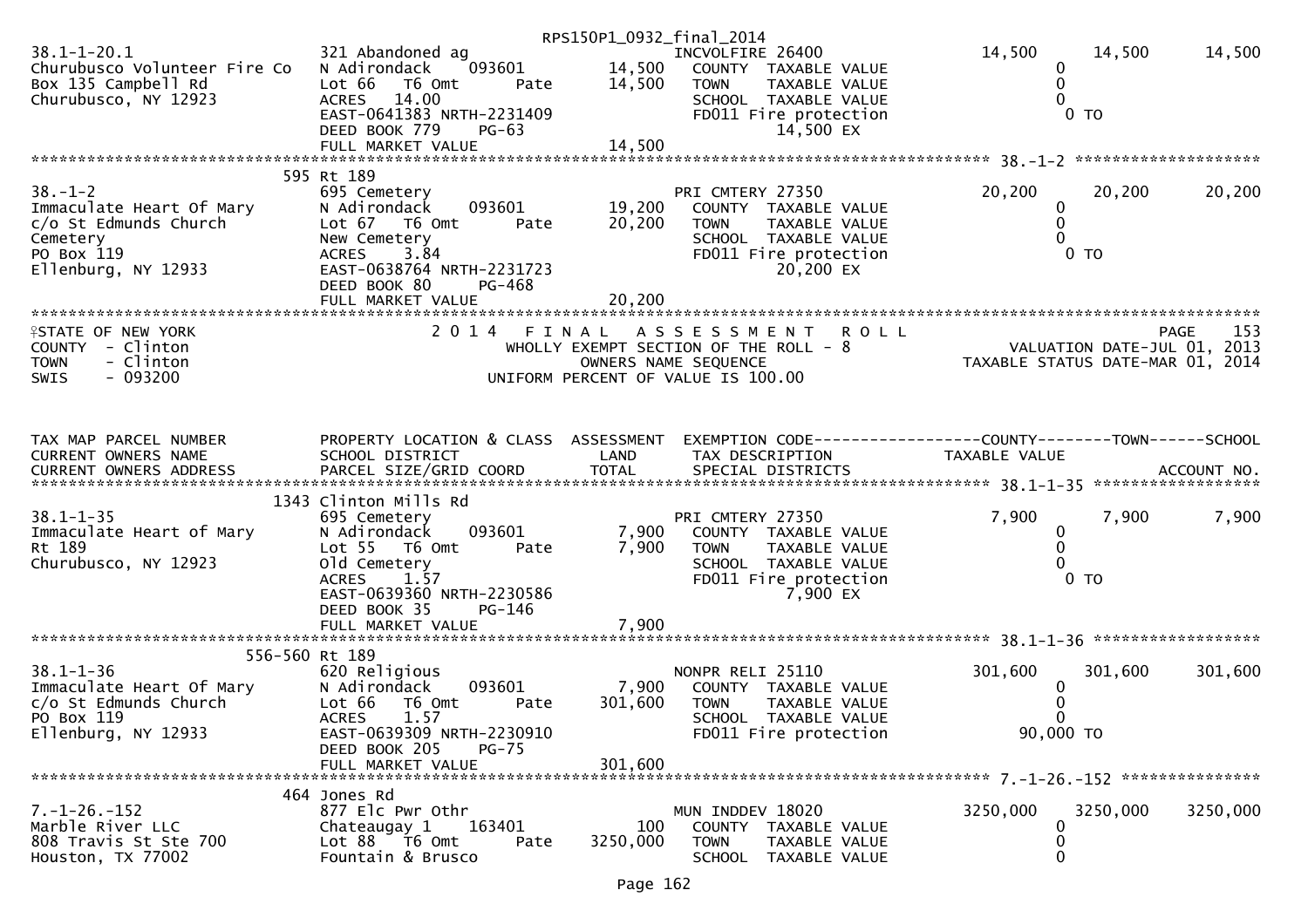|                                                                                                                                                   | 0.01<br><b>ACRES</b><br>EAST-0631568 NRTH-2241019                                                                                                                                     | RPS150P1_0932_final_2014    | FD011 Fire protection                                                                                                                       | 3250,000 TO                                                                     |          |
|---------------------------------------------------------------------------------------------------------------------------------------------------|---------------------------------------------------------------------------------------------------------------------------------------------------------------------------------------|-----------------------------|---------------------------------------------------------------------------------------------------------------------------------------------|---------------------------------------------------------------------------------|----------|
| $8. -1 - 9. -163$<br>Marble River LLC<br>808 Travis St Ste 700<br>Houston, TX 77002                                                               | 140 Marys Way<br>877 Elc Pwr Othr<br>093601<br>N Adirondack<br>Lot $86$<br>T6 Omt<br>Pate<br>John & Lucia Pollic<br>ACRES 0.01<br>EAST-0640038 NRTH-2242505<br>FULL MARKET VALUE      | 100<br>3250,000<br>3250,000 | MUN INDDEV 18020<br>COUNTY TAXABLE VALUE<br><b>TOWN</b><br>TAXABLE VALUE<br>SCHOOL TAXABLE VALUE<br>FD011 Fire protection                   | 3250,000<br>3250,000<br>0<br>$\bf{0}$<br>3250,000 TO                            | 3250,000 |
|                                                                                                                                                   |                                                                                                                                                                                       |                             |                                                                                                                                             |                                                                                 |          |
| $8. -1 - 10.1 - 170$<br>Marble River LLC<br>808 Travis St Ste 700<br>Houston, TX 77002                                                            | 203 Mikes Way<br>877 Elc Pwr Othr<br>093601<br>N Adirondack<br>Lot 86 T6omt<br>John Osakowicz<br>0.01<br><b>ACRES</b><br>EAST-0641650 NRTH-2245867                                    | 100<br>3250,000             | MUN INDDEV 18020<br>COUNTY TAXABLE VALUE<br><b>TOWN</b><br>TAXABLE VALUE<br>SCHOOL TAXABLE VALUE<br>FD011 Fire protection                   | 3250,000<br>3250,000<br>0<br>0<br>3250,000 TO                                   | 3250,000 |
|                                                                                                                                                   | FULL MARKET VALUE                                                                                                                                                                     | 3250,000                    |                                                                                                                                             |                                                                                 |          |
| <b>ISTATE OF NEW YORK</b><br>COUNTY - Clinton<br><b>TOWN</b><br>- Clinton<br>$-093200$<br><b>SWIS</b>                                             |                                                                                                                                                                                       |                             | 2014 FINAL ASSESSMENT<br><b>ROLL</b><br>WHOLLY EXEMPT SECTION OF THE ROLL - 8<br>OWNERS NAME SEQUENCE<br>UNIFORM PERCENT OF VALUE IS 100.00 | PAGE<br>VALUATION DATE-JUL 01, 2013<br>TAXABLE STATUS DATE-MAR 01, 2014         | 154      |
|                                                                                                                                                   |                                                                                                                                                                                       |                             |                                                                                                                                             |                                                                                 |          |
| TAX MAP PARCEL NUMBER<br>CURRENT OWNERS NAME                                                                                                      | PROPERTY LOCATION & CLASS ASSESSMENT<br>SCHOOL DISTRICT                                                                                                                               | LAND                        | TAX DESCRIPTION                                                                                                                             | EXEMPTION CODE------------------COUNTY--------TOWN------SCHOOL<br>TAXABLE VALUE |          |
| $8. -1 - 10.41 - 165$<br>Marble River LLC<br>808 Travis St Ste 700<br>Houston, TX 77002<br>MAY BE SUBJECT TO PAYMENT<br>UNDER AGDIST LAW TIL 2017 | 266 Liberty Pole Rd<br>877 Elc Pwr Othr<br>N Adirondack<br>093601<br>Lot 86 T6omt<br>Michael & Mary LeClair<br>0.01<br><b>ACRES</b><br>EAST-0641459 NRTH-2242765<br>FULL MARKET VALUE | 100<br>3250,000<br>3250,000 | MUN INDDEV 18020<br>COUNTY TAXABLE VALUE<br><b>TOWN</b><br>TAXABLE VALUE<br>SCHOOL TAXABLE VALUE<br>FD011 Fire protection                   | 3250,000<br>3250,000<br>0<br>3250,000 TO                                        | 3250,000 |
|                                                                                                                                                   |                                                                                                                                                                                       |                             |                                                                                                                                             |                                                                                 |          |
| $8. -1 - 10.451 - 164$<br>Marble River LLC<br>808 Travis St Ste 700<br>Houston, TX 77002                                                          | 60 Marys Way<br>877 Elc Pwr Othr<br>093601<br>N Adirondack<br>Lot 86 T6omt<br>Louis & Elaine Dupras<br>0.01<br><b>ACRES</b><br>EAST-0640876 NRTH-2242800<br>FULL MARKET VALUE         | 100<br>3250,000<br>3250,000 | MUN INDDEV 18020<br>COUNTY TAXABLE VALUE<br><b>TOWN</b><br>TAXABLE VALUE<br>SCHOOL TAXABLE VALUE<br>FD011 Fire protection                   | 3250,000<br>3250,000<br>0<br>0<br>$\Omega$<br>3250,000 TO                       | 3250,000 |
|                                                                                                                                                   | 48 Mikes Way                                                                                                                                                                          |                             |                                                                                                                                             |                                                                                 |          |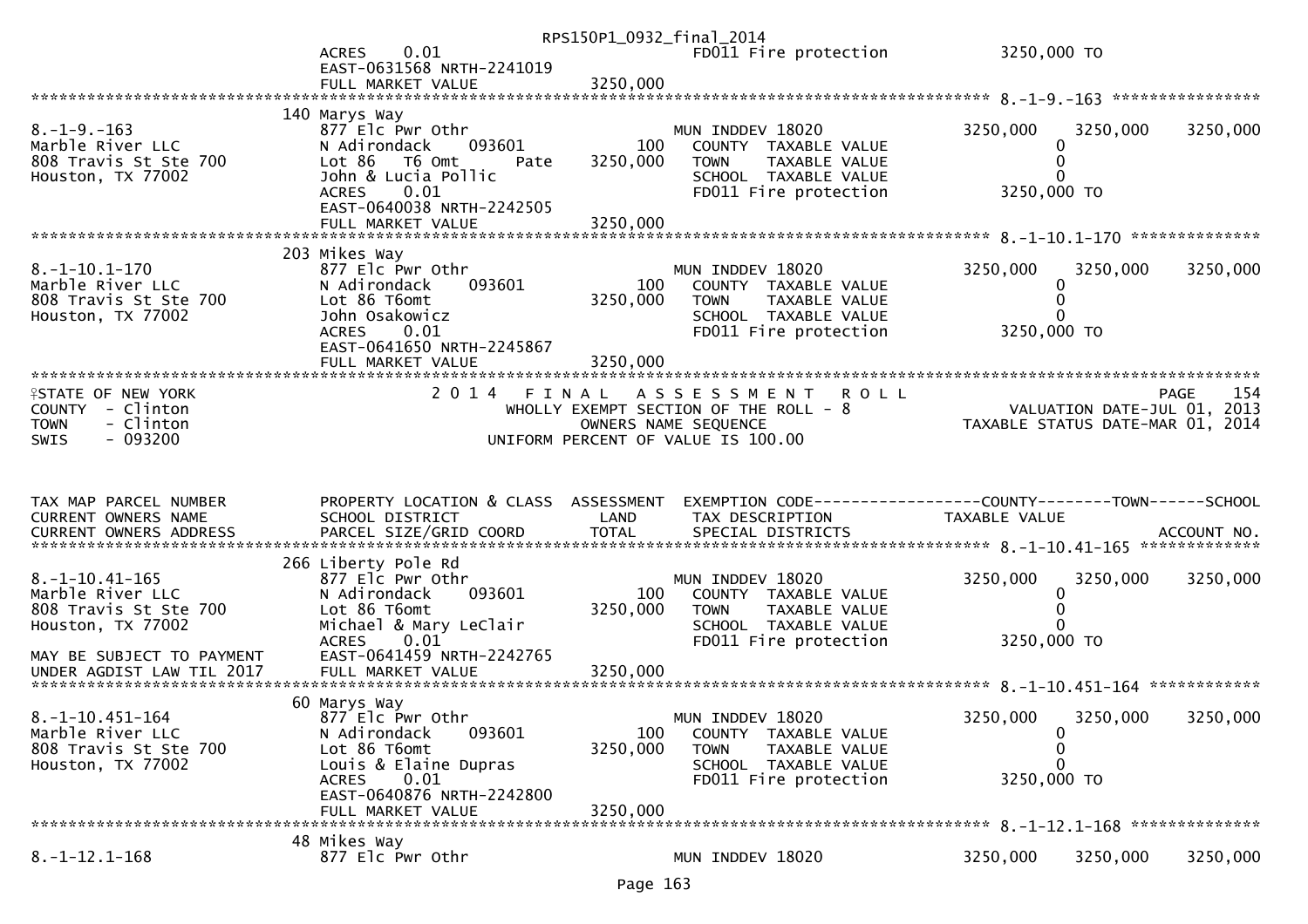|                                                                  |                                                                                             | RPS150P1_0932_final_2014 |                                                                                                       |                                                                                |             |
|------------------------------------------------------------------|---------------------------------------------------------------------------------------------|--------------------------|-------------------------------------------------------------------------------------------------------|--------------------------------------------------------------------------------|-------------|
| Marble River LLC<br>808 Travis St Ste 700<br>Houston, TX 77002   | 093601<br>N Adirondack<br>Lot $85$ T6 Omt<br>Michael & Mary LeClair<br>0.01<br><b>ACRES</b> | 100<br>3250,000          | COUNTY TAXABLE VALUE<br><b>TOWN</b><br>TAXABLE VALUE<br>SCHOOL TAXABLE VALUE<br>FD011 Fire protection | $\mathbf 0$<br>0<br>$\mathbf{0}$<br>3250,000 TO                                |             |
| MAY BE SUBJECT TO PAYMENT                                        | EAST-0644035 NRTH-2245340                                                                   |                          |                                                                                                       |                                                                                |             |
| $8. -1 - 12.1 - 169$                                             | 89 Mikes Way<br>877 Elc Pwr Othr                                                            |                          | MUN INDDEV 18020                                                                                      | 3250,000<br>3250,000                                                           | 3250,000    |
| Marble River LLC<br>808 Travis St Ste 700<br>Houston, TX 77002   | N Adirondack<br>093601<br>Lot 85 T6 Omt<br>Michael & Mary LeClair                           | 100<br>3250,000          | COUNTY TAXABLE VALUE<br><b>TOWN</b><br>TAXABLE VALUE<br>SCHOOL TAXABLE VALUE                          | 0<br>0<br>0                                                                    |             |
| MAY BE SUBJECT TO PAYMENT                                        | 0.01<br><b>ACRES</b><br>EAST-0644035 NRTH-2245340                                           |                          | FD011 Fire protection                                                                                 | 3250,000 TO                                                                    |             |
|                                                                  | 353 Liberty Pole Rd                                                                         |                          |                                                                                                       |                                                                                |             |
| $8. -1 - 13. - 167$<br>Marble River LLC<br>808 Travis St Ste 700 | 877 Elc Pwr Othr<br>093601<br>N Adirondack<br>Lot 85 T6 Omt<br>Pate                         | 100<br>3250,000          | MUN INDDEV 18020<br>COUNTY TAXABLE VALUE<br><b>TOWN</b><br>TAXABLE VALUE                              | 3250,000<br>3250,000<br>0                                                      | 3250,000    |
| Houston, TX 77002                                                | Gerald Miller<br>0.01<br><b>ACRES</b><br>EAST-0642813 NRTH-2245963                          |                          | SCHOOL TAXABLE VALUE<br>FD011 Fire protection                                                         | 0<br>3250,000 TO                                                               |             |
|                                                                  | FULL MARKET VALUE                                                                           | 3250,000                 |                                                                                                       |                                                                                |             |
| <b>ISTATE OF NEW YORK</b>                                        |                                                                                             |                          | 2014 FINAL ASSESSMENT ROLL                                                                            |                                                                                | 155<br>PAGE |
| COUNTY - Clinton                                                 |                                                                                             |                          | WHOLLY EXEMPT SECTION OF THE ROLL - 8                                                                 | VALUATION DATE-JUL 01, 2013                                                    |             |
| <b>TOWN</b><br>- Clinton<br>$-093200$                            |                                                                                             |                          | OWNERS NAME SEQUENCE                                                                                  | TAXABLE STATUS DATE-MAR 01, 2014                                               |             |
| <b>SWIS</b>                                                      |                                                                                             |                          | UNIFORM PERCENT OF VALUE IS 100.00                                                                    |                                                                                |             |
| TAX MAP PARCEL NUMBER<br>CURRENT OWNERS NAME                     | PROPERTY LOCATION & CLASS ASSESSMENT<br>SCHOOL DISTRICT                                     | LAND                     | TAX DESCRIPTION                                                                                       | EXEMPTION CODE-----------------COUNTY--------TOWN------SCHOOL<br>TAXABLE VALUE |             |
|                                                                  |                                                                                             |                          |                                                                                                       |                                                                                |             |
|                                                                  |                                                                                             |                          |                                                                                                       |                                                                                |             |
| $8. -1 - 14.1 - 166$                                             | 354 Liberty Pole Rd<br>877 Elc Pwr Othr                                                     |                          | MUN INDDEV 18020                                                                                      | 3250,000<br>3250,000                                                           | 3250,000    |
| Marble River LLC                                                 | N Adirondack<br>093601                                                                      | 100                      | COUNTY TAXABLE VALUE                                                                                  | 0                                                                              |             |
| 808 Travis St Ste 700<br>Houston, TX 77002                       | Lot 85<br>T6 Omt<br>Pate<br>John & Lucia Pollic                                             | 3250,000                 | <b>TOWN</b><br>TAXABLE VALUE<br>SCHOOL TAXABLE VALUE                                                  | 0<br>0                                                                         |             |
|                                                                  | 0.01<br><b>ACRES</b>                                                                        |                          | FD011 Fire protection                                                                                 | 3250,000 TO                                                                    |             |
|                                                                  | EAST-0645560 NRTH-2243159                                                                   |                          |                                                                                                       |                                                                                |             |
|                                                                  | FULL MARKET VALUE                                                                           | 3250,000                 |                                                                                                       |                                                                                |             |
|                                                                  | 385 Jones Rd                                                                                |                          |                                                                                                       |                                                                                |             |
| $22. -1 - 3. -151$<br>Marble River LLC                           | 877 Elc Pwr Othr<br>Chateaugay 1<br>163401                                                  | 100                      | MUN INDDEV 18020<br>COUNTY TAXABLE VALUE                                                              | 3250,000<br>3250,000<br>0                                                      | 3250,000    |
| 808 Travis St Ste 700                                            | Lot $73 - 76$ Omt<br>Pate                                                                   | 3250,000                 | <b>TOWN</b><br>TAXABLE VALUE                                                                          | 0                                                                              |             |
| Houston, TX 77002                                                | Glenn Fountain Sr                                                                           |                          | SCHOOL TAXABLE VALUE                                                                                  | 0                                                                              |             |
|                                                                  | 0.01<br>ACRES<br>EAST-0631359 NRTH-2239889                                                  |                          | FD011 Fire protection                                                                                 | 3250,000 TO                                                                    |             |
|                                                                  | FULL MARKET VALUE                                                                           | 3250,000                 |                                                                                                       |                                                                                |             |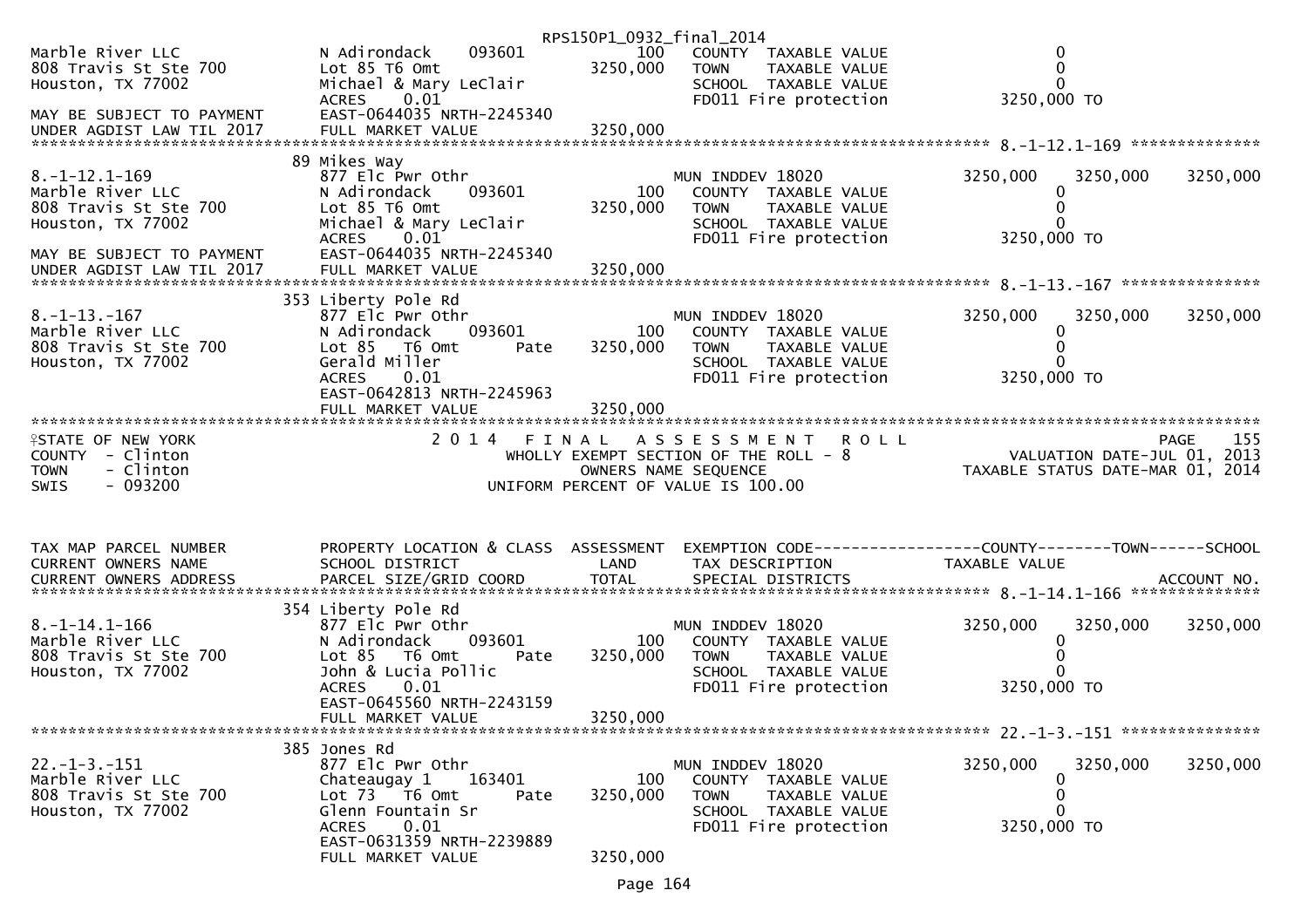|                                                                                                       |                                                                                                                                                                                  | RPS150P1_0932_final_2014    |                                                                                                                                             |                                                                                 |             |
|-------------------------------------------------------------------------------------------------------|----------------------------------------------------------------------------------------------------------------------------------------------------------------------------------|-----------------------------|---------------------------------------------------------------------------------------------------------------------------------------------|---------------------------------------------------------------------------------|-------------|
|                                                                                                       | 951 Rt 189                                                                                                                                                                       |                             |                                                                                                                                             |                                                                                 |             |
| $23. -1 - 1.2 - 160$<br>Marble River LLC<br>808 Travis St Ste 700<br>Houston, TX 77002                | 877 Elc Pwr Othr<br>N Adirondack<br>093601<br>Lot <sub>74</sub><br>T6 Omt<br>Pate<br>Estate of John Matthews                                                                     | 100<br>3250,000             | MUN INDDEV 18020<br>COUNTY TAXABLE VALUE<br><b>TOWN</b><br>TAXABLE VALUE<br>SCHOOL TAXABLE VALUE                                            | 3250,000<br>3250,000<br>0<br>0                                                  | 3250,000    |
| MAY BE SUBJECT TO PAYMENT<br>UNDER AGDIST LAW TIL 2015                                                | <b>ACRES</b><br>0.01<br>EAST-0636785 NRTH-2240517<br>FULL MARKET VALUE                                                                                                           | 3250,000                    | FD011 Fire protection                                                                                                                       | 3250,000 TO                                                                     |             |
| $23. -1 - 3. -161$<br>Marble River LLC<br>808 Travis St Ste 700<br>Houston, TX 77002                  | 70 Robare Pond Rd<br>877 Elc Pwr Othr<br>N Adirondack<br>093601<br>Lot <sub>75</sub><br>T6 Omt<br>Pate<br>Michael & Patrick LeClair<br>0.01<br><b>ACRES</b>                      | 100<br>3250,000             | MUN INDDEV 18020<br>COUNTY TAXABLE VALUE<br>TAXABLE VALUE<br><b>TOWN</b><br>SCHOOL TAXABLE VALUE<br>FD011 Fire protection                   | 3250,000<br>3250,000<br>0<br>3250,000 TO                                        | 3250,000    |
| MAY BE SUBJECT TO PAYMENT                                                                             | EAST-0639321 NRTH-2240153                                                                                                                                                        |                             |                                                                                                                                             |                                                                                 |             |
| $23. -1 - 4.1 - 157$<br>Marble River LLC<br>808 Travis St Ste 700<br>Houston, TX 77002                | 850 Rt 189<br>877 Elc Pwr Othr<br>N Adirondack<br>093601<br>Lot <sub>75</sub><br>T6 Omt<br>Pate<br>Michael & Doris King<br>0.01<br><b>ACRES</b><br>EAST-0640890 NRTH-2239042     | 100<br>3250,000             | MUN INDDEV 18020<br>COUNTY TAXABLE VALUE<br><b>TOWN</b><br>TAXABLE VALUE<br>SCHOOL TAXABLE VALUE<br>FD011 Fire protection                   | 3250,000<br>3250,000<br>0<br>0<br>0<br>3250,000 TO                              | 3250,000    |
|                                                                                                       | FULL MARKET VALUE                                                                                                                                                                | 3250,000                    |                                                                                                                                             |                                                                                 |             |
| <b>ISTATE OF NEW YORK</b><br>COUNTY - Clinton<br>- Clinton<br><b>TOWN</b><br>$-093200$<br><b>SWIS</b> |                                                                                                                                                                                  |                             | 2014 FINAL ASSESSMENT<br><b>ROLL</b><br>WHOLLY EXEMPT SECTION OF THE ROLL - 8<br>OWNERS NAME SEQUENCE<br>UNIFORM PERCENT OF VALUE IS 100.00 | VALUATION DATE-JUL 01, 2013<br>TAXABLE STATUS DATE-MAR 01, 2014                 | 156<br>PAGE |
| TAX MAP PARCEL NUMBER<br>CURRENT OWNERS NAME<br><b>CURRENT OWNERS ADDRESS</b>                         | PROPERTY LOCATION & CLASS ASSESSMENT<br>SCHOOL DISTRICT<br>PARCEL SIZE/GRID COORD                                                                                                | LAND<br><b>TOTAL</b>        | TAX DESCRIPTION<br>SPECIAL DISTRICTS                                                                                                        | EXEMPTION CODE------------------COUNTY--------TOWN------SCHOOL<br>TAXABLE VALUE | ACCOUNT NO. |
| $23. - 1 - 4.24 - 162$<br>Marble River LLC<br>808 Travis St Ste 700<br>Houston, TX 77002              | 151 Marys Way<br>877 Elc Pwr Othr<br>N Adirondack<br>093601<br>Lot 75 & 76 T6omt<br>Louis Dupras et al<br><b>ACRES</b><br>0.01<br>EAST-0644007 NRTH-2239419<br>FULL MARKET VALUE | 100<br>3250,000<br>3250,000 | MUN INDDEV 18020<br>COUNTY TAXABLE VALUE<br>TAXABLE VALUE<br><b>TOWN</b><br>SCHOOL TAXABLE VALUE<br>FD011 Fire protection                   | 3250,000<br>3250,000<br>0<br>3250,000 TO                                        | 3250,000    |
| $23. -1 - 10. -154$<br>Marble River LLC<br>808 Travis St Ste 700<br>Houston, TX 77002                 | 686 Rt 189<br>877 Elc Pwr Othr<br>093601<br>N Adirondack<br>Lot 66<br>T6 Omt<br>Pate<br>Allan Matthews                                                                           | 100<br>3250,000             | MUN INDDEV 18020<br>COUNTY TAXABLE VALUE<br><b>TOWN</b><br>TAXABLE VALUE<br>SCHOOL TAXABLE VALUE                                            | 3250,000<br>3250,000<br>0<br>0<br>0                                             | 3250,000    |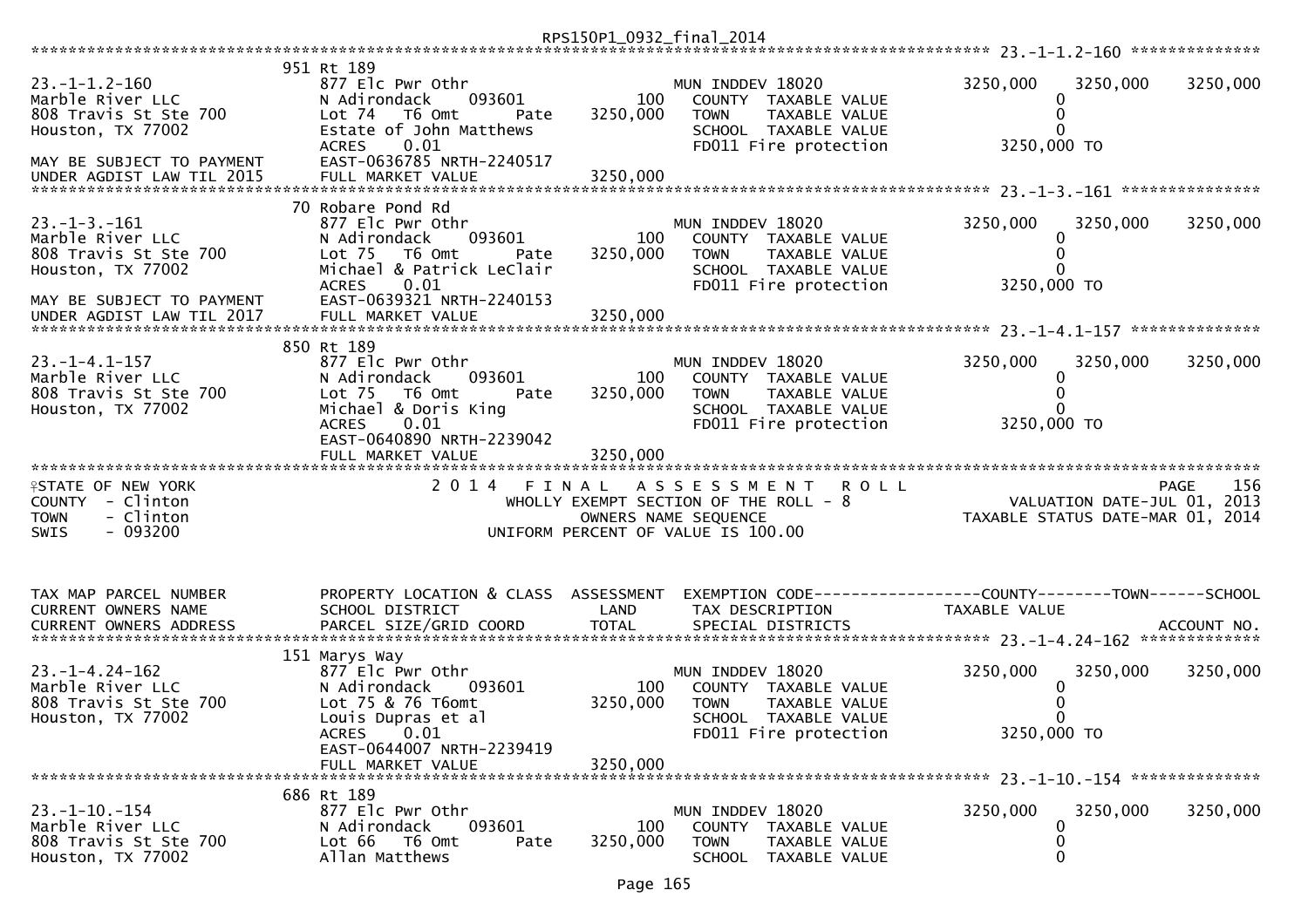|                                                                                                                                                    | 0.01<br><b>ACRES</b><br>EAST-0647380 NRTH-2234262<br>FULL MARKET VALUE                                                                                                                                 | RPS150P1_0932_final_2014<br>3250,000 | FD011 Fire protection                                                                                                                       | 3250,000 TO                                                                       |          |
|----------------------------------------------------------------------------------------------------------------------------------------------------|--------------------------------------------------------------------------------------------------------------------------------------------------------------------------------------------------------|--------------------------------------|---------------------------------------------------------------------------------------------------------------------------------------------|-----------------------------------------------------------------------------------|----------|
| $23. -1 - 12.1 - 156$<br>Marble River LLC<br>808 Travis St Ste 700<br>Houston, TX 77002                                                            | 848 Rt 189<br>877 Elc Pwr Othr<br>N Adirondack<br>093601<br>Lot 75 T6 Omt<br>Ross & Carol Poupore<br>0.01<br>ACRES<br>EAST-0639846 NRTH-2236882<br>FULL MARKET VALUE                                   | 100<br>3250,000<br>3250,000          | MUN INDDEV 18020<br>COUNTY TAXABLE VALUE<br>TAXABLE VALUE<br><b>TOWN</b><br>SCHOOL TAXABLE VALUE<br>FD011 Fire protection                   | 3250,000<br>3250,000<br>0<br>0<br>3250,000 TO                                     | 3250,000 |
| $23. -1 - 15.1 - 159$<br>Marble River LLC<br>808 Travis St Ste 700<br>Houston, TX 77002                                                            | 851 Rt 189<br>877 Elc Pwr Othr<br>N Adirondack<br>093601<br>Lot <sub>75</sub><br>T6 Omt<br>Pate<br>William & Catherine Poupo<br>0.01<br><b>ACRES</b><br>EAST-0636846 NRTH-2238841<br>FULL MARKET VALUE | 100<br>3250,000<br>3250,000          | MUN INDDEV 18020<br>COUNTY TAXABLE VALUE<br>TAXABLE VALUE<br>TOWN<br>SCHOOL TAXABLE VALUE<br>FD011 Fire protection                          | 3250,000<br>3250,000<br>0<br>3250,000 TO                                          | 3250,000 |
| $23. -1 - 15.21 - 158$<br>Marble River LLC<br>808 Travis St Ste 700<br>Houston, TX 77002<br>MAY BE SUBJECT TO PAYMENT<br>UNDER AGDIST LAW TIL 2017 | 849 Rt 189<br>877 Elc Pwr Othr<br>N Adirondack<br>093601<br>Lot 74 T6omt<br>Michael & Mary LeClair<br>0.01<br><b>ACRES</b><br>EAST-0637410 NRTH-2238086<br>FULL MARKET VALUE                           | 100<br>3250,000<br>3250,000          | MUN INDDEV 18020<br>COUNTY TAXABLE VALUE<br><b>TOWN</b><br>TAXABLE VALUE<br>SCHOOL TAXABLE VALUE<br>FD011 Fire protection                   | 3250,000<br>3250,000<br>0<br>0<br>3250,000 TO                                     | 3250,000 |
| <b>ISTATE OF NEW YORK</b><br>COUNTY - Clinton<br>- Clinton<br><b>TOWN</b><br>$-093200$<br><b>SWIS</b>                                              |                                                                                                                                                                                                        |                                      | 2014 FINAL ASSESSMENT<br><b>ROLL</b><br>WHOLLY EXEMPT SECTION OF THE ROLL - 8<br>OWNERS NAME SEQUENCE<br>UNIFORM PERCENT OF VALUE IS 100.00 | <b>PAGE</b><br>VALUATION DATE-JUL $01$ , 2013<br>TAXABLE STATUS DATE-MAR 01, 2014 | 157      |
| TAX MAP PARCEL NUMBER<br>CURRENT OWNERS NAME                                                                                                       | PROPERTY LOCATION & CLASS ASSESSMENT<br>SCHOOL DISTRICT                                                                                                                                                | LAND                                 | TAX DESCRIPTION                                                                                                                             | EXEMPTION CODE-----------------COUNTY-------TOWN------SCHOOL<br>TAXABLE VALUE     |          |
| $37. - 1 - 5.1 - 149$<br>Marble River LLC<br>808 Travis St Ste 700<br>Houston, TX 77002                                                            | 50 Whalen Rd<br>877 Elc Pwr Othr<br>093601<br>N Adirondack<br>Lot 68<br>T6 Omt<br>Pate<br>Sears et al<br>0.01<br><b>ACRES</b><br>EAST-0629744 NRTH-2231691<br>FULL MARKET VALUE                        | 100<br>3250,000<br>3250,000          | MUN INDDEV 18020<br>COUNTY TAXABLE VALUE<br><b>TOWN</b><br>TAXABLE VALUE<br>SCHOOL TAXABLE VALUE<br>FD011 Fire protection                   | 3250,000<br>3250,000<br>0<br>0<br>$\Omega$<br>3250,000 TO                         | 3250,000 |
| $37. - 1 - 5.1 - 150$                                                                                                                              | 381 Merchia Rd<br>877 Elc Pwr Othr                                                                                                                                                                     |                                      | MUN INDDEV 18020                                                                                                                            | 3250,000<br>3250,000                                                              | 3250,000 |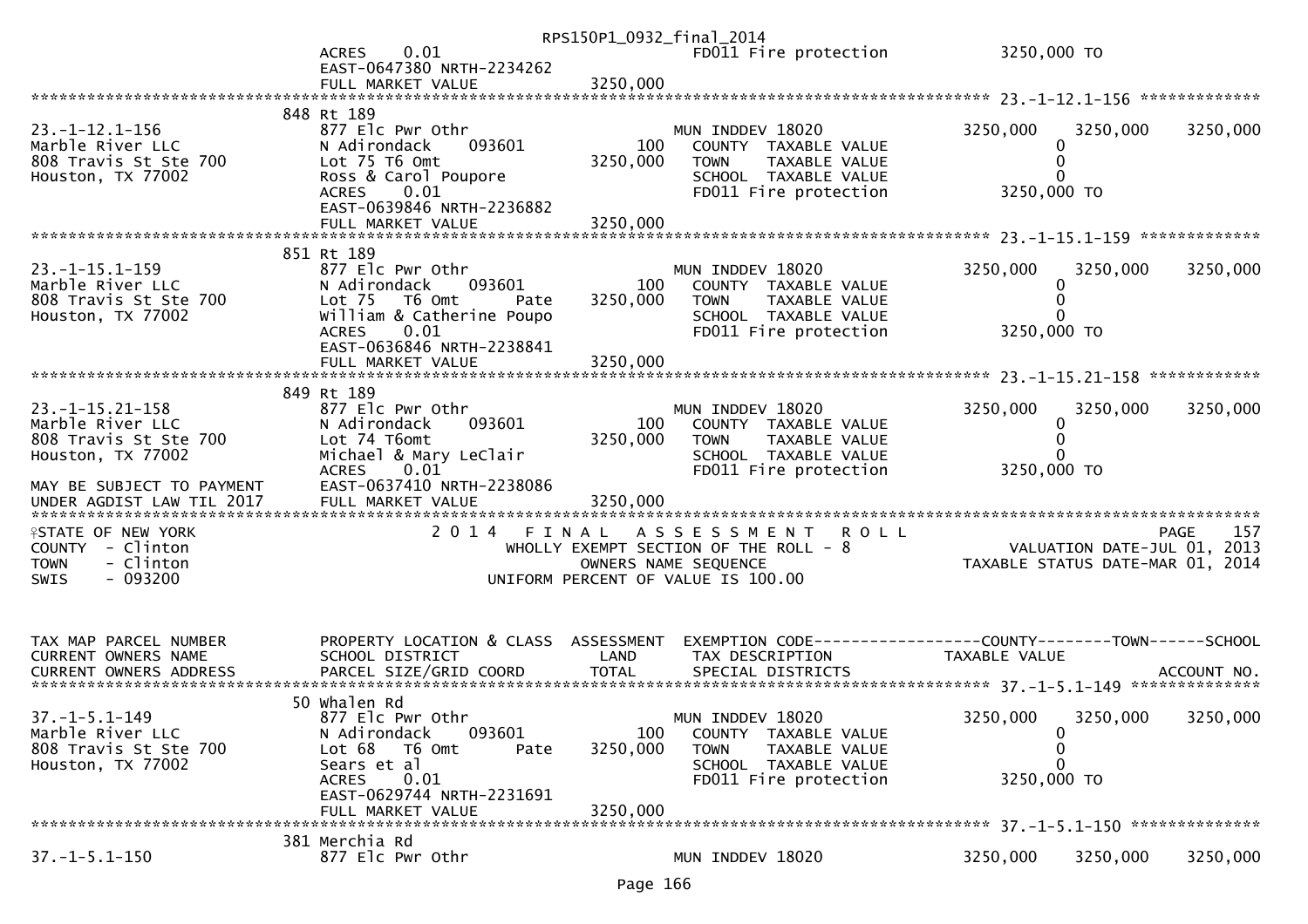|                                                                |                                                                   | RPS150P1_0932_final_2014 |                                                                              |                                                                 |                    |
|----------------------------------------------------------------|-------------------------------------------------------------------|--------------------------|------------------------------------------------------------------------------|-----------------------------------------------------------------|--------------------|
| Marble River LLC<br>808 Travis St Ste 700<br>Houston, TX 77002 | 093601<br>N Adirondack<br>Lot 68<br>T6 Omt<br>Pate<br>Sears et al | 100<br>3250,000          | COUNTY TAXABLE VALUE<br><b>TOWN</b><br>TAXABLE VALUE<br>SCHOOL TAXABLE VALUE | 0<br>0                                                          |                    |
|                                                                | 0.01<br><b>ACRES</b>                                              |                          | FD011 Fire protection                                                        | 3250,000 TO                                                     |                    |
|                                                                | EAST-0629744 NRTH-2231691<br>FULL MARKET VALUE                    | 3250,000                 |                                                                              |                                                                 |                    |
|                                                                |                                                                   |                          |                                                                              |                                                                 |                    |
| $37. - 1 - 9.21 - 148$                                         | 286 Lagree Rd<br>877 Elc Pwr Othr                                 |                          | MUN INDDEV 18020                                                             | 3250,000<br>3250,000                                            | 3250,000           |
| Marble River LLC<br>808 Travis St Ste 700                      | N Adirondack<br>093601<br>Lot 53 T6omt                            | 100<br>3250,000          | COUNTY TAXABLE VALUE<br><b>TOWN</b><br>TAXABLE VALUE                         | $\Omega$                                                        |                    |
| Houston, TX 77002                                              | Terrance & Amanda Poupore<br>0.01<br><b>ACRES</b>                 |                          | SCHOOL TAXABLE VALUE<br>FD011 Fire protection                                | 3250,000 TO                                                     |                    |
|                                                                | EAST-0631942 NRTH-2226058                                         |                          |                                                                              |                                                                 |                    |
|                                                                | FULL MARKET VALUE                                                 | 3250,000                 |                                                                              |                                                                 |                    |
| $38. - 1 - 1. - 155$                                           | 685 Rt 189<br>877 Elc Pwr Othr                                    |                          | MUN INDDEV 18020                                                             | 3250,000<br>3250,000                                            | 3250,000           |
| Marble River LLC                                               | N Adirondack<br>093601                                            | 100                      | COUNTY TAXABLE VALUE                                                         | 0                                                               |                    |
| 808 Travis St Ste 700<br>Houston, TX 77002                     | Lot 67<br>T6 Omt<br>Pate<br>Richard & Carmen Damour               | 3250,000                 | <b>TOWN</b><br>TAXABLE VALUE<br>SCHOOL TAXABLE VALUE                         |                                                                 |                    |
| MAY BE SUBJECT TO PAYMENT                                      | 0.01<br><b>ACRES</b><br>EAST-0637256 NRTH-2232638                 |                          | FD011 Fire protection                                                        | 3250,000 TO                                                     |                    |
| UNDER AGDIST LAW TIL 2017                                      | FULL MARKET VALUE                                                 | 3250,000                 |                                                                              |                                                                 |                    |
|                                                                | 140 Marjorielester Way                                            |                          |                                                                              |                                                                 |                    |
| $38. -1 - 13.3 - 141$<br>Marble River LLC                      | 877 Elc Pwr Othr<br>093601<br>N Adirondack                        | 100                      | MUN INDDEV 18020<br>COUNTY TAXABLE VALUE                                     | 3250,000<br>3250,000                                            | 3250,000           |
| 808 Travis St Ste 700                                          | Matthews & Spoor<br>0.01<br><b>ACRES</b>                          | 3250,000                 | <b>TOWN</b><br>TAXABLE VALUE                                                 |                                                                 |                    |
| Houston, TX 77002                                              | EAST-0641313 NRTH-2228103                                         |                          | SCHOOL TAXABLE VALUE<br>FD011 Fire protection                                | 3250,000 TO                                                     |                    |
|                                                                | FULL MARKET VALUE                                                 | 3250,000                 |                                                                              |                                                                 |                    |
| <b>ISTATE OF NEW YORK</b><br>COUNTY - Clinton                  | 2 0 1 4                                                           | FINAL                    | <b>ROLL</b><br>A S S E S S M E N T<br>WHOLLY EXEMPT SECTION OF THE ROLL - 8  | VALUATION DATE-JUL 01, 2013                                     | 158<br><b>PAGE</b> |
| - Clinton<br><b>TOWN</b>                                       |                                                                   |                          | OWNERS NAME SEQUENCE                                                         | VALUATIUN DATE JUL 11, 2014<br>TAXABLE STATUS DATE-MAR 01, 2014 |                    |
| $-093200$<br><b>SWIS</b>                                       |                                                                   |                          | UNIFORM PERCENT OF VALUE IS 100.00                                           |                                                                 |                    |
|                                                                |                                                                   |                          |                                                                              |                                                                 |                    |
| TAX MAP PARCEL NUMBER                                          | PROPERTY LOCATION & CLASS ASSESSMENT                              |                          | EXEMPTION CODE-----------------COUNTY-------TOWN------SCHOOL                 |                                                                 |                    |
| CURRENT OWNERS NAME<br>CURRENT OWNERS ADDRESS                  | SCHOOL DISTRICT<br>PARCEL SIZE/GRID COORD                         | LAND<br><b>TOTAL</b>     | TAX DESCRIPTION<br>SPECIAL DISTRICTS                                         | <b>TAXABLE VALUE</b>                                            | ACCOUNT NO.        |
|                                                                | 77 Marjorielester Way                                             |                          |                                                                              |                                                                 |                    |
| $38. - 1 - 13.3 - 142$<br>Marble River LLC                     | 877 Elc Pwr Othr<br>N Adirondack<br>093601                        | 100                      | MUN INDDEV 18020                                                             | 3250,000<br>3250,000                                            | 3250,000           |
| 808 Travis St Ste 700                                          | Matthews & Spoor                                                  | 3250,000                 | COUNTY TAXABLE VALUE<br><b>TOWN</b><br>TAXABLE VALUE                         |                                                                 |                    |
| Houston, TX 77002                                              | 0.01<br><b>ACRES</b><br>EAST-0641313 NRTH-2228103                 |                          | SCHOOL TAXABLE VALUE<br>FD011 Fire protection                                | 3250,000 TO                                                     |                    |
|                                                                | FULL MARKET VALUE                                                 | 3250,000                 |                                                                              | 38. -1-13. 3-143 **************                                 |                    |
|                                                                | 43 Marjorielester Way                                             |                          |                                                                              |                                                                 |                    |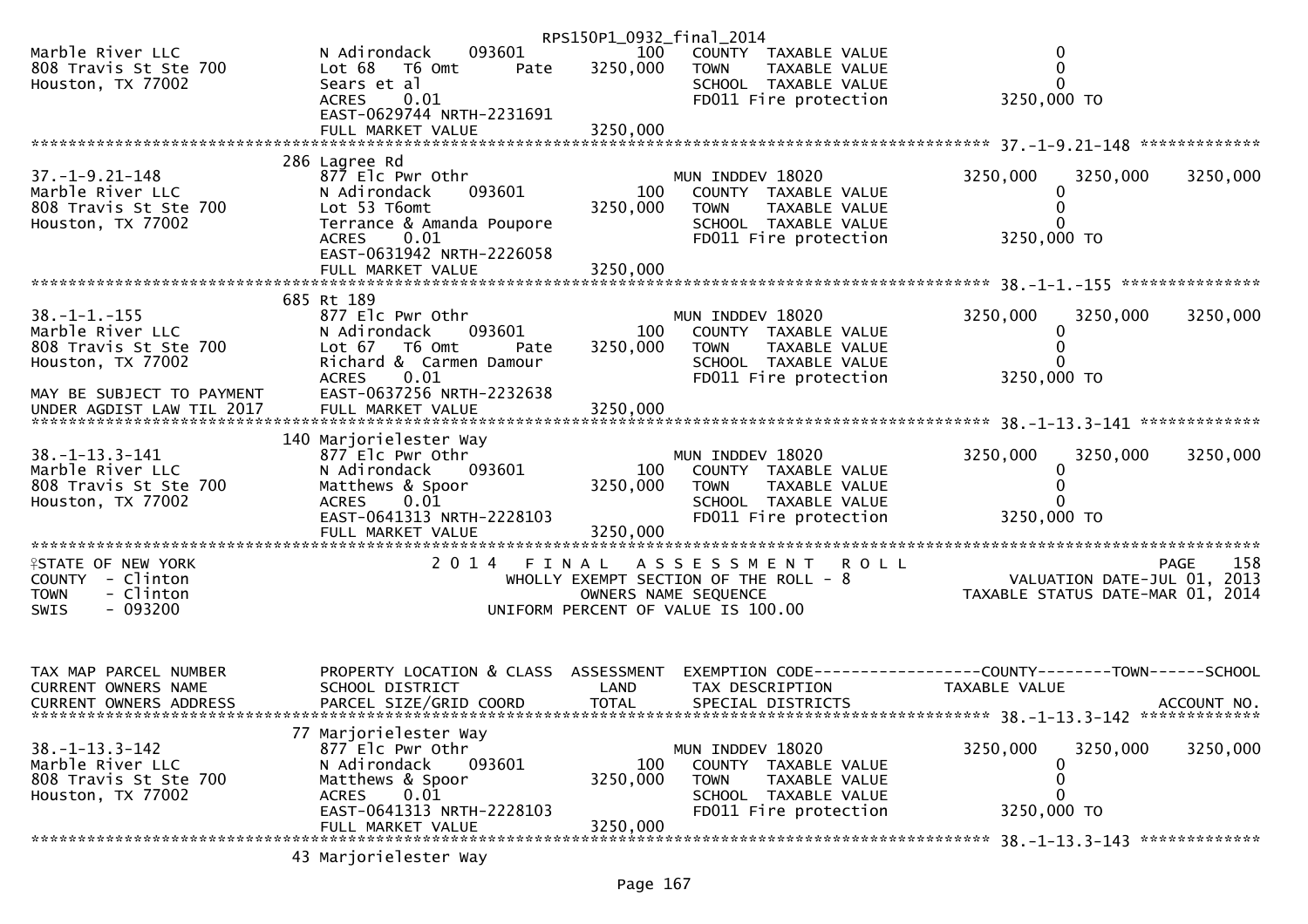|                                           |                                      | RPS150P1_0932_final_2014 |                                       |                                                                                    |             |
|-------------------------------------------|--------------------------------------|--------------------------|---------------------------------------|------------------------------------------------------------------------------------|-------------|
| $38. -1 - 13.3 - 143$                     | 877 Elc Pwr Othr                     |                          | MUN INDDEV 18020                      | 3250,000<br>3250,000                                                               | 3250,000    |
| Marble River LLC                          | 093601<br>N Adirondack               |                          | 100 COUNTY TAXABLE VALUE              |                                                                                    |             |
| 808 Travis St Ste 700                     | Matthews & Spoor                     | 3250,000                 | TAXABLE VALUE<br><b>TOWN</b>          | $\Omega$                                                                           |             |
| Houston, TX 77002                         | 0.01<br><b>ACRES</b>                 |                          | SCHOOL TAXABLE VALUE                  |                                                                                    |             |
|                                           | EAST-0641313 NRTH-2228103            |                          | FD011 Fire protection                 | 3250,000 TO                                                                        |             |
|                                           |                                      |                          |                                       |                                                                                    |             |
|                                           |                                      |                          |                                       |                                                                                    |             |
|                                           | 137 Looby Rd                         |                          |                                       |                                                                                    |             |
| $38. - 1 - 18. - 153$                     | 877 Elc Pwr Othr                     |                          | MUN INDDEV 18020                      | 3250,000<br>3250,000                                                               | 3250,000    |
| Marble River LLC                          | 093601<br>N Adirondack               | 100                      | COUNTY TAXABLE VALUE                  |                                                                                    |             |
| 808 Travis St Ste 700                     | Lot 54 T6 Omt<br>Pate                | 3250,000                 | TAXABLE VALUE<br><b>TOWN</b>          | 0                                                                                  |             |
| Houston, TX 77002                         | James & Eunice LeClair               |                          | SCHOOL TAXABLE VALUE                  |                                                                                    |             |
|                                           | 0.01<br><b>ACRES</b>                 |                          | FD011 Fire protection                 | 3250,000 TO                                                                        |             |
|                                           | EAST-0635192 NRTH-2229078            |                          |                                       |                                                                                    |             |
|                                           | FULL MARKET VALUE                    | 3250,000                 |                                       |                                                                                    |             |
|                                           |                                      |                          |                                       |                                                                                    |             |
|                                           | 245 Lagree Rd                        |                          |                                       |                                                                                    |             |
| 52. –1–13. –146                           | 877 Elc Pwr Othr                     |                          | MUN INDDEV 18020                      | 3250,000<br>3250,000                                                               | 3250,000    |
| Marble River LLC                          | 093601<br>N Adirondack               | 100                      | COUNTY TAXABLE VALUE                  | 0                                                                                  |             |
| 808 Travis St Ste 700<br>Wayatan TY 77002 | Lot 47 T6 Omt<br>Pate                | 3250,000                 | <b>TOWN</b><br>TAXABLE VALUE          |                                                                                    |             |
| Houston, TX 77002                         | Gerald & Bernadette Nicho            |                          | SCHOOL TAXABLE VALUE                  |                                                                                    |             |
|                                           | <b>ACRES</b><br>0.01                 |                          | FD011 Fire protection                 | 3250,000 TO                                                                        |             |
| MAY BE SUBJECT TO PAYMENT                 | EAST-0634591 NRTH-2221114            |                          |                                       |                                                                                    |             |
|                                           |                                      |                          |                                       |                                                                                    |             |
|                                           |                                      |                          |                                       |                                                                                    |             |
|                                           | 6957 Rt 11                           |                          |                                       |                                                                                    |             |
| $52. -1 - 15.31 - 144$                    | 877 Elc Pwr Othr                     |                          | MUN INDDEV 18020                      | 3250,000<br>3250,000                                                               | 3250,000    |
| Marble River LLC                          | 093601<br>N Adirondack               | 100                      | COUNTY TAXABLE VALUE                  |                                                                                    |             |
| 808 Travis St Ste 700                     | Lot 48 T6 Omt<br>Pate                | 3250,000                 | <b>TOWN</b><br>TAXABLE VALUE          |                                                                                    |             |
| Houston, TX 77002                         | Edwin & Beverly Nichols              |                          | SCHOOL TAXABLE VALUE                  |                                                                                    |             |
|                                           | 0.01<br><b>ACRES</b>                 |                          | FD011 Fire protection                 | 3250,000 TO                                                                        |             |
| MAY BE SUBJECT TO PAYMENT                 | EAST-0632274 NRTH-2221684            |                          |                                       |                                                                                    |             |
| UNDER RPTL483 UNTIL 2015                  | FULL MARKET VALUE                    | 3250,000                 |                                       |                                                                                    |             |
|                                           |                                      |                          |                                       |                                                                                    |             |
| <b>ISTATE OF NEW YORK</b>                 |                                      |                          | 2014 FINAL ASSESSMENT ROLL            |                                                                                    | 159<br>PAGE |
| COUNTY - Clinton                          |                                      |                          | WHOLLY EXEMPT SECTION OF THE ROLL - 8 | 9 159 PAGE<br>2013 VALUATION DATE-JUL 01, 2013<br>TAXABLE STATUS DATE-MAR 01, 2014 |             |
| - Clinton<br><b>TOWN</b>                  |                                      |                          | OWNERS NAME SEQUENCE                  |                                                                                    |             |
| $-093200$<br>SWIS                         |                                      |                          | UNIFORM PERCENT OF VALUE IS 100.00    |                                                                                    |             |
|                                           |                                      |                          |                                       |                                                                                    |             |
|                                           |                                      |                          |                                       |                                                                                    |             |
|                                           |                                      |                          |                                       |                                                                                    |             |
| TAX MAP PARCEL NUMBER                     | PROPERTY LOCATION & CLASS ASSESSMENT |                          |                                       | EXEMPTION CODE------------------COUNTY--------TOWN------SCHOOL                     |             |
| CURRENT OWNERS NAME                       | SCHOOL DISTRICT                      | LAND                     | TAX DESCRIPTION                       | TAXABLE VALUE                                                                      |             |
| CURRENT OWNERS ADDRESS                    | PARCEL SIZE/GRID COORD               | <b>TOTAL</b>             | SPECIAL DISTRICTS                     |                                                                                    | ACCOUNT NO. |
|                                           |                                      |                          |                                       |                                                                                    |             |
|                                           | 6959 Rt 11                           |                          |                                       |                                                                                    |             |
| $52. -1 - 15.31 - 145$                    | 877 Elc Pwr Othr                     |                          | MUN INDDEV 18020                      | 3250,000<br>3250,000                                                               | 3250,000    |
| Marble River LLC                          | 093601<br>N Adirondack               | 100                      | COUNTY TAXABLE VALUE                  | 0                                                                                  |             |
| 808 Travis St Ste 700                     | Lot 48<br>T6 Omt<br>Pate             | 3250,000                 | <b>TOWN</b><br>TAXABLE VALUE          | $\Omega$                                                                           |             |
| Houston, TX 77002                         | Edwin & Beverly Nichols              |                          | SCHOOL TAXABLE VALUE                  | 0                                                                                  |             |
|                                           | 0.01<br><b>ACRES</b>                 |                          | FD011 Fire protection                 | 3250,000 TO                                                                        |             |
| MAY BE SUBJECT TO PAYMENT                 | EAST-0632274 NRTH-2221684            |                          |                                       |                                                                                    |             |
| UNDER RPTL483 UNTIL 2015                  | FULL MARKET VALUE                    | 3250,000                 |                                       |                                                                                    |             |
|                                           |                                      |                          |                                       |                                                                                    |             |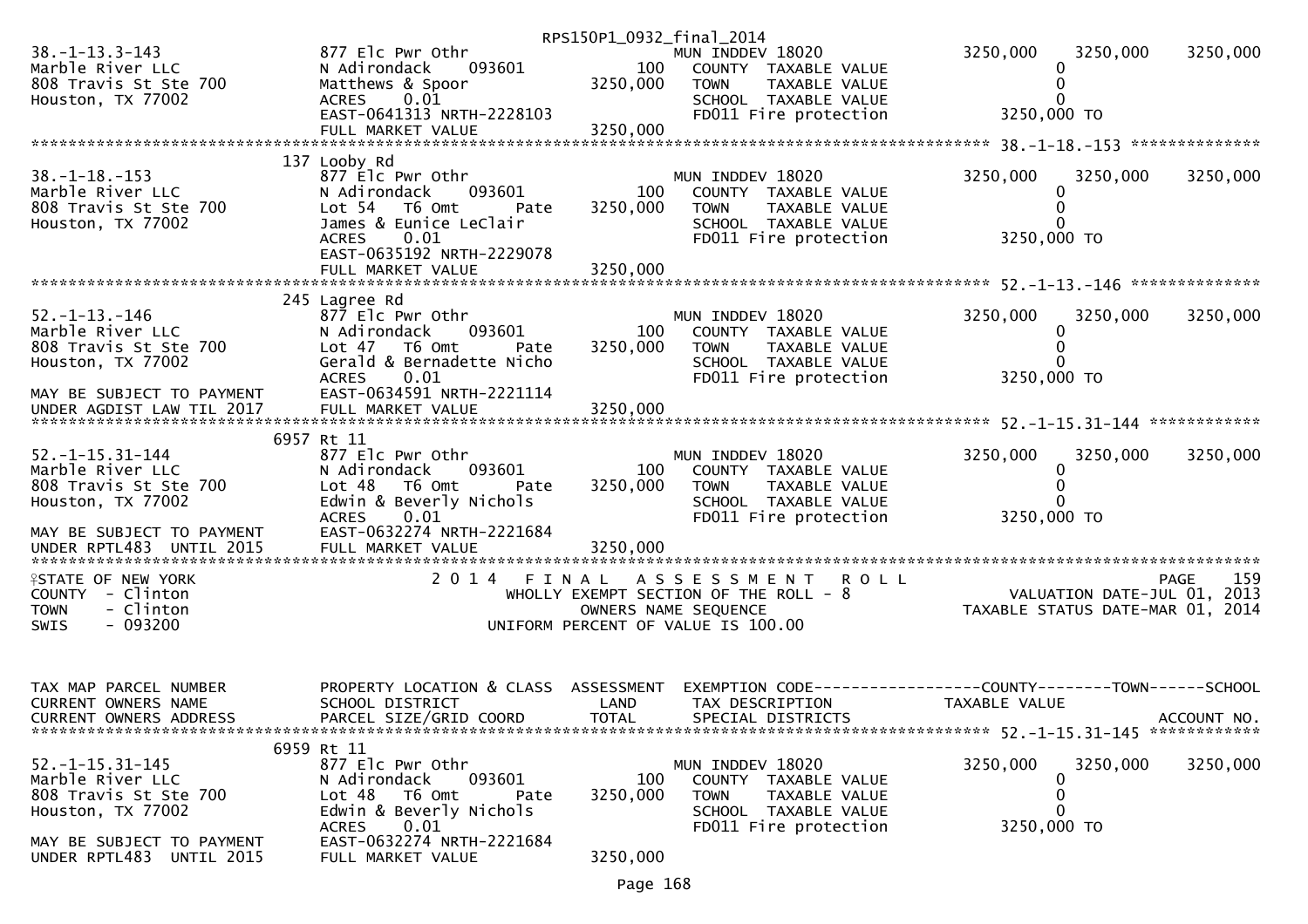|                                                                                                                                                    |                                                                                                                                                                                                         | RPS150P1_0932_final_2014    |                                                                                                                                    |                                                                                 |             |
|----------------------------------------------------------------------------------------------------------------------------------------------------|---------------------------------------------------------------------------------------------------------------------------------------------------------------------------------------------------------|-----------------------------|------------------------------------------------------------------------------------------------------------------------------------|---------------------------------------------------------------------------------|-------------|
| $52. - 1 - 15.31 - 147$<br>Marble River LLC<br>808 Travis St Ste 700<br>Houston, TX 77002<br>MAY BE SUBJECT TO PAYMENT<br>UNDER RPTL483 UNTIL 2015 | 247 Lagree Rd<br>877 Elc Pwr Othr<br>N Adirondack<br>093601<br>Lot <sub>48</sub><br>T6 Omt<br>Pate<br>Edwin & Beverly Nichols<br>0.01<br><b>ACRES</b><br>EAST-0632274 NRTH-2221684<br>FULL MARKET VALUE | 100<br>3250,000<br>3250,000 | MUN INDDEV 18020<br>COUNTY TAXABLE VALUE<br><b>TOWN</b><br>TAXABLE VALUE<br>SCHOOL TAXABLE VALUE<br>FD011 Fire protection          | 3250,000<br>3250,000<br>0<br>0<br>0<br>3250,000 TO                              | 3250,000    |
| $52. - 1 - 20.2 - 126$<br>Marble River LLC<br>808 Travis St Ste 700<br>Houston, TX 77002                                                           | 452 Campbell Rd<br>877 Elc Pwr Othr<br>N Adirondack<br>093601<br>48 T6omt<br>Daniel & Bonnie LaClair<br>0.01<br><b>ACRES</b><br>EAST-0631490 NRTH-2218676<br>FULL MARKET VALUE                          | 100<br>3250,000<br>3250.000 | MUN INDDEV 18020<br>COUNTY TAXABLE VALUE<br>TAXABLE VALUE<br><b>TOWN</b><br>SCHOOL TAXABLE VALUE<br>FD011 Fire protection          | 3250,000<br>3250,000<br>0<br>0<br>3250,000 TO                                   | 3250,000    |
| $52. - 1 - 22. - 125$<br>Marble River LLC<br>808 Travis St Ste 700<br>Houston, TX 77002                                                            | 229 Buettner Way<br>877 Elc Pwr Othr<br>N Adirondack<br>093601<br>Lot 33<br>T6 Omt<br>Pate<br>Lawrence & Norma Nichols<br><b>ACRES</b><br>0.01<br>EAST-0631401 NRTH-2217692                             | 100<br>3250,000             | MUN INDDEV 18020<br>COUNTY TAXABLE VALUE<br>TAXABLE VALUE<br><b>TOWN</b><br>SCHOOL TAXABLE VALUE<br>FD011 Fire protection          | 3250,000<br>3250,000<br>0<br>0<br>O<br>3250,000 TO                              | 3250,000    |
| $53. - 1 - 6. - 140$<br>Marble River LLC<br>Nichols Bernadette<br>808 Travis St Ste 700<br>Houston, TX 77002<br>MAY BE SUBJECT TO PAYMENT          | 225 Rt 189<br>877 Elc Pwr Othr<br>N Adirondack<br>093601<br>Lot $47$<br>T6 Omt<br>Pate<br>Gerald & Bernadette Nicho<br>0.01<br><b>ACRES</b><br>EAST-0638029 NRTH-2222383<br>FULL MARKET VALUE           | 100<br>3250,000<br>3250,000 | MUN INDDEV 18020<br>COUNTY TAXABLE VALUE<br>TAXABLE VALUE<br><b>TOWN</b><br>SCHOOL TAXABLE VALUE<br>FD011 Fire protection          | 3250,000<br>3250,000<br>0<br>0<br>ŋ<br>3250,000 TO                              | 3250,000    |
| <b>ISTATE OF NEW YORK</b><br>COUNTY - Clinton<br>- Clinton<br><b>TOWN</b><br>$-093200$<br><b>SWIS</b>                                              | 2 0 1 4<br>FINAL                                                                                                                                                                                        |                             | A S S E S S M E N T<br>ROLL<br>WHOLLY EXEMPT SECTION OF THE ROLL - 8<br>OWNERS NAME SEQUENCE<br>UNIFORM PERCENT OF VALUE IS 100.00 | VALUATION DATE-JUL 01, 2013<br>TAXABLE STATUS DATE-MAR 01, 2014                 | 160<br>PAGE |
| TAX MAP PARCEL NUMBER<br>CURRENT OWNERS NAME<br><b>CURRENT OWNERS ADDRESS</b>                                                                      | PROPERTY LOCATION & CLASS ASSESSMENT<br>SCHOOL DISTRICT<br>PARCEL SIZE/GRID COORD                                                                                                                       | LAND<br><b>TOTAL</b>        | TAX DESCRIPTION<br>SPECIAL DISTRICTS                                                                                               | EXEMPTION CODE------------------COUNTY--------TOWN------SCHOOL<br>TAXABLE VALUE | ACCOUNT NO. |
| $53. - 1 - 12.3$<br>Marble River LLC<br>808 Travis St ste 700                                                                                      | Lagree Rd<br>321 Abandoned ag<br>093601<br>N Adirondack<br>Lot <sub>45</sub><br>T6 Omt<br>Pate                                                                                                          | 21,700<br>21,700            | MUN INDDEV 18020<br>COUNTY TAXABLE VALUE<br><b>TOWN</b><br>TAXABLE VALUE                                                           | 21,700<br>21,700<br>0<br>0                                                      | 21,700      |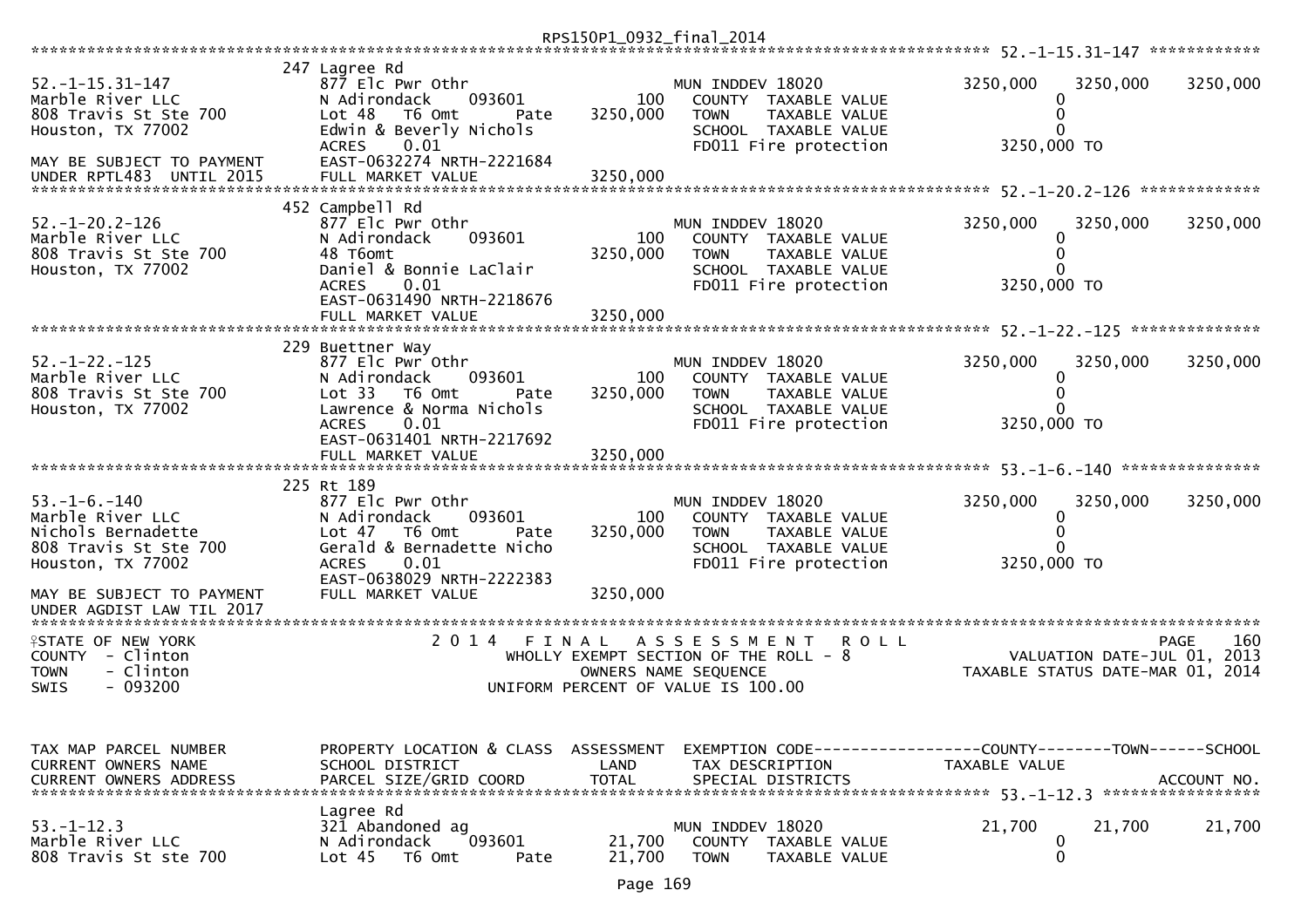|                                                                                                                                    |                                                                                                                                                                        | RPS150P1_0932_final_2014    |                                                                                                                                           |                           |                                                                 |                    |
|------------------------------------------------------------------------------------------------------------------------------------|------------------------------------------------------------------------------------------------------------------------------------------------------------------------|-----------------------------|-------------------------------------------------------------------------------------------------------------------------------------------|---------------------------|-----------------------------------------------------------------|--------------------|
| Houston, TX 77002                                                                                                                  | ACRES 100.00<br>EAST-0646535 NRTH-2225222<br>DEED BOOK 20082 PG-19515                                                                                                  |                             | SCHOOL TAXABLE VALUE<br>FD011 Fire protection                                                                                             |                           | $\Omega$<br>21,700 TO                                           |                    |
|                                                                                                                                    |                                                                                                                                                                        |                             |                                                                                                                                           |                           |                                                                 |                    |
| $53. - 1 - 13$<br>Marble River LLC<br>Attn: Horizon Wind Energy<br>808 Travis St<br>Houston, TX 77002                              | Rt 189<br>105 Vac farmland<br>N Adirondack<br>093601<br>Lot 46 T6 Omt<br>Pate<br>ACRES 212.40<br>EAST-0643904 NRTH-2224198<br>DEED BOOK 20072 PG-11248                 | 82,800<br>82,800            | MUN INDDEV 18020<br>COUNTY TAXABLE VALUE<br>TAXABLE VALUE<br><b>TOWN</b><br>SCHOOL TAXABLE VALUE<br>FD011 Fire protection                 | 82,800                    | 82,800<br>0<br>0<br>$\mathbf 0$<br>82,800 TO                    | 82,800             |
|                                                                                                                                    |                                                                                                                                                                        |                             |                                                                                                                                           |                           |                                                                 |                    |
|                                                                                                                                    | 11 Marble River Way                                                                                                                                                    |                             |                                                                                                                                           |                           |                                                                 |                    |
| $53. - 1 - 14$<br>Marble River LLC<br>808 Travis St Ste 700<br>Houston, TX 77002                                                   | 877 Elc Pwr Othr<br>093601<br>N Adirondack<br>Lot 46 T6 Omt<br>Pate<br>Survey Map 2012/247893<br>Towers E136, E137, E138,<br>ACRES 443.03<br>EAST-0641112 NRTH-2220785 | 213,100<br>13449,700        | MUN INDDEV 18020<br>COUNTY TAXABLE VALUE<br><b>TOWN</b><br>TAXABLE VALUE<br>SCHOOL TAXABLE VALUE<br>FD011 Fire protection                 | 13449,700<br>13449,700 TO | 13449,700<br>0<br>$\Omega$<br>0                                 | 13449,700          |
|                                                                                                                                    | DEED BOOK 20082 PG-14331                                                                                                                                               |                             |                                                                                                                                           |                           |                                                                 |                    |
|                                                                                                                                    | 85 Buettner Way                                                                                                                                                        |                             |                                                                                                                                           |                           |                                                                 |                    |
| $67. - 1 - 2.5 - 123$<br>Marble River LLC<br>808 Travis St Ste 700<br>Houston, TX 77002                                            | 877 Elc Pwr Othr<br>093601<br>N Adirondack<br>Lot 33 T6omt<br>Buettner Family Living Pa<br><b>ACRES</b><br>0.01                                                        | 100<br>3250,000             | MUN INDDEV 18020<br>COUNTY TAXABLE VALUE<br>TAXABLE VALUE<br><b>TOWN</b><br>SCHOOL TAXABLE VALUE<br>FD011 Fire protection                 | 3250,000<br>3250,000 TO   | 3250,000<br>0<br>0                                              | 3250,000           |
| MAY BE SUBJECT TO PAYMENT<br>UNDER AGDIST LAW TIL 2017                                                                             | EAST-0631836 NRTH-2215734<br>FULL MARKET VALUE                                                                                                                         | 3250,000                    |                                                                                                                                           |                           |                                                                 |                    |
| $67. - 1 - 2.5 - 124$<br>Marble River LLC<br>808 Travis St Ste 700<br>Houston, TX 77002                                            | 185 Buettner Way<br>877 Elc Pwr Othr<br>N Adirondack<br>093601<br>Buettner Family Living Pa<br>0.01<br><b>ACRES</b><br>EAST-0631836 NRTH-2215734<br>FULL MARKET VALUE  | 100<br>3250,000<br>3250,000 | MUN INDDEV 18020<br>COUNTY TAXABLE VALUE<br><b>TOWN</b><br>TAXABLE VALUE<br>SCHOOL TAXABLE VALUE<br>FD011 Fire protection                 | 3250.000<br>3250,000 TO   | 3250,000<br>0<br>$\Omega$<br>0                                  | 3250,000           |
| *************************<br><b>ISTATE OF NEW YORK</b><br>COUNTY - Clinton<br><b>TOWN</b><br>- Clinton<br>$-093200$<br><b>SWIS</b> | 2014<br>FINAL                                                                                                                                                          |                             | <b>ROLL</b><br>A S S E S S M E N T<br>WHOLLY EXEMPT SECTION OF THE ROLL - 8<br>OWNERS NAME SEQUENCE<br>UNIFORM PERCENT OF VALUE IS 100.00 |                           | VALUATION DATE-JUL 01, 2013<br>TAXABLE STATUS DATE-MAR 01, 2014 | 161<br><b>PAGE</b> |

TAX MAP PARCEL NUMBER PROPERTY LOCATION & CLASS ASSESSMENT EXEMPTION CODE------------------COUNTY--------TOWN------SCHOOLCURRENT OWNERS NAME SCHOOL DISTRICT LAND TAX DESCRIPTION TAXABLE VALUE CURRENT OWNERS ADDRESS PARCEL SIZE/GRID COORD TOTAL SPECIAL DISTRICTS ACCOUNT NO. \*\*\*\*\*\*\*\*\*\*\*\*\*\*\*\*\*\*\*\*\*\*\*\*\*\*\*\*\*\*\*\*\*\*\*\*\*\*\*\*\*\*\*\*\*\*\*\*\*\*\*\*\*\*\*\*\*\*\*\*\*\*\*\*\*\*\*\*\*\*\*\*\*\*\*\*\*\*\*\*\*\*\*\*\*\*\*\*\*\*\*\*\*\*\*\*\*\*\*\*\*\*\* 67.-1-2.8-133 \*\*\*\*\*\*\*\*\*\*\*\*\*\*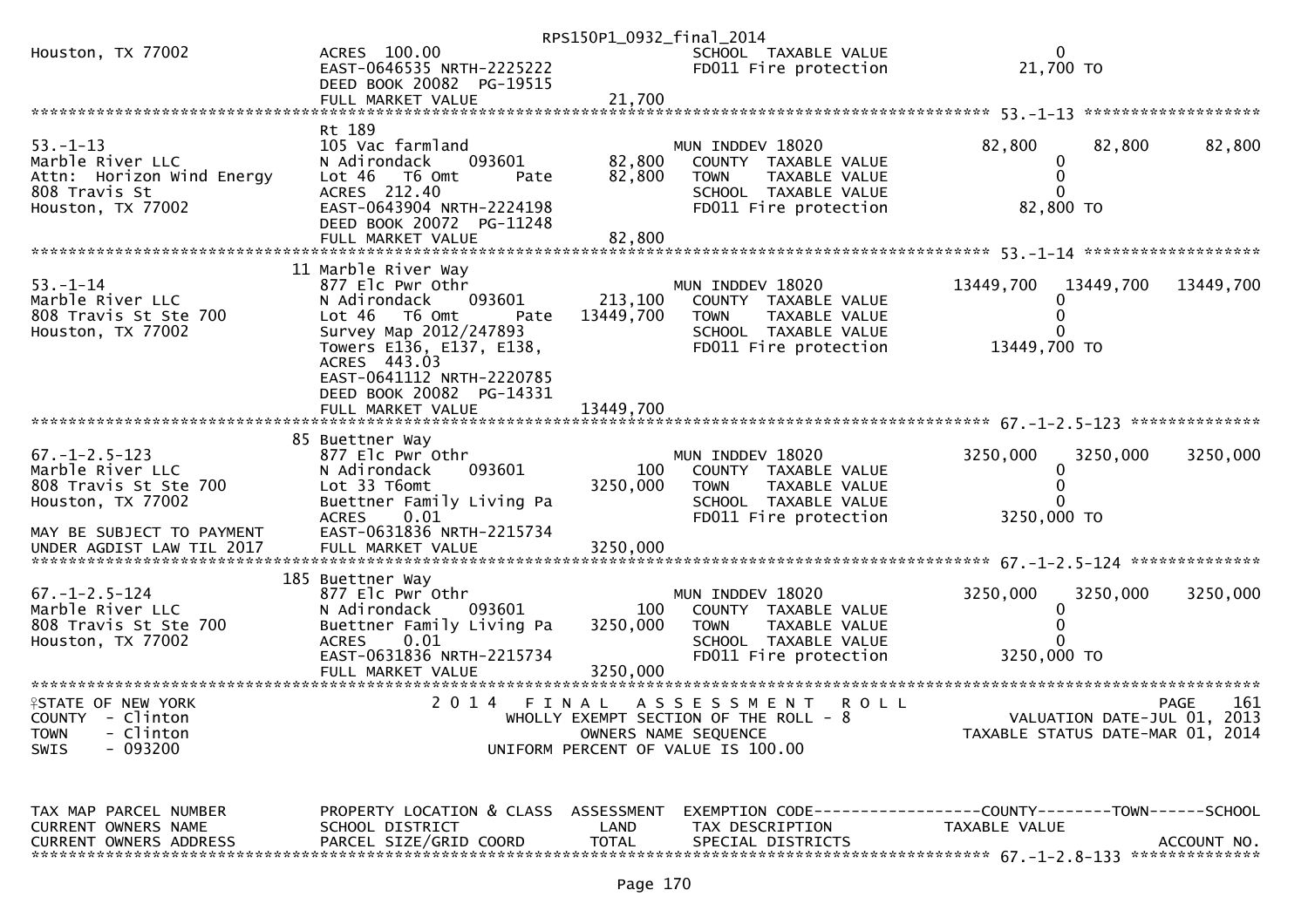| $67. - 1 - 2.8 - 133$<br>Marble River LLC<br>808 Travis St Ste 700<br>Houston, TX 77002<br>MAY BE SUBJECT TO PAYMENT | 204 Bartenslager Way<br>877 Elc Pwr Othr<br>N Adirondack<br>093601<br>Lot 33 & 28 T6omt<br>Paul & Donna Premo<br><b>ACRES</b><br>0.01<br>EAST-0632195 NRTH-2213909                  | 100<br>3250,000             | MUN INDDEV 18020<br>COUNTY TAXABLE VALUE<br>TAXABLE VALUE<br><b>TOWN</b><br>SCHOOL TAXABLE VALUE<br>FD011 Fire protection                 | 3250,000<br>0<br>0<br>$\Omega$<br>3250,000 TO            | 3250,000                    | 3250,000           |
|----------------------------------------------------------------------------------------------------------------------|-------------------------------------------------------------------------------------------------------------------------------------------------------------------------------------|-----------------------------|-------------------------------------------------------------------------------------------------------------------------------------------|----------------------------------------------------------|-----------------------------|--------------------|
| $67. - 1 - 4. - 118$<br>Marble River LLC<br>808 Travis St Ste 700<br>Houston, TX 77002                               | 379 Patnode Rd<br>877 Elc Pwr Othr<br>093601<br>N Adirondack<br>Lot 28<br>T6 Omt<br>Pate<br>Jane Campbell<br><b>ACRES</b><br>0.01<br>EAST-0634787 NRTH-2212165<br>FULL MARKET VALUE | 100<br>3250,000<br>3250,000 | MUN INDDEV 18020<br>COUNTY TAXABLE VALUE<br><b>TOWN</b><br>TAXABLE VALUE<br>SCHOOL TAXABLE VALUE<br>FD011 Fire protection                 | 3250,000<br>0<br>$\Omega$<br>0<br>3250,000 TO            | 3250,000                    | 3250,000           |
| $67. - 1 - 5. - 119$<br>Marble River LLC<br>808 Travis St Ste 700<br>Houston, TX 77002                               | 381 Patnode Rd<br>877 Elc Pwr Othr<br>093601<br>N Adirondack<br>Lot 28<br>T6 Omt<br>Pate<br>Lisa Wyant<br><b>ACRES</b><br>0.01<br>EAST-0634101 NRTH-2212069<br>FULL MARKET VALUE    | 100<br>3250,000<br>3250,000 | MUN INDDEV 18020<br>COUNTY TAXABLE VALUE<br><b>TOWN</b><br>TAXABLE VALUE<br>SCHOOL TAXABLE VALUE<br>FD011 Fire protection                 | 3250,000<br>0<br>$\Omega$<br>0<br>3250,000 TO            | 3250,000                    | 3250,000           |
| $68. - 1 - 2.22 - 134$<br>Marble River LLC<br>808 Travis St Ste 700<br>Houston, TX 77002                             | 129 Bartenslager Way<br>877 Elc Pwr Othr<br>093601<br>N Adirondack<br>Lot 34 T6omt<br>Anthony Cassani<br>0.01<br><b>ACRES</b><br>EAST-0638603 NRTH-2216986<br>FULL MARKET VALUE     | 100<br>3250,000<br>3250,000 | MUN INDDEV 18020<br>COUNTY TAXABLE VALUE<br>TAXABLE VALUE<br><b>TOWN</b><br>SCHOOL TAXABLE VALUE<br>FD011 Fire protection                 | 3250,000<br>0<br>$\Omega$<br>U<br>3250,000 TO            | 3250,000                    | 3250,000           |
| $68. -1 - 5. -135$<br>Marble River LLC<br>808 Travis St Ste 700<br>Houston, TX 77002                                 | 62 Rt 189<br>877 Elc Pwr Othr<br>093601<br>N Adirondack<br>Lot <sub>35</sub><br>T6 Omt<br>Pate<br>Arnold Holmes<br><b>ACRES</b><br>0.01<br>EAST-0641828 NRTH-2217381                | 100<br>3250,000             | MUN INDDEV 18020<br>COUNTY TAXABLE VALUE<br><b>TOWN</b><br>TAXABLE VALUE<br>SCHOOL TAXABLE VALUE<br>FD011 Fire protection                 | 3250,000<br>0<br>$\mathbf{0}$<br>$\Omega$<br>3250,000 TO | 3250,000                    | 3250,000           |
| <b>ISTATE OF NEW YORK</b><br>COUNTY - Clinton<br>- Clinton<br><b>TOWN</b><br>$-093200$<br><b>SWIS</b>                | 2014 FINAL                                                                                                                                                                          |                             | A S S E S S M E N T<br><b>ROLL</b><br>WHOLLY EXEMPT SECTION OF THE ROLL - 8<br>OWNERS NAME SEQUENCE<br>UNIFORM PERCENT OF VALUE IS 100.00 | TAXABLE STATUS DATE-MAR 01, 2014                         | VALUATION DATE-JUL 01, 2013 | 162<br><b>PAGE</b> |

TAX MAP PARCEL NUMBER PROPERTY LOCATION & CLASS ASSESSMENT EXEMPTION CODE------------------COUNTY--------TOWN------SCHOOL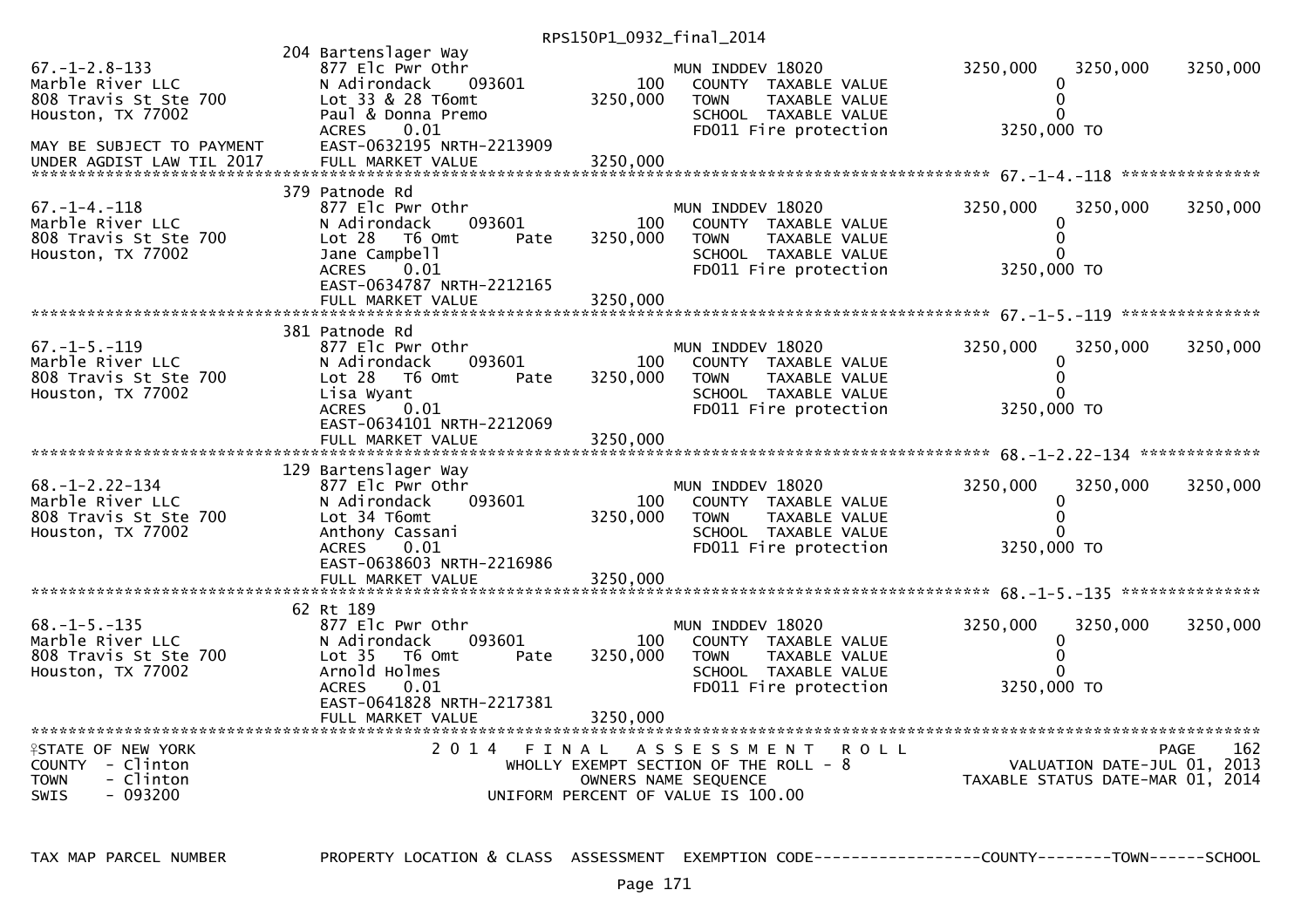|                                                                                                   |                                                                                                                                                                              |                 | RPS150P1_0932_final_2014                                                                                                  |                                                                 |             |
|---------------------------------------------------------------------------------------------------|------------------------------------------------------------------------------------------------------------------------------------------------------------------------------|-----------------|---------------------------------------------------------------------------------------------------------------------------|-----------------------------------------------------------------|-------------|
| CURRENT OWNERS NAME                                                                               | SCHOOL DISTRICT                                                                                                                                                              | LAND            | TAX DESCRIPTION                                                                                                           | TAXABLE VALUE                                                   |             |
|                                                                                                   |                                                                                                                                                                              |                 |                                                                                                                           |                                                                 |             |
| $68. -1 - 13. -127$<br>Marble River LLC<br>808 Travis St Ste 700<br>Houston, TX 77002             | 459 Brandy Brook Rd<br>877 Elc Pwr Othr<br>N Adirondack<br>093601<br>Lot 26<br>T6 Omt<br>Pate<br>Allen & Edward Gartner<br>0.01<br><b>ACRES</b><br>EAST-0644150 NRTH-2209641 | 100<br>3250,000 | MUN INDDEV 18020<br>COUNTY TAXABLE VALUE<br>TAXABLE VALUE<br><b>TOWN</b><br>SCHOOL TAXABLE VALUE<br>FD011 Fire protection | 3250,000<br>3250,000<br>3250,000 TO                             | 3250,000    |
|                                                                                                   |                                                                                                                                                                              |                 |                                                                                                                           |                                                                 |             |
| $68. -1 - 13. -128$<br>Marble River LLC<br>808 Travis St Ste 700<br>Houston, TX 77002             | 461 Brandy Brook Rd<br>877 Elc Pwr Othr<br>N Adirondack<br>093601<br>Lot 26<br>T6 Omt<br>Pate<br>Allen & Edward Gartner<br>0.01<br><b>ACRES</b>                              | 100<br>3250,000 | MUN INDDEV 18020<br>COUNTY TAXABLE VALUE<br><b>TOWN</b><br>TAXABLE VALUE<br>SCHOOL TAXABLE VALUE<br>FD011 Fire protection | 3250,000<br>3250,000<br>3250,000 TO                             | 3250,000    |
|                                                                                                   | EAST-0644150 NRTH-2209641                                                                                                                                                    |                 |                                                                                                                           |                                                                 |             |
|                                                                                                   | 27 Gagnier Rd                                                                                                                                                                |                 |                                                                                                                           |                                                                 |             |
| $68. -1 - 14. -129$<br>Marble River LLC<br>808 Travis St Ste 700<br>Houston, TX 77002             | 877 Elc Pwr Othr<br>N Adirondack<br>093601<br>Lot 26<br>T6 Omt<br>Pate<br>Paul & Donna Premo                                                                                 | 100<br>3250,000 | MUN INDDEV 18020<br>COUNTY TAXABLE VALUE<br>TAXABLE VALUE<br><b>TOWN</b><br>SCHOOL TAXABLE VALUE                          | 3250,000<br>3250,000<br>0                                       | 3250,000    |
| MAY BE SUBJECT TO PAYMENT                                                                         | <b>ACRES</b><br>0.01<br>EAST-0639939 NRTH-2214974                                                                                                                            |                 | FD011 Fire protection                                                                                                     | 3250,000 TO                                                     |             |
|                                                                                                   |                                                                                                                                                                              |                 |                                                                                                                           |                                                                 |             |
| $68. - 1 - 14. - 130$<br>Marble River LLC<br>808 Travis St Ste 700<br>Houston, TX 77002           | 25 Gagnier Rd<br>877 Elc Pwr Othr<br>093601<br>N Adirondack<br>Lot 26<br>T6 Omt<br>Pate<br>Paul & Donna Premo<br><b>ACRES</b><br>0.01                                        | 100<br>3250,000 | MUN INDDEV 18020<br>COUNTY TAXABLE VALUE<br><b>TOWN</b><br>TAXABLE VALUE<br>SCHOOL TAXABLE VALUE<br>FD011 Fire protection | 3250,000<br>3250,000<br>3250,000 TO                             | 3250,000    |
| MAY BE SUBJECT TO PAYMENT<br>UNDER AGDIST LAW TIL 2017                                            | EAST-0639939 NRTH-2214974<br>FULL MARKET VALUE                                                                                                                               | 3250,000        |                                                                                                                           |                                                                 |             |
|                                                                                                   | 250 Polarbear Way                                                                                                                                                            |                 |                                                                                                                           |                                                                 |             |
| $68. -1 - 16.1 - 117$<br>Marble River LLC<br>808 Travis St Ste 700<br>Houston, TX 77002           | 877 Elc Pwr Othr<br>093601<br>N Adirondack<br>Lot 27 T6omt<br>Moore, Moore, Lacey<br>ACRES 0.01                                                                              | 100<br>3250,000 | MUN INDDEV 18020<br>COUNTY TAXABLE VALUE<br><b>TOWN</b><br>TAXABLE VALUE<br>SCHOOL TAXABLE VALUE<br>FD011 Fire protection | 3250,000<br>3250,000<br>3250,000 TO                             | 3250,000    |
|                                                                                                   | EAST-0637411 NRTH-2208606<br>FULL MARKET VALUE                                                                                                                               | 3250,000        |                                                                                                                           |                                                                 |             |
| FINATE OF NEW YORK<br>- Clinton<br>COUNTY<br>- Clinton<br><b>TOWN</b><br>$-093200$<br><b>SWIS</b> | 2014 FINAL                                                                                                                                                                   |                 | ASSESSMENT ROLL<br>WHOLLY EXEMPT SECTION OF THE ROLL - 8<br>OWNERS NAME SEQUENCE<br>UNIFORM PERCENT OF VALUE IS 100.00    | VALUATION DATE-JUL 01, 2013<br>TAXABLE STATUS DATE-MAR 01, 2014 | 163<br>PAGE |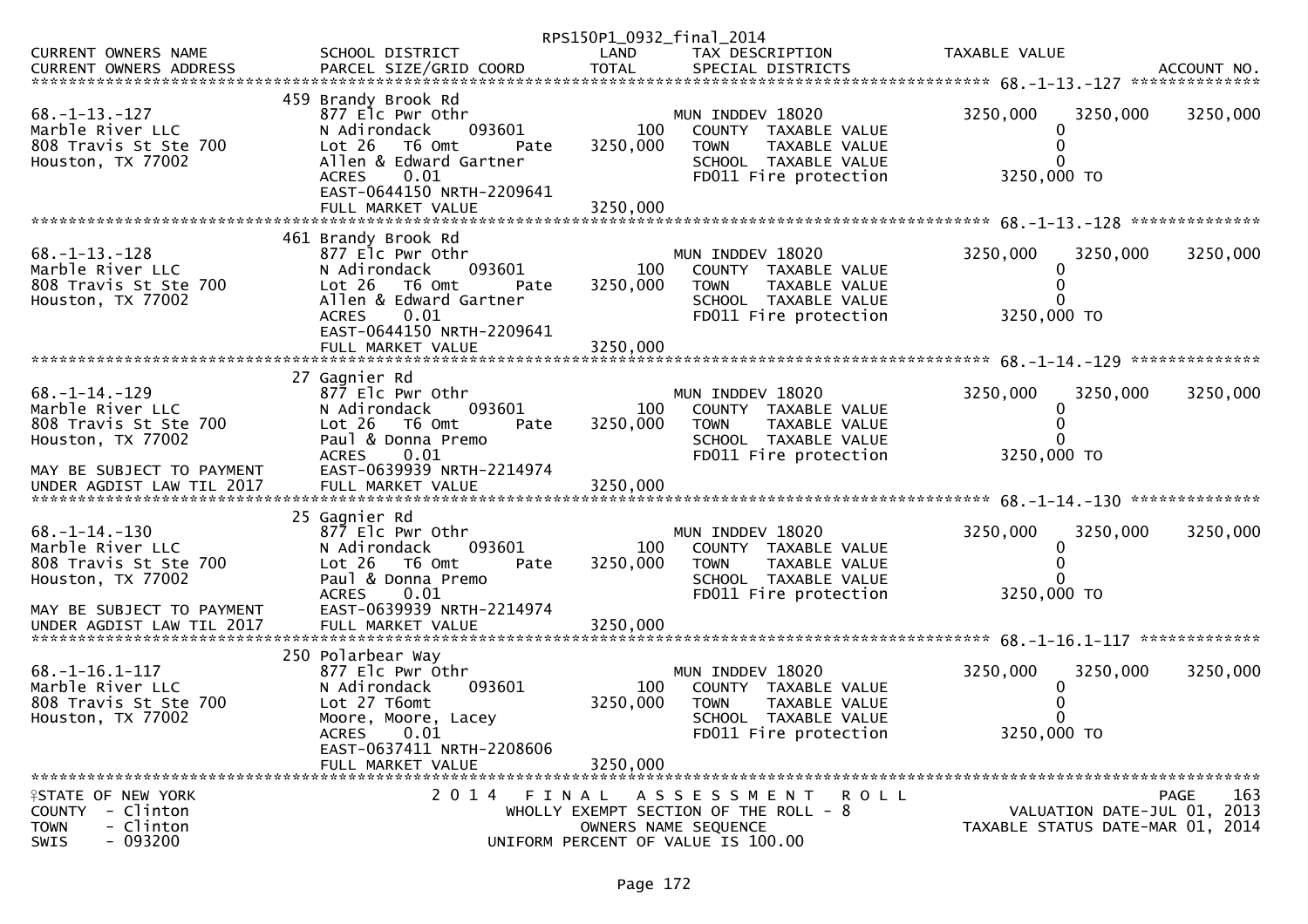| TAX MAP PARCEL NUMBER                     | PROPERTY LOCATION & CLASS ASSESSMENT    |          | EXEMPTION CODE-----------------COUNTY-------TOWN------SCHOOL |               |          |          |
|-------------------------------------------|-----------------------------------------|----------|--------------------------------------------------------------|---------------|----------|----------|
| <b>CURRENT OWNERS NAME</b>                | SCHOOL DISTRICT                         | LAND     | TAX DESCRIPTION                                              | TAXABLE VALUE |          |          |
|                                           |                                         |          |                                                              |               |          |          |
|                                           |                                         |          |                                                              |               |          |          |
|                                           | 216 Patnode Rd                          |          |                                                              |               |          |          |
| $68. - 1 - 16.21$                         | 872 Elec-Substat                        |          | MUN INDDEV 18020                                             | 38,300        | 38,300   | 38,300   |
| Marble River LLC                          | N Adirondack<br>093601                  | 38,300   | COUNTY TAXABLE VALUE                                         | 0             |          |          |
| 808 Travis St Ste 700                     | Lot 27 T6omt                            | 38,300   | <b>TOWN</b><br>TAXABLE VALUE                                 | $\pmb{0}$     |          |          |
| Houston, TX 77002                         | survey map 20082/18301                  |          | SCHOOL TAXABLE VALUE                                         | $\Omega$      |          |          |
|                                           | Survey Map 20102/33421                  |          | FD011 Fire protection                                        | 38,300 TO     |          |          |
|                                           | 6.39<br><b>ACRES</b>                    |          |                                                              |               |          |          |
|                                           | EAST-0636571 NRTH-2207980               |          |                                                              |               |          |          |
|                                           | DEED BOOK 20132 PG-26183                |          |                                                              |               |          |          |
|                                           |                                         |          |                                                              |               |          |          |
|                                           |                                         |          |                                                              |               |          |          |
|                                           | Patnode Rd                              |          |                                                              |               |          |          |
| $68. - 1 - 17.1$                          | 321 Abandoned ag                        |          | MUN INDDEV 18020                                             | 26,300        | 26,300   | 26,300   |
| Marble River LLC<br>808 Travis St Ste 700 | N Adirondack<br>093601                  | 26,300   | COUNTY TAXABLE VALUE                                         | 0<br>0        |          |          |
| Houston, TX 77002                         | Lot 27<br>T6 Omt<br>Pate<br>ACRES 44.20 | 26,300   | <b>TOWN</b><br>TAXABLE VALUE<br>SCHOOL TAXABLE VALUE         | $\Omega$      |          |          |
|                                           | EAST-0637139 NRTH-2210493               |          |                                                              | 26,300 TO     |          |          |
|                                           | DEED BOOK 20112 PG-38454                |          | FD011 Fire protection                                        |               |          |          |
|                                           |                                         |          |                                                              |               |          |          |
|                                           |                                         |          |                                                              |               |          |          |
|                                           | 39 Purdham Way                          |          |                                                              |               |          |          |
| $68. - 1 - 18.3 - 120$                    | 877 Elc Pwr Othr                        |          | MUN INDDEV 18020                                             | 3250,000      | 3250,000 | 3250,000 |
| Marble River LLC                          | N Adirondack<br>093601                  | 100      | COUNTY TAXABLE VALUE                                         | 0             |          |          |
| 808 Travis St Ste 700                     | Lots 27 28 33 & 34 T6omt                | 3250,000 | <b>TAXABLE VALUE</b><br><b>TOWN</b>                          | $\Omega$      |          |          |
| Houston, TX 77002                         | Buettner Family Living Pa               |          | SCHOOL TAXABLE VALUE                                         | 0             |          |          |
|                                           | 0.01<br><b>ACRES</b>                    |          | FD011 Fire protection                                        | 3250,000 TO   |          |          |
| MAY BE SUBJECT TO PAYMENT                 | EAST-0634670 NRTH-2215267               |          |                                                              |               |          |          |
| UNDER AGDIST LAW TIL 2017                 | FULL MARKET VALUE                       | 3250,000 |                                                              |               |          |          |
|                                           |                                         |          |                                                              |               |          |          |
|                                           | 78 Bartenslager Way                     |          |                                                              |               |          |          |
| $68. - 1 - 18.3 - 121$                    | 877 Elc Pwr Othr                        |          | MUN INDDEV 18020                                             | 3250,000      | 3250,000 | 3250,000 |
| Marble River LLC                          | N Adirondack<br>093601                  | 100      | COUNTY TAXABLE VALUE                                         | 0             |          |          |
| 808 Travis St Ste 700                     | Lots 27 28 33 & 34 T6omt                | 3250,000 | <b>TOWN</b><br>TAXABLE VALUE                                 | 0             |          |          |
| Houston, TX 77002                         | Buettner Family Living Pa               |          | SCHOOL TAXABLE VALUE                                         |               |          |          |
|                                           | 0.01<br><b>ACRES</b>                    |          | FD011 Fire protection                                        | 3250,000 TO   |          |          |
| MAY BE SUBJECT TO PAYMENT                 | EAST-0634670 NRTH-2215267               |          |                                                              |               |          |          |
| UNDER AGDIST LAW TIL 2017                 | FULL MARKET VALUE                       | 3250,000 |                                                              |               |          |          |
|                                           |                                         |          |                                                              |               |          |          |
|                                           | 44 Buettner Way                         |          |                                                              |               |          |          |
| $68. - 1 - 18.3 - 122$                    | 877 Elc Pwr Othr                        |          | MUN INDDEV 18020                                             | 3250,000      | 3250,000 | 3250,000 |
| Marble River LLC                          | N Adirondack<br>093601                  | 100      | COUNTY TAXABLE VALUE                                         | 0             |          |          |
| 808 Travis St Ste 700                     | Lots 27 28 33 & 34 T6omt                | 3250,000 | <b>TAXABLE VALUE</b><br><b>TOWN</b>                          | $\Omega$      |          |          |
| Houston, TX 77002                         | Buettner Family Living Pa               |          | SCHOOL TAXABLE VALUE                                         | 0             |          |          |
|                                           | <b>ACRES</b><br>0.01                    |          | FD011 Fire protection                                        | 3250,000 TO   |          |          |
| MAY BE SUBJECT TO PAYMENT                 | EAST-0634670 NRTH-2215267               |          |                                                              |               |          |          |
| UNDER AGDIST LAW TIL 2017                 | FULL MARKET VALUE                       | 3250,000 |                                                              |               |          |          |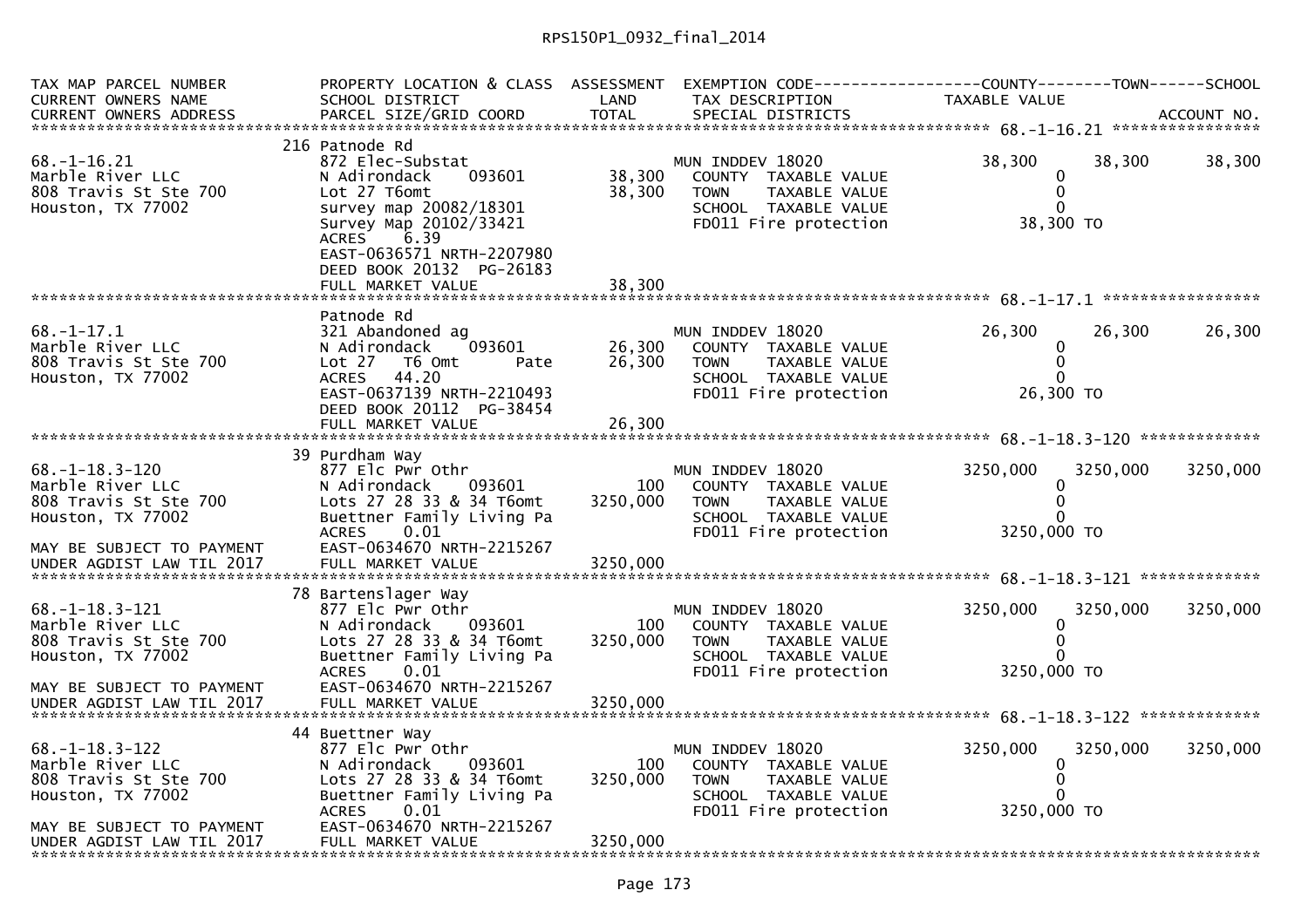| <b>ISTATE OF NEW YORK</b>                                          |                                                         | RPS150P1_0932_final_2014 | 2014 FINAL ASSESSMENT ROLL                                 |                                                                                 | 164<br>PAGE |
|--------------------------------------------------------------------|---------------------------------------------------------|--------------------------|------------------------------------------------------------|---------------------------------------------------------------------------------|-------------|
| COUNTY - Clinton                                                   |                                                         |                          | WHOLLY EXEMPT SECTION OF THE ROLL - 8                      | VALUATION DATE-JUL 01, 2013                                                     |             |
| - Clinton<br><b>TOWN</b><br>$-093200$<br>SWIS                      |                                                         |                          | OWNERS NAME SEQUENCE<br>UNIFORM PERCENT OF VALUE IS 100.00 | TAXABLE STATUS DATE-MAR 01, 2014                                                |             |
|                                                                    |                                                         |                          |                                                            |                                                                                 |             |
|                                                                    |                                                         |                          |                                                            |                                                                                 |             |
| TAX MAP PARCEL NUMBER<br>CURRENT OWNERS NAME                       | PROPERTY LOCATION & CLASS ASSESSMENT<br>SCHOOL DISTRICT | LAND                     | TAX DESCRIPTION                                            | EXEMPTION CODE------------------COUNTY--------TOWN------SCHOOL<br>TAXABLE VALUE |             |
|                                                                    |                                                         |                          |                                                            |                                                                                 |             |
|                                                                    | 182 Purdham Way                                         |                          |                                                            |                                                                                 |             |
| 68. – 1–18. 3–131<br>Marble River LLC                              | 877 Elc Pwr Othr<br>093601<br>N Adirondack              | 100                      | MUN INDDEV 18020<br>COUNTY TAXABLE VALUE                   | 3250,000<br>3250,000<br>$\Omega$                                                | 3250,000    |
| 808 Travis St Ste 700                                              | Lots 27 28 33 & 34 T6omt                                | 3250,000                 | <b>TOWN</b><br>TAXABLE VALUE                               |                                                                                 |             |
| Houston, TX 77002                                                  | Buettner Family Living Pa                               |                          | SCHOOL TAXABLE VALUE                                       |                                                                                 |             |
| MAY BE SUBJECT TO PAYMENT                                          | <b>ACRES</b><br>0.01<br>EAST-0634670 NRTH-2215267       |                          | FD011 Fire protection                                      | 3250,000 TO                                                                     |             |
| UNDER AGDIST LAW TIL 2017                                          | FULL MARKET VALUE                                       | 3250,000                 |                                                            |                                                                                 |             |
|                                                                    |                                                         |                          |                                                            |                                                                                 |             |
| $68. - 1 - 18.3 - 132$                                             | 88 Purdham Way<br>877 Elc Pwr Othr                      |                          | MUN INDDEV 18020                                           | 3250,000<br>3250,000                                                            | 3250,000    |
| Marble River LLC                                                   | N Adirondack<br>093601                                  | 100                      | COUNTY TAXABLE VALUE                                       | $\Omega$                                                                        |             |
| 808 Travis St Ste 700                                              | Lots 27 28 33 & 34 T6omt                                | 3250,000                 | <b>TOWN</b><br>TAXABLE VALUE                               | $\Omega$                                                                        |             |
| Houston, TX 77002                                                  | Buettner Family Living Pa<br><b>ACRES</b><br>0.01       |                          | SCHOOL TAXABLE VALUE<br>FD011 Fire protection              | 3250,000 TO                                                                     |             |
| MAY BE SUBJECT TO PAYMENT                                          | EAST-0634670 NRTH-2215267                               |                          |                                                            |                                                                                 |             |
| UNDER AGDIST LAW TIL 2017                                          | FULL MARKET VALUE                                       | 3250,000                 |                                                            |                                                                                 |             |
|                                                                    | 279 Lost Nation Rd                                      |                          |                                                            |                                                                                 |             |
| $37. - 1 - 2.2 - 1$                                                | 877 Elc Pwr Othr                                        |                          | MUN INDDEV 18020                                           | 2000,000<br>2000,000                                                            | 2000,000    |
| Noble Environmental Power LLC Chateaugay 1                         | 163401                                                  | 100                      | COUNTY TAXABLE VALUE                                       | 0                                                                               |             |
| ADP Accounts Payable<br>PO Box 3467                                | Lot 69  T6 0mt<br>Pate<br>Decosse, Dick Landowner       | 2000,000                 | <b>TOWN</b><br>TAXABLE VALUE<br>SCHOOL TAXABLE VALUE       |                                                                                 |             |
| Coppell, TX 75019-3467                                             | <b>ACRES</b><br>0.01                                    |                          | FD011 Fire protection                                      | 2000,000 TO                                                                     |             |
|                                                                    | EAST-0620007 NRTH-2230092<br>DEED BOOK 20051 PG-84393   |                          |                                                            |                                                                                 |             |
|                                                                    | FULL MARKET VALUE                                       | 2000,000                 |                                                            |                                                                                 |             |
|                                                                    |                                                         |                          |                                                            |                                                                                 |             |
| $37. - 1 - 2.2 - 6$                                                | 84 Estate Way<br>877 Elc Pwr Othr                       |                          | MUN INDDEV 18020                                           | 2000,000<br>2000,000                                                            | 2000,000    |
| Noble Environmental Power LLC Chateaugay 1                         | 163401                                                  | 100                      | COUNTY TAXABLE VALUE                                       | $\Omega$                                                                        |             |
| ADP Accounts Payable                                               | Lot 69 T6 Omt<br>Pate                                   | 2000,000                 | <b>TOWN</b><br>TAXABLE VALUE                               |                                                                                 |             |
| PO Box 3467<br>Coppell, TX 75019-3467                              | Decosse, Dick Landowner<br>0.01<br><b>ACRES</b>         |                          | SCHOOL TAXABLE VALUE<br>FD011 Fire protection              | 2000,000 TO                                                                     |             |
|                                                                    | EAST-0626645 NRTH-2230586                               |                          |                                                            |                                                                                 |             |
|                                                                    | DEED BOOK 20051 PG-84393                                |                          |                                                            |                                                                                 |             |
|                                                                    | FULL MARKET VALUE                                       | 2000,000                 |                                                            |                                                                                 |             |
|                                                                    | 57 Roses Way                                            |                          |                                                            |                                                                                 |             |
| $37. - 1 - 2.2 - 9$                                                | 877 Elc Pwr Othr                                        |                          | MUN INDDEV 18020                                           | 2000,000<br>2000,000                                                            | 2000,000    |
| Noble Environmental Power LLC Chateaugay 1<br>ADP Accounts Payable | 163401<br>Lot 69<br>T6 Omt<br>Pate                      | 100<br>2000,000          | COUNTY TAXABLE VALUE<br><b>TOWN</b><br>TAXABLE VALUE       | 0<br>0                                                                          |             |
|                                                                    |                                                         |                          |                                                            |                                                                                 |             |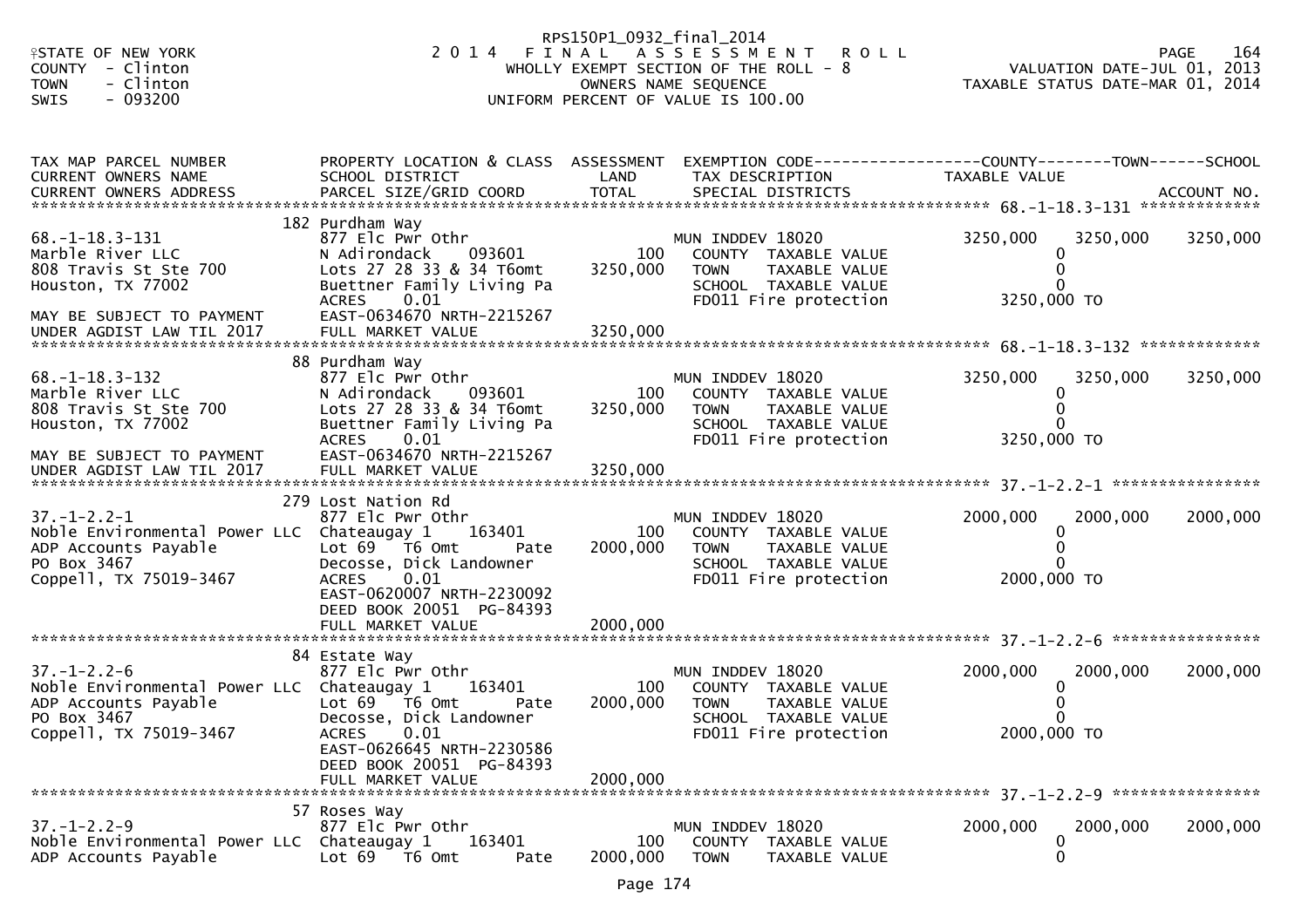|                                                                                                                                    |                                                                                                                                                                           | RPS150P1_0932_final_2014 |                                                                                                                                           |                                                                                                                 |          |
|------------------------------------------------------------------------------------------------------------------------------------|---------------------------------------------------------------------------------------------------------------------------------------------------------------------------|--------------------------|-------------------------------------------------------------------------------------------------------------------------------------------|-----------------------------------------------------------------------------------------------------------------|----------|
| PO Box 3467<br>Coppell, TX 75019-3467                                                                                              | Decosse, Dick Landowner<br>0.01<br><b>ACRES</b><br>EAST-0623227 NRTH-2229717<br>DEED BOOK 20051 PG-84393<br>FULL MARKET VALUE                                             | 2000,000                 | SCHOOL TAXABLE VALUE<br>FD011 Fire protection                                                                                             | 0<br>2000,000 TO                                                                                                |          |
|                                                                                                                                    |                                                                                                                                                                           |                          |                                                                                                                                           |                                                                                                                 |          |
| <b>ISTATE OF NEW YORK</b><br>COUNTY - Clinton<br>- Clinton<br><b>TOWN</b><br>$-093200$<br>SWIS                                     | 2 0 1 4                                                                                                                                                                   | FINAL                    | <b>ROLL</b><br>A S S E S S M E N T<br>WHOLLY EXEMPT SECTION OF THE ROLL - 8<br>OWNERS NAME SEQUENCE<br>UNIFORM PERCENT OF VALUE IS 100.00 | PAGE 165<br>VALUATION DATE-JUL 01, 2013<br>TAXARLE STATUS DATE ULL 01, 2013<br>TAXABLE STATUS DATE-MAR 01, 2014 | 165      |
| TAX MAP PARCEL NUMBER<br>CURRENT OWNERS NAME                                                                                       | PROPERTY LOCATION & CLASS ASSESSMENT<br>SCHOOL DISTRICT                                                                                                                   | LAND                     | TAX DESCRIPTION                                                                                                                           | EXEMPTION CODE-----------------COUNTY--------TOWN------SCHOOL<br>TAXABLE VALUE                                  |          |
| 37. -1-21. 1-102<br>Noble Environmental Power LLC Chateaugay 1<br>ADP Accounts Payable<br>PO Box 3467<br>Coppell, TX 75019-3467    | 21 Estate Way<br>877 Elc Pwr Othr<br>163401<br>Lot 69 T6omt<br>Soucia Estate Landowner<br>0.01<br><b>ACRES</b><br>EAST-0628141 NRTH-2230370<br>DEED BOOK 20072 PG-1988    | 100<br>2000,000          | MUN INDDEV 18020<br>COUNTY TAXABLE VALUE<br>TAXABLE VALUE<br><b>TOWN</b><br>SCHOOL TAXABLE VALUE<br>FD011 Fire protection                 | 2000,000<br>2000,000<br>2000,000 TO                                                                             | 2000,000 |
|                                                                                                                                    | FULL MARKET VALUE                                                                                                                                                         | 2000,000                 |                                                                                                                                           |                                                                                                                 |          |
|                                                                                                                                    |                                                                                                                                                                           |                          |                                                                                                                                           |                                                                                                                 |          |
| $37. - 1 - 23. - 2$<br>Noble Environmental Power LLC Chateaugay 1<br>ADP Accounts Payable<br>PO Box 3467<br>Coppell, TX 75019-3467 | 40 Vernons Way<br>877 Elc Pwr Othr<br>163401<br>Lot 52  T6 0mt<br>Pate<br>Fayette, Vernon Landowner<br><b>ACRES</b><br>0.01<br>EAST-0621144 NRTH-2228234<br>DEED BOOK 245 | 100<br>2000,000          | MUN INDDEV 18020<br>COUNTY TAXABLE VALUE<br>TAXABLE VALUE<br><b>TOWN</b><br>SCHOOL TAXABLE VALUE<br>FD011 Fire protection                 | 2000,000<br>2000,000<br>$\Omega$<br>2000,000 TO                                                                 | 2000,000 |
|                                                                                                                                    | <b>PG-235</b><br>FULL MARKET VALUE                                                                                                                                        | 2000,000                 |                                                                                                                                           |                                                                                                                 |          |
|                                                                                                                                    |                                                                                                                                                                           |                          |                                                                                                                                           |                                                                                                                 |          |
| $37. - 1 - 23. - 7$<br>Noble Environmental Power LLC Chateaugay 1<br>ADP Accounts Payable<br>PO Box 3467<br>Coppell, TX 75019-3467 | 84 Vernons Way<br>877 Elc Pwr Othr<br>163401<br>Lot 52 T6 Omt<br>Pate<br>Fayette, Vernon Landowner<br><b>ACRES</b><br>0.01<br>EAST-0620075 NRTH-2227804                   | 100<br>2000,000          | MUN INDDEV 18020<br>COUNTY TAXABLE VALUE<br><b>TOWN</b><br>TAXABLE VALUE<br>SCHOOL TAXABLE VALUE<br>FD011 Fire protection                 | 2000,000<br>2000,000<br>2000,000 TO                                                                             | 2000,000 |
|                                                                                                                                    | PG-235<br>DEED BOOK 245                                                                                                                                                   |                          |                                                                                                                                           |                                                                                                                 |          |
|                                                                                                                                    | FULL MARKET VALUE                                                                                                                                                         | 2000.000                 |                                                                                                                                           |                                                                                                                 |          |
| $37. - 1 - 23. - 8$<br>Noble Environmental Power LLC<br>ADP Accounts Payable<br>PO Box 3467<br>Coppell, TX 75019-3467              | 190 Barrys Way<br>877 Elc Pwr Othr<br>163401<br>Chateaugay 1<br>Lot 52 T6 Omt<br>Pate<br>Fayette, Vernon Landowner<br>0.01<br><b>ACRES</b>                                | 100<br>2000,000          | MUN INDDEV 18020<br>COUNTY TAXABLE VALUE<br><b>TOWN</b><br>TAXABLE VALUE<br>SCHOOL TAXABLE VALUE<br>FD011 Fire protection                 | 2000,000<br>2000,000<br>0<br>2000,000 TO                                                                        | 2000,000 |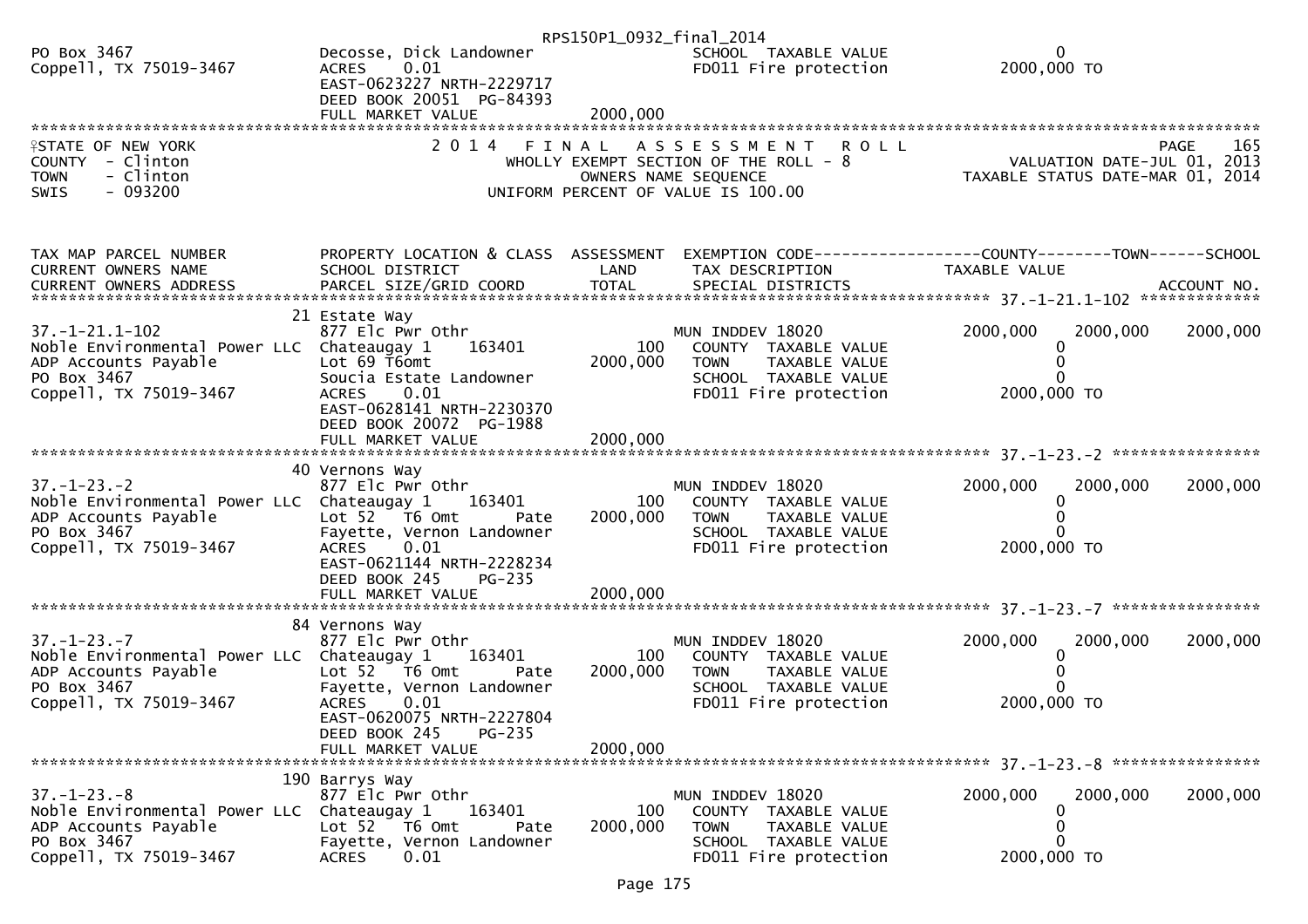|                                                                    |                                                         | RPS150P1_0932_final_2014 |                                                      |                                                                               |                    |
|--------------------------------------------------------------------|---------------------------------------------------------|--------------------------|------------------------------------------------------|-------------------------------------------------------------------------------|--------------------|
|                                                                    | EAST-0626701 NRTH-2228409                               |                          |                                                      |                                                                               |                    |
|                                                                    | DEED BOOK 245<br><b>PG-235</b>                          |                          |                                                      |                                                                               |                    |
|                                                                    | FULL MARKET VALUE                                       | 2000,000                 |                                                      |                                                                               |                    |
|                                                                    | 180 Roses Way                                           |                          |                                                      |                                                                               |                    |
| $37. - 1 - 23. - 10$                                               | 877 Elc Pwr Othr                                        |                          | MUN INDDEV 18020                                     | 2000,000<br>2000,000                                                          | 2000,000           |
| Noble Environmental Power LLC Chateaugay 1                         | 163401                                                  | 100                      | COUNTY TAXABLE VALUE                                 | 0                                                                             |                    |
| ADP Accounts Payable<br>PO Box 3467                                | Lot 52 76 0mt<br>Pate<br>Fayette, Vernon Landowner      | 2000,000                 | TAXABLE VALUE<br><b>TOWN</b><br>SCHOOL TAXABLE VALUE |                                                                               |                    |
| Coppell, TX 75019-3467                                             | 0.01<br><b>ACRES</b>                                    |                          | FD011 Fire protection                                | 2000,000 TO                                                                   |                    |
|                                                                    | EAST-0626103 NRTH-2229427                               |                          |                                                      |                                                                               |                    |
|                                                                    | DEED BOOK 245<br>PG-235                                 |                          |                                                      |                                                                               |                    |
|                                                                    | FULL MARKET VALUE                                       | 2000,000                 |                                                      |                                                                               |                    |
| <b>ISTATE OF NEW YORK</b>                                          |                                                         |                          | 2014 FINAL ASSESSMENT ROLL                           |                                                                               | 166<br><b>PAGE</b> |
| COUNTY - Clinton                                                   |                                                         |                          | WHOLLY EXEMPT SECTION OF THE ROLL $-8$               | VALUATION DATE-JUL 01, 2013<br>TAXABLE STATUS DATE-MAR 01, 2014               |                    |
| - Clinton<br><b>TOWN</b>                                           |                                                         |                          | OWNERS NAME SEQUENCE                                 |                                                                               |                    |
| $-093200$<br>SWIS                                                  |                                                         |                          | UNIFORM PERCENT OF VALUE IS 100.00                   |                                                                               |                    |
|                                                                    |                                                         |                          |                                                      |                                                                               |                    |
|                                                                    |                                                         |                          |                                                      |                                                                               |                    |
| TAX MAP PARCEL NUMBER<br>CURRENT OWNERS NAME                       | PROPERTY LOCATION & CLASS ASSESSMENT<br>SCHOOL DISTRICT | LAND                     | TAX DESCRIPTION                                      | EXEMPTION CODE-----------------COUNTY-------TOWN------SCHOOL<br>TAXABLE VALUE |                    |
|                                                                    |                                                         |                          |                                                      |                                                                               |                    |
|                                                                    |                                                         |                          |                                                      |                                                                               |                    |
|                                                                    | 156 Rutland Way                                         |                          |                                                      |                                                                               |                    |
| $37. - 1 - 23. - 69$<br>Noble Environmental Power LLC Chateaugay 1 | 877 Elc Pwr Othr<br>163401                              | 100                      | MUN INDDEV 18020<br>COUNTY TAXABLE VALUE             | 2000,000<br>2000,000<br>0                                                     | 2000,000           |
| ADP Accounts Payable                                               | Lot 52 T6 Omt<br>Pate                                   | 2000,000                 | <b>TOWN</b><br>TAXABLE VALUE                         |                                                                               |                    |
| PO Box 3467                                                        | Fayette, Vernon Landowner                               |                          | SCHOOL TAXABLE VALUE                                 |                                                                               |                    |
| Coppell, TX 75019-3467                                             | 0.01<br>ACRES<br>EAST-0626098 NRTH-2227018              |                          | FD011 Fire protection                                | 2000,000 TO                                                                   |                    |
|                                                                    | DEED BOOK 245<br>PG-235                                 |                          |                                                      |                                                                               |                    |
|                                                                    |                                                         |                          |                                                      |                                                                               |                    |
|                                                                    |                                                         |                          |                                                      |                                                                               |                    |
| $37. - 1 - 23. - 70$                                               | 131 Roses Way<br>877 Elc Pwr Othr                       |                          | MUN INDDEV 18020                                     | 2000,000<br>2000,000                                                          | 2000,000           |
| Noble Environmental Power LLC Chateaugay 1                         | 163401                                                  | 100                      | COUNTY TAXABLE VALUE                                 | 0                                                                             |                    |
| ADP Accounts Payable                                               | Lot 52  T6 Omt<br>Pate                                  | 2000,000                 | TAXABLE VALUE<br>TOWN                                |                                                                               |                    |
| PO Box 3467                                                        | Fayette, Vernon Landowner                               |                          | SCHOOL TAXABLE VALUE                                 |                                                                               |                    |
| Coppell, TX 75019-3467                                             | <b>ACRES</b><br>0.01<br>EAST-0624841 NRTH-2229655       |                          | FD011 Fire protection                                | 2000,000 TO                                                                   |                    |
|                                                                    | DEED BOOK 245<br>$PG-235$                               |                          |                                                      |                                                                               |                    |
|                                                                    | FULL MARKET VALUE                                       | 2000,000                 |                                                      |                                                                               |                    |
|                                                                    |                                                         |                          |                                                      |                                                                               |                    |
| $37. - 1 - 24.1 - 17$                                              | 155 Rutland Way<br>877 Elc Pwr Othr                     |                          | MUN INDDEV 18020                                     | 2000,000<br>2000,000                                                          | 2000,000           |
| Noble Environmental Power LLC Chateaugay 1                         | 163401                                                  | 100                      | COUNTY TAXABLE VALUE                                 | 0                                                                             |                    |
| ADP Accounts Payable                                               | Lot $5152$ T6 Omt<br>Pate                               | 2000,000                 | TAXABLE VALUE<br><b>TOWN</b>                         | 0                                                                             |                    |
| PO Box 3467<br>Coppell, TX 75019-3467                              | Decosse, Richard Landowne<br><b>ACRES</b><br>0.01       |                          | SCHOOL TAXABLE VALUE<br>FD011 Fire protection        | 2000,000 TO                                                                   |                    |
|                                                                    | EAST-0625089 NRTH-2226667                               |                          |                                                      |                                                                               |                    |
|                                                                    | DEED BOOK 20051 PG-81579                                |                          |                                                      |                                                                               |                    |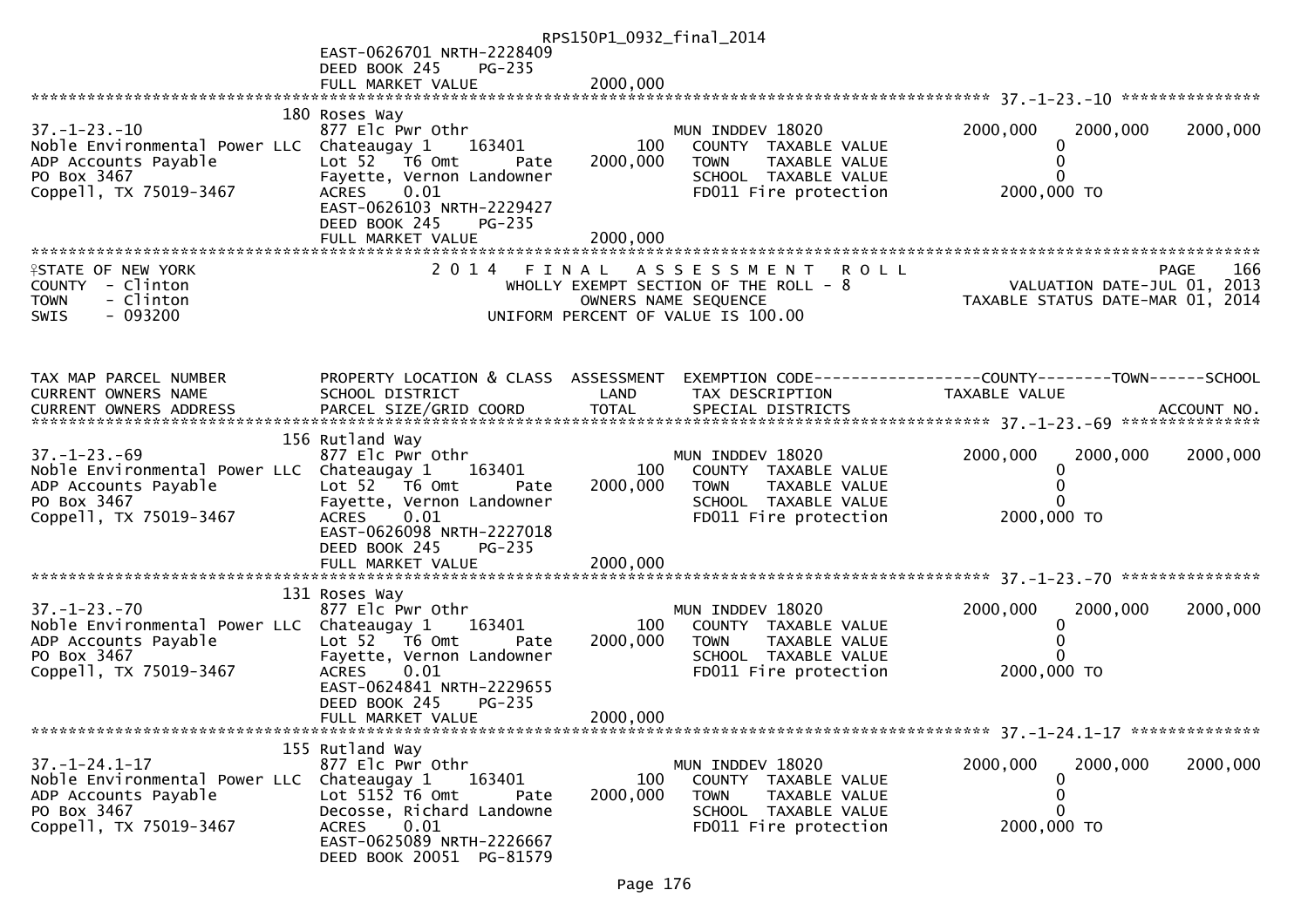|                                                                                                             |                                                                                                         | RPS150P1_0932_final_2014 |                                                                                                                                           |                                                                 |          |             |
|-------------------------------------------------------------------------------------------------------------|---------------------------------------------------------------------------------------------------------|--------------------------|-------------------------------------------------------------------------------------------------------------------------------------------|-----------------------------------------------------------------|----------|-------------|
|                                                                                                             | FULL MARKET VALUE                                                                                       | 2000,000                 |                                                                                                                                           |                                                                 |          |             |
| $37. - 1 - 24.1 - 60$                                                                                       | 138 Barrys Way<br>877 Elc Pwr Othr                                                                      |                          | MUN INDDEV 18020                                                                                                                          | 2000,000                                                        | 2000,000 | 2000,000    |
| Noble Environmental Power LLC Chateaugay 1<br>ADP Accounts Payable<br>PO Box 3467<br>Coppell, TX 75019-3467 | 163401<br>$Lot$ 5152 T6 Omt<br>Pate<br>Decosse, Dick Landowner<br>0.01<br><b>ACRES</b>                  | 100<br>2000,000          | COUNTY TAXABLE VALUE<br>TAXABLE VALUE<br><b>TOWN</b><br>SCHOOL TAXABLE VALUE<br>FD011 Fire protection                                     | 0<br>0<br>0<br>2000,000 TO                                      |          |             |
|                                                                                                             | EAST-0625455 NRTH-2228092<br>DEED BOOK 20051 PG-81579                                                   |                          |                                                                                                                                           |                                                                 |          |             |
|                                                                                                             | 61 Lost Nation Rd                                                                                       |                          |                                                                                                                                           |                                                                 |          |             |
| $37. - 1 - 24.1 - 61$<br>Noble Environmental Power LLC Chateaugay 1<br>ADP Accounts Payable<br>PO Box 3467  | 877 Elc Pwr Othr<br>163401<br>Lot $5152$ T6 Omt<br>Pate<br>Decosse, Richard Landowne                    | 100<br>2000,000          | MUN INDDEV 18020<br>COUNTY TAXABLE VALUE<br>TOWN<br>TAXABLE VALUE<br>SCHOOL TAXABLE VALUE                                                 | 2000,000<br>0                                                   | 2000,000 | 2000,000    |
| Coppell, TX 75019-3467                                                                                      | 0.01<br><b>ACRES</b><br>EAST-0621900 NRTH-2224675<br>DEED BOOK 20051 PG-81579<br>FULL MARKET VALUE      | 2000,000                 | FD011 Fire protection                                                                                                                     | 2000,000 TO                                                     |          |             |
|                                                                                                             |                                                                                                         |                          |                                                                                                                                           |                                                                 |          |             |
| <b>ISTATE OF NEW YORK</b><br>COUNTY - Clinton<br>- Clinton<br><b>TOWN</b><br>$-093200$<br><b>SWIS</b>       | 2 0 1 4                                                                                                 | FINAL                    | <b>ROLL</b><br>A S S E S S M E N T<br>WHOLLY EXEMPT SECTION OF THE ROLL - 8<br>OWNERS NAME SEQUENCE<br>UNIFORM PERCENT OF VALUE IS 100.00 | VALUATION DATE-JUL 01, 2013<br>TAXABLE STATUS DATE-MAR 01, 2014 |          | 167<br>PAGE |
|                                                                                                             |                                                                                                         |                          |                                                                                                                                           |                                                                 |          |             |
| TAX MAP PARCEL NUMBER<br>CURRENT OWNERS NAME                                                                | PROPERTY LOCATION & CLASS ASSESSMENT<br>SCHOOL DISTRICT                                                 | LAND                     | TAX DESCRIPTION                                                                                                                           | TAXABLE VALUE                                                   |          |             |
|                                                                                                             |                                                                                                         |                          |                                                                                                                                           |                                                                 |          |             |
| $37. - 1 - 25. - 62$<br>Noble Environmental Power LLC Chateaugay 1<br>ADP Accounts Payable                  | 26 Barrys Way<br>877 Elc Pwr Othr<br>163401<br>Lot 52  T6 Omt<br>Pate                                   | 100<br>2000,000          | MUN INDDEV 18020<br>COUNTY TAXABLE VALUE<br><b>TAXABLE VALUE</b><br><b>TOWN</b>                                                           | 2000,000<br>0                                                   | 2000,000 | 2000,000    |
| PO Box 3467<br>Coppell, TX 75019-3467                                                                       | Brown, Barry Landowner<br>0.01<br><b>ACRES</b><br>EAST-0622727 NRTH-2228473<br>DEED BOOK 444<br>$PG-19$ |                          | SCHOOL TAXABLE VALUE<br>FD011 Fire protection                                                                                             | 0<br>2000,000 TO                                                |          |             |
|                                                                                                             | FULL MARKET VALUE                                                                                       | 2000,000                 |                                                                                                                                           |                                                                 |          |             |
|                                                                                                             | 78 Barrys Way                                                                                           |                          |                                                                                                                                           |                                                                 |          |             |
| $37. - 1 - 25. - 101$<br>Noble Environmental Power LLC<br>ADP Accounts Payable<br>PO Box 3467               | 877 Elc Pwr Othr<br>Chateaugay 1<br>163401<br>Lot 52 76 0mt<br>Pate<br>Brown, Barry Landowner           | 100<br>2000,000          | MUN INDDEV 18020<br>COUNTY TAXABLE VALUE<br><b>TOWN</b><br>TAXABLE VALUE<br>SCHOOL TAXABLE VALUE                                          | 2000,000<br>0<br>0<br>0                                         | 2000,000 | 2000,000    |
| Coppell, TX 75019-3467                                                                                      | 0.01<br><b>ACRES</b><br>EAST-0624103 NRTH-2228599<br>DEED BOOK 444<br>$PG-19$<br>FULL MARKET VALUE      | 2000,000                 | FD011 Fire protection                                                                                                                     | 2000,000 TO                                                     |          |             |
|                                                                                                             |                                                                                                         |                          |                                                                                                                                           |                                                                 |          |             |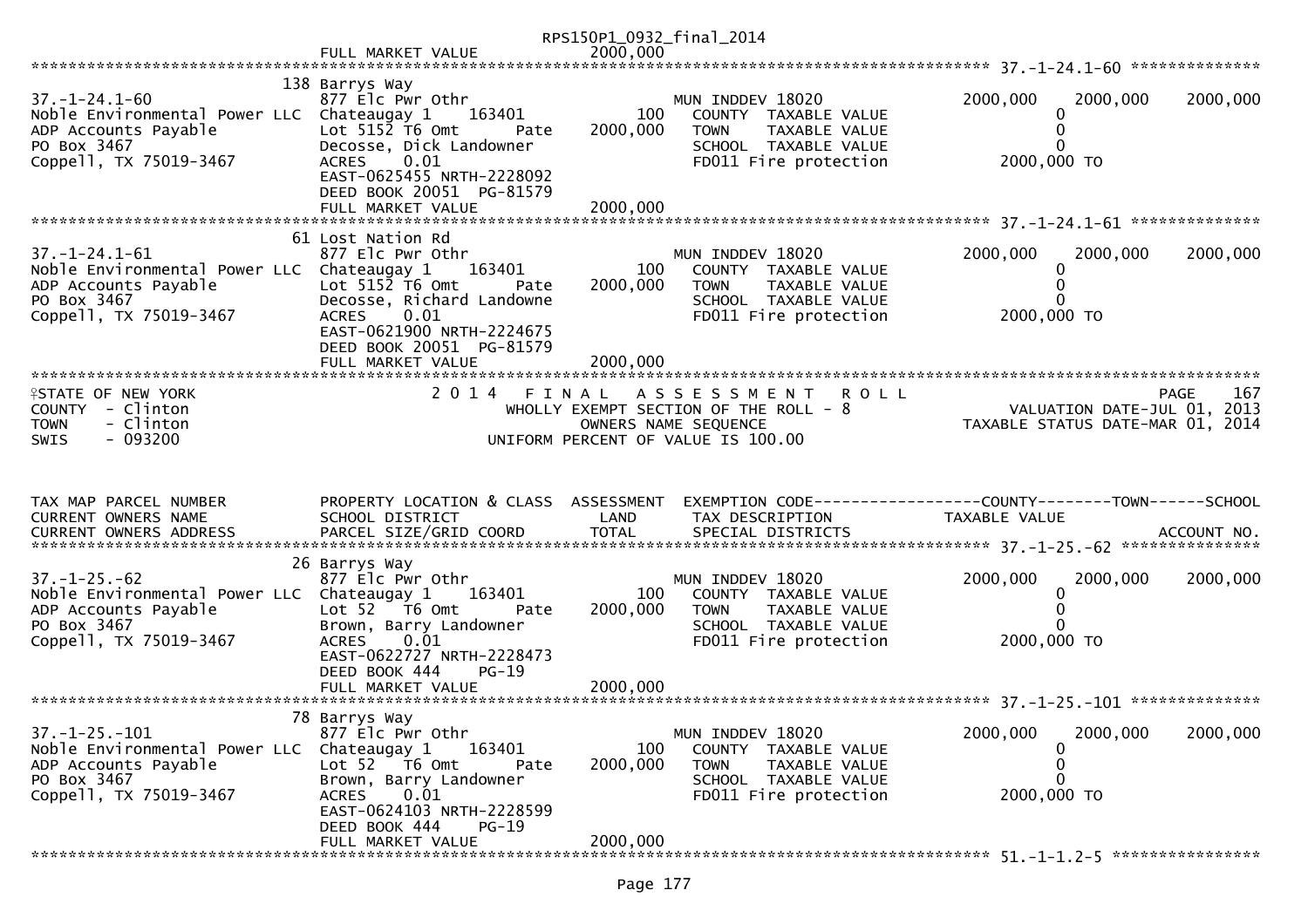| $51. - 1 - 1.2 - 5$<br>Noble Environmental Power LLC Chateaugay 1<br>ADP Accounts Payable<br>PO Box 3467<br>Coppell, TX 75019-3467  | 139 DonRetta Way<br>877 Elc Pwr Othr<br>163401<br>Lot 50 & 51 T6omt<br>Fowler, Donald Landowner<br>0.01<br><b>ACRES</b><br>EAST-0620609 NRTH-2224568<br>DEED BOOK 20001 PG-26479 | 100<br>2000,000 | MUN INDDEV 18020<br>COUNTY TAXABLE VALUE<br>TAXABLE VALUE<br><b>TOWN</b><br>SCHOOL TAXABLE VALUE<br>FD011 Fire protection                 | 2000,000<br>2000,000<br>0<br>2000,000 TO                                             | 2000,000           |
|-------------------------------------------------------------------------------------------------------------------------------------|----------------------------------------------------------------------------------------------------------------------------------------------------------------------------------|-----------------|-------------------------------------------------------------------------------------------------------------------------------------------|--------------------------------------------------------------------------------------|--------------------|
|                                                                                                                                     | 58 DonRetta Way                                                                                                                                                                  |                 |                                                                                                                                           |                                                                                      |                    |
| $51. - 1 - 1.2 - 47$<br>Noble Environmental Power LLC Chateaugay 1<br>ADP Accounts Payable<br>PO Box 3467<br>Coppell, TX 75019-3467 | 877 Elc Pwr Othr<br>163401<br>Lot 50 & 51 T6omt<br>Fowler, Donald Landowner<br>0.01<br><b>ACRES</b><br>EAST-0620387 NRTH-2225698                                                 | 100<br>2000,000 | MUN INDDEV 18020<br>COUNTY TAXABLE VALUE<br><b>TOWN</b><br>TAXABLE VALUE<br>SCHOOL TAXABLE VALUE<br>FD011 Fire protection                 | 2000,000<br>2000,000<br>0<br>0<br>2000,000 TO                                        | 2000,000           |
|                                                                                                                                     | DEED BOOK 20001 PG-26479<br>FULL MARKET VALUE                                                                                                                                    | 2000,000        |                                                                                                                                           |                                                                                      |                    |
|                                                                                                                                     |                                                                                                                                                                                  |                 |                                                                                                                                           |                                                                                      |                    |
| $51. - 1 - 1.2 - 65$<br>Noble Environmental Power LLC Chateaugay 1<br>ADP Accounts Payable<br>PO Box 3467<br>Coppell, TX 75019-3467 | 36 DonRetta Way<br>877 Elc Pwr Othr<br>163401<br>Lot 50 & 51 T6omt<br>Fowler, Donald Landowner<br>0.01<br><b>ACRES</b><br>EAST-0621475 NRTH-2226542                              | 100<br>2000,000 | MUN INDDEV 18020<br>COUNTY TAXABLE VALUE<br><b>TOWN</b><br>TAXABLE VALUE<br>SCHOOL TAXABLE VALUE<br>FD011 Fire protection                 | 2000,000<br>2000,000<br>0<br>O<br>2000,000 TO                                        | 2000,000           |
|                                                                                                                                     | DEED BOOK 20001 PG-26479<br>FULL MARKET VALUE                                                                                                                                    | 2000,000        |                                                                                                                                           |                                                                                      |                    |
|                                                                                                                                     |                                                                                                                                                                                  |                 |                                                                                                                                           |                                                                                      |                    |
| <b>ISTATE OF NEW YORK</b><br>COUNTY - Clinton<br>- Clinton<br><b>TOWN</b><br>$-093200$<br>SWIS                                      | 2014 FINAL                                                                                                                                                                       |                 | A S S E S S M E N T<br><b>ROLL</b><br>WHOLLY EXEMPT SECTION OF THE ROLL - 8<br>OWNERS NAME SEQUENCE<br>UNIFORM PERCENT OF VALUE IS 100.00 | VALUATION DATE-JUL 01, 2013<br>TAXABLE STATUS DATE-MAR 01, 2014                      | 168<br><b>PAGE</b> |
|                                                                                                                                     |                                                                                                                                                                                  |                 |                                                                                                                                           |                                                                                      |                    |
| TAX MAP PARCEL NUMBER<br>CURRENT OWNERS NAME<br>CURRENT OWNERS ADDRESS                                                              | PROPERTY LOCATION & CLASS ASSESSMENT<br>SCHOOL DISTRICT                                                                                                                          | LAND            | TAX DESCRIPTION                                                                                                                           | EXEMPTION        CODE-----------------COUNTY-------TOWN------SCHOOL<br>TAXABLE VALUE |                    |
|                                                                                                                                     | 969 Ryan Rd                                                                                                                                                                      |                 |                                                                                                                                           |                                                                                      |                    |
| $51. - 1 - 1.2 - 66$<br>Noble Environmental Power LLC Chateaugay 1<br>ADP Accounts Payable<br>PO Box 3467                           | 877 Elc Pwr Othr<br>163401<br>Lot 50 $\&$ 51 T6omt<br>Fowler, Donald Landowner                                                                                                   | 100<br>2000,000 | MUN INDDEV 18020<br>COUNTY TAXABLE VALUE<br><b>TOWN</b><br>TAXABLE VALUE<br>SCHOOL TAXABLE VALUE                                          | 2000,000<br>2000,000<br>0<br>0<br>0                                                  | 2000,000           |
| Coppell, TX 75019-3467                                                                                                              | 0.01<br><b>ACRES</b><br>EAST-0622027 NRTH-2221816<br>DEED BOOK 20001 PG-26479<br>FULL MARKET VALUE                                                                               | 2000,000        | FD011 Fire protection                                                                                                                     | 2000,000 TO                                                                          |                    |
|                                                                                                                                     |                                                                                                                                                                                  |                 |                                                                                                                                           |                                                                                      |                    |
| $51. - 1 - 1.2 - 112$                                                                                                               | 140 Cole Way<br>877 Elc Pwr Othr                                                                                                                                                 |                 | MUN INDDEV 18020                                                                                                                          | 2000,000<br>2000,000                                                                 | 2000,000           |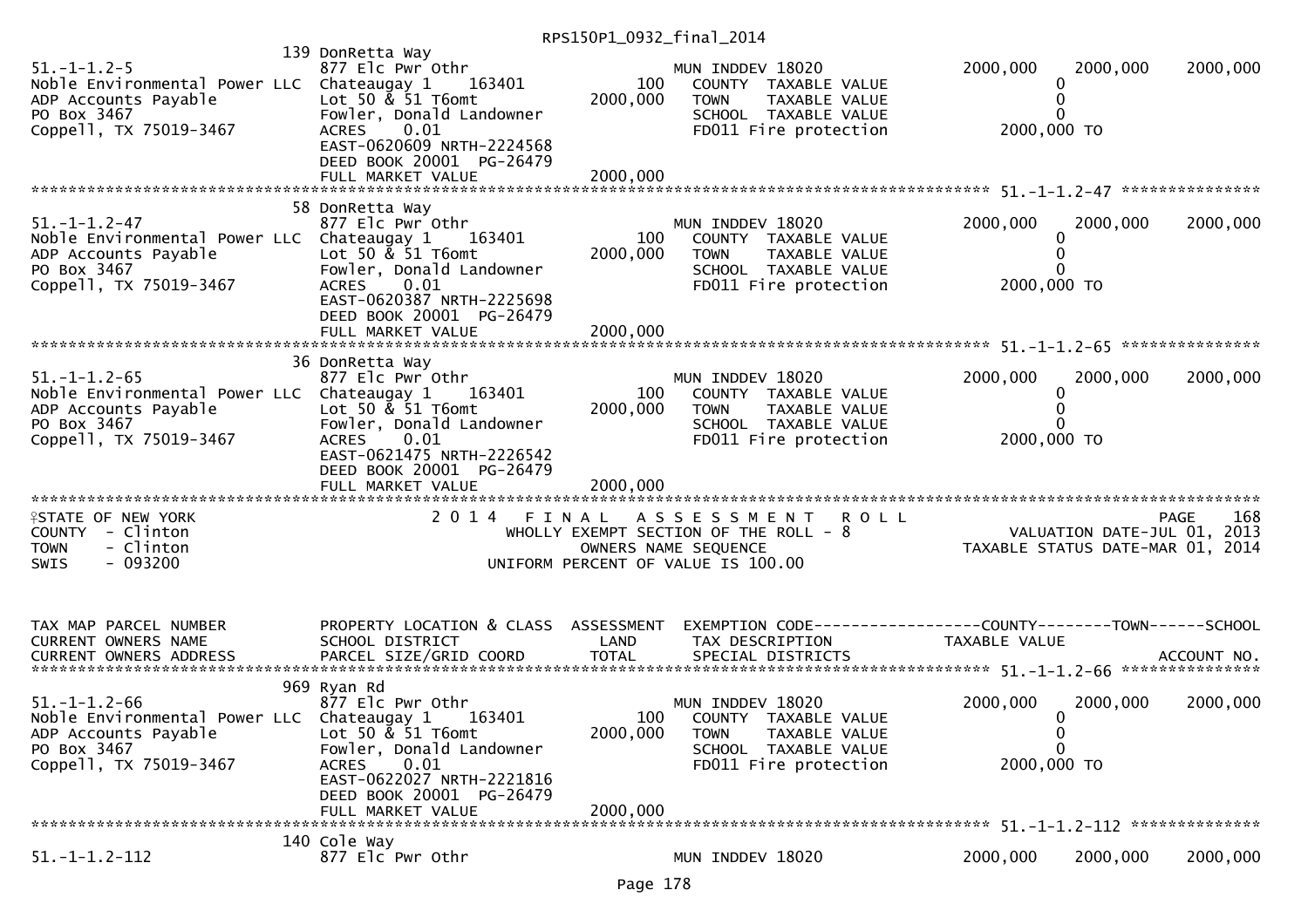|                                                                                                                                       |                                                                                                                                                                                 | RPS150P1_0932_final_2014           |                                                                                                                                           |                                                                                              |     |
|---------------------------------------------------------------------------------------------------------------------------------------|---------------------------------------------------------------------------------------------------------------------------------------------------------------------------------|------------------------------------|-------------------------------------------------------------------------------------------------------------------------------------------|----------------------------------------------------------------------------------------------|-----|
| Noble Environmental Power LLC Chateaugay 1<br>ADP Accounts Payable<br>PO Box 3467<br>Coppell, TX 75019-3467                           | 163401<br>Lot 50 $\&$ 51 T6omt<br>Fowler, Donald Landowner<br>0.01<br><b>ACRES</b><br>EAST-0621116 NRTH-2220985                                                                 | 100<br>2000,000                    | COUNTY TAXABLE VALUE<br><b>TOWN</b><br>TAXABLE VALUE<br>SCHOOL TAXABLE VALUE<br>FD011 Fire protection                                     | 0<br>0<br>2000,000 TO                                                                        |     |
|                                                                                                                                       | DEED BOOK 20001 PG-26479<br>FULL MARKET VALUE<br>35 Isabel Way                                                                                                                  | 2000,000                           |                                                                                                                                           |                                                                                              |     |
| $51. - 1 - 5.41 - 104$<br>Noble Environmental Power LLC Chateaugay 1<br>ADP Accounts Payable<br>PO Box 3467<br>Coppell, TX 75019-3467 | 877 Elc Pwr Othr<br>163401<br>Lot 50 T6omt Patent<br>St Lawrence Dairy Landown<br>0.01<br><b>ACRES</b><br>EAST-0618853 NRTH-2220178<br>DEED BOOK 20051 PG-81307                 | 100<br>2000,000                    | MUN INDDEV 18020<br>COUNTY TAXABLE VALUE<br><b>TOWN</b><br><b>TAXABLE VALUE</b><br>SCHOOL TAXABLE VALUE<br>FD011 Fire protection          | 2000,000<br>2000,000<br>2000,000<br>2000,000 TO                                              |     |
|                                                                                                                                       |                                                                                                                                                                                 |                                    |                                                                                                                                           |                                                                                              |     |
| $51. -1 - 11.1 - 42$<br>Noble Environmental Power LLC Chateaugay 1<br>ADP Accounts Payable<br>PO Box 3467<br>Coppell, TX 75019-3467   | 97 Cole Way<br>877 Elc Pwr Othr<br>163401<br>Lot 50 T6 Omt<br>Pate<br>Cole, Gertrude Landowner<br>0.01<br><b>ACRES</b><br>EAST-0621599 NRTH-2220063<br>DEED BOOK 20011 PG-31882 | 100<br>2000,000                    | MUN INDDEV 18020<br>COUNTY TAXABLE VALUE<br>TAXABLE VALUE<br><b>TOWN</b><br>SCHOOL TAXABLE VALUE<br>FD011 Fire protection                 | 2000,000<br>2000,000<br>2000,000<br>2000,000 TO                                              |     |
|                                                                                                                                       |                                                                                                                                                                                 |                                    |                                                                                                                                           |                                                                                              |     |
|                                                                                                                                       |                                                                                                                                                                                 |                                    |                                                                                                                                           |                                                                                              |     |
| $51. - 1 - 11.1 - 63$<br>Noble Environmental Power LLC Chateaugay 1<br>ADP Accounts Payable<br>PO Box 3467<br>Coppell, TX 75019-3467  | 53 Cole Way<br>877 Elc Pwr Othr<br>163401<br>Lot 50 T6 Omt<br>Pate<br>Cole, Gertrude Landowner<br>0.01<br><b>ACRES</b><br>EAST-0621980 NRTH-2219063<br>DEED BOOK 20011 PG-31882 | 100<br>2000,000                    | MUN INDDEV 18020<br>COUNTY TAXABLE VALUE<br>TAXABLE VALUE<br><b>TOWN</b><br>SCHOOL TAXABLE VALUE<br>FD011 Fire protection                 | 2000,000<br>2000,000<br>2000,000<br>$\Omega$<br>2000,000 TO                                  |     |
|                                                                                                                                       | FULL MARKET VALUE                                                                                                                                                               | 2000,000                           |                                                                                                                                           |                                                                                              |     |
| <b>ISTATE OF NEW YORK</b><br>COUNTY - Clinton<br>- Clinton<br><b>TOWN</b><br>$-093200$<br><b>SWIS</b>                                 | 2 0 1 4<br>FINAL                                                                                                                                                                |                                    | A S S E S S M E N T<br><b>ROLL</b><br>WHOLLY EXEMPT SECTION OF THE ROLL - 8<br>OWNERS NAME SEQUENCE<br>UNIFORM PERCENT OF VALUE IS 100.00 | <b>PAGE</b><br>VALUATION DATE-JUL 01, 2013<br>TAXABLE STATUS DATE-MAR 01, 2014               | 169 |
|                                                                                                                                       |                                                                                                                                                                                 |                                    |                                                                                                                                           |                                                                                              |     |
| TAX MAP PARCEL NUMBER<br>CURRENT OWNERS NAME<br><b>CURRENT OWNERS ADDRESS</b>                                                         | PROPERTY LOCATION & CLASS<br>SCHOOL DISTRICT<br>PARCEL SIZE/GRID COORD                                                                                                          | ASSESSMENT<br>LAND<br><b>TOTAL</b> | TAX DESCRIPTION<br>SPECIAL DISTRICTS                                                                                                      | EXEMPTION CODE-----------------COUNTY-------TOWN------SCHOOL<br>TAXABLE VALUE<br>ACCOUNT NO. |     |
| $51. - 1 - 11.1 - 64$<br>Noble Environmental Power LLC<br>ADP Accounts Payable                                                        | 49 Cole Way<br>877 Elc Pwr Othr<br>Chateaugay 1<br>163401<br>Lot 50 T6 Omt<br>Pate                                                                                              | 100<br>2000,000                    | MUN INDDEV 18020<br>COUNTY<br>TAXABLE VALUE<br><b>TOWN</b><br>TAXABLE VALUE                                                               | 2000,000<br>2000,000<br>2000,000<br>0<br>0                                                   |     |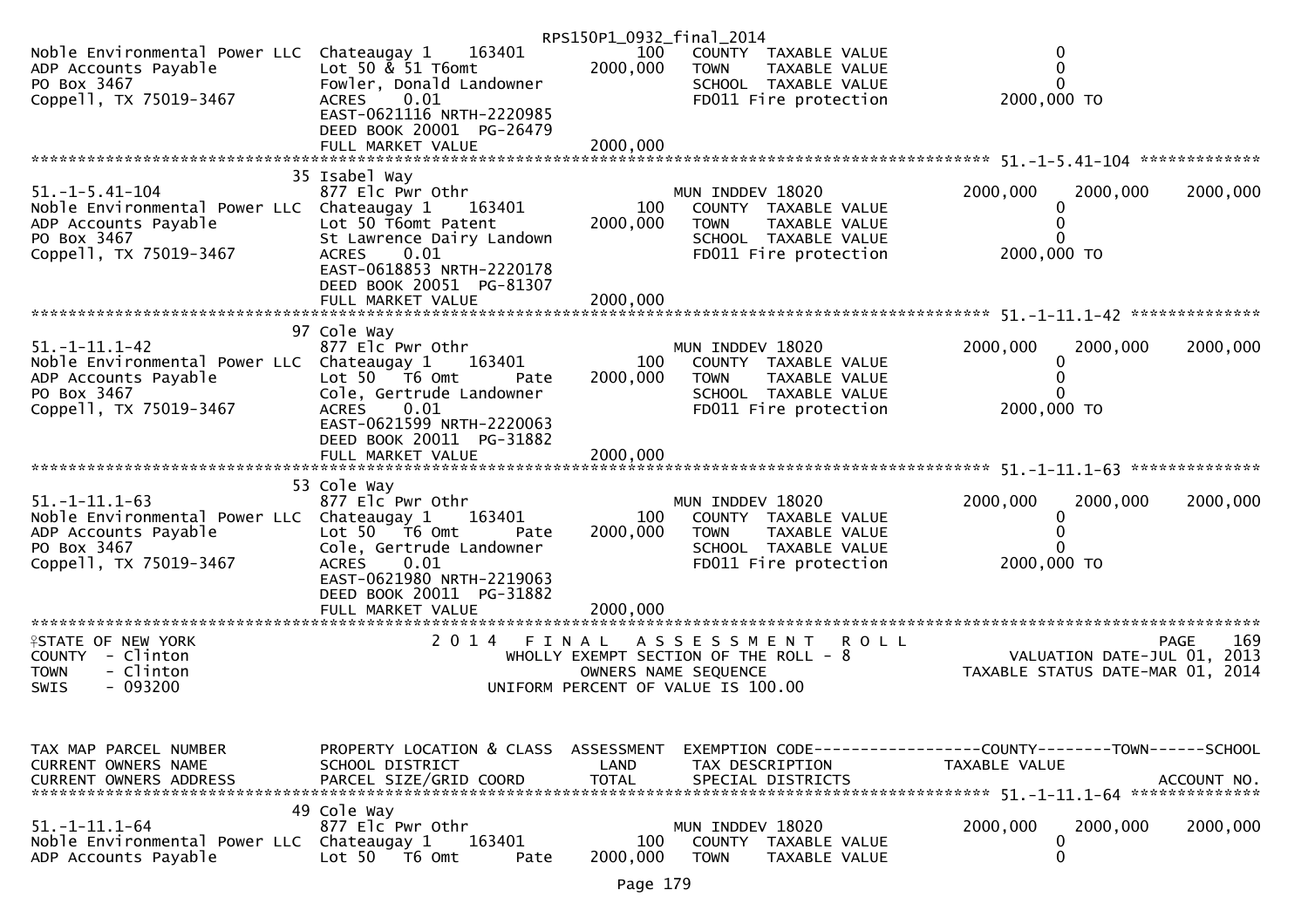|                                                                                                                                      |                                                                                                                                                                                                                       | RPS150P1_0932_final_2014    |                                                                                                                                           |                                                                               |                    |
|--------------------------------------------------------------------------------------------------------------------------------------|-----------------------------------------------------------------------------------------------------------------------------------------------------------------------------------------------------------------------|-----------------------------|-------------------------------------------------------------------------------------------------------------------------------------------|-------------------------------------------------------------------------------|--------------------|
| PO Box 3467<br>Coppell, TX 75019-3467                                                                                                | Cole, Gertrude Landowner<br>ACRES<br>0.01<br>EAST-0622138 NRTH-2218051<br>DEED BOOK 20011 PG-31882                                                                                                                    |                             | SCHOOL TAXABLE VALUE<br>FD011 Fire protection                                                                                             | 0<br>2000,000 TO                                                              |                    |
|                                                                                                                                      |                                                                                                                                                                                                                       |                             |                                                                                                                                           |                                                                               |                    |
| $51. -1 - 11.2 - 111$<br>Noble Environmental Power LLC Chateaugay 1<br>ADP Accounts Payable<br>PO Box 3467<br>Coppell, TX 75019-3467 | 75 Quirke Way<br>877 Elc Pwr Othr<br>163401<br>Lot $50$ $\overline{76}$ Omt<br>Pate<br>Grenier, John Landowner<br>0.01<br><b>ACRES</b><br>EAST-0624339 NRTH-2220000<br>DEED BOOK 871<br>$PG-198$<br>FULL MARKET VALUE | 100<br>2000,000<br>2000,000 | MUN INDDEV 18020<br>COUNTY TAXABLE VALUE<br>TAXABLE VALUE<br><b>TOWN</b><br>SCHOOL TAXABLE VALUE<br>FD011 Fire protection                 | 2000,000<br>2000,000<br>2000,000 TO                                           | 2000,000           |
|                                                                                                                                      |                                                                                                                                                                                                                       |                             |                                                                                                                                           |                                                                               |                    |
| $51. - 1 - 12. - 15$<br>Noble Environmental Power LLC Chateaugay 1<br>ADP Accounts Payable<br>PO Box 3467<br>Coppell, TX 75019-3467  | 706 County Line Rd<br>877 Elc Pwr Othr<br>163401<br>Lot 50 T6 Omt<br>Pate<br>St Lawrence Dairy Landown<br>164 A<br><b>ACRES</b><br>0.01                                                                               | 100<br>2000,000             | MUN INDDEV 18020<br>COUNTY TAXABLE VALUE<br>TAXABLE VALUE<br><b>TOWN</b><br>SCHOOL TAXABLE VALUE<br>FD011 Fire protection                 | 2000,000<br>2000,000<br>0<br>2000,000 TO                                      | 2000,000           |
|                                                                                                                                      | EAST-0619062 NRTH-2218441<br>DEED BOOK 20031 PG-64922<br>FULL MARKET VALUE                                                                                                                                            | 2000,000                    |                                                                                                                                           |                                                                               |                    |
| $51. - 1 - 12. - 39$<br>Noble Environmental Power LLC Chateaugay 1<br>ADP Accounts Payable<br>PO Box 3467<br>Coppell, TX 75019-3467  | 21 Sophia Way<br>877 Elc Pwr Othr<br>163401<br>Lot 50 T6 Omt<br>Pate<br>St Lawrence Dairy Landown<br>164 A<br>0.01<br><b>ACRES</b><br>EAST-0618969 NRTH-2217198<br>DEED BOOK 20031 PG-64922                           | 100<br>2000,000             | MUN INDDEV 18020<br>COUNTY TAXABLE VALUE<br><b>TOWN</b><br>TAXABLE VALUE<br>SCHOOL TAXABLE VALUE<br>FD011 Fire protection                 | 2000,000<br>2000,000<br>0<br>2000,000 TO                                      | 2000,000           |
| **********************                                                                                                               | FULL MARKET VALUE                                                                                                                                                                                                     | 2000,000                    |                                                                                                                                           |                                                                               |                    |
| <b>ISTATE OF NEW YORK</b><br>COUNTY - Clinton<br>- Clinton<br><b>TOWN</b><br>$-093200$<br>SWIS                                       | 2014 FINAL                                                                                                                                                                                                            |                             | <b>ROLL</b><br>A S S E S S M E N T<br>WHOLLY EXEMPT SECTION OF THE ROLL - 8<br>OWNERS NAME SEQUENCE<br>UNIFORM PERCENT OF VALUE IS 100.00 | VALUATION DATE-JUL 01, 2013<br>TAXABLE STATUS DATE-MAR 01, 2014               | 170<br><b>PAGE</b> |
|                                                                                                                                      |                                                                                                                                                                                                                       |                             |                                                                                                                                           |                                                                               |                    |
| TAX MAP PARCEL NUMBER<br>CURRENT OWNERS NAME<br><b>CURRENT OWNERS ADDRESS</b>                                                        | PROPERTY LOCATION & CLASS ASSESSMENT<br>SCHOOL DISTRICT<br>PARCEL SIZE/GRID COORD                                                                                                                                     | LAND<br><b>TOTAL</b>        | TAX DESCRIPTION<br>SPECIAL DISTRICTS                                                                                                      | EXEMPTION CODE-----------------COUNTY-------TOWN------SCHOOL<br>TAXABLE VALUE | ACCOUNT NO.        |
| $51. - 1 - 12. - 45$<br>Noble Environmental Power LLC Chateaugay 1<br>ADP Accounts Payable                                           | 50 Isabel Way<br>877 Elc Pwr Othr<br>163401<br>Lot 50  T6 0mt<br>Pate                                                                                                                                                 | 100<br>2000,000             | MUN INDDEV 18020<br>COUNTY TAXABLE VALUE<br><b>TOWN</b><br>TAXABLE VALUE                                                                  | 2000,000<br>2000,000<br>0<br>0                                                | 2000,000           |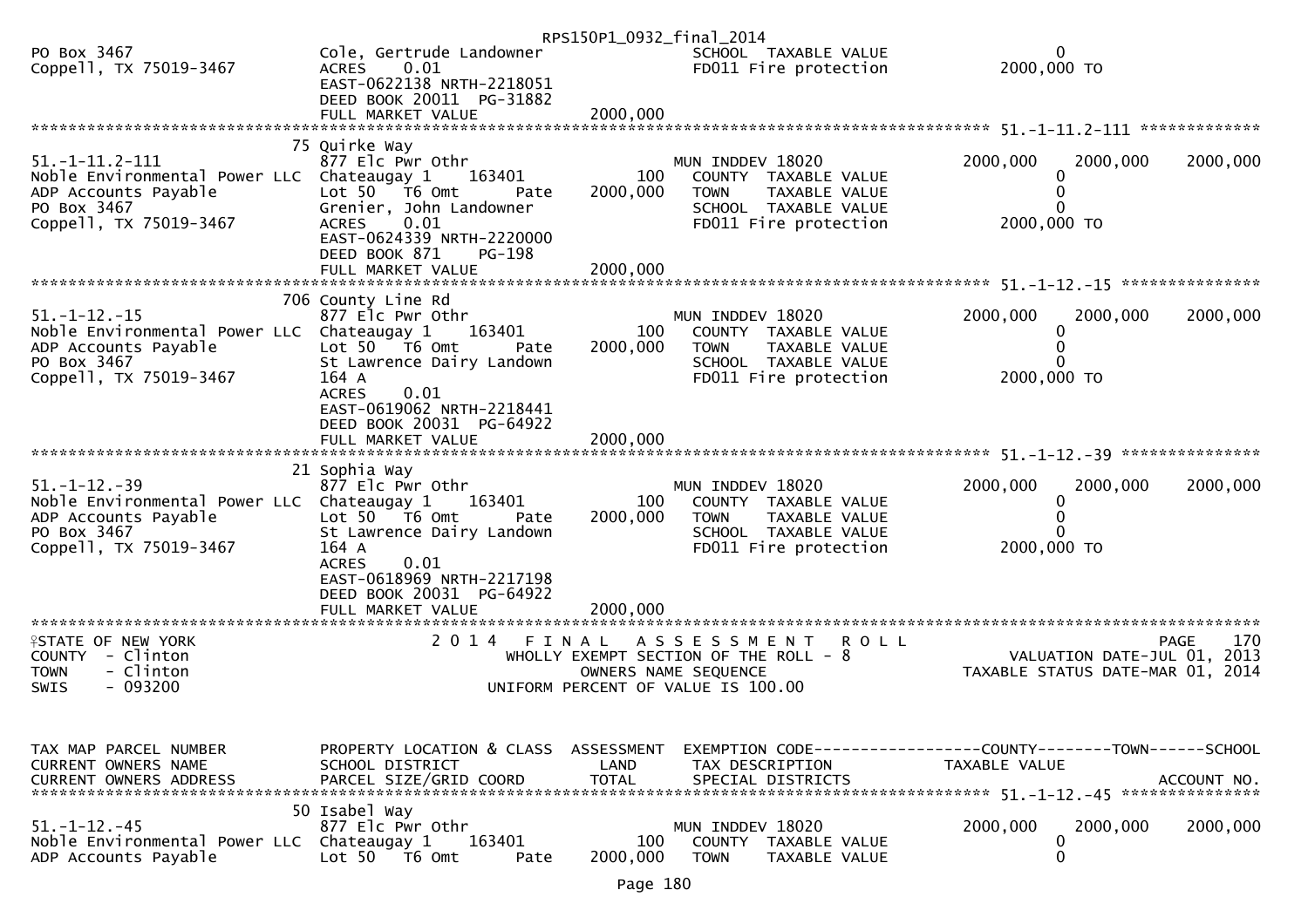|                                              |                                                         | RPS150P1_0932_final_2014 |                                                               |                                                                               |     |
|----------------------------------------------|---------------------------------------------------------|--------------------------|---------------------------------------------------------------|-------------------------------------------------------------------------------|-----|
| PO Box 3467<br>Coppell, TX 75019-3467        | St Lawrence Dairy Landown<br>164 A                      |                          | SCHOOL TAXABLE VALUE<br>FD011 Fire protection                 | 2000,000 TO                                                                   |     |
|                                              | 0.01<br><b>ACRES</b>                                    |                          |                                                               |                                                                               |     |
|                                              | EAST-0619593 NRTH-2219452                               |                          |                                                               |                                                                               |     |
|                                              | DEED BOOK 20031 PG-64922<br>FULL MARKET VALUE           | 2000,000                 |                                                               |                                                                               |     |
|                                              |                                                         |                          |                                                               |                                                                               |     |
| $51. - 1 - 13.1 - 44$                        | 82 Isabel Way<br>877 Elc Pwr Othr                       |                          | MUN INDDEV 18020                                              | 2000,000<br>2000,000<br>2000,000                                              |     |
| Noble Environmental Power LLC Chateaugay 1   | 163401                                                  | 100                      | COUNTY TAXABLE VALUE                                          |                                                                               |     |
| ADP Accounts Payable                         | Lot 50 T6 Omt<br>Pate                                   | 2000,000                 | <b>TOWN</b><br>TAXABLE VALUE                                  |                                                                               |     |
| PO Box 3467<br>Coppell, TX 75019-3467        | Fowler, Donald Landowner<br>0.01<br>ACRES               |                          | SCHOOL TAXABLE VALUE<br>FD011 Fire protection                 | 2000,000 TO                                                                   |     |
|                                              | EAST-0619986 NRTH-2220404                               |                          |                                                               |                                                                               |     |
|                                              | DEED BOOK 20001 PG-26479                                |                          |                                                               |                                                                               |     |
|                                              |                                                         |                          |                                                               |                                                                               |     |
| $51. - 1 - 13.1 - 46$                        | 128 Isabel Way<br>877 Elc Pwr Othr                      |                          | MUN INDDEV 18020                                              | 2000,000<br>2000,000<br>2000,000                                              |     |
| Noble Environmental Power LLC Chateaugay 1   | 163401                                                  | 100                      | COUNTY TAXABLE VALUE                                          | 0                                                                             |     |
| ADP Accounts Payable                         | Lot $50$ $\overline{76}$ Omt<br>Pate                    | 2000,000                 | TAXABLE VALUE<br><b>TOWN</b>                                  |                                                                               |     |
| PO Box 3467<br>Coppell, TX 75019-3467        | Fowler, Donald Landowner<br>0.01<br><b>ACRES</b>        |                          | SCHOOL TAXABLE VALUE<br>FD011 Fire protection                 | 2000,000 TO                                                                   |     |
|                                              | EAST-0620081 NRTH-2221431                               |                          |                                                               |                                                                               |     |
|                                              | DEED BOOK 20001 PG-26479<br>FULL MARKET VALUE           | 2000,000                 |                                                               |                                                                               |     |
|                                              |                                                         |                          |                                                               |                                                                               |     |
| $52. - 1 - 2. - 4$                           | 30 Lost Nation Rd<br>877 Elc Pwr Othr                   |                          | MUN INDDEV 18020                                              | 2000,000<br>2000,000<br>2000,000                                              |     |
| Noble Environmental Power LLC Chateaugay 1   | 163401                                                  | 100                      | COUNTY TAXABLE VALUE                                          | 0                                                                             |     |
| ADP Accounts Payable                         | Lot $49$ T6 Omt<br>Pate                                 | 2000,000                 | <b>TOWN</b><br>TAXABLE VALUE                                  |                                                                               |     |
| PO Box 3467<br>Coppell, TX 75019-3467        | Brown, Ryan Landowner<br>0.01<br>ACRES                  |                          | SCHOOL TAXABLE VALUE<br>FD011 Fire protection                 | 2000,000 TO                                                                   |     |
|                                              | EAST-0624132 NRTH-2224769                               |                          |                                                               |                                                                               |     |
|                                              | DEED BOOK 216<br>PG-193<br>FULL MARKET VALUE            | 2000,000                 |                                                               |                                                                               |     |
| **********************                       | **********************                                  |                          |                                                               |                                                                               |     |
| <b>ISTATE OF NEW YORK</b>                    | 2014                                                    | FINAL                    | ASSESSMENT ROLL                                               | <b>PAGE</b>                                                                   | 171 |
| COUNTY - Clinton<br>- Clinton<br><b>TOWN</b> |                                                         |                          | WHOLLY EXEMPT SECTION OF THE ROLL - 8<br>OWNERS NAME SEQUENCE | VALUATION DATE-JUL 01, 2013<br>TAXABLE STATUS DATE-MAR 01, 2014               |     |
| $-093200$<br><b>SWIS</b>                     |                                                         |                          | UNIFORM PERCENT OF VALUE IS 100.00                            |                                                                               |     |
|                                              |                                                         |                          |                                                               |                                                                               |     |
|                                              |                                                         |                          |                                                               |                                                                               |     |
| TAX MAP PARCEL NUMBER<br>CURRENT OWNERS NAME | PROPERTY LOCATION & CLASS ASSESSMENT<br>SCHOOL DISTRICT | LAND                     | TAX DESCRIPTION                                               | EXEMPTION CODE-----------------COUNTY-------TOWN------SCHOOL<br>TAXABLE VALUE |     |
| <b>CURRENT OWNERS ADDRESS</b>                | PARCEL SIZE/GRID COORD                                  | <b>TOTAL</b>             | SPECIAL DISTRICTS                                             | ACCOUNT NO.                                                                   |     |
|                                              |                                                         |                          |                                                               | ****************                                                              |     |
| $52. - 1 - 2. - 13$                          | 156 Brown Way<br>877 Elc Pwr Othr                       |                          | MUN INDDEV 18020                                              | 2000,000<br>2000,000<br>2000,000                                              |     |
| Noble Environmental Power LLC Chateaugay 1   | 163401                                                  | 100                      | COUNTY TAXABLE VALUE                                          | 0                                                                             |     |
| ADP Accounts Payable<br>PO Box 3467          | Lot 49  T6 Omt<br>Pate<br>Brown, Ryan Landowner         | 2000,000                 | <b>TOWN</b><br>TAXABLE VALUE<br>SCHOOL TAXABLE VALUE          | 0<br>0                                                                        |     |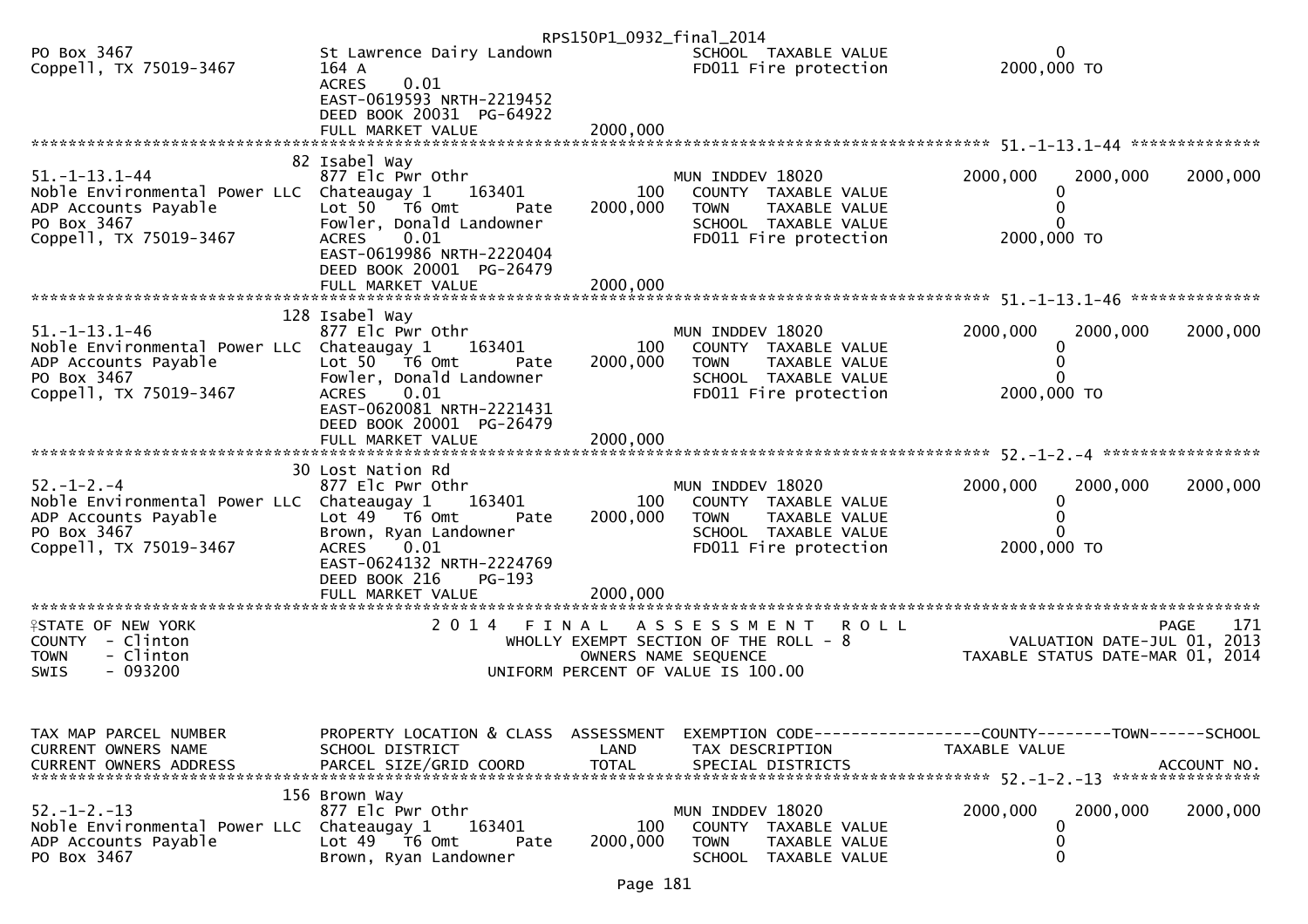|                                                                                                                                     |                                                                                                                                                                                               |                 | RPS150P1_0932_final_2014                                                                                                                   |                                                                 |             |
|-------------------------------------------------------------------------------------------------------------------------------------|-----------------------------------------------------------------------------------------------------------------------------------------------------------------------------------------------|-----------------|--------------------------------------------------------------------------------------------------------------------------------------------|-----------------------------------------------------------------|-------------|
| Coppell, TX 75019-3467                                                                                                              | 0.01<br><b>ACRES</b><br>EAST-0624222 NRTH-2222432<br>DEED BOOK 216<br>$PG-193$                                                                                                                |                 | FD011 Fire protection                                                                                                                      | 2000,000 TO                                                     |             |
|                                                                                                                                     |                                                                                                                                                                                               |                 |                                                                                                                                            |                                                                 |             |
| $52. - 1 - 2. - 16$<br>Noble Environmental Power LLC Chateaugay 1<br>ADP Accounts Payable<br>PO Box 3467<br>Coppell, TX 75019-3467  | 90 Brown Way<br>877 Elc Pwr Othr<br>163401<br>Lot $49$ $\overline{76}$ Omt<br>Pate<br>Brown, Ryan Landowner<br><b>ACRES</b><br>0.01<br>EAST-0625411 NRTH-2220863<br>DEED BOOK 216<br>$PG-193$ | 100<br>2000,000 | MUN INDDEV 18020<br>COUNTY TAXABLE VALUE<br><b>TOWN</b><br>TAXABLE VALUE<br>SCHOOL TAXABLE VALUE<br>FD011 Fire protection                  | 2000,000<br>2000.000<br>$\Omega$<br>2000,000 TO                 | 2000,000    |
|                                                                                                                                     |                                                                                                                                                                                               |                 |                                                                                                                                            |                                                                 |             |
| $52. - 1 - 2. - 110$<br>Noble Environmental Power LLC Chateaugay 1<br>ADP Accounts Payable<br>PO Box 3467<br>Coppell, TX 75019-3467 | 50 Brown Way<br>877 Elc Pwr Othr<br>163401<br>Lot $49$ $\overline{16}$ Omt<br>Pate<br>Brown, Ryan Landowner<br>0.01<br><b>ACRES</b><br>EAST-0624388 NRTH-2221073<br>DEED BOOK 216<br>PG-193   | 100<br>2000,000 | MUN INDDEV 18020<br>COUNTY TAXABLE VALUE<br><b>TOWN</b><br>TAXABLE VALUE<br>SCHOOL TAXABLE VALUE<br>FD011 Fire protection                  | 2000,000<br>2000,000<br>2000.000 TO                             | 2000,000    |
|                                                                                                                                     |                                                                                                                                                                                               |                 |                                                                                                                                            |                                                                 |             |
| $52. - 1 - 5.2 - 12$<br>Noble Environmental Power LLC Chateaugay 1<br>ADP Accounts Payable<br>PO Box 3467<br>Coppell, TX 75019-3467 | 114 Rutland Way<br>877 Elc Pwr Othr<br>163401<br>Lot 52  T6 0mt<br>Pate<br>Grenier, John Landowner<br>0.01<br><b>ACRES</b><br>EAST-0625601 NRTH-2225184<br>DEED BOOK 871<br>$PG-193$          | 100<br>2000,000 | MUN INDDEV 18020<br>COUNTY TAXABLE VALUE<br><b>TOWN</b><br>TAXABLE VALUE<br>SCHOOL TAXABLE VALUE<br>FD011 Fire protection                  | 2000,000<br>2000,000<br>0<br>0<br>2000,000 TO                   | 2000,000    |
|                                                                                                                                     | FULL MARKET VALUE                                                                                                                                                                             | 2000.000        |                                                                                                                                            |                                                                 |             |
| $52. - 1 - 5.3 - 14$<br>Noble Environmental Power LLC Chateaugay 1<br>ADP Accounts Payable<br>PO Box 3467<br>Coppell, TX 75019-3467 | 114 Brown Way<br>877 Elc Pwr Othr<br>163401<br>Lot 49 T6omt<br>Grenier, John Landowner<br>0.01<br><b>ACRES</b><br>EAST-0625105 NRTH-2221862<br>PG-193<br>DEED BOOK 871                        | 100<br>2000,000 | MUN INDDEV 18020<br>COUNTY TAXABLE VALUE<br><b>TAXABLE VALUE</b><br><b>TOWN</b><br>SCHOOL TAXABLE VALUE<br>FD011 Fire protection           | 2000.000<br>2000,000<br>0<br>2000,000 TO                        | 2000,000    |
| ************************                                                                                                            |                                                                                                                                                                                               |                 |                                                                                                                                            |                                                                 |             |
| <b>¥STATE OF NEW YORK</b><br>COUNTY - Clinton<br>- Clinton<br><b>TOWN</b><br>- 093200<br><b>SWIS</b>                                | 2014 FINAL                                                                                                                                                                                    |                 | A S S E S S M E N T<br><b>ROLL</b><br>WHOLLY EXEMPT SECTION OF THE ROLL $-8$<br>OWNERS NAME SEQUENCE<br>UNIFORM PERCENT OF VALUE IS 100.00 | VALUATION DATE-JUL 01, 2013<br>TAXABLE STATUS DATE-MAR 01, 2014 | 172<br>PAGE |

TAX MAP PARCEL NUMBER

PROPERTY LOCATION & CLASS ASSESSMENT EXEMPTION CODE----------------COUNTY-------TOWN------SCHOOL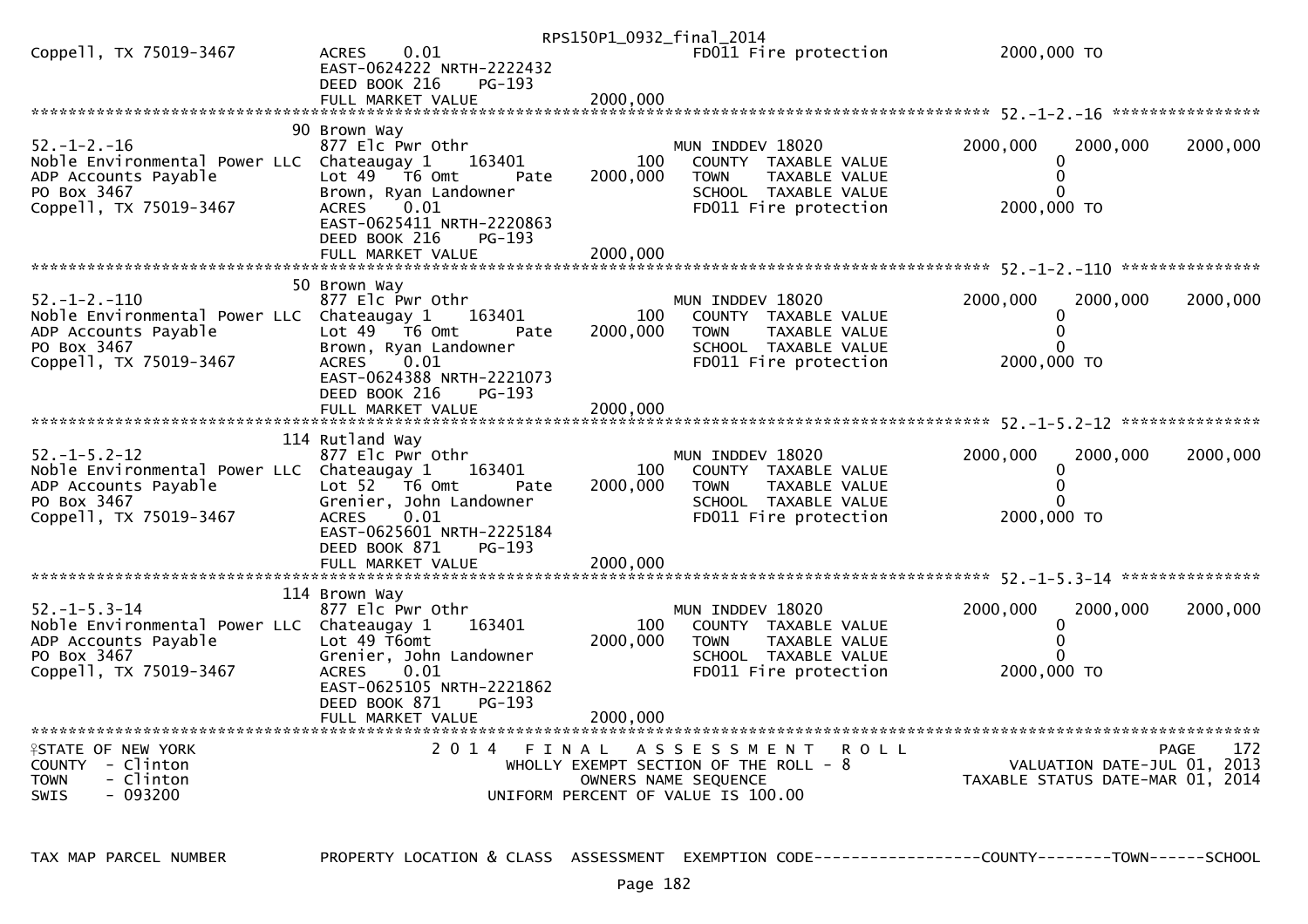|                                                                                                                                     |                                                                                                                                                                                                     |                 | RPS150P1_0932_final_2014                                                                                                  |                                                    |          |
|-------------------------------------------------------------------------------------------------------------------------------------|-----------------------------------------------------------------------------------------------------------------------------------------------------------------------------------------------------|-----------------|---------------------------------------------------------------------------------------------------------------------------|----------------------------------------------------|----------|
| CURRENT OWNERS NAME                                                                                                                 | SCHOOL DISTRICT                                                                                                                                                                                     | LAND            | TAX DESCRIPTION                                                                                                           | TAXABLE VALUE                                      |          |
|                                                                                                                                     |                                                                                                                                                                                                     |                 |                                                                                                                           |                                                    |          |
| $52. - 1 - 24. - 19$<br>Noble Environmental Power LLC Chateaugay 1<br>ADP Accounts Payable<br>PO Box 3467<br>Coppell, TX 75019-3467 | 34 Quirke Way<br>877 Elc Pwr Othr<br>163401<br>Lot 32 T6 Omt<br>Pate<br>Johnson, Don Landowner<br>0.01<br><b>ACRES</b><br>EAST-0625855 NRTH-2217329<br>DEED BOOK 817<br>$PG-69$                     | 100<br>2000,000 | MUN INDDEV 18020<br>COUNTY TAXABLE VALUE<br><b>TOWN</b><br>TAXABLE VALUE<br>SCHOOL TAXABLE VALUE<br>FD011 Fire protection | 2000,000<br>2000,000<br>0<br>0<br>0<br>2000,000 TO | 2000,000 |
|                                                                                                                                     | FULL MARKET VALUE                                                                                                                                                                                   | 2000,000        |                                                                                                                           |                                                    |          |
| $52. - 1 - 25. - 18$<br>Noble Environmental Power LLC Chateaugay 1<br>ADP Accounts Payable<br>PO Box 3467<br>Coppell, TX 75019-3467 | 90 Quirke Way<br>877 Elc Pwr Othr<br>163401<br>Lot $32$ $\overline{76}$ Omt<br>Pate<br>Johnson, Don Landowner<br>0.01<br><b>ACRES</b><br>EAST-0624892 NRTH-2218730<br>DEED BOOK 817<br><b>PG-69</b> | 100<br>2000,000 | MUN INDDEV 18020<br>COUNTY TAXABLE VALUE<br>TAXABLE VALUE<br><b>TOWN</b><br>SCHOOL TAXABLE VALUE<br>FD011 Fire protection | 2000,000<br>2000,000<br>0<br>0<br>2000,000 TO      | 2000,000 |
|                                                                                                                                     | FULL MARKET VALUE                                                                                                                                                                                   | 2000,000        |                                                                                                                           |                                                    |          |
|                                                                                                                                     |                                                                                                                                                                                                     |                 |                                                                                                                           |                                                    |          |
| $52. - 1 - 25. - 59$<br>Noble Environmental Power LLC Chateaugay 1<br>ADP Accounts Payable<br>PO Box 3467<br>Coppell, TX 75019-3467 | 153 Quirke Way<br>877 Elc Pwr Othr<br>163401<br>Lot 32 76 0mt<br>Pate<br>Johnson, Don Landowner<br>0.01<br><b>ACRES</b><br>EAST-0626324 NRTH-2218872<br>DEED BOOK 817<br>$PG-69$                    | 100<br>2000,000 | MUN INDDEV 18020<br>COUNTY TAXABLE VALUE<br>TAXABLE VALUE<br><b>TOWN</b><br>SCHOOL TAXABLE VALUE<br>FD011 Fire protection | 2000,000<br>2000,000<br>0<br>2000,000 TO           | 2000,000 |
|                                                                                                                                     | FULL MARKET VALUE                                                                                                                                                                                   | 2000,000        |                                                                                                                           |                                                    |          |
|                                                                                                                                     |                                                                                                                                                                                                     |                 |                                                                                                                           |                                                    |          |
| $66. - 1 - 1. - 40$<br>Noble Environmental Power LLc Chateaugay 1<br>ADP Accounts Payable<br>PO Box 3467<br>Coppell, TX 75019-3467  | 34 Sophia Way<br>877 Elc Pwr Othr<br>163401<br>Lot $31$ $\overline{16}$ Omt<br>Pate<br>Hermann, Irma Landowner<br>0.01<br><b>ACRES</b><br>EAST-0619485 NRTH-2216249<br>DEED BOOK 614<br>PG-1040     | 100<br>2000,000 | MUN INDDEV 18020<br>COUNTY TAXABLE VALUE<br>TAXABLE VALUE<br><b>TOWN</b><br>SCHOOL TAXABLE VALUE<br>FD011 Fire protection | 2000,000<br>2000,000<br>0<br>0<br>0<br>2000,000 TO | 2000,000 |
|                                                                                                                                     |                                                                                                                                                                                                     |                 |                                                                                                                           |                                                    |          |
|                                                                                                                                     |                                                                                                                                                                                                     |                 |                                                                                                                           |                                                    |          |
| $66. - 1 - 1. - 50$<br>Noble Environmental Power LLC Chateaugay 1<br>ADP Accounts Payable<br>PO Box 3467<br>Coppell, TX 75019-3467  | 71 Sophia Way<br>877 Elc Pwr Othr<br>163401<br>Lot 31 76 0mt<br>Pate<br>Hermann, Irma Landowner<br>0.01<br>ACRES<br>EAST-0620323 NRTH-2217009<br>DEED BOOK 614<br>PG-1040                           | 100<br>2000,000 | MUN INDDEV 18020<br>COUNTY TAXABLE VALUE<br><b>TOWN</b><br>TAXABLE VALUE<br>SCHOOL TAXABLE VALUE<br>FD011 Fire protection | 2000,000<br>2000,000<br>0<br>0<br>0<br>2000,000 TO | 2000,000 |
|                                                                                                                                     | FULL MARKET VALUE                                                                                                                                                                                   | 2000,000        |                                                                                                                           |                                                    |          |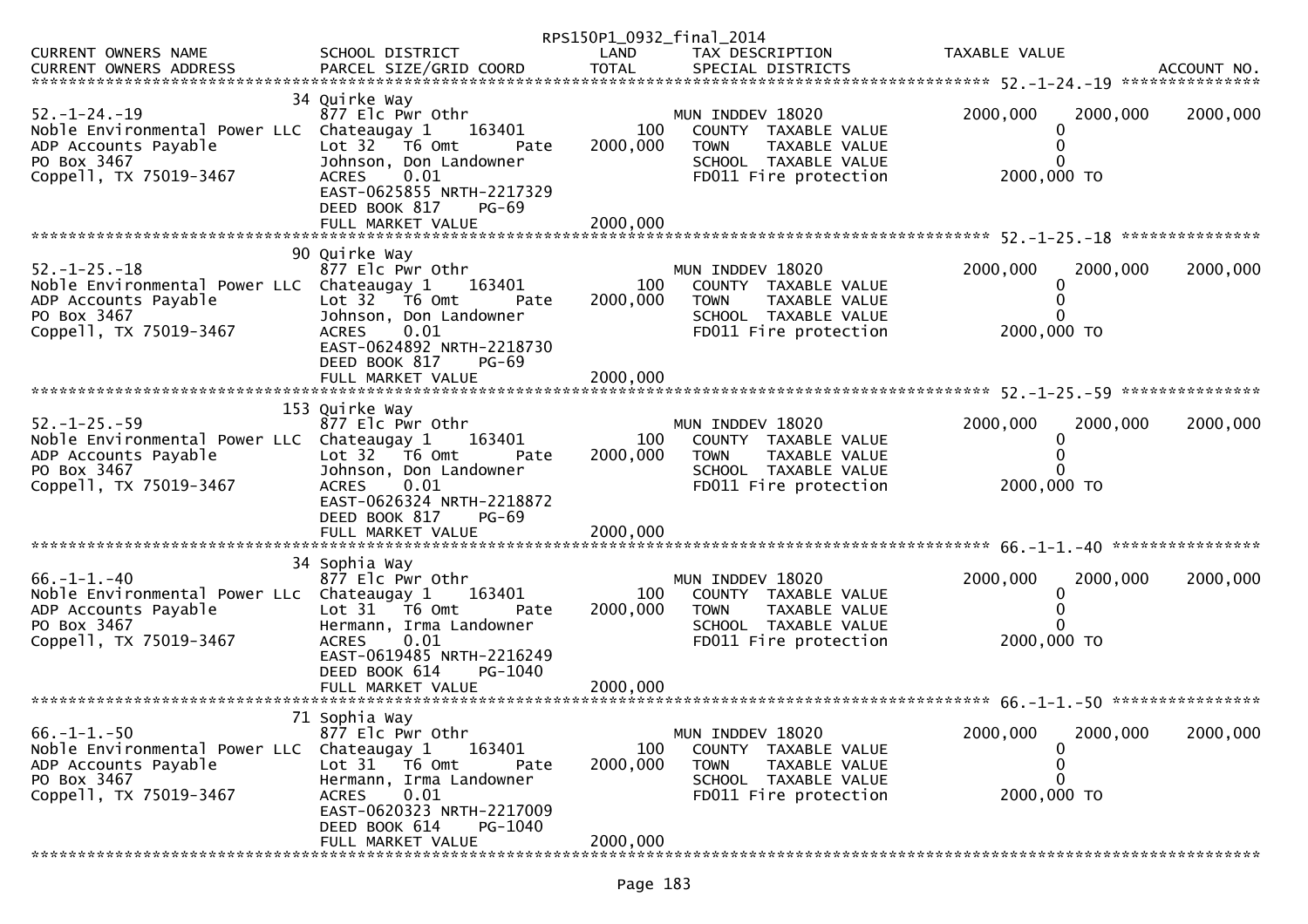| <b>ISTATE OF NEW YORK</b>                                                                                                                        |                                                                                                                                                                      | RPS150P1_0932_final_2014 | 2014 FINAL ASSESSMENT ROLL                                                                                                |                         |                                                                            | 173<br>PAGE |
|--------------------------------------------------------------------------------------------------------------------------------------------------|----------------------------------------------------------------------------------------------------------------------------------------------------------------------|--------------------------|---------------------------------------------------------------------------------------------------------------------------|-------------------------|----------------------------------------------------------------------------|-------------|
| <b>COUNTY</b><br>- Clinton<br>- Clinton<br><b>TOWN</b><br>$-093200$<br><b>SWIS</b>                                                               |                                                                                                                                                                      |                          | WHOLLY EXEMPT SECTION OF THE ROLL - 8<br>OWNERS NAME SEQUENCE<br>UNIFORM PERCENT OF VALUE IS 100.00                       |                         | 2 /1<br>2013 VALUATION DATE-JUL 01, 20<br>TAXABLE STATUS DATE-MAR 01, 2014 |             |
|                                                                                                                                                  |                                                                                                                                                                      |                          |                                                                                                                           |                         |                                                                            |             |
| TAX MAP PARCEL NUMBER<br>CURRENT OWNERS NAME                                                                                                     | PROPERTY LOCATION & CLASS ASSESSMENT<br>SCHOOL DISTRICT                                                                                                              | LAND                     | EXEMPTION CODE-----------------COUNTY-------TOWN------SCHOOL<br>TAX DESCRIPTION                                           | TAXABLE VALUE           |                                                                            |             |
|                                                                                                                                                  |                                                                                                                                                                      |                          |                                                                                                                           |                         |                                                                            |             |
| $66. - 1 - 2.4 - 20$<br>Noble Environmental Power LLC Chateaugay 1<br>ADP Accounts Payable<br>PO Box 3467<br>Coppell, TX 75019-3467              | 786 Ryan Rd<br>877 Elc Pwr Othr<br>163401<br>Lot 32 T6omt<br>Johnson, Don Landowner<br>0.01<br><b>ACRES</b><br>EAST-0625927 NRTH-2215744<br>DEED BOOK 817<br>$PG-69$ | 100<br>2000,000          | MUN INDDEV 18020<br>COUNTY TAXABLE VALUE<br>TAXABLE VALUE<br><b>TOWN</b><br>SCHOOL TAXABLE VALUE<br>FD011 Fire protection | 2000,000<br>2000,000 TO | 2000,000<br>0                                                              | 2000,000    |
|                                                                                                                                                  | FULL MARKET VALUE                                                                                                                                                    | 2000,000                 |                                                                                                                           |                         |                                                                            |             |
|                                                                                                                                                  | 45 Hebert Way                                                                                                                                                        |                          |                                                                                                                           |                         |                                                                            |             |
| $66. - 1 - 4.1 - 32$<br>Noble Environmental Power LLC Chateaugay 1<br>ADP Accounts Payable<br>PO Box 3467                                        | 877 Elc Pwr Othr<br>163401<br>Lot $31$ T6 Omt<br>Pate<br>Hebert, Brenda Landowner                                                                                    | 100<br>2000,000          | MUN INDDEV 18020<br>COUNTY TAXABLE VALUE<br>TAXABLE VALUE<br><b>TOWN</b><br>SCHOOL TAXABLE VALUE                          | 2000,000                | 2000,000<br>0<br>0                                                         | 2000,000    |
| Coppell, TX 75019-3467                                                                                                                           | 0.01<br><b>ACRES</b><br>EAST-0623547 NRTH-2211866<br>DEED BOOK 20051 PG-82302                                                                                        |                          | FD011 Fire protection                                                                                                     | 2000,000 TO             |                                                                            |             |
|                                                                                                                                                  | 64 Hebert Way                                                                                                                                                        |                          |                                                                                                                           |                         |                                                                            |             |
| $66. - 1 - 4.1 - 34$<br>Noble Environmental Power LLC Chateaugay 1<br>ADP Accounts Payable<br>PO Box 3467<br>Coppell, TX 75019-3467              | 877 Elc Pwr Othr<br>163401<br>Lot $31$ $\overline{76}$ Omt<br>Pate<br>Hebert, Brenda Landowner<br>0.01<br><b>ACRES</b><br>EAST-0622321 NRTH-2213620                  | 100<br>2000,000          | MUN INDDEV 18020<br>COUNTY TAXABLE VALUE<br>TAXABLE VALUE<br><b>TOWN</b><br>SCHOOL TAXABLE VALUE<br>FD011 Fire protection | 2000,000<br>2000,000 TO | 2000,000<br>0                                                              | 2000,000    |
|                                                                                                                                                  | DEED BOOK 20051 PG-82302<br>FULL MARKET VALUE                                                                                                                        | 2000,000                 |                                                                                                                           |                         |                                                                            |             |
|                                                                                                                                                  | 48 Hebert Way                                                                                                                                                        |                          |                                                                                                                           |                         |                                                                            |             |
| $66. -1 - 4.1 - 35$<br>Noble Environmental Power LLC Chateaugay 1<br>ADP Accounts Payable Lot 31 T6 Omt<br>PO Box 3467<br>Coppell, TX 75019-3467 | 877 Elc Pwr Othr<br>163401<br>Pate<br>Hebert, Brenda Landowner<br>0.01<br><b>ACRES</b>                                                                               | 100<br>2000,000          | MUN INDDEV 18020<br>COUNTY TAXABLE VALUE<br><b>TOWN</b><br>TAXABLE VALUE<br>SCHOOL TAXABLE VALUE<br>FD011 Fire protection | 2000,000<br>2000,000 TO | 2000,000<br>$\Omega$<br>0<br>$\Omega$                                      | 2000,000    |
|                                                                                                                                                  | EAST-0623051 NRTH-2214396<br>DEED BOOK 20051 PG-82302<br>FULL MARKET VALUE                                                                                           | 2000,000                 |                                                                                                                           |                         |                                                                            |             |
|                                                                                                                                                  | 47 Hebert Way                                                                                                                                                        |                          |                                                                                                                           |                         |                                                                            |             |
| $66. - 1 - 4.1 - 54$                                                                                                                             | 877 Elc Pwr Othr                                                                                                                                                     |                          | MUN INDDEV 18020                                                                                                          | 2000,000                | 2000,000                                                                   | 2000,000    |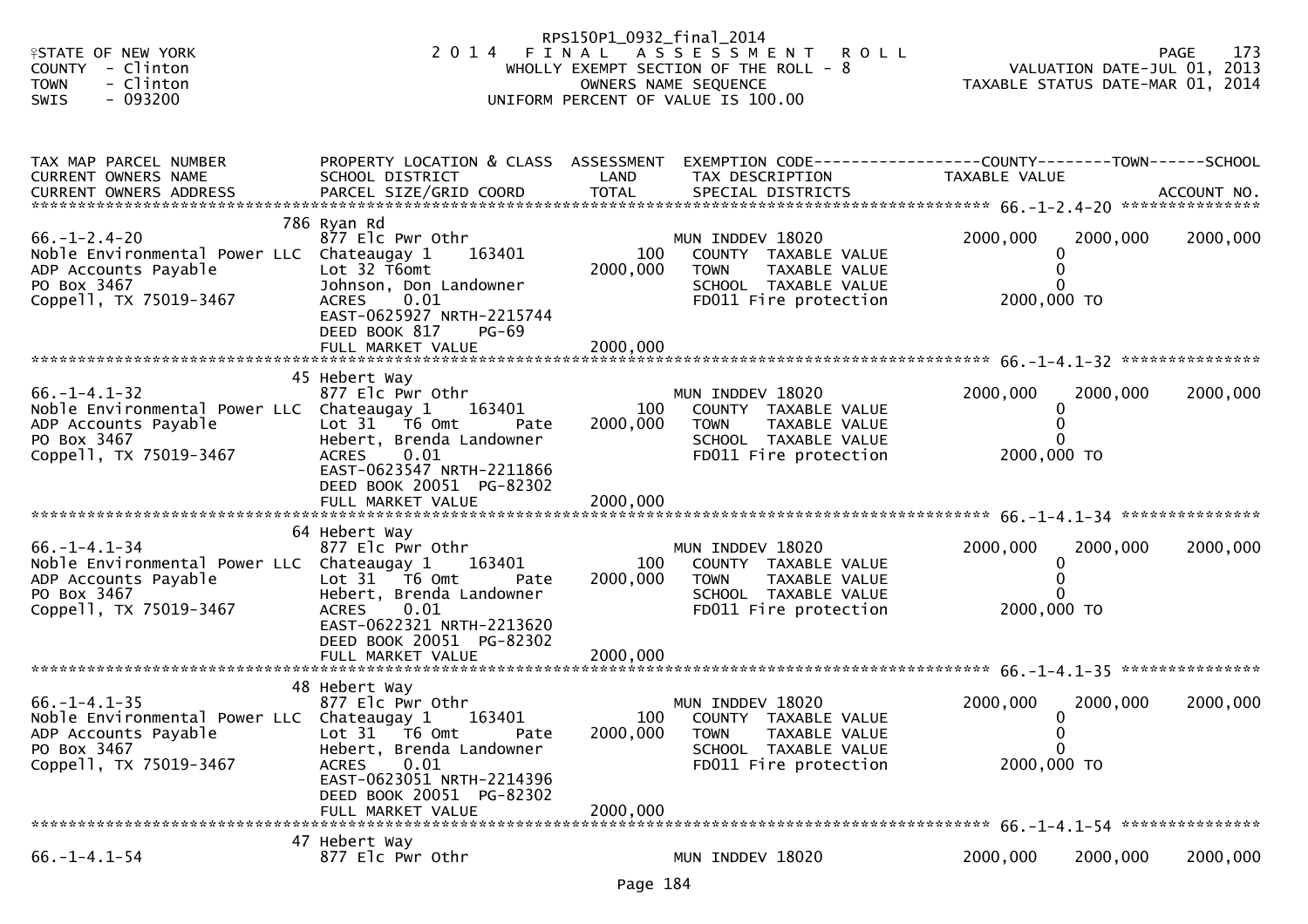|                                                                                                                                     |                                                                                                                                                                                    | RPS150P1_0932_final_2014 |                                                                                                                                     |                                                                                                                   |          |
|-------------------------------------------------------------------------------------------------------------------------------------|------------------------------------------------------------------------------------------------------------------------------------------------------------------------------------|--------------------------|-------------------------------------------------------------------------------------------------------------------------------------|-------------------------------------------------------------------------------------------------------------------|----------|
| Noble Environmental Power LLC Chateaugay 1<br>ADP Accounts Payable<br>PO Box 3467<br>Coppell, TX 75019-3467                         | 163401<br>Lot 31 76 0mt<br>Pate<br>Hebert, Brenda Landowner<br>0.01<br><b>ACRES</b><br>EAST-0623163 NRTH-2212869                                                                   | 100<br>2000,000          | COUNTY TAXABLE VALUE<br><b>TOWN</b><br>TAXABLE VALUE<br>SCHOOL TAXABLE VALUE<br>FD011 Fire protection                               | 0<br>$\mathbf{0}$<br>$\mathbf{0}$<br>2000,000 TO                                                                  |          |
|                                                                                                                                     | DEED BOOK 20051 PG-82302                                                                                                                                                           | 2000,000                 |                                                                                                                                     |                                                                                                                   |          |
|                                                                                                                                     | FULL MARKET VALUE                                                                                                                                                                  |                          |                                                                                                                                     |                                                                                                                   |          |
| <b>ISTATE OF NEW YORK</b><br>COUNTY - Clinton<br>- Clinton<br><b>TOWN</b><br>$-093200$<br><b>SWIS</b>                               | 2014 FINAL                                                                                                                                                                         |                          | A S S E S S M E N T R O L L<br>WHOLLY EXEMPT SECTION OF THE ROLL $-8$<br>OWNERS NAME SEQUENCE<br>UNIFORM PERCENT OF VALUE IS 100.00 | PAGE<br>rage 174<br>2013    VALUATION DATE-JUL 01, 2013<br>TAXABLE STATUS DATE-MAR 01, 2014                       | 174      |
| TAX MAP PARCEL NUMBER<br>CURRENT OWNERS NAME                                                                                        | SCHOOL DISTRICT                                                                                                                                                                    | LAND                     | TAX DESCRIPTION                                                                                                                     | PROPERTY LOCATION & CLASS ASSESSMENT EXEMPTION CODE----------------COUNTY-------TOWN------SCHOOL<br>TAXABLE VALUE |          |
|                                                                                                                                     |                                                                                                                                                                                    |                          |                                                                                                                                     |                                                                                                                   |          |
| $66. -1 - 4.2 - 113$<br>Noble Environmental Power LLC Chateaugay 1<br>ADP Accounts Payable<br>PO Box 3467<br>Coppell, TX 75019-3467 | 784 Ryan Rd<br>877 Elc Pwr Othr<br>163401<br>Lot 32 T6omt<br>Dominic, Roland Landowner<br>0.01<br>ACRES<br>EAST-0625334 NRTH-2214799<br>DEED BOOK 20031 PG-58795                   | 100<br>2000,000          | MUN INDDEV 18020<br>COUNTY TAXABLE VALUE<br><b>TOWN</b><br>TAXABLE VALUE<br>SCHOOL TAXABLE VALUE<br>FD011 Fire protection           | 2000,000<br>2000,000<br>0<br>0<br>2000,000 TO                                                                     | 2000,000 |
|                                                                                                                                     |                                                                                                                                                                                    |                          |                                                                                                                                     |                                                                                                                   |          |
| $66. - 1 - 6.1 - 33$<br>Noble Environmental Power LLC Chateaugay 1<br>ADP Accounts Payable<br>PO Box 3467<br>Coppell, TX 75019-3467 | 77 McCann Way<br>877 Elc Pwr Othr<br>163401<br>Lot 30 T6 Omt<br>Pate<br>Lamountain, Wilbur Landow<br><b>ACRES</b><br>0.01<br>EAST-0621088 NRTH-2211209<br>DEED BOOK 20001 PG-19533 | 100<br>2000,000          | MUN INDDEV 18020<br>COUNTY TAXABLE VALUE<br><b>TOWN</b><br>TAXABLE VALUE<br>SCHOOL TAXABLE VALUE<br>FD011 Fire protection           | 2000,000<br>2000,000<br>0<br>0<br>0<br>2000,000 TO                                                                | 2000,000 |
|                                                                                                                                     | FULL MARKET VALUE                                                                                                                                                                  | 2000,000                 |                                                                                                                                     |                                                                                                                   |          |
|                                                                                                                                     | 372 County Line Rd                                                                                                                                                                 |                          |                                                                                                                                     |                                                                                                                   |          |
| $66. - 1 - 7. - 36$<br>Noble Environmental Power LLC Chateaugay 1<br>ADP Accounts Payable<br>PO Box 3467<br>Coppell, TX 75019-3467  | 877 Elc Pwr Othr<br>163401<br>Lot 30 T6 Omt<br>Pate<br>Darrah, Richard Landowner<br>0.01<br>ACRES                                                                                  | 100<br>2000,000          | MUN INDDEV 18020<br>COUNTY TAXABLE VALUE<br><b>TOWN</b><br>TAXABLE VALUE<br>SCHOOL TAXABLE VALUE<br>FD011 Fire protection           | 2000,000<br>2000,000<br>0<br>2000,000 TO                                                                          | 2000,000 |
|                                                                                                                                     | EAST-0620176 NRTH-2210079<br>DEED BOOK 98001 PG-06753<br>FULL MARKET VALUE                                                                                                         | 2000,000                 |                                                                                                                                     |                                                                                                                   |          |
|                                                                                                                                     | 35 Johnson Way                                                                                                                                                                     |                          |                                                                                                                                     |                                                                                                                   |          |
| $66. - 1 - 7. - 37$<br>Noble Environmental Power LLC<br>ADP Accounts Payable                                                        | 877 Elc Pwr Othr<br>Chateaugay 1<br>163401<br>Lot 30 T6 Omt<br>Pate                                                                                                                | 100<br>2000,000          | MUN INDDEV 18020<br>COUNTY TAXABLE VALUE<br><b>TOWN</b><br>TAXABLE VALUE                                                            | 2000,000<br>2000,000<br>0<br>0                                                                                    | 2000,000 |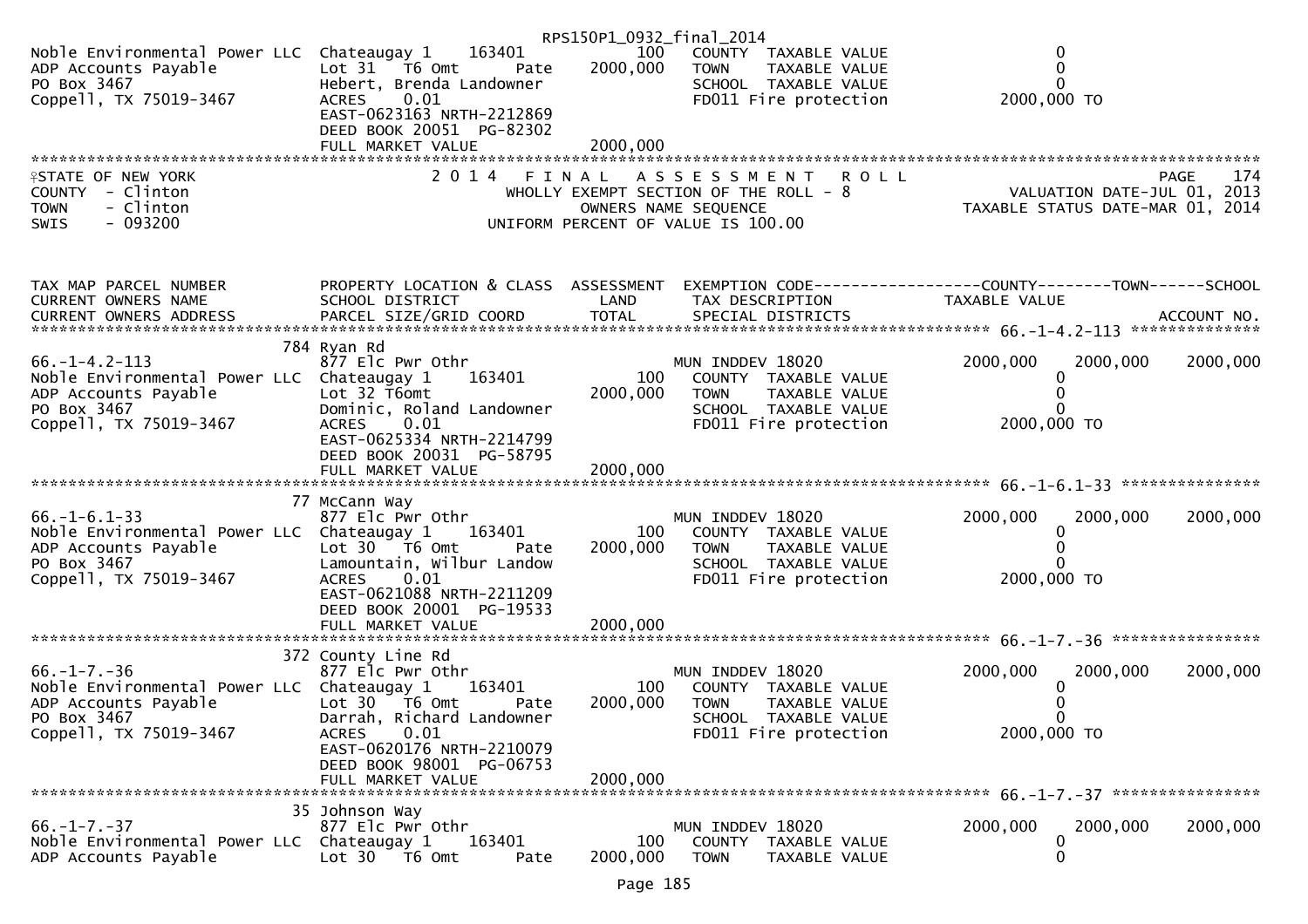|                                                                                                                                      |                                                                                                                                                                                                             | RPS150P1_0932_final_2014    |                                                                                                                                           |                                                                 |                    |
|--------------------------------------------------------------------------------------------------------------------------------------|-------------------------------------------------------------------------------------------------------------------------------------------------------------------------------------------------------------|-----------------------------|-------------------------------------------------------------------------------------------------------------------------------------------|-----------------------------------------------------------------|--------------------|
| PO Box 3467<br>Coppell, TX 75019-3467                                                                                                | Darrah, Richard Landowner<br>0.01<br><b>ACRES</b><br>EAST-0620575 NRTH-2208833<br>DEED BOOK 98001 PG-06753                                                                                                  |                             | SCHOOL TAXABLE VALUE<br>FD011 Fire protection                                                                                             | 0<br>2000,000 TO                                                |                    |
|                                                                                                                                      |                                                                                                                                                                                                             |                             |                                                                                                                                           |                                                                 |                    |
| $66. - 1 - 8.1 - 30$<br>Noble Environmental Power LLC Chateaugay 1<br>ADP Accounts Payable<br>PO Box 3467<br>Coppell, TX 75019-3467  | 155 Hebert Way<br>877 Elc Pwr Othr<br>163401<br>Lot 31 T6 Omt Patent<br>Brown, William Landowner<br><b>ACRES</b><br>0.01<br>EAST-0620698 NRTH-2213846<br>DEED BOOK 956<br><b>PG-39</b><br>FULL MARKET VALUE | 100<br>2000,000<br>2000,000 | MUN INDDEV 18020<br>COUNTY TAXABLE VALUE<br><b>TOWN</b><br>TAXABLE VALUE<br>SCHOOL TAXABLE VALUE<br>FD011 Fire protection                 | 2000,000<br>2000,000<br>2000,000 TO                             | 2000,000           |
| <b>ISTATE OF NEW YORK</b><br>COUNTY - Clinton<br>- Clinton<br><b>TOWN</b><br>$-093200$<br>SWIS                                       | 2 0 1 4                                                                                                                                                                                                     | FINAL                       | A S S E S S M E N T<br><b>ROLL</b><br>WHOLLY EXEMPT SECTION OF THE ROLL - 8<br>OWNERS NAME SEQUENCE<br>UNIFORM PERCENT OF VALUE IS 100.00 | VALUATION DATE-JUL 01, 2013<br>TAXABLE STATUS DATE-MAR 01, 2014 | 175<br><b>PAGE</b> |
| TAX MAP PARCEL NUMBER<br>CURRENT OWNERS NAME<br>CURRENT OWNERS ADDRESS                                                               | PROPERTY LOCATION & CLASS ASSESSMENT<br>SCHOOL DISTRICT                                                                                                                                                     | LAND                        | TAX DESCRIPTION                                                                                                                           | TAXABLE VALUE                                                   |                    |
| $66. - 1 - 8.21 - 29$<br>Noble Environmental Power LLC Chateaugay 1<br>ADP Accounts Payable<br>PO Box 3467<br>Coppell, TX 75019-3467 | 29 McCann Way<br>877 Elc Pwr Othr<br>163401<br>Lot 31 76 0mt<br>McCann, Steven Landowner<br>ACRES 0.01<br>EAST-0620190 NRTH-2211857<br>DEED BOOK 20051 PG-87790<br>FULL MARKET VALUE                        | 100<br>2000,000<br>2000,000 | MUN INDDEV 18020<br>COUNTY TAXABLE VALUE<br>TAXABLE VALUE<br><b>TOWN</b><br>SCHOOL TAXABLE VALUE<br>FD011 Fire protection                 | 2000,000<br>2000,000<br>0<br>2000,000 TO                        | 2000,000           |
| $66. -1 - 8.22 - 31$<br>Noble Environmental Power LLC Chateaugay 1<br>ADP Accounts Payable<br>PO Box 3467<br>Coppell, TX 75019-3467  | 95 Hebert Way<br>877 Elc Pwr Othr<br>163401<br>Lot 31 T6 Omt<br>Camp Acres LLC Landowner<br><b>ACRES</b><br>0.01<br>EAST-0621809 NRTH-2212143<br>DEED BOOK 20051 PG-84956<br>FULL MARKET VALUE              | 100<br>2000,000<br>2000.000 | MUN INDDEV 18020<br>COUNTY TAXABLE VALUE<br><b>TOWN</b><br>TAXABLE VALUE<br>SCHOOL TAXABLE VALUE<br>FD011 Fire protection                 | 2000,000<br>2000,000<br>2000,000 TO                             | 2000,000           |
| $66. - 1 - 8.22 - 106$<br>Noble Environmental Power LLC<br>ADP Accounts Payable<br>PO Box 3467<br>Coppell, TX 75019-3467             | 111 Hebert Way<br>877 Elc Pwr Othr<br>163401<br>Chateaugay 1<br>Lot 31 T6 Omt<br>Camp Acres LLC Landowner<br>0.01<br><b>ACRES</b>                                                                           | 100<br>2000,000             | MUN INDDEV 18020<br>COUNTY TAXABLE VALUE<br><b>TOWN</b><br>TAXABLE VALUE<br>SCHOOL TAXABLE VALUE<br>FD011 Fire protection                 | 2000,000<br>2000,000<br>0<br>2000,000 TO                        | 2000,000           |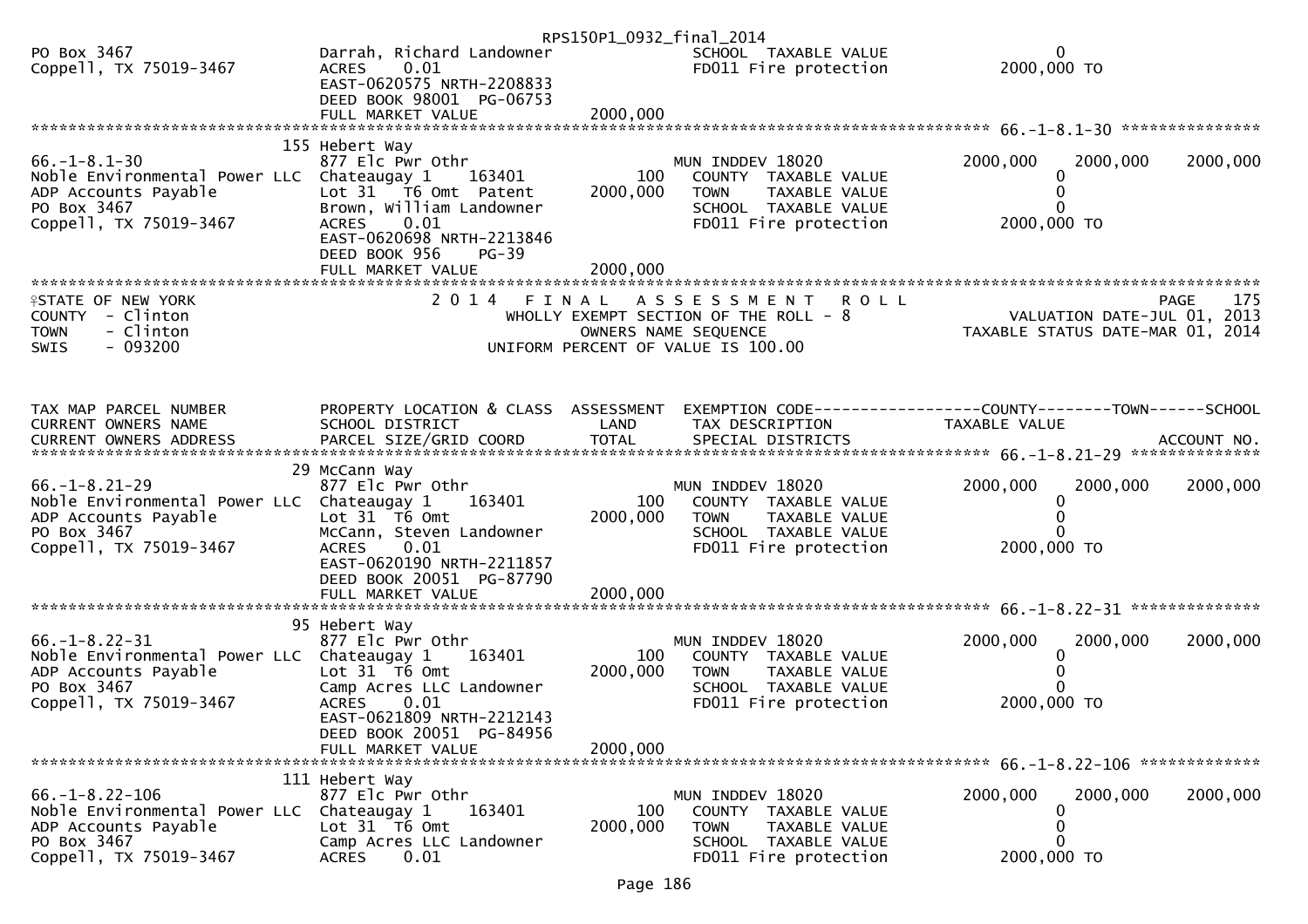|                                                                                                                                     |                                                                                                                                                                                                                            | RPS150P1_0932_final_2014    |                                                                                                                                   |                                                                                 |             |
|-------------------------------------------------------------------------------------------------------------------------------------|----------------------------------------------------------------------------------------------------------------------------------------------------------------------------------------------------------------------------|-----------------------------|-----------------------------------------------------------------------------------------------------------------------------------|---------------------------------------------------------------------------------|-------------|
|                                                                                                                                     | EAST-0621422 NRTH-2213110<br>DEED BOOK 20051 PG-84956                                                                                                                                                                      |                             |                                                                                                                                   |                                                                                 |             |
|                                                                                                                                     | FULL MARKET VALUE                                                                                                                                                                                                          | 2000,000                    |                                                                                                                                   |                                                                                 |             |
| $66. -1 - 8.24 - 56$<br>Noble Environmental Power LLC Chateaugay 1<br>ADP Accounts Payable<br>PO Box 3467<br>Coppell, TX 75019-3467 | 27 McCann Way<br>877 Elc Pwr Othr<br>163401<br>Lot $31$ T6 Omt<br>Camp Acres LLC Landowner<br>ACRES 0.01<br>EAST-0619782 NRTH-2212805<br>DEED BOOK 20041 PG-77982                                                          | 100<br>2000,000             | MUN INDDEV 18020<br>COUNTY TAXABLE VALUE<br>TAXABLE VALUE<br><b>TOWN</b><br>SCHOOL TAXABLE VALUE<br>FD011 Fire protection         | 2000,000<br>2000,000<br>0<br>0<br>0<br>2000,000 TO                              | 2000,000    |
|                                                                                                                                     | FULL MARKET VALUE                                                                                                                                                                                                          | 2000,000                    |                                                                                                                                   |                                                                                 |             |
| $67. - 1 - 17. - 27$<br>Noble Environmental Power LLC Chateaugay 1<br>ADP Accounts Payable<br>PO Box 3467<br>Coppell, TX 75019-3467 | 162 Ridge Way<br>877 Elc Pwr Othr<br>163401<br>Lot 29 T6 Omt<br>Pate<br>Also Title Bk 886 Pg 85<br>Bouchard, Tony (Land Owne<br>0.01<br><b>ACRES</b><br>EAST-0627133 NRTH-2208457<br>DEED BOOK 886<br>$PG-131$             | 100<br>2000,000             | MUN INDDEV 18020<br>COUNTY TAXABLE VALUE<br><b>TOWN</b><br>TAXABLE VALUE<br>SCHOOL TAXABLE VALUE<br>FD011 Fire protection         | 2000,000<br>2000,000<br>0<br>0<br>0<br>2000,000 TO                              | 2000,000    |
|                                                                                                                                     |                                                                                                                                                                                                                            |                             |                                                                                                                                   |                                                                                 |             |
| <b>ISTATE OF NEW YORK</b><br>COUNTY - Clinton<br>- Clinton<br><b>TOWN</b><br>$-093200$<br>SWIS                                      |                                                                                                                                                                                                                            |                             | 2014 FINAL ASSESSMENT ROLL<br>WHOLLY EXEMPT SECTION OF THE ROLL - 8<br>OWNERS NAME SEQUENCE<br>UNIFORM PERCENT OF VALUE IS 100.00 | VALUATION DATE-JUL 01, 2013<br>TAXABLE STATUS DATE-MAR 01, 2014                 | 176<br>PAGE |
| TAX MAP PARCEL NUMBER<br>CURRENT OWNERS NAME                                                                                        | PROPERTY LOCATION & CLASS ASSESSMENT<br>SCHOOL DISTRICT                                                                                                                                                                    | LAND                        | TAX DESCRIPTION                                                                                                                   | EXEMPTION CODE------------------COUNTY--------TOWN------SCHOOL<br>TAXABLE VALUE |             |
| $67. - 1 - 17. - 28$<br>Noble Environmental Power LLC Chateaugay 1<br>ADP Accounts Payable<br>PO Box 3467<br>Coppell, TX 75019-3467 | 83 Ridge Way<br>877 Elc Pwr Othr<br>163401<br>Lot $29$ $\overline{76}$ Omt<br>Pate<br>Also Title Bk 886 Pg 85<br>Bouchard, Tony (Land Owne<br><b>ACRES</b><br>0.01<br>EAST-0626657 NRTH-2211214<br>PG-131<br>DEED BOOK 886 | 100<br>2000,000<br>2000,000 | MUN INDDEV 18020<br>COUNTY TAXABLE VALUE<br>TAXABLE VALUE<br><b>TOWN</b><br>SCHOOL TAXABLE VALUE<br>FD011 Fire protection         | 2000,000<br>2000,000<br>0<br>0<br>0<br>2000,000 TO                              | 2000,000    |
|                                                                                                                                     | FULL MARKET VALUE                                                                                                                                                                                                          |                             |                                                                                                                                   |                                                                                 |             |
| $67. - 1 - 17. - 48$<br>Noble Environmental Power LLC<br>ADP Accounts Payable<br>PO Box 3467<br>Coppell, TX 75019-3467              | 120 Ridge Way<br>877 Elc Pwr Othr<br>Chateaugay 1<br>163401<br>Lot 29 T6 Omt<br>Pate<br>Also Title Bk 886 Pg 85<br>Bouchard, Tony (Land Owne                                                                               | 100<br>2000,000             | MUN INDDEV 18020<br>COUNTY TAXABLE VALUE<br><b>TOWN</b><br>TAXABLE VALUE<br>SCHOOL TAXABLE VALUE<br>FD011 Fire protection         | 2000,000<br>2000,000<br>0<br>0<br>0<br>2000,000 TO                              | 2000,000    |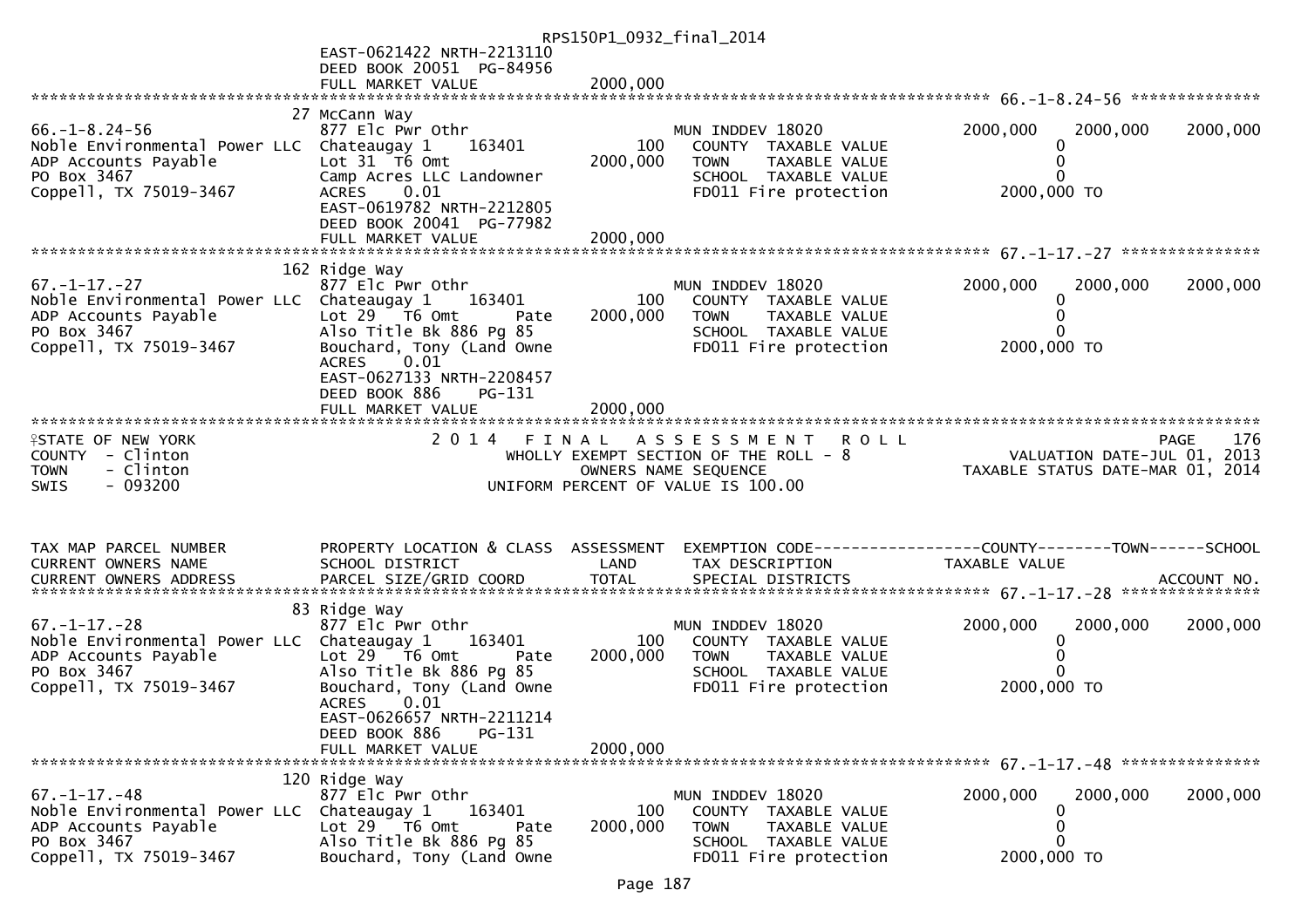|                                                                    |                                                                 | RPS150P1_0932_final_2014 |                                                                |                                                              |             |
|--------------------------------------------------------------------|-----------------------------------------------------------------|--------------------------|----------------------------------------------------------------|--------------------------------------------------------------|-------------|
|                                                                    | 0.01<br><b>ACRES</b>                                            |                          |                                                                |                                                              |             |
|                                                                    | EAST-0626992 NRTH-2210165                                       |                          |                                                                |                                                              |             |
|                                                                    | DEED BOOK 886<br>PG-131                                         |                          |                                                                |                                                              |             |
|                                                                    |                                                                 |                          |                                                                |                                                              |             |
|                                                                    | 132 Ridge Way                                                   |                          |                                                                |                                                              |             |
| $67. - 1 - 17. - 58$                                               | 877 Elc Pwr Othr                                                |                          | MUN INDDEV 18020                                               | 2000,000<br>2000,000                                         | 2000,000    |
| Noble Environmental Power LLC Chateaugay 1                         | 163401                                                          | 100                      | COUNTY TAXABLE VALUE                                           | 0                                                            |             |
| ADP Accounts Payable<br>PO Box 3467                                | Lot $29$ $\overline{16}$ Omt<br>Pate<br>Also Title Bk 886 Pg 85 | 2000,000                 | TOWN<br>TAXABLE VALUE<br>SCHOOL TAXABLE VALUE                  | 0<br>$\Omega$                                                |             |
| Coppell, TX 75019-3467                                             | Bouchard, Tony (Land Owne                                       |                          | FD011 Fire protection                                          | 2000,000 TO                                                  |             |
|                                                                    | $\left[0.01\right]$<br><b>ACRES</b>                             |                          |                                                                |                                                              |             |
|                                                                    | EAST-0625760 NRTH-2209391                                       |                          |                                                                |                                                              |             |
|                                                                    | DEED BOOK 886<br>PG-131                                         |                          |                                                                |                                                              |             |
|                                                                    |                                                                 |                          |                                                                |                                                              |             |
|                                                                    | 29 Ridge Way                                                    |                          |                                                                |                                                              |             |
| $67. - 1 - 17. - 105$                                              | 877 Elc Pwr Othr                                                |                          | MUN INDDEV 18020                                               | 2000,000<br>2000,000                                         | 2000,000    |
| Noble Environmental Power LLC Chateaugay 1                         | 163401                                                          | 100                      | COUNTY TAXABLE VALUE                                           | 0                                                            |             |
| ADP Accounts Payable<br>PO Box 3467                                | Lot $29$ $\overline{76}$ Omt<br>Pate                            | 2000,000                 | TAXABLE VALUE<br>TOWN                                          | 0                                                            |             |
| Coppell, TX 75019-3467                                             | Also Title Bk 886 Pg 85<br>Bouchard, Tony (Land Owne            |                          | SCHOOL TAXABLE VALUE<br>FD011 Fire protection                  | 2000,000 TO                                                  |             |
|                                                                    | 0.01<br><b>ACRES</b>                                            |                          |                                                                |                                                              |             |
|                                                                    | EAST-0625436 NRTH-2210588                                       |                          |                                                                |                                                              |             |
|                                                                    | DEED BOOK 886<br>PG-131                                         |                          |                                                                |                                                              |             |
|                                                                    | FULL MARKET VALUE                                               | 2000,000                 |                                                                |                                                              |             |
| <b>ISTATE OF NEW YORK</b>                                          | 2 0 1 4                                                         | FINAL                    | <b>ROLL</b><br>A S S E S S M E N T                             |                                                              | 177<br>PAGE |
| COUNTY - Clinton                                                   |                                                                 |                          | WHOLLY EXEMPT SECTION OF THE ROLL - 8                          | VALUATION DATE-JUL 01, 2013                                  |             |
| - Clinton<br><b>TOWN</b>                                           |                                                                 |                          | OWNERS NAME SEQUENCE                                           | TAXABLE STATUS DATE-MAR 01, 2014                             |             |
| - 093200<br>SWIS                                                   |                                                                 |                          | UNIFORM PERCENT OF VALUE IS 100.00                             |                                                              |             |
|                                                                    |                                                                 |                          |                                                                |                                                              |             |
|                                                                    |                                                                 |                          |                                                                |                                                              |             |
| TAX MAP PARCEL NUMBER                                              | PROPERTY LOCATION & CLASS ASSESSMENT                            |                          |                                                                | EXEMPTION CODE-----------------COUNTY-------TOWN------SCHOOL |             |
| CURRENT OWNERS NAME<br>CURRENT OWNERS ADDRESS                      | SCHOOL DISTRICT                                                 | LAND                     | TAX DESCRIPTION                                                | TAXABLE VALUE                                                |             |
|                                                                    |                                                                 |                          |                                                                |                                                              |             |
|                                                                    | 35 Dumont Way                                                   |                          |                                                                |                                                              |             |
| $81. - 1 - 1. - 53$                                                | 877 Elc Pwr Othr                                                |                          | MUN INDDEV 18020                                               | 2000,000<br>2000,000                                         | 2000,000    |
| Noble Environmental Power LLC Chateaugay 1<br>ADP Accounts Payable | 163401<br>Lot 30 T6 Omt<br>Pate                                 | 100<br>2000,000          | COUNTY TAXABLE VALUE<br><b>TOWN</b><br>TAXABLE VALUE           | 0<br>0                                                       |             |
| PO Box 3467                                                        | Dumont, Kenneth Landowner                                       |                          | SCHOOL TAXABLE VALUE                                           | $\Omega$                                                     |             |
| Coppell, TX 75019-3467                                             | <b>ACRES</b><br>0.01                                            |                          | FD011 Fire protection                                          | 2000,000 TO                                                  |             |
|                                                                    | EAST-0620730 NRTH-2207470                                       |                          |                                                                |                                                              |             |
|                                                                    | DEED BOOK 616<br><b>PG-965</b>                                  |                          |                                                                |                                                              |             |
|                                                                    | FULL MARKET VALUE                                               | 2000,000                 |                                                                |                                                              |             |
|                                                                    | 84 Johnson Way                                                  |                          |                                                                |                                                              |             |
| $81. - 1 - 2.2 - 52$                                               | 877 Elc Pwr Othr                                                |                          | MUN INDDEV 18020                                               | 2000,000<br>2000,000                                         | 2000,000    |
| Noble Environmental Power LLC                                      | 163401<br>Chateaugay 1                                          | 100                      | COUNTY TAXABLE VALUE                                           | 0                                                            |             |
| ADP Accounts Payable<br>PO Box 3467                                | Lot 30 T6omt<br>Boadway Donald A (land ow                       | 2000,000                 | <b>TOWN</b><br>TAXABLE VALUE<br><b>SCHOOL</b><br>TAXABLE VALUE | 0<br>0                                                       |             |
|                                                                    |                                                                 |                          |                                                                |                                                              |             |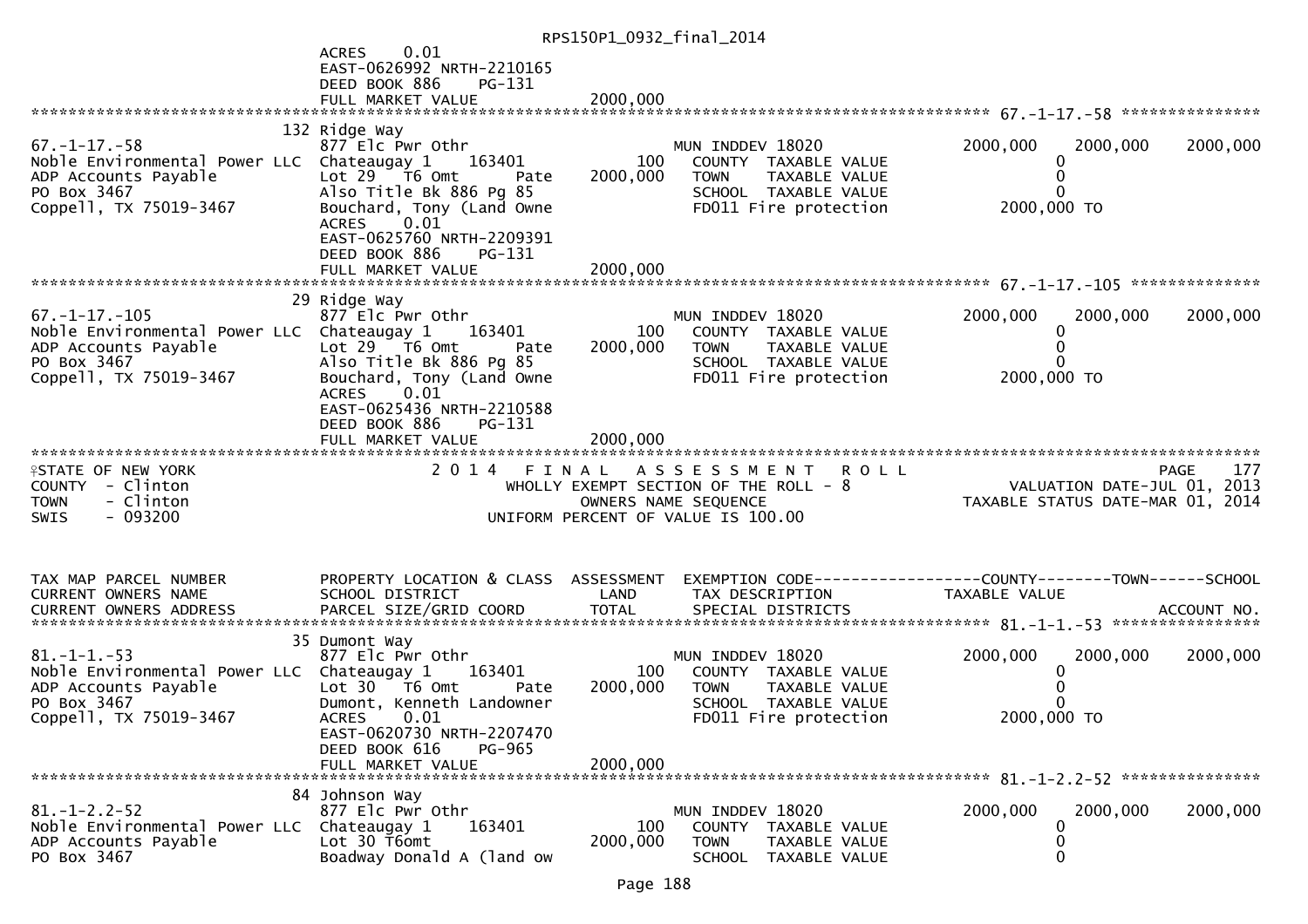|                                                                                                                                      |                                                                                                                                                                                     |                             | RPS150P1_0932_final_2014                                                                                                                  |                                          |                                            |
|--------------------------------------------------------------------------------------------------------------------------------------|-------------------------------------------------------------------------------------------------------------------------------------------------------------------------------------|-----------------------------|-------------------------------------------------------------------------------------------------------------------------------------------|------------------------------------------|--------------------------------------------|
| Coppell, TX 75019-3467                                                                                                               | 0.01<br><b>ACRES</b><br>EAST-0621897 NRTH-2208772<br>DEED BOOK 20031 PG-52433                                                                                                       |                             | FD011 Fire protection                                                                                                                     | 2000,000 TO                              |                                            |
|                                                                                                                                      |                                                                                                                                                                                     |                             |                                                                                                                                           |                                          |                                            |
|                                                                                                                                      |                                                                                                                                                                                     |                             |                                                                                                                                           |                                          |                                            |
| $81. - 1 - 2.2 - 55$<br>Noble Environmental Power LLC Chateaugay 1<br>ADP Accounts Payable<br>PO Box 3467<br>Coppell, TX 75019-3467  | 95 Dumont Way<br>877 Elc Pwr Othr<br>163401<br>Lot 30 T6omt<br>Boadway Donald A (land ow<br>0.01<br><b>ACRES</b><br>EAST-0621974 NRTH-2207446                                       | 100<br>2000,000             | MUN INDDEV 18020<br>COUNTY TAXABLE VALUE<br><b>TOWN</b><br>TAXABLE VALUE<br>SCHOOL TAXABLE VALUE<br>FD011 Fire protection                 | 2000,000<br>2000,000<br>0<br>2000,000 TO | 2000,000                                   |
|                                                                                                                                      | DEED BOOK 20031 PG-52433<br>FULL MARKET VALUE                                                                                                                                       | 2000,000                    |                                                                                                                                           |                                          |                                            |
| $82 - 2 - 1.62 - 38$<br>Noble Environmental Power LLC Chateaugay 1<br>ADP Accounts Payable<br>PO Box 3467<br>Coppell, TX 75019-3467  | 138 Johnson Way<br>877 Elc Pwr Othr<br>163401<br>Lot 30 T60MT<br>Courtney, Jennifer Landow<br>0.01<br><b>ACRES</b><br>EAST-0623049 NRTH-2209264<br>DEED BOOK 20041 PG-77976         | 100<br>2000,000             | MUN INDDEV 18020<br>COUNTY TAXABLE VALUE<br>TAXABLE VALUE<br><b>TOWN</b><br>SCHOOL TAXABLE VALUE<br>FD011 Fire protection                 | 2000,000<br>2000,000<br>2000,000 TO      | 2000,000                                   |
|                                                                                                                                      | FULL MARKET VALUE                                                                                                                                                                   | 2000,000                    |                                                                                                                                           |                                          |                                            |
|                                                                                                                                      |                                                                                                                                                                                     |                             |                                                                                                                                           |                                          |                                            |
| $82 - 2 - 2 - 3 - 23$<br>Noble Environmental Power LLC N Adirondack<br>ADP Accounts Payable<br>PO Box 3467<br>Coppell, TX 75019-3467 | 208 Ridge Way<br>877 Elc Pwr Othr<br>093601<br>Lot 29 T6 Omt<br>Breen, Jon Landowner<br>0.01<br>ACRES<br>EAST-0628268 NRTH-2208500<br>DEED BOOK 922<br>$PG-24$<br>FULL MARKET VALUE | 100<br>2000,000<br>2000,000 | MUN INDDEV 18020<br>COUNTY TAXABLE VALUE<br><b>TOWN</b><br>TAXABLE VALUE<br>SCHOOL TAXABLE VALUE<br>FD011 Fire protection                 | 2000,000<br>2000,000<br>2000,000 TO      | 2000,000                                   |
|                                                                                                                                      |                                                                                                                                                                                     |                             |                                                                                                                                           |                                          |                                            |
| <b>ISTATE OF NEW YORK</b><br>COUNTY - Clinton<br>- Clinton<br><b>TOWN</b><br>$-093200$<br><b>SWIS</b>                                | 2014<br>FINAL                                                                                                                                                                       |                             | A S S E S S M E N T<br><b>ROLL</b><br>WHOLLY EXEMPT SECTION OF THE ROLL - 8<br>OWNERS NAME SEQUENCE<br>UNIFORM PERCENT OF VALUE IS 100.00 | TAXABLE STATUS DATE-MAR 01, 2014         | 178<br>PAGE<br>VALUATION DATE-JUL 01, 2013 |
| TAX MAP PARCEL NUMBER<br>CURRENT OWNERS NAME<br><b>CURRENT OWNERS ADDRESS</b>                                                        | PROPERTY LOCATION & CLASS ASSESSMENT<br>SCHOOL DISTRICT<br>PARCEL SIZE/GRID COORD                                                                                                   | LAND<br><b>TOTAL</b>        | EXEMPTION CODE-----------------COUNTY-------TOWN------SCHOOL<br>TAX DESCRIPTION<br>SPECIAL DISTRICTS                                      | TAXABLE VALUE                            | ACCOUNT NO.                                |
| $82 - 2 - 2 - 3 - 24$<br>Noble Environmental Power LLC<br>ADP Accounts Payable<br>PO Box 3467<br>Coppell, TX 75019-3467              | 253 Ridge Way<br>877 Elc Pwr Othr<br>093601<br>N Adirondack<br>Lot 29 T6 Omt<br>Breen, Jon Landowner<br>0.01<br><b>ACRES</b><br>EAST-0629484 NRTH-2208781                           | 100<br>2000,000             | MUN INDDEV 18020<br>COUNTY TAXABLE VALUE<br><b>TOWN</b><br>TAXABLE VALUE<br>SCHOOL TAXABLE VALUE<br>FD011 Fire protection                 | 2000,000<br>2000,000<br>2000,000 TO      | 2000,000                                   |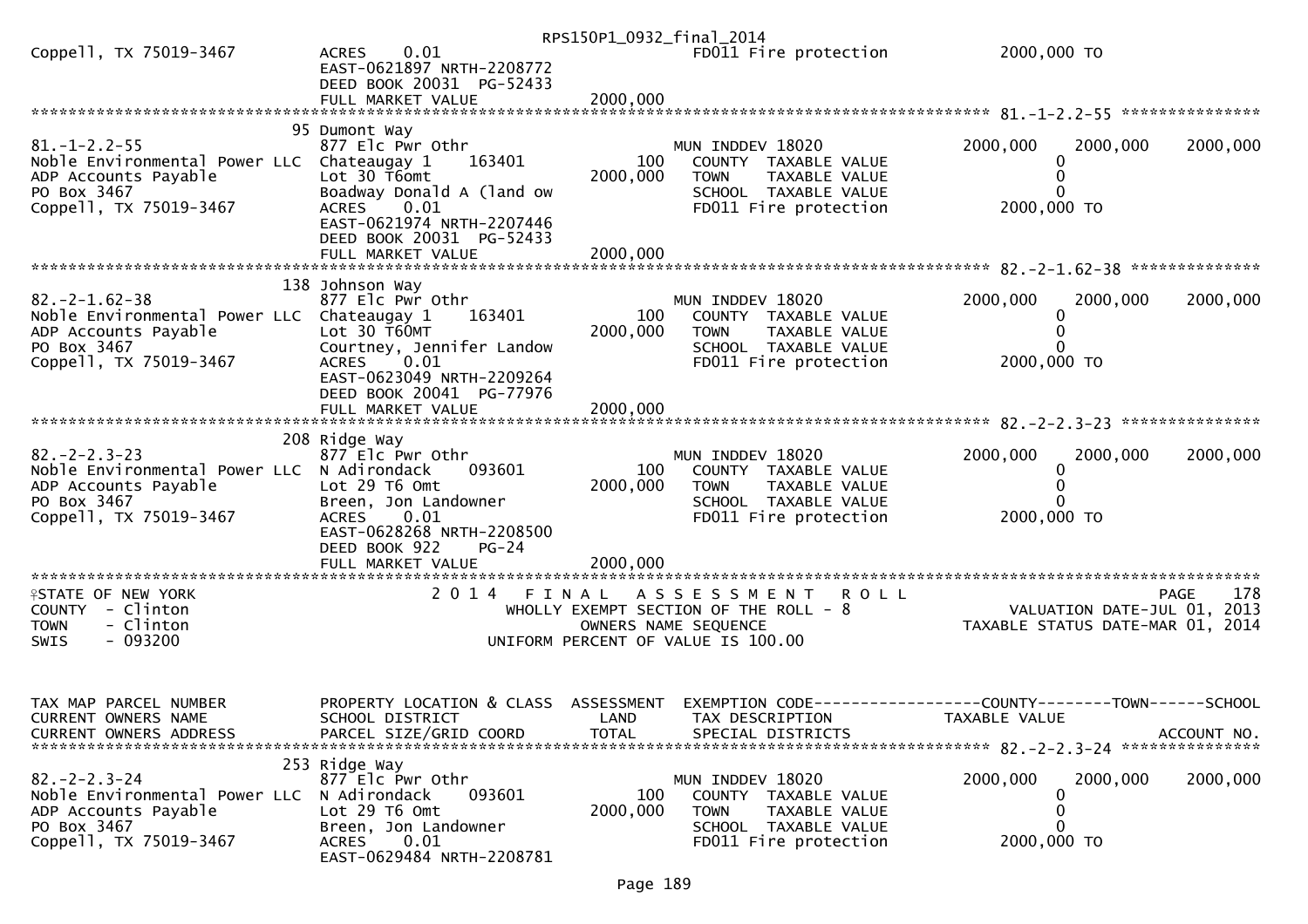|                                                                                                             |                                                                                                                                                                                               | RPS150P1_0932_final_2014    |                                                                                                                                            |                  |                                                            |                            |
|-------------------------------------------------------------------------------------------------------------|-----------------------------------------------------------------------------------------------------------------------------------------------------------------------------------------------|-----------------------------|--------------------------------------------------------------------------------------------------------------------------------------------|------------------|------------------------------------------------------------|----------------------------|
|                                                                                                             | DEED BOOK 922<br>$PG-24$                                                                                                                                                                      |                             |                                                                                                                                            |                  |                                                            |                            |
|                                                                                                             | FULL MARKET VALUE                                                                                                                                                                             | 2000,000                    |                                                                                                                                            |                  |                                                            |                            |
|                                                                                                             |                                                                                                                                                                                               |                             |                                                                                                                                            |                  |                                                            |                            |
| $82 - 2 - 2 - 3 - 108$<br>Noble Environmental Power LLC N Adirondack<br>ADP Accounts Payable<br>PO Box 3467 | 167 Ridge Way<br>877 Elc Pwr Othr<br>093601<br>Lot 29 T6 Omt<br>Breen, Jon Landowner                                                                                                          | 100<br>2000,000             | MUN INDDEV 18020<br>COUNTY TAXABLE VALUE<br><b>TAXABLE VALUE</b><br><b>TOWN</b><br>SCHOOL TAXABLE VALUE                                    | 2000,000         | 2000,000                                                   | 2000,000                   |
| Coppell, TX 75019-3467                                                                                      | 0.01<br><b>ACRES</b><br>EAST-0627824 NRTH-2209421<br>DEED BOOK 922<br>$PG-24$<br>FULL MARKET VALUE                                                                                            | 2000,000                    | FD011 Fire protection                                                                                                                      | 2000,000 TO      |                                                            |                            |
|                                                                                                             |                                                                                                                                                                                               |                             |                                                                                                                                            |                  |                                                            | ******************         |
|                                                                                                             | 22-20 Rt 189                                                                                                                                                                                  |                             |                                                                                                                                            |                  |                                                            |                            |
| $68. - 1 - 2.1$<br>NYS DOT<br>Main Office<br>1220 Washington Ave<br>Albany, NY 12232                        | 651 Highway gar<br>N Adirondack<br>093601<br>Lot 34 76 0mt<br>1.00<br><b>ACRES</b><br>EAST-0640566 NRTH-2217818<br>DEED BOOK 392<br>$PG-53$<br>FULL MARKET VALUE                              | 5,000<br>66,000<br>66,000   | NYS PROP<br>12100<br>COUNTY<br>TAXABLE VALUE<br><b>TOWN</b><br>TAXABLE VALUE<br>SCHOOL TAXABLE VALUE<br>FD011 Fire protection<br>66,000 EX | 66,000<br>0<br>0 | 66,000<br>0 <sub>T</sub>                                   | 66,000                     |
|                                                                                                             |                                                                                                                                                                                               |                             |                                                                                                                                            |                  |                                                            |                            |
| $68. - 1 - 16.22$<br>Power Authority of New York<br>30 South Pearl St<br>Albany, NY 12207                   | 214 Patnode Rd<br>872 Elec-Substat<br>N Adirondack<br>093601<br>Surrvey Map 20132/60301<br>4.46<br><b>ACRES</b><br>EAST-0636508 NRTH-2207774<br>DEED BOOK 20132 PG-61839<br>FULL MARKET VALUE | 26,800<br>26,800<br>26,800  | NYS POW AU 12350<br>COUNTY TAXABLE VALUE<br><b>TOWN</b><br>TAXABLE VALUE<br>SCHOOL TAXABLE VALUE<br>FD011 Fire protection<br>26,800 EX     | 26,800<br>0      | 26,800<br>0 <sub>T</sub>                                   | 26,800                     |
|                                                                                                             | ******************************                                                                                                                                                                |                             |                                                                                                                                            |                  |                                                            |                            |
| $82 - 2 - 10.2$<br>Power Authority of State of NY Chateaugay 1<br>30 S Pearl St<br>Albany, NY 12207         | 386 Ryan Rd<br>872 Elec-Substat<br>163401<br>Lot 29 T6 OMT<br>7.34<br><b>ACRES</b><br>EAST-0625412 NRTH-2207590<br>DEED BOOK 20112 PG-44996<br>FULL MARKET VALUE                              | 10,100<br>10,100<br>10,100  | NYS POW AU 12350<br>COUNTY TAXABLE VALUE<br><b>TOWN</b><br>TAXABLE VALUE<br>SCHOOL TAXABLE VALUE<br>FD011 Fire protection<br>10,100 EX     | 10,100<br>0      | 10,100<br>0 <sub>T</sub>                                   | 10,100                     |
| <b>ISTATE OF NEW YORK</b><br>COUNTY - Clinton<br>- Clinton<br><b>TOWN</b><br>$-093200$<br>SWIS              | 2 0 1 4                                                                                                                                                                                       | FINAL                       | <b>ROLL</b><br>A S S E S S M E N T<br>WHOLLY EXEMPT SECTION OF THE ROLL - 8<br>OWNERS NAME SEQUENCE<br>UNIFORM PERCENT OF VALUE IS 100.00  |                  | VALUATION DATE-JUL 01,<br>TAXABLE STATUS DATE-MAR 01, 2014 | 179<br><b>PAGE</b><br>2013 |
| TAX MAP PARCEL NUMBER<br>CURRENT OWNERS NAME<br><b>CURRENT OWNERS ADDRESS</b>                               | PROPERTY LOCATION & CLASS ASSESSMENT<br>SCHOOL DISTRICT<br>PARCEL SIZE/GRID COORD                                                                                                             | <b>LAND</b><br><b>TOTAL</b> | EXEMPTION CODE-----------------COUNTY-------TOWN------SCHOOL<br>TAX DESCRIPTION<br>SPECIAL DISTRICTS                                       | TAXABLE VALUE    |                                                            | ACCOUNT NO.                |
| $82 - 2 - 11$                                                                                               | Ryan Rd<br>311 Res vac land                                                                                                                                                                   |                             | NYS POW AU 12350                                                                                                                           | 1,600            | 1,600                                                      | 1,600                      |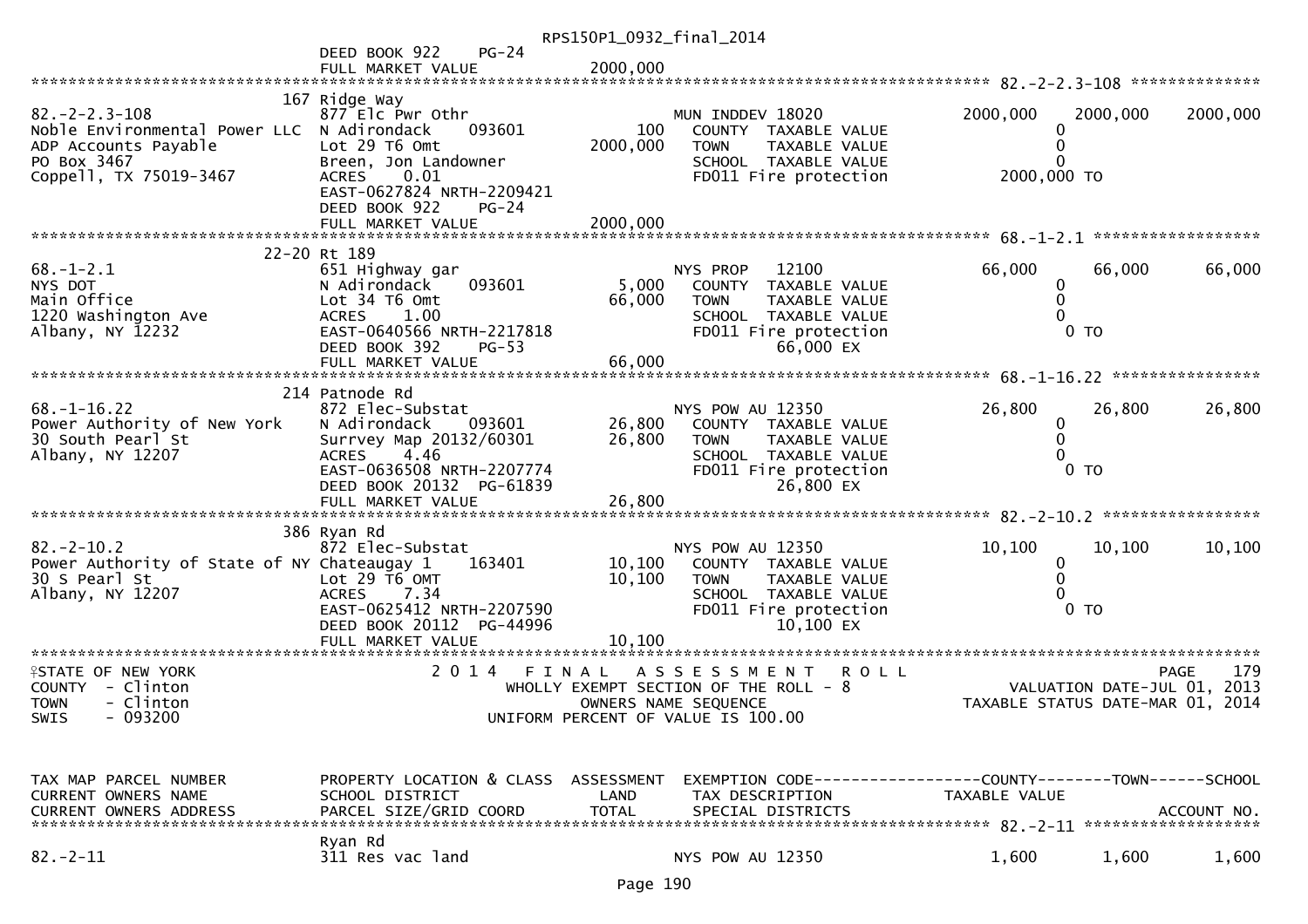|                                                                                                       |                                                                                                                                                                                                      | RPS150P1_0932_final_2014                                                                             |                                |                                                                                                           |                                  |                             |             |
|-------------------------------------------------------------------------------------------------------|------------------------------------------------------------------------------------------------------------------------------------------------------------------------------------------------------|------------------------------------------------------------------------------------------------------|--------------------------------|-----------------------------------------------------------------------------------------------------------|----------------------------------|-----------------------------|-------------|
| Power Authority of State of NY Chateaugay 1<br>30 South Pearl St<br>Albany, NY 12207                  | 163401<br>Lot $29$ $\overline{76}$ Omt<br>Pate<br>Also Title Bk 886 Pg 85<br>Survey Map 2010/231471<br>$25.00$ DPTH $728.00$<br><b>FRNT</b><br>EAST-0625390 NRTH-2207810<br>DEED BOOK 20112 PG-44997 | 1,600<br>1,600                                                                                       | <b>TOWN</b>                    | COUNTY TAXABLE VALUE<br><b>TAXABLE VALUE</b><br>SCHOOL TAXABLE VALUE<br>FD011 Fire protection<br>1,600 EX | $\mathbf{0}$<br>0<br>0           | $0$ TO                      |             |
|                                                                                                       | FULL MARKET VALUE                                                                                                                                                                                    | 1,600                                                                                                |                                |                                                                                                           |                                  |                             |             |
| $38. - 2 - 1$<br>Town Of Clinton<br>23 Smith St<br>Churubusco, NY 12923                               | 999 Clinton Mills Rd<br>323 Vacant rural<br>093601<br>N Adirondack<br>Lot 56<br>T6 Omt<br>Pate<br>10.00<br><b>ACRES</b>                                                                              | 7,300<br>7,300                                                                                       | TOWN PROP 13500<br><b>TOWN</b> | COUNTY TAXABLE VALUE<br>TAXABLE VALUE<br>SCHOOL TAXABLE VALUE                                             | 7,300<br>0<br>$\mathbf{0}$<br>0  | 7,300                       | 7,300       |
|                                                                                                       | EAST-0647308 NRTH-2231381<br>DEED BOOK 507<br>$PG-93$<br>FULL MARKET VALUE                                                                                                                           | 7,300                                                                                                |                                | FD011 Fire protection<br>7,300 EX                                                                         |                                  | $0$ TO                      |             |
|                                                                                                       | Broad St                                                                                                                                                                                             |                                                                                                      |                                |                                                                                                           |                                  |                             |             |
| $38.1 - 1 - 10.2$<br>Town Of Clinton<br>23 Smith St<br>Churubusco, NY 12923                           | $314$ Rural vac< $10$<br>N Adirondack<br>093601<br>Lot 6 T 60mt<br>3.40<br><b>ACRES</b><br>EAST-0640377 NRTH-2232091<br>DEED BOOK 593<br>PG-451                                                      | 5,500<br>5,500                                                                                       | TOWN PROP 13500<br><b>TOWN</b> | COUNTY TAXABLE VALUE<br>TAXABLE VALUE<br>SCHOOL TAXABLE VALUE<br>FD011 Fire protection<br>5,500 EX        | 5,500<br>0<br>0<br>0             | 5,500<br>$0$ TO             | 5,500       |
|                                                                                                       | FULL MARKET VALUE                                                                                                                                                                                    | 5,500                                                                                                |                                |                                                                                                           |                                  |                             |             |
| $38.1 - 1 - 20.2$<br>Town Of Clinton<br>23 Smith St<br>Churubusco, NY 12923                           | Church St<br>$314$ Rural vac<10<br>N Adirondack<br>093601<br>Lot 66 T6omt<br>6.00<br><b>ACRES</b><br>EAST-0640688 NRTH-2231328<br>DEED BOOK 788<br><b>PG-82</b><br>FULL MARKET VALUE                 | 9,000<br>9.000<br>9,000                                                                              | TOWN PROP 13500<br><b>TOWN</b> | COUNTY TAXABLE VALUE<br>TAXABLE VALUE<br>SCHOOL TAXABLE VALUE<br>FD011 Fire protection<br>9,000 EX        | 9,000<br>0<br>0<br>0             | 9,000<br>$0$ TO             | 9,000       |
|                                                                                                       |                                                                                                                                                                                                      |                                                                                                      |                                |                                                                                                           |                                  |                             |             |
| $38.1 - 1 - 48$<br>Town of Clinton<br>23 Smith St<br>Churubusco, NY 12923                             | 23 Smith St<br>652 Govt bldgs<br>N Adirondack<br>093601<br>Lot 66 T6 Omt<br>Pate<br>76.00 DPTH 264.00<br><b>FRNT</b><br>EAST-0640056 NRTH-2231413<br>PG-103<br>DEED BOOK 130                         | 3,900<br>50,200                                                                                      | TOWN PROP 13500<br><b>TOWN</b> | COUNTY TAXABLE VALUE<br>TAXABLE VALUE<br>SCHOOL TAXABLE VALUE<br>FD011 Fire protection<br>50.200 EX       | 50,200<br>0<br>$\mathbf 0$<br>0  | 50,200<br>$0$ TO            | 50,200      |
| **************************                                                                            |                                                                                                                                                                                                      |                                                                                                      |                                |                                                                                                           |                                  |                             |             |
| <b>ISTATE OF NEW YORK</b><br>COUNTY - Clinton<br>- Clinton<br><b>TOWN</b><br><b>SWIS</b><br>$-093200$ | 2014 FINAL                                                                                                                                                                                           | WHOLLY EXEMPT SECTION OF THE ROLL $-8$<br>OWNERS NAME SEQUENCE<br>UNIFORM PERCENT OF VALUE IS 100.00 | A S S E S S M E N T            | <b>ROLL</b>                                                                                               | TAXABLE STATUS DATE-MAR 01, 2014 | VALUATION DATE-JUL 01, 2013 | 180<br>PAGE |

TAX MAP PARCEL NUMBER PROPERTY LOCATION & CLASS ASSESSMENT EXEMPTION CODE------------------COUNTY--------TOWN------SCHOOL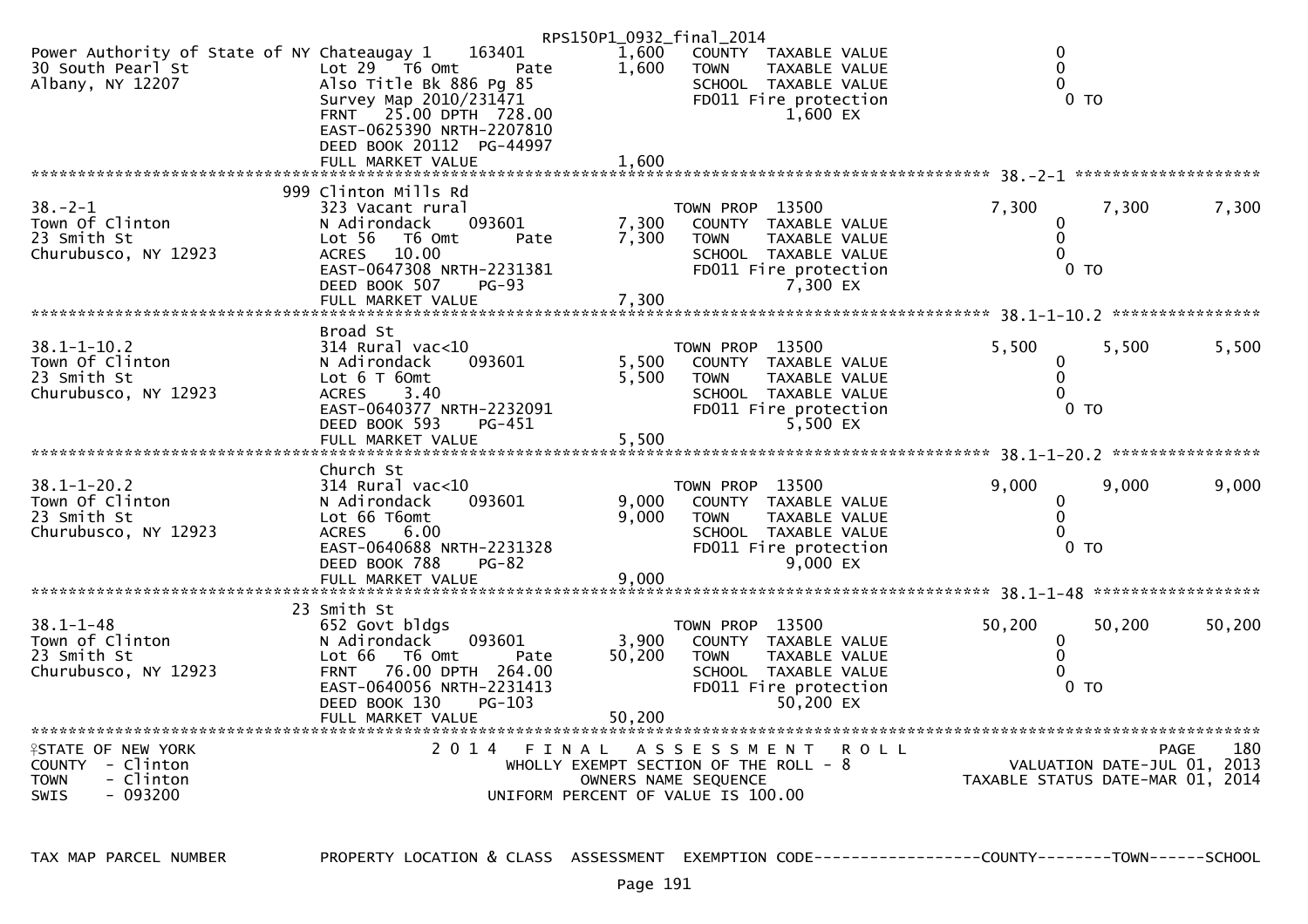|                                             |                                  | RPS150P1_0932_final_2014 |                                        |                                  |                        |
|---------------------------------------------|----------------------------------|--------------------------|----------------------------------------|----------------------------------|------------------------|
| <b>CURRENT OWNERS NAME</b>                  | SCHOOL DISTRICT                  | LAND                     | TAX DESCRIPTION                        | TAXABLE VALUE                    |                        |
| <b>CURRENT OWNERS ADDRESS</b>               | PARCEL SIZE/GRID COORD           | <b>TOTAL</b>             | SPECIAL DISTRICTS                      |                                  | ACCOUNT NO.            |
|                                             |                                  |                          |                                        |                                  |                        |
|                                             | 576 Rt 189                       |                          |                                        |                                  |                        |
| $38.1 - 1 - 55$                             | 651 Highway gar                  |                          | TOWN PROP 13500                        | 182,100<br>182,100               | 182,100                |
| Town Of Clinton                             | 093601<br>N Adirondack           | 10,500                   | COUNTY TAXABLE VALUE                   | 0                                |                        |
| 23 Smith St                                 | Lot 66<br>T6 Omt<br>Pate         | 182,100                  | <b>TOWN</b><br>TAXABLE VALUE           | $\mathbf{0}$                     |                        |
| Churubusco, NY 12923                        | 2.10<br><b>ACRES</b>             |                          | SCHOOL TAXABLE VALUE                   | 0                                |                        |
|                                             | EAST-0639286 NRTH-2231404        |                          | FD011 Fire protection                  | 0 TO                             |                        |
|                                             | DEED BOOK 509<br>PG-477          |                          | 182,100 EX                             |                                  |                        |
|                                             | FULL MARKET VALUE                | 182,100                  |                                        |                                  |                        |
|                                             |                                  |                          |                                        |                                  |                        |
|                                             | 1211 Rt 189                      |                          |                                        |                                  |                        |
| $8. - 1 - 3.25$                             | 314 Rural vac<10                 |                          | USA PROP<br>14110                      | 2000,000<br>2000,000             | 2000,000               |
| United States of America                    | 093601<br>N Adirondack           | 8,800                    | COUNTY TAXABLE VALUE                   | 0                                |                        |
| US Customs & Border Protection Lot 86 T6omt |                                  | 2000,000                 | TAXABLE VALUE<br><b>TOWN</b>           | 0                                |                        |
| 6650 Telecom Dr Ste 200                     | <b>ACRES</b><br>6.04             |                          | SCHOOL TAXABLE VALUE                   | 0                                |                        |
|                                             |                                  |                          |                                        | 0 TO                             |                        |
| Indianapolis, IN 46778                      | EAST-0636995 NRTH-2246646        |                          | FD011 Fire protection<br>2000,000 EX   |                                  |                        |
|                                             | DEED BOOK 20102 PG-34089         |                          |                                        |                                  |                        |
|                                             |                                  |                          |                                        |                                  |                        |
|                                             |                                  |                          |                                        |                                  |                        |
|                                             | 1306 Clinton Mills Rd            |                          |                                        |                                  |                        |
| $38.1 - 1 - 44$                             | 652 Govt bldgs                   |                          | 14110<br>USA PROP                      | 90,300<br>90,300                 | 90,300                 |
| United States Postal Service                | N Adirondack<br>093601           | 4,000                    | COUNTY<br>TAXABLE VALUE                | 0                                |                        |
| Attn: Facilities Contract Tech Lot 66       | T6 Omt<br>Pate                   | 90,300                   | TAXABLE VALUE<br><b>TOWN</b>           | $\Omega$                         |                        |
| Facilities Service Office                   | <b>FRNT</b><br>80.40 DPTH 244.00 |                          | SCHOOL TAXABLE VALUE                   | 0                                |                        |
| 6 Griffin Rd N                              | EAST-0640183 NRTH-2230975        |                          | FD011 Fire protection                  | 0 TO                             |                        |
| Windsor, CT 06006-0300                      | DEED BOOK 639<br>PG-655          |                          | 90.300 EX                              |                                  |                        |
|                                             |                                  |                          |                                        |                                  |                        |
|                                             |                                  |                          |                                        |                                  |                        |
|                                             | 1219 Rt 189                      |                          |                                        |                                  |                        |
| $8. - 1 - 2$                                | 662 Police/fire                  |                          | 14110<br>USA PROP                      | 76,500<br>76,500                 | 76,500                 |
| US Government                               | N Adirondack<br>093601           | 6,000                    | <b>COUNTY</b><br>TAXABLE VALUE         | 0                                |                        |
| Afbca/da Plattsburgh                        | Lot 87 T6 Omt                    | 76,500                   | <b>TAXABLE VALUE</b><br><b>TOWN</b>    | $\Omega$                         |                        |
| 304 New York Rd                             | <b>ACRES</b><br>1.20             |                          | SCHOOL TAXABLE VALUE                   | 0                                |                        |
| Plattsburgh, NY 12903                       | EAST-0637082 NRTH-2246930        |                          | FD011 Fire protection                  | 0 TO                             |                        |
|                                             | DEED BOOK 193<br>PG-153          |                          | 76.500 EX                              |                                  |                        |
|                                             | FULL MARKET VALUE                | 76.500                   |                                        |                                  |                        |
| **********************                      |                                  |                          |                                        |                                  |                        |
| <b>ISTATE OF NEW YORK</b>                   | 2 0 1 4                          | FINAL                    | ASSESSMENT<br><b>ROLL</b>              |                                  | 181<br><b>PAGE</b>     |
| COUNTY - Clinton                            |                                  |                          | WHOLLY EXEMPT SECTION OF THE ROLL $-8$ | VALUATION DATE-JUL 01, 2013      |                        |
| - Clinton<br><b>TOWN</b>                    |                                  |                          |                                        | TAXABLE STATUS DATE-MAR 01, 2014 |                        |
| - 093200<br><b>SWIS</b>                     |                                  |                          | UNIFORM PERCENT OF VALUE IS 100.00     |                                  | RPS150/V04/L015        |
|                                             |                                  |                          |                                        |                                  | CURRENT DATE 6/19/2014 |
|                                             |                                  |                          |                                        |                                  |                        |
|                                             | <b>ROLL</b>                      | SECTION                  | T O T A L S                            |                                  |                        |
|                                             |                                  |                          |                                        |                                  |                        |
|                                             |                                  |                          |                                        |                                  |                        |
|                                             |                                  |                          |                                        |                                  |                        |
|                                             | ***<br>S P<br>ECIAL              | DISTRICT                 | S U M M A R Y                          | ***                              |                        |
|                                             |                                  |                          |                                        |                                  |                        |

TOTAL EXTENSION<br>CODE DISTRICT\_NAME PARCELS TYPE EXTENSION<br>VALUE AD VALOREM<br>VALUE EXEMPT<br>AMOUNT TAXABLE<br>VALUE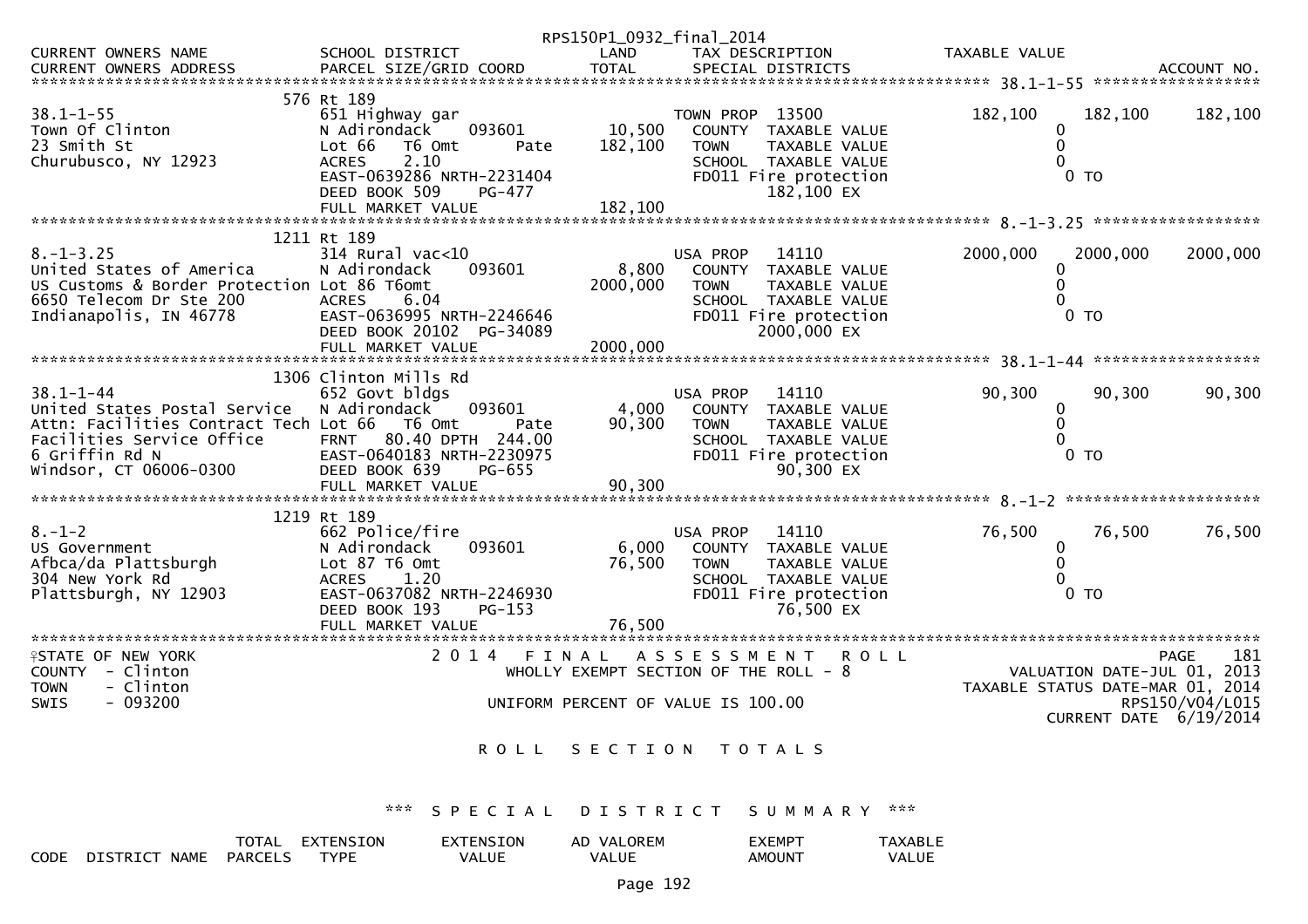## RPS150P1\_0932\_final\_2014

| FD011 Fire protectio<br>313218,600<br>141 TOTAL | 310208,800<br>3009,800 |
|-------------------------------------------------|------------------------|
|-------------------------------------------------|------------------------|

#### \*\*\* S C H O O L D I S T R I C T S U M M A R Y \*\*\*

| <b>CODE</b>      | DISTRICT NAME                | TOTAL<br><b>PARCELS</b> | ASSESSED<br>LAND  | ASSESSED<br>TOTAL        | <b>EXEMPT</b><br><b>AMOUNT</b> | <b>TOTAL</b><br><b>TAXABLE</b> | <b>STAR</b><br><b>AMOUNT</b> | <b>STAR</b><br><b>TAXABLE</b> |
|------------------|------------------------------|-------------------------|-------------------|--------------------------|--------------------------------|--------------------------------|------------------------------|-------------------------------|
| 093601<br>163401 | N Adirondack<br>Chateaugay 1 | 73<br>68                | 569,200<br>18,300 | 178918,500<br>134511,700 | 178918,500<br>134511,700       |                                |                              |                               |
|                  | SUB-TOTAL                    | 141                     | 587,500           | 313430,200               | 313430,200                     |                                |                              |                               |
|                  | T O T A L                    | 141                     | 587,500           | 313430,200               | 313430,200                     |                                |                              |                               |

\*\*\* S Y S T E M C O D E S S U M M A R Y \*\*\*

### NO SYSTEM EXEMPTIONS AT THIS LEVEL

#### \*\*\* E X E M P T I O N S U M M A R Y \*\*\*

|               |                           | <b>TOTAL</b>   |                  |                                    |             |                                  |                    |
|---------------|---------------------------|----------------|------------------|------------------------------------|-------------|----------------------------------|--------------------|
| CODE          | DESCRIPTION               | <b>PARCELS</b> |                  | <b>COUNTY</b>                      | <b>TOWN</b> | <b>SCHOOL</b>                    |                    |
| 12100         | <b>NYS PROP</b>           |                |                  | 66,000                             | 66,000      | 66,000                           |                    |
| 12350         | NYS POW AU                |                |                  | 38,500                             | 38,500      | 38,500                           |                    |
| 13500         | TOWN PROP                 |                |                  | 254,100                            | 254,100     | 254,100                          |                    |
| 14110         | USA PROP                  |                |                  | 2166,800                           | 2166,800    | 2166,800                         |                    |
| 18020         | MUN INDDEV                | 122            |                  | 310118,800                         | 310118,800  | 310118,800                       |                    |
| 25110         | NONPR RELI                |                |                  | 388,300                            | 388,300     | 388,300                          |                    |
| 26400         | INCVOLFIRE                |                |                  | 141,600                            | 141,600     | 141,600                          |                    |
| 27350         | PRI CMTERY                |                |                  | 28,100                             | 28,100      | 28,100                           |                    |
| 28110         | UDC PROJEC                |                |                  | 228,000                            | 228,000     | 228,000                          |                    |
|               | T O T A L                 | 141            |                  | 313430,200                         | 313430,200  | 313430,200                       |                    |
|               | <b>ISTATE OF NEW YORK</b> |                | 2 0 1 4<br>NAL   | ASSESSMENT                         | <b>ROLL</b> |                                  | 182<br><b>PAGE</b> |
| <b>COUNTY</b> | - Clinton                 |                | EXEMPT<br>WHOLLY | SECTION OF THE ROLL - 8            |             | VALUATION DATE-JUL 01,           | 2013               |
| <b>TOWN</b>   | - Clinton                 |                |                  |                                    |             | TAXABLE STATUS DATE-MAR 01, 2014 |                    |
| <b>SWIS</b>   | $-093200$                 |                |                  | UNIFORM PERCENT OF VALUE IS 100.00 |             |                                  | RPS150/V04/L015    |
|               |                           |                |                  |                                    |             | CURRENT DATE                     | 6/19/2014          |

ROLL SECTION TOTALS

### \*\*\* G R A N D T O T A L S \*\*\*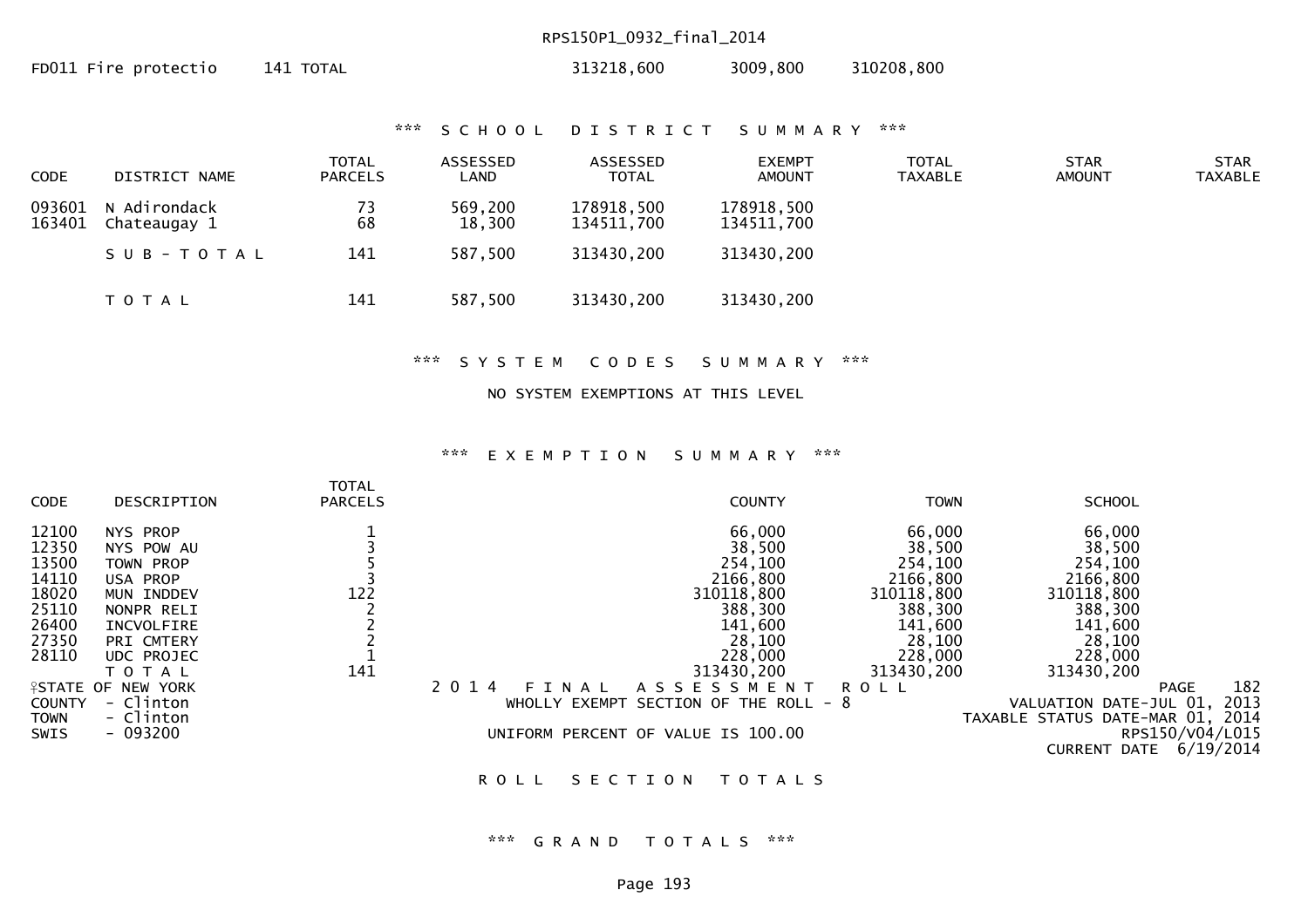|                     |                                               |                         |                  |                          | RPS150P1_0932_final_2014                          |                                 |                               |                                 |                                                                                 |
|---------------------|-----------------------------------------------|-------------------------|------------------|--------------------------|---------------------------------------------------|---------------------------------|-------------------------------|---------------------------------|---------------------------------------------------------------------------------|
| ROLL<br><b>SEC</b>  | DESCRIPTION                                   | TOTAL<br><b>PARCELS</b> | ASSESSED<br>LAND | ASSESSED<br><b>TOTAL</b> |                                                   | <b>TAXABLE</b><br><b>COUNTY</b> | <b>TAXABLE</b><br><b>TOWN</b> | <b>TAXABLE</b><br><b>SCHOOL</b> | <b>STAR</b><br>TAXABLE                                                          |
|                     | WHOLLY EXEMPT                                 | 141                     | 587,500          | 313430,200               |                                                   |                                 |                               |                                 |                                                                                 |
|                     | <b>ASTATE OF NEW YORK</b><br>COUNTY - Clinton |                         | 2014             |                          | FINAL ASSESSMENT ROLL                             |                                 |                               |                                 | 183<br>PAGE<br>VALUATION DATE-JUL 01, 2013                                      |
| <b>TOWN</b><br>SWIS | - Clinton<br>- 093200                         |                         |                  | S W I S                  | T O T A L S<br>UNIFORM PERCENT OF VALUE IS 100.00 |                                 |                               |                                 | TAXABLE STATUS DATE-MAR 01, 2014<br>RPS150/V04/L015<br>CURRENT DATE $6/19/2014$ |

## \*\*\* S P E C I A L D I S T R I C T S U M M A R Y \*\*\*

| <b>CODE</b> | DISTRICT NAME                                                                                | TOTAL<br>PARCELS | <b>EXTENSION</b><br><b>TYPE</b>               | EXTENSION<br><b>VALUE</b>  | AD VALOREM<br><b>VALUE</b> | <b>EXEMPT</b><br>AMOUNT | TAXABLE<br><b>VALUE</b>                   |
|-------------|----------------------------------------------------------------------------------------------|------------------|-----------------------------------------------|----------------------------|----------------------------|-------------------------|-------------------------------------------|
|             | OT002 Omitted Tax-Co<br>OT003 Omitted Tax-Sc<br>OT004 Omitted Tax-To<br>FD011 Fire protectio |                  | 2 MOVTAX<br>2 MOVTAX<br>2 MOVTAX<br>866 TOTAL | 186.26<br>1775.05<br>77.10 | 358363,871                 | 3066,600                | 186.26<br>1.775.05<br>77.10<br>355297,271 |

## \*\*\* S C H O O L D I S T R I C T S U M M A R Y \*\*\*

| <b>CODE</b>      | DISTRICT NAME                | <b>TOTAL</b><br><b>PARCELS</b> | ASSESSED<br>LAND      | ASSESSED<br><b>TOTAL</b> | <b>EXEMPT</b><br><b>AMOUNT</b> | <b>TOTAL</b><br><b>TAXABLE</b> | <b>STAR</b><br><b>AMOUNT</b> | <b>STAR</b><br><b>TAXABLE</b> |
|------------------|------------------------------|--------------------------------|-----------------------|--------------------------|--------------------------------|--------------------------------|------------------------------|-------------------------------|
| 093601<br>163401 | N Adirondack<br>Chateaugay 1 | 580<br>287                     | 15260,300<br>5909,000 | 211522,613<br>147052.858 | 179634,829<br>134671.709       | 31887,784<br>12381,149         | 5715,038<br>1425.697         | 26172,746<br>10955,452        |
|                  | SUB-TOTAL                    | 867                            | 21169,300             | 358575,471               | 314306,538                     | 44268,933                      | 7140,735                     | 37128,198                     |
|                  | T O T A L                    | 867                            | 21169,300             | 358575,471               | 314306,538                     | 44268,933                      | 7140,735                     | 37128,198                     |

### \*\*\* S Y S T E M C O D E S S U M M A R Y \*\*\*

| <b>CODE</b>    | DESCRIPTION                                     | <b>TOTAL</b><br><b>PARCELS</b> | <b>COUNTY</b> | <b>TOWN</b> | <b>SCHOOL</b> |
|----------------|-------------------------------------------------|--------------------------------|---------------|-------------|---------------|
| 50001<br>50004 | SCHL TAXBL<br><b>SCHL EXMPT</b><br>τ ο τ<br>A L | ∽                              |               |             |               |

\*\*\* E X E M P T I O N S U M M A R Y \*\*\*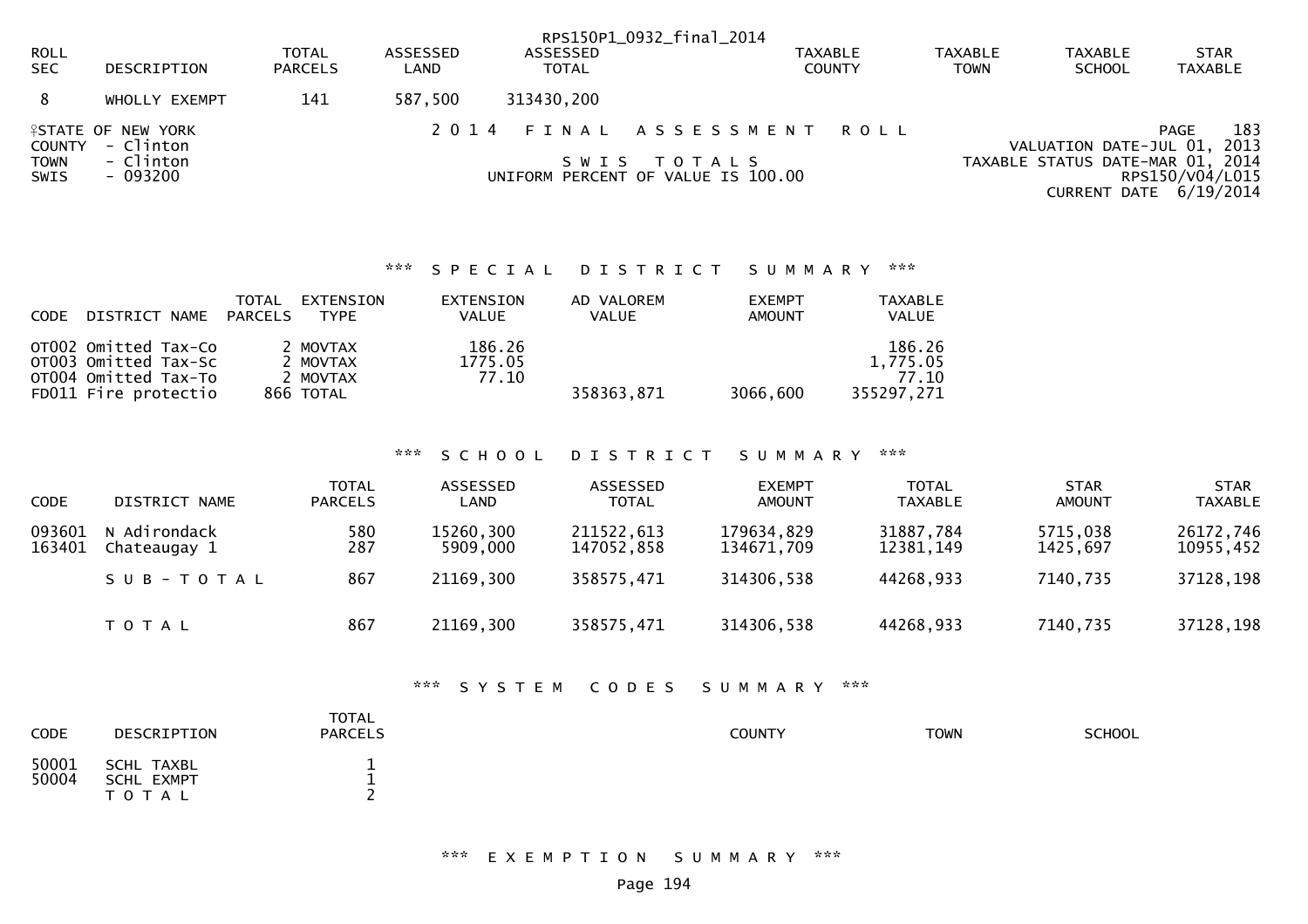# RPS150P1\_0932\_final\_2014

| <b>CODE</b>   | DESCRIPTION               | <b>TOTAL</b><br><b>PARCELS</b> |                  | <b>COUNTY</b>                      | <b>TOWN</b> | <b>SCHOOL</b>                    |                 |      |
|---------------|---------------------------|--------------------------------|------------------|------------------------------------|-------------|----------------------------------|-----------------|------|
| 12100         | NYS PROP                  |                                |                  | 66,000                             | 66,000      | 66,000                           |                 |      |
| 12350         | NYS POW AU                |                                |                  | 38,500                             | 38,500      | 38,500                           |                 |      |
| 13500         | TOWN PROP                 |                                |                  | 254,100                            | 254,100     | 254,100                          |                 |      |
| 14110         | USA PROP                  |                                |                  | 2166,800                           | 2166,800    | 2166,800                         |                 |      |
| 18020         | MUN INDDEV                | 122                            |                  | 310118,800                         | 310118,800  | 310118,800                       |                 |      |
|               | <b>ISTATE OF NEW YORK</b> |                                | 2 0 1 4<br>FINAL | A S S E S S M E N T                | R O L L     |                                  | <b>PAGE</b>     | 184  |
| <b>COUNTY</b> | - Clinton                 |                                |                  |                                    |             | VALUATION DATE-JUL 01,           |                 | 2013 |
| <b>TOWN</b>   | - Clinton                 |                                | SWIS             | T O T A L S                        |             | TAXABLE STATUS DATE-MAR 01, 2014 |                 |      |
| <b>SWIS</b>   | - 093200                  |                                |                  | UNIFORM PERCENT OF VALUE IS 100.00 |             |                                  | RPS150/V04/L015 |      |
|               |                           |                                |                  |                                    |             | <b>CURRENT DATE 6/19/2014</b>    |                 |      |

## \*\*\* E X E M P T I O N S U M M A R Y \*\*\*

|                |                    | <b>TOTAL</b>   |                  |                  |                  |
|----------------|--------------------|----------------|------------------|------------------|------------------|
| CODE           | DESCRIPTION        | <b>PARCELS</b> | <b>COUNTY</b>    | <b>TOWN</b>      | <b>SCHOOL</b>    |
| 25110          | NONPR RELI         |                | 388,300          | 388,300          | 388,300          |
| 26400          | INCVOLFIRE         |                | 141,600          | 141,600          | 141,600          |
| 27350          | PRI CMTERY         |                | 28,100           | 28,100           | 28,100           |
| 28110          | <b>UDC PROJEC</b>  |                | 228,000          | 228,000          | 228,000          |
| 41101          | <b>VETERANS</b>    |                | 10,910           | 10,910           |                  |
| 41121          | VET WAR CT         | 11             | 112,740          | 98,572           |                  |
| 41131          | VET COM CT         | 10             | 149,512          | 133,429          |                  |
| 41141          | VET DIS CT         |                | 43,519           | 43,519           |                  |
| 41700          | 10 YR AGR          |                | 105,369          | 105,369          | 105,369          |
| 41720          | <b>AGRI DISTR</b>  | 29             | 571,255          | 571,255          | 571,255          |
| 41730          | OS AG DIST         |                | 18,549           | 18,549           | 18,549           |
| 41800          | AGED - ALL         |                | 97,275           | 97,275           | 101,165          |
| 41801          | AGED C&T           |                | 137,314          | 137,314          |                  |
| 41802          | AGED COUN          | 10             | 239,567          |                  |                  |
| 41834          | SR STAR            | 46             |                  |                  | 2542,635         |
| 41854          | <b>RES STAR</b>    | 153            |                  |                  | 4568,100         |
| 41864          | RS STAR MH         |                |                  |                  | 30,000           |
| 41932<br>42100 | LIM INC DI         | 12             | 13,473           |                  |                  |
| 47460          | 483A EX<br>480A EX |                | 56,800<br>23,200 | 56,800<br>23,200 | 56,800<br>23,200 |
|                |                    | 442            | 315009,683       | 314726,392       |                  |
|                | T O T A L          |                |                  |                  | 321447,273       |

### \*\*\* G R A N D T O T A L S \*\*\*

| <b>ROLL</b> | DESCRIPTION    | <b>TOTAL</b>   | <b>ASSESSED</b> | <b>ASSESSED</b> | <b>TAXABLE</b> | <b>TAXABLE</b> | <b>TAXABLE</b> | STAR           |
|-------------|----------------|----------------|-----------------|-----------------|----------------|----------------|----------------|----------------|
| <b>SEC</b>  |                | <b>PARCELS</b> | _AND            | <b>TOTAL</b>    | <b>COUNTY</b>  | TOWN           | SCHOOL         | <b>TAXABLE</b> |
|             | <b>TAXABLE</b> | 705            | 20431,300       | 41019,900       | 39440,417      | 39723,708      | 40143,562      | 33002,827      |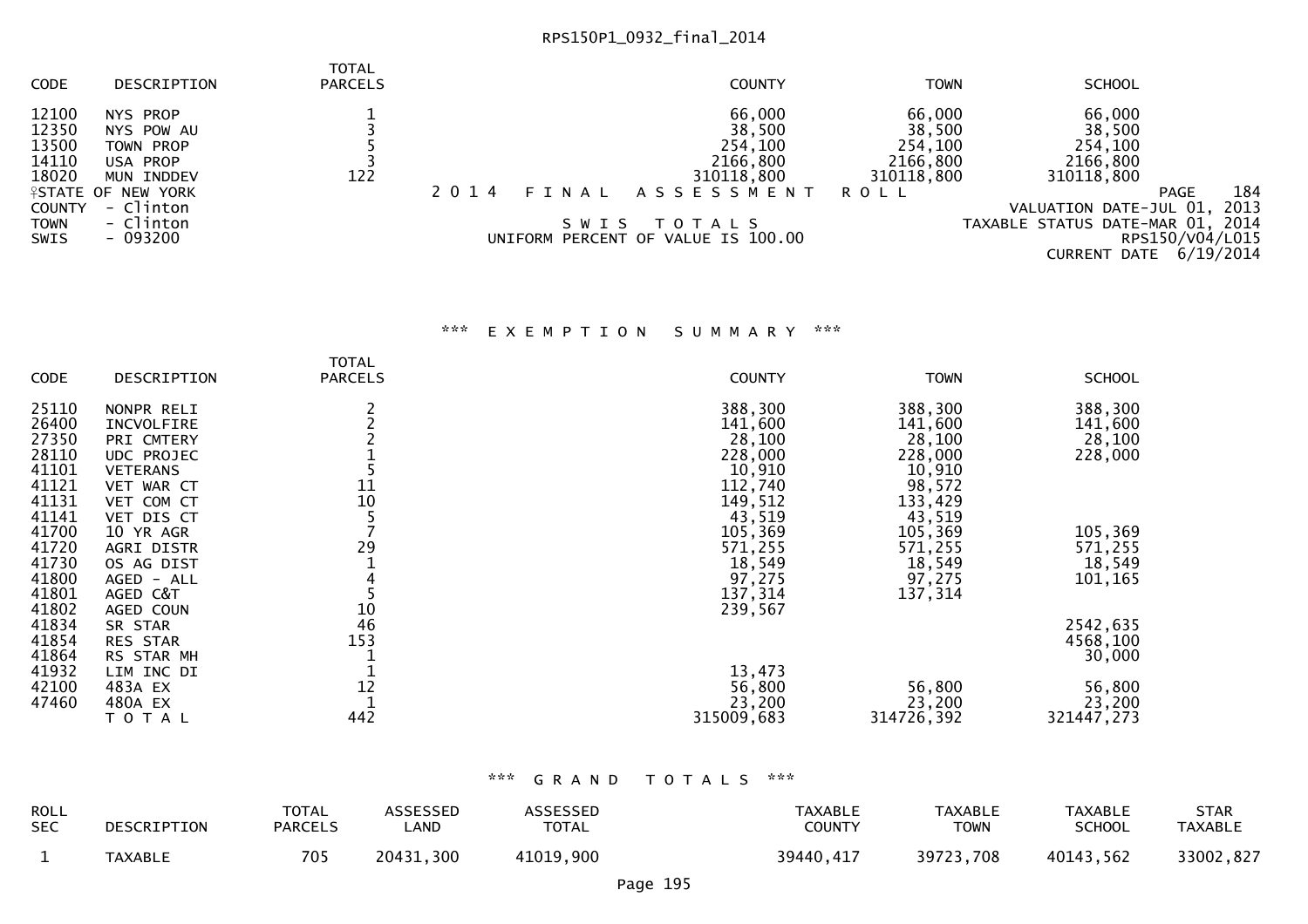## RPS150P1\_0932\_final\_2014

| 3                                    | STATE OWNED LAND                                                |    | 74,100 | 74,100   |                                                                       | 74,100   | 74.100   | 74,100                           | 74,100                                                                                  |
|--------------------------------------|-----------------------------------------------------------------|----|--------|----------|-----------------------------------------------------------------------|----------|----------|----------------------------------|-----------------------------------------------------------------------------------------|
|                                      | SPECIAL FRANCHISE                                               | 6  |        | 833,466  |                                                                       | 833,466  | 833,466  | 833,466                          | 833,466                                                                                 |
| 6                                    | UTILITIES & N.C.                                                | 10 | 76,400 | 3217,805 |                                                                       | 3217,805 | 3217,805 | 3217,805                         | 3217,805                                                                                |
| <b>COUNTY</b><br><b>TOWN</b><br>SWIS | <b>ISTATE OF NEW YORK</b><br>- Clinton<br>- Clinton<br>- 093200 |    | 2014   |          | FINAL ASSESSMENT<br>SWIS TOTALS<br>UNIFORM PERCENT OF VALUE IS 100.00 | R O L L  |          | TAXABLE STATUS DATE-MAR 01, 2014 | 185<br>PAGE<br>VALUATION DATE-JUL 01, 2013<br>RPS150/V04/L015<br>CURRENT DATE 6/19/2014 |

### \*\*\* G R A N D T O T A L S \*\*\*

| ROLL<br>SEC.                                                   | DESCRIPTION                                                                  | <b>TOTAL</b><br><b>PARCELS</b> | ASSESSED<br>LAND | ASSESSED<br><b>TOTAL</b> | <b>TAXABLE</b><br><b>COUNTY</b>                                                                 | <b>TAXABLE</b><br><b>TOWN</b> | <b>TAXABLE</b><br><b>SCHOOL</b>                                              | <b>STAR</b><br><b>TAXABLE</b>                                           |
|----------------------------------------------------------------|------------------------------------------------------------------------------|--------------------------------|------------------|--------------------------|-------------------------------------------------------------------------------------------------|-------------------------------|------------------------------------------------------------------------------|-------------------------------------------------------------------------|
| 8                                                              | WHOLLY EXEMPT                                                                | 141                            | 587,500          | 313430,200               |                                                                                                 |                               |                                                                              |                                                                         |
| $\mathcal{H}$                                                  | TOTAL<br>SUB.                                                                | 867                            | 21169,300        | 358575,471               | 43565,788                                                                                       | 43849,079                     | 44268,933                                                                    | 37128,198                                                               |
| $\sim$ $\times$<br><b>COUNTY</b><br><b>TOWN</b><br><b>SWIS</b> | <b>GRAND TOTAL</b><br>FSTATE OF NEW YORK<br>- Clinton<br>- Clinton<br>- 0932 | 867                            | 21169,300        | 358575,471<br>T O W N    | 43565,788<br>2014 FINAL ASSESSMENT<br>ROLL<br>T O T A L S<br>UNIFORM PERCENT OF VALUE IS 100.00 | 43849,079                     | 44268,933<br>VALUATION DATE-JUL 01, 2013<br>TAXABLE STATUS DATE-MAR 01, 2014 | 37128,198<br>186<br>PAGE<br>RPS150/V04/L015<br>CURRENT DATE $6/19/2014$ |

## \*\*\* S P E C I A L D I S T R I C T S U M M A R Y \*\*\*

| <b>CODE</b> | DISTRICT NAME                                                                                | TOTAL<br>PARCELS | EXTENSION<br><b>TYPE</b>                      | EXTENSION<br><b>VALUE</b>  | AD VALOREM<br><b>VALUE</b> | <b>EXEMPT</b><br>AMOUNT | <b>TAXABLE</b><br><b>VALUE</b>            |
|-------------|----------------------------------------------------------------------------------------------|------------------|-----------------------------------------------|----------------------------|----------------------------|-------------------------|-------------------------------------------|
|             | OTO02 Omitted Tax-Co<br>OT003 Omitted Tax-Sc<br>OT004 Omitted Tax-To<br>FD011 Fire protectio |                  | 2 MOVTAX<br>2 MOVTAX<br>2 MOVTAX<br>866 TOTAL | 186.26<br>1775.05<br>77.10 | 358363.871                 | 3066,600                | 186.26<br>1.775.05<br>77.10<br>355297,271 |

## \*\*\* S C H O O L D I S T R I C T S U M M A R Y \*\*\*

|      |                                | <b>TOTAL</b>           | $\sim$ $\sim$ $\sim$ $\sim$ $\sim$ $\sim$<br>ここつ ヒレ | $- - - - - -$<br>ココニレ | <b>EXEMPT</b> | $-2$<br>ıΔ<br>1 V I A L | STAR               | <b>STAR</b> |
|------|--------------------------------|------------------------|-----------------------------------------------------|-----------------------|---------------|-------------------------|--------------------|-------------|
| CODE | <b>DISTRICT</b><br><b>NAME</b> | <b>DADCE!</b><br>ANLEL | LAND                                                | <b>TOTAL</b>          | AMOUNT        | TAYADIF<br>"XABL_       | AMOUN <sup>-</sup> | TAXABLE     |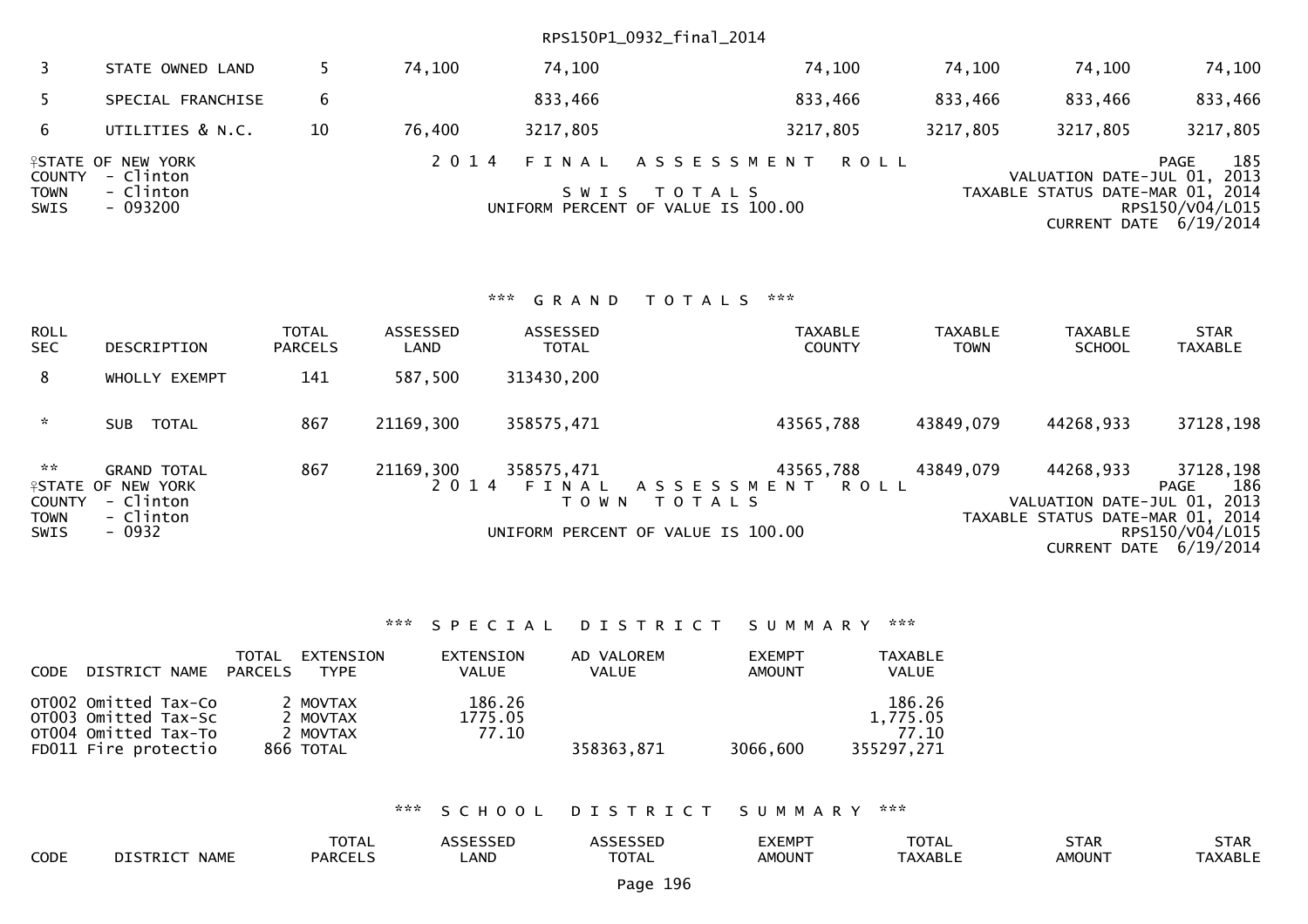|                                                                                   |                                                                                                                                 |                                                          |                       | RPS150P1_0932_final_2014                               |                                                                               |                                                                      |                                                                                                                |                                                                                 |  |  |
|-----------------------------------------------------------------------------------|---------------------------------------------------------------------------------------------------------------------------------|----------------------------------------------------------|-----------------------|--------------------------------------------------------|-------------------------------------------------------------------------------|----------------------------------------------------------------------|----------------------------------------------------------------------------------------------------------------|---------------------------------------------------------------------------------|--|--|
| 093601<br>163401                                                                  | N Adirondack<br>Chateaugay 1                                                                                                    | 580<br>287                                               | 15260,300<br>5909,000 | 211522,613<br>147052,858                               | 179634,829<br>134671,709                                                      | 31887,784<br>12381, 149                                              | 5715,038<br>1425,697                                                                                           | 26172,746<br>10955,452                                                          |  |  |
|                                                                                   | SUB-TOTAL                                                                                                                       | 867                                                      | 21169,300             | 358575,471                                             | 314306,538                                                                    | 44268,933                                                            | 7140,735                                                                                                       | 37128,198                                                                       |  |  |
|                                                                                   | T O T A L                                                                                                                       | 867                                                      | 21169,300             | 358575,471                                             | 314306,538                                                                    | 44268,933                                                            | 7140,735                                                                                                       | 37128,198                                                                       |  |  |
|                                                                                   |                                                                                                                                 |                                                          | ***<br>SYSTEM         | CODES                                                  | SUMMARY                                                                       | ***                                                                  |                                                                                                                |                                                                                 |  |  |
| CODE                                                                              | DESCRIPTION                                                                                                                     | <b>TOTAL</b><br><b>PARCELS</b>                           |                       |                                                        | <b>COUNTY</b>                                                                 | <b>TOWN</b>                                                          | <b>SCHOOL</b>                                                                                                  |                                                                                 |  |  |
| 50001<br>50004                                                                    | <b>SCHL TAXBL</b><br>SCHL EXMPT<br>TOTAL                                                                                        | $\mathbf{1}$<br>$\frac{1}{2}$                            |                       |                                                        |                                                                               |                                                                      |                                                                                                                |                                                                                 |  |  |
|                                                                                   | ***<br>$\pi \times \pi$<br>EXEMPTION<br>SUMMARY                                                                                 |                                                          |                       |                                                        |                                                                               |                                                                      |                                                                                                                |                                                                                 |  |  |
| CODE                                                                              | DESCRIPTION                                                                                                                     | <b>TOTAL</b><br><b>PARCELS</b>                           |                       |                                                        | <b>COUNTY</b>                                                                 | <b>TOWN</b>                                                          | <b>SCHOOL</b>                                                                                                  |                                                                                 |  |  |
| 12100<br>12350<br>13500<br>14110<br>18020<br><b>COUNTY</b><br><b>TOWN</b><br>SWIS | NYS PROP<br>NYS POW AU<br>TOWN PROP<br>USA PROP<br>MUN INDDEV<br><b>ISTATE OF NEW YORK</b><br>- Clinton<br>- Clinton<br>$-0932$ | $\begin{array}{c}\n1 \\ 3 \\ 5 \\ 3\n\end{array}$<br>122 | 2 0 1 4               | FINAL<br>T O W N<br>UNIFORM PERCENT OF VALUE IS 100.00 | 66,000<br>38,500<br>254,100<br>2166,800<br>310118,800<br>ASSESSMENT<br>TOTALS | 66,000<br>38,500<br>254,100<br>2166,800<br>310118,800<br><b>ROLL</b> | 66,000<br>38,500<br>254,100<br>2166,800<br>310118,800<br>VALUATION DATE-JUL 01,<br>TAXABLE STATUS DATE-MAR 01, | 187<br><b>PAGE</b><br>2013<br>2014<br>RPS150/V04/L015<br>CURRENT DATE 6/19/2014 |  |  |
|                                                                                   |                                                                                                                                 |                                                          | ***                   | EXEMPTION SUMMARY                                      | ***                                                                           |                                                                      |                                                                                                                |                                                                                 |  |  |

| AAA EXEMPILON SUMMARYAAA |  |  |  |  |  |  |  |  |
|--------------------------|--|--|--|--|--|--|--|--|
|                          |  |  |  |  |  |  |  |  |

| 388,300<br>388,300<br>25110<br>NONPR RELI<br>26400<br>141,600<br>141,600<br>INCVOLFIRE<br>27350<br>28,100<br>28,100<br>PRI CMTERY<br>28110<br>228,000<br>228,000<br>UDC PROJEC<br>41101<br>10,910<br>10,910<br>VETERANS<br>98,572<br>41121<br>112,740<br>11<br>VET WAR CT | <b>CODE</b> | <b>DESCRIPTION</b> | <b>TOTAL</b><br><b>PARCELS</b> | <b>COUNTY</b> | <b>TOWN</b> | <b>SCHOOL</b>                           |
|---------------------------------------------------------------------------------------------------------------------------------------------------------------------------------------------------------------------------------------------------------------------------|-------------|--------------------|--------------------------------|---------------|-------------|-----------------------------------------|
|                                                                                                                                                                                                                                                                           | 41131       | VET COM CT         | 10                             | 149,512       | 133,429     | 388,300<br>141,600<br>28,100<br>228,000 |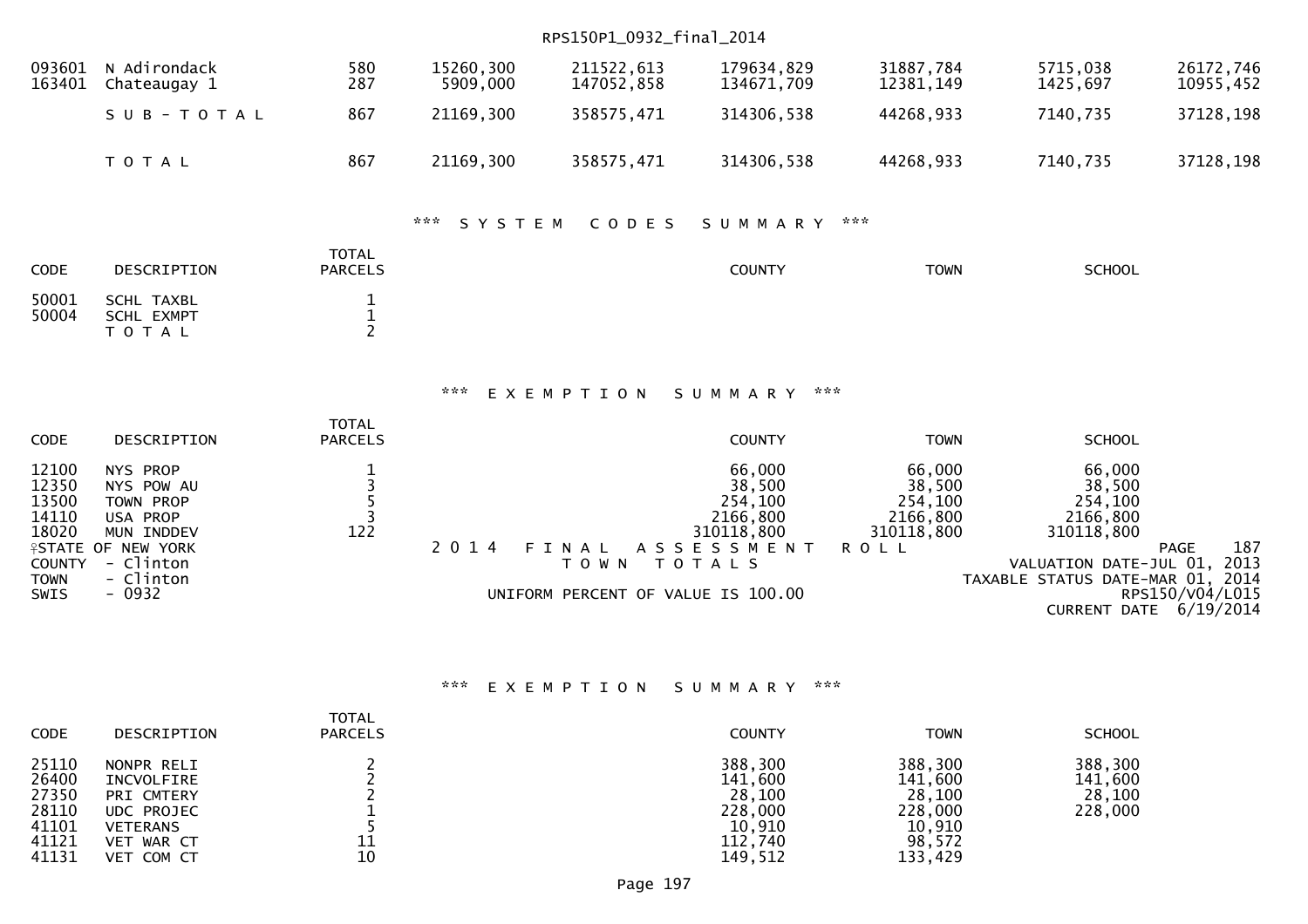|       |                 |     | RPS150P1_0932_final_2014 |            |            |
|-------|-----------------|-----|--------------------------|------------|------------|
| 41141 | VET DIS CT      |     | 43,519                   | 43,519     |            |
| 41700 | 10 YR AGR       |     | 105,369                  | 105,369    | 105,369    |
| 41720 | AGRI DISTR      | 29  | 571,255                  | 571,255    | 571,255    |
| 41730 | OS AG DIST      |     | 18,549                   | 18,549     | 18,549     |
| 41800 | AGED - ALL      |     | 97,275                   | 97,275     | 101,165    |
| 41801 | AGED C&T        |     | 137,314                  | 137,314    |            |
| 41802 | AGED COUN       | 10  | 239,567                  |            |            |
| 41834 | SR STAR         | 46  |                          |            | 2542,635   |
| 41854 | <b>RES STAR</b> | 153 |                          |            | 4568,100   |
| 41864 | RS STAR MH      |     |                          |            | 30,000     |
| 41932 | LIM INC DI      |     | 13,473                   |            |            |
| 42100 | 483A EX         | 12  | 56,800                   | 56,800     | 56,800     |
| 47460 | 480A EX         |     | 23,200                   | 23,200     | 23,200     |
|       | T O T A L       | 442 | 315009,683               | 314726,392 | 321447,273 |

## \*\*\* G R A N D T O T A L S \*\*\*

| <b>ROLL</b><br><b>SEC</b>                   | DESCRIPTION                                                   | <b>TOTAL</b><br><b>PARCELS</b> | ASSESSED<br>LAND | <b>ASSESSED</b><br><b>TOTAL</b> | <b>TAXABLE</b><br><b>COUNTY</b>                                   | <b>TAXABLE</b><br><b>TOWN</b> | <b>TAXABLE</b><br><b>SCHOOL</b>                                                   | <b>STAR</b><br><b>TAXABLE</b>                       |
|---------------------------------------------|---------------------------------------------------------------|--------------------------------|------------------|---------------------------------|-------------------------------------------------------------------|-------------------------------|-----------------------------------------------------------------------------------|-----------------------------------------------------|
|                                             | <b>TAXABLE</b>                                                | 705                            | 20431,300        | 41019,900                       | 39440,417                                                         | 39723,708                     | 40143,562                                                                         | 33002,827                                           |
|                                             | STATE OWNED LAND                                              |                                | 74,100           | 74,100                          | 74,100                                                            | 74,100                        | 74,100                                                                            | 74,100                                              |
| 5.                                          | SPECIAL FRANCHISE                                             | 6                              |                  | 833,466                         | 833,466                                                           | 833,466                       | 833,466                                                                           | 833,466                                             |
| 6                                           | UTILITIES & N.C.                                              | 10                             | 76,400           | 3217,805                        | 3217,805                                                          | 3217,805                      | 3217,805                                                                          | 3217,805                                            |
| <b>COUNTY</b><br><b>TOWN</b><br><b>SWIS</b> | <b>ASTATE OF NEW YORK</b><br>- Clinton<br>- Clinton<br>- 0932 |                                | 2 0 1 4          | FINAL<br>T O W N                | ASSESSMENT<br><b>TOTALS</b><br>UNIFORM PERCENT OF VALUE IS 100.00 | <b>ROLL</b>                   | VALUATION DATE-JUL 01,<br>TAXABLE STATUS DATE-MAR 01, 2014<br><b>CURRENT DATE</b> | 188<br>PAGE<br>2013<br>RPS150/V04/L015<br>6/19/2014 |

# \*\*\* G R A N D T O T A L S \*\*\*

| ROLL<br><b>SEC</b> | DESCRIPTION         | <b>TOTAL</b><br><b>PARCELS</b> | ASSESSED<br>LAND | ASSESSED<br><b>TOTAL</b> | TAXABLE<br><b>COUNTY</b> | <b>TAXABLE</b><br><b>TOWN</b> | <b>TAXABLE</b><br><b>SCHOOL</b> | <b>STAR</b><br><b>TAXABLE</b> |
|--------------------|---------------------|--------------------------------|------------------|--------------------------|--------------------------|-------------------------------|---------------------------------|-------------------------------|
| 8                  | WHOLLY EXEMPT       | 141                            | 587,500          | 313430,200               |                          |                               |                                 |                               |
| $\sim$             | TOTAL<br><b>SUB</b> | 867                            | 21169,300        | 358575,471               | 43565,788                | 43849,079                     | 44268,933                       | 37128,198                     |
| $\sim$ $\sim$      | <b>GRAND TOTAL</b>  | 867                            | 21169,300        | 358575,471               | 43565,788                | 43849,079                     | 44268,933                       | 37128,198                     |